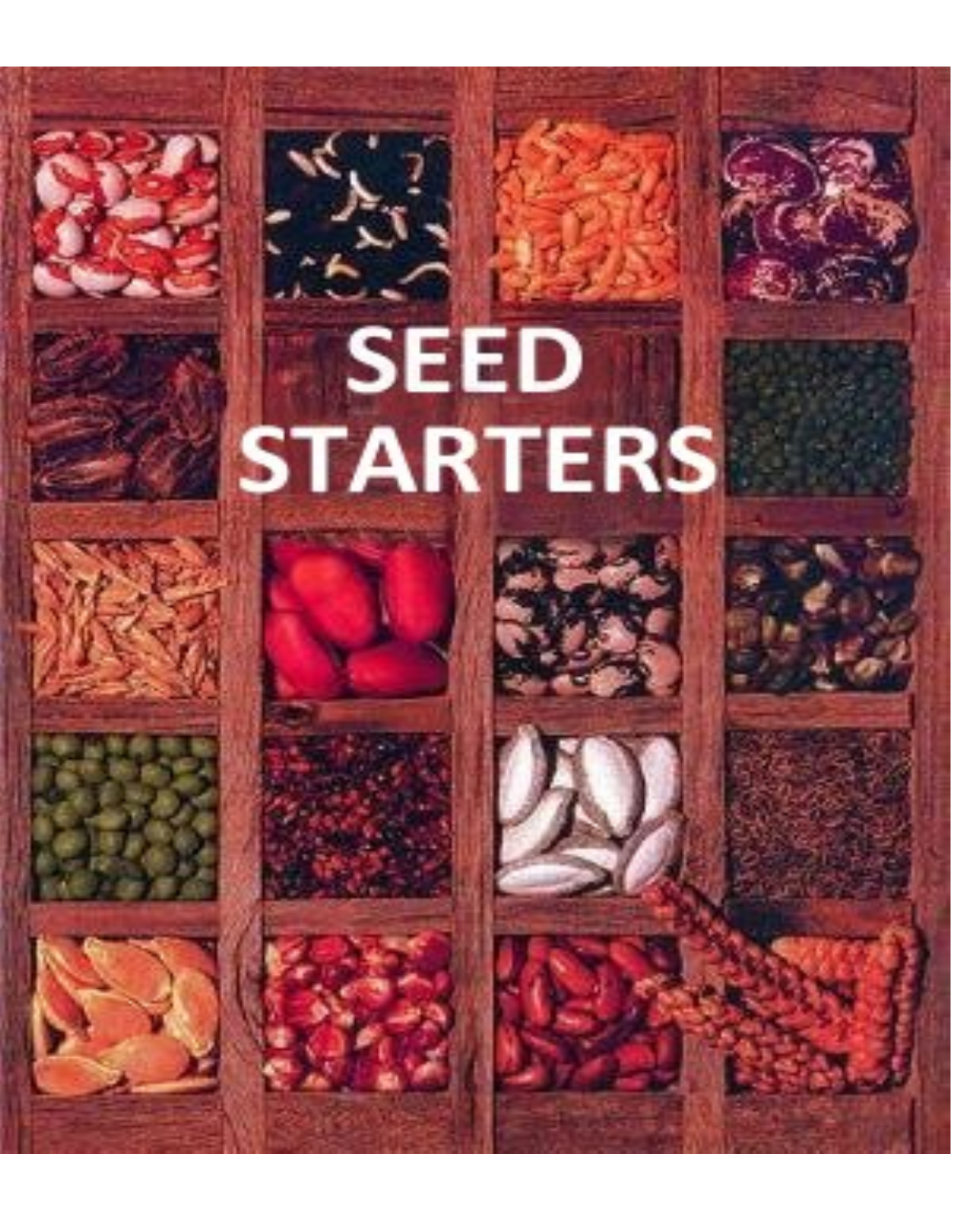# **THE NEW SEED-STARTERS Handbook**

**BY NANCY BUBEL**

Illustrations by Frank Fretz Photographs by Alison Miksch & Rodale Press Photography Staff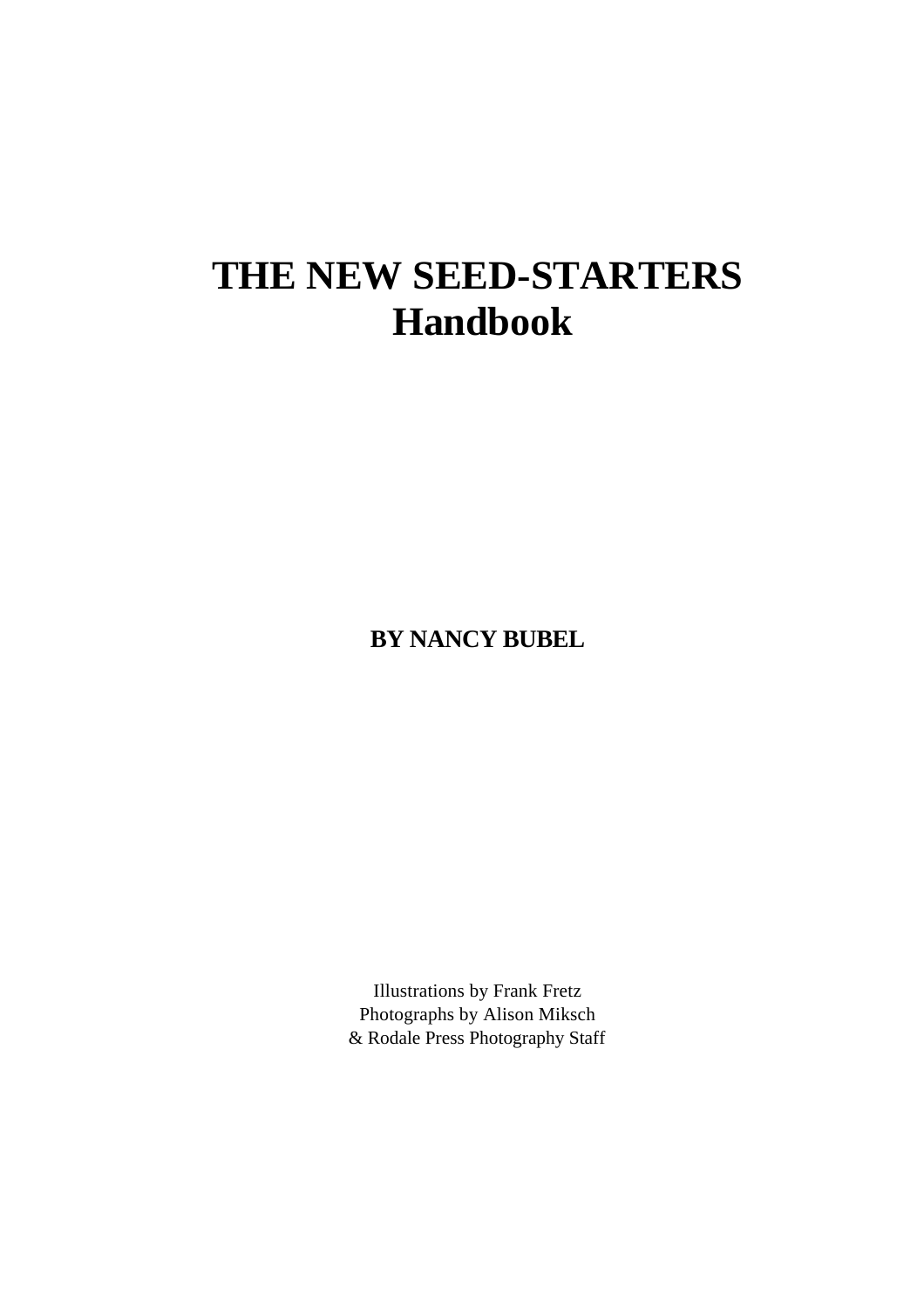# **Contents**

### **Introduction**

#### **Section One**

*Starting Seeds Indoors*

- 1. Why Start Your Own?
- 2. First the Seeds
- 3. Choose Your Medium
- 4. Containers
- 5. Sowing Seeds Early Indoors
- 6. Germination
- 7. What Seedlings Need
- 8. Transplanting into New containers
- 9. Growing On
- 10. Light
- 11. Problems

#### **Section Two**

*Moving Plants Outdoors*

- 12. Soil Preparation
- 13. Mapping Out the Garden
- 14. Hardening Off
- 15. The Art of Planting Out
- 16. Cold Frames, Hotbeds, and Cloches
- 17. Care of Young Transplant
- 18. Direct Seeding
- 19. Treating Plants with Seaweed Extract
- 20. The Fall Garden
- 21. Insect and Animal Pests
- 22. The young Seed-Planter

#### **Section Three**

*Special Techniques and Situations*

- 23. Starting Seeds in the Greenhouse
- 24. Growing Vegetables in the Greenhouse
- 25. Starting Wildflowers from Seed
- 26. Starting Trees and Shrubs from Seed

### **Section Four**

*Saving Seeds and Making Further Plants* 27. Why Save Seeds?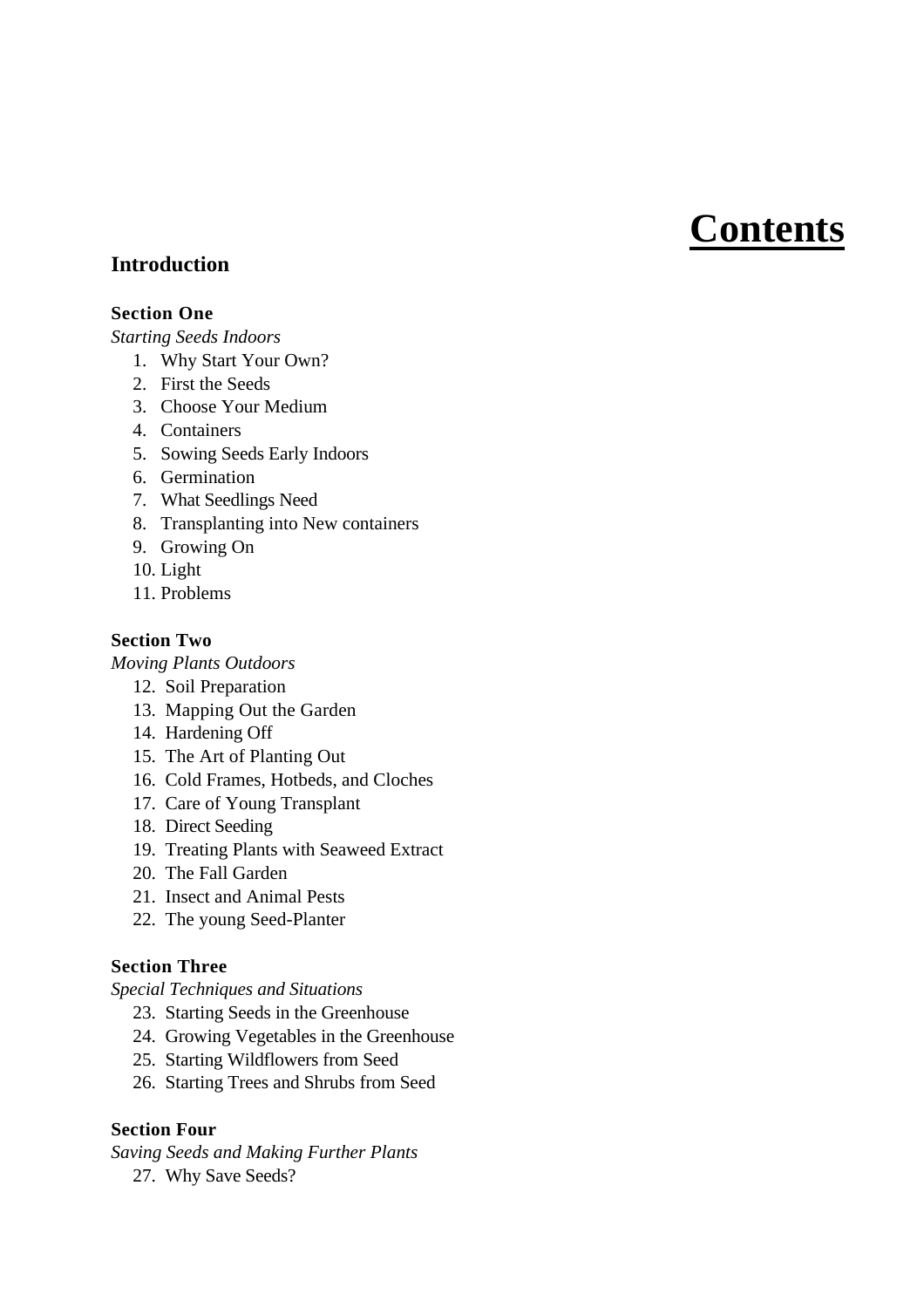- 28. How Seeds are Formed
- 29. Choosing Seeds to Save
- 30. Collecting and Preparing Seeds
- 31. Storing Seeds
- 32. Viability of Seeds
- 33. Seed-Saving Tips for Specific Plants
- 34. Further Challenges
- 35. The Garden Diary
- 36. Seed Catalogs
- 37. Seed Exchanges
- 38. Seed Banks

*Encyclopedia of Plants to Grow from Seed* Growing Garden Vegetables and Fruits from Seed Growing Herbs from Seed Growing Garden Flowers from Seed Growing Wildflowers from Seed Growing Trees and Shrubs from Seed List of Seed Suppliers Sources for Garden Supplies Glossary Bibliography Recommended Reading Index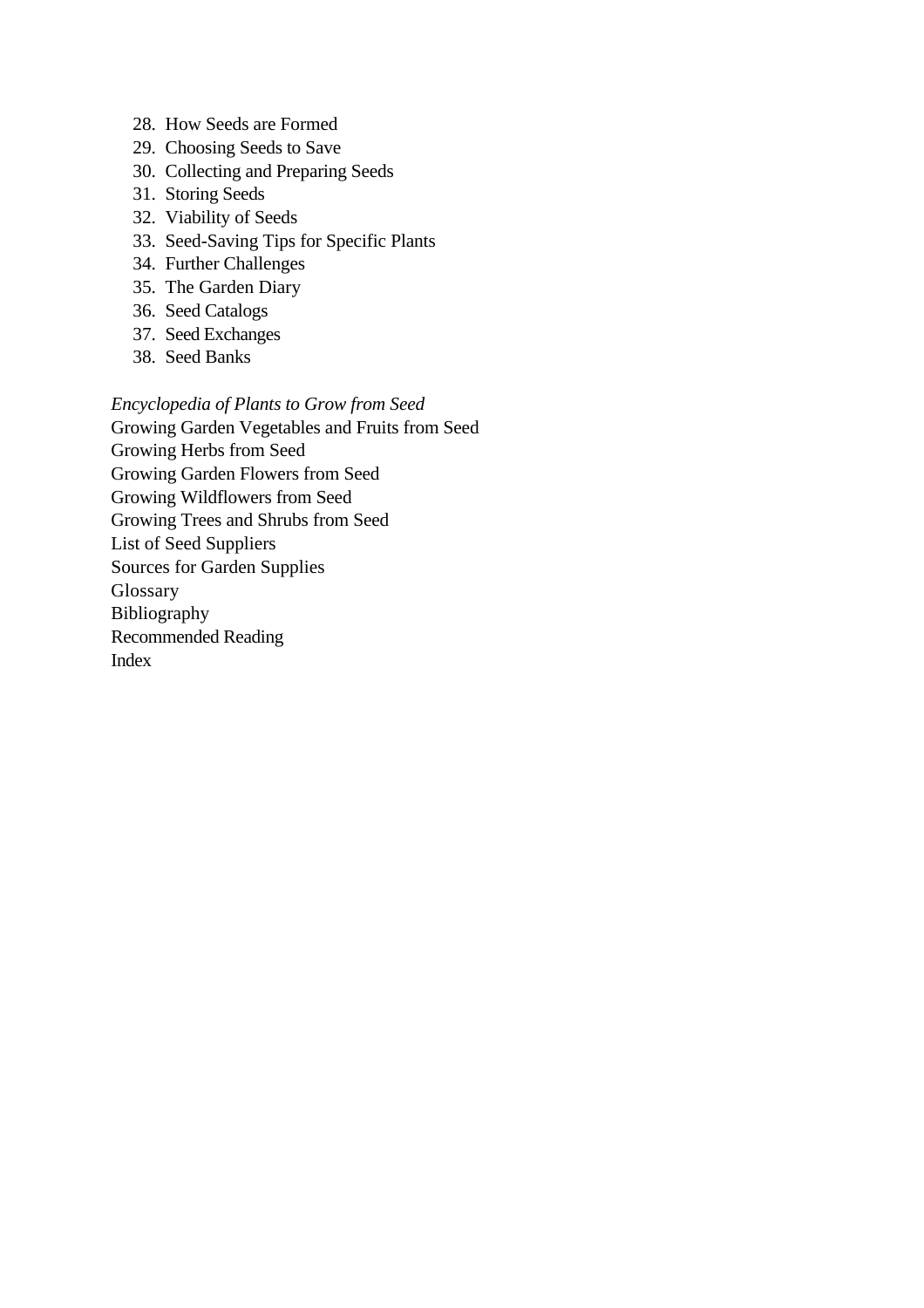## **Introduction**

Since 1957, when we tried (are failed!) to grow radishes in a window box outside our thirdfloor apartment in Philadelphia, my husband, Mike, and I have been learning about growing vegetables. We got off to slow start. I had only vague memories of the Victory Garden my parents grew for a few years in our New England backyard, and an insistent yearning to begin a garden of my own. Mike had grown up on home-raised vegetables—a surprisingly limited variety of them, though, mostly grown from seed his mother had carefully saved from one harvest to the next: cabbage, potatoes, beans, carrots, beets dill, cucumbers, and sunflowers. Later, during a stay in Germany, he had taken a course in gardening at a free university of sorts. Mike wanted a garden, too.

When we moved into our first house, we bought digging forks and shovels almost before the ink was dry on the deed. We started that first years with tomatoes and beans and many flowers. It took us several years to progress to planting a garden that we could eat from all summer, but by 1970 our vegetable garden was carrying us year round. Today we hardly ever buy vegetable. Our year-round supply of vegetables is due in large part to starting seeds early indoors and making continuous outdoor plantings of varieties of food chosen for quality and ease of storage.

Along the way, we've learned a lot about how and when to start different vegetables. Trial and error has helped. Older relatives and neighbors have been generous with advice and lore, and we never start a new gardening year without thinking fondly of our different mentors and how much they have given us over the years. Reading about gardens and gardening, seeds, plants, soil, and insects has given us a framework that often supports relationships between what we've observed and what we've been told. Mostly, though, we've muddled along, taking longer than it now seems we should have to see and use the full potential of a piece of ground and a packet of seeds.

That's why I decided to write the first edition of The Seed-Starter's Handbook—to help other gardeners make that jump from dabbling on self-sufficiency sooner and more easily than we did. At the same time, I hoped that experienced gardeners would find in it some insight into possibilities never considered, into alternatives and experiments in areas of gardening where the final word had yet to be written.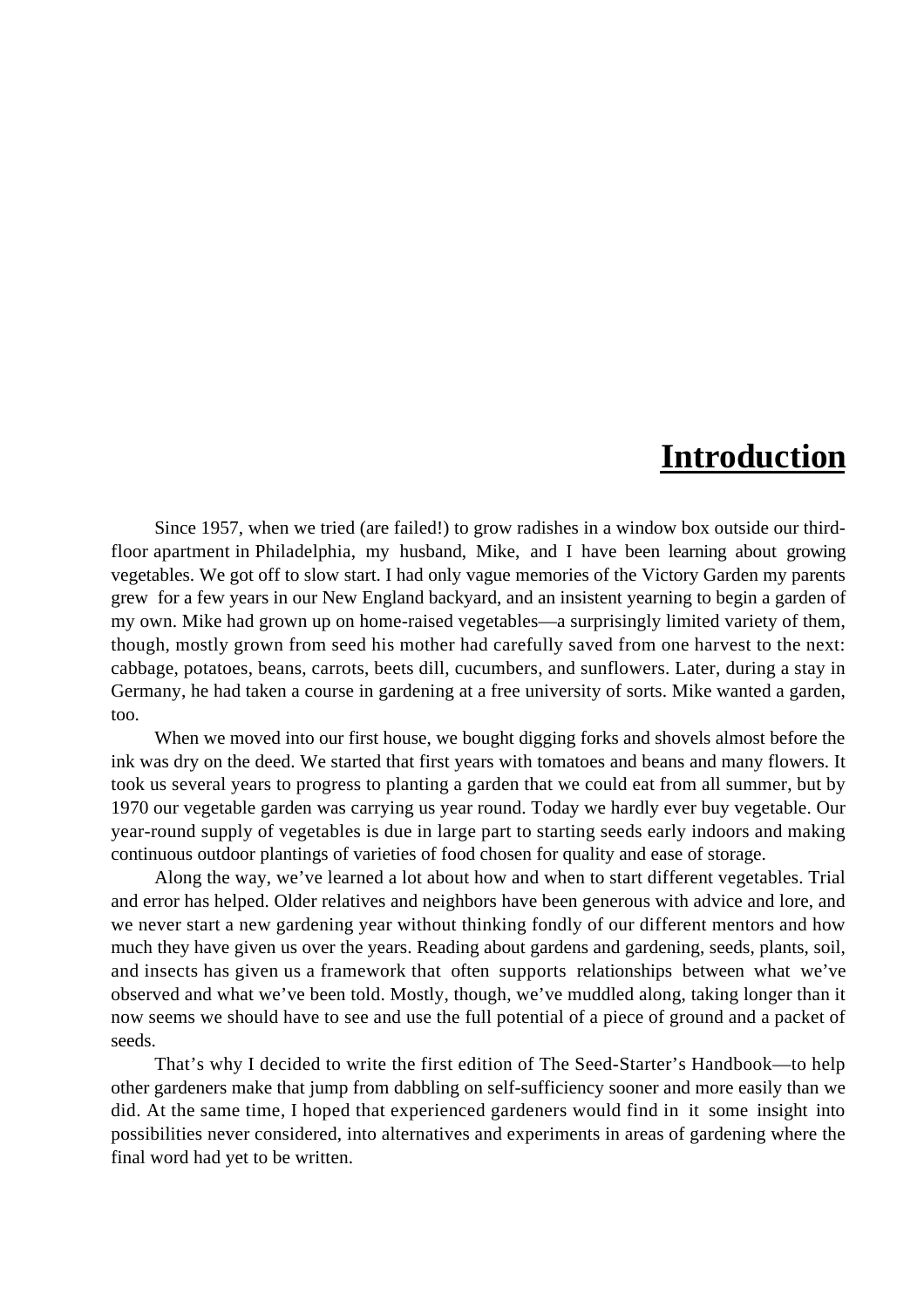You know how it is when you put the phone down. You then remember all the otherthings you had intended to say. So it has been with this book. From the time the first edition was published, I've wished that I had included more about growing other garden flowers and wild plants from seed. In the ten years since I sent off that first manuscript, I've visited many gardens, asked a lot of questions, talked to numerous researchers, tried growing many new kinds of seeds, and read thousands of pages of gardening research, lore, and advice. Some of my learning grew out of my failures— with stubbornly dormant linden tree seeds, light-seeking scarlet sage seeds, and wildflower seeds that wouldn't germinate without prechilling.

The result is The New Seed-Starters Handbook, which contains new sections that detail the principles and techniques for starting garden flowers, wildflowers, herbs, trees, and shrubs from seed. This material has been combined with the chapter from the first edition on growing vegetables and garden fruits from seed to create to handy encyclopedia section. No book of this size can include every possible plant in each of these categories, but I've tried to give you a selection of the best. Although this is a handbook, not a textbook, I've included Latin names for the plants under discussion, just so we're all sure we're talking about the same plant, and for your convenience in ordering seeds. Common names are charming but often vary locally. Latin names are accurate worldwide.

Apart from the encyclopedia section and several additional chapters, the other new material in the book has been inserted into the existing text via new words, paragraphs, page, and sections. These additions and revisions represent an eight-month distilling process during which I evaluated and interpreted a whole file of new material accumulated since the day The Seed-Starter's Handbook was established. Not a chapter remains untouched. To be honest, gardening friends, rechecking all the facts, summarizing old material, adding newly discovered findings, and writing new chapters has been more difficult than writing the original manuscript. I'm hugely relieved that it is done, but also delighted to have had the chance to improve my original work.

Consider this book a manual of procedures, giving you the step-by -step how and when of various planting techniques. Look, too, in every chapter, for the principles on which these techniques are based, and count on finding at least a few open-ended questions that might challenge old suppositions or suggest new growing frontiers.

There's no one right way to do most of these things, you know. A good many workable options are open to you in planting seeds. I've tried to suggest the range of possibilities. The choice is up to you.

Let this book be smudged. Let it be marked. It's meant to be used. I hope it will make a difference in your garden, and ultimately, on your table.

Once again, I wish you joy in planting seeds. The seed-starter works, always, at the edge of a mystery. Though we may take it for granted, we are part of that mystery, along with the fragility, the resilience, the dependability of the green world. Happy planting!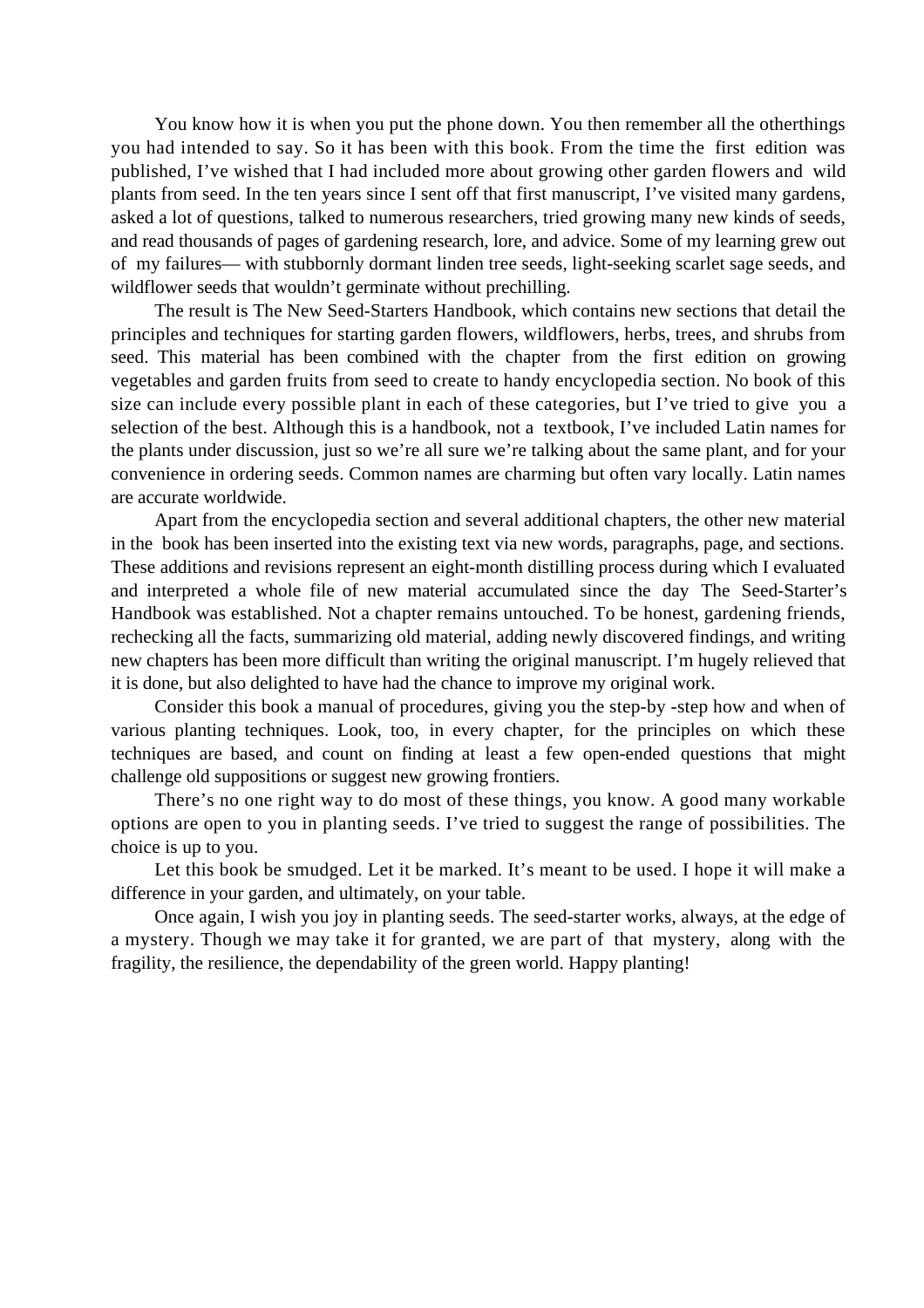# **SECTION ONE**

# **Starting Seeds Indoors**

To own a bit of ground, to scratch it with a hoe, to plant seeds and swatch the renewal of life this is the commonest delight of the race, the most satisfactory thing a man can do.

*Charles Dudley Warner*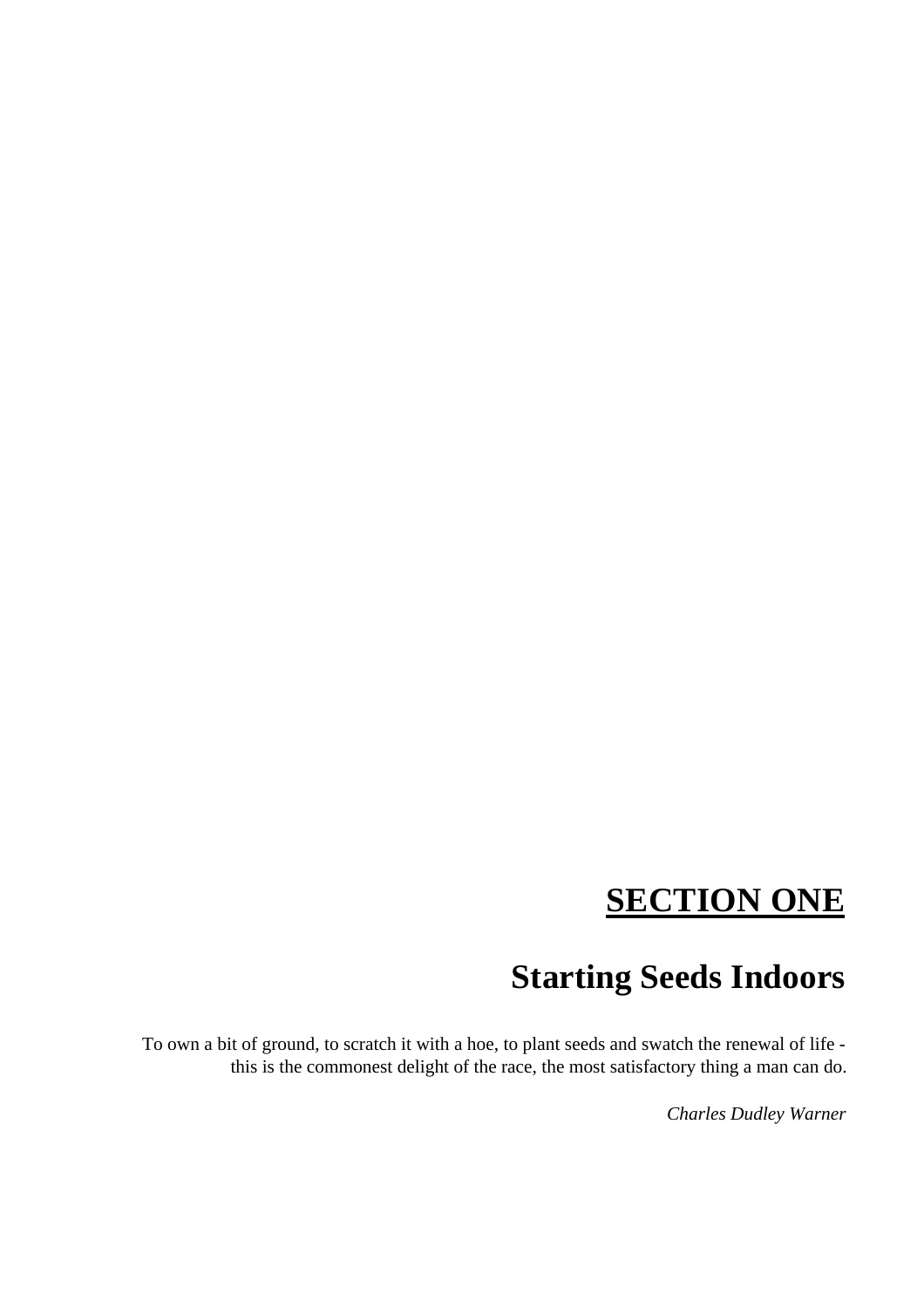### **1 Why Start Your Own?**

Security and adventure might be considered opposites in some situations, but the gardener who raises plants from seed can experience both. Security - that confidence in the future that springs from one's own ability, forethought, and preparation - and adventure - the soaring sense of "anything is possible" and "there are so many interesting things to try" - as well known to those who grow new varieties, experiment with new methods, and dabble in plant breeding and seed saving.

Skill in raising vegetable plant from seed is the very cornerstone of gardening independence. Choice of seeds and careful handling can bring you not only earlier harvests, but better vegetables. You can select varieties of food known to keep or process well so that the winter season, for which we gardeners are always planning, will be a time of abundance. Likewise, good eating will be yours all summer long from the selection of fresh vegetables you're planted for their superior quality.

### **The reasons**

I suspect that I'd continue to raise my own seedlings even without a good excuse, because I enjoy the process, but when I stop to think about it I realize that there are all kinds of good reasons for nurturing one's own plants from seed.

**Earlier Harvests**. You can get a much earlier start in the garden, and therefore put fresh food on the table sooner, when you're grown flats of cabbage, tomatoes, eggplant, and peppers indoors for setting out when weather mellows. The sooner you can begin picking from your garden, the greater your yield for the year.

**Greater variety**. Varieties of plants offered by commercial seedling vendors represent but a tiny fraction of the possibilities open to you as gardener. Buying started plants severely limits your options for raising vegetables of special flavor, insect or disease resistance, or extra nutritional value. If, for example, you want to grow Juwarot or  $A +$  Carrot (extra high in Vitamin A) you're have to start with seeds. Looking for special gourmet foods like globe artichokes, watercress, or Japanese melons? It's back to the seed catalogs. Peppers that are hot, but not too hot? Start your own Hungarian wax plants. Delicious, mild, sweet Golden Acre or Jersey Queen cabbage? You need to start those with seeds.

**Stronger seedlings**. Seedlings you're grown yourself can be super seedlings. If you do all the right things at the right times, you're have the best that can be grown, and you'll know that your plants have well-developed roots growing in good soil that hasn't been hyped with chemicals. You can even plant organically raised seeds to give your plans an extra start on excellence.

**Healthier seedlings**. By raising your own plants, you minimize the chance of introducing soil-borne diseases to your garden. Club-root and yellows that affect cabbage, along with anthracnose, tobacco mosaic, and wilt, are some examples of plant diseases you may avoid importing if you grow your own. Of course, you must use uncontaminated soil, and especially in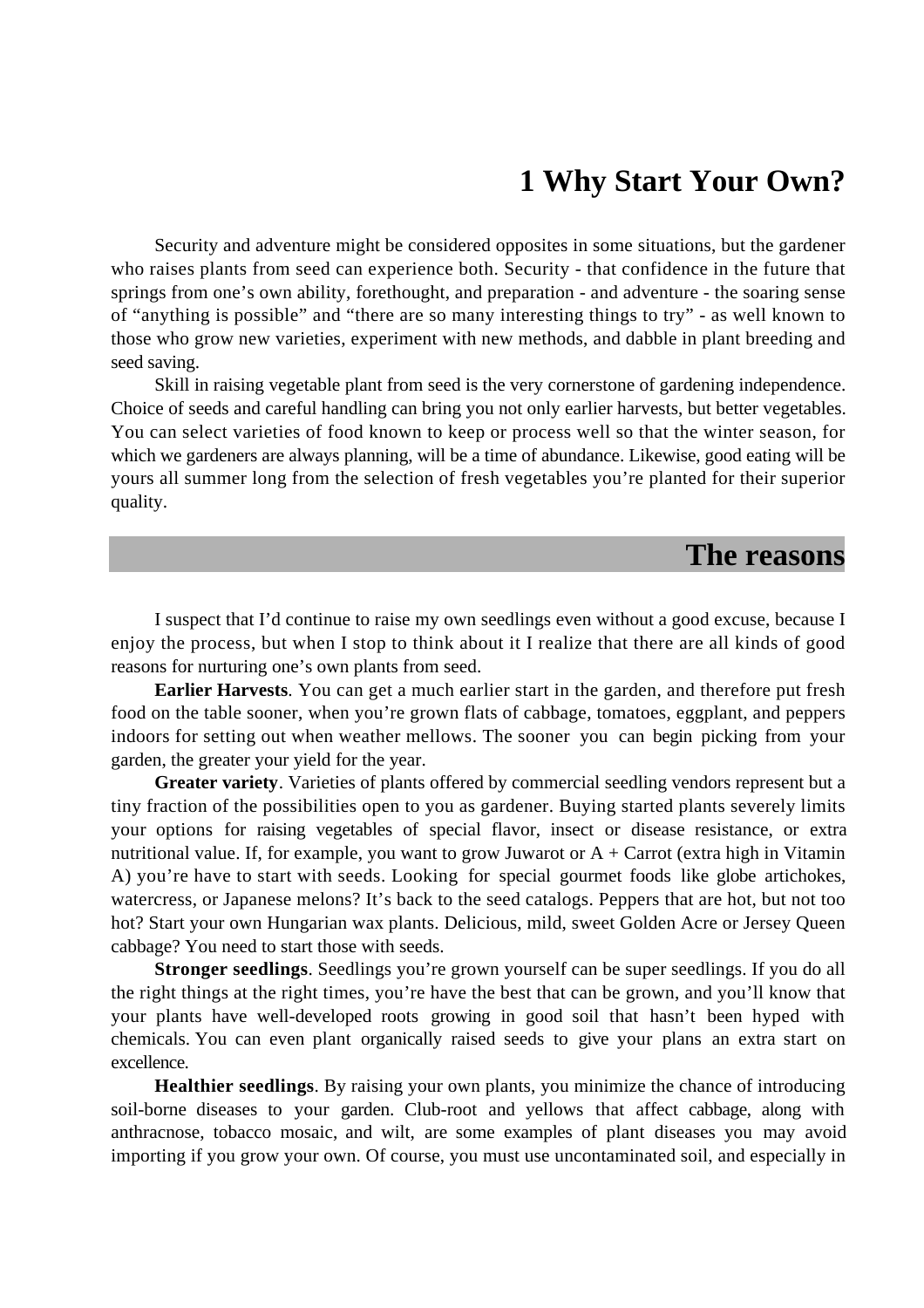the case of mosaic in pepper, eggplant, and tomato seedlings, avoid handling tobacco around the plants.

**Cost saving**. You're save money. Well, maybe. Certainly for the price of a dozen greenhouse tomato plants you can buy a small handful of seed packets, each of which will give you plants to share or to sell, or extra seeds to save for the following year. So many interesting plants can be grown from seed, though, that once you start raising seedlings you might find that you tend to put some of that saved money back into seeds of other kinds. But since you're likely to eat even better as a result, you may well consider that you're still far ahead.

**Satisfaction**. Creative satisfaction ought to count for something, too. From settling a wellchosen seedling in a pot of its own carefully prepared soil and watching it grow greener, sturdier, and leafier, to picking and eating the peppers, eggplant, or other nutritious food the manure plant finally bears, you've been involved all the way, and you can see that your skillful care has made a difference.

**Enjoyment**. At the very least, planting seeds indoors is a good cure for the winter doldrums - those bleak, cold days when February seems like a permanent condition and you feel you simply must do something to nudge the season into turning. Choose your earliest plantings judiciously, though. You don't want them to be past their prime when you set them out in the garden. Onion, chives, peppers, certain wildflowers and perennial plants, and houseplants like coleus and geraniums are good candidates for beginning the season.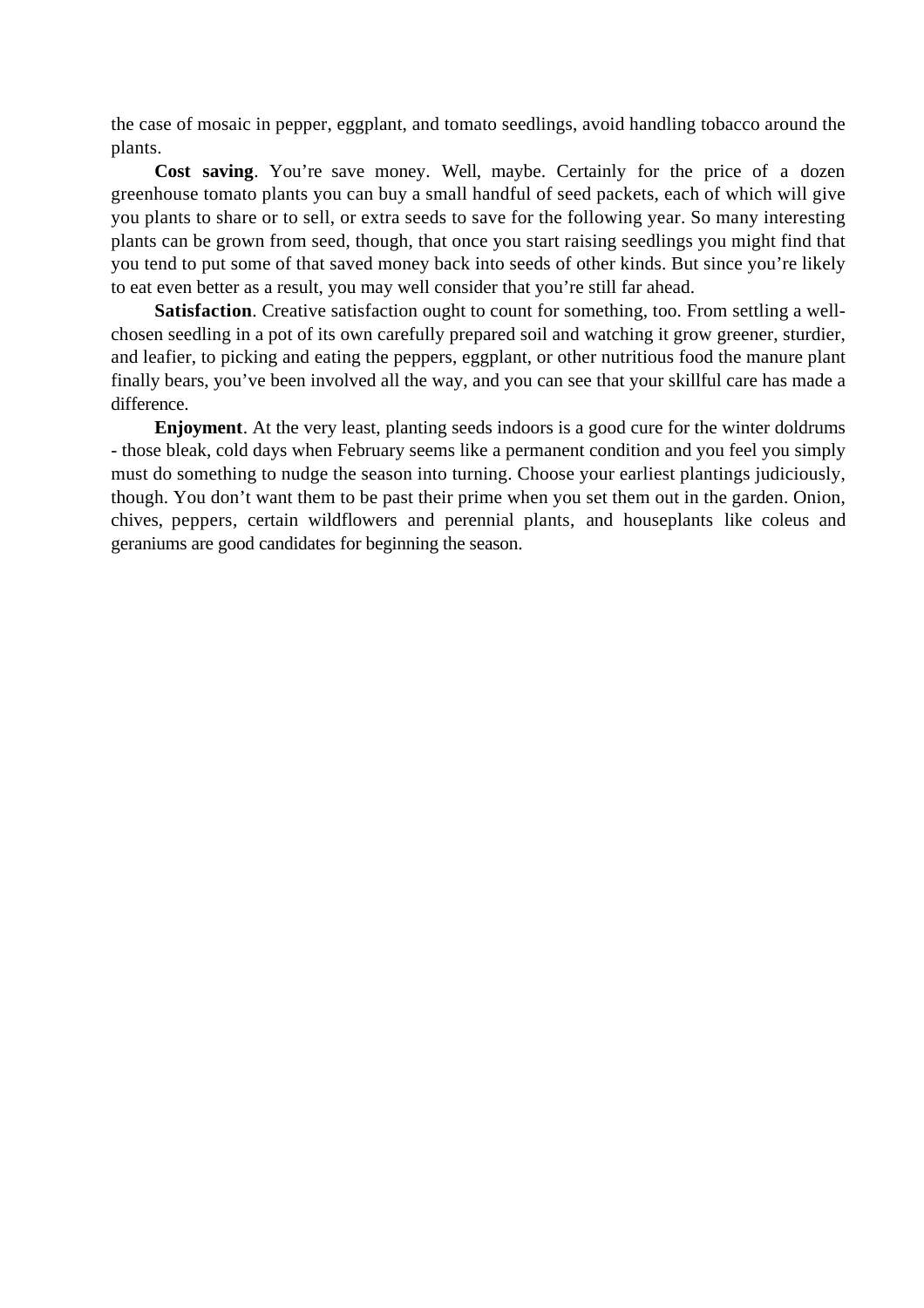### **2 First the seeds**

You have in your hands an array of seed packets and perhaps a few jars of seeds you've saved yourself. You're anxious to plant, to get a start on the growing season that still seems far away. Take a minute now, if you will, to be aware of what the seed really is before committing it to the soil. Dry, flaky, hard, smooth, warted, ridged, powdery, or wispy, these distinctively shapes particles may look as lifeless as the February garden patch. Don't be deceived, though. Seeds don't spring to life when you plant them. Seeds are alive.

Often symbols of beginning, seeds are living guarantees of continuity between generations of plants. Inside even the most minute, dustlike grain of seed is a living plant. True, it's in embryonic form, possessing only the most rudimentary parts, but it lives, and it is not completely passive. At levels that we can't see, but laboratory scientists can measure, seeds carry on respiration. They absorb oxygen and give off carbon dioxide. They also absorb water from the air. Seeds need a certain minimum amount of moisture within their cells in order to make possible the metabolic processes by which they convert some of their stored carbohydrates into available food. Thus they maintain their spark of life - dim though it may be - until conditions are right for them to complete their destiny as germinated plants.

### **The Botanical Facts**

By strict botanical definition, a seed is a ripened fertilized ovule containing an embryonic plant and a supply of stored food, all surrounded by a seed coat. In practice, though, gardeners use many seeds that are actually fruits (the mature ovary of a flower containing one or more seeds). A kernel of corn is really a seedlike fruit. Carrot, dill, and fennel seeds are, technically, dry, one-seeded fruits.

Seeds, then, are completely self-contained. Within the boundaries of the hard, dry coat that protects them, they possess enough food energy to carry them through their dormancy and into their first few days as seedlings. They have all the enzymes they'll need to convert this stored food into a form their tissues can use, and they carry within their cells the genetic information that directs what they will be and when and how.

Let's look at the bush bean as an example - not a typical seed, perhaps, but one in which it is easy to see the parts and their arrangement that are common to all seeds. The good old garden bush bean is the favorite of botanists for this purpose because its size and structure make it possible for us to see clearly how it is formed.

If you soak a been seed in water for a few hours, the hard outer coat will slip off easily. The bulk of the bean that you now see is composed of the cotyledons, the two identical fleshy halves that comprise the "meat" of the seed. Cotyledons are rudimentary leaves. Unusually large and thick in the bean, they contain stored fat, carbohydrates, and protein. Both cotyledons are attached to a rudimentary stem, and they curve protectively over a tiny leafy bud. The root tip, at the other end of the seed, will elongate into the first root of the plant when the seed germinates. Any seed, no matter how tiny, wispy, or irregular, will possess these features: cotyledons (sometimes one, more often two), a leafy bud, and a root tip.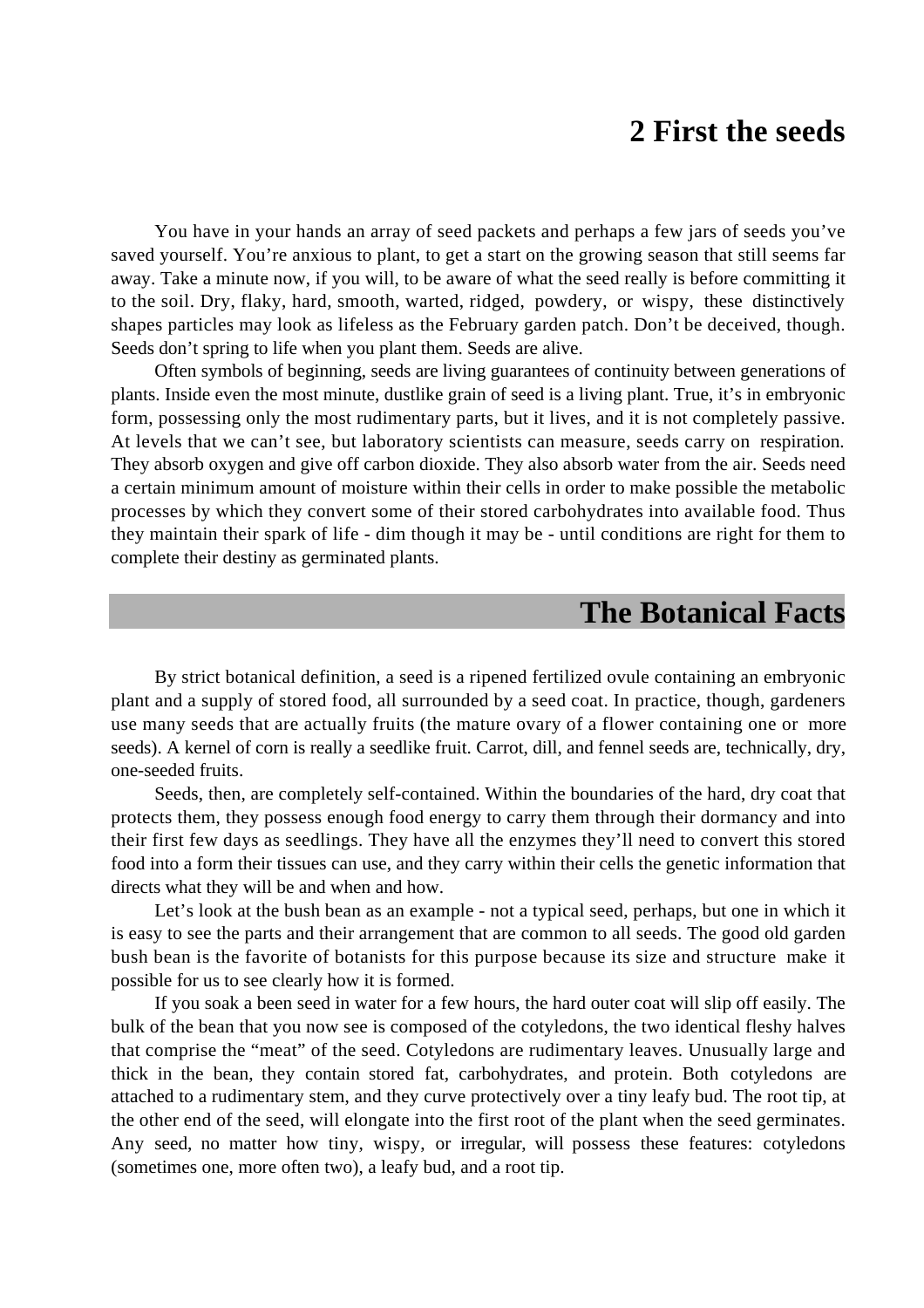Most seed-bearing garden vegetable plants are dicots; that is, they possess two cotyledons. Bean, tomatoes, celery, cabbage, and other vegetable seedlings are dicots. When they germinate they send up two "wings." Monocots, with just a single cotyledon, are represented by the grass family (Gramineae), with includes corn, wheat, rye, and other cereal crops. These seeds send up the familiar, single grasslike spear of green.

In many seeds, some of which are important food crops in their own right, the stored food is not contained in the cotyledons, as in the bean, but in a layer called the endosperm, which surrounds the embryo. This part of the seed varies in different species. It may consist of starch, oil, protein, or waxy or horny matter, but whatever its form, its function remains the same - to nourish the seed from the time of its maturity on the parent plant until the beginning of the next growing season, when conditions will be favorable for its success as a plant in its own right. Often, of course, they tasty endosperm is what we are after when we raise the crop, as with buckwheat, corn, wheat, and rye.

Just to keep the record straight: cotyledons of some plant may synthesize nourishment needed by the seed; others may both make and store food for the embryo. If you find that fact surprising, reflect that there is more - much more - that we don't yet know about seeds.

### **Dormancy**

We're beginning to appreciate, too, how much is still unknown a bout dormancy in seeds. If you've ever tried unsuccessfully to start a row of lettuce in midsummer heat, you have an idea of how a dormant seed behaves. It refuses to germinate, even if otherwise viable, when it lacks the right temperature, moisture, and oxygen supply that would ordinarily favor germination. Even though conditions might seem favorable for germination, such as those that occur in midsummer, they might not be right to induce germination in certain seeds.

It can be annoying to miss a seedling date for a certain crop and be unable to plant it later in the summer; however, the ability of seeds to remain dormant, in varying degrees, has contributed to the survival of seed-bearing plants as we know doomed to failure if it sprouts as soon as it matures at the end of the summer, shortly after the first frost. Lettuce, likewise, has less chance of success under random conditions when sown in hot, dry soil than it does in the moist, cool surroundings that promote its quick growth. Dormancy, then is a protective device, designed to assure the continuity of the species.

A seed may be dormant because its embryo is still immature, its seed coat is impermeable to water or to gases, its coat is too unyielding to permit embryo growth (although this is rare), or because of a metabolic block within the embryo. Often, more than one of these factors operates at that same time.

### **Breaking Dormancy**

As a gardener, it is often in your interest to try to beak development in certain kinds of seed. Since you intend to give the plant special care and optimum conditions, you can often dormancy this and get away with it. For example, if you are anxious to raise a fine bed of lettuce to eat with your midsummer tomatoes - a real mark of gardening expertise - how do you give your lettuce seeds the message that it's all right for them to sprout?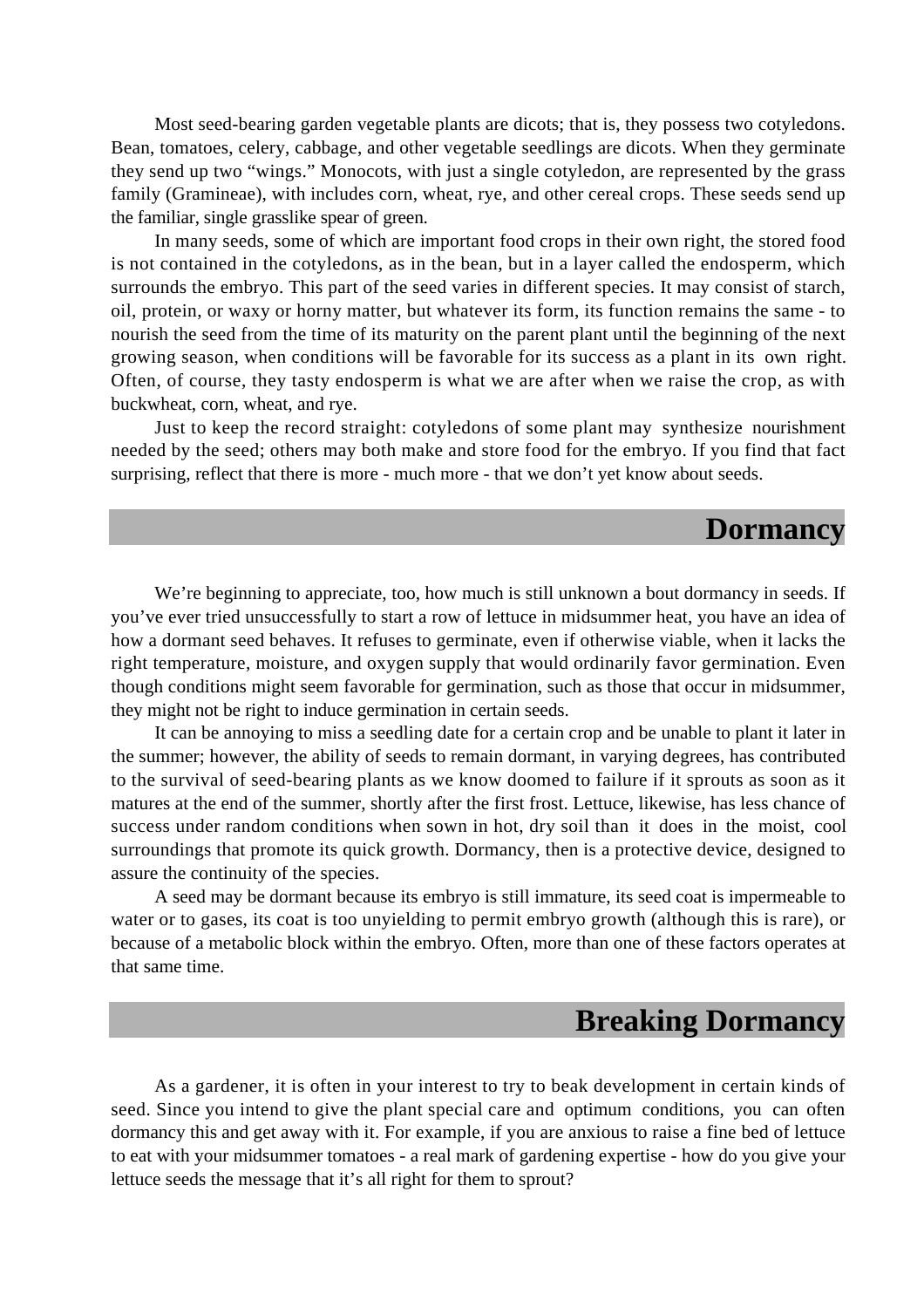Studies of seeds in research laboratories have finished valuable clues to the interruption of dormancy. The period is relative, not absolute. In fact, there seems to be general agreement among the number of scientists who have studied this phenomenon that the whole question of seed dormancy must be considered a matter of balance the growth-promoting and growth-inhibiting substances that are found in all plants.

So how do you tip that balance in your favor? Here is what the experts have discovered.

**Temperature**. Chilling the seeds often breaks dormancy.

Light. Subjecting the seeds to light - even a dim continuous light or a sudden bright photoflash - will sometimes help, especially with lettuce. Germination depends on the total amount received. The dimmer the light, the longer the necessary exposure.

**Red light**. Exposure of some seeds to red light (600 nanometers) promotes seed germination. Experiments with lettuce bear this out. However, far-red light (730 nanometers) has been found to inhibit seed germination. Practically speaking, this means that seeds that are difficult to germinate will often dormancy better under fluorescent plant lights (see chapter 10). Some seeds won't germinate when shaded by leaf cover, probably because the leaves filter out helpful rays while allowing the inhibiting far-red light to reach the seeds.

Dormancy is seldom a problem with vegetables seeds, except for some heat-sensitive seeds like lettuce and celery. Beans, mustard, and many other vegetable seeds never go dormant. Carrots and parsnips do need month of afterripening following harvest before they'll germinate. Seeds you've purchased have had time, of course, to undergo any necessary afterripening in the months between collection and planting. Dormancy is not an uncommon problem when trying to germinate seeds of wildflowers, trees, or shrubs.

#### **History of seed-bearing plants**

We know very little about the origin of seed-bearing plants. Charles Darwin called it an "abominable mystery." Spore-bearing plants, like ferns, existed first, followed by gymnosperms, like the evergreens, which shed their seeds unencased. Discoveries in West Virginia of early seeds encased in cupules - incompletely fused seed coats - have pushed the date of known true seeds back to 360 million year ago. Angiosperms, flowering plants in which the seeds (encased in an ovary) are more fully protected, appeared during the Cretaceous period (roughly 100 million year ago). Eventually they dominated the more primitive spore-bearing forms of green life, probably partly because the well-developed seed embryo, clinging to the parent plant until thoroughly mature, had the edge over the naked, randomly shed seed.

 Although we still know so little, we know enough of the internal workings of the seed to stand in awe at its variety, its toughness, and its practical simplicity.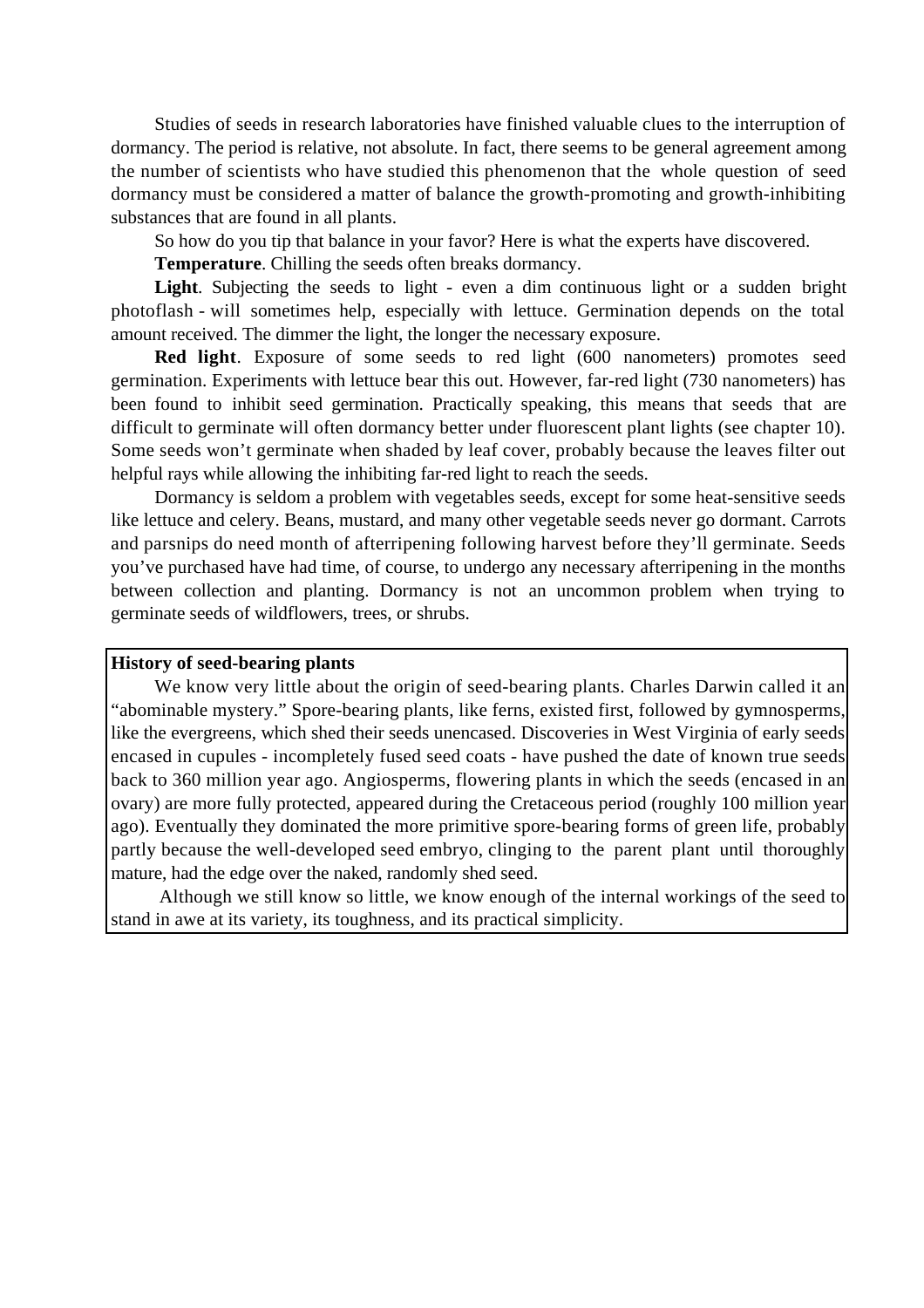### **3 Choose Your Medium**

The first step in encouraging your seeds on their way to being the plants they really want to be is to prepare a starting medium that will nurture the seeds through the critical germination and seedling stages. The stuff to which you entrust your seeds should match the following description:

- Free from competing weed seeds, soil-borne diseases, and fungus spores.
- Able to absorb and hold quantities of moisture.
- Not so densely packed that vital air is excluded.
- Naturally derived and free from any substance you would not want to put in your garden.
- Noncrusting.

Since the physical conditions of their surroundings - temperature, moisture, air, and light are more important to germinating seedlings than the nutrient content of the soil, these first mixtures in which you plant your seeds needn't be rich. In fact, it's better if they're not. But they should be light, spongy, and moist. It's a nice touch to start seeds in one of the special seedstarting media, like vermiculite, and then to transplant the seedlings into a potting soil mix. Many good commercial mixtures are available, or you can mix your own potting soil from the recipes listed later in this chapter.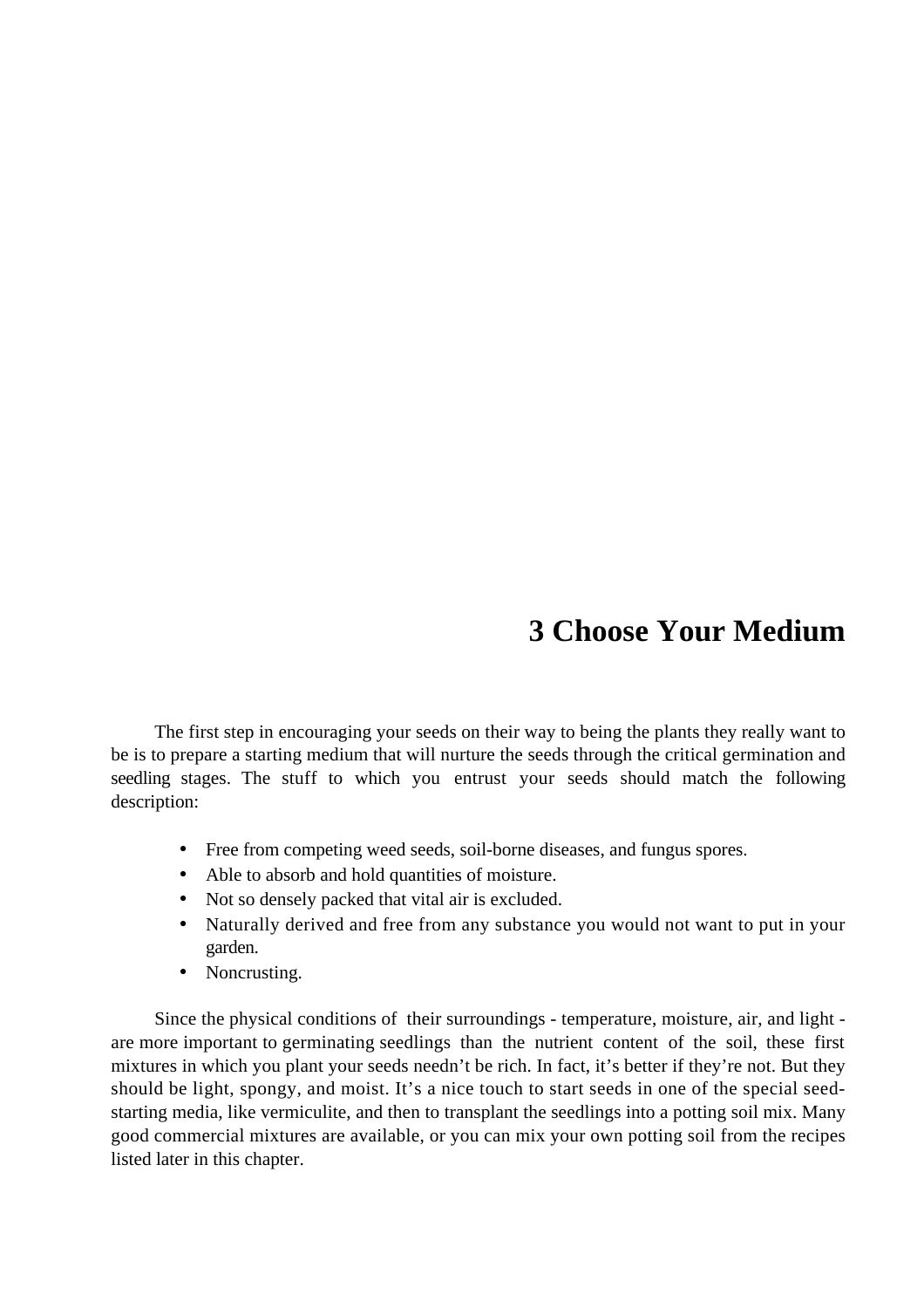I wouldn't recommend starting seeds in plain garden soil, because it tends to pack and crust when kept in shallow containers indoors. In addition, unsterilized garden soil may harbor fungi that cause damping-off, a disease that makes young seedlings shrivel and wilt at soil level and sometimes even interferes with complete germination. Soil in which such diseased seedlings have been grown must be pasteurized (see Heat Treatment later in this chapter) before another batch of seeds in planted in it. I find it easier to use fresh potting soil for potting up young trees or rooted herbs.

### **Three Favorites**

I've had good results planting seeds in each of the following three media.

**Vermiculite**. This is a form of mica which has been "popped" like popcorn by exposing it to intense heat. The resulting flakes are light and capable of holding large amounts of water. Vermiculite also absorbs nutrients from fertilizers and other soil components and releases them gradually to plants. Be sure to buy horticultural vermiculite, not the kind sold for the building trade, which is coarser, highly alkaline, and often contains substances toxic to plant roots.

**A mixture**. Equal parts of vermiculite, milled sphagnum moss, and perlite combine to make another good starting medium. This provides a spongy, friable seedbed that promotes good root development. Perlite, despite its plastic appearance, is a natural product, a form of "popped" volcanic ash, and while I do not like to use it alone, as I do vermiculite in some cases, it promotes good drainage in see-starting mixes. The moss must be milled sphagnum, which is very fine, not peat moss, which is too coarse for small seeds and tends to dry and crust.

Mix these three components together thoroughly before dampening. A large old tub or bucket set on newspaper makes the job easier and spillage less of a problem. When moistening his and all other soil mixtures, I like to use warm water because it is more readily absorbed. This seems to be especially important for mixtures containing sphagnum moss, which tends to float on cold water in a dustlike layer that takes ages to soften and swell. It is also a good idea to prepare your soil mixture several hours before you intend to plant seeds. Then, if you have added too much water, you can simply pour off any that puddles on the upper surface, before planting the seeds.

**A Three-Layer Arrangement**. This medium is composed of a bottom layer about one-half inch - of torn pieces of sphagnum moss that has been well dampened, then a one-inch layer of good potting soil, topped by a one-half-inch layer of vermiculite. The bottom layer of moss should not be finely milled. I use clumps of moss gathered in our woods. The air spaces trapped by the ferny fronds of the moss promote excellent root development. I've found, and the moss retains water, too. I tear up the wads of moss into small pieces so that individual plants can be removed more easily when it's time to transplant them.

You can also mix chopped sphagnum moss with other potting soil ingredients. Some evidence has shown that sphagnum moss exerts a mild antibiotic effect that helps to control bacterial diseases of seedlings. (A disease-causing fungus, Sporotrichum schenkii, has been found in sphagnum moss. Wash thoroughly after handling the moss, and wear gloves if you have any skin breaks on your hands.)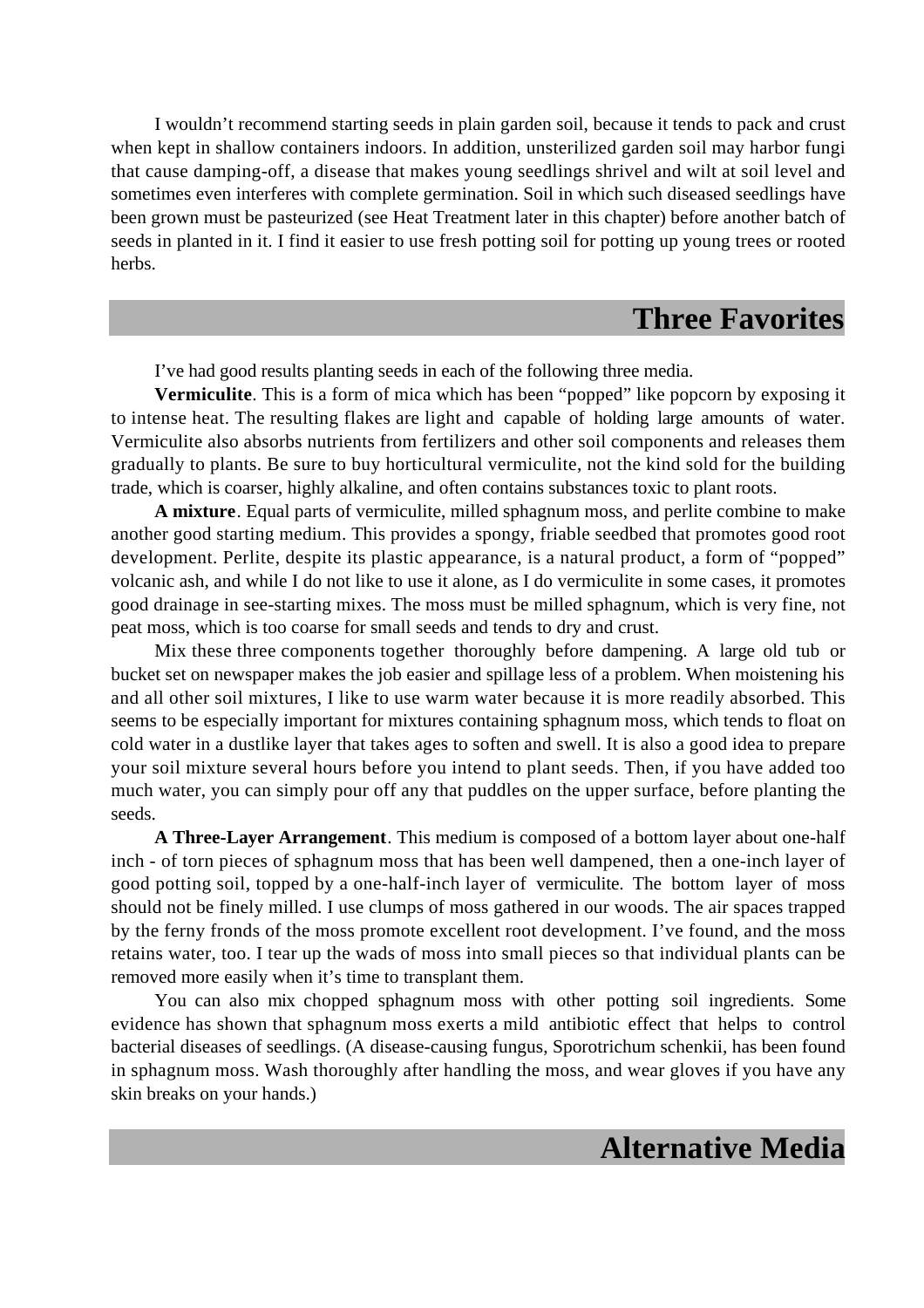There's nothing absolute about the mixtures that I use. Other gardeners have obtained good results with the following seed-starting media. What you choose may depend partly on what is easily available to you and on your personal reactions to the feel of the stuff.

Other options include:

- Equal parts of milled sphagnum moss and vermiculite.
- One part milled sphagnum moss and two parts each of vermiculite and perlite.
- Shredded moss alone (well dampened beforehand).
- Potting soil, either commercial or home mixed.
- A cube of sod, turned grass side down, which works well for the planting of large seeds, like squash, melons, and cucumbers, and supports the seedling until it is planted out in the garden.

## **Feeding the Seedlings**

Neither vermiculite, perlite, nor sphagnum moss contains the nutrients necessary to support plant growth. Seedlings growing in these substances, or mixtures of them, must be fed regularly until they get their roots in real soil.

Such liquid feeding, carried on over a period of weeks, amounts to hydroponic culture, with the growing medium serving only to hold the plants upright and to condition the roots. Seedlings benefit from the more complex interactions taking place in real soil, so they should eventually be transplanted to a growing medium.

### **Potting Mixtures**

A seed-starting medium provides good physical conditions for seed germination. A potting medium contributes nourishment for the growing plant. There are all kinds of potting mixture recipes from which to choose. Here are some options, along with seedlings few hints about their suitability or limitations.

The amounts in each recipe are given in parts. A part, of course, can be any measure of volume ranging from teacup to a bushel basket, as long as the measurement used is consistent. I'd suggest making up more soil mix than you think you'll need while you have all the ingredients assembled. Mix the component thoroughly as you go, just as if you were making granola.

### **Cruso's potting soil**

one part commercial potting soil or leaf mold one part sphagnum moss peat moss one part perlite or sharp sand

This is the formula for potting soil that Thalassa Cruso recommends in her book Making Things Grow. For last-growing seedlings, I like to change the proportions to two parts soil or one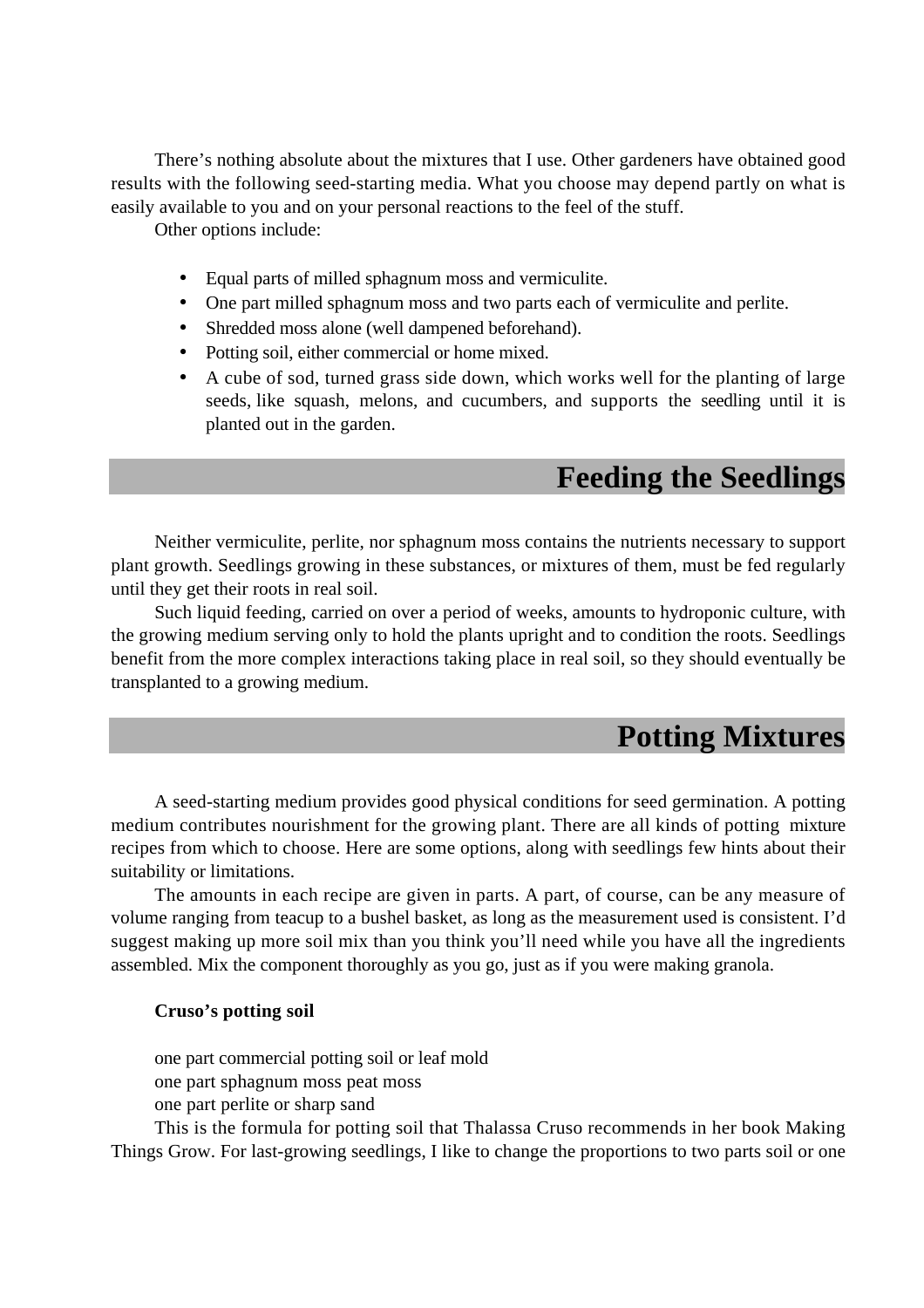part soil and one part compost, mixed with one part moss and one part sand or perlite. As originally formulated, for houseplants, the mixture is a bit lean to support strong seedling growth.

#### **Good and Simple Potting Soil**

one part finished compost one part vermiculite Easy to mix. Moisten it well before setting plants in it.

#### **Home-style Potting Soil**

one part finished compost one part either loose garden soil or potting soil one part sharp sand, perlite, or vermiculite, or a mixture of all tree This one can be made without buying any ingredients if you have access to sharp sand.

#### **A rich Potting Soil**

one part leaf mold two parts either loose garden soil or potting soil one part compost or rotted, sifted manure

This potting soil is especially good for lettuce and cabbage transplants.

#### **A Lean Potting Soil**

one parts either loose garden soil or potting soil one part perlite one part vermiculite one part milled sphagnum moss one part sharp sand

This is mostly physical support for the plants. Use this mixture for plants that should grow slowly, such as cactus.

#### **Amended Potting Soil**

four parts either loose garden soil or potting soil two parts sphagnum moss or peat moss two parts leaf moss or compost two parts vermiculite six teaspoons dolomitic limestone

The limestone helps to neutralize acids in the leaf mold and peat moss.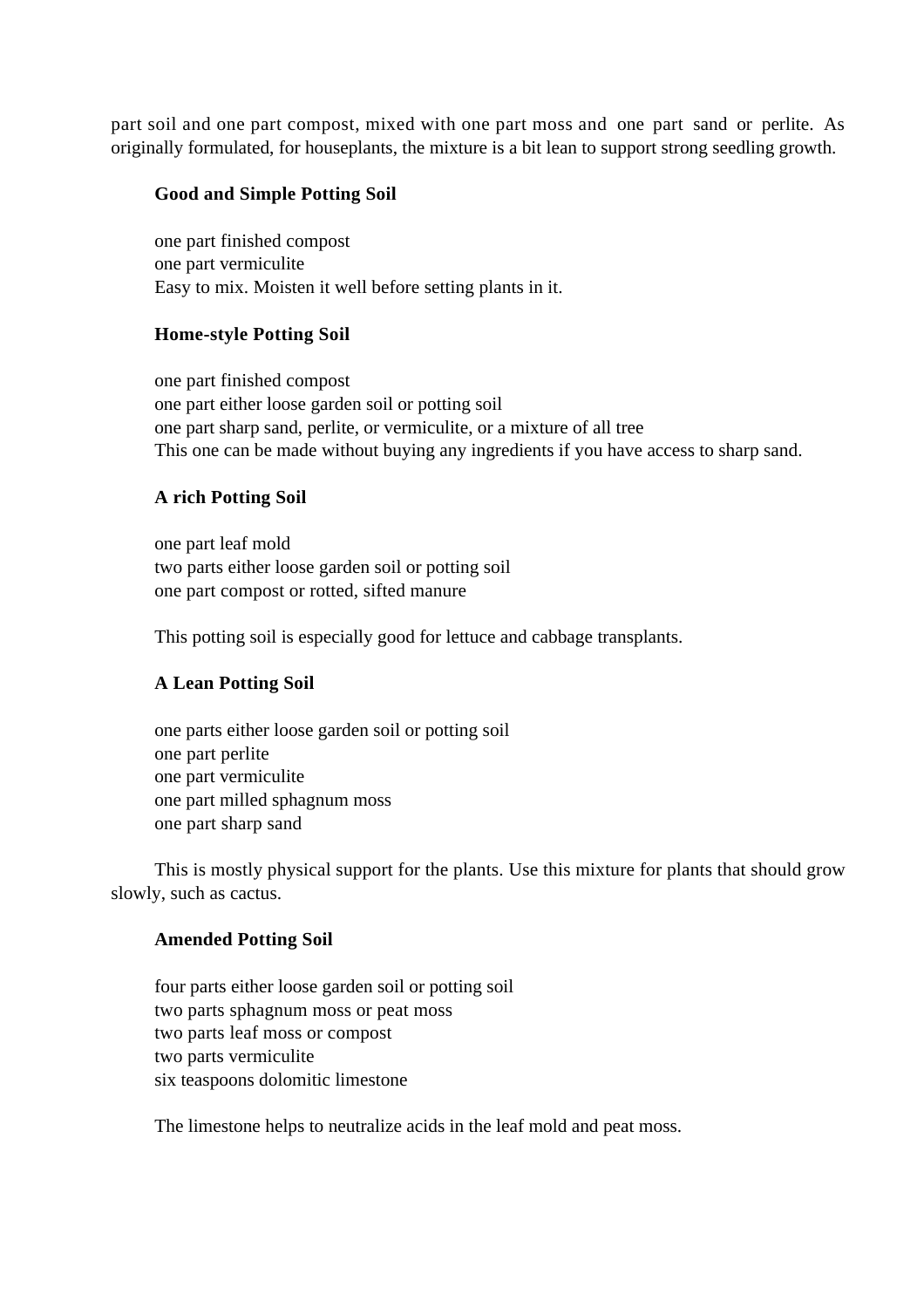If you want to formulate your own potting mixture from what you have or can readily find, you'll probably be on safe ground if you include each of the following:

- Soil, preferably loam, for nutrients.
- Sand or perlite for drainage. Gravel may also be used in the bottom of a solid container but not as part of a soil mix.
- Compost, leaf mold, vermiculite, or moss for water retention.

### **Heat Treatment**

Commercial potting soil should be free of harmful bacteria and fungi, but garden soil is, of course, teeming with organisms. Most of them are beneficial. I never heat-treat or otherwise "sterilize" my soil. Besides being a large nuisance, the process kills helpful soil organisms and, at temperatures above  $180^0$ F ( $82^0$ C), releases dissolved salts that can be toxic to plants. Even at  $160^{\circ}$ F (71<sup>o</sup>C), some salt-releasing breakdown occurs.

If you decide to sterilize a batch of soil, the following methods will work. Plan a picnic supper or weekend trip when you do treat your soil, because the kitchen will smell awful.

**Using the Oven.** Before heating the soil, moisten it thoroughly so that small puddles form when you press your finger into it. Bake the soil in metal pans in a preheated  $275^{\circ}F (135^{\circ}C)$  oven. Small amounts, a gallon or so by volume, should be ready within 30 to 40 minutes. Larger quantities, a half bushel or so, may need to remain in the oven for 1 1/2 hours. It is important that the soil be wet. The steam generate by the water penetrates the spaces in the soil. Dry soil takes much longer to treat and smells much worse.

A meat thermometer inserted in the soil will indicate when it has arrived at the proper temperature to kill offending organisms.

Damping-off fungi, for example, die at  $130^0F (54^0C)$ , and a temperature of  $160^0F (71^0C)$  kill most other plant viruses and pathogenic bacteria. Avoid overheating the soil, for you want to retain as many of the more numerous helpful soil microorganisms as possible. Soil that has been baked should be rubbed through a hardware cloth screen to break up the clumps before using.

**Using the Microwave**. Soil poured into plastic bags can be sterilized in a microwave oven. Do this in batches of up to ten pounds. Placing the bags in the oven for 7 1/2 minutes will skill most damping-off and root-rot fungi. Some researchers report, however, that microwave treatment changes soil pH, cation exchange capacity, and mineral content.

**Using Solar Energy**. An easier method recently developed at the University of California uses solar heat. Fill gallon-sized black plastic planting pots with moist soil and then place each pot in a clear plastic bag. Tie the bag closed and set the bagged pot in a sheltered location where it will receive full sun. Two weeks of direct-sun treatment in warm weather should kill most disease organisms.

**Using Boiling Water**. Pouring boiling water over a flat of soil does not sterilize it, but kills many microorganisms.

#### **Table 1**

#### **Temperature Necessary to Kill Soil-Inhabiting Pests and Diseases**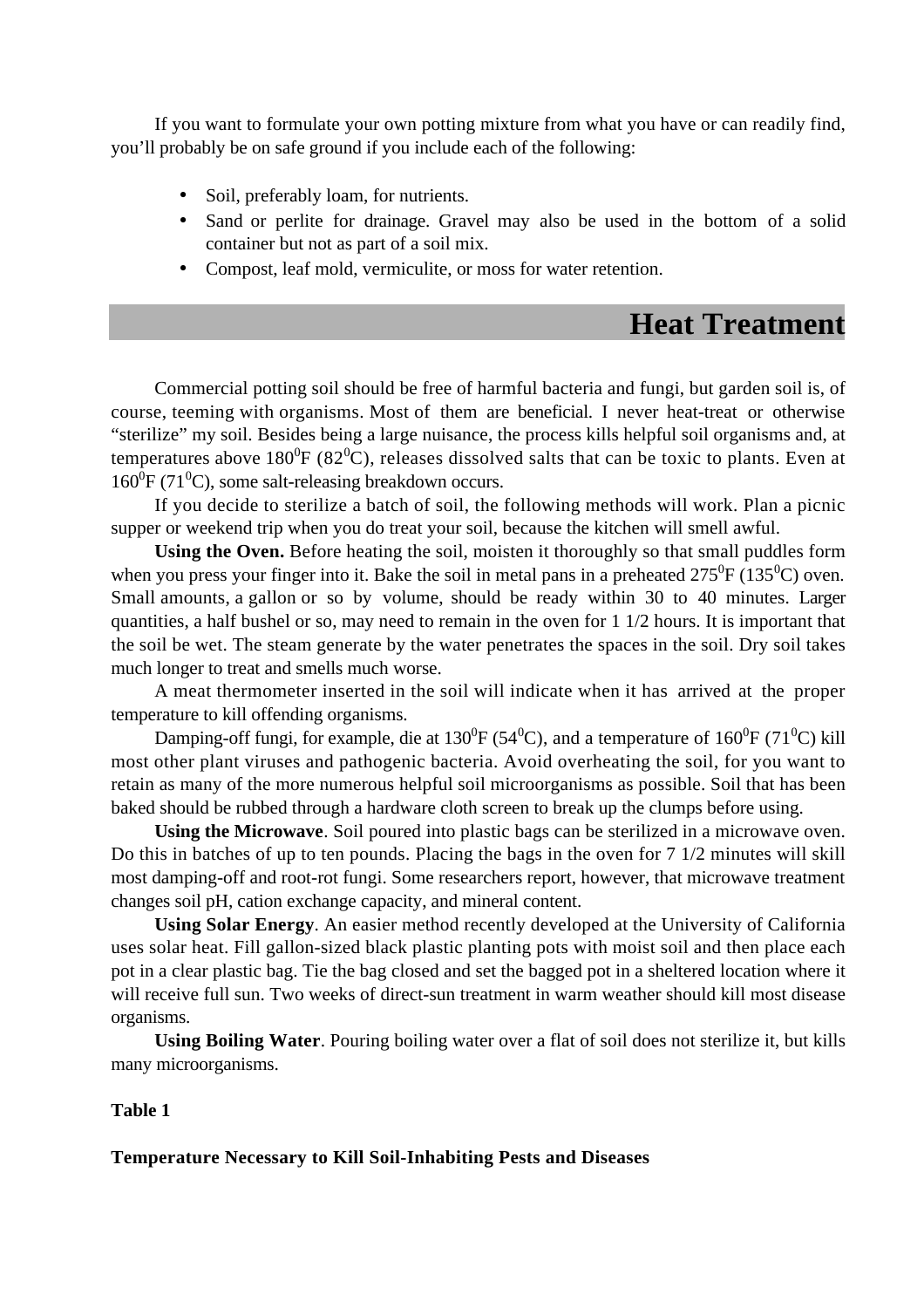| Pests                                    | 30 minutes at Temperature |
|------------------------------------------|---------------------------|
| Nematodes                                | $120^0$ F                 |
| Damping-off and soft-rot organisms       | $130^0$ F                 |
| Most pathogenic bacteria and fungi       | $150^0$ F                 |
| Soil insects and most plant viruses      | $160^0$ F                 |
| Most weed seeds                          | $175^0$ F                 |
| A few resistant weeds, resistant viruses | $212^{0}F$                |

Source: George "Doc" Abraham and Katy Abraham. Orgarnic Gardening Under Glass (Emmaus, Pa: Rodale Press, 1975).

### **Helpful Hint**

Perhaps the following hints will save you a bit of trouble, too.

**Collect Soil in the Fall**. The time to collect good garden soil for spring seed starting is in the fall, before the soil freezes solid. Even if you're lucky enough to have a winter thaw at the time you're doing your planting and transplanting, the soil is likely to be mucky, and you may not be able to dig very deeply, either.

**Make Leaf Mold**. There's leaf mold and there's leaf mold. Make your own seasoned pile for use in potting mixtures. One year I scraped up a bushel of lovely, crumbly, woodsy-smelling leaf mold from the edge of our woods and put it into my soil mixture. All the seedlings growing in this "special" mixture died. I'm not sure whether the stuff was too acid or if it was toxic in some other way, but from now on I test such soil amendments on a few plants rather than gambling my whole crop of early seedlings.

**Avoid Peat Moss**. Watch out for peat moss, too. Personally, I don't like it. It's chunky, unmercifully hard to moisten, and it crusts when it dries. I would never use peat moss in a soil mixture when I could get milled sphagnum moss. If you must use it, wet it very thoroughly several hours before you need it. I'd caution you, too, against using wetting agents (surfactants) in potting mixes or irrigation systems. They tend to reduce soil water retention, and their effect on people who handle and consume them hasn't been tested. Even mild soaps like Basic H, when mixed with soil in highly dilute solutions, reduced the growth of vital root hairs.

**Use Builder's Sand**. Sharp sand, specified in the soil recipes, is coarse builder's sand. Sand brought from the seashore is too fine and too salty. Don't use it for plants. Even lake sand or sand scraped up by the roadside is too fine for our purposes. It will pack into a cementlike mass that kills plant roots. I know - I used it by mistake ... once.

**Make Your Own Mix**. What would I use if commercial potting mixture ingredients like vermiculite and perlite were unavailable? I would mix equal parts of compost; good garden soil, rubbed through a screen; and torn moss. I would not use garden soil alone, for no matter how would the soil, it tends to pack and harden when used indoors in small pots.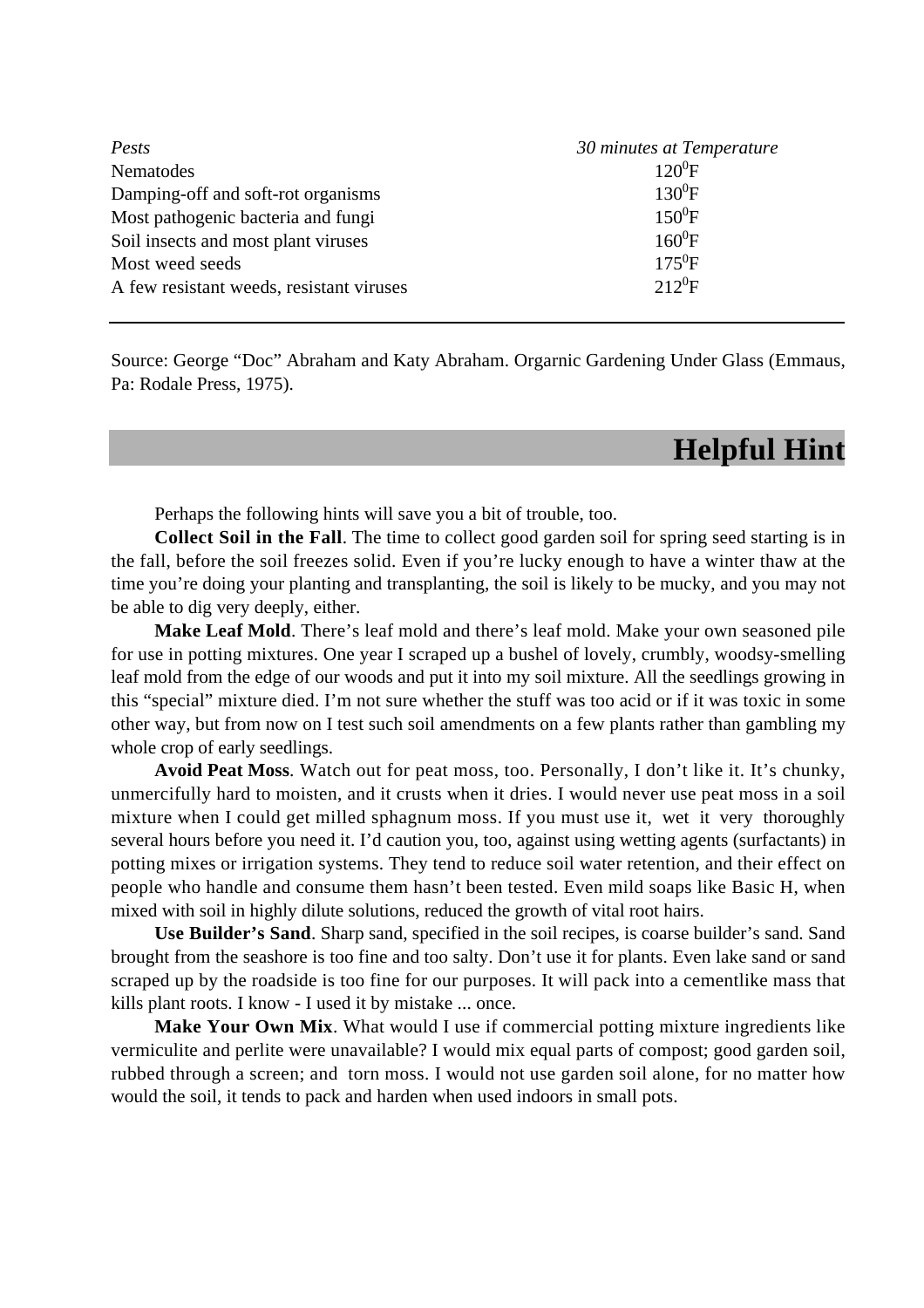### **4 Containers**

Your seeds are ready. Your soil is mixed. Now it's time to comb closets, attic, and cellar for likely discards to hold the soil and provide a temporary home for your growing seedlings.

The ideal container for starting seeds should be no more than two to three inches deep. One that is deeper will only use up more potting soil. A shallow pan, though, will dry out quickly and limit root development. The soil holders you use for germinating seeds do not necessarily need to have drainage holes. You can prevent pooling of water around plant roots by choosing the right growing mediums to fill the containers (see chapter 3). Long, narrow flats fit neatly under fluorescent lights; however, don't use flats that are so long that they will be heavy and difficult to handle when filled with wet soil.

### **Types of Containers**

I've grown seedlings in all of the following kinds of containers, for different reasons and with varying results. Each has its place. Some are more useful than others. Certainly it is preferable, all else being equal, to make use of some of the many throwaways that clutter up our daily lives, but there are times when a specially unless you must, when with a little effort and some scrap wood you could rig up a really fine seedling-care system. At any rate, here's my list of container candidates, briefly evaluated for effectiveness, cost, and useful life.

**Eggshells and/or Egg Cartons**. They are inexpensive but not really much good in the trial I've run on them. Neither the shells nor the egg carton sections can hold much soil, and they dry out fast. I think it's a mistake, too, to start a child gardener with one of these cute but impractical gimmicks. The learning child deserves good seeds in eggshells seems to have captured the imagination of armchair gardeners, and every spring you'll see articles in magazines suggesting the method. Go ahead and try it if it appeals to you. Just don't expect great results.

**Milk Cartons**. Yes, they're free, good for one growing season, and they fit together well under lights. You can either halve a half-gallon milk carton the long way or cut one side out of a quart carton. If you don't buy milk, no doubt your friends, relatives, or neighbors would save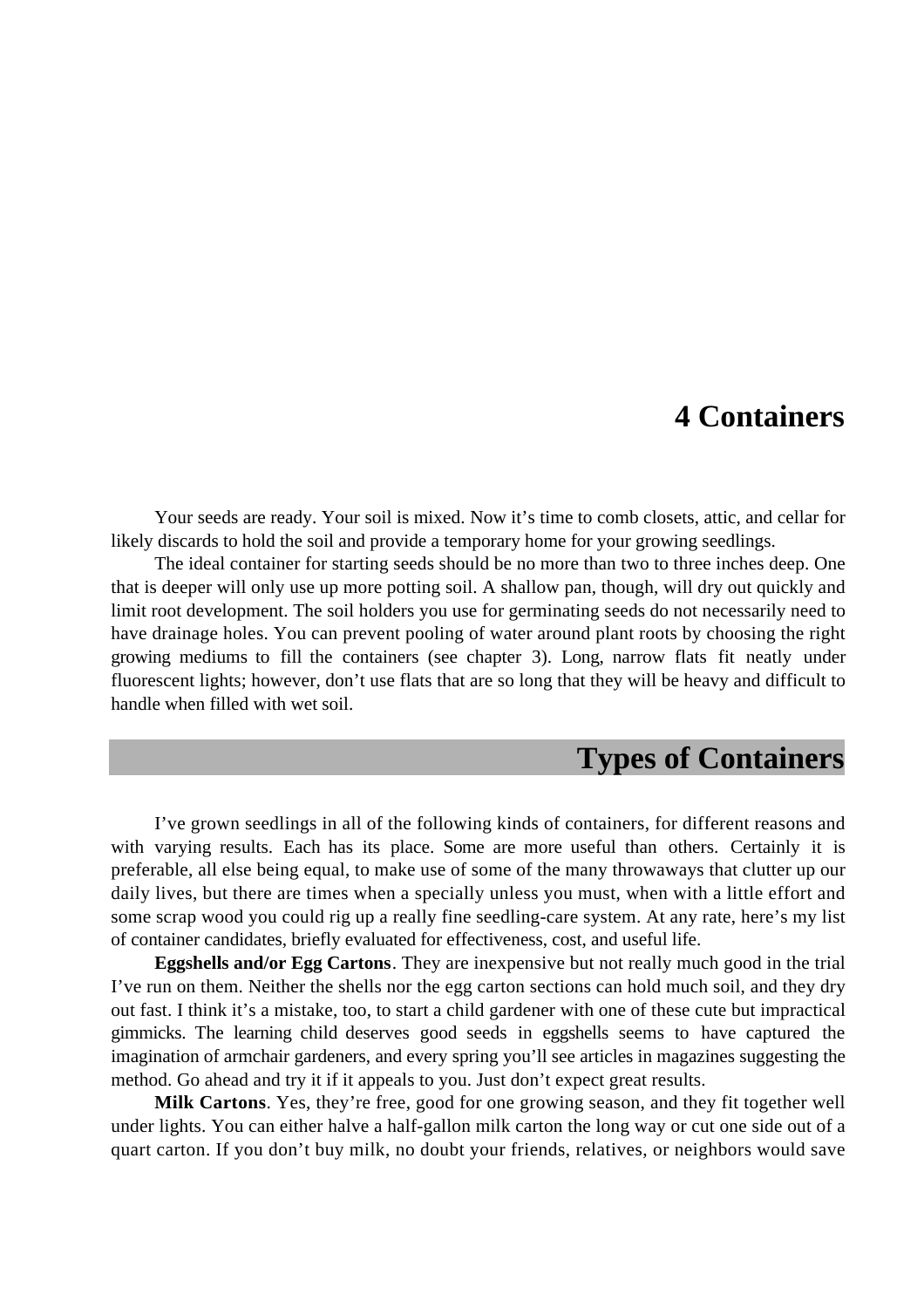their cartons for you. Even the little pint and half-pint cartons may be used for large individual transplants.

**Aluminum Disposable Pans**. The loaf pans make fine seedling trays. They last for several years, work quite well, and can be had free if you know people who will save them for you. The shiny sides of the loaf pan reflect light back onto the seedlings. One of my best generations of eggplant seedlings was raised in an aluminum loaf pan on the kitchen windowsill. Pie pans are more of a last resort for plants, for they are too shallow to hold enough soil for proper moisture retention and root development. They're fine for sprouting seeds, though, if you transplant promptly.

**Peat Pot**. A tray of seedlings all tucked into peat pots looks neat and satisfying, but despite the assumption that plant roots will readily penetrate the walls of the pot and fine the surrounding soil, I have not found this to be true in all cases. More than once I've uprooted a plant and found its roots pretty well confined to the peat pot. Also, unless grouped closely together, peat pots dry out fast.

**Peat Pellets**. These compressed-soil pots in netting seem to offer less resistance to plant roots than the peat pots, if you remove the net when you plant the seedlings out. However, even though the net has air spaces, it often appears to inhibit plant roots. The soil mixture of peat pellets sometimes contains a chemical fertilizer. Peat pellets are easy to use and neat, but they are expensive and can't be reused.

**Plastic Gallon Jugs**. Cut-down plastic gallon just have worked fairly well for me, but I prefer the long, narrow cut-down milk cartons, which seem to accommodate more seedlings and waste less space under lights. Plastic jugs are free, lightweight, last two or three years, and may be further recycled by saving the cut off top to put over seedling plants in the garden for frost protection.

**Shoes**. Yes, shoes. I've tried planting melon seeds in cast-off shoes on the advice of an elderly gardener whose flourishing crop indicate he must be doing something right. The shoes were fun to use and they certainly make a stir when visitors noticed them, but I can't honestly say that they made any difference in the plants that grew in them.

**Bricks**. For another unconventional and more widely adaptable seed-starter, use an unglazed brick set in an open frame of scrap wood that extends 1 1/2 inches above the top of the brick. On top of the brick, put an inch-thick layer of moist sphagnum moss or vermiculite, and plant seeds in it. Then set the framed brick in a tray of water. The water should always touch the brick, but should not cover it. The continuous supply of moisture, coupled with good drainage and aeration, encourages good seedling germination.

**Market Packs**. These are rectangular trays made of pressed fiber. I think they are preferable to peat pots. The packs are not cheap, but they last for several years, fit together well in storage, and allow plenty of depth for root development. Also, unlike the larger flats, they may be kept on a sunny windowsill.

**Clay Flower Pots**. Clay pots last a long time and are fine for special transplants. They are the best containers for starting watercress seeds, because they can be kept in a tray of water so that the soil is constantly moist. As far as I'm concerned, though, they are too costly and unwieldy for most transplanting. I use small plastic pots to start cucumber and melon seedlings.

**Household Discards**. Clipped enamel broiler pans, rusty cake tins, or lopsided dishpans make good containers for groups of transplants. Old refrigerator crisper drawers work well, too, especially for lettuce and other leafy crops grown under lights in winter, because they hold plenty of soil.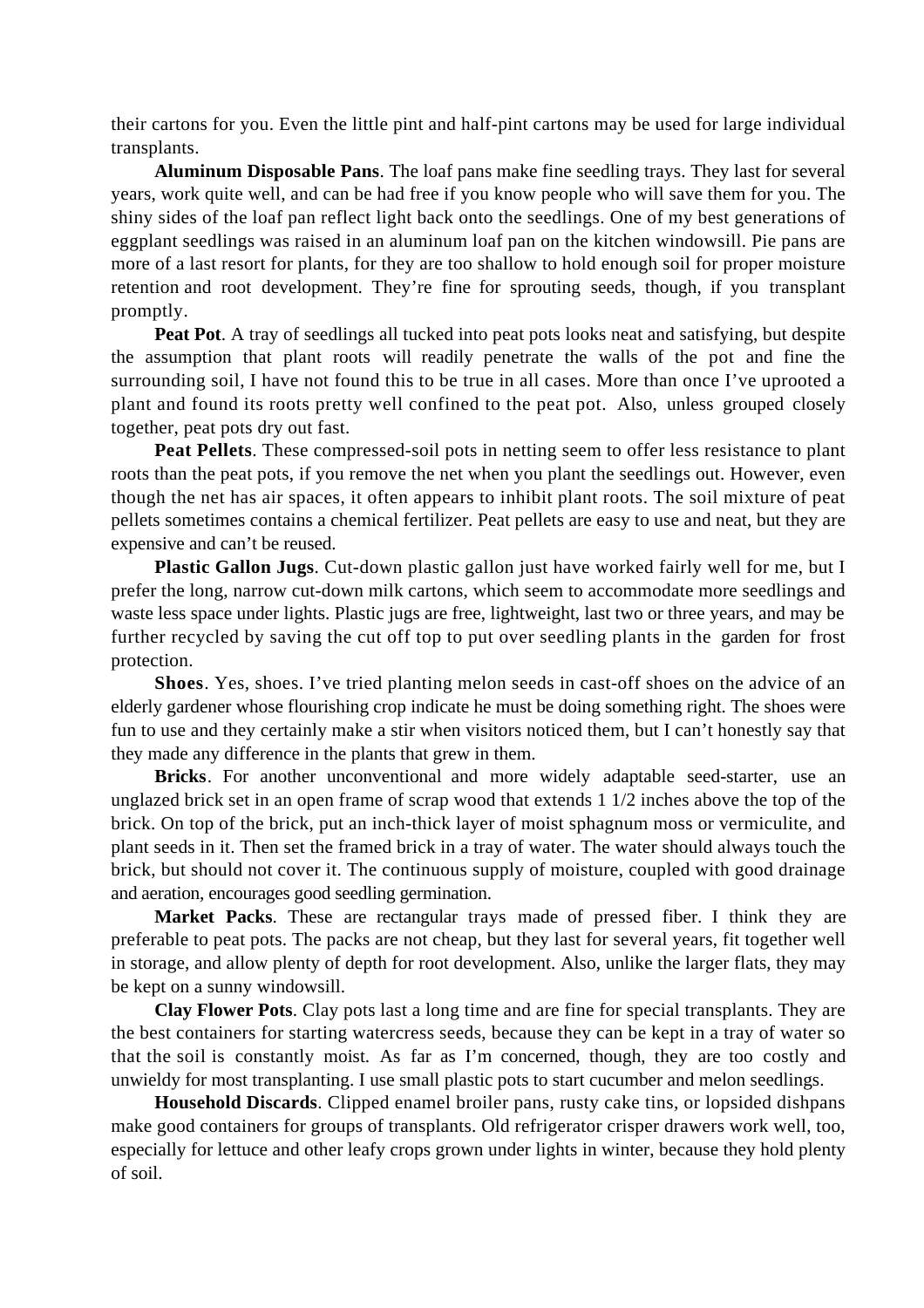**Cottage Cheese Cartons**. These cost nothing and outlast at least one use. I use them primarily for give-away seedlings, because in my setup the round shape of the containers wastes space under the lights. They do fit on most windowsills, though, which can be a boon to the gardener without lights. Incidentally, if you do set them at your window, you'll probably need to provide some protection - a tray or foil liner - to prevent spills and splashes from spotting your windowsills.

**Flats**. My favorite. When you raise your own seedlings, there is no such thing as too many flats. A flat is noting more than a four-sided frame made of wood, about three inches wide, with slats nailed across one open side. The slats should be spaced one-eighth to one-fourth inch apart to allow for drainage. Most flats are rectangular, because that is the most efficient shape.

Six 12- by 16-inch flats will fit on each shelf of a 26- by 48-inch, double-bank fluorescent light cart. I wouldn't recommend making flats any larger than about 14 by 18 inches, or they'll need extra bracing to hold the weight of all that soil, and then they'll be too ungainly to handle. Flats are basic. Make as many as you can find time and materials for. You won't regret it.

**Plastic trays**. Commercial plastic trays 2 inches deep and 18 to 20 inches long work well and last a long time, but they are costly. Poke a few drainage holes in them with an ice-pick.

**Soil Blocks**. These are better than beat pots because they promote good root growth without forming a barrier. They take time and special equipment to make, though. You need a soilblock mold, a metal device with a plunger that ejects blocks of soil from a mold; a tub for mixing; soil composed of two parts peat moss that has been rubbed transport through one-fourth-inch hardware cloth, one part garden soil, and one part compost; water; and a tray.

To make a soil block, wet the soil mix until it forms a slurry. Then pack a four-cube block maker with the wet mix, level off the top of the mold, and eject the cubes onto a tray. Plant a single seed in each block, or plant two and cut off the extra seedling if both germinate.

In my experiments with soil blocks, I found that they do indeed promote good root growth. For me, though, they had two disadvantages. The first was the time and trouble necessary to make the blocks. Secondly, the blocks must be very carefully and frequently watered from above so they don't disintegrate.

**Speedling Flats**. A more serious competitor for my favorite plain old rectangular flat is the Speedling flat - a molded plastic-foam tray 3 inches high, 13 inches wide, and 26 inches long. The plant-holding cells taper to a narrow open point at the bottom of each cell - an ingenious way to encourage a dense root ball that makes good use of the soil mix. In order to keep the roots confined to their spaces, the foam tray must be propped an inch or so above the surface to admit air. In my trials, foam flats produce excellent seedlings, but they're a bit more cumbersome to work with than conventional flats. They're durable, though; mine is still in use after four years.

Like most gardeners who can't resist starting enough plants for the whole neighborhood, my spring seedling setup is a motley arrangement of all the flats I can muster, plus representatives of most of the other kinds of containers mentioned above, which just about sums up my advice for other seed-starters. Use what you have, buy what intrigues you, but aim for a growing supply of long-lasting, inexpensive wooden flats.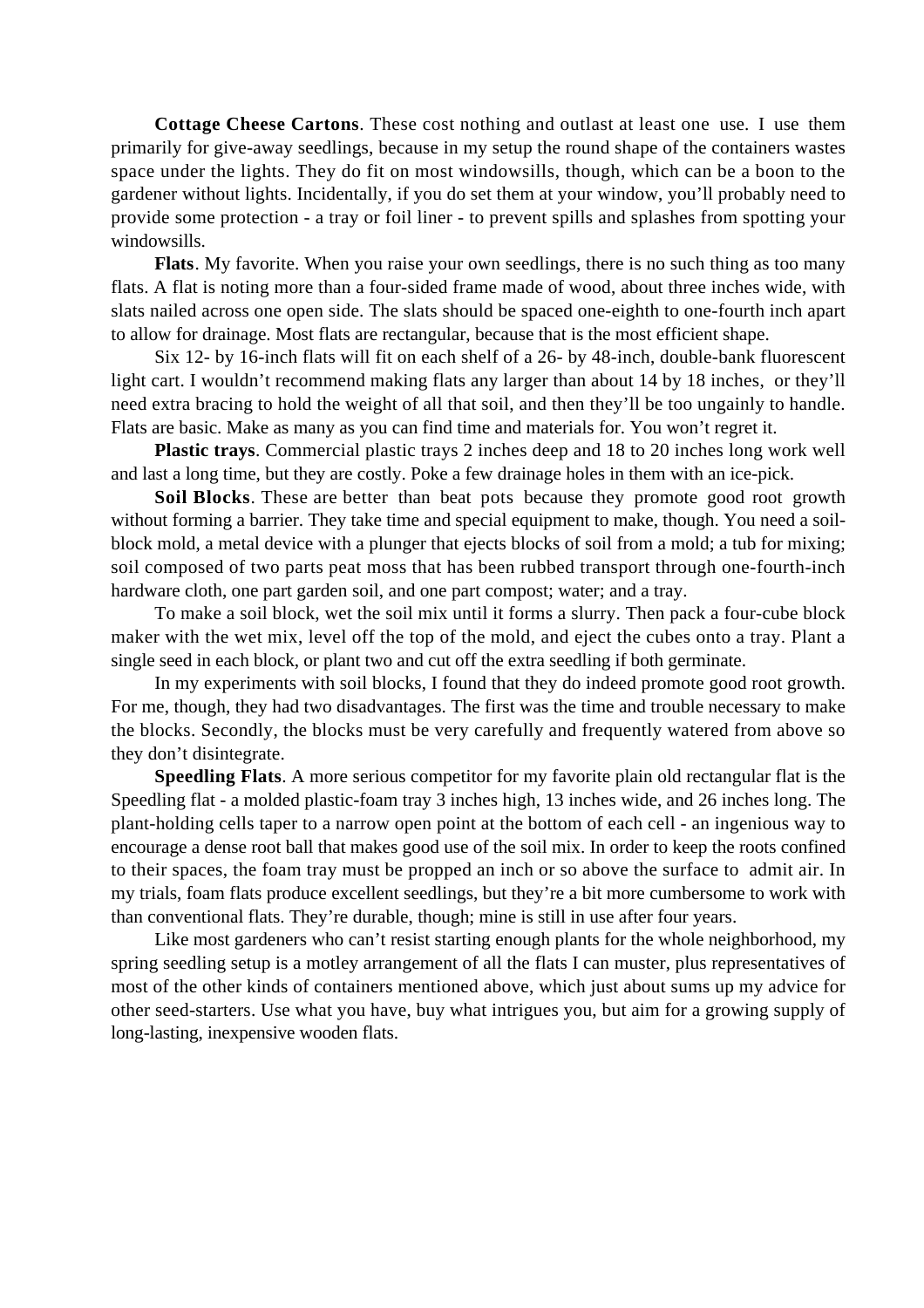## **5 Sowing Seeds Early Indoors**

I've been starting spring plant seeds indoors in late winter for some years now and I'm still learning - still making mistakes, too. Once in a while the cats will knock over a flat of transplants. Then I must start all over a gain. Quite often I experiment with a new vegetable or flower, which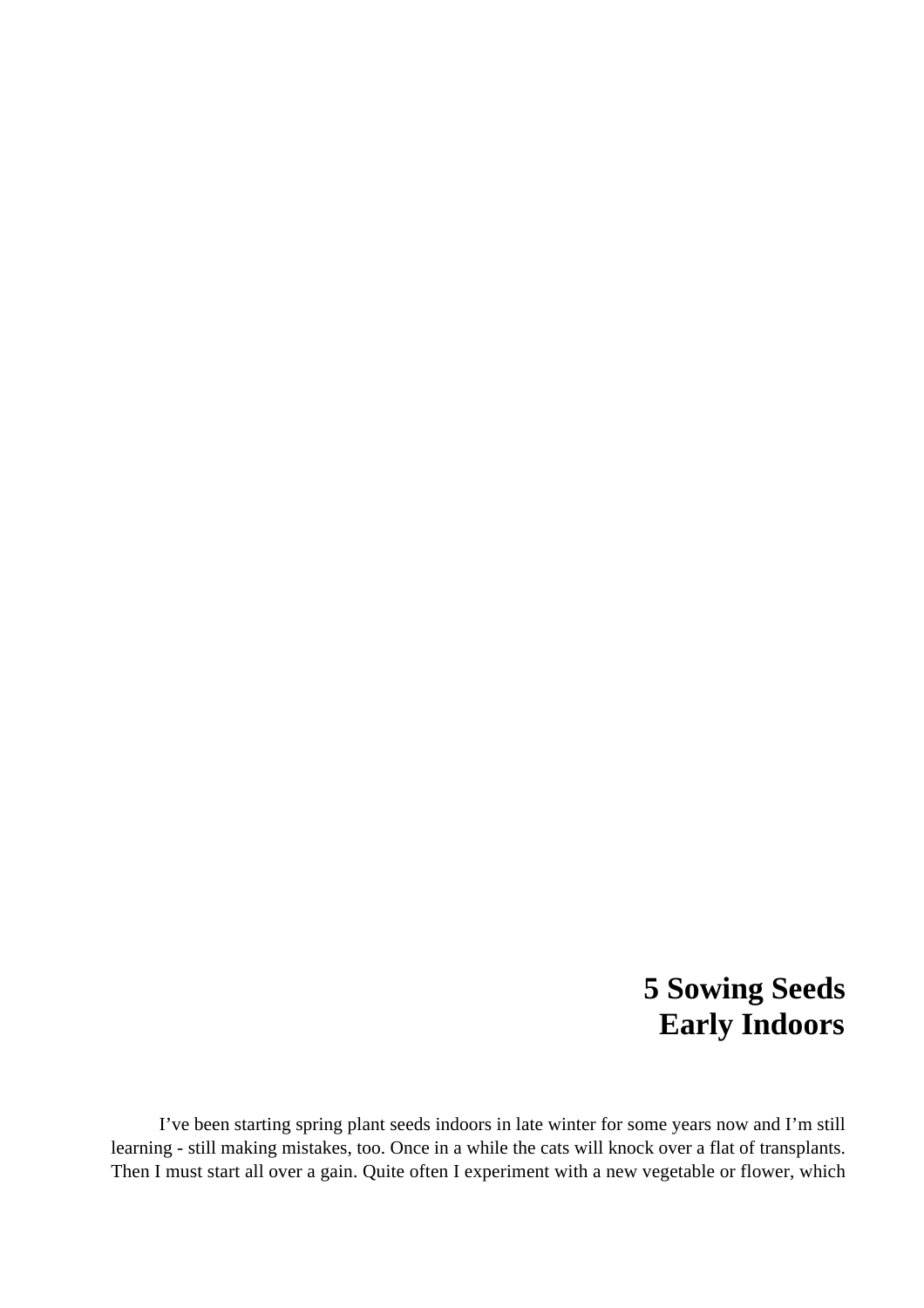shakes up the routine a bit, but in general I've worked out a pattern for this yearly ritual. I no longer worry about whether the seeds will come up. I know now that they will, if I keep them warm enough. I no longer start my tomatoes in early February, because I've learned it's better to set out plants that are in active growth rather than overblown specimens I've been holding for three weeks until the weather was right. Neither do I sow seeds as thickly a I once did, although this bad habit of the amateur gardener dies hard. It has to do, I suppose, with a lurking reluctance to trust those seeds. Only time and repeated sowing and harvesting can soften that inner uneasiness and lead to the respect for each seed that gives it sufficient room to grow.

### **My Timetable**

It is all too easy when you have a severe case of the February blues and long for an early start on spring on get out the flats and the soil mixtures and start a whole batch of spring vegetables. Now, that's perfectly all right, if you can chalk the whole project up to experience or winter indoor recreation and start another batch later at the right time. It's also all right if you live in one of those benign climates where frost won't hit after early April. However, most of us would rather try to do it right the first time. So here's a little timetable to give you an idea of safe indoor starting times for your spring-planted vegetables.

**Onions** - 12 to 14 weeks before the safe planting-out date (which is 4 to 6 weeks before the last frost)

**Peppers** - 8 to 12 weeks before the last frost

**Eggplant** - 6 to 8 weeks before the last frost

**Tomatoes** - 6 to 8 weeks before the last frost

**Lettuce** - 5 to 6 weeks before the safe plating-out date (which is 4 to 5 weeks before the last frost)

**Cole crops** (cabbage, broccoli, collards, etc.) - 5 to 6 weeks before the safe planting-out date (after danger of severe weather has passed, but while nights are still cold)

**Cucumbers and melons** - 2 to 4 weeks before the last frost (but don't plant out until the weather is warm and settled)

When I raised my seedlings on sunny windowsills, I started them well within the range of traditionally recommended times given above. If anything, I started them a bit on the late side, since late-winter sun is still quite weak, and it's not until well into March that you can expect old Sol to do much for your windowsill plants.

The date you choose for starting your plants, then, will depend on the variety you're growing; whether you'll raise the plants in a greenhouse, on a windowsill, or under lights; and the average frost-free dates in your growing area. If you are unsure of when those date are, check with your local country extention agent. The office is often in the country courthouse.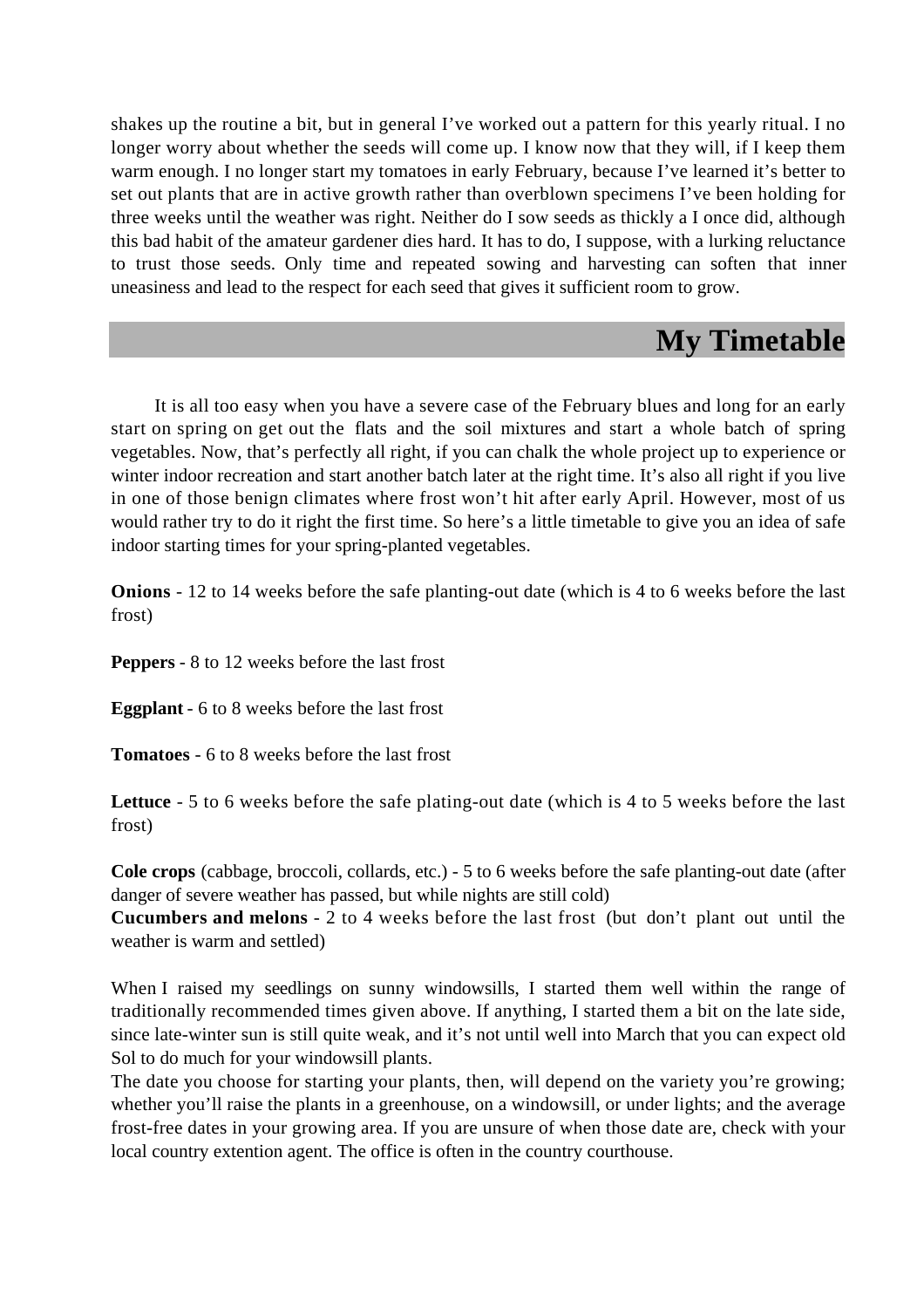### **A Sowing Checklist**

Now that we've settled the when of seed starting, let's go on to the how. Here's a checklist of seed-sowing steps:

1. gather your equipment. Seek out and collect the flats or other containers, planting mix, seeds, watering can, newspapers, labels, and markers you'll need.

2. **Prepare a work space**. Choose a spot where you'll have room to knock things around. Spread a layer of newspapers over the sea. It's easier to gather up and discard the papers than to mop up spilled potting soil.

3. **Review your seed packets**. Look over your packets of seeds and write out a label for each one before you plant the seeds. You won't believe, till you've don't it, how easy it is to mix up different seed lots. And if you plant five kinds of pepper and eight kinds of tomato, as I do, labeling the seed flats is doubly important. A hot pepper seedling looks no different from a sweet bell pepper seedling, and you may want to plant out ten of one kind but only five of the other.

Labels may be wooden Popsicle sticks, cut pieces of venetian blind slats, strips cut from plastic jugs, or ready-made labels from your garden supply store. I've also simply glued scrap paper label to be sides of wood flats (glue new labels right over the old ones next year) or clipped tags to plastic containers to identify my plants. If you do any kind of experimenting with different fertilizers, kelp sprays, chilling treatments, or soil mixtures, accurate labeling and record keeping are even more important.

4. **Prepare your flats**. Spread a layer of newspaper on the bottom of each flat or container that has drainage holes or slits in the bottom to keep the soil from sifting through. If the spaces between slats are wide enough, wedge in a "caulking" of torn shreds of moss. Trim the newspaper so that it doesn't stick up above soil level or it will act as a wick and draw off soil moisture. Fill the flats with the seed-starting medium of your choice (see chapter 3) or with potting soil if you prefer, up to about one-half inch from the top. A deep container, half-filled, with both shade the plants and interfere with ventilation of the seedlings.

Sometimes I plant seeds in plain vermiculite, omitting the moss and soil layers described in chapter 3. The seedlings that are started this way must either be transplanted sooner to a soil mixture containing nutrients or fertilized every four days or so.

Finally, firm the top surface of the planting medium, preferably with a flat object like a board or a brick. This prevents the small seeds from tumbling too far into the crevices.

5. **Prepare the seeds**. Certain seeds will germinate more quickly if given a little head start before sowing. Scarifying helps to hasten germination of hard-coated seeds like morning-glory or New Zealand spinach. Just nick the seed coats with a knife or file. Don't cut deep enough to damage the embryo.

Presoaking cuts several days of germination time for slow-to-sprout seeds like carrot, celery, and parsley. I've had good luck planting these seeds after having poured just-boiled water over them, draining when cool, and mixing with dry sand to avoid clumping. Some gardeners put such seeds in small muslin bags to soak overnight before planting. Other seeds like peas and beans will sprout sooner if presoaked for an hour or so in warm water. Presoaking isn't necessary for most seeds you'll be planting indoors, though. Check the listing of plants in the encyclopedia section at the back of the book to find out whether a particular seed should be presoaked.

6. **Plant the seeds**. You can either scatter the seeds over the entire surface - especially when using a small container - or you can plant in rows - usually a good idea when raising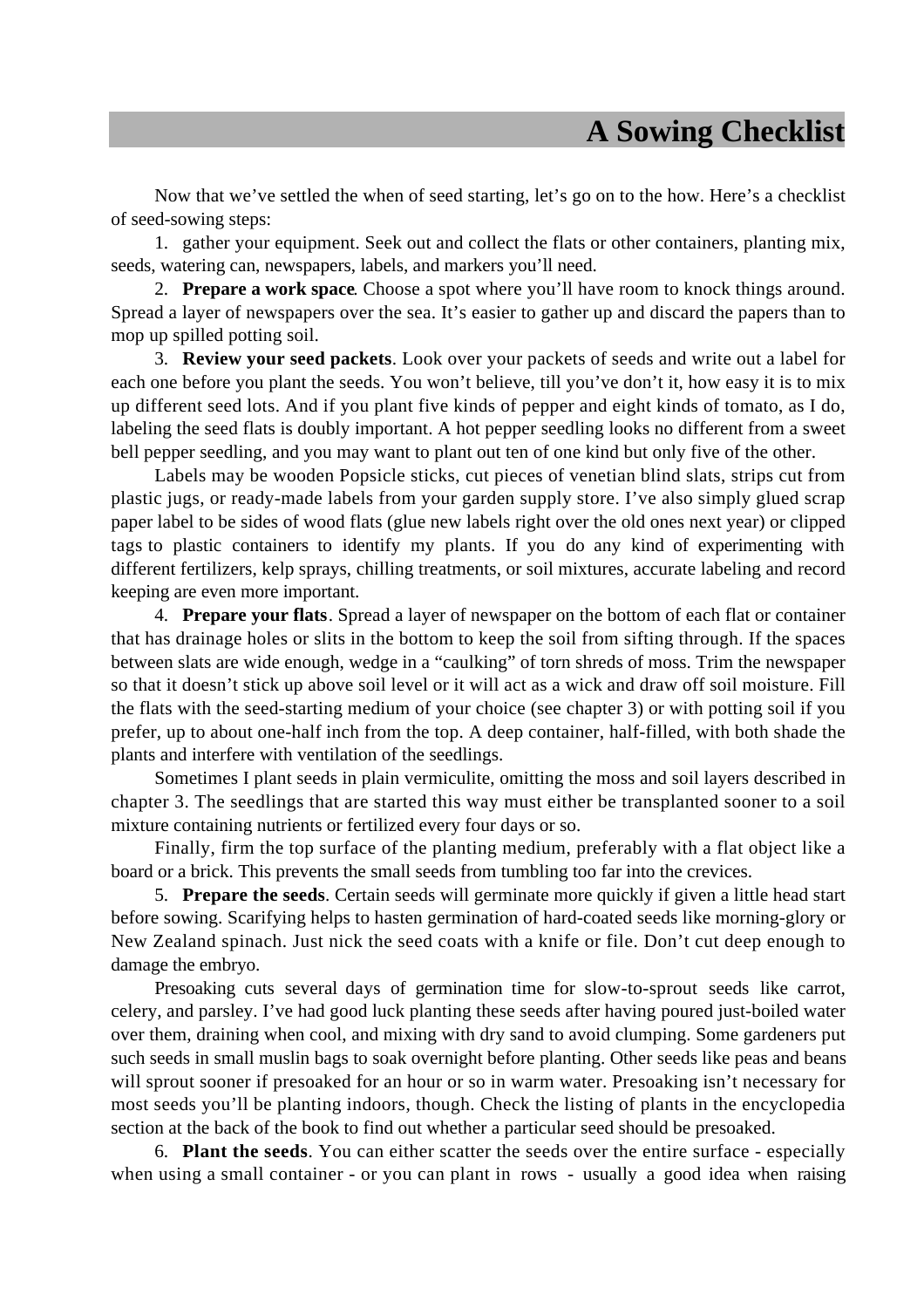seedlings in flats. At any rate, give each fine seed at least one-eighth inch of space from its neighbor; medium seeds need one-half inch of room, and large seeds one inch.

Getting the seeds to go where you want them can be tricky, but the knack comes with practice. To disperse fine seeds, try sowing them from a saltshaker. Medium-sized seeds like tomatoes, which may come only 20 or so to a packet in the case of some hybrid varieties, may be placed exactly where you want them with fine tweezers. According to most of the pictures you see, the real experts sow seeds by tapping them lightly directly from the seed packet. I always feel that I have better control over distribution of the seeds by taking a pinch of them in my fingers and then gently rotating thumb and forefinger to gradually dislodge the seeds. If all this is new to you, you might want to practice by sowing a few batches of seeds over a piece of white paper so that you can check to see what kind of distribution you're getting.

7. **Cover the seeds**. Expert for very fine seeds, which may be simply pressed into the soil, you will need to cover the seeds with soil. The few seeds that need light for germination are noted in the encyclopedia section. These should be simply pressed into a damp seed-starting medium and covered with clear plastic or glass. The rule of thumb is that seeds should be covered to depth of three times their size. A one-eighth-inch seed, then, would have three-eighth inch of soil over it. I hardly ever put more than one-half inch of soil over any seed, and then only for larger seeds. For indoor sowing I simply spread fine, light soil or vermiculite over the seeds. This last layer needn't be wet. If the planting medium on the bottom is well soaked, the top will soon become damp, too.

The good thing about presoaking the growing medium is that it's then not necessary to water the planted seeds from the top. If you've ever tried this procedure, I'm sure you've found, as I have, that it's a surefire way to relocate all your carefully spaced seeds. If for some reason you do prefer to water your seedling flats from the top, either use a gentle spray from a rubber bulb sprinkler with a flats, perforated nozzle head, or spread wet burlap over the flat and water through that. In that way you'll avoid the flooding that would carry seeds willy-nilly to the corners of the flat. Be sure the top layer of vermiculite (or whatever) is pressed firmly over the seeds so that the seeds are closely surrounded on all sides.

8. **Cover the container**. You can use any one of the following materials to cover your container:

- damp newspaper or burlap
- a scrap piece of used aluminum foil
- a plastic sheet or bag slipped around the flat
- another seed flat

You can build a stack of seed flats if they are roughly the same size. In fact, the soil surface will receive better ventilation if the flats don't fit exactly edge to edge. Watch for mold in this case, or if you cover your containers with plastic, and provide better ventilation if mold develops.

9. **Set the containers in a warm place**. Place all planted containers in a warm place where seeds can germinate. I've found the arrangements listed on the next page conductive to good germination.

#### **Using Moss In Seedling Flats**

Because it is easily available to me, I always spread a layer of torn moss (gathered from our woods) over the bottom of any container in which I start seeds, except when using all vermiculite. The moss serves as an insurance cushion, soaking up extra water so that the flat doesn't dry out too quickly. If you use moss, it is important to tear it into small pieces, rather than leaving it in big wads, so that each seedling may be easily separated from the others at transplanting time. I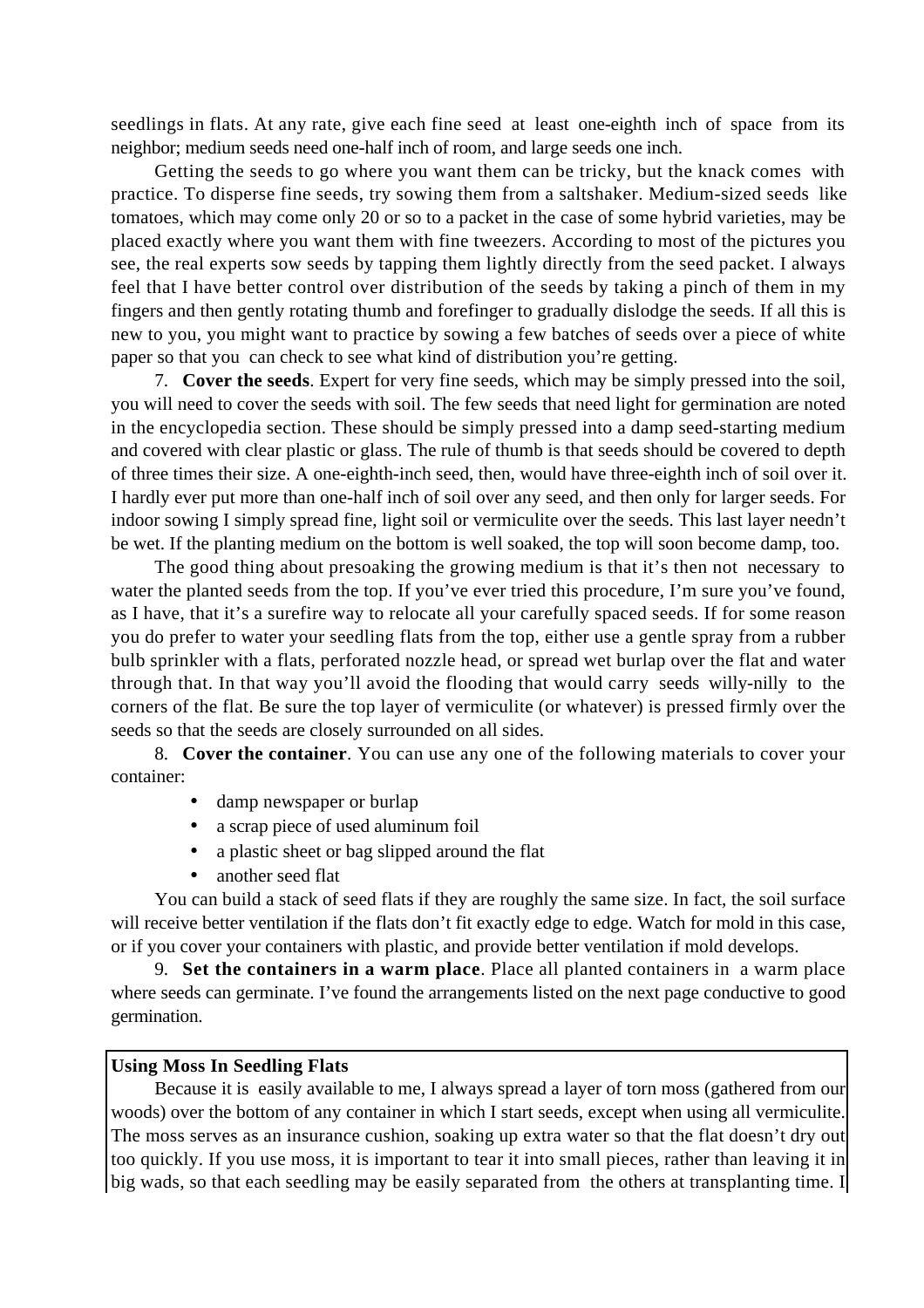thoroughly dampen the moss before adding the second layer. Moss should be dried for several months before it is used in seed flats; fresh green moss sometimes seems to inhibit plant growth.

Although most experts recommend punching drainage holes in all seed-planting containers, I have found that in many cases my seedlings have done quite well in container without drainage holes, as long as I've put this cushion of moss on the bottom, and as long as I'm in control of the watering. Flats that are kept outside and that are rained on become badly waterlogged if they have no holes.

You can use commercially available sphagnum moss also, as long as it is not finely milled

- put flats in the corner behind a wood-burning stove, preferably not on the floor where cool air settles, but elevated two feet or so on a small stable or box.
- Set flats on a high shelf above a floor register. Watch for excessive drying, though.
- Set small batches of seeds on the pilot light on a gas stove.
- Set flats on top of a turned-on fluorescent light fixture, like a light cart setup with several tiers of lights, and they'll receive steady warmth at the ends of the tubes. Once you have the early plants (onions and peppers) sprouted and under lights, you can set the next batch of seeds that you want to germinate on the dark but warm tier above the lighted plants.

### **A Second Method**

An alternative method of indoor seed planting, used by an accomplished gardener with whom I enjoy trading lore, goes like this. Fill a cut-down milk carton or plastic jug with starting medium, water it well, and plant the seeds. Enclose the container in a plastic bag and keep the whole shebang good and warm. After three or four days, punch drainage holes in the bottom of the container (use a pick or knife). Keep warm and covered but allow to drain and check for mold until you see the seeds have germinated.

### **Presprouting Seeds**

Ever since I picked up the idea from Dick Raymond's book *Down-to-Earth Vegetables Gardening*, I've been presprouting seeds of tender crops like cucumbers, squash, pumpkins, and melons. The first three are planted directly in the ground after they've germinated, and you'll find more information on dealing with them in the encyclopedia section. Melons bear earlier if pregerminated and then planted in individual pots for a two-week head start indoors. (Some gardeners feel that cucumbers also do, but I've not been convinced of that yet.)

Presprouting melon and other cucurbit seeds has given me a munch higher rate of germination than I was able to get when planting two seeds to a peat pot, probably because the seeds receive more constant warmth and moisture. I highly recommend presprouting seeds of those crops that need especially warm conditions during germination**.**

**How to Presprout Seeds**. To start the seeds on their way, space them evenly on a damp double layer of paper toweling (or several thicknesses of paper napkin). Be sure that no two seeds touch. Carefully roll up the towel, keeping the seeds as well separated as possible, and tuck the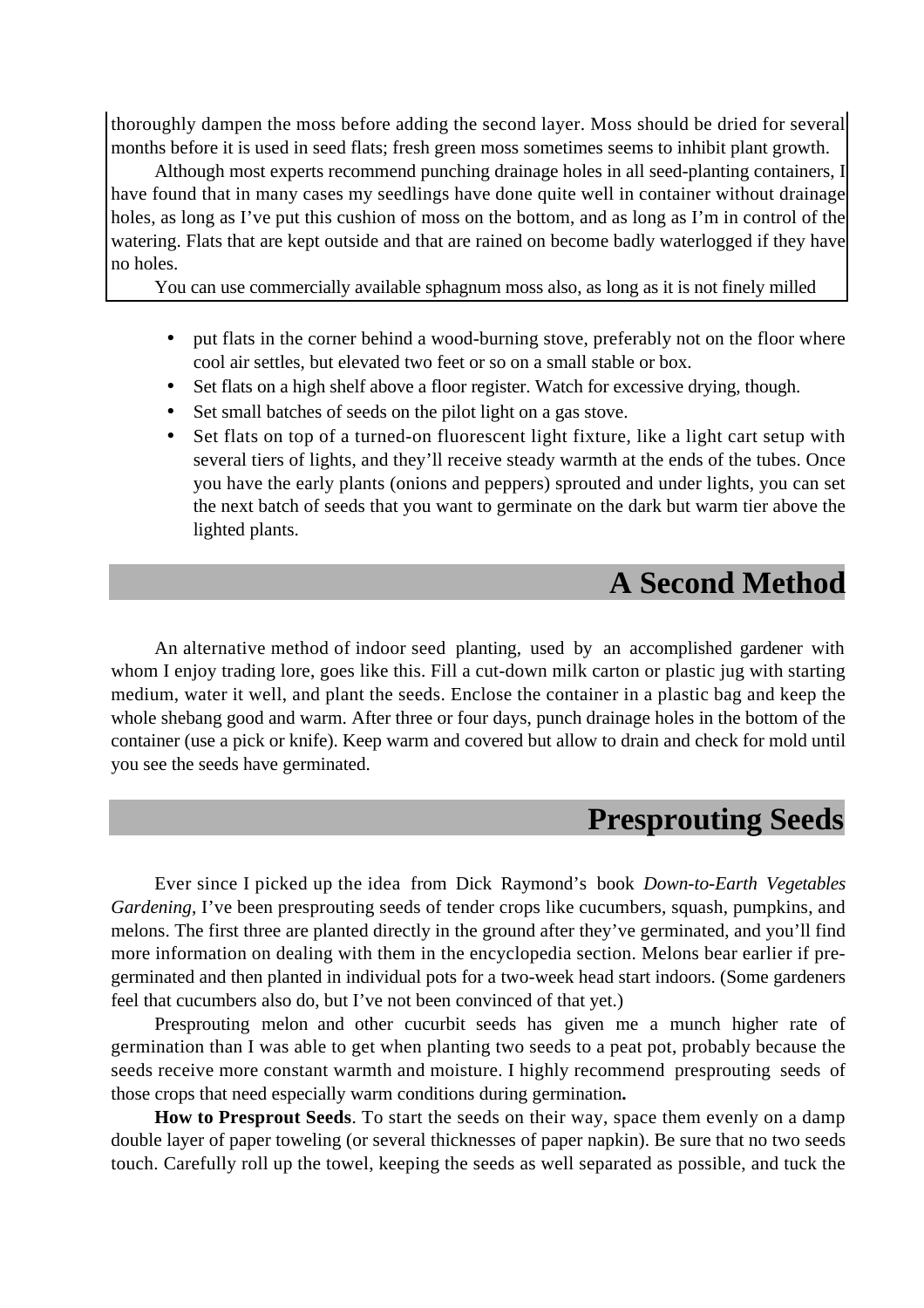rolled cylinder into a plastic bag. If you label the rolls, you can put more than one variety in the bag.

Put the bag full of damp, rolled, seed-filled towels in a warm place. I use the warm top of a fluorescent plant the light fixture or the top of my insulated hot water heater.

Check the seeds each day. Nothing will happen for several days, but germinating seeds do need a certain amount of oxygen, and the small amount of air that wafts in when you peek at the seeds will do them good.

**Signs of Life**. The first sign of germination in cucurbit seeds will be the development of the root. Be sure to remove your sprouted seeds from their incubator before the root hairs grow together and tangle. If one should grow through the towel - and this often happens - just tear the towel and plant the damp shred of paper right along with the seed.

**Planting Presprouted Seeds**. Plant the presprouted seeds in a good rich potting mix that you've scooped into individual containers and premoistened. Cucurbits don't take kindly to transplanting, not with those fleshy, sappy, easily bruised roots, so your plants will stay right in these containers until they go into the garden. Individual half-pint milk cartons work well, since the bottom may be easily removed and the whole plant clump set in the hill. I plant my sprouted cucurbits in small plastic pots, which are easily overturned to free the seedlings when it is time to set the pots under lights immediately, or put them on your sunniest windowsill.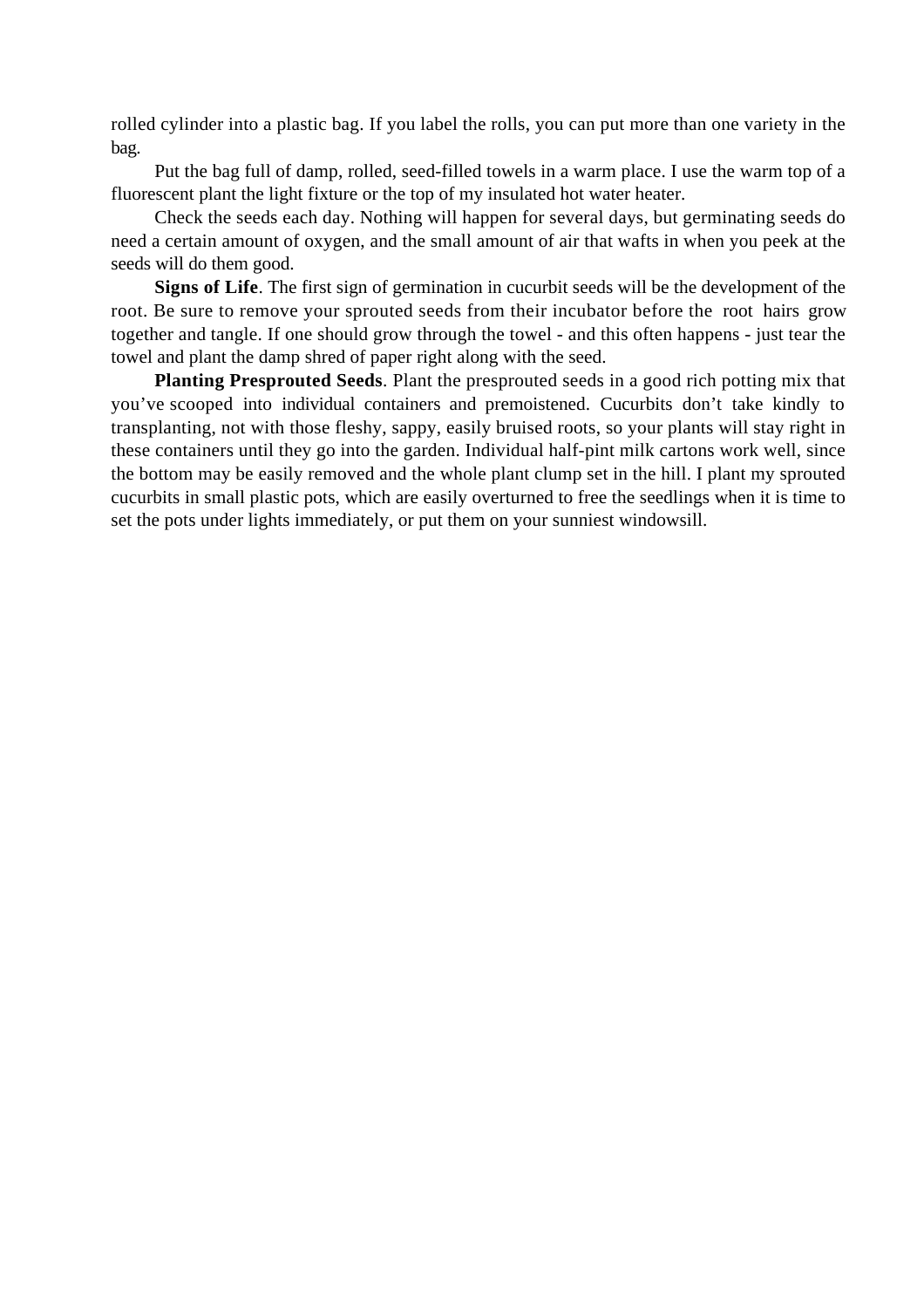### **6 Germination**

If you've ever lost track of a flat of germinated seeds, as I have, and discovered them too late - when the thready white stems had grown an inch before putting on pale little leaves - then no doubt you've also muttered ruefully, "out of sight, out of mind." It is easy, in the busy spring rush, to overlook flats of planted seedlings tucked in out-of-the-way comers. For that reason, I like to keep my flats together in a place where I'll see them every day and remember to check on them.

### **The Process of Germination**

What's going on in those flats while we wait? We commonly think of germination as being equivalent to sprouting, and it's true that the final test of complete germination is the emergence of a growing root or leaf sprout from the seed, yet the process by which a dry, dormant embryo quickens into tender, new green growth begins well before we have visible evidence of the new root or leaf.

The first step in the process of germination is the absorption of water by the seed. This is necessary preliminary to the internal changes in the seed that trigger growth. The uptake of water by the seed (called imbibition by botanists) depends in turn on the content of the seed, the permeability of its outer layer, and the availability of the necessary amount of liquid. Seed that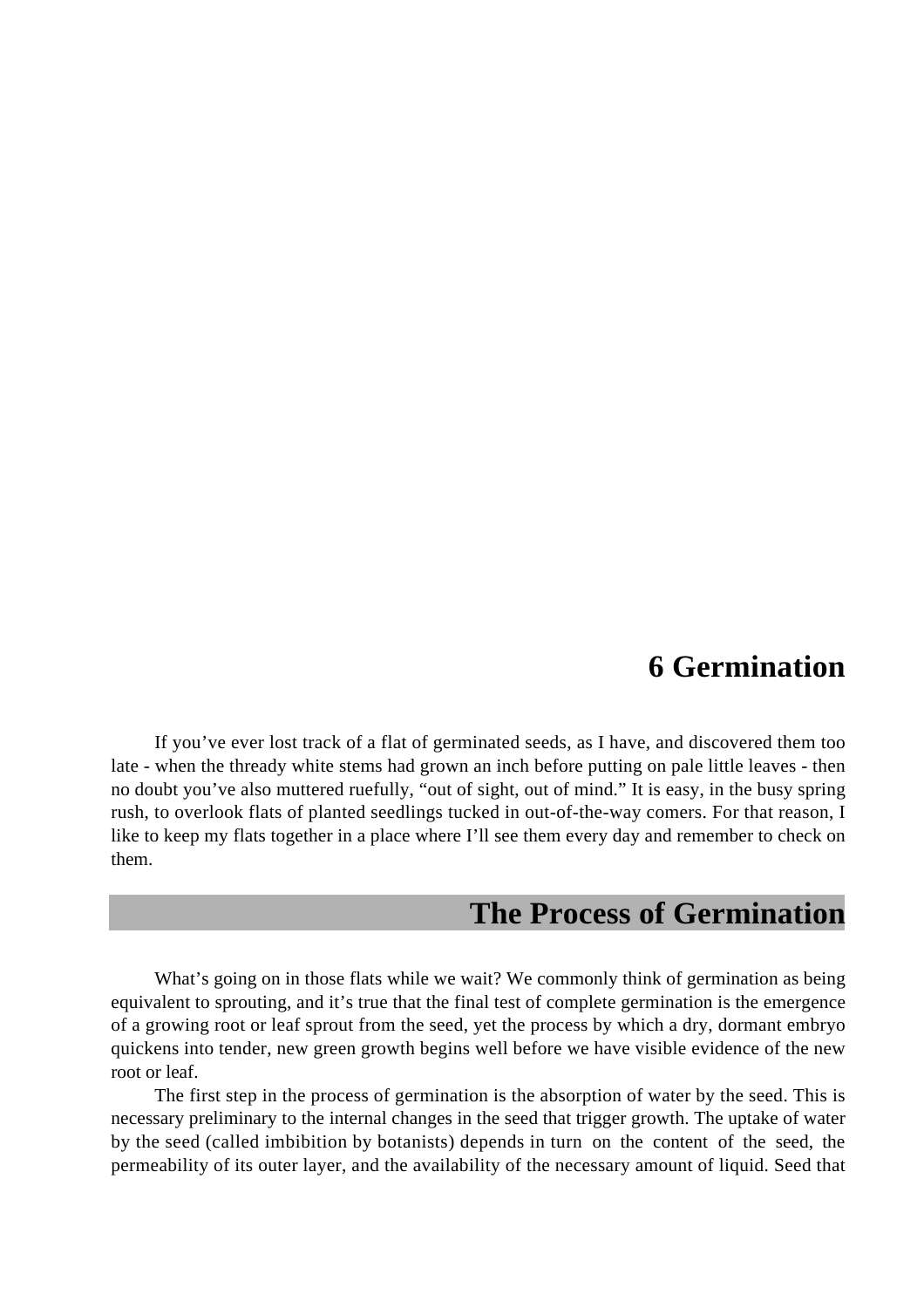contain a high percentage of protein imbibe more water than those that are high in starch. (Only under very acid or hot conditions, which don't exist in nature, will seed starch swell with water intake.) Seeds with hard coats, like morning-glories, will absorb water more readily if their hard outer shell is nicked with a file. Furthermore, the seed depends not only on the presence of moisture in the soil, but also on close contact with soil particles, to permit sufficient water uptake. The fact that a seed has absorbed water is not, by the way, proof of its viability. Even dead seeds can imbibe water.

As the seed swells with water, it develops considerable pressure, pressure that eventually ruptures the seed coat (which has already been softened by the surrounding moisture) and eases the eruption of the root. These are the physical effects of the seed's absorption of water. At the same time, internal metabolic changes are revving up life in the seed, changing its chemistry from neutral to first year, you might say. As into soluble form, ready to be used as a component of new tissue.

In order, though, for the starches and proteins in the endosperm to dissolve, they must often be changed into simpler forms - the starched into simple sugars like glucose and maltose and the proteins into free amino acids and amides. The enzymes, necessary to split complex forms of stored food into simpler forms of usable food, are activated in response to the stepped-up metabolism of the seed. You will remember that even dormant seeds carry on respiration. They take in oxygen and release carbon dioxide. The rate of respiration is markedly increased in the germinating seed and both generates and supports the many interacting internal changes in the embryo.

Enzymes, then, direct the breakdown of certain useful stored foods. Hormones, also present in the seed, control both the transportation of newly soluble foods to different parts of the seed and the building up of new compounds from the components of those that have been broken down into simpler forms. Pea seeds, for example, synthesize new compounds during the first 24 hours of the germination process.

The product of all this stepped-up activity within the seed is new tissue, originating at growing points in the root tip, the stem, the bud, and the cotyledons. This new tissue is formed in two ways: cells already present in the seed grow longer, and cells divide to produce new cells, which then elongate.

Studies done on lettuce seeds, for example, show that cell division begins about 12 hours after germination has begun; the root cells show some elongation at about the same time. In corn, the first change to be observed is the enlargement of the cells, followed by cell division in the root as it merged from the seed coat. Both kinds of tissue changes are necessary to the normal development of the seedling.

### **Factors that Influence Germination**

Many internal and environmental conditions influence the course of germination in seeds.

**The Condition of the Seed**. A shriveled seed that has been stored too long or under poor conditions will have a scant supply of food stored in its endosperm. The seedling that grows from such a seed, if it germinates at all, is likely to be weak and stunted.

Mechanical injury to the seed during harvesting or drying can injure the cotyledons, stem, or root tip, or produce breaks in the seed coat that admit microorganisms, which in turn deteriorate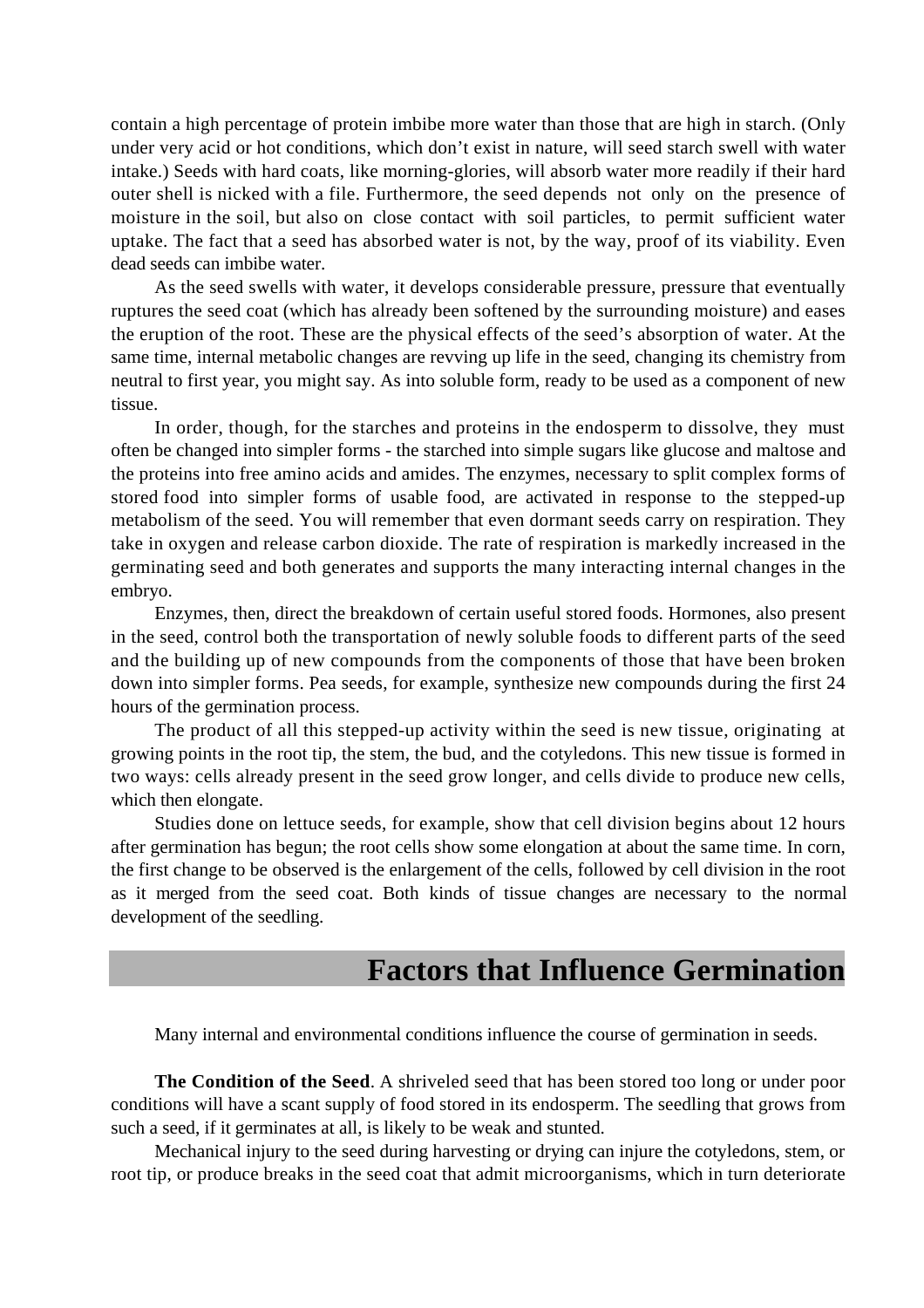seed quality. The hormones that promote cell elongation are produced by the endosperm and cotyledons. Any injury, therefore, that interferes with the soundness of these hormone-producing tissue is likely to result in stunted seedlings.

**The Presence of Water**. Water must be available to the seed in amounts sufficient to start the quickening of respiration that leads to germination. However, few seeds will sprout if submerged in water. Some air must also reach the seed for it to absorb the oxygen it needs. Water serves several purposes in the germinating seed. Initially, it softens the seed coat so the root can emerge more easily. Then it combines with stored foods to form soluble form of nourishment of the seed. As growth proceeds, it helps to enlarge new cells, as directed by the hormones, and serves as a medium of transportation to take soluble foods and hormones to parts of the seedling where they're needed.

**Sufficient Air**. Even quiescent seeds in storage need a certain minimum supply of air. The requirements of a germinating seed are more critical. Our atmosphere contains a mixture of gases, with the oxygen portion fairly constant at 20 percent. (Some seeds - certain cereals and carrots have been shown to germinate more completely in an even richer oxygen concentration.) the oxygen taken in by the seed in respiration combines chemically with the seed's fast and sugars - a process called oxidation.

Seeds also need a certain amount of carbon dioxide in order to germinate, but they don't do well if surrounded by a considerable concentration of carbon dioxide. Cucurbits (squash, melons, pumpkins and cucumbers) have seed membranes that admit carbon dioxide more readily than oxygen, so they are acutely sensitive to low-oxygen conditions. As gardeners, we can't manipulate the composition of the air that surrounds us, but we can make sure our germinating seeds are supplied with enough air by planting them shallowly, in a loose, friable medium, and by keeping the soil moist but not waterlogged, so some air spaces remain.

**Temperature**. In general, seeds need warmer soil temperatures during germination than they will need later when they're grown into plants. There are differences in heat and cold sensitivity, though, among the different species. Some seeds, like lettuce, celery and peas, germinate best at low temperatures, while peppers, eggplant, melons, and others prefer more warmth. Extremes of heat and cold inhibit germination of most kinds of seed. There are, for most seeds, optimum temperatures at which they do best. This doesn't mean your seeds won't germinate at higher or lower temperatures; the drop in germination with less-than-ideal temperatures is gradual, not abrupt. Seeds that germinate best at a soil temperature of  $75^{\circ}F (24^{\circ}C)$ will put for some growth at  $65^{\circ}F(18^{\circ}C)$ , although it might occur later and might be less.

Some seeds, like dock, tobacco, and evening primrose, need alternating warm and cool temperatures in order to germinate. According to studies done with these plants, it's not the rate or duration of the temperature change but simply the fact of the change itself that affects them.

The most favorable germinating temperature for most garden seeds started indoors is between  $75^{\circ}$ F and  $90^{\circ}$ F (24<sup>o</sup>C and 32<sup>o</sup>C). That's soil temperature. Remember that whereas the air temperature in a room may be  $70^0F(21^0C)$ , a moist flat of soil set on the floor may be cooler unless kept near a source of heat. (See table 2 for temperature ranges at which different seeds will germinate.)

A soil heating cable may be used to speed germination of some seeds that are more difficult to start. Applying bottom heat directly to the flat uses less power than heating the whole room or greenhouse. In most households, though, there is usually at least one pot - over the furnace or water heater, on top of the television set, near a wood stove or heat register, or on a pilot light where seed flats can be kept warm during germination.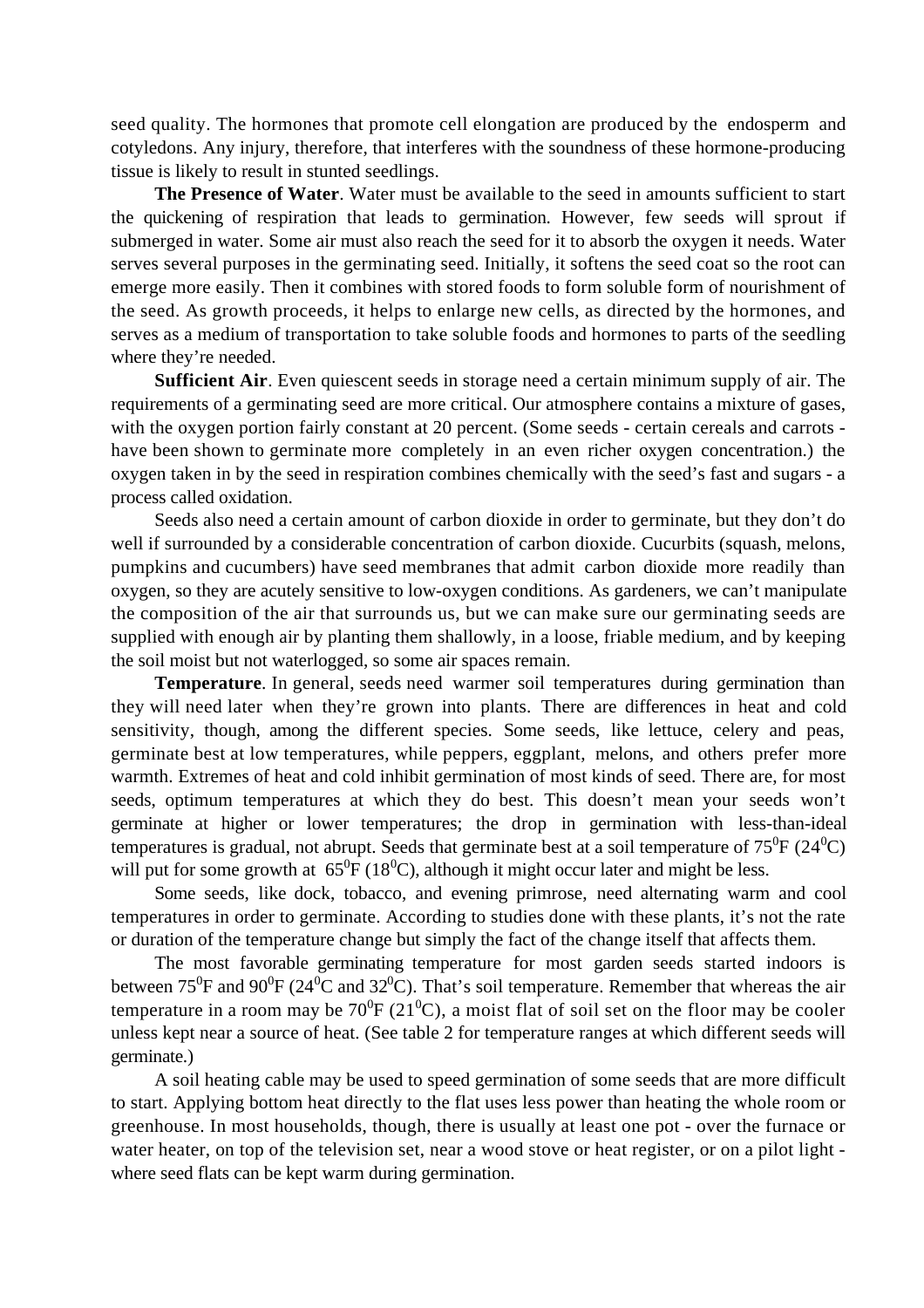Light. A fair number of flower seeds and some tree seeds either require light for germination or germinate more completely in the presence of light. Most vegetable seed are indifferent to the amount of light they receive during germination. We used to think that darkness was essential to germination, but recent studies don't seem to support that conclusion as a generality. Some flower seeds, like those of the pansy, germinate best in darkness, and germination of an onions and chives appears to be retarded by exposure to light. A few vegetable seeds germinate more completely under some conditions when they receive some light. In the case of lettuce and celery, for example, light promotes more complete germination only when the temperature is higher than that at which these seeds usually germinate best. At the lower temperatures they prefer, exposure to light doesn't seem to make much difference. The lesson from this is clear: when putting in a late planting of lettuce or celery when the weather is warm, press the seeds into moist soil, covering them lightly, if at all, with fine soil - although you could also spread a few dry grass clippings over the row to prevent crusting.

Vegetable seedling flats can be covered with wet newspapers, damp burlap, or used aluminum foil. Flats of seeds that need light to germinate should usually be covered with clear plastic sheets, bags, or food wrap, expert for seeds that are known to germinate within a week, which may be left uncovered.

**Soil conditions**. Apart from the physical conditions of friability, aeration, moisture, and freedom from waterlogging, all of which promote germination, there are other conditions in the soil that may be affect the outcome of seed planting.

**Organic Matter**. Soil containing a high percentage of organic matter along with many microorganisms may have a higher concentration of carbon dioxide than the surrounding air. This can retard germination, depending on the permeability of the seed coat to carbon dioxide. Seed don't need a rich mixture to start germinating.

#### **Table 2**

|                   |         | Оринцин   |         |         |
|-------------------|---------|-----------|---------|---------|
|                   | Minimum | Range     | Optimum | Maximum |
| Crops             | $(^0F)$ | $(^0F)$   | $(^0F)$ | $(^0F)$ |
| Asparagus         | 50      | 60-85     | 75      | 95      |
| Beans, Lima       | 60      | 65-85     | 85      | 85      |
| Beans, Snap       | 60      | 65-85     | 80      | 95      |
| <b>Beets</b>      | 40      | 50-85     | 85      | 95      |
| Cabbage           | 40      | 45-95     | 85      | 100     |
| Carrots           | 40      | $45 - 85$ | 80      | 95      |
| Cauliflower       | 40      | $45 - 85$ | 80      | 100     |
| Celery            | 40      | 60-70     | 70      | 85      |
| Corn              | 50      | 60-95     | 95      | 105     |
| Cucumbers         | 60      | 65-95     | 95      | 105     |
| Eggplant          | 60      | 75-90     | 85      | 95      |
| Lettuce           | 35      | 40-80     | 75      | 85      |
| <b>Muskmelons</b> | 60      | 75-95     | 90      | 100     |
| Okra              | 60      | 70-95     | 95      | 105     |
| Onions            | 35      | 50-95     | 75      | 95      |

#### **Soil Temperature Conditions for Vegetable Seed Germination**  $O<sub>min</sub>$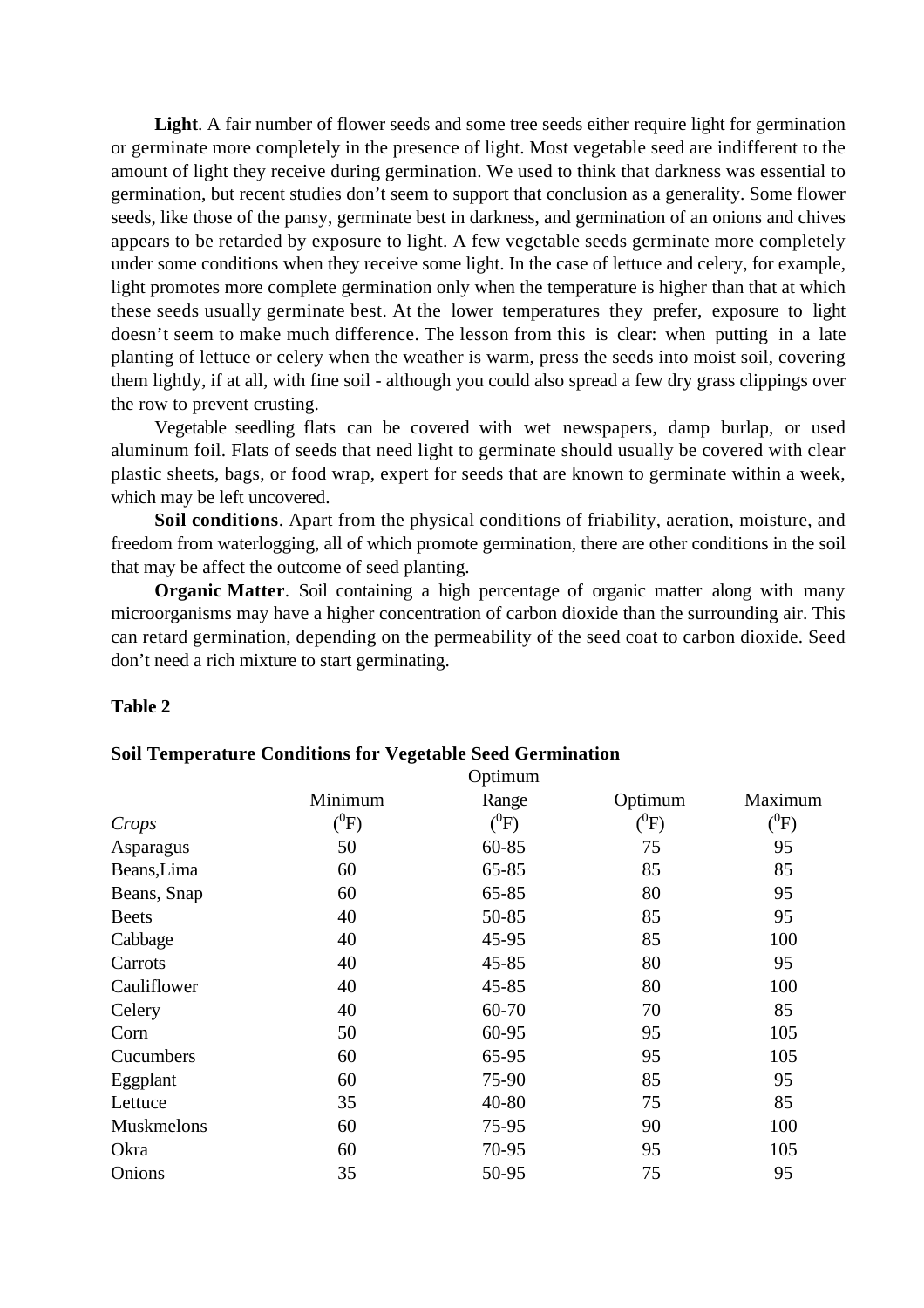| Parsley            | 40 | 50-85     | 75 | 90  |
|--------------------|----|-----------|----|-----|
| Parsnips           | 35 | 50-70     | 65 | 85  |
| Peas               | 40 | 40-75     | 75 | 85  |
| Peppers            | 60 | 65-95     | 85 | 95  |
| Pumpkins           | 60 | 70-95     | 95 | 100 |
| Radishes           | 40 | 45-90     | 85 | 95  |
| Spinach            | 35 | $45 - 75$ | 70 | 85  |
| Squash             | 60 | 70-95     | 95 | 100 |
| <b>Swiss Chard</b> | 40 | 50-85     | 85 | 95  |
| Tomatoes           | 50 | 60-85     | 85 | 95  |
| Turnips            | 40 | 60-105    | 85 | 105 |
| Watermelons        | 60 | 70-95     | 95 | 105 |

Source: J.F.Haarrington, Department of vegetable crop, University of California at Davis. Daily fluctuation to  $60^0$ F or lower at night is essential

**Salt**. A high salt content, found in some seaside soils, can block germination by drawing water from the seeds.

Calcium. Some seeds respond favorably to a high calcium content in the soil.

Leaf Mold. Leaf mold from the woods may contain germination-inhibiting substances. Beech tree leaves, for example, develop a compound that inhibits germination after they've been exposed for a winter. The fresh leaves do not contain this compound. Eucalyptus leaves also contain germination-inhibiting substances. As I mentioned in chapter 3, I once killed a whole batch of seedlings by planting them in a mix containing some perfectly lovely leaf mold I had scraped up at the edge of our woods. Leaf mold, on the whole, is great stuff, and I use it regularly in our garden and compost pile with no ill effect. But since many of these interactions are still little understood, I no longer collect my leaf mold for seedling mixtures in the woods, but rather save maple leaves from our yard trees for this purpose.

#### **Table 3**

| Crops        | $32^0$ F         | $41^0$ F | $50^0$ F | $59^0F$ | $68^0$ F | $77^0F$ | $86^0$ F | $95^0$ F | $104^0$ F |
|--------------|------------------|----------|----------|---------|----------|---------|----------|----------|-----------|
| Asparagus    | 0.0              | 0.0      | 52.8     | 24.0    | 14.6     | 10.3    | 11.5     | 19.3     | 28.4      |
| Beans, Lima  |                  |          | 0.0      | 30.5    | 17.6     | 6.5     | 6.7      | 0.0      |           |
| Beans, Snap  | 0.0              | 0.0      | 0.0      | 16.1    | 11.4     | 8.1     | 6.4      | 6.2      | 0.0       |
| <b>Beets</b> |                  | 42.0     | 16.7     | 9.7     | 6.2      | 5.0     | 4.5      | 4.6      |           |
| Cabbage      |                  |          | 14.6     | 8.7     | 5.8      | 4.5     | 3.5      | $-8.6$   |           |
| Carrots      | 0.0              | 50.6     | 17.3     | 10.1    | 6.9      | 6.2     | 6.0      |          | 0.0       |
| Cauliflower  |                  |          | 19.5     | 9.9     | 6.2      | 5.2     | 4.7      | 0.0      |           |
| Celery       | 0.0              | 41.0     | 16.0     | 12.0    | 7.0      | 0.0     | 0.0      | 3.0      |           |
| Cucumbers    | 0.0 <sub>l</sub> | 0.0      | 0.0      | 13.0    | 6.2      | 4.0     | 3.1      |          |           |
| Eggplant     | 0.0              |          | 7.       |         | 13.1     | 8.1     | 5.3      | 0.0      |           |
| Lettuce      | 49.0             | 14.9     |          | 3.9     | 2.6      | 2.2     | 2.6      |          | 0.0       |

#### **Number of Days for Vegetable Seeds to Emerge at Different Temperatures**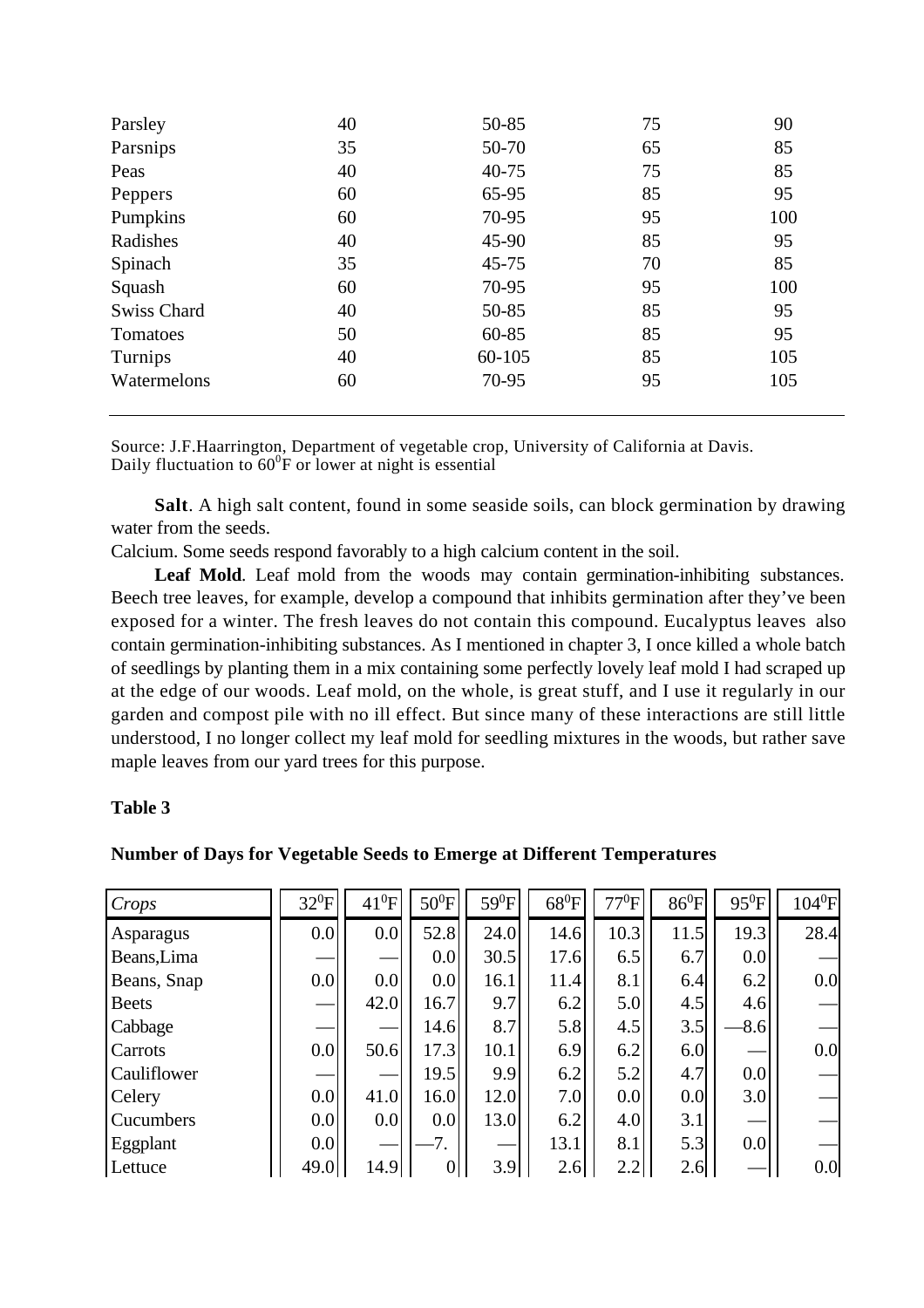| Muskmelons        |                  |      |      |      | 8.4  | 4.0  | 3.1  | 6.4  |     |
|-------------------|------------------|------|------|------|------|------|------|------|-----|
| Okra              | 0.0              | 0.0  | 0.0  | 27.2 | 17.4 | 12.5 | 6.8  | 12.5 | 6.7 |
| Onions            | 135.8            | 30.6 | 13.4 | 7.1  | 4.6  | 3.6  | 3.9  |      | 0.0 |
| Parsley           |                  |      | 29.0 | 17.0 | 14   | 13.0 | 12.3 | 0.0  |     |
| Parsnips          | 171.7            | 56.7 | 26.6 | 19.3 | 13.6 | 14.9 | 31.6 |      | 0.0 |
| Peas              |                  | 36.0 | 13.5 | 9.4  | 7.5  | 6.2  | 5.9  | 8.8  |     |
| Peppers           | 0.0              | 0.0  | 0.0  | 25.0 | 12.5 | 8.4  | 7.6  |      | 0.0 |
| Radishes          | 0.0 <sub>l</sub> | 29.0 | 11.2 | 6.3  | 4.2  | 3.5  | 3.0  | 0.0  |     |
| Spinach           | 62.6             | 22.5 | 11.7 | 6.9  | 5.7  | 5.1  | 6.4  | 3.4  | 0.0 |
| <b>Sweet Corn</b> | 0.0 <sub>l</sub> | 0.0  | 21.6 | 12.4 | 6.9  | 4.0  | 3.7  | 9.2  | 0.0 |
| Tomatoes          | 0.0              | 0.0  | 42.9 | 13.6 | 8.2  | 5.9  | 5.9  | 1.2  | 0.0 |
| Turnips           | 0.0              | 0.0  | 5.2  | 3.0  | 1.9  | 1.4  | 1.1  | 3.0  | 2.5 |
| Watermelons       |                  | 0.0  |      |      | 11.8 | 4.7  | 3.5  |      |     |

Source:J.F. Harrington, Agricultural Extension Leaflet, 1954.

Notes: 0.0= Little or no germination.

 $\overline{\phantom{a}}$  = Not tested

### **Monitoring the Process**

Keeping all these factors - water, air, temperature, light, soil conditions - in balance, while we wait for those first spears of green to show, calls for checking the seed flats at least once a day. The soil should be kept moist but not soggy. Air should be allowed to reach the soil surface at intervals, at least enough to prevent the formation of mold on the surface. Although I formerly surrounded each container of seeds with a plastic bag until the seeds germinated, I found that mold often formed on the soil because of poor air circulation. Now I simply cover the top of the flat, without surrounding it with a moisture-proof barrier. If you do find mold on the soil, chances are that exposing the flat to the air for an hour or so will take care of the problem.

Then, one day - often, in the case of peppers, just about when you'd given up hope - you'll notice little elbows of stems pushing through the soil surface.

#### **Table 4**

#### **Percentage of Normal Vegetable Seedlings Produced at Different Temperatures**

| Crops        | $32^0$ F       | $41^0$ F       | $50^0$ F | $59^0$ F | $68^0$ F | $77^0$ F | $86^0$ F       | $95^0$ F | $104^0$ F        |
|--------------|----------------|----------------|----------|----------|----------|----------|----------------|----------|------------------|
| Asparagus    | $\overline{0}$ | $\overline{0}$ | 61       | 80       | 88       | 95       | 79             | 37       | $\boldsymbol{0}$ |
| Beans, Lima  |                |                |          | 52       | 82       | 80       | 88             | 2        |                  |
| Beans, Snap  | $\overline{0}$ | $\Omega$       |          | 97       | 90       | 97       | 47             | 39       | $\overline{0}$   |
| <b>Beets</b> |                | 114            | 156      | 189      | 193      | 209      | 192            | 75       |                  |
| Cabbage      | $\overline{0}$ | 27             | 78       | 93       |          | 99       |                |          |                  |
| Carrots      | $\overline{0}$ | 48             | 93       | 95       | 96       | 96       | 95             | 74       | $\overline{0}$   |
| Cauliflower  |                |                | 58       | 60       |          | 63       | 45             |          |                  |
| Celery       |                | 72             | 70       | 40       | 97       | 65       | $\overline{0}$ | $\theta$ |                  |
| Corn         | $\overline{0}$ | $\overline{0}$ | 47       | 97       | 97       | 98       | 91             | 88       | 10               |
| Cucumbers    | $\overline{0}$ | $\theta$       | $\theta$ | 95       | 99       | 99       | 99             | 99       | 49               |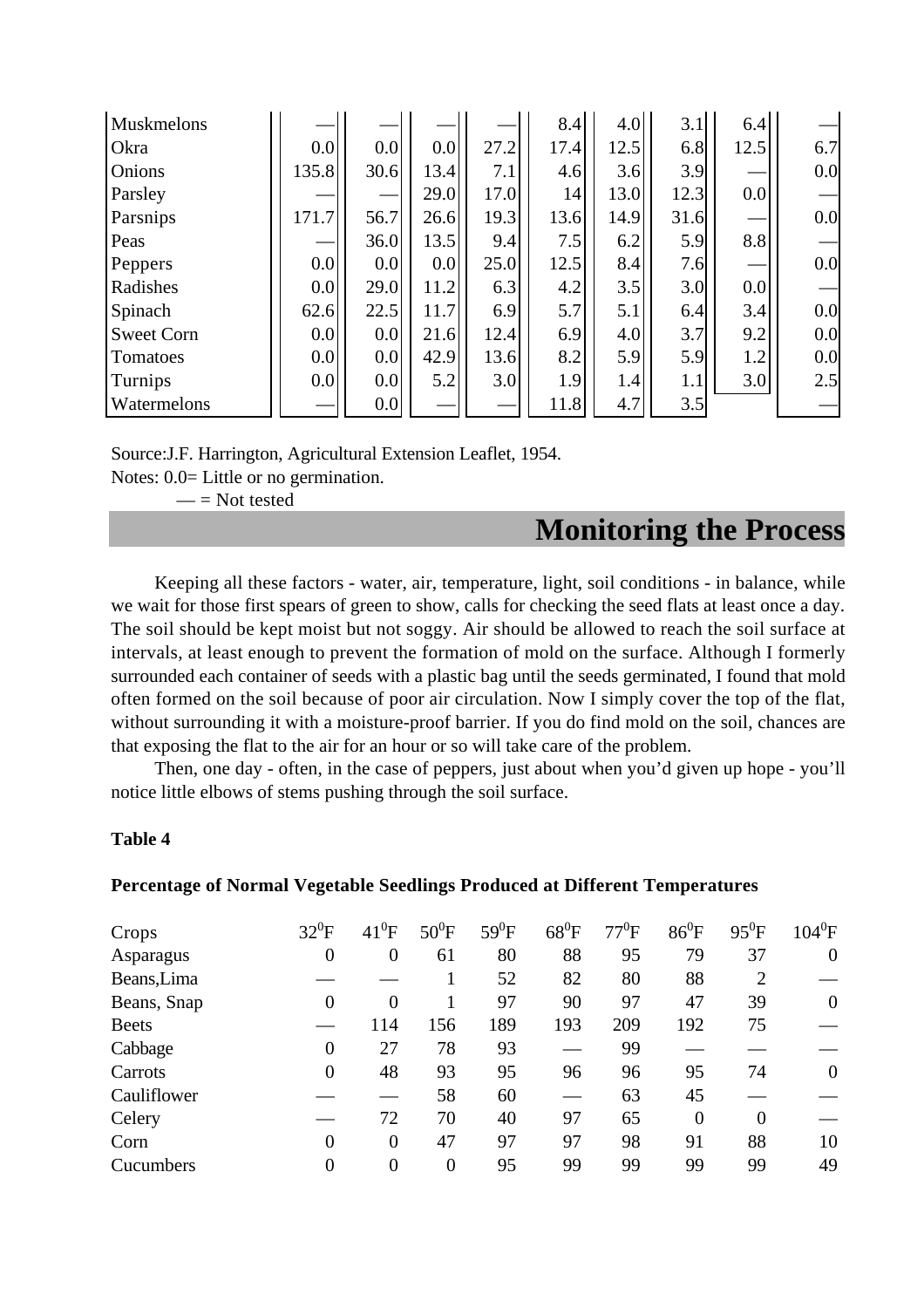| Eggplant          |                  |                | -98            |    | 21 | 53  | 60 |                |                |
|-------------------|------------------|----------------|----------------|----|----|-----|----|----------------|----------------|
| Lettuce           | 98               | 98             |                | 99 | 99 | 99  | 12 | $\overline{0}$ | $\overline{0}$ |
| <b>Muskmelons</b> |                  |                | $\overline{0}$ |    | 38 | 94  | 90 |                |                |
| Okra              | $\boldsymbol{0}$ | $\overline{0}$ | 98             | 74 | 89 | 92  | 88 | 85             | 35             |
| Onions            | 90               | 98             | 63             | 98 | 99 | 97  | 91 | 73             | $\overline{2}$ |
| Parsley           |                  |                | 79             |    | 69 | 64  | 50 |                |                |
| Parsnips          | 82               | 87             | 94             | 85 | 89 | 77  | 51 |                | $\overline{0}$ |
| Peas              |                  | 89             | 1              | 93 | 93 | 94  | 89 | $\overline{0}$ |                |
| Peppers           | $\boldsymbol{0}$ | $\overline{0}$ | 76             | 70 | 96 | 98  | 95 | 70             | $\overline{0}$ |
| Radishes          | $\overline{0}$   | 42             | 91             | 97 | 95 | 97  | 95 |                |                |
| Spinach           | 83               | 96             | 82             | 82 | 52 | 28  | 32 | $\overline{0}$ | $\overline{0}$ |
| Tomatoes          | $\overline{0}$   | $\overline{0}$ | 79             | 98 | 98 | 97  | 83 | 46             | $\overline{0}$ |
| Turnips           | 1                | 14             | $\overline{0}$ | 98 | 99 | 100 | 99 | 99             | 88             |
| Watermelons       |                  | $\overline{0}$ |                | 17 | 94 | 90  | 92 | 96             |                |

Source:J.F. Harrington, Agricultural Extension Leaflet, 1954.

Note:  $\_\ =$  Not tested.

#### **Flowers that Need Light to Germinate**

We're accustomed to tucking seeds in under a thin blanket of soil when we plant them, but there are some flower seeds that should not be covered. For these seeds, exposure to light increases the permeability of their membranes, allowing oxygen to penetrate the seed coats more readily (as you remember, a germinating seed needs oxygen to support its quickened respiration). In most cases, it's a matter of degree. Seeds that need light to germinate may produce a few seedlings when covered (perhaps these are the ones that weren't quite covered after being sown), but many more will germinate if light reaches the seeds. In tests on cactus and tuberous begonia seeds, for example, 30 percent of the seeds germinated when covered, whereas 80 percent germinated when exposed to light.

The flower seeds listed on the facing page will germinate better in the presence of light. Just press them into the surface of moistened soil and cover the seed flat with a sheet of glass or with clear plastic wrap so that light can get through.

### **Flower Seeds that Need Light to Geminate (Do not cover these seeds with soil.)**

| Annuals                   | Perennials              | <b>Biennials</b>       |
|---------------------------|-------------------------|------------------------|
|                           |                         |                        |
| Ageratum                  | Alyssum saxatile        | <b>Bellflowers</b>     |
| Begonias                  | <b>Balloonflower</b>    | <b>English Daisies</b> |
| Browallia                 | <b>Chinese Lantern</b>  | Foxglove               |
| Coleus (tender perennial) | Chrysanthemums          |                        |
| Godetia                   | Columbines              |                        |
| Impatiens                 | Edelweiss               |                        |
| Kochia                    | <b>False Rock Cress</b> |                        |
| Lobelia                   | Feverfew                |                        |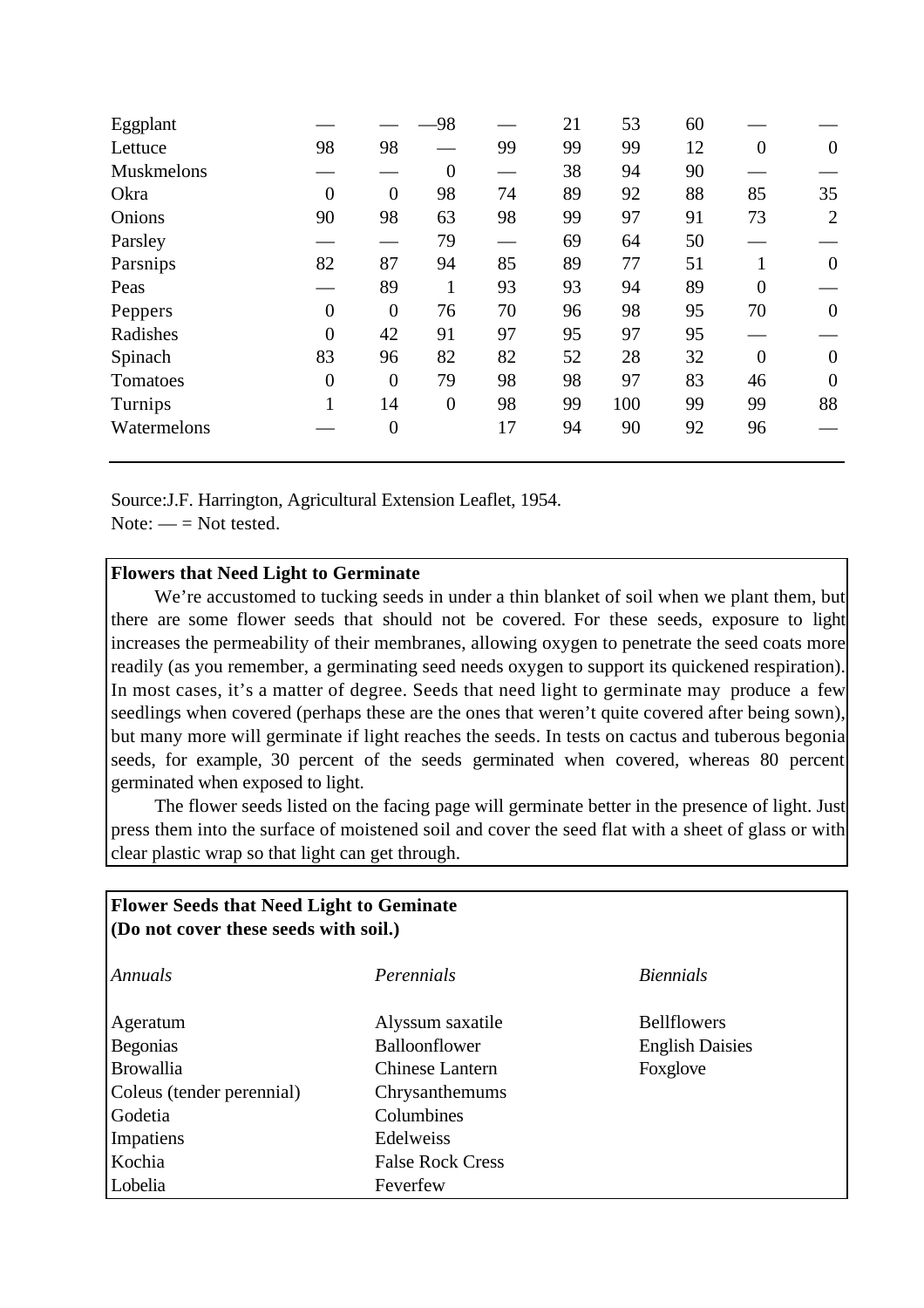| Petunias<br><b>Maltese Cross</b><br>Portulaca<br><b>Oriental Poppies</b><br><b>Scarlet Sage</b><br>Primroses (except Chinese)<br><b>Rock Cress</b><br>Snapdragons<br><b>Strawflowers</b><br><b>Shasta Daisies</b><br><b>Sweet Alyssum</b><br><b>Sweet Rocket</b><br><b>Flower Seeds that Often Germinate Best in Some Light</b><br>(Cover these seeds very lightly, if at all, with soil.)<br><b>Annuals</b><br><b>African Daisies</b><br>Nicotiana<br><b>Balsam</b><br><b>Stocks</b><br>Celosia<br>Tithonia (Mexican Sunflower)<br>Cleome<br>Transvaal Daisies (tender perennial)<br>Wishbone flowers<br>Cosmos<br>Monkey Flower (Mimulus)<br><b>Flower Seed that Germinate Best in Darkness</b> |
|---------------------------------------------------------------------------------------------------------------------------------------------------------------------------------------------------------------------------------------------------------------------------------------------------------------------------------------------------------------------------------------------------------------------------------------------------------------------------------------------------------------------------------------------------------------------------------------------------------------------------------------------------------------------------------------------------|
|                                                                                                                                                                                                                                                                                                                                                                                                                                                                                                                                                                                                                                                                                                   |
|                                                                                                                                                                                                                                                                                                                                                                                                                                                                                                                                                                                                                                                                                                   |
|                                                                                                                                                                                                                                                                                                                                                                                                                                                                                                                                                                                                                                                                                                   |
|                                                                                                                                                                                                                                                                                                                                                                                                                                                                                                                                                                                                                                                                                                   |
|                                                                                                                                                                                                                                                                                                                                                                                                                                                                                                                                                                                                                                                                                                   |
|                                                                                                                                                                                                                                                                                                                                                                                                                                                                                                                                                                                                                                                                                                   |
|                                                                                                                                                                                                                                                                                                                                                                                                                                                                                                                                                                                                                                                                                                   |
|                                                                                                                                                                                                                                                                                                                                                                                                                                                                                                                                                                                                                                                                                                   |
|                                                                                                                                                                                                                                                                                                                                                                                                                                                                                                                                                                                                                                                                                                   |
|                                                                                                                                                                                                                                                                                                                                                                                                                                                                                                                                                                                                                                                                                                   |
|                                                                                                                                                                                                                                                                                                                                                                                                                                                                                                                                                                                                                                                                                                   |
|                                                                                                                                                                                                                                                                                                                                                                                                                                                                                                                                                                                                                                                                                                   |
|                                                                                                                                                                                                                                                                                                                                                                                                                                                                                                                                                                                                                                                                                                   |
|                                                                                                                                                                                                                                                                                                                                                                                                                                                                                                                                                                                                                                                                                                   |
|                                                                                                                                                                                                                                                                                                                                                                                                                                                                                                                                                                                                                                                                                                   |
|                                                                                                                                                                                                                                                                                                                                                                                                                                                                                                                                                                                                                                                                                                   |
| (Cove these seeds with 1/4 inch of fine soil, well firmed down.)                                                                                                                                                                                                                                                                                                                                                                                                                                                                                                                                                                                                                                  |
| <b>Annuals</b><br>Perennials                                                                                                                                                                                                                                                                                                                                                                                                                                                                                                                                                                                                                                                                      |
| <b>Bachelor's Buttons</b><br>Delphiniums                                                                                                                                                                                                                                                                                                                                                                                                                                                                                                                                                                                                                                                          |
| <b>Butterfly Flowers</b><br>Poppies (except Oriental)                                                                                                                                                                                                                                                                                                                                                                                                                                                                                                                                                                                                                                             |
| Calendula<br><b>Shamrocks</b>                                                                                                                                                                                                                                                                                                                                                                                                                                                                                                                                                                                                                                                                     |
| Globe Amaranth<br>Soapwort                                                                                                                                                                                                                                                                                                                                                                                                                                                                                                                                                                                                                                                                        |
| Nasturtiums                                                                                                                                                                                                                                                                                                                                                                                                                                                                                                                                                                                                                                                                                       |
| Nemesia                                                                                                                                                                                                                                                                                                                                                                                                                                                                                                                                                                                                                                                                                           |
| <b>Painted Daisies</b>                                                                                                                                                                                                                                                                                                                                                                                                                                                                                                                                                                                                                                                                            |
| Pansies (biennial)                                                                                                                                                                                                                                                                                                                                                                                                                                                                                                                                                                                                                                                                                |
| Phlox Drummondi                                                                                                                                                                                                                                                                                                                                                                                                                                                                                                                                                                                                                                                                                   |
| Salpiglossus (painted tongue)                                                                                                                                                                                                                                                                                                                                                                                                                                                                                                                                                                                                                                                                     |
| <b>Sweet Peas</b>                                                                                                                                                                                                                                                                                                                                                                                                                                                                                                                                                                                                                                                                                 |
| Verbena                                                                                                                                                                                                                                                                                                                                                                                                                                                                                                                                                                                                                                                                                           |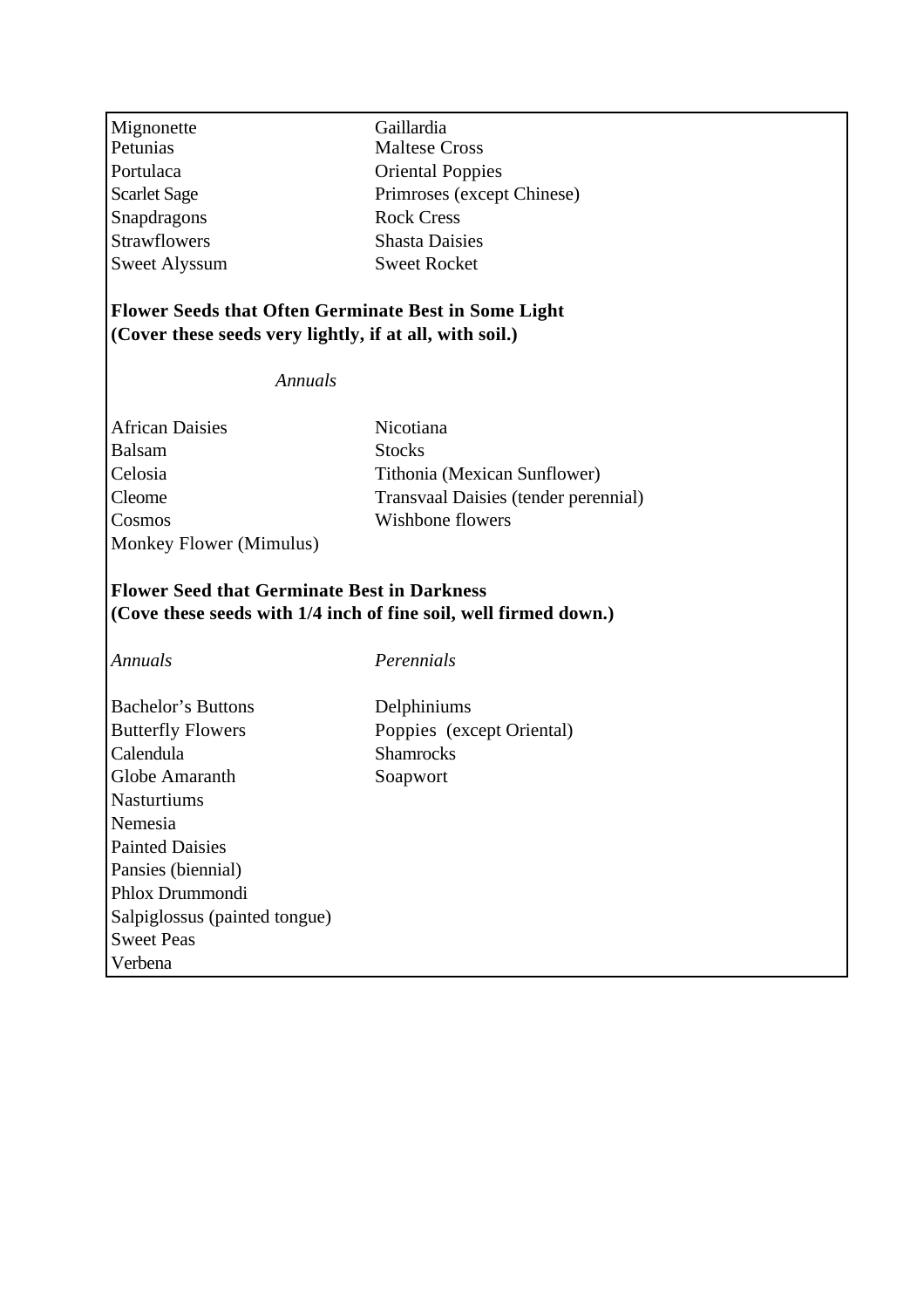### **7 What Seedlings Need**

The most crucial time in the life of a seedling is the period just before it has broken dormancy. Each tentative-looking little plant sprout is rather like a baby. It must have its need met immediately. If it finds only darkness when its cotyledons break through the soil surface, it will send up a pale, weak stem in search of the light it must have. If the soil in which it is growing dries out, it can no longer enter a holding stage like the dormancy it went through as a seed. There is no going back. It has started into growth, and it is to continue, there must be moisture within reach of the roots and light on the leaves.

## **Light and Temperature**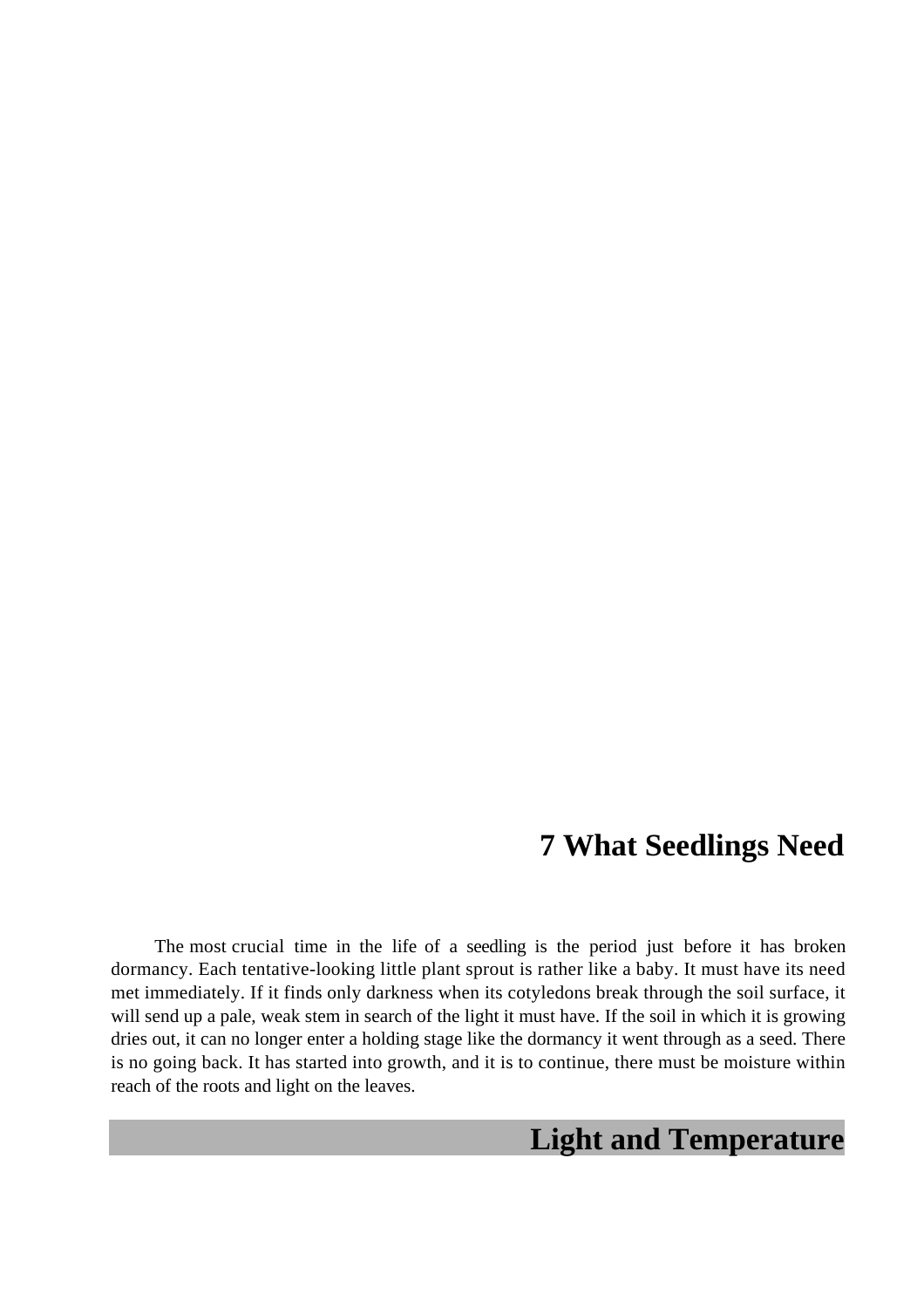As soon ass the plants have germinated, then, they must be given light, either from fluorescent tubes or from the sun by way of a house or greenhouse window. I try to catch my seedlings even before the whole cotyledon has emerged, when the seed is still just a sprout. This is easier to determine when the seeds haven't been deeply buried. Then when I put them under lights I know they'll have the stimulation they need from the very beginning. (For more about light sources, intensity, and so forth, refer to chapter 10.)

Temperature requirements of seedlings are not as critical as light, perhaps, but nevertheless are important. Once the plants are growing above ground, they need less warmth than is required for germination. They majority of vegetable plants that germinate most rapidly at  $70^0$ F to  $80^0$ F (21<sup>o</sup>C to 27<sup>o</sup>C) do well when grown at  $60^{\circ}$ F to  $70^{\circ}$ F (16<sup>o</sup>C to 21<sup>o</sup>C), with night temperatures about  $10^{0}F (5.5^{0}C)$  lower. Exceptions are mentioned for individual plants in the encyclopedia section at the back of this book. Cool growers like lettuce and onions will still flourish when temperatures drop to  $50^0$ F (10<sup>0</sup>C).

In a severe winter, seedlings kept in an unheated room must occasionally be moved or covered to protect them from freezing. Undesirably high temperatures may be a more common problem. Although I keep flats of germinating seeds in the warm corner  $70^0$ F to  $80^0$ F (21<sup>0</sup>C to  $27^{\circ}$ C) where heat rises from our wood stove in the kitchen, I move the flats to our cool solar greenhouse ass soon as the seedlings are up. Plants grown indoor in warm rooms put on weak, spindly, sappy growth that is difficult to manage under lights and to prepare for the transition to colder outdoor temperatures. Start seeds warm and grow seedlings cool.

There is, in fact, some evidence that judicious chilling of tomato seedlings, at just the right time, promotes earlier and heavier fruiting. Dr. S .W .Wittmer of Michigan State University found that tomato seedlings kept at temperatures of  $52^0$ F to  $56^0$ F (11<sup>0</sup>C to 13<sup>0</sup>C), starting immediately before the seed leaves opened and continuing for 10 to 21 days, developed up to twice the usual number of flowers in the first cluster and open in the second. Since the position of the lowest group of flower buds on the plant is determined approximately a month to six weeks before blooming, the plant must be chilled during this early stage, before the opening of its first true leaves, in order to induce earlier flowering lower on the stem.

Other vegetable horticulturists report that peppers may also be induced to form early buds chilling the plants in the seed leaf stage. When I read these reports, it dawned on me that I'd been prechilling my pepper seedlings for years, though not through any planned program aimed at early bloom. The peppers are in bloom when I set them out in the garden in May, partly because I always start them extra early - in January - thus inadvertently chilling them at the right time.

# **Space**

Soon after the seed leaves unfold, conditions often become crowded in the flat, unless you have spaced your seeds with mathematical precision. I know I usually need to thin mine, especially lettuce and cabbage. The best way to do this is not to yank the extra plants out of the soil, but to cut them off, using small embroidery or nail scissors. A considerable amount of root growth often takes place even before the green leaves to go into operation, and the roots of plants you want to save may be damaged by pulling out neighboring roots.

There is more going on in the roots of even the youngest seedling than most of us ever fully recognize. Roots not only anchor the plant and absorb nourishment, but are also responsible for maintaining the pressure that enables the plant to raise water, against the force of gravity, to its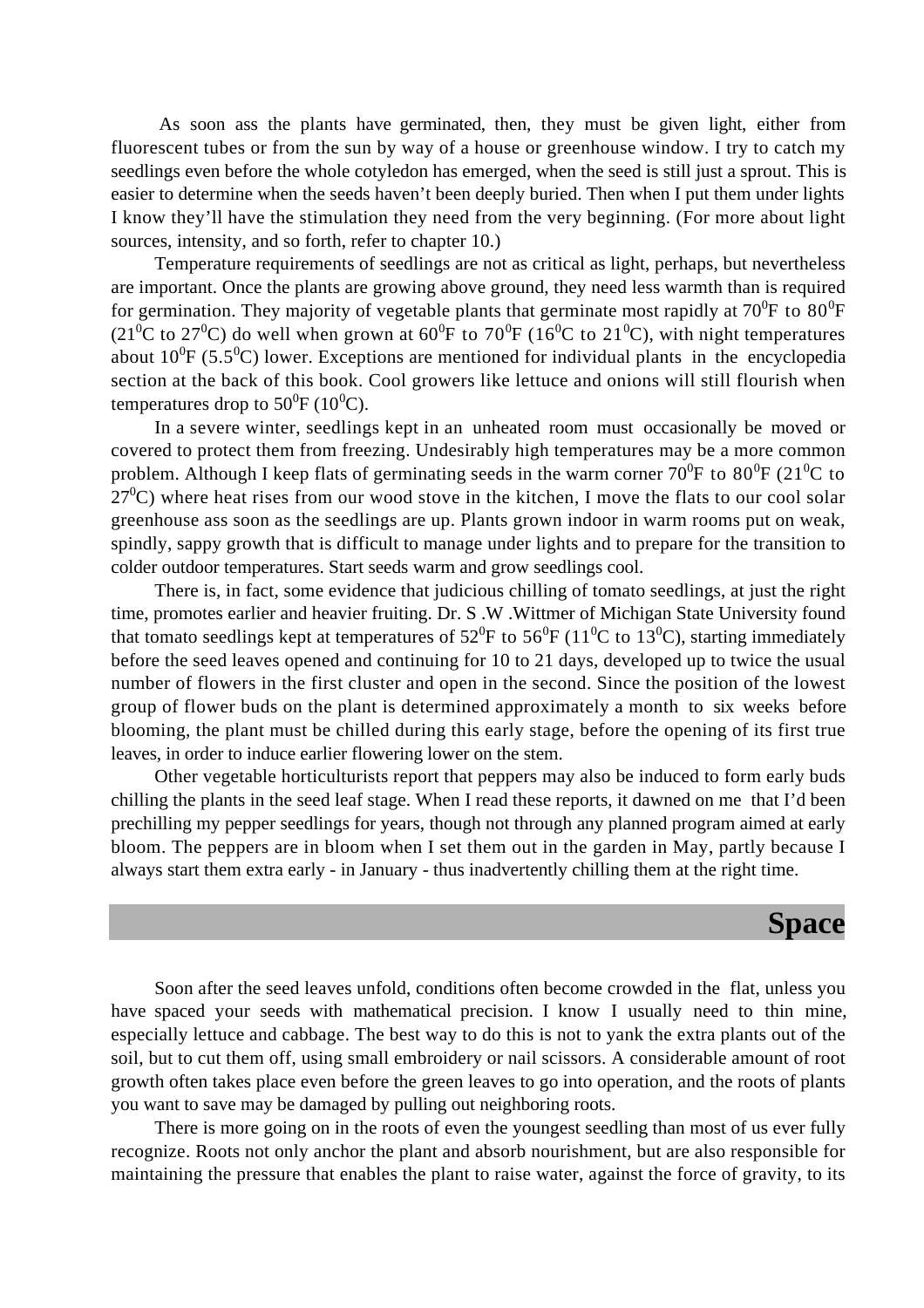topmost leaves and stems. In many plants, roots give off exudates that help to define and sometimes defend the plant's territory. Roots of all plants synthesize many of the amino acids that control the plant's growth.

Roots are examples of "being and becoming," to borrow Aristotle's phrase, used perceptively by Charles Morrow Wilson in his book Roots:Miracles Below. Root growth is continuous. It does not stop, ever, as long as the plant lives. At the same time, root filaments are continuously dying. Root hairs, the tiny fibers that form the point of contact and exchange between the soil and the plant, constantly extent into new territory. They need moisture, but they also need air. A soil mix that is half solid matter and half pore space, with about half of the bore space filled with water, provides ideal conditions for root growth.

Superfluous seedlings are just like weeds. Thinning the seedlings, so that their leaves don't overlap, cuts down on competition for light, moisture, and nutrients and also helps to promote better circulation of air around the plant.

Seedlings also need water and nutrients, of course. Watering and fertilizing are discussed in chapter 9.

# **8 Transplanting into New Containers**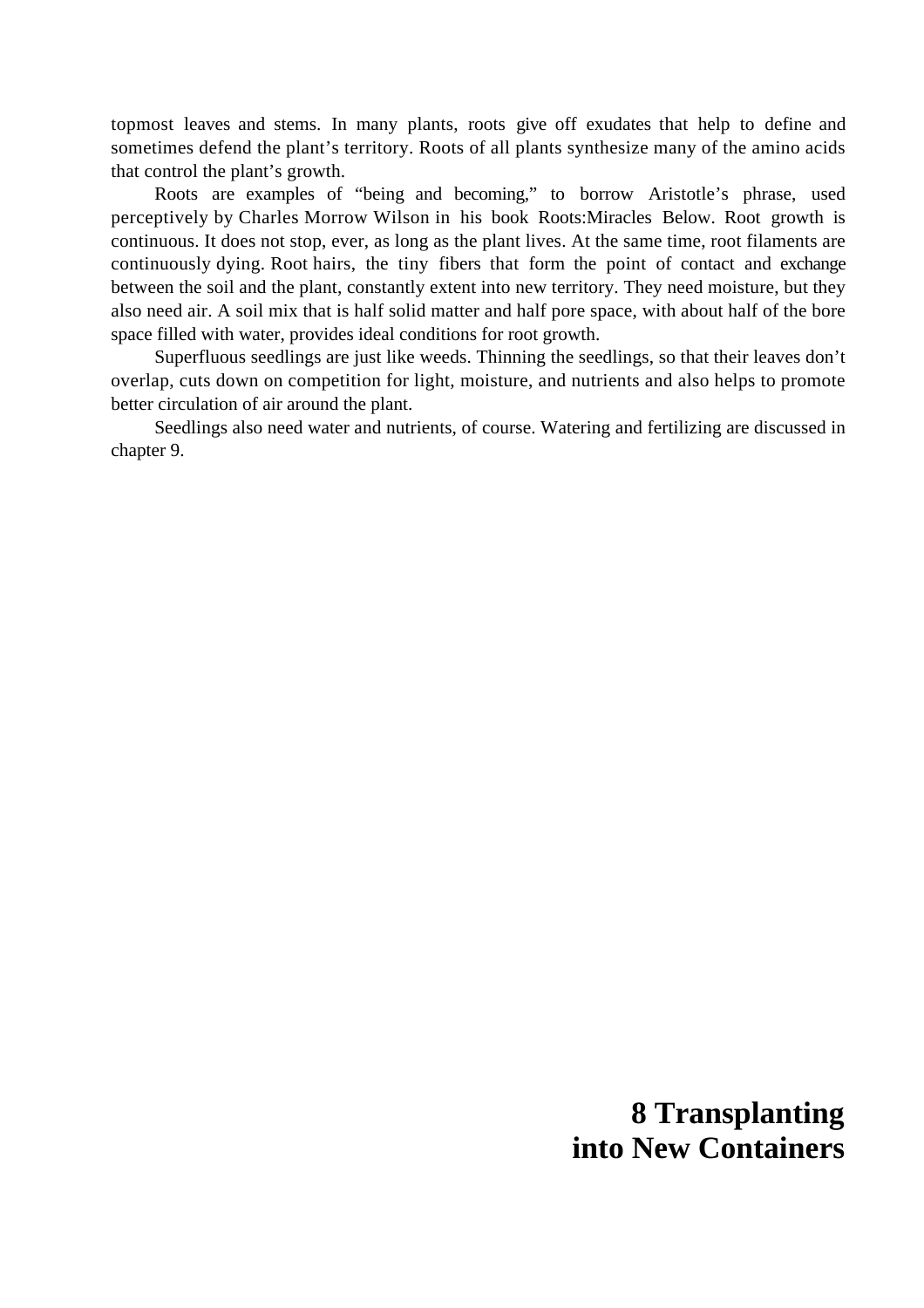There comes a time shortly after your seeds have germinated when you will want to transplant them into a deeper container with a richer growing medium. Some seedlings, though, should not be moved from their original containers until you plant them in the garden (see the box in this chapter).

### **Why Transplant?**

Those seedlings that can be transplanted benefit in several ways.

**Stimulation of Feeder Roots**. Some fine root are broken in the transplanting process. As a result, a new, bushier network of feeder roots is formed. If roots are very long and thready, as in the case of onions, I often prune them to one inch or so, at the same time pruning the top growth to correspond.

**Room to Grow**. Crowded seedlings become weak and spindly, and the lack of air circulation around them can encourage disease. Giving them more root and leaf space promotes the health and strength of the plant and ensures that the root ball of the plant will have sufficient protective soil around it when you cut the plants apart later to set them out in the garden.

**Richer soil**. Although seedlings started in soilless mixes seem to be able to subsist on liquid feedings for quite a while, I like to get my plants into a good soil mixture so that they can take advantage of the micronutrients and the beneficial interactions in the microscopic soil life, limited as these may be in the small space of a wooden flat.

**Easier Selection and Evaluation**. Discarding a new young green sprout is always a painful process for me. In fact, I usually keep a small container of these extra plants by the kitchen window for a week or so after transplanting, in the hope that some visitor will adopt them. Selection, nevertheless, is a necessary step in raising the best possible nursery plants. No matter how sparingly I try to sow the seeds or how carefully I thin the seedlings, usually have more seedlings in the starting flat than I will have room for under lights or in the garden row, and so I choose, as I transplant, the seedlings that appear most vigorous.

I look for good green leaves that are symmetrical and well developed. Deformed cotyledons sometimes indicate early damage to the seed. Vegetable seeds that sprout early usually grow into vigorous plants unless they are retarded by waiting without light for the other, slower seeds to come up. There is, in fact, some evidence that early emergence is an indication of seed vigor and ultimate high yield.

Root growth is an important as top growth in evaluating seedlings. Look for a compact, well-developed root ball. A fringe of well-branched feeder roots will do far more for the developing plant than a single, thready trailing root. It is also difficult to transplant a long, singlefilament root without tangling it, bruising it, or doubling it back on itself.

#### **When to Transplant**

By the time they have developed their first true leaves, your seedlings are ready to be transplanted. It's better to get the job bone before the plant has a second set of fully developed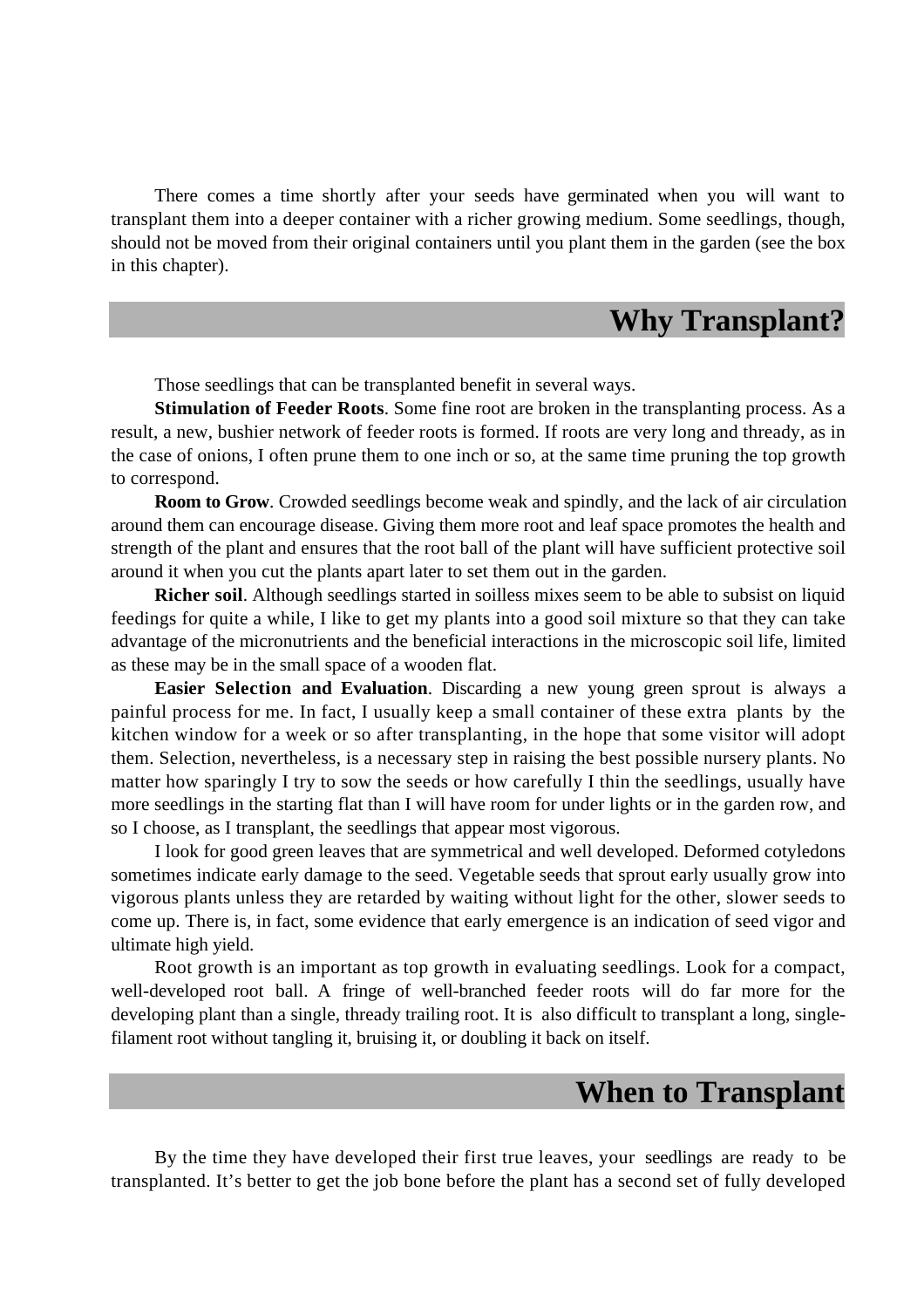leaves, because from then on the likelihood is that the stem will be longer and more easily injured, and the roots may be lengthy and trailing and difficult to trace through the soil mix.

Some accomplished gardeners prefer to do their transplanting when the seedling is even younger, just after the cotyledons have emerged completely, and the plant is standing upright in the soil. This method does have advantages. It permits you to save almost every plant grown from expensive seed, the kind that comes ten seeds to a \$2 packet, since none are lost in thinning. It puts the plants into a richer soil mix at an early age and frees your seed-planting trays and mixes for the next wave of plantings.

I have used this method occasionally for selected flower and vegetable seeds, but generally I prefer to thin my seedlings in the cotyledon stage and let them develop their first set of true leaves before transplanting. This allows me to choose the very best ones from the flat.

#### **How to Transplant**

Transplanting is more than a technique. When done well, it involves respect for the young life of the plant, even a certain empathy that can sense the thrust and direction of the tender growing roots, the reach and promise of the unfolding green leaves. The plant wants to grow. It is, you might say, programmed to grow. Having set the process in motion by planting the seeds, we now have the opportunity to give each seedling the most careful treatment so that it will continue growing smoothly on its way to producing our food.

Let's suppose that you have a flat of seedlings that you want to transplant into a larger, deeper flat of richer potting soil. The following steps will guide you through the transplanting process:

1. **Prepare the container**. Your first step will be to prepare the flat. Flats or other containers used for growing seedlings should have drainage holes in the bottom. Spread a double layer of newspaper on the bottom to keep soil from sifting through the drainage cracks. Next, arrange a one-inch layer of torn pieces of moss on top of the newspaper. This is not absolutely necessary, but in my work with young plant. I've found that those planted over a torn-moss foundation develop excellent toot systems. If you have no source of fairly coarse natural moss or commercial unmilleo sphagnum moss, I'd use plain potting soil, but I'd be sure to include some perlite of sand in the mix to promote drainage. Don't use a bottom layer of plain finely milled horticultural sphagnum moss. It's too fine.

Moisten the moss, pat it down flat, and fill the rest of the flat to within about one half inch of the top with potting soil. Usually I moisten the soil thoroughly before setting the seedlings in their places, although at times I have put the seedlings into dry holes, watered them in, pulled fresh soil over the roots, and then watered again lightly. This unorthodox method has given me equally good results.

*Plant bands*. Transplant may also be moved into plant bands, which should be wedged snugly together in a bowl or pan to prevent drying. To make plant band first take a piece of doubled newspaper about seven or eight inches long and four inches wide, and tape it around a jar two to three inches in diameter to shape it. While the paper is on the jar, fold in one end as you would a package, but don't tape it shut. Remove the plant band from the jar. Place your plant bands side by side in pan - an old roasting pan works well - and put one-half inch of soil in the bottom of each band to anchor it in place before inserting the seedling. The folded-over bottom, if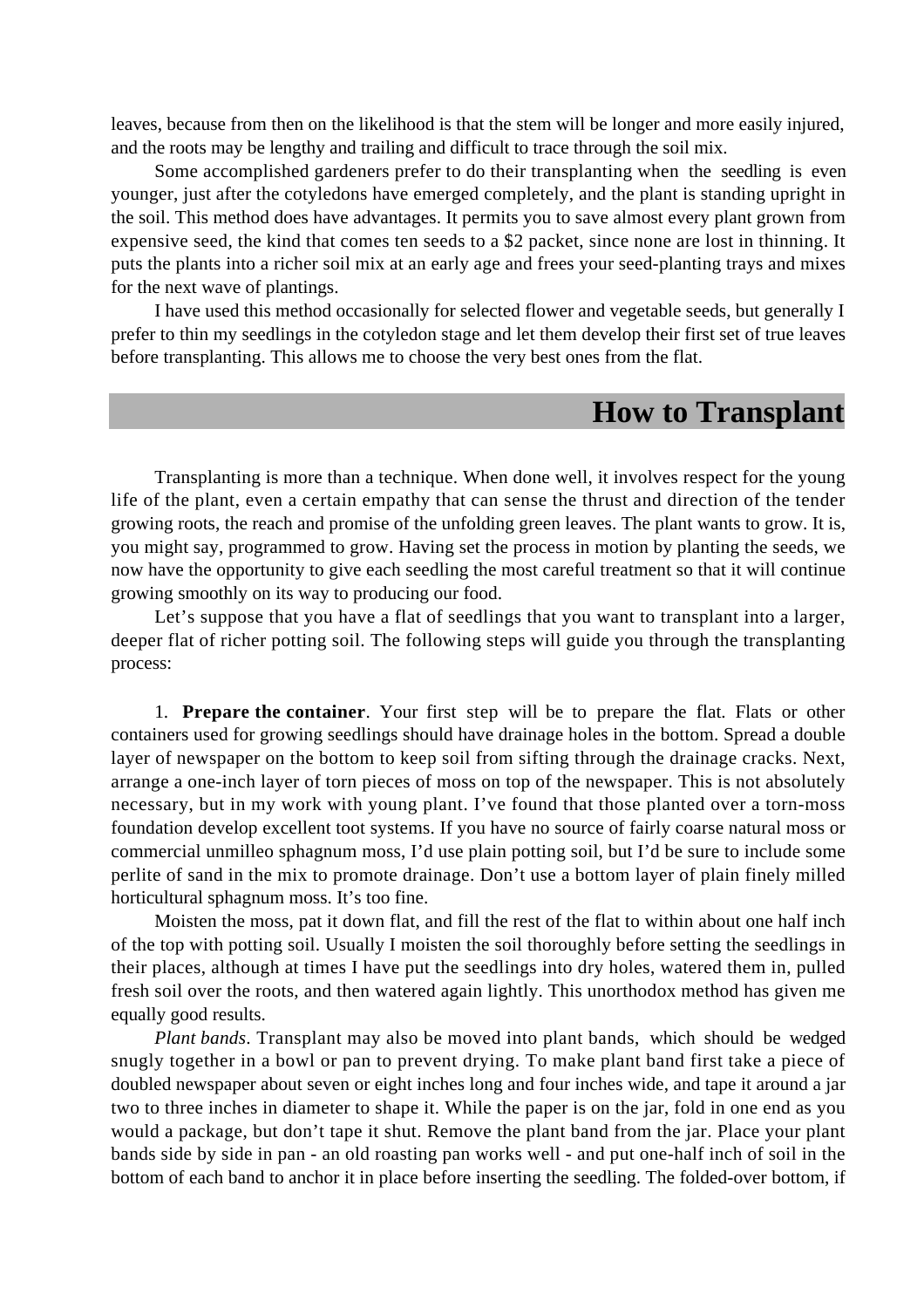it hasn't rotted away at planting time, may simply be peeled off before setting the plant in the garden.

2. **Prick out the seedlings**. Most seed-starting gardeners soon acquire a favorite tool for this purpose. The miniature houseplant shovels that usually come a part of a set are too clumsy for most small, closely spaced seedlings. I use the slim, slightly pointed handle of an old salad fork. Wooden Popsicle sticks, pencils, and old screwdrivers can serve the same purpose. What you want is an instrument that will lift out the seedling while causing the least damage to its roots and those of its neighboring plants.

When seedling roots are compact enough to come up in a relatively dense cluster, it is often a good idea to water the old flat shortly before removing the seedlings from it so that enough soil will cling to the roots to help prevent transplanting shock. Seedlings raised in vermiculite, which generally falls away readily anyway, or those with long, extensive root systems, won't benefit from prewatering. By the way, it's better not to dip the roots of seedlings in water before planting them in their new location. This make the roots cling together when, instead, they should be individually surrounded by soil.

Remove the seedlings one by one from their old quarters, planting each one before digging up another. Even a few minutes of air drying will adversely affect those delicate roots. Hold the seedlings by their first leaves rather than by the easily bruised stem, or support the root ball in your hand.

3. **Replant the seedlings**. You have several option here. You can, as suggested above, set the plants in already-moistened soil. A second option is to plant them in dry soil (over wet moss); then firm the dry soil around the seedling, and finish with a light watering to further settle the seedling.

Or, if you are putting the young plants into pots, you can tuck a wad of damp moss in the bottom, set the plant on it, half fill the pot with soil, water the plant in, and add enough additional dry soil to fill the pot.

If you're potting up a plant that has long roots, put some soil or moss in the pot and turn it on its side. Position the plant in the pot with its roots spread out on the growing medium, and gradually fill in with soil as you tilt the pot bit by bit back to its normal position. Instead of being coiled around each other, the roots will have more of their surface exposed to soil.

When transplanting, set the seedlings just slightly deeper than they were in their original container. Tomatoes can be planted as deep as the root will allow. Plants that form a leafy crown, though, like lettuce and cabbage, should not have soil pulled over or into the crown. When settled into space, the first leaves of young transplants should be at about the same level as the sides of the container.

Press the soil gently but firmly over and around the roots. Roots need a certain amount of air, which should be provided by a good soil mix that is not overwatered, but they also need close and immediate contact with soil particles in order to absorb necessary nutrients.

Except for onions, leeks, and chives, which grow spears rather than spreading leaves, transplant should be spaced at least two inches apart in the flat. Three inches is better for tomatoes, cabbage, and eggplant that won't be transplanted again.

4. **Watch your seedlings**. Check for signs of wilting. If they droop, even though you've watered them well when planting them, don't pour on more water. The roots are already doing all they can. Instead, help to balance the plant's moisture supply by arranging a tent of damp newspaper over flat or by enclosing it in a large plastic bag or covering it with a large roaster lid or other protective layer that will not rest on the plants. Keep new transplants out of direct sun for a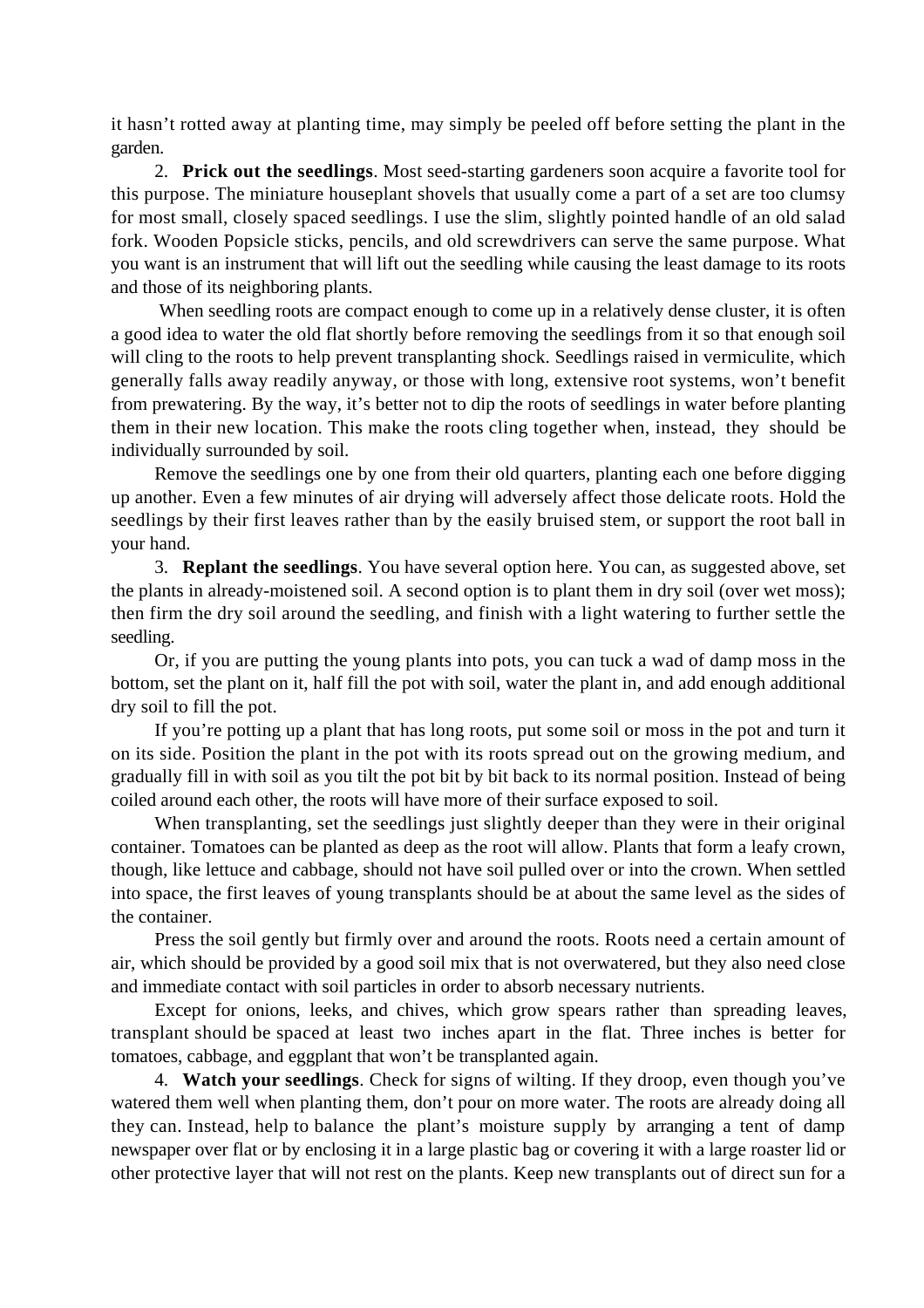day. I put mine back under fluorescent lights half a day after moving them, as long as they show no signs of wilting. Wilted plants should be kept shaded and cool until they perk up, which shouldn't take more than a day or two at the most.

#### **To Transplant or Not**

Plants that take well to the transplanting process are generally improved by the experience. Other plants, because of their fleshy or deep roots or their special sensitivity to root insult, should not be transplanted. This group includes:

| <b>Vegetables</b>                              | <b>Herbs</b>                        |
|------------------------------------------------|-------------------------------------|
| beans                                          | borage                              |
| cabbage, Chinese                               | burnet (transplant only when corn   |
|                                                | young)                              |
| cucumbers                                      | caraway (transplant only melons     |
|                                                | when young)                         |
| Pumpkins                                       | chervil                             |
| root crops, except beets, turnips and celeriac | coriander                           |
| squash                                         | drill (transplant only when young)  |
| <b>Flowers</b>                                 | <b>Trees</b>                        |
| balloonflower (or transplant early,            | Nut trees should be transplanted as |
| before taproot forms)                          | early as possible because they      |
| California poppy                               | form deep taproots                  |
| Celosia                                        |                                     |
| Poppies (or transplant with care)              |                                     |
| Portulaca                                      |                                     |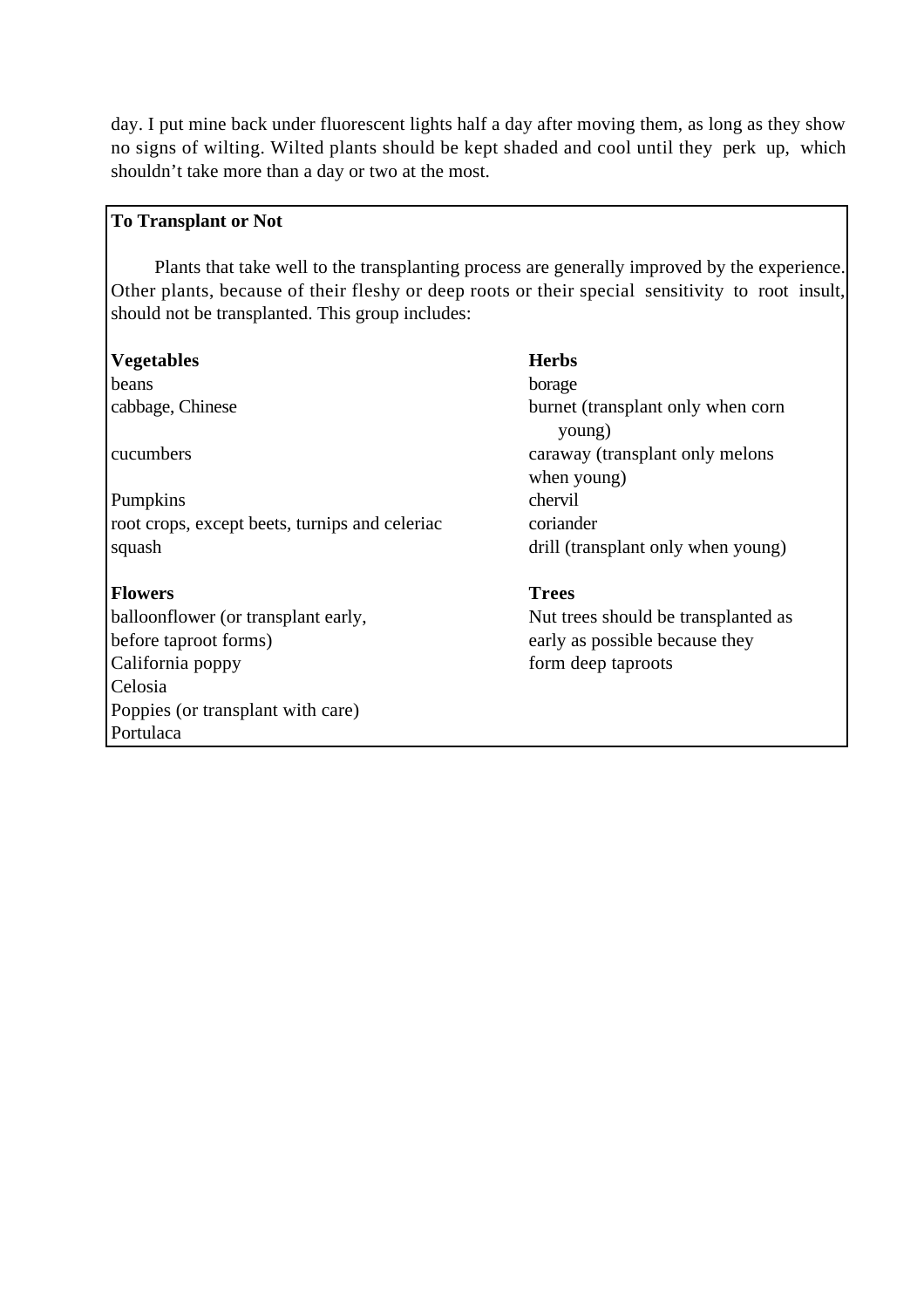## **9 Growing on**

Your young plants should be showing more new growth within a weeks after transplanting. The trick now is to keep them growing steadily until it's time to prepare them for planting outdoors.

### **Watering**

It's important to remember, first of all, that soil in containers dries much more rapidly than the deeper, heavier soil you have in your garden. Wilting that lasts more than a day may retard the seedling, so it is best to check the flats every day to see whether they need watering. I usually water my transplants in flat about every third to fifth day, but I base the decision on the condition of the soil, not the time schedule. Short of letting the plants wilt, it is a good idea to let the soil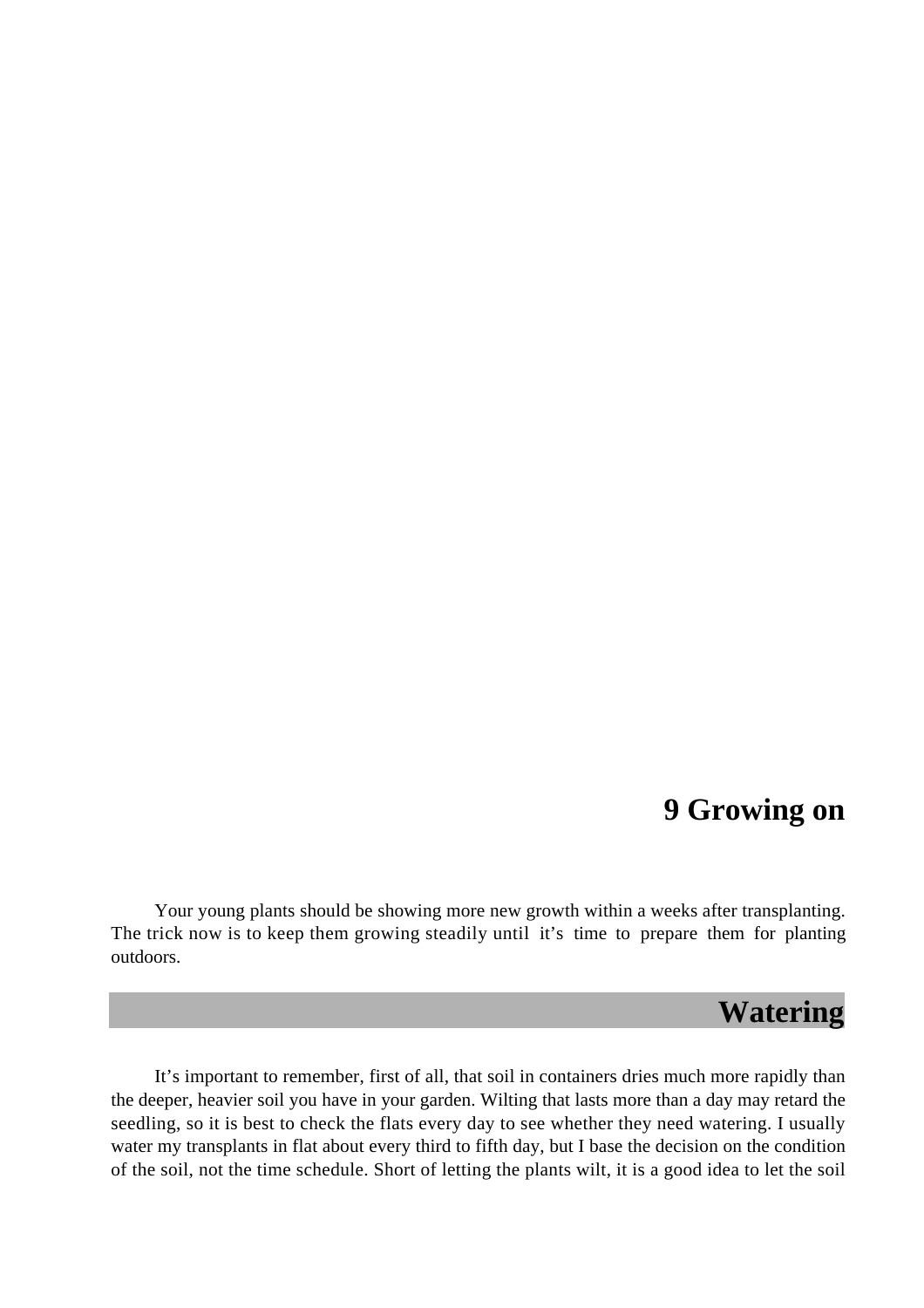dry out from time to time. Then the roots are stimulated to grow into the air spaces between the soil particles in search of water.

**When to water**. Water is powerful stuff. It can nourish your plants, or it can skill them. Water is necessary to maintain the turgidity of the plant so that there is a continuous column of moisture in the cells. It is also indispensable to the intricate intracellular chemical processes that keep the plant growing. However, too much water ruins the soil tilth and spoils the plant. Soil that is continuously waterlogged has no air spaces to promote root growth and support helpful soil bacteria. In such a situation, other less beneficial organisms take over, rot sets in, and the roots suffer.

How do you tell when a flat needs watering? By touch, by feel, and by sight. Touch the soil. Poke your finger into a corner where it won't disturb any roots. If the soil feels powdery or dry, it needs water. When you've been handling flats for a while, you can judge by feeling the weight of the flat whether it is lost most of its water. A well-watered flat is heavier than a dry one. Other than dry soil surface, visible signs like drooping plants indicate a serious lack of water.

**Water Temperature and Composition**. Does water temperature and composition matter? I think it does.

*Temperature*. Our well water is cold, but I always use tepid water for seedlings of heatloving plants like melons, cukes, peppers, eggplant and globe artichokes. Water temperature is less critical for the brassicas (which include kale, cabbage, cauliflower, broccoli, and mustard), lettuce, onions and such, which prefer a cooler environment; still, I try to temper extremely cold water to a more moderate  $70^0$ F (21<sup>0</sup>C) to avoid shocking the plant.

*Chlorine*. If your water is chlorinated, I'd suggest letting it stand overnight with as much surface as possible exposed to the air - in a bucket or dishpan - before using it to water seedlings. High levels of chlorine damage include yellowing along leaf veins and, in extreme cases, curling of leaves.

*Soft water*. Water that has gone through a water softener should not be used to water plants. It contains potentially toxic amounts of sodium.

Some gardeners who are good at planning ahead fill plastic jugs with water and keep them ready so that they always have room-temperature water available for their plants.

**How to water**. Yes, there is more than one way to water your seedlings. Some expert seedling-raisers water their flats from the bottom. This practice supplies water quickly to the root zone and avoids excess surface dampness that can encourage damping-off disease. It is a messy business if you don't have a good set up for it, but if you have a large waterproof trough in which you can partially submerge a flat, or preferably two or three at a time, the method might be practical for you. Each flat must, of course, have drainage slits or holes in the bottom so that water can be absorbed. Leave each container of seedlings in the water until the surface of the soil starts to look dark.

Bottom watering is really more of a greenhouse refinement than it is a necessity. I've had no problem at all with top watering either seedlings or more mature plants. Watering from above carries nutrients down through the soil to the roots and makes it feasible to top-dress the plants with compost or rich soil if necessary. I often use the muddy water left from rinsing root-cellar vegetables to water my indoor seedlings.

# **Maintaining Humidity**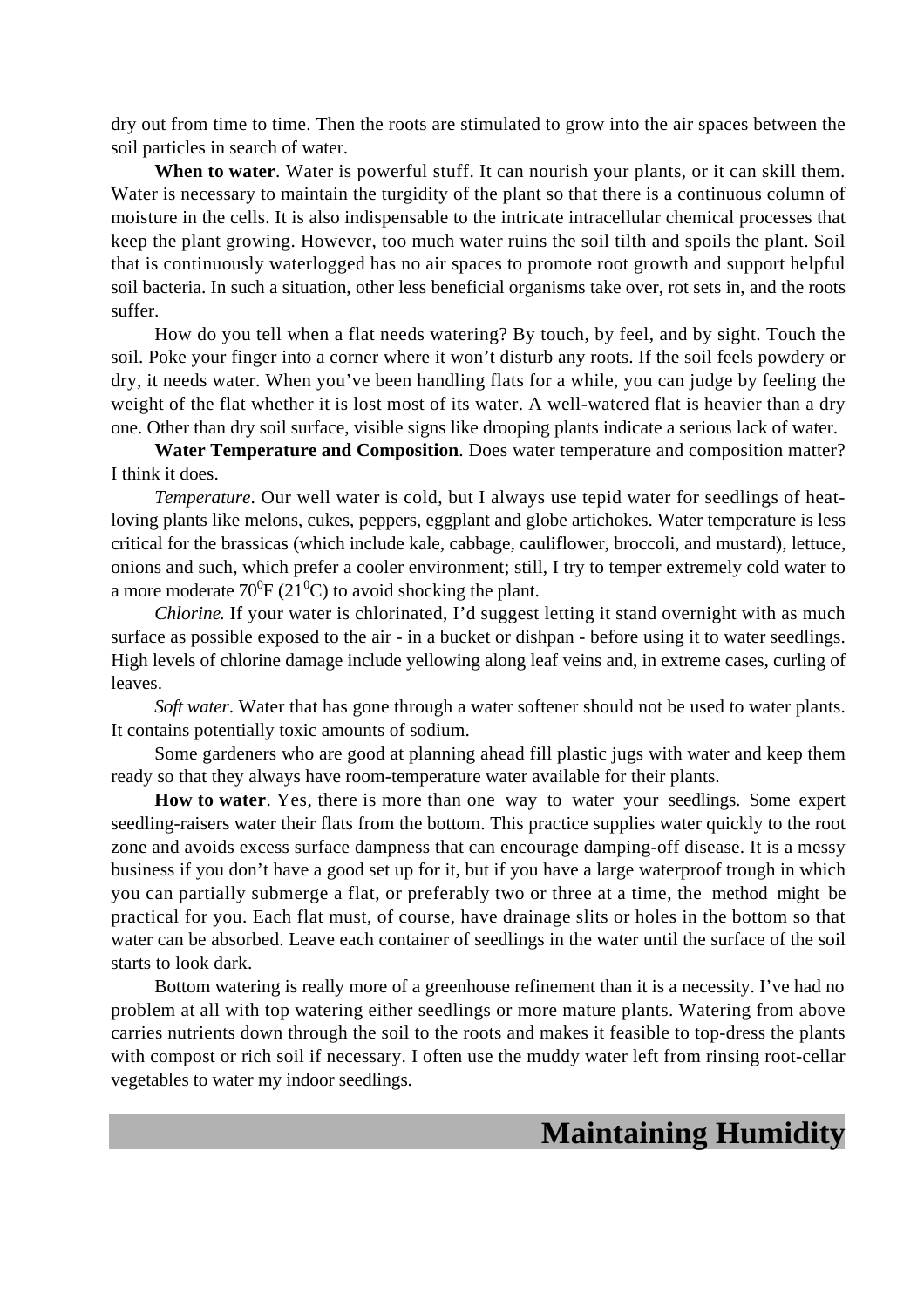Humidity - the amount of moisture in the air - is important to plants. They lose a great deal of moisture through their leaves when the air is excessively dry, as it can be in both centrally heated homes and in rooms warmed by a wood stove during cold weather. Plants suffer when humidity falls bellow 30 percent. They do best in the 50 to 70 percent range; higher humidity invites fungus and other disease problems. Misting plants helps, but only temporarily. The best way to increase humidity around potted seedlings is to set them in containers of damp moss or vermiculite, or in a container that holds an inch of pebbles in half an inch of water.

Potted seedlings that spend more than a month or two on this damp bed may send out roots into the moss or vermiculite. You can prevent this by setting a rack or some kind of improvised support between the damp bed and the plants.

Draping a plastic tent over the indoor garden helps to hold humidity in, although it also cuts down on air circulation. During the winter, air circulates well in a heated house, because the decrease in air pressure caused by burning fuel prompts an intake of fresh air and keeps interior air in motion.

Id you notice green algae or fuzzy mold growing n the soil surface, your plants probably have more water and less air than they need. Run a small fan in the area, remove any plastic covers, and hold off on water for a few days. You might also try sprinkling some powdered charcoal over the soil surface to correct the problem.

### **Fertilizing**

Fertilizer, like water, is a necessary that should not be overdone, or salts will accumulate in the soil to a toxic concentration. It is better to give frequent small feedings than occasional large feedings to very young seedlings. For the first three weeks, in fact, any fertilizer the seedlings receive should be half strength rather than the full-strength mixture (1 1/2 teaspoons to a gallon of water, for example, instead of 1 tablespoon to the gallon).

**When to fertilizer**. Newly emerged seedlings, still in the cotyledon stage, have absorbed enough of the seed's stored nourishment to get them well off the ground. I don't fertilize my seedlings until they've begun to develop their true leaves. Seedlings growing in nutrient-free vermiculite should receive about two feedings of diluted fertilizer a week. Later, when they have been transplanted to a richer mixture containing soil and/or compost, they can go on a ten-day to two-week fertilizing schedule.

**Types of fertilizer**. You can choose from a few effective fertilizers to feed your seedlings.

*Fish Emulsion*. I use diluted fish emulsion, a source of trace minerals as well as the three major elements, nitrogen, phosphorus, and potassium, to feed my seedling plants. The usual dilution, one tablespoon to the gallon, seems to hold true for most of the commonly sold fishfertilizer preparations. The label of these bottle usually become hopelessly frayed and streaked before the contents are used up, so I'd suggest jotting down the appropriate dilutions for different plants while you can still read the label.

**Sprout Water.** Water drained from sprouting seeds, such as that I collect from the alfalfa and mung bean sprout I raise in our kitchen, is valuable food for plants. I am convinced that sprout water helps to foster plant growth. Although I can't cite any scientific studies as proof. In my one "controlled" experiment, two flats of Elite onion seedlings that I watered-in at transplanting time with sprout water grew thicker, sturdier tops than two untreated flats of the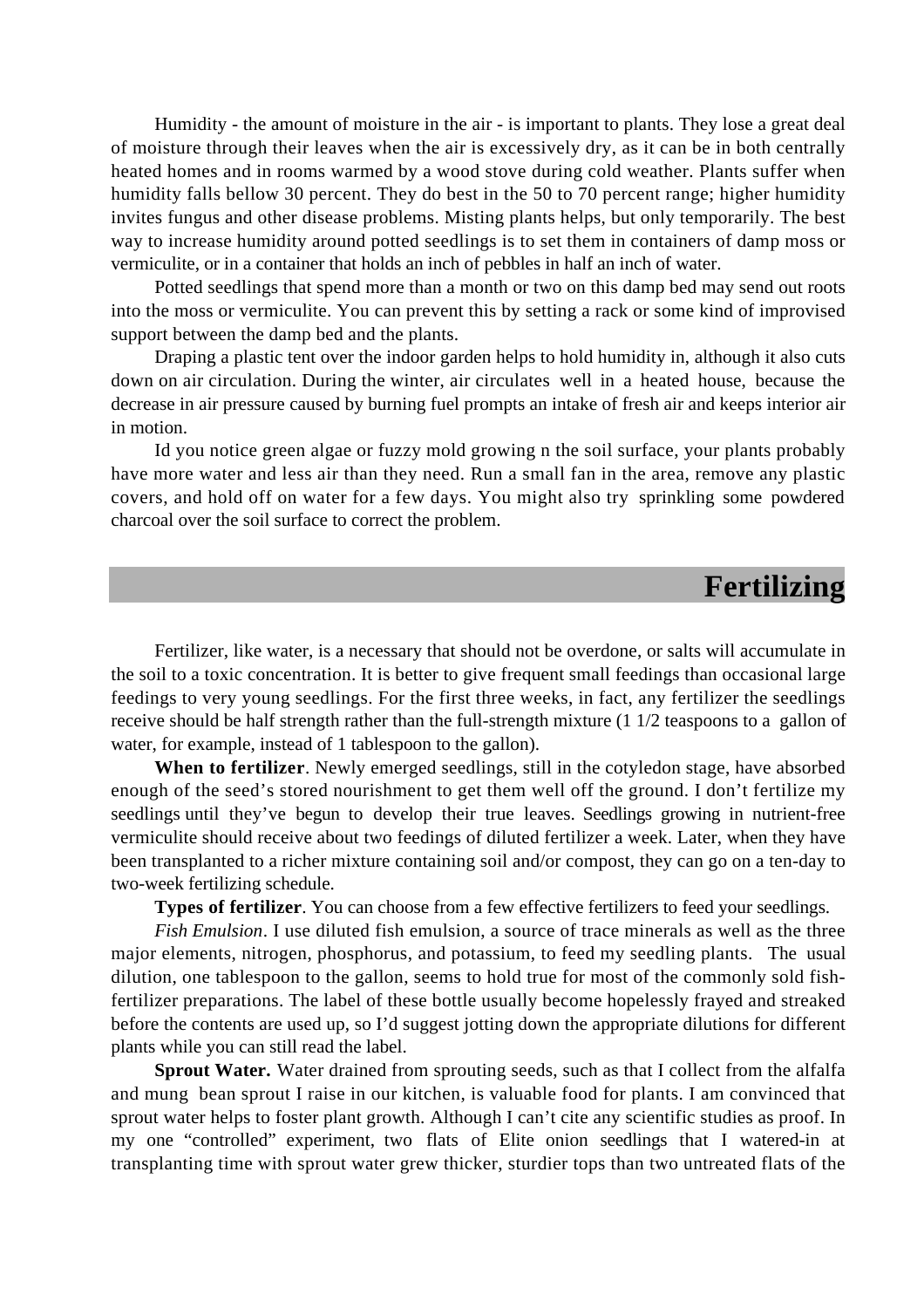same variety in the same soil. They maintained their advantage until planting-out time. Since gibberellins (growth hormones) are known to be abundantly present in seeds, it makes sense to me to suppose that the water used to soak and rinse sprouts might well contain dissolved growth hormones.

**Eggshell water**. Some gardeners save their eggshells and soak them in water until the brew develops an odor you wouldn't want in the house. (Leave them on the back porch or in the barn.) The resulting solution, diluted by an equal volume of water, is used to fertilize half-grown seedlings and other plants. Unless you're especially partial to essence of rotten egg, I'd use this on green house, cold frame, and outdoor plants only, but it seems a good use of an otherwise neglected resource.

### **Providing Light**

Plants need light, as discussed in chapter 10, in order to combine airborne elements, water, and soilborne food into the raw materials of growth. There's no sense in fertilizing a plant that receive insufficient light (less than eight to ten hours a day in the case of vegetable seedlings). The plant can't make use of the food.

If, due to conditions beyond your control, your plants don't receive a much light as they should, keep the temperature low so that new growth will be less spindly. At lower temperatures, plants can tolerate less light.

Plants do a large part of their growing at night. The side away from the light adds more new tissue than the side closest to the light. This is what causes them to stretch and lean in the direction of light. Plants grown at a window should be rotated one-quarter turn each a day so that no one side elongates and leans too far in any one direction.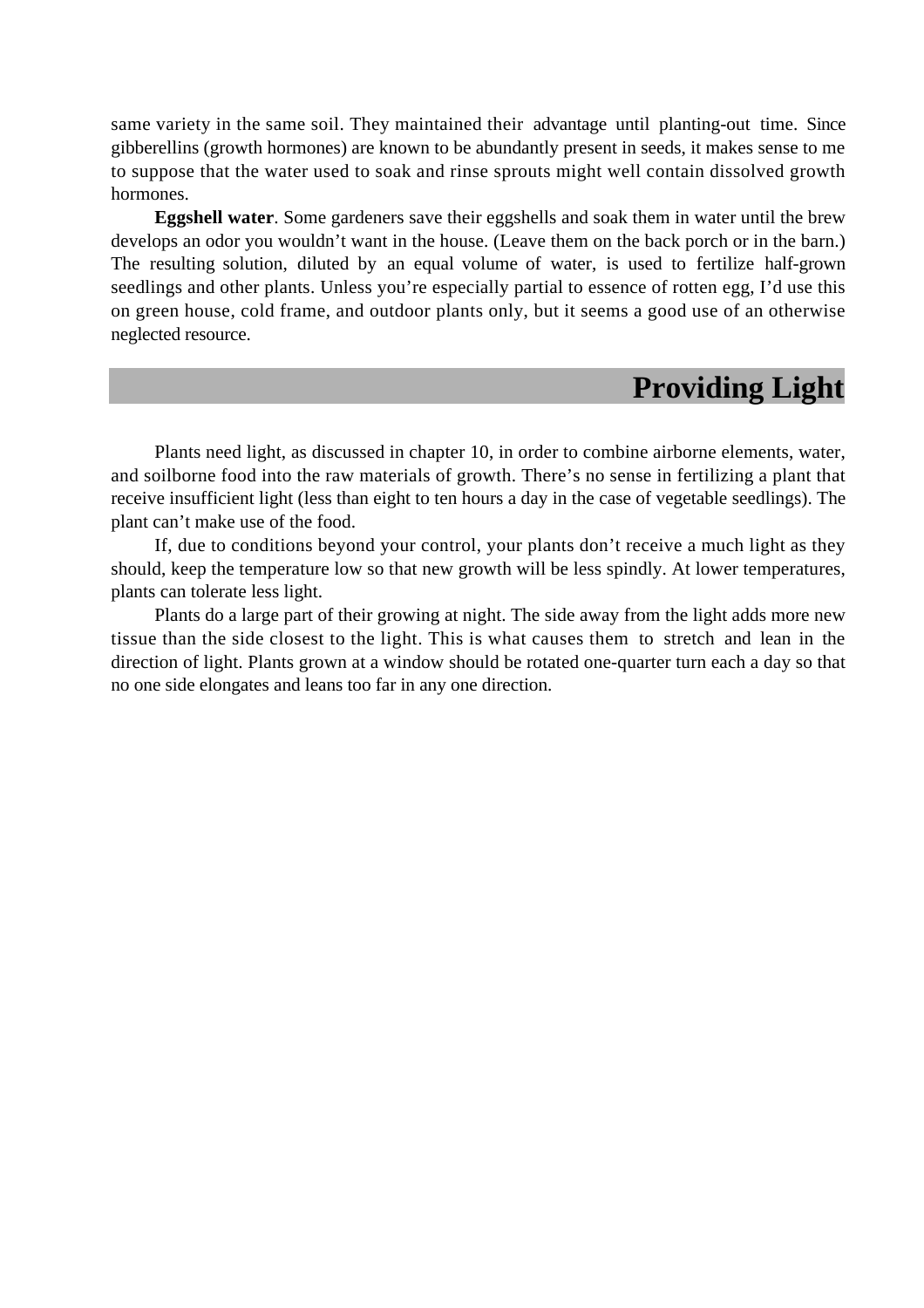## **10 Light**

Seedling plants may have all their other needs met - nourishment, air circulation, correct temperature, water, good growing medium, humidity - but without sufficient light, they will amount to nothing.

People are limited to using the sun's energy in indirect ways, but green plants have the ability to absorb energy from sunlight directly and to use that energy to make food they can store. Light striking a green leaf sets in motion the process of photosynthesis - the conversion, through the action of chlorophyll, of water and carbon dioxide to simple sugars and starches. Only the green parts of leaves carry on this process. White stripes, blotched, and leaf margins do not contain chlorophyll, but red pigment in their cells masks the green.

### **The Facts about Light**

Light, although it may appear white to us, is actually a mixture of a rainbow of colors. A full spectrum of light includes the following color gradations, each of which has a different effect on plant life.

**Green-Yellow Light**. The chlorophyll in the plant reflects green-yellow light. Its effect on growth is thought to be negligible.

**Orange-Red Light**. This light stimulates stem and leaf growth.

**Violet-Blue Light**. Enzyme and respiratory processes are regulated by the violet-blue portion of the spectrum. In addition, this light encourages low, stocky growth.

**Infrared (Far-Red) Light**. This stimulates germination of some seeds, but can inhibit others. Its full effect still isn't completely understood.

Full-spectrum light, like sunlight, includes invisible ultraviolet rays, too. It is only the visible part of the spectrum described above, however, that provides the energy necessary for photosynthesis.

# **Making the Most of Natural Light**

If you have a greenhouse, of course, your plants will receive the well-balanced light they need. The quality of sunlight that shines on windowsill-grown plants is the same as that in a glass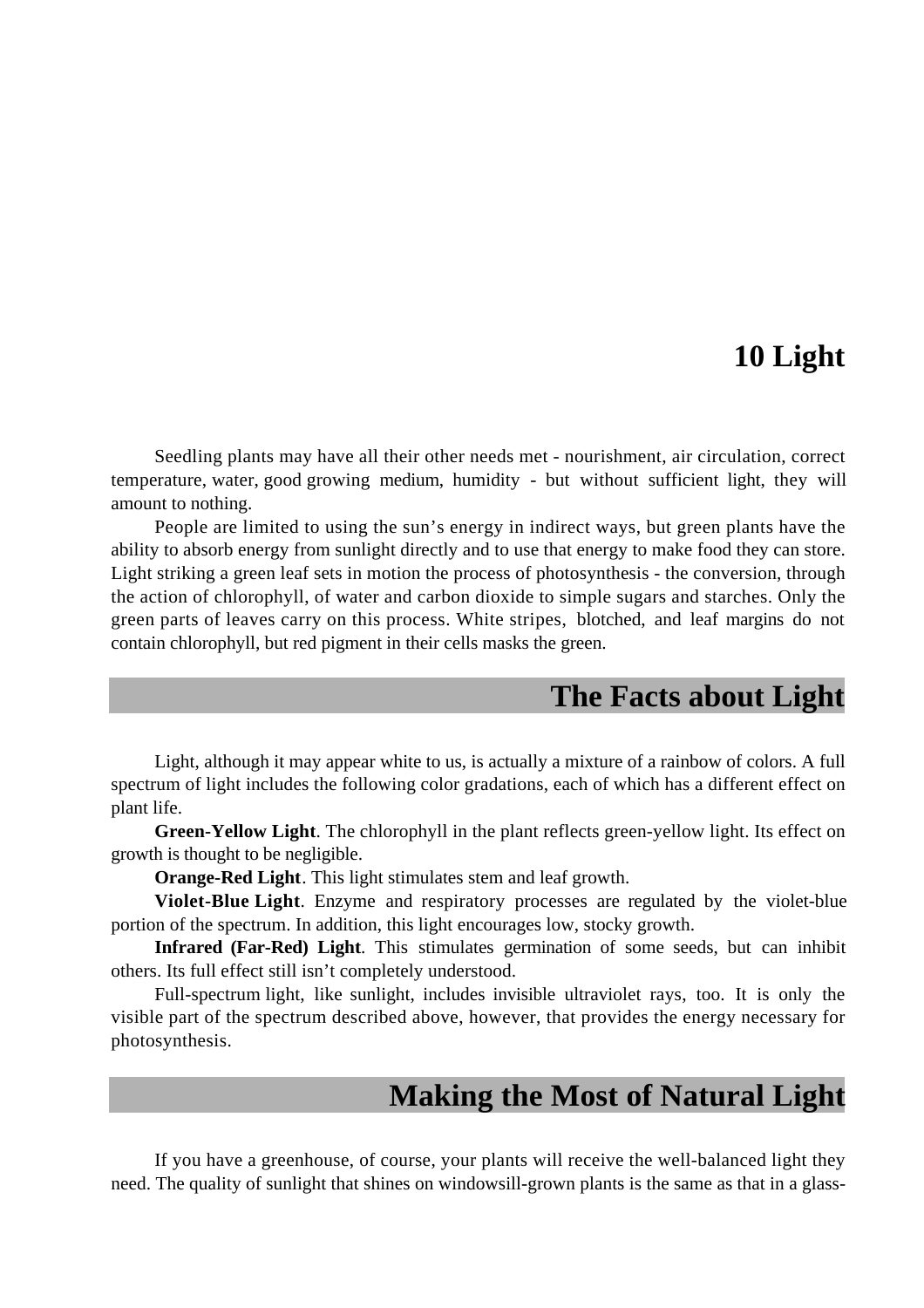enclosed greenhouse, but the intensity is much lower, especially on cloudy and early winter days when that sun is low in the sly. You can boost the amount of light your windowsill plants receive by positioning shiny metal reflectors or boards painted with flats white paint behind the plants to bounce the light back onto their leaves. Use foil-covered cardboard, shiny cookie tins, or other household findings. The resulting arrangements may not win any interior decorating prizes, but it does get more light to the leaves. Try it with eggplant, a real sun and heat lover.

Another problem with raising seedlings on windowsills is that few houses have enough south-facing windows to provide a place for more than a few pots or flats. If you are limited to raising your seedlings at the window, choose the kinds of vegetables that most need an early start - main -crop tomatoes, peppers, and eggplant, for example - and sow lettuce, cabbage and broccoli seeds in the open ground or in cold frame. You can also raise two generations of indoor seedlings if you put your tomatoes and peppers in a cold frame about the first of May and then use your windowsills for the melons and cucumbers. Where space is limited, you can plant seeds of a hardier tomato like Sub-Arctic directly in the garden rather than raise your early tomato seedlings indoors.

Other places to put your seedlings where they will receive natural light include the following:

- A sunny corner in an outbuilding or barn; best in mid-to late spring in an unheated building.
- A roof garden, protected by a plastic tent, clothes, or some other covering, which can be effective but may be cumbersome to care for. A flat, black garage roof or house roof absorbs a lot of heat.
- Cold frames see chapter 16.
- A solar greenhouse see chapter 23.

## **Artificial Light**

A few sources of artificial light are available to choose from, but fluorescent light seems to work the best.

**Sunlamps**. Sunlamps might sound like a good light source for seedlings, but any gardener who tries them will find that they are death on plants. The high concentration of ultraviolet rays in the sunlamp interferes with normal plant growth.

**Incandescent light**. Incandescent bulbs produce red light, which alone makes the plant grow leggy. They also produce a great deal of heat in relation to the amount of light they give off. It is not practical to try to raise seedlings under incandescent lights. In lighting supply stores, you will see special incandescent bulbs with built-in greenhouses or for houseplants. They must always be splashing the bulbs when watering the plants, or the blown glass may break.

**Fluorescent light**. The discovery that plants do well under fluorescent light has made it possible for many more gardeners to get a good early start on the outdoor growing season and to produce plants as good as any raised in a greenhouse. Plants grown under fluorescent lights develop excellent color and stocky growth. Fluorescent light come closer than any other artificial illumination to duplicating the color spectrum of sunlight. In varying proportions, according to the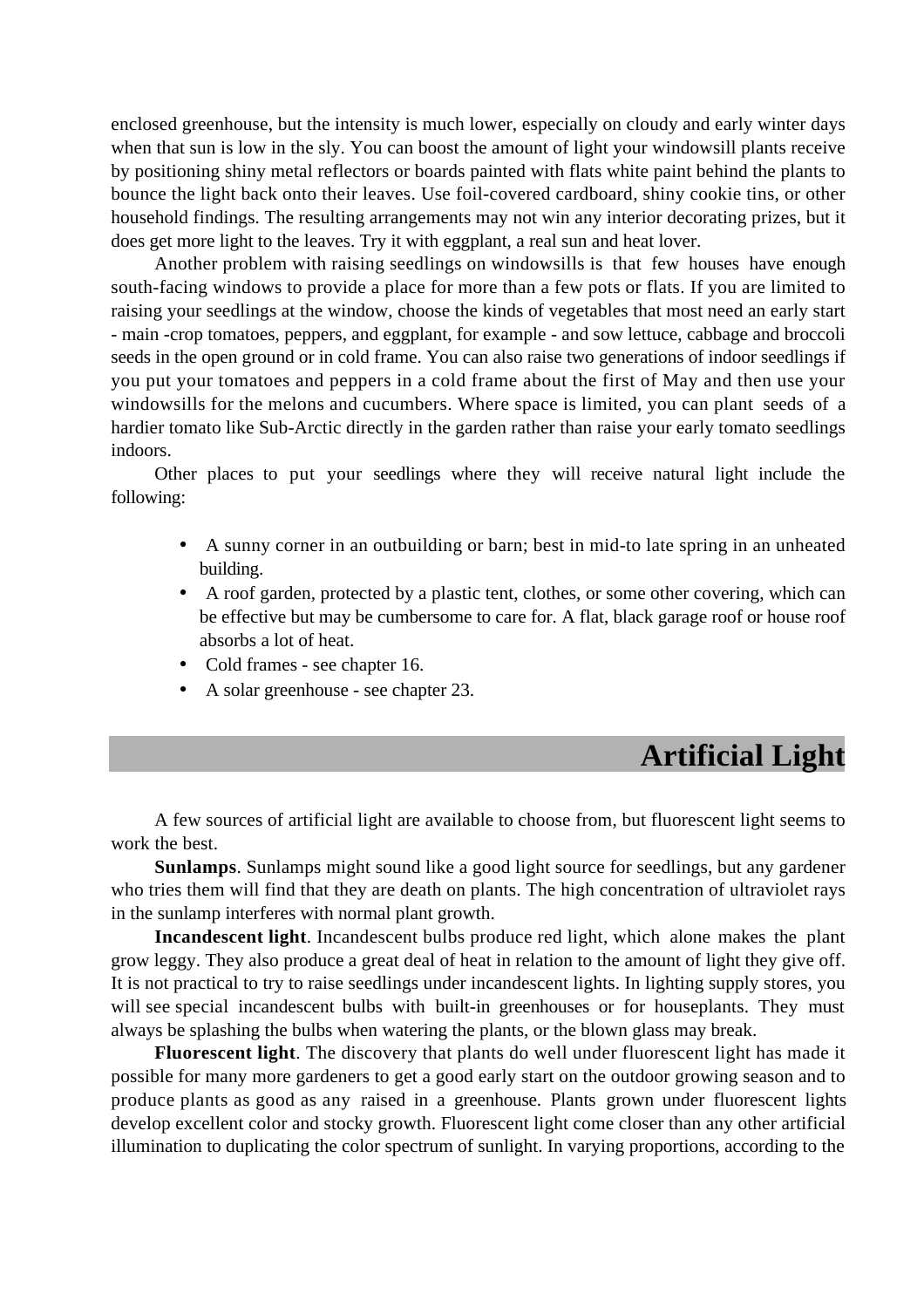type of the bulb used, these lamps emit light from the red and blue bands of the spectrum. The tubes give off more than twice as much light per watt of power consumed as incandescent lights.

Fluorescent tubes of various kind give off different shades of light, including warm white, cool white, natural white, and daylight. The different kinds of fluorescent powder used to coat the inside of the tube account for the range of light quality available.

Reports of results from growing plants under fluorescent light at the North Carolina State University School of Agriculture and Life Sciences and at Cornell University, as well as from experienced nonprofessional gardeners, indicate the following:

- plants do well under a variety of tubes combinations.
- Special plant-raising tubes are not necessary for starting vegetable plants.
- Best result are often obtained by mixing tube colors: for example, using one warmwhite and one cool-white or daylight tune in each fixture.

Cool-white tubes emit a bright bluish white light. Warm-white tubes have a faint tan or pinkish cast. The cool-white tubes are the easiest to find, but most hardware stores will order warm-white ones for you if they don't have them in stock.

Special plants growth tubes give more blue-red than green-yellow light. Their effect on plants is mostly cosmetic: the plants look good but do not necessarily grow any better than they do under cool-white bulbs, which are the most efficient. In addition, the special-purpose fluorescent tubes are more expensive and have a shorter useful life.

In the early days of fluorescent tube experiments, incandescent lights were thought to be necessary for flowering, but it is now known that they are unnecessary. They generate so much heat that they cause rapid drying of soil and air, and they burn out much sooner than fluorescent tubes.

## **Using Fluorescent Light Efficiently**

The effectiveness of your fluorescent lights will be influenced by the way you use care for them.

**Length of Tubes**. If you are preparing a fluorescent light setup for your plants, buy the longest tubes you can manage to fit into the space you have. Why? Light at the ends of the tubes is weaker than that in the center and falls off more as the tube ages. If my experience is any guide, you never have enough light space under the tubes. The more you have, the more plants you're tempted to start, and when they're transplanted, you'll need all the space you can muster.

Tubes are available in 12-,18-, 24-, 36-, 48-, 72-, and 96-inch lengths. Each foot of length uses 10 watts of power. If at all possible, avoid using tubes under three feet in length; they simply don't put out as much light for the power they use. Forty-eight-inch tubes are long enough to be efficient but short enough to fit conveniently into most household arrangements.

**Amount of Light**. For growing seedlings, your fluorescent light setup should provide 15 to 20 watts per square foot of growing area. A single tube is, in most cases, both insufficient and inefficient, unless you have a long, skinny tray of seedlings under it. If you must use a single tube, construct a simple frame to hold foot-square mirrored tiles on both sides of the flats to reflect more light. A double row of tubes will give enough light for a flat up to about 16 inches wide, and two parallel double rows, like those attached to plant-growing carts, are even more efficient.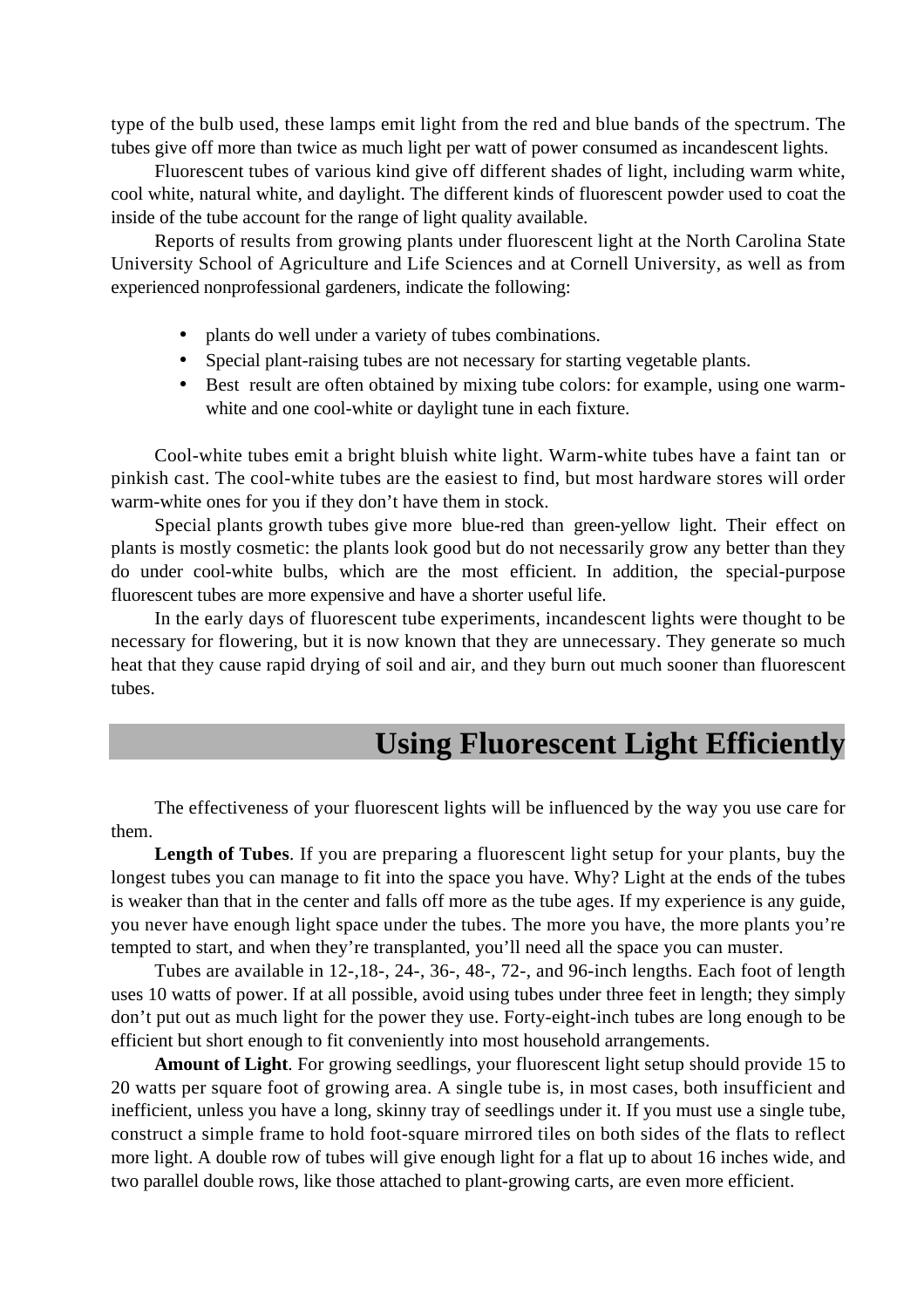**Types of Tube**. If you are buying components and putting together your own light center or centers, you have a choice of the channel tube - a single- or double-mounted tube on a slim metal base, without a reflector - or the more common two-tube industrial - type fixture with a bent metal reflector. Channel tubes work well on shelves and undersides of cabinets, especially if surrounding surfaces are painted white to reflect more light. Industrial reflector fixtures may sometimes be obtained secondhand, but they are also widely available in lighting supply stores and from household mail-order catalogs.

**High-Intensity Discharge Lamps**. If price is no subject, the most efficient lights you can buy today are the high-intensity discharge lamps, which - along with their fixtures - are costly to purchase but less expensive to run. There are two kinds of high-intensity discharge lamps: metal halide and high-pressure sodium. The metal halide HID lamps produce 94 lumens per watt (including ballast); cool-white fluorescent tubes produce 66 lumens per watt; and special plantgrowth lights give off even less light: 37 lumens per watt for Agrilite, only 20 for Gro-Lux. The high-pressure sodium type is even more efficient (132 lumens per watt), but because its light has an unnatural yellow cast, some gardeners prefer the more natural, slightly less efficient white light of the metal halide lamps; those lose power more rapidly than sodium lamps. HID lamps cannot be mounted as close to the plant as fluorescent lights; the current limit is two feet for lights with wide-angle reflectors and six feet for those with standard mounting.

According to an industry spokesman, metal halide lamps of less than 400 watts, and those mounted in other than vertical positions, constitute a radiation hazard. Cracked bulbs can emit eye-damaging rays, much like those released by welding (according to letter to the editor from Agrilite Company official, Horticulture, March 1987, p.7).

**Efficient Use**. My first grow light was a 20-watt tabletop stand - a toy that helped me to get through a long northern Midwest winter when snow covered the ground until April. I raised tomato, pepper, lettuce, and pansy seedlings under that little light, and spring came after all. By then, of course, I was hooked. The following year, after moving back to Pennsylvania, to an old house full of nooks and crannies, I had a decentralized system - plant lights on every floor, from the basement to the kitchen to the bathroom, and I began raising all the seedlings we needed, racing the reason to bring the earliest possible lettuce and cabbage to the table.

When we moved to our farm, we accepted a plainer, simpler house at first because we were hungry for land. In an old house that boasted not a single closet, we needed our shelves for books and canned garden produce, so I splurged on a four-shelf plant cart with four 40-watt tubes attached to three of the shelves.

I was delighted with the way my plants grew under fluorescent lights. They were stocky and green, with a special bloom to them. My only regret was that the lights consumed electric power. I tries to use them as efficiently as possible. The following tips can help you to get the most out of your lights.

1. Keep the tubes clean. Dust on the tubes decreases their efficiency.

2. Add reflecting surfaces to your setup. Use of reflecting surfaces like mirrors or aluminum foil under and around the lights gives the plants more light for the same power output.

3. Use flat white paint on shelves and reflecting boards. Flat white paint reflects more light than glossy paint.

4. Don't let the temperature drop too low. Fluorescent lamps seem to function best if the temperature doesn't fall below 50<sup>0</sup>F (10<sup>0</sup>C). Lights operated at around 40<sup>0</sup>F (4<sup>0</sup>C) may not perform as well.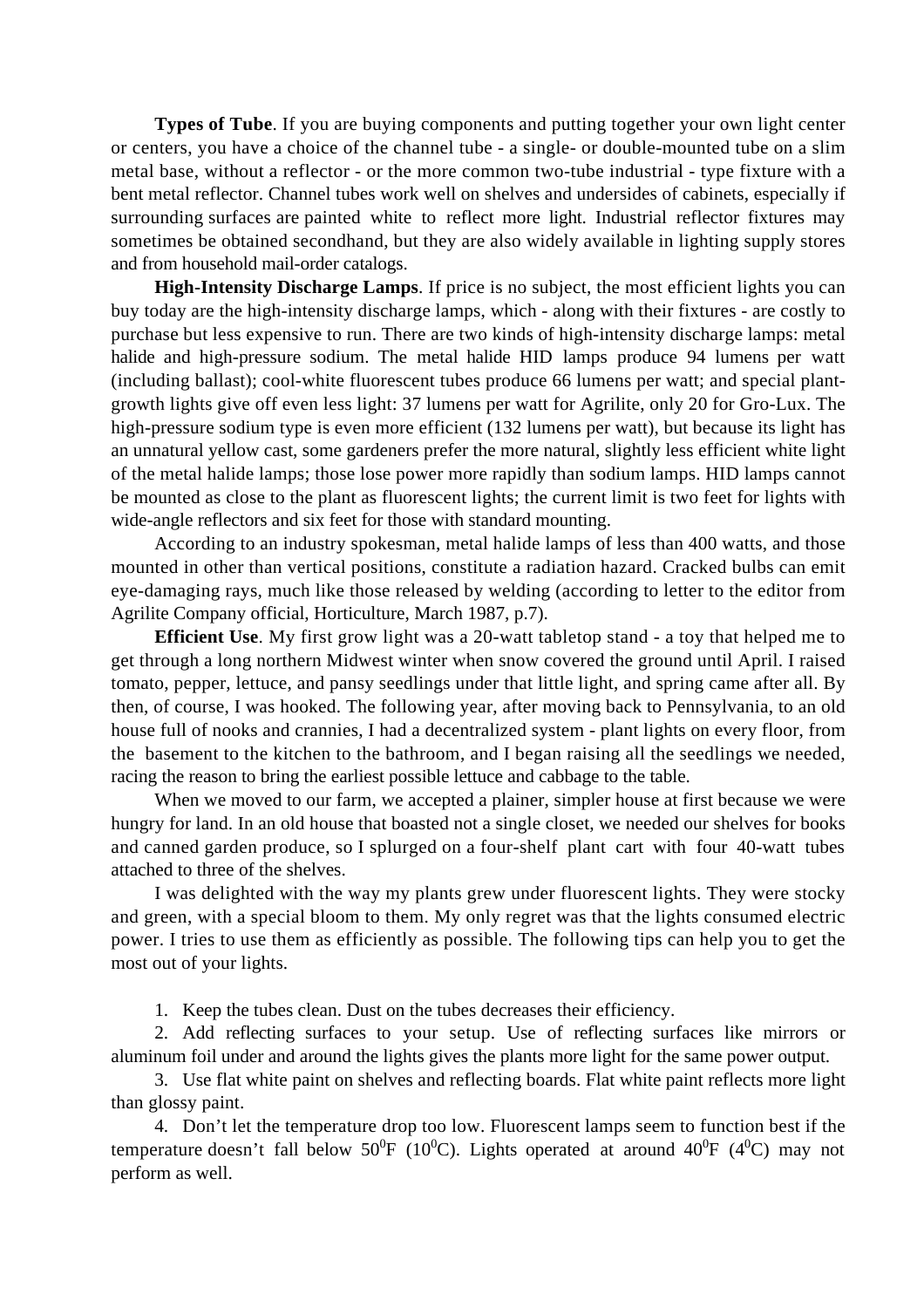5. Keep fluorescent lights turned on. To get more usable time out of the tubes, avoid turning them on and off more than absolutely necessary. A long burning time after each start is conducive to more economical operation and longer tube life. Most lamps last one to two year (10,000 to 20,000 hours) if turned to only one or two times a day. Efficiency decreases by 10 percent after a few months of use.

6. Get double use out of your lights. It is also possible, I've found, to save electric power by installing fluorescent lights for plants in spots where illumination is needed anyway. For example, we kept seedlings fluorescent light stand on top of the refrigerator where the light it shed helped to illuminate a dark corner. We also installed a fixture on the underside of a shelf in the bathroom of our old house - light for the room and the plants. An imaginative look at your own home surroundings will no doubt suggest other possibilities.

7. Make use of the warmth of the lights. The tubes themselves give off little heat, but the ballast - the step-down transformer that makes it possible for the lights to use household current does become warm. Most fluorescent lights have a ballast at the end of the fixture. Some recent arrangements have a remote ballast. Judicious planning of flat placement in relation to the warmer end zones of the tubes can make it possible to utilize this extra warmth to advantage, for example, in germinating seeds or starting sweet potato slips.

8. Reuse old tubes. Since light brightness decreases with the age of the tube, many gardeners routinely replace their seed-starting fluorescent tubes each year. You can still use the old tubes for general lighting purposes.

## **Grow-Light Setups**

How you arrange your grow-light setup depends on the amount of space you have and the type of light you will be using.

#### **Let Three Be Light.**

Rapid-start fluorescent fixtures may occasionally develop starting problems if humidity around the light center is unusually high. Ventilation to promote better air circulation usually solves this problem. If you notice that a tube flickers, the starter - a small metal cylinder probably needs to be replaced.

**When space is limited**. Not many of us have an entire room to devote to plants. A basement is often the most spacious area available, and that usually works very well unless furnace heat affects the plants or water is not readily at hand. Sometimes a bit of shoe horning is required to fit lights into an apartment or small home. Once, when plant space really got tight around here, I even tied a 36-inch two-tube light fixture to the underside of a piano bench so that it was suspended a few inches above a flat of plants. A crazy-looking arrangements, but it kept my tomato seedlings going until the cabbage and lettuce on the big cart were ready to graduate to the cold frame and leave room for the next wave of plants. If you're looking for ways to sneak in another light fixture or two or three, perhaps the following list will suggest some possibilities:

- use a fluorescent study lamp you may already have.
- Install fixtures on bookshelves or storage shelves.
- Make a closet into a fluorescent light center with several tiers of lights and storage space for plant supplies.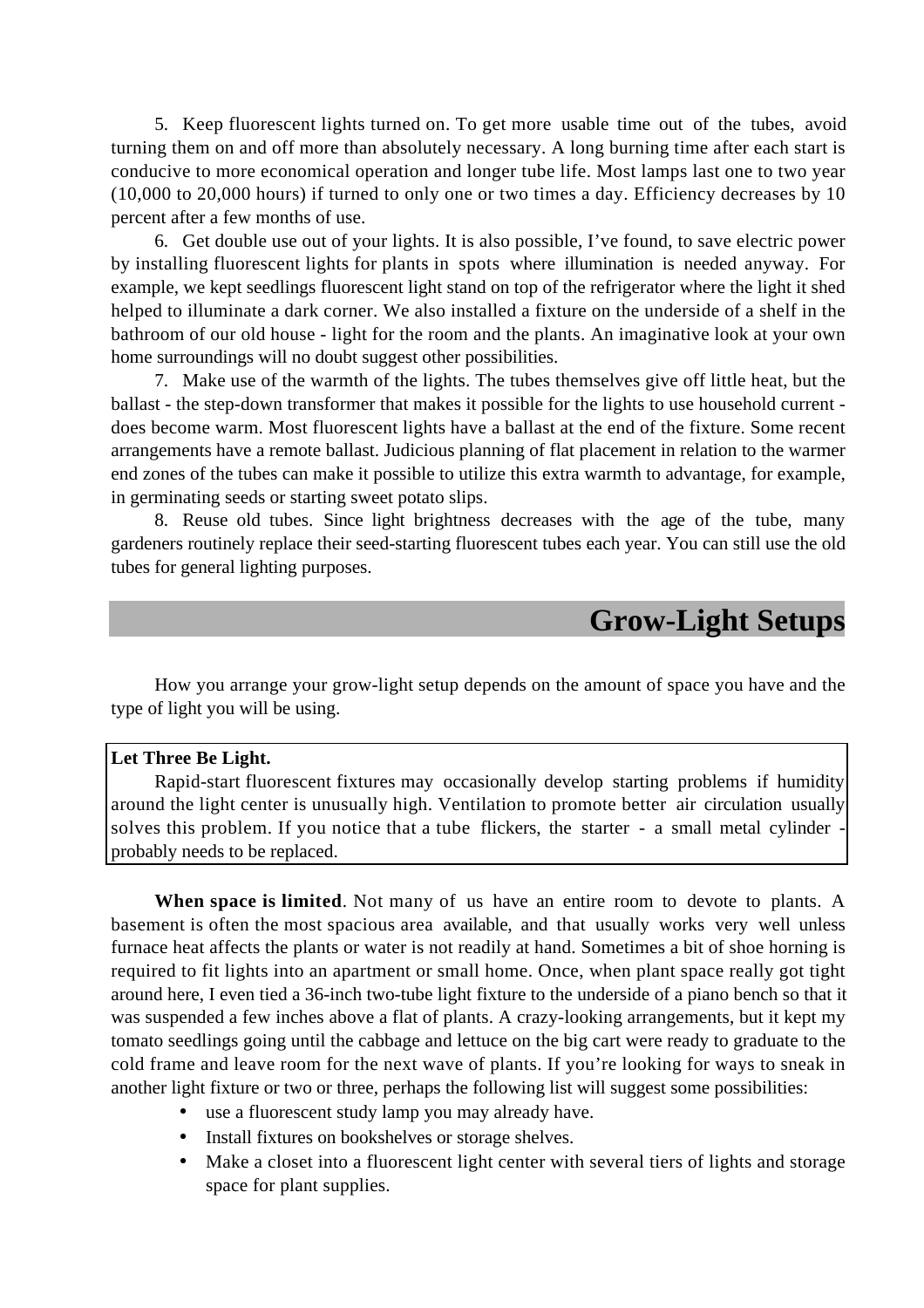- Install fixtures on the bottom surface of kitchen wall cabinets.
- Fit old buffet tables, radio cabinets, and other furniture with fluorescent tubes after removing interior partitions.

If your indoor seed-starting space is severely limited, you'd be wise to consider some of the following when deciding which plants to start early:

- Plants that need long period of growth to prepare them for setting out.
- Those that are most costly or difficult to find commercially.
- Those that produce well over a long period.
- Fine-seeded plants that might get lost in the garden row.
- Vegetables you like best.

**Distance from Light**. Seedlings, in general, need more intense light than mature plants. If they are not getting enough light, they will develop long stems before their first leaves appear. Either they're overcrowded or they are too far from the light. I keep my seedlings extremely close to the light tubes, as close as possible short of touching the leaves to the glass, and never more than three to four inches away for the first three or four weeks after germination. Then, if they are stocky and growing well, I lower them by an inch or two and continue to lower the flat placement gradually as plant height increases. Light spreads more when plants are farther from the tubes. It's also a good idea, since light at the ends of the tubes is relatively weak, to trade positions of the various flats of plants from the ends to the more fully lit center every week or so.

The shelves on my plant cart are adjustable, but I find it easier to jack up the seedling flats by using egg cartons, shallow cardboard cartons, piles of magazines, and other improvised supports that may be removed gradually as the plants grow.

Industrial reflector fixtures, the kind we once used in a basement light center, may be suspended by chains. If you leave enough slack, about 12 to 15 inches, in the chain to raise and lower the light so that it can be set at the right height for either small seedlings or taller plants, you'll have a good adjustable setup.

## **The Hours of Light**

In my experience, seedlings do very well with 16 hours of light a day, the usual recommended time. I have made do with 12-hour light exposures under limited light space. The lights burned day and night, and the seedlings took turns basking under them for 12 hours at a time. The tomatoes got a bit spindly, but most plants grew surprisingly well on this schedule. Sixteen hours in much better, though. Even 18 hours is not too long, but it's longer than necessary for most seedlings. Lighting time should not be increased above 18 hours. Too much light will disturb a plant, just as too much water or fertilizer will.

#### **Cooler Temperatures Help in Low Light**

Plants can better weather a period of light deprivation if they are kept cool, especially at night. According to studies conducted by a group of Russian Scientists, the consequent lowering of the plant's metabolism that occurs at cooler temperatures apparently forestalls damage to the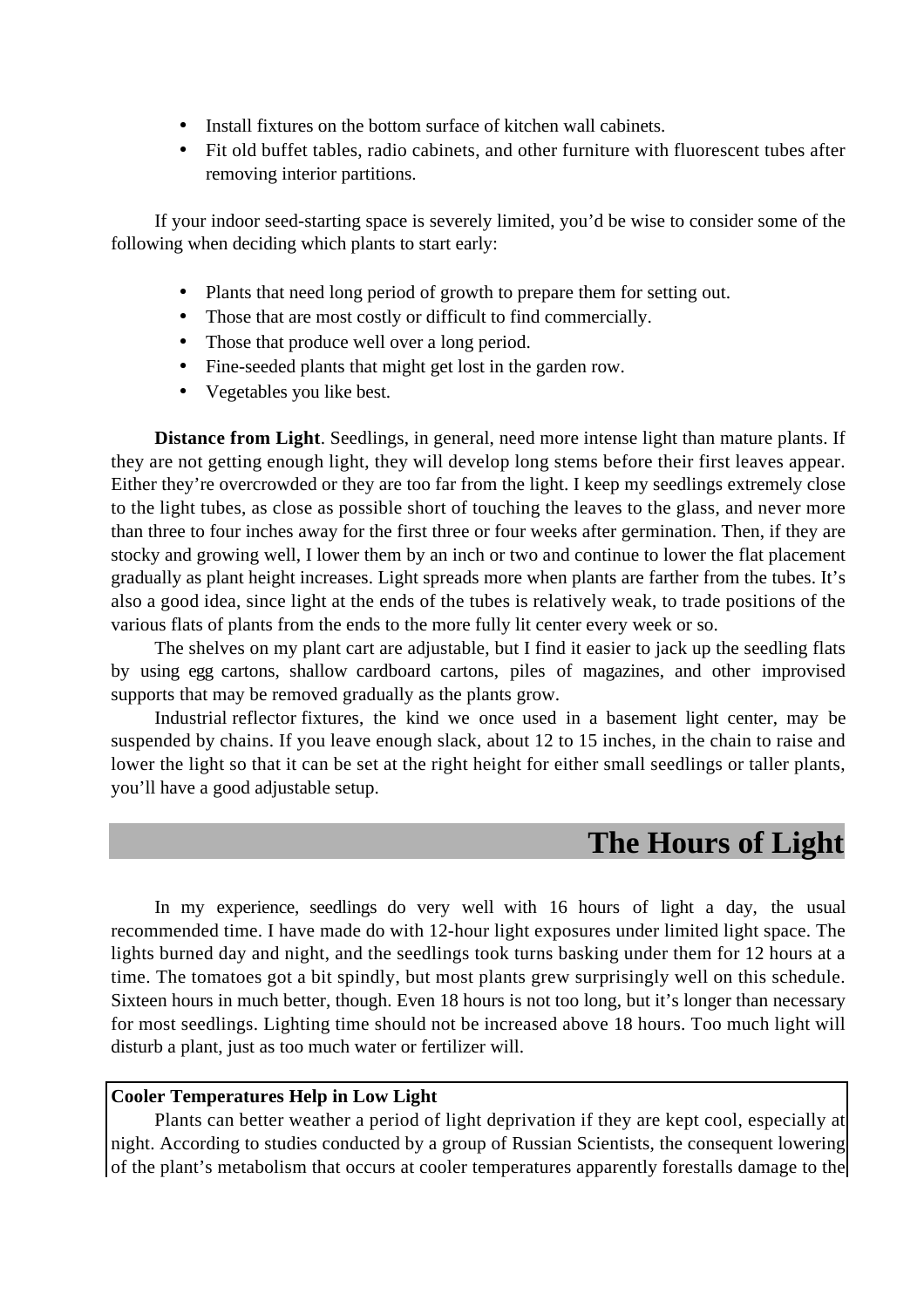reproductive system, which would otherwise prevent flowering in plants subjected to more than three days of darkness. In general, plant metabolism slows at temperatures under  $50^0F (10^0C)$ .

### **Providing Plants with Darkness**

The light a plant receives, you remember, makes it possible for the leaves to manufacture starches and sugars, the components of growth. But a period of darkness is necessary for the plants to put these new compounds to use. Plants don't "rest" at night. They digest and grow. Both processes go more smoothly when night temperatures are  $5^{0}F$  to  $10^{0}F$  ( $3^{0}C$  to  $5.5^{0}C$ ) lower than daytime levels. The ideal ranges are  $70^0$ F to  $75^0$ F ( $21^0$ C to  $24^0$ C) during the day and  $55^0$ F to  $65^{0}$ F (13<sup>0</sup>C to 18<sup>0</sup>C) at night.

Scientists have concluded that plants are actually attuned to the dark period rather than to daylight. Darkness is indispensable to normal growth. Some plants, in fact, blossom only when nights are long (chrysanthemum and poinsettia). Others, like onions, need short nights to develop fully. Most vegetable plants are day-neutral, meaning their full development isn't dependent on a light-dark rhythm of any certain pattern.

Turning off the lights at night, then, is as important as turning them on in the morning. When I shifted two batches of plants under lights that were on continuously, I was careful to provide "night" for the plants that received illumination from 8 P.M. to 8 AM. by covering them with cartons or newspaper tents during the day.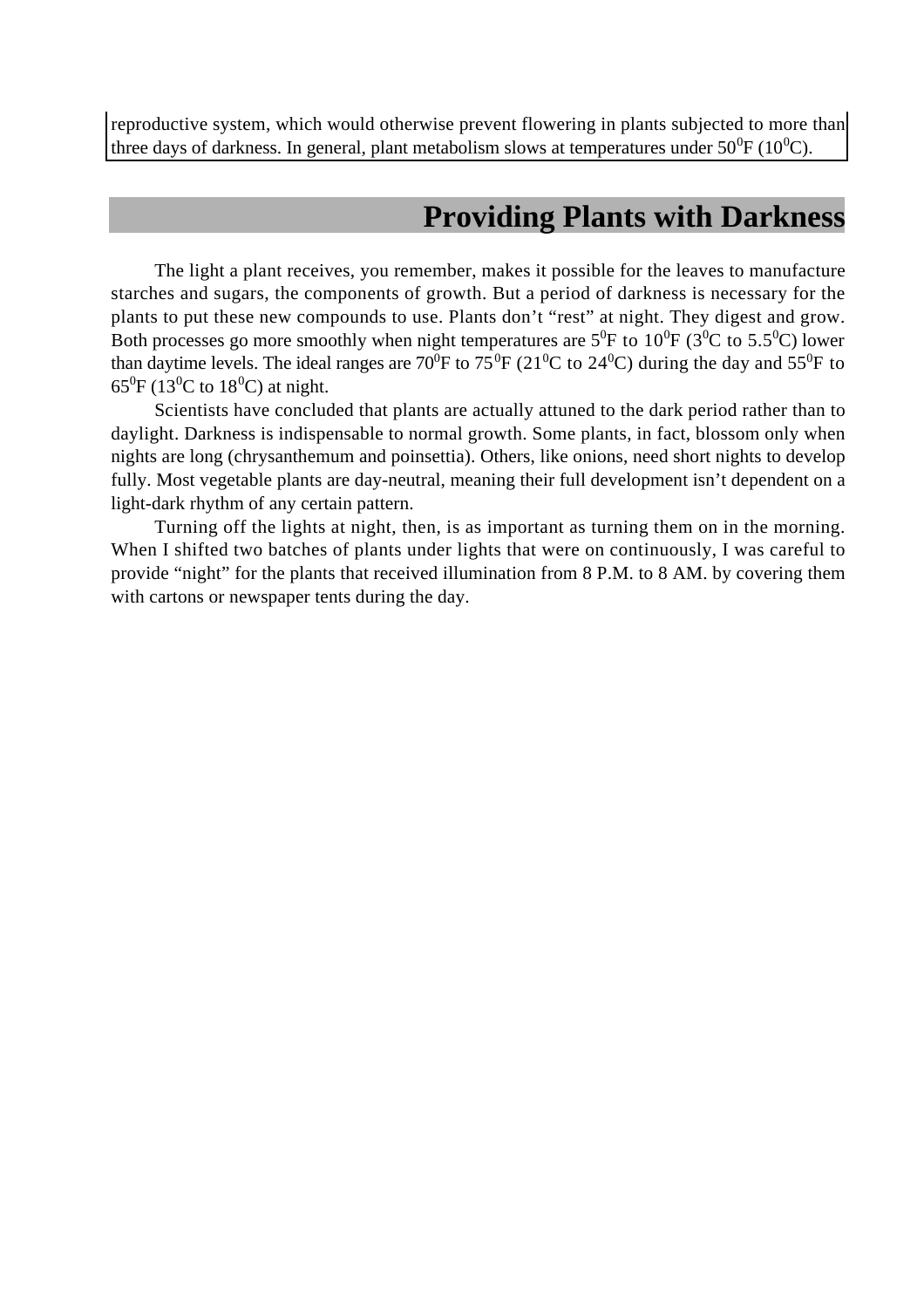## **11 Problems**

Fortunately, seedling plants seem to thrive within a rather generous range of conditions. If your seedlings show compact growth, plenty of good green leaves, short internodes between leaves, and slow but steady growth, all is well.

Occasionally, though, excess or deficiency in one or another of the young plant's life requirements will cause trouble. Of you interpret the problem correctly and treat it promptly, you have a good chance of saving the seedlings.

#### **Signs of Trouble**

Troubled plants give clues. What should you look for? Check for the following signs.

Leaf curl. A plant whose leaves curl under, especially in bright light, may be suffering from overfertilization.

*Solution*. Naturally, you'll decrease the amount of fertilizer your plants receive if you notice symptoms of overfeeding. If the problem is severe, you might need to replant the seedlings in another flat of fresh potting soil. Be sure to leach out the extra fertilizer salts from the soil in the old flat before reusing it.

**Yellowing of Lower Leaves**. This is sometimes a sign of overfeeding, although it can also indicate magnesium deficiency.

*Solution*. Follow the same procedures as for leaf curl above.

**Dropping of leaves**. Along with plant stunting, the loss of leaves may be caused by exposure of the plant to leakage of partly consumed gas from the stove or water heater. You can test for gas leaks by buying yourself a bouquet of carnations. If the flower petals curl upward. Gas has probably escaped into the air. Tomatoes will droop in the presence of gas, too. Natural gases like butane and propane don't seem to hurt plants, but manufactured gas does.

*Solution*. Repair the leak.

**Leggy plants**. Plants with long, often weak stems that have large spaces between the leaves growing from the stem may be suffering from any one of the following conditions: insufficient light, excessively high temperature, and crowding of plants.

*Solution*. A leggy plant can't be reshaped to conform to the stocky, well-grown ideal form, but there are steps you can take to promote more normal growth from this point on. First, of course, remedy the cause: supply more light, lower the temperature, or thin the plants. Plants kept at a window might need some auxiliary evening light on cloudy days. Then, if at all possible, transplant leggy seedlings. The root pruning and general mild trauma of being moved will set back their growth a bit. Set the plant deeper in the new container.

**Bud drop**. Particularly with pepper seedlings, bud drop may occur if the air is excessively dry.

*Solution*. Try setting the flat in a tray containing pebbles and water, or mist the blossoms with a fine spray of water at least once a day**.**

**Leaf Discoloration**. Discolored leaves usually indicate a nutrient deficiency.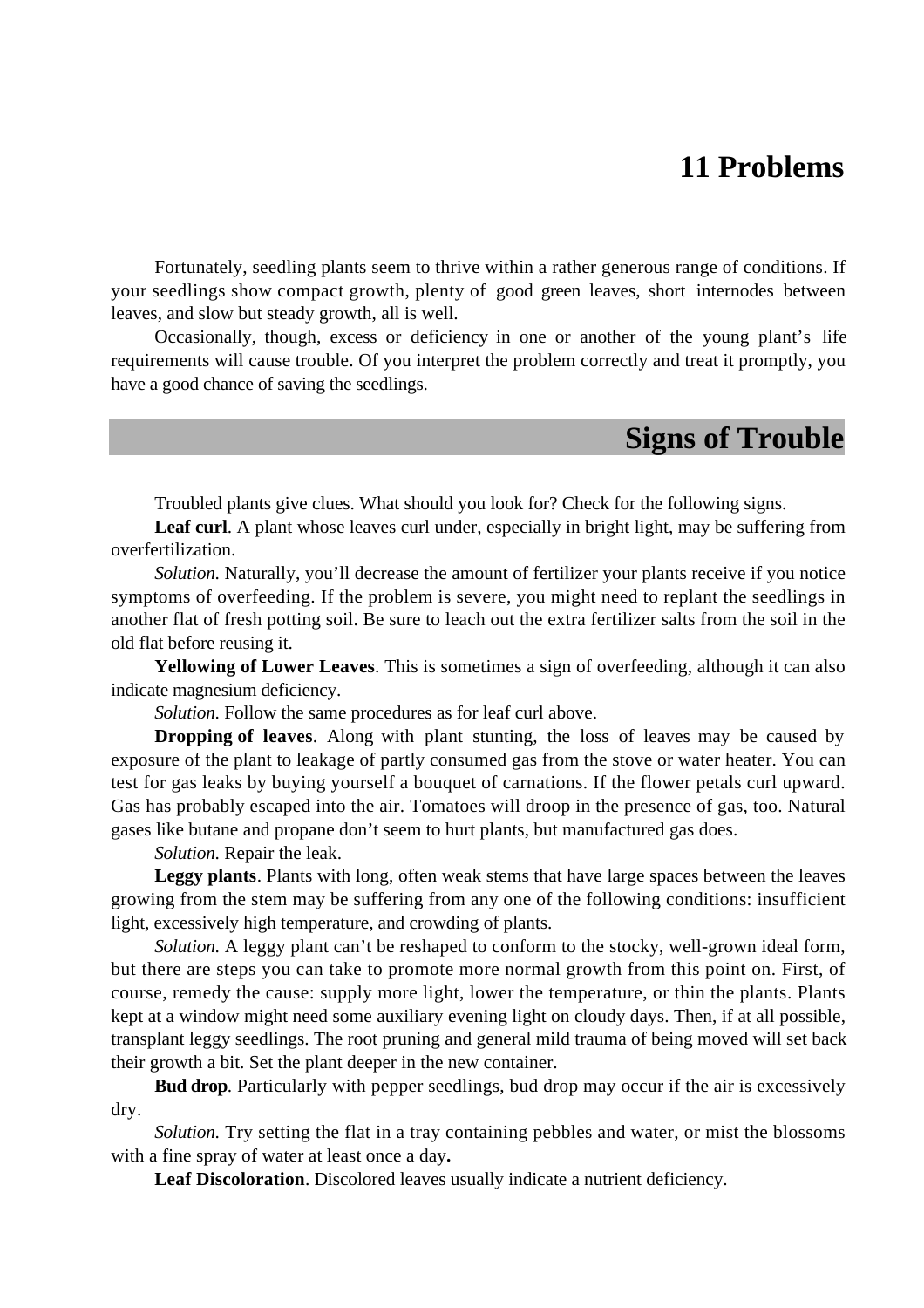*Pale Leaves*. In seedlings that receive sufficient light, pale leaves are a sign of nitrogen deficiency. Tomato seedlings that are severely deficient in nitrogen develop a deep purple veining, especially prominent on the undersides of the leaves.

*Reddish Purple Undersides*. A plant deficient in phosphorus will have a reddish purple color on the undersides of its leaves. In addition, the plant will often be stunted, with thin, fibrous stems. Soil that is too acid may contribute to the unavailability of phosphorus.

*Bronze or Brown Leaf Edges*. Leaf edges that have turned bronze or brown may reveal a plant in need of potassium. Brown leaf edges may also appear on plants that are overwatered. (See table 5, page 71)

*Solution.* The differences among the various symptoms of deficiency are not always clear cut, especially in young plants. Your best bet, if you do notice leaf discoloration that can't be accounted for otherwise, is - in the short run - to give the plant a dose of fertilizer that contains trace minerals. In the long run, include some compost in your next soil mixture, or transplant the ailing plants to a medium that contains compost.

**Discolored roots**. This is often the result of a buildup of excess fertilizer salt in the soil. Either the plant has been overfed, or overheating the soil in an attempt to sterilize it has released a high concentration of soluble salts into the soil. Water-logged roots often turn dark and may have an unpleasant odor.

*Solution*. Replant the seedlings in fresh soil if possible. Your second choice would be to floor and drain the flats several times in an attempt to leach out the toxic salt. If the flat is waterlogged, either provide better drainage or replant seedlings in better aerated and drier soil.

**Mold**. If you see mold on the surface of the soil, it indicates poor drainage, insufficient soil aeration, possible overfetilization, and/or a lack of air circulation.

*Solution*. Remedy the cause and treat the symptom by scratching some powdered charcoal into the soil surface.

**Insect Damage**. Damage on seedling plants grown indoor most probably means that conditions are not ideal for the plant.

*Solution*. Information on controlling pest damage on plants grow indoor can be found in chapter 23**.**

**Damping-off**. When damping-off occurs, you don't get much warning. your first sign that the problem has hit your new plants is the total collapse of a few seedlings; the green leaves are still intact, but the stem has characteristically withered away right at soil level. Young seedlings are the most vulnerable.

*Solution*. Once a seedling has been attacked by the damping-off fungus (actually, there is a complex of microorganisms, any of which may cause the trouble) it can't be revived. The lifeline between root and stem has been cut off. However, you can try to prevent the problem by following these practices:

- Maintain good air circulation around seedlings by keeping the soil level high in the growing containers and thinning seedlings to avoid over-crowding.
- Avoid overwatering.
- Sow seeds in a sterile medium such as finely milled sphagnum moss or vermiculite.
- Presoak seeds in a small amount of water containing one or two crushed garlic cloves - an ancient practice that still makes sense, now that we know more about garlic's fungicidal properties. You can also treat seedlings with a garlic spray. (Blend one clove of garlic with one quart of water or strain.)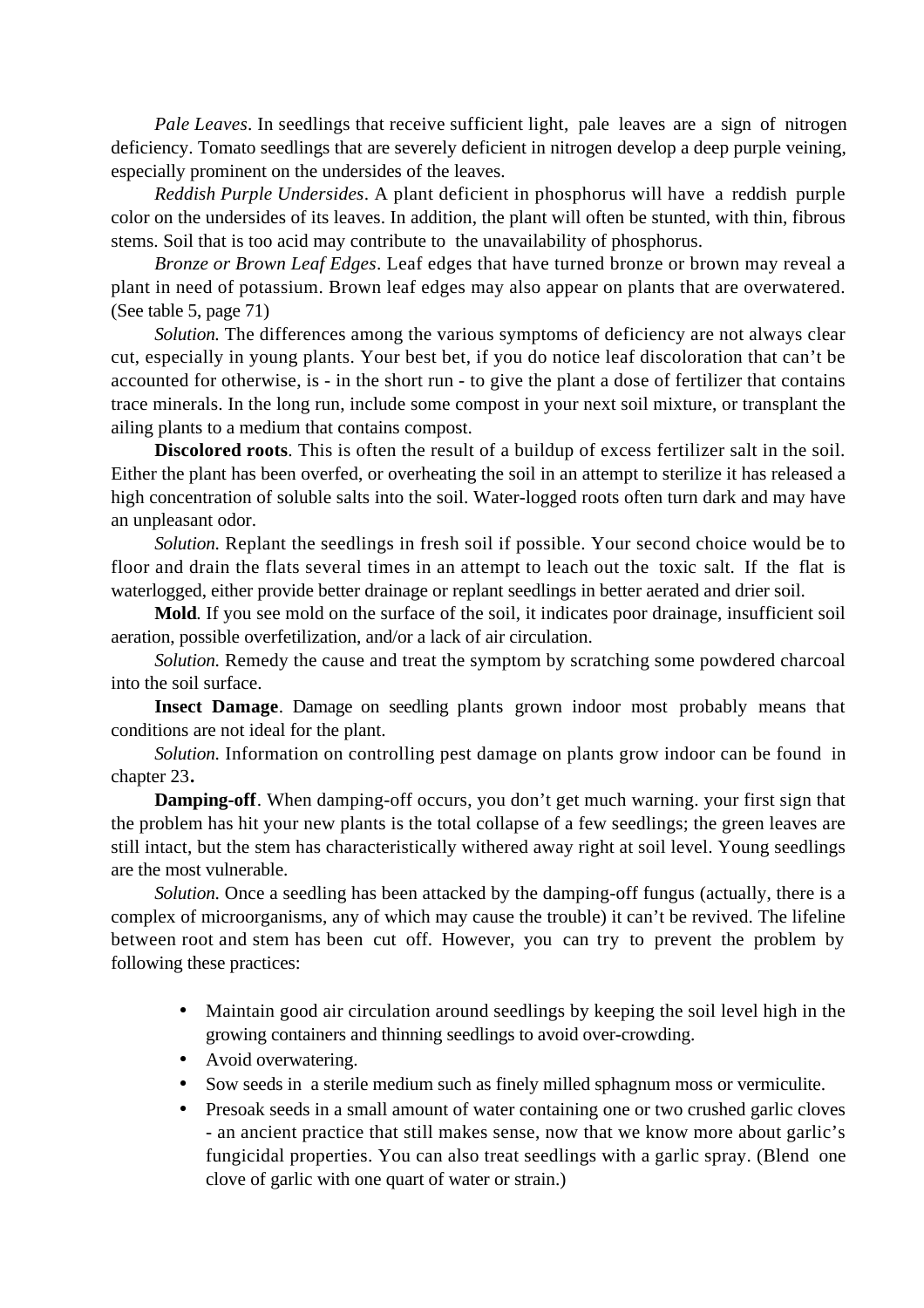• sprays of chamomile or nettle tea are sometimes used on seedlings to help prevent damping-off.

 It is often possible to save the remainder of a flat of seedlings if only a few have died. Immediately move the flat to a more open area; make sure that it is well drained; and remove the affected seedlings. There is no sense in transplanting the others - you'd just transfer the disease to new soil. You can save the flats though. Dry them out and ventilate them. I've salvaged several such flats and used them to produce early crops after all.

Skimpy Root Growth. This won't be evident, of course, until you transplant the seedling. It may be caused by any one or more of the following factors:

- poor drainage
- low soil fertility
- concentration of excess fertilizer salts
- temperature too low
- insufficient air space in soil mixture

Failure to Sprout. If your seeds don't even sprout, the cause may be any one or more of the following factors:

- temperature too low or too high
- soil that was allowed to dry out
- seeds too deeply planted
- top watering that floated seeds off
- seeds that were old and poorly stored
- insufficient contact between seeds and soil
- toxic substances in soil
- damping-off disease
- lack of light for those seeds that need light in order to germinate, or lack of darkness for certain seeds, mostly flowers but also a few vegetables, that need this condition (see chapter 6)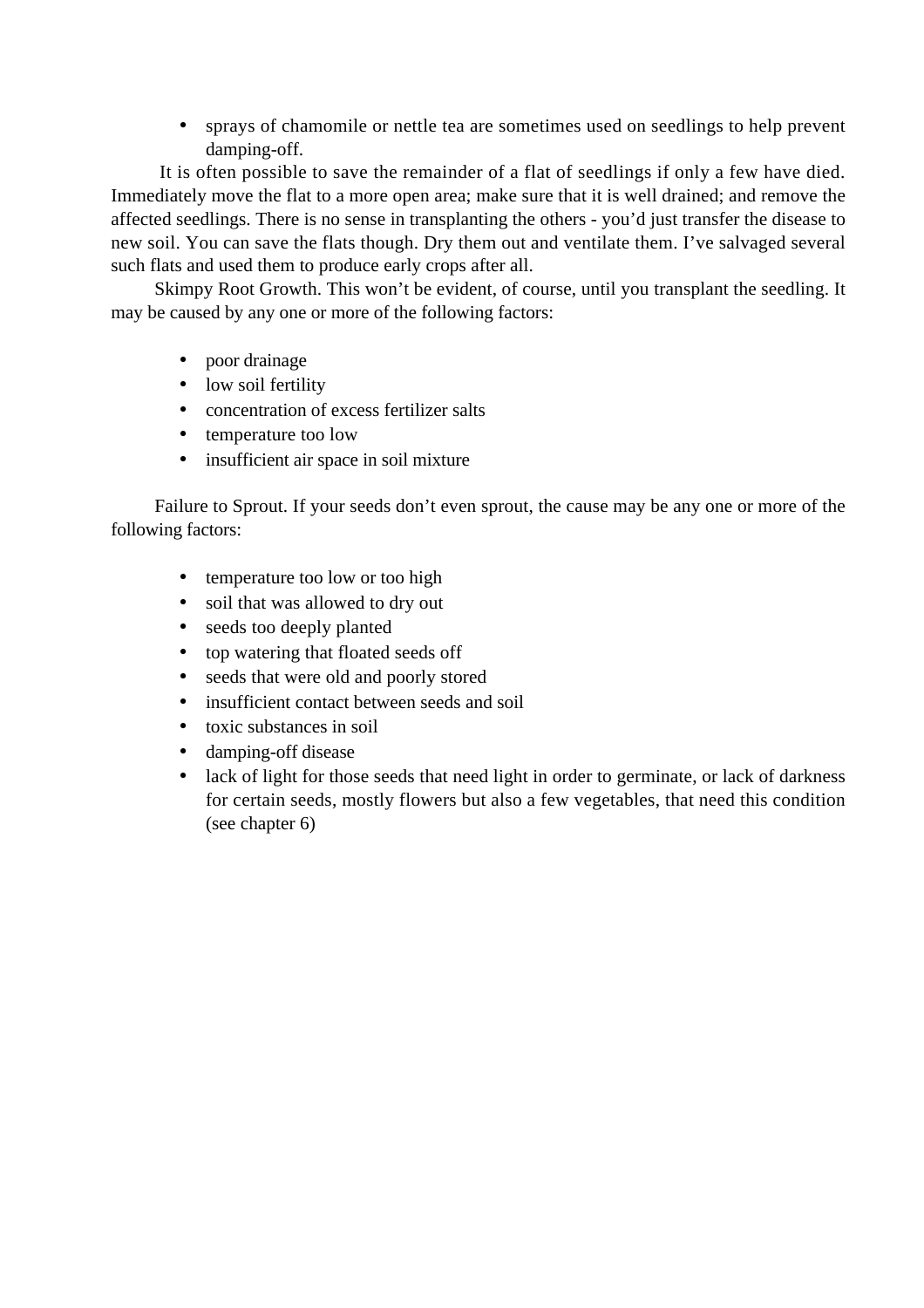## **Section Two**

# **Moving Plants Outdoors**

It is surprising in how many fields one can step over the frontiers of science beside one's garden path.

*Lawrence Hills*

## **12 Soil Preparation**

Gradually the late-winter sun rises higher in the sky each day, and its rays are warmer, more intense, even through the brisk March wind. Soon we're able to eat our evening dinner by daylight. As the last winter snow melts into the earth, I begin to shuffle seed packets and round up the garden tools. I know it's still too early to dig, but there's no harm in being ready, is there?

# **When to Work the Soil**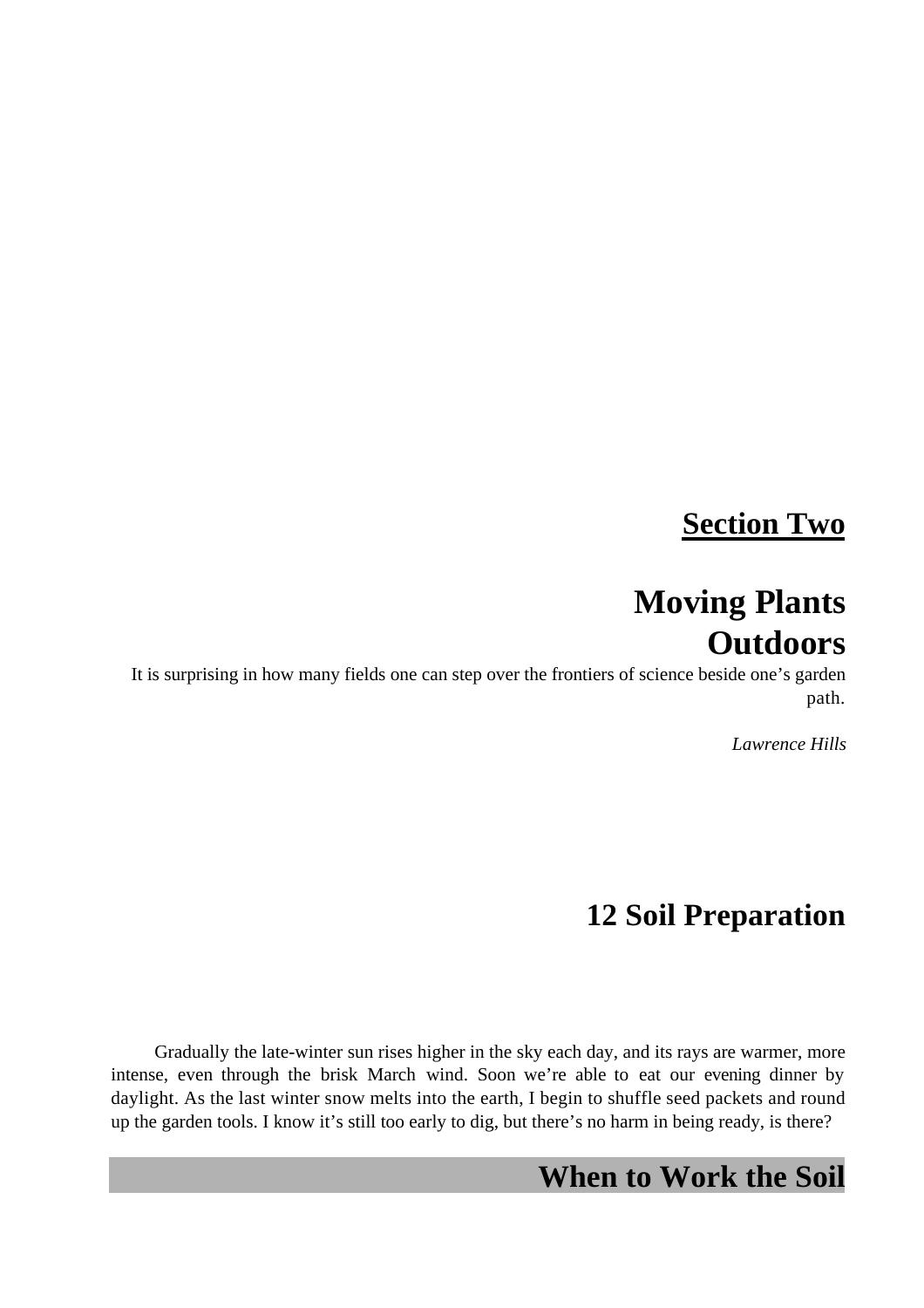Working the soil too early is a mistake. When the earth is still saturated with melting snow or spring rain, it is easily compacted by treading across it, or even worse, driving heavy equipment on it. In addition, large clumps of wet soil turned over at this time will only bake into impervious clods that will be very difficult to break up later, and as you remember, plant roots grow best when there are some air spaces between soil particles. Heavy, wet soil doesn't break up into the loose, air-retaining texture that is best for plants. Its clumpy texture is also likely to trap pockets of air around plant roots, and that is just as bad as no air.

How can you tell whether your garden has dried out enough to be worked? The truest test of soil condition is that age-old gesture of the gardener - fingering a handful of soil. Pick up about half a cup of earth in your hand. Now squeeze the soil together so that it forms a ball. If the ball of earth can readily be shattered by pressing with your fingers or dropping it from a height of three feet or so, it is dry enough to dig. If the ball keeps its shape or breaks only with difficulty into solid sections rather than loose soil, it still contains too much water. Clay soil that is too wet will feel slick when rubbed between thumb and forefinger. It is very wet (75 to 100 percent moisture), the mass will be pliable, and a ribbon of earth can be drawn out and pressed with your finger. Working soil that wet can spoil its texture for the whole season.

Heavy clay soil will form a ball even when moisture content is less than 50 percent. Soil that is somewhat coarser, a sandy loam or slit loam, tends to crumble when moisture content is low but will probably form a ball at about 50 percent. At 75 to 100 percent moisture, it will be dark, pliable, and may feel slick between the fingers. Coarse-textured sandy soil will not form a ball if moisture content is below 50 percent. At 75 to 100 percent moisture, it can be pressed into a weak ball, but even then it shatters easily. Coarser soil, of course, may be worked at a higher moisture content than fine-particled clay.

### **Fall Tillage**

By preparing our garden in the fall, we've been able to move our spring digging date up by at least two weeks. In November, when frost has laid low all but the root vegetables that we've purposely planted at one edge of the garden, Mike plows up the garden. As the one-bottom plow carves up thick slices of earth, I stand ready with a hayfork to stuff coarse mulch into the newly opened trench. Where mulch has worn thin, I toss in all the leaves we've been able to collect. The next pass of the plow blade roughly covers the mulch-filled trench and opens up a new furrow into which I rake another humus-building line of hay and leaves.

The patch remains rough all winter, catching all the poor-man's fertilizer (snow) that falls. By spring, frost action has mellowed and pulverized the rows of raised soil. The garden dries out a good two weeks earlier that it did when leaf flat under a season's-end-accumulation of mulch and weeds.

## **Preparing the Garden in Spring**

With fall tillage, our garden does not need spring plowing, just a going-over with the rotary cultivator. I often hand-dig an extra-early row for peas.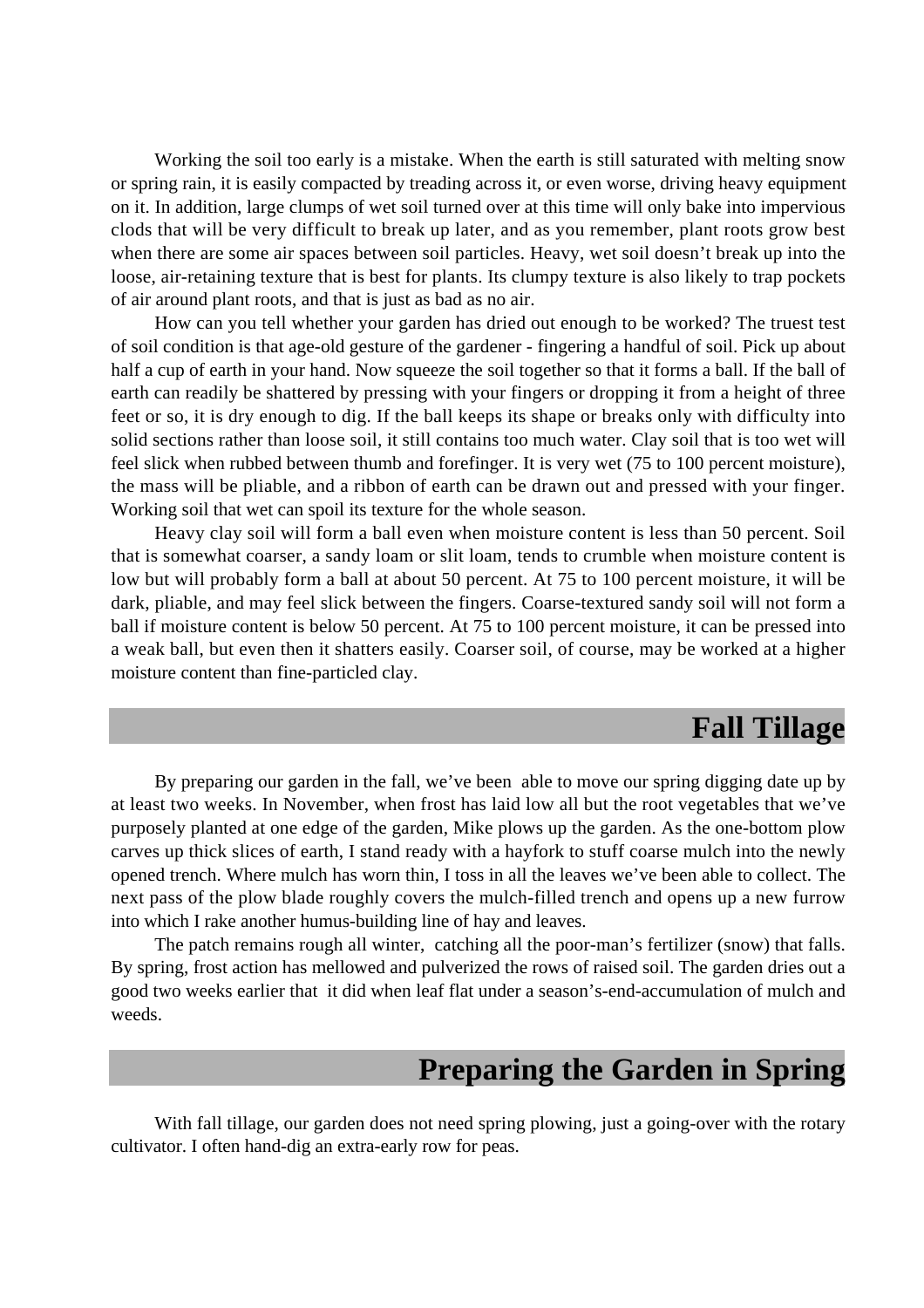We often mature the garden in the fall now, but when our barn was full of animals, we did our manure spreading in spring. Fall cleaning of the animals' pens is fine for the garden, but leaves too thin a layer of bedding for winter. Chicken manure, which the hens have finely pulverized and mixed with their well-shredded bedding, is loose and fine enough to blend in easily with just a few passes of the tiller. The heavy sheep, with their sharp hooves, do the next best job of chopping up their bedding. Manure from the large loafing pen of milking goats tends to be coarse because it has a lot of waste hay in it.

When we farmed an acre of ground, on our first homestead, we tilled our vegetable garden. Two or three passes with the rotary cultivator, each slightly overlapping the previous path of the tines, fines the soil up quite well. It's a good idea to till in both directions (north-south and eastwest). Depending on the size and shape of the patch we're working, we'll sometimes till in a grid pattern, making the furrows at right angles to each other. At other times, we'll till in a spiral, perhaps finishing off with a pass across the garden.

During previous years, in city and small-town garden, we practiced and digging entirely. In a small, closely worked garden it is possible to dig a few rows at a time as higher land drains or as time becomes available. Dig as deeply as possible so that the soil is loose to a depth of eight to ten inches. As each shovelful of earth is turned over, shatter it with your fork or spade. If it doesn't fall apart readily, you're probably digging too early.

It's a good idea to let the soil settle for a day or two after tilling or digging and raking, especially before planting fine seeds like carrots and parley that might get washed too deeply into the furrow if a heavy rain follows planting. I seldom wait, though, to plant large seeds like peas and beans.

### **Breaking New Ground**

When turning a sodded area into a garden, get a heat start, if you can. Dig the patch in the fall and turn it grass side down so that all that green manure can break down over winter. If digging is impossible, cove the area with a layer of old boards or plastic to kill the grass over winter.

Often, though, you'll be digging in the spring. That's when expansion fever seems to hit most of us gardeners. To avoid having all that grass come back at you all summer long, shake out each clump of sod as you dig it up and toss the grass, roots and all, on the compost heap. Then you'll be able to rake the ground into a fairly smooth seedbed. If the size of the sod plot you're digging makes this kind of operation impractical, then I'd let the plot weather for a few weeks after digging, smooth it as well as you can, and use it either for crops with large seeds, like corn and beans, or for seedlings that you will plant into the garden. Mulch heavily to suppress the grass that will still try to come up.

**When to Dig**. The very best way to develop a sense of the right time is to have the experience of looking up a section of loose, crumbly soil that rakes out so fine you can practically comb it. You know, then, that you've chosen the right time, and you'll find when the next growing season starts that your impatience to begin is tempered by your memory of that moment of perfection. You won't want to lose it by starting too soon.

## **Improving Problem Soils**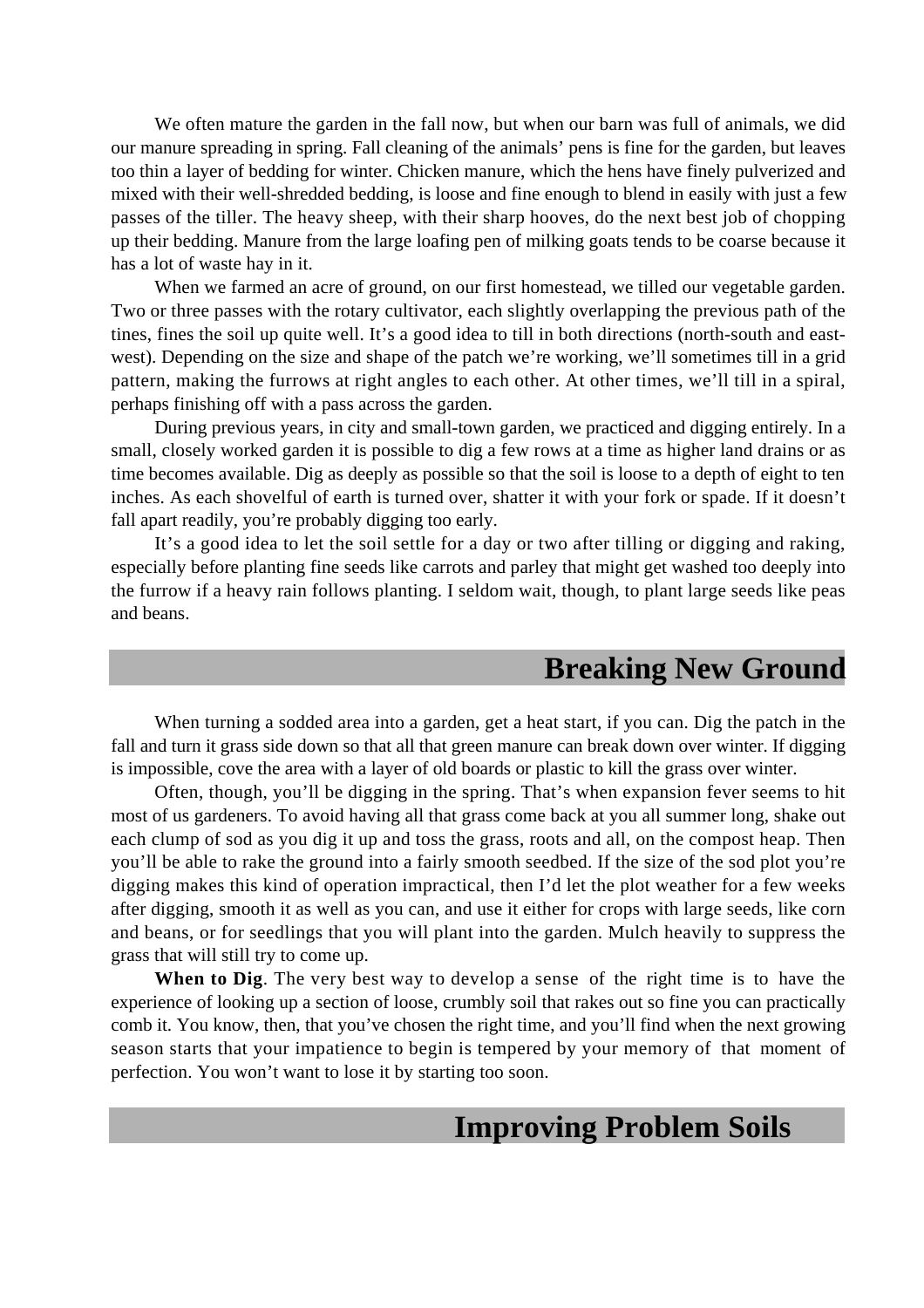The ideal soil for garden contain half solid matter and half pore space. Half of the pore space should contain air, and the remainder should be filled with water. Roots and the microorganisms that break down soil components into forms they can use live in the space between soil particles.

**Clay Soil**. This type of soil retains more nutrients than sandy soil, but its flat, slippery particles pack so tightly together that they exclude air and impede root growth. The best way to loosen heavy clay soil is to add organic matter - leaves, spoil hay, green mature crops, and kitchen scraps. Limes, which causes the tiny soil particles to adhere to each other in larger clumps, also improves the tilth of clay soil. Humic acids in rooting manure act in the same way.

**Sandy Soil**. To begin with, fewer nutrients accumulate in sandy soil because it is not as active chemically as clay. Those nutrients that it does contain are more easily lost from sandy soil by leaching. Once again, the solution is generous helping of organic matter - this time to blind the loose, independent soil particles together and to act as a reservoir of nutrients and moisture.

**Mycorrhiza**. In addition to improving soil structure and providing nutrients, organic matter helps to nourish plants by supporting mycorrhiza - the beneficial association of plant roots and soil fungi, in which the filaments of the fungi extend into the plant roots and also into the soil. The fungi, which can extend surprisingly far into the soil, absorb nutrients from the soil and channel them back to the plant roots. They also protect plants from some disease organisms, in some cases forming a sheath around each tiny root. If possible, try to rotate vegetables that do not form mycorrhizal associations - beets, spinach, cauliflower, cabbage, brussels sprouts, and radishes with other garden plants, most of which do enter into this mutually helpful arrangement.

## **Quick Compost**

I'd like to give you my recipe for quick compost. I worked this out one year when, at the beginning of the spring gardening season, I had nothing but coarse, partly decomposed compost in my two bins. I needed some fine, crumbly compost to put in the hole with my spring plantings of squash, cucumbers, and cantaloupes, as well as for tomato transplants and other special seedlings.

Lacking a shredder, and not really wanting one either, I needed to find ingredients that were already in small pieces or well chewed up. A little scavenging around the farm produced the following ingredients:

- sawdust, well aged, into which I had poured manure tea several times during the previous year.
- Locust tree leaves tiny, fine, curled up, and crisp dry, these legume products broke down quickly. It was an easy, pleasant task to scrape up bags of the leaves from the ground in the locust grove.
- Wood ashes.
- Goat manure and hay bedding, both finely shredded by the prancing of our buck as he played with a chain-hung tire.
- Manure tea, which I poured into the pile several times a week for the first two weeks after building it.

To enclose the pile I simply stacked cement blocks in two parallel lines, using the solid block wall of my large compost pile as the back end. The total volume of the pile was not large about one cubic yard - but it made enough to get my greedy feeders off to a good start.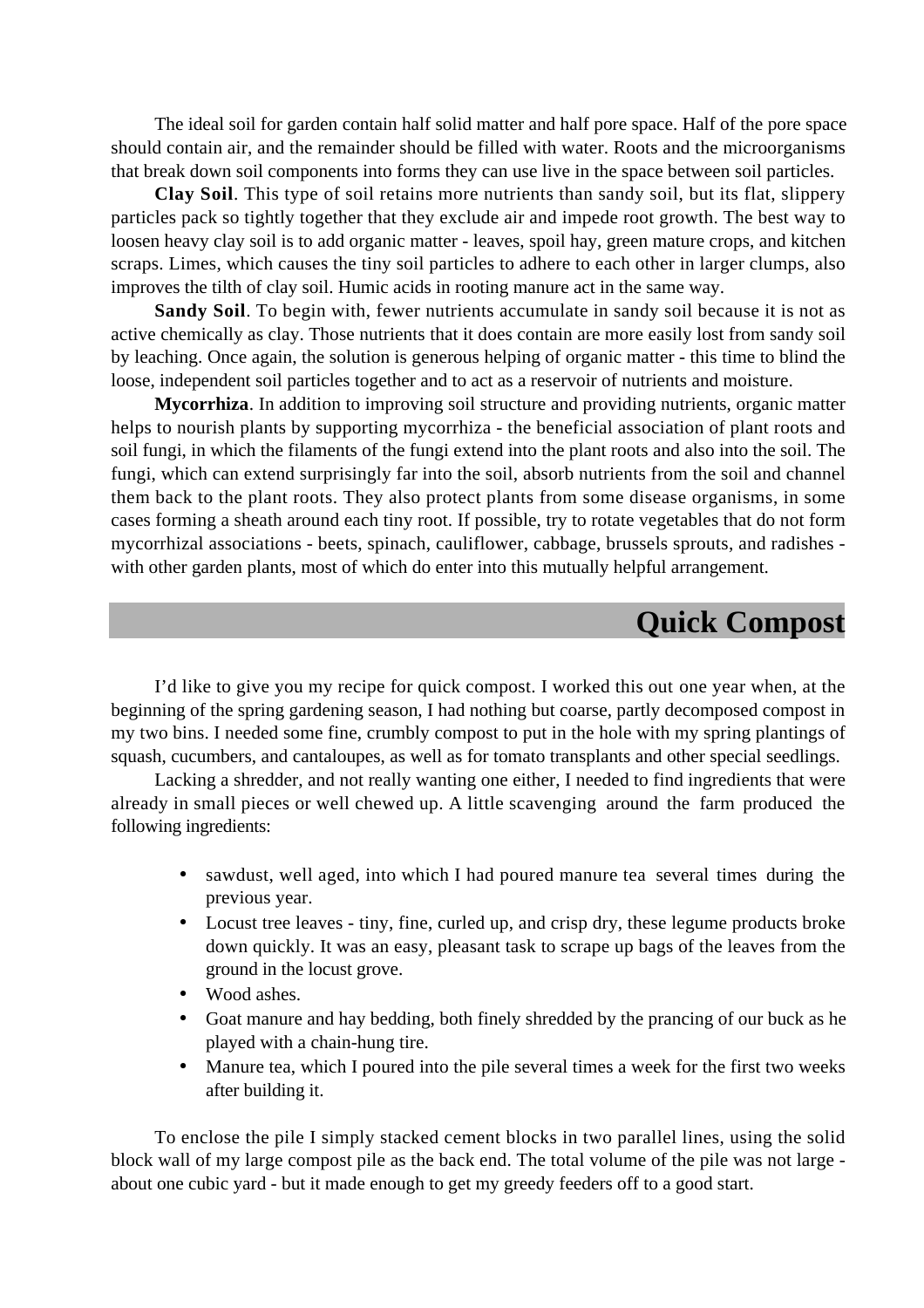To build the pile, I layered the ingredients, using roughly equal parts of sawdust and leaves, with a three-gallon bucket of manure sifted over each bushel or so of leaves and sawdust. A handful of wood ashes and a heaping shovelful of soil salted each layer. Sawdust, even old sawdust, contains a high proportion of slow-to-rot carbon, but the addition of nitrogen in both manure and manure tea and the legume leaves helped to hasten its breakdown.

When all the ingredients were piled up, I moistened the pile thoroughly so that it was wet without being soggy. Then, over the next 14 days, I poured about ten gallons of manure tea into it. The weather was cold in March, when I built the pile, and the microorganisms sleepy. It took a good two weeks to heat. After four weeks, I turned the pile, and it heated again. Eight weeks after I'd make it, it was ready to use - dark brown, crumbly, spongy, and rich. It was so easy and so satisfying that I started another pile right away.

#### **Spreading Rock Powders**

 Every few year, we add rock minerals to each of our three garden areas. We apply them just before spreading the manure so that it is all tilled in together. Acids produces by the decaying manure help to release important nutrients in the ground rock. Later, when crops have been planted, the growing roots produce carbon dioxide, which also aids in breaking down the powdered minerals.

The more finely ground a rock powder is, the more quickly it will become available to growing plants. All natural rock minerals work slowly in the soil, breaking down gradually over a period of several years.

**Rock Phosphate**. In addition to phosphorus, which is in the form of calcium phosphate, this powder contains a good many trace elements. Superphosphate has been chemically treated to make it highly soluble and therefore quickly available. The gain in rapid absorption, though, is more than offset by damage to the population of cellulose-digesting fungi in the soil. Repeated use of this product has been shown to impair the soil's natural ability to build humus out of buried organic matter.

*Application*. Although, because soils differ in their needs, no general prescription can be given for application rates of rock phosphate, the usual practice is to spread a pound of the powder on each ten square feet of garden surface (or two tons to the acre) every three to five years.

**Lime**. It not only tempers soil acidity but also helps to minimize toxic effects of such plant-inhibiting elements as aluminum, iron, manganese, and others. Its effect on the soil is physical as well as chemical. By encouraging flocculation, or clumping, of soil granules, it counteracts the tendency of clay soils to form a solid mass of fine sticky particles.

*Application*. The generally recommended rate of application is a pound to each 20 square feet (or one ton to the acre) every three or four years. Less may be needed in areas of limestone soil, and heavier applications may be indicated where soil is strongly acidic. Consider your crop, too. Blueberries, potatoes, flax, and watermelon, for example, do not like lime. Most other garden vegetables are benefited, or at least not harmed, by soil with a pH closer to neutral (pH).

**Greensand**. This rock powder is an ocean mineral. It is an excellent source of potash and many trace elements. It not only enriches the soil, but also improves tilth and water retention.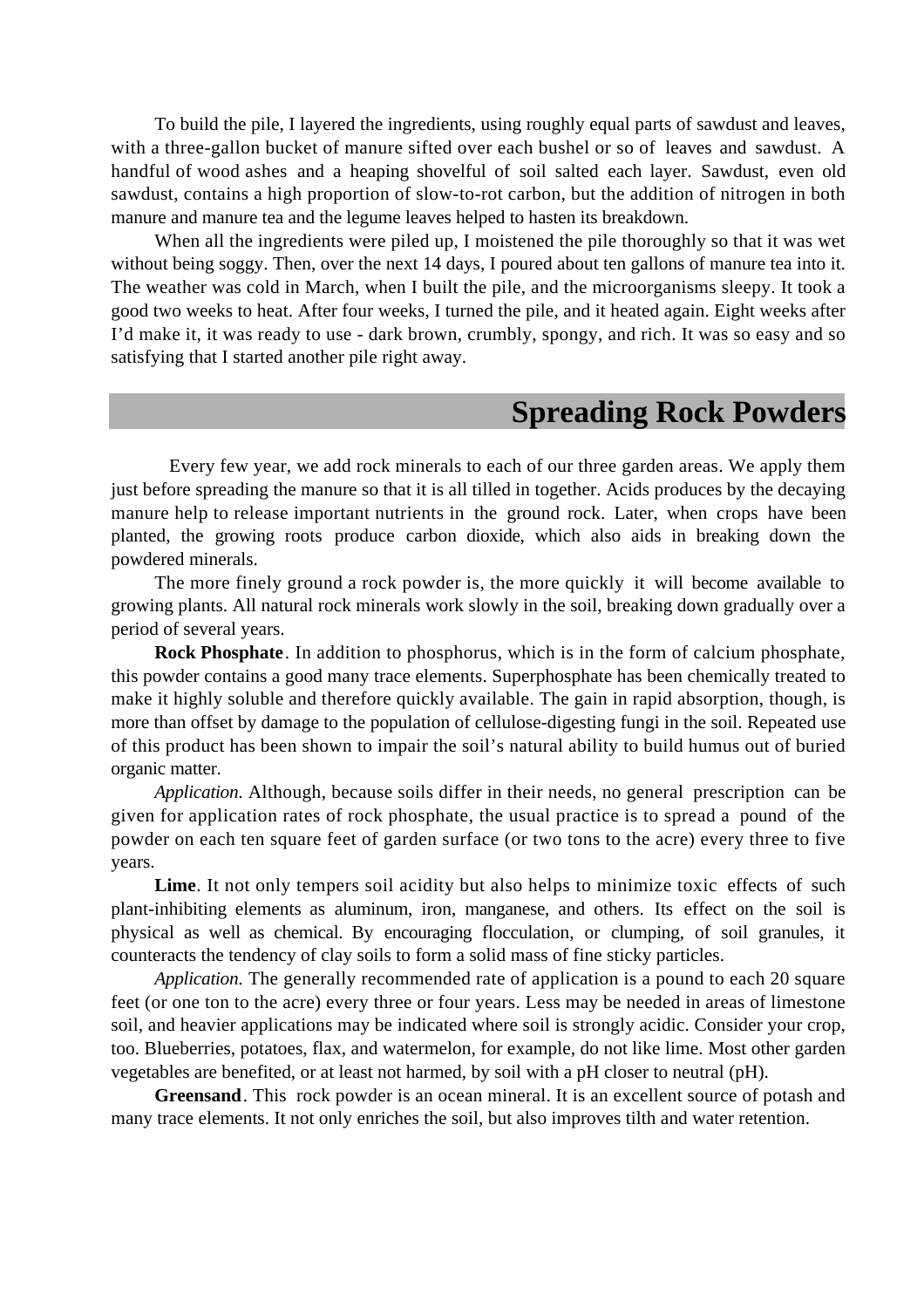*Application*. The usual rate of application is about two pounds to each ten square feet of garden surface (or four tons to the acre) about every three to five years. I often sprinkle it in the furrow when planting, especially with potatoes.

Granite Dust. This is another excellent source of potash, along with small quantities of trace minerals.

*Application*. It should be spread at the rate of about a pound to each ten square feet of garden (or two tons to the acre) every three or five years. If your garden is large and you intend to spread a lot of granite dust, use a dust mask; long exposure to the fine dust can damage the lungs.

#### **Table 5**

#### **Soil Deficiency Symptoms and Treatments**

| Primary                    |                                                                             | <b>Natural Sources</b>        |
|----------------------------|-----------------------------------------------------------------------------|-------------------------------|
| <b>Nutrients</b>           | Signs of Deficiency                                                         | of elements                   |
| Nitrogen (N)               | Pale leaves, turning to yellow,                                             | Manure tea                    |
|                            | especially lower leaves, stunted growth                                     | <b>Bloodmeal</b>              |
|                            |                                                                             | Manure<br>Feathers            |
| Phosphorus $(P)$           | Reddish purple color on leaves, especially                                  | Rock phosphate                |
|                            | undersides, veins, and stems; thin stems;<br>stunted growth.                | Bone meal<br>Fish emulsion    |
|                            |                                                                             | Waste wool                    |
| Potassium (K)              | Bronze coloring, curling, and drying of                                     | Wood ashes                    |
|                            | leaf margins; slow growth; low vigor;                                       | Greensand                     |
|                            | poor resistance to disease, heat, and cold                                  | Tobacco stems<br>Granite dust |
| <b>Secondary Nutrients</b> |                                                                             |                               |
| Boron (B)                  | Slow growth; specific symptoms vary                                         | Granite dust                  |
|                            | according to vegetable:                                                     | Vetch or clover               |
|                            | beets and turnips - brown corky spots on<br>roots;                          |                               |
|                            | Cauliflower - hollow stem, brown curl;                                      |                               |
|                            | Celery - cracking;                                                          |                               |
|                            | chard - dark stripe with cracking;<br>tomatoes - stunted stems and curling, |                               |
|                            | yellowing, and drying of terminal shoots.                                   |                               |
| Calcium (Ca)               | Curling of young leaf tips; wavy, irregular                                 | Limestone                     |
|                            | leaf margins; weak stems; poor growth;                                      |                               |
|                            | yellow spots on upper leaves.                                               |                               |
| Copper (Cu)                | Slow growth; faded color; flabby leaves                                     | Agricultural frit             |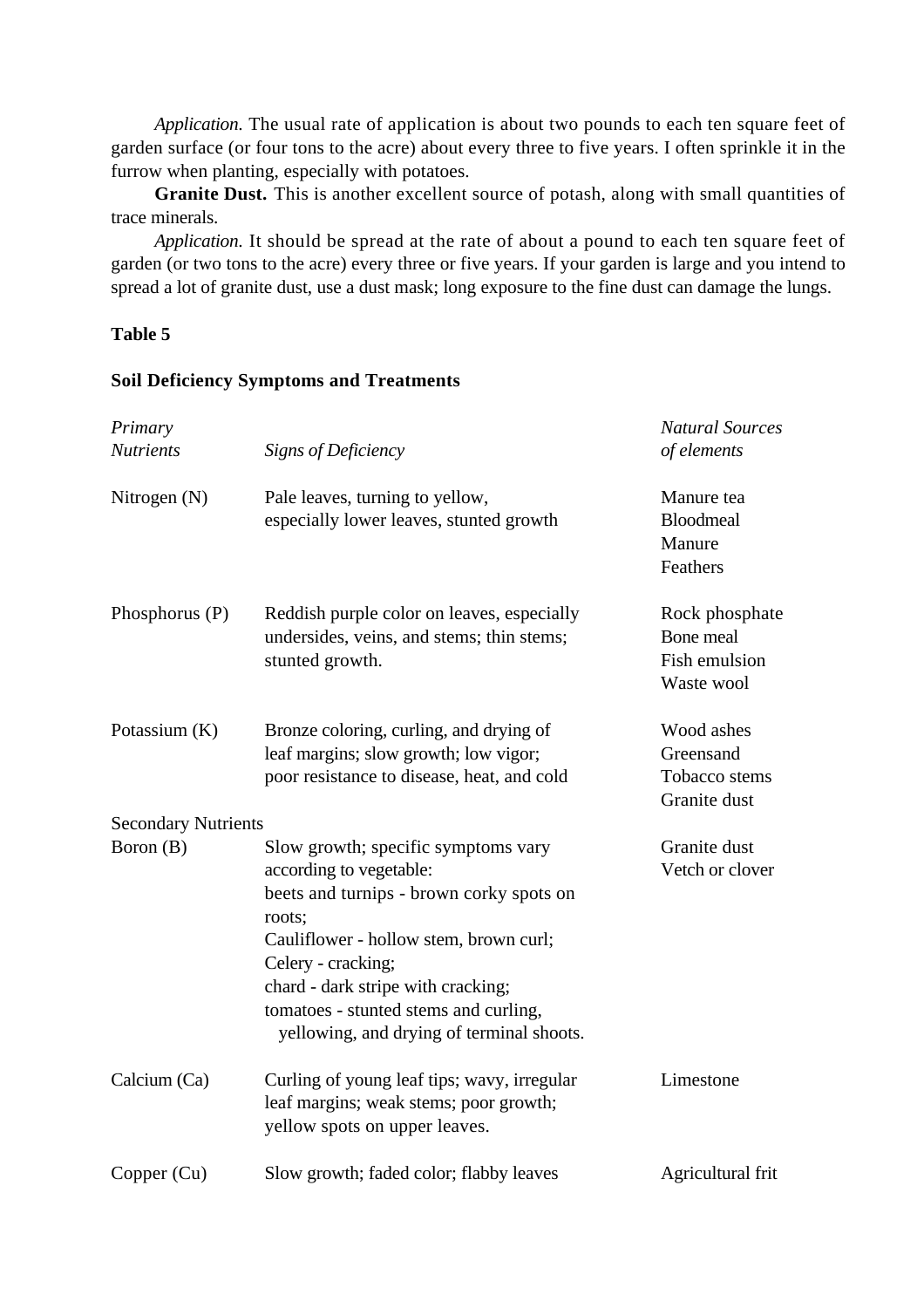|                    | and stems;<br>lettuce - leaf elongation;<br>onions - thin, pale outer skin;<br>tomatoes - curled leaves and blue-green<br>foliage.                                                                                                          |                                                                                |
|--------------------|---------------------------------------------------------------------------------------------------------------------------------------------------------------------------------------------------------------------------------------------|--------------------------------------------------------------------------------|
| Iron $(Fe)$        | Spotted, pale areas on new leaves; yellow<br>leaves; yellow leaves on upper part of<br>plant. (Iron is more often unavailable<br>because of insolubility rather than actual<br>soil lack.)                                                  | Manure<br>Dried blood<br>Tankage (Humus<br>helps make iron<br>more available.) |
| Magnesium (Mg)     | Plant may be brittle; yellow mottling on<br>older leaves; margin and tips may be<br>brown; corn shows yellow stripes on<br>older leaves. (Deficiencies ordinarily<br>show up late, near seedling time, when the<br>element is most needed.) | Dolomite<br>Limestone                                                          |
| Secondary          |                                                                                                                                                                                                                                             | <b>Natural Sources</b>                                                         |
| <b>Nutrients</b>   | Signs of Deficiency                                                                                                                                                                                                                         | of Elements                                                                    |
|                    |                                                                                                                                                                                                                                             |                                                                                |
| Manganese (Mn)     | Slow growth;<br>beets - leaf turns deep red, then yellow<br>and brown; spots develop between veins;<br>onions and corn - narrow yellow stripes<br>on leaves;<br>spinach - pale growing tips.                                                | Manure<br>Compost                                                              |
| Sulfur $(S)$       | Yellowing of lower leaves; slender, hard<br>stems                                                                                                                                                                                           | Compost                                                                        |
| Molybdenum<br>(Mo) | Drying of leaf margins; stunting; yellow<br>tissue between veins                                                                                                                                                                            | Agricultural frit<br>Rock phosphate                                            |

**Sources:** Editors *of Organic Gardening, The Encyclopedia of Organic Gardening* (Emmaus, Pa.: Rodale Press, 1978).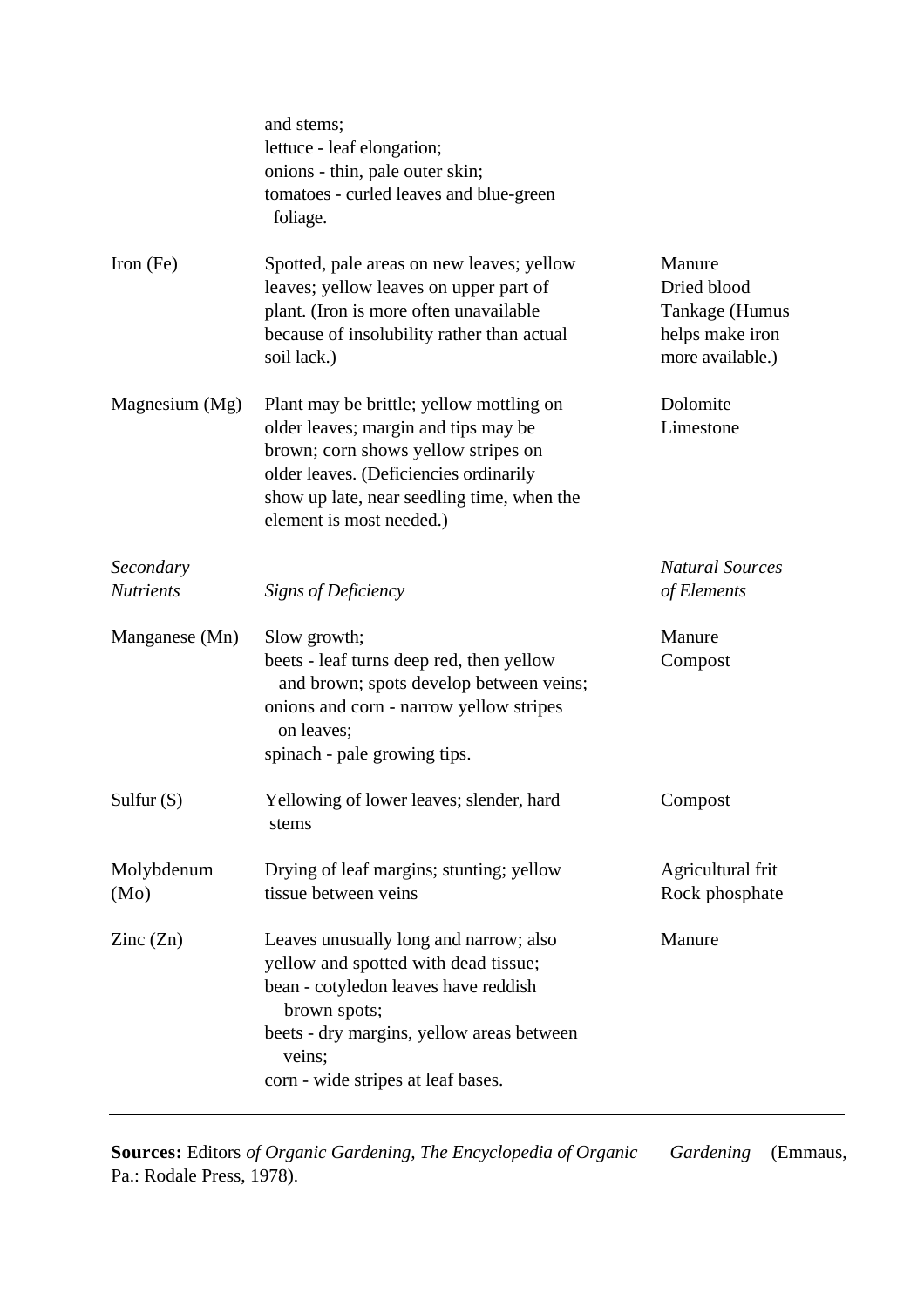J.E. Knott, *Handbook for Vegetable Growers* (New York: John Wiley and Sons,

1962).

United States Department of Agriculture, *Soil, the Yearbook of Agriculture* (Washington, D.C.: U.S.Government Printing Office, 1957).

#### **Relative Tolerance of Vegetable Crops to Soil Acidity**

The vegetables in the slightly tolerant group can be grown successfully in soils that are on the alkaline side of neutrality. They do well in soils with a pH up to 7.6 if there is no deficiency of essential nutrients. Calcium, phosphorus, and magnesium are the nutrients most likely to be deficient in more acid soils with a pH less than 6.0.

| <b>Slightly Tolerant</b> | <b>Moderately Tolerant</b> | Very Tolerant         |
|--------------------------|----------------------------|-----------------------|
| (pH 6.8 to 6.0)          | (pH 6.8 to 5.5)            | (pH 6.8 to 5.0)       |
| Asparagus                | Beans, Lima                | Chicory               |
| <b>Beets</b>             | Beans, Snap                | Dandelions            |
| <b>Broccoli</b>          | <b>Brussels Sprouts</b>    | Endive                |
| Cabbage                  | Carrots                    | Fennel                |
| Cabbage, Chinese         | Collards                   | Potatoes              |
| Cauliflower              | Corn                       | Rhubarb               |
| Celery                   | Cucumbers                  | <b>Shallots</b>       |
| Cress, Garden and        | Eggplant                   | Sorrel                |
| Upland                   | Garlic                     | <b>Sweet Potatoes</b> |
| Leeks                    | Gherkins                   | Watermelons           |
| Lettuce                  | Horseradish                |                       |
| <b>Muskmelons</b>        | Kale                       |                       |
| Okra                     | Kohlrabi                   |                       |
| Onions                   | Mustard                    |                       |
| Orache                   | Parsley                    |                       |
| Parsnips                 | Peas                       |                       |
| Salsify                  | Peppers                    |                       |
| Soybeans                 | Pumpkins                   |                       |
| Spinach                  | Radishes                   |                       |
| Spinach, New Zealand     | Rutabagas                  |                       |
| <b>Swiss Chard</b>       | Squash                     |                       |
| Watercress               | Tomatoes                   |                       |
|                          | Turnips                    |                       |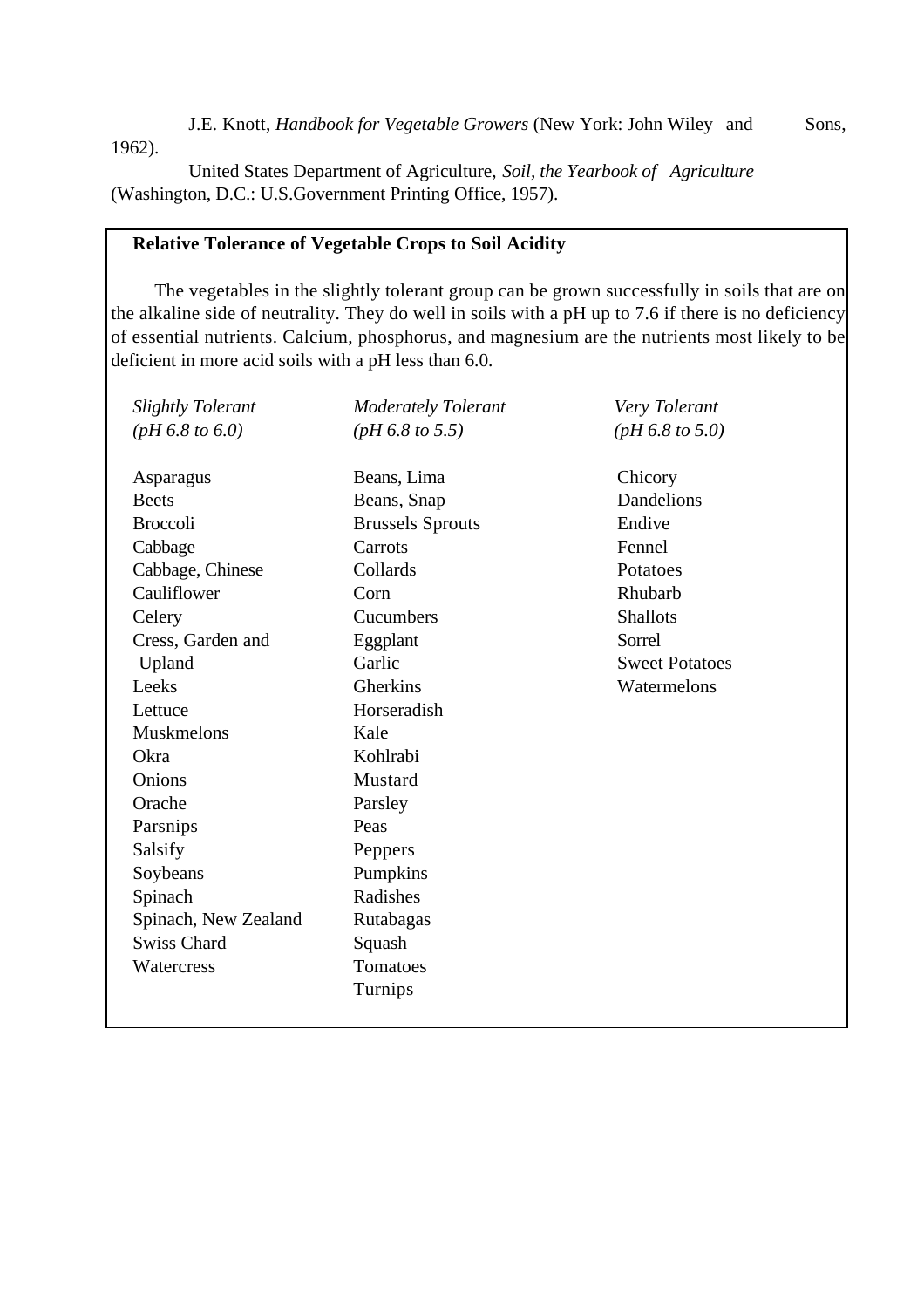# **13 Mapping out the Garden**

Once the soil has been prepared, it's time to find the planting plan we doodled over by the late-winter fire. Already much erased and revised, it will no doubt be changed once again as we confront the reality of freshly raked soil and extra last-minute seed purchase. Subject to revision though it may be, the planting plan is a valuable gardening tool.

Although I wouldn't presume to prescribe what form your plan should take, I would like to suggest several considerations to keep in mind while poring over the graph paper with seed orders and pencil in hand.

### **Planning Rows**

If you are planning a row garden, consider the lay of the garden and the spacing of the rows.

Orientation of Rows. Your first decision, as you face that blank pieces of paper, is to determine in which direction your rows will run. If possible, choose a north-south direction so that sun striking the garden from the east and west will cast a plant's shadow onto the space between the rows rather than onto the next plant.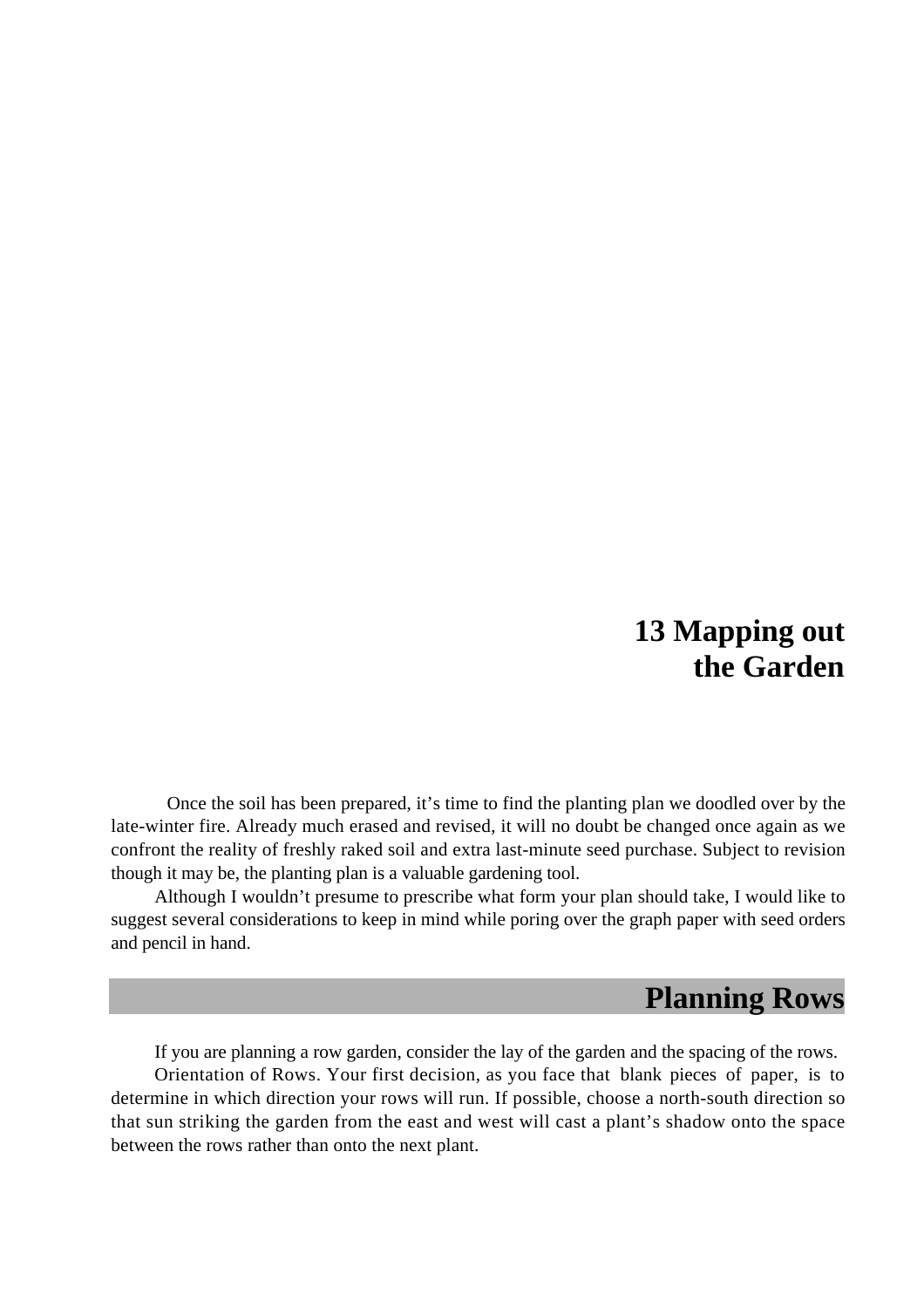On a sloping plot, where rain tends to carry loose soil downhill, contouring the rows so that they run parallel to the hill (and at right angles to the direction of the slope) will have to conserve much valuable topsoil. Mulching will help, too, as will terracing on a very steep slope.

Row Spacing. The space you leave between rows will be determined by the kind of plants you grow, the amount of mulch you can get, and the sort of equipment you plan to use to cultivate the garden. Rows much be separated for enough to give the plant sufficient room to grow and the gardener space to walk and often space to till or hoe.

Single rows of nonspreading plants like beets, lettuce, peas, carrots, and such are giving way, in more and more gardens, to 4- to 36-inch-wide bands of these vegetables. We've had good results with garlic, lettuce, carrots, peas, herbs, and beans planted in wide rows. Careful hand weeding between the vegetables in necessary in the early stages, but later the plants help to take care of each other by shading out weeds and keeping soil moist. Wide rows use space more efficiently than narrow drills.

Row middles that will be tilled should be about six to eight inches wider than the tine-to-tine measurement of the tiller. (You can adapt some front-end tillers to work row spaces as narrow as eight inches by removing the two outer tines and reversing the center tines so that their blades face inward rather than outward.)

Mulched rows may be closely spaced, but if you have a lot coarse mulch, as we do, you will want to plan your garden so that the loose, shaggy stuff will be used to mulch wide rows like tomatoes. The finer mulches like sawdust or old leaves, or neat bundles like hay, can be saved for narrow rows.

# **Garden Beds**

Rows are customary, but not necessarily traditional. There are many good arguments for planting vegetables, herbs, or flowers, closely spaced, in small plots or blocks. Soil may be intensively improved. The beds may be raised to improve drainage. Weeding and harvesting are convenient. When well cared for, small garden beds are delightfully attractive. Many arrangements are possible. You can divide your garden area into blocks separated by paths. Each block will be solidly planted to a single vegetable or an especially chosen combination of vegetables. You might want to keep a grassy path between a double row of narrow vegetable beds. Vegetable beds may be located on the lawn, next to the house, or along a walkway.

One practical problem with garden beds bordered by grass is the encroachment of the grass into the bed. This may often be solved by sinking a thin metal edging strip between vegetable bed and grass or by building a raised vegetable bed. Some gardeners support the deeper soil with wooden boards or railroad ties, but such enclosures are not really necessary. Plant roots will hold the soil in place. When you form the beds, slope them slightly from the base to the top surface.

**Raised Beds**. If I were starting a new garden today, I'd plant intensively in raised beds. Here's why:

- Raised bed are easy to work (once established).
- The deep, loose soil encourages excellent root growth.
- The absence of foot traffic prevents soil compaction.
- Compost and other soil improving additions can be concentrated where they will be effective, not wasted on footpaths.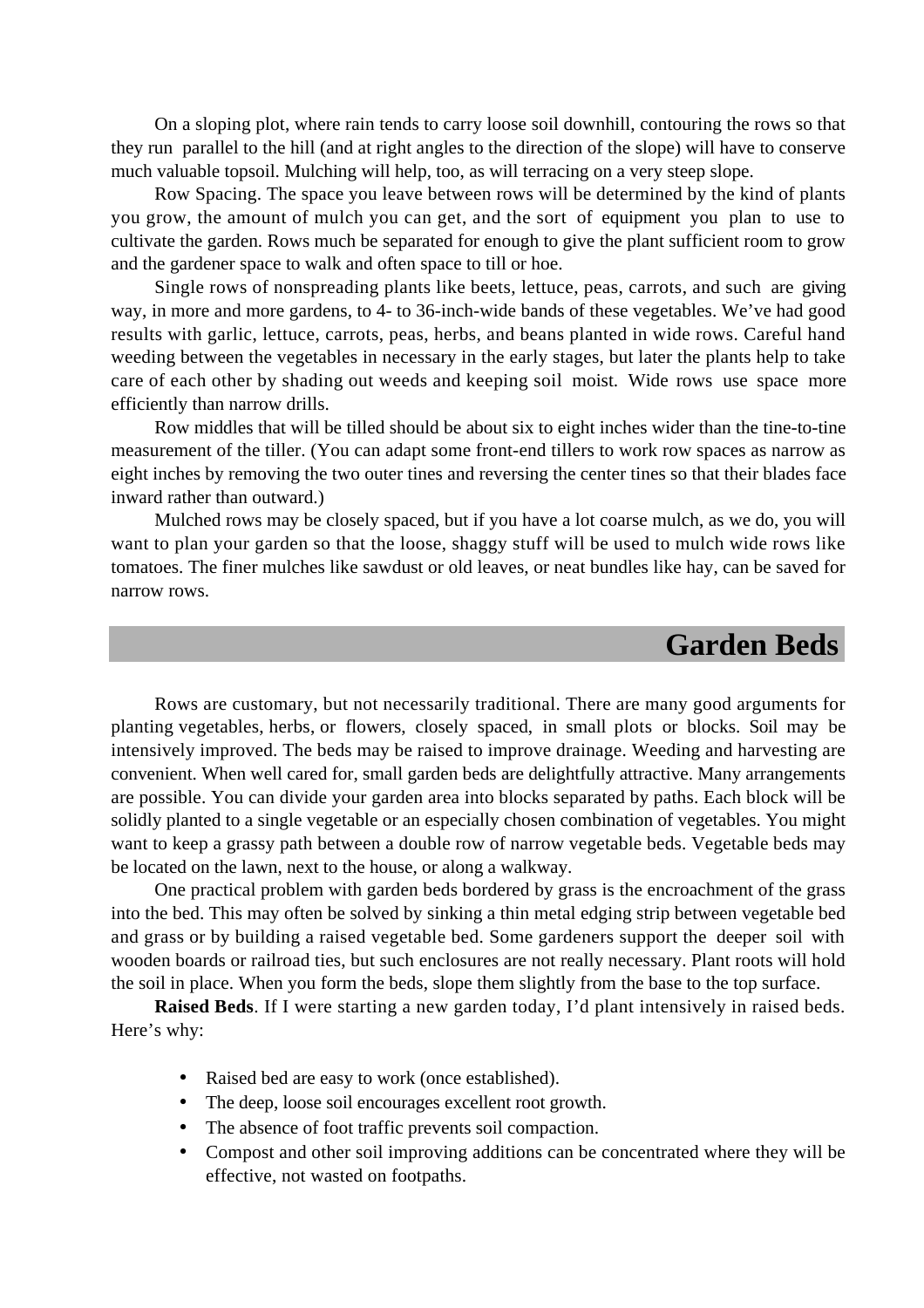- Raised beds warm earlier in spring.
- The solid cover of plants helps to shade out weeds and conserve soil moisture.

When starting a raised bed, remove weeds and sod and add them to the compost pile. To add humus, dig in about one bushel of manure or compost to each 25 square feet of garden. Toss on a few shovefuls of wood ashes. Rake up all loose soil from paths and, if possible, haul in some extra soil from elsewhere on your place.

Double digging. If you double-dig your beds, you probably won't be sorry, because deeply worked soil give plant roots more of what they need. To double-dig, remove the soil from a 1 foot-deep trench at the edge of the bed and save the dig-up soil to fill the last trench. Then, using a spading fork, loosen the packed earth in the bottom of the trench. Fill the first trench with soil dug from trench number two or continue to dig your way down the bed, trench by trench. Beds should be 3 to 3 1/2 feet wide and any convenient length. Wider beds are hard to reach into. Leave at least one footpath between beds.

I've talked to a fair number of gardeners who chose not to double-dig their raised beds, and they seem to be getting good results, too. One couple first tilled their ground and then shoveled all the loose soil aside and went over the same ground again with their tiller to loosen the soil more deeply. Others have simply piled up as much soil and organic matter as they could collect to raise the beds 8 to 12 inches above ground level. All are reaping the many benefits of the raised bed. It is a trade-off of more intensive preparation and careful planning for easier care and less tilling later on.

#### **Table 6**

|                         | Space between Plants |                    |
|-------------------------|----------------------|--------------------|
|                         | in Rows              | Space between Rows |
| Crops                   | (inches)             | (inches)           |
| Artichokes              | 48-72                | 84-96              |
| Asparagus               | $9 - 15$             | 48-72              |
| Beans, Broad            | $8 - 10$             | 20-48              |
| Beans, Bush             | $2 - 4$              | 18-36              |
| Beans, Lima, Bush       | $3-6$                | 18-36              |
| Beans, Lima, Pole       | $8 - 12$             | 36-48              |
| Beans, Pole             | $6-9$                | 36-48              |
| <b>Beets</b>            | $2 - 4$              | $12 - 30$          |
| Broccoli, Raab          | $3-4$                | $24 - 36$          |
| Broccoli, Sprouting     | $12 - 24$            | 18-36              |
| <b>Brussels Sprouts</b> | 18-24                | 24-40              |
| Cabbage, Early          | $12 - 24$            | $24 - 36$          |
| Cabbage, Late           | $16-30$              | 24-40              |
| Cardoon                 | $12 - 18$            | 36-42              |
| Carrots                 | $1-3$                | 16-30              |
| Cauliflower             | 14-24                | $24 - 36$          |

#### **Plant and Row Spacing for Vegetables**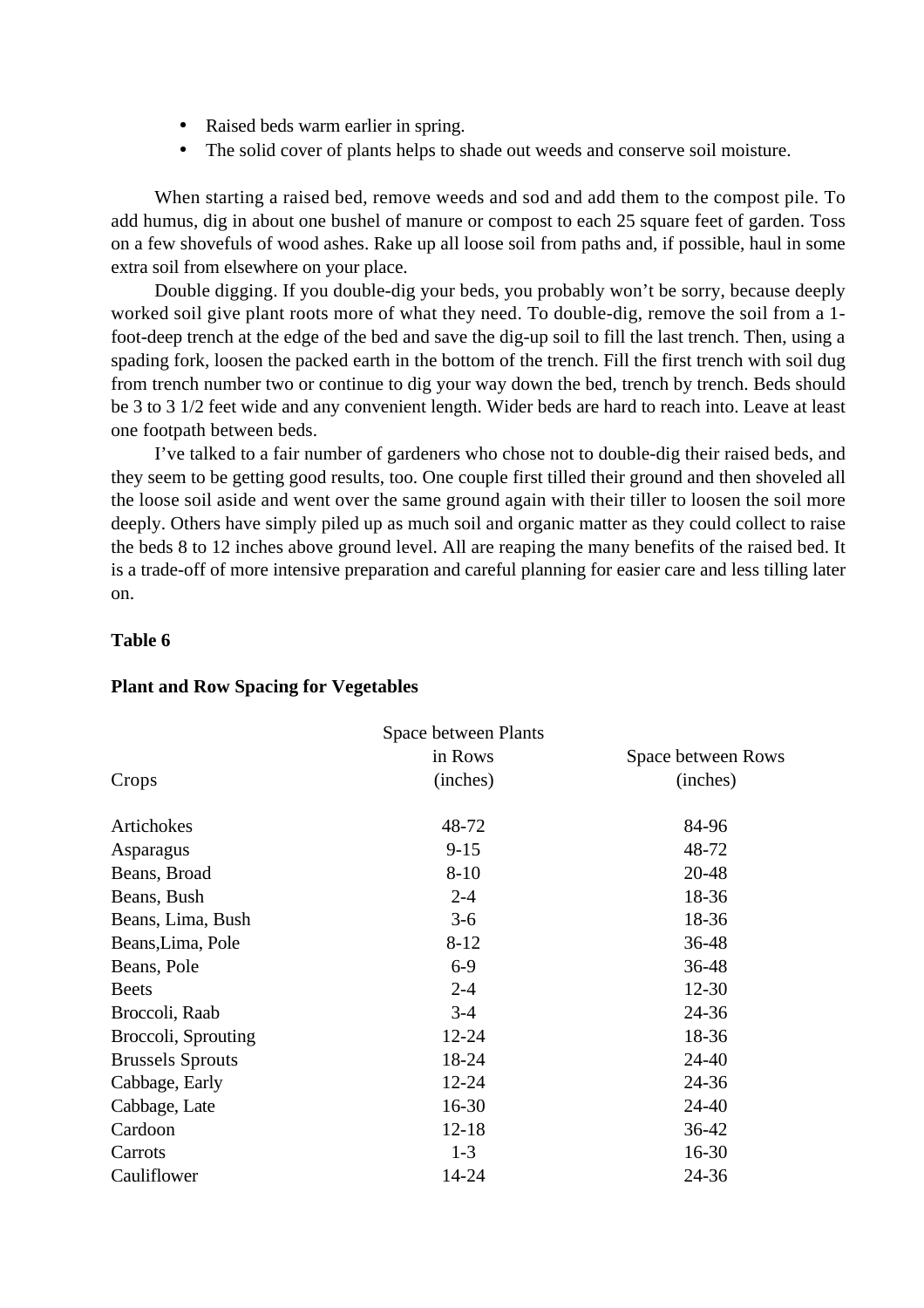| Celeriac                     | $4 - 6$      | 24-36     |
|------------------------------|--------------|-----------|
| Celery                       | $6 - 12$     | 18-40     |
| Chervil                      | $6 - 10$     | $12 - 18$ |
| Chicory                      | $4 - 10$     | 18-24     |
| <b>Chinese Cabbage</b>       | $10-18$      | 18-36     |
| Chives                       | $12 - 18$    | 24-36     |
| Collards                     | 12-24        | 24-36     |
| Corn                         | $8 - 12$     | $30 - 42$ |
| Corn-salad                   | $2 - 4$      | $12 - 18$ |
| Cowpeas (South Peas)         | $5 - 6$      | $35 - 48$ |
| Cress, Garden and Upland     | $2 - 4$      | $12 - 18$ |
| Cucumbers                    | $8 - 12$     | $36 - 72$ |
|                              | 24-36, hills |           |
| Dandelions                   | $3-6$        | 14-24     |
| Dasheen (Taro)               | $24 - 30$    | 42-48     |
| Eggplant                     | 18-36        | 24-48     |
| Endive                       | $8 - 12$     | 18-24     |
| <b>Florence Fennel</b>       | $4 - 12$     | 24-42     |
| Garlic                       | $1 - 3$      | 12-24     |
| Horseradish                  | $12 - 18$    | $30 - 36$ |
| Jerusalem Artichokes         | $15 - 18$    | 42-48     |
| Kale                         | 18-24        | 24-36     |
| Kohlrabi                     | $3 - 6$      | 12-36     |
| Leeks                        | $2 - 6$      | $12 - 36$ |
| Lettuce, Cos                 | $10 - 14$    | $16-24$   |
| Lettuce, Head                | $10-15$      | $16-24$   |
| Lettuce, Leaf                | $8 - 12$     | 12-24     |
| Muskmelon and Other Melons   | 12           | 60-84     |
|                              | 24-48, hills |           |
| Mustard                      | $5 - 10$     | $12 - 36$ |
| Okra                         | $8 - 24$     | 24-60     |
| Onions                       | $2 - 4$      | $16-24$   |
| Parsley                      | $4 - 12$     | 12-36     |
| Parsnips                     | $2 - 4$      | 18-36     |
| Peas                         | $1 - 3$      | 24-48     |
| Peas, Southern (see Cowpeas) |              |           |
| Peppers                      | 12-24        | 18-36     |
| Potatoes                     | 10           | 30-42     |
| Pumpkins                     | $36 - 60$    | 72-96     |
| Radishes                     | $1/2 - 1$    | $8 - 18$  |
| Radishes, Storage Type       | $4 - 6$      | 18-36     |
| Rhubarb                      | 24-48        | $36 - 60$ |
| Roselle                      | 24-46        | 60-72     |
| Rutabagas                    | $5 - 8$      | 18-36     |
| Salsify                      | $2 - 8$      | 18-36     |
| Scolymus                     | $2 - 4$      | 18-36     |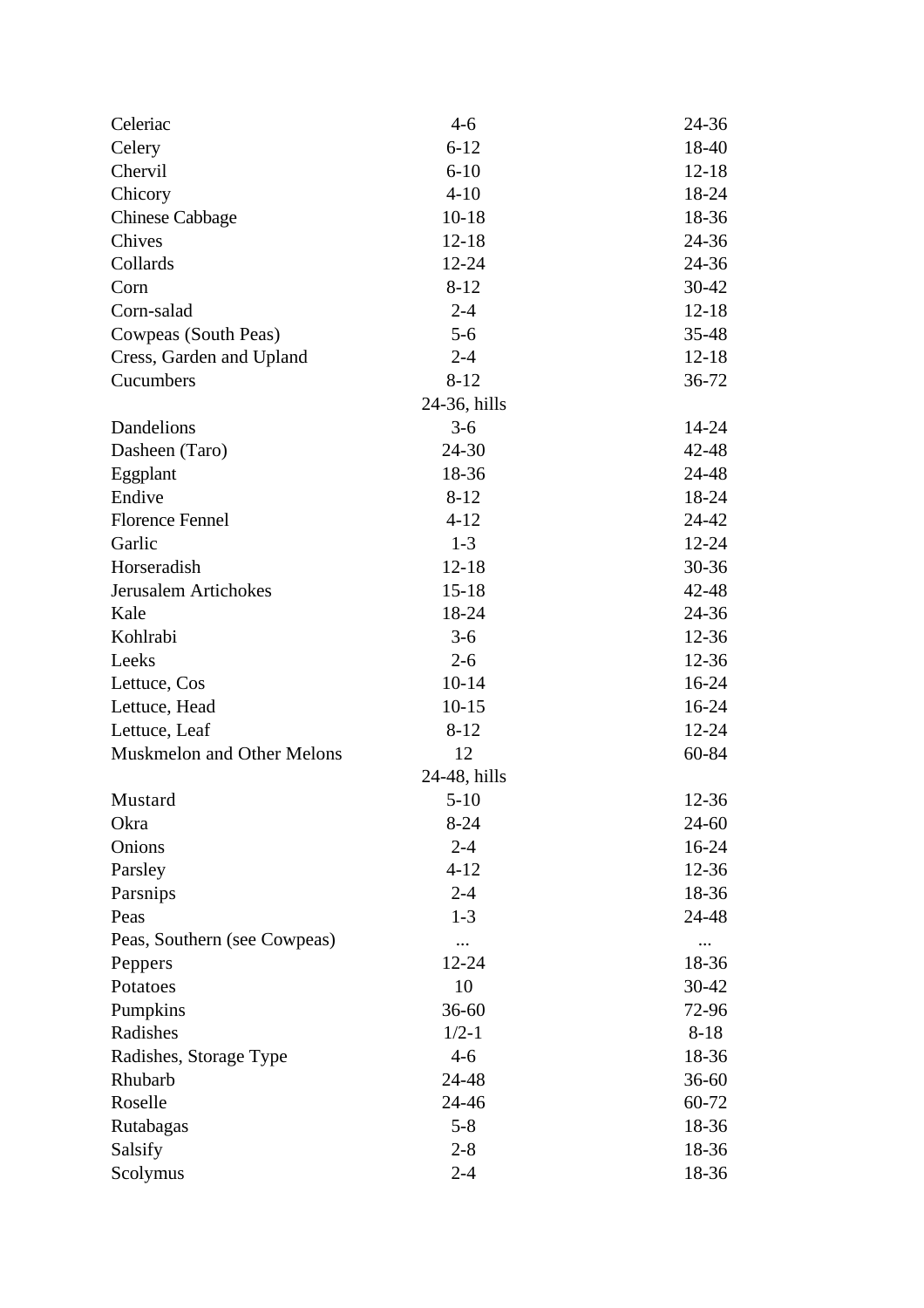| Scorzonera            | $2 - 4$      | 18-36     |
|-----------------------|--------------|-----------|
| <b>Shallots</b>       | $4 - 8$      | 36-48     |
| Sorrel                | $1/2 - 1$    | $12 - 18$ |
| Spinach               | $2 - 6$      | $12 - 36$ |
| Spinach, New Zealand  | $10 - 20$    | $36 - 60$ |
| Squash, Bush          | 24-48        | $36 - 60$ |
| Squash, Vining        | 36-96        | 72-96     |
| <b>Sweet Potatoes</b> | $10 - 18$    | 36-48     |
| <b>Swiss Chard</b>    | $12 - 15$    | 24-36     |
| Tomatoes, Flat        | 18-48        | $36 - 60$ |
| Tomatoes, Staked      | 12-24        | 36-48     |
| Turnips               | $2 - 6$      | $12 - 36$ |
| <b>Turnips Greens</b> | $1-4$        | $6 - 12$  |
| Watercress            | $1-3$        | $6 - 12$  |
| Watermelons           | 24-36        | 72-96     |
|                       | 72-96, hills |           |

Source: Oscar A.Lorenz and Donald N. Maynard, Knott's Handbook for vegetable Growers, 2d ed. (New York: John Wiley and Sons, 1980).

### **Where to Plant What**

Once you've determined the basic design and layout of your garden, you'll want to decide where to place your plants. In general, tall plants like corn or sunflowers should be planted on the north side of the garden so they don't shade adjacent vegetables. If it is necessary to put them on the south end of the garden, plant parsley, lettuce, or other midsummer shade-tolerant plants next to the corn. Placement of your crops in the garden will be partly determined by their growing habits.

**Rambling Vine Crops**. Squash, pumpkins, melons, and cucumbers may be planted on rows or hills. There's a certain amount of confusion surrounding the term "hill". Generally, a hill is simply a small designated area, not necessarily raised, in which a group of seeds, usually those of spreading plants, is sown. Except in very small gardens, where vines can be trained to climb fences, hills use space more efficiency than rows when growing rambling plants. Planting vining crops in a hill rather than in rows allows for easier placement of compost and manure and simpler, quicker insect control early in the season.

Some gardeners do make hills, which are actually small elevated mounds an inch or two above the normal soil level. These small raised bed drain well and warm quickly.

**Climbers**. You can save space in the garden by planting cucumbers, pole beans, certain melons. Malabar spinach, and other if you put them at the edge, next to a fence or trellis, so save an end row for some of these space-takers.

*Bush Vegetables* . In recent years, breeders have developed space-saving bush varieties of popular long-vined vegetables like squash, pumpkins, and melons. Those shorter-vined plants also have shorter internodes - less space between the leaves. Some of them bear earlier, and some have a more determinate habit than their roaming cousins - that is, they may stop bearing and growing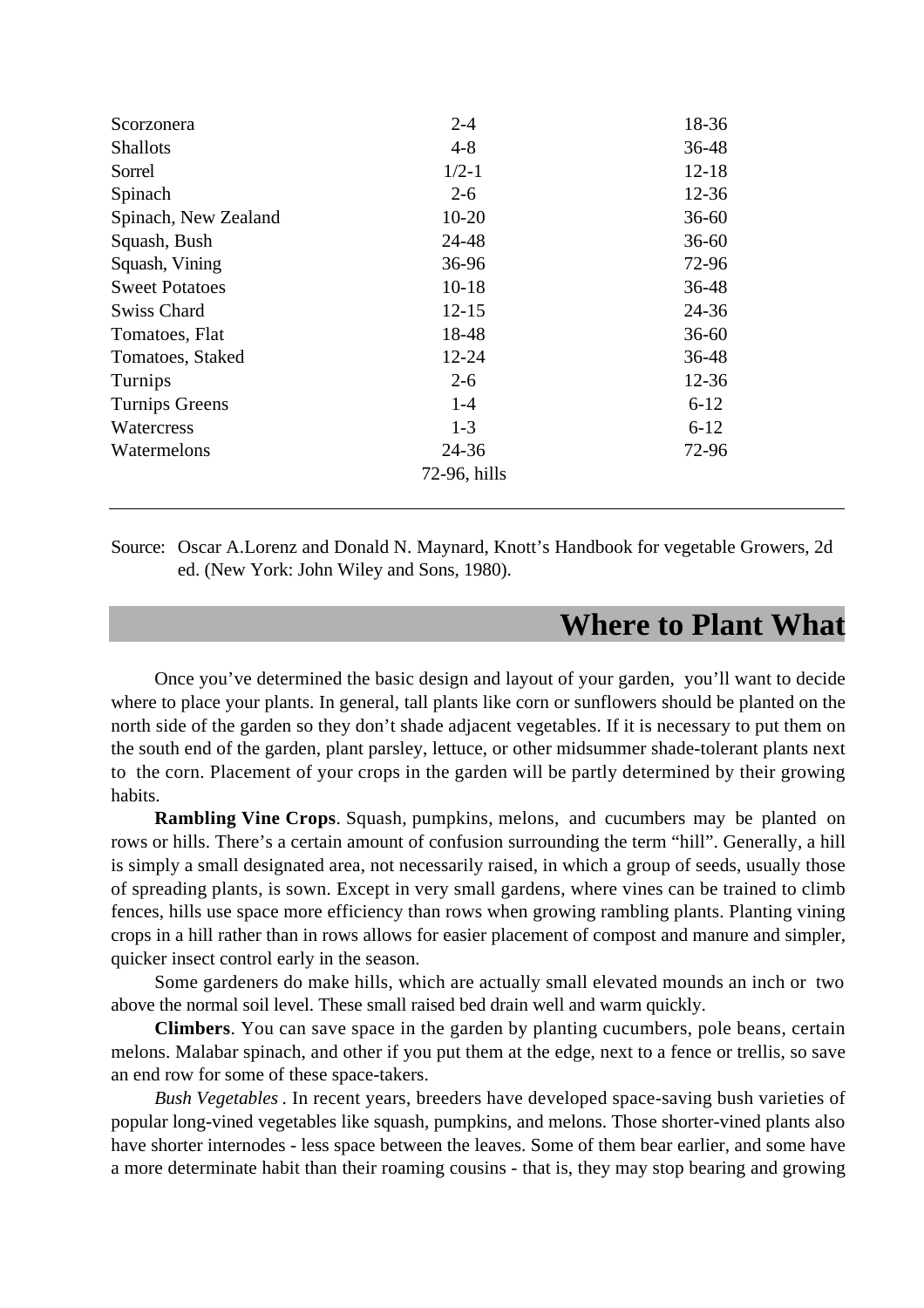earlier in the season rather than continuing until frost. Most bush varieties produce full-sized fruit. Some previously developed bush-type vegetables were inferior in flavor to those grown on fullsized plants. This situation seem to be improving, though. Bush-type cucumbers seem to suffer the least loss of flavor, watermelon the most. Some of the muskmelons are so-so, but Musketeer has a fine flavor. A plant with more limited leaf area can be stressed by a large fruit load, so pinching off excess flowers and providing plenty of organic matter in the soil should help to encourage between flavor.

**Overwintering Crops**. Parsnips, salsify, and carrots, and late-fall bearers like brussels sprouts, escarole, parsley, and collards, should be planted at the edge of the garden where they will not be disturbed if you intend to till or plow the rest of the garden in the fall.

**Perennial Vegetables**. Crop like asparagus, rhubarb, comfrey, and Jerusalem artichokes should, of course, be planted either at the edge of the garden where they will not be plowed up or in a separate bed.

## **Crop Rotation**

Keep your vegetables moving! Alternating the kinds of crop you know grow in a given space is just about the least expensive and least time-consuming method you can use to maintain and even improve the quality of your soil and the health of your vegetables. Each kind of vegetable that you might grow absorbs soil nutrients in different amounts. Corn and leafy vegetables need a lot of nitrogen; sweet potatoes get along with small doses of nitrogen; root vegetables need potash; legumes (with the help of nitrogen-fixing bacteria on their roots) actually add nitrogen to the soil. By alternating vegetable families, you give the soil a chance to replenish nutrients and you discourage the proliferation of insect pests. If you plant vulnerable food crop in the different location each year, the bean beetles won't have a ready feast waiting for them the moment they hatch. In addition, plant diseases caused by fungi and bacteria are less likely to threaten successive crop if their host plants keep hopping around. The rotation unit can be a row, half-row, a raised bed, or even a separate garden plot.

What constitutes a vegetable group? Some folks simply alternate those vegetables that are generally considered more demanding on the soil - corn, cabbage, squash, melons and their relatives, ad tomatoes - with those that are satisfied with some what leaner soil - legumes, root vegetables, herbs, and onions. A third-year planting of a soil-enriching cover crop like buckwheat, clover, oats, or rye would be a wise addition to such a simple rotation. At the very least, you'd want to rotate corn, which is an especially heavy feeder, as well as any vegetables with which you've had serious disease and insect problems in the past.

For a more complete and effective rotation, divide your garden vegetables into seven categories: legumes, leafy vegetables, root vegetables, cucurbits, onions and their relatives; tomatoes and related peppers, potatoes, and eggplant; and corn and other grains. If you plant green manure crops, make that your eighth plant group. A sample rotation, then, might be a planting of spring peas followed by fall kale, with parsnips occupying the row the second year, squash the third year, onions next, tomatoes or related vegetables in year five, and corn the following year, after which you'd either put in a cover crop of oats or buckwheat, or begin again with legumes - perhaps soybeans - then cabbage, carrots, cucumbers, garlic, eggplant, and so on.

The most impressive garden rotation scheme I've ever seen was worked out by Vertis Bream, an accomplished Pennsylvania gardener who divided his garden into six raised beds, each 3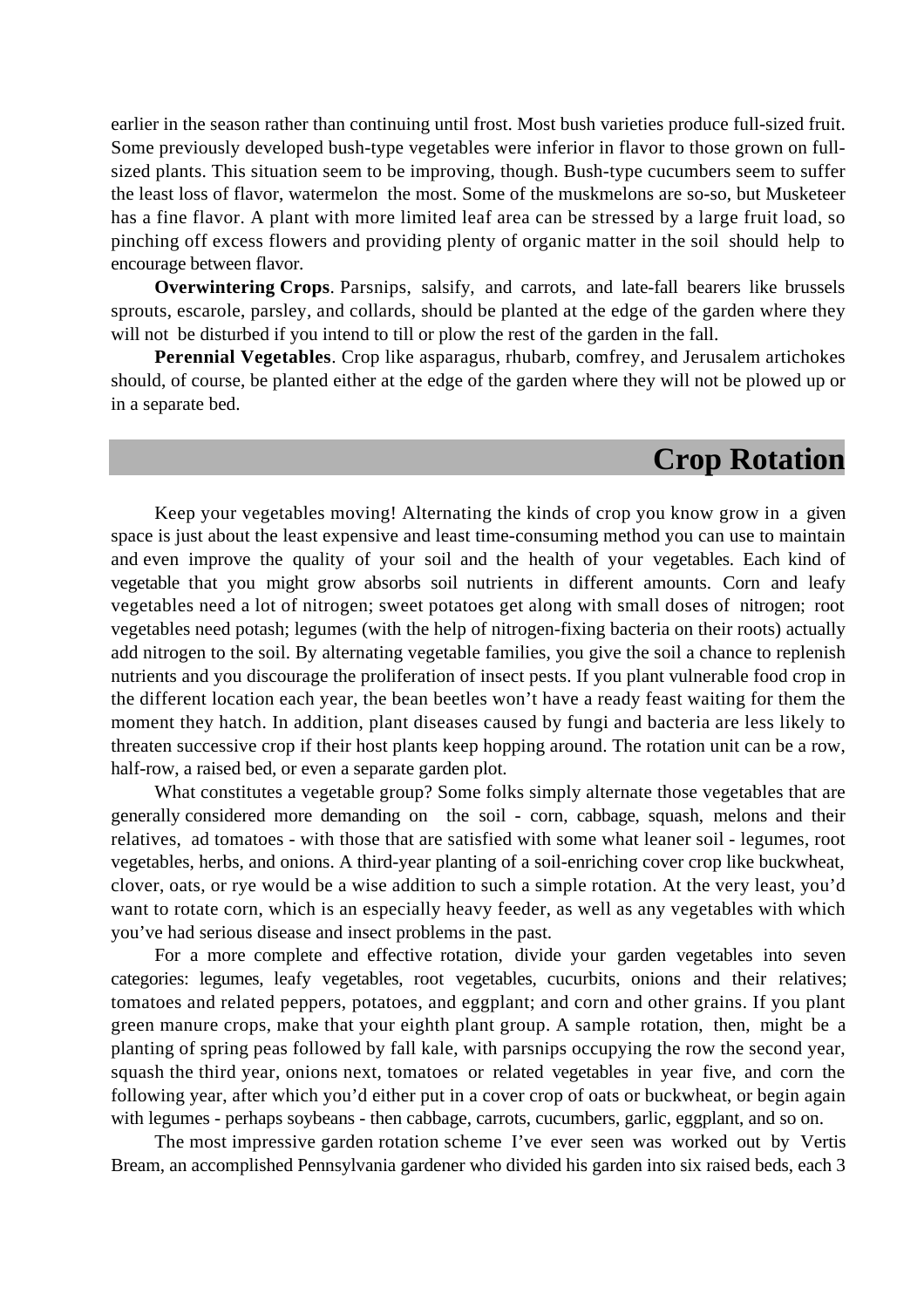1/2 feet wide, 30 feet long, and 8 to 12 inches high. The Breams plant a different group of crops in each bed every six years. For example, a bed that's growing beets, potatoes, carrots, and onions this year will be planted to wheat after the root vegetables are pulled up. After the wheat is harvested in the second year, they plant a clover cover crop, followed by corn in the fourth year, then beans, and finally, in six year. Garden rotations can look complicated because we're dealing with limited areas and a large variety of plant types, and often with in-season plant successions. Don't worry about making it all come out straight, down to the letter and inch. Just do the best you can to give each kind of vegetable a different spot in the garden each year - a good reason for saving each year's mud-spattered garden plan.

**Green Manure**. With careful planning, you can end the season with a section of garden that is free of crops, a perfect chance to put in a soil-building crop of winter rye, or start in spring with oats to be plowed under before they head. Either way you'll add humus and nutrients to your garden. In order to have a solid block of land ready for a fall cover crop, it's necessary to group a bunch of early-maturing spring plantings together so that when they are harvested in August or September, the rye can be planted right away. (Be sure to get coarse-seeded winter rye, not the fine-seeded grass that may repeat on you in next year's garden).

**Succession Crops**. To keep your garden continuously productive, plant crops in succession. They can be dovetailed in a very intricate way. All kinds of variations are possible. Here are a few examples, from my garden:

- An early planting of peas followed by a late corn planting (but use a fairly earlymaturing kind of corn).
- Early cabbage followed by late beans.
- Spring lettuce giving way to fall beets.
- Early onions succeeded by fall lettuce.

Once I planted bean seeds along the row as I harvested leaf lettuce. By the time the lettuce row was used up, all the beans were up and growing. More often, I start seedlings in flats for transplanting into the garden when an early crop is finished. As I gather peas, the kale that will take their place is hardening off on the east patio. When I pull onions, I have Chinese cabbage seedlings ready to take their place.

# **Interplanting**

When planting your garden, you might want to consider interplanting your vegetables. Interplanting saves space. It's seldom necessary, for example, to devote a whole row to spring radishes. Plant them, instead, along with your lettuce and carrots and use them as thinnings when they're ready. One year I grew a long grow of bush beans between the widely spaced, just-planted rows of tomatoes and squash. By the time the vines closed over the gap, I'd harvested many meals of good green beans. Pumpkins do well at the edge of the corn patch where they have space to ramble. In studies at the University of Maryland, sweet corn and soybeans planted in the same row produced satisfactory harvests. Although individual vegetable yields were lower and corn ripened three days later, the total harvest from the row was larger.

# **Companion Planting**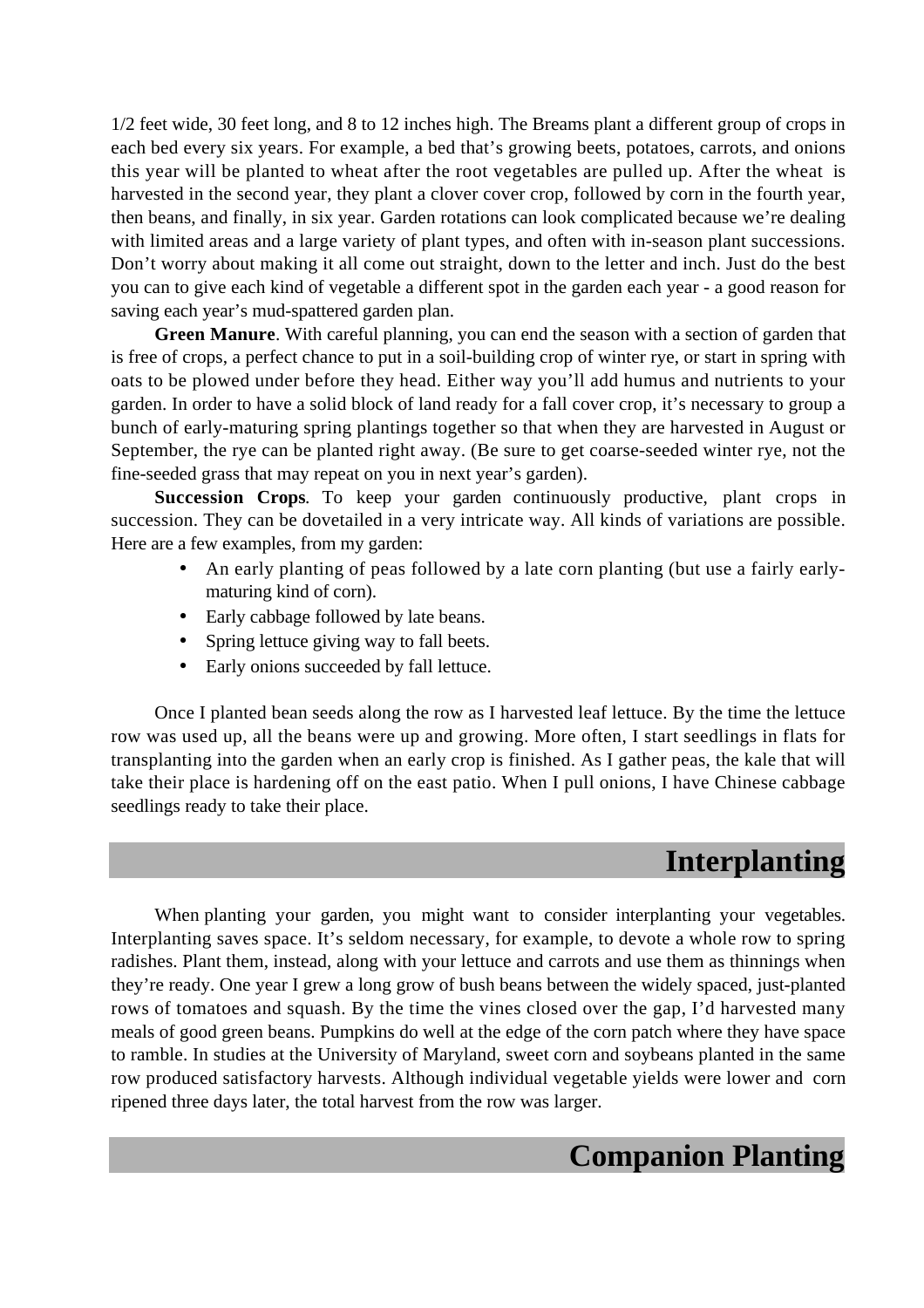Companion planting, the pairing of plants that benefit each other in close proximity, adds yet another dimension to the juggling of rows and beds. Reports on certain vegetables sometimes vary widely; some authorities say that onions and beans do well together, while others warn that beans don't like onions. There is a firm scientific basis for the study od plant relationships, though: plants are known to produce root exudates that do, in many cases, affect soil life and roots of the other plants around them.

A whole body of companion planting lore exists that is difficult to dismiss, but difficult also, so far, to prove conclusively. Some of these protective interplanting arrangements seem to work for some gardeners but not for others. A few sound to me like myths that have simply been repeated from one writer to another without serious trial. Others have been proven effective in published studies - for example, the nematode-suppressing effect of French marigolds. Catnip oil, too, has been shown to repel 17 species of insects, but unfortunately, like the mints, it is an invasive plant that can choke out flowers and vegetables.

 In my garden, I make only a few international plantings, usually radishes with cucurbits and marigolds for nematode control, but I do try to keep different plant varieties well mixed. Although I don't follow the lore closely in my garden, partly out of busyness and preoccupation with other matters, I'm no more ready to dismiss it entirely than I am to endorse without reservation the various companion-planting combinations I've heard of. One thing is certain: growing things relate and interact in amazingly complicated and subtle ways. Much study remains to be done, and close observation by gardeners continues to be a valid source of information about the success of companion planting.

#### **Marigolds Are Ancient Companions**

On vases and grave furniture unearthed in Equator and Peru, archaeologists have noted depictions of the marigold Tagetes minuta painted right next to pictures of crops on which the people depended for food. Farmers in these pre-Inca civilizations were, in fact, able to grow corn, tomatoes, beans, and potatoes on the same land, without any crop rotation, for more than 1,000 years by fertilizing with bird guano and fish waste and interplanting their crops with marigolds.

**Helpful Companions**. According to traditional lore, certain herbs, weeds, flowers, and vegetables have the effect of deterring insects and encouraging plant growth when planted near compatible plants. Borage, chamomile, and lovage are supposed to enhance growth and flavor in nearby vegetables. Garlic planted near roses and raspberries should deter aphids. Horseradish has the reputation of repelling potato bugs. Marjoram is said to improve the flavor of nearby food plants. Mint, sage, and rosemary are the traditional enemies of cabbage moths. Nasturtiums, which actually attract aphids and thus are useful as a trap crop, are sometimes erroneously listed as an aphid repellent. Catnip is often planted to deter flea beetles. Yarrow planted near aromatic herbs is thought to enhance their production of essential oils.

**Companions for Garden Space.** Another branch of companion planting pairs shallowrooted plant like onions and celery with others, like chard and carrots, whose roots delve deeply into the subsoil. This seems to me a sensible practice that makes good use of that third dimension of garden space - depth.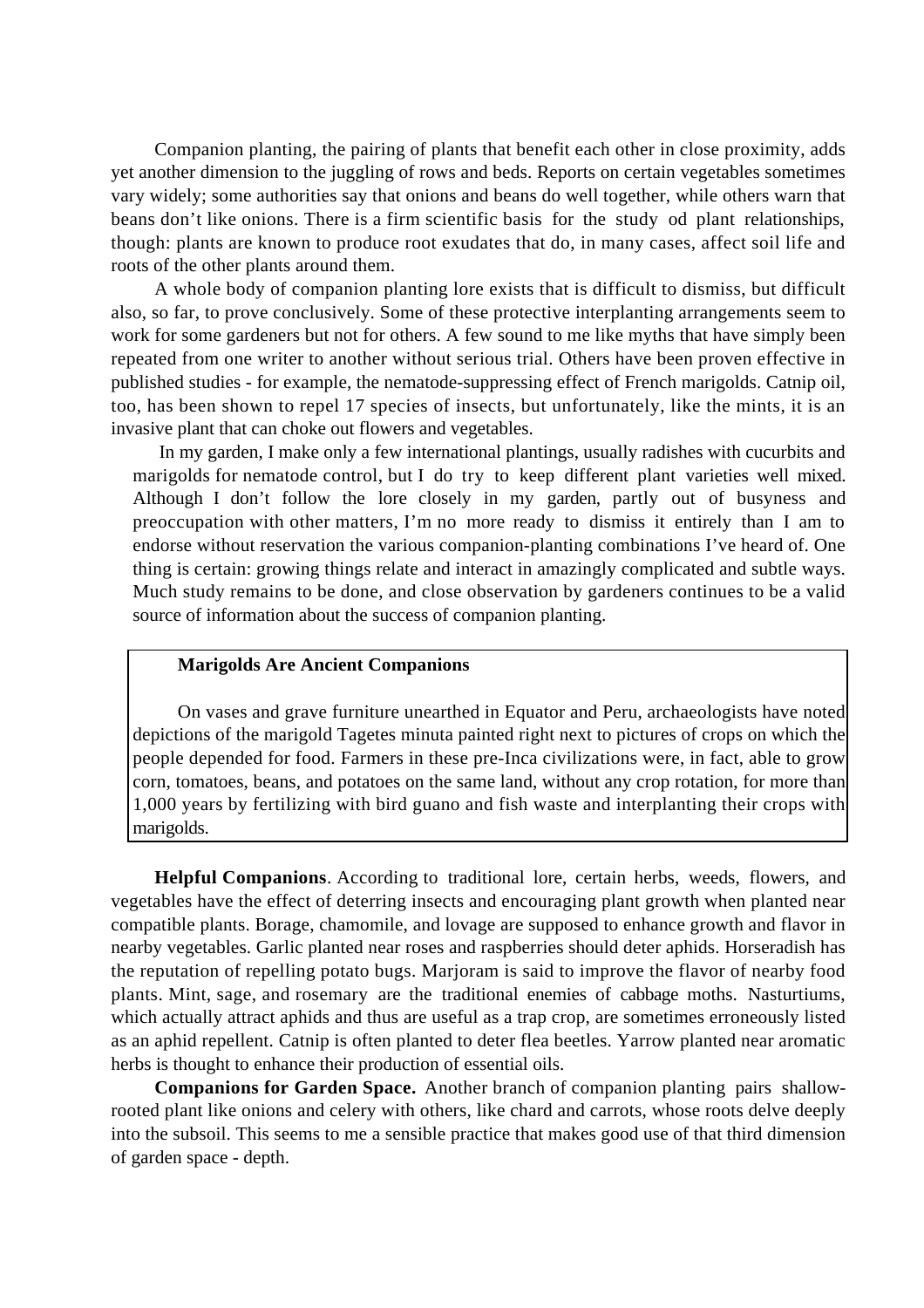**Interplanting**. There seems to be no question that monoculture (planting large areas to a single plant species) encourages heavier insect infestation. In repeated studies, diversified plantings have suffered less insect damage than monocultured fields. Therefore, the practice of mixing aromatic herbs and flowers with vegetables, alternating rows of different species, and interplanting various species within the row should help, at least, to confuse the insects and, at best, to promote positive plant health.

**Harmful Companions**. Some plants, in the companion-planting tradition, harm rather than help each other. Fennel, the most notorious outcast, is said to discourage growth of most garden plants. Dill and carrots, basil and rue, sage and cucumbers, cabbage and grapes, and chives and peas or beans are all plants that reputedly make poor companions because one or both are badly affected by close proximity.

**Allelopathy**. The inhibition of seed germination and plant growth by certain plantproduced natural compounds is sometimes responsible for otherwise unexplained poor plant growth. Plant toxins are usually exuded by roots, but they are also generally present, in varying amounts, in stems, leaves, and fruits.

**Walnut Trees and Juglone**. Walnut trees release juglone, which retards many plants. I found that out the hard way in my own garden when I planted a row of beets near an English walnut tree at the edge of the garden. Beets, I have since discovered, are particularly sensitive to toxin in the soil. The beet seeds didn't even germinate. Other plants -onions and marigolds - have grown fairly well in the same spot, but most things I plant near that tree produce rather halfheartedly. Shade and competing tree roots could also be a factor, but 200 species of plants are known to be susceptible to juglone. Black walnut trees produce more of the toxin than English walnuts or butternuts.

Like beets, some crops are more vulnerable to the effect of toxins. Soybeans, tomatoes, okra, asparagus, alfalfa, lilacs, apples, peonies, and chrysanthemums, among others, have been shown to be seriously inhibited by juglone in the soil. Those plants that are resistant to juglone include red cedars, redbuds, quinces, black raspberries, corn, beans, carrots, and zinnias.

**Other Allelopathic Plants.** Other notorious allelopathic plants are ailanthus, artemisia, absinthium, eucalyptus, sunflowers and sometimes sycamores.

Some crops plants inhibit weeds. For example, Kentucky-31 fescue grass retards growth of black mustard and trefoil. Weeds can suppress crop plants, too. In some experiments, residues of lamb's-quarters, pigweed, velvet lead, and yellow foxtail have inhibited the growth of corn and soybeans.

Although published observations of the effect of plants on the growth of other plants date back hundreds of years, scientific study of the phenomenon has only begun to scratch the surface. So many plants and variable are involved that few sweeping generalizations can be made. Allelopathy can throw a wide card into some of your planting schemes, but keep an open mind and don't let it worry you. Just try to plant your sunflowers separately and keep your garden away from walnut trees. (A distance of 1 1/2 times the height of the tree should be safe). If the subject interests you, conduct your own experiments, and jot down what you planted and what you observed.

## **Taking Pollination into Account**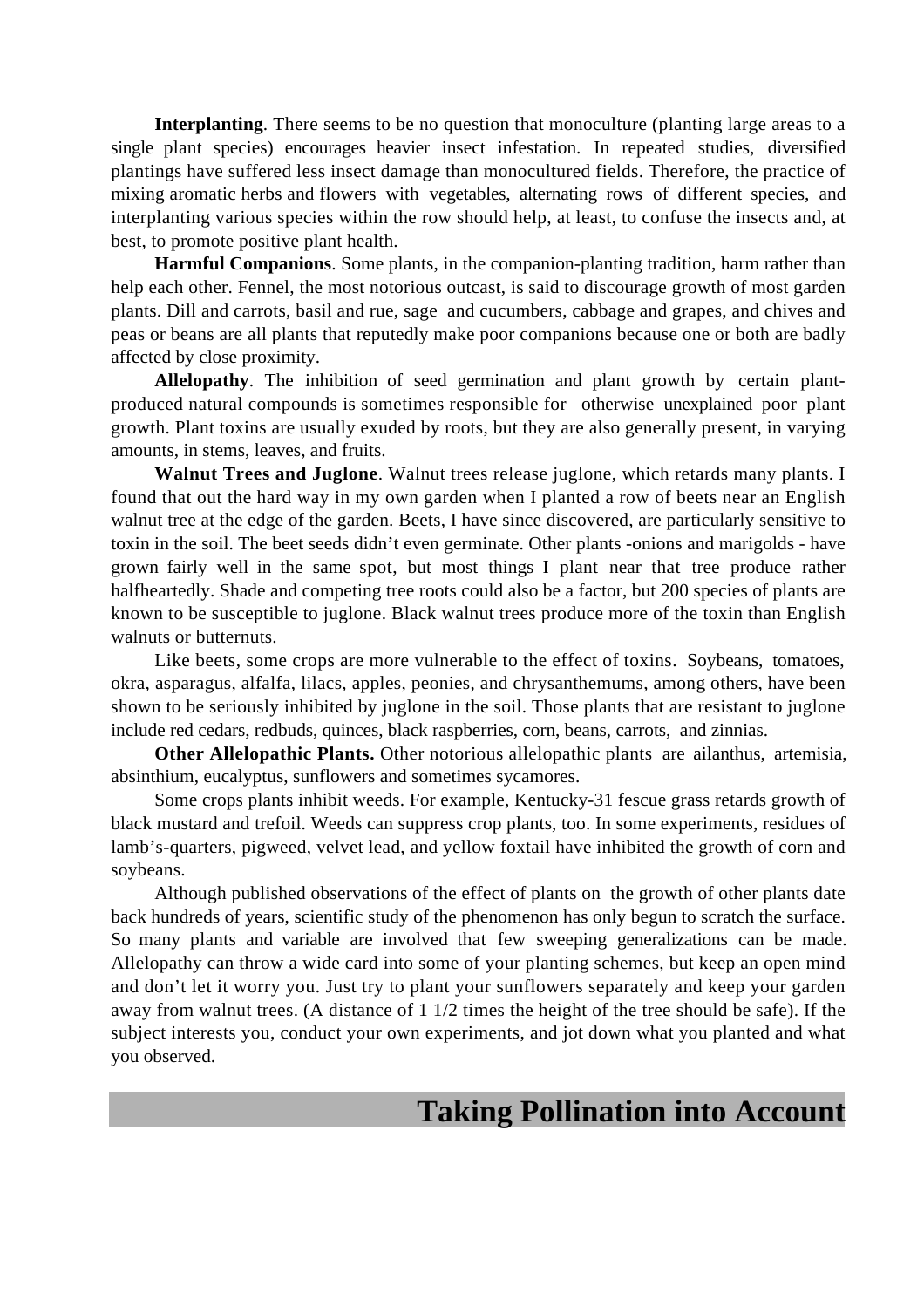When laying out rows and beds, remember that corn is wind pollinated and should therefore be planted at least four rows deep, preferably six to eight. If you plant only a small amount of corn, make a block of four or more short rows rather than planting a single long row.

If you are planning to save seeds of wind-pollinated garden vegetables like corn and spinach, you will want to follow recommended spacing requirements to avoid crossing (see table 6).

# **Special Problems**

Perhaps you have a spot in your garden that is poorly drained, a corner that is shady, a section with hardpan, or rocky area. Each of these special situations may be met and sometimes even partially solved by your choice of plants.

**Partial Shade**. Plant summer lettuce, parsley, raspberries, or rhubarb.

**Hardpan**. Treat the problem by planting deep-rooted vegetables like comfrey or Swiss chard to break up the impervious layer of subsoil.

**Poor Drainage**. Avoid planting globe artichokes, sweet potatoes, or other lovers of warm, loose soil in that spot, until you're corrected the problem by trenching to divert water and/or digging in more humus or making raised beds.

**Rocks**. Potatoes will do well, especially under mulch, but any crop that needs frequent hoeing and cultivating will be a challenge. If you use a tiller, get pointed tines for working around rocks. When your whole garden is rocky, you accept it and work around it (and often have as fringe benefits a lovely rock garden and several fine rock walls), but when only one part is rocky, you might as well minimize the wear and tear on your hoe by selecting crops to plant there that can be mulched early.

**Short of Space.** If you're short of space, make some good management decisions to get the most out of the available ground.

*The Vegetable Garden*. Consider some of the following criteria when deciding what to plant in your vegetable garden and how to plant it:

- Plant vegetables with the highest cash value.
- Grow vegetables that lose quality in shipping.
- Plant earlier, making use of hardy vegetables, early varieties, and plant protectors such as tunnels and cold frames.
- Stretch the harvest with continuous succession plantings.
- Grow high-yielding vegetables such as tomatoes, lead lettuce, turnips, summer squash, and edible-pod peas.

The flower Garden. Efficient use of space allows you to grow more flowers, too. Consider the following suggestions:

- For more flowers in a small space, grow climbers like morning-glories.
- Use container planting on patios and porches.
- Plant flowers in windowboxes.

#### **Planting Flowers with Vegetables** I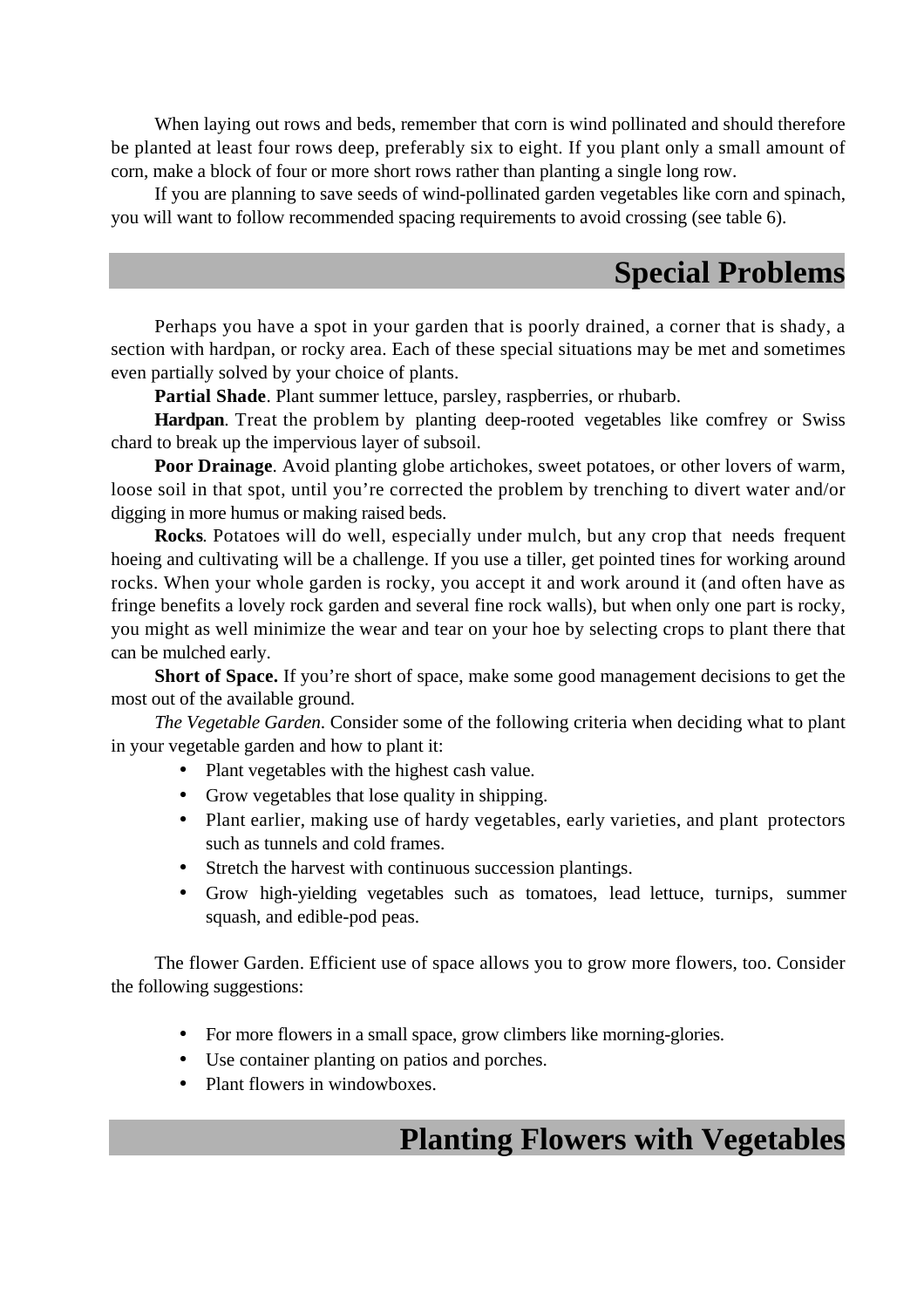There's no good reason, other than staid custom, for keeping vegetable and flower plantings segregated. More gardeners now feel free to mix flowers, herbs, and vegetables in the same plot with delightful results. Flowers brighten the patch in the backyard, and ornamental vegetables grow proudly in the front border. Not every vegetable plant assumes a pleasing form, but those that do - rhubarb chard, head lettuce, peppers, and many more - deserve their place in decorative planting.

In a gorgeous display planting at Longwood Gardens in Kennett Square, Pennsylvania, vegetable and flower plants grow together in borders similar to conventional perennial beds. The plot is laid out as if it were someone's backyard, with one-third of the area in lawn and a path separating a border bed along the fence from the main vegetable bed, which curves gracefully in a long sweep down and across the yard. Where you'd expect to see masses of delphiniums ad lilies, escarole, beets, and beans thrive instead, interspersed with marigolds, nasturtiums, and portulaca. A low border of alyssum sets off the arrangement. The surprising effect is that the true beauty of well-grown vegetables stand out. Boundaries between vegetables and flowers fade even more when you remember that blossoms of some flowering plants - calendula, nasturtiums, and chives, for example - are edible. When planning an ornamental edible garden, keep in mind Kate Gessert's advice in her book *The Beautiful Food Garden* : "Be playful, be flexible, take risks"

# **14 Hardening Off**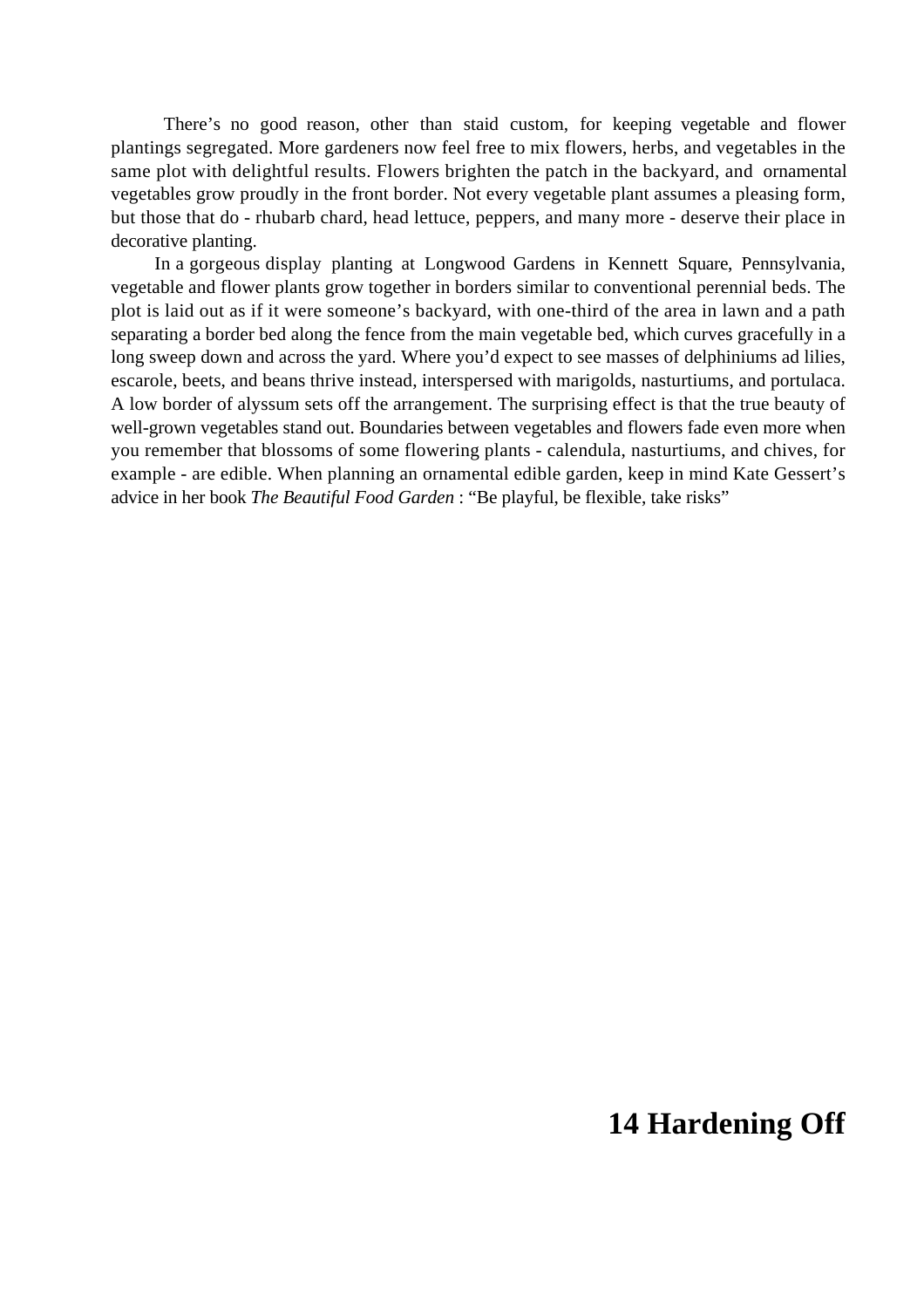Your seedlings have been growing in the protected environment inside your home. The garden outdoors exists under a new and variable set of conditions: sunlight, wind, and cooler temperatures. Seedlings must be gradually introduced to their new environment, rather than plunged directly into the ground. This process is called hardening off, and consists of two parts.

#### **Toughening Plants Indoors**

The first part is to toughen the plants, quite literally to harden them, so that they will be less vulnerable to outside weather extremes. Sappy, succulent growth is easily damaged by sun, wind, and cold temperatures. what you want to do, then, is slow down the growth of your plants for about a week before you introduce them to the more extreme outside weather. To do this, water them less often and don't fertilize them during that final week indoors. Keep temperature on the cool side - if possible a few degrees lower than the temperature that prevailed up until now. The result will be shorter, more fibrous plant that will suffer less from the transition to the outdoors.

At about the same time you begin hardening off plants indoors, block out any plants that are growing in flats. To do this, cut between the seedlings, across the flat from left to right and from top to bottom so that each plant will be centered in a cube of soil. Blocking out severs roots that would be broken in transplanting anyway. Thus, the root can, in effect, begin their recovery before transplanting. In addition, blocking out stimulates the plant roots within each block of soil.

#### **Acclimating Plants to the Outdoors**

When your seedlings have been toughened by enduring a cool, dry week without fertilizer, hey are ready to begin to become accustomed to outdoor conditions. Even the best-prepared seedlings will fold up if subjected immediately to a full day of direct sun and even gentle breeze, though, so proceed gradually, eager as you may be to get those flats planted out in the row.

**Sunlight**. Begin with a few hours' exposure to filtered sun - in the shade of a bush, porch railing, or improvised shelter. Gradually increase the amount of direct sun the plant receives until, at the end of a week or ten days, the seedling is able to take a full day of sunlight. Sunlight dries the plant and the soil, and in shallow flats it is important to keep the soil moist enough to avoid wilting. Most flats will need watering daily or at least every other day. In addition, the ultraviolet light given off by the sun, formerly filtered out by window glass or not present in significant amounts in fluorescent light, constitutes a stress for the plant. Only by gradual exposure can the seedling acclimate itself to new, higher levels of ultraviolet light.

Wind. Wind, which is often strong and gusty in early spring, can damage plants in three ways. Its drying effect can increase transpiration in the plant to the wilting point. A badly wilted plant is often permanently impaired. Wind also breaks stems of taller, unstaked seedlings. In addition, it may whip even small seedlings about to the extent that their roots are loosened or torn from the growing medium. It is important, then, to choose a sheltered corner for the plant's first week outdoors, one where you either have, or can arrange, protection from prevailing winds.

**Cold**. Cold outdoor temperatures pose a less serious threat to your earliest seedlings - the cabbage, lettuce, endive, and so forth - than to the later tomatoes and peppers. Celery, eggplant,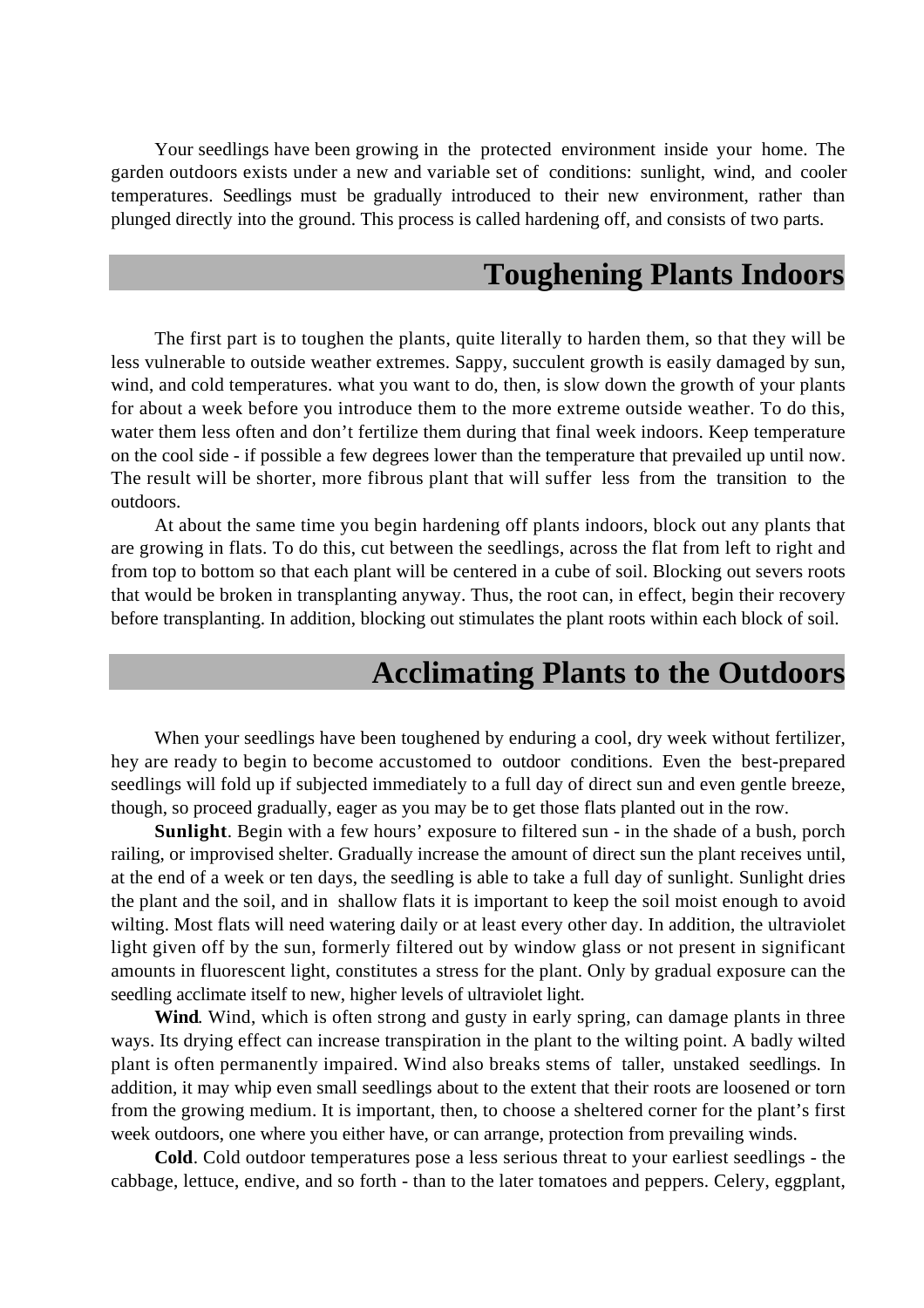and melons are especially sensitive to cold temperatures. Have cartons ready to put over outdoor flats when frost threatens.

The use of cold frames and hotbeds can make possible an even earlier transition to the outdoors. For more information on building and using these structures see chapter 16.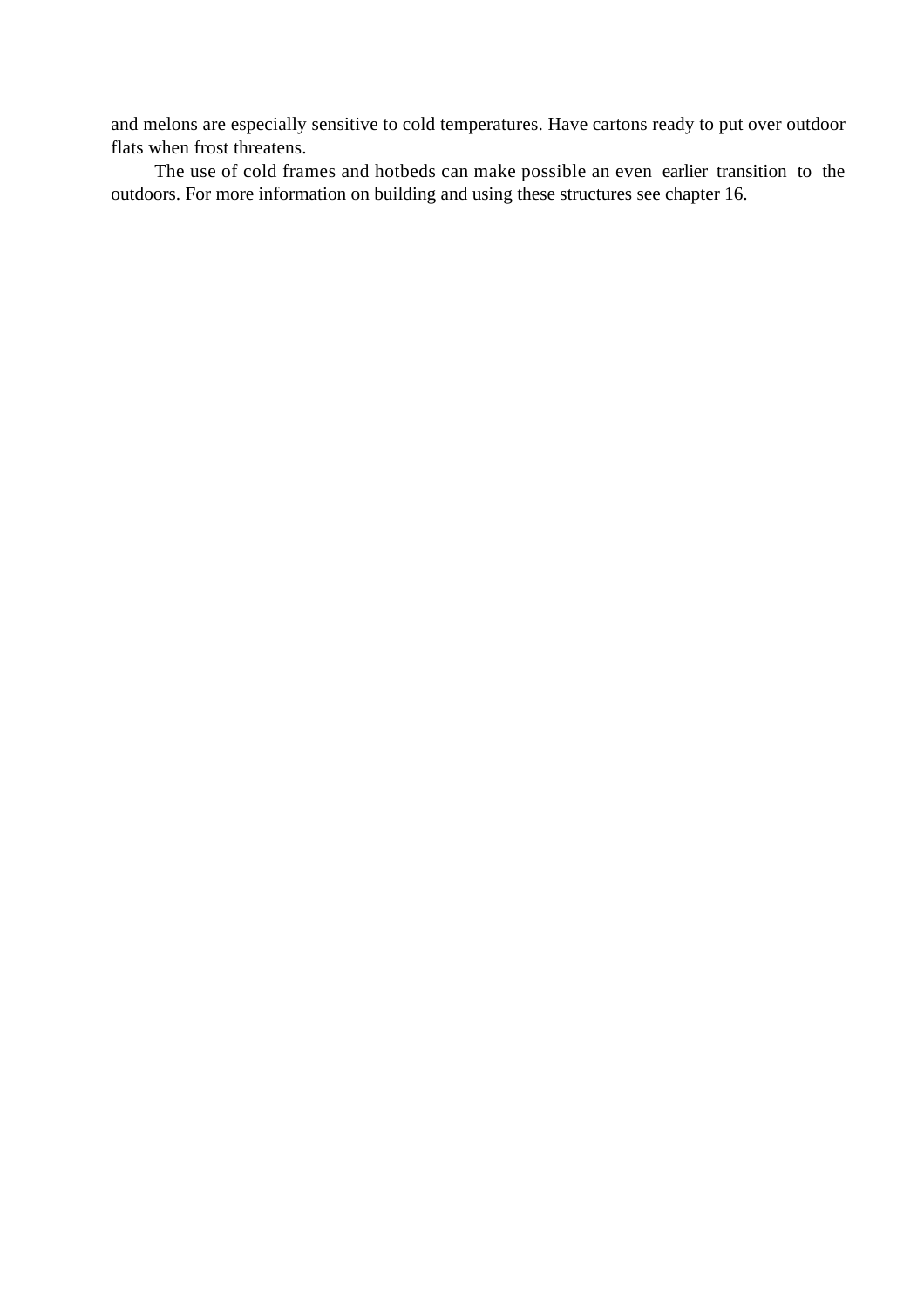# **15 The Art of Planting Out**

Your plants have come a long way in only a few weeks, from seeds to tiny seedlings to hopeful transplants to flourishing leafy green promises of bright bloom and early good eating. With every stage you've managed successfully - germination, transplanting, maintaining fertility and water balance, hardening off - your young plants have become more valuable to you. With each week that passes, they become more difficult to replace.

All the attention given to choosing the best seeds and starting the plants off right, then, has built up an investment in your plants. It's important now, at planting-out time, to keep that care consistent when setting seedlings in the garden. It is easy to lose the work of months overnight, from overeagerness, poor timing, or insufficient protection. There are, it seems to me, three skills involved in helping young plants to make the transition between pampered confinement inside and life on their own in the big garden outside: good judgment, good planting technique, and knowing when and how temperature protect your plants from harsh conditions.

#### **Judging the Signs of Spring**

Setting out plants at the right time, in the right way, is the mark of seasoned gardener. I've made plenty of mistakes in putting out my plants. That's how I've learned what's important. Not that I've arrived at any completed state of gardening expertise - far from it. There are too many variables in gardening - weather, soil, plant vigor, insects, wind, timing - for any of us ever to claim complete enlightenment or certainly about the whole process. All I can really say is that I'm learning as I go. It's a path, not a destination, and there's a lot of ground yet to be covered.

Good judgment about moving seedlings outdoors began way back in late winter when you decided when and how to start your plants. If you've been able to resist the winter-weary impulse to start your seedlings too early, you'll now have strong, compact plants to set outside, rather than spindly retarded ones that have been kept on hold for too long. If the plants aren't overgrown, you won't be so tempted to put them out before conditions are favorable.

Judgment of outdoor conditions doesn't come overnight. It's the result, rather, of patient observation, experimentation, and record keeping. If you're new to gardening or to the particular piece of soil you're working with this year, allow yourself a few years to develop a sense of earth and weather signs and how they interact.

Record the last (spring) and first (fall) frost each year. Take note of the prevailing wind direction. Find several protected, lightly shades, and sun-dappled corners for hardening plants. Discover which areas in your gardens thaw first and which drain more rapidly. In my gardens there is a small corner or strip where, with a little hand digging after early warming, an early chance planting can be made. If it takes, you start eating fresh from the garden a few weeks early.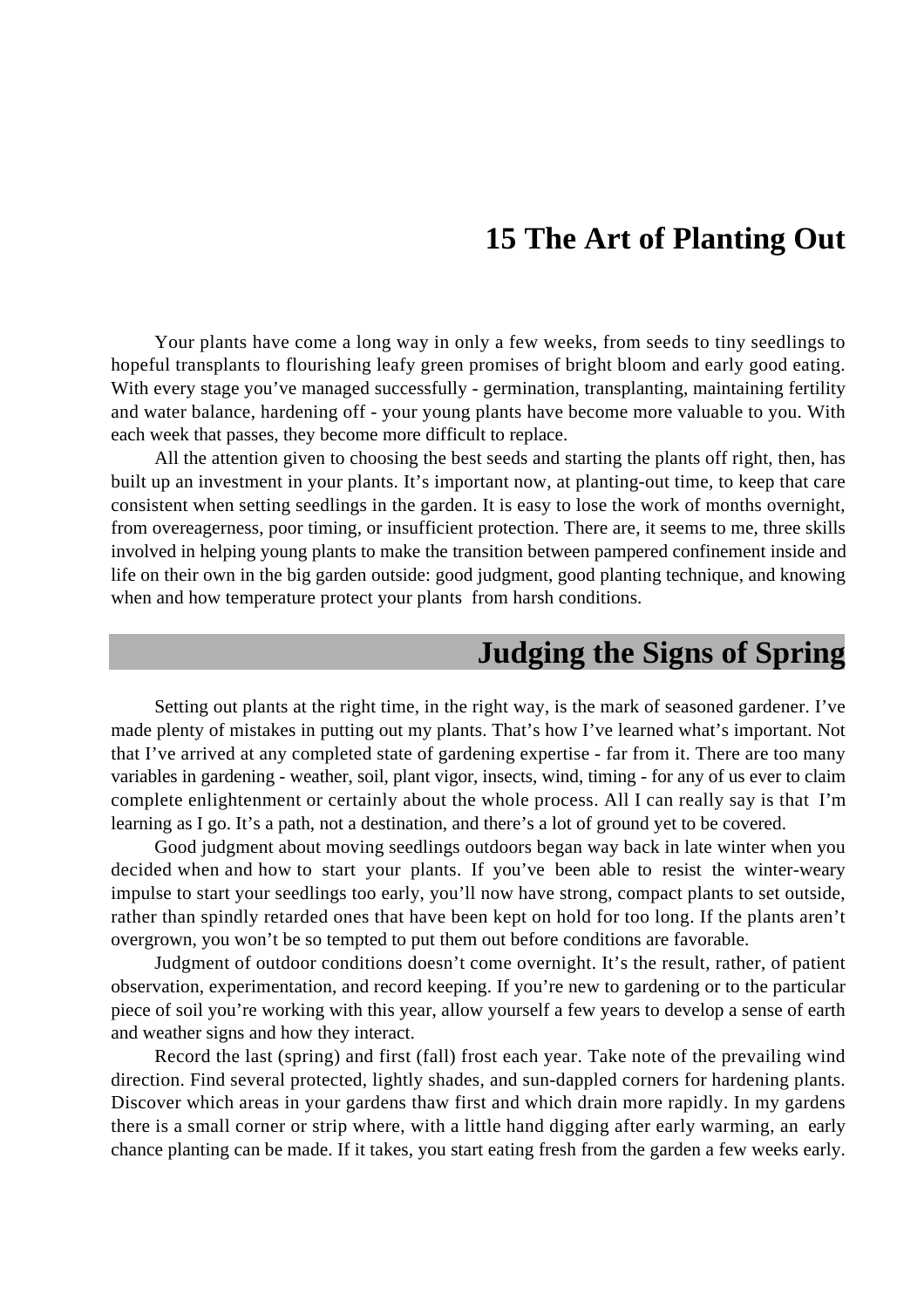If it doesn't, there's still time and space to make the certain main-crop plantings that must wait a bit for better odds.

**Microclimate**. What this means is that you must study your microclimate. It help to know average frost dates for your area, but it helps even more to know how cold air moves on your terrain and which patched of ground become workable first. Cold air sinks. Warm air rises. Land in a valley, where there is no lower point to which frosty air may drain, can be a frost pocket. Here on our farm, on the south side of a mountain, our open land lies on a long gradual slope running from north to southwest. The upper gardens may escape frost damage that hits the lower patch. Even though there is still lower land below this lower spot to which the cold air can continue to move, it is more vulnerable to frost than the more elevated plot.

City buildings hold heat and block wind. Large trees shelter plants from wind but not from frost. Large bodies of water and even small ones, to a lesser extent, can moderate the temperature of the surrounding land.

Observe and experiment, then and keep notes on what happens. When did you set out the first tomatoes? Where? Did frost hit after you planted them out? How did you protect them? When did they start bearing?

After a few years of gardening in Philadelphia, we found that it was generally safe to set out tomatoes by May 9 in the sheltered block of old houses where we lived. When we move to Wisconsin, we soon discovered that it was foolish to plant tender plants out before Memorial Day. Now, on our south central Pennsylvania farm, we count on setting plants out around the middle of May, up to a week later than the prevailing safe time in the southern part of our country.

**Signs of Spring**. You can run into trouble, though, if you work strictly by the calendar. Not every year is the same. Keep the calendar at hand, certainly; it will help you to know what to expect. But try also to listen and look for the actual signs of spring - the return of certain birds, the budding of key trees, the blooming of flowers - that let you know what the situation actually is right around you. In trying to learn this approach myself, I've found that much of the traditional country lore, like the advice to plant soybeans when oak leaves are the size of mouse ears, is surprisingly accurate. (For more information on specific signs to watch for, see the individual plant entries in the encylopedia at the back of this book).

Spring peepers, although a cheering early sound of spring, don't tell you much about planting out safely. Those little tree frogs get spring fever early, and country wisdom has it that they'll see through glass (ice) three times before spring weather settles in. For me, the cheeping peepers are a reminder, though, to start looking for the first wild greens of the season. Sometimes I can till the garden within a week after they start their trilling, but I don't rely on them for planting information.

The more you become attuned to what is going on around you outdoors, the sharper your sixth sense about the weather will become. Soon you will find it possible to sniff the air, watch the moon, feel the breeze, and make at least an educated guess about the possibility of frost at night.

#### **Phenology**

There is actually a branch of science that deals with the interrelationships that occur in the natural world. Phenology, the study of the cycle of development of living things as it unfolds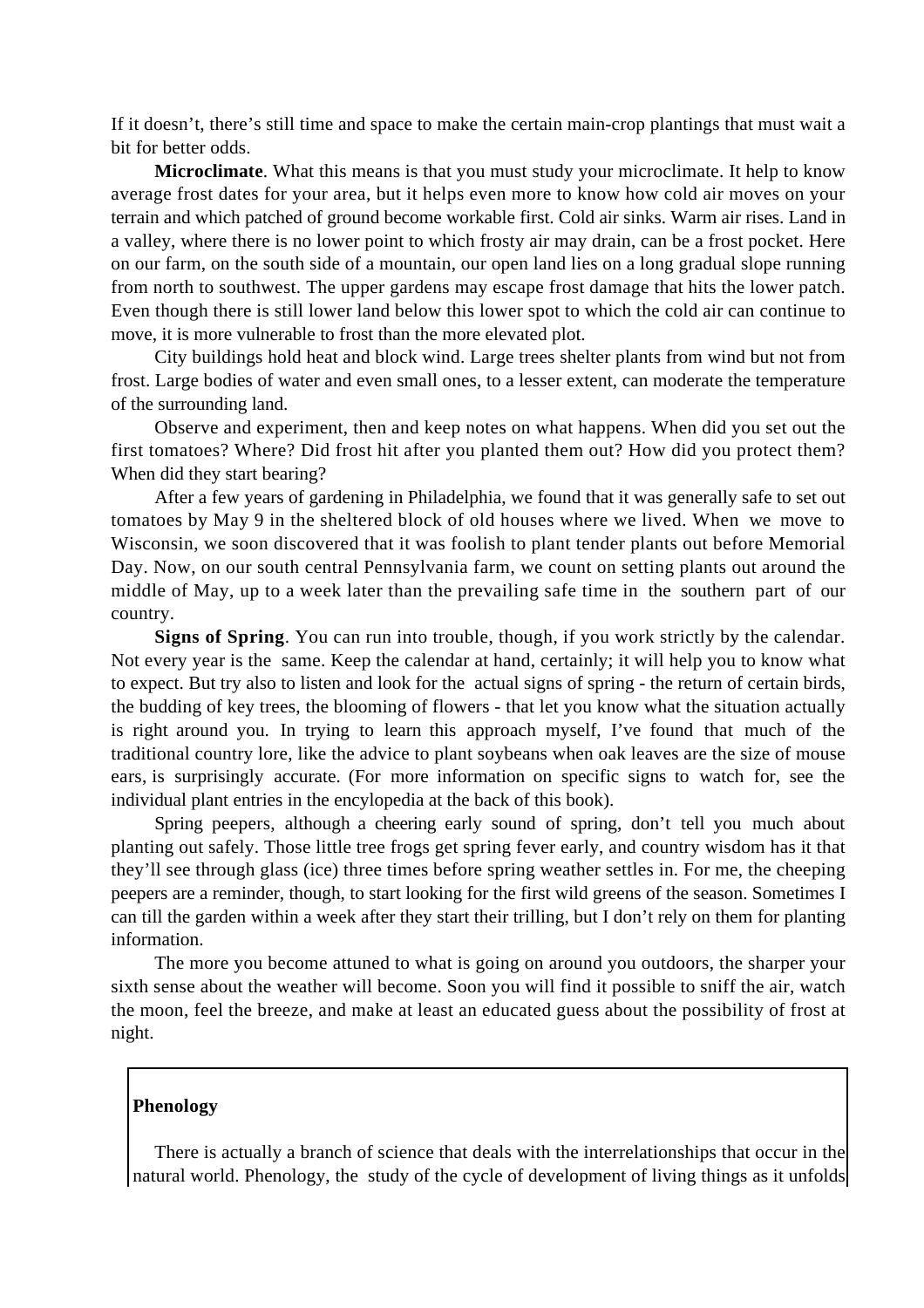throughout the year, is based on observations dating back to early Chinese civilization. Observation networks in many countries record blooming and fruiting dates of certain key plants, called "indicator plants". Honeysuckle and purple lilac, which are likely distributed, are often use to gauge the progress of the season. Old as it is, the science of phenology hasn't yet been thoroughly researched. Your own recorded observations made over a period of years could reveal dependable patterns that would help you to plant your plantings.

**Signs of Frost**. When we notice any of the following signs, we get ready to protect our tender seedlings :

- A calm air, no breeze blowing, and a clear sky often indicate imminent spring or fall frost, especially if the air is dry.
- An early evening drop in temperature to around  $40^{\circ}F (4^{\circ}C)$  can be a frost warning.
- The last week before a full moon is traditionally a time of frost danger. Observation does seem to be supported by theory here, too. It seem reasonable to assume that the moon, which influence ocean tides, also affects tides of air.

 Learning from Neighbors. Take a cue, too, from your experienced neighbors and relatives. In most neighborhoods, there's a certain amount of friendly rivalry to see who can plant the first peas and onions and harvest the earliest tomato. There's also a large store of gardening expertise and often a little plant trading. Your neighbors may have much to teach you. It is also possible that, after a few years of learning and experimenting, you'll have a lot to share with them I'm thinking of the farm-raised professional man who hesitated to plant zucchini for fear that they would cross-pollinate and affect this year's watermelon harvest. (See chapter 28 to find out why he needn't have worried). Then there's the neighbor who liked hot peppers but didn't know you could raise them from seed. Another acquaintance planted spring radishes but never tried winter radishes or planted a fall garden.

## **Developing a Good Planting Technique**

Judgment, important as it is, may sound elusive, up in the air. The second skill you need a quite down-to-earth: good planting technique. It can be achieved by following these step.

1. First, choose a good day for setting out your transplants - not a clear, sunny, breezy day, but rather a damp, drizzly, warmish day. You may not always be able to wait for such a day, but if one does come along at the time when other conditions are favorable, then drop everything and devote the day to planting.

Sun and wind, you see, remove a large quantities of water from the plant by transpiration, and the roots, disturbed in transplanting, are hard put to make up for this water loss. You can get an idea for the extent of water loss, even under ideal conditions, from the following figures published in the book Botany for Gardeners, by Harold Rickett. in one reason, a tomato plant lose 35 gallons of water by transpiration; a potato plant, 25 gallons, a giant ragweed, 140 gallons. The less setback a plant suffers in being put out the garden, the sooner it will be off and growing and putting on melons or tomatoes or good green leaves.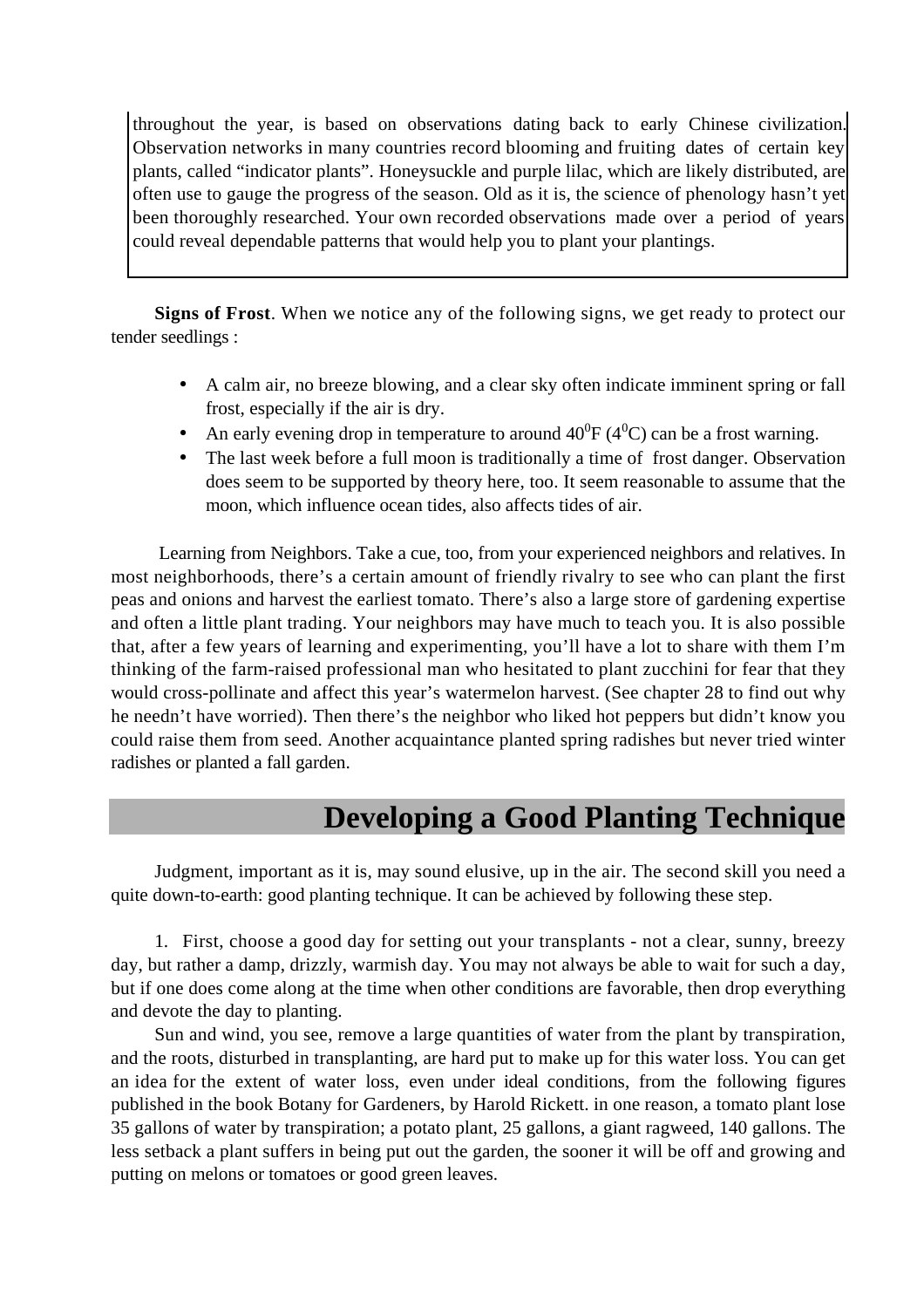2. Use a shovel or an extra-large trowel to dig a generous hole - one that will provide ample space for the plant's root ball.

3. If you possibly can, put a handful of compost into each planting hole, especially for melons, cucumbers, and squash. When adding compost, dig the hole a few inches deeper, mix in the compost, and toss on a handful of fine loose soil before setting the plant in place.

4. A tomato plant placed flat on the ground in a shallow trench with just the top one or two sets of leaves showing above ground will form roots at each leaf node and escape drying winds. It is also be easier to cover when frost threatens. Cabbage and lettuce plants may be set more deeply than they grew in the flat if they have developed a one-to two-inch stem; otherwise, cove them with soil only up to the bottom leaves. Soil in the crown of the plant will encourage rot.

Plants that have been blocked off in advance will often have a sufficiently dense network of roots to hold the soil around them until you settle them in the hole. A bare root plant suffers more. Some gardeners dip bare roots in the slurry of thick, muddy water to coat the roots, especially if the day is dry and sunny. As you position the plant in the hole, try to arrange the roots so that they do not double back on each other or fold back toward the top of the hole.

Some gardeners like to soak the planting flat with liquid fertilizer just before removing the plants to set them in the garden. It is true that this one-step treatment saves the trouble of individual plant feeding to a certain extent. I prefer to leave the plant a bit on the hungry side, reasoning that the roots will then be more likely to put out extensive new growth in search of nourishment.

5. Water each plant as you plant it, rather than setting a group of plants and returning later to water the whole row. After the seedling has been positioned in the hole, pour at least a quart of water on it to settle it in the hole.

6. Next, fill in the hole with loose soil - never with clods, which would leave root-drying air spaces.

7. Finally, press the loose soil gently but firmly around the plant so that no air pockets are left. At the same time, form the soil around the stem into a shallow, saucerlike depression which will catch rain and funnel it toward the roots.

Continue to plant the rest of the seedlings in the same way. If you're making an early planting in hops of moving your harvest day up a week or two, it's a good idea to save a few seedlings of each kind of vegetable you're gambling on as insurance in case anything would happen to the first planting.

When planting seedlings started in peat pots or pellets, keep the following points in mind: peat pots that stick out above soil level are effective wicks, drawing moisture away from the plant's roots. Foe that reason, it is important to tear off at least the top inch or so of the fiber pot so that only the stem and leaves are above ground. Since I have less faith than I once did in the permeability of peat pots to plant roots, I sometimes peel off the whole pot - gently, to avoid tearing roots - when setting out a potted seedling. (If the roots have already penetrated the pot, I don't remove it).

The plastic netting surrounding those compressed peat-pellet containers is also suspect in my eyes, but I've noticed that roots usually seem to penetrate it more readily than they do the peat pots. The netting is easy to tear off, though, in a case where root penetration might be doubtful.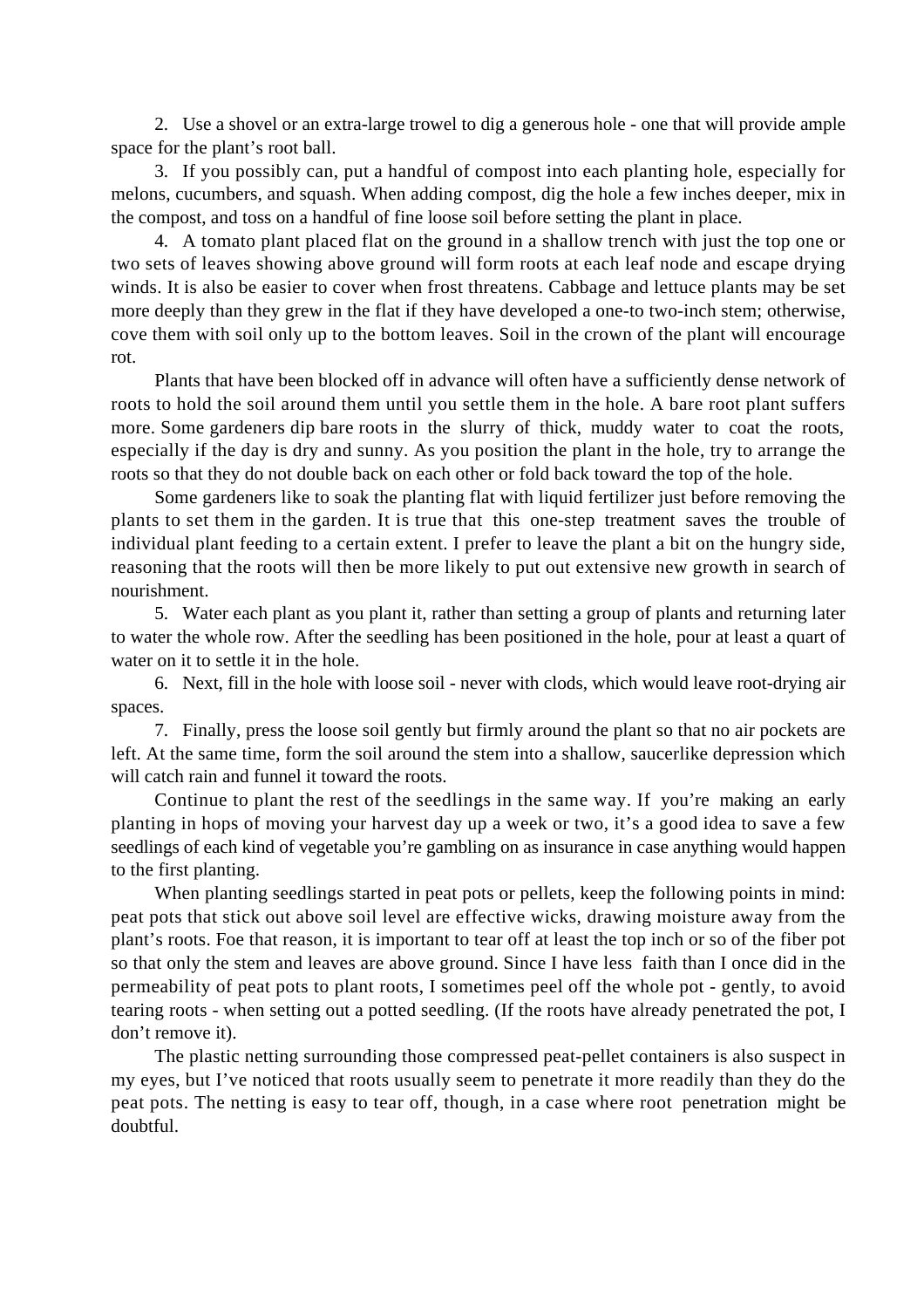#### **Protecting the Plants**

The final trick to need for weathering your seedlings successfully through their big move to the outdoors is protection. Protection from sun, wind and frost. Leaving new transplants to their own devices usually leads to disappointment. Sun and wind work against their survival for the first week that they have their roots in earth, and even after that, sneak frosts can wither a whole planting in just an hour or so of early morning chill.

**Protecting Plants from Sun and Wind**. Sun and wind damage to a newly set out plant are usually confined to its first three or four days in the ground, but may occur up to a week after planting out tomatoes and eggplant, or bare-root seedlings.

Pale leaves indicate sunscald. Cover them promptly and increase exposure gradually over the next week or two. I often cover these plants with protectors used against frost, such as glass clothes, plastic sheeting, or mulch for most of the first two or three days - no longer than that, though; they need ventilation and light.

Sometimes I use the pint-sized plastic, open-grid berry boxes to filter out some sun on early lettuce and broccoli transplants. When I must set out young plants in sunny weather, I scatter a light covering of dry hay stems, borrowed from the mulch pile, over their crowns. Just a handful for each plant will suffice. The hay shades the plants while admitting some air and sun. By the time the leaves grow above it, they are strong enough to make good use of full sun.

To shield early cabbage from strong winds, many country gardeners push an old shingle into the ground on the north or west side of their plants. (To determine the direction of prevailing winds in your garden, tie cloth strips to several stakes or poles and not in which direction they blow). An opened, bottomless half-gallon milk carton set around the plant makes a good wind and sun shield. Even brush and twigs pushed into the soft earth around the plant will serve to cast dappled shade and deflect wind.

One year, when I put out an early planting of head lettuce in a sheltered corner near the back step, I covered the young plants lightly with brush leaf from staking the pea patch. For the first few days, I draped feed bags over the bush to cast dappled shade on the tender plants. It looked perfectly awful, but the combination of varying shade and plenty of air, followed by the lighter shade from the twiggy branches after I've removed the burlap, brought the plants on gradually without any sunscald or windburn.

The first week in the ground is a critical time. The extremes of early-spring weather can prove overwhelming to a tender young plant. A bit of hovering and preventive protection at this time can make the difference between a setback and a head start.

**Protecting Plants from Frost.** I've had to learn not to be vain about the garden in early spring, but rather to stand ready to cover the young plants with all the odd things I can muster if frost seems likely. Frost watch must sometimes continue for as long as two weeks after you put tender plants inside. Even head lettuce and endive must be defended from severe frost.

*Improvised Protectors*. I use half-bushel baskets, flowerpots, coffee cans, cottage cheese cartons, berry baskets, and gallon plastic cider jugs with one end cut off. The lightweight plastic protectors were sometimes blown off by the wind until we started the practice of routinely topping them with a small stone or clod of earth to hold them down.

Two precautions: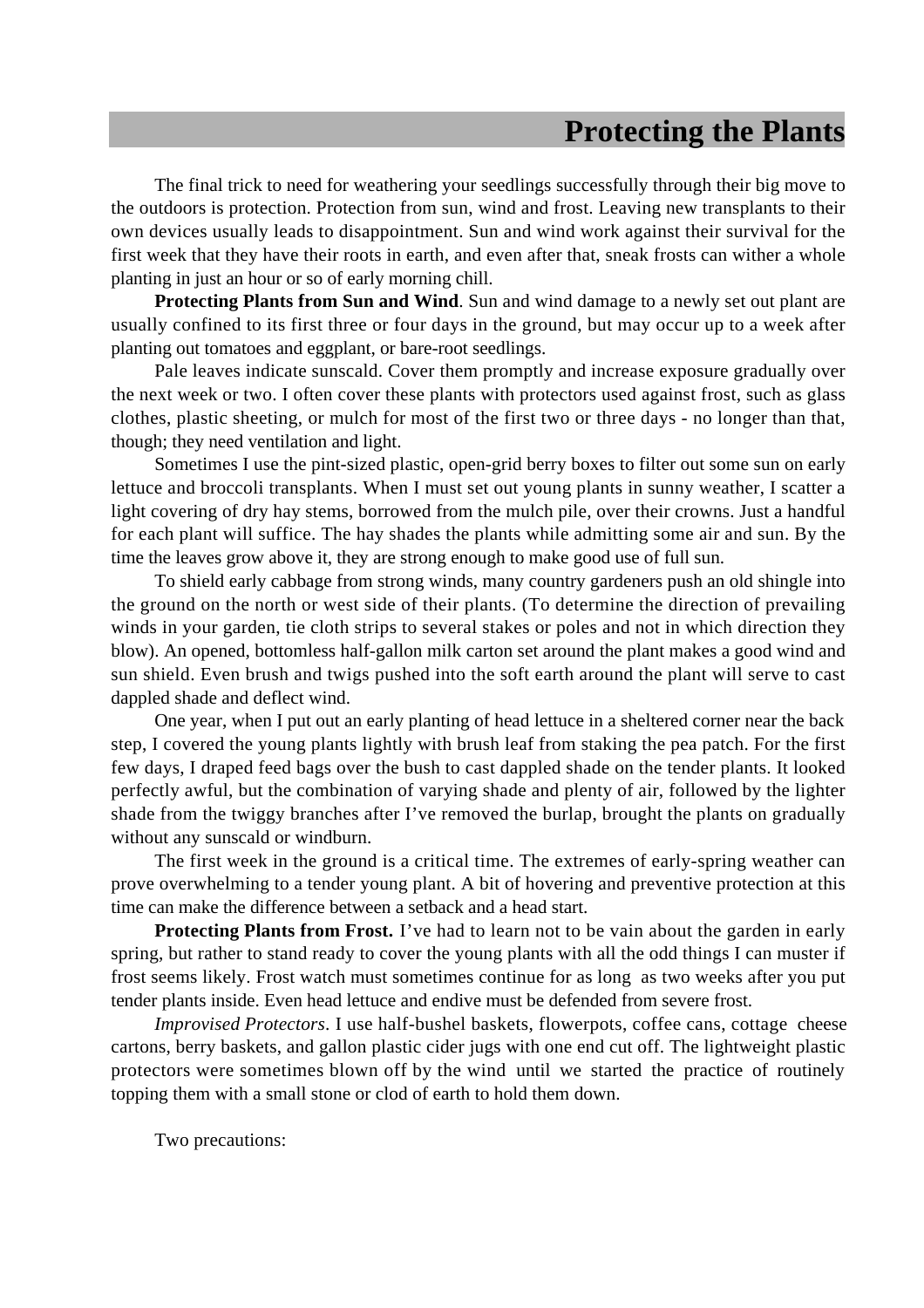- Leaves that tough the inside of a metal protector can get zapped by the frost, conducted right through the metal. I use the cans over the smaller, lower plants.
- A flowerpot has a hole through which cold air can pass, and in a severe frost that can be enough to kill the plant. It's happened in my garden, so I now put a little stone or plug of moss over the pot's drainage hole. Berry baskets have side holes, but since they permit air circulation, this problem doesn't seem to arise.

There's usually about a month between the setting out of lettuce and cabbage in April and tomatoes and peppers in May, when I keep the garden cart loaded with my motley plant caps, ready to wheel out to the field when needed. Heavier protectors such as flowerpots, pans, or cans may be left right beside the plant, but the lightweight plastic containers tend to blow away, so I usually collect them and bring them out when needed.

In addition to the items you might find around the house or yard, there are other types of covers and there are certain methods that ward off early frost damage.

*Glass Clothes*. These can be made by cutting off the bottom of glass jugs. They will not only keep out frost, but also act as miniature greenhouses for risky early plantings. Ventilate the top during the day (remove the cap),or the plant may cook in the sun's heat.

*Tents of Plastic Sheeting*. Support sheeting by draping it over wire U-forms, and weight down the edges of the plastic with soil or stone. These tents let in sun and keep out frost and wind. Be sure to ventilate them at the ends and at the bottom rather than the top to prevent the escape of the rising warm air.

*Kelp*. Plants sprayed with a dilute solution of this seaweed (see chapter 19) have shown greater resistance to frost. In one study, treated tomato plants survived a temperature of  $29^0F$  (- $2^0C$ ).

*Mulch*. Loose straw or hay drawn closely around plants and lightly over their crowns provides enough trapped-air insulation to ward off a light frost.

*Water*. Water can insulate, too. In experiment reported by Professor Frederick Fay of the University of Toronto, plants continued to grow in a cold frame topped by water-filled plastic bags (set right on the glass), even though at temperatures outside averaged  $20^0F (7^0C)$ . A space of at least four inches must be kept between the plant and the outside air.

*Freezing Water*. You can even take advantage of warming effect of freezing water. That's right - water gives off heat when frost hits it. One pound of water releases 144 Btu's when it freezes. In an enclosed space like a cold frame or a plastic tent, several wide, shallow pans of water will help to take the edge off the frost as they freeze. It's important to use shallow containers that will chill rapidly. Deep bowls or pans will not cool quickly enough to do your plants any good. Letting the sprinkler run directly onto vulnerable plants also protects against frost kill.

*Rescue.* Then there's the morning-after rescue. If, despite your best efforts or because of an extra-sneaky frost, you wake up to see the characteristic darkening of frost-touched leaves in your brave new garden rows, keep calm and reach for the hose.

Frost damages plants by forming sharp-edged ice crystals, which puncture cell walls. If you can hose the plants with a fine spray of water before the sun hits them, you can often prevent the cell damage that kills the plant. If a hose isn't handy, use the watering can with the sprinkling head on it as I've done more than once, or use your trombone sprayer. If the sun is coming up fast and you have many plants to spray, toss an old sheet or blanket over the plants that must wait to prevent their thawing - and consequent collapsing - before you get to them.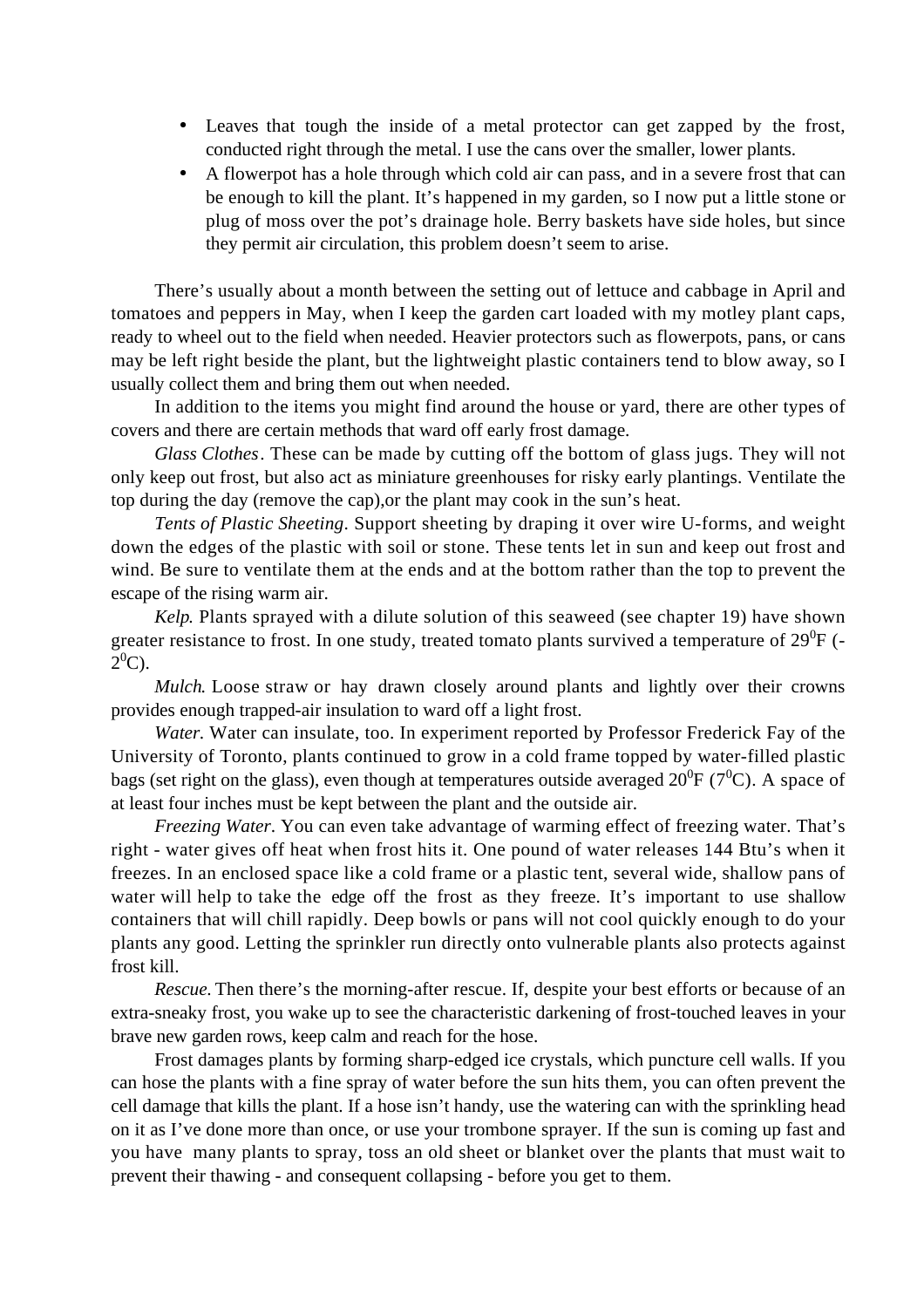# **16 Cold Frames, Hotbeds, and Cloches**

Trying to extend the growing season a little in either direction can be a gamble. However, using structures like cold frames, hotbeds, and cloches or row covers often pays off in more garden food and earlier flowers by protecting your fleshly sown seeds or just transplanted seedlings from harsh conditions.

#### **Cold Frames**

Once you have a cold frame, you'll wonder how you ever get along without one. My own simple cold frame adds several weeks to the productivity of my garden, in both spring and fall. Here's how I use it:

- To start seeds in early spring.
- To harden off spring transplants.
- For late-summer plantings (or transplants) of easy-to-cover fall vegetables like endive and lettuce - and even to winter-over parsley.
- For late-fall sowings of vegetable seeds, such as asparagus, sorrel, or corn-salad, that will come up in early spring but would get plowed over if sown in the big garden.

My small three-by six-foot frame can't serve all those functions at once, of course. I really need several more cold frames. (Are you reading this, Mike?) However, by careful planning and prompt rotation of plant populations, I keep the frame busy from March to December.

**Location and Design**. Your first consideration in planning a cold frame should be location. A southern exposure is a must, and some protection from cold winds will help to maintain the sun-generated warmth in the frame. If the site slopes slightly to the south, so much the better. The spot should be well drained, too. Don't place your cold frame in a hollow where water will collect.

Your aim should be to build the frame so that the sun's rays will strike the glass at as close as possible to a 90 degree angle. Since the sun's position in the sky changes with the seasons, from its low, weak point in winter to its commanding summer position high in the sky, you obviously can't ensure a 90 degree angle at all times. Because March and April are the critical months for seedling protection for many gardeners, the greatest good for the most plants can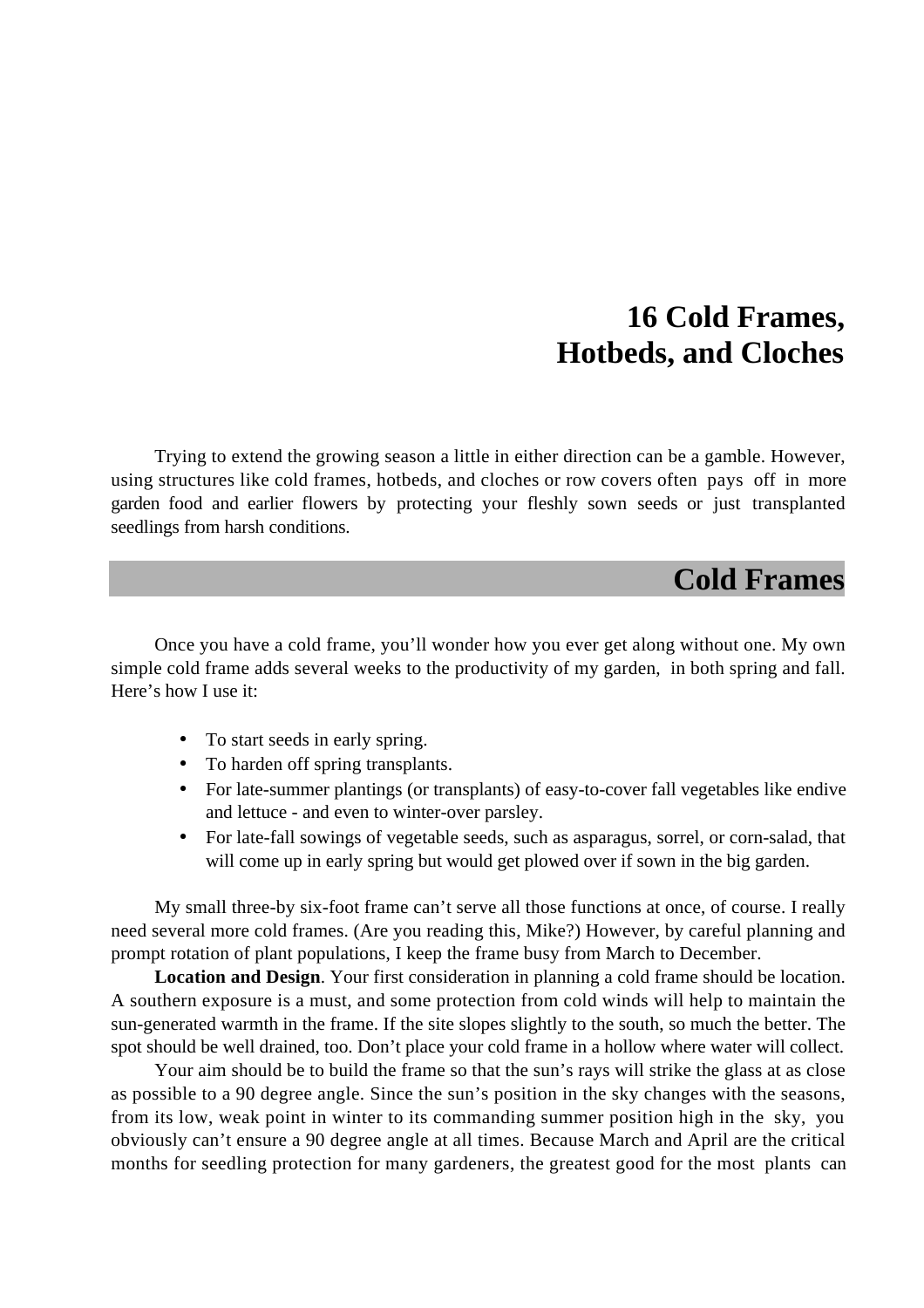probably be obtained by making the angle of the cold frame cover in such a way that early-spring sun will hit it head-on, perpendicularly. (See the box, The Angle of Your Cold Frame Lid, for specific detailed on how to determine this angle).

#### **The Angle of Your Cold Frame Lid**

Most gardeners will be content simply to build a cold frame with a sloping lid, but if you want to fine-tune yours, here is a formula that you can use.

The angle of the sun's rays from the horizon will be equal to 90 degree plus the amount of the sun's declination (its angular distance from the equator at noon - this figure, which is different each day, is published in almanacs) minus the latitude where you live. Now to determine the angle of your cold frame lid, use this formula:

lig angle = 90 degree - sun's angle

Plants that are in the cold frame over summer are often being protected from strong sun by slatted covers or screening, as in the case of summer lettuce, so the summer angle isn't important. Fall plants need frost protection and intensification of the gradually waning sun, which is somewhat lower in the sky than it was in early spring.

You can build a cold frame that will be a remarkably effective sun-catcher during both spring and fall if you make it in sections that can bolted together, and make a special fall insert to catch the pale, weak, late-year sun. In a Farmstead magazine article, Rocky Roughgarden describes the modular cold frame he built for his Massachusetts garden. The glass side of the basic spring section slopes at a 35 degree angle from the earth. A wedge-shaped fall insert, bolted on in early autumn, raises the angle of the glass to 55 degrees from the earth. The Roughgarden cold frame boasts, in addition, an extra cover insulated with scrap Styrofoam. The exact angle of the sun will vary, of course, in different latitudes, and at different times. Unless you want to build several inserts, you'll need to decide when you want to capture the most extra light and plan the angle of the insert accordingly.

Dimensions of the cold frame can be suited to your site and the materials at hand, but in most cases a maximum width (front to back) of three feet is ideal. A frame that is too wide - over four feet - will be difficult to reach into when you tend the plants. Length of the frame is not critical, but make it is as long as possible; soon after it's built, you'll wish it were longer. If you will be creating the top of the cold frame from windows or storm sashes, consider the number of windows you will use and their length when deciding exactly how long to make the cold frame. Practical dimensions range from 6 to 12 inches high for the front board and 12 to 18 inches high for the rear.

**Construction**. The construction of the cold frame, for most of us, is determined by the materials we have at hand. We make ours out of discarded wood-framed storm sashes and twoinch locust boards milled from trees cut in our woods. Locust has the advantage of lasting a long time in the ground. Cedar, cypress, and redwood are also decay-resistant woods that should outlast the more easily replaced sash. When using pine, oak, or other less rot-resistant woods, brush on several coats of linseed oil or copper naphthenate to retard rotting. Avoid using creosote, pentachlorophenol, or mercury compounds to treat wood intended for use around plants.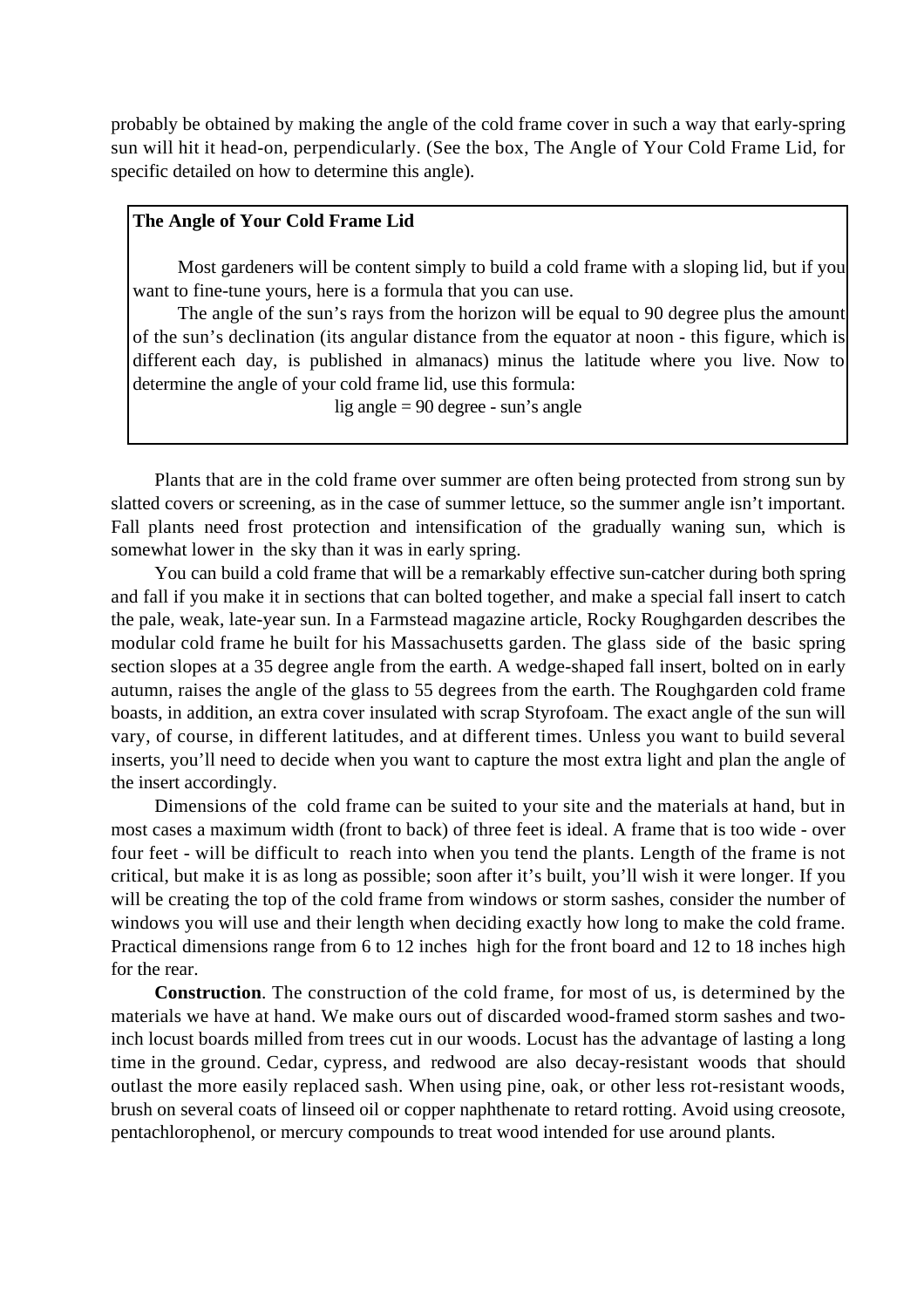Some gardeners, make a deep frame of especially rot-resistant wood and bury it eight to ten inches in the ground. Others simply set the frame to make it portable so it can be used to cover special row crops in the garden. Frame sides may be screwed, bolted, nailed, or hooked together.

You'll want to reinforce the corner unless the frame is designed to be taken apart for moving or storage. We nailed two-by two-inch stakes of scrap wood in each corner of our frame. Purists object that inferior supports interfere with placement of seed flats; some who wish to make very efficient use of very square inch of the frame may prefer to nail one-by three-inch boards to the exterior corners for bracing. It is often a good ideal to drive supporting stakes into the ground around the cold frame to keep it well anchored. We did not add struts to support our windows, but in a long cold frame or one using heavy windows, or where snow cover is heavy, you might want to nail one or two one-inch-wide strips of one-inch-thick lumber across the frame to support the sash. These cross ties may be countersunk in the front and rear boards of the cold ties.

Wood is a good insulator, far better than metal, and so the boards should be a good inch thick, if possible. Two-inch-thick lumber will protect your plants even more, although it will be more cumbersome to handle. Either 10-inch or 12-inch-wide boards would work well. Dimensional lumber would be my first choice, but you could also use 1/2-inch, 5/8- inch, or 3/4-inch exterior plywood.

Construction of the cold frame is simple. Just follow these steps:

1. Dig a hole bout about a foot deep and three to four inches larger in width and length than the dimensions of your projected frame.

2. Cut the side pieces, the front, and the back from sturdy wood. If you're using plywood, nail a length of scrap lumber about two or three inches wide and three-fourth inch to one inch thick to each end of the long back and front boards. Then use nails (or, for stronger construction, screws) to attach the side boards to the front and back boards. To further brace the frame, nail a length of one-by two-inch scrap lumber to the upper edge of the back board (see the diagram on the facing page). The two short side pieces of the frame should taper from back to front to give you the desired angle, and the long back board, of course, will be higher than the long front board. Check to determine whether the rectangles are true by measuring from corner to corner in an X. Both lines should be the same length. Nail or screw the pieces together.

3. Reinforce the corners with metal braces or short two-by-fours, unless you have used the scrap lumber described above for plywood.

4. Position the cold frame in the hole, taking care to level it well.

5. For the sun-catching top of the frame, most people use secondhand windows or storm sashes hinged to the back board. Here again, wood-framed windows will retain much more warmth than those that are metal-rimmed.

On frigid nights, insulating the cold frame from the outside can help to keep internal temperatures above that critical frost point. You can pile old blankets, leaf stuffed bags, boards, or rugs over the sash and also blank the frame with hay or bags of leaves. An extra layer of glazing, even a simple sheet of clear plastic, will trap heat by blocking convection and conduction - the often-cited greenhouse effect -and this can reduce heat loss by 34 percent.

*A few variations*. Variations on the basic box-frame and glass-sash construction of the cold frame can run from the substantial to the makeshift. For a more durable structure than wood, you could build a brick, stone, concrete block, or poured concrete frame. For any such frame that is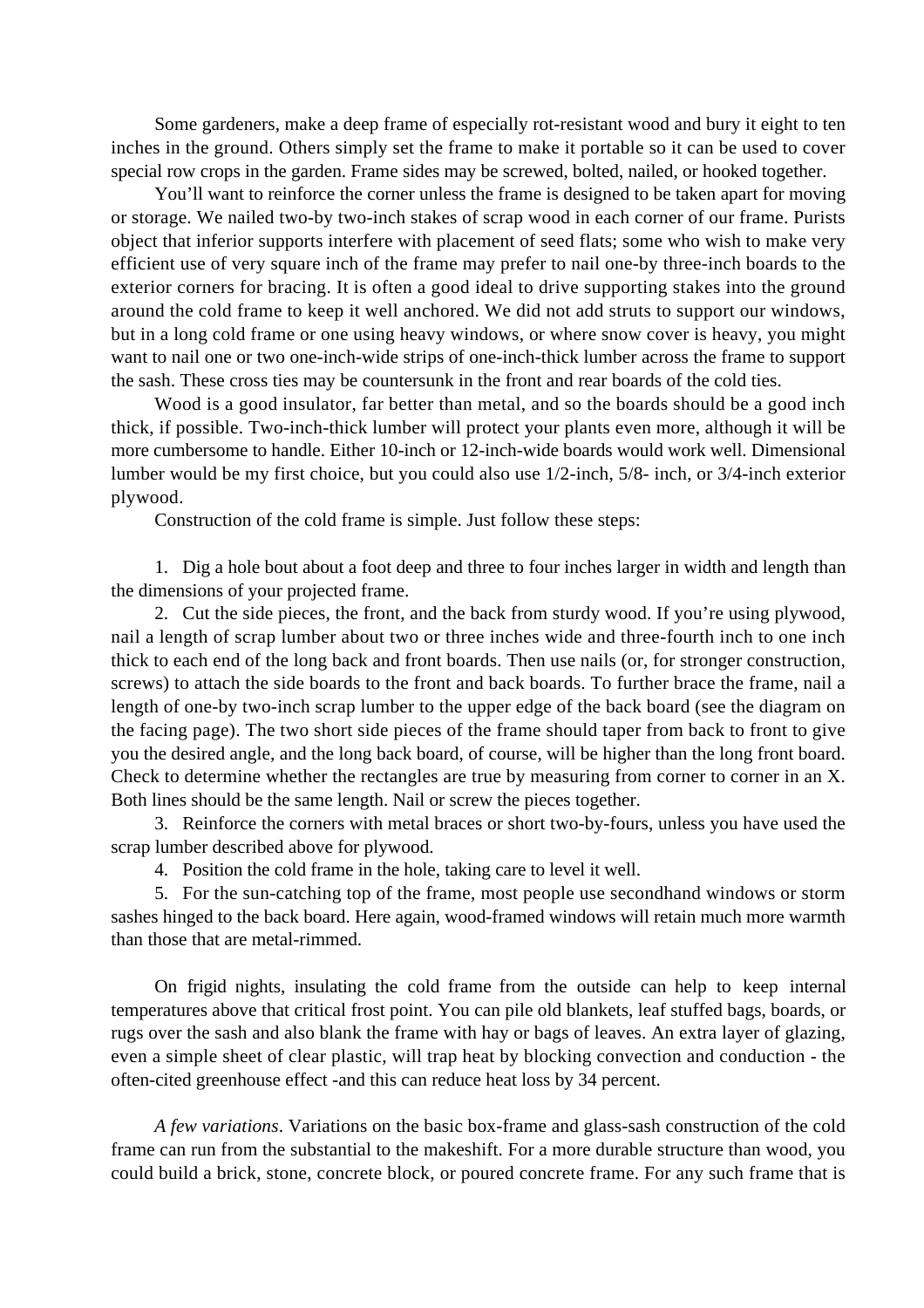held together by mortar, you'd need do dig deeply enough to lay the bottom layer several inches below the frost line, so the cement wouldn't be cracked by the inevitable rocking action of alternate freezing and thawing.

For a collapsible frame, you could attach hinges to the back corners of wood box-frame and then attach the front panel with screws or hooks. You could also make a conventional box-frame portable by attaching handles to its sides.

For a quick cold frame, if you have enough hay bales and plenty of space, arrange the bales in a rectangle, open at the top, to support a storm window. For easier access, use a crap board for the front side. Be sure to position the bales so that the string bindings are on the sides rather than on the ground where they would rot quickly.

**Monitoring Temperature**. Warm spring sun can cold frame interior surprisingly hot. You might want to put a thermometer in your frame so you'll know when internal temperatures climb into the danger zone, much above  $80^0F (27^0C)$ . Different plants, of course, thrive under different temperature ranges:

- Most tender plants:  $60^{\circ}$ F to  $75^{\circ}$ F (16<sup>o</sup>C to 24<sup>o</sup>C).
- Half-hardy plants:  $50^0$ F to  $65^0$ F ( $10^0$ C to  $18^0$ C).
- Hardy plants:  $45^{\circ}$ F to  $60^{\circ}$ F (7<sup>o</sup>C to16<sup>o</sup>C).

James Crockett, former host of " the Victory Garden" television program, offered helpful advice: when the outdoor temperature rises to  $40^{\circ}F (4^{\circ}C)$ , Crockett says, you can open the cold frame cover six inches. At  $60^{\circ}F (16^{\circ}C)$ , swing the lid wide open. Then in midafternoon, close the lid to retain the midday heat.

Automatic temperature-sensing vents are available from green house suppliers, but they're not practical for most improvised frames, which usually have lids too heavy for the lightweight mechanism to lift.

**Accessories**. Once the basic structure is made, you'll need a few accessories to make the use of your cold frame easier and more efficient.

*To Anchor an Open Lid*. On good days, when winds aren't high, you will want to swing back the lid of the cold frame to expose the plants directly to the sun. Sudden wind gusts, though, can be surprisingly forceful. If your cold frame stands up against another structure, or you can't rest the lid on the ground, you will want to devise a way to anchor the glass lid so that the wind won't bang and break it. Our cold frame is built on the south side of the cement-block-enclosed compost pile. When I raise the lid, it leans back and rests on the block wall, but a strong wind can blow it down with disastrous results. (If you think I'm warning you about this because I slipped up on it the first time around, you're right!) After Mike replaced the broken glass, he put a crew hook into each of the two top windows and fastened wire around and through a block on each end of the compost-pile wall. Now when I open the glass top, I catch the wire loop in each hook so the wind can't blow it down.

You'll avoid in this trouble if you simply lay the windows on top of the cold frame. Although not quite as airtight as the hinged construction, this simple setup makes it easy for you to work in the cold frame: you simply lift the window off.

*To Prop the Lid Open*. You'll need a prop of some kind to elevate the cold frame top a few inches when intense sun warms up the interior. This can be as simple as a handy stick or stone, but an adjustable stop, made of a notched two-by-four, will give you more leeway in arranging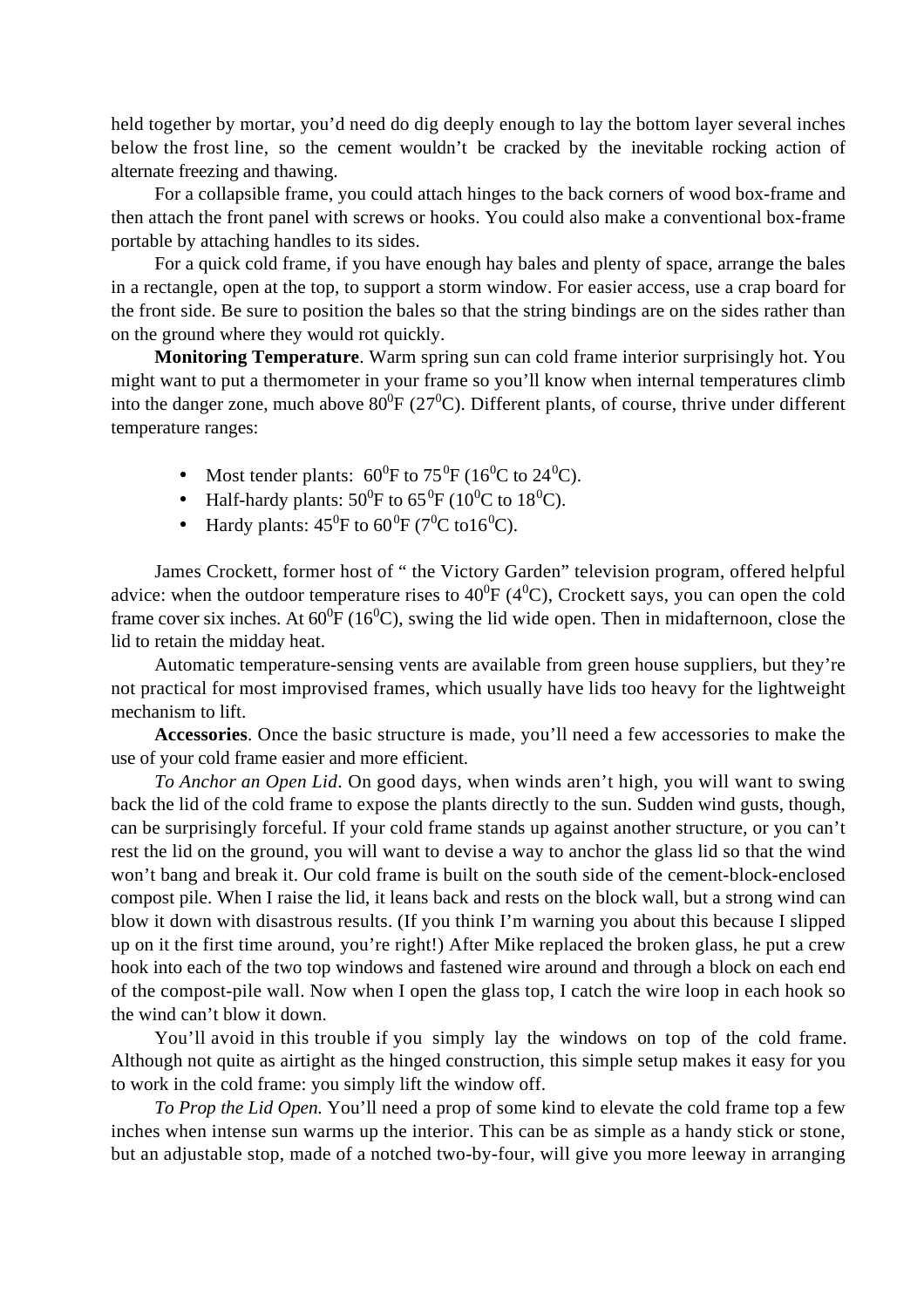ventilation. Cut three steps into the prop stick at different heights. To use it, simply set the prop stick on the ground and rest the lid of the cold frame on one of the three steps*.*

*To Provide Some Shade*. In early spring, I use the cold frame to bring on the early lettuce and cabbage under glass. By the end of April it's usually safe to start hardening off the peppers and tomatoes I'll plant in the garden in mid-May. When I put out flats of these vegetables, I leave the glass windows open during the day, unless the wind is strong, and close them at night when temperatures dip. For the first week or so, I use improvised slatted covers to shade out about 60 percent of the sun's rays so the plants don't suffer from suncald as they would if suddenly exposed to the full impact on direct sunlight.

**Watering the Plants.** Plants in the open cold frame dry more quickly than those kept under lights. For some, daily watering is necessary when the sun is intense. Most flats, unless shallow and lacking moisture-retaining moss, do well for me when watered about every other day. Plants that are being hardened off, you'll recall, should be kept on the dry side but not allowed to wilt.

## **Hotbeds**

A hotbed is simply a cold frame that is supplied with extra warmth. The heat, usually from the bottom, helps to promote seed germination and steady growth of seedlings that are cold sensitive.

**Using a Soil-heating Cable**. One effective hotbed design uses a soil-heating cable imbedded between vermiculite and soil. A 30-foot cable will heat a 3-by 6-foot cold frame. To build such an arrangement follow these steps:

- 1. Spread a two-inch layer of vermiculite on the bottom of the cold frame for insulation.
- 2. Lay the cable on the vermiculite in long loops, keeping wires eight inches apart from each other and three inches away from the edge of the bed.
- 3. Cover the cable with an inch of soil or sand.
- 4. On top of the soil, place a layer of wire screening to prevent the cable from accidentally being dug up.
- 5. Cover with four inches or more of good fine soil. This will give steady bottom heat.

A Temporary Hotbed. If you already have your cold frame set up and don't want to install a permanent heating arrangement, you could warm the frame temporarily with a chicken brooder lamp, or for very gentle warmth, take a tip from one of our neighboring master gardeners and tack a string of outdoor Christmas tree lights around the inside of the frame.

**A Manure-heated Hotbed**. Conservation-conscious gardeners are turning increasingly to the manure-heated hotbed, since it's possible achieve the same end without drawing on electric power. In addition, you improve your soil and eliminate equipment purchase and care. Most old gardening books offer elaborate plans for the construction of hotbeds of heroic proportions. Our grandfathers, who farmed with horsepower, had an abundance of this quick-heating manure at their disposal. Even today, though, the common keeping of pleasure horses by people who don't always have a use for the by-products puts horse manure within the reach of city and suburban as well as country gardeners.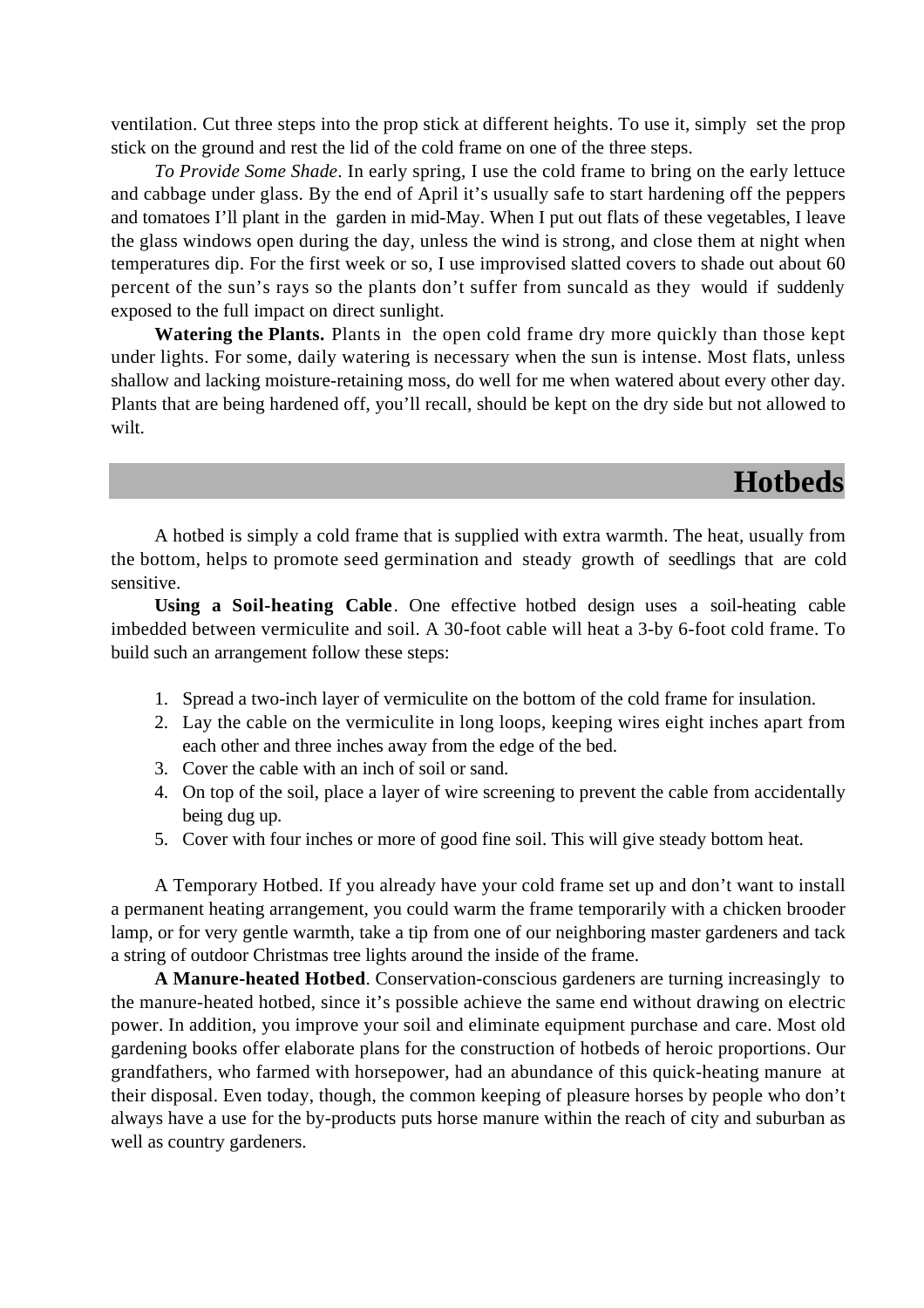The following instructions will take you through the simple process of making a manureheated hotbed:

- 1. Dig a rectangular hole three to four inches larger all around than the dimensions of your cold frame and 1 1/2 to 2 feet deep.
- 2. A week to ten days before planting, pack horse or chicken manure into the hold up to six inches from soil level.
- 3. Hose this layer down to start decomposition.
- 4. Spread six inches of fine soil on top of the manure.

The manure will reach its peak of heat within three to six days. Wait to plant, though, until the soil temperature fall to  $85^{\circ}F(29^{\circ}C)$ , or you'll cook your seedlings. Ventilate the bed as necessary to keep the temperature below  $90^0F (32^0C)$ .

Improvisations. If you like to improvise, perhaps some of the following ideas, used successfully by other experienced gardeners, will work for you:

- Make a mini-hotbed from a discarded refrigerator crisper drawer set in a hole over packed, moistened manure as described above and topped with its original glass.
- Back a portable cold frame up to a cellar window, which can be opened to admit heat from the house.
- Make a long, low tent from two screen doors covered on each side with a layer of tacked-on plastic sheeting. Attach triangular end frames of outdoor plywood in which ventilation holes have been drilled. Use this as a cold frame, or bury manure underneath to it make it a hotbed.
- Make frames from scrap wood covered with poultry netting (or use old screen doors). Tack on plastic for an inexpensive portable cold frame.
- Line sturdy cardboard cartons with black plastic that is stapled on. Top with a flap clear plastic that is stapled to the back end and clipped to the front end with clothespins. The waxed cartons used for chicken parts work especially well; you can get them from grocery stores.

As you've no doubt noticed by now, part of the satisfaction of rigging up a cold frame or hotbed - for me at least - lies in using materials at hand to make a useful thing. See what you can come up with.

# **Cloches and Other Season Extenders**

A bit of extra protection in early spring can make a significant difference in the growth of your plants. Probably the most effective use of temporary row or plant covers is to moderate harsh spring weather for seedlings planted at or near their normal planting time. You can also use spot covers to enable you to get away with planting up to three weeks early, but don't expect much more than that. Although they certainly do reduce heat lost by convection and radiation, small temporary covers can't retain enough of the sun's heat to tide a tender plant over a severe freeze.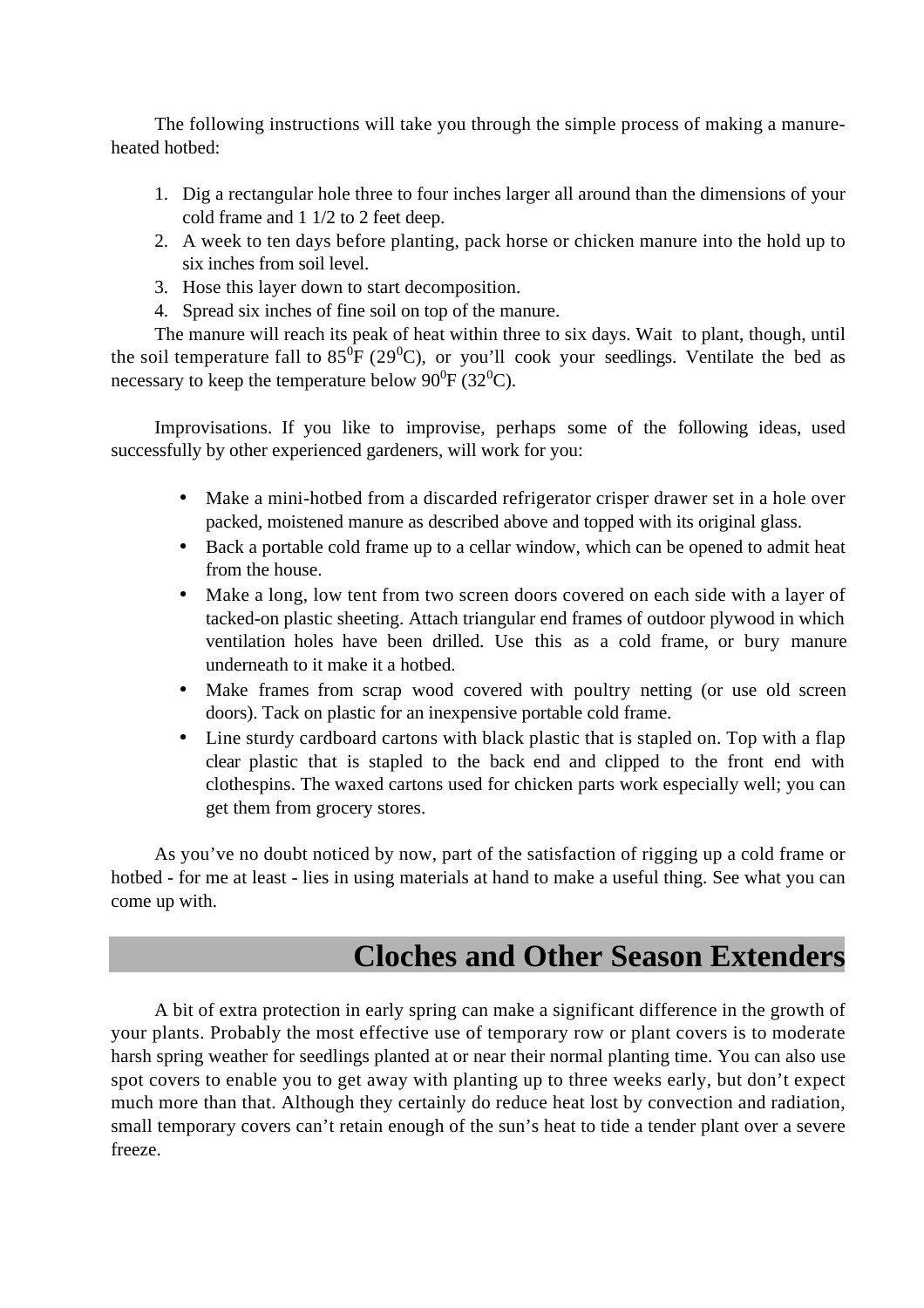**Cloches**. For many years, French market gardeners used cloches - bottomless clear glass bell jars - to protect their early plantings. More recently developed plant protectors are easier to use and store than the heavy breakable glass. Whether or not you still call them cloches, as many people do, these covers are used by many costconscious present-day market gardeners, who wouldn't bother with them if they didn't confer a useful amount of protection.

You can make your own cloches, of course, by removing the bottoms from plastic gallon jugs. These are easy to stack, although they do get a bit misshapen after a few seasons of use, and they have the extra advantage of being free. Press them well into the soil when you set them over your plants so the wind won't topple them.

**Tunnels and Row Covers**. Tunnels may be purchased or homemade. You can use clear plastic to arch over your early rows, supported by supple bent twigs or wire hoops stuck in the ground. The sides of the plastic should be thoroughly battened down by banking with soil or covering with boards, and the top surface should be slit and intervals to allow excess heat to escape on a sunny day. Sheets of perforated plastic for tunnels are available from mail-order suppliers. A sheet of corrugated fiberglass, bent into a U shape and wrapped with wire on each and to retain its tunnel form, will last longer than plastic sheeting and needs no additional support except, perhaps, a few staked to keep it anchored at the sides.

Two recently developed commercial products confer additional protection.

*Wallo' Water* . The Wallo' Water is a clear vinyl ring of tubes 18 inches high and 18 inches in diameter. When filled, the enclosure will raise the air temperature around a plant by at least  $5^{0}F$  $(3<sup>0</sup>C)$  and the soil temperature by about the same amount. The way it works is that the water - 25 pounds of it - soaks up the sun's warmth and then gradually releases it to the plants at night. For more support and warmth, you can set a tire around the Wallo' Water.

It's an interesting idea, and it certainly does help to encourage plants that are set out moderately early - say, seven to ten days ahead of the usual time, but it can't work miracles. I wouldn't use it with tender plants like tomatoes and squash in freezing March weather.

It takes about five minutes to fill the tubes with water (a process that can be a comedy of errors if you don't read the directions). Put each ring in a five-gallon bucket for support and fill the tubes on alternate sides, rather than all on the same side, so the device will stand straight sooner. Although stakes are not supposed to be necessary, the rings do occasionally slump, so you might want to slide two smooth stakes inside the rings right from the start to help keep them upright. If you fill the tubes only two-thirds full of water, you can bend the top flap over form a closed teepee. To prolong their useful life, be sure to thoroughly drain and dry the tube rings at the end of the season.

*Reemay*. This lightweight spun polyester fabric is easier to use than the Wallo's Water, but short-lived. To use it, you just drape it over your rows immediately after planting seeds or transplanting seedlings and anchor it well on both sides with loose soil. Allow 1 to 2 feet of slack, depending on the size of your plants. This provides leeway for the plants as they grow. The 67 inch-wide material is available in lengths of 20, 50, and 100 feet. A sheet of Reemay is wide enough to cover a bed 3 1/2 feet wide or two average garden rows. The fabric is so light in weight that plants can easily shoulder it upward as they grow.

Reemay protects seeds and young seedlings in several ways. it reduces light transmission by about 20 percent. Young plants still receive plenty of light, and on a sunny day the space under the cover is less likely to overheat than it would be with a clear cover. The temperature under a sheet of Reemay rises by  $8^{0}F$  to  $10^{0}F$  (4.5<sup>o</sup>C to 5.5<sup>o</sup>C) on a sunny day, and although heat is lost again at night, the bonded cover provides a good  $2^{0}F$  to  $3^{0}F$  (1<sup>0</sup>C to 1.5<sup>0</sup>C) of frost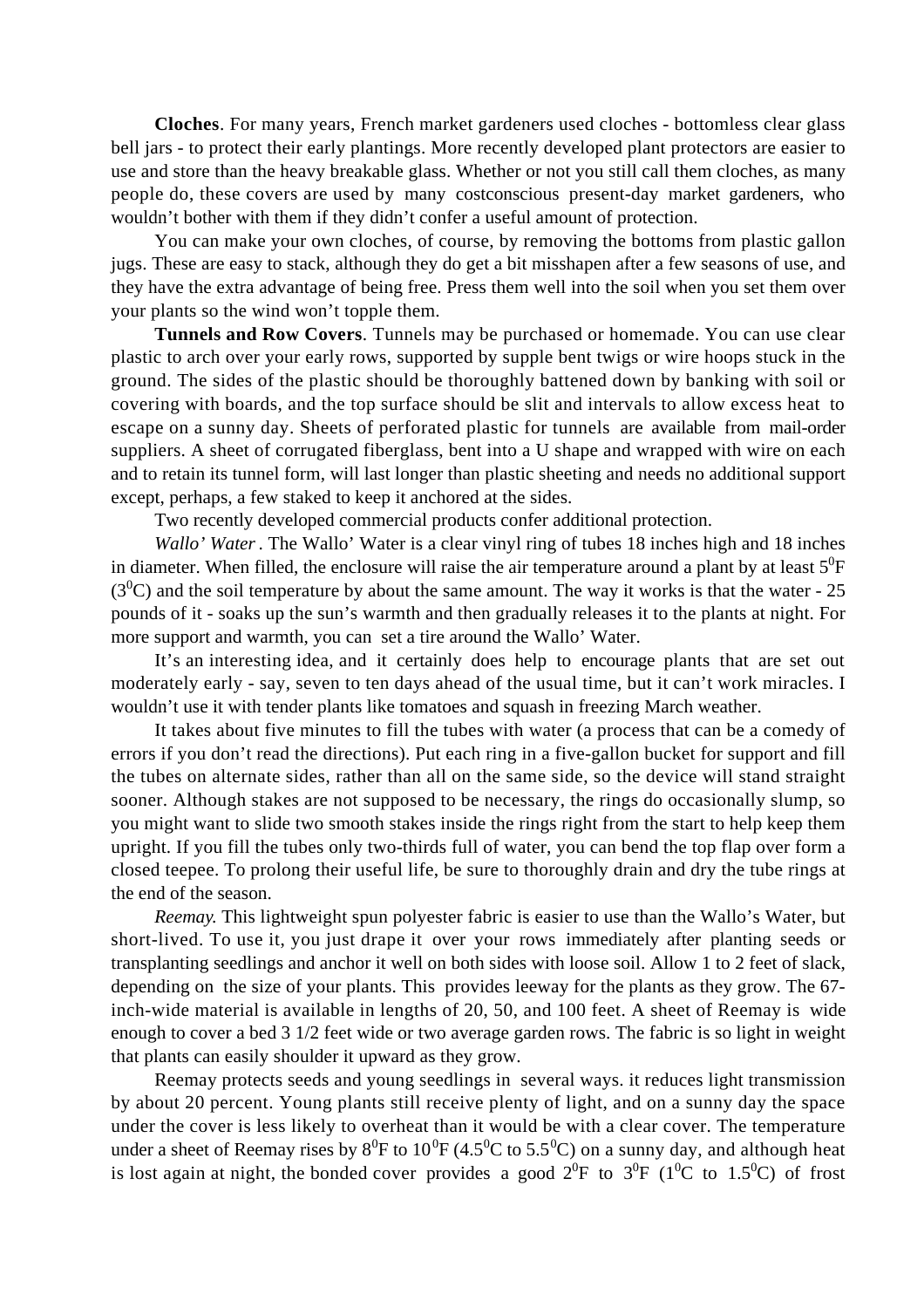protection. It also retains moisture, which helps to encourage germination, and when thoroughly anchored without any gaps, it's an effective insect barrier. (If you use it for cucumbers or squash, remove the Reemay when blossoms form so pollinating insects can do their job). Reemay is permeable, so rain can soak in and hot air can escape. In warm weather, you might need to loosen it is to permit more ventilation; when outside air temperature is  $85^{\circ}F$  (29<sup>0</sup>C), the air under Reemay heats to  $95^{\circ}$ F to  $97^{\circ}$ F (35<sup>o</sup>C to 36<sup>o</sup>C).

Reemay offers a few disadvantages as well. It encourages weeds as much as it does vegetables, so you'll need to do some weeding. Because sunlight degrades the material, it often starts to shred after a three-month stint in the garden. If you pack it away out of the light as soon as it's no longer needed, you might find that it will last for another growing season.

*Other Row Covers*. Other brands of porous row covers include Agronet, Arryl, Vispore, and Kimberly Farms. Agronet is available in a 42-foot width. A newer row-cover material, Tufbell, is made of polyvinyl alcohol and is three to ten times more stable in the presence of ultraviolet light than other row covers. It is also, so far, more expensive. Tufbell is not yet as widely available as Reemay. No doubt these products will continue to be improved in years to come. The best use for these fabrics seems to be to ease plants through those marginal days of early-spring weather, when an ounce of prevention can enhance their growth.

# **17 Care of the Young Transplant**

Extra measures of support given to new plantings - mulching, watering, fertilizing, and staking - should be carried out with regard for variations in weather, plant growth habits, and row spacing. Although difference in climates and individual gardens make rigid prescriptions unworkable, perhaps a few loosely scheduled suggestions would help you to time these practices correctly to encourage rather than impede the plant's growth.

# **Mulching**

Mulch spread between rows smothers weeds and helps to slow the evaporation of soil moisture. Biodegradable mulches like straw and leaves have the additional advantage of improving soil tilth fertility.

**Kinds of Mulch**. Generally, you have the choice of mulching with organic materials like leaves and straw or with synthetic plastic products. Mulches of organic materials tend to keep the soil cooler than if the ground were bare, whereas polyvinyl sheets, both black and clear, warm the ground under them. Use any fine mulch you may have for narrow rows and save the coarse stuff for wider aisles.

*Newspaper*. According to recent reports, most newspapers are now using low-lead inks on their newsprint, but not necessarily on their glazed-paper supplements. Both unprinted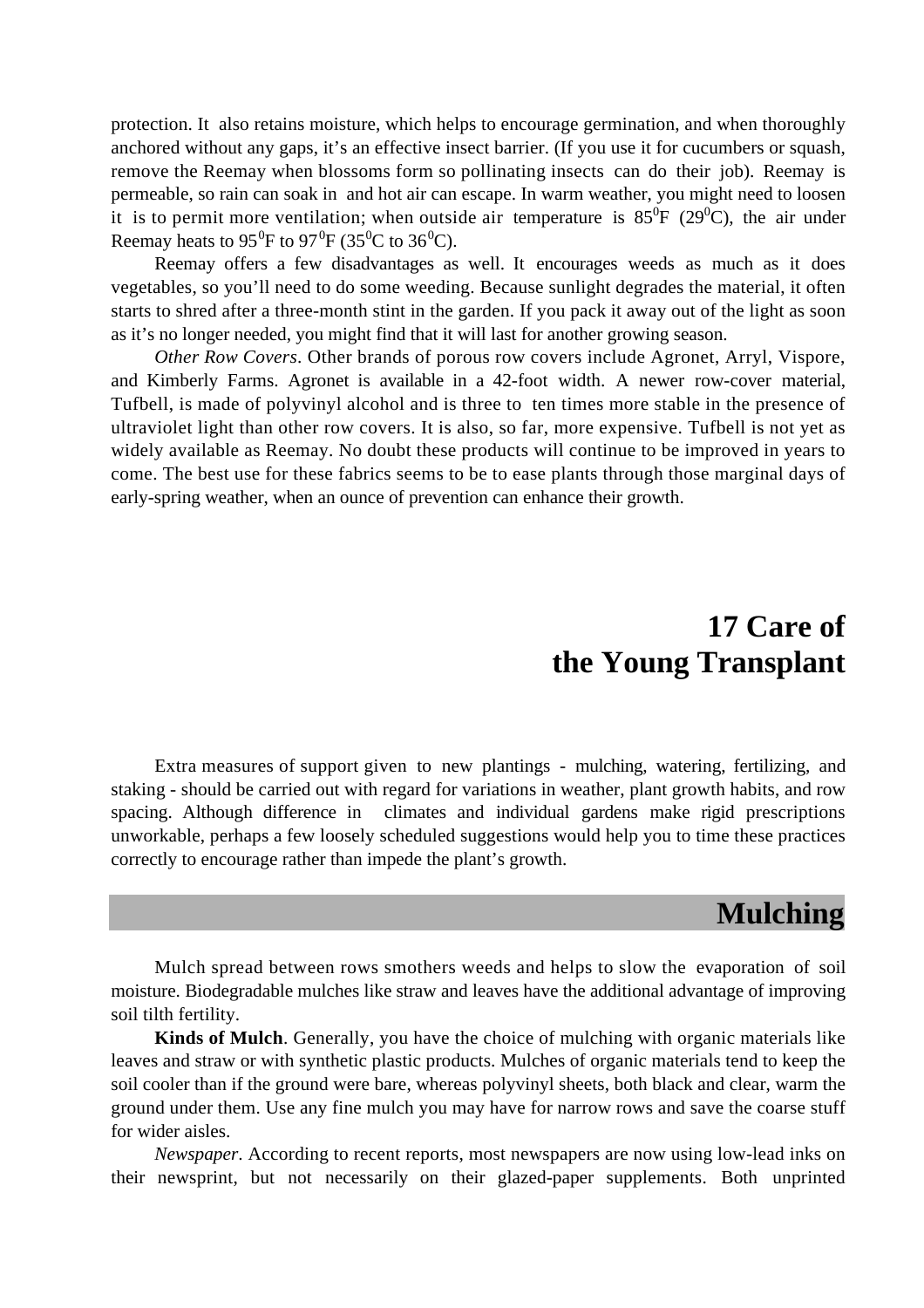newspaper and black ink contain about 5 ppm of lead (which is a pretty low figure compared to the 1,000 to 2,000 ppm found in city carpet dust); therefore, newsprint should be safe. We use it on our garden, but we do not mulch with magazines or with newspaper supplements, some of which have a higher lead content.

Maple Leaves. Fresh maple leaves contain phenol compounds that retard root development of plants in the cabbage family and other vegetable crops and possibly some flowers, too. It's best to let the leaves age for a season so that rain can leach out the offending phenols before using the leaves for mulch.

When to Mulch. Begin mulching the cool-weather crops - lettuce, peas, cabbage, beets, and carrots - as soon as their seedlings look as though they might amount to something. Wait until the soil warms up before mulching heat-loving crops like tomatoes, peppers, eggplant, cucumbers, and melons. My mulching program progresses gradually as the season wears on. Each day, starting in May, I spread a few more armfuls of discarded barn hay around the lettuce and peas. By mid-or late June the soil has Warmed, and my husband has cut several wagonloads of weeds for me to use in mulching the large spaces between the tomatoes, squash, and other heat lovers. By early July we have all of our mulch spread for the season.

If you use black plastic to mulch melons, as I do when I accumulate enough black plastic bags that I had used for holding leaves, put it around the plants soon after they've germinated to help warm the soil. Clear polyethylene sheets promote the highest soil temperatures but also encourage weeds.

How Much Mulch. How much mulch is enough to keep weeds down? It depends on the mulch you use. Here are some guidelines:

- Discarded carpet: a single layer.
- Grass clippings: about four inches when first spread (they'll pack down).
- Hay, baled: about a five- to six-inch thickness flaked off from the packed bale; loose: eight to ten inches.
- Leaves: eight to ten inches.
- Newspaper: three to six sheets, held down by stones or other mulch.
- Sawdust: two to three inches.
- Wood chips: at least six inches without a liner. Two to three inches is enough if a layer of newspaper or other light-impervious material is put down first.

## **Fertilizing**

Newly transplanted seedlings have little need for extra plant food. They're busy forming for feeder roots and adjusting to their new environment. If you've spread fertilizer before digging the garden and have put some compost in the holes at planting time, most of your plants should be well supplied for the season.

However, some heavy feeders, like cauliflower, cabbage, melons, and rhubarb, often produce better if given extra feedings, starting a week or ten days after setting out. Some gardeners give their tomato plants extra fertilizer to keep them producing well through along growing season. An extra side-dressing, if you can manage it, may improve corn. In a large garden, it's usually difficult to get around to doing these extra things. We put extra manure on our corn plot one year when we had got been able to plow in enough fertilizer when preparing the land, but for the most part we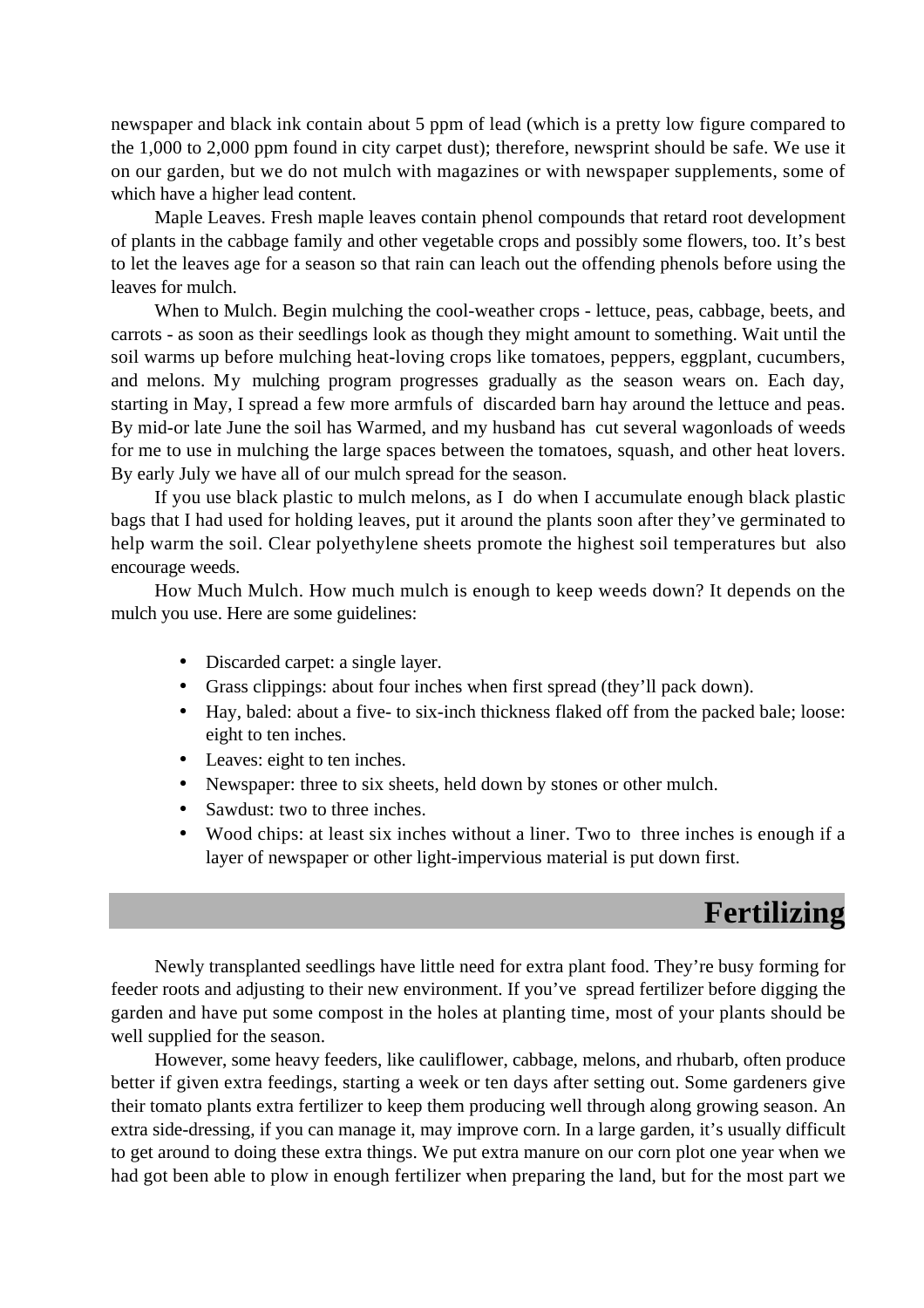depend on the manuring we did before planting carry most plants through the growing season. Exceptions, in your garden, are lettuce, cabbage, cauliflower, and melons, to which we try to give several booster feedings of either dilute fish emulsion or manure tea. These nitrogenous boosters, since they promote leafy growth, should not be given to your root vegetables, or you may have great leafy carrots with spindly roots.

To prepare manure tea for your garden or to pour on the compost pile, follow these steps:

- 1. Fill a burlap sack with manure and place it in a barrel or trash can.
- 2. Fill the can or barrel with water.
- 3. Cover (to keep out flies), and let the brew steep for several days.
- 4. Dip off some of the enriched water into a bucket or watering can, dilute it to the color of tea, and pour it around the base of the plant.

For smaller amounts of manure tea, use this method. Put manure directly in old buckets, fill with water, and dip off as needed. Leaving the original manure in the bucket, refill with water. After three to four batches have been made from the same manure, pour the slurry on the garden and start again with fresh manure.

### **Staking**

Vining or climbing plants that are well supported usually produce more fruit or flowers. Because air circulation is better, they're less likely to suffer from fungus diseases. Cropsupporting arrangements are limited only by your imagination and available resources. The following are some suggestions to get you started.

**Cylinders**. Concrete-reinforcing wire can be formed into cylinders that make excellent plant supports, especially for tomatoes. Clip off the horizontal wire on one end so that you can poke the resulting prongs into the soil to anchor the cylinder.

**Teepees**. Eight-foot poles pushed into the ground and ties together at the top support climbing beans. Although soil cultivation is not as convenient around board based teepees, they are more stable in the wind and easier to set up than single poles, which must be buried more deeply. You can form teepees using last year's sunflower stalks, too.

**Box Frames**. You can make box frames from scrap lumber to set right over seedling plants. The plants will then lean on them as they grow.

**A-Frames**. Two rectangular frames strung with wire or twine and hinged or tied together work well for both cucumbers and tomatoes**.**

**Pole Tents**. These can support an impressive wall of flowers or beans. To make one, drive two eight-foot-long 2- by 4-inch posts 18 inches into the ground, spacing them ten feet apart. Nail a ten-foot-long 2- by 2-inch board between the two posts at the top. Then nail three stakes to each of two 1-by 2-inch ten-foot-long boards. Drive the stakes (with boards attached) into the ground on either side of the posts, four feet artificial. Tie a length of twine to one long bottom board, run it up and over the top of the support, and tie it to the opposite bottom board. Continue to tie lengths of twine to the board, spacing them 6 inches apart. Nail may be driven in the top and bottom boards to stabilize the twine.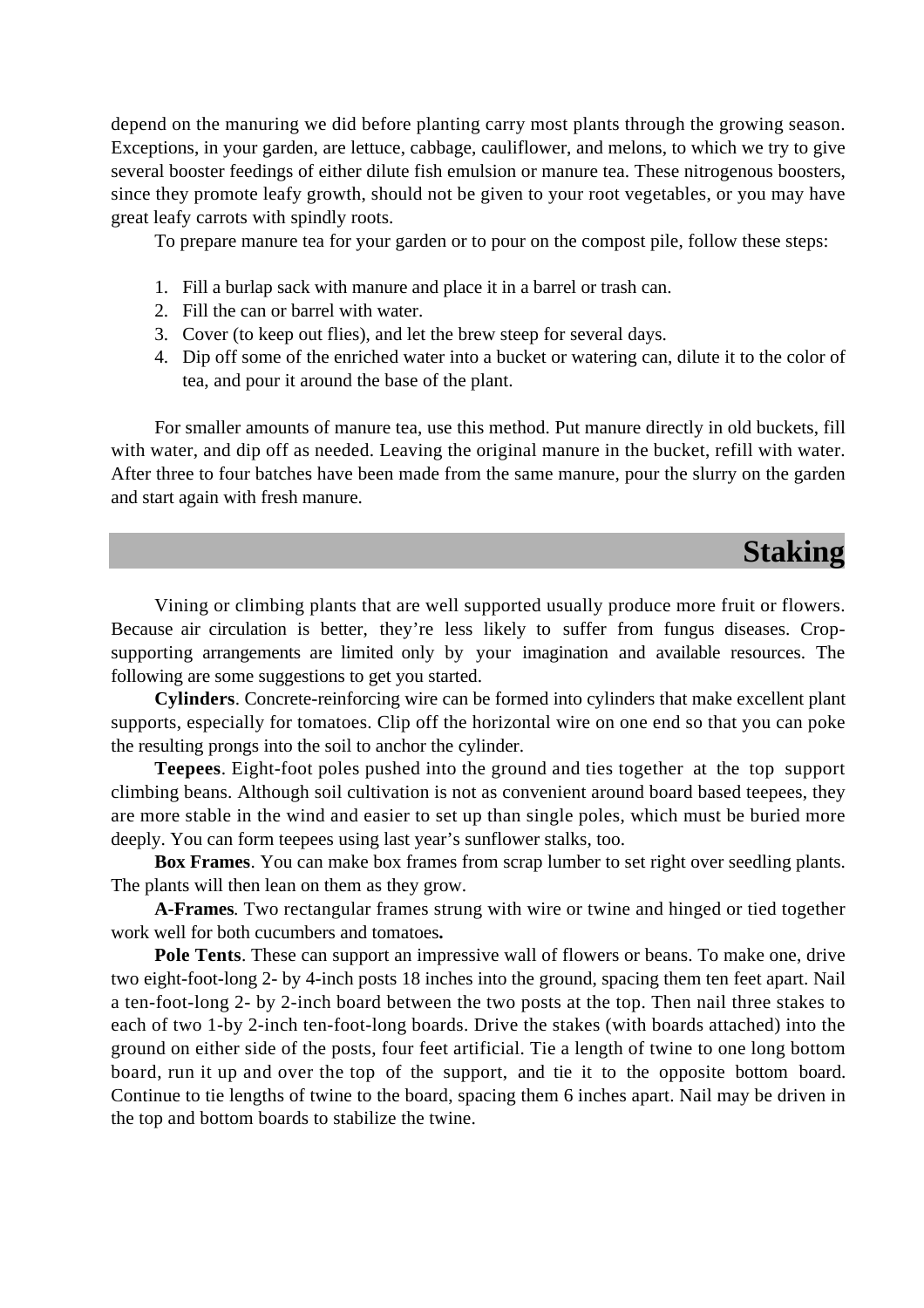**Maypoles**. These work well not only in the garden but also, surprisingly, in container plantings. In National Garden Bureau trial plantings, 12 bean plants growing in the ten-gallon tub with a tall central pole and pegs set in the soil at the edge of the tub.

**Hay Bales**. Try placing bales of hay between rows of tomato plants and stretching wire wide-mesh fencing across the tops of the bales. The hay mulches the plants and the wire supports them. Leave a path between every two to three plants for easy access.

**Staking Variations**. You can even make a few simple variations on the basic garden stake for more effective support structures.

Gather stakes for your tomatoes and drill several holes in each one, spacing them evenly apart. The holes should be positioned at the same level at all of the stakes. Set the stakes between tomato plants in a row and thread twine through the holes, forming loops to enclose each plant. You needn't tie the string to the plant.

Set strong stakes at a 30 degree angle, pointing west, in rows running north to south. Weave twine between the stakes at night- to ten-inch intervals as the plants grow. Prune off tomato suckers. The plants benefit from excellent exposure to the morning sun, and the fruits, which tend to hang down on the shadier side of the leaning stakes, are shielded from the heat of the afternoon sun. Weeding easier with this method than with cages or frames.

**When to Set Out Stakes**. Stakes for plants that need support - tomatoes, pole beans, peas, morning-glories, and others - should be driven into the ground while the plants are still too small to need the stakes. This avoids damage to the more extensive root system of the older plant. It's also a good idea to take note of the prevailing winds that blow over your garden, and position the stake so that the plant will lean toward it, rather than straining away from it when the wind blows.

## **Weed Control**

**Watering**

The old adage "one year's seedling makes seven year's weeding" has its basis in fact. Although few of them have impermeable seed coats, weed seeds have an incredibly long life span, often 10 years and even longer. In one experiment, 11 species of wild seeds buried in 1902 were still viable 20 years later; 8 of these were alive after 40 years; and 2 still germinated 60 years later. Moral: try to avoid letting weeds go to seed.

Mulch, hoe, or pull weeds when plants are small. The first month or so after transplanting or seedling emergence is the most critical time for weed control.

According to Mort Mather, a successful market gardeners, timing is the secret of weed control. Mather tills the ground ten days before planting and then rakes out any sprouted weeds just before sowing seeds. He cultivates a second time ten days after planting, even if only a few weeds are visible (more are sprouting underground). Mather does hit third (and for some fast growing crops final) weeding ten days after the second. Later, when plants are bearing, weed competition may be less damaging, and in some cases, it even helps the plant by shading, keeping roots cool, or bringing up trace minerals. I've been following Mather's advice for the past two years and I've found that the good early start really does make weed control easier for the rest of the season.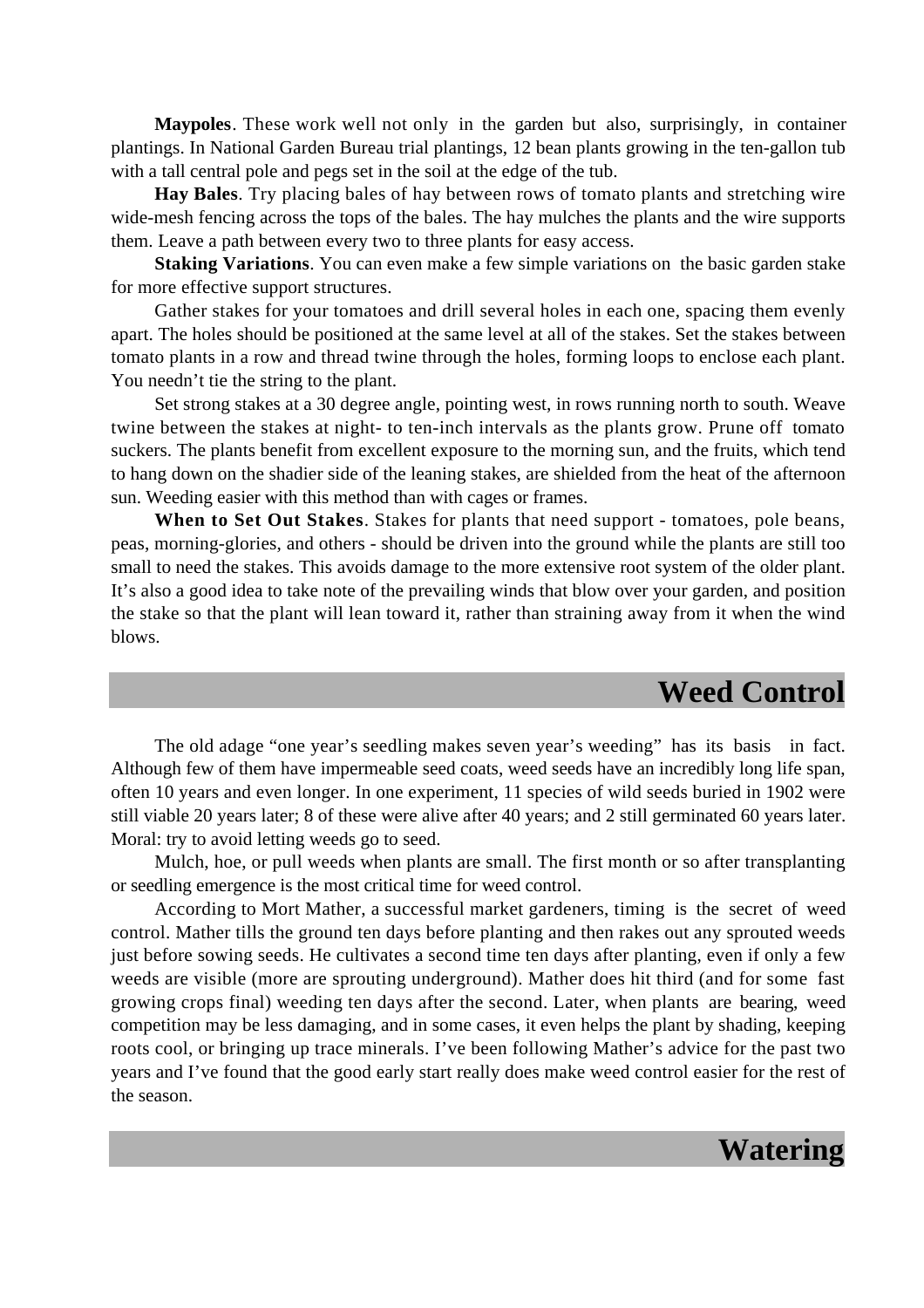When should you water your garden? Consider the condition of the soil and the plants, and consult your rain gauge. Young seedlings need water when the top inch of soil is dry. Later in the season, you can let the soil dry to a depth of three to four inches before watering. Wilted plants tell you that the soil needs more water, but it's best to supply water before the plants reach the stage. If a week goes by without an inch of rainfall, you'll want to water at least your young plants and those that are especially susceptible to drying, if not the whole garden.

**Special Cases**. Mulched gardens can endure a drought that would parch unprotected vegetable parches, but even a mulched garden will begin to suffer after two to three weeks without rain. Soil that is rich in organic matter will retains is seldom fully available to the plants. The remedy for both clay, which is too compact, and sandy soil, which is too loose, is to dig in plenty of compost, manure, and cover crops. If water is so scarce that you must severely limit your garden watering, the most effective time for good soaking (after getting the seedlings established initially) is, for most plants, 10 to 20 days before the plant is expected to manure. For ornamentals, this means 10 to 20 days before flowering; for other plants, before the fruit ripens or the seed head forms.

**Watering Devices**. In a small garden, you can use buckets and sprinkling cans to pour water directly on the base of the plant - not on the leaves, sprinkler heads that screw onto the end of a garden hose are inexpensive and easy to use, but about one-third of the sprayed water is lost to evaporation, if you are using expensive metered water, a more efficient system might pay for itself. Less water evaporates from soaker hoses, which leak water directly onto the soil through canvas presprouting perforated plastic, but they can be used for only one bed or row at a time.

*Drip Irrigation*. Drip irrigation, a more efficient but also more complicated system, delivers water directly to multiple rows through branch lines that are fed by a main line leading from the water tap. You leave the lateral lines in place all season, usually under soil or mulch. Drip lines can also be attached to a rain barrel or other water-storage tank, in which case the water level in the barrel should be five to seven feet above ground so the water will flow by gravity. Drip hoses that are permeable along their entire length are easier to install than those with emitters (small valves that release the water), and they usually don't require a water even when you are away.

**How to water**. If you must water, follow these guidelines:

1. Water as infrequently as possible. Constant moistening of the upper layer of soil encourages plant roots to retain close to the surface where they are vulnerable to prolonged drought and also to hoeing, if the ground is bare)

2. Water thoroughly when you do water. Give the plants a steady soaking, enough to make the soil wet four to six inches down. Allow 2 to 4 gallons of water per square yard of growing surface (640 gallons delivered to 1,000 square feet amounts to one inch of water).

- 3. Get the water to the roots.
- 4. Increase the humus content of your soil so as to improve its water-retaining capacity.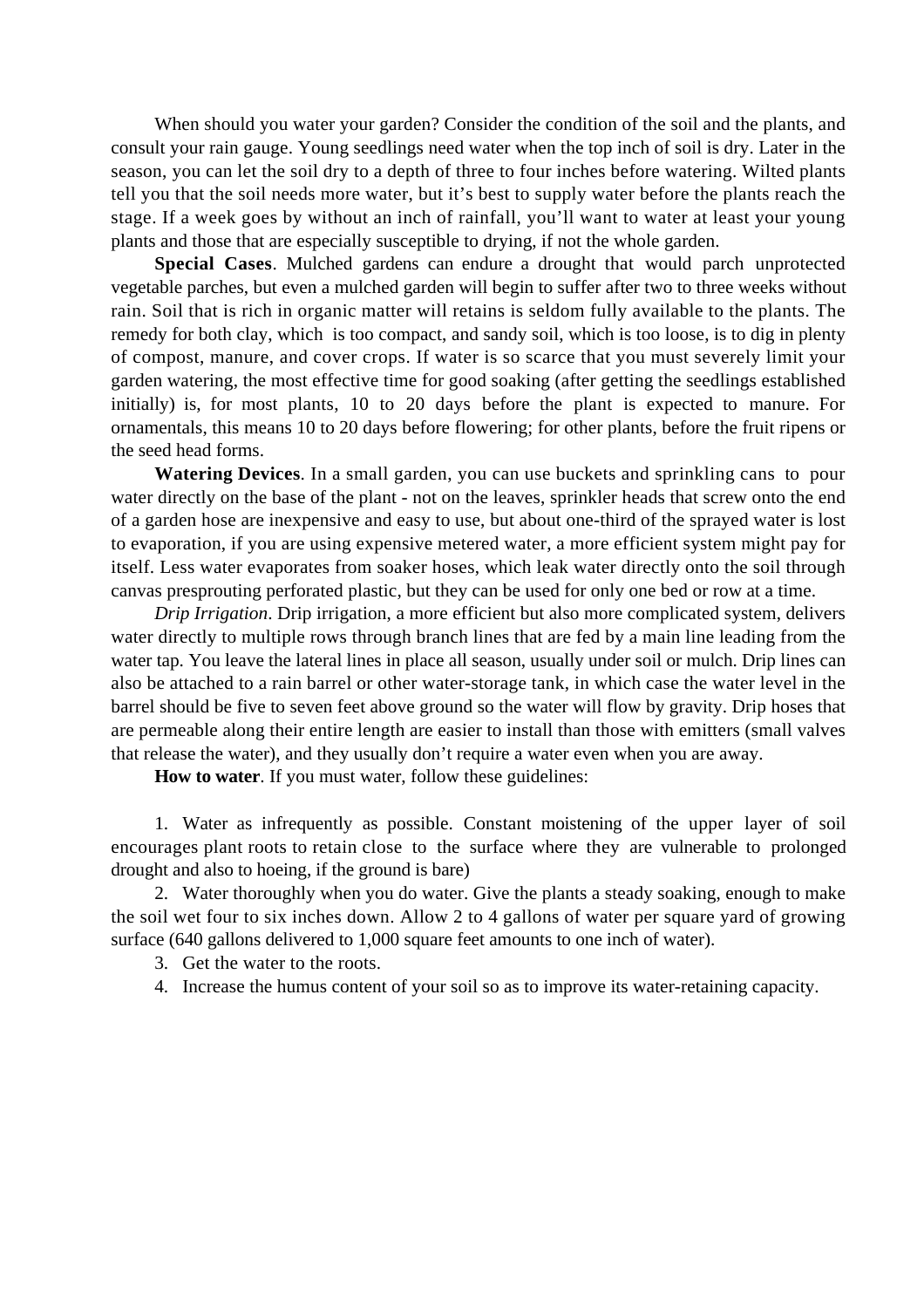## **18 Direct Seedling**

Planting seeds right in the ground is a ritual that links us with people of generations past who sowed the ancestors of these same seeds in even more precarious times. It links us with other people around the globe, many of whom depend desperately and directly on the fruit of seeds they sow. For the gardener, seed sowing is essentially a hand operation. True, there are mechanical seed-sowing devices, and preplanted tapes of seeds may be had for a price, but somehow these have never tempted me. At a sacrifice, perhaps, of some precision and seed economy, I prefer the immediate contact between hand, seed, and soil.

#### **When to Plant**

Every spring we gardeners are usually ready with our seed packets long before the soil is in condition to work. After we've started the early cool-weather crops indoors and planted flats of the later tropicals like tomatoes and peppers, we go over the seeds for outdoor planting and divide them into groups:

- First planting: dill, lettuce, onion sets, peas, radishes, turnips.
- Second early plantings: beets, cabbage, carrots, fennel.
- Mid-season early plantings: hardy annual flowers; purple green beans; later carrot, lettuce, and radish plantings; celeriac; early corn; leeks; sweet onions, parsnips; salsify; New Zealand spinach.
- After-frost plantings: tender annual flowers, green beans, corn, cucumbers, summer lettuce, soybeans, tampala.
- Warm-weather plantings (early summer): brussels sprouts, Chinese cabbage, cauliflower, endive, kale, head lettuce, winter radishes, rutabagas.
- Mid-to late-summer plantings for fall: beets, more dill for pickles, leaf lettuce, pansies, radishes, spinach.

Then, when we've dug or plowed or tilled the garden, and the soil has settled for a day or two, we start with the earliest, hardiest seeds on our list. The soil should be in good tilth, as finely worked and rakes as possible. It may be cold, but it should not be wet and lumpy. Peas and lettuce will germinate in soil as cold as  $40^0F (4^0C)$ , followed by spinach and cole crops (cabbage, radishes, and so forth) at around  $45^{\circ}F$  (7<sup>o</sup>C). Onions, parsley, chard, and beets wait for  $50^{\circ}F$ (10<sup>0</sup>C), soil and warmth-loving squash and okra for no less than  $70^0F(21^0C)$ , while eggplant and muskmelons hold out for minimum temperatures of  $75^{\circ}F (24^{\circ}C)$ . Turnips are the most obliging: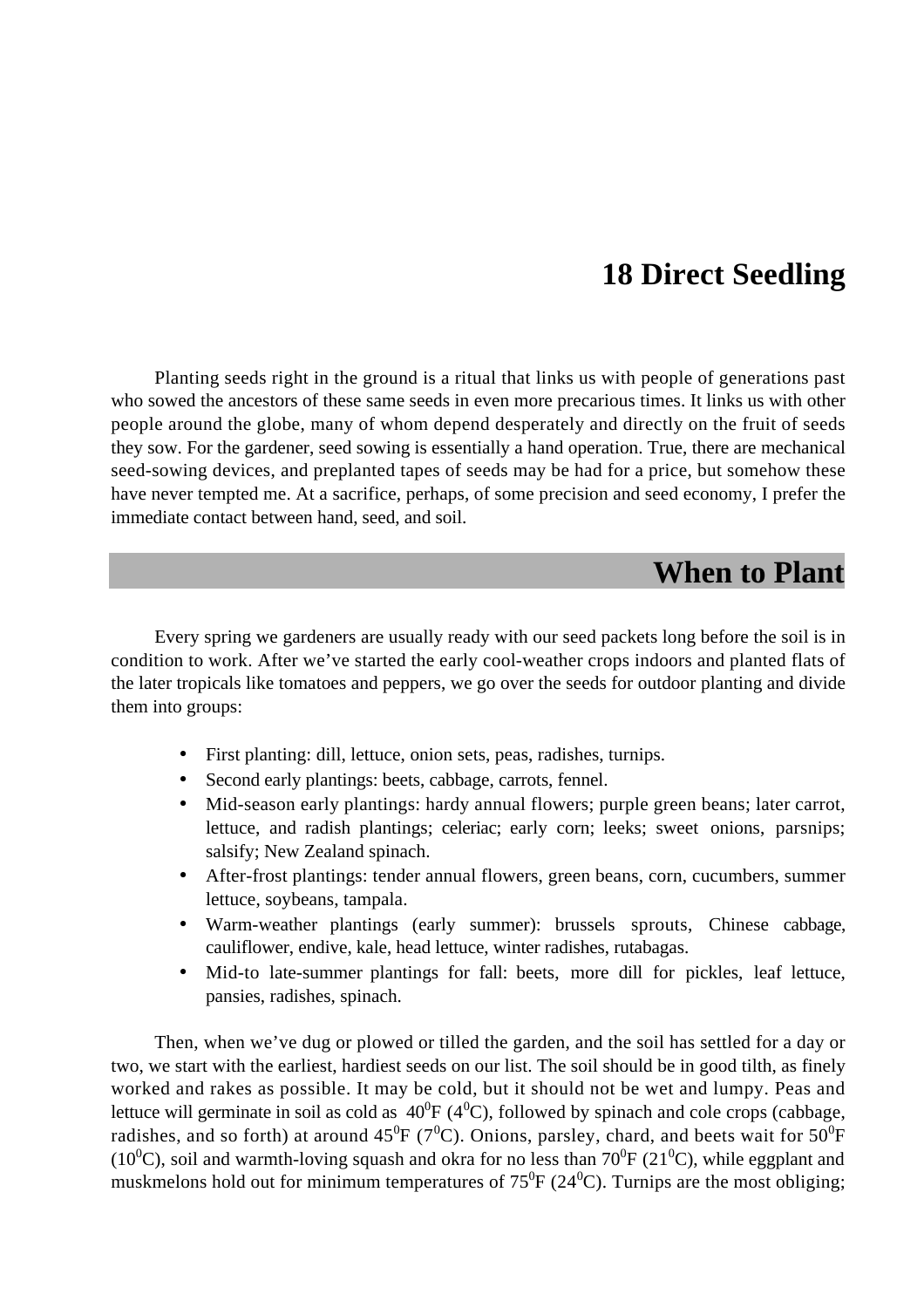they'll germinate at temperatures as low as  $60^{\circ}F (16^{\circ}C)$  or as high as  $105^{\circ}F (41.^{\circ}C)$ . in almost all cases, emergence is much more rapid at warm temperatures. Some cool-weather crops, like spinach, germinate slowly but more completely at the lower temperatures they prefer, and rapidly but spottily at higher temperatures.

As the soil warms and the weather moderates, we work our way through the increasingly tender vegetables, all the while watching the signs in the world around us as well as our schedules and records from previous years. Some old herbals, in fact, advise the gardener to go out naked to sow his spring crops. At first hoot, this suggestion seems ridiculous as well as impractical. For most of us, it remains impractical, but we must admit that the gardener who goes out unclothed will surely be sensitive to air and soil temperature and therefore less likely to plant seeds too early.

Years ago, and even today in cultures that acknowledge our absolute dependence on plants, the planting of seeds would be a ritual, carried out with a sober and hopeful sense of its significance. In his book Indian Corn in Old America, for example, Paul Weatherwax describes the many ceremonies and taboos associated with the planting of corn, including a period of abstinence from sexual activity preceding the time of planting, culminating in ritual intercourse at or just before seed sowing.

#### **Planting by the Moon**

Planting by the moon is another example of applied folklore that is still widely practiced. Now that the moon's influence over bodies of water is universally accepted, the assumption that living things are also affected by changes in the moon's relationship to the earth seems reasonable. If the moon really does exert a force that raises groundwater as it does the ocean tides, perhaps the rising of nutrient-carrying water from the roots through the stem to the leaves is stimulated too. Research studies at Tulane University in New Orleans have shown that seeds absorb water and germinate on a regular cycle that coincides with the lunar month, and other studies on trees and potatoes have demonstrated a similar periodicity.

I have not experimented in any serious way with moon planting. It makes sense, in many ways, even though details are sometimes fuzzy and occasionally contradictory. I'd really like to plan more of my plantings by the phases of the moon. So far, though, I've had too, many other variables to dovetail at spring planting time.

Don't let me discourage you, though. Let's just say that I haven't yet given the system a fair trial. Actually, some experienced practitioners of the artificial of moon-phase planting maintain that the method helps them to organize their garden chores by establishing a schedule for planting, weeding, and harvesting chores. You even get a period of rest. The influence of the moon, by the way, is thought by many people to affect not only plants but also animals, and so you can find directions in some country almanacs for propitious times to castrate, dehorn, and wean livestock.

The lunar month is divided into for quarters. During the first two quarters, beginning with the appearance of the new moon, the moon is waxing, or growing. This is the time to plant or transplant aboveground crops - leafy vegetables, grains, flowers, fruits, the cole family, parsley, peppers, and cucumbers. The third quarter, when the moon has begun to wane, is the time to plant root crops.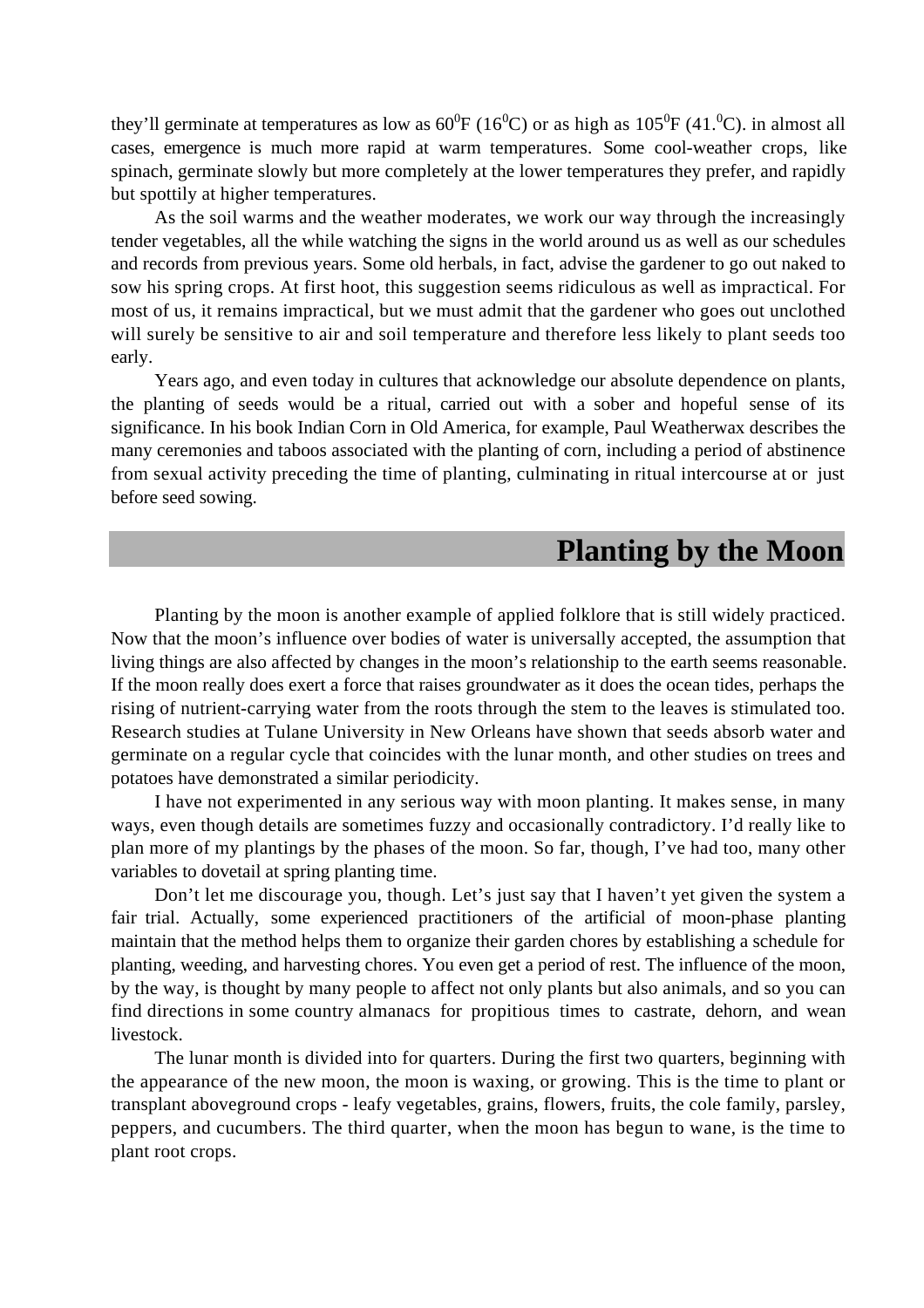"Don't plant anything during the last quarter," advise the moon-planting sages. That's a barren time, best reserved for weeding and cultivating. Furthermore, the day the moon changes quarters and four days when the moon is almost full and just past full are not propitious for important projects, according to some moon-sign authorities.

Consult your almanac or feed-store calendar for exact timing of the moon's phases and Louise Riotte's book Planetary Planting for more information on using this practice to guilde your garden work. Your calendar may provide extra information that could be confusing, unless you realize that in each lunar month, according to those who map out such things, the 12 signs of the zodiac rule in the same succession they follow in the yearly calendar (Capricorn, Aquarius, Pisces, and so forth). If you really get into moon planting, you'll avoid the barren signs (Cancer, Scorpio, and Pisces). Personally, I have enough to contend with in just getting the ground prepared between snow melt and spring rains, but perhaps I'm missing something by not making a consistent effort to plant by the moon.

#### **Presoaking Seeds**

Presoaking the seeds before planting may hasten germination of some kinds of seeds. Parsley and carrot other-slow-germinating seeds, or seeds with hard coats like morning-glory or New Zealand spinach, are often soaked in warm water overnight before planting. When ready to plant, drain the seeds. Tiny seeds should then be mixed with a dry substance like sand or coffee ground so they don't clump together. Long soaking can reduce the seed's viability by cutting its oxygen supply. To aerate the water, shake the container from time or add an aquarium aerator stone.

I often presoak pea and snap bean seeds for a few hours before planting. Lime beans and soybeans contain so much protein that they may swell too much and then split, if soaked too long. When legume seed coats split, the seeds may lose vital nutrients and fall prey to disease fungi when planted. When I do presoak these seeds I drain them after they've been submerged for an hour.

### **Inoculating Seeds**

Inoculation improves plant vigor and yield by coating the seeds with helpful bacteria at the time of planting. Most inoculants come in powered form, and the seed should be moistened to help the powder to adhere. The kinds of inoculants available to home gardeners will no doubt be more numerous in the near future. At present, specific strains are available for garden legumes, potatoes, and various grains, and there is a special mixture for use on a variety of garden vegetables.

An inoculant containing the nitrogen-fixing bacteria in the rhizobium group, commercially available as Nitragin, is familiar to most gardeners. It is applied to pea and bean seeds at planting time to ensure that good supply of soil- and crop improving rhizobia are present in the soil. If you are planting seeds in a spot where rhizobium-inoculated crops have grown before, you may not need to reinoculate. I usually treats anyway, just to be sure. In the days before inoculants were commercially available, farmers would mix soil from a previous stand of high- yielding peas or beans into the row for the next crop.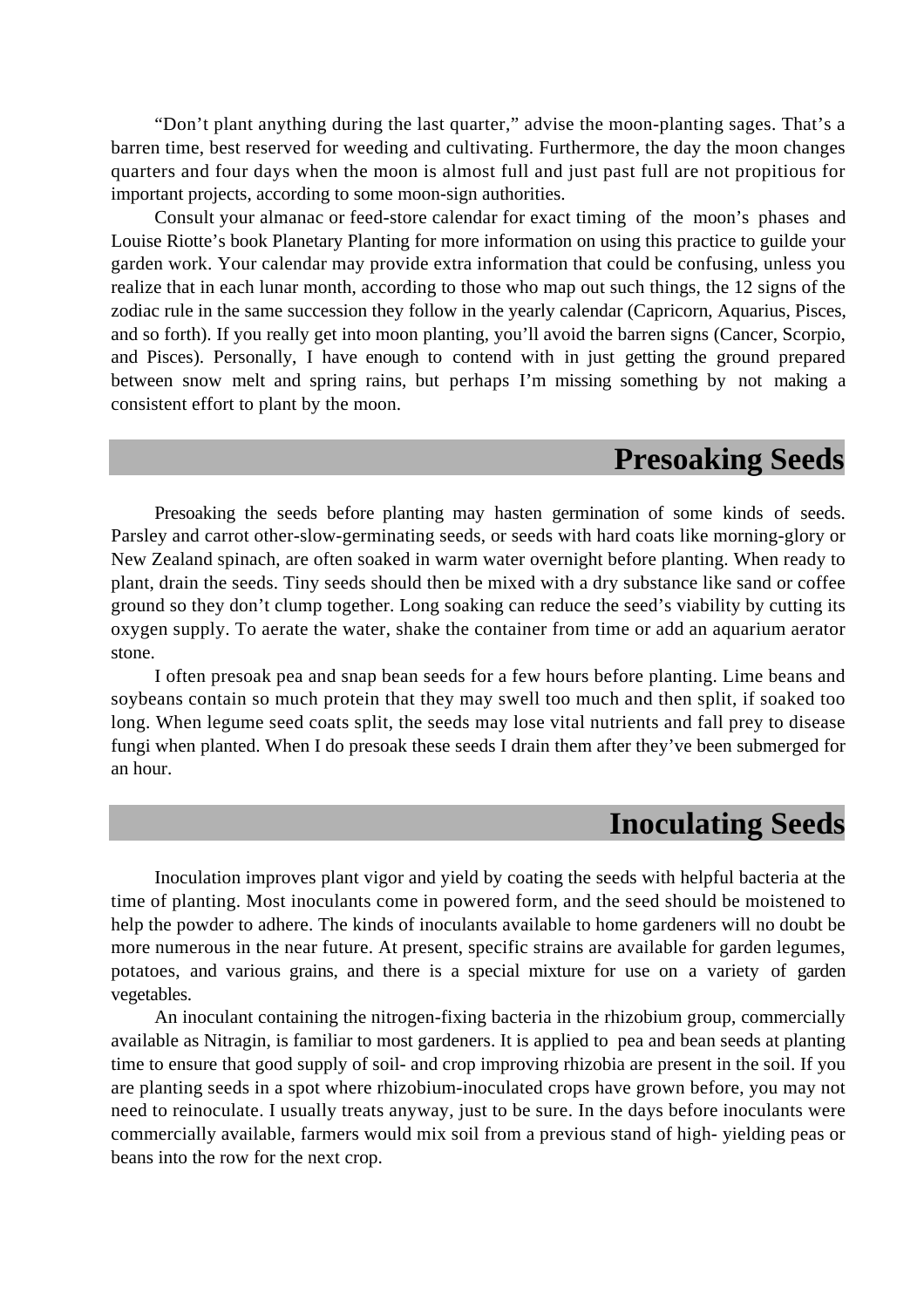Specific strains of the bacterium are available for different legume crops like alfalfa or clover, as well as for soybeans. If you are planting soybeans in your garden, either the field variety or a kind bred especially for table use, you need a special soybean inoculant. (See the source list at the back of this book).

## **Sowing Seeds**

Now it's time to plant those seeds.

**Mark the row**. First, you'll want to mark the row so that you have a guilde for sowing seeds in a straight line. An old farmer of our acquaintance maintains, with a twinkle in his eye, that you can grow more plants in a crooked than a straight rows (unless you are contouring around a hillside) use space more efficiently and prevent a lot of headaches if you use a Rototiller. There's nothing like getting to the middle of a row with the tiller and finding you can't get through without destroying some plants. I know - I've done it. Marking rows with a string tied to stakes at each end of the row is a method very familiar to most gardeners. What is not so generally recognized, though, is that your row will be marked more accurately if you tie the string near the bottom of the stakes, rather than at the top, so that it doesn't water around in the wind. Then hoe or rake to one side of the string.

**Prepare to row**. When making a furrow, common practice is to use the pointed edge of a hoe to form seedlings V-shaped trough. This is all right for large, sparsely planted seeds, but a wider, shallower depression in the soil allows seeds to spread out rather than tumble together in a clump.

When planting root crops, especially carrots and parsnips, I like to make a mounded row by raking up loose soil from both sides of the row. After smoothing the top of the mound to a flat 12-inch-wide surface, I broadcast the seeds, tamp them gently with a rake, and sprinkle a light covering of fine soil over them.

**Sow the seeds**. Planting depth affects both aeration and temperature surrounding the seeds. Soil at lowers is cooler and more tightly packed. In most cases, shallow planting is preferred in spring. Cover the seeds with no more than three times their diameter in soil. Firming of the seedbed is important to ensure close contact between seeds and soil. Ground moisture in spring is usually sufficient for germination. Occasionally I'll water carrot and parsley seeds into the row to get them well settled.

To help avoid overcrowding, find seeds may be mixed with three or four parts of sand, fine dry soil, or coffee grounds. Too much sand or other diluent, though, will cause an uneven distribution of the seeds.

Some gardeners like to make spot plantings. They place group of two to six seeds in the row, leaving a few inches between groups. Later, the plants are thinned.

**Early weeding**. Vegetable specialist Victor Tiedjens recommends a method of eliminating early weed competition that should work well if the soil has a fine texture. Rake an inch of fine soil over the row where you've just sown and covered seeds. Then, in about ten days, go along the row with it thousands of potential weeds.

**Identify Rows**. A last reminder from an absentminded gardener: mark the row you've just planted with a stake at each end and label it. Seed packets pull over the stakes look cheerful and hopeful, but the wind usually blows them off. Some gardeners staple the packets to the stakes. Record, indoors, what you've planted and where. After a few rains, the evidence of your having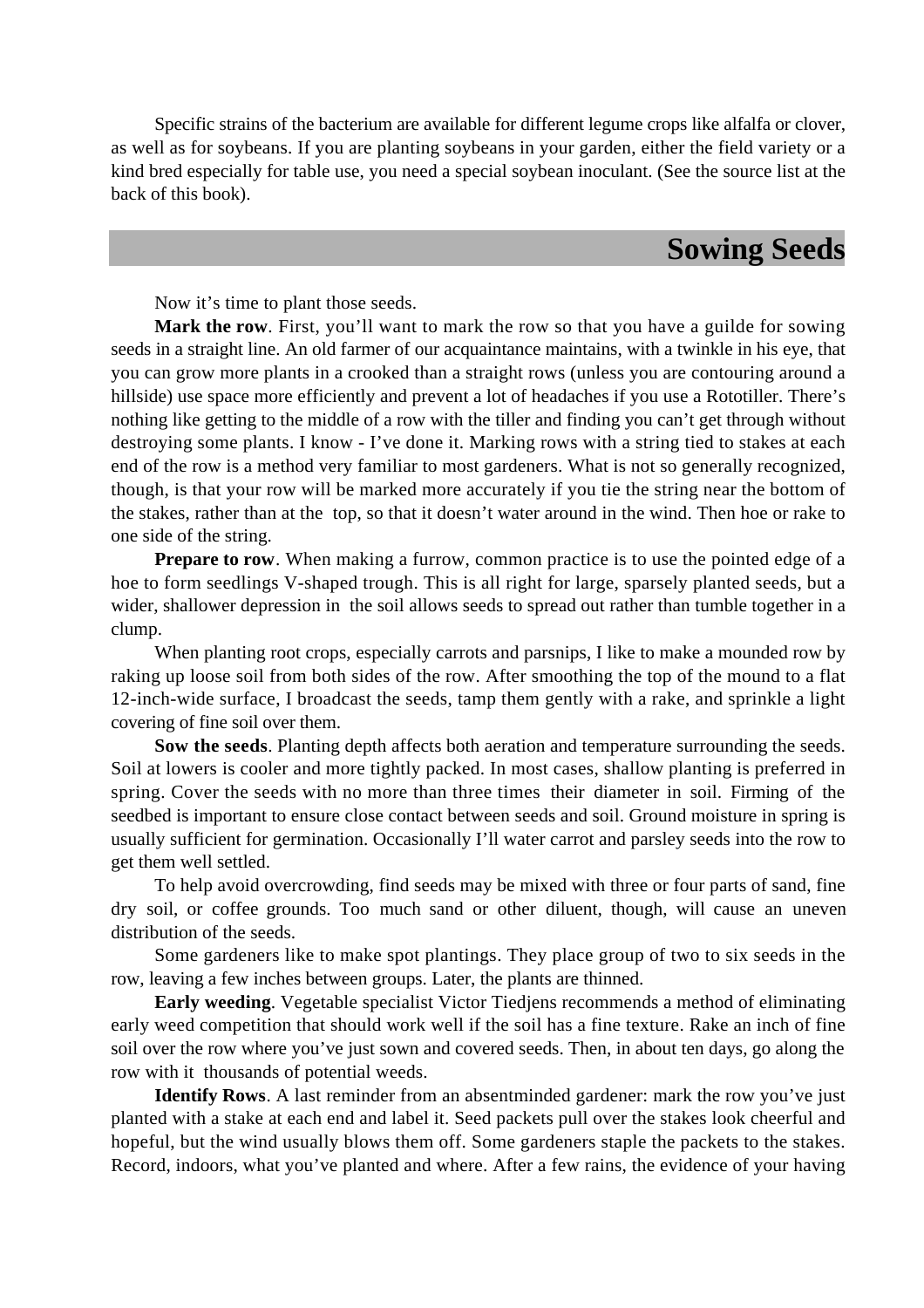worked the ground will be erased, and it's embarrassingly easy to find yourself replanting the same row.

### **When Conditions Are Less than Ideal**

You know, and I know, that there'll occasionally be times when we'll be putting seeds in the ground when by rights we probably shouldn't. If the soil is still rough and full of clods but you must plant corn, sow it thickly - six seeds to the foot - and try to rake away the clods before pulling dry soil over the seeds.

If the soil is still colder than it ought to be, but you want to gamble an early planting, sow thickly then, too. If it is not a large planting, spread a layer of compost in the furrow before sowing the seeds. Cold soil slows down the uptake of nutrients by the plant. Studies have shown, though, that putting fertilizer right in the row during a cold spring boosted the eventual yield of corn. Thus, making nutrients immediately available to the plant may well help to counteract unfavorable conditions.

More strategies for planting seeds in cold soil:

- Presprout the seeds. Once germinated, they'll accept lower temperatures for continued growth.
- Plant cold-resistant varieties of vegetables, such as the Sub-Arctic tomatoes and Royal Burgundy snap beans.
- If possible, make early plantings on a south slope or in ground that receives reflected warmth from a building or stone wall.
- Plant early crops in humus-rich soil which warms more quickly than heavy day.
- Use tunnels and row covers for protection (see chapter 16).

### **Thinning**

When I first started growing vegetables, thinning seemed wasteful to me, I even tried to transplant the radish seedlings I had pulled out. When I found out that unthinned lettuce rarely makes a decent rosette of leaves, carrots entwine and stay small, and fennel shoots to seed with thin stalks, I began to accept what I'd read, that each vegetable needs a certain amount of space in order to grow to its genetic potential. Thinning may be painful, but growing crowded, second-rate plants is wasteful. Charles Dudley Warner writes, "The Scotch say that no man ought to be allowed to thin his own turnips, because he will not sacrifice enough to leave room for the remainder to grow; he should get his neighbor, who does not care for the plants, to do it".

Most plants you've seeded directly in the ground will need to be thinned, unless you have better control of young planting hand than my gardeners do. Squash, cucumbers, and pole beans are usually intentionally overplanted so that the strongest plants can then be chosen and retained. Thinning should begin early, as soon as the seedlings can be easily grasped, to minimize damage to roots of neighboring plants. You'll soon notice that the remaining plants are growing better with more space around them.

Some edible-leaved plants like Swiss chard, spinach, and turnips may be thinned gradually, with the ever larger thinnings contributing to the soup pot or the salad bowl. Rather than thin only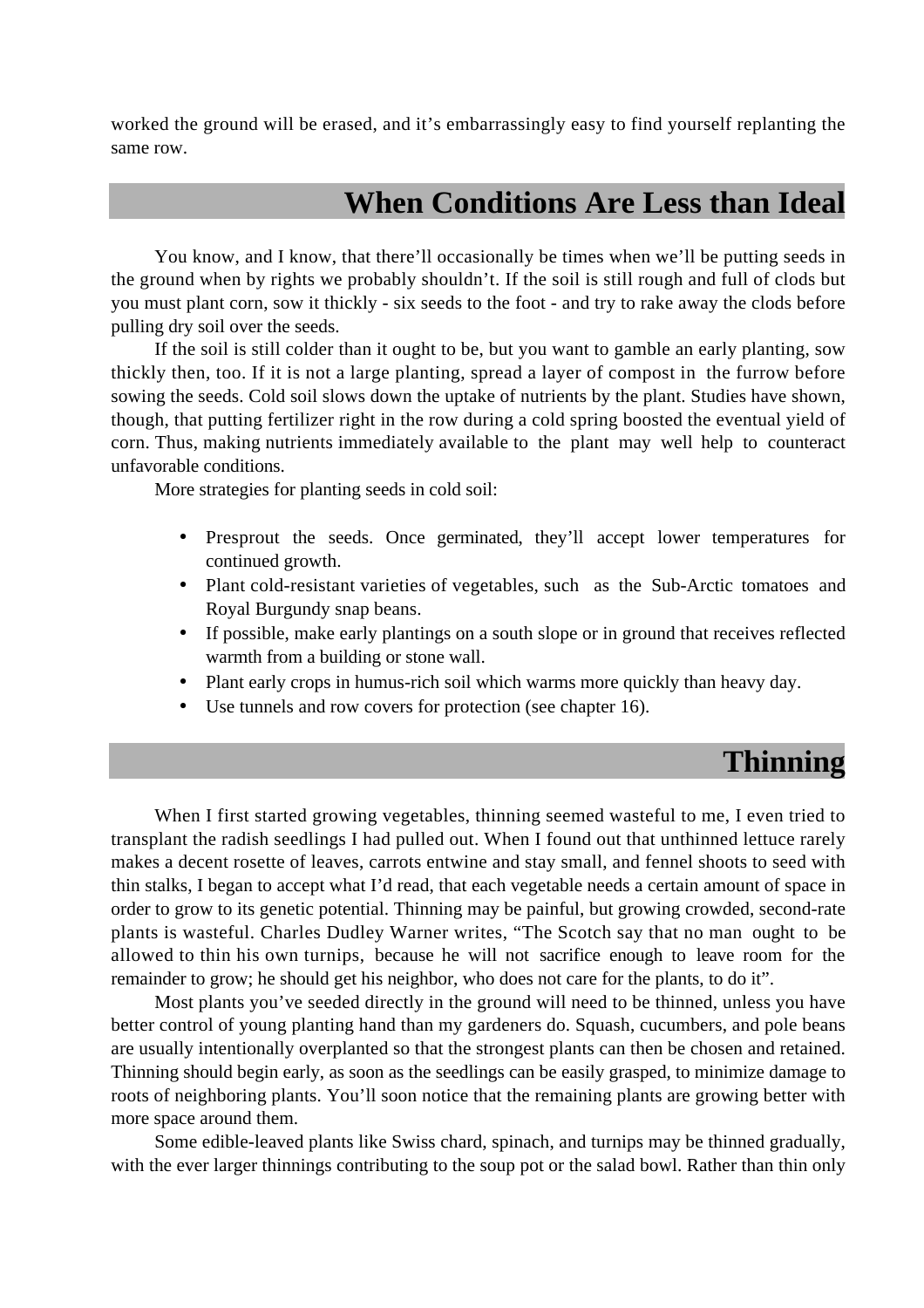part of the row of these plants thoroughly, thin the whole row somewhat sparingly and then return in a few days to pick thinnings again for the supper table. Firm the soil back around the plants if pulling out thinnings has loosened it.

Spacing varies according to the plant, of course. Check the listings for the individual plants in the encyclopedia section of this book to find out how many inches or feet each plant needs, and then gradually thin your way to that ideal spacing as the seedlings grow. If you live in a damp or foggy area where mildew and other fungus diseases thrive, you'll want to be especially careful not to crowd plants.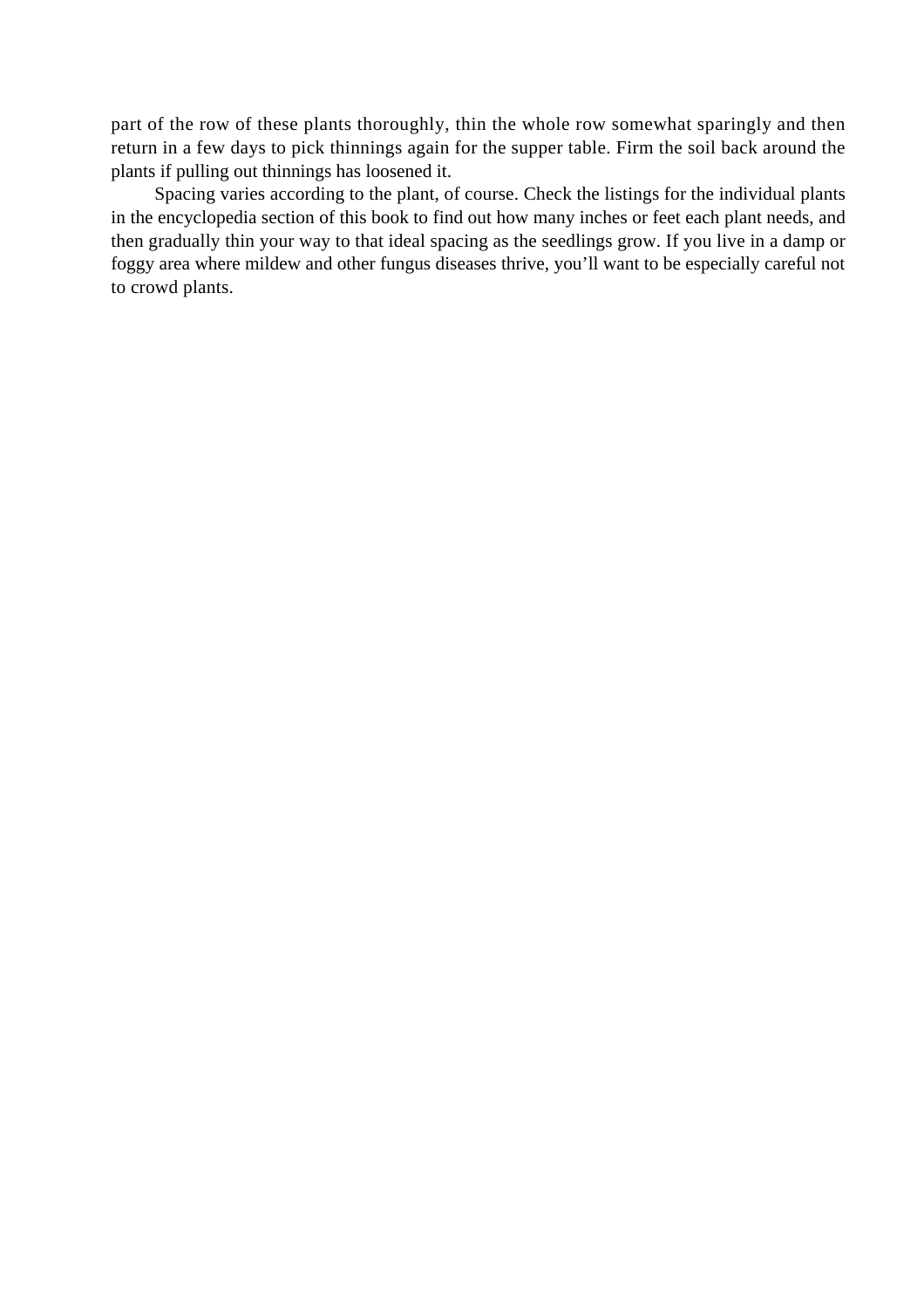# **19 Treating Plants with Seaweed Extract**

Some remarkable results have been obtained both in the laboratory and in the field by researchers using a spray of diluted liquified seaweed extract to treat plants. Gardeners are beginning to apply the results of these studies in their backyard patches, often with surprisingly noticeable benefits, and perhaps most telling of all, commercial growers of fruit and vegetables have begun to purchase seaweed products to spray on their crops. Some report a significant increase in yield from treated plants. Other notice that beneficial ladybugs are attracted to kelpsprayed plants.

Let's take a look at some of the beneficial results that have been obtained under controlled conditions. The following results have been measured and recorded by different scientists working with various crops in several nations:

- increase crop yields
- longer storage life of fruits and vegetables
- improved seed germination
- frost resistance in growing plants
- resistance to attack by insects and fungi

Studies, beginning in 1959 and continuing today, have repeatedly demonstrated that something does indeed happen when plants are sprayed with a seaweed extract solution. Why have we gardeners been so slow to apply these findings to our family food crops? Kept solution is nontoxic, easy to use, and moderate in cost. However, the idea is new to us, skepticism has too often squelched curiosity.

Actually, the practice of using seaweed to improve plant growth is very old. All along the shore of northern Europe, since at least the twelfth century, tillers of the land have collected seaweed for cattle fodder and soil improvement. Portuguese fishermen who kept their catches fresh by piling wet seaweed over the fish tossed the slimy stuff aside, often on their gardens, after it had served its primary purpose. Gradually, as people recognized that plants grew better in plots treated with seaweed, they gathered and spread it intentionally. Even earlier, centuries earlier, in fact, coastal Oriental gardeners had discovered the value of seaweed as a soil improver, and they systematically used it to help maintain the fertility of their land.

During the seventeenth, eighteenth, nineteenth centuries, the ash of burnt seaweed, known then as kelp, was used as a fertilizer. In 1912, a patent on a liquid preparation of dried seaweed was issued in England. A few studies on the use of liquid seaweed preparations were done during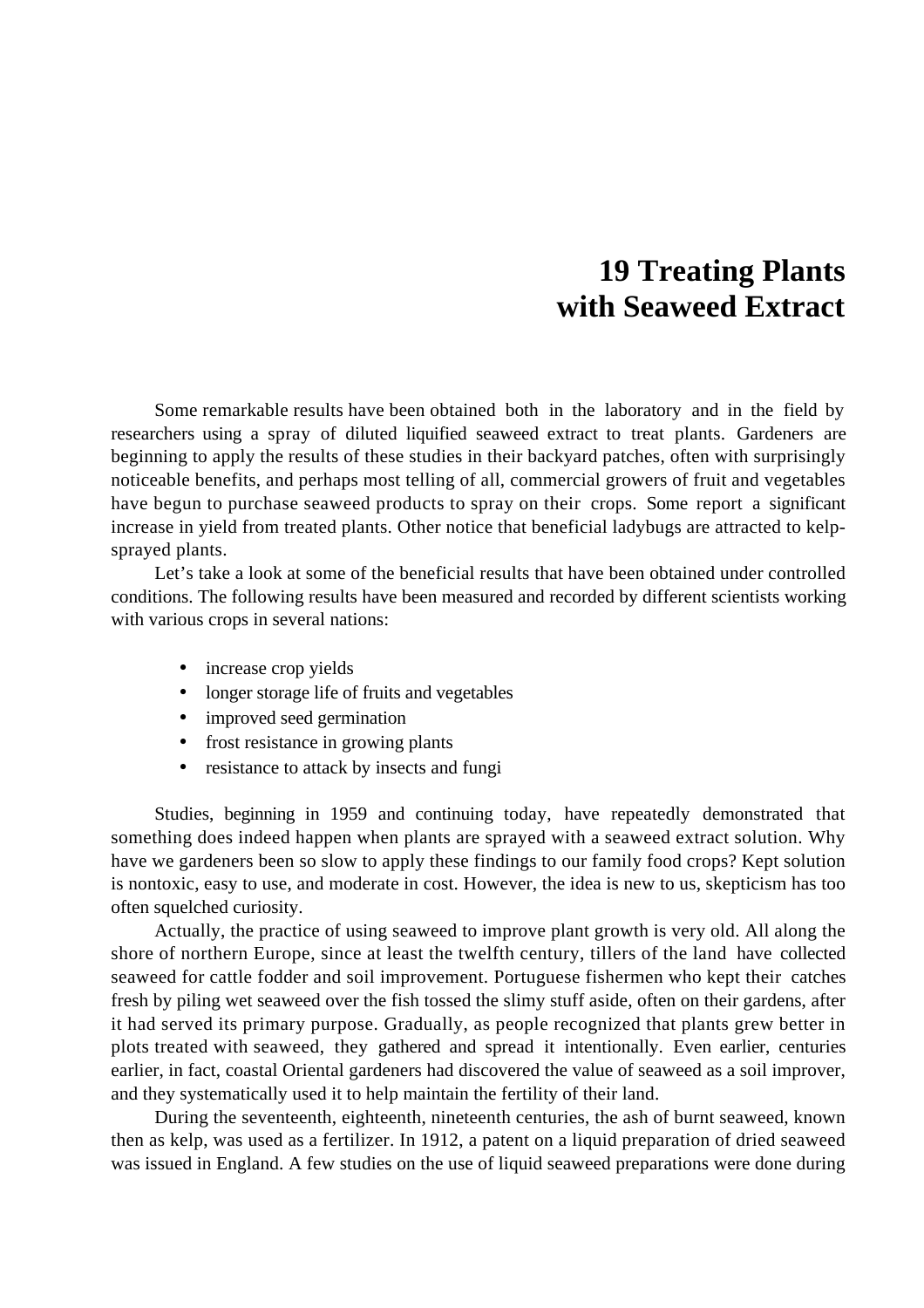the 1930s, but by far the bulk of the scientific evidence that tends to bear out the effectiveness of this plant treatment has been printed since 1960.

#### **The Benefits of Kelp**

You're still shaking your head, perhaps, wondering whether nay one substance can effect a plant from seed germination through flower formation, maturity, and fruit production. Perhaps you'd like to hear about some of measured effects that have been reported. Hundreds of studies have been done. The following examples are representative:

**Crop yields**. Celery plants sprayed at 20 days od age with a 1:100 solution of seaweed extract yielded larger stalks than the untreated control plants. Snap beans treated one week before bloom showed a 10 percent increase in yield on the first picking. Weekly spray applied to cucumber plants during the fruiting season resulted in a yield increase of 41.8 percent, in a threeyear study. Dr. T. L. Senn observed earlier fruiting of pepper plants to which medium and low concentrations of the solution had been applied. In one test, corn yield (number of ears) was actually lower in the treated plants, but the ears were 15 to 20 percent larger than the controls.

**Longer Storage Life.** In studies reported by Kingman and Senn at Clemson University in South Carolina, peaches from trees spray with seaweed solution had a longer than usual shelf life, and the growth of decay organisms seemed to be inhibited. Those cucumbers mentioned above that were more prolific after seaweed treatment also kept longer than cucumbers from control plants.

**Improved Seed Germination**. Seeds od some species of plants germinate more rapidly and completely when treated with seaweed extract, according to Dr. Senn, who also noted that the treatment caused accelerated respiratory activity in the seeds (see chapter 6 for more on seed respiration). Too strong solution inhibited germination, though. In an experiment exploring the effect of seaweed extract on the germination of seeds creeping red fescue grass, Button and Noyes reported improved germination of seeds treated with concentrations of 0.5 percent and 1 percent extract. A 5 percent solution reduced germination sharply. Seeds that were allowed to dry between soaking and planting did not perform dependably.

**Frost Resistance**. Seaweed-treated tomato plants studies at Clemson University were able to survive temperatures as low as  $29^0F(-2^0C)$ . Untreated control plants were killed by this frost. Eskimo have long used seaweed to protect vegetables from frost damage, although the first recorded instance of this practice occurred during the 1940s.

Resistance to Insect and Fungus Damage. Studies done at the Virginia Truck Experiment Station demonstrated that a seaweed preparation protected tomatoes from fungus damage as effectively as a fungicide. Some early work done in France and England suggests that nematodes tend to avoid fields that have been treated with seaweed.

Dr. Byrley Diggers of Rutgers University recorded an appreciable drop in the red spider mite population of seaweed-sprayed apple trees. Although studies done by another researcher did not corroborate this evidence under greenhouse conditions, this whole area is still largely unexplored, and it is possible that controlled experiments will suggest further applications. E. Booth of the Institute of Seaweed Research has reported that the reproductive rate of the red spider mite is known to fall when the carbohydrate and phosphorus content of the leaf increases. If more studies find that seaweed extract does indeed reduce red spider mite populations, research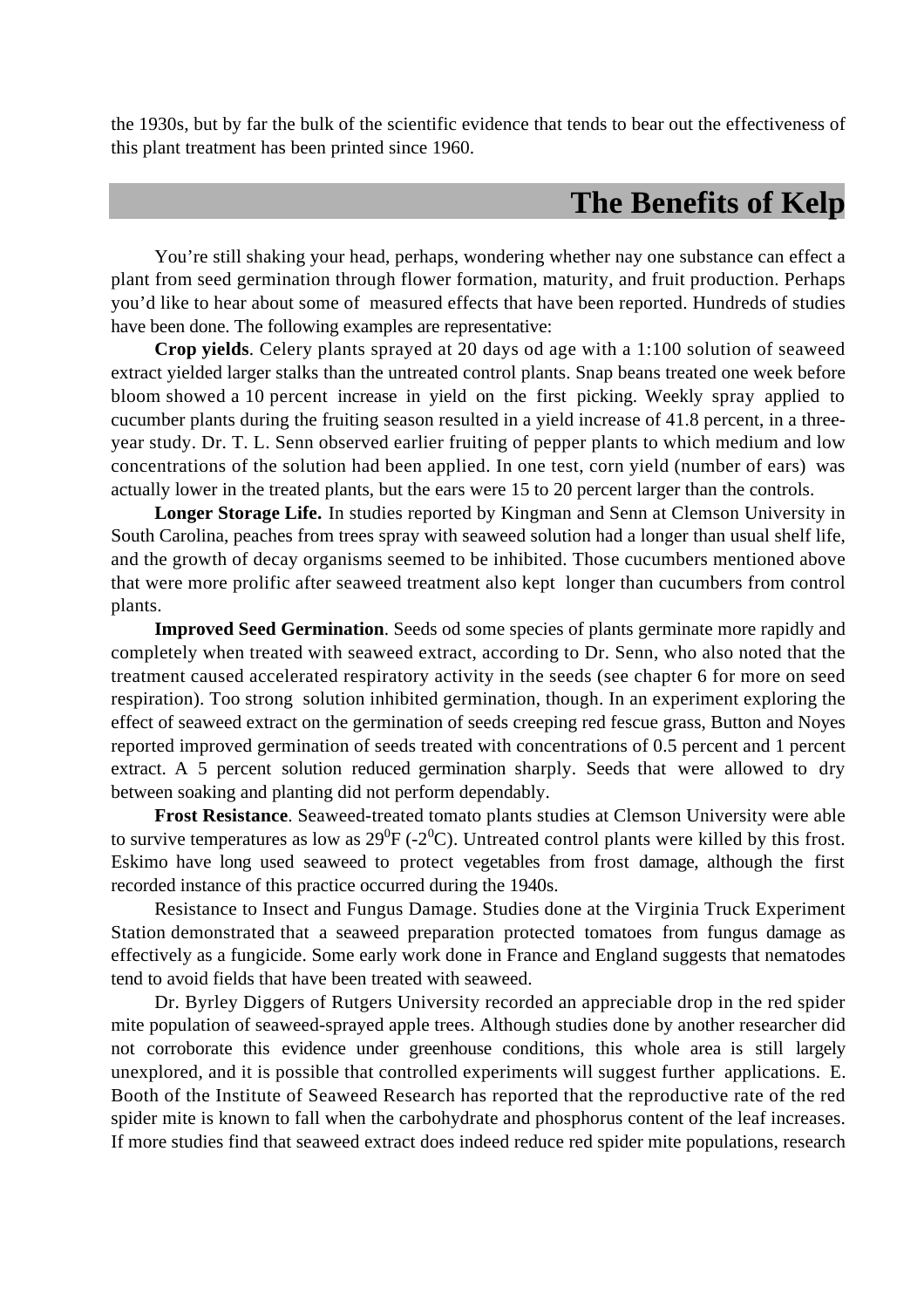might continue on to determine if the extract affects the carbohydrate and phosphorus content of plant tissues.

Although it is too soon to say with any certainty that seaweed extract spray will definitely protect a plant from insect and fungus attack, it is not a bit too soon for gardeners to try the method for themselves. It can't hurt, as long as low concentrations (about 1:100) are used, and it might very well help.

### **The Secrets of Kelp's Effectiveness**

Test results have given us an inkling of what can be done by fortifying plants with seaweed extract solutions, all the way from improving germination to lengthening fruit storage life. Although some results are not yet conclusive, evidence continues to mount. The more curious among us are probably wondering, "How does it work? What does seaweed contain that would account for its effectiveness in boosting plant yield, vigor, and resistance?"

Some definite facts are known about the properties of seaweeds and their effect on plant tissues. New theories are being tested right now, and speculation continues about many facts of this interaction that are still not understood. Even what we do know is often best expressed as what we know doesn't happen.

**Elements and Minerals**. Because nutrients are never in short supply for sea plants, they don't develop deficiencies as land plants can do. Seaweed contains all of the important elements necessary for plant growth, including trace minerals. It decays readily because it contains very little cellulose.

The nutritional value of spray, which has been established by test results, seems to be unrelated to the seaweed's content of the major elements in plant growth - nitrogen, phosphorus, and potassium. Studies have shown that treated plants made better use of boron, copper, iron, manganese, and zinc. In fact, tomatoes that had been sprayed were found to have more manganese than the seaweed itself had contained. The conclusion seems logical that some active agent in the seaweed helped to release previously unavailable manganese from the soil.

In trying to account for the peculiarly wide-effectiveness of seaweed, earlier speculation centered around the trace elements. A plant subjected to cold temperatures, for example, has been found to lack the ability to synthesize certain vital components of metabolism. The theory that trace elements in the seaweed make up for this deficiency and thus confer a degree of frost protection has not yet been discredited.

**Auxins and Gibberellins**. Substances other than trace elements have entered the picture, also. Auxins, plant-produced chemicals that control growth, have been thought to be responsible for the growth-promoting effect of the seaweed, and yet tests so far have not borne out this theory. Solutions of auxins are known to be unstable. Although auxins were detected in fresh, whole seaweed, none could be identified in the solution of dried, powdered seaweed. Seaweed samples have shown gibberellin-like activity, but only when the solution was freshly prepared; after four months the gibberellin content was not large enough to be effective. (Gibberellins are plant hormones that stimulate growth).

**Cytokinins**. The most recent theories on the effects of seaweed center around cytokinins, growth-promoting hormones that have been discovered in seaweed. Cytokinins have been reported in the seaweed Laminaria digitata (as far as I can determine, studies have not been completed on other species of seaweed). According to Dr. Gerald Blunden of the Portsmouth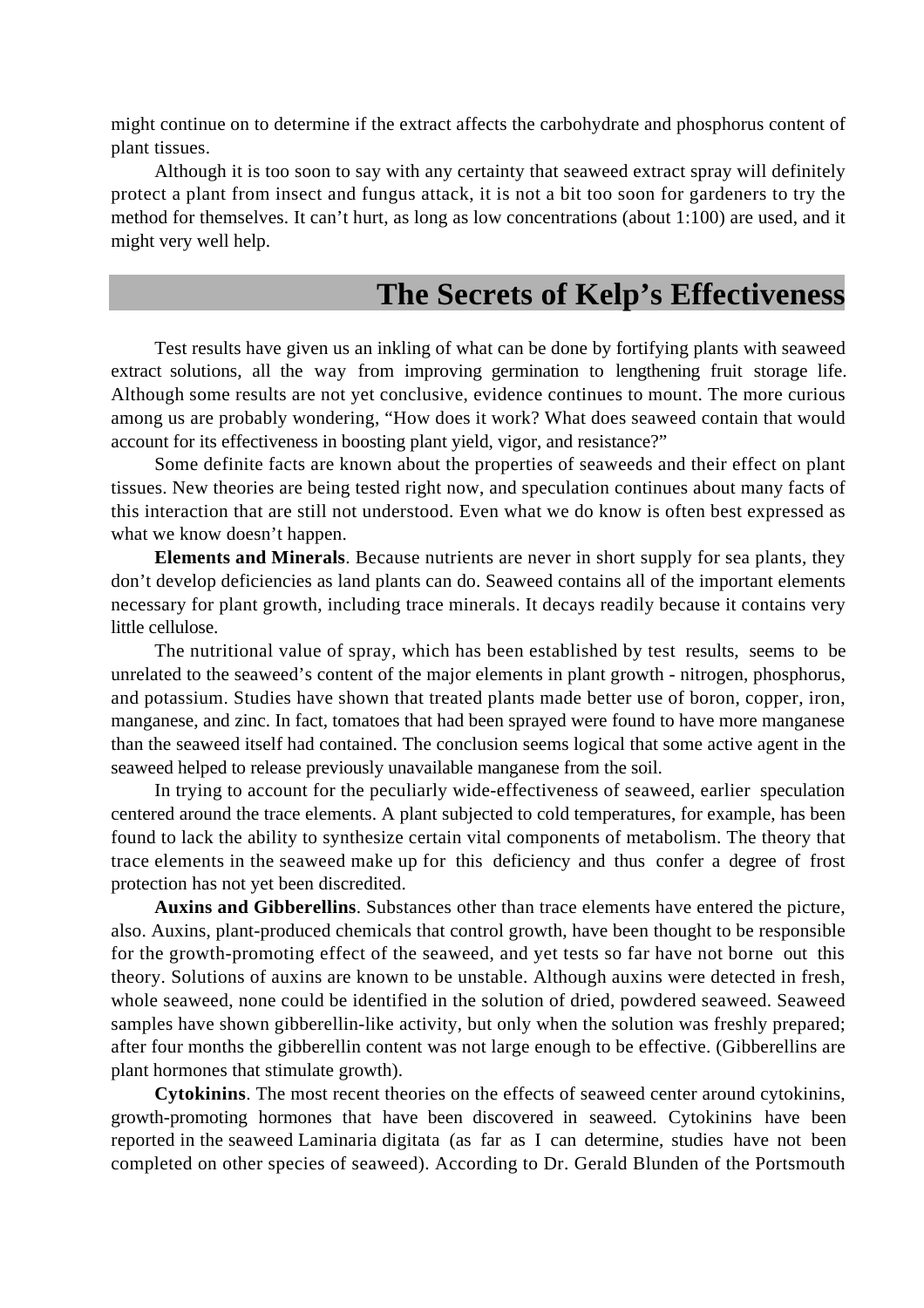Polytechnic College in England (speaking at an Acres, U.S.A. conference), cytokinins are powerful, safe, and nontoxic to people. They are quickly absorbed by the leaves of plants, and they remain there. Their beneficial effect on the plant's ability to make carbohydrates and chlorophyll helps to stimulate longer plant life, increases production, and makes for higher protein content. In Dr. Blunden's opinion, it is the cytokinins that account for the special effects credited to seaweed.

Cytokinins are apparently easily lost when seaweed solutions are applied to the soil. They are known to be readily absorbed by leaves, though, especially young leaves, so foliar spraying has come to be the recommended method of treating plants with seaweed extract.

Commercial seaweed preparations may differ in the level of their cytokinin activity, depending on the method of extraction (high or low heat or hydrolysis), the species of seaweed used, the time of year it was collected, and conditions affecting the storage life of either the unprocessed seaweed or the extract. A seaweed solution with standardized cytokinin content is available. Other unstandardized brands have, nevertheless, been shown to give good results in university and experiment station tests.

Regardless of the brand of commercially available seaweed extract used in the experiments, researchers agree that the treatment is effective in very low concentrations, concentrations so low that the amount of trace minerals being applied must surely be very small. Heavy concentrations, above 5 percent, seem to have a negative effect. Better results are often obtained by spraying twice with a weak solution diluted to 1:400 than once with a solution diluted to 1:200.

## **Using Kelp**

 What does all this mean for you, the seed-starter? Just this: that kelp might well be useful to you in germinating seeds, in protecting plant from frost, in increasing blossom set and yields, in protecting your plants from insects and destructive microorganisms, and in increasing storage life of fruits and vegetables.

If you remember nothing else from this chapter, make note of the following nine point:

- 1. you can use the solution to do the following:
	- Presoak seeds before planting.
	- Soak fiber pots before planting not a proven technique, but one you might like to experiment with.
	- Spray tomatoes, beans, and cucumbers in the flower stage, just before bloom.
	- Protect plants before frost.
- 2. Kelp sprays are more readily absorbed by plants growing in phosphorus-rich soil.
- 3. Low concentrations of seaweed extracts are effective; high concentrations are toxic.
- 4. The spray is most effective when applied while the leaves are still young.
- 5. As reported by commercial growers, kelp solution sprays seem to be more effective when applied early in the day, when the plant's leaf pores are still open.
- 6. Adding a tiny amount of the spreader-sticker substance (available at garden supply stores) will help the solution adhere to the leaves.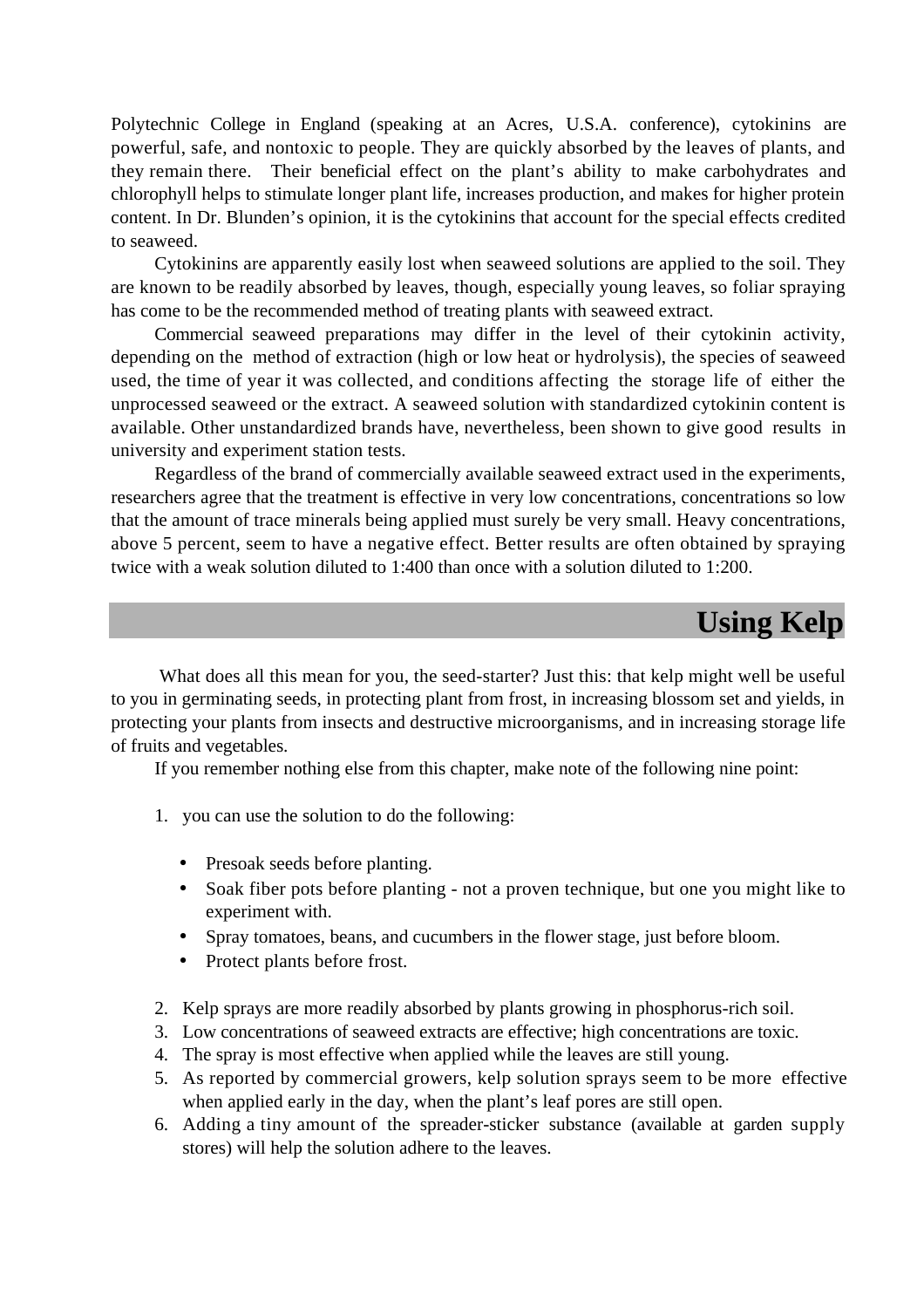- 7. You should use the first setting on the sprayer; tiny droplets are more easily absorbed than large ones.
- 8. You should spray not only the upper surfaces, but also the undersides of leaves.
- 9. For vegetable plants, one application per season is often enough. Use no more than three. Remember that cytokinins are absorbed by the leaf.

**Concentration**. Proper concentrations for different uses are a follows:

- for soaking seeds and bulbs before planting, or for presoaking pear pots, add one to two tablespoons of concentrate to two gallons of water (a 1:400 to 1:200 dilution).
- To spray vegetable plants, add one tablespoon of seaweed concentrate to 1 gallon of water or, for larger quantities, one-half pint of concentrate to 25 gallons (a 1:400) dilution).
- For watering seedbeds and rooting cuttings, add one tablespoon of seaweed concentrate to one quart of water or, for larger quantities, one-half pint to 7 1/2 gallons (approximately a 1:120 dilution). To control mildew, use eight tablespoons to 1 gallon of water (a 1:150 dilution).
- For potted plants and houseplants, add for teaspoons of seaweed concentrate to two quarts of water or, for larger amounts, one-half pint to ten gallons (approximately a 1:160 dilution).

We are just beginning to get more complete picture of what kelp can do for seeds and for garden and farm plants. Many questions remain unanswered, but the message I get from the studies that have been done is this: seaweed extract appears to be beneficial. Let's use it, and take careful note of our results. Mike and I have just begun to use kelp spray for frost protection, watering seedlings, and presoaking seeds. This year we're spraying more young vegetable plants. Although it is too soon for us to draw any definite conclusions, we are sufficiently convinced of the merit of the method to recommend that other gardeners try it, too.

#### **Kelp or Seaweed**?

The word kelp originally referred to the ash of burned brown seaweeds. Today the word kelp is used as a general term for the several varieties of large, many-celled ocean algae that are used to make extracts. Species most commonly harvested include Ascophyllum nodosum (knotted wrack), Fucus vesiculosus (bladder wrack), and various species of Laminaria. Seaweed extracts sold in stores are sometimes called kelp concentrate, sometimes seaweed extracts or concentrates. Use them interchangeably.

# **20 The Fall Garden**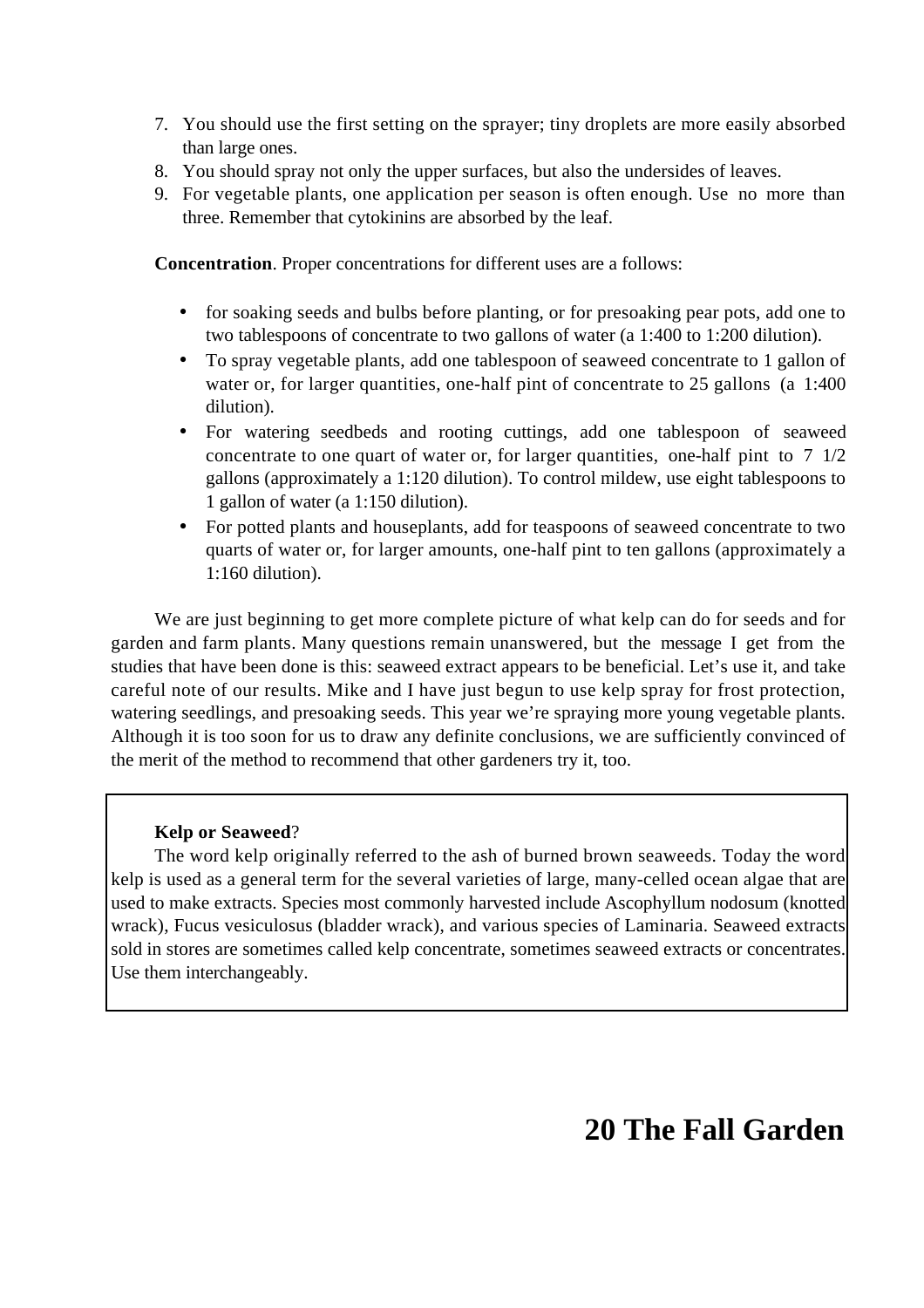One of the surest signs of gardening expertise, to my way of thinking, is the fall garden, still producing good food all the way to the first frost and even beyond. Something about fall gardens please me so much, in fact, that my husband and I have begun to seek out good fall gardens in our travels. One of my favorites had rows of silvery cabbage; red tomatoes; blue green brussels sprouts; ribbony leeks; fat, complacent rutabagas; and ruffly green escarole, all edged by a row of marigolds blooming with the deep, rich, almost glowing oranges and golds of those last few weeks before frost.

Such a garden doesn't just happen. It is very easy to let the rows peter out and the hills grow scraggly when the first planting of beans finishes and tomato picking takes over. Keeping a productive garden right up to the edge or winter takes a little planning and sometimes a little shoehorning, but the slight extra trouble will repay you well. Succession planting can double your garden's yield. Most cole crops, root vegetables, and types of lettuce will stay in good eating condition longer in cool fall weather than in spring.

The trick is to remember, in late spring and early summer, how good it was to have fresh young beets and turnips, crisp new greens, and delicate Chinese cabbage to put on the table last fall. After the spring rush, when both the early lettuce and cabbage and the later tomatoes and pepper have graduated from grow light to cold frame to garden, and the heat-loving melons have just been set out, I turn my attention to starting the fall crops.

A child's discarded wading pool makes a good starting bed for fall seedlings. If it's cracked on the bottom, all the better, you need to provide for drainage anyway. Some vegetables, like carrots, Chinese cabbage, winter radishes, and turnips, are planted right in the garden row, usually where an earlier crop - peas, early cabbage, lettuce, or radishes has finished.

For summer sowings, when weather is likely to be dry, I hoe out a slightly deeper furrow than I did in spring, and I take the watering can and run a stream of water all along the furrow before planting the seeds. Then I rake and firm dry, loose soil over the seeds. Often, especially for carrots, I scatter fine dry grass clippings over the planted grow, an additional ounce of prevention against crusty soil.

For most other midsummer plantings, I started seeds in flats, and transplant them to the row after a week of hardening off. Brussels sprout, escarole, cabbage, lettuce, broccoli, and cauliflower can be seeded right in the row, of course, but I find I can raise better plants and make more efficient use of garden space if I start the plants indoors or in flats in the open cold frame, and set them out in their appointed rows or odd corners when they're three to four inches high and flourishing.

 $Cov$ 

|                     | Days to<br>Maturity <sup>1</sup> | Days to<br>$+$<br>Germination <sup>2</sup> | Days to<br>$^{+}$<br>Transplanting | $+$ | $Short-Days +$<br>Factor | Days<br>before First<br>Frost <sup>4</sup> | $=$ | fro<br>Fro |  |
|---------------------|----------------------------------|--------------------------------------------|------------------------------------|-----|--------------------------|--------------------------------------------|-----|------------|--|
| <b>FROST TENDER</b> |                                  |                                            |                                    |     |                          |                                            |     |            |  |
| Beans, Snap         | 50                               |                                            | direct seed                        |     | 14                       | 14                                         |     |            |  |
| Corn                | 65                               | 4                                          | direct seed                        |     | 14                       | 14                                         |     |            |  |
| Cucumbers           | 55                               | 3                                          | direct seed                        |     | 14                       | 14                                         |     |            |  |
| Squash, Summer      | 50                               | 3                                          | direct seed                        |     | 14                       | 14                                         |     |            |  |
| Tomatoes            | 55                               | 6                                          | 21                                 |     | 14                       | 14                                         |     |            |  |
| SURVIVE LIGHT       |                                  |                                            |                                    |     |                          |                                            |     |            |  |
| <b>FROST</b>        |                                  |                                            |                                    |     |                          |                                            |     |            |  |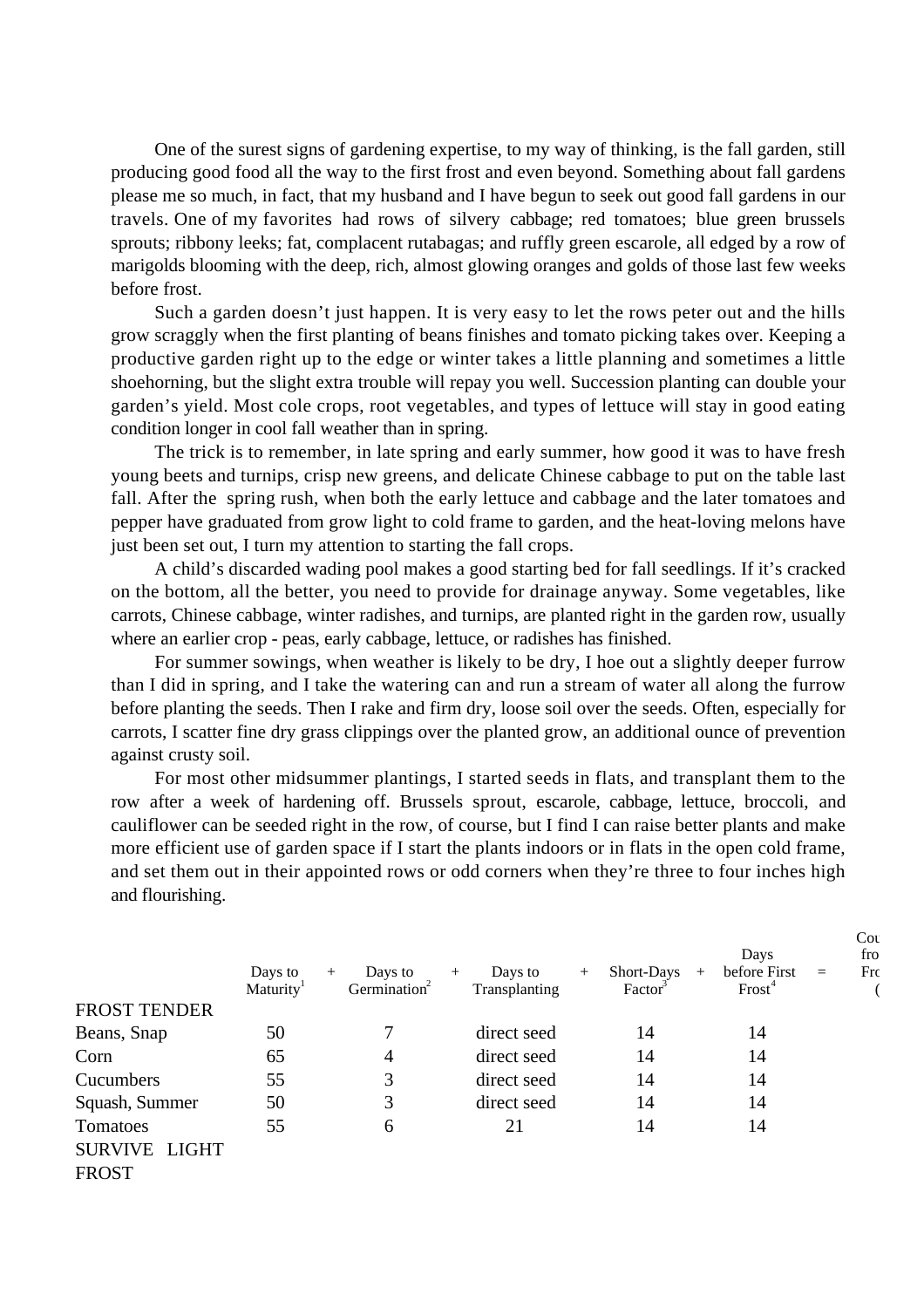| <b>Beets</b>            | 55 | 5              | direct seed | 14 | N/A |
|-------------------------|----|----------------|-------------|----|-----|
| Cabbage, Chinese        | 45 | 4              | 21          | 14 | N/A |
| Cauliflower             | 50 | 5              | 21          | 14 | N/A |
| Endive                  | 80 | 5              | 14          | 14 | N/A |
| Kohlrabi                | 45 | $\overline{4}$ | direct seed | 14 | N/A |
| Lettuce, Head           | 65 | 3              | 14          | 14 | N/A |
| Lettuce,<br>Loose-      | 45 | 3              | 14          | 14 | N/A |
| Leaf                    | 50 | 6              | direct seed | 14 | N/A |
| Peas                    |    |                |             |    |     |
| <b>SURVIVE HEAVY</b>    |    |                |             |    |     |
| <b>FROST</b>            |    |                |             |    |     |
| <b>Broccoli</b>         | 55 | 5              | 21          | 14 | N/A |
| <b>Brussels Sprouts</b> | 80 | 5              | 21          | 14 | N/A |
| Cabbage                 | 60 | 4              | 21          | 14 | N/A |
| Carrots                 | 65 | 6              | direct seed | 14 | N/A |
| Collards                | 55 | $\overline{4}$ | 21          | 14 | N/A |
| Kale                    | 55 | 5              | 21          | 14 | N/A |
| Radishes, Summer        | 25 | 3              | direct seed | 14 | N/A |
| Radishes, Winter        | 55 | 3              | direct seed | 14 | N/A |
| Spinach                 | 45 | 5              | direct seed | 14 | N/A |
| <b>Swiss Chard</b>      | 50 | 5              | direct seed | 14 | N/A |
| Turnips                 | 35 | $\overline{2}$ | direct seed | 14 | N/A |

**Source**: Organic Gardening, July 1980.

Note:  $N/A = Not$  applicable.

<sup>1</sup> These figures are for the fastest-maturing varieties I could find. Fast-maturing cultivars are best for fall crops. For the variety you have, get the correct number of days from your seed catalog.

<sup>2</sup> These figures assume a soil temperature of  $80^0$ F.

 $3$  The short-day factor is necessary because the time maturity in seed catalogs always assumes the long days and warm temperatures of early summer. Crops always take longer to mature in late summer and fall.

<sup>4</sup> Frost-tender vegetables must mature at least two weeks before frost if they are to produce a substantial harvest.

### **My Timetable**

Don't wait until fall to begin thinking about your fall garden. Actually, plants and seed starting for the garden begin in spring. As an example, look at my schedule.

**May**. I start seedlings of kale, brussels sprouts, and fall broccoli.

**June**. I make second plantings of carrot, cucumber, and zucchini seeds directly in the garden. July. This is a busy month. By July 25 is traditional turnip-seed planting day. A July planting of snap beans will bear in September. Around mid-month I plant Chinese cabbage seeds in flats. At the end of July, I plant head lettuce seeds.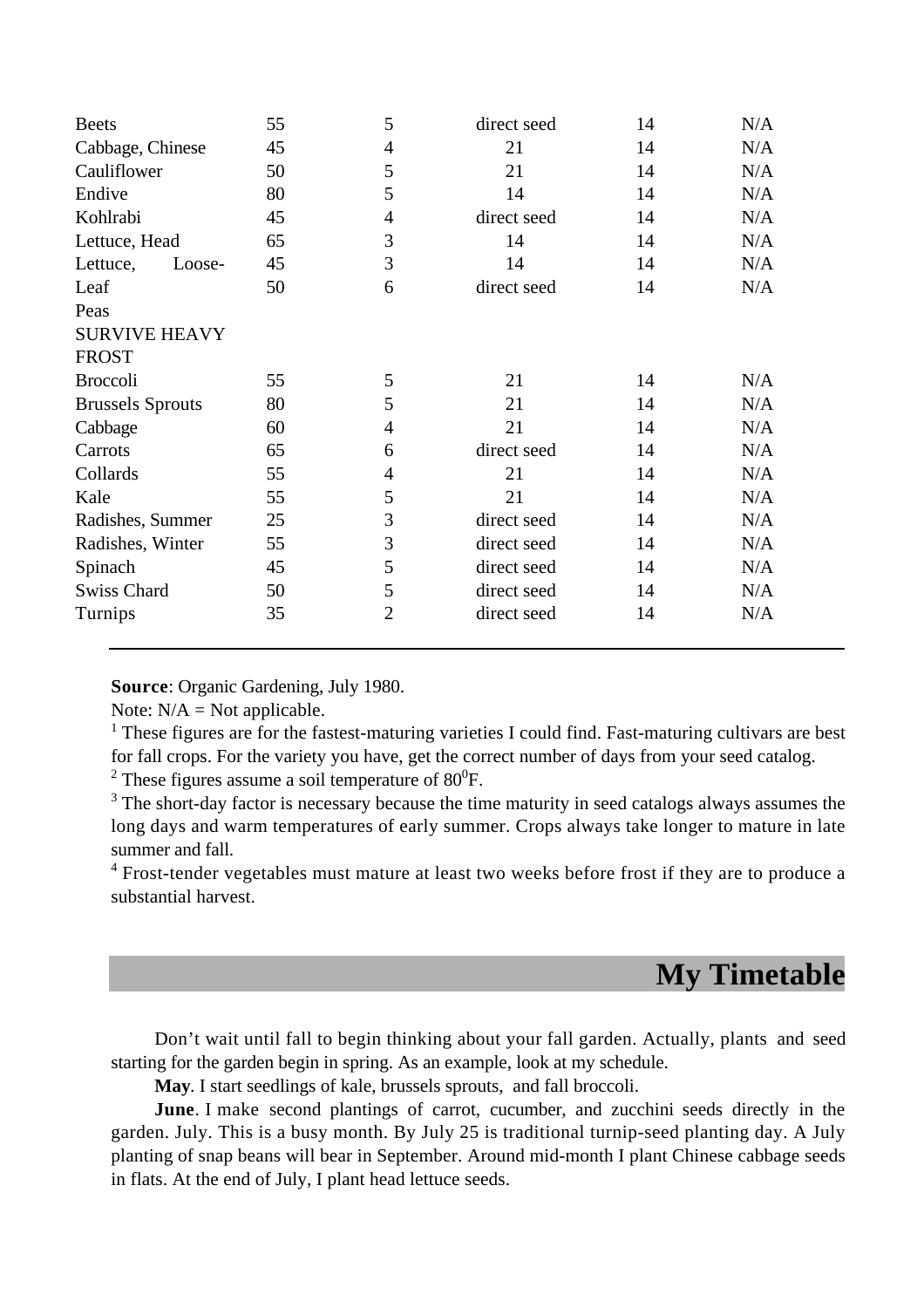**August**. I plant leaf lettuce the first week in August, I plant spinach, usually pregerminating the seeds in damp towels in the refrigerator.

To time your plantings for local conditions, consult table 7.

Later, in the fall, you can plant peas for spring in well-prepared furrows, and sow seeds of corn-salad for early spring eating. In the south and part of the West, fall sowings of turnips, parsnips, lettuce, beets, and other vegetables that flourish in cool weather will live over winter.

#### **Flowers**

Most annual flowers are at their best in early fall. Calendula and snapdragons will survive light frost. I often scatter calendula seeds in the garden in early summer for fall blooms and cut back snapdragon plants after their first blossoming so they'll bloom again.

Picking beans, corn, and marigolds in September, lettuce, spinach, and chrysanthemums in October, beets and turnips in November, and kale and collards in December sure beats letting the patch run to weeds!

#### **Vegetables for the Fall Garden**

These vegetables can be started from seed in the summer to plant in the fall garden :

beans, snap collards collards kohlrabi cauliflower fennel celtuce kale

beets corn lettuce broccoli corn-salad radishes brussels sprouts cucumbers spinach cabbage, Chinese dill turnips carrots escarole zucchini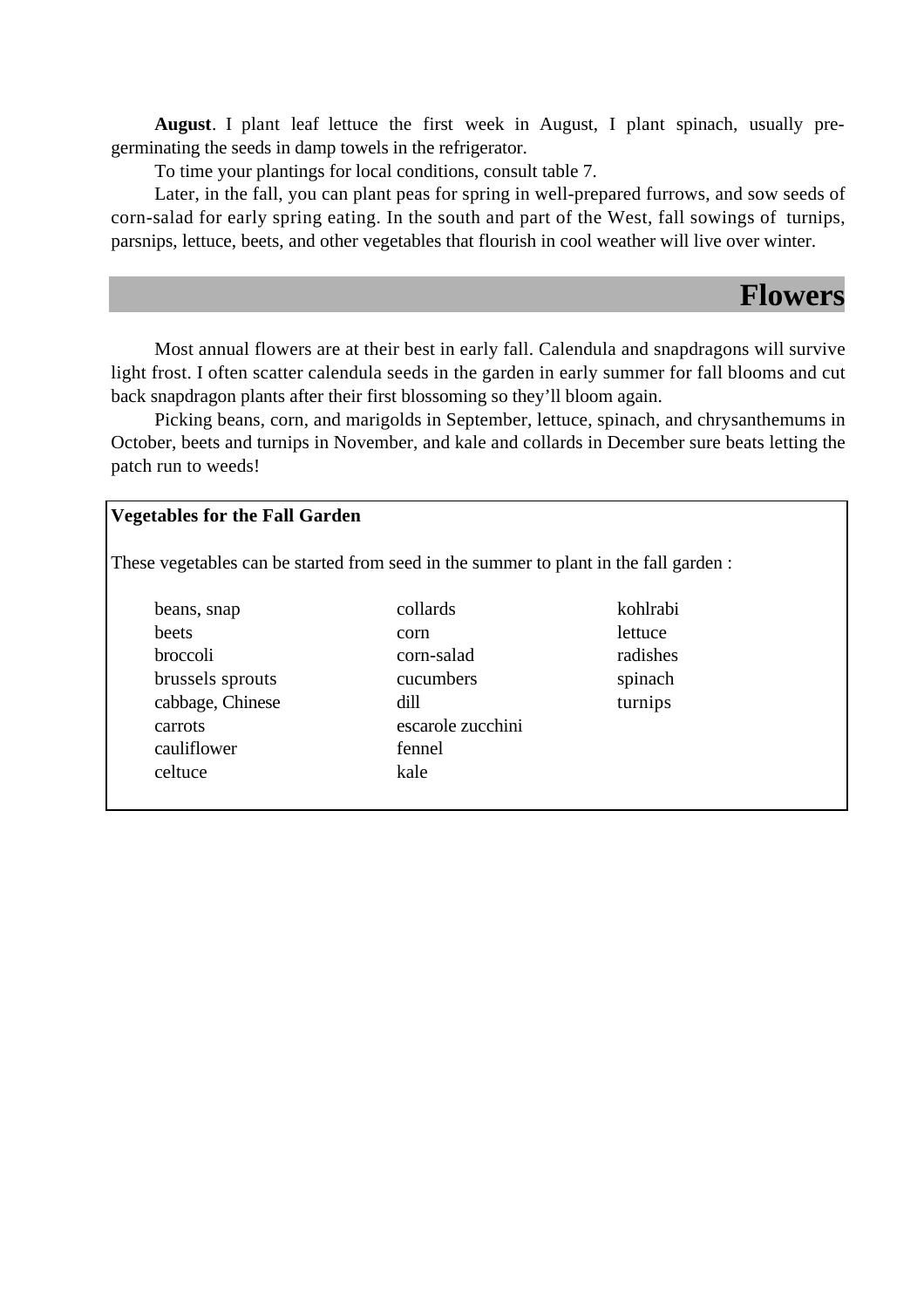### **21 Insect and Animal Pests**

Protecting young plants from insect attack is largely a matter of prevention, plus a few defensive strategies you can use if bug trouble is serious. Here's a list of insect pests that commonly feed on young plants, along with some suggestions for saving your crop from the marauders.

**Cabbage Moth Larvae**. These well-camouflaged, pale green caterpillars eat holes in cabbage-family plants.

*Control*. They may be controlled by spraying plants with a solution of Bacillus thuringiensis, a disease that affects the digestive systems of the larvae. You can buy it as Dipel or Thuricide in your garden supply store.

**Carrots Rust Fly Larvae**. A yellowish maggot, one-third inch long, that feeds on roots in the soil for a month before hatching to produce another generation of flies. These pests are responsible for eating those tunnels in carrot roots. The first generation of larvae hits plantings made before early June, and the second generation is not usually active before September.

*Control*. They may be foiled by timing and rotating your plantings. Planting carrots in different areas and harvesting with an eye on the calendar can prevent a damaging buildup of these garden pests.

**Cucumber Beetles**. Small yellow bugs just under one-fourth inch long, with black stripes down their backs, these beetles prey on the whole cucurbit family (melons, cukes, squash, and pumpkins). Spotted cucumber beetles, with black spots on a yellow body, also attack cucurbits.

The cucumber beetle threatens seedlings in three ways. Its small white larvae, about onethird inch long, feed on the underground parts of plants. The adult beetle eats the delicate young stems and cotyledons of newly emerged seedlings and later the blossom and tender leaves. Even worse is the disease-carrying habit of both the striped and spotted cucumber beetle. They spread bacterial wilt and mosaic, two murderous diseases that affect all cucurbits. When a planting id badly infested, it may never bear a single fruit.

*Control*. Every measure you take to defend your seedlings against this small but powerful pest will increase your chances of good yield when summer comes. The suggestions that follow will not eradicate every beetle from your patch, but the use of one or several of these practices should at least provide you with the makings for a few more jars of dill pickles or for a batch of frozen melon balls.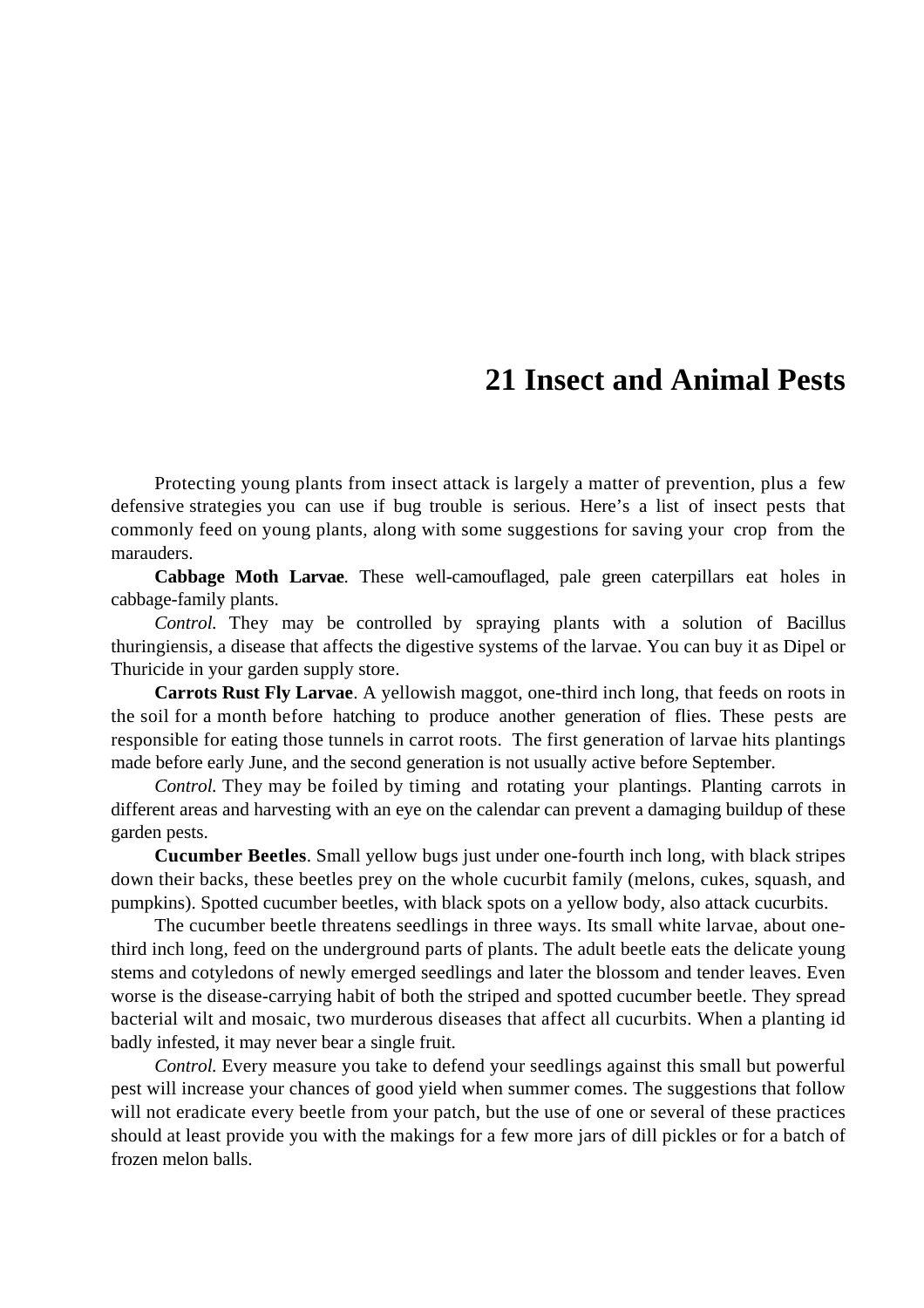Prevention of cucumber beetle damage starts early. The following measures should be taken before planting:

- order disease-resistant varieties of the plants that can be affected. A good seed catalog will give you this information.
- Try starting some seedlings indoors so they will be tougher and larger when you set them out - a defense against the direct action of the beetles but not, unfortunately, against the diseases they carry.

Then, at planting time, try the following methods:

- plan a ring of radishes around each hill of cucumbers, squash, or pumpkins. This can be done up to a week before planting the main crop in the hills, or the radish seeds can be scattered as you plant. I've done it both ways advance planting of radishes ensures ready and waiting beetle deterrent when the cucumber seeds sprout, a ploy that is especially useful when you plant presoaked cucumber (or other cucurbit) seeds.
- Bury onion skins in the hole when you plant your cucurbits. According to an experienced gardener who reported her success in following this advice, which she had read in an early issue of Rodale's Organic Gardening, the method really works. It doesn't seem to make much difference in my garden, but perhaps it will in yours.
- Try interplanting beans with your cucumbers. Some gardeners report that the beans seem to repel cucumber beetles.

Here are some controls you can apply after planting:

- in some cases, mulching around the plant apparently impedes progress of the larvae from underground to their adult feeding stations above ground. You'll need to do more than mulch, though, if your cucumber beetles are as numerous as mine!
- To trap the beetles, set out saucers of water with a thin film of oil on top.
- Dust with rotenone early in the season, before the first generation of beetles has a chance to reproduce. Rotenone, which breaks down in three to seven days, should be used cautiously near ponds since it is toxic to fish even when greatly diluted by rain and pond water. Derived from plants, it will not accumulate in your body as chemical insecticides will, but it is not entirely innocuous. Wear a mask when dusting with the powder and a long-sleeved shirt when spraying a solution.
- Scientists from the United States Department of Agriculture's Beneficial Insect Introduction Laboratory have found a nematode in the high Andes that parasitizes cucumber beetles there. Research is just beginning, but if the nematode proves to be useful cucumber beetles control here, gardeners from coast to coast will be cheering, and none more loudly than I!

**Cutworms**. These grayish pests are 1 to 1 1/2 inches long and curl up when exposed. The damage they do is large compared to the amount of plant tissue they eat. The trouble is that they operate at soil level, and so when they cut through a stem, the top of the plant dies. Well-rooted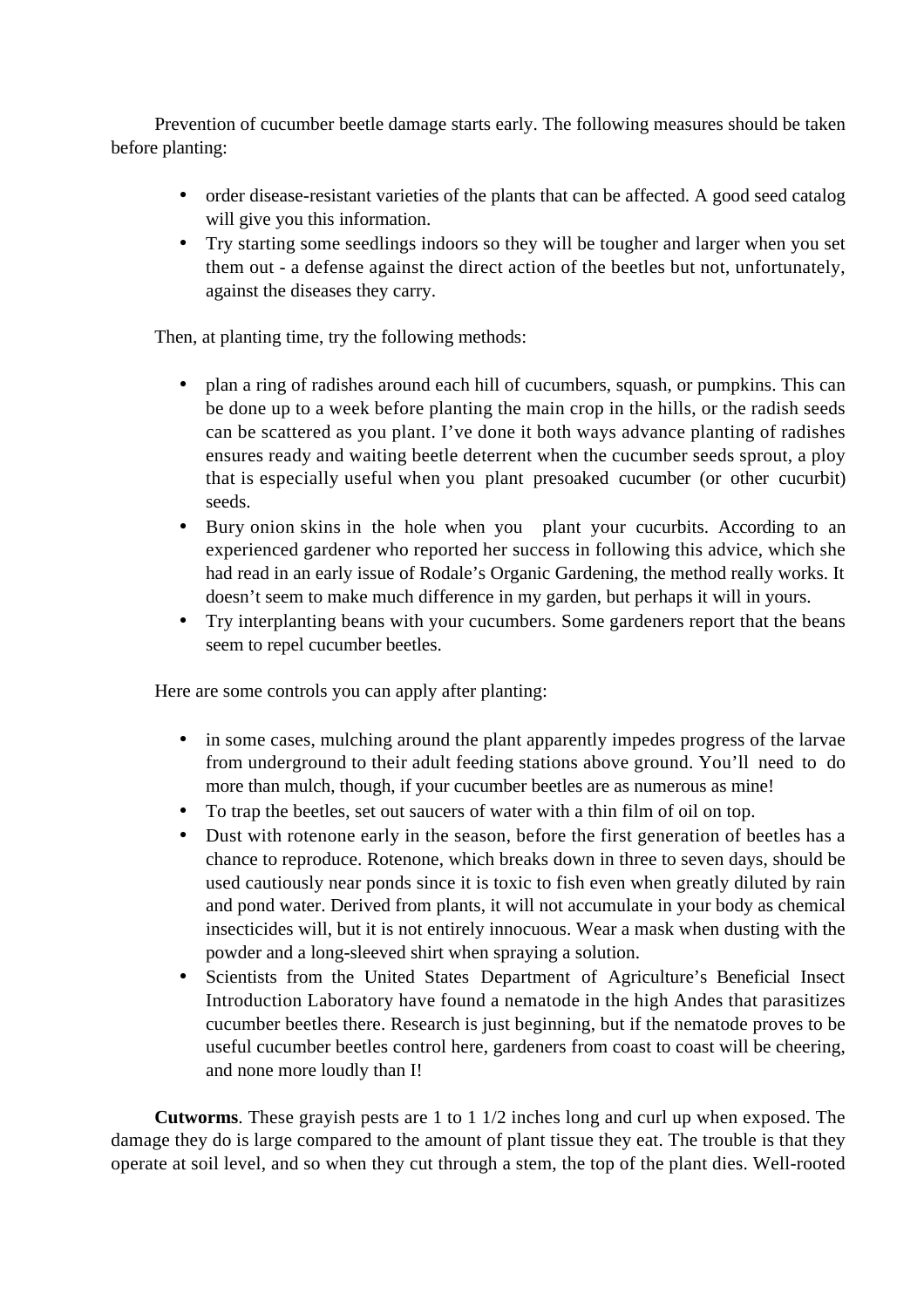tomato plant that have been decapitated by cutworms will sometimes sprout again, but since you can't be sure that they will, you must still replant.

*Control*. Be sure to protect your plants from cutworms when you set them out. The very next day may be too late.

Two natural controls for cutworms include a tiny wasp, Trichogramma prtiosum, which parasitizes cutworm eggs, and the beneficial nematode Neoplectana carpocapsae, offered as Seek, which preys on cutworms, wireworms, cabbage root maggots, and other soil-dwelling caterpillars. Birds will also pluck cutworms from tilled soil, but you probably shouldn't rely on them to protect your plants from this pest.

The cutworm must wrap itself around the stem of a plant in order to "bite" through it. Consequently, any device that will make this encircling maneuver difficult or impossible for the cutworm will protect the plant. We have used each of the following three method successfully:

- 1. cut slits in index card or any stiff paper and wrap the card snugly around each plant stem to form a cylinder around the plant. Half the card should be above soil level and half below. This works, but it's a nuisance to do when cold spring winds are stiffening your fingers.
- 2. Stick a small twig into the ground three inches below soil level and protruding two to three inches above the soil near each seedling,. The twig should be right next to the plant stem, touching it, so that it forms a tough barrier that foils the soft-bodied, bristlymouthed larvae. If you've dug wood chips into your garden soil, you'll probably have plenty of twigs within reach as you work your way down the row with the flats and trowel. Otherwise, collect a supply in advance. Dry asparagus stalks are often handy and work quite well.
- 3. Tear scrap aluminum foil into pieces about three inches by two inches. Wrap the foil around the plant stem a you get the seedlings in the ground, again making certain that half will extent below ground level and half above.

**Flea Beetles**. These tiny, very active, black insects are the size of a pinhead. They appear early and riddle certain plant leaves with small round holes. Eggplant, tomato, broccoli, and other small cabbage-family seedlings are especially vulnerable. Last year I lost a flat of cabbage seedlings to flea beetles, which devoured them in just a day. I had made the mistake of putting the flat out at the edge of the garden near some weeds infested with flea beetles.

*Control*. Flea beetles thrive in hot, dry places. They dislike moisture and shade. In small gardens they can be washed off the plants with a stream of water from the hose. It helps some to diversify your plantings, too. Flea beetle infestations are usually worse when large areas are planted to the same crops. Keep seedlings well supplied with fertilizer and water; rapidly growing plants can usually outlive an early-spring beetle outbreak. Also, keep the garden clear of boards and other hiding places over winter so that flea beetles won't have handy shelters to help them survive the winter.

**Mexican Bean Beetles**. The coppery-colored adult beetles resemble large ladybugs. Their destructive soft-bodied yellow larvae eat holes in plant leaves and scar and deform the beans, too. Affected plants die from loss of leaf surface.

*Control*. Bean beetles also often can be circumvented by making both an extra-early planting of a cold-resistant bean like Royalty and a late planting of a quick-maturing kind like Bountiful Stringless (matures in 47 days). The early beans will usually yield one good picking before the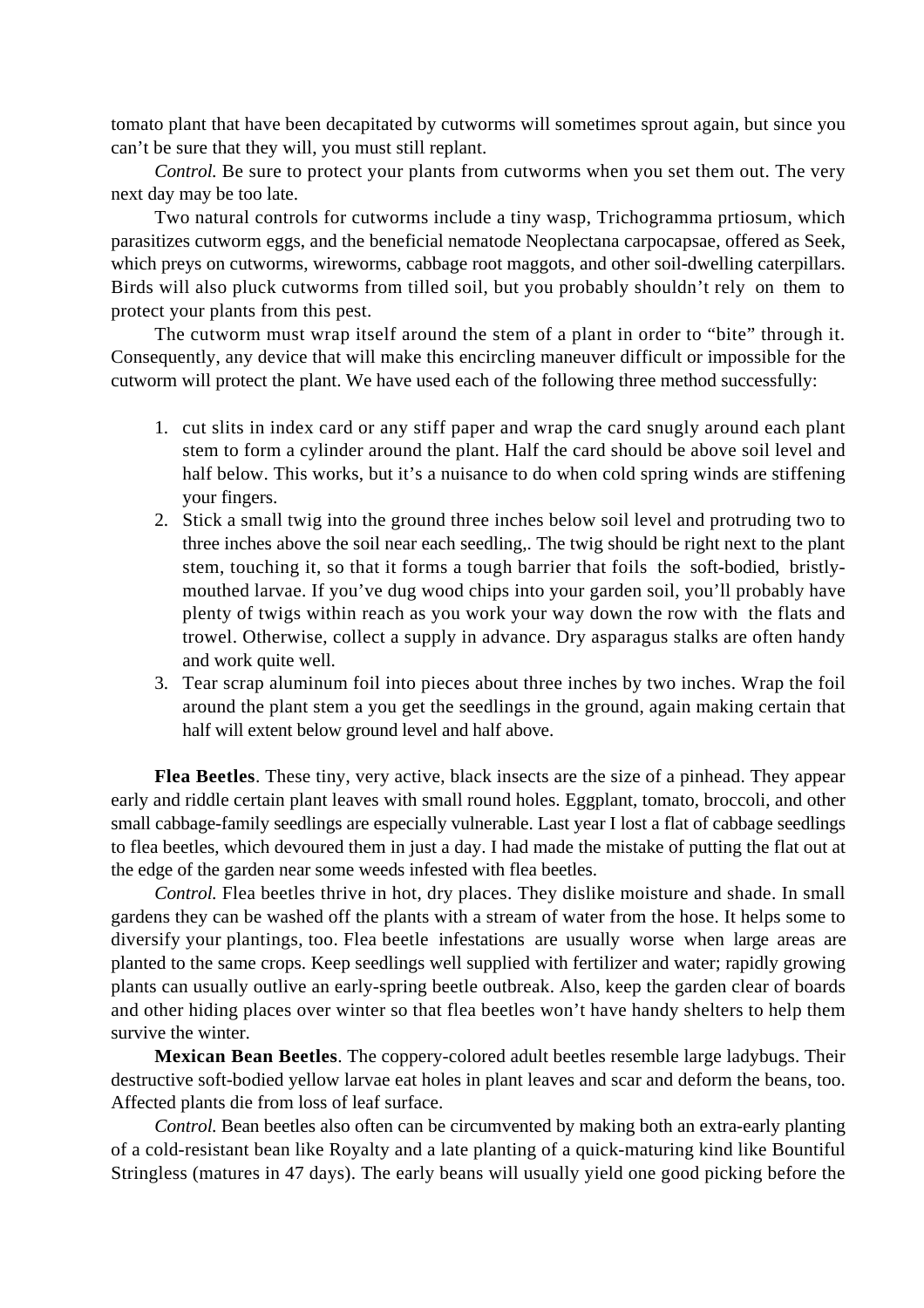beetles have a chance to multiply, and late plantings, even though cold nights may slow them down a bit, often thrive in the absence of the heat-loving beetles during early fall.

For more certain control, try the recently released Pediobius foveolatus wasp, a tiny parasite that preys on Mexican bean beetle larvae. The Pediobius wasp is not native and can't be depended on to overwinter, so a new supply must be ordered each spring. The wraps should be placed in the garden when larvae first appear. Another natural ally, Coccipolipus, is a mite that attacks adult Mexican bean beetles. Research looks promising, and I hope the mites will soon be available to gardeners.

**Nematodes**. Nematodes exists everywhere, even in the polar tundra. Most of the thousands of different nematodes that have been identified are smaller than a printed period. The majority of nematodes are helpful, or at least innocuous, but the minority (one-tenth or so) that do damage plants are responsible for a vast amount of plant destruction. Tiny as they are, their sharp mouthparts, formed like a hollow spear, are capable of penetrating tough roots. Then a suction-forming bulb behind the nematode's esophagus draws out plant juices. All this violence goes on underground, unseen. Symptoms of nematode infestation are, in fact, vague and nonspecific. The plant may simply go into a slow decline. Often the nematode-weakened plant succumbs to a secondary bacterial or fungal invasion.

*Control*. Helpful organisms live in the soil, too. Predacious fungi, which thrive on organic matter in the soil, are capable of trapping and engulfing, even of hunting down nematodes. At least 50 different nematode-attacking fungi have been identified so far, and more are being found as studies continue. Once again, then, we find that good soil-building practices like composting, green manuring, and digging in mulch will defend plants on many levels.

Marigolds, especially the French varieties, produce a root exudate that makes the soil around their roots inhospitable to nematodes. It is sometimes necessary to plant the flowers in the same spot several years in a row to get the full benefit of their nematode-spooking activity.

**Slugs**. These soft-bodied, snaillike creatures without shells are on the prowl during the damp, early days of spring. They seem to be especially fond of lettuce and peas, and they seek acid soil.

*Control*. If you know what they like (beer or yeast solution in saucers or halves of citrus fruit) you can trap them. Or consider what they don't like - powdery, sharp, dry, or abrasive surfaces - and guard your garden accordingly by spreading lime, wood ashes, or diatomaceous earth around your plants. It is also helps to spread ashes, sand, or cinders along garden paths.

**Sowbugs**. These are half-inch-long, gray crustaceans that roll up into balls when disturbed (hence their other common name, pillbugs). They feed on tender roots and shoots of young plants and can be a real problem in garden bed next to buildings, for they lurk in crevices and under boards and debris.

*Control*. I've never had any luck in getting rid of them once they were established. The best defense is prevention. Clear away all boards, boxes, piles of plant refuse, and other objects from the garden area, and try moving your vegetable patch to an open space in the yard if plantings next to your house are bitten hard by these pests. Woody and mature plants are not as attractive to sowbugs as young, tender seedlings. Watch out for sowbugs under the protective covers you put over new transplants, especially opaque covers.

**Wireworms**. These inch-long, brown, hard-shelled, segmented larvae of the click beetle eat the juicy interior tissue of roots and seeds. The damage they do to young seedlings can be severe in a badly infested plot. They often persist in gardens recently dug from sod.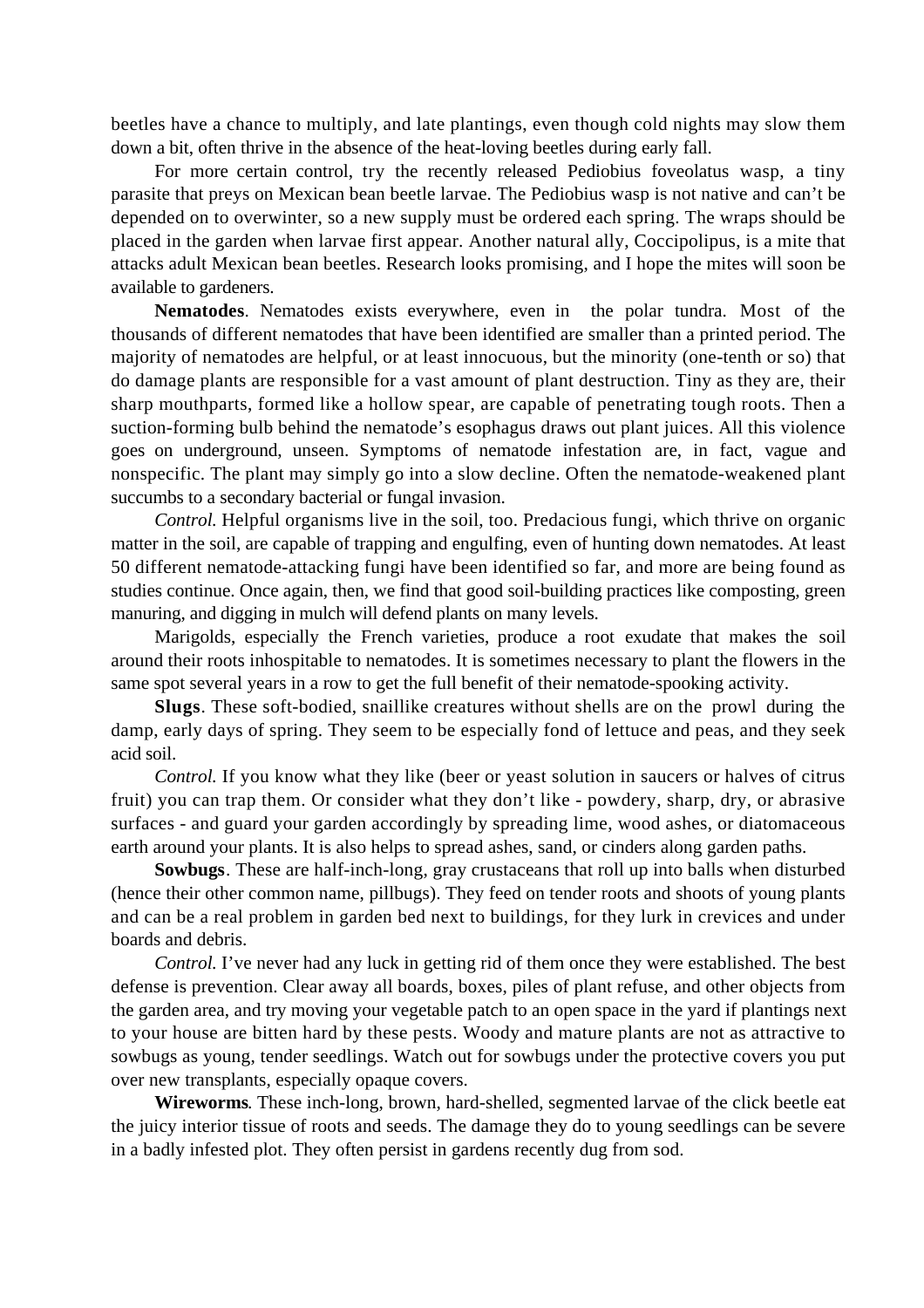*Control*. Baiting them with potatoes or other food is a short-term remedy. The best plan is to correct the conditions that favor wireworm population growth: poor drainage and lack of aeration. Dig up the sod patch early in the season and disk (cultivate with a harrow or plow) or till it. At the same time, incorporate as much compost, old mulch, rooted manure, or other organic material as possible into the soil to increase aeration deep down. The beneficial nematode Neoplectana carpocapsae, offered as Seek, preys on wireworms.

**An insect Solution as Control**. A new insect-control method, that of spraying affected plants with a diluted solution made from the ground-up pests themselves, has been gaining favor among adventurous gardeners and experiments. Although it's been suggested that the effectiveness of the spray is due to its ability to infect healthy insects with contagious diseases from infected insects, the whole idea is still very much in the experimental stage. The nice thing about it, though, is that it doesn't cost much to try.

**Predatory Insects as Controls**. The large wasps and yellow jackets that live near your garden are probably already at work feasting on insect pests. They kill leafhoppers, moth and potato beetle larvae, grasshoppers, and other undesirables. Blooming fennel, dill, and other plants of the Umbelliferae family often attract tiny beneficial wasps.

Lacewing and syrphid fly larvae consume moth eggs, aphids, thrips, and leaf hoppers. Lacewing larvae, also called aphid lions, are more likely to remain in your garden than imported ladybugs. As with the Pediobius wasp, mail-order companies sell the eggs (see the source list in the back of this book for addresses).

With any biological control, try to time your release of helpful predators so that there are some insects for them to work on but before the infestation becomes overwhelming. Better yet, make several releases, which is still less trouble than spraying several times.

## **Animal Pests**

Fending off raids by seedling-destroying wildlife has brought out the creative ingenuity of many a gardener. The following devices have worked for a good number of people. Perhaps one of them will help you. Ask elderly neighbors and relatives, too. Folklore is particularly strong and often effective in this department.

**Deer**. Deer are especially fond of legumes - soybeans, peanuts, snap beans, and peas. They can wipe out a whole bed or several rows in an evening of snacking.

*Control*. Spread wire-mesh fencing flat on the ground where the deer must cross it to get to the garden. Scatter lion manure around the garden; the essence of fierce predator that this conveys to noncarnivorous animals makes them uneasy. (This repellent, commercialized as Zoo-Doo, is produced by the Bronx Zoo in New York and the Portland Zoo in Oregon. If you don't live in either of these areas, try asking at the nearest zoo). Sprinkle blood meal around the edge of the garden, or water around the plants with water in which you've soaked the liver of a butchered animal. In extreme cases, fence in the garden with six-to eight-foot fence.

**Rabbits**. Rabbits are most likely to eat beans and other legumes, lettuce, and sometimes beet greens - anything tender - but they also enjoy pansies. Both deer and rabbits will often chomp off the tender top leaves and leave the tougher bottom stems.

*Control*. Either the lion manure or the blood meal treatment used with deer will scare rabbits off until it gets rained into the ground. Then it must be repeated. I've read that a few dead fish spotted around will deter rabbits, but I haven't tried it.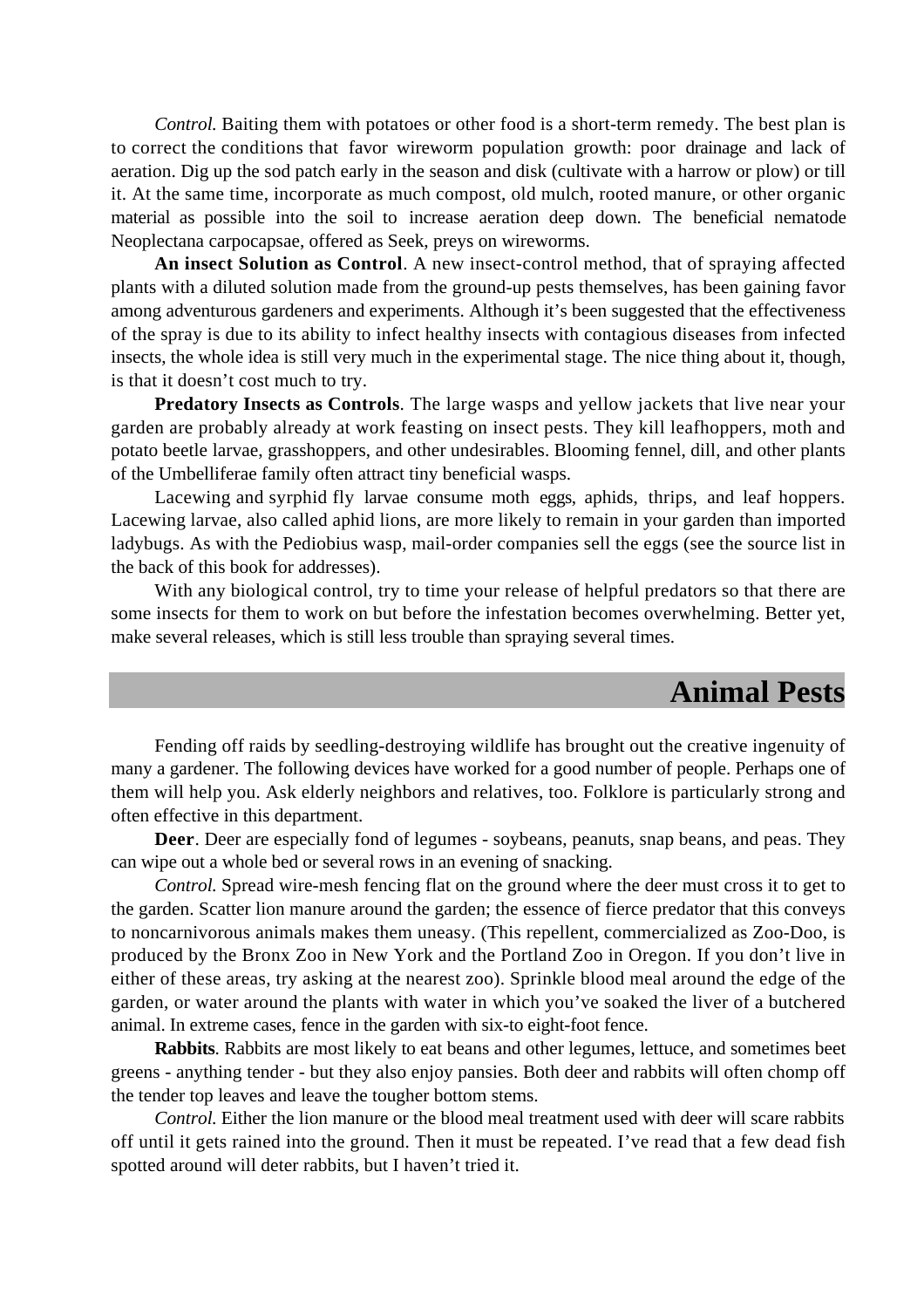**Moles**. Although their tunnels are unsightly on the lawn, the moles may not really be damaging your vegetable seedlings. They're after grubs, not your plants roots, when they burrow underground.

*Control*. If they search for food does disrupt your young plants, though, try one of the following control:

- place unwrapped sticks of Juicy Fruit chewing gum in the runways. It gums up the mole's digestive system. My gardening cousin Wally informs me that this method banished the moles from this garden.
- Plant scilla bulbs over the runways.
- Flood the runways with water.
- Poke into the tunnel a windmill or pinwheel on a stick or any other device that will send vibrations into the tunnel.
- Plant castor beans near the runs. (Be aware, though, that the seeds of this plant are poisonous).

Once you start to ask around, you'll hear all kinds of mole cures. Some of them even work sometimes. Try the gum first. It's the earliest.

**Crows**. Are crows eating your young corn?

*Control*. The crow is no dummy; any scare device you use to drive him off must be changed frequently. Try the following setups:

- crisscross the patch with string about five inches above the ground. This makes take off difficult for the birds.
- Hang fur shiny pie plates or other reflectors that blow in the wind and catch the light.
- Make a scarecrow, though this will be more picturesque than effective.
- String several kernels of corn on a long piece of horsehair and leave it in the field. Crows that get the hair stuck in their throats are said to give out alarm cries, warning other crows away.
- Plant thickly.

**Red-winged Blackbirds**. Red-winged blackbirds also eat corn.

*Control*. Try applying one teaspoon of turpentine to each pound of corn seeds several hours before planting.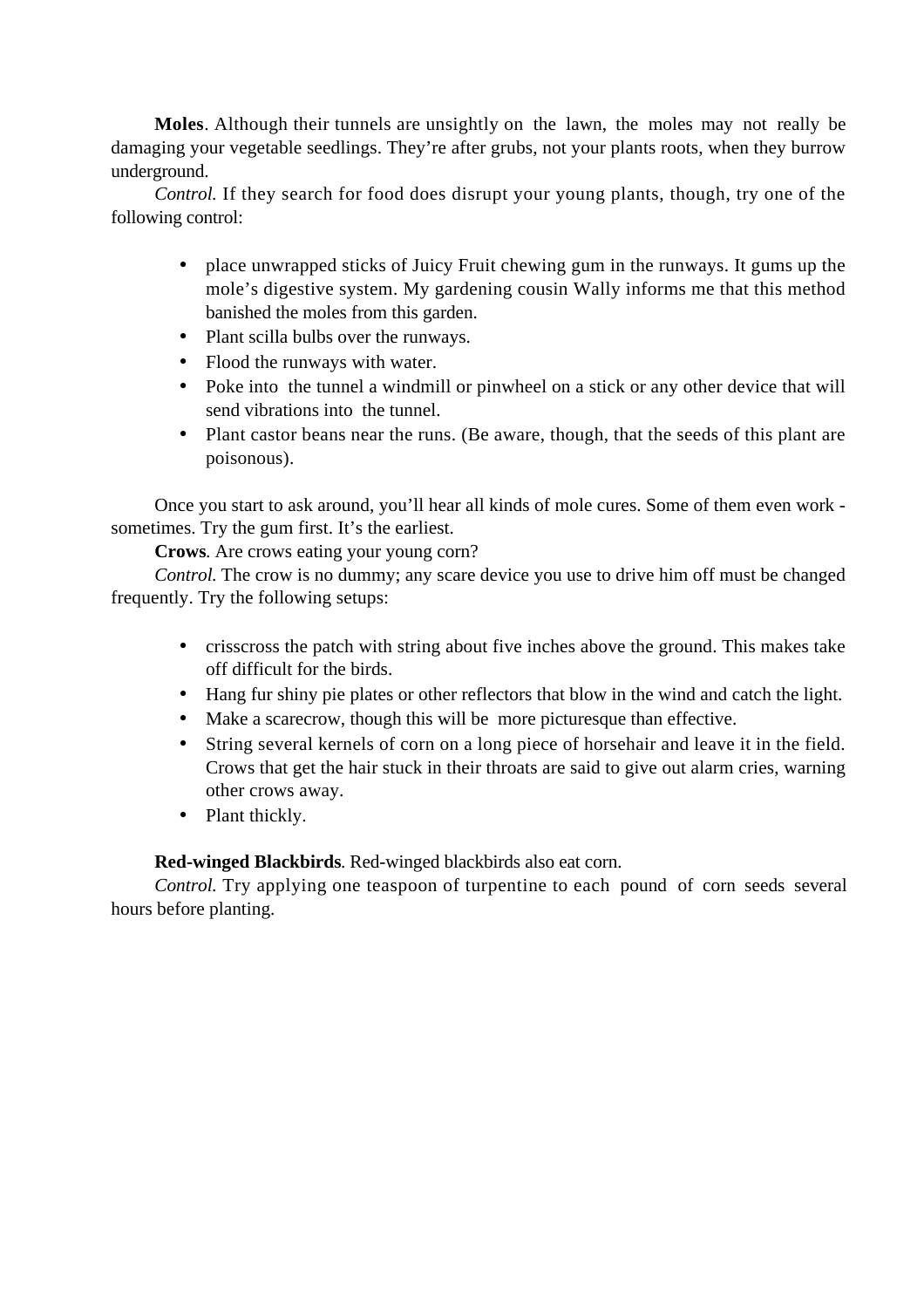## **22 The Young Seed-Planter**

Tending a small plot or garden row of a certain crop can be a fine activity for the child, provided he or she really wants to have a garden. It is the garden assignment imposed from above, as a "worthwhile experience," that may lead to trouble, because the expectations of parent and child differ. I'm not taking here about the help that a child is expected to give in the main garden with weeding, picking, and shelling, but about the special plots that are sometimes unrealistically give to the child for his or her own use.

Above all, you want the child's first garden efforts to be successful and satisfying. A child who experiences repeated gardening failures, such as poor germination or weed takeover, would be better off not having had a garden experience, but rather waiting until motivation and capability were better matched.

#### **Help to Make It Work**

Sooner or later, though, most children want to plant something. How will you guide them in their first seed-planting efforts? Whole books have been written on this subject (see Recommended Reading, at the back of this book). I'll just sketch here a few things we learned when helping our own children with their small gardens, which enjoyed varying degree of success.

**Choose Easily Grown Plants**. Give the child something besides radishes to plant. I don't care what the gardening books say: Radishes can be tricky. Yes, they're fast and bright colored, but they can be strong tasting and maggot tunnelled just as easily as not. Beans take only a few weeks longer, and the large seed are easy for a child to handle. Nasturtiums are good, you can eat the leaves and the flowers. A small plot of corn attains spectacular growth, but be sure to protect it well from animal raiders. Cherry tomatoes grow fast and make good snacks. Sugar peas bear before the weeds get bad. They were one of our children's most dependable garden vegetables. Sunflowers are natural for kids - fast growing and a good snack food. Onion sets shoot up quickly, but need pretty thorough weeding. Save the carrots and eggplant for later.

**Use Good Soil**. Choose a patch of good soil, not a rubble of builder's fill or hard clay ground where you wouldn't want a garden. Give the child every chance to succeed by providing the best possible conditions.

**Start with a Small Plot.** Begin simply and keep the plot small. Nothing is more discouraging than feeling overwhelmed by the garden, and no child needs the guilt feelings engendered by a weedy, unmanageable patch.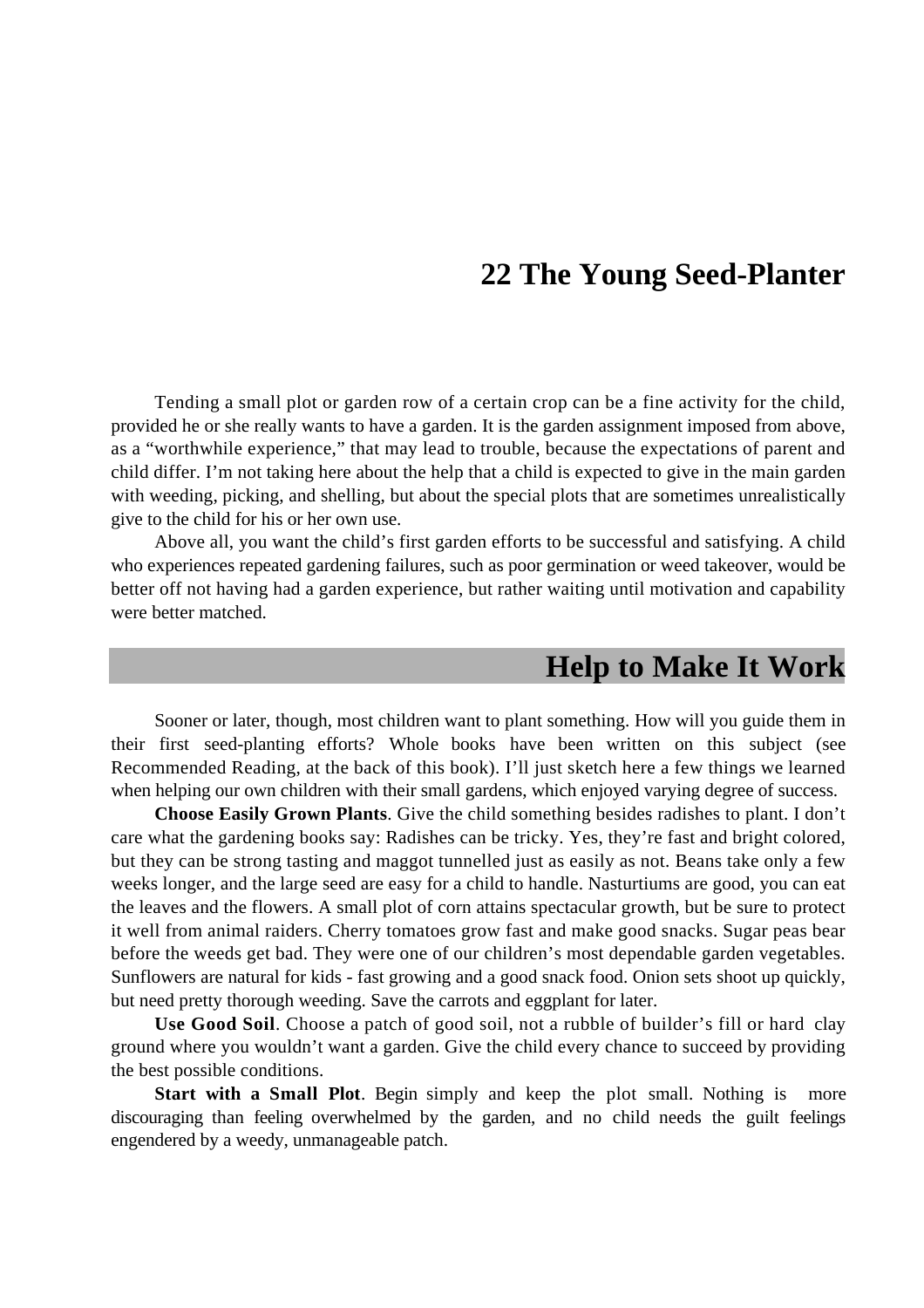**Plant Later in Spring**. Help the child to plant late enough in the spring so that germination will be prompt and frost unlikely to damage the planting. Children like fast results; it's better delay planting for a week or two to help ensure steady growth.

**Choose Easy Weed Control**. Decide on the method od weed control before mapping out the child's garden. Rows should be spaced widely enough to permit easy hoeing or mulch placement. Children under 12 shouldn't operate a rotary cultivator without direct supervision. Plant a solid bed if something only if you are convinced that the child can handle the intensive hand weeding that will be necessary during the early weeks.

**Work together**. Working along with the child, you can casually pass along the gardening lessons you've learned from hard experience - things like waiting until the ground dries before digging it, giving indoor seedlings a week or two to become accustomed to outdoor weather before putting them in the garden, watering deeply rather than sprinkling lightly every other day, and avoiding the temptation to sow seeds too thickly or to cover them too deeply. Recognize, too, that the child needs to learn some things from experience, and will learn, if you're not pushing too hard for perfection.

**Eat the Produce**. Whatever the child grows, use it respectfully and appreciatively. Even a few peas can make pea-potato soup. Zucchini may be picked young so as to use more of it. Perhaps the young gardener would like to eat it, stuffed with rice and meat and toped with cheese.

**Allow Exploration**. Accept the child's need to explore, which may take the form of pulling up half-grown beets or dismembering a flower to see what's inside. And if the child eats the beans when harvesting from his or her five plants, be glad. What else is a garden for?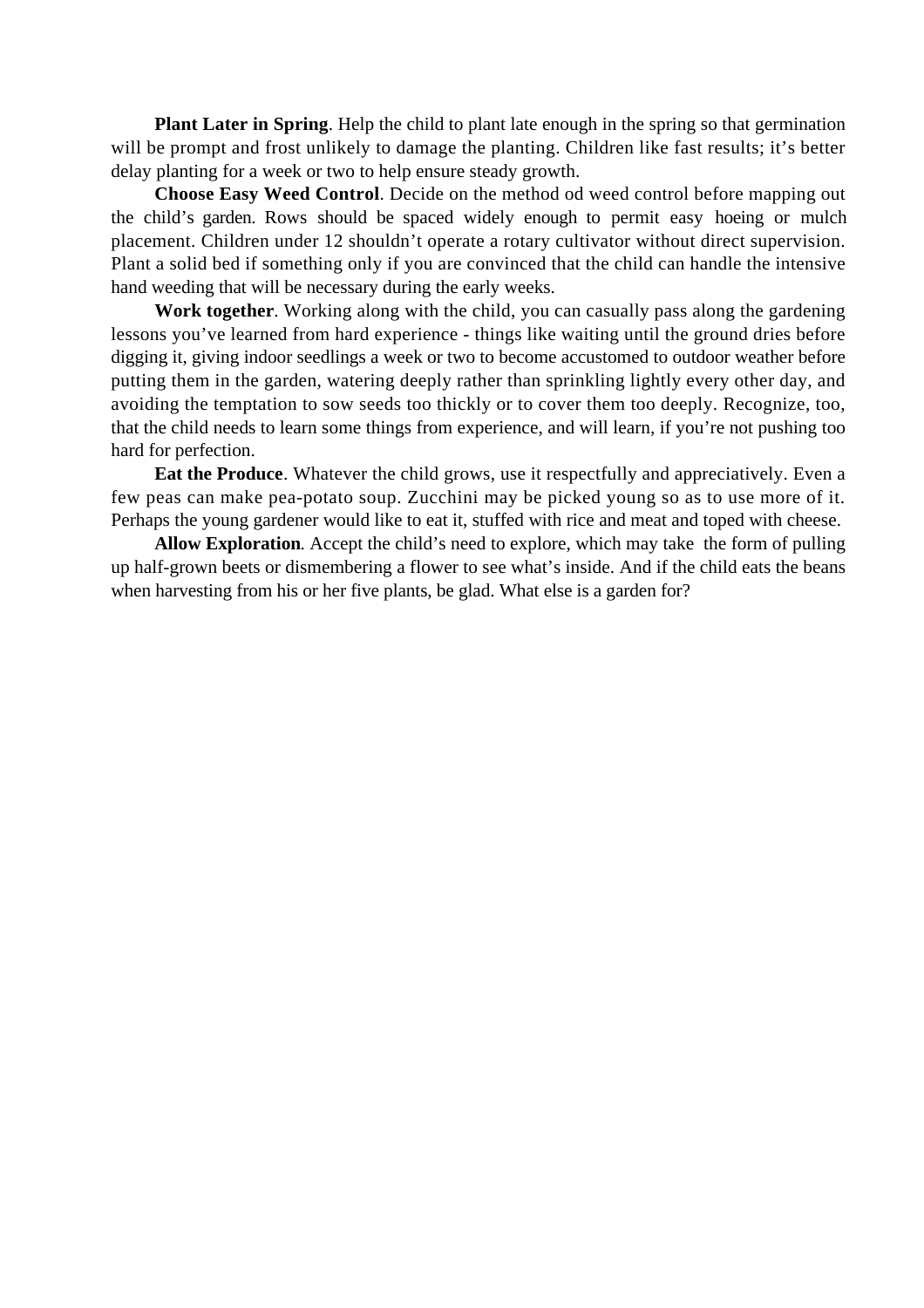# **SECTION THREE**

# **Special Techniques and Situations**

The world is so full of a number of things, I'm sure we should all be as happy as kings

*Robert Louis Stevenson*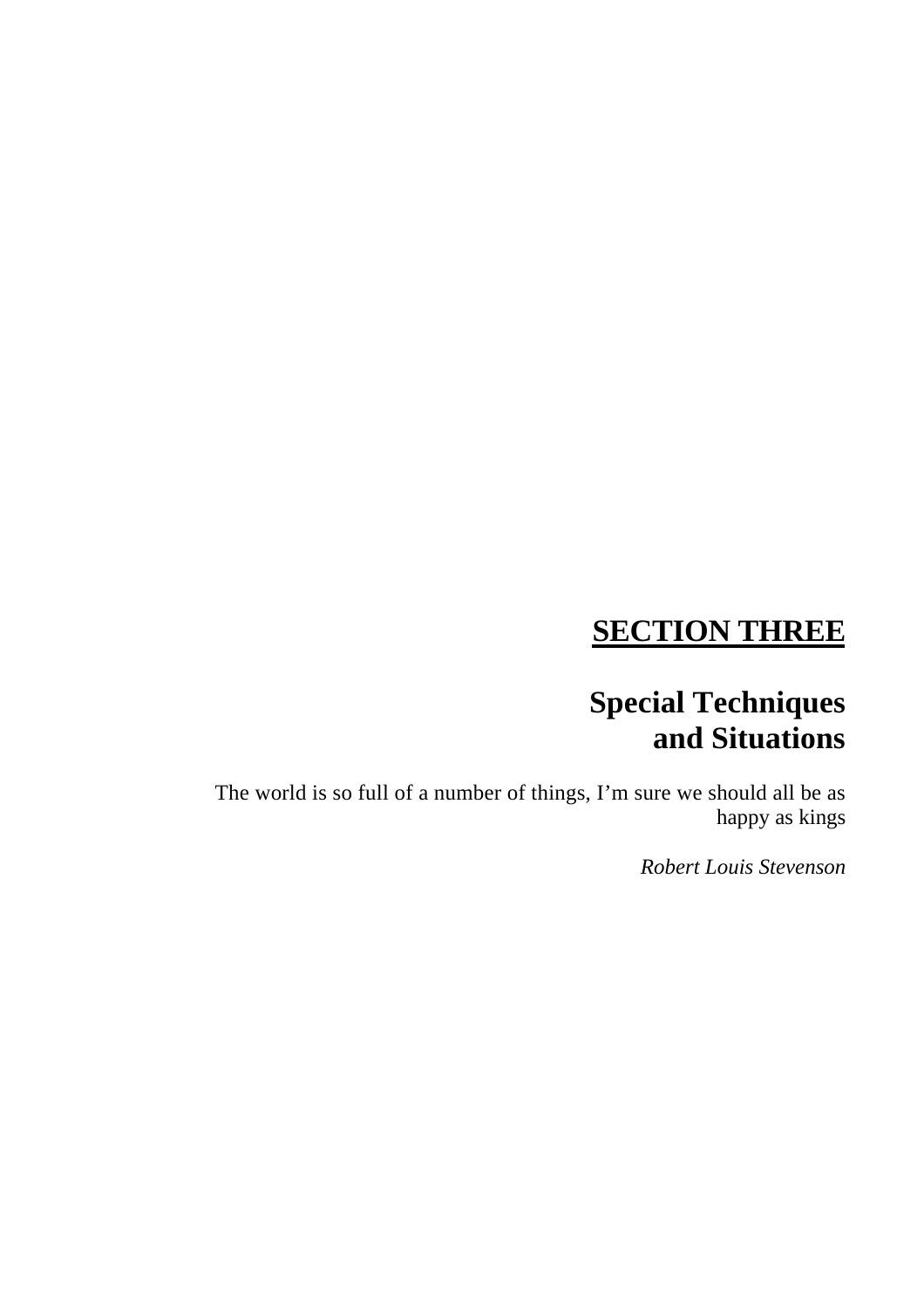# **23 Starting Seeds in the Greenhouse**

Remember how you longed for your first bike, or perhaps for your first car? That's how much I wanted a solar greenhouse! While we made plans for a new little house here on our homestead, I raised seedlings under fluorescent lights. Good seedlings they were, too, but I always conscious of the abundance of sunlight that blessed our south-facing land. I knew I could raise many more seedlings in a greenhouse. Well the dreaming and planning led to digging and building, and I now have a modest solar greenhouse attached to our home.

You know, of course, what happens when you get what you've longed for: you than have a new challenge, that of making the best use of your much-desired acquisition. I've learned a lot and believe me, I'm still learning - about how to start seeds in my greenhouse and how to manage it, and I'd like to share here some hints for running a productive solar greenhouse.

## **When to Start Seeds**

Most people who have solar greenhouse use them both to start spring seedlings for garden transplants and to grow some vegetable plants to perk up the winter menu. Seed starting can go on all year round.

**For Planting Outdoors**. My schedule for raising spring seedlings to be planted out in the garden goes something like this: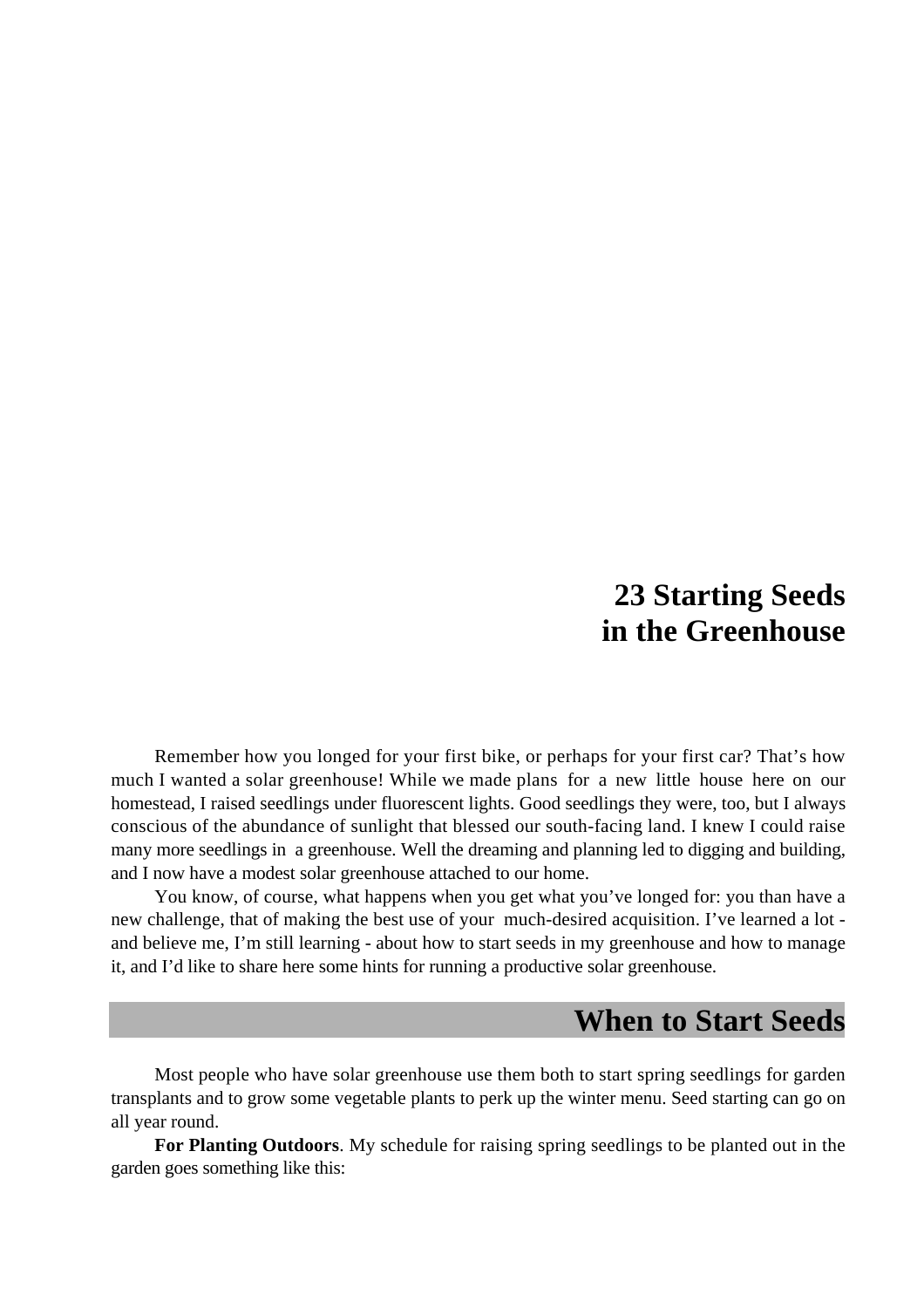*December* - pansies (if I remember!)

*January* - chives, leeks, onions, and Siberia and other cold-resistant tomatoes

*February*- peppers

*March* - hardy annual flowers, broccoli, cabbage, cauliflower, lettuce, parsley, and some tomatoes

*April* - more annual flowers, eggplant, and more tomatoes

*May* - cucumbers, melons, okra, and squash

**For growing in the Greenhouse**. To produce food in the greenhouse, it's best to plant seeds for fall and winter crops in August and September, while the sun is still strong; then you plants will be sturdy and well grown by the time cold weather and short days arrive. I start seeds of leaf crops in September and then transplant the seedlings six inched apart into the deep bed in the greenhouse. Seedlings can often remain in the flat, on hold, for another two months, during which time I gradually transfer them to the deep bed as space becomes available.

I sow Chinese cabbage and Bibb lettuce seeds again in December for late winter harvest. A for cucumbers - one of my favorite greenhouse crops - I start seeds in August for early winter cukes and again in March for vines that will produce until summer.

In general, leafy plans are more productive under glass than those that produce fruit, especially when light levels are low, but cucumbers produce well from fall and spring plantings, and beans will bear in late spring. From my experience, I can recommend Swiss chard, Chinese cabbage, leaf and butterhead lettuce, radishes, cucumbers, cherry tomatoes, beans, and New Zealand spinach as good solar greenhouse food crops, but don't stop there. Other gardeners grow beets, turnips, garlic, watercress, and many other crops in their unheated solar greenhouses.

## **Design of the Greenhouse**

Space doesn't permit a discussion of detail of greenhouse construction here. Whole books have been written on that subject alone. For the purposes of this chapter, we'll define a solar greenhouse as a structure that admits enough light to foster plant growth and stores enough heat from the sum to keep temperatures above freezing without using auxiliary heat.

Our solar greenhouse is not a textbook ideal, but it serves us very well. It's small - 8 by 12 feet - with a high ceiling. A deep growing bed, enclosed by a concrete block wall, runs the length of the greenhouse's south side. On the north side, we've settled five steel drums painted black and filled with water to soak up and store the warmth of the sun. On top of the steel drums, we created a work surface made of strips of locust lumber. Two locust-strip shelves line the tall north wall. The greenhouse's concrete block foundation is insulated on the outside with panels of 2-inch urethane foam faced by pressured-treated exterior plywood. We used vertically installed patio replacement doors for the glazing and kept the well-insulated west wall unglazed. Our greenhouse has two 21- by 36-inch vent doors, both sandwiches of 1 1/2-inch Styrofoam fastened between panels of exterior plywood. The ceiling is unglazed and heavily insulated with Styrofoam panels.

**Preparing the Growing Bed.** If at all possible, you'll want to include a large growing bed in your greenhouse. This massive hunk of soil, of course, serves as the growing medium for your plants, but it also provides thermal mass to absorb and retain the sun warmth. When we built our greenhouse, we poured concrete for that section of the floor where we would walk and where we would store water-filled steel drums, but we left the ground area under our growing bed open so the soil in the bed could drain well. We built the two-foot-high bed wall of concrete blocks; then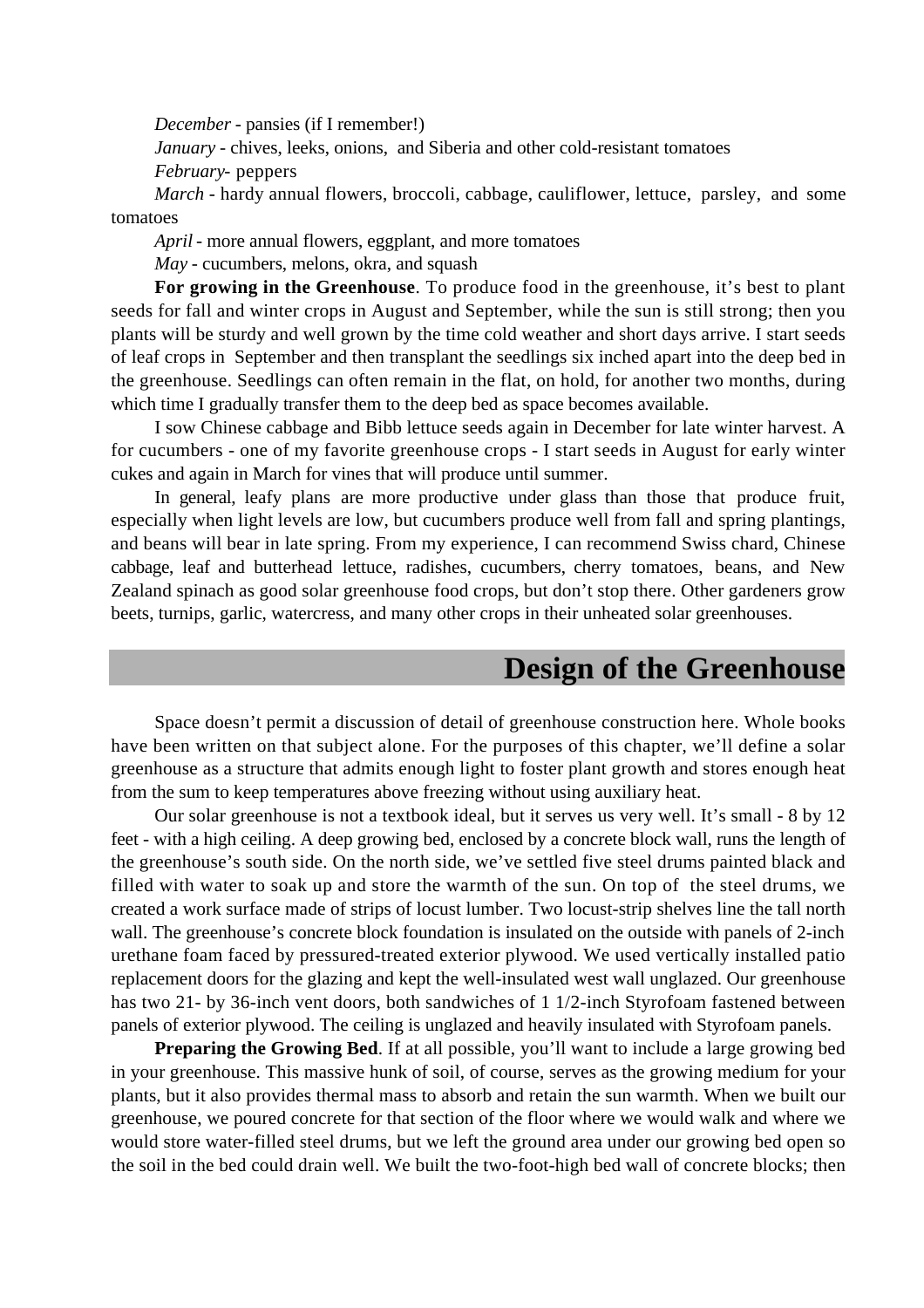we gradually filled in the bed, starting with three inches of gravel topped by four-inch blocks of hay peeled from spoiled bales. Then we added four inches of decomposing wood chips, about four inches of compost, and a good eight inches of loose garden soil mixed with several large bags or vermiculite and commercial potting soil. Each year we add another two to three-inch layer of compost mixed with approximately three quart-sized containers of wood ashes to the bed. We also dig into the bed any clean, fine-textured household scraps like tea bags and coffee grounds. A good population of earthworms lived in the original garden soil we put into the bed, but we also toss in a few new ones from time to help digest the tea leaves, aerate the bed, and add rich castings. We bend over backwards to avoid stepping, or even leaning hard, on that rich, loose soil, and five year later, it's still loose enough to scoop up in our fingers. If I must step over the bed area, I lay a plank across the bed to walk on, resting it on the wall rather than on the soil.

Making the Most Use of Space. The top of the wall enclosing the growing bed serves the same purpose as a wide south-facing windowsill in the house of any enthusiastic gardener - it's packed with additional plants in containers of all descriptions. Even in a large greenhouse than mine, it isn't long before the growing bed is solidly carpeted with plants, and there you stand, juggling a flat of tomato seedlings in one hand and a pot of petunias in the other, wondering where to put them. That's when you appreciate the other dimensions of the greenhouse: the height of the ceiling above the growing bed, the depth and width of shelving on the back wall, even the windowsills. A determined gardener can manage to make creative use of every cranny of growing space. The happy result is not only more food and flowers for the winter table, but also a lusher, softer atmosphere of abundance and growth within the greenhouse.

Take that petunia or New Zealand spinach or sweet potato vine or any one of a dozen other plants whose natural habit is trailing or vining, and perch the plant on a shelf so the leaves and flowers can cascade down into the light. As for tomatoes, if they're a bush variety like Tiny Tim, they'll do well in hanging baskets suspended near the glass over the growing bed. (Be sure to water the baskets more often than the planting bed because they dry out more quickly). I've also augmented my sunnier growing area by bridging the space between the growing bed and the steel drums with a plank, on which I set basins of leafy plants angled toward the sun. The use of a trellis or some other support of string, poles, netting, or fencing can make good use of vertical space. Our cucumbers clime the fence next to the window, leaving space for a small planting of Bibb lettuce behind them. I've even seen photos of a rock wall in the greenhouse in which herbs were tucked into spaces between the rock - a good productive use of some additional thermal mass.

### **Greenhouse Conditions**

The from of greenhouse determines much of its efficiency, but there are other factors, too, that you can jungle to influence those critical greenhouse conditions: light, temperature, humidity, and good ventilation.

Light. Let's consider first what you can do boost the level of light your plants receive, especially in winter when the sun's rays are week and the days are short. If your greenhouse has fiberglass or acrylic glazing, the light will seem softer, more diffuse than the beams that stream through glass. Don't worry, though. These translucent glazing material actually scatter rays so that light strikes plants more evenly and without shadows than the more direct light that passes through transparent glass. (Glass has the advantage, though, of being more durable in the face of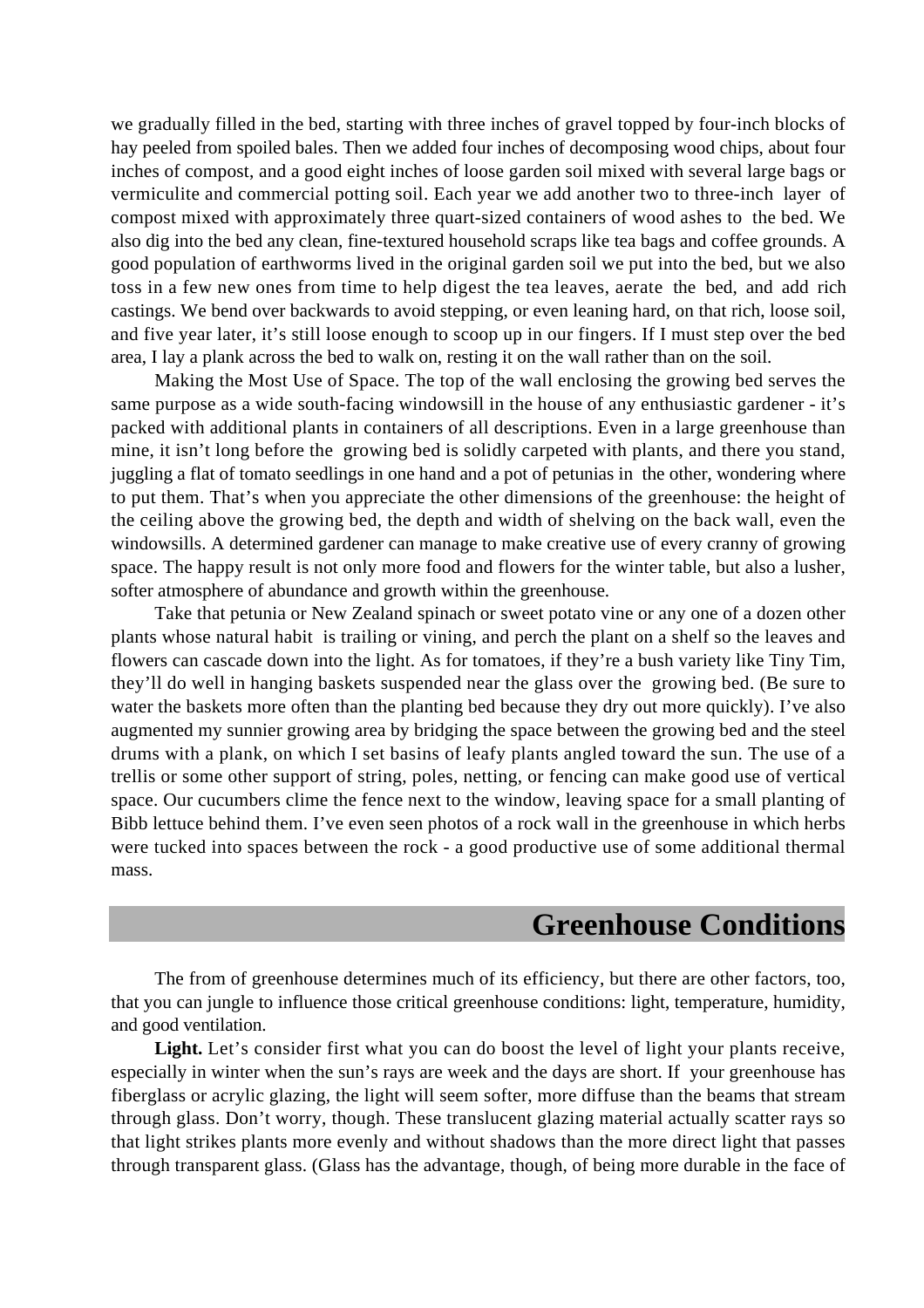ultraviolet rays, which tend to deteriorate fiberglass and acrylic panels). Most vegetable and flower plants need eight hours of light a day to grow properly. If your plants are hungry plants will show one or more of the following symptoms:

- elongated stems
- sparse leaves and frail stems
- slow growth
- excessive leaning toward the light

To increase light levels, first check to be sure that there are no tree, wood piles, leaning snow shoves, or any other materials outside that shade the greenhouse. Next, and most effective, paint all interior walls and shelves with white paint. Use exterior-grade paint for durability in the greenhouse's high humidity. If you use heat-storing barrels that face the sun on one side and the plants on the other side, slap some white paint on the side close to the plants but not, of course, on the sunny side.

In my greenhouse, I have to watch my tendency to let bags of moss and potting soil, clay pots, and planting flats pile up and cover parts of the white-painted wall. This clutter makes a good home for Toad, who likes to take his winter vacation in our little solar space, but it also absorbs a lot of light that would otherwise reflect back on plants.

Shane Smith, whose book The Bountiful Solar Greenhouse has been one of my most helpful guides, suggests that for continued summer production when there's plenty of warmth but less light from the sun, which is high in the sky, growers can hang a white sheet over the black barrels to reflect more light onto the plants. Smith also suggests that when light levels are on the low side, you'd be wise to keep the greenhouse as warm as you can and also avoid crowding the plants.

**Temperature**. On a snowbound February day, stepping into your warm, sunny greenhouse can really lift your spirits. Greenhouse temperatures soar to  $90^0F(32^0C)$  and above when sunlight is intense. In fact, some folks find that when they are growing the kind of cool weather crops best suited to the winter solar grow space, overheating can cause more problems than cold temperatures. A carefully sealed, well-insulated greenhouse with plenty of thermal mass isn't likely to freeze in winter, unless someone forgets, as I once did, to latch the door. (It blew open, and that was the end of winter tomato plants for that year!) Short of periods overheating won't hurt most crops, but a long spell (more than four to six hours) of sweltering temperatures, above  $90^{\circ}F(32^{\circ}C)$ , can make cool-weather vegetables like Chinese cabbage tough and bitter. Even plants that like warmer temperatures, such as tomatoes, will suffer from poor pollination and other problems when the thermometer goes above  $100^0$ F (38<sup>0</sup>C).

To moderate wild swings from cool to hot, add more thermal mass - another water-filled barrel or a brick retaining wall for the growing bed, or water-filled jugs on the shelves. When we installed a tank in our greenhouse to preheat household water, we noticed that the air temperature tended to retain steadier because more heat was being absorbed and slowly released by the 30 gallons of water in the black-painted tank.

At the other end of the scale, plant roots aren't able to absorb water or soil nutrients very well when the soil temperature is below  $45^{0}F (7^{0}C)$ . (Soil temperature, by the way, is more critical than air temperature). Lower night temperatures don't seem to hurt plants as long as they don't go below freezing. A big mass of soil like that in our growing bed is slower to warm up but better at retaining its warmth than the clay pots we have lined up on the shelves. Watering with warm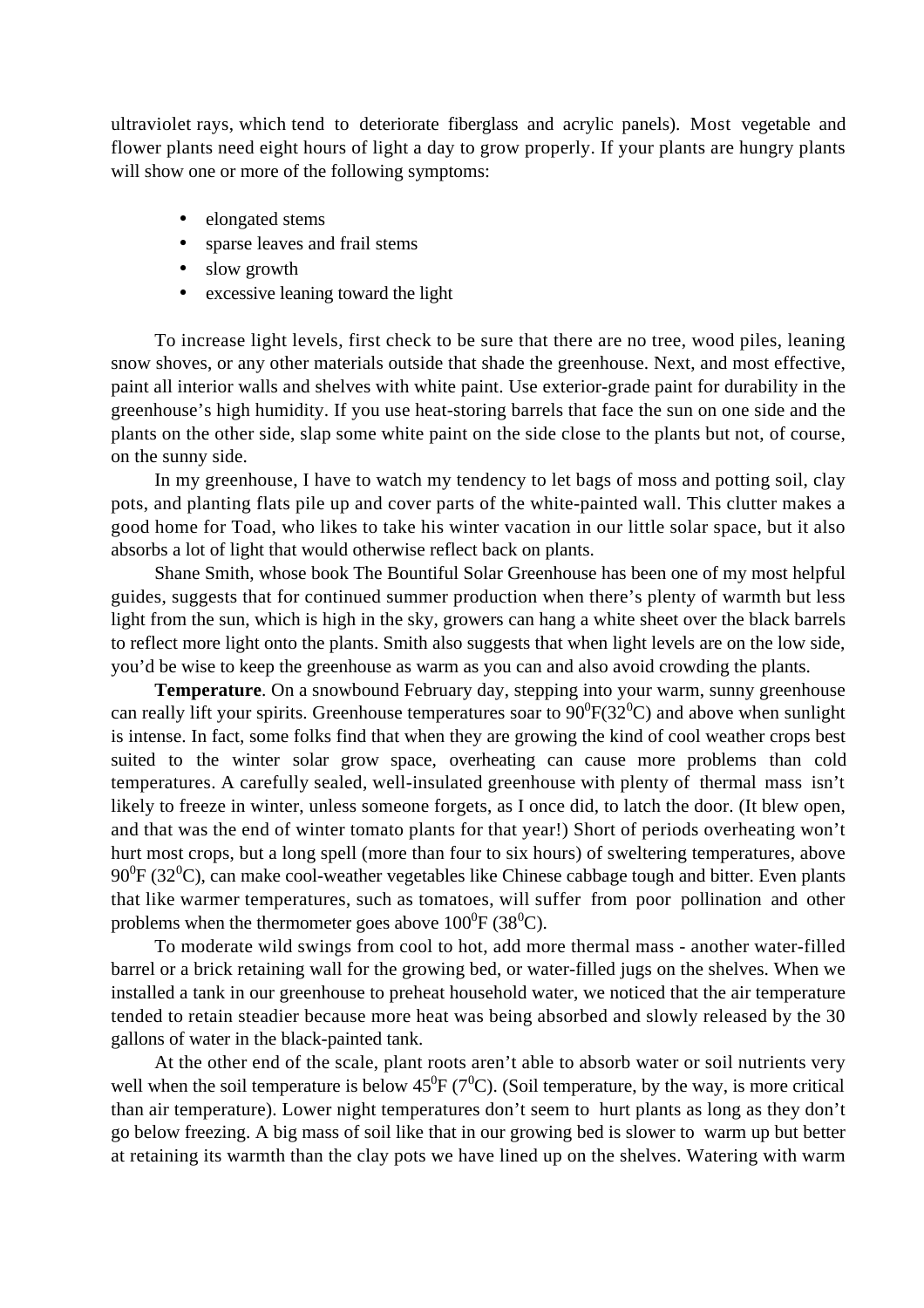water can help to raise soil temperature. You can use a soil thermometer (filled with alcohol instead of mercury, in case of breakage) to keep tabs on air temperature.

I don't usually try to grow plants in my greenhouse over summer, but those who do often spread cheesecloth on the glazing for light shading, or they paint the glass with dilute white latex paint (70 percent water, 30 percent paint) or with a commercial shading compound to moderate temperature. Sprinkling or misting will also cool plant and soil surfaces by evaporation. Too much sprinkling, though, can cause mold and disease problems.

**Humidity**. Plants grow best in moderately humid air: 45 to 60 percent relative humidity. Most do quite well at 70 percent, but at high moisture levels, over 90 percent, the molds and diseases that thrive in all that dampness will slow, and often stop, your plants' productivity. Warm air, you remember, can hold more moisture than cool air. Overwatering can cause humidity problems. I find that in winter, when my plants are growing slowly, most of them thrive on one watering a week. The large growing bed hold moisture, and more important, the plentiful humus in the soil, from annual additions of compost, help to retain water while gradually doling it out to plants as they need it. The best way to deal with excess humidity is to ventilate the greenhouse.

**Good Ventilation**. Light, temperature, and humidity are easy to measure with common instruments: light meters, thermometers, and hygrometers. You won't find a handy  $CO<sub>2</sub>$  meter at your local hardware store, but you can be sure that a tightly closed greenhouse will be deficient in this compound, which is so vital to your plants. Carbon dioxide, you see, in the plant's only source of the element carbon, which makes up half of the plant's total dry weight. It is an essential component in photosynthesis. In fact, in winter, when light levels are low, an abundance of carbon dioxide can ,to a degree, actually compensate for the lack of light and thus help the plant to keep growing even when it receives a less than ideal dose of light. In a well-sealed greenhouse, though, plants may use up all the available carbon dioxide hovers around the leaves of plants in an unvented greenhouse.

By now you've guessed, I'm sure, that an effective way to get more carbon dioxide to your plants is to ventilate the greenhouse. Ventilation helps in two ways: It encourages air circulation, which breaks up those pockets of sale air, and it introduces a new supply of carbon dioxide from fresh outdoor air. A small fan will help to break up air pockets and improve air circulation.

When weather is too cold for continuous ventilation, a compost pile stashed under a bench will release a steady supply of carbon dioxide. You've noticed, I'm sure, that a well-made pile of compost will shrink as it decomposes. Well, the reason for that decrease in volume is that the material has given off between one-third and one-half of its dry weight in carbon dioxide.

#### **Diseases**

Unlike an outdoor garden, a greenhouse is an unnatural arrangement. It is roofed against rain, shielded from ultraviolet light, and protected from wind. Occasionally it becomes too hot or damp. It shouldn't be surprising, then, that in such a setup certain insects and diseases can cause problems. It's a rare greenhouse that doesn't suffer an occasional attack of whiteflies or dampingoff disease. The best way to escape such problems is to concentrate nematodes prevention.

Disease is much easier to prevent than to cure. Excess humidity and lack of ultraviolet light, which sanitizes the growing bed, can make the greenhouse a good incubator for disease. (Glass excludes ultraviolet light, but fiberglass does allow a few ultraviolet rays to penetrate). Occasional temperature extremes in the greenhouse can cause trouble, too. When cool-loving plants like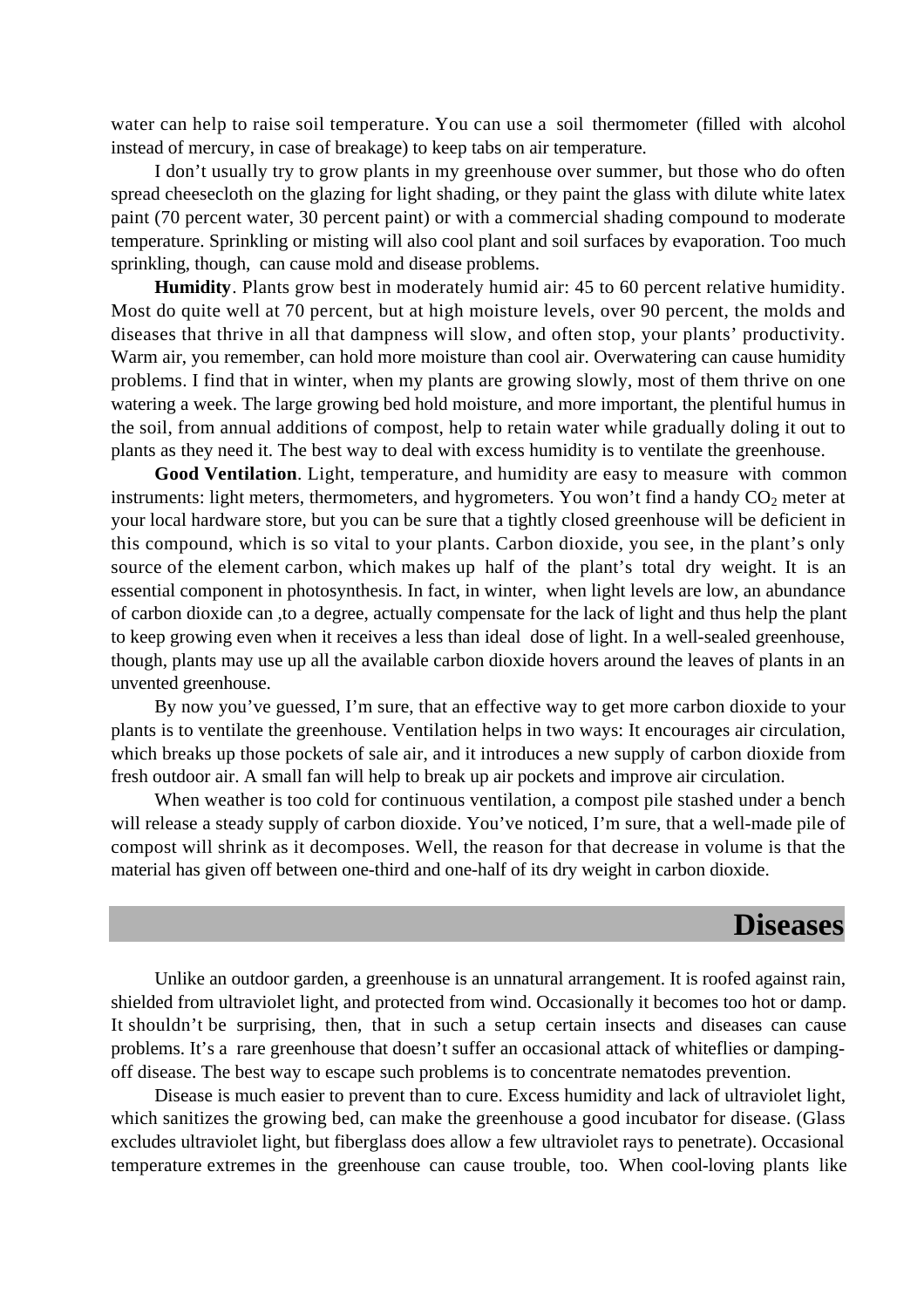Chinese cabbage and stocks are stressed by high temperatures, and heat lovers like tomatoes take a chill, the stage is set for more unfriendly organisms to proliferate there. In addition, insects can spread disease as they feed on plants. For example, my winter greenhouse crop of Swiss chard sometimes gets sooty mold, a fungus disease that clogs pores and reduces photosynthesis. The mold spores are probably there all the time, but it's the sticky "honeydew" left by whiteflies that supports the mold and allows it to get a foothold.

The following disease-prevention tips should help you to run a reasonably clean greenhouse. They're important enough, in fact, to print up on a little poster to be mounted in the greenhouse, especially if the space is used by several people or frequented by visitors:

- remove and compost all dead leaves and destroy diseased plants.
- Avoid overcrowding plants.
- Keep the greenhouse well ventilated.
- Never smoke in the greenhouse or handle pepper or tomato plants after handling tobacco. Tobacco mosaic virus is highly contagious.
- Select disease-resistant varieties of vegetables and flowers.
- Don't reuse old potting soil for seedlings. When I did this, I Sometimes got away with it, but sometimes lost tiny plants from damping-off, too. Now I save the used planting mix for potting up rooted cuttings of shrubs and other sturdy plants.

#### **Insects**

Certain insects like the specialized conditions in the greenhouse. Some of the commonsense measures you use to keep the greenhouse humming, such as maintaining good ventilation, will help to discourage these pests. In my greenhouse, insect problems seem to be worst in midwinter when humidity is high and natural air circulation is sluggish. Now that we've finally cut vents between the greenhouse and the house, we seem to have fewer insects and less diseases, probably because air circulation is improved and excess heat isn't retained. Here's a rundown on the insects that have bothered my greenhouse plants.

**Aphids**. These astonishingly prolific insects are less active than whiteflies and, at one-tenth inch long, not quite so tiny but just as damaging. Their slender mouthparts pierce tender plant stems and leaves to extract the juices. They also excrete honeydew. Aphids often attack plants that have been given too much nitrogen or those that have been undersupplied with organic matter.

*Control*. If you overdo the manure tea, dig in sawdust to absorb some of that excess nitrogen; however, don't use cedar, walnut, or redwood dust; these contain substances toxic to plants. Soap sprays kill aphids, but they may also kill beneficial insects. An easier and safer treatment is to hose the soft-bodies pests off your plants. Immature ladybugs gorge on aphids and may be purchased by mail from natural insect control suppliers. Daddy longlegs will also eat aphids and larvae of some other insects.

**June Beetles**. During the first summer of its use, our greenhouse windows were not yet screened. Several green June beetles, Cotinis nitida, flew into the greenhouse and laid eggs, which hatched into destructive grubs. These pests eat roots and seedlings. They continue to plague us because each summer some of the larvae grow into beetles, which lay more eggs and perpetuate the cycle.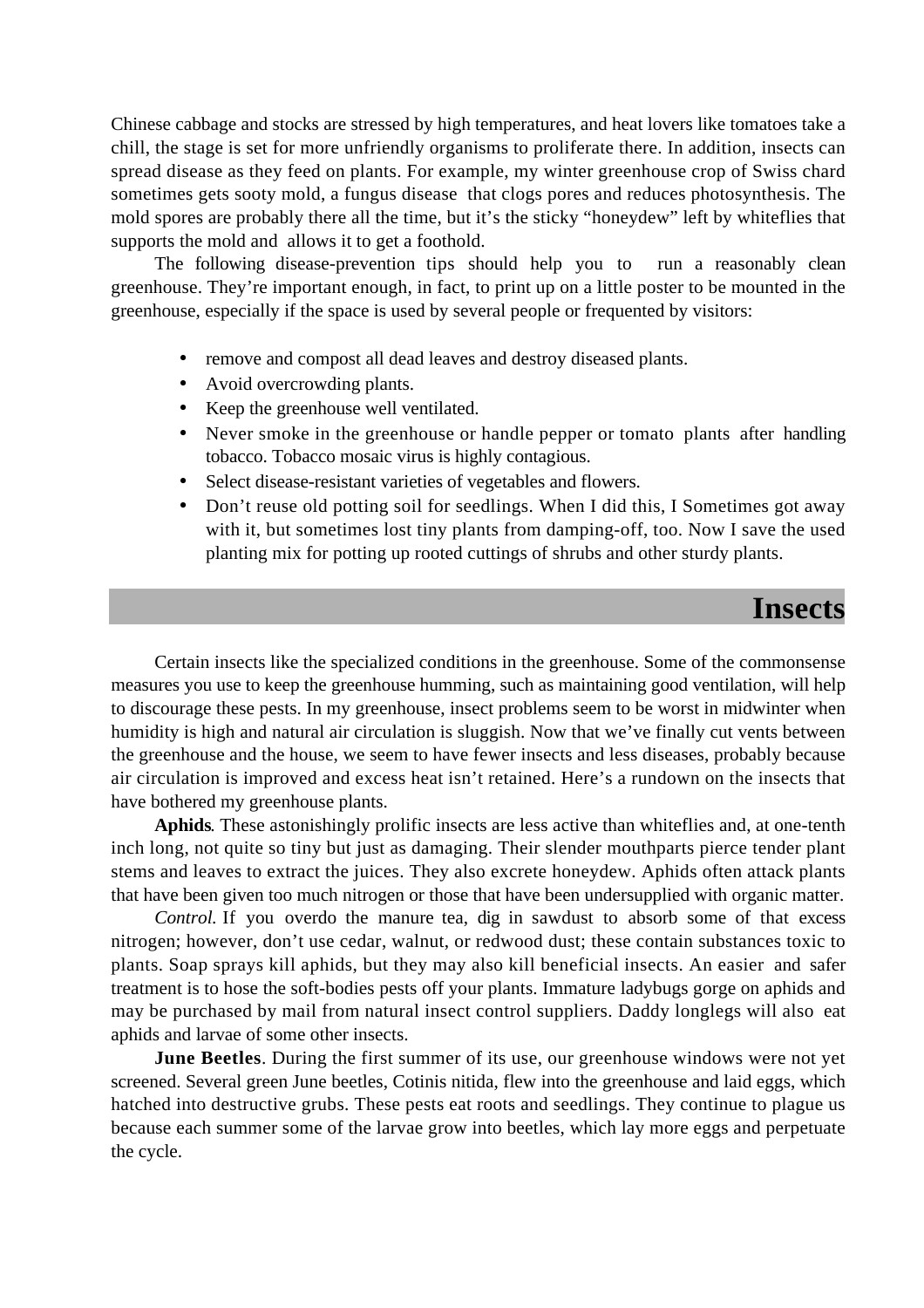*Control*. Had we installed screens before that first growing season or before filling the bed with soil, the beetles could not have gotten in. To control them, I handpick adult beetles, dig and squash the grubs, and spread diatomaceous earth around new seedlings when I plant them in the bed. Next season, I intend to try an application of parasitic juvenile nematodes to attack the grubs below ground.

**Slugs**. Sowbugs (described on page 156) nibble away gradually at seedlings and young plants. If you find leaf pieces missing from older plants as well as from seedlings, look for a telltale dried mucus trail on the soil around the plants. Take a midnight safari into the greenhouse with a flashlight. I'll bet you'll find slugs, happy as clams in all that dampness and lush plant growth.

*Control*. You can trap slugs, or you can spread wood ashes or diatomaceous earth to irritate their soft bodies. For me, the manual approach has worked best. I simply visit the greenhouse several hours after dark, armed with a thick glove, a can, and a flashlight and handpick the slugs. My highest count was 50 in one expedition, and the numbers dropped steadily as I continued o handpick regularly for seven to ten days.

**Sowbugs**. Also called pillbugs, there are among the more annoying of my greenhouse's uninvited residents. These small, gray, oval crustaceans have segmented bodies and many legs, and roll into a ball when disturbed. They feed on plant debris and hide under boards and in crevices, emerging when you're not looking - and often when you are - to feed on roots and young seedlings.

*Control*. Prevention is easy to describe but not so simple to practice. Remove fallen leaves, flats, and as many other hiding places as you can from the surface of the grapefruit, and cantaloupe rinds - an effective ploy that also generates a certain amount of vengeful satisfaction. You can handpick them, too, of course... if you have all day. Crushing even a few of them, on a daily basis, will help to decrease their numbers, though.

I have no illusions that my greenhouse will ever be free of sowbugs; rather, I'll be satisfied if I can keep them from destroying my seedlings. They do perform the useful service of reducing any plant debris on my growing bed to the consistency of coffee grounds so I try to remember that they have their place in the scheme of things. When I set out especially valuable new seedlings, like my greenhouse cucumbers, I often dust around them with diatomaceous earth to fend off those little gray marauders.

**Spider Mites**. These tiny leaf-sucking pests can live in hot, dry air or in excessively damp, stagnant air. In my experience, they are most likely to bother ornamentals, which are shifted from house to greenhouse. Plants infested by spider mites have mottled foliage, and you can usually find a skimpy, delicate webbing among their leaves.

*Control*. Your best method of prevention is to maintain good air circulation and adequate but not excessive humidity in your indoor plant nursery. A soil well supplied with calcium will discourage spider mites (good old limestone will do the trick). When you find them on your plants, knock them off with a strong steam of water. If the infestation is severe, you might try swabbing the leaves, including the undersides, with a mixture of half water and half rubbing alcohol. Test the treatment first on a few leaves to be sure it won't harm the plant.

**Whiteflies**. Whiteflies are notorious greenhouse pests. Although you'll find them outside, too, they're much more damaging in the greenhouse. They suck vital juices from plants and produce a fungus-attracting honeydew. Sometimes they are worse when soil is deficient in phosphorus or magnesium. These tiny, grayish white, flying insects live longer and multiply more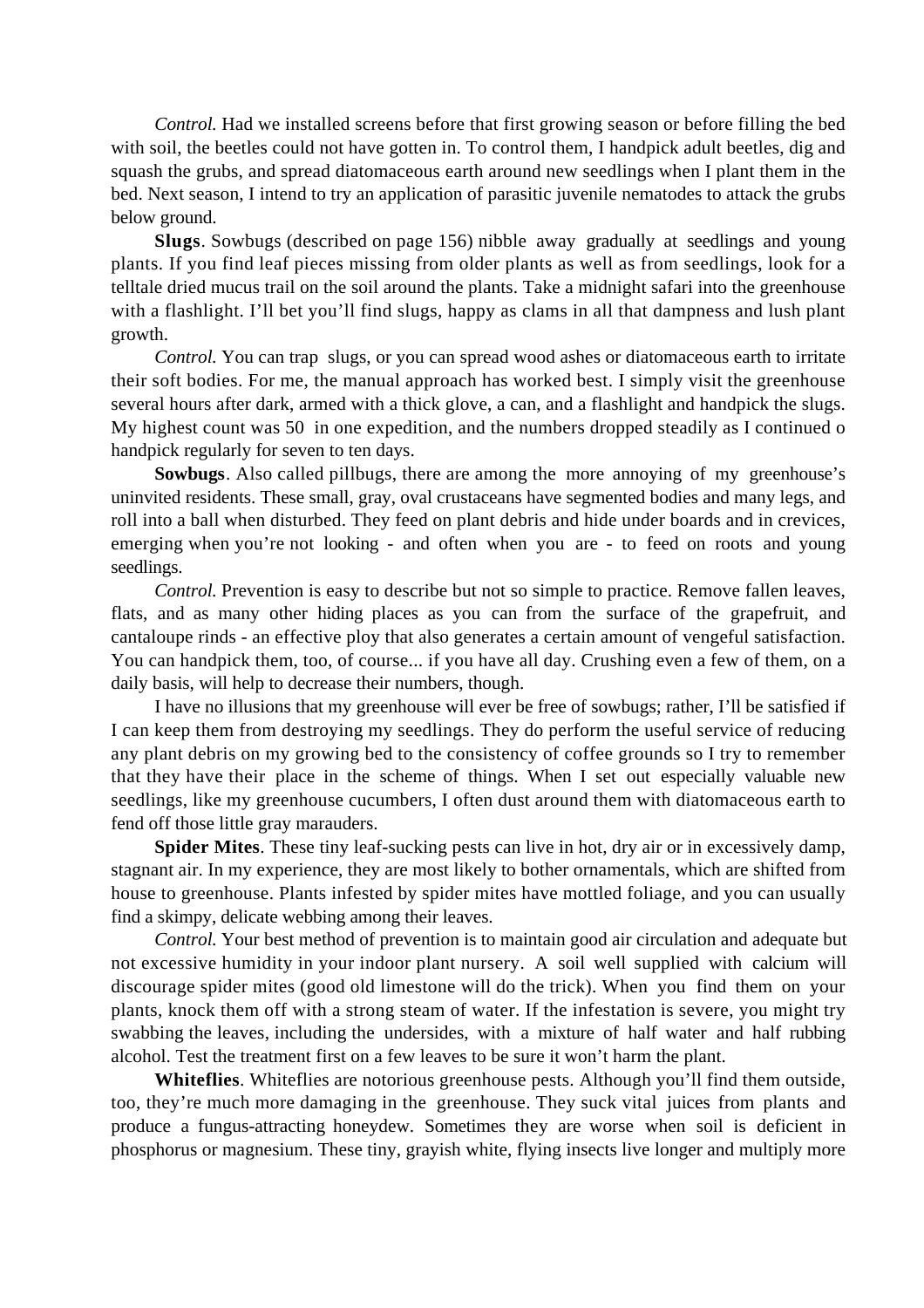at temperatures below  $65^{\circ}F$  (18<sup>0</sup>C); in spring, when the greenhouse is warmer, I find fewer whiteflies on my plants.

*Control*. The easiest way to control whiteflies is to trap them on yellow cards coated with something sticky like Vaseline or Tangletrap. Whiteflies are attracted to the color yellow. I use Stiky Strips - very sticky pieces of yellow plastic purchased from the greenhouse supplier. These are inserted in reusable wire holders and poked into the soil around the plants. When my Chinese cabbage and cucumber vines were badly infested with whiteflies, I sprayed them with Safer's Soap and noticed fairly good results. Other greenhouse gardeners have used solutions of mild soap or Basic H (about two tablespoons to the gallon) for the same purpose. Test the solution on a single plant first, though, because some plants are sensitive to these substances. Because Whitefly eggs hatch 10 days after they're laid, the soaps must be applied every 7 to 20 days for several weeks to control succeeding generations.

A tiny predatory wasp, Encarsia Formosa, controls whiteflies by laying its eggs on the immature whiteflies and also by feeding on whitefly pupae. Encarsia needs warm temperatures, though - preferably an average of  $75^{\circ}F (24^{\circ}C)$  during the day and no lower than  $55^{\circ}F (13^{\circ}C)$  at night. I haven't used Encarsia myself because my worst problems with whiteflies are in the winter, when my greenhouse would be too cool for them to be effective.

If you do adopt some Encarsia as allies, you might want to keep some blooming plants around the greenhouse to provide some nectar and pollen for the tiny wasps. Calendula, stock, geraniums, and Johnny-jump-ups have all done well for me in the winter greenhouse. At the higher temperatures Encarsia prefers, you keep a wider variety of the flowering plants. Remember, too, that these and other predators need some insects to feed on if they are to keep living in your greenhouse, so don't try to totally eliminate any pest population. Even if you don't introduce purchased predators, you'll often have some volunteers like syrphid flies and ladybugs working for you unbidden.

### **Other Uses of the Greenhouse**

In addition to starting seeds, your solar greenhouse can also be used to raise food, dry herbs, cure onions, and propagate cuttings and fresh flowers. Think of the space a little resort to which you can repair whenever you wish, for a breath of balmy, leaf-and-earth-scented air, for a few relaxing moments of pruning, for transplanting, or for a renewing spell of just plain sniffing and looking.

#### **The cycles of the Greenhouse**

If you need more proof that everything depends on everything else, look in the greenhouse. When you vent the space to dissipate excess heat, you also setup a lively pattern of circulating air that will discourage whiteflies and help control fungus diseases. When you overfertilize plants with high-nitrogen feedings, the resulting sappy growth is often both attractive to insects and susceptible to disease. The carbon dioxide you exhale as you tend your plants is to them life breath that helps them flourish. The strong, vibrant plant that result are more satisfying to tend, so you linger longer in the greenhouse - snipping, transplanting, rearranging... and breathing, and so it goes.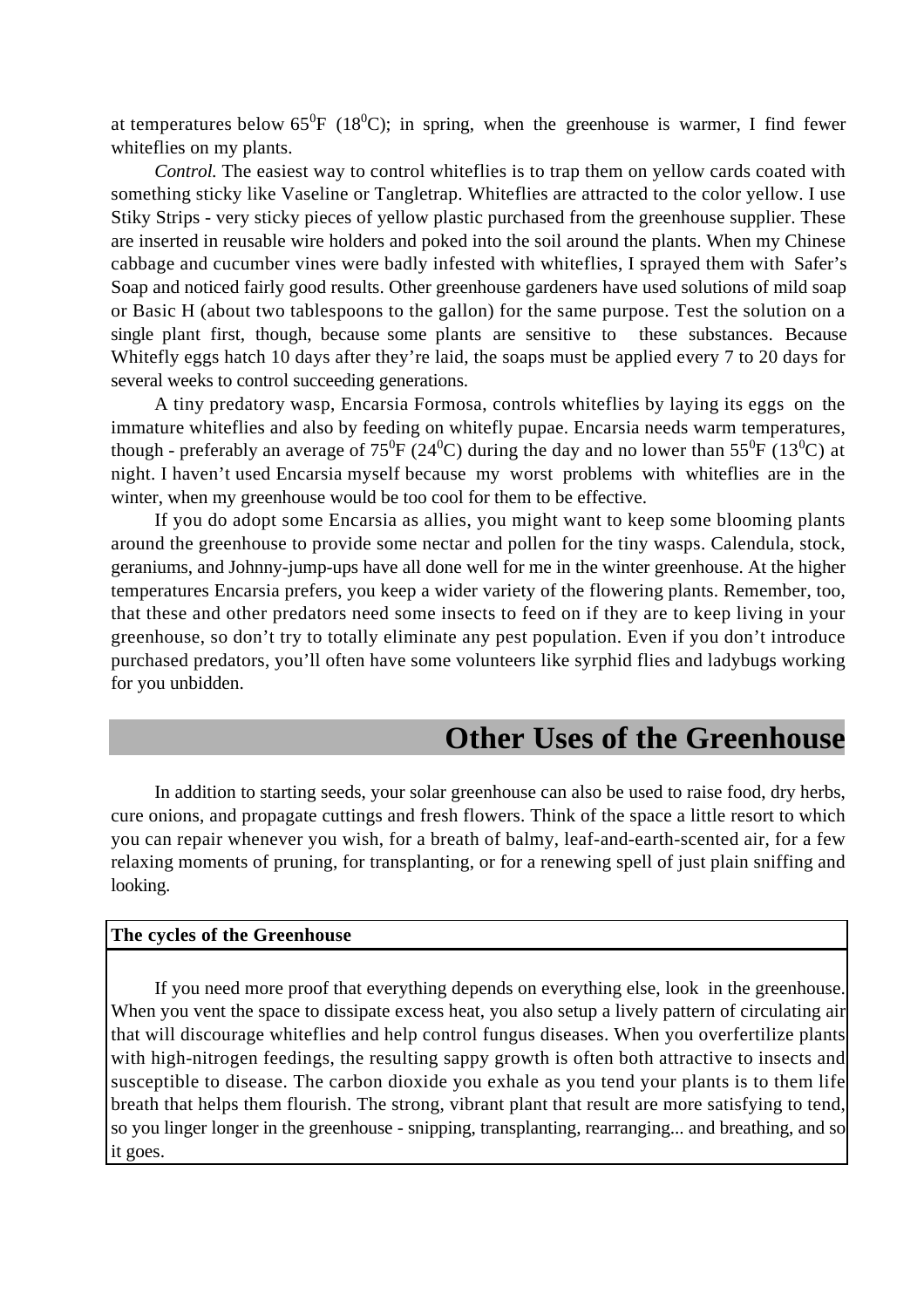# **24 Growing Vegetables in the Greenhouse**

You'll notice that my greenhouse vegetable list is not arranged in alphabetical order. The vegetables are, rather, ranked in order of my personal preference - a quirky system, perhaps, but one that tells you what I've concluded from experience. My choice are based partly on results and partly on food value. I have plenty of good tomatoes in jars and beets in the root cellar, but the fresh, nutritious, unsprayed cucumbers and leafy greens are hard to come by a winter, and we eat up all we can grow.

**Cucumbers**. We love the taste of cucumbers, and they make us feel pampered when the greenhouse vines are loaded, while outside trees are bare. The new European-type cucumbers that produce all-female blossoms are my favorites. The fruits are long, tender, and sweet - better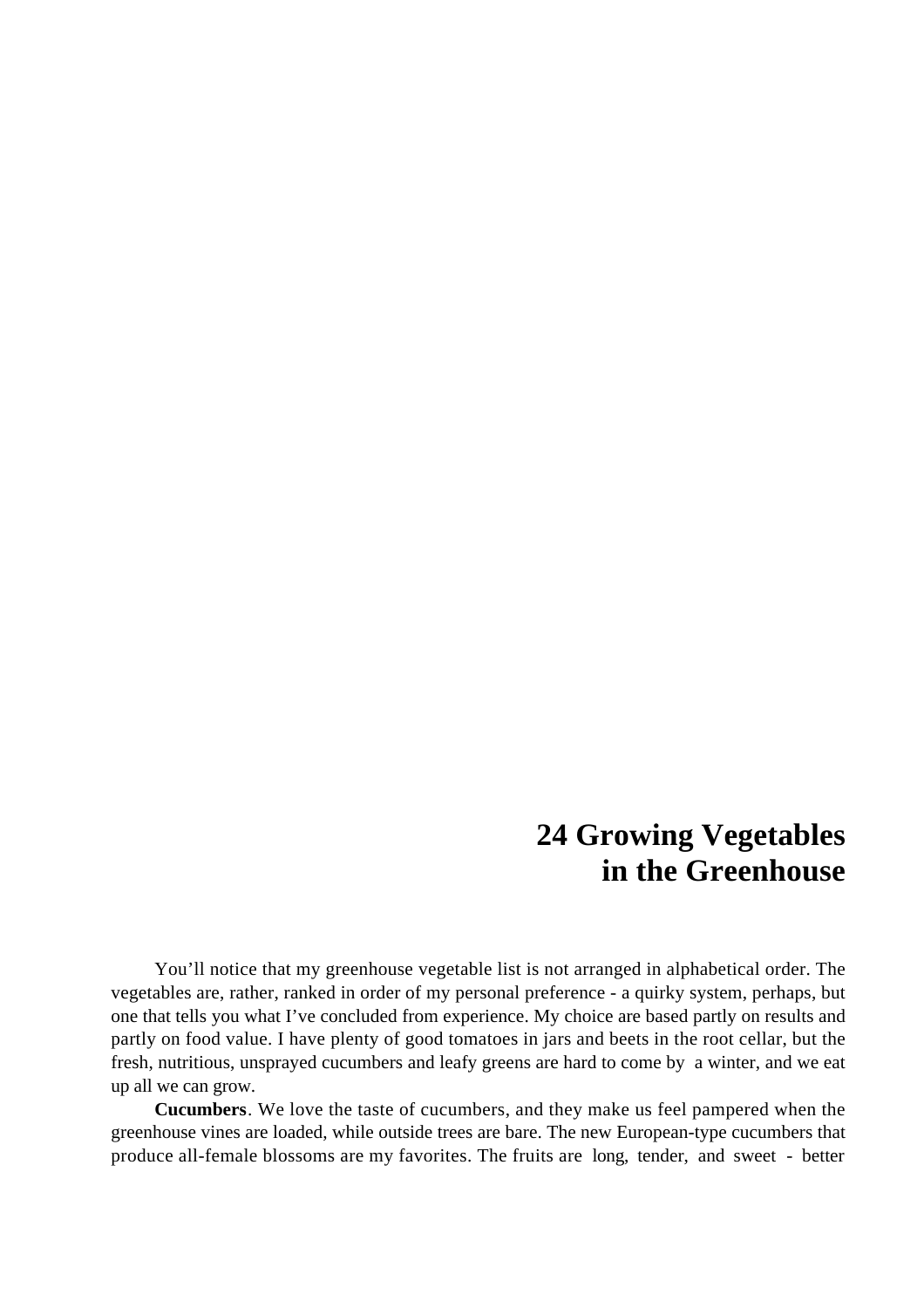quality than those I grow in the garden. Two good varieties are Dynasty and Superator. Pandex, which I haven't tried, will set fruit at lower temperatures than others.

Greenhouse cucumbers likes the good life - warm soil, weekly fertilizing, and frequent watering. (About every day when in fruit. I use warm water). They prefer temperatures above  $60^{\circ}F(16^{\circ}C)$ , but if they get plenty of light and warmth during the day, they will be more able to tolerate the cool night temperatures in the average solar greenhouse.

I grow two cucumber crops a year, planting in August or September for a November to December harvest and again in February or March for harvesting during May and June. To support the vines, I suspend a length of wire fencing from two nails driven into the framework. I don't always get my vines probably pruned, but according to Colleen Armstrong, staff horticulturist at the New Alchemy Institute, you should remove every sucker from the six lowest leaf joints to make the vine stronger. The next eight shoots should be cut back to a single leaf, and the remaining ones permitted to develop two to three leaves. Over-production weakens the vines and reduces fruit size. These special greenhouse cucumbers produce fruit without pollination; in fact, any male blossoms that develop should be removed to keep the cukes tender and free of developed seeds. (Even before they open, female blossoms lack the "baby cuke" end that characterizes female flowers).

**Swiss Chard**. This is the most reliable and long-lasting leafy green I grow in my greenhouse. It is deep rooted, so it will survive (if in a deep-soiled bed) even if you forget to water it some week. The leaves are low in calories and high in vitamins, and the flavor is considerably milder than that of outdoor chard.

I plant seeds in August or September and start picking the succulent seersuckered leaves in December, continuing all winter till spring greens take over. Sometimes my chard gets a plague of aphids or whiteflies in midwinter when cloudy days keep the greenhouse closed and cut down on the ventilation that helps to discourage these pests. However, once I start opening vents regularly again, the bug pox clears up, and the leaves are clean and green again. Chard is a winner!

**Chinese Cabbage and Oriental Greens**. Loose-leaf varieties of Chinese cabbage will grow better in the greenhouse than types that form heads. I've had good luck with Prize Choy and Spoon cabbage.

I sow seeds in a flat in August or September and again in December or January. I plant some seedlings in the growing bed and keep some in the flat for later transplanting as space becomes available. I've also gotten nice winter crops of Chinese cabbage from plantings made in five-inch-deep rectangular plastic wash basins and refrigerator crispers.

Another Oriental green, Mizuna (also called Kyona), is first-rate greenhouse crop from which I can always count on repeated cuttings of tender, mild-flavored fringed leaves. I've had no trouble with Mizuna going to seed, but the heading type of Chinese cabbage will go to seed when days turn along or temperatures stay high. I was surprised to discover, though, that when grown in the greenhouse, the stalks and flower of the bolted Chinese cabbage are not bitter and tough as I had expected them to be.

Lettuce. With its delicate, buttery soft heads, Bibb lettuce is perfect for the greenhouse. I also like Kwiek, Magnet, and Mescher, a wonderful heirloom butterhead I obtained from a fellow member of the Seed Saver Exchange. Leaf lettuce is fine, too. I've grown head lettuce, as transplants rescued from the outdoor garden when black frost threatened, but they were basically being kept on hold and didn't grow much in the greenhouse. I wouldn't count on head lettuce as a greenhouse crop; it takes too long to develop, and besides, its vitamin content is much lower than that of the leaf and butterhead types.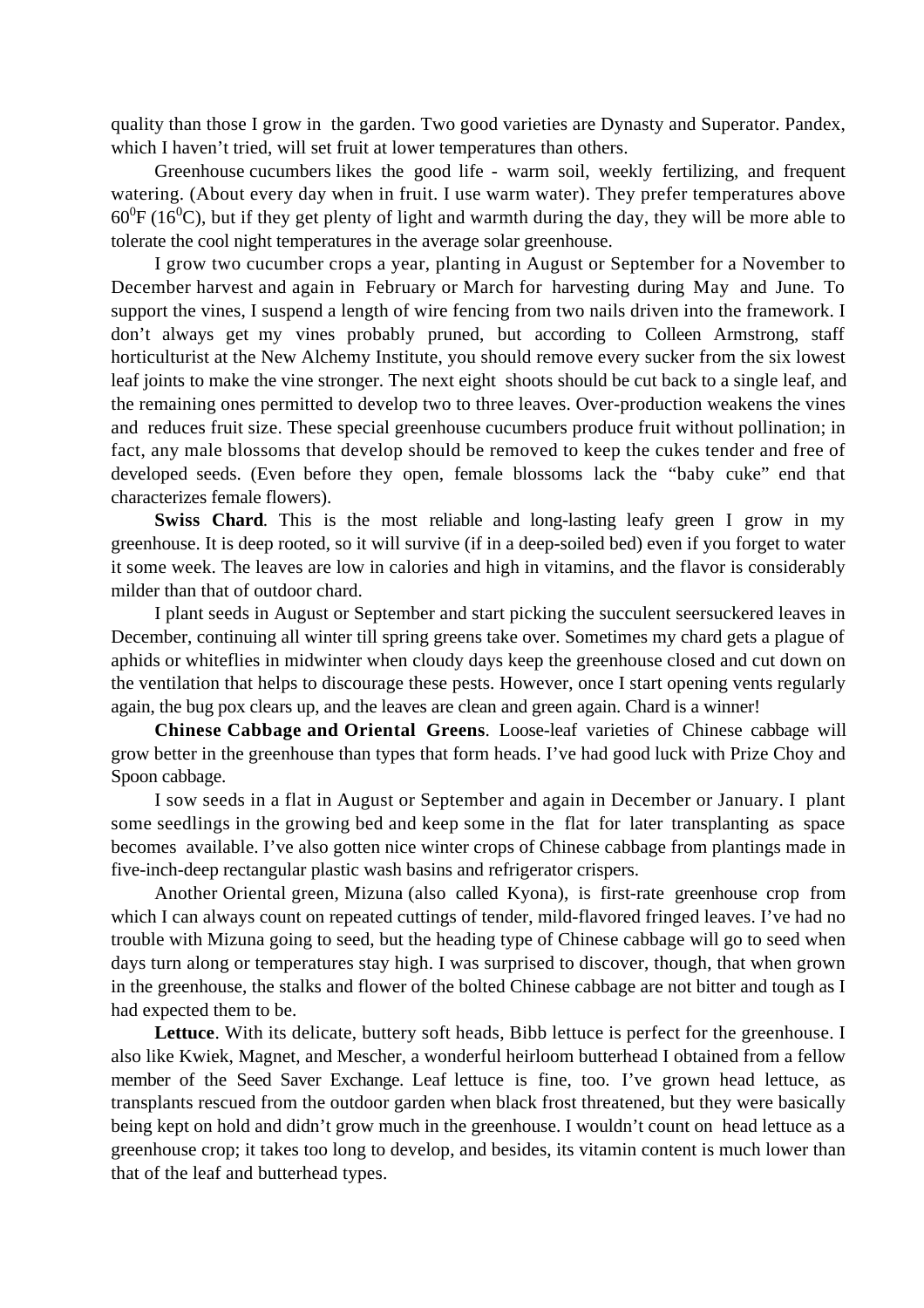The tricks to growing lettuce are to keep some seedlings in reserve, to replant regularly, and to plant the fall crop early enough so that it can finish its growth in the winter greenhouse. Lettuce likes rich soil, plenty of moisture, and good drainage.

**Radishes**. Radishes are a good greenhouse crop because their flavor is so much milder than when grown outside. They form roots best in spring when days are lengthening. You can sneak in a row at the edge of the growing bed without disturbing other plantings, or grow them in tubs or pots. Plentiful moisture keeps them crisp and mild.

**New Zealand Spinach**. This crop surprises everyone who tries it with its luxuriant growth in the greenhouse. You'll be picking the leaves for supper two months after you plant the seeds.

To encourage germination, file a little notch in the tough seed coat, and soak the seeds overnight before planting. New Zealand spinach is a good space-saving greenhouse plant because it can either grow in the tub set on a shelf, with its vines spilling down in to the sun, or it can climb a trellis or string to leave bed space free for other plants. Regular spinach (Spinacia oleracea) is not as good a greenhouse crop as you might think. Both chard and Mizuna have been much more productive for me.

**Onions**. Onions won't bulb up during the short days of winter, but onion sets tucked in around the edges of the growing bed will provide a modest supply of savory green spears for winter cutting. Chives makes a good greenhouse plant, too. For continuous production, let the plants freeze outdoors for two weeks before you bring them into the greenhouse. They need a rest after producing all summer.

**Tomatoes**. Tomatoes don't always produce enough to earn their space in a cool solar greenhouse, but the satisfaction of raising even a few ripe tomatoes in the off-season can be worth the trouble. Small-fruited kinds like Presto, Pixie, and Sweet 100 will be more productive and also faster to ripen under greenhouse conditions. Vendor and Pack's Greenhouse Hybrid are good tomato varieties to grow if you insist on full-sized fruits.

To produce fruit, tomato plants need more light and heat than leafy plants -  $60^{\circ}$ F to  $80^{\circ}$ F (16<sup>0</sup>C to 18<sup>0</sup>C) is best. To keep at least a few ripening tomatoes in the greenhouse, start with potted plants in the fall from mid- or late- summer seedlings, or rooted cutting from established plants. These should start to bear by early January. I've also brought bearing plants in pots into the greenhouse in September or October to continue fruiting for a few more weeks. Then, for a spring crop, start seeds in December for May fruits. I often use the cold-tolerant Siberia and Santa varieties for these spring plantings.

Tomatoes are self-pollinating, but in the absence of wind it's a good idea to jiggle the blossoming plants several times a week to help disperse the pollen. You won't need bushel baskets for your harvest, but the few fruits you do get will mean a lot.

**Peppers**. When I have extra pepper seedlings in spring, I often pot up several of them, each in a two-gallon pot, keep them on the sunny patio during the summer, and then return them to the greenhouse in the fall to keep bearing for at least an extra few weeks. You can also sow pepper seeds in May and grow them in pots until August; then transplant them to the greenhouse growing bed. Since they are perennials in their native climate, peppers are glad to continue leafing and podding as long as they are free of insects. Whitefly and aphid infestations often lead to disease. Greenhouse peppers tend to be small, but are nonetheless welcome salad material when the outdoor garden in frozen shut.

**Beets and Turnips**. Both beets and turnips will in the greenhouse. They may be planted in fall, winter or spring, directly in the growing bed or in eight-inch-deep pots or tubs. Eat them while the roots are small, and use the tops, too.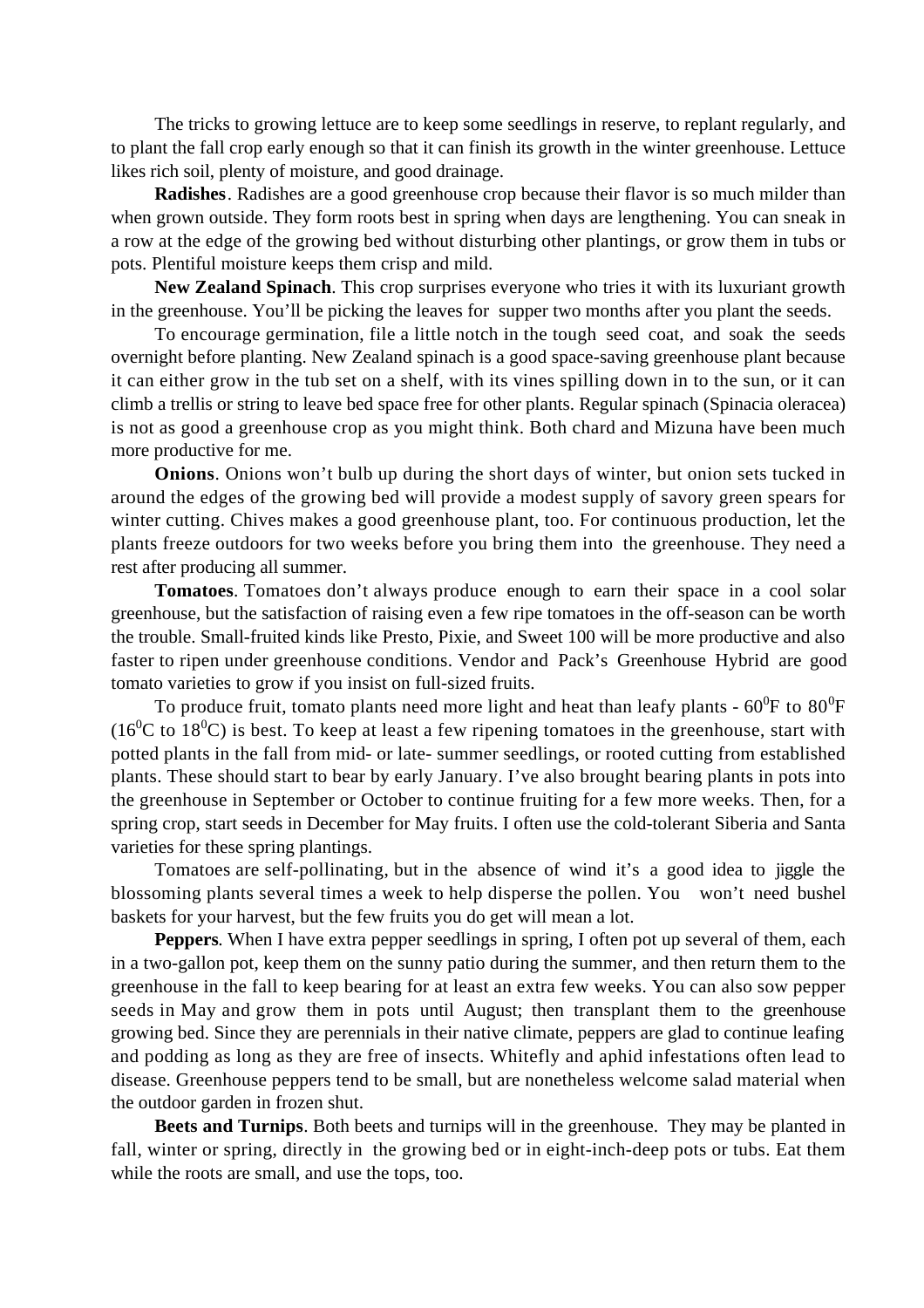**Beans**. Greenhouse beans are fun to grow in spring. Plant them in the beginning of March for early June beans. They're self-pollinating, and they like warm soil. You can even plant climbing beans to shade the summer greenhouse, or use them as a green-mature crop to keep your growing bed in good condition. The latter is a good example of crop rotation because the soilimproving beans can be grown after greenhouse greens have been harvested, and they can be turned under before it's time to stock the beds with greens again in the fall.

This list of greenhouse vegetables is not by any means all-inclusive. There are other vegetables and even some fruits and a good many flowers that you might want to try in your greenhouse. George "Doc" Abraham, author of *Organic Gardening Under Glass*, mentions strawberries, figs, bush summer squash, and okra a good greenhouse crops. Shane Smith, author of *The Bountiful Solar Greenhouse*, reports successful harvests of, among other things, globe artichokes and cantaloupes in summer and peas and fava beans in winter.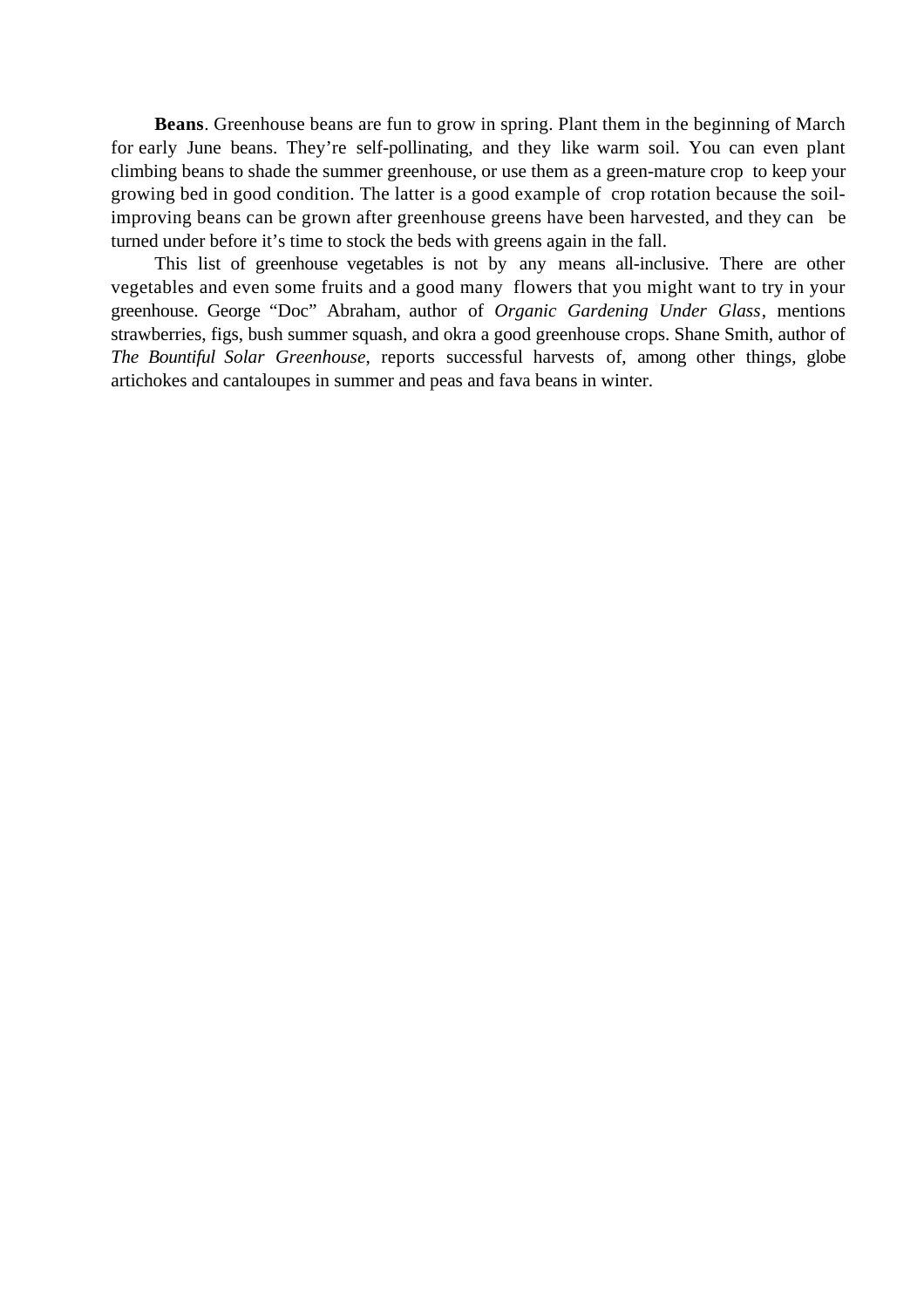## **25 Starting Wildflowers from Seed**

Every time I walk past the patch of forget-me-nots growing by the side of our pond, I feel a renewed sense of satisfaction. No other wild forget-me-nots grow in our area, and because I love them, I decided to start some from seed. The original plants have spread by root extention, and they've also probably reseeded. I hope they'll continue to spread. It is good feeling to be able to add something to the landscape that wasn't there before. That is part of the special joy of growing wildflowers from seed. If the wildflower you start becomes well established, it will continue to give pleasure for years to come. In many cases, it will also spread, and even, possibly, reproduce to form new colonies.

Raising wildflowers from seed is an adventure that can last a lifetime. Start with the easy ones, like lobelia, columbines, butterfly weed, and others mentioned in the encyclopedia section in the back of this book. I've also included a few highly specialized wildflowers, such as bunchberries, trailing arbutus, and yellow lady's slipper, to guide those gardeners who may be ready for a fascinating - if demanding - gardening challenge.

#### **Site and Soil Preference**

Because they have evolved into their present form unaided by people, most wildflowers have more definite site and soil preferences than the zinnias and petunias we grow in our flower borders. Some wildflowers need shade, others thrive in damp places, and many prefer acid soil. These requirements for certain conditions can be turned to your advantage, though. Wildflowers can be the perfect solution for hard-to-plant areas: the shady side of the house, the damp corner, the bare stretches under high trees, the steep slope. The secret of success with wildflowers is to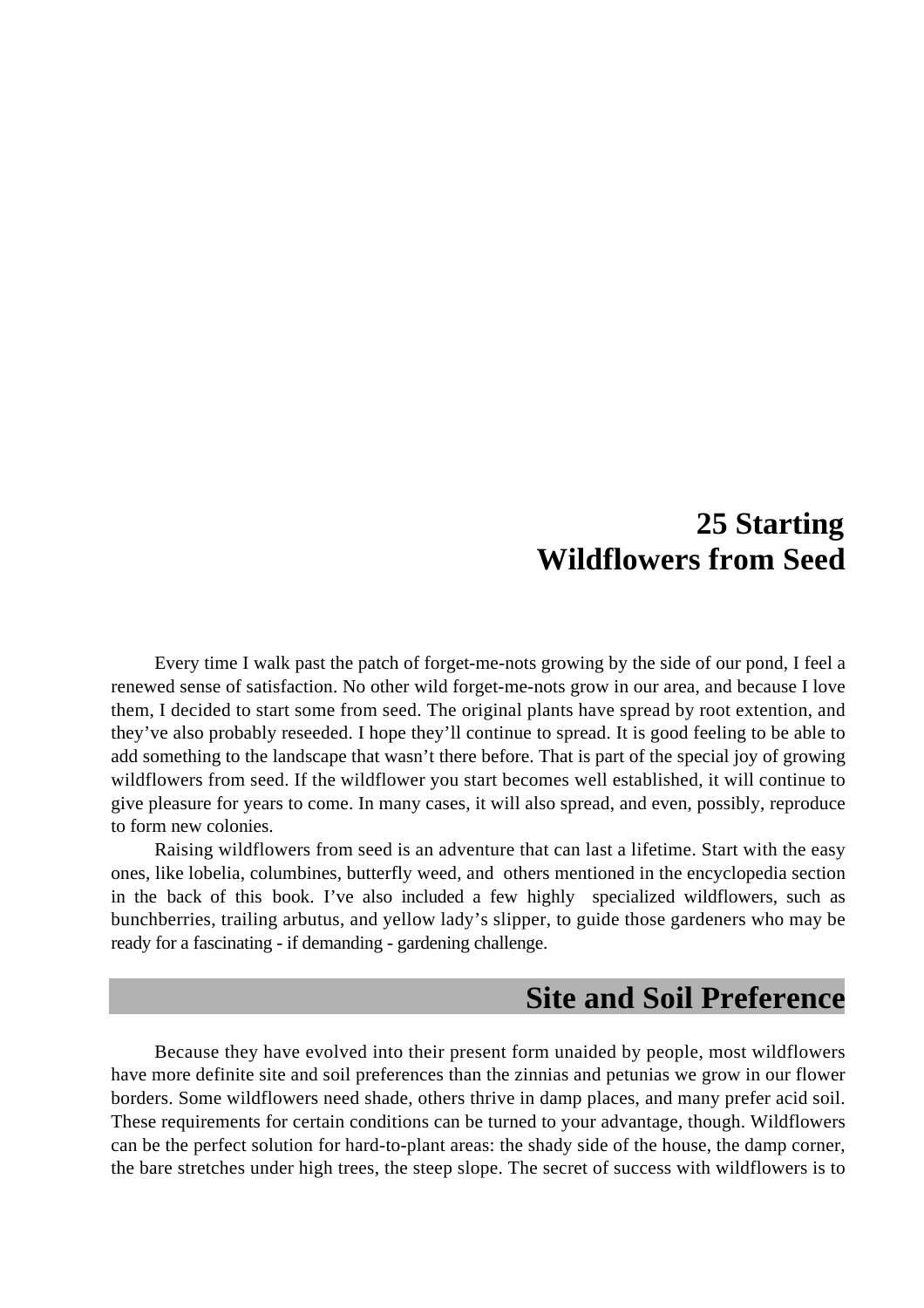match the needs of the plants to the conditions that exist in your yard, fields, or woods. To help you decide on suitable plants, study your place at different times of the day. When you start to look around your property for likely places to plant wildflowers, you'll notice that there are different degrees of shade - from the high, light dappling or birches to the heavier shadow cast by maples and oaks to the deep, year -round shade under evergreens. No one wildflower will thrive in all of those spots, but for each form of shade there is a choice of wildflowers. Check after rain to be sure your proposed site is not waterlogged. Plants that thrive in full sun when grown in the north may do better in part shade in the south. In the far north, plants will bloom up to a month later than indicated here.

When you start wildflowers from seed, you can settle them into their permanent niches while they're still small so they won't suffer setbacks from transplanting. Plants raised from a single packet or collection of seeds may vary considerably in side, germination time, even in color and hardiness - unlike garden flowers and particularly unlike hybrids, which are especially uniform in size and growth habit. These variations are a characteristic of many wild plants that helps ensure that at least some members of the new generation will be able to thrive there they find themselves. When you raise wildflowers from seed, you'll often have enough seedlings so that you can try them in several locations to determine the best site.

## **Collecting Seeds**

Once you start looking, you'll find a surprising amount of wildflower seeds available. In addition to the companies that specialize in wildflower seeds, several garden seed companies offer seeds of some of the easy-to-grow varieties, and a couple of seed exchanges offer varieties for the true enthusiast.

You can also collect your own wildflower seeds. To do so, you'll need (in addition to the permission of the landowner) to know when the seeds are likely to ripen in your area. In general, seed are ready to collect about a month after flowering. You'll find it helpful to study the plant and its habit, though. Some, like jack-in-the-pulpit, retain their seeds until fall. Others, like bloodroot, shed seeds very early or, in the case of wild geraniums, disperse them suddenly once they're ripe. Seed with arils (fleshy appendages) like those of trillium and bloodroot are often carried off by ants and animals. The plant as a whole often changed in appearance as the season progresses. Foliage may yellow and disappear, stalks droop, and seeds trail on the ground. You want the seeds to be mature, because if they haven't developed sufficiently on the plant, they may not germinate. When you collect pods and bare seeds, they should be as dry as possible. Berries should be fully formed and ripe. On the other hand, you don't want to get there too late, when seeds have fallen and blown away. If this does occur, try again the following year. Learning how to collect seeds is a process of patient observation or gradually growing understanding. Watch the plant. Return often to observe the seed formation process. It's a good idea to mark the plant from which you want to save seeds with a small stake or red yarn.

When the seeds are ready, collect a small amount - never all the seeds from any one colony with respect and appreciation. It goes without saying, of course, that you wouldn't take the seeds from a single isolated stand of plants, but only from a flourishing group in a place where you can see more of the plants growing nearby. To help catch some seeds when you're not around, you can tie small cheesecloth bags or pieces of stocking over the ripening seeds, or, with a large plant, clip an envelope onto the plant with a clothespin.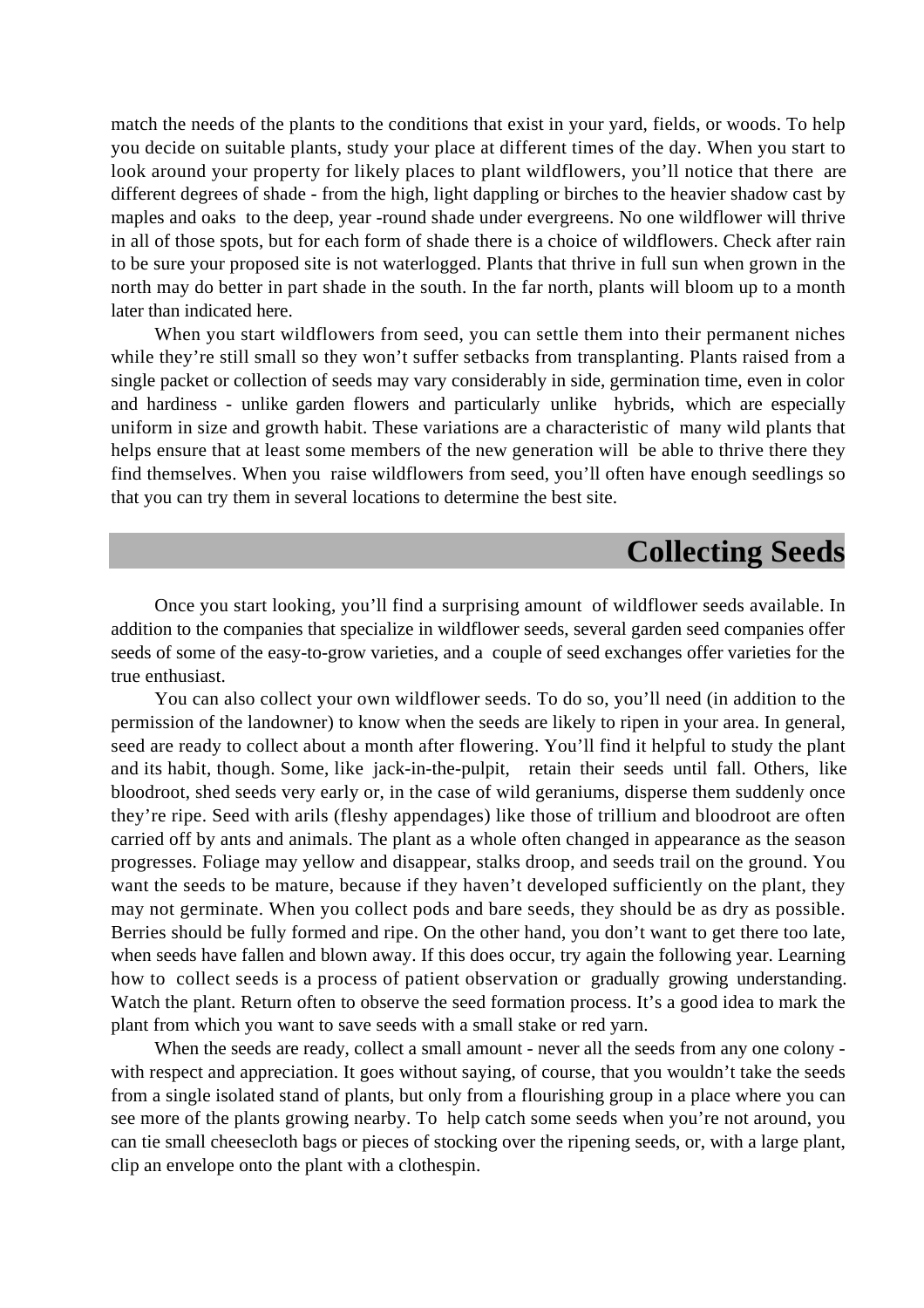Keep a record of the location of marked plants to which you hope to return to collect seeds, and also record the date, site, and soil characteristics for each numbered sample. This will help you to choose an appropriate site for the resulting plants, especially if you're collecting and planting different species form different locations. You will want to observe, too, what sort of site your chosen flower seems to favor: rocky slopes or boggy meadows; filtered sun, afternoon shade, or a site that is sunny is spring and shaded in summer; oak woods, pine woods, or roadside conditions.

## **Cleaning and Storing Seeds**

Serious wildflower seed collectors screen and sift seeds to remove all debris. You should at least pick out green leaves and stems, which could heat and mold and thus spoil the seeds in storage. Next, air-dry the cleaned seeds for a week or two before storage. There are some exceptions to this rule. Seeds containing beards or tufts should be planted as soon as they are dry and ready to be shed by the plant because they often fail to germinate at all if allowed to air-dry. Some seeds, like hepatica, have such low viability that they should be sown immediately after collecting, and of course seeds of wild aquatic plants should be either sown immediately or kept moist, because dampness is their natural condition.

Dry seeds should be kept cool and dry until you are ready to plant them. You can either seal labeled envelopes in plastic bags or enclose small plastic bags of seeds in jars and keep them in the refrigerator (see chapter 31 on seed storage).

Moist seeds such as those found in fleshy fruits should usually be kept moist until planting. If allowed to dry out, they enter an extended period of dormancy or, in some cases, lose their viability entirely. Cover them with dampened sphagnum moss, put the mossy clump in a plastic bag, and keep it in the refrigerator.

#### **Dormancy**

Unlike cultivated garden flowers, many wild plants require a period of dormancy before they will germinate. The depth and extent of dormancy varies greatly in different species of wildflowers. Generally, one to four months exposure to temperatures below  $40^{\circ}F (4^{\circ}C)$ , usually in the presence of moisture, will be enough to break dormancy in most wildflowers. Even to botanists, many aspects of wildflower dormancy are still a mystery. Inconvenient as it is to the gardener (who suddenly, after a wild plant has been growing on its own for all these centuries, decides to adopt and cultivate it), the process is really a vital protective mechanism for the plant. In cold climates, if seeds were to germinate in the fall, the seedlings would be killed by frost before they had a chance to develop strong roots or to reproduce themselves.

Seeds retain dormancy in numerous ways, among them by developing tough seed coats, by producing chemicals that inhibit germination, or by requiring a period of afterripening to complete their maturity. Some seeds that possess hard seed coats, like those of certain wild legumes, will germinate promptly if the seed coats are scarified and the seeds soaked in hot water. To scarify a seed, cut a notch in its outer covering with a file, knife, or wire cutters, or rub the seed between two sheets of sandpaper. Avoid cutting deeply into the seed; just nick its coat.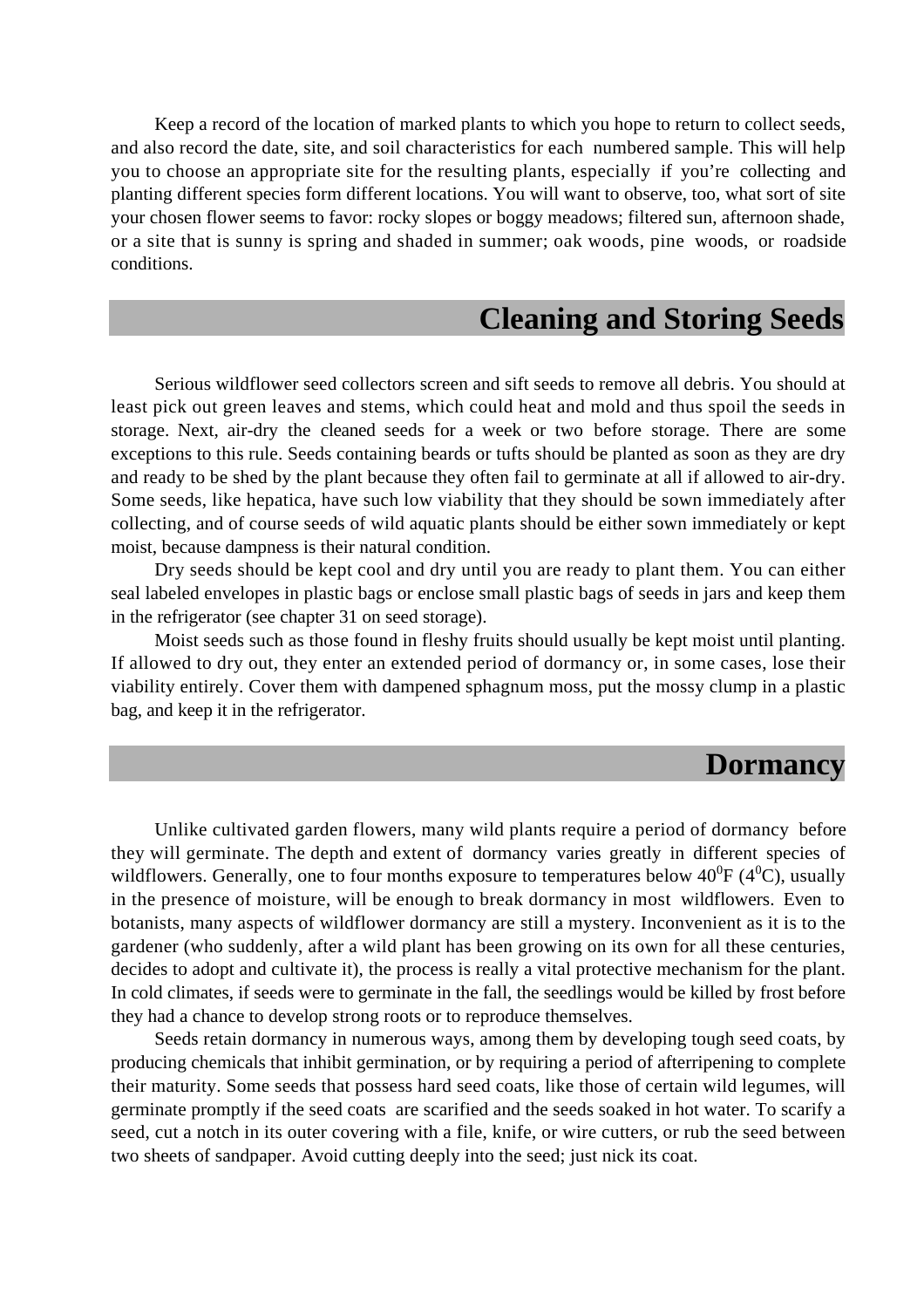For most other wildflower seeds, you'll have better results if you duplicate natural conditions as closely as possible. Unless otherwise indicated in the specific wildflower directions in the encyclopedia section at the back of the book, wait until after November 15 (a month earlier in the far north) to sow the seeds outdoors so that they will have a good long period of exposure to natural cold and moisture before the warmth of spring encourages germination. The cold repeated soaking by rain helps to inactivate and dissolve inhibiting chemicals and soften hard seed coats. This exposure to cold, moist conditions as a necessary preliminary germination is called stratification.

**Stratification**. You can stratify seeds in several ways:

- as mentioned above, surround them with damp moss or vermiculite and keep them in the refrigerator during winter.
- Plant them in flats kept in the lightly shaded cold frame.
- Sow the seeds directly in a well-prepared bed of finely screened and raked humusrich soil. Seeds of plants that suffer from transplanting may be sown in individual pots.

## **Sowing Seeds**

Scattering seeds on unprepared ground is usually a waste of effort and good seeds, especially if you do as an acquaintance of mine once did and simply broadcast wildflower seeds collected in a distant state. It's one thing to idly toss pinches of seeds of aster or black-eyed susan by the wayside while hiking country roads, as I've more than once delighted in doing. But when you want to enrich your woods with a patch of bloodroot or foamflower, then it's well worth taking the time to give the seeds a sporting chance to germinate.

For especially rate or tricky seeds, wildflower expert Bebe Miles, whose books I've found extremely helpful, suggests dividing the seeds into two portions and sowing half outdoors in beds in the fall and the other half in flats planted in February or March (after wintering in the refrigerators). Cover the seeds with soil to a depth of twice their thickness. Keep the flats on a cold porch until spring. Miles also plants seeds of biennial wildflowers in May so they won't be killed by frost just as they're starting to bloom, as they might if planted earlier. In addition, biennials that are planted later go into winter as strong plants and then have time to bloom and set seed the following spring.

If you're working with seeds that you've collected or that for any other reason you'd have difficulty replacing, take a hint from the Seed Savers Exchange: always reserve at least a pinch of your seeds in case the first sowing doesn't take. Don't discard planted flats that show no sign of life. It's not unusual for wildflower seeds to germinate a year after planting, and two to three years is not rate. Seeds will only germinate, though, if the growing medium is kept moist. For purchased wildflower seeds , which have been in storage, allow an extra year for germination because storage might have sent them into deep dormancy.

For shade-loving wildflowers, be sure to shade the bed or cold frame with evergreen boughs or laths, and when the seeds do sprout, ventilate to cold frame as necessary to prevent overheating. Good air circulation is important, too, to prevent fungus diseases.

At Bowman's Hill Wildflower Preserve near Washington Crossing, Pennsylvania, staff horticulturists raise many wildflowers from seed each year. With the help of volunteers, they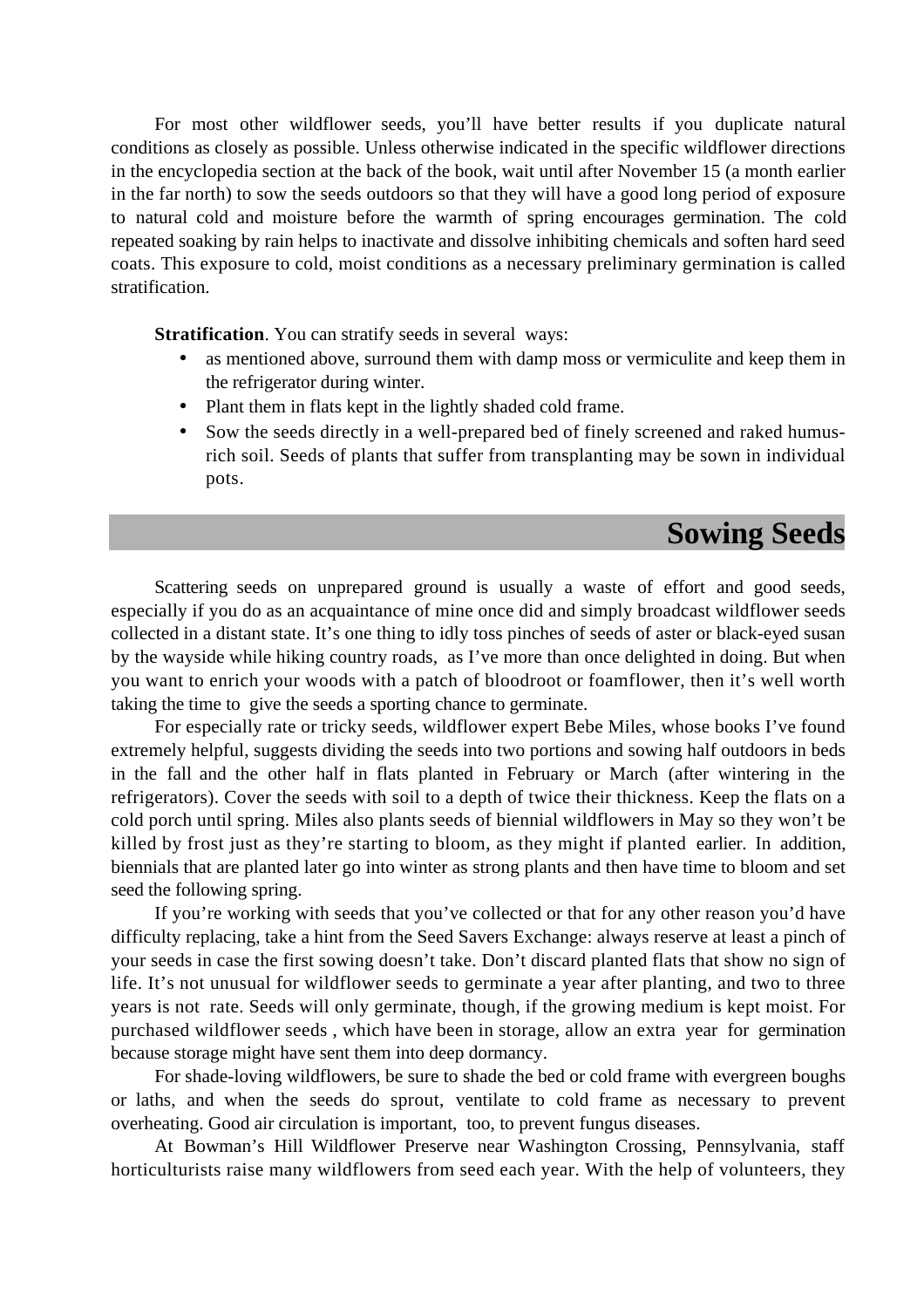plant seeds outdoors between November and late February. They cover the seeds with hardware cloth to keep out pilfering wildlife and with burlap o retain moisture. These are left in place until seeds sprout or for four winter seasons. When sowing seeds in a cold frame, the folks at Bowman's Hill like to bank the sides of the frame with soil to retain more heat. It's also a good idea, they say, to sink the frame four to six inches in the ground for more cold protection. The sides of the cold frame can be insulated, too, by sandwiching one-inch Styrofoam between board walls. Painting the inside white boosts light levels.

## **Caring for Seedlings**

When seedlings have their first true leaves, transplant them individual pots or to larger flats. Then let them grow some before you set them out in either a nursery bed or in their permanent locations. Many wildflowers grow very slowly. That's their natural pace. Harry Phillips, former curator of native plants at North Carolina's Botanical Garden, and the author of the splendid book Growing and Propagating Wildflowers, suggests fertilizing wildflower seedlings to promote rapid growth. Once the plant is growing in place, though, it should seldom, if ever, need fertilizer if it is an appropriate place. Overfertilization often encourages weedy competition and cause long, weak stems in many meadow plants. Wildflowers have evolved without our help or interference, and they can make it on their own if the soil type meets their needs.

For details on growing specific species of wildflowers, see the encyclopedia section at the back of this book.

#### **Wildflower Conservation**

A good reason grow wildflowers from seed is that, unfortunately, some nurseries that sell wildflowers have obtained their plants, either directly or indirectly, from the wild. Such depredations reduce even further the sometimes precarious populations of our native plants. Careful wildflower businesses like Native Gardens in Greenback, Tennessee, Yerba Buena Nursery in Woodside, California, and Boehlke's Woodland Gardens in Germantown, Wisconsin, are leading the way by selling native plants that they have propagated themselves. Until the rest of the industry follows that honorable example, gardeners who care about wildflower conservation will want to know the sources of plants they are buying and, better yet, learn how to grow their own.

## **26 Starting Trees and Shrubs from Seed**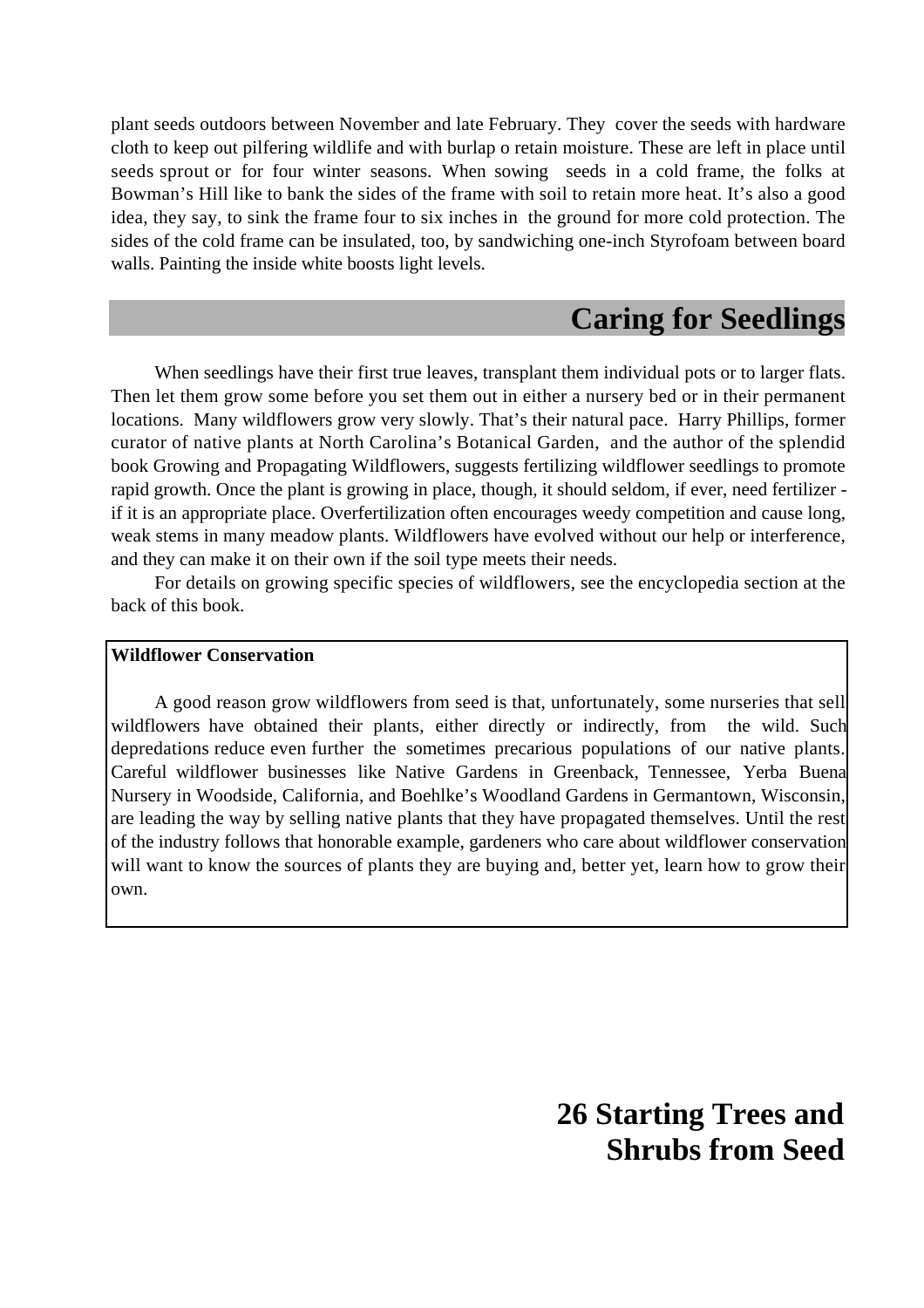Great oaks do indeed grow from small acorns, and participating in that marvelous process can be a great gardening adventure. You might try starting some trees from seed just to see what happens, but there are other practical reasons, too, for planting tree seeds. Perhaps you need many trees and shrubs for a windbreak or hedge, or you might want more trees of a species, like hickory, that develops a taproot and consequently transplants most successfully when young. Possibly you've collected tree seeds during your travels or from an ancestral homestead, and you've decided to grow some living souvenirs. You could raise seedling trees for grafting rootstocks, too, or you might plant to sell trees you've grown from seed. In any case, you'll want to know about the important ways that tree seed starting differs from garden plant seed starting.

#### **Seed Production**

Trees and shrubs live for many years, so they have plenty of time to produce the seeds that will grow their replacements. Trees may start to bear seeds as early as the American maple, 5 years, or as late as the sessile oak, 40 years. Although many woody plants, especially the smaller ones, produce regular seed crops, a good many trees produce abundant seed crops only intermittently - some as seldom as every 7 years. Tree researchers theorize that in these cases, the great effort put into seed bearing depletes the tree's supply of stored carbohydrates, which must gradually be replenished before the tree is able to fruit generously again. Sometimes, seeds produced in off years, when carbohydrate reserves are low, are low in viability, and the seedlings may be less vigorous. So if do have a choice, plant the nuts, fruits, or pods from a season of good production.

#### **Dormancy**

Tree seeds are more likely than garden seeds to exhibit a deep and sometimes persistent dormancy. In a fair number of wood plants, germination is naturally delayed until the second spring. (Isolated trees, which out of necessity have self-pollinated, will sometimes bear a higher percentage of aborted or malformed seeds). This failure to germinate when conditions are otherwise right is one of the most baffling dilemmas in the seed-starting process. Seed scientists still have few explanations for many of the hows and whys of seed dormancy. If we empathize with the tree for a moment, though, we can see that dormancy is a survival mechanism that enables the seeds to wait patiently for a favorable time to sprout. Germination of dormant seeds is sometimes spread over several years, increasing the possibility that the new young tree will meet with good growing conditions in at least one year. What makes a seed dormant? Its seed coat might be hard or impermeable to the oxygen that's so vital in the germination process, or it might have an immature embryo that needs a period of afterripening. Still another possibility is that chemical germination inhibitors are produced by the seed, or, often, by the flesh of a berry surrounding the seed. A great many species of trees produce seeds with combined dormancy inhibitors - impervious seed coats and underdeveloped embryos, for example. Some seeds, like those of the apple and service tree, become more dormant if allowed to dry after planting.

**Breaking Dormancy**. Under natural conditions, when a tree seed drops to the ground, the forces of nature gradually help to break its dormancy. Bacteria and acids in the soil penetrate the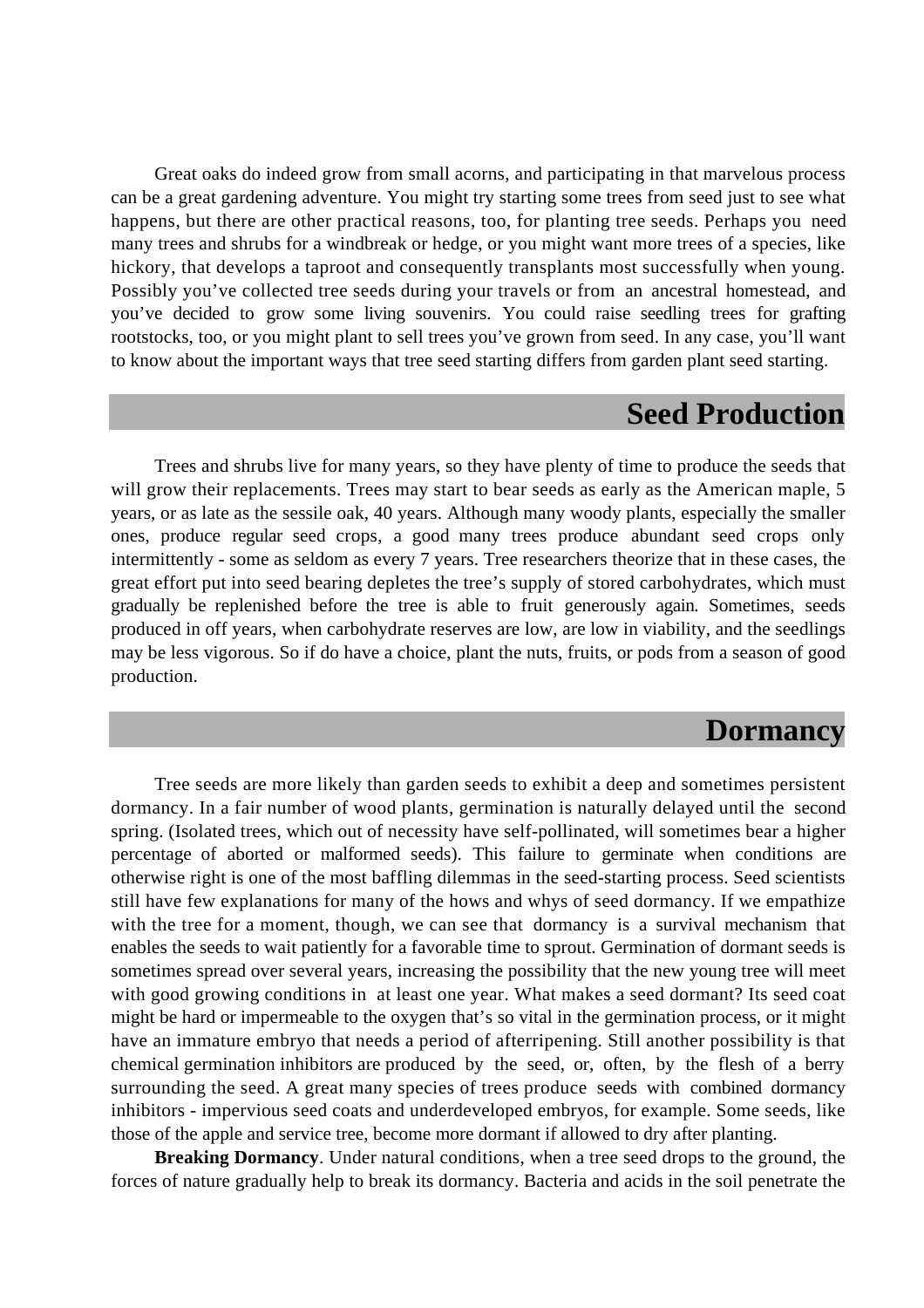hard seed coat. Weeks of warm weather at the end of summer encourage the embryo to complete its development. Then, scientists theorize, as the chill of fall spreads over the land, it initiates the accumulation of substances in the seed that stimulate cell growth. When these substances reach a certain concentration, they nullify the effect of the inhibiting chemicals within the seed. Some seeds are able to germinate in spring after a winter spent in the cool ground. Other needs a second period of warming and chilling before they're ready to germinate, and a few take three or more years to sprout.

The person who plants tree seeds can duplicate some of these natural process to help break the seed's dormancy. For many seeds, fall planting will subject the seeds to enough of a chill to trigger germination when warm days return in spring. Soil that is rich in organic matter will encourage the decay of the interfering seed coat. Hard seeds like those of woody plants in the legume family are often stim lated to sprout by pouring boiling water over them and allowing them to soak in the water of a day while they cool. Don't let the soaked seeds dry before planting.

**Scarification**. Stubborn seeds often germinate better after scarification - etching of the seed coats by mechanical or chemical means. Try mechanical first. It's much easier. Simply file or cut a shallow notch in the seed coats or scratch them with sandpaper, then soak the seeds in water as directed above. Chemical scarification involves soaking the seeds in twice their volume of concentrated sulfuric acid (commercial grade 95 percent) for 15 to 60 minutes in order to dissolve some of the seed coat. Be sure seeds are dry before putting them in the acid, and never add water. Water reacts chemically with acid and sometimes produces a violent reaction. Stir the seeds slowly and gently while they're in the acid bath; avoid introducing a which could cause heating. When the time is up, rinse the seeds in cold water which you've added a small amount o washing soda (sodium carbonate) and then running water. Sulfuric acid can disintegrate fabric and skin, too, so be extreme careful if you decide to use this dangerous seed treatment. Always wear rubber gloves and eye protection, and put the acid only in acid-resistant containers.

*Willow Tea*. Water in which willow cuttings have soaked is an effective grown stimulator. You might want to try soaking seeds of woody plants in willow tea before planting. It is not take the place of acid scarification, though.

*Early Planting*. Some researchers have found that certain the seeds, especially those encased in pods or berries, will germinate more promptly if collected an planted before the fruit becomes mature enough to produce the inhibiting chemicals that plunge the seeds into deep dormancy. There are no clear guidelines yet the timing of such early collection. You want to harvest the seeds before they are affected by the ripe fruit's chemical stop signs, yet the seeds must be sufficient mature to contain a well-developed embryo. The best plant them all.

*Cold stratification*. You'll remember that we mentioned stratifying wildflower seeds as a way to encourage germination. You can use the same procedure for woody plants. If you obtain your tree seeds late for some other reason don't have chance to plant them in the fall, you can stratify them until spring planting time to provide the chill necessary to bring the seeds out of dormancy. Simply mix the seed with three times their bulk volume of moist sphagnum moss of vermiculite, put the mixture in a plastic bag, and keep it cool - about  $40^0F (4^0C)$  - for at least on month. Two or three months is even better. The moss should be damp but not soggy because germinating seeds need a good supply of air. To get the right consistency slowly add water to the medium until it will just release a drop of water when you squeeze it.

Stratification is, in some ways, a kind of slow motion germination that progresses through three stages: first, the seeds swell as they absorb water; then increased enzyme activity revs up the life processes that lead to sprouting; and finally, the embryos grow at an increasingly rapid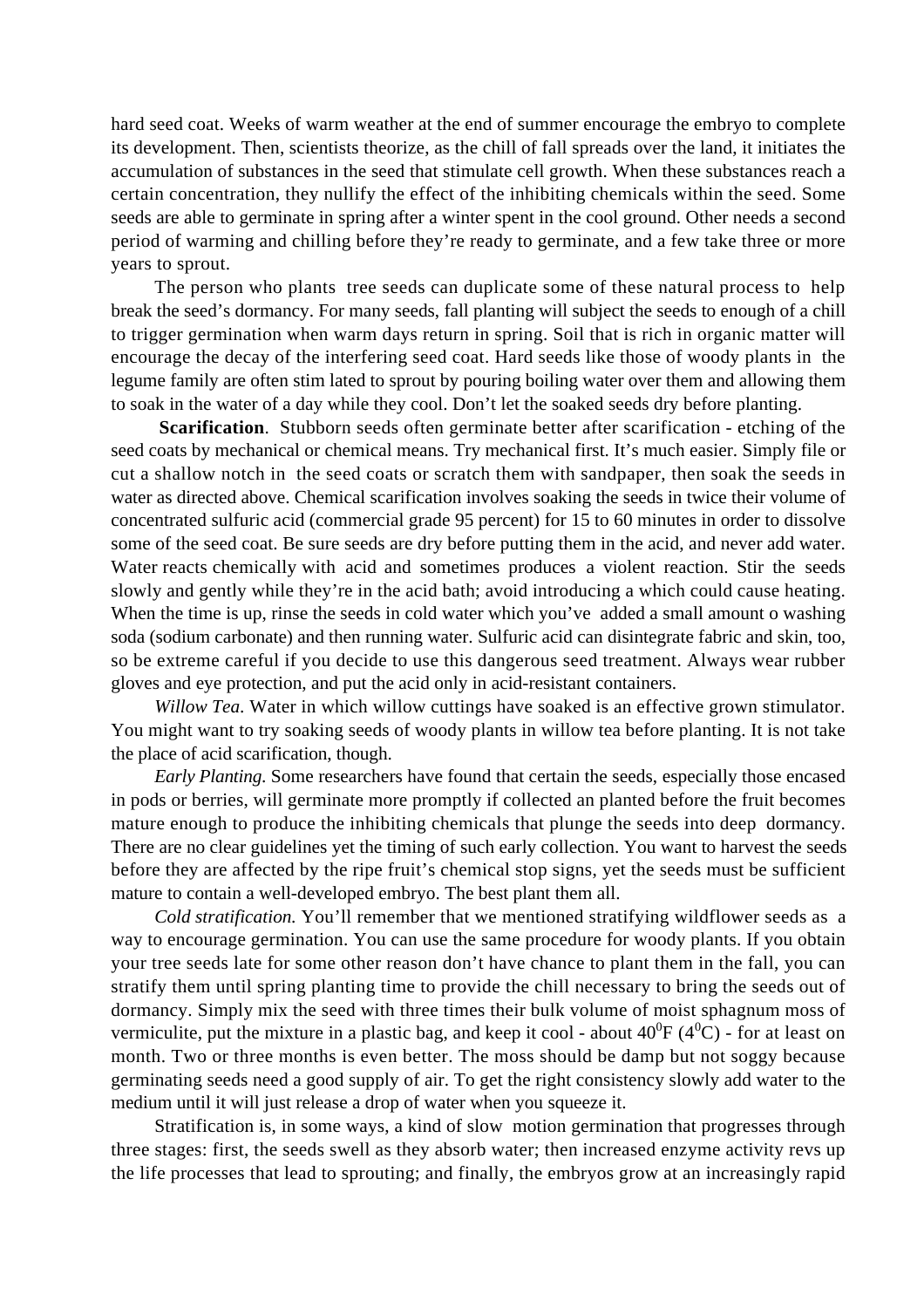rate. If you've stratified seeds over winter, either in your refrigerator or in cool room, it's important to avoid letting them dry before planting, or they're likely to enter a second dormancy, which can then only be broken by repeating the cycle.

**Warm stratification**. In most cases, cold stratification will be enough, but for some trees and shrubs, an additional period of warm stratification helps to encourage germination. This seems to be especially true of certain species that have immature embryos, which need to develop further, and hard seed coats, which must be softened before the seeds can start to germinate. In addition , with some tree and shrub species, including viburnum, eastern hop hornbeams, American hornbeams, and white oaks, the seeds first form roots the year they fall from the tree, but stems and leaves don't emerge until the following spring. To speed up this process and get complete seedlings the same year, nurserymen sometimes use warm stratification until roots form, followed by cold stratification to finish the germination process.

For warm stratification, simply plant seeds while weather is still warm, especially in midto-late summer when they'll soon be subjected to a natural winter chill. For more control of the temperature, you can plant seed in flats of damp peat, sand, or another seed-starting medium and keep them where the temperature range is between  $55^{0}F$  and  $75^{0}F$  ( $13^{0}C$  and  $24^{0}C$ ). Most species that need warm stratification should probably be kept warm for at least two months; then treat them with cold stratification for the recommended period of time without allowing them to dry out. Follow the recommendations for individual woody plants given in the encyclopedia section at the back of the book.

#### **Planting the Seeds**

You can plant tree and shrub seeds quite casually, simply scuffing them into the earth as the squirrels do, and you'll often get results. Once, when we were hiking and picking wild blueberries in the rich wilderness of New Jersey's Pine Barrens, we met a forest ranger who also loved blueberries. We still delight in recalling the sight of this burly man driving the back roads of the barrens in his open truck with a big lug of blueberries at his side, alternately eating handfuls and tossing out berries by the roadside in the hope that some would sprout into more of those wonderful highbush blueberries. We hope he's still at it; the bushes he was "planting" that day would be bearing fruit by now.

**Seedbeds**. On our place, we have redbud, black walnut, locust, oak, maple, Russian olive, elderberry, peach, apricot, and other woody plant volunteers popping up regularly. Sometimes we leave them in place and sometimes we transplant them. For more dependable results, though, you'll want to create a special seedbed and possibly a nursery row at the edge of your garden. As long as you're building a tree seed plot, make it a raised bed so the soil will be loose enough to enclose good root growth and to drain well. To bed can be any convenient length, but limit its width to about three feet so you can reach in from both sides without stepping on the soil. If you possibly can, dig some leaf mold or compost into the bed. If you start the season early, you can mix dry leaves thoroughly with the soil and let the bed mellow for several months.

Leaf mold in the soil is especially valuable to trees, which often depend on specific fungi in the soil to pull from the soil the substances they need in order to grow. This seems to be especially true for conifers (pines, spruces, hemlocks, and other cone bearers), which often grow best in soil where other members of their species have been growing. The term "mycorrhiza" is used to describe this mutually helpful association between a fungus and the roots of a plant. Each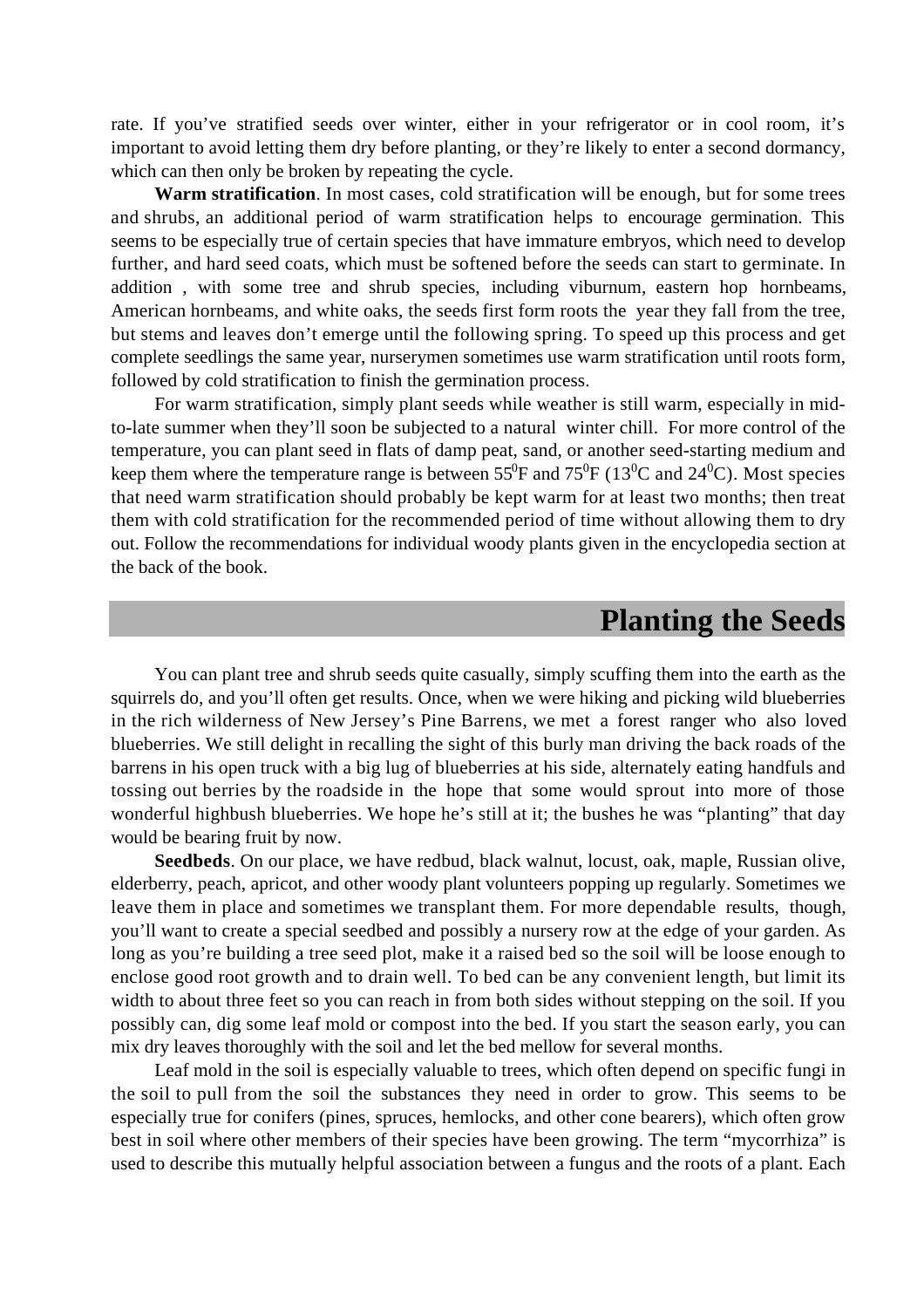partner receives nourishment from the other. A single plant may host many different beneficial fungi, many of which associate only with that particular species. For example, if you wanted to grow a stand of hemlock, some investigators think that it's worthwhile to incorporate into your seedbed some soil or duff from a site where hemlocks were growing. Other maintain that since fungus spores fall in the ground continuously, the important thing is to provide plenty of organic matter of any kind to encourage the helpful fungi. If you have access to pine needles for pines and oaks leaf duff for oaks, that's great, but don't worry if you don't. Just use whatever over organic matter you have handy.

**Sowing the seeds**. As with garden seeds, plant tree and shrub seeds at a depth of about three times the size of a seed. You might need to protect planted beds of nuts and acorns from squirrels by spreading hardware cloth over them. When planting nuts, some determined gardeners bury an open can, with its top cut open but not removed, over each nut. The open top permits the sprout to grow but the encasing metal foils digging squirrels.

When starting tree seeds- holly, dogwood, or whatever - most gardeners plant the whole berry, but there are good reasons for separating the seeds from their fleshy covering. In addition to the germination inhibitors the pulp sometimes contains, it may also cause mold in a wet season. Also, mice or other animals might unearth it for food. Generally, seeds contained in a moist fruit should not be allowed to dry out before planting. Drying can send them into deep dormancy. Purchased seeds of woody plants will necessarily be dry, and will often require an extra season in the ground before they will germinate.

#### **Care of Seeds and Seedlings**

Like any other garden bed, the tree seedbed will need to be kept moist and tree of weeds for the year or two or even three that might be required for the seeds to sprout. Light shade, either near trees or under a lath roof, a section of snow fencing, or an old slatted crate, will provide the kind of conditions under which the seeds would naturally grow after falling from their parent plant. Most experienced tree seed planters recommend mulching the planted seedbed over winter with sawdust, pine needles, straw, or ground corncobs.

When the seedlings sprout, they'll need to be watered if rain is sparse, and weeded and thinned to give them room to grow. Winter mulch is a good idea, too, for the first few seasons. Many tree seedlings appreciate light shade over the first summer. Wind can damage them by tearing roots and shredding leaves. If there is no natural windbreak nearby, pile evergreen boughs on the windward side or improvise a screen from burlap or some other material. If they're growing in good soil, young tree seedlings won't need much fertilization. In fact, too much high nitrogen fertilizer can discourage the helpful fungi that are working so hard at the root level to nourish the tree. Watch the frosts, especially during the first few springs, when new growth is tender. In nature, seedling trees are protected by the tree canopy arching over them where they have sprung. Keep some evergreen branches handy for quick frost protection.

Most seedling trees and shrubs can be potted or moved to a permanent location in their second or third year. Those that develop tap roots, like hickory or other nuts should be moved as early as possible so they can sink these large single roots in their permanent location.

For detail on growing specific species of trees and shrubs, see the encyclopedia section at the back of this book.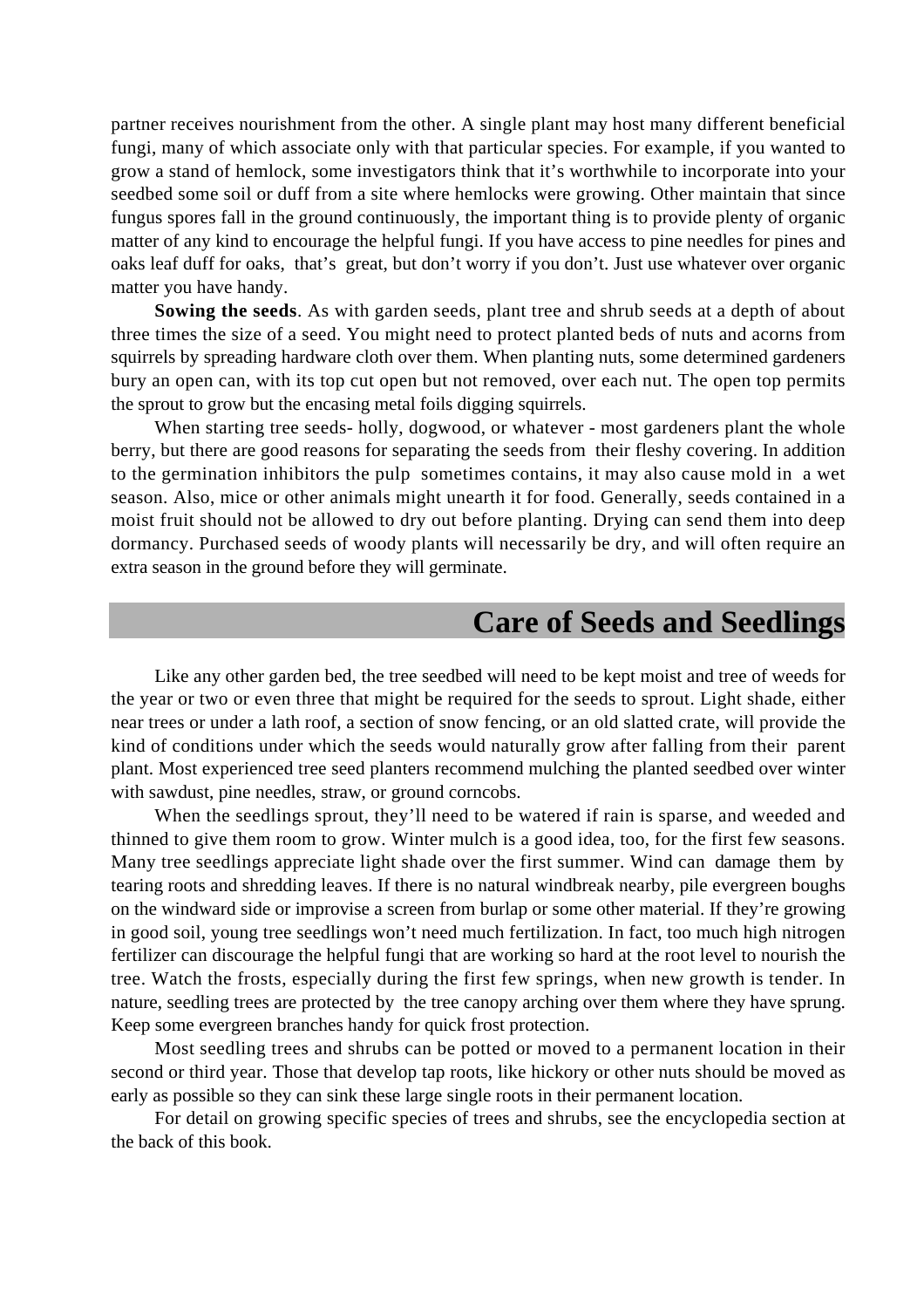# **SECTION FOUR**

# **Saving Seeds and Making Further Plans**

What we call poor is someone who has no animals and no garden.

*Patrick Kagoda, in an interview with Kathy Duncan of the New York Daily Record*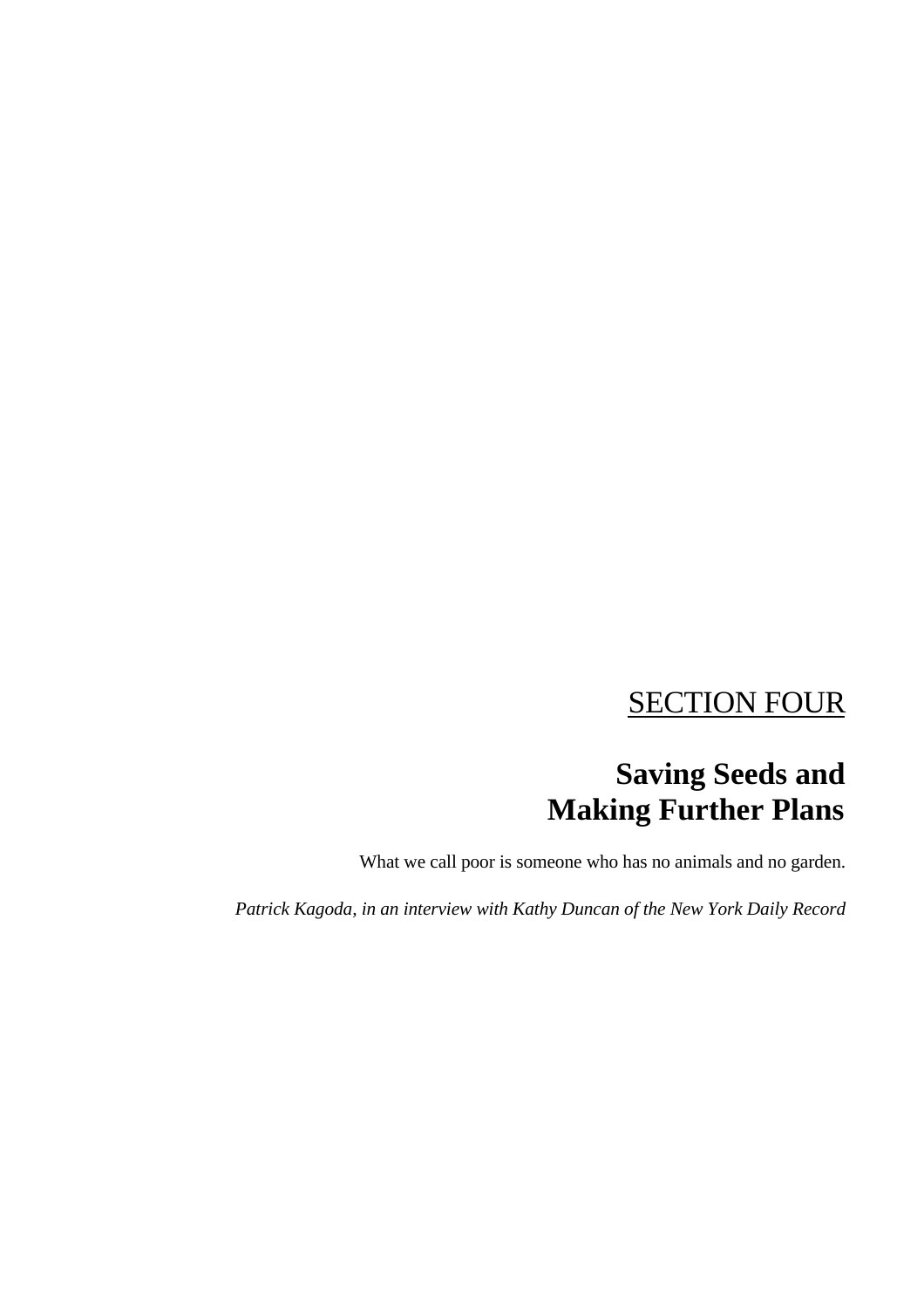## **27 Why Save Seeds?**

The gardener who saves seeds from this year's crop to plant in next year's garden has, in addition to the assurance that he or she is prepared for the future, the prospect of experiment, discovery, even surprise. Selection of seed-bearing plants along with deliberate crossing by nurserymen and delicated amateurs has made possible most of the improvements that have been developed in our favorite garden vegetable and flower plants.

### **The Benefits**

Several benefits can be derived from seed saving that make the whole process worthwhile.

**Improvement**. Improvement of the yield, earliness, disease resistance, or an other quality or constellation of quantities in a certain strain of vegetables can be often be accomplished simply by selection of seeds from outstanding plants can give you an improved strain that has better qualities than the original seeds.

**Economy**. Reducing cost is important to most of us. And, although commercial seeds are modestly priced in relation to their potential, home-saved seeds cost even less - usually nothing, unless you purchase stakes or storage supplies.

**Adjustment of Plants to Local Conditions**. After a few years of selecting the most frostresistant, early-germinating, or drought-proof seeds, the plants your seeds produce will be more suited to the environment you grow them in. Even without deliberate selection, the simple act of saving seeds from thriving plants will often condition the plant strain to the peculiarities of the place where it is regularly replanted.

**Untreated Seeds**. Although seed companies increasingly offer untreated seeds in response to concern among gardeners for the health of their soil, you can be certain yours haven't been treated when you save your own**.**

**Heirloom Strains**. Heirloom strains of garden vegetables that are not commercially available can be perpetuated only by means of home-saved seeds. "The greatest service which can be rendered any country," wrote Thomas Jefferson, "is to add a useful plant to its culture". It is equally true that the dying out of an irreplaceable variety is a loss not only to the gardener who depended on it, but to other gardeners and eaters, both present and future. Several good vegetables now offered by seed companies - Royalty snap bean and Clemson Spineless okra, for example were developed from heirloom strains that had been repeatedly grown and saved by isolated families.

Keeping these old strains alive, then, by replanting and saving the seeds is a responsible action that should be greatly appreciated by future generations. It isn't necessary to plant most kinds of seeds every single year in order to keep the strain alive. Renewal planting every second or third year will keep the seeds of most vegetables, flowers, and herbs alive and well, provided they are stored well.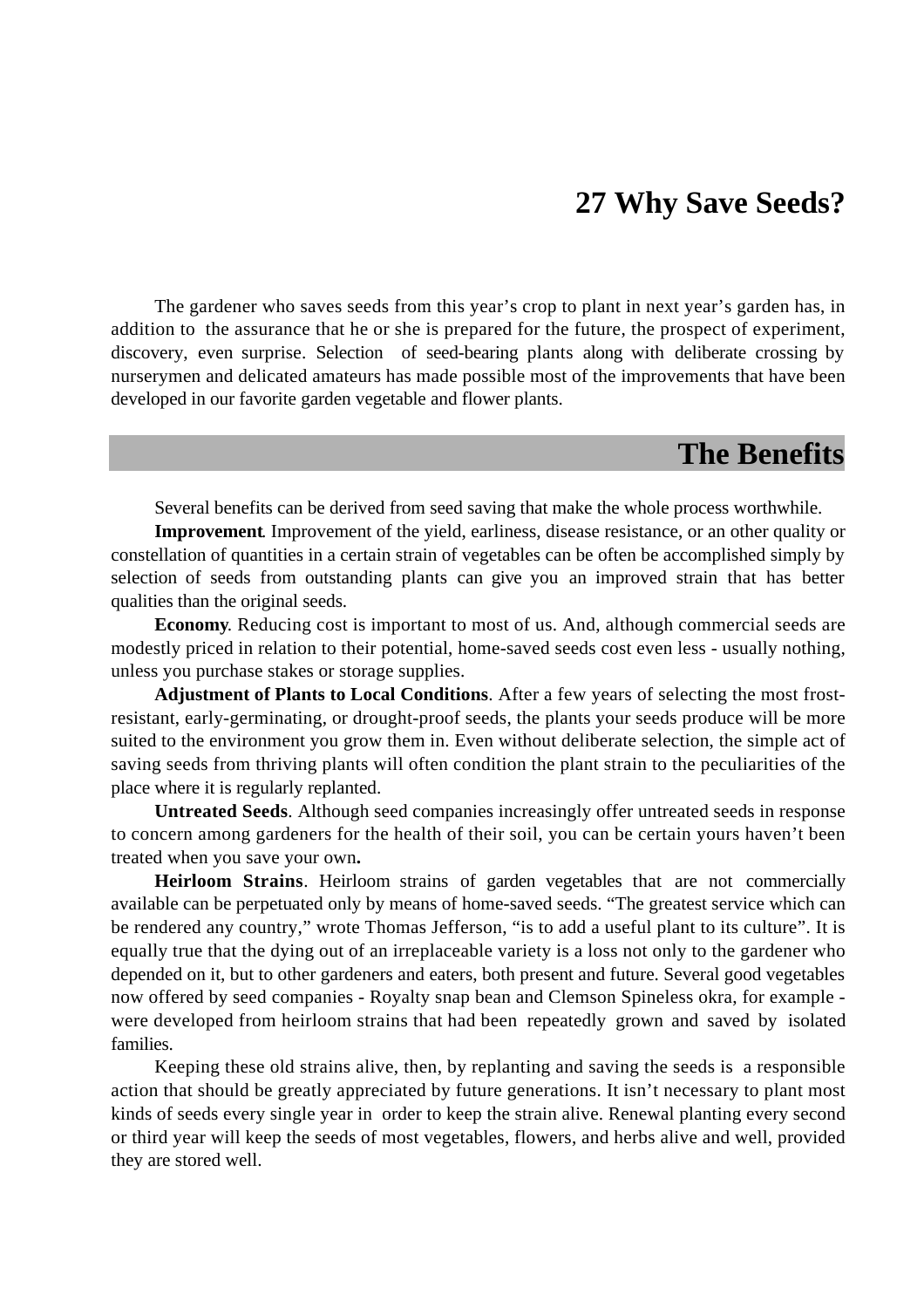**Open-pollinated varieties**. Preference for open-pollinated varieties of vegetables is increasing, with many gardeners choosing to grow corn and tomato varieties that have not been subject to the rigorous inbreeding program that is part of the hybridizing process. Open-pollinated corn, for example, has been shown frequently to contain higher amounts of protein than hybrid corn. In addition, its genetic heritage is more diverse, so that it is less likely to be totally wiped out by disease that would be more serious in strictly controlled, uniform seed crops. Hybrids bear well and many of us will continue to plant them, but there is new respect now for the genetic diversity of open-pollinated seeds. Hybrid plants tend to be highly uniform in both physical characteristics and bearing times. Many gardeners prefer the longer. More gradually maturing period found in open-pollinated plants.

**Experimentation**. Saving seeds allows for experimentation, with selection and even with deliberate crossing of certain varieties, that constitutes a challenge for the experienced gardener. Planting and evaluating the results of each year's careful choice of seeds can be an ongoing adventure. There is even the possibility - remote, but nonetheless real - of discovering a worthwhile new strain.

Although most new vegetable introductions within the last 28 years have been produced by purposeful crossing, simple discovery accounts for the appearance of many garden favorites. The Henderson bush lima, for example, was spotted along the roadside in the 1870s by an elderly man who was taking a walk. Golden Bantam corn, still a favorite, was selected and developed by Two Massachusetts gardeners. (Two quarts of the seeds were sold to the Burpee seed company sometime in the 1890s for \$25.00).

Mutation, the sudden altering of plant character caused by a change in the molecular structure of its genes, usually produces undesirable changes in the plant. Beneficial mutations affect about one plant in a million within each generation. The fact that mutations are not reversible makes it possible to breed new generations of like plants from the one that has suddenly changed. Burpee's Fluffy Ruffles sweet pea, introduced in 1928, was a mutation.

The gardener who discovers something new is the one who spends time with plants, observing and recording, with a sensitivity attuned to subtle shades of difference. Granted, the odds against a dramatic plant discovery are high, but the search is a lot of fun.

**Self-Reliance**. A supply of well-chosen, correctly stored garden seeds will feed you next year, no matter what happens to prices of food, fuel, or postage. Saving seeds will also yield satisfaction on which a price tag can't be put - pride in being able to provide for yourself, and possibly for a few other people as well, and satisfaction in refining and upgrading the crops you grow.

## **28 How Seeds Are Formed**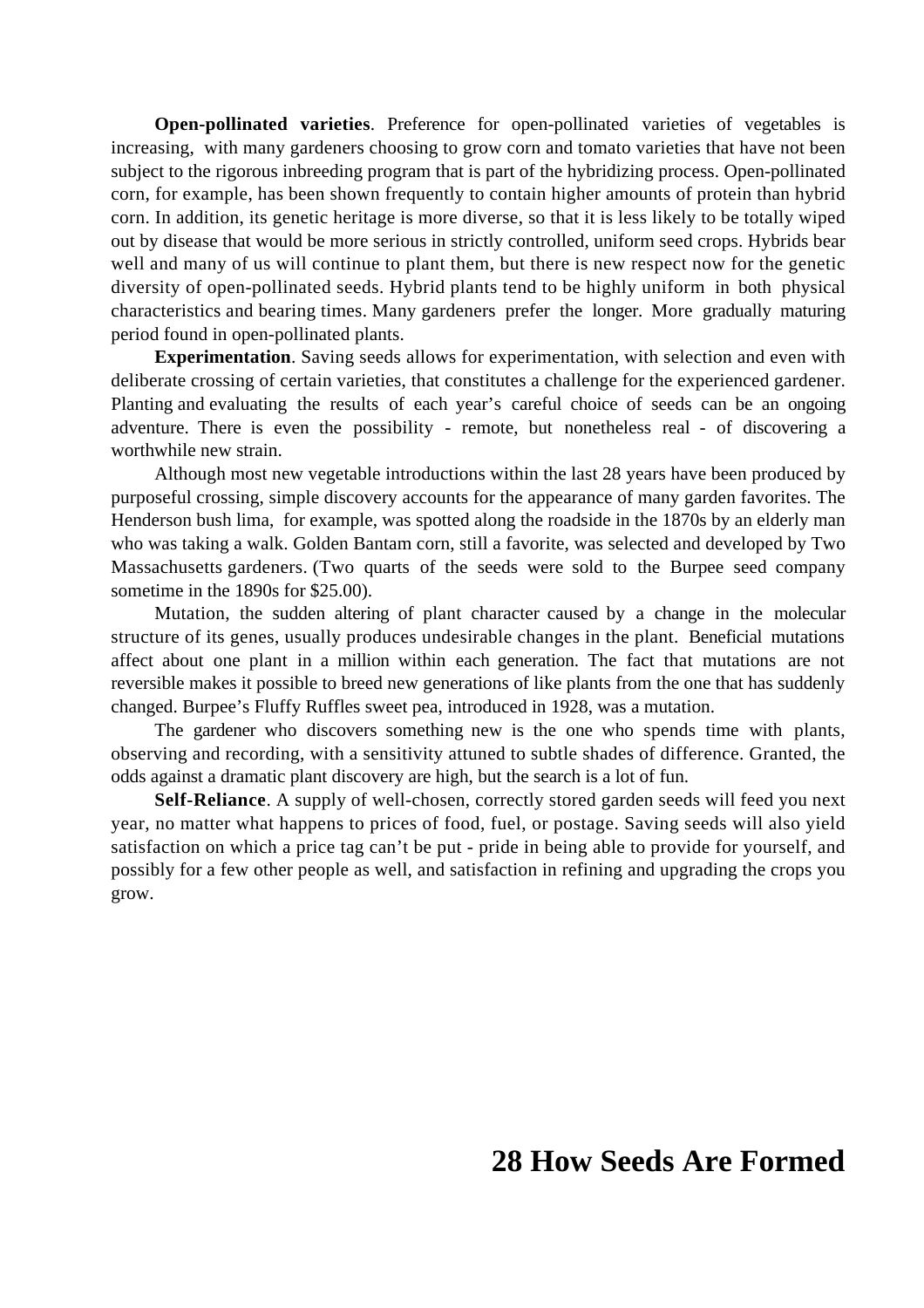Your seed-saving efforts will be more successful if you have some idea of how the seeds are formed.

## **Reproduction in Plants**

The process is a cycle, and so we can't say, really, whether it begins with the flower or with the original seed that produced the plant. Since we must start somewhere, let's break into the cycle at the point of flowering.

**The flower**. A flower's reason for being is to produce seeds. All kind of flowers can be found in nature - the large, show yellow trumpets of the squash family, the small, white stars of peppers and tomatoes; the bright yellow florets of broccoli; the inconspicuous petalless blossoms of spinach. The variations in color and form have evolves as ways of encouraging pollination. Insect-pollinated flowers need to attract attention, whether by producing nectar, smelling sweet, or displaying an inviting color. Wind-pollinated flowers, since there is no need for them to invite insect visitors, are often drab, tiny,or otherwise obscure.

**Structure**. The pollen-bearing, fertilizing part of the plant is the stamen. It is composed of a long, thin stalk called the filament and the pollen-containing sacs on the ends of the filaments, called anthers.

The receptive, seed-nurturing parts of the flower are called the carpels. These include the pollen-receiving region, or stigma; the style, a long, thin tube that leads from the stigma to the ovary; and the ovary, an enclosure containing an ovule (egg) or ovules. In flowers containing a cluster of more than one carpel, the whole assembly is called a pistil (after the Latin for pestle). The term pistil is also used for a single carpel. The calyx, the cuplike outgrowth of the stem, which may be composed of individual parts called sepals, and the corolla, and petal cluster, are supportive parts without any productive function. A flower can be fertilized in the absence of the corolla; in fact, many people remove the corolla; in fact, many people remove the corolla when practicing hand-pollination.

**Incomplete flowers.** Most vegetable plants have complete flowers, containing both stamens and pistils as described earlier, but some plants have incomplete flowers, containing either stamens or pistils but not both. A whole group of vegetables, the cucurbits, which include melons, cucumbers, pumpkins, and squashes, bear two kinds of incomplete flowers on each plant. The staminate, or male, flower appears first, followed in a few days by the pistillate, or female, flower. Spinach plants can occur in a bewildering number of gender variations. Some produce both male and female flowers, others only female; still others are either pollen producers or seednurturers. Male and female flowers of asparagus are produced on separate plants. Female asparagus plants tend to produce thicker but fewer stalks. Male are thin but more numerous. Berries are, of course, borne only by the female plants. That's why not very front in your asparagus patch will go to seed.

**Fertilization.** If the flower is to form seeds, the ripe ovule must be fertilized by a grain of pollen. The speck of pollen, whether it lands on the stigma by the agency of wind, insects, or gravity, has the same fabulous journey to make. It begins by growing an extension of itself, a long, tenuous thread of tissue, which is somehow stimulated by the arrival of the pollen in the right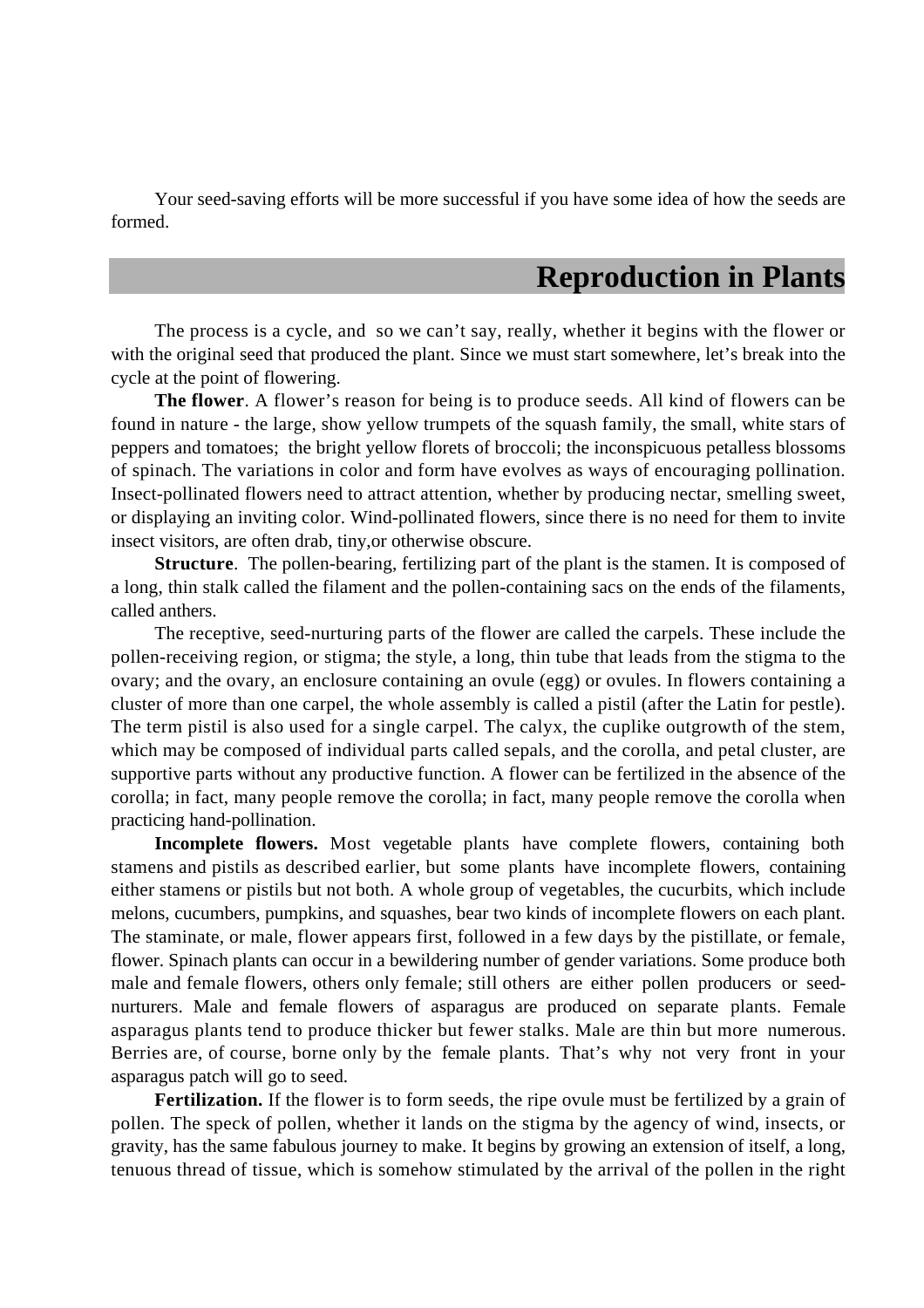place at the right time. This living thread extends, cell by cell, growing down through the style until it reaches the ovary, there it enters an ovule, penetrating the embryo sac.

The two cell, a zygote, which is able to divide repeatedly and multiply into the complex organism that will be the seed embryo. The ovary grows and toughens into the protective seed coat.

**Endosperm.** The origin of the endosperm, the supply of stored nourishment for the encapsulated plant, is a bit more roundabout. We have a pretty good idea of what happens, but we don't know why. Mysteries still abound in the plant world. Backtrack for a moment to that grain of pollen. Sometime between the time it is shed from the anther and received by the stigma, the original single grain splits into two cells. One of these cells, as we have just seen, fertilizes the ovule. The other cell unites with two polar nuclei in the ovule's embryo sac and gradually grow into the endosperm. (Some seeds, those of the bean, pea, pumpkin, and watermelon, for example, have no endosperm).

When the developing seed has reached its characteristic size and complexity, it stops growing and begins the drying, ripening process that precedes dormancy. The ripened seedcontaining ovary is called a fruit. A bean pod, for example, is a fruit. The seeds it contains are ripened fertilized ovules.

#### **Pollination**

In order to fertilize the ovule, pollen must be of the correct kind, and it must arrive at the right time, when the plant has achieved enough vegetative growth to enable it to begin to reproduce. Pollen from unrelated species will not "take". Pea pollen landing on a tomato blossom, for example, won't get anywhere. Even within a species, some plants are not receptive to their own pollen. Many vegetables of the cabbage family cross-pollinated readily but are incompatible with themselves, so you need at least two and preferably four or more flowering plants to produce good seeds. In such cases, a flower will sometimes discharge pollen before its stigma is ready to receive it. Other flowers are sterile to their own pollen.

**Self-pollination**. Self-pollinating flowers, those in which the flower accepts its own pollen, with or without insect intervention, can be depended on to produce seeds that will grow into plants like the parent since their inheritance is the same. Self-pollinating crops include the following vegetables and commonly grown grains. (Technically speaking, 0.1 to 5 percent of these self-pollinated crops can cross-pollinate).

| Barley      | endive (escarole) | soybeans |
|-------------|-------------------|----------|
| beans, lima | lettuce           | tomatoes |
| beans, snap | oats              | wheat    |
| cowpeas     | peas              |          |

These seeds, then, are the best to choose for your first seed-saving endeavors, since you can be confident that the plants grown from them will "come true". Most other favorite garden vegetables will cross- pollinate with other varieties of the same group to a greater or lesser extent, depending on variety, weather, insect activity, and other conditions.

#### **Cross-Pollination**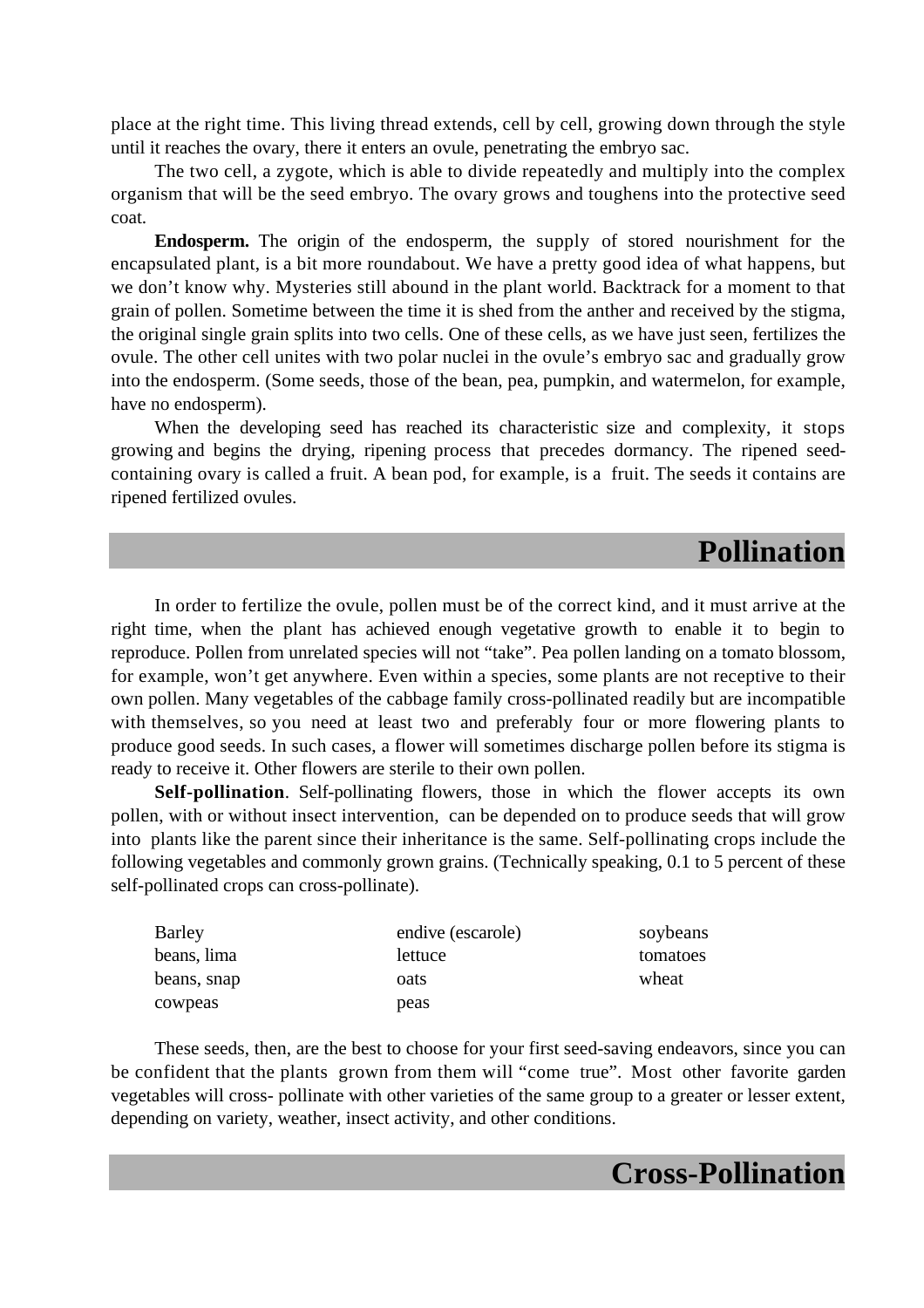Cross-pollination - the acceptance by a flower of pollen from a plant of the same species that has a different genetic makeup - often results in seeds containing genes that differ from those of the parent plant. Plants grown from those seeds, then, may have different characteristics from the parent plant.

**Wind pollination**. The pollen of wind-pollinated plant is fine, virtually dustlike, and the number of grains produced is lavish, since the wing can sometimes be more unpredictable than insect activity when distances are great. The following plants are wind-pollinated:

| beets | rye     | Swiss chard |
|-------|---------|-------------|
| corn  | spinach |             |

The pollen produced by these plants is so fine and so light that any plantings spaced more closely than one mile apart have a chance of crossing, with the exception of corn, which has relatively heavy pollen and crosses rarely (if at all) at distances greater 1,000 feet.

#### **Wind Pollination and Plant Design**

Wind pollination is a very uncertain occurrence; botanists estimate than I grain out of 1,000 might reach a receptive ovule. Recent studies have shown, though, that wind pollination is not as wildly random as it might seem. When scientists tested pine cones, millet flowers, and ovulebearing parts of 18 other plant species, they found that most of them created air turbulence when struck by wind. This pattern of turbulence increases the chance of contact between airborne pollen grains and the ovules in the cone or flower. Even the bean needles surrounding the cone exert a "snow fence" effect, slowing the wind speed and thus encouraging more pollen to land on the cone.

According to a recent report in Scientific American, researchers concluded that many plants are aerodynamically designed to capture pollen from the air. Even more amazing is the fact that the pollen itself is, at least in the examples considered, so shaped that it responds well to the air turbulence created by the shape of the inflorescence of its particular species. Further proof of this theory is offered by studies of fossil ovules, which show that ovules developed increasingly aerodynamically efficient shapes as they evolved over the millenia. One wonders how many other purposeful designs exist in the natural world that so far have escaped our notice.

**Insect pollination**. The large insect-pollinated group include the following vegetables (those marked with an asterisk are biennials):

asparagus collards parsley broccoli cucumbers parsnips brussels sprouts eggplant peppers cabbage gherkins pumpkins cabbage, chinese kale radishes carrots kohlrabi rutabagas celeriac melons melons squash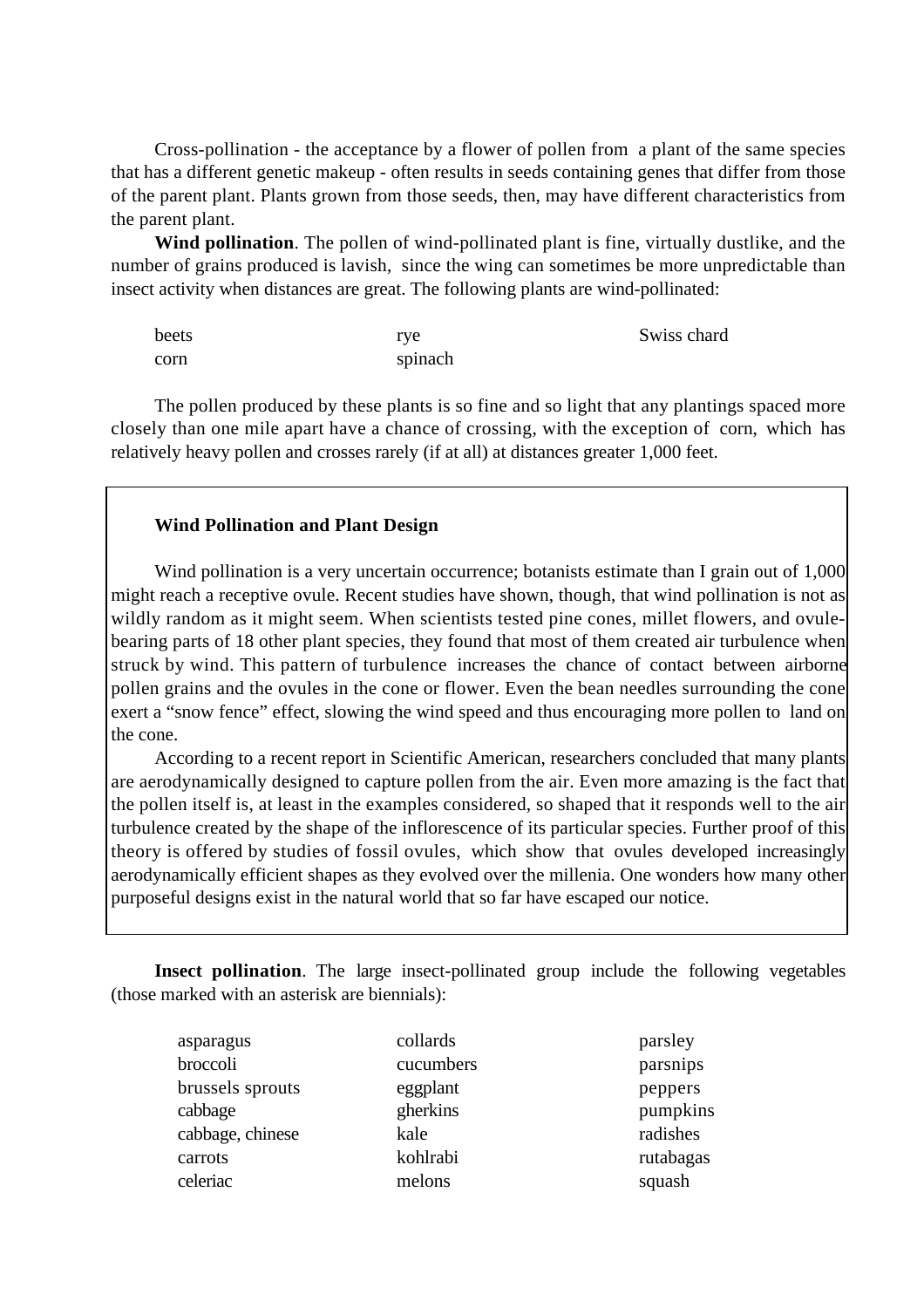celery onions turnips

Although flowers of these vegetables may cross-pollinate within one mile, a quarter-mile separation is generally sufficient to prevent cross-pollination for home garden purposes. Crosspollination is especially likely if several stands of different varieties of the same vegetable are located on the direct flight line of a bee colony. Bees generally collect pollen from one species at a time.

**Keeping Strains Pure**. To keep strains of cross-pollinating vegetables pure, you will need to isolate flowering seed crops from any other flowering plants of the same species. You can do this by planting different times. For example, if you want to save seeds from varieties of carrots, plant one early and another late so that they will flower at different times, or isolate by distance as described earlier. (Remember , though, that carrots, radishes, sunflowers, and some other vegetable and flower plants will cross readily with nearby wild relatives).

If you can't control planting time or distance due to short growing season or lack of space, you can cage seed-bearing plants. When using wire or cheesecloth cages to keep out crosspollinating insects, or muslin to shut out fine wind-blown pollen, it's important to put the cage over the plants well before the blossoms are ready to open, and not remove it until you see that the plant has produced seeds. For caged insect-pollinated plants, you might need to put some flies in the cage to ensure pollination.

Crossing, however, can occur only within a species. When you know this, you can dismiss the old garden myth that you shouldn't grow cucumbers next to cantaloupes. It's amazing how many people still take this seriously. You'll even hear tales about the cucamelons or water cucumbers that someone grew, but they're just that - tales. If you're not saving seeds, you can grow any of the cucurbits next to each other. Any close-relative crossing that did occur would show up only in the next generation planted from seeds of this year's plants. I hope this is good news to the man who remarked to us last year that his wife didn't want him to plant zucchini because he had already planted watermelon, and she didn't want to waste garden on weird crosses.

# **Seed-Saver Caveats**

Generally speaking, squash, pumpkins, watermelon, cantaloupes, and cucumbers will crosspollinate within their own species. A pumpkin blossom won't accept watermelon, cantaloupe, or cucumber pollen; a cantaloupe can't be pollinated by a cucumber, squash, pumpkin, or watermelon; and the cucumber won't mix with a zucchini, pumpkin, or watermelon. However, some kinds of pumpkin and squash do cross, with odd and sometimes picturesque results. The vegetables produced by such crosses are edible, but they may not always be as tender or delicious as the originals.

Here's a quick look at the cucurbit family tree you an idea of what to expect in your garden. The cucurbit genus is divided into various species. The species *Cucurbita pepo,* for example, includes pumpkins, all summer squashes (zucchini, scallop, crookneck, and so forth), acorn squash, spaghetti squash, and small gourds. All of these widely varied vegetables can cross, so you can see that there's plenty of potential for mischief within this group alone.

The species *Cucurbita maxima* includes the long-keeping winter squashes like Hubbard, Buttercup, Turban, Banana, and Delicious. These will cross with the species *C.moschata*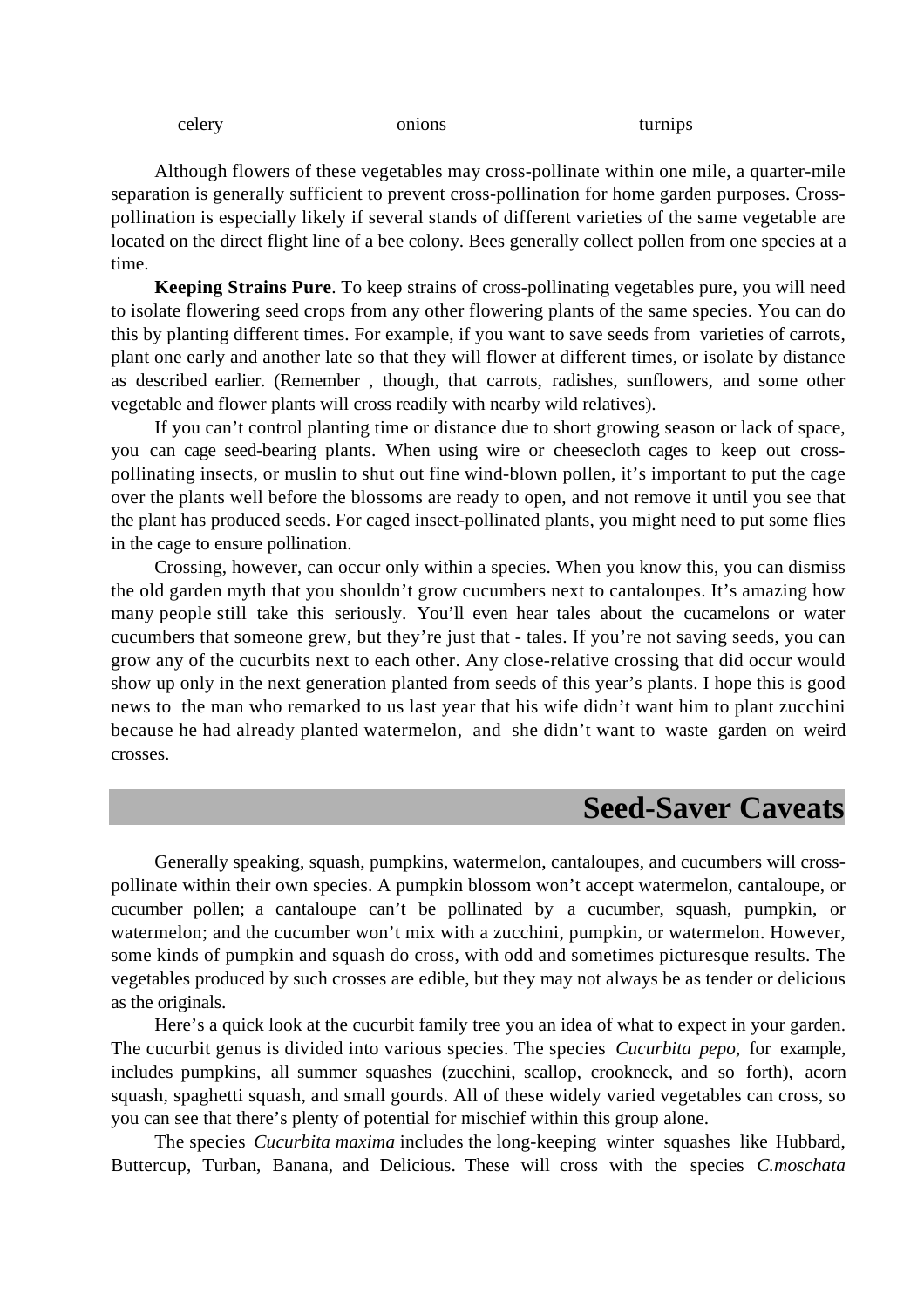(Butternut, Cheese, and Melon squashes), but they are less likely to cross with *C.mixta*, which includes the Cushaw and Japanese Pie Pumpkin, or with *C.pepo* - the large and diverse group mentioned above. Neither hard-shelled bottle gourds (*Lagenaria siceraria*) nor luffa sponges (Luffa cylindrica) will cross with cucurbits or with each other.

Corn, a member of the grass family, presents another special case. A cross between adjacent stands of, say, popcorn and sweet corn, field corn and sweet corn, or yellow corn and white corn, may affect the ears of this year's crop depending on wind direction, tasseling time, and other variables. The result of such a cross is not always evident upon eating the corn, because enough sweet kernels usually develop to cover any odd-pollinated, less flavorful ones. When the kernels are dried, difference - if any between kernels will be more pronounced.

If you intend to save seeds of more than one variety of a certain vegetable, especially one that is easily cross-pollinated, you'll probably find it more practical to plan for seed development in alternate years to keep the strains as pure as possible. Since most seeds are good for two years after harvest, any way, this should simplify garden planning, especially for biennials.

# **29 Choosing Seeds to Save**

When you save garden seeds, you can improve as well as perpetuate your vegetable, herb, or flower crops. Simply by practicing careful selection, without any deliberate cross-breeding or hybridizing, you can develop a strain that is suited to your climate and that possesses some of the characteristics you find most desirable. Selection won't introduce dramatic new improvements, but over the years the process can gradually intensify good qualities.

# **The Bases for Selection**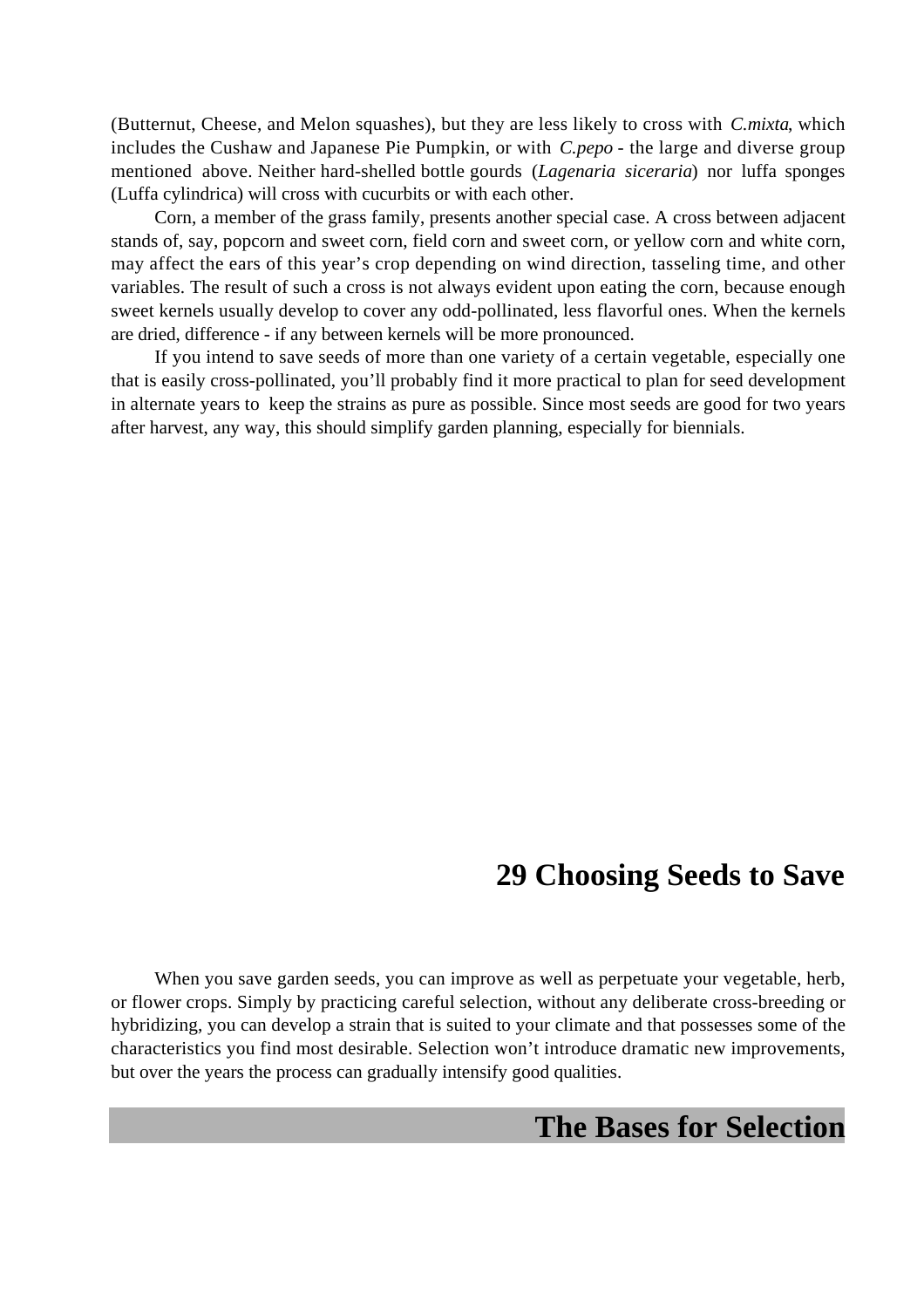Your aims in selecting plants from which to save seeds will depend on the strain with which you're starting, the peculiarities of your local weather conditions, and your personal tastes. Here are some of the qualities you might want to consider in choosing your parent plants:

- color
- disease resistance
- early bearing
- flavor in vegetables and herbs
- ability to germinate and thrive in cold weather
- insect resistance
- lateness to go to seed (in leafy crops)
- resistance to drought, wind, smog, dampness, or other stressful atmospheric conditions
- size special qualities absence of thorns, spines, strings, and so forth
- storage life in vegetables
- suitability for purpose, for example, paste tomatoes should be meaty, kraut cabbage should be solid, flowers for drying should have pleasing colors
- fruit texture tenderness, juiciness, seediness
- plant vigor
- yield

Flower characteristics for which you might want to select include:

- color
- disease resistance
- early bloom
- fragrance
- height

Acquired characteristics like fanciful shapes or dwarfing due to drought cannot be transmitted to the next generation. Disease itself is not an inherited trait, but resistance or vulnerability to plant ailments may be inherited. Seed-borne diseases, although they affect the next generation, are not genetically based.

### **Annual, Perennials, Biennials**

The choice of which seeds you save may depend in part on whether the plant is an annual, perennial, or biennial.

**Annuals**. The easiest seeds to save, and those you should probably begin with if the process is new to you, and those of the annuals: vegetables such as tomatoes, lettuce, corn, and eggplant; herbs such as dill and borage; and flowers such as portulaca and morning-glories. All of these produce seed the same season they're planted.

**Perennials**. Perennials are easy to save seeds from, too, since the seeds appear each year once the plant has reached the proper stage of maturity. Vegetable perennials don't always set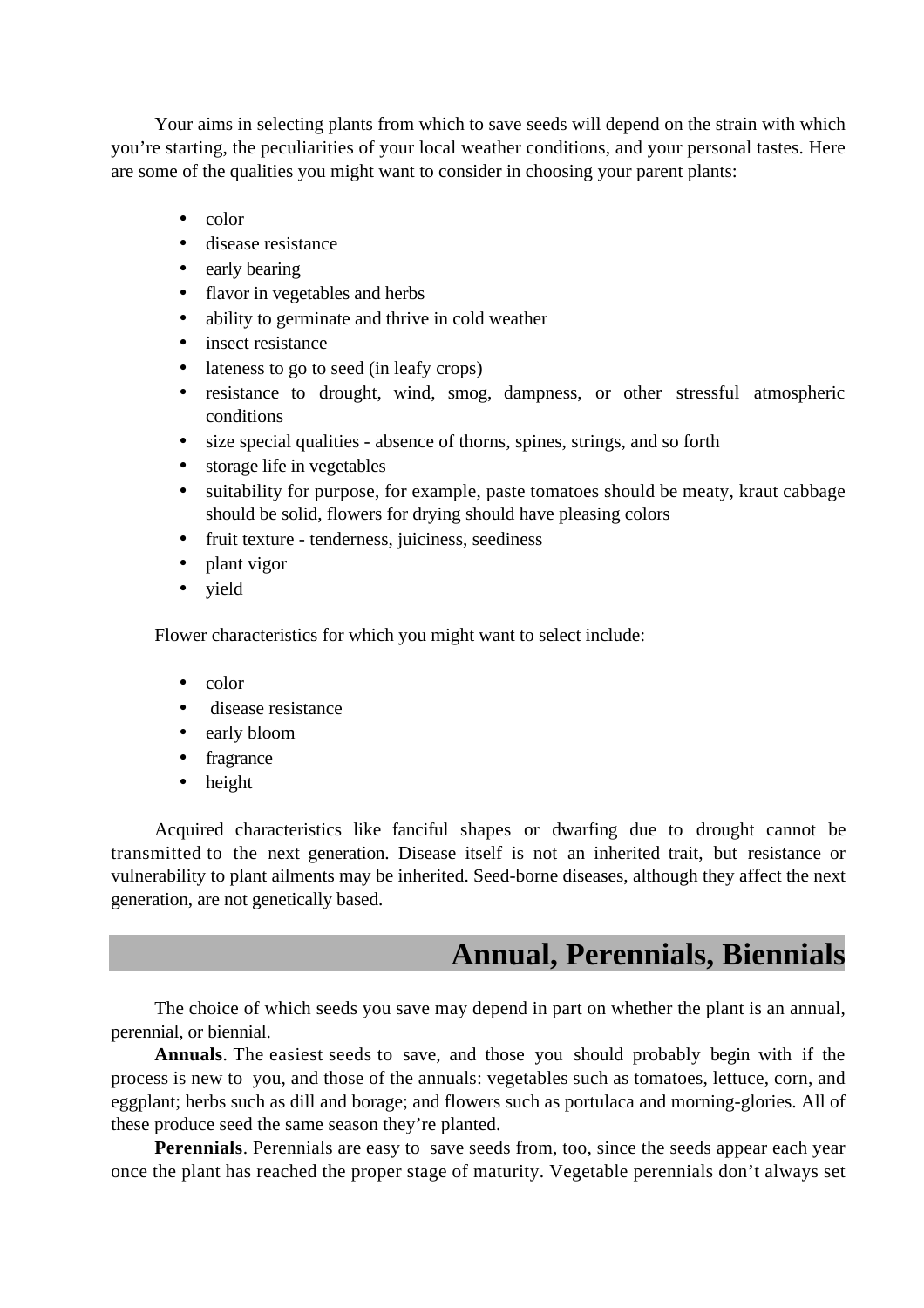seed, though. Those that do are listed in the box that follows. The others, Jerusalem artichoke, comfrey, and horseradish, must be propagated by root cuttings or plan division. The Burpee seed company once offered \$1,000 for viable horseradish seeds, but had no takers. Comfrey, although it flowers, hardy ever produces viable seeds.

**Biennials**. Biennials are another story. Vegetables and herbs in this group, which includes most of the root vegetables and the cabbage family, produce an edible crop the year they're planted, but they do not flower and develop seeds until the second year. Biennial flowers, like the English daisy, flower in their second year. In most temperate-zone gardens, biennial plants intended for seed production must be protected over the winter either with a heavy mulch or, if winter cold is severe and persistent, by digging them up, storing them in sand or sawdust, and replanting them in spring. When replanted, they should be buried deeply, right up to the crown of the plant. Biennial vegetables vary greatly in their seeding behavior, and some, like celery and Chinese cabbage, may bolt to seed the first year if chilled early. Don't save seeds from such early bolters, or you'll end up with a strain of vegetables prone to bolting.

The flower stalk that will grow tall and go to seed in the plant's second spring begins to form in the winter. Biennial vegetables that are at marketing size in the fall neither immature nor old and woody, will be the best seed producers. A month or two of cold temperatures, no higher than 40<sup>0</sup>F to 50<sup>0</sup>F (4<sup>0</sup>C to 10<sup>0</sup>C), is necessary to promote seed-stalk formation. Hot weather during the short days of winter can interfere with proper development of the flower in beets and cabbage. When you save seeds of biennial vegetables that have kept well over winter, you are selecting for long storage life, which is a valuable quality in these winter keepers.

| <b>Annual, Perennial, and Biennials</b><br><b>Vegetables that Form Seed</b> |                   |                         |  |  |
|-----------------------------------------------------------------------------|-------------------|-------------------------|--|--|
| <b>Annuals</b>                                                              | Perennials        | <b>Biennials</b>        |  |  |
| Beans, Lima                                                                 | Artichokes, Globe | <b>Beets</b>            |  |  |
| Beans, Snap                                                                 | Asparagus         | <b>Brussels Sprouts</b> |  |  |
| Broccoli (if planted early)                                                 | Chives            | Cabbage                 |  |  |
| Cucumbers                                                                   | Rhubarb           | Cabbage, Chinese        |  |  |
| Dill                                                                        | Sorrel            | Caraway                 |  |  |
| Eggplant                                                                    | Watercress        | Carrots                 |  |  |
| Endive (Escarole)                                                           |                   | Cauliflower             |  |  |
| Fennel                                                                      |                   | Celeriac                |  |  |
| Gherkins                                                                    |                   | Celery                  |  |  |
| Lettuce                                                                     |                   | Collards                |  |  |
| Melons                                                                      |                   | Kale                    |  |  |
| Okra                                                                        |                   | Kohlrabi                |  |  |
| Onions                                                                      |                   | Mustard                 |  |  |
| Peas                                                                        |                   | Parsley                 |  |  |
| Peppers                                                                     |                   | Parsnip                 |  |  |
| Pumpkins                                                                    |                   | Radishes, Winter        |  |  |
| Radishes (if planted early)                                                 |                   | Rutabagas               |  |  |
| Soybeans                                                                    |                   | Salsify                 |  |  |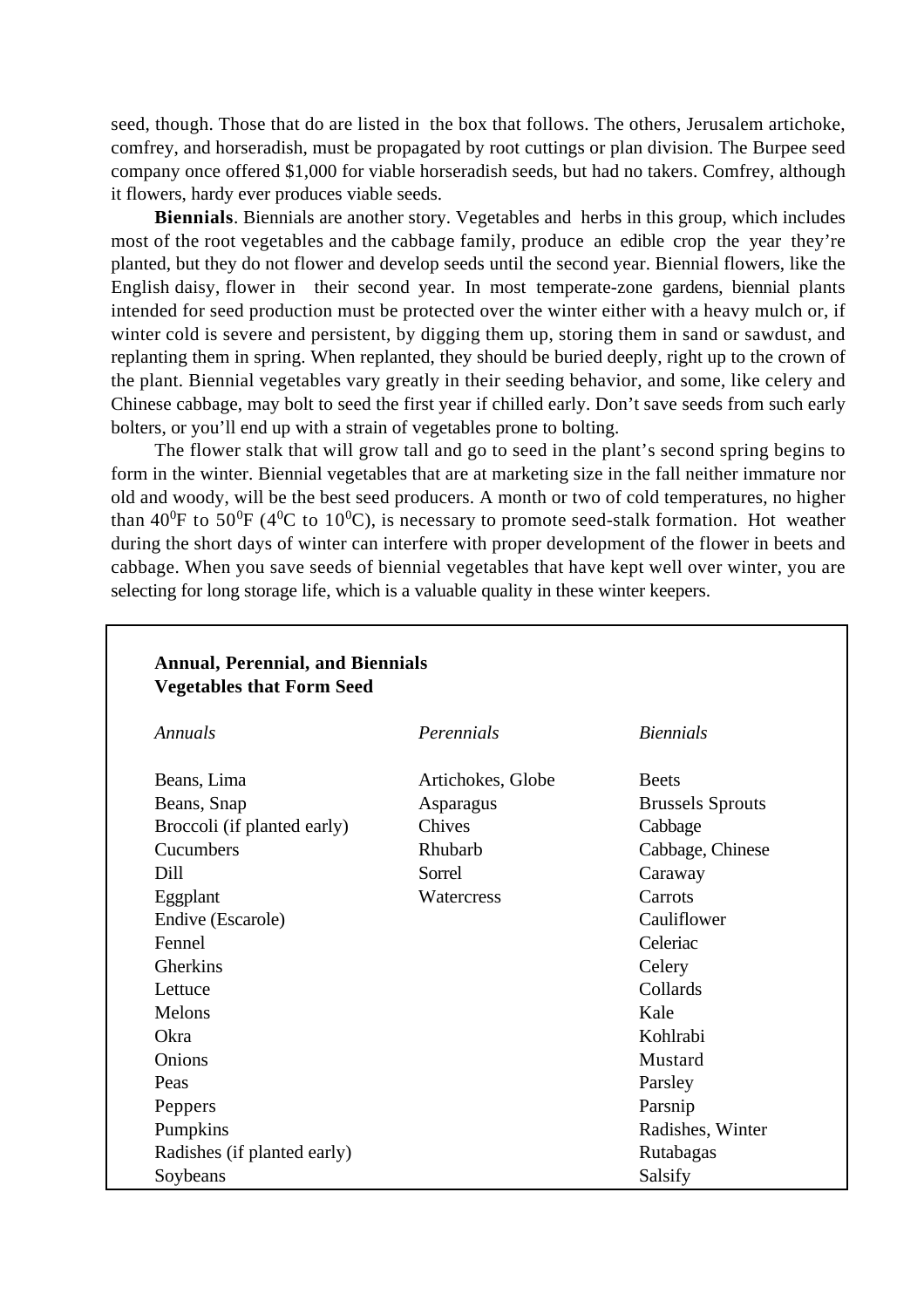Spinach Turnips Squash Tomatoes

# **Hybrids**

Should you save seeds from plants that you've grown from hybrid seeds? Probably not only if you have plenty of time and space to experiment. I certainly wouldn't rely on such seeds for my main planting. The problem is that F1 (first generation) hybrid seeds, the kind usually sold, arrangements the product of the crossing of two genetically different parent plants, both of which have been severely inbred in order to concentrate the desired characteristics. The first generation of a good cross is noticeably sometimes outstandingly, superior to the parents - a phenomenon known as hybrid vigor. Succeeding generations grown from seeds saved from the F1 plants will tend to revert to the highly inbred, lackluster, recent ancestors. You can see, then, that you have more to lose than to gain from saving seeds of garden hybrids. Still, there's no harm in fooling around with second-generation crosses as long as you don't expect much. Some hybrid seeds are sterile. Do I save seeds from hybrids, you ask? No.

If you intend to save seeds, you'd be wise to either note hybrids at planting or refer back to the seed catalog to check on varieties you've planted to be sure that you save seed only from open-pollinated varieties. Marglobe and Rutgers tomatoes, for example, are open-pollinated; Spring Giant and Big Boy are Hybrids. Bell Boy peppers are hybrids; Vinedale and Staddon's Select are not.

Hybrid seeds are commonly available for the following vegetables:

| beets            | cauliflower | pumpkins    |
|------------------|-------------|-------------|
| broccoli         | corn        | sorghum     |
| brussels sprouts | cucumbers   | spinach     |
| cabbage          | eggplant    | squash      |
| cabbage, Chinese | kohlrabi    | tomatoes    |
| cantaloupes      | onions      | watermelons |
| carrots          | peppers     |             |

Seed-grown flowers that have been hybridized include:

| ageratum          | geraniums | pansies     |  |
|-------------------|-----------|-------------|--|
| begonias, fibrous | hibiscus  | petunias    |  |
| chrysanthemums    | impatiens | primroses   |  |
| coleus            | marigolds | snapdragons |  |
| columbines        | nicotiana | zinnias     |  |
| gazania           |           |             |  |

# **Judging the Parent Plants**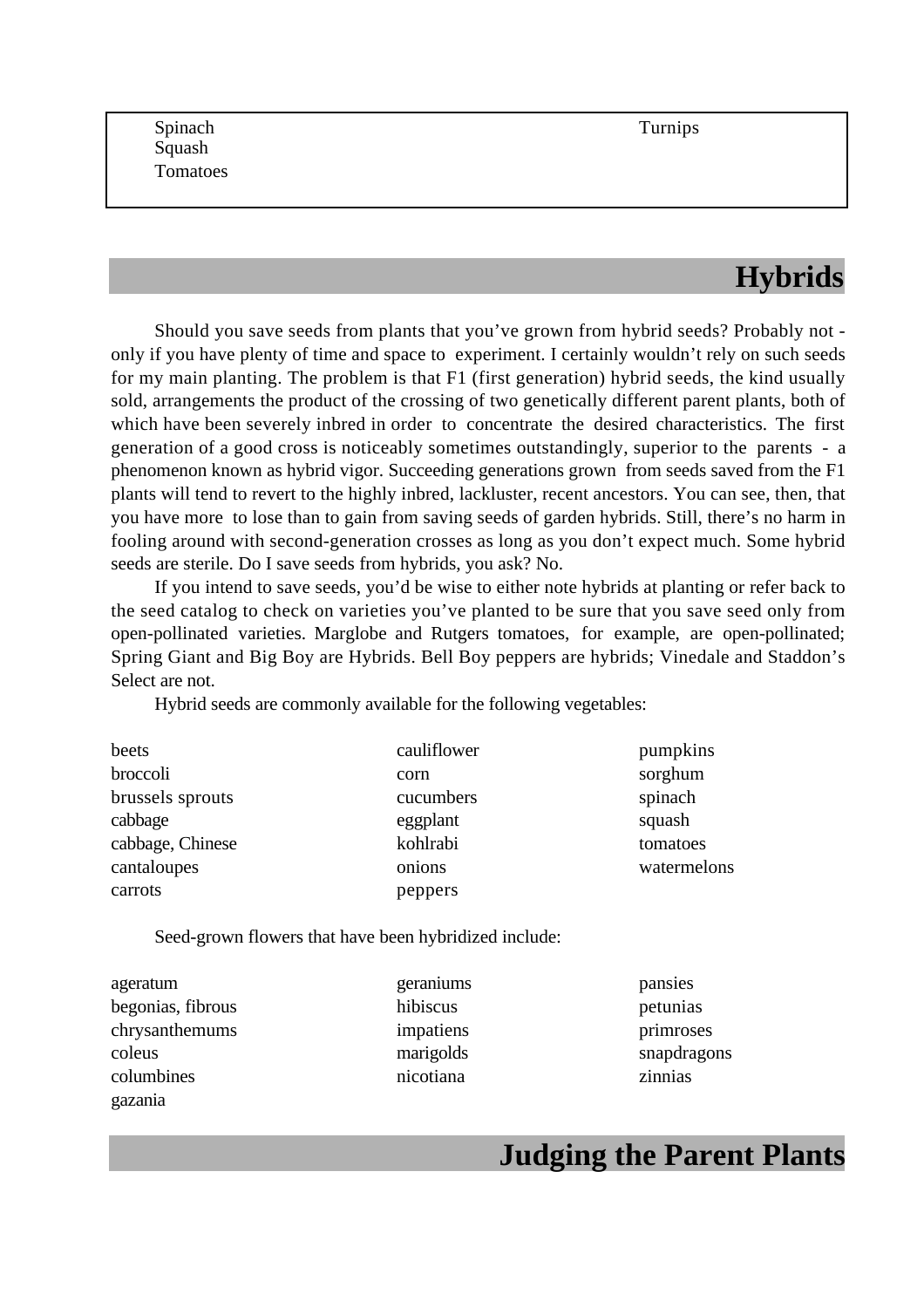Even though you may not be collecting the seeds until toward the end of the season, you'll want to observe the plants from very beginning so that you have an idea of their overall performance. Although your first impulse might be to save seeds from the largest single specimen of fruit that you can find, the best approach is to consider the plant as a whole. You might not want to intensify the characteristics of a giant tomato from a disease-prone or low-yielding plant. It is the entire plant - its vigor, resistance to disease and insect predation, yield, and other qualities - that gives you the best clue to the nature of the plants that will grow from its seeds. Biennials, which don't produce seeds until the second season, should be selected for eating quality when stored in the fall and then reselected for keeping quality in the spring after winter storage.

When saving seeds from any plant that cross-pollinates, it's wise to collect from more than one plant. Otherwise you may find yourself selecting increasingly inbred, you needn't worry about preserving genetic variety. Go ahead and save seeds from exceptional individuals; they needn't be mixed with others to preserve their vigor.

Saving seeds from superior vegetable plants sometimes involves a bit of sacrifice, particularly if you're selecting for earliness, and your family is counting the days until that first round of sweet corn or salad tomatoes. It's not always easy to let the plants be. Unfortunately, it's not often possible to eat the vegetable and retain the seeds, because in order to produce seeds the fruit must mature on the plant. Pumpkins and winter squash may be eaten at the same time their seeds are collected, but most other vegetables must be left on the plant. Naturally, if you're selecting for some other quality or quantities such as yield, flavor, or size, you can indulge your hunger for the first fruits and wait to observe the plant's mid-season performance before setting aside seed-bearers.

Even if you're not absentminded, you'll want to mark your chosen parent plants, especially if other family members do some of the picking. If that super, all-time champion cucumber gets put in the pickle crock, you might have no wait until next year to get another that is equally outstanding. Use a stake, chicken wire, a ribbon or string, a tag - anything that will stay in place and call attention to the plant's special purpose.

### **Care of the Seed-Bearing Plant**

Having chosen and marked the plants from which you plan to save seeds, you'll want to take good care of them throughout the growing season. Mulch, water, fertilize, and control insects as necessary.

Stake, mulch, or otherwise protect the fruit from rot-inducing ground moisture and bird or animal predation so that seeds can mature properly. During their second year, biennials develop a long seed stalk, which sometimes needs to be staked so it isn't broken by strong spring winds.

Conditions during seed development have considerable effect on the vigor of the matured seeds. Some influential factors will be beyond your control. For example, the prevailing temperatures 20 to 40 days before maturity have a definite effect on the oil content of soybeans. A sharp rise in temperature affects the protein content and yield of developing wheat seeds. Excess moisture can delay seed development.

You can look at this nurturing process in two ways. You certainly want the plants to be healthy. On the other hand, some gardeners feel, and I agree, that pampering the plant to the point of giving extra care that you wouldn't have time to give to your whole garden is self-defeating. Your aim, after all, is to raise, over a period of several years, a race of cucumbers or whatever that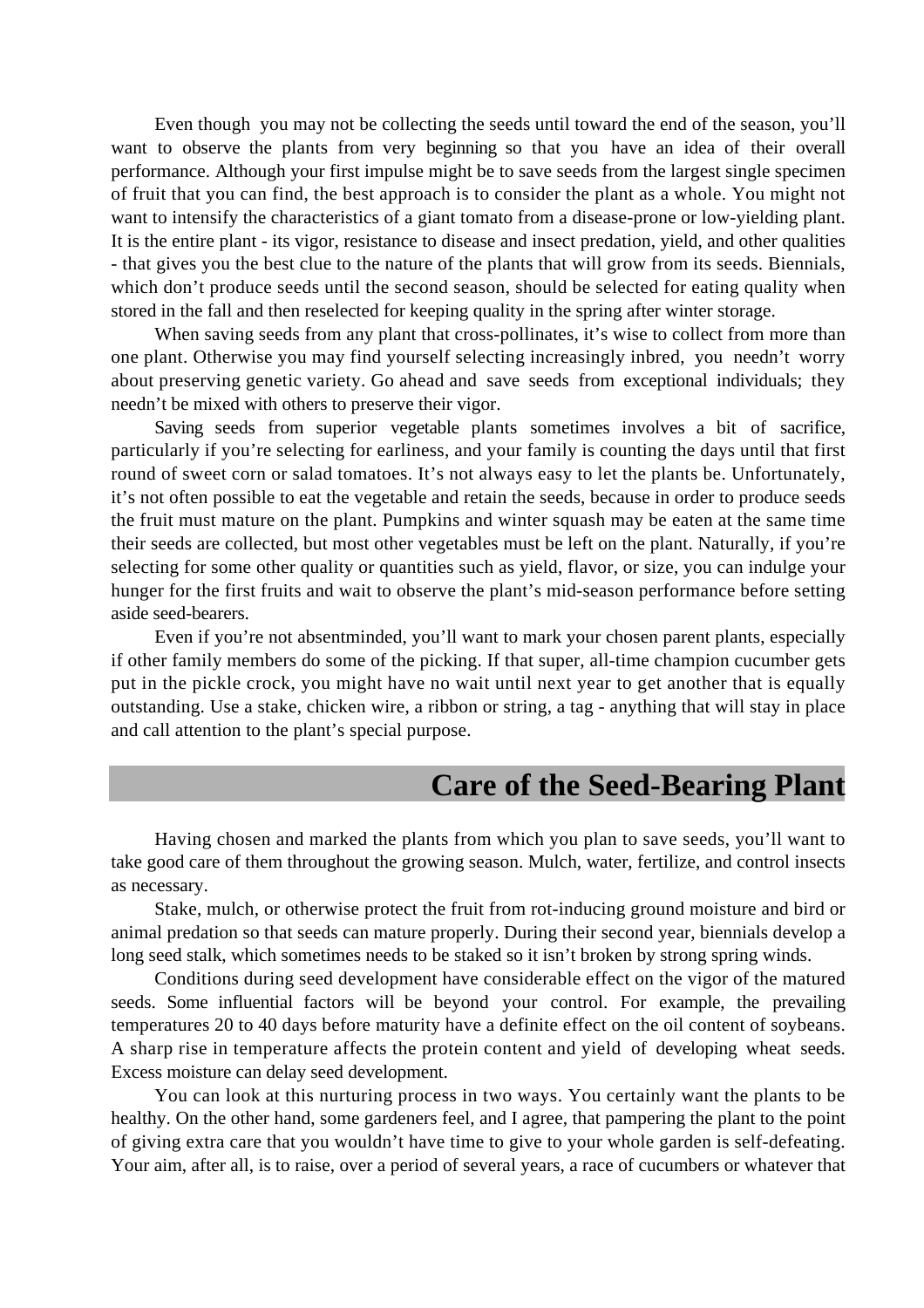do well under ordinary garden conditions. So give the plant everything it needs, but don't hover it with second helpings.

# **30 Collecting and Preparing Seeds**

Once you have decided which kinds of seed you want to save, you will need to gather them and prepare them for winter storage.

### **Deciding When to Collect Seeds**

As you remember, seeds depend on stored nourishment to carry them through their winter dormancy so they can live a green plants next spring. Seeds that are harvested too early, even though they may look the same as other seeds, may be deficient in either endosperm or embryonic development or immature in some other way. Such seeds are likely to deteriorate in storage. If they do survive, they may germinate unevenly or produce inferior seedlings. I proved this to my own satisfaction last year by saving seeds from both red (ripe) and green (unripe, though good to eat) cherry peppers. The seeds saved from the green pods had a very low germination rate, although as far as I could tell the few plants that did grow were normal. Germination of seeds saved from the red pods was more rapid and much more complete.

Recent studies have shown that seeds of tomatoes, snap beans, lettuce, spinach, and radishes will germinate satisfactorily even if the seeds are harvested while slightly underripe. Pepper, carrot, celery, and pea seeds, however, germinated poorly when picked before the fruits were fully ripe.

**Plants that Shatter**. Still, you must be sure to collect the seeds before they rot or shatter. Harvest time is most critical for those plants that release their seeds as soon as they are ripe (shattering). To make things trickier yet, the seed stalks of certain plants that shatter readily also ripen one stalk at a time over a period of weeks a valuable survival mechanism for the plant, but inconvenient for the gardener. If you're counting on saving seeds from lettuce, onions, okra, or any member of the cabbage family - all of which behave in this way - you can tie small paper bags over the heads of developing seeds to catch them in case you're not able to make daily seed-collecting rounds. Be sure to punch a few holes in the bag to admit air.

**Plant with Fleshy fruits**. The fruit of plants that bear seeds embedded or encased in edible flesh - the cucumbers, eggplant, tomatoes, and peppers - should be slightly overripe before being picked. Let the fruit develop just past the point where you'd want o eat it. Tomatoes should be soft, cucumbers yellow, peppers red and wrinkling. If the fruit actually begins to rot, though, seeds may be damaged by the heat of decomposition. The flesh of the vegetable shouldn't be allowed temperatures dry around the seeds either, or it may form an impermeable covering that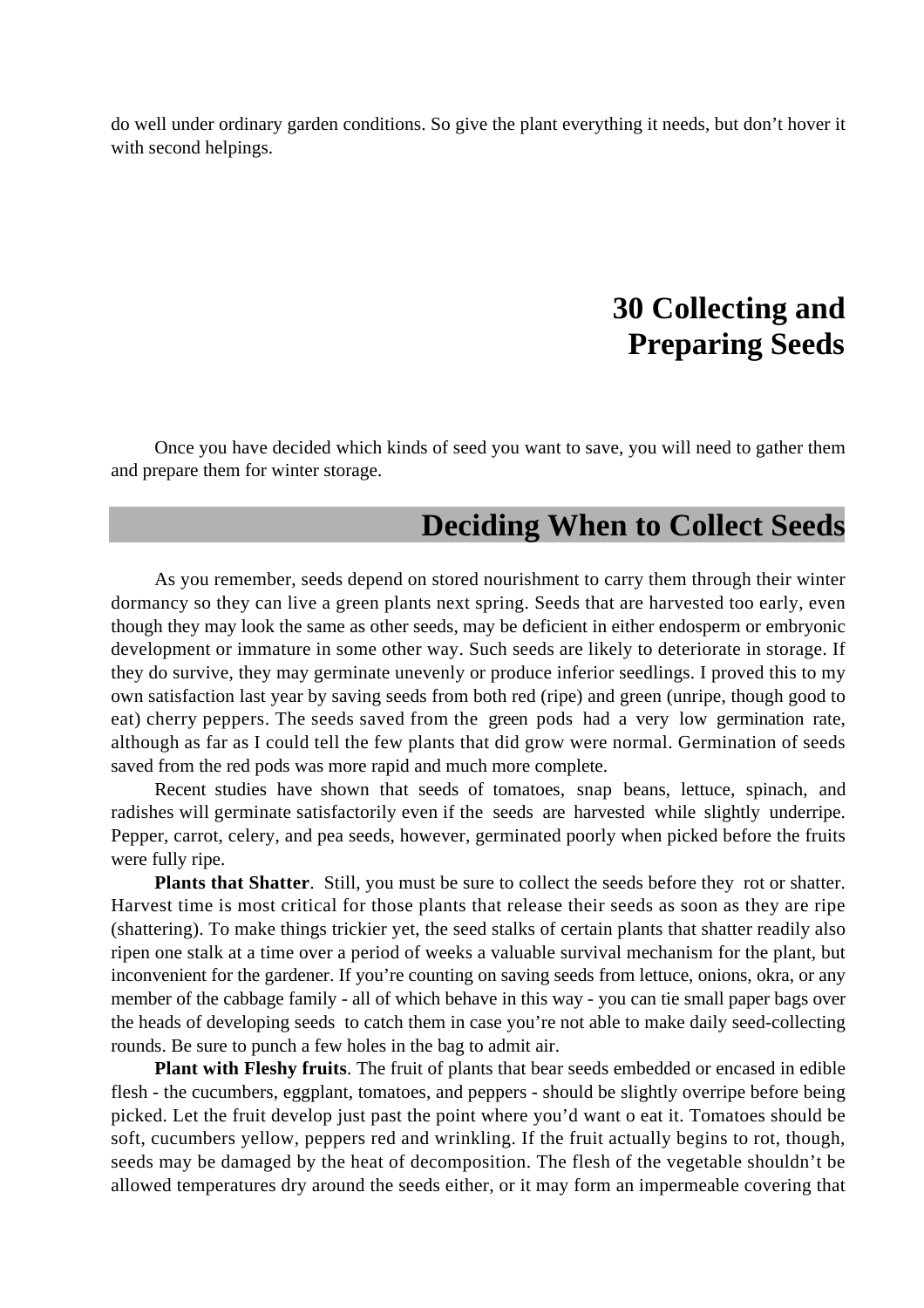will cur down on the gas exchange necessary to the life of the seeds in storage. Because some fungal and bacterial diseases can be transmitted to the next generation by the seeds, be sure to collect seeds from disease-free fruits and plants.

**Plants with Edible Seeds**. Plants bearing edible seeds, especially corn and wheat, will retain their fully matured seeds for awhile. These grains may be left on the plant for several weeks or until you have a chance to collect them. Snap beans and soybeans also retain their dry seeds for some time, although they do eventually shatter. Seed heads are often cut when the seeds are fully developed, and then piled in a dry, protected place to cure further before the seeds are threshed out.

**Collecting Seed from Plants**. If possible, seed collecting should be done on a dry, sunny day when the seeds are free of rain or dew. Frost doesn't hurt most seeds, as long as they are dry. The danger in allowing seeds to remain out in freezing weather is that the condensation of moisture that often follows a frost can be damaging to the seeds if another frost follows soon.

**Labeling Seeds**. It's awfully easy, I find, to get batches of collected seeds mixed up, particularly if you are saving more than one variety of the same vegetable. Putting each batch of seeds into a marked bag, jar, or envelop as you collect it can save a lot of confusion later on.

### **Cleaning and Storing the Seeds**

You have good, fully ripe seeds collected dry from healthy plants. The way you prepare the seeds for storage can make a difference in their viability.

The simplest seeds to prepare are those that you pluck directly from the seed head of the plant. Such seeds as lettuce, endive, dill, sunflower, and the brassicas, and most flower seeds, need only to be winnowed and then dried. Winnowing - pouring the seeds from one container to another in a stiff breeze or in front of a fan - blows off the lightweight chaff. Screening - passing the seeds through the holes in a piece of mesh - will separate coarser, heavier trash such as sticks, pebbles, and burrs.

Seeds that are lighter in weigh than others of their kind are also often abnormally thin and are likely to contain an imperfect embryo or deficient endosperm. They'll never make it through the winter. Even your hens will probably ignore them. Toss them on the compost pile.

**Threshing.** Snap beans, soybeans, limas, and peas must be threshed to remove the seeds from the pods. Generations of gardeners have sough easy ways to accomplish this task. Some people simply whack handfuls of the plants, a few at a time, on a hard clean surface. This is an excellent way to spend those awkward aggressive impulses, but it's not too efficient. You'll find beans in the corners for years afterward. I've threshed soybeans by spreading the dry plants on a clean sheet, covering them with another sheet, and treading back and forth over the covered vines. The beans fall out on the bottom sheet. The plants may be lifted off and the chaff winnowed out in the next breeze. You can also swing handfuls of the dried plant stalks so that the seed heads strike a sawhorse set on a sheet or tarp, or swing them inside the barrel. This works somewhat better with grains than legumes.

The threshing hand tool of the ages has been the flail, a long wooden handle with a short stick (called the swingle) attached securely to one end with leather. You can use an old mop or broom handle if you have one, and some rope if you can't get pieces of leather. In the traditional peasant household in Poland, Mike recalls, the flail handle would be made from a strong hazelnut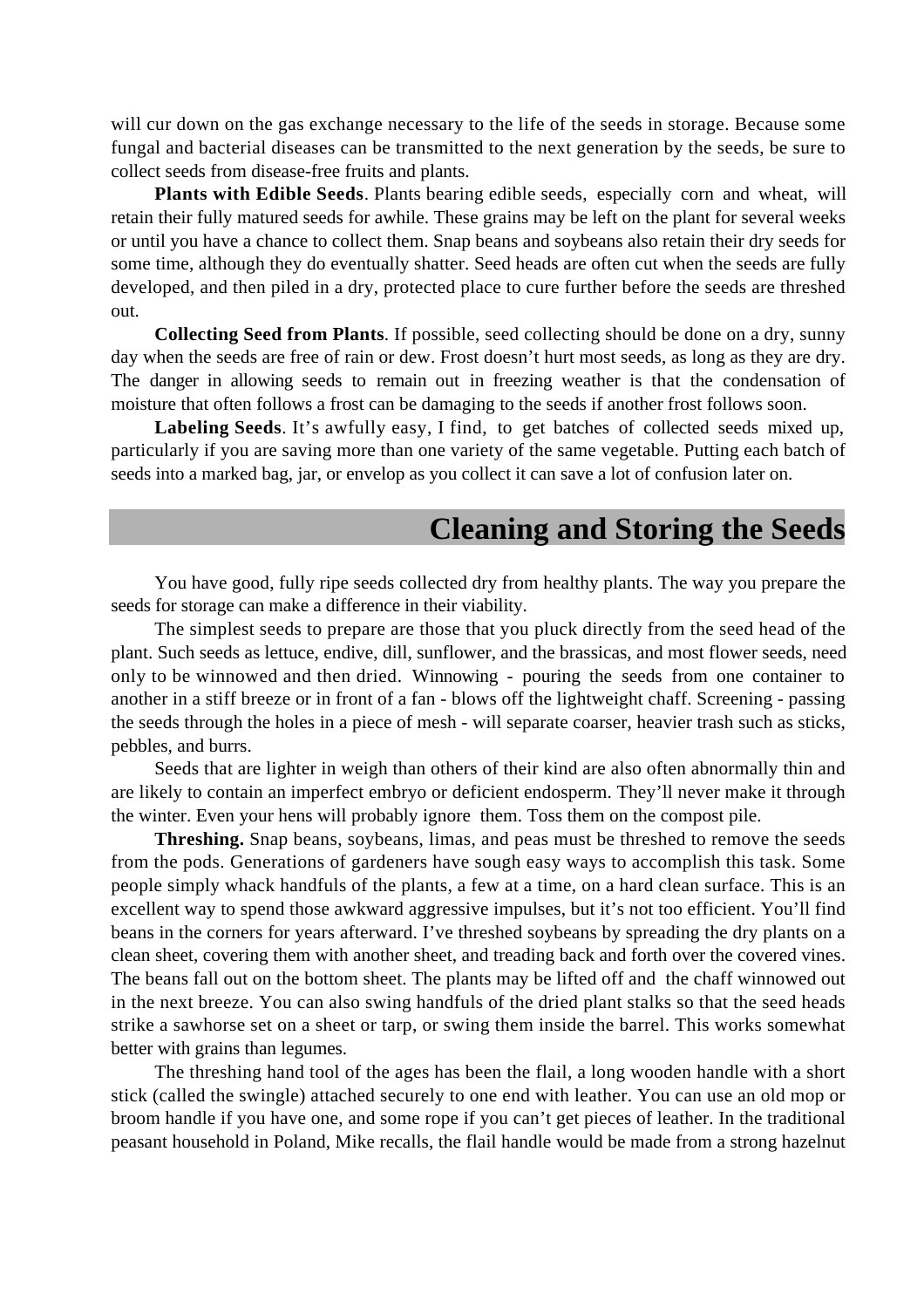shoot, which - unlike many tree saplings - does not taper much from one end to the other. The swingle is always made of hardwood.

To use this tool, you beat the plants with the swingle to release the seeds from the brittle pods. If you remembered to spread a tarp or sheet down first, you'll find it easier to gather the dry seeds. Vigorous a this method is, it injures few seeds. You wouldn't want to use anything heavier or rougher to extract the seeds, though, because violent treatment can injure the embryo, with the result that the seedling, if it sprouts at all, may be stunted. Such internal damage is not always evident on the surface of the seeds. Some people find that a plastic bat makes a good threshing tool. Small lots of seeds may, of course, be shelled out by hand.

Still other seeds, those of tomatoes, cucumbers, squash, pumpkins, and melons, must be separated from the flesh that surrounds them. Pumpkin, winter squash, and melon seeds may simply be washed to remove all traces of pulp, then thoroughly air-dried.

### **Dealing with Seed-Borne Diseases**

**Drying Seeds**

Tomato seeds will be protected against bacterial canker if you let the seedy pulp ferment for a few days. The fungi that develop during fermentation produce antibiotics that control the offending bacteria. In addition, fermentation dissolves the gelatinous coats surrounding the tomato seeds, which contain germination-inhibiting substance. Just spoon the tomato pulp into a jar, cover it with water, and set it where you'll remember to check on it. In several days you'll notice that the good, heavy seeds have sunk to the bottom, while the pulp and the poor, lightweight seeds have risen on the top. Poor off the matter on top and strain out good seeds. Some gardeners follow the same procedure with cucumber seeds.

Farmers in England noticed two centuries ago that seed wheat that had been immersed in seawater was free of bunt infection. Observations by Jethro Tull 1733 led to the fairly routine use of a saltwater soak in areas where this fungus was prevalent.

Other simple ways to control seed-borne diseases include the following:

- wash seeds in plain water.
- Steep seeds in hot water,  $122^{\circ}F(50^{\circ}C)$ , for 15 minutes.
- Steam seeds.

These measures are seldom necessary for the home gardener, whose diversified plantings are not likely to build up serious seed diseases, but they are reasonably effective when they are needed. When they are used, however, they must be carefully carried out to avoid overheating the seeds.

To control fungi that may live on stored seeds and lead to seedling losses after planting, you can soak the seeds for 1/2 minutes in a solution of Clorox and Water (five teaspoons of Clorox in one pint of water). Rinse the seeds after soaking. Do this right before planting, not before storing the seeds. To kill weevil eggs that often infest dried beans, freeze the bean seeds for two days before storing.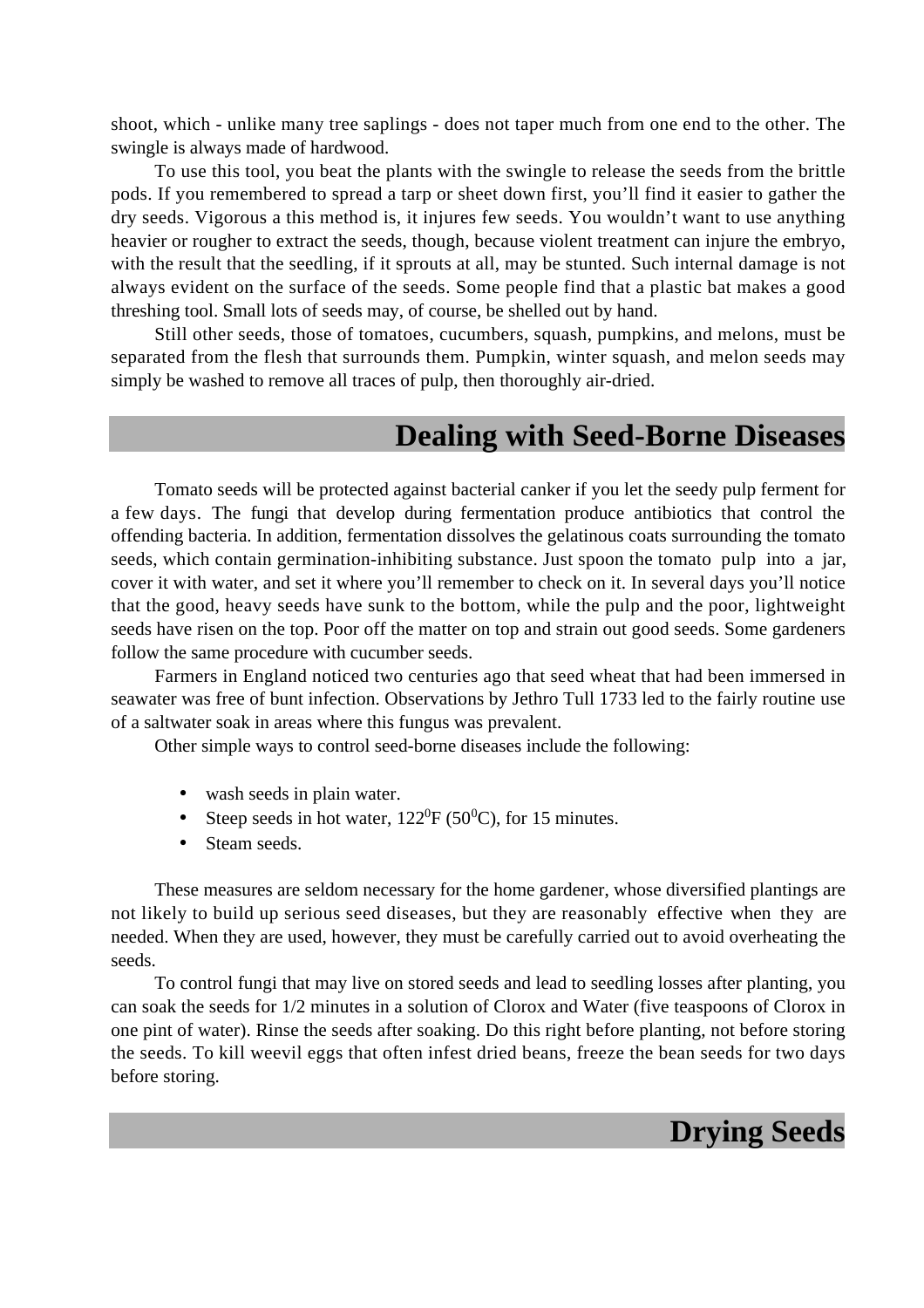Seeds should go into storage as dry as possible. Green seeds or seeds that have accumulated moisture will heat when heaped in a pile. Moisture also speeds up the seed's metabolism, causing it to use its stored nourishment too quickly.

You won't be able to determine the exact moisture content of the seeds you're storing, of course. The important thing to remember is to give all seeds thorough postharvest drying period of at least a week, no matter how dry they already look. Seeds of most vegetables may simply be spread on newspapers in a dry, well-ventilated place. Change the papers once or twice if the seeds were damp at first. A seed that is well dried will break when you bend it rather than rebound to its original shape.

If you live in a damp climate and want to be sure that your seeds are drying rather than absorbing moisture from the air, you can subject them to very gentle heat, like that of a light bulb or pilot light. Keep the temperature around  $90^{\circ}F(32^{\circ}C)$ . Temperatures over  $110^{\circ}F(43^{\circ}C)$  will damage the seeds. If seeds dry too rapidly, they are likely to shrink, crack, and develop hard seed coats. The rate of drying is more rapid at first when moisture content is high; it slows down later.

A safer method for drying seeds before you back them away is to seal them in a jar with silica gel, a special moisture-absorbing product. Put equal weights for the gel, and seeds that have been enclosed in cloth bags or paper envelopes, in a tightly closed jar. In 8 to 12 days small seeds, like those of peppers or lettuce, will dry to a moisture content of 6 to 8 percent. Larger seeds, like those of peas or squash, will take to 12 to 16 days to dry. After the drying period, transfer the seeds directly to their storage containers. Don't leave them exposed for any length of time, or they'll reabsorb moisture from the atmosphere.

### **31 Storing Seeds**

The genetic vigor of your saved seeds has already been determined by their parentage. Environmental conditions affecting the parent plant during seed formation - temperature, available moisture, weed competition, nutrient supply, and so forth - help to determine the physiological vigor of the seeds. One harvested, the seeds can't be improved upon except in those seeds that after ripen during storage; barley, cucumbers, lettuce, melons, mustard, oats, pumpkins, rice, turnips, watermelons, and wheat. Although improvements can't be made, the vigor of seeds can be drastically reduced by poor storage conditions. In fact, William Crocker and Lela Barton, in their excellent book The Physiology of Seeds, go to far as to say that storage conditions are more influential than the age of the seeds in determining viability - the ability of the seeds to germinate.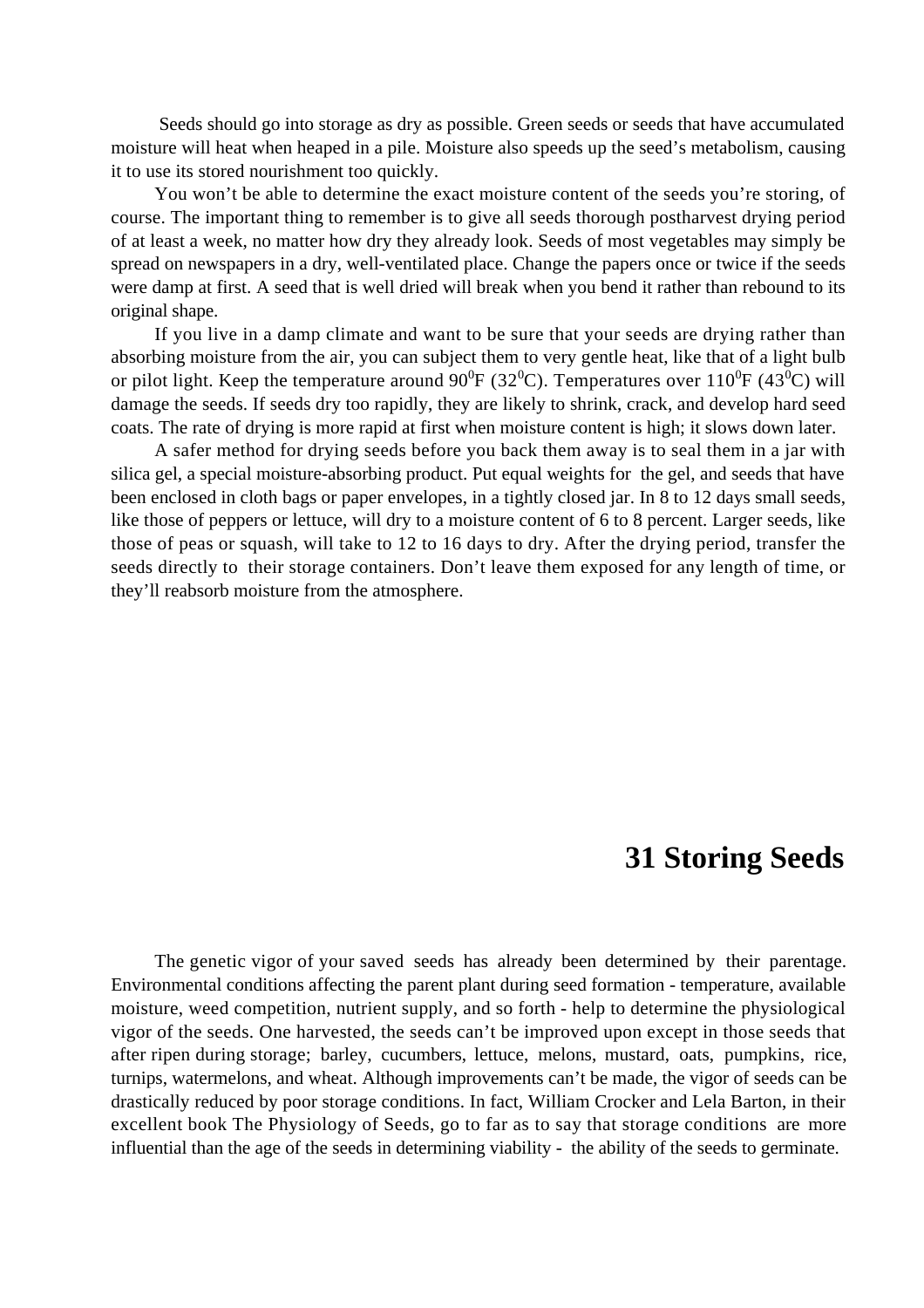Keep in mind that the stored seed is alive, with its life processes barely humming. Even in its dormant state, it reacts with its environment. The seed absorbs moisture from the air and carries on the exchange of oxygen and carbon dioxide that is characteristic of life, combining the nutrients in its stored food with the moisture it takes in to make a soluble form of plant food. Oxygen in air taken in from the dioxide, water, and heat.

Your aim when storing the seeds, then, should be to keep their metabolism operating at the lowest possible level, to keep the seeds on "hold". To do this, you'll need to control several environmental factors that affect the seed's life processes.

### **Temperatures**

Heat urges the seeds into premature internal activity, which uses up their stored food supply. Seeds store at home at temperatures between  $32^0F$  and  $41^0F$  ( $0^0C$  and  $5^0C$ ), not freezing but cold enough to retard enzyme activity, usually keep well. Ideally, temperature should fluctuate a little as possible. Under laboratory conditions, seed expert Dr. James Harrington, a professors at the University of California at Davis, has found that between the temperatures of  $32^{\circ}$ F and  $112^{\circ}$ F (0<sup>o</sup>C and 44<sup>o</sup>C), for every 9<sup>o</sup>F (5<sup>o</sup>C) that the storage temperature is lowered, the seeds' period of viability will double. Seeds have even been successfully stored at  $0^0$ F (-18<sup>0</sup>C). If you do want to try keeping some seeds in your freezer, be sure that they are good and dry. High moisture in frozen seeds will spoil them. Also, be sure the seeds you're storing are ripe. Immature seeds don't freeze well.

# **Moisture**

Moisture revs up seed metabolism. In some cases, it can be even more damaging than heat. Studies at Cornell University, for example, have shown that increasing the moisture content of lettuce seeds by 5 to 10 percent resulted in more rapid loss of viability than an increase in temperature from  $68^{\circ}$ F to  $104^{\circ}$ F ( $20^{\circ}$ C to  $40^{\circ}$ C). Test on clover seeds yielded similar results.

It is important not only to have the seeds well dried when putting them away, but also to keep them dry. Seeds that have gotten damp and then been redried suffer irreparable damage. It is important not to seal moisture in with seeds stored in a container; if seeds are not thoroughly dry, they will keep better in open storage than when sealed.

Although as a home gardener you can neither measure nor control seed moisture exactly, you might find the following recommended levels useful as a guide. Seeds vary in the permeability of their seed coats, and thus is their ability to take in moisture and oxygen, even under equal temperature and humidity. Legumes, for example, have relatively impermeable seed coats. Peas and beans will last well in storage with a moisture content as high as 13 percent (but no higher), as will corn and most other cereal grains. Soybeans have an upper limit of 12.5 percent moisture, flaxseed 10.5 percent, and peanuts and most other vegetables even less - 9 to 10 percent. Seeds to be stored for long periods of time will fare best if moisture is kept around 4 to 6 percent but no lower than 1 to 2 percent, or the embryo may be damaged. In most climates, you'd need to heatdry your seeds to get the moisture content this low. Dr. Harrington, whose storage temperature studies I have already mentioned, has also determined that each 1 percent reduction in moisture (between 5 and 14 percent) doubles the storage life of the seeds.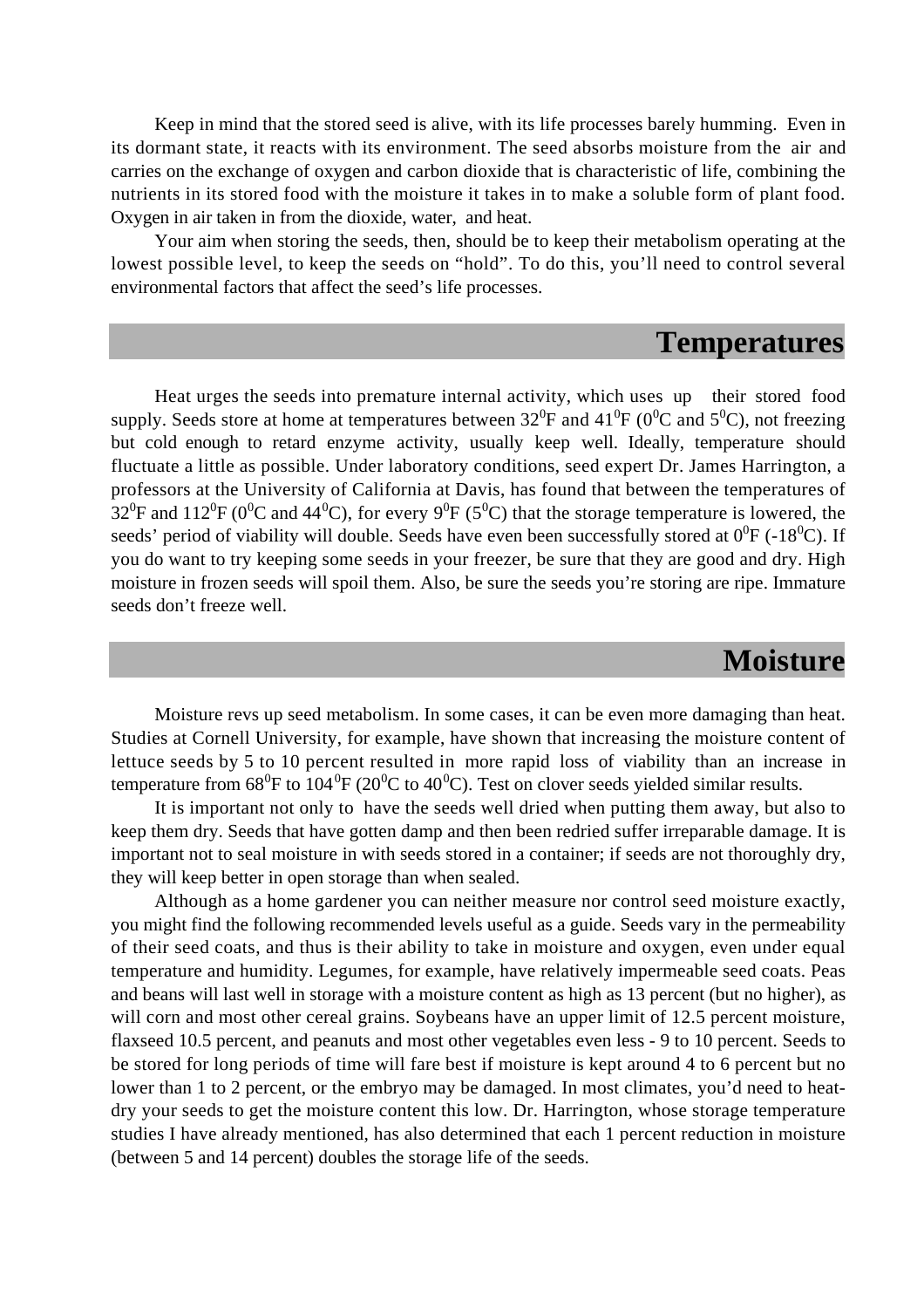If seeds are very dry, they can withstand extremes of both heat and cold that would deteriorate damp seeds. Relatively moist seeds must be kept cool. There is, in fact, a rule of thumb that should help most home gardeners, who can't always control conditions as they might wish: the relative humidity of the atmosphere and the number of degrees (F) of temperature prevailing in the storage area should add up to less than 100. At 60 percent humidity, then, the storage temperature should be no higher than  $40^{\circ}F (4^{\circ}C)$ , preferably less.

Where humidity tends to be high, seed storage life may be prolonged by packing a dessicant powder with the seeds. Silica gel is the most effective, widely available drying agent. It can be reused repeatedly if it is dried for eight hours at  $200^0F (93^0C)$  after use. About one part silica gel to ten parts of seeds will be adequate for storage, or put one-fourth to one-half inch of the gel in the bottom of each sealed quart jar full of seed packets. Some seed-savers roll up dried milk in a tissue and seal it in a jar with their seeds. Dried, powdered milk absorbs less moisture than silica gel. Check the jar in midwinter and replace the milk powder if necessary.

### **Pests and Diseases**

While storing your seeds, you'll not only need to control environmental conditions, but you'll need to protect the seeds from pests and diseases.

**Bacteria and Fungi**. In the process of carrying on normal respiration, fungi and bacteria produce heat, which can damage stored seeds. In addition, some kinds of microorganisms give off substances that can harm the embryos or soften the seed coats, thus making the seeds vulnerable to invasion by other destructive microorganisms. Fortunately, both bacteria and fungi are inhibited by cold, dry conditions. Although individual species of bacteria vary in their temperature preferences, most group function poorly in moisture content of 13 to 16 percent, but most of them require fairly warm temperatures of  $85^{\circ}F$  to  $95^{\circ}F$  (29<sup>o</sup>C to 32<sup>o</sup>C). Temperatures below  $50^{\circ}F$  $(10^0C)$  inhibit their growth.

**Insect Pests**. Insects may impair seed viability by producing heat or by consuming the seeds or portions of them. Most insects need a moisture level higher than 8 percent in order to breed. The majority of insects that are likely to infest stored seeds need temperatures of at least  $40^0$ F to  $50^0$ F ( $4^0$ C to  $10^0$ C) to maintain activity.

**Animal Pests**. Rats, mice, raccoons, birds, and other animals can make serious inroads on your seed supply. Prevent this loss by storing seeds in tightly closed glass or metal containers rather than in cardboard boxes or paper envelopes, which are easily broken into.

# **Containers**

Seeds stored in bulk sometimes tend to heat and should be stirred and rotated periodically to keep them in good condition. Small packets of seeds, on the other hand, are more quickly affected by changes in humidity and temperature. Purchased seeds in foil packets shouldn't be tightly resealed in the foil after being open to damp air for a season, if you want to save them for another year.

Stored seeds are safest in securely closed containers such as the following:

• Cans with metal lids.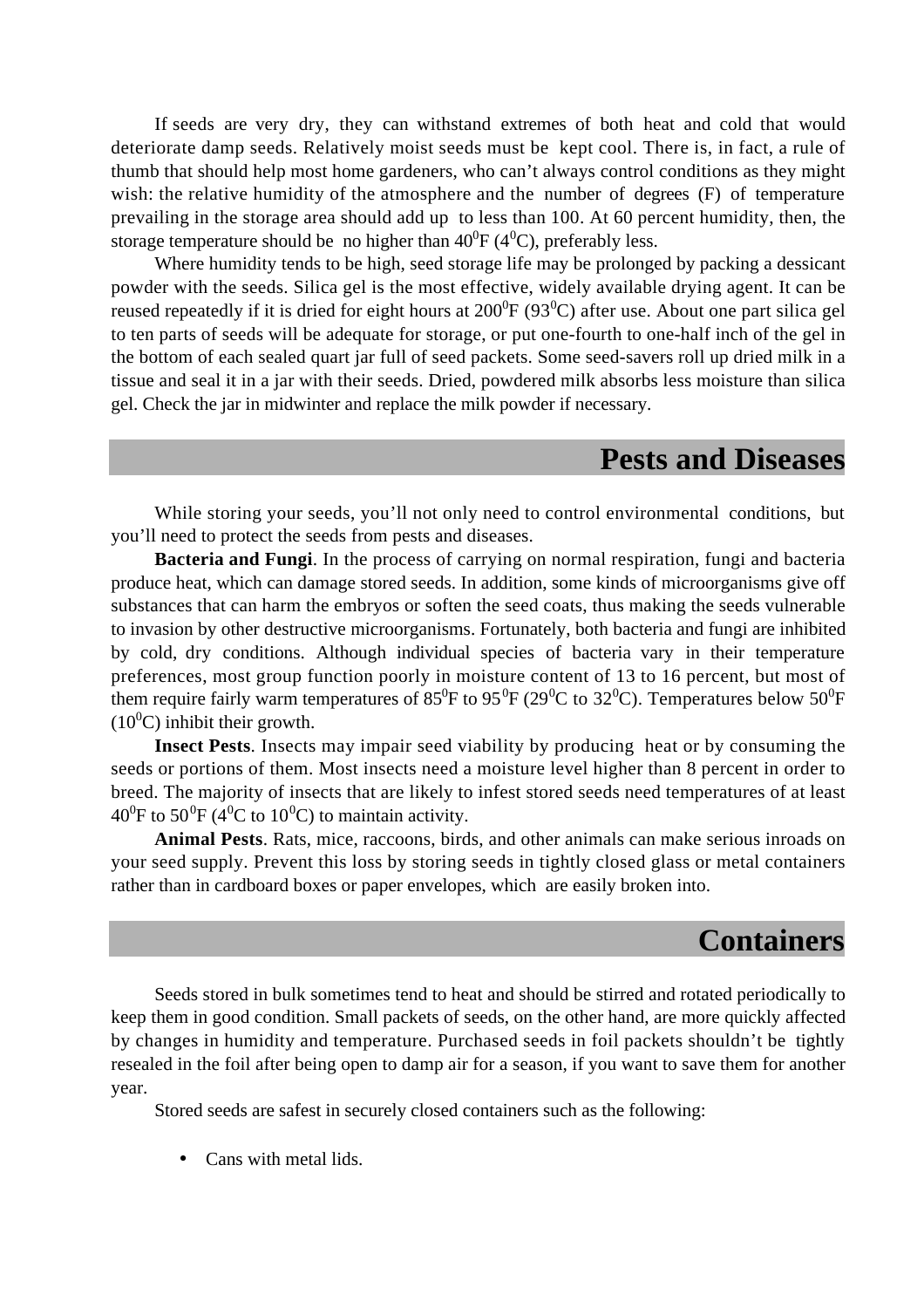- Screw-top glass jars or individual envelopes in a large glass jar. Baby-food and peanut butter jars usually have rubber gaskets and seal very well.
- Plastic or metal film containers.
- Vitamin bottles.

Less desirable are wooden boxes or bins or metal cans with plastic lids, either of which may be gnawed by rodents if the contents are inviting. I keep my garden seeds from one season to another in individual envelopes inside a large, tightly lidded lard can in a cold back room.

# **A Few Reminders**

 It's easy to forget, during the growing season that seeds you're holding over for another year may deteriorate if not protected from extremes of heat and humidity during the summer months. Move them to the coolest, driest spot possible, to keep while you're busy hoeing and harvesting outside.

Last but not least, label your seeds. Mark each batch of seeds with the variety name and date collected, or you'll have a grab-bag garden next year.

To sum up, store your seeds cool, clean, dry, covered, labeled, and insect-proof. Let the frost sparkle in the grass and the winds blow. You're ready - already - for the next planting time.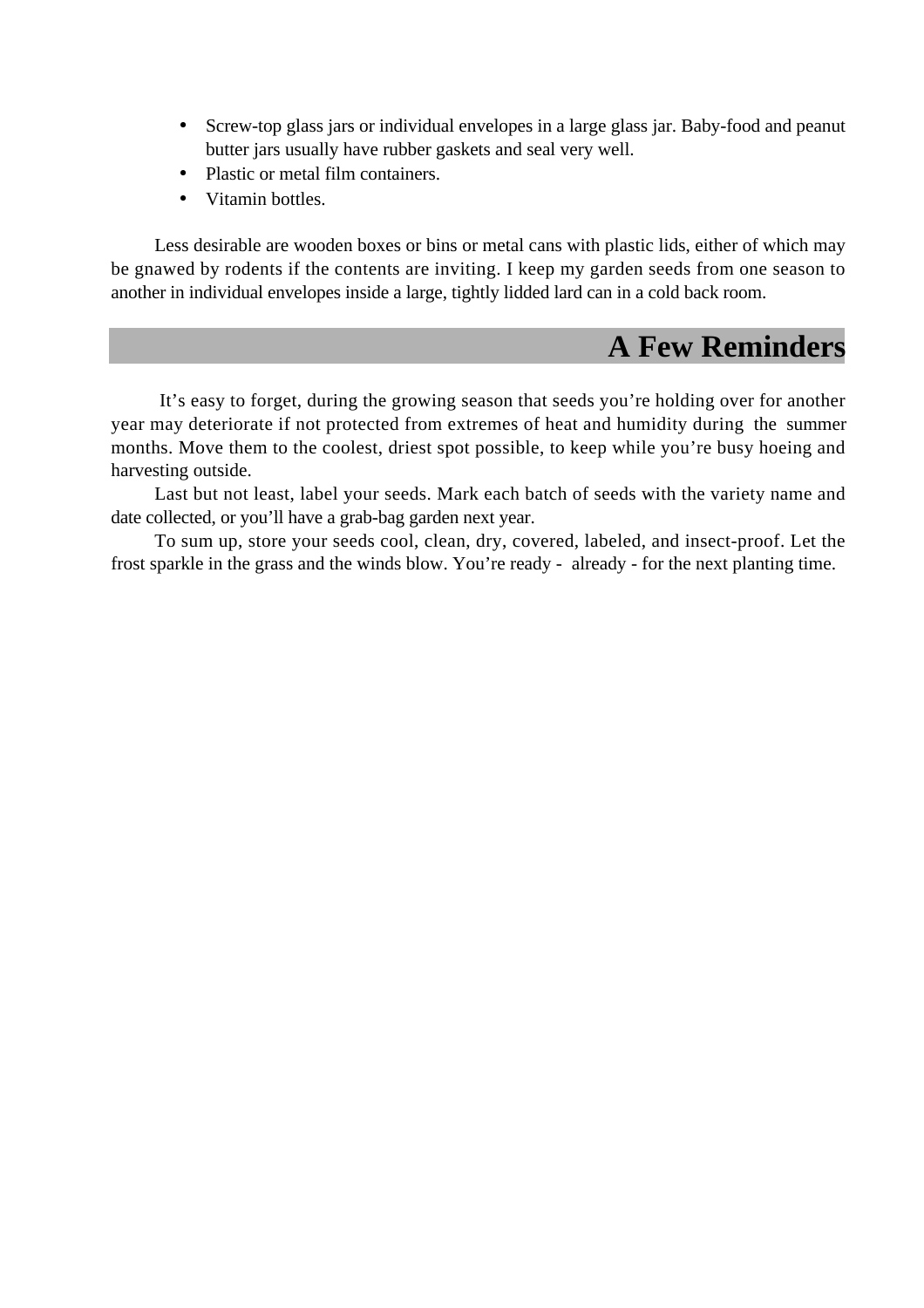### **32 Viability of Seeds**

Most garden seeds will remain viable (capable of germinating) for several years after harvest, if kept in cool, dry storage. Even the exceptions, onion and parsnip seeds, which ordinarily deteriorate rapidly after ripening, will sometimes last longer than a year under ideal storage conditions.

Table 8, on the facing page, will give you some idea of what to expect of your seeds. Perhaps it will help you to plan your plantings of biennial seed crops so that you can grow a sufficient mount of cabbage seeds, for example, in one season on last for several years. It is, of course, impossible to be absolute about the keeping qualities of seeds because differences in ripening, drying, and storing procedures affect viability. You may find that some seeds will give satisfactory germination for even longer periods than indicated here. That's nice when it happens, but I wouldn't count on it. Even when germination is low, seeds can be used if planted thickly, or, as in the case of lettuce or carrots, which are often overplanted, old seeds may be mixed with new to "dilute" them.

Studies mentioned by William Crocker and Lela Barton in The Physiology of Seeds indicate that mutations, caused by the deterioration of embryo cell nuclei, have been found to occur in old seeds. Although it doesn't seem likely that the incidence of mutations would be very high, you might remember this if you discover an off-type plant in a stand of vegetables grown from aged seeds.

### **Testing Germination**

Sometimes you can tell simply by looking at a seed that its quality has deteriorated. One lot of cabbage seeds that I had kept under less-than-ideal conditions for three years looked wrinkled and dented rather than plump and smooth. Sure enough, when I planted them in flats they germinated very thinly. Peas, corn, and a good many look as good as new when past their prime, but any seed that is ordinarily smooth and round or plump is not likely to germinate well if it has become pocked or wrinkled.

To get a reasonably clear idea of the growth prospects for a particular lot of seeds, you can run a germination test. Count out at least 20 randomly picked seeds. Fifty is better and 100 is the professional way to do it. If you want to be very scientific, mark a paper towel into a grid of squares and place a seed on each square. Since the seeds tend to shift around when they're checked, though, I don't bother to mark the paper, but simply spread the seeds on several layers of premoistened paper towels or paper napkins, roll them up carefully in the paper so they stay separate, tuck the rolled paper (or papers) into a plastic bag, and keep the incubating seeds in warm place  $70^0$ F to  $80^0$ F ( $21^0$ C to  $27^0$ C). Be sure to label each roll. Check the seeds in two or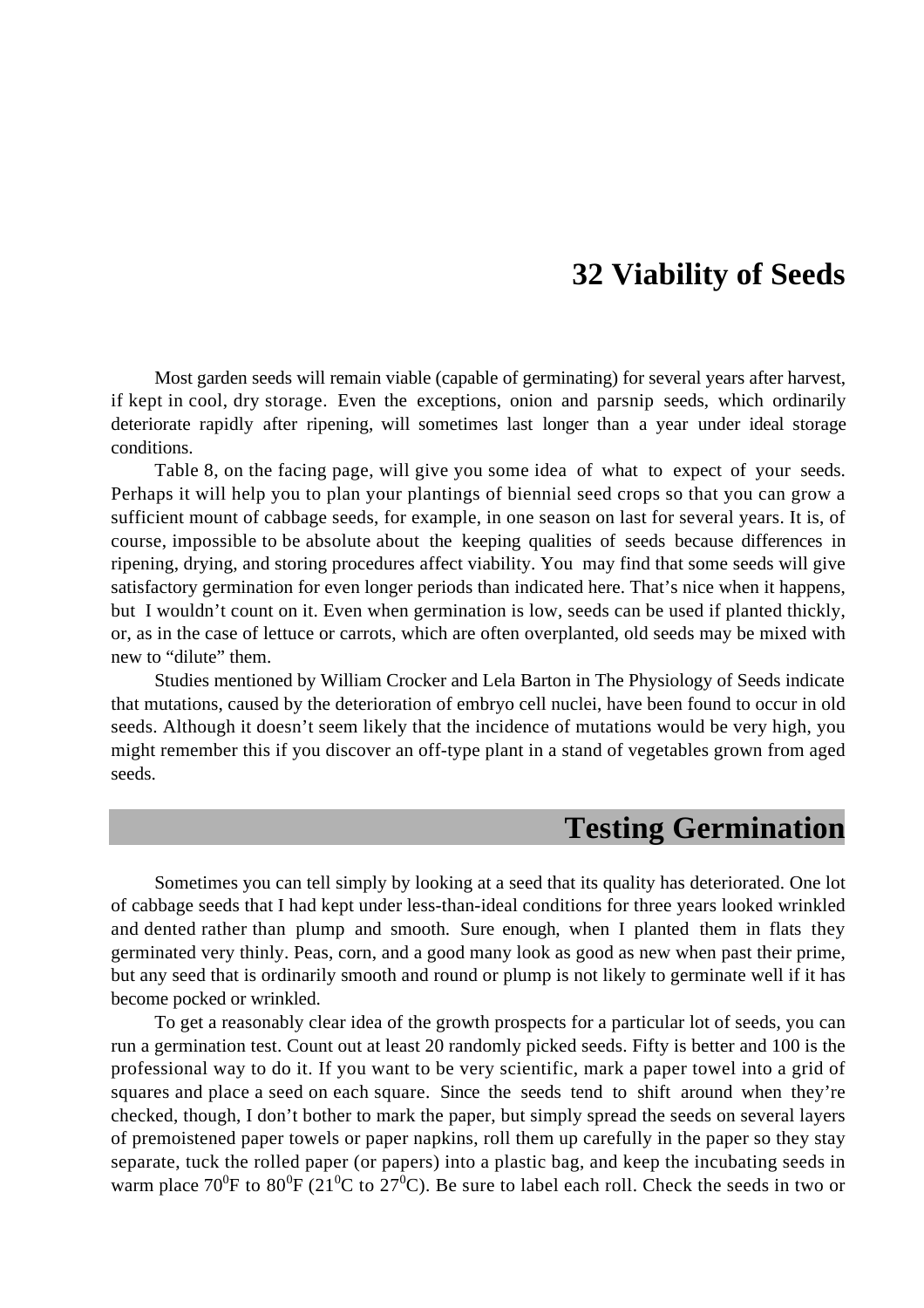three days, and every day thereafter for a week or so, for evidence of germination. If a root or cotyledon protrudes through the seed coat, the seed has germinated. When some seeds have sprouted, as a one-week wait indicates that no more are about to emerge, you can calculate your rate of germination. Ten seeds out of 20? Fifty percent germination. Five out of 100? After all that counting - 5 percent!

Prompt germination (within limits for the particular species, of course, meaning that 18 days would be prompt for parsley but late for corn) indicates vigorous seeds. Allow three weeks at the outside for most seed varieties to germinate.

#### **Table 8**

#### **Seed Viability**

Approximate age at which seed of good initial viability stored under cool, dry conditions still gives a satisfactory stand of vigorous seedlings with a normal rate of seeding.

| <b>Seeds</b>            | Years          | <b>Seeds</b>                 | Years          |
|-------------------------|----------------|------------------------------|----------------|
| Asparagus               | 3              | Leeks                        | 3              |
| Beans                   | 3              | Lettuce                      | 5              |
| <b>Beets</b>            | $\overline{4}$ | Martynia                     | $\overline{2}$ |
| <b>Broccoli</b>         | 5              | Muskmelons                   | 5              |
| <b>Brussels Sprouts</b> | 5              | Mustard                      | $\overline{4}$ |
| Cabbage                 | 5              | Okra                         | $\overline{2}$ |
| Cabbage, Chinese        | 5              | Onions                       | 1              |
| Cardoon                 | 5              | Parsley                      | 1              |
| Carrots                 | 3              | Parsnips                     | 1              |
| Cauliflower             | 5              | Peas                         | 3              |
| Celeriac                | 5              | Peas, Southern (See Cowpeas) |                |
| Chervil                 | 3              | Peppers                      | $\overline{2}$ |
| Chicory                 | 5              | Pumpkins                     | $\overline{4}$ |
| Ciboule                 | $\overline{2}$ | Radishes                     | 5              |
| Collards                | 5              | Roselle                      | 3              |
| Corn                    | $\overline{2}$ | Rutabagas                    | $\overline{4}$ |
| Corn-salad              | 5              | Salsify                      | 1              |
| Cowpeas (Southern       |                | Salsify, Black               | $\overline{2}$ |
| Peas)                   | 3              | Sorrel                       | 3              |
| Cress, Garden           | 5              | Spinach                      | 5              |
| Cucumbers               | 5              | Spinach, New Zealand         | 5              |
| Dandelions              | $\overline{2}$ | Squash                       | 4              |
| Eggplant                | 5              | Swiss chard                  | 4              |
| Endive                  | 5              | Tomatoes                     | 4              |
| Fennel                  | $\overline{4}$ | Turnips                      | 4              |
| Kale                    | 5              | Watercress                   | 5              |
| Kale, sea               | 1              | Watermelons                  | $\overline{4}$ |
| Kohlrabi                | 5              |                              |                |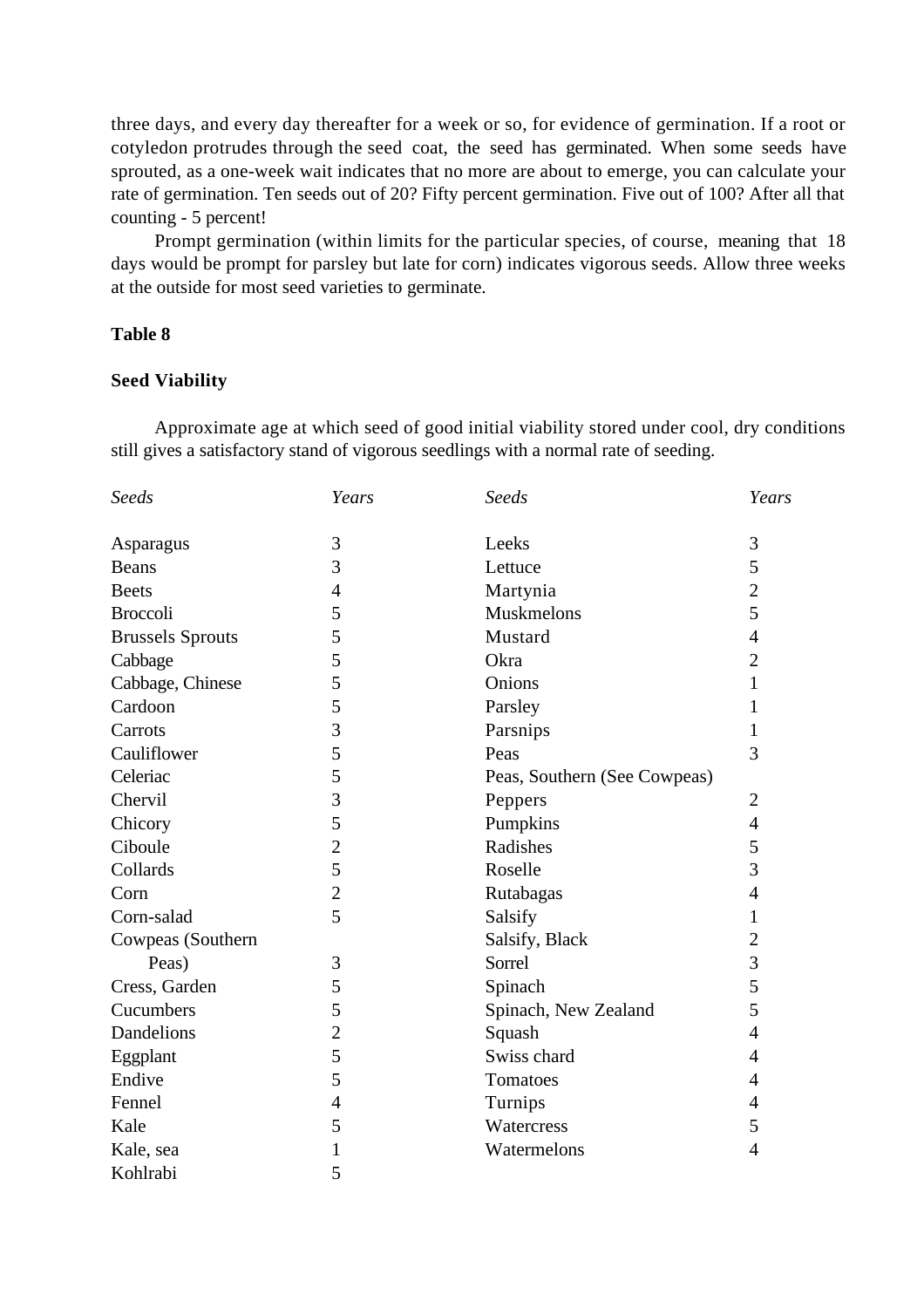Source: Oscar A. Lorenz and Donald N.Maynard, Knott's Handbook for Vegetable Grower, 2d ed. (New York: John Wiley and Sons, 1980).

# **Seed size**

Are large seeds better than small seeds? The answer depends on which scientist or seedsman you ask. There doesn't seem to be conclusive proof that large seeds produce better plants than medium-sized ones. Runts and lightweights, though, are undesirable.

In tests reported by the United States Department of Agriculture in Seeds, the Yearbook of Agriculture, small seeds, planted in separate plots but at equal distances, performed as well as plantings of large seeds made at the same population density. In mixed plantings of small and large seeds, though, the plants that grew from large seeds tended to shade out those that grew from small seeds.

After you've been selecting and saving your own garden seeds for a few years, you might like to try what seedsman Rob Johnston calls "quality control". Plant a packet of purchased seeds of the same variety as, preferably side by side with, your home-saved seeds, and evaluate the differences - if any - between the two stands of plants.

No matter how few seeds you have, always save part of your sample for future planting case the first crop fails. Never plant all your seeds. If lost to frost or drought, they can never be regai

# **33 Seed-Saving Tips for Specific Plants**

Many of the more popular vegetables are presented here with specific information or how to save their seeds.

**Artichokes, Globe**. (*Cynara scolumus, perennial).* Commonly considered a fussy exotic vegetable, this delicacy has been successfully grown in several New England states, although it is doubtful whether seeds would ripen there, adventurous gardeners in warmer climates might like to experiment with saving seeds from these cross-pollinated blossoms (the "choke" is the blossom bud). Victor Tiedjens, author of the vegetable encyclopedia, writes enthusiastically about the possibilities for selection and experimentation with this vegetable. Apparently seed-sown plants exhibit a wide variety of characteristics. The thistlelike artichoke flower will turn to a brushlike head of fluff as seeds form. Either pluck out the seeds as they dry and loosen from the head, or to save more of the seeds before they shatter, bag the whole head until it is thoroughly dry; then cut it from the plant and pull off the seeds.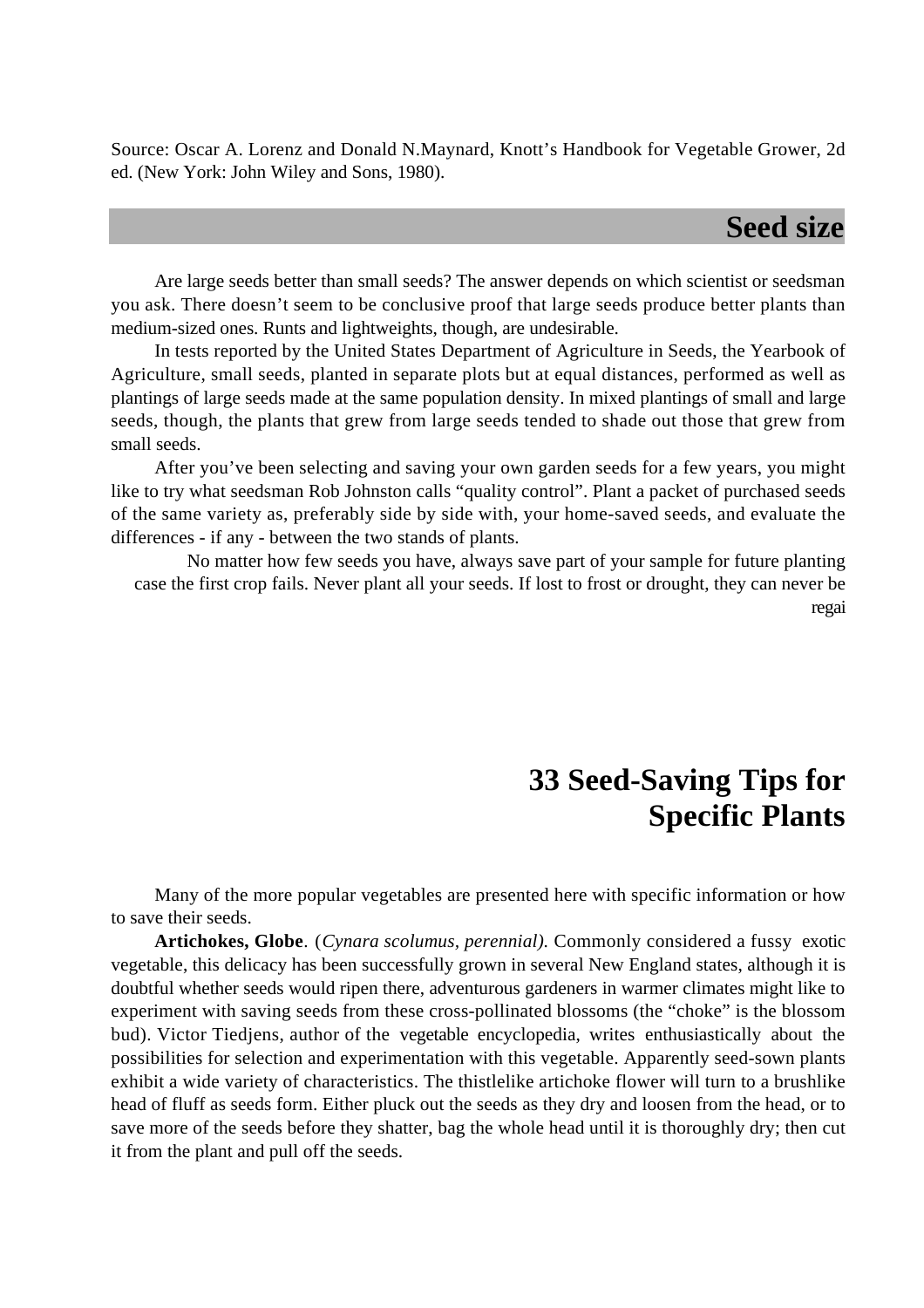**Asparagus**. (*Asparagus officinalis, perennial)*. It's easy to save asparagus seeds. In fact, the plants volunteer rather readily from seed. Seeds save from wild plants, which are usually birdplanted escapees from kitchen gardens, generally produce plants that look and taste just like their cultivated ancestors.

Asparagus flowers cross-pollinate. The seedy red berries are borne only on the female plants, which tend to have thicker but less numerous stalks. The thinner, more plentiful male shoots produce the pollen-contributing blossoms.

To save seeds, cut the ferny plant top when berries are red and when the top starts to bend. Hang it in a well-ventilated place to dry. Soak the berries in water to soften the skin; then wash them and rinse off the pulp. Air-dry the seeds for a week before packaging them for storage.

Although soil and moisture conditions often account for differences in yield, you might want to try selecting seeds from especially productive plants. If possible, choose seeds that are formed early in the season.

**Beans, Lima**. (*Phaseolus lunatus, annual).* Although limas are self-fertilizing, having both pollen-shedding and pollen-receiving organs in the same flower, they will cross-pollinate when visited by bumblebees. Save seeds in the same way that you would for snap beans, below. After removing seeds from pods, air-dry them indoors for a week or two, but store before mice or insects find them.

**Beans, Snap***. (Phaseolus vulgarize, annual).* Beans self-pollinate almost entirely. In fact, pollination usually takes place even before the blossom opens. Occasionally, though, two different closely planted varieties will cross to some extent. If it's important to you to keep the strain unmixed, as with an irreplaceable heirloom strain, plant the different varieties 100 feet apart. Seeds borne by plants that have crossed will sometimes have a different color than the original strain. It's best to separate varieties of beans that have white seeds because crosses might not be evident from seed color. Different varieties of pole beans from which you want to save seeds should also be separated because the vines have a tendency to wander from one pole to another and seeds could be misidentified.

Runner beans, which are a separate species, cross with each other more readily than snap beans do because their blossoms are more accessible to bees. For pure strains of runner beans, you'll need to keep different varieties one-fourth mile apart.

A good supply of zinc in the soil is needed for healthy seed formation. Suspect zinc deficiency if the seeds mature slowly or irregularly.

Leave the pods on the plants until they're dry and the plants are nearly leafless. Seeds are usually mature six weeks or so after the beans were tender and good for eating. To determine whether the crop is dry enough to harvest, try biting a sample bean. You should scarcely be able to make a dent in a bean that has fried properly. Pull the whole plants and stack them loosely in a dry place to cure further. Shell small lots by hand. Thresh out larger lost by beating or flailing, or use a special bean-threshing bag (see Sources for Garden Supplies at the back of this book). The bean diseases bacterial blight and common mosaic are transmitted through seeds, so seeds from diseased plants should not be saved.

**Beets**. (Beta vulgaris, biennial) Beets cross-pollinate freely with Swiss chard and sugar beets. Their fine, airborne pollen can travel for great distances; plantings less than one mile apart that blossom concurrently are likely to cross. Bees sometimes transfer the pollen, too, if the plantings are lined up with their flight path. During the first season of vegetative growth, of course, it's not necessary to isolate different varieties, and you can grow second-season seeds beets next to Swiss chard as long as you don't let the chard go to seed.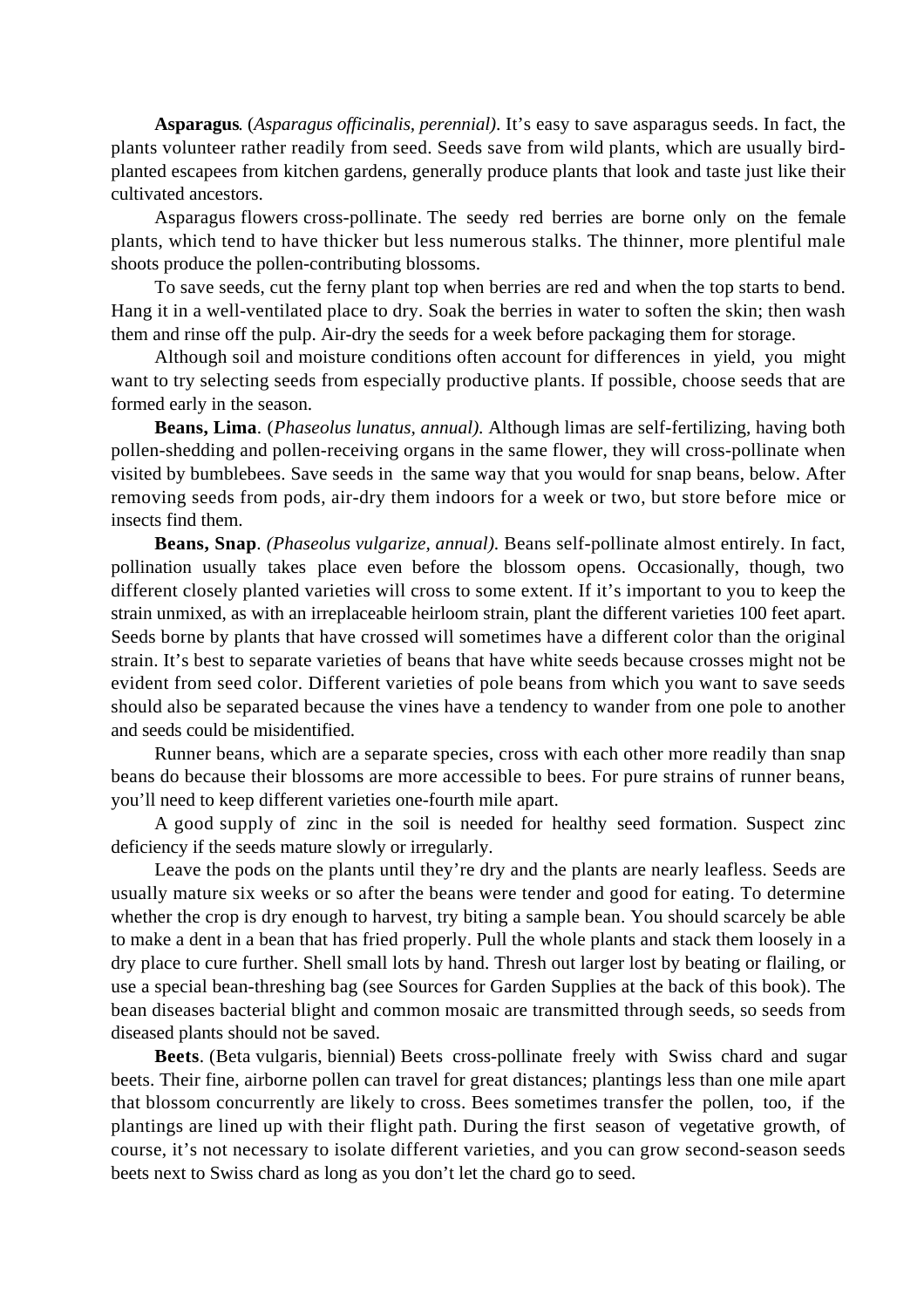Select roots that aren't too large, and treat them gently to prevent bruises, which could rot. Don't save seed from a beet that goes to seed in its first year. You needn't store a whole row of beets, six or eight can produce several gallons of seeds, if they all live over winter. Before storing the beets, cut off the tops, leaving a 1-inch stub. Chilling  $33^{0}F$  to  $45^{0}F$  (1<sup>0</sup>C to  $7^{0}C$ ) is necessary for seed-stalk formation, but long periods of below-freezing weather will spoil the beets. Most gardeners who save beet seeds harvest the beets before killing frost, store the roots in sand in a root cellar (or refrigerator, cold basement, or unheated spare room) during the winter, and replant them in spring. Plant at least three; beet flowers sometimes refuse to accept their own pollen and require pollen from another plant to set seed. Where winters are mild, seed beets may be sown in the fall to winter over in the garden, and thinned to 18 inches apart for spring seed-stalk formation. As soon as the seeds at the base of the stalk have ripened, you can full the plants.

**Broccoli**. (Brassica oleracea, annual) If you can get an early start with your broccoli by raising seedlings indoors, you'll be able to harvest seeds the first season. Fall broccoli won't have time to develop ripe seeds unless you live far enough south for it to live over the winter and set seed in spring. Choose an early-bearing plant of good type, and let the tight green flower bud clusters - the part you ordinarily eat - develop into yellow blossoms. Since broccoli flowers aren't usually self-fertilizing, you'll need at least three closely spaced plants for pollination. The flowers are cross-pollinated by insects.

Cut the whole plant when the pods are dry, and place it in a well-ventilated location to dry completely. Pods from just a few plants may be put in a paper bag, crushed, and winnowed to remove chaff.

**Brussels Sprouts**. (Brassica oleracea var. Gemmifera, biennial) Practice first on a few of easier vegetables, but don't be afraid to try saving seeds from this hardy member of the cabbage family. The plants often survive cold - though not severe - winters and go to produce seed stalks, which you should treat like those of cabbage. Brussels sprouts stalks that I have gently bent down to the ground and covered with mulch have survived winter. Storing the plants in a cold root cellar (or refrigerator, cold basement, or unheated spare room) over winter for spring replanting would be a bit chancier but by no means impossible. You could also use a cold frame. Brussels sprouts are cross-pollinated by insects. Collect and store seed from brussels sprouts as you would from cabbage.

**Cabbage***. (Brassica oleracea var. capitata, biennial)* Cabbage, like its cousins broccoli, brussels, sprouts, kale, kohlrabi, and cauliflower, is cross-pollinated by insect and will cross readily with these other members of the species B. Oleracea. For some-garden purposes keep flowering stands of the seed crops 200 feet apart, or plant a row of tall-growing plants between varieties to throw the bees off course. Commercial seed plants must be much more widely separated.

Plant at least three seed-bearing plants of cabbage and its relative, because many brassica flowers will not accept their own pollen. Select firm, ready to eat heads in the all. Pull them up, root and all, trim off the largest outer leaves, and store the heads other in the root cellar (or refrigerator, cold basement, or unheated spare room) or in trenches well covered with soil. Keep cellar-stored roots damp and cold.

Replant the heads two to three feet apart in early spring. They'll send out a long seed stalk, which rises directly from the cabbage core. Many growers slash a one-inch-deep cross into the top of each head so that the seed stalk can make its way more easily to light and air. Pick the thin, dry pods when they're brown, or harvest the whole plant when pods are yellow and let it dry further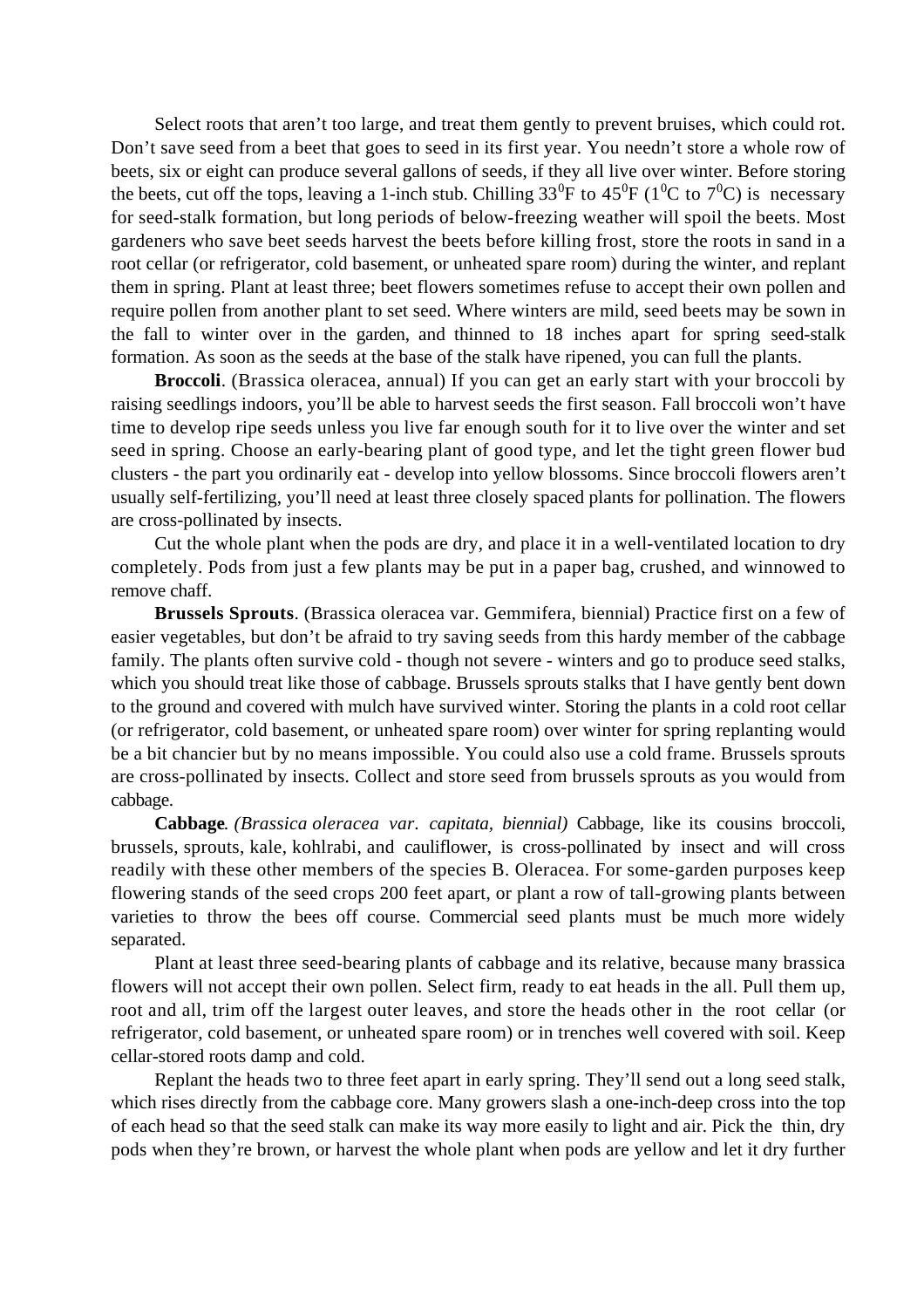if you're saving a lot of seeds. Cabbage seeds ripen gradually and tend to fall off promptly when they are ripe.

**Carrots**. *(Daucus carota var. Sativus, biennial)* cross-pollination by insects makes it necessary to keep blossoming stands of seed carrots at least 200 feet apart. Even then, you'll get a small amount of crossing. For strict purity, keep plantings 1,000 feet apart. Carrots have a close wild relative - Queen Anne's lace - with which they will cross freely. If you have a lot of this common weed around your garden, you'll need to keep it mowed when you seed carrots are going into bloom, or you could cage your blossoming seed plants and introduce some flies to pollinate the flowers.

Small-cored carrots make good eating, but the large-cored kinds store better. You might want to try selecting a good-keeping strain of small-cored carrots, though. Dig the roots before killing frost, store them in sand or sawdust in a root cellar (or refrigerator, cole basement, or unheated spare room) or leave them in the ground if winters aren't severe and if you don't have a problem with mice tunneling under mulch. Replant them in spring, spacing roots one to two feet apart in the row.

Pick the seed heads when the second set of heads has ripened. If you wait for the third or fourth set of umbels to ripen, the first and second sets will shatter in the meantime. Shattering usually occurs about 60 days after flowering. Small lots of plants may be bagged to catch seeds that would other wise shatter. Dry the seeds inside for a week or so after harvesting.

**Cauliflower**. *(Brassica oleracea var. botrytis, biennial)* Save this one until you've practiced on a few of the easier biennial vegetables. It is tricky to handle. The problem is that cauliflower won't live over in the ground where winters are cold, and it doesn't keep in the root cellar either. Yes, like the other biennials, it does need exposure to cool weather to induce seedstalk formation. Rob Johnston, in his booklet Growing Garden Seeds, suggests planting seeds in a cold frame or unheated greenhouse in early fall, no later than October. The young plants that make it through the winter are then set out two feet apart after the last spring frost. The yellow flowers that develop from the cauliflower head are cross-pollinated by insects. (For crossing and isolation specifications, see cabbage).

For small quantities, pick the seedpods when they turn brown in the fall. If you go into the cauliflower seed business in a bigger way, cut the whole plants when the majority of pods have dried, and cure them under cover. Don't let the seeds freeze before they are thoroughly dry.

**Celeriac**. *(Apium graveolens var. Repaceum, biennia*l) Slightly easier to store than celery, celeriac otherwise needs the same treatment. Store as you would beets. Varieties will cross up to 200 feet and even to a small extent beyond, as celery will.

**Celery**. *(Apium graveolens var. dulce, biennial)* Although considered a biennial, it can bolt to seed the first year if seedlings are chilled. The umbels of white flowers - a clue to its kinship with carrots, fennel, and parsley - as cross-pollinated by insects. Celery will cross with celeriac.

Select fine, firm, thick-stalked plants in the fall and dig them moist. Even if outer ribs rot in storage, the plant may be used as seed stock if the roots are sound. Just cut off spoiled parts and plant the celery in rich, moist but well-drained soil. You may need to stake the seed stalk. The seeds shatter very readily. Either make frequent seed-collecting rounds and spread a "fall-out" cloth around the base of the plant to save the seeds that drop.

**Collards**. *(Brassica oleracea, Acephala group, biennial)* treat this hardy, leafy cabbage relative as you would cabbage itself, although it will sometimes overwinter in the row if conditions aren't severe. Storage may be a problem; it may do better in a cold frame than a root cellar. The blossoms are insect-pollinated.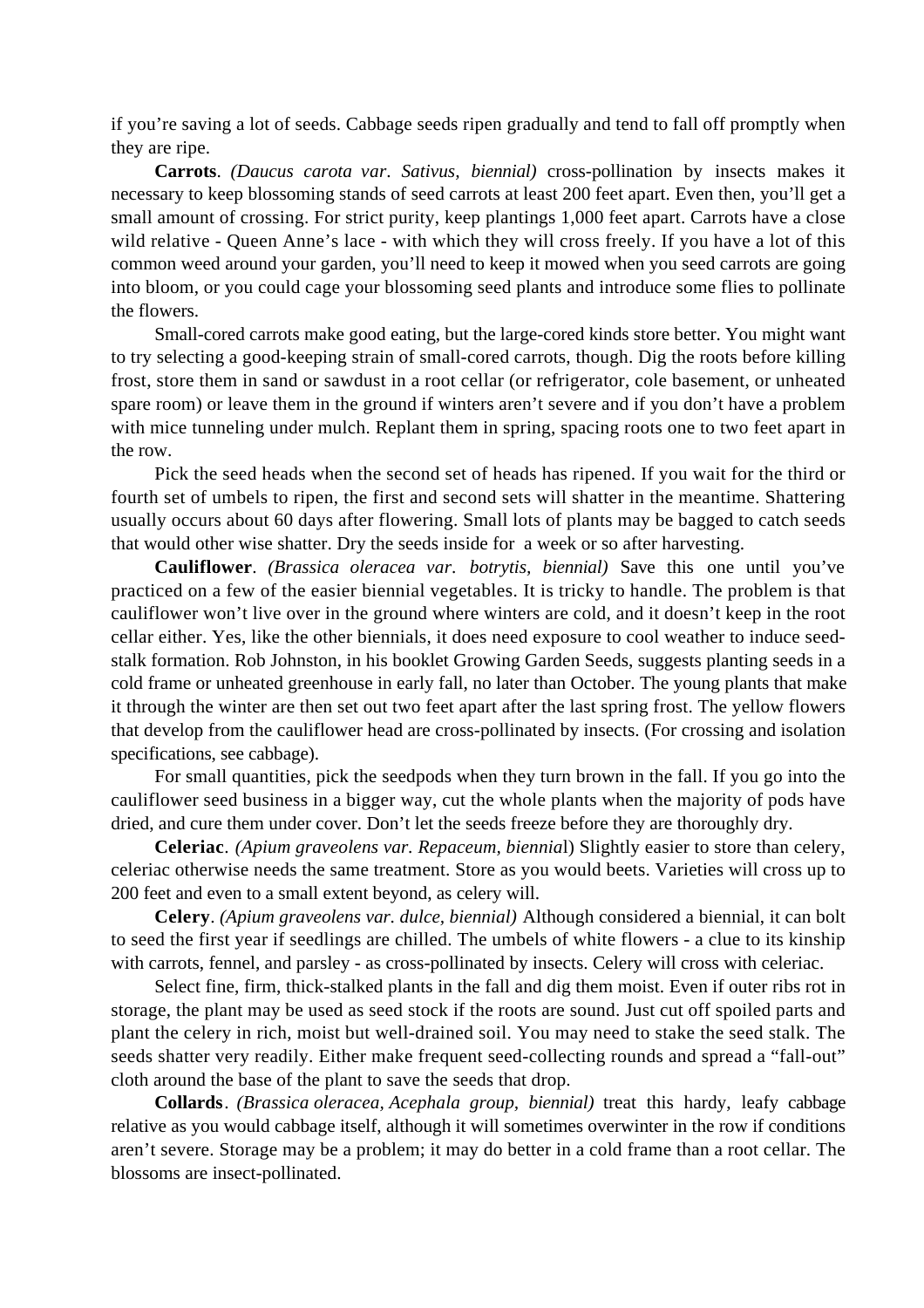**Corn***. (Zea mays var. Rugosa, annual)* Though centuries of selection, American Indians developed six kinds of corn: popcorn, sweet corn, flour corn, flint corn, dent corn, and pod corn. These varieties have been refined by further selection, but the only really new developments added by European immigrants during the last nears of cultivation have been hybridizing and the selection of new corn varieties.

Corn is wind- pollinated. The pollen, which is shed by the tassels and received by the silks, is fairly heavy, but you'll still get some crossing between varieties planted 200 feet apart. For more complete control of crossing, keep plantings, one-quarter mile apart. Save seeds from openpollinated varieties, not from hybrids. You can isolate corn varieties by time as well as by distance. Early and late varieties, which will tassel at different times, may be grown close together. All corns cross - popcorn with sweet corn, and dent corn with flint corn, for example, so you'll want to check on what kinds of corn neighboring gardeners and farmers are planting. If you're not able to isolate your seed-bearing corn by time or distance, you can hand- pollinated your seed ears.

Here's one way to hand- pollinate corn. Choose developing ears on which the silks have formed but have not yet emerged. (Once the silks are out, you can't be sure that they haven't already received some random pollen). Pull down the leaf that partly surrounds the young ear, and cut off the leafy tip of the ear, leaving the cob intact; then fit a paper bag over the ear. During the next few days, the silks will grow out of the cut end of the ear, and you can gather pollen from tassels on other plants and shake the pollen onto the silks. To collect pollen, choose tassels that have just begun to shed their pollen. Working either in the evening or the early morning, staple paper bags over the tassels, fastening the bags closely around the plant stems. Collect pollen from at least as many tassels as you have ears. Go back at noon to gather the pollen-collecting bags. Most of the pollen is shed in the morning, and if the day is hot and sunny, it may deteriorate if left too long in the bag. Mix together the pollen from all of the bags you're collected, and sprinkle some of the mixed pollen onto the silks of each young ear. Then replace the bag around the ear to keep out extraneous pollen. You can write identifying information on the bag. Pick the ear for seeds when it has dried on the stalk.

Save the fullest, most perfect ears from earliest-bearing plants. Corn is especially sensitive to inbreeding. If seeds are saved from limited sampling of ears (4 or 5) for several generations, the resulting plants will tend to be small, late bearing, and low yielding - signs of inbreeding depression. To keep the wide selection of genes that your corn needs in order to continue produce healthy progeny, save seeds from at least 35 to 50 ears chosen from at least 100 plants. Professional breeders work with lost of at least 100 ears. Mix the seeds thoroughly to ensure a representative plant population, which is especially important if you are trying to maintain a strain of corn without changing it too much. Gardeners who want to change their corn like by selecting for desired characteristics will be interested in plant breeder Dr. Mark Widrlechner's advice to Seed Savers Exchange members. Easily selected qualities, Widrlechner says, include ear height, earliness or lateness, and plant color. Seed color and disease resistance aren't so easy to select for, and the toughest traits to change by selection are yield, flavor, insect resistance, and nutritional content.

Let the seed corn ripen on the plant. It should be ready to harvest about a month after the corn was right for eating. Well-dried seed corn won't be hurt by frost. Continue drying after harvest by peeling back the husks and hanging the ears in a well-ventilated place. Incompletely cured corn may heat in storage and won't germinate well.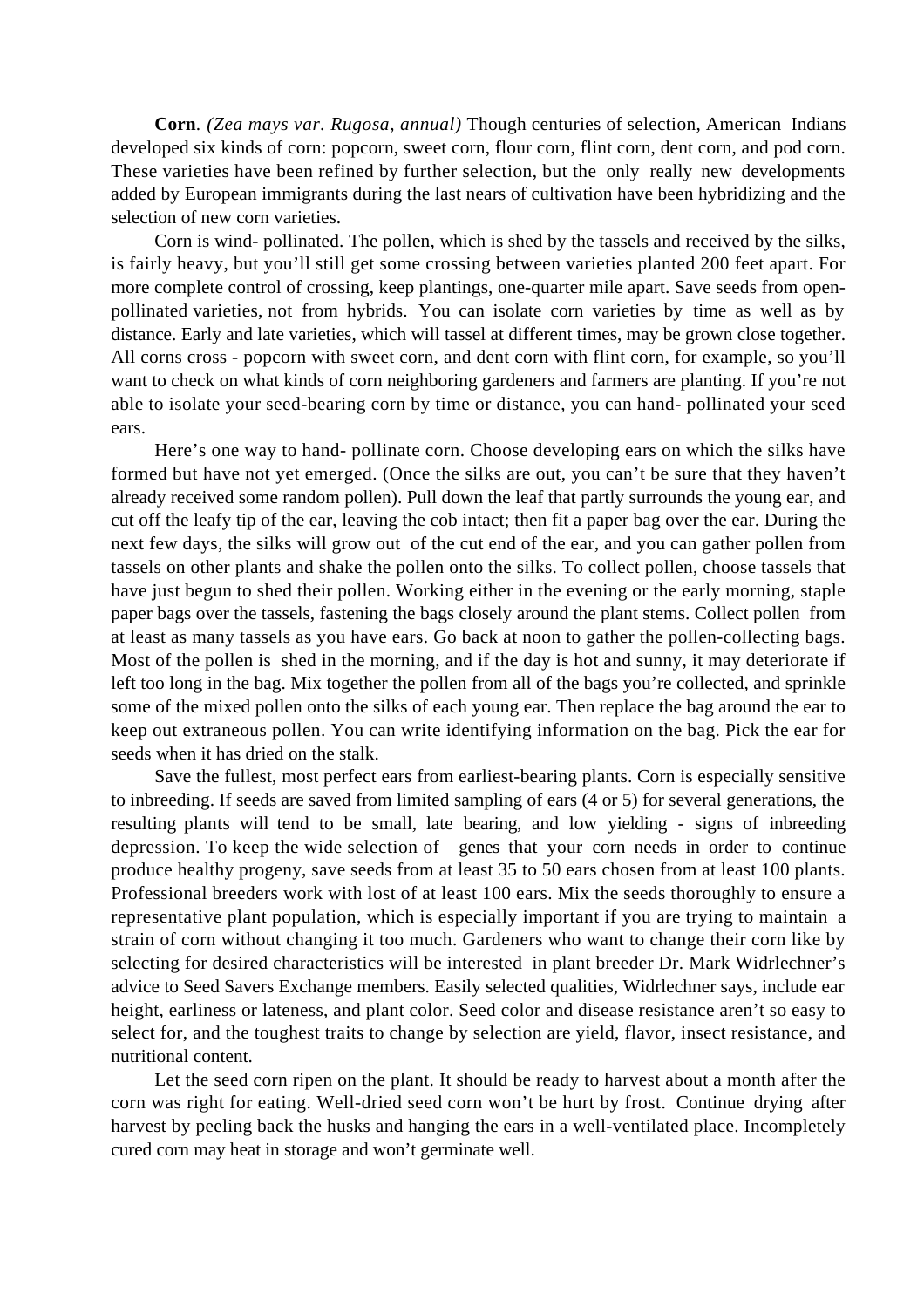**Cucumbers**. *(Cucumis sativus, annual)* your picklers may cross with your slicers, and both will cross with gherkins, but be assured your cukes will have nothing to do with your zucchinis! The separate male and female blossoms transfer pollen through insect activity. As with many other insect- pollinated plants, you can expect a certain minimal amount of crossing with 200-foot separation. One-quarter mile is necessary for absolute seed purity. As with cantaloupes and other cucurbits, you can hand- pollinate cucumbers if you plan to have several varieties in bloom at the same time or if neighbor grows them. (Follow the directions given under squash, later in this chapter).

Once in a while, cucumbers set fruit without fertilization - a process called parthenocarpy. Such fruits lack well- developed seeds. To increase your chances of getting good fruit set which viable seeds, dust the female flower with three or four different male flowers rather than just a single one.

Leave the fruit on the vine until it grows fat and turns yellow. Frost won't hurt it, but pick it before it rots. Cut the cucumber in half the long way, scrape out the seed pulp, rinse until the seeds are as clean as possible, then air-dry. Or, to ferment off the pulp and cull worthless seeds, let the pulp stand in a glass for a several days. The thick pulp will subside to a thin liquid, and the heavy, good seeds will sink. Strain them off and wash and air-dry them.

**Dill**. *(Anethum graveolens, annual)* Technically an herb, but practically indispensable to many cucumber growers. I couldn't pickle cucumbers without it. Dill is cross-pollinated by insects. It seeds are one of the easiest kinds of seed to save, just let the seeds dry on the plant and cut the seed heat off. If you full them you'll lose a lot of seeds. I keep my harvest of dill heads in an open paper bag in a warm room for several weeks before rubbing off the seeds and storing them.

**Eggplant**. *(Solanum melongena var. Esculentum, annual)* When saving eggplant seeds, remember that some of the newer varieties, like Jersey King or Early Beauty, are hybrids. For best results, stick to the open- pollinated kinds, like Black Beauty, Early Black Egg, or Early Long Purple. Although the flowers self- pollinate, they may also be cross-pollinated by insects, up to one-quarter mile or so. Eggplant seeds lose viability more quickly than those of peppers or tomatoes.

The eggplant that has escapes your attention and gone beyond the firm, glossy stage to turn somewhat dull and perhaps a bit wrinkled on the bush is a good candidate for seed harvest. A fruit picked ripe for eating that has spent several days on the kitchen counter will yield viable seeds, too. Scrape out the seedy pulp, rinse the seeds clean, and float off any lightweight seeds. Some gardeners ferment the pulp before extracting seeds, but according to several specialists, this isn't necessary.

**Endive**. *(Cichorium endivia, biennial)* These may perform like annuals if they are planted early and then bolt to seed in midsummer heat; otherwise they are biennials. Plants to be carried through the winter can be protected by a cold frame or heavy mulching and snow. Don't cover with mulch when the crown of the plant is wet. The cornflower- blue blossom is self- pollinated. Harvest and store seeds as lettuce.

**Fennel**. *(Foeniculum vulgare, annual)* Florence fennel, which produces a delicious, semicrisp bulbed stalk, form umbels of seeds that follow the tiny cross-pollinated flowers. Warm weather hastens seed production. Select seeds from slow-bolting, large-bulbed plants. The seed head formation resembles that of dill and shatters as readily. The seeds are good to eat, but save a handful for planting next year's fennel crop.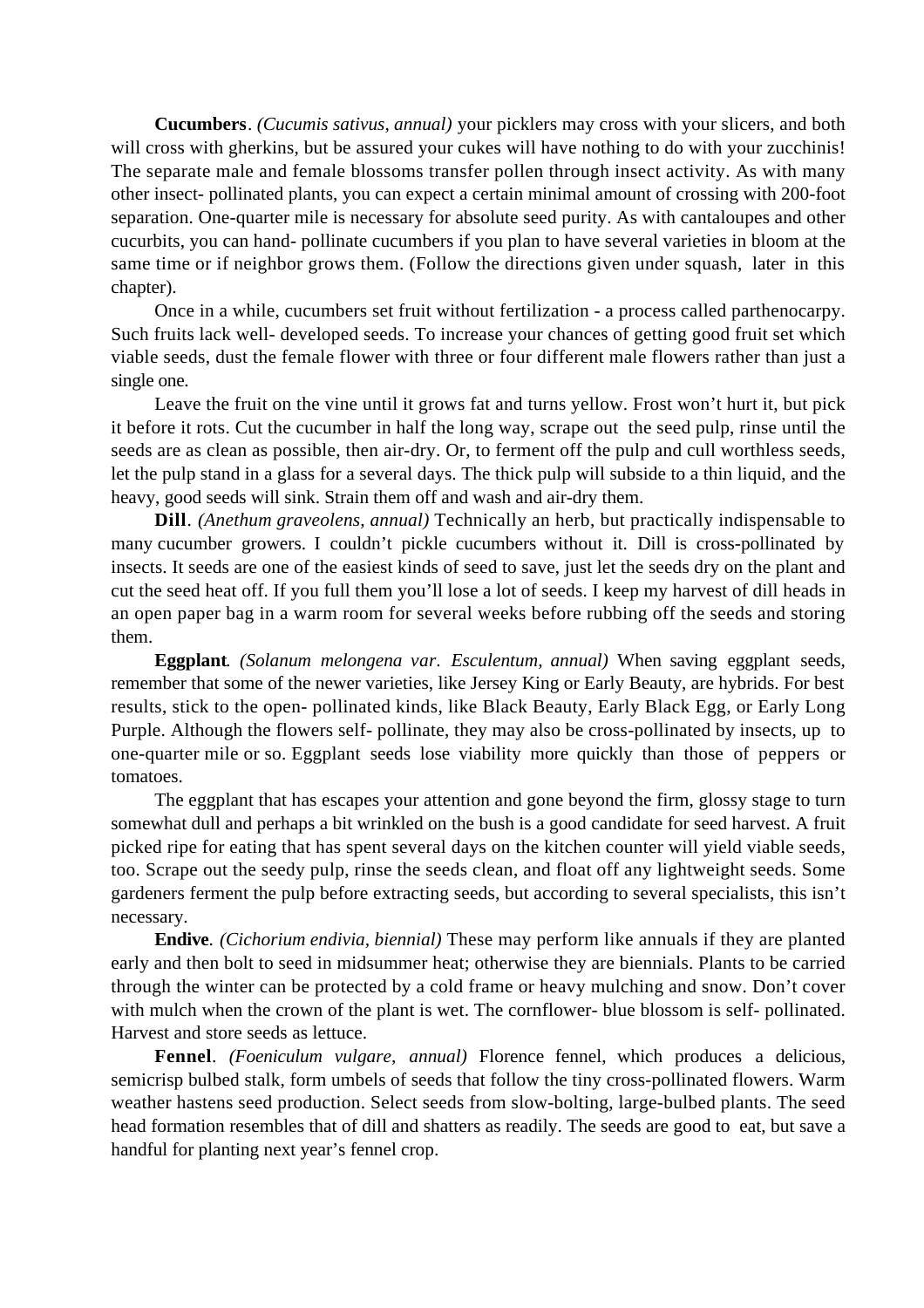**Garlic**. *(Allium sativum, perennial)* Commonly though to be incapable of producing seeds, garlic recently joined the ranks of seed-forming vegetables with the discovery of a few seedbearing garlic plants - one in California and others in Germany and Japan. Seed-producing garlic is still extremely rare. Should you discover any seed-producers among your garlic plants, notify the horticulture department of your state university. A seed-producing garlic plant would produce a seedpod at the top of the stalk. The seeds should be handled as you would handle onion seeds.

**Grains**. *(Annuals)* such small grains as barley, oats, rye, and wheat may be grown in small plots and hand-threshed to provide bread and cereal for the family. The old practice, which still makes sense, was to set aside a portion of the best grains for the next season's seeds right before harvest.

Grains don't shatter as readily as lettuce, onion, or cabbage seeds, but you want to harvest the seed heads before rain beats them down. A cold rain may make the grains sprout while still in the head. Warmth usually induces dormancy. Grains should be well dried before they are picked, with a moisture content of no more than 20 percent. Of course, you won't be able to tell exactly how much moisture remains in the seeds, but if you go by the following guidelines for the different types of grain you should get good seeds.

*Barley* (Hordeum sativum) - it is ready to harvest for seeds when the inside of a grain you've bitten open has a chalky appearance and the grain snaps readily. Too much springiness in the grain indicates unripe seeds.

*Oats* (Avena sativa) - wait to harvest until a week after grains have assumed a dry appearance.

*Rye* (Secale cereale) - pinch or bite a seed to determine whether it is still doughy. Rye pollen is a very fine and travels for one mile or more on the wind.

*Wheat* (Triticum aestivum) - bend and shake the head. If the seeds are ripe, 75 percent of the grains should fall off after shaking.

**Kale**. *(Brassica oleracea var. acephala, biennial)* Kale was first imported from Scotland, along with rhubarb seeds, by Benjamin Franklin. It is insect- pollinated like the other brassicas mentioned here, with which it will cross-pollinate over distances up to 1,000 feet or so. Like broccoli, the flowers are often self-sterile, so you'll need at least three neighboring plants for adequate pollination. Sine kale winters over even in cold climates when protected by mulch or snow, you have a good chance to select your seed stock for hardiness. If the plants have long stems, they'll probably need staking in the spring to support the seed stalk. Kale seedpods, like those od other brassicas, are 1 to 1 1/2 inches long, slim, tubular cases called siliques. Pick the pods when they're brown and dry, but before they shatter, and shell out the seeds.

**Lettuce**. *(Lactuca sativa, annual)* Begin your seed-saving efforts with this easy annual. Lettuce flowers self-pollinate, so you can usually count on it to breed true, although wild lettuce growing within 200 feet of the garden will sometimes contribute pollen. Save seeds from the plant that is slowest to bolt to seed. Leaf lettuce (L. Sativa var. crispa) is the easiest to handle. Head lettuce (L. Sativa var. capitata) matures somewhat later and must sometimes be cross-cut (by slashing an X one inch deep into the head) to encourage the seed stalk to emerge from the head.

When the yellow flowers have changed into downy white seeds heads, pull or shake off loose seeds, winnow them, and dry them indoors for a week. For large quantities, cut the whole plant when enough seed heads have formed, and cure it in an airy place; then thresh out the seeds by shaking and rapping them on a hard surface. A single vigorous plant may bear as many as 30,000 seeds.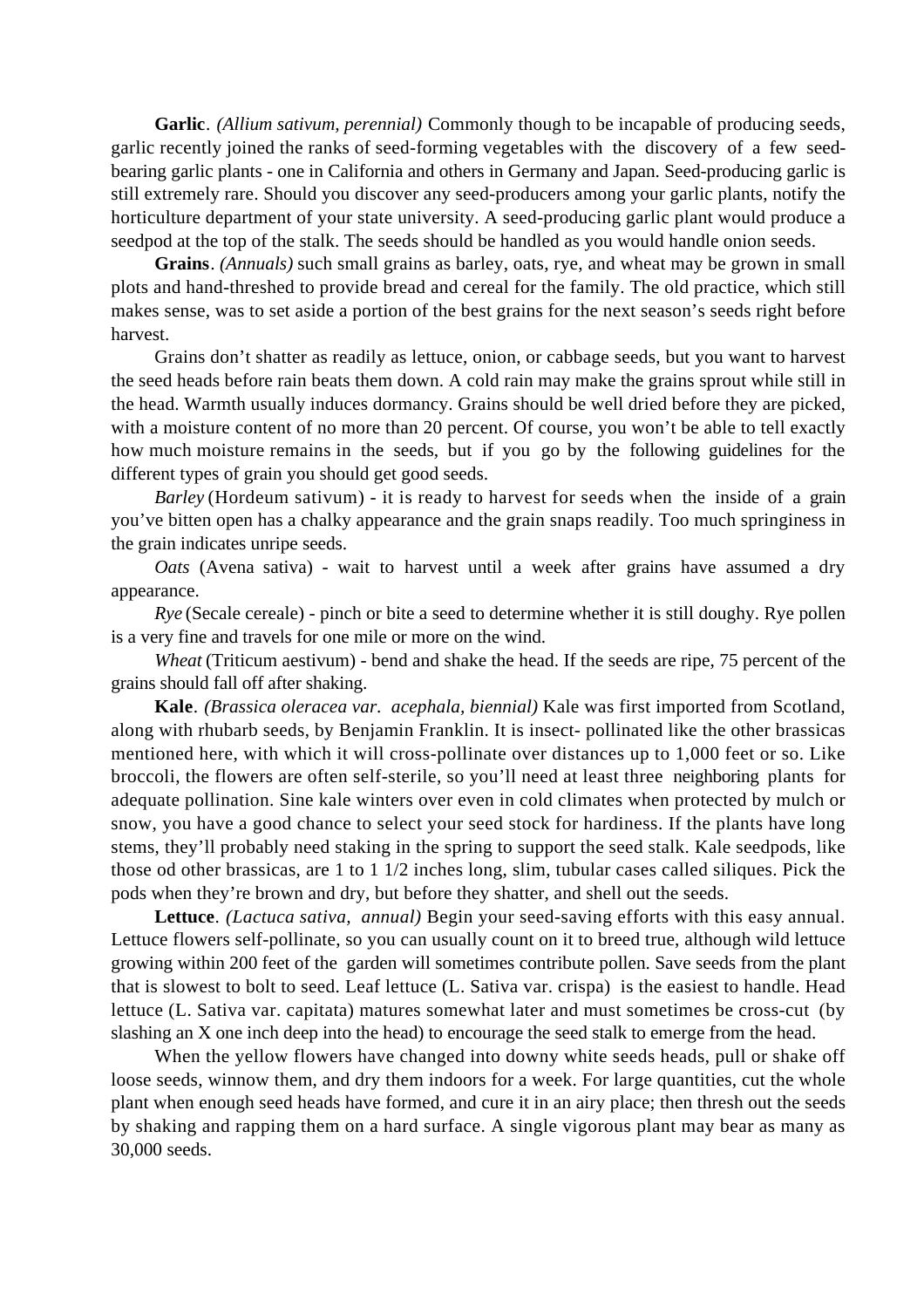**Muskmelons**. *(Cucumis melo var. Reticulatus, annual)* What most people think are cantaloupes are actually muskmelons. They won't cross with cucumbers or pumpkins, no matter what you may hear over the back fence. Different varieties of melons will cross, though. The results might be odd, but they should be edible and good. To be fairly certain of maintaining a pure strain, keep hills of blooming plants 200 feet apart. Commercial growers maintain a distance of one-quarter mile to ensure purity. Male and female parts are on separate blossoms, which are pollinated by insects, usually bees.

If you want to save seeds from more than one melon (except for watermelon, which is a different species) or if your neighbors have following melons closer than one-quarter mile, you will need to hand-pollinate the blossoms. (See the information on squash or cucumbers because their flowers arrangements small and because only 30 to 40 percent of their female flowers will "take", even under natural conditions. The first female flowers the plant produces are the most likely to set fruit.

You needn't sacrifice good eating to save melon seeds; the seeds are ripe when the melon is ready to eat. Just spoon out the seeds, rinse off the pulp as thoroughly as possible, and air-dry for a week. Rob Johnston of Johnny's Selected Seeds recommends letting the seed-pulp mixture ferment at room temperature for several days. After fermentation the pulp rinses off more readily, and most of the good seeds sink to the bottom. (Incidentally, all netted melons that slip from the stem when ripe are muskmelons, not cantaloupes. True cantaloupes lack netting on their surfaces and remain on the vines after ripening. Muskmelons are more commonly grown in the United State).

**Okra**. *(Abelmoschus esculentus, annual)* Usually self-pollinated, okra is only too anxious to go to seed in a warm summer. Select pods from plants that bear early and heavily. Let the pods ripen completely on the plant unless frost threatens. Shell small lost by hand, and dry the seeds for a week before packaging for storage.

Bees do cross-pollinate okra to a certain extent - potentially enough to mix up a rare heirloom strain. To keep such varieties pure, put a small cotton bag, some Reemay, or discarded nylon stocking over the blossom before it opens and leave it on for two days. Be sure to tag the stem so it won't to confused with other unprotected pods that might have been cross-pollinated.

**Onions**. *(Allium cepa, biennial)* You don't want to propagate an onion that will bolt to seed early the first year. Insects pollinate the balls (umbels) of small white flowers. Different kinds should be planted at least 100 feet apart. Store good, sound, fall-harvested bulbs in a cold, dry place over winter. Replant in spring, close together, or leave bulbs in the ground where winters are not severe.

The flower-bearing stalk breaks easily, so keep rows wide enough to allow for ease in weeding. If you're growing only a few seed onions, you can support the stalk with a stake. Harvest the umbels as soon as you see the black seeds. They shatter readily. Cure the seed heads for several weeks, then gently rub off the seeds.

In studies reported by William Crocker and Lela Barton in their book Physiology of Seeds, the best yields of onion seeds were obtained by giving the plants ample nitrogen at first, then low nitrogen for two months, followed by a final period of high-nitrogen feeding. Onion seeds are particularly vulnerable, in storage, to high temperature and moisture. When well sealed, they have been kept as long as 12 years.

**Parsley**. *(Petroselinum crispum, biennial)* The delicate flowering umbels reveal parsley's kinship to carrots, fennel, and parsnips. Insects pollinate the blossoms, which form in spring the year after planting. different varieties of parsley will cross, so let only one kind blossom each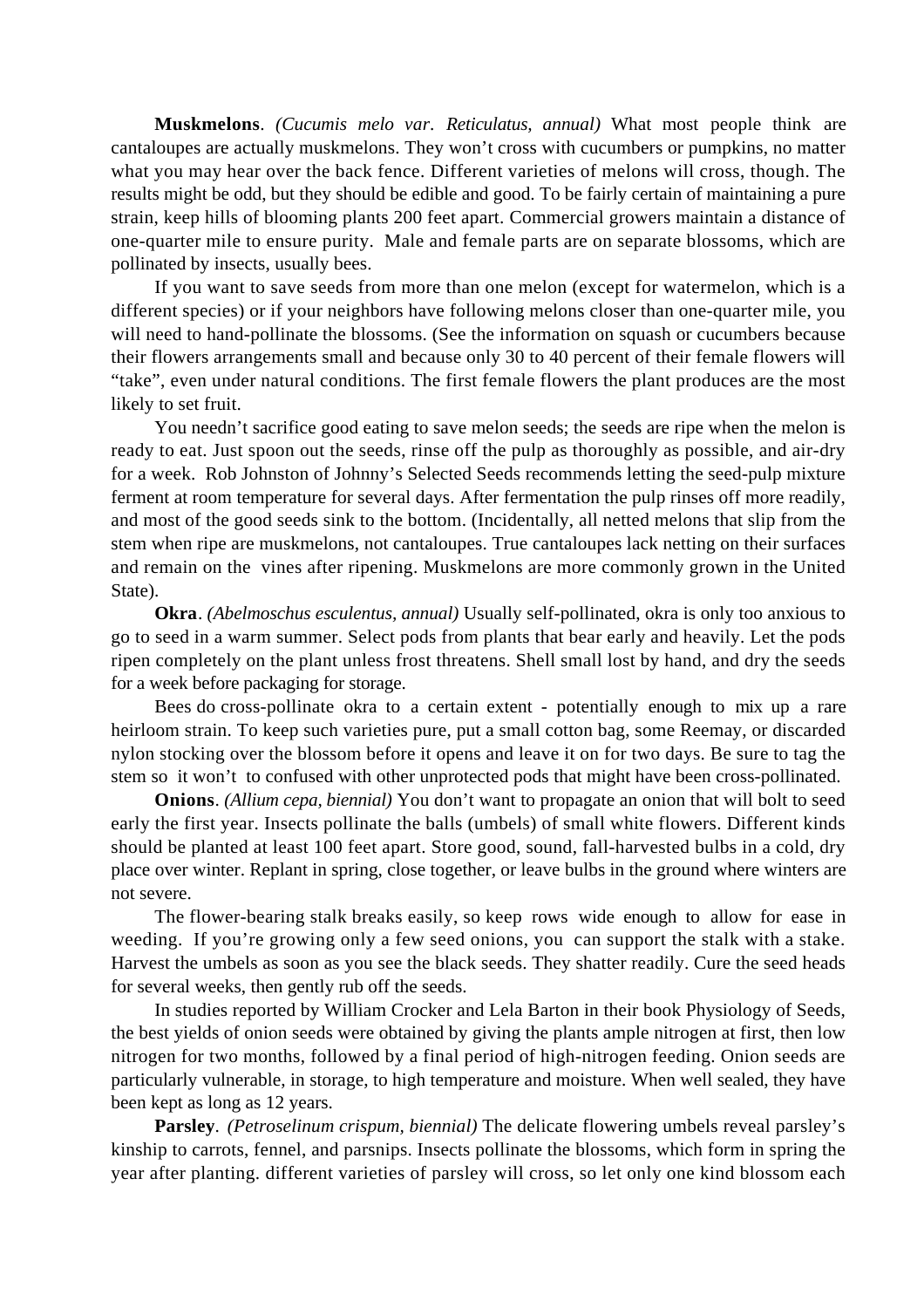year. Parsley winters over fairly well, either under mulch or in a cold frame. Where snow cover is sparse or winds are fierce, you might want to pot up a young plant or two before the taproots grow deep, bring them inside in the fall, and replant in the garden, but it's a good idea to keep two in case something happens to one of them. The seeds ripen gradually. Harvest the seed heads individually as they dry, and keep them dry and cool. Parsley seeds lose viability more rapidly than do seeds of many other garden plants.

**Parsnips**. *(Pastinaca sativa, biennial)* One of the easier root vegetables for home seed saving because it keeps well under mulch right in the garden row even in a bitter cold winter. Insects pollinate the blossoms, and cross-pollination with other parsnip varieties is likely up to 200 feet. How many home gardeners save more than one kind of parsnip seed, though, or have neighbors who save another kind?

Overwintered roots send up leaves and then flower stalks in early spring. The seeds shatter soon after they ripen, so keep an eye on the seed heads and gather the light, dry, browned seeds as they mature. That occurs around the end of July in my Pennsylvania garden.

**Peanuts***. (Arachis hypogaea, annual)* Like other legumes, peanut blossoms self-pollinate. Spanish peanuts are easier to work with than the larger varieties, which are more sensitive to an undersupply of calcium in the soil. The developing seeds need plenty of moisture, but harvest should take place during dry weather. Dig the vines and pile them loosely on a rack in an airy but not brightly sunlit place where they can cure gradually. Dampness in a closely stacked pile may bring on bright and mold.

Strong direct light, though, often overdries the nuts to the point of brittleness. Boron deficiency in the soil causes the "hollow heart" of peanut seedling cotyledons.

**Peas**. *(Pisum sativum, annual)* Although the blossoms usually self- pollinate, insect activity may produce a few crosses. Sugar peas shouldn't cross with regular peas, though. To prevent crossing, keep different varieties five to ten feet apart, and plant a tall barrier crop between them.

Pea vines tangle so that individual plants are often hard to identify. The most practical way to save pea seeds is to set aside part of a row and let all the plants in that section ripen pods. You'll need about 15 feet of row to produce a pound of seeds, or a shorter, wider, 5-foot row. Zinc is necessary for pea formation.

Peas should dry thoroughly in the pod. If in doubt, pull the vined and stack them in a wellventilated spot to ripen for a week or two. If vines are tightly piled or if they become damp, seed quality will suffer. Thresh or hand crack the dry pods. Seeds grown in manganese- deficient soil may have an area of dead tissue on the cotyledon and a damaged tuft of true leaves.

**Peppers**. *(Capsicum annuum var. Annuum, annual)* Pepper plants usually self- pollinate, but since insects sometimes transfer pollen, you should keep hot and sweet or small and large varieties about 50 feet apart. Hot peppers are more likely to be cross-pollinated than sweet ones because their stigma and style are more prominently displayed above the anthers. If you're saving seeds of an heirloom or rate pepper, you'll want to be assured of greater purity. For approximately 98 percent seed purity, horticulturist Dr. Jeffrey McCormack suggests separating sweet pepper varieties by 150 feet with barrier crops in between to interrupt the bees' flight. He recommends separating two hot peppers or a hot and sweet pepper by 600 feet with a barrier crop between them. The seeds are ripe when the fruit is red. If you live where summers are too short for peppers to turn red, you can pick them before frost and let them ripen in a warm room indoors. To save seeds, simply cut off the top of the pepper and tap the fruit to dislodge the seeds, or spoon them out. They seldom need washing. Dry them for about two weeks before storing. Soaking the seeds in warm water ( $122^{\circ}$ F,  $50^{\circ}$ C) for 25 minutes helps to control seed-borne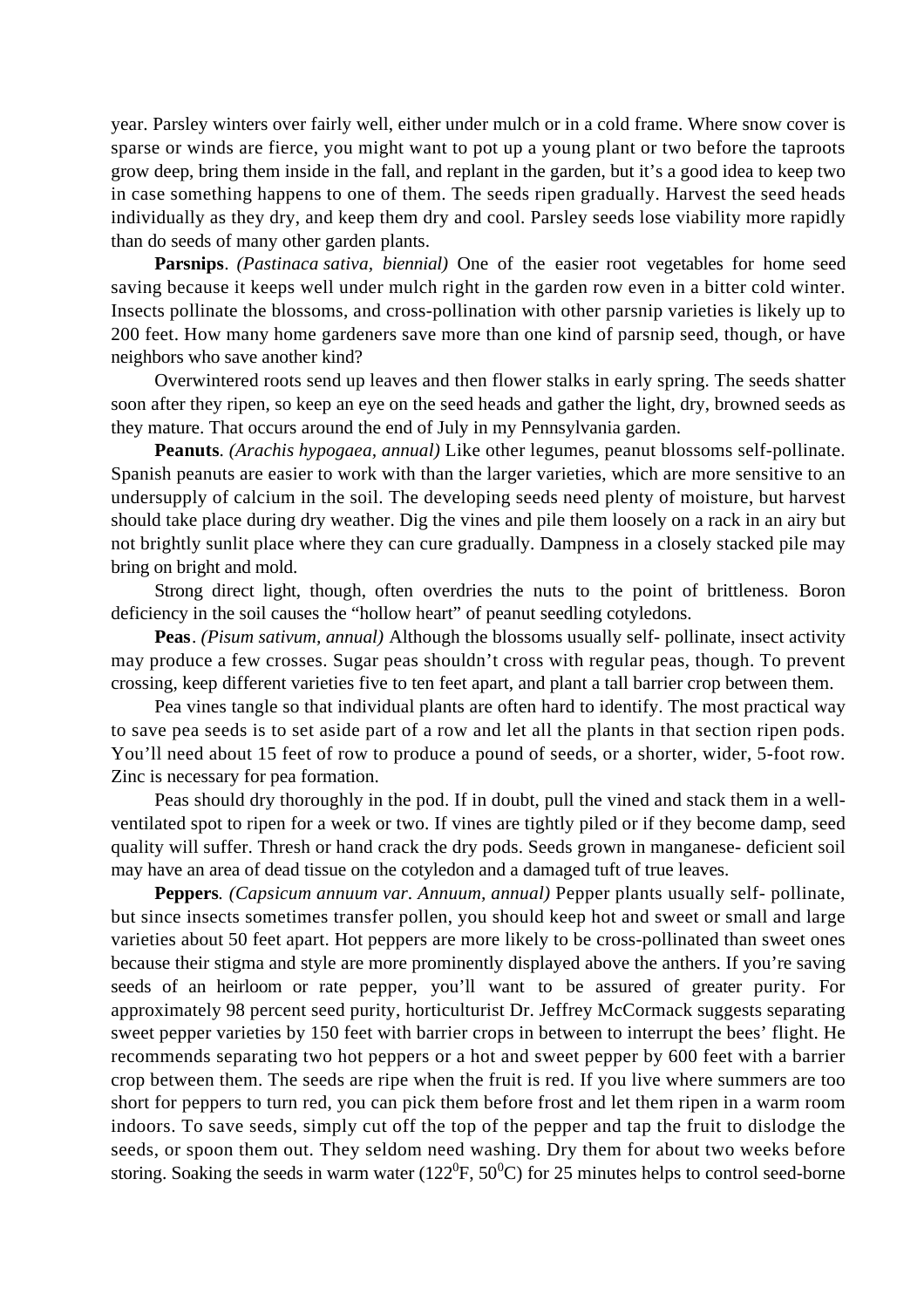bacterial diseases, but I wouldn't do it unless I'd had a disease problem with my peppers, which I haven't. Be sure to rinse the seeds with cool water and dry them well after such a treatment.

**Potatoes**. (*Solanum tuberosum, annual)* Seed potatoes are the tubers themselves, either large ones cut so that each piece has an eye or, preferably, small whole potatoes saved from last year's crop. Virus diseases of potatoes, usually transmitted by aphids, can be carried by the tubers into next year's plants. Prevention is easier than cure. Don't save seed potatoes from plants that exhibit such virus disease symptoms as curled or yellowed leaves.

Some gardeners reserve an end row for their seed potato crop, planting there all their manyeyed seed potatoes and pieces. They use seed potatoes with no more than two eyes, which will produce larger tubers, in the rows planted for eating. Other gardeners simply collect all the small potatoes that sift to the bottom as the family consumes the year's harvest and replant them next year as seed potatoes. Egg-sized potatoes are good for replanting.

When harvesting a lot of potatoes strictly for seed purposes, cure them in the sun for a few hours. It doesn't matter if they turn green, as long as you don't intend to eat them. Potatoes keep best at  $34^0$ F or  $35^0$ F (1<sup>0</sup>C or 2<sup>0</sup>C).

Then there are potato seeds, which are what Luther Burbank planted in his quest for new and better potato varieties. The seed head, which follows the usually self- pollinated flower and resembles a tiny green tomato (but is poisonous), may be dried and the seeds planted early the following year. Spring-planted seeds, which may be started indoors in March and transplanted to the open garden in June, will form egg-sized tubers by fall. Dig them on a dry day, sun-cure them as suggested above, and replant them the following spring for eating potatoes. This is a project just for the fun of it; many seedlings, perhaps most, will be worthless. Although the probability of getting a good one is very low, the possibility does exist.

**Pumpkins**. (*Cucurbita pepo var. pepo,* annual) The longer-stemmed male flowers produce heavy pollen, which is carried to the female flowers by insects (usually bees) over distances of up to one-quarter mile, although seedlings separation of 200 feet or so is satisfactory for most homegarden purposes. Pumpkins of the species C. pepo, which includes small Halloween, pumpkins, will cross with the other members of the species, zucchini, acorn squash, patty pan, and yellow crookneck squash, and in some studies they have crossed with other species in the ground family: *C. mixta, C. maxima, and C. moschata*.. They will not across with melons or cucumbers.

Collect seeds from fully ripened fruits that have developed a good hard rind. Halve the pumpkins, fork out the seeds, wash off the pulp, and dry the seeds for a week or so indoors. You'll notice a few flat seeds. Since these lack embryos, they'll never grow. You can winnow them off or, if you're handling small batches of seeds, pick them out at planting time next year. British horticulturist Lawrence Hills declares that pumpkin seeds improve with age - up to a point, of course.

**Radishes**. (*Raphanus sativus, summer radishes* - annual, winter radishes - biennial) The summer radish is one root crop from which seeds may easily be saved. Early-planted radishes produce crisp green seedpods by midsummer. When the pods turn yellow, pull the plants and stack or hang them in a dry place to cure. Small lots of the rather tough pods may be crushed in a paper bag or split by hand to release the seeds. The insect-pollinated flowers will cross over a distance of one-quarter mile or so.

Winter radishes should be treated like beets. They should be stored and replanted the following spring. (Incidentally, the green seedpods of radishes are good to eat).

**Rhubarb**. (*Rheum rhabarbarum*, perennial) Seeds saved from your backyard rhubarb patch will produce rhubarb plants, but they may be practical only for quick production of a large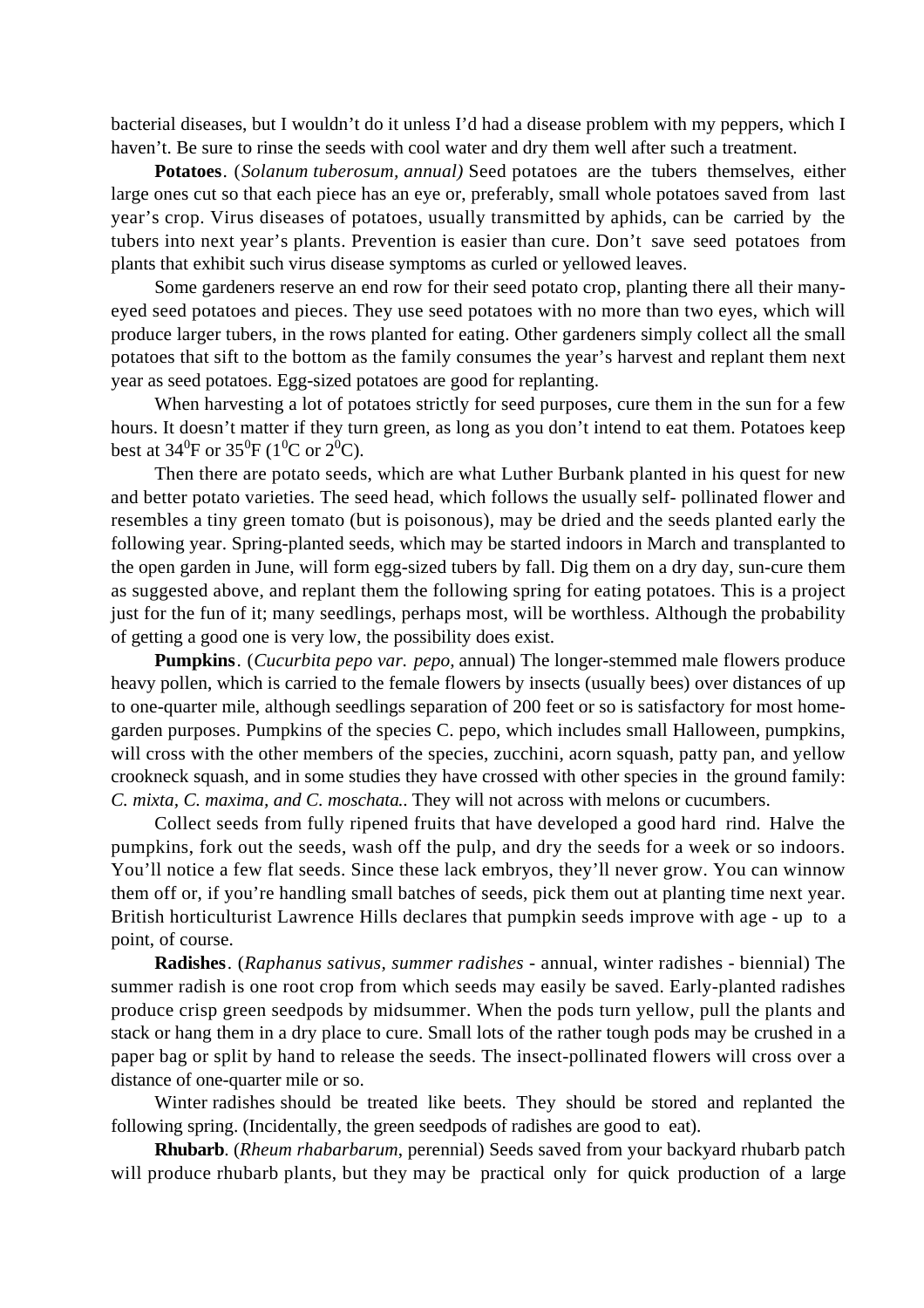number of plants. This can be a valid reason for growing them, but you should know that they might turn out to be early seeders. Division of roots is an easy and dependable way to increase your stock gradually, and one that is less likely to perpetuate early-bolting strains. In addition, seed stalks should be clipped off to conserve the plants' strength. If you do save rhubarb seeds, collect them from a plant that bolt to seed late rather than early, or you may find yourself raising a strain that sends up a flower stalk with the first spring shoots. The seeds are dry and flaky, resembling that of wild dock. In a good season with plenty of rain, seed-grown rhubarb started early will be large enough to pick by summer. The plants should be rigorously culled, however, to eliminate early bolters.

**Rutabagas***. (Brassica napus, Napobrassica group*, biennial) Insects cross- pollinate the flowers of this large-rooted biennial, which should be replanted the second spring 200 feet from other flowering varieties for home gardening purpose. This shouldn't be a problem, for there aren't many different strains of rutabaga. Save firm, well-shaped roots from the fall harvest, gathering them before severe frost. Trim the leafy tops to a 1-inch stub, and store the roots in a cold root cellar (or refrigerator, cold basement, or unheated spare room). Replant in spring, reselecting plants for their keeping quality. Where winters are mild, mulch the roots and thin them in spring to stand 12 inches apart for seed production. Gather the pods when they've turned brown and dry. Watch them - they shatter readily, like other brassica seeds.

**Salsify**. (*Tragopogon porrifolius,* biennial) This vegetable is easily stored over winter right in the garden row under mulch, even by the northern is easily gardener. You'll probably want to dig some roots to store in the root cellar (or refrigerator, cold basement, or unheated spare room), too, for insurance. Replant them 12 inches apart in spring.

Salsify self- pollinates, but the problem of crossing is strictly academic, because only one variety of the vegetable is commonly available. The seed crop may be treated like that of the parsnip. The attractive purple spring flowers are followed by a large fluffy seed head that looks like an over blown dandelion (similar to goatsbeard, which is a wild relative of salsify). The heads ripen successively and should be picked individually a they ripen. Dry them on a rack or shelf for a week or two. Experts are not yet certain whether or not salsify will cross with goatsbeard, but you should probably assume that it will, at least within 200 feet or so.

**Sorrel**. (*Rumex acetosa*, perennial) Save seeds from the plants that go to seed late. Since flavor is better before seed stalk formation, you don't want to develop an early-seeding strain. Sorrel will cross-pollinated. Cut off the stalk when the flaky seeds are dry, and rub them off.

**Soybeans**. (*Glycine max*, annual) The self- pollinated flowers appear when days begin to grow shorter. Northern gardeners should choose an early-maturing variety like Altona (100 days). Although some selection is possible, in practice the soybean seed and I save are what is left after I've picked as many green soybeans as possible during the 10 to 14 days in September when they're at their peak. When the beans start to turn yellow and toughen, I let the rest hang on the plant until they're dry and cut the whole plant when some of the dry pods begin to break open. Mice like the beans, so they should be threshed promptly and dries on a screen indoors for two to three weeks. I thresh all I need to seeds and soup by treading on the vines sandwiched between clean sheets on the cement floor.

**Spinach**. (*Spinacia oleracea,* annual) The inconspicuous wind- pollinated flowers occur in varied combinations on different plants. A row of spinach will usually include some plants that bear both male and female flowers; others that are only female; small, early-bolting plants that are entirely male and larger, leafier, vegetative male plants, which produce the dustlike pollen that travels in the wind for as far as a mile.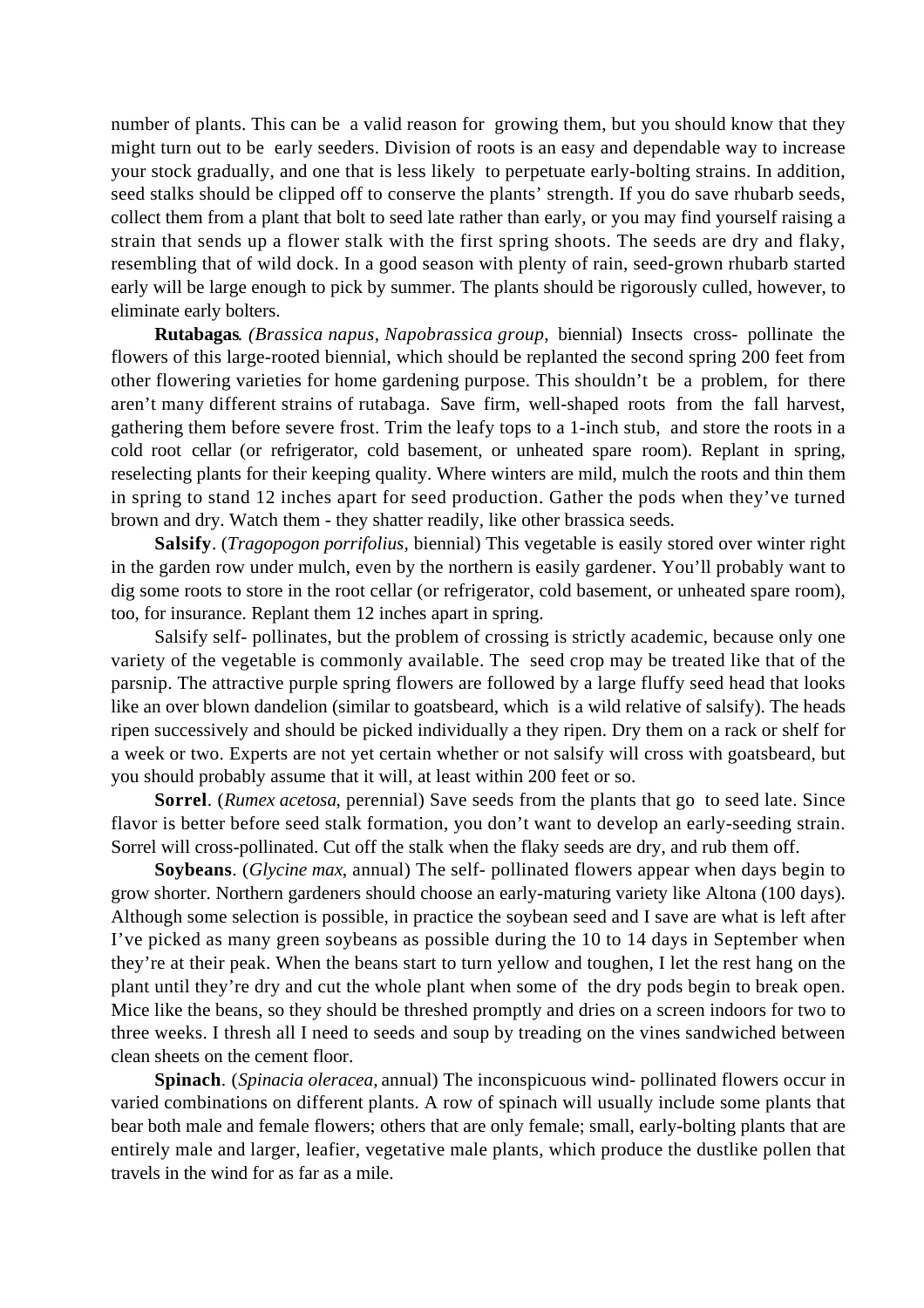Spinach may be selected for leafiness and late bolting, though, without identifying each graduation of gender. Just look for the undersized, early-seeding plants and grub them out. Most plantings of spinach tend to go to seed, spurred by warm weather and longer days, before the gardener has a chance to get his or her share, but at least selection should help to eliminate any genetically linked early bolting. Pick the seeds in the summer after they've ripened on the plants and store in sealed containers in a cool dry place.

**Squash.** (Annual) Since the species Cucurbita pepo includes a variety of squash types both hard-shelled winter and tender summer squash, as well as acorn squash, small gourds, Halloween pumpkins, and spaghetti squash - you can see that the possibilities for odd and interesting crosses are considerable. Insect often transfer the pollen between varieties, so different kinds of squash from which you want pure seeds should be grown no less than one-quarter mile apart. Bees usually carry squash pollen for only 180 to 200 feet, but they can travel as far as one mile.

Squash won't cross with cucumbers or melons, but pollination of a zucchini by a gourd or an acorn squash can produce a hard-shelled summer squash that isn't too acceptable on the table. All such crosses are edible, though. Some are palatable. Those that aren't make good feed for stock; the animals relish the seeds. If you're saving seeds of a kind of squash no longer offered by seed catalogs, however, such random crosses will spoil the seed strain that generations of gardeners have taken pains to keep pure.

Although a few botanists who have studied squash pollination think that occasional crossing may occur between acorn squash, Cucurbita maxima, and butternut squash, *C. moschata*, others disagree. In practice, even the careful members of the Seed Savers Exchange (see chapter 37 for more information about this group) routinely plant one variety of each of the four squash species in the same season. Thus you can safely save seeds during the same summer from a Hubbard squash *(C. maxima)*, a butternut *(C. moschata)*, a green striped Cushaw *(C.mixta)*, and a zucchini *(C. pepo)*, but not from an acorn and spaghetti squash, both of which are *C.pepo.*

If you do want to save from more than one member of a squash species, or if pollen from squash grown by a neighbor is likely to be carried to your squash, you can pollinate the blossoms by hand. Here's the procedure, as described in 1985 Seed Savers Exchange Harvest Edition:

First, observe the flowers and learn to identify the female flower, which has a tiny squashshaped swelling at its base. The vine's earlier blossoms will be males, which have straight stems and lack the rudimentary fruit.

Inspect the plants in the late afternoon or early evening and find an unopened male and female flower on the same vine. (Flowers that have already opened will droop slight. Don't use these because they've probably already been pollinated). Tape both flowers closed. The next morning, after the dew dries, open the female flower. It is all right to tear off the tips of the petals down to the lower edge of the tape, but be careful not to disturb the flower's attachment to the stalk. Pick the male flower, remove its petals, and holding it by the stem, rub the male flower' pollen-dusted anthers on the stigma of the female flower. Some experts recommend applying pollen from several male blossoms to each female flower. Next, tape the female flower closed to keep out bees that may especially carrying pollen from other flowers. You can bag the flowers instead of taping fruit in the fall. Record your crosses in your garden log, too. To be sure of getting a sufficient amount of good seeds, pollinate several blossoms for each squash variety, always using male and female flowers from the same vine. Squash doesn't seem to suffer inbreeding depression as corn does.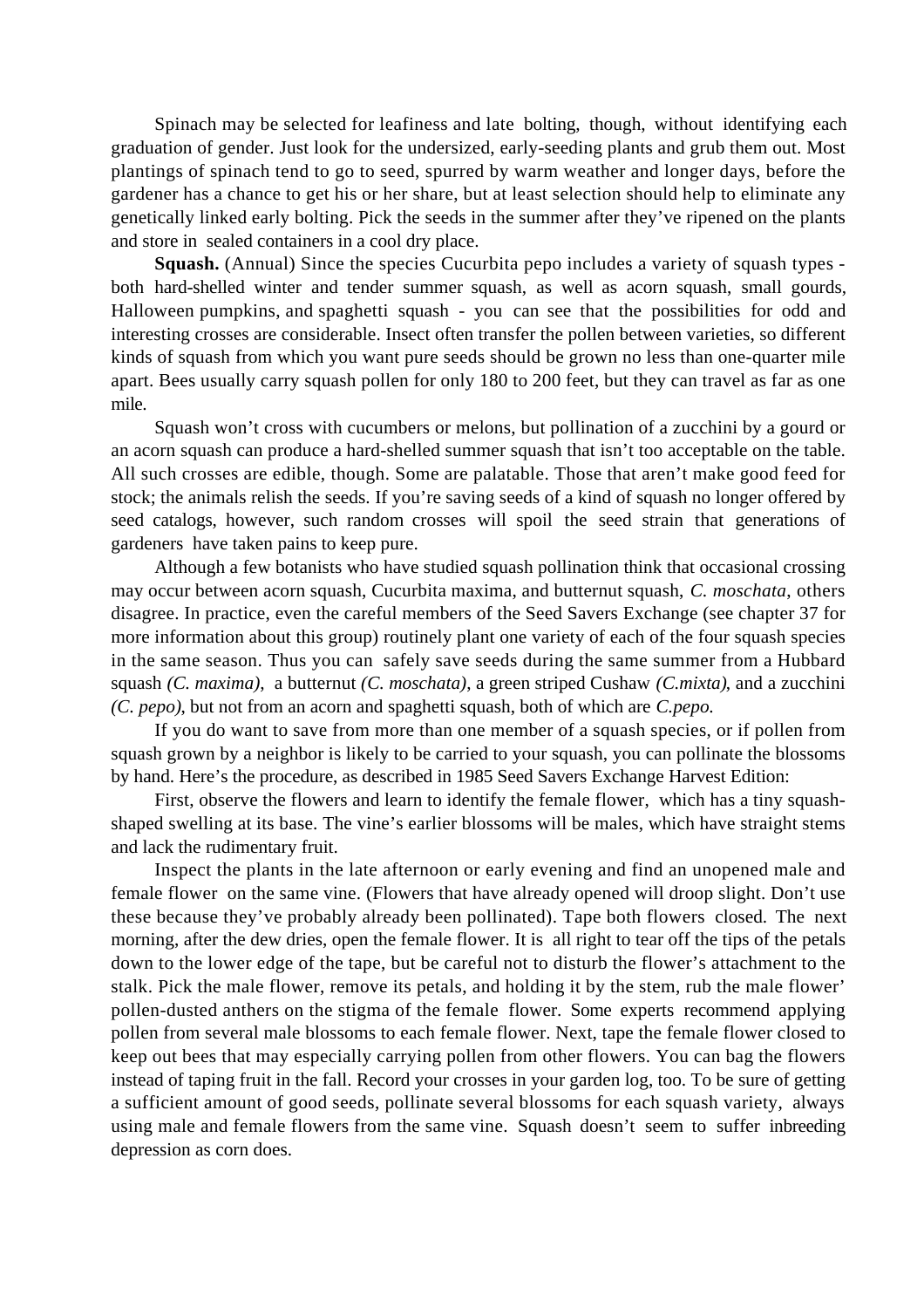**Butternut squash** (*Cucurbita moschata*) generally keeps to itself, but occasional crosses with *C. pepo* or *C. maxima* (winter squash) may occur.

You can harvest seeds of hard-shelled winter squash when preparing them for a meal, but zucchini and other summer squash should be allowed to ripen and harden for about eight weeks after they've reached the stage that is good for eating.

Studies have shown that squash and other cucurbits seeds gain vigor if allowed to afterripen in the fruit for 20 days after the fruit is fully mature. Split the squash, rake out the seeds with your fingers or a fork, and rinse off the pulp. Eliminate lifeless seeds by floating them off in winter; the good ones sink. Spread the seeds on screens or newspaper pads to dry for two weeks or so.

**Sunflowers**. (*Helianthus annuus*, annual) Insects may cross your prize giant sunflower plants with wild sunflowers or with cultivated sunflowers at a distance of about 1,000 feet. Watch the ripening heads and tie netting over the best ones when the seeds have formed but are still immature - otherwise the birds may beat you to the harvest! Cut the head from the stalk when seeds are dry, but before they begin to fall off, and hang it in a well- ventilated but relatively mouse-proof place to dry for a few weeks. Then rub off the seeds and screen and winnow them to eliminate chaff. We sometimes select seeds for next year's crop by setting aside the largest, plumpest seeds as we snack our way through them. For larger quantities, sift out small seeds through hardware cloth. Package promptly after drying; it doesn't take rodents long to discover and decimate a cache of sunflower seeds.

**Swiss Chard**. (*Beta vulgaris var. cicla,* biennial) The fine, dustlike, wind-blown pollen will carry as far as a mile, crossing varieties of chard with each other and with beets and sugar beets. Chard survives the winter in all but the most northern gardens, and even there a blanket of mulch will often pull it through. The deep, strong taproot stores energy for a second season of growth, when the plant will flower and produce summer seeds. Pluck off the brown seeds as they dry, or cut the plant when seeds begin to dry and allow it to finish drying in the shade.

**Tomatoes**. (*Lycopersicon lycopersium,* annual) Seeds saved from open- pollinated (nonhybrid) varieties can generally be counted on to breed true, but although the flowers are usually self- pollinated, they may be crossed by insects about 2 percent of the time. To prevent crossing, keep different varieties of seed stock 10 feet apart. Flowers of some older tomato varieties have longer styles than those of feet recently developed cultivars. Because the protruding styles than those of more accessible to bees, these varieties may have a considerably higher rate of natural cross-pollination. Botanist Dr. Jeffrey McCormark recommends isolation distances of 20 to 25 feet for older tomato varieties with long-styled blossoms. McCormark also suggests planting either tall barrier plants or a pollen-producing crop between varieties. (In their native Peru, where they are perennial, tomatoes are cross-pollinated by native insects).

Pick the best fruits from your outstanding plants when they are fully ripe, perhaps a bit overripe. To maintain a larger gene pool, save seeds from several fruits. Place the seeds and pulp together in a jar and let the mixture ferment at room temperature. It's best not to put the jar in an especially warm place. Fermentation develops in two days at  $80^{\circ}F(27^{\circ}C)$ ; at  $70^{\circ}F(21^{\circ}C)$  it take three days. Leaving the seeds in the pulp for a longer than five days, permits more complete control of bacterial canker, a seed-borne disease. Stir the brew each day, and during the second, third, and fourth days, pour off the liquified pulp and the floating seeds, retaining the seeds that have sunk to the bottom. Rinse the pulp from the seeds and spread them on paper to dry for three to seven days.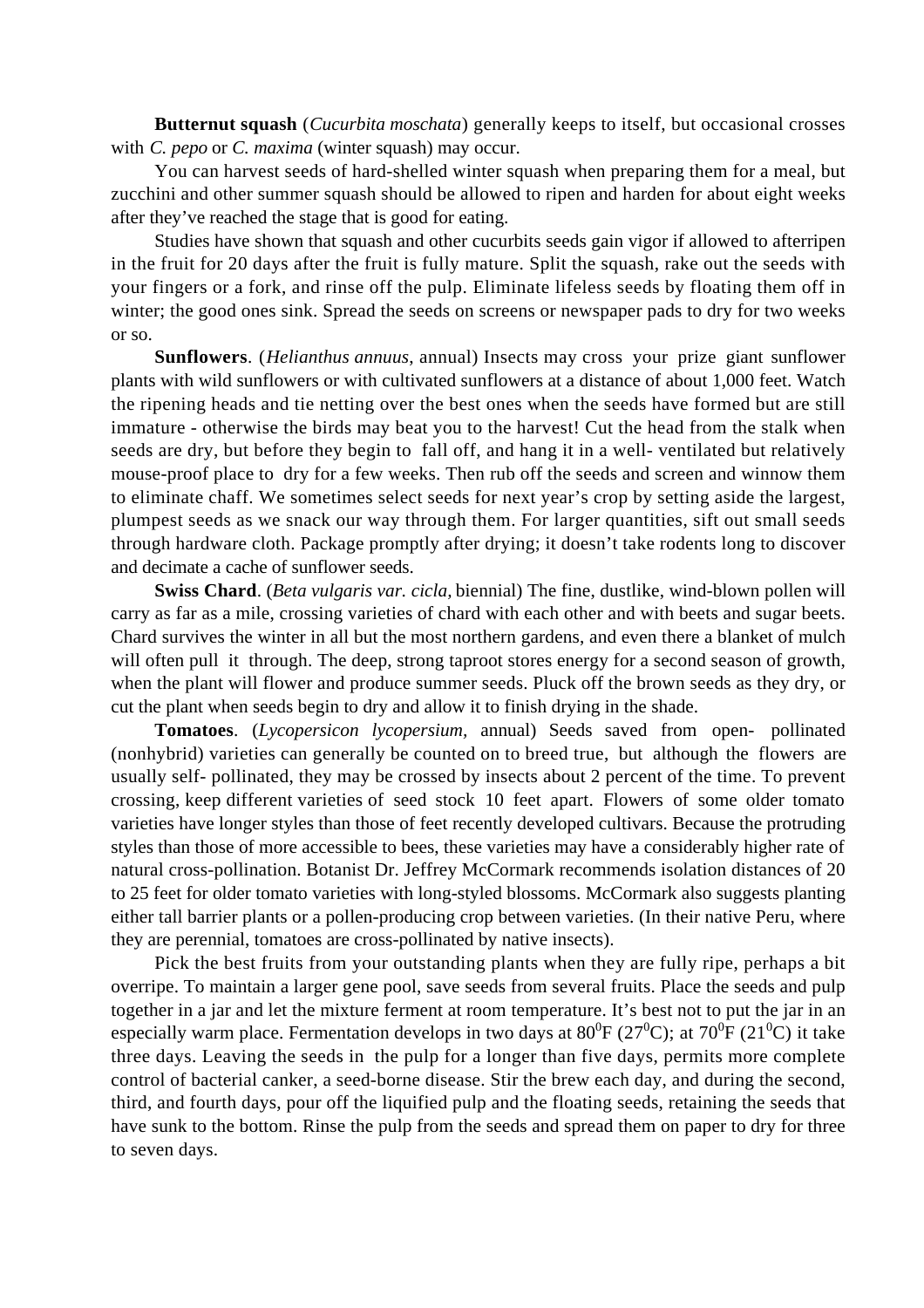If you're trading seeds with other gardeners in a seed exchange, you should probably use the fermentation process, but I've had excellent results for years with a simpler method. I cut open the tomato, rake out the seeds with a fork, and spread them on newspaper, folded to several thicknesses, on which I write the variety name with a felt-tip marker. After the seeds have dries on the newspaper for two weeks or so, I remove the labeled top layer of paper with the seeds plastered to it, roll it up, and keep it in a tightly closed can over winter. In spring, it's easy to simply scrape the seeds from the paper as I need them or to tear off bits of the seed-studded paper to send to gardening friends.

I've always liked the story (a true one, too) that Peter Tobey related in an editorial in the magazine House and Porch Gardens, about the man who grew a tomato plant from the seed in his BLT sandwich. (Incidentally, there are about 2,500 different kinds open-pollinated tomatoes, and 500 hybrids).

**Turnips.** (*Brassica rapa, Rapifera group*, annual, sometimes biennial) Early - planted turnips will form seeds the same season. Fall-planted turnips may live over a fairly mild winter and produce seeds the following spring. If your winters are cold, store your seed turnips in the root cellar (or refrigerator, cold basement, or unheated spare room) until spring and then replant them. The yellows are cross-pollinated by bees, and they'll cross with rutabagas, rape, and other blooming turnip varieties, and occasionally with mustard, radishes, and Chinese cabbage, within 200 feet and often farther. Harvest the dry pods individually and bag them in small amounts for threshing. Larger seed harvests may be handled by cutting the plants when the pods are fairly dry and stacking them lightly in a dry place to cure further.

**Watercress**. (*Nasturtium officinale*, perennial) Well-established plants will form seed heads by summer's end. Designate a clump from which you will refrain from harvesting leaves. These plants will form seeds sooner. Ducks can eat a small planting of watercress down to the nub in late fall when other greenery fails, so if you have some, you may need to put chicken wire around your seed-stock clump so that it can ripen seeds unmolested. Watercress is cross-pollinated by insects. Collect the slim pods when they dry and break them up to release the seeds.

**Watermelons**. (*Citrullus lanatus*, annual) The separate male and female blossoms are crosspollinated by bees, so plantings of different varieties may cross within 200 feet. Since the seeds are mature when the fruit is ripe, you can keep the seeds of especially good melons as you eat the flesh. Melons that remain in the field until they're a bit overripe can also be used as seed source, if they are still sound. Just rinse the seeds and spread them out to dry for a week.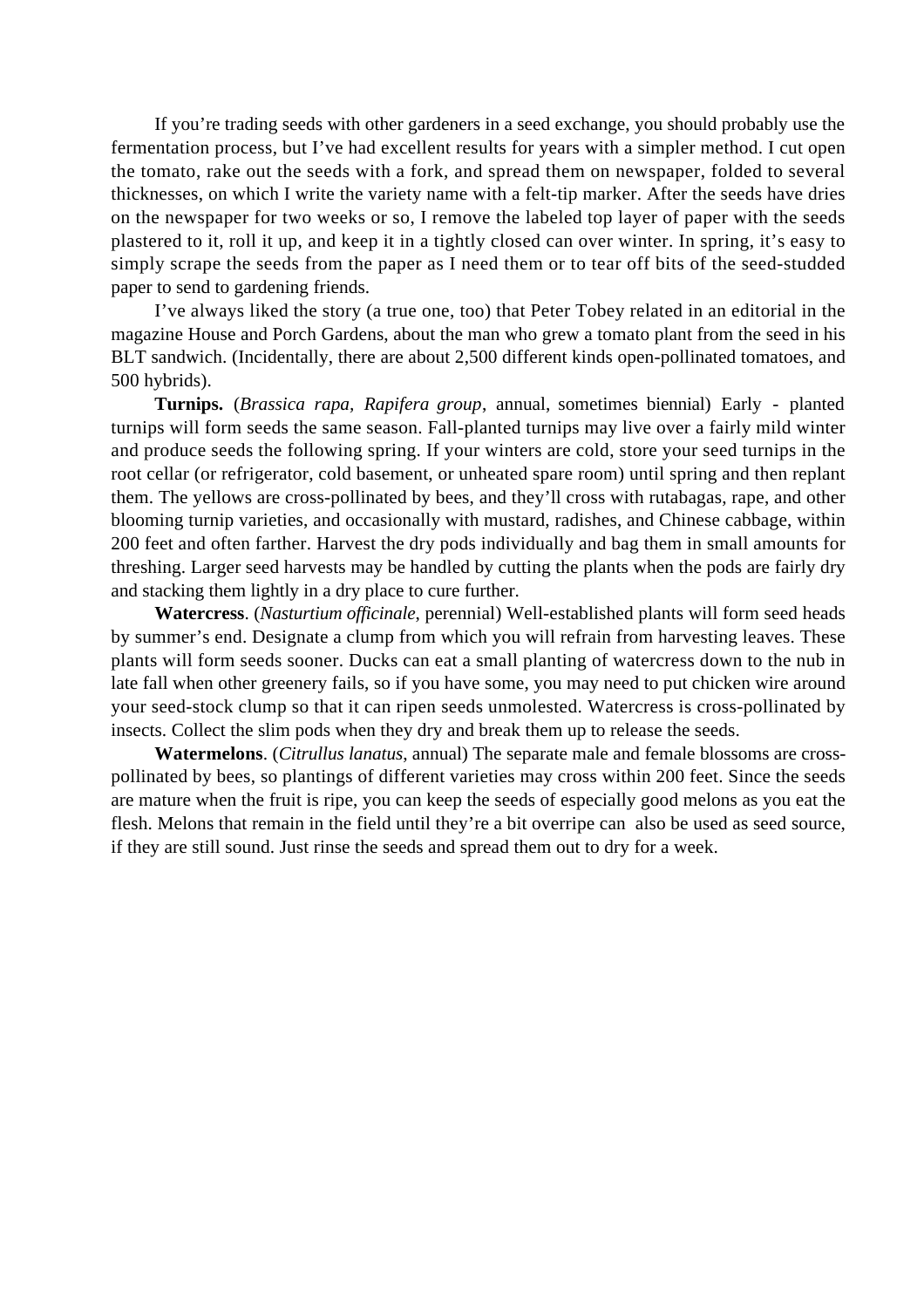### **34 Further Challenges**

Growing plants from seed offers challenges for the gardener even beyond those of successful germination and seedling growth. If you truly enjoy the process of seed starting, you might want to consider making your own crosses of the plants in your garden. If you have the room and the time, you could start a small business raising and selling seedlings to other gardeners.

### **Backyard Plant Breeding**

Suppose you want to try making some controlled crosses of seed-bearing plants. How do you begin?

First, you select parent plants that have qualities you'd like to perpetuate and try to combine (see chapter 29 for selection criteria); then you must isolate your plants to prevent accidental wind or insect pollination from unknown sources. A well-anchored cloth cover will keep out wind-borne pollen. A screen-wire cage or cheesecloth drape effectively deters insects.

**Hand- pollination**. Having thus taken control of the flower to eliminate random pollination, it is now up to you to carry out the pollen transfer from one parent plant to another. If it's possible to pinch off the blossom petals, do so; you'll have a better view of what you are doing. Transfer the pollen from the parent plant you've chosen as the fertilizing agent to the stigma of the plant you want to bear the seeds. To do this, you can use a twist of paper tissue, a small paintbrush, a fingertip, or a rubber pencil eraser. (See chapter 33 for hand- pollinating techniques for corn, cucumbers, squash, and melons).

Composite flowers and those peas, beans, and some other self- pollinating plants are difficult to pollinate by hand, so these would not be good candidates for the amateur plant breeder. If you want to cross-breed tomatoes, which have self- pollinating flowers from which the anthers must be removed in order to prevent self- pollination, consult one of the excellent books on plant breeding recommended in the bibliography.

**Saving Pollen**. If one of your chosen parent plants blooms before the other one, you can try to save the pollen, according to Ken and Pat Kraft, authors of Garden to Order, by tapping it into a small dry vial and then drying it for about 24 hours under a light bulb or in any other spot where a fairly constant temperature of  $90^0F (32^0C)$  can be maintained. Store the pollen in the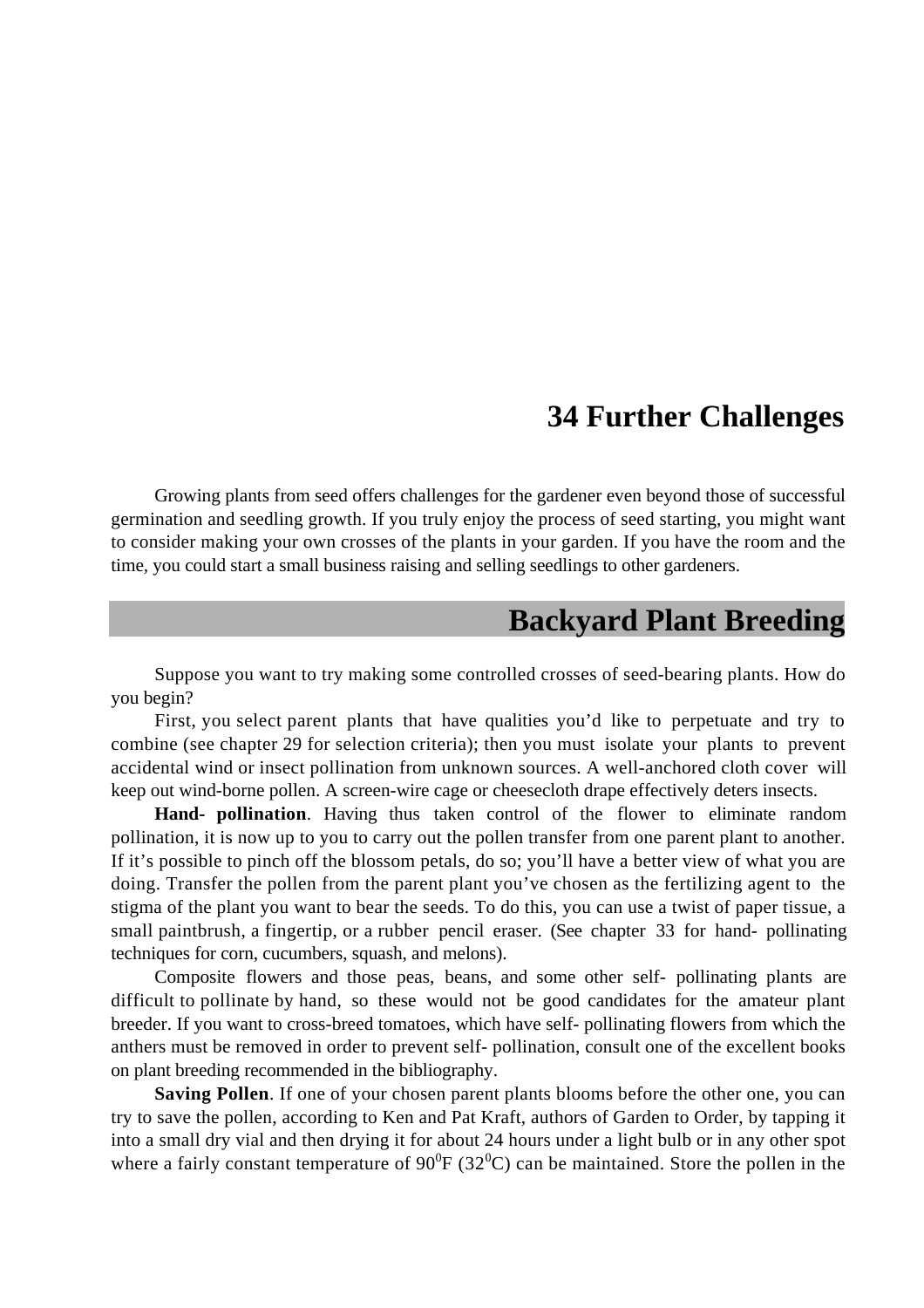freezer. (Pollen grains from corn, and possibly also from other vegetables, often burst when frozen. You could try keeping corn pollen in a humid part of the refrigerator). Species vary, and pollen is often short-lived at best. Some kinds are potent for only a few hours, but others have lasted for several weeks with this treatment. Saving pollen is a highly experimental venture even for professional horticulturists, so don't be disappointed if it doesn't always work for you. Record what you did so that you can learn from your successes and failures.

This is a quick look at a complex subject, but perhaps these few hints will help you to make a beginning if you choose to try some deliberate crossing. Don't hesitate to pull apart a few flowers so that you can learn more about their structure. If you become at all serious about this, you will of course want to do a lot of more reading about plant genetics, flowering mechanisms, isolation and breeding techniques, and so forth. R. W. Allard's book Principles of Plant Breeding are two good books on the subject. If you label your experiments and record your procedures and results, you'll be able to learn and profit from what you've done.

### **Selling Your Seedlings**

More than one experienced gardener has found it possible to pay for the season's gardening costs - fertilizer, rock powders, mulch, seeds, pots, a new hoe- by selling well-grown seedlings. A really thriving seedling operation might in a few years even pay for a greenhouse. The trick is that you'd need the greenhouse to make it possible!)

**Deciding What to Sell**. Plant your stock around the basic vegetables that many people want to buy: tomatoes, lettuce, cabbage, and peppers, which are staples in most household gardens. Also grow special varieties of those vegetables that often can't be found outside a seed catalog: yellow tomatoes, Jersey Queen cabbage, extra-hot peppers, Buttercrunch and romaine lettuce, burpless cucumbers. Then, to keep things interesting, offer a few plants that are different but easy to grow: vegetables such as leeks, potted chives, cherry peppers, and collards.

Listen to your customers, watch what they buy, take special orders, and you may find that you're able to develop a specialty and a loyal following of busy gardeners who depend on you.

**Managing Your Growing Space**. You'd probably need at least a three-tiered, double-bank, 48 inch fluorescent light setup or small greenhouse, good sun porch, or sun pit to raise enough plants for yourself and your customers. A few cold frames, in which you can harden off earlygrown plants, can double your seedling-producing capacity. I've been able to grow repeat orders of red cabbage and broccoli by moving them outdoors under glass quite early to make room for succeeding flats of tomatoes and eggplant.

Advertising. Once you become known for quality plants of special varieties, good old word of mouth may bring you as much business as you can handle. If not, or if you're just beginning your venture, a little publicity can help a lot. Advertising can be as simple as a sign on your mailbox or front door, a sentence in the classified section of your local paper, or a notice posted on the supermarket bulletin board. Craft fairs may offer you a chance to set up a table of your wares. A newspaper feature story on your operation would provide free publicity if you have an interesting angle or specialty that would catch the reader's eye.

**Cutting Expenses**. You can pare expenses by using nonhybrid seeds, which generally cost less; by buying seeds in bulk, once your volume of business justifies such a step; or by using home-saved seeds if you are sure they will run true to type. Mix your own potting soil in volume. Use recycled plant containers a much as possible, as long as they are fairly uniform, neat, and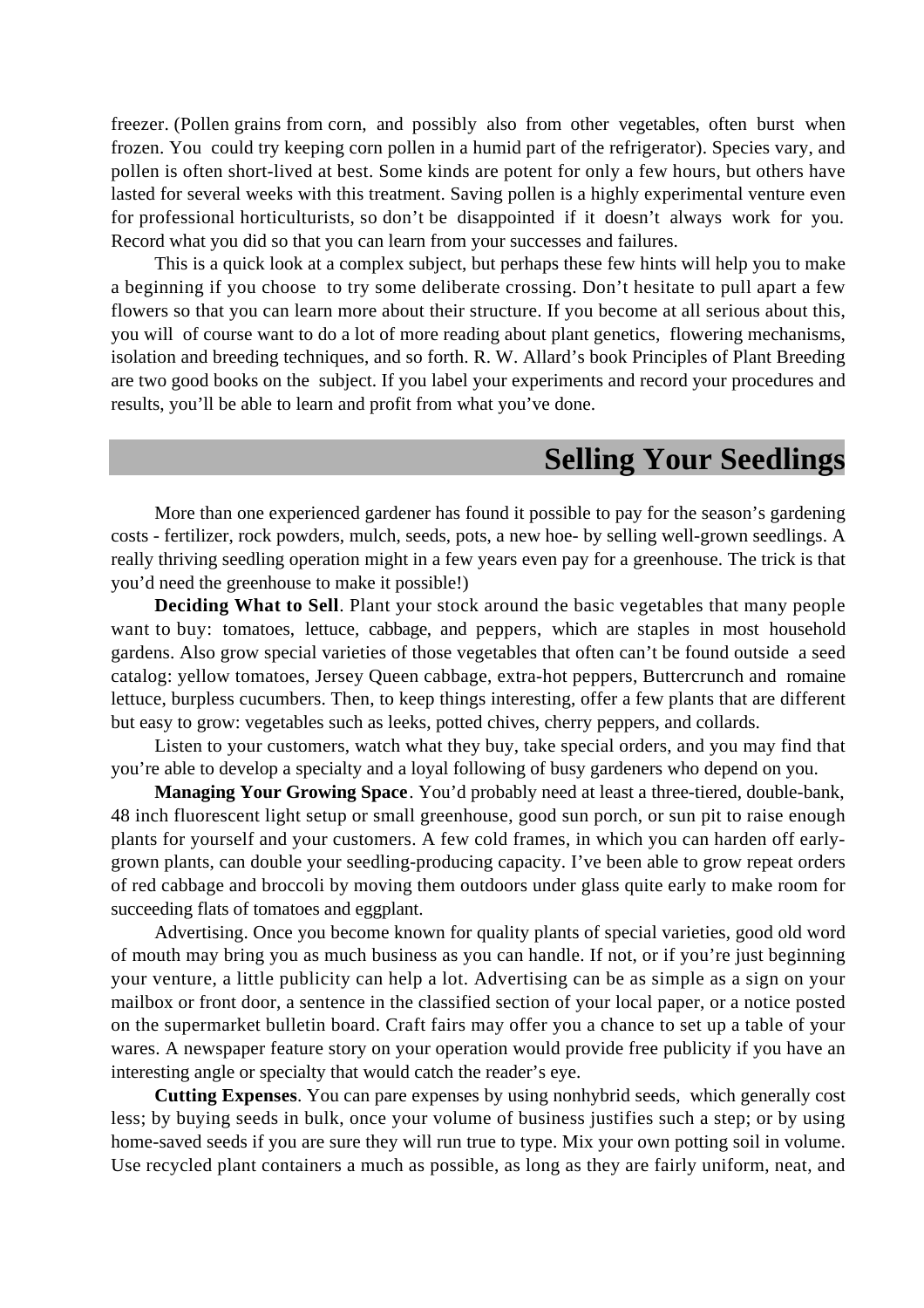provide good growing conditions for the plants. Don't stint on fertilizers, but try substituting manure tea for the heavy feeder in place of the more expensive fish emulsion fertilizer. Remember that the extra electricity used to run your fluorescent lights should be figured into the costs of doing business.

You'll want to keep good records of expenses and income, obviously, so that you can tell whether your seedling business costs or pays. Naturally, expenses in setting up will keep the ledger red for the first few months. It's unlikely you'll get rich at this, but often a little extra effort and space, spent at something you enjoy doing anyway, will help to pay for some household necessities.

# **35 The Garden Diary**

I keep your running record of our gardening activities and results, partly, I guess, because I'm a compulsive note-taker, but mostly for curiosity, comparison, planning, and improvement. The record is a useful tool that helps me, each year, to avoid at least some of the mistakes of yeas gone by. Garden notes need not be elaborate or even terribly well organized, as long as you can find them.

My own system smacks of the patchwork theme that has become the trademark of our homestead. The heart of the system is a calendar that has space for notions on each day of the month. This is where I record planting dates, both indoors and outdoors, dates of the first harvest, peak harvest times for different vegetables, yields, weather and insect problems (excuses, excuses), notes to remind myself to save seeds of certain vegetables, the phone number of the man who shells peas by the bushel (we gardeners always were an optimistic lot), and kinds and amounts of manure and rock minerals and when and where they were spread.

The calendars differ from year to year, but they follow a basic pattern. Notations during the dead of winter center around ordering seeds and planting seed flats. Spring notes proclaim, "Ate first spring onion tops today!" "peepers back," "planted out head lettuce," "hard freeze at night" (April 22). By June the page is scrawled up and running into the margins: "make smaller, more frequent leaf lettuce plantings next year," "mammoth melting sugar peas better than dwarf kinds," "first zucchini today" (June 19). Late summer and fall are crowed with pickling, canning, and freezing tallies, as well as references to prime foraging dates, mushrooms, and nuts to watch for,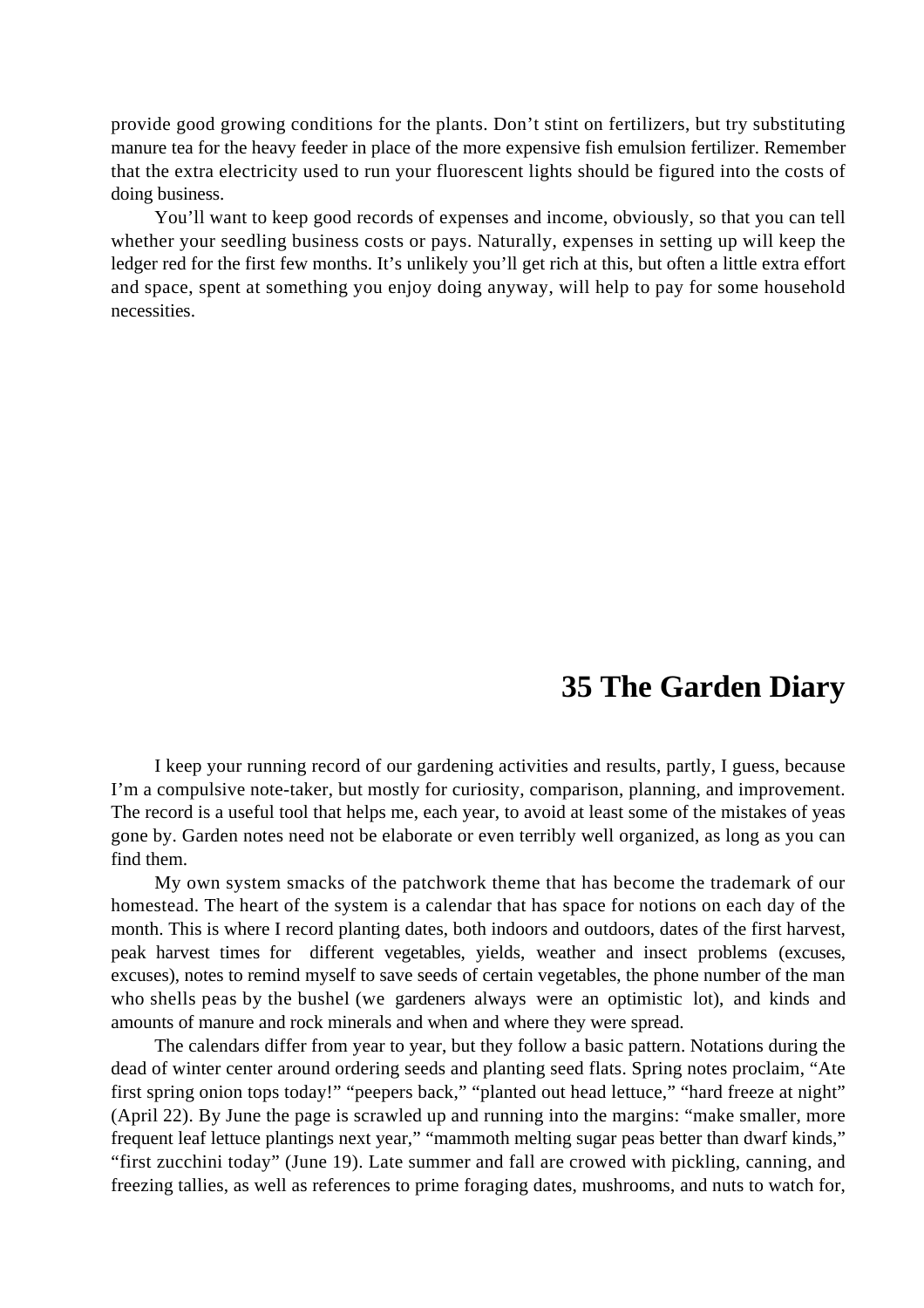up to and well beyond the day when "black frost ... 25 degrees last night" proclaims the certain turning of the seasons.

Interspersed with my garden notes, of course, are records of other homestead happenings with goats, bees, hens, sheep, hay, and wildlife, as well as odd tidbits that just should not go unrecorded: "toad returned to the barn today," "found bottle gentians near swamp," bluebirds nesting," "geese going south," "nine fall ducklings hatched by Crazy Lucy." If we have an extra load of manure and decide to divide it between the corn patch and the grapes, I make note that fact because I know I'll forget by the next barn-cleaning time which piece of ground got the bonus.

Comparing harvest times from year to year help me to determine how far back I can push certain planting dates in spring and which varieties work best with this kind of gamble. Yield notes influence the amounts and kinds of vegetables I'll grow next year. Notations of food quantities put into storage, averaged over five to ten years, tell me in a general way how much is enough. Since food quality and nutritional value are highest during the first year in storage, I prefer to can and freeze for one year only.

Two other record sheets figure in my yearly planning guide. One is the garden diagram, that much-revised, out-of-scale sketch of the garden rows and what they grew, including intercropping tricks that worked, succession plantings, and last-minute replacements of row or plant wipeouts. (Who are the early beets?) I'll never know. Whoever it was never made it back to gobble the chamomile and basil I put in their place, though).

The other list I keep from year to year is the sheet of scrap paper on which I record kinds and amounts of seeds under the name of the company from which I ordered them. This saves time when ordering next year. Des Vertus Marteau Turnip, for example, is one of my favorites, but only two seed companies carry it. Or I may want to try a different strain of butternut squash from a new seed house or a taller snapdragon variety.

Experiments in plant breeding, seed saving, insect control, and the like will be of lasting value only if recorded: what did you do, when, to what, how long did it take, and what were the results?

Taking notes on the garden gets to be a habit. Keeping the calendar handy, with a pencil nearby, ensures that it's not a chore, and referring to the notes of other years helps me to determine where to start and how to proceed this year. "More kale, more leeks, less broccoli," reads my command to myself. If I ignore it this year, I'll have to record it in red next year. And so the years cycle into one another, each one different, yet grounded in the year before. To leave them unrecorded is to miss much valuable information and many important memories.

# **36 Seed Catalogs**

Recently I read an article by a man who maintained he'd received an excellent education by observing and asking questions in his local hardware store. I couldn't agree more; Mike and I have also learned a lot this way. I feel the same about seed catalogs. In between the vegetable descriptions is helpful information on planting, insect control, harvesting, and even cooking.

As you look for varieties of vegetables that will be most suitable for your garden, you'll learn, too, to evaluate the offerings of the different seed firms. Disease resistance, for example, is important, especially with cucumbers and tomatoes, if you have had previous disease problems in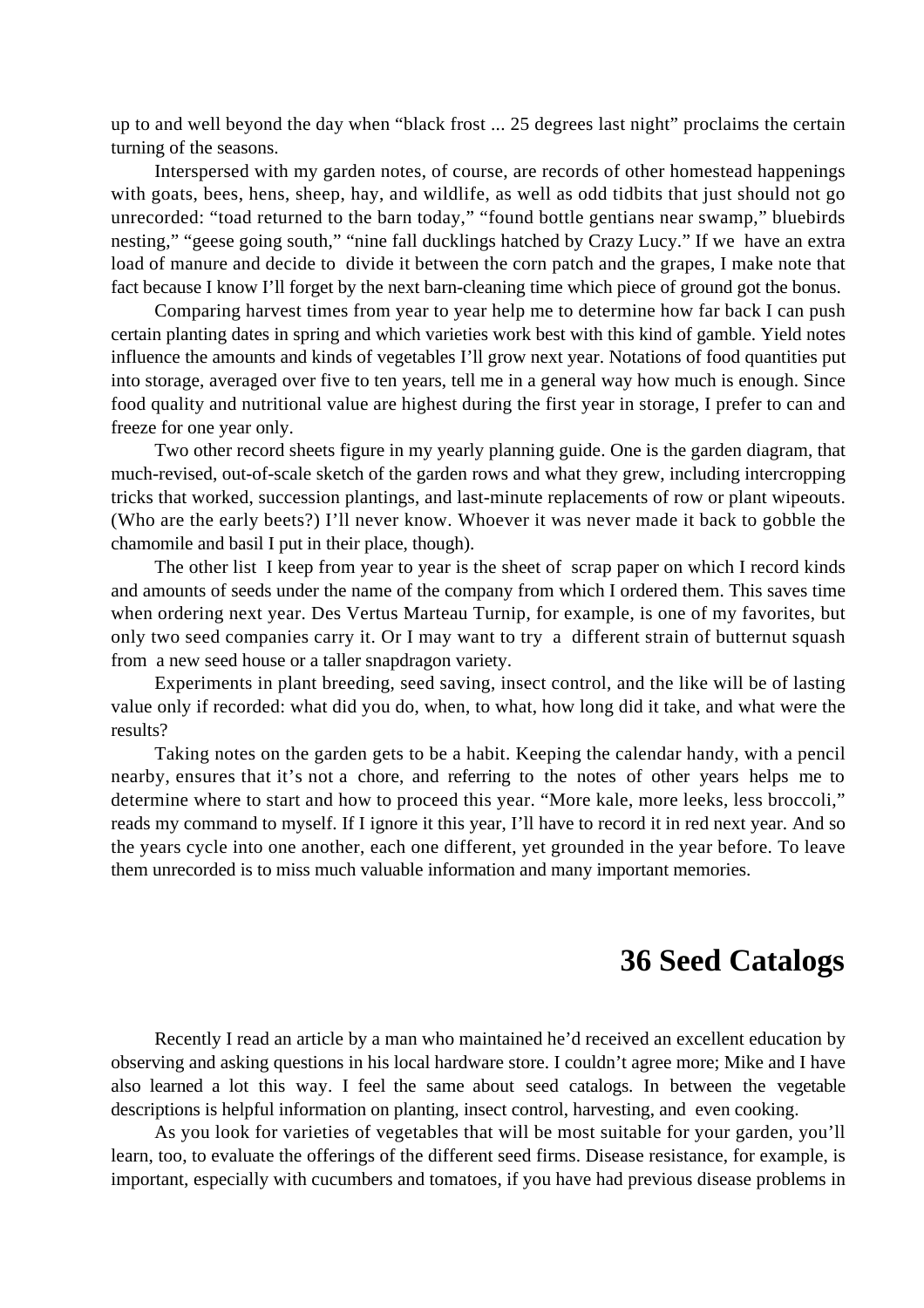your patch. You must know what your problem was so that you can choose a variety with specific resistance. Even then, resistance doesn't guarantee immunity, and a pea that is resistant, say, to fusarium wilt may still come down with downy mildew, or a scab-resistant cucumber may succumb to anthracnose or mosaic. Generally, a resistant strain is less vulnerable varieties will increase considerably in the near future.

When shopping for early-producing vegetables, check out the catalog claims for flavor. Some early vegetables have fine flavor, but in others taste is sacrificed to a certain extent for quick harvest. Here again, early varieties are being improved, and you'll find more and more that they taste, as well as look, good.

Should you buy pelleted seeds? I did. Once. The bentonite clay often used to coat fine seeds is sometimes slow to admit water. The pelleted carrot seeds I planted as an experiment cost more and produced less than a comparable number of regular seeds.

If your garden area is small, look for bush varieties of some of the cucurbit space-grabbers like corn squash and even pumpkins. Flavor is not always quite up to that of the vining crops, but should still compete with anything you could buy.

If you've been bitten by the gardening bug half as badly as I have, I'm sure you'll need to urging to try one or two or three new plants each year. Not very experiment will earn a permanent place on your garden plant, but you're sure to find at least a few vegetables and flowers that you'll wonder how you ever did without. Even if it's just a new variety of tomato, one of the high crimson (extra red) ones perhaps, or the Sweet 100 that bears so generously that it must be staked, treat yourself to something new. Even at today's prices, a packet of seeds is one of the very best buys you can make.

 Vegetables and flowers designated as All-America selections have been chosen for their high quality and ability to grow well in different parts of the country. The All-America selection trials have been set up as a nonprofit institution, managed by cooperating seed companies. Member firms, as long as they offer seeds obtained solely from the original grower - none of their own - for the first three seeds. This eliminates a lot of the secretive hocus-pocus that formerly attended the introduction of new varieties. The effect is to protect the company offering a good new type of seed, to make it worth their while to share it, and to put good new strains in the hands of home gardeners sooner.

Catalogs differ, too. Some are general, others specialize in northern-grown or openpollinated seeds, in herbs or cantaloupes, in cutting flowers, or in extra-large vegetables. I don't believe I've ever yet sent for a seed catalog that didn't have some different offering I found tempting. Adding to your catalog library might make your January fireside planning a bit more complicated, but I'll bet your June garden will be a lot tastier.

You'll often hear that you should buy seeds from a firm based in a climate similar to yours, or at least as cold in winter, in order to get plants that are acclimated to your regional conditions. That's good advice, as far as it goes, but it ignores the fact that these days most large seed companies buy seeds on contract from large-scale growers. Some seedsmen, however, do raise most of their own seeds, and indicate this in their catalogs. Seeds that I've purchased from Main, Vermont, New Jersey, California,, Canada, England, Maryland, Iowa, North Dakota, and other states have performed well here in my Pennsylvania garden, leading me to conclude that, in this latitude at least, the geographical location of the seed source is not critical. It may be more important for cold-climate gardeners or for those in the Deep South.

One more thing. Keep those catalogs around after you've sent out your order. With the exception of Stokes, whose seed packets are an education in themselves, planting information is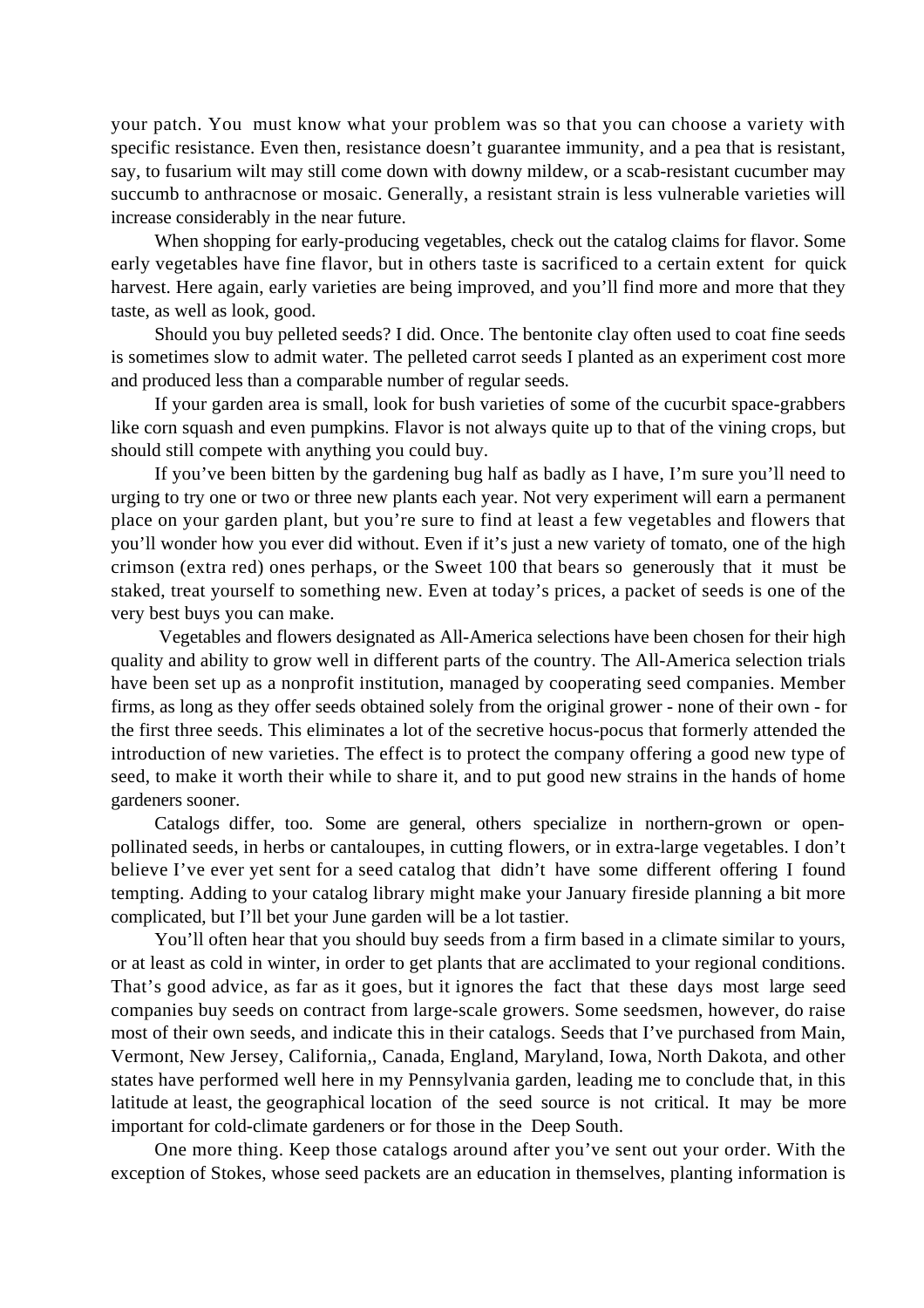usually more completely spelled out in the catalog than on the seed envelope, so you might want to refer to the catalog again at planting time.

In the back of this book, in alphabetical order, is a list of companies selling mail- order seeds. Unless otherwise noted, catalogs are free.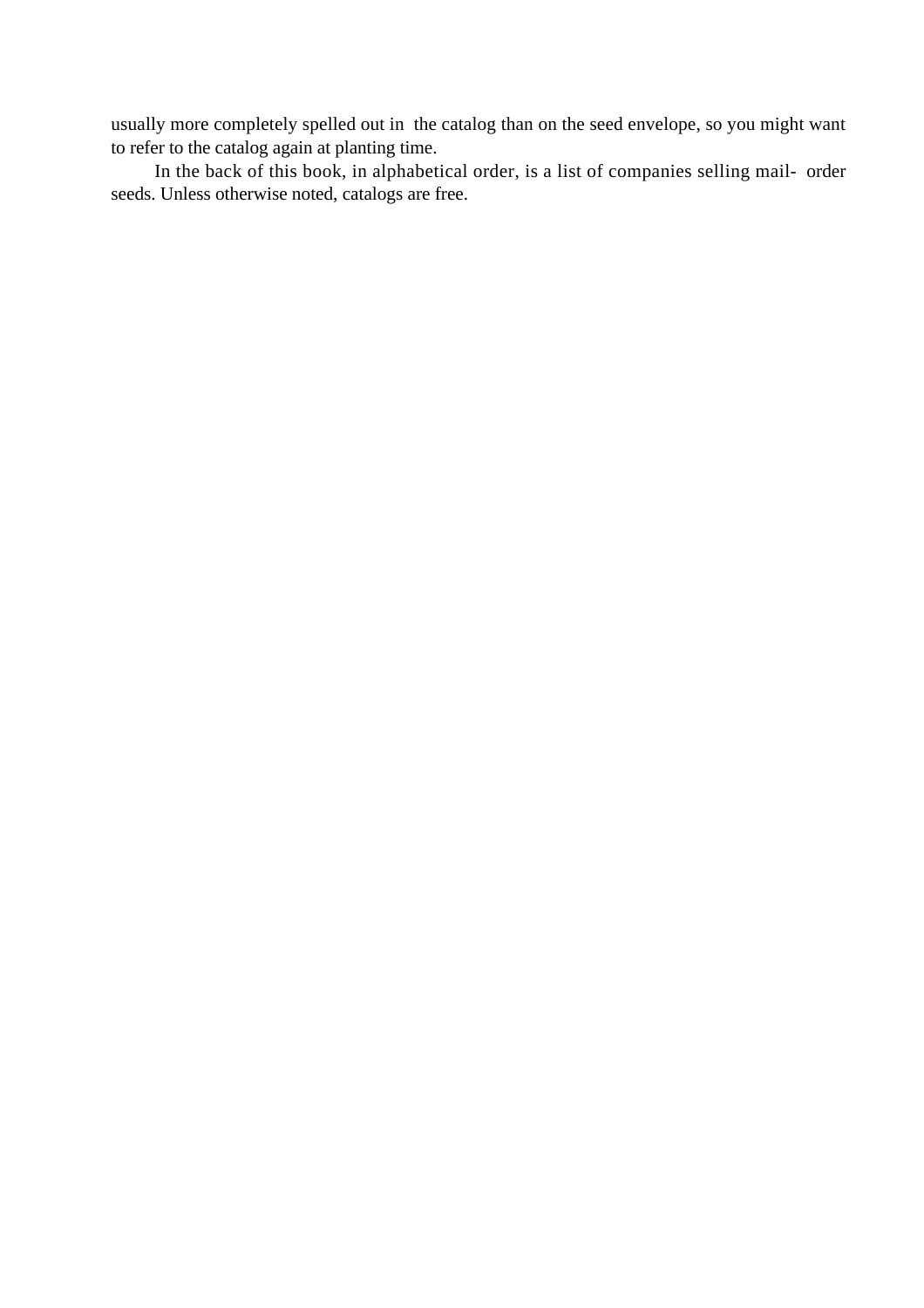### **37 Seed Exchanges**

Think of all the mountain hollows, city plots, small-town homesteads, and isolated ranches where people may be saving seeds of an heirloom bean or a special meaty tomato or a slowbolting lettuce. Simply keeping these varieties alive and occasionally improving on them is a good thing. Perhaps the seeds are passed around the family or the neighborhood, but often the strain remains in a relatively restricted pocket, going round and round each year, but not spreading. If the seeds are not replanted regularly, in fact, or if they are lost, the strain will die out and can never be recaptured.

Suppose, though, that some way was found to bring some of these people together, to let them know about each other and the seeds they save, to make it easy, foe example, for a gardener in Iowa to try seeds raised in a Georgia garden, and to facilitate the sharing of seeds that might otherwise peter out with people who care about such things. Just imagine all the possibilities that would be generated by such a network!

Now for the really good news: the network exists. Gardeners who save their own nonhybrid seeds now have the opportunity to trade seeds with other gardeners through membership in a seed exchange. These exchanges, which started quite recently as one-man, grass-roots ventures, are growing in size and scope. Their potential for good is tremendous.

### **The Seed Savers Exchange**

How does a seed exchange work? Let's take a look at the Seed Savers Exchange (SSE), originated by Kent Whealy. This exchange was designed to be a "communications network for serious gardeners" devoted to spreading as many good, nonhybrid, and especially old, rare, or highly localized vegetable varieties to as many gardens as possible, before these seeds are lost. Whealy started the SSE as a simple newsletter. He was prompted by the death of his wife's grandfather, who has given him tomato, bean, and morning-glory seeds that had been kept alive by four generations of his family. Whealy realized that it was now up to him to keep those seeds alive, nd he began to wonder how many other good old vegetable varieties had already died out with the elderly gardeners who had been keeping them.

The grass-roots exchange that numbered 29 members in 1975 has now grown to a seed preservation effort that is international in scope, with hundreds of members and tax exempt status. Its publications retain the homey flavor of the early back-fence exchanges, but they also crackle with the excitement of networking on the leading edge of a vital effort to safeguard our rich genetic heritage, just before it's too late. The SSE is one of the most hopeful forces for good in home gardening today, and I recommend it to all concerned gardeners as an example of effective positive action.

The SSE runs an annual camp-out a gathering of members and others with an interest in seed saving and the preservation of genetic diversity. It also has published two books: the garden seed inventory, a listing of almost 6,000 nonhybrid garden seeds and their sources (\$12.50 postpaid) and Seed Savers Exchange: the first ten year, a collection of useful articles from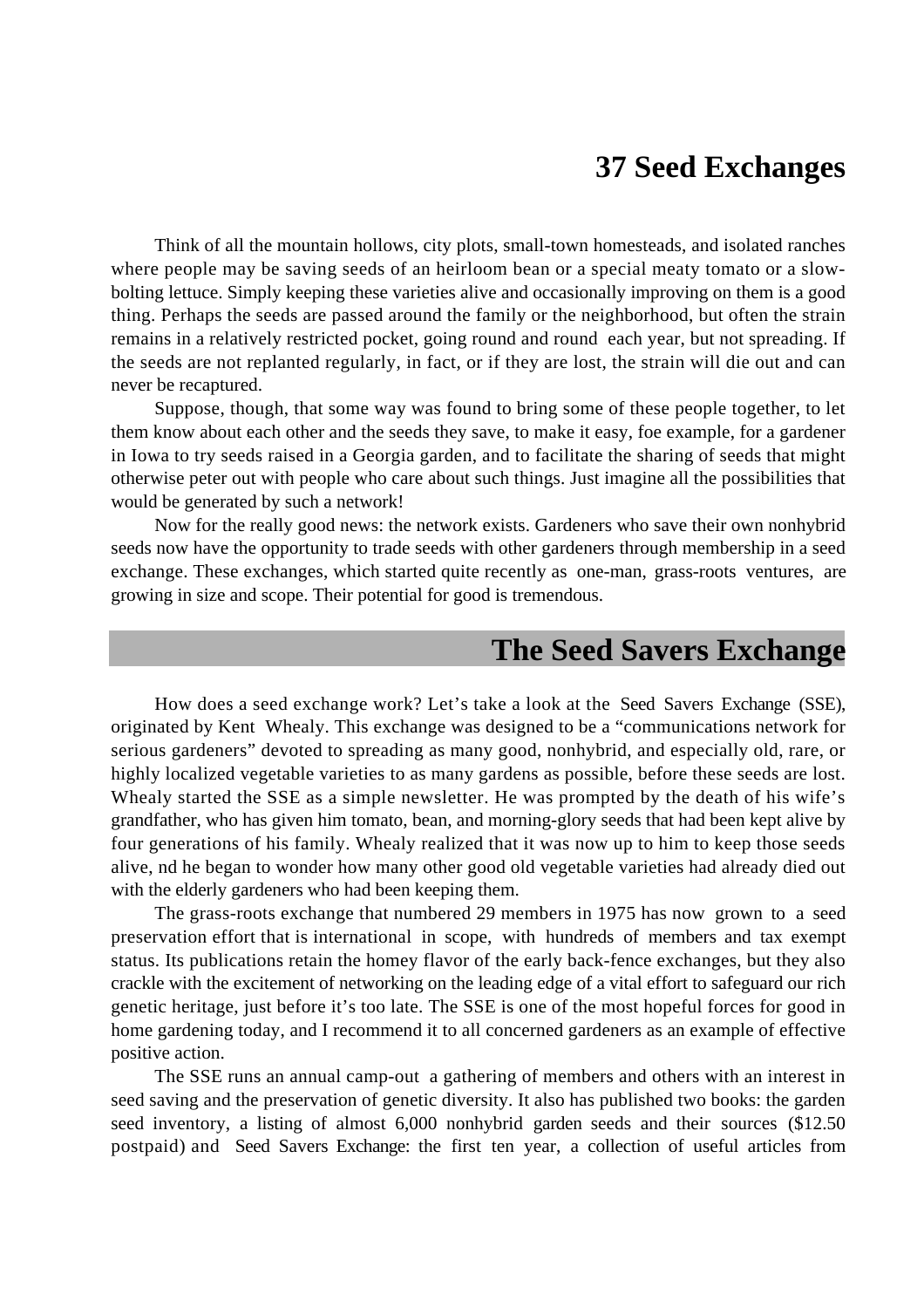previous issues of SSE handbooks (\$15 postpaid). Order these books by writing to or calling Kent Whealy at R.R.#3, Box 239, Decorah, IA 52101 (319) 382-3949.

The most heartening news from the SSE is its recent purchase, with help from various foundations, of the 57-acre Heritage Farm near Decorah, Iowa, where the Exchange's collections of nearly 5,000 heirloom and endangered vegetable varieties will be grown regularly to renew of the seeds. Large orchards of antique apples and collections of berries and perennial vegetables will be established, and demonstration gardens will show visitors the tremendous variety that still exists in vegetables, thanks to the efforts of home seed-savers.

For \$12 a year, the SSE will send you their Winter Yearbook, listing members' names, addresses, and the vegetable seeds offered and wanted by each member, and a Fall Edition with reports from seed conferences and articles on seed saving and on expert seed-savers. These publications can be ordered by writing to Kent Whealy at the SSE address given above. A member may change his or her wish list each year to correspond with current needs.

Rules are few but necessary to keep all dealings fair. When requesting seeds, members must enclose first-class postage. Nonmembers may order seeds from a member for \$1. (Even if you've bought the yearbook, you're not considered a member unless you offer seeds for trade). When ordering seeds from member, postage on packages must be paid back to the sender by the recipient. To make possible the widest dissemination of seeds, only a few seeds, enough for a hill or a few feet of row, are sent to each person requesting them. Vegetable seeds are of primary importance; no listings of flowers only will be accepted, and members are asked to limit flower listings to minimum. "Please don't use the exchange as just a source of free seeds," Kent adds, "because it could easily be ruined by more taking than giving. This should be an exchange among seed-savers. Let's save extra seeds from our best ... and then share them".

In the exchange's recent catalog, listings range from high-protein corn, mung beans, Crenshaw melon, Vietnam basil, Sweet Spanish onions, and Swedish pole beans to hop vines, broom corn, sea onions, and sugar cane seeds, with many strains of tomatoes, sweet corn, squash, lettuce, and other vegetables. Membership forms for the SSE are available from Kent Whealy at the SSE address given above. Enclose a loose first-class stamp with your request.

### **The Abundant Life Seed Foundation**

Another exchange, the Abundant Life Seed Foundation, is devoted to preserving and sharing open- pollinated, untreated seeds, especially those of the Pacific North-west. The nonprofit Abundant Life Seed Foundation also offer workshops on raising seeds; it sells seeds of vegetables, herbs, ornamentals, wildflowers, trees, and shrubs, and the exchange distributes surplus and date seeds to refugees, hunger relief programs, and charitable groups. Members receive both the annual seed catalog and book list and periodic newsletters. Membership costs \$5 to \$15 a year, according to ability to pay. The foundation may accept homegrown seeds instead of cash payments for memberships. For more information, contact the Abundant Life Seed Foundation, P.O. Box 772, Port Townsend, WA 98368 (206)823-5376.

### **The Grain Exchange**

The Grain Exchange was recently established by the Abundant Life Foundation to encourage small-scale growing of cereal grains - oats, wheat, barley, emmer, einkorn, and others, as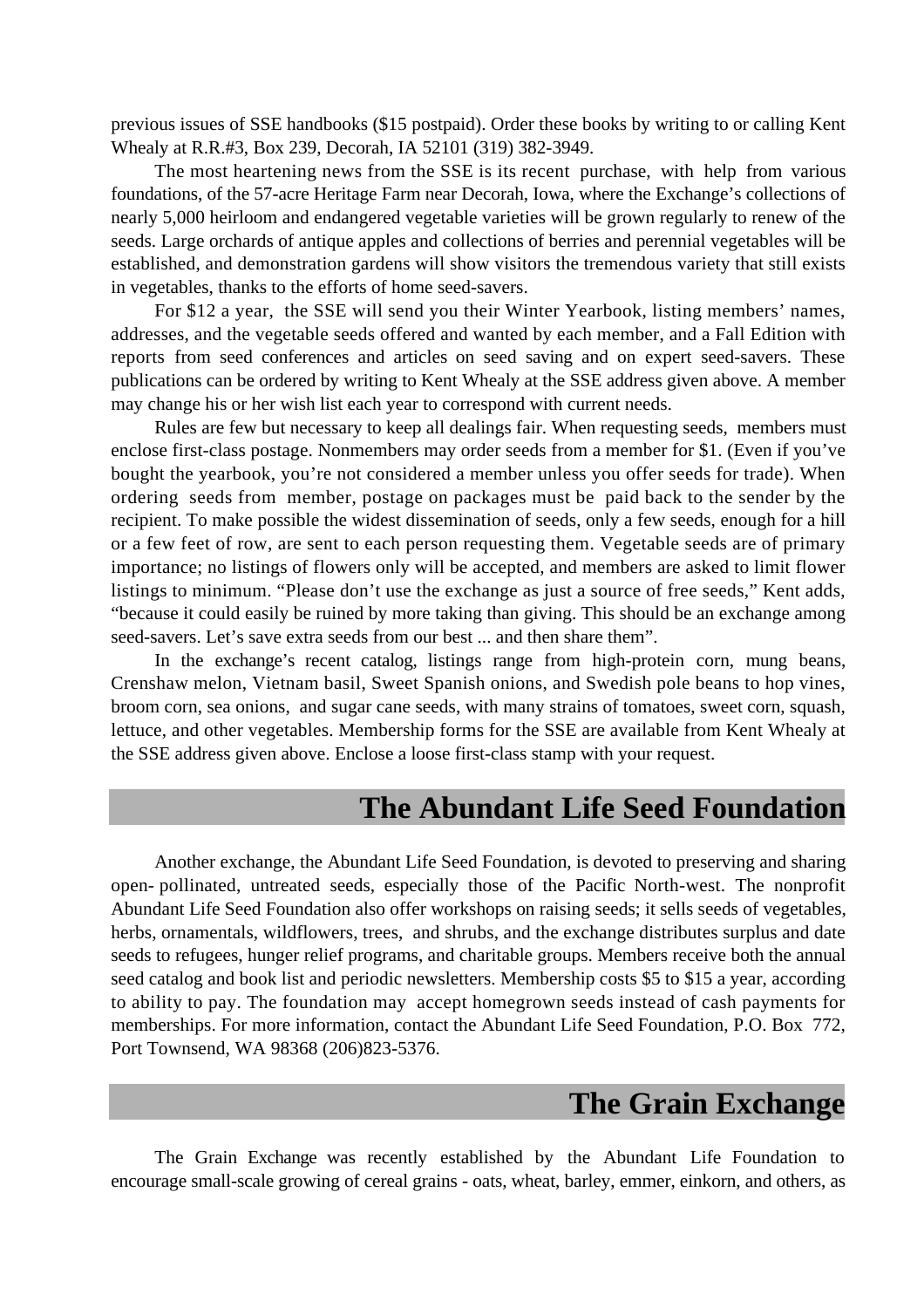well as other useful grains - flax and amaranth, for example. Members trade hard-to-find grains like Mandan Indian flour corn and hull-less oats. For a \$7.50 annual membership fee, members receive two tissues of the semiannual newsletter and the privilege of listing seeds offered or sought. For more information, send a self-addressed, stamped envelope to or call the Grain Exchange, the Land Institute, 2440 East Water Well Road, Salina, KS 67401 (913) 823-5376.

### **Two Flower Exchanges**

Two grass-roots flower exchanges publish annual bulletins to help gardeners trade seeds for ornamentals and herbs. The Olde Thyme Flower and Herb Seed Exchange, started by Barbara Bond in 1984, does not charge for listing seeds requests. To receive the bulletin, which includes some recipes and lore in addition to the flower and herb seed listings, send \$3 to the Olde Thyme Flower and Herb Seed exchange, RFD 1, Box 124-A, Nebraska City, NE 68410. The flower, wildflower and Herb (FWH) seed exchange costs \$2 a year. Offerings in recent bulletins include hollyhocks, ornamental popcorn, Texas bluebonnets, cleome, and calendula. Write Ann Taft, P.O. Box 651, Pauma Valley, CA 92061. When making inquiries without enclosing a membership fee, be sure to include a self-addressed, stamped envelope.

### **Native Seeds/Search**

Native Seeds/Search, another tax exempt seed conservation organization, was started by ethnobotanist Gary Nabhan to find, increase, and distribute seeds of native crops of the southwestern United States and northwestern Mexico. Through Search, Nabhan and other ethnobotanists and anthropologists have been able to collect and propagate native Indian seeds and give them back to Indian communities where the seeds had died out. Although not an exchange, Search's valuable rediscoveries of native heirloom seeds make it worth noting. These ancient foods - squashes, lentils, beans, sunflowers, corns - are not only a priceless part of the native American's cultural heritage, but also useful to desert gardeners and devotees of ethnic recipes. Most important, these seeds constitute reservoirs of stress-tolerant genes for plant breeders. A \$10 annual membership brings you the handsome seed catalog, a quarterly newsletter, and a 10 percent discount on seeds and books. For more information, contact Native Seeds/Search, 3950 West New York Drive, Tucson, AZ 85745. When making inquiries without enclosing a membership fee, include a self-addressed, stamped envelope.

### **Other Seed Exchanges**

The following is a list of organizations that sponsor exchanges of seeds and plant material. When requesting information from any of these nonprofit organizations, enclose a self-addressed, stamped envelope. In addition, a contribution of a few dollars would help keep these worthwhile programs operating.

Actinidia Enthusiasts Newsletter, P.O.Box 1064, Tonasket, WA 98855. Subscription \$5 per issue. Some members offer seeds of hardy kiwi fruit.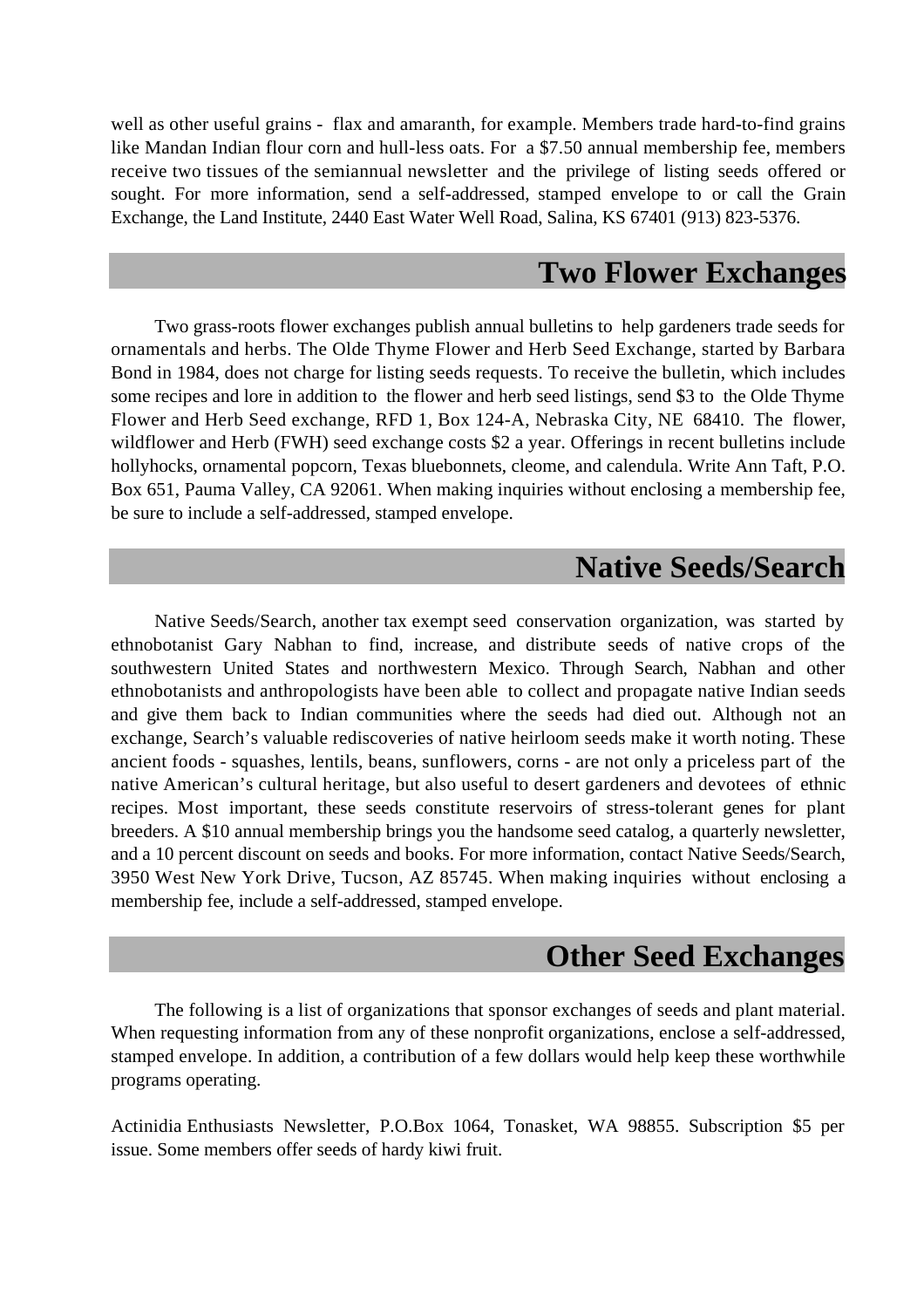The American Rock Garden Society, Buffy Parker, Secretary, 15 Fairmead Rd., Darien, CT 06820 (203) 655-2750. Seed exchange is open only to members, with memberships fee \$15 a year.

The center for plant conservation, 125 The Arborway, Jamaica Plain, MA 02130. A network of organizations that collect seeds and cuttings of some of the 3,000 endangered North American native plant species to be preserved in botanical gardens.

Friends of the Trees Seed Service, P.O.Box 1064, Tonasket, WA 98855. Catalog \$4. The catalog is a rich source of tree seeds and information about trees of all kinds. It's a one-man effort and worth much more than \$4.

Kusa Research Foundation, P.O.Box 761, Ojai, CA 93023. Established to preserve endangered varieties of cereal grass. Send \$1 for information.

North American Fruit Explorers, Rt. 1, Box 94, Chapin, IL 62628. Publishes quarterly magazine, Pomona, and serves as a clearinghouse for information about heirloom and unusual varieties of fruit.

Northern Nut Grower's Association, Kenneth Bauman, 9870 S. Palmer Rd., New Carlisle, OH 45344 (513) 878-2610. Publishes informative newsletter and sponsors regional get-togethers to share knowledge, seed nuts, and grafting scions.

North Star Seed and Plant Search, Box 1655A, RFD, Burnham, ME 04922. Computerized plant and seed search for reasonable fee. Over 30,000 varieties on file.

The Rare Pit and Plant Council, Debbie Peterson, 251 W. 11Th St., New York, NY 10014 (212) 475-2046. Membership \$7.50 a year. Offers helpful information to gardeners on growing plants from seeds of fruits purchased in markets.

The Rural Advancement Fund International, P.O. Box 1029, Pittsboro, NC 27312. Offers the Community Seed Bank Kit, developed to aid communities in preserving local varieties of plants. It is available for \$4.50 postpaid.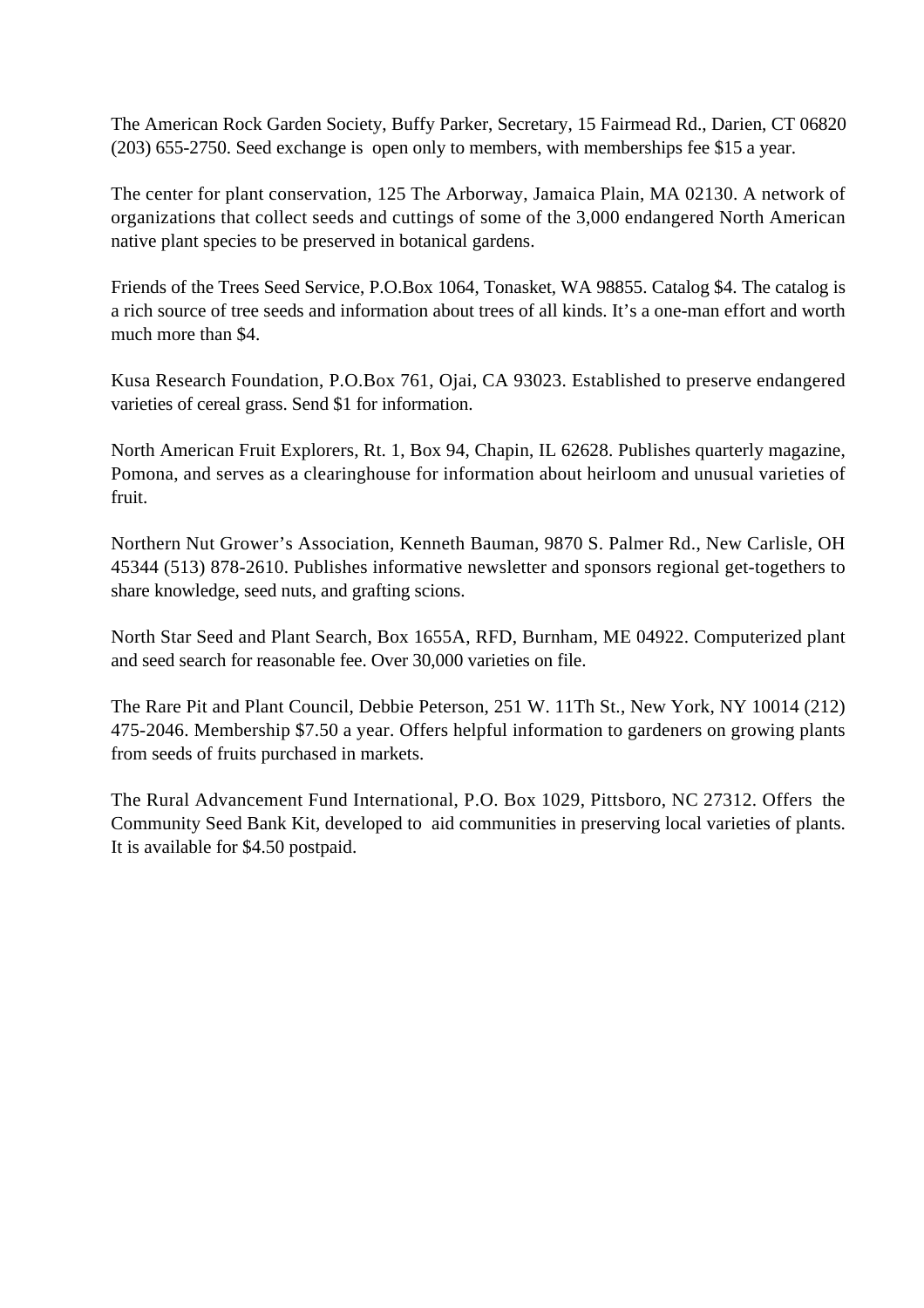### **38 Seed Banks**

There is a still larger dimension to this business of selecting, saving, and exchanging seeds. Although this concern may seem remote from our neatly bounded backyard gardens, it is a matter that may profoundly affect out children. The prosperity of our future food crops, the corn, soybeans, wheat, millet, barley, rice, beets, and other seed-sown foods on which our agriculture is founded, may well depend on the maintenance of primitive strains of these vegetables.

How can this be? Consider what has happened during the 10,000 years since people began domesticating plants. We have, largely through selection, produced races of food plants that germinate uniformly, yield better than their primitive counterparts, and often taste better. Only very recently, within the last 200 years, has deliberate crossing been used to improve plants. In the process, though, we have made these plants completely dependent on us for their continued survival. Few domesticated food plants could survive in the wild. Moreover, the lack of genetic diversity caused by deliberate inbreeding to produce high-yield hybrids has made some of our primary food crops vulnerable to crop failure, because disease, if it strikes, is likely to affect all the highly inbred plants that lack resistance. The Irish potato famine of the 1830s and the destruction of one-fifth of the corn crop in 1970 by the southern corn blight (which affected only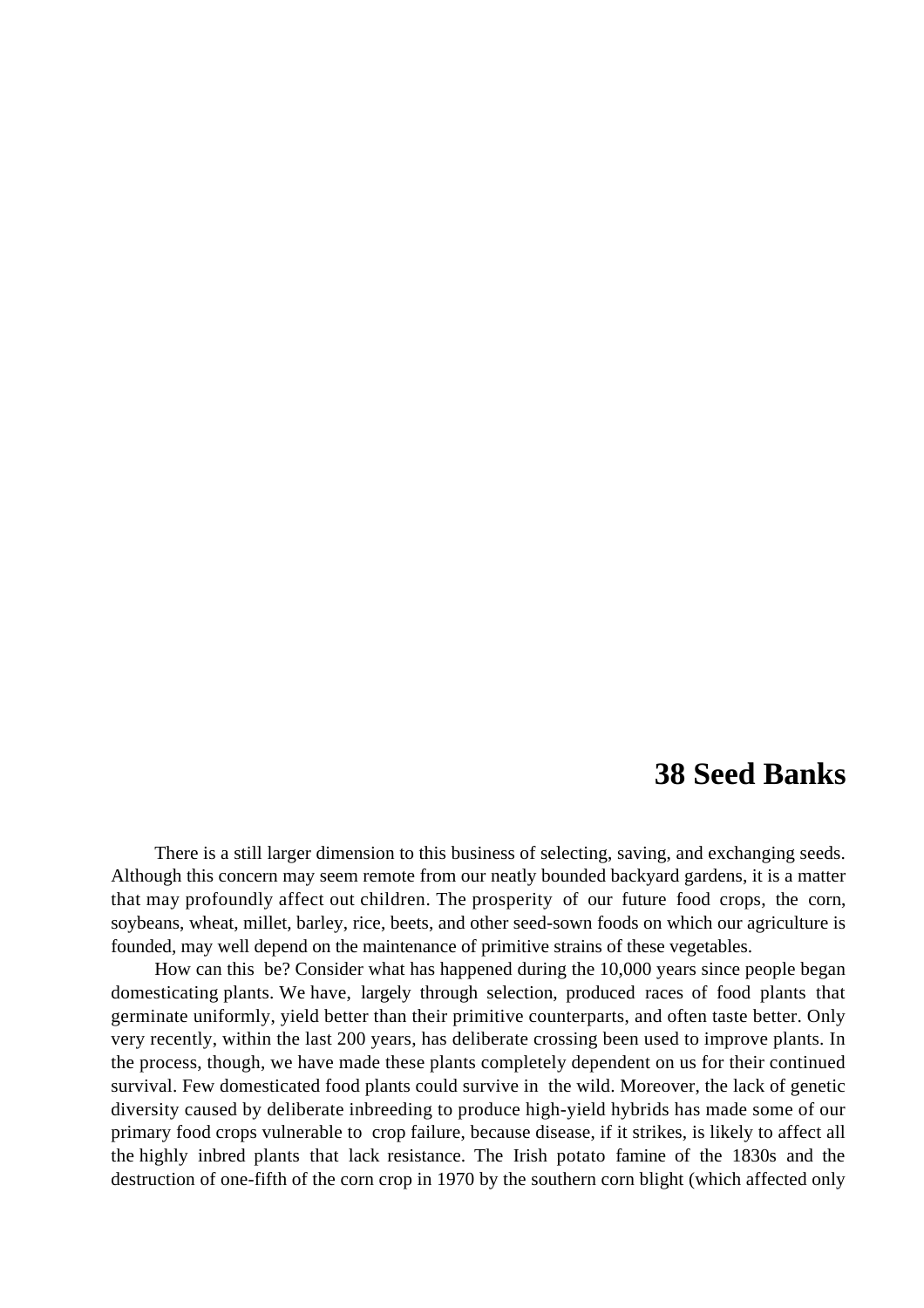T- cytoplasm corn) are both examples of the disastrous effects a blight or fungus can have on a crop with a narrow genetic base.

After the 1970 corn epidemic, the National Academy of Sciences studied the genetic makeup of the major food crops currently being planted. The results were scary. Dr. H. Garrison Wilkes, of the University of Massachusetts, writing in the Bulletin of the Atomic Scientists, reported:

*For hard winter wheat, about 40 percent of the acreage was planted with just two varieties and their derivatives. In soybeans, the genetic base was limited to just six seed collections. For sorghum, like corn prior to the blight, all then current hybrids used the same cytoplasmic sterility component.*

Let's go back, for a moment, to a primitive relatives of our important food crops, those irreplaceable varied strains to which scientists have returned even in recent years for help in strengthening a certain quality that they wanted to breed into a crop. For example. Research in developing a frost-resistant tomato, being done by Dr. Richard Robinson of the New York State Agriculture Experiment Station in Geneva, depends heavily on the use of wild tomato varieties from the Andes as sources foundation the desirable genetic traits. We'll be needing these reservoir diversity for qualities we may not at present recognizes as important. Where can we find them?

The food crops that have become important to humankind were developed, over the years, in certain ancient seats of civilization. First described by the Soviet geneticist N.I.Vavilov, these are the nine major centers:

- Ethiopia barley, coffee, flax, okra, onions, sorghum, wheat
- Mediterranean asparagus, beets, cabbage, carob, chicory, hops, lettuce, oats, parsnips, rhubarb, wheat
- Asia Minor barley, cabbage, carrots, lentils, oats, peas, rye, wheat
- Central Asia (Afghanistan, Turkestan) cantaloupe, carrots, chick-peas, cotton, grapes, mustard, onions, peas, spinach, turnips, wheat
- Indo-Burma amaranth, cucumbers, eggplant, lemons, millet, oranges, black pepper, rice, sugar cane
- Siam, Malaya, Java bananas, coconut, grapefruit, sugar cane
- China azuki beans, cashews, corn, red pepper, squash, tomatoes
- Peru, Ecuador, Bolivia beans, red pepper, potatoes, squash (cucurbit maxima), tomatoes

The three minor centers are:

- Southern Chile potatoes, strawberries
- Brazil, Paraguay cacao, cashews, peanuts, pineapples
- United States blueberries, cranberries, Jerusalem artichokes, sunflowers

Until very recently, considerable acreage in each of these areas was developed to the native varieties of the old traditional crops. Perhaps their yields were something less than spectacular,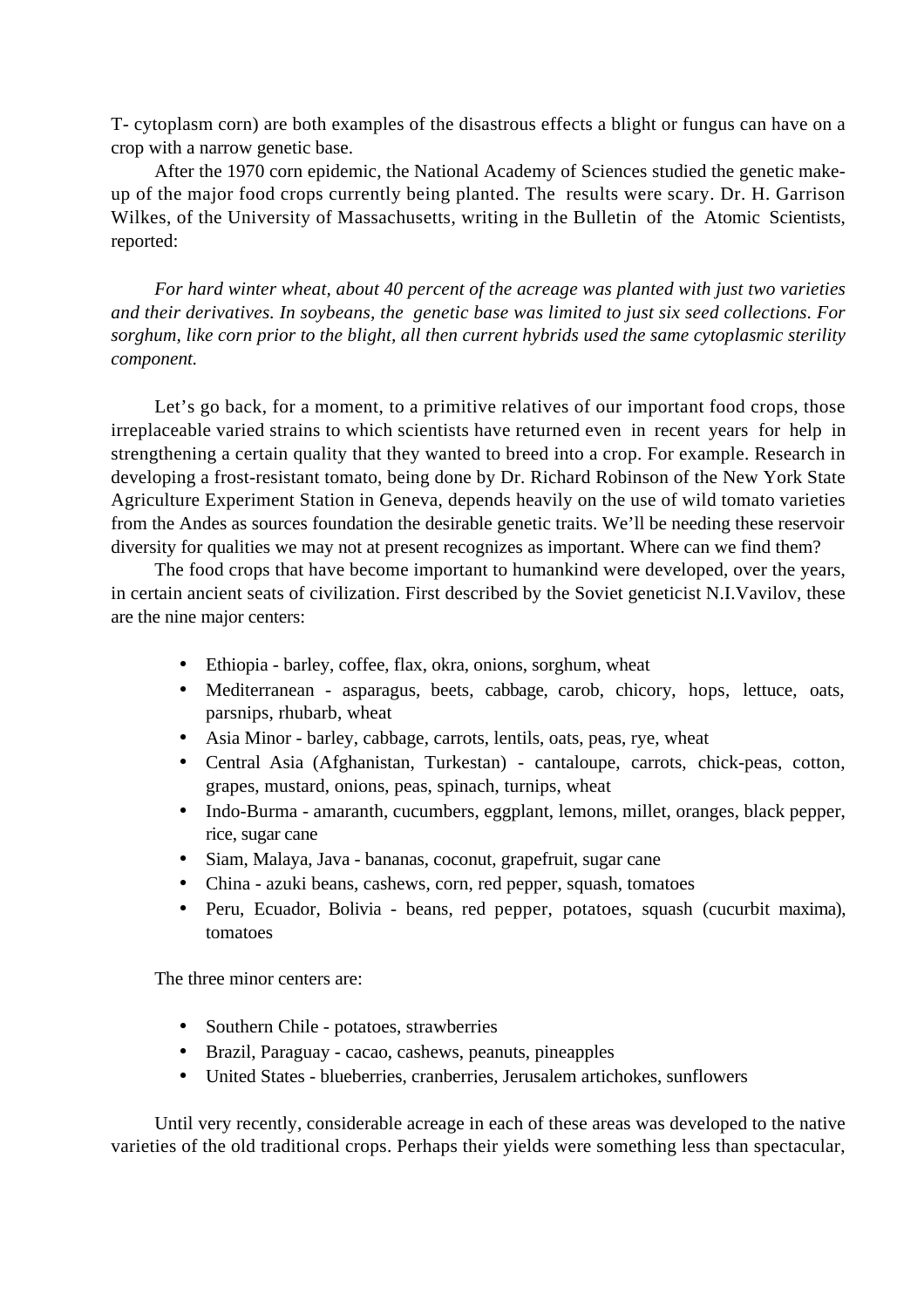but there was enough variation in the individual plants grown from seed to ensure that, even under poor conditions, at least something would grow.

Today, though, as Dr. Wilkes describes the situation:

*Mexican farmers arrangements planting corn seeds from a Midwestern seed firm; Tibetan farmers plant barley from a Scandinavian plant-breeding station; and Turkish farmers plant wheat from the Mexican wheat program. Each of these classic areas of crop-specific genetic diversity is rapidly becoming an area of seed uniformity.*

It's a small world. Too small to allow the loss of native strains to continue. In "the World's Crop Plant Germplasm - an endangered Resource," published in the Bulletin of the Atomic Scientists, Dr. Wilkes writes:

*The only place genes can be stores is in living systems. And extinction of a native variety can take in a single year if the seeds are cooked and eaten instead of saved as seed stock. Quite literally, the genetic heritage of a millenium in a particular valley an disappear in a single bowl of porridge. The extinction of these local land forms and primitive races by the introduction of improved varieties is analogous to taking stones from foundation to repair the roof.*

What are we going to do about it? "Positive steps," Dr. Wilkes maintains," must be taken to bank and preserve this genetic wealth for the future .. when something is burning, you do something about it first and then you talk about it. The current state of genetic erosion is such that we'd better act on it now and talk about it later."

Official efforts at preserving our national and worldwide seed heritage have taken several forms, each of them merely a modest beginning at staving off the disastrous, fast-paced loss of irreplaceable native varieties. These include the following:

- The establishment by individual nations of centers for the protected growth of irreplaceable plant races is a valuable concept on which work has begun, but much more work urgently needs to be done.
- The International Board for Plant Genetic Resources, established in 1974, helps to coordinate plant-conserving efforts in various countries and to initiate new programs.
- The National Seed Storage Laboratory in Fort Collins, Colorado, is building up and maintaining collections of seeds from "unimproved" native varieties. Sad to say, though, the National Laboratory has been underfunded for years, and some experts consider its whole collection endangered.

Samples of native varieties of different crops are preserved in or near their centers of origin by 14 international agricultural research centers. These research centers include, among others:

- The Centers for Tropical Agriculture, in Columbia and Nigeria
- The West African Rice Development Association, in Liberia
- The International Rice Research Institute, in the Philippines
- The International Potato Center, in Peru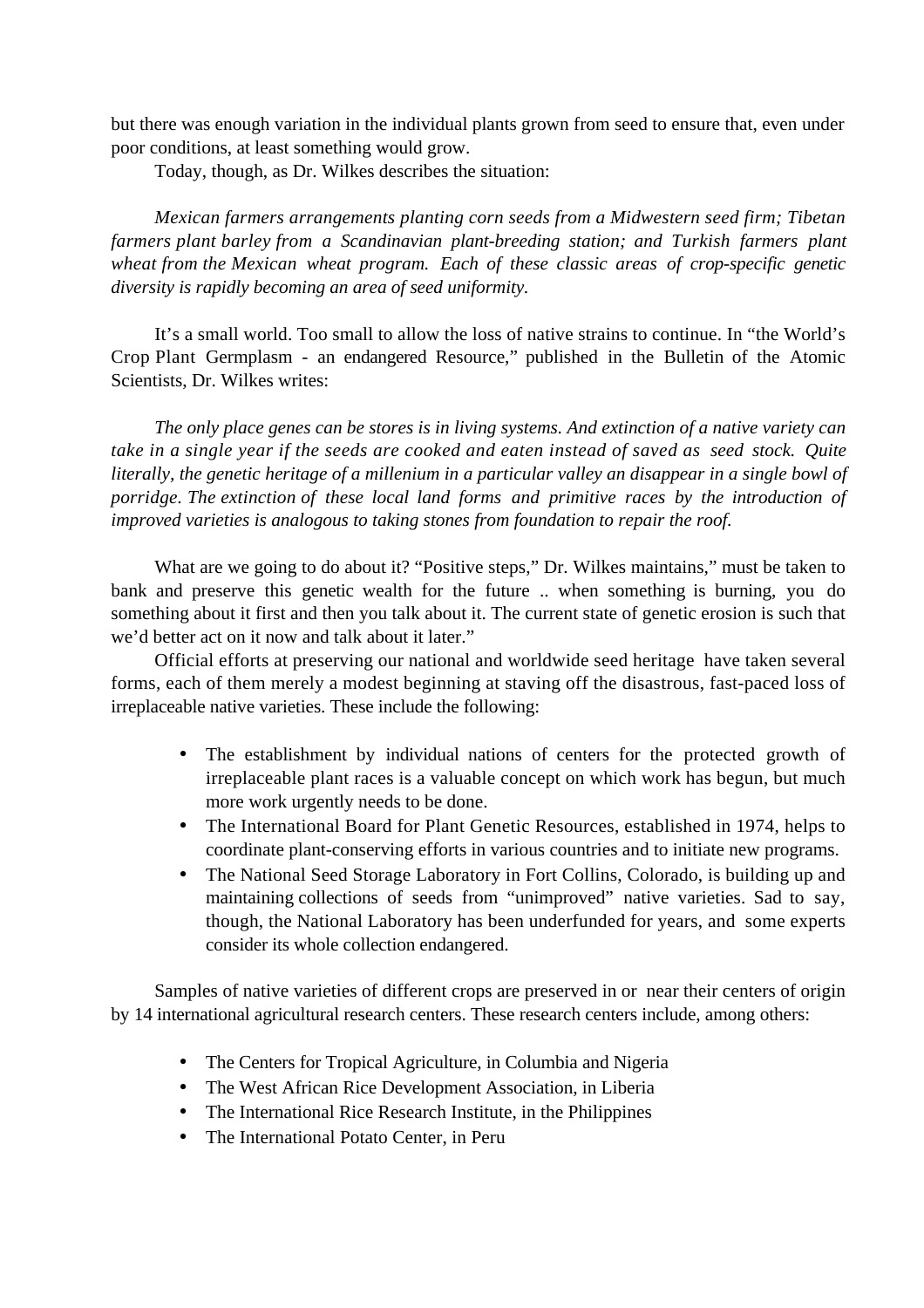• The International Maize and Wheat Improvement Center, known as CIMMYT, a private, internationally funded nonprofit organization, with headquarters in Mexico, that conducts worldwide research on maize, wheat, and triticale

When I observed CIMMYT in operation during a visit to its headquarters in Mexico last summer, I was awed, both by the magnitude of the problem and by the scope of CIMMYT's efforts to rescue and preserve endangered seeds. There at EL Batan, north of Mexico City, is the world's largest corn-seed collection: 12,000 different strains of corn from all over the worth are being kept alive in long-term storage as a germplasm reserve.

In the recently reorganized CIMMYT seed bank, samples of corn are stored in two rooms one kept at  $32^{\circ}F(0^{\circ}C)$  for 20-year term, after which time part of the collection will be replanted for renewal, and another stored in a new, colder room, kept at  $1.4^{\circ}F$  (-17<sup>0</sup>C), meant to maintain seed viability for 100 years, with periodic replanting of small seed samples every 20 years to replenish the active collection. Each year, CIMMYT sends out about 1 million corn seeds from its active collection to researchers around the world. Many of these seeds will produce corn that wouldn't win any prizes at the country fair - irregularly shaped, poorly filled, small, or oddly colored ears - but they are a treasure trove of genes for drought and disease resistance, high protein content, or perhaps for their ability to sprout in dry or cold soil. These genes could never be replaced once lost.

All this may seem very far from the mulched paths of your own backyard plot, but it seems to me a matter of the greatest practical value to appreciate the vital importance of saving and passing on our rich genetic heritage . " our whole nation is vulnerable," says Dr. Wilkes. "We risk losing both food crops and germplasm. The brunt of the resulting increase in food prices will fall on people like the young families who are budgeting to make house payments. Their small children are the most critical point for food quality. Young kids need nutrient density. Our vulnerability in this area is a real, basic problem for the nation to come to grips with."

You buy seeds. You vote. Perhaps you contribute to organizations established to help third world countries improve their agriculture. You have the privilege of writing to your senators and congressmen about matters of importance, and as a gardener, you have a chance to seek out, replant, and save varieties of open- pollinated seeds that re no longer available commercially. At the very least, you have the opportunity to support the efforts of others who, through organizations like the Seed Saver Exchange (see chapter 37), are working to conserve the genetic diversity of the plants we grow in our backyards. In each of these ways, the gardener can make a significant personal contribution to what is, in my opinion, a matter of the greatest concern to all of us. As Professor Edward O. Wilson of Harvard University had said, "The one process ongoing in the 1980s that will take millions of years to correct is the loss of genetic and species diversity ... this is the folly our descendants are least likely forgive us."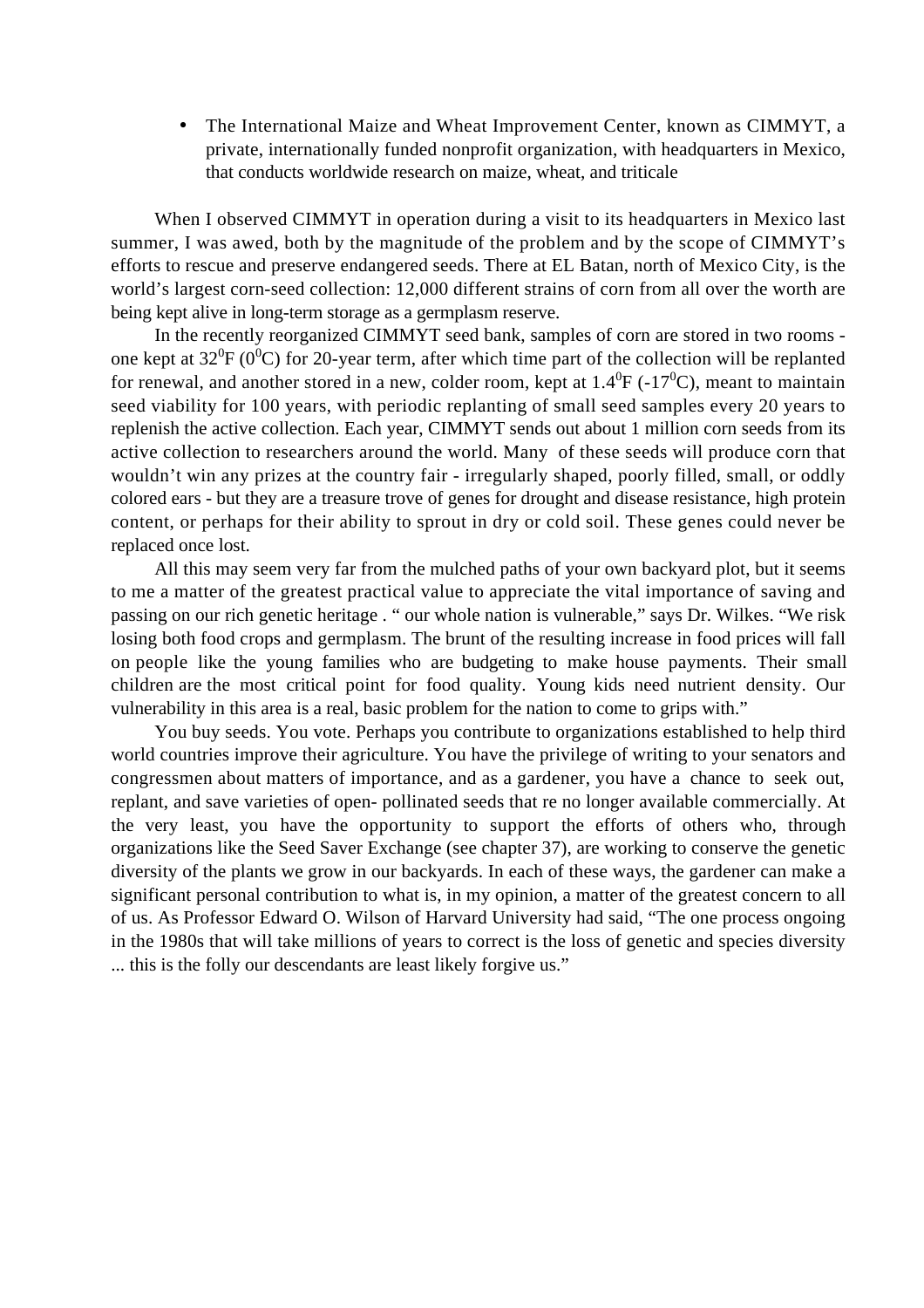# **Encyclopedia of Plants to Grow from Seed**

There's not a sprig of grass that shoots uninteresting to me.

*Thomas Jefferson*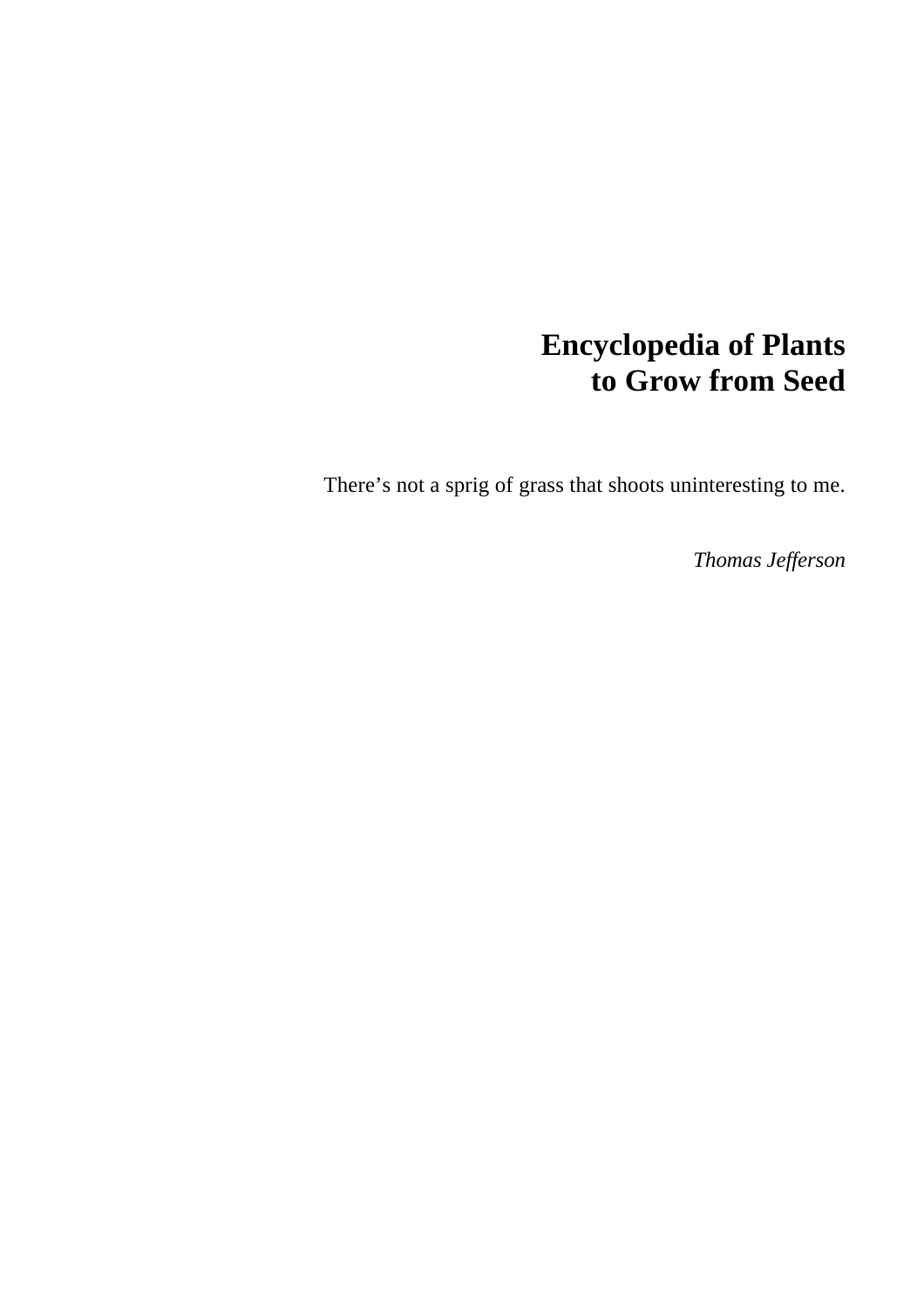# **Growing Garden Vegetables and Fruits from Seed**

In this section, you'll find hints for handling the seed planting and early seedling care of full range of popular garden vegetables and a few garden fruits. For plant culture directions spanning the entire season, refer to one of the excellent general vegetable books listed in Recommended Reading at the back of this book. Optimum germination times for most garden vegetables are listed in table 3 . time from planting to maturity, indicated after each vegetable heading to follow, varies according to the variety chosen and local conditions. Although most vegetables are day-neutral, some, including okra, onions, spinach, and lettuce, manure in response to the length of the day. You'll find gardening hints for dealing with these photoperiodic vegetables under their individual headings. Except for root crops, cucurbits, leaf lettuce, peas, beans, peanuts, soybeans, New Zealand spinach, celeriac, amaranth, and other crops that are usually direct-seeded, the listed days to maturity are counted from the time the vegetable is transplanted into the garden, nor from the time the seed is sown. If you're planting in raised beds, disregard row-spacing instructions and use only the recommended space between plants.

## **Amaranth Amaranthus spp.**

This nutritious plant is grown in two forms, vegetable amaranth and grain amaranth. Vegetable amaranth: reaching a height of 2 to 3 feet, this crop is raised primarily for its mildflavored leaves. Tampala and Chinese spinach (Hinn Choy) are two popular varieties of vegetable amaranth. Amaranth grown for greens make a good succession crop to follow an early crop of radishes.

### **Days to Maturity**: 40 to 50

**When to Plant**: plant seeds outdoors when soil is warm, or start plants early indoors in pots.

**How to Plant**: cover seeds with no more than /4 inch of soil. Thin to 8 to 10 inches apart in rows 12 to 15 inches apart. Use the thinnings as your first crop.

**Growing Conditions**: requires full sun, hot weather.

**Remarks**: flavor is best before flowering.

**Grain Amaranth**: this is a native American plant that was used a ceremonial food by the Aztecs. It stands 4 to 7 feet tall, with heavy plumes of small protein-rich seeds.

**Days to Maturity**: 90 to 110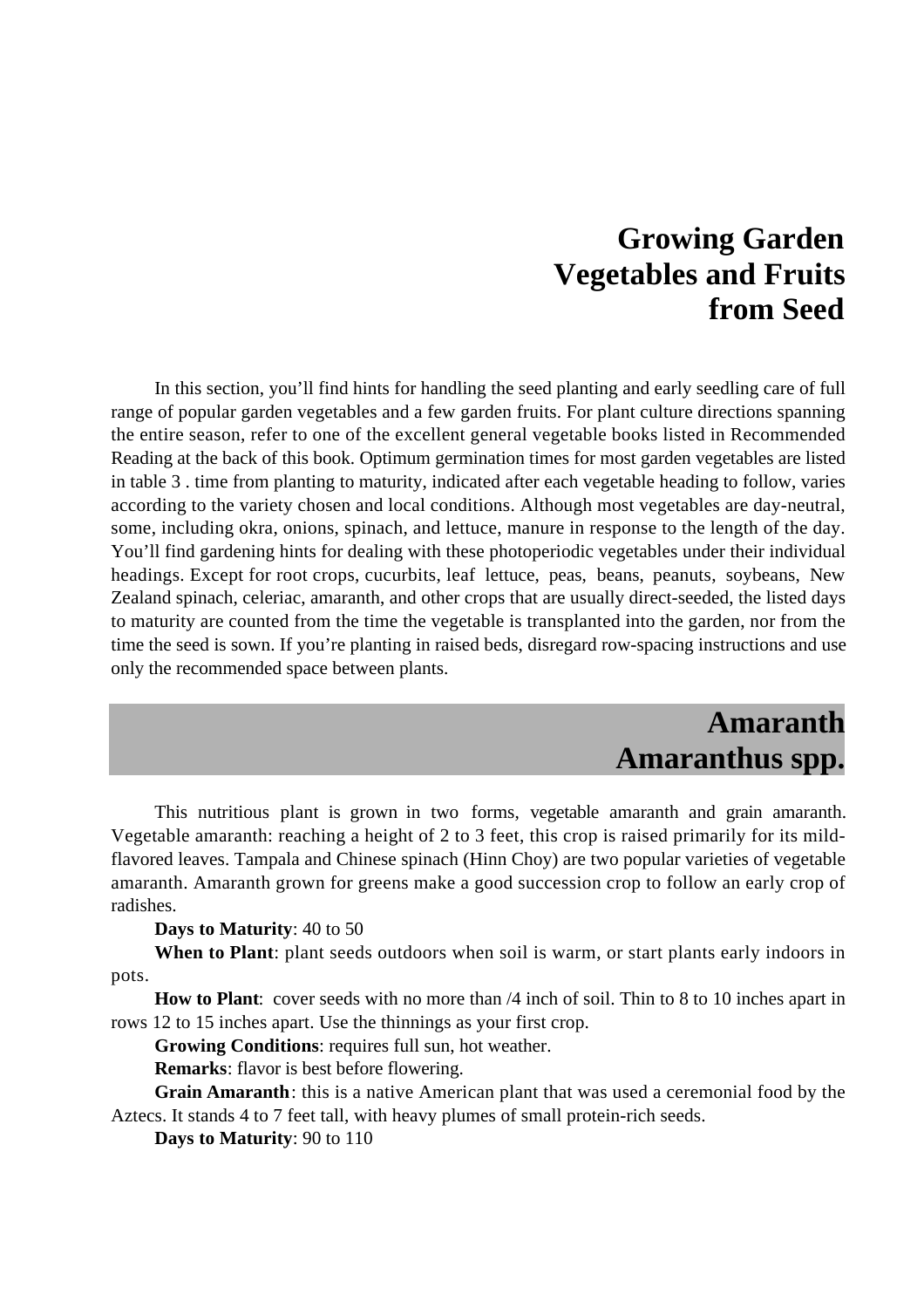**When to Plant**: sow seeds outdoors, and thin plants to 8 to 10 inches apart, in rows 18 to 36 inches apart. (Some amaranth-growers prefer to leave the plants in a thicker stand, 1 to 2 inches apart.)

**Growing Conditions**: amaranth requires well-drained soil. Extra fertilizer will increase yields of vegetable amaranth, but seems to make little difference in the amount of grain produced by seed-bearing types. Once established, grain amaranth plants are highly drought resistant. Vegetable amaranth will be more tender and productive if well watered.

**Remarks**: harvest the heads individually a they ripen.

# **Artichoke, Globe Cynara scolymus**

Although very sensitive to cold weather, this perennial has been successfully grown in the mid-Atlantic and New England states, far from its center of commercial production in California. Chilling during early growth in some cases stimulates bud formation the first year.

**When to plant**: Sow seeds indoors at  $70^{\circ}F(21^{\circ}C)$  about three months before the last frost, and set the plants out, preferably in a protected place with a southern exposure, when the weather has settled thoroughly - late May in the mid-Atlantic region. Some gardeners rush their artichokes with heavy feedings and early planting under protection about four weeks before the last frost. They do this because the artichoke seems to be stimulated to form buds when days are long, and they want the plant to be sufficiently robust by that time to support sizable "chokes".

**How to Plant**: Space plants about 2 feet apart, in rows 3 feet apart. Keep soil out of the plant's crown when setting it out.

**Growing Conditions**: Globe artichokes do well in fertile, humus-rich, well-limed, welldrained soil. Plant need careful protection where winters are cold, and even then some may die from crown rot. If the root lives, it will send up new shoots the following year. Achieving a bud (edible artichoke) the first year makes all the effort worthwhile, though.

# **Asparagus Asparagus officinalis**

**Days to Maturity**: Harvest begins three years after planting.

**When to Plant**: Seeds may be started indoors but are most commonly sown in the time apple blossom petals begin to fall.

**How to Plant**: Soak the seeds in water overnight before planting, to soften the tough seed coats. The tiny, feathery seedlings look delicate, but they transplant well. Sow seeds 1 to 2 inches apart in a nursery bed. Transplant the plants out of the nursery row no later than the second year because older plants grow deep roots which must be sacrificed in digging up. Transplant them about 15 inches apart, in row 3 to 4 feet apart.

We know now that the heroic measures formerly used to plant asparagus on soil mounds in 18-inch-deep trenches are not necessary. Root planted 2 to 8 inches deep do just as well. You can even set the crowns on the soil surface and mound 3-inch ridges of soil above them, according to some researchers, who say that although the effect of this method on asparagus yields has not been studied, crown survival was excellent.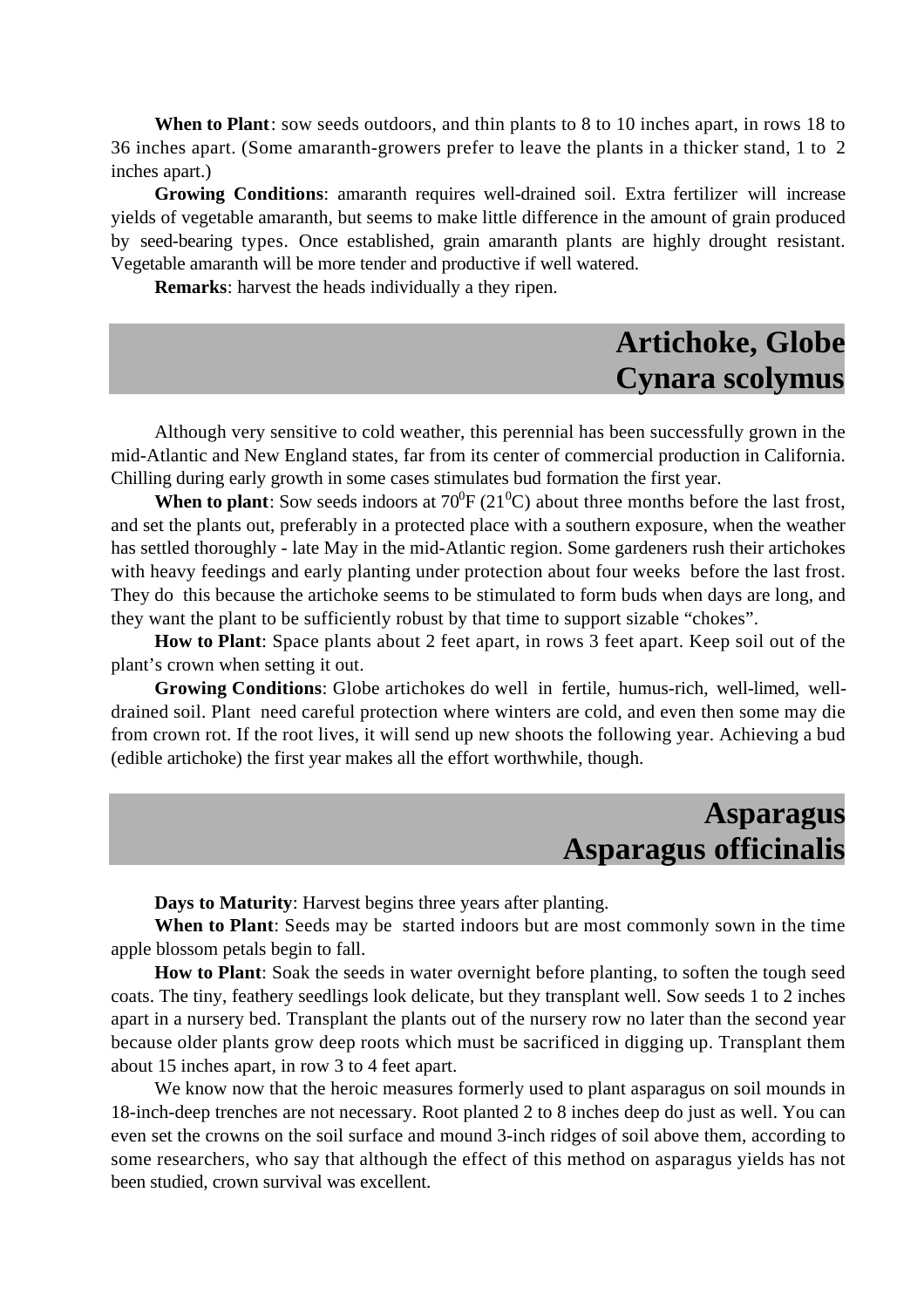**Growing conditions**: the permanent asparagus bed can be well- prepared while the seedlings are growing. Dig in plenty of limestone and well-rotted manure and make certain the ground is well drained and well aerated. Plants that produce male flowers are somewhat more productive than the berry-producing females, so some growers cull out berried asparagus plants. Mulch the bed and wait until the second year to take your first two- to- three week harvest. After five years you can pick for ten weeks.

# **Bean, Azuki (Adzuki) Vigna angularis**

These small, rich-flavored, deep red beans are one of our favorite vegetable proteins. The variety Express will mature as far as north as Maine. Once, When I planted azuki beans purchased from a stored, the plants were such a late variety that they failed to manure here in southern central Pennsylvania.

**Days to Maturity:** 118 for Express, an extra-early variety.

**When to Plant**: plant seeds after frost, when daytime soil temperatures average above  $60^{\circ}F$  $(16^0C)$ .

**How to plant:** Azukis have done well for me in double rows, 4 inches apart, with seeds spaced 2 to 3 inches apart. The seedlings are smaller than those of snap beans at first, but soon develop into strong plants. Don't give up on them; they flower rather late in the summer, but they'll continue to grow and produce flowers and beans until frost.

**Growing Conditions**: They accept a wide range of garden soil, but refer soil that isn't highly alkaline.

# **Bean, Fava Vicia faba**

These frost-tolerant legumes produce the first shell beans of the soon for northern gardeners. They need a long, cool spring to mature their pods. When the weather turns warm, blossoms drop, and the plants quit producing. Ipro, a recent introduction, resists heat better than other varieties.

### **Days to Maturity**: 75 to 85

**When to Plant**: Plant favas when you plant your peas - a soon as your ground is workable.

**How to plant**: sow the seeds 1 to 2 inches deep. Plant them 4 to 6 inches apart, in rows 1 1/2 to 3 feet apart. Thin plants to 6 inches apart. Double rows to work well. The bushy 3-foottall plants produce 5- to 10-inch-long, tough pods containing large flat beans. Favas are also a first-rate green mature plant.

**Growing conditions**: fava beans survive frost but not heavy freezes. Mulch to keep the soil cool. The plant tolerate poor soil but appreciate good ground, too.

**Remarks**: some people are allergic to fava beans, so make your first taste a small one, just to be sure. They are an ancient food, though, having bean grown in Chine for 5,000 years. Amount of the offending glycosides, vicine, are lower in manure than immature fava beans and may be further reduced by soaking the beans in dilute vinegar (1 percent acetic acid) for 48 hours. Changing the solution after 24 hours.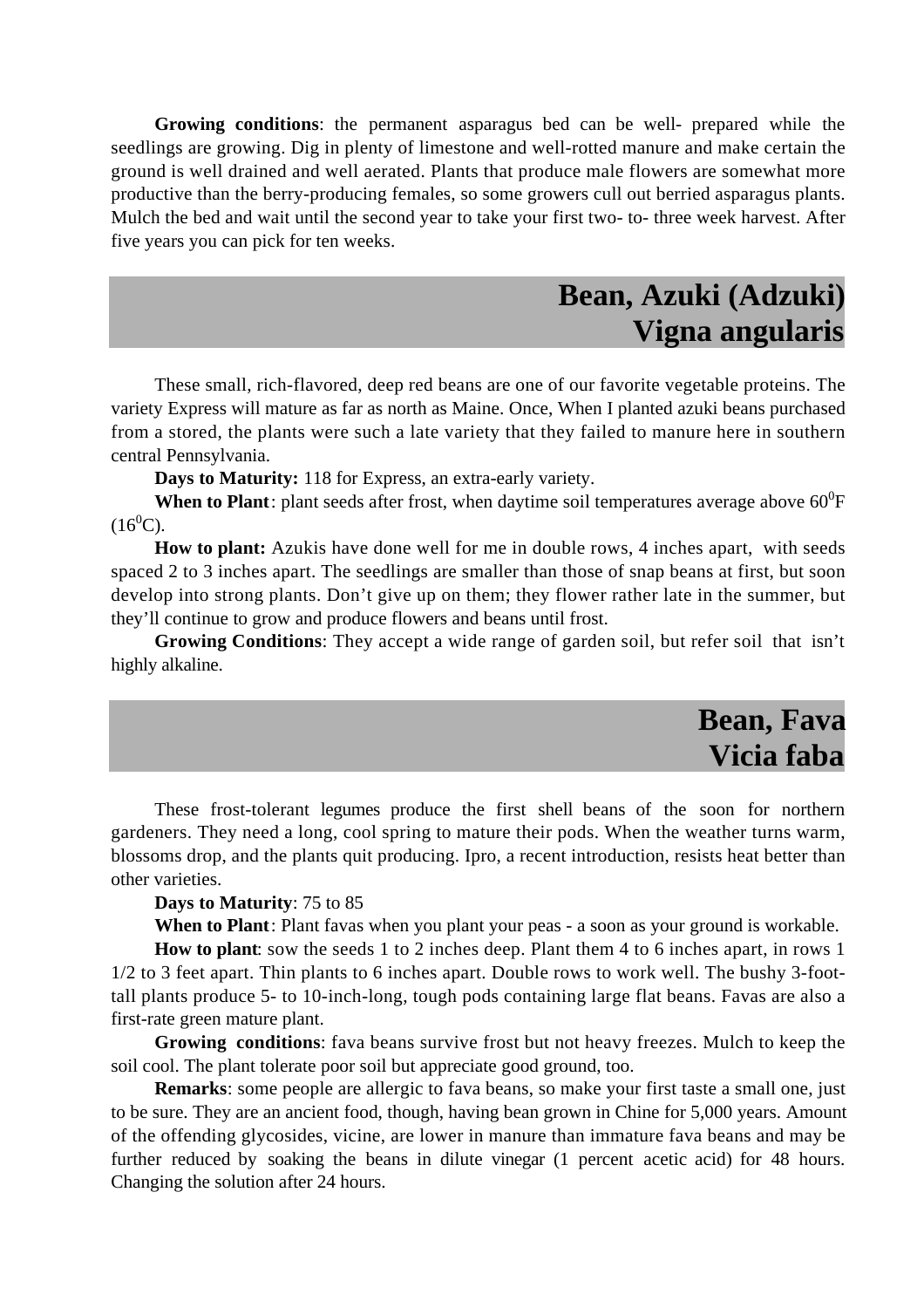### **Days to maturity**: 65 to 85

**When to Plant**: Lima beans are real tenderfeet. The seeds rot quickly in cold soil. They are especially vulnerable to damage from low temperatures in the early stages of germination, when they are absorbing moisture. Wait until the soil thoroughly warm, at least  $70^0F(21^0C)$ , before planting the seeds. This is late May for us in southern central Pennsylvania, when peonies are in full bloom. If you handle seeds carefully, you can presprout them indoors. (See directions for presprouting in chapter 5).

**How to Plant**: presoak seeds in water for an hour and so if you wish, but not too long, or they'll split. Inoculate them with garden pea/bean inoculant. Plant them eye side down so that the root and cotyledons that emerge on germination will be headed in the right direction. Space seeds every 5 inches in rows 3 feet apart, with 1 inch of soil drawn over them. Thin at least 8 inches apart. Don't transplant.

**Growing conditions**: germination is sometimes slow in acid soils. If seedlings decay at the soil surface, excess surface moisture may be to blame, especially in heavy soil. You might fill in over the planted seeds with a small amount of sand in such cases. Pods may drop off if plants are cultivated deeply, so get weeds under control by blossoming time. Limas require more warmth and more calcium in the soil than snap beans.

**Remarks**: pole limas are later than bush limas, but have better flavor.

# **Bean, Snap Phaseolus vulgaris**

#### **Days to Maturity**: 40 to 56

**When to plant**: sow seeds when all danger of frost is past. An exception, the Royal Burgundy purple bean, can be planted as early as three weeks before the last excepted frost, because it is less prone to rot in cold soil. The planting of Royal Burgundy we make in late April usually pays off in beans by the end of June.

Make succession plantings of bush beans, which bear heavily but for a short period of time. Neither the bush nor the pole beans transplant well. (I do have a friend who has done it successfully, though, on a damp drizzly day). I always put in a late planting at the end of July to bear in early fall when cool nights have sent the bean beetles on their way.

**How to plant**: briefly presoak bush bean seeds for an hour or two and plant 2 to 3 inches apart in single rows, 4 to 5 inches apart in double rows, with 15 to 24 inches between rows. Inoculate after soaking.

**Growing conditions**: beans are sensitive to an excess of potash in the soil, a fact I learned the hard way one when I planted pole beans in a spot where a big, heavy, wet bag of wood ashes had burst and spilled the previous year.

**Varieties**: pole beans begin to bear somewhat later but continue longer than bush beans. They should be planted in a circle around each pole, about eight to ten seeds per pole. Then them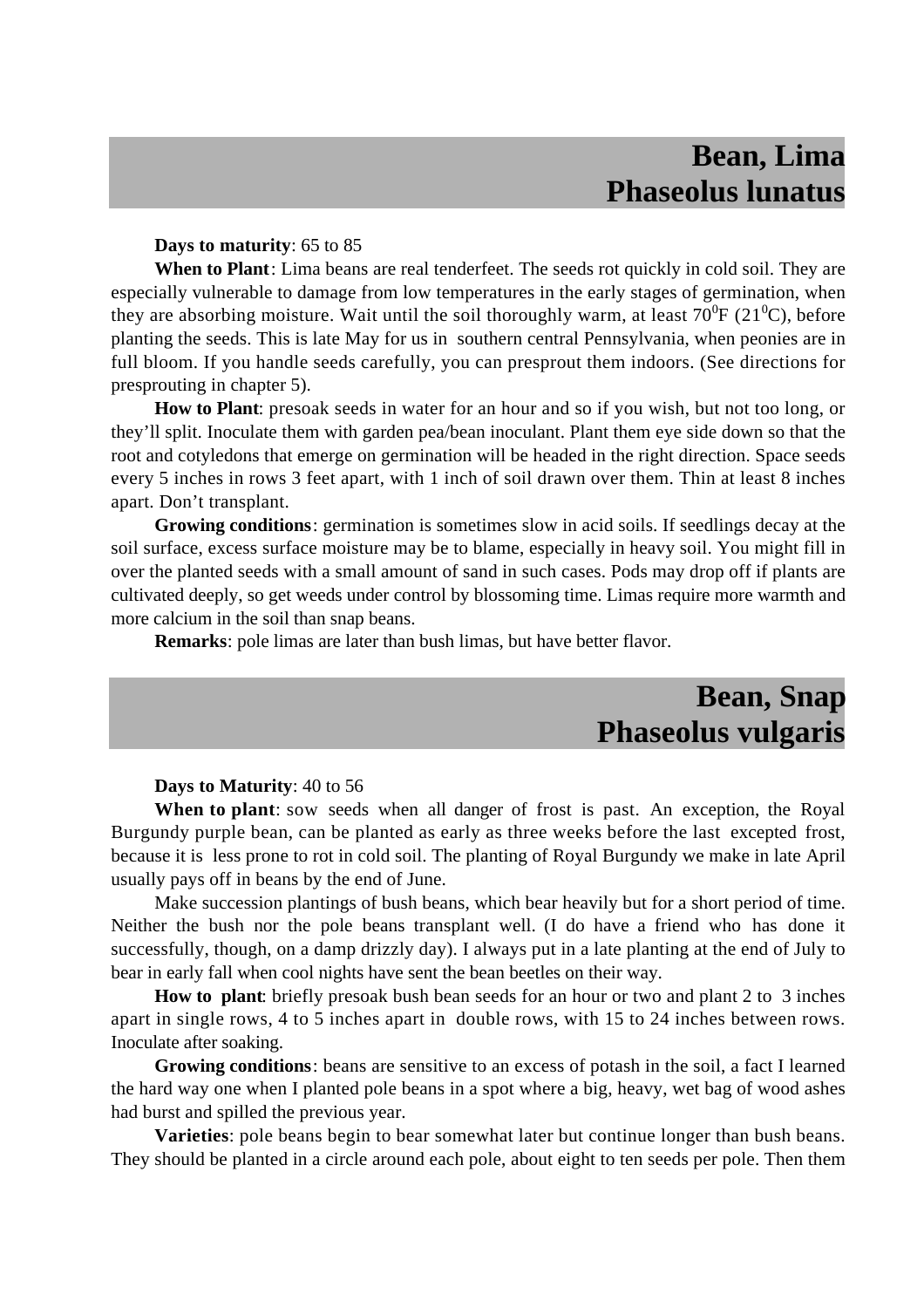to four or five plants. These taller-growing vines should be planted on the north side of the garden to avoid shading other plants.

Scarlet runner beans, which may be eaten when young before they develop strings, accept cooler soil than snap beans and may be planted one to two weeks earlier. Nick and presoak the seeds before planting.

When setting the poles, some gardeners dig a hole, push in the pole, and fill in the hole with compost topped off by an inch of soil. This makes a good starting bed for the bean seeds.

## **Beet Beta vulgaris**

### **Days to Maturity**: 55 to 80

**When to plant**: plant seeds in the garden about a month before you expect your last frost. Earlier plantings sometime suffer from freezing. In the far north, beets that are planted too early and chilled may bolt to seed when weather turns warm.

How to Plant: beet seeds are notorious for spotty germination. Their coats contain a germination inhibitor. Presoaking the seeds for one to two hours before planting will dissolve the chemical as well as soften the seed coats and speed germination. The wet seeds, though, are more difficult to handle. Some gardeners find that crushing beet seeds lightly with a rolling pin also helps to encourage more complete germination.

Beet seeds, for some reason, need to be well tucked in. They often fail to germinate if not in sufficiently close contact with the soil. An accomplished gardener for our acquaintance says "cover the seeds with 1/2 inch of soil and then stamp on them!" He's used to working sandy soil. Here on our heavier clay, I tamp the row with the flat blade of the hoe after planting the seeds.

The beet seed that you plant is actually a seedball, an aggregate of two to six individual seeds. Consequently, even when you follow the recommended spacing of 2 inches apart, the seedlings will need to be thinned. Thin plants to 3 inches apart in rows 1 to 2 feet apart. Double rows spaced 3 to 4 inches apart work well, as do solid beds. For an extra early crop, Stokes Seed Company recommends starting beet seeds in the greenhouse March 1 for transplanting to the garden in mid-April. Thinnings may be transplanted, which provides, in effect, a succession crop because the root insult sets them back about two weeks. Some gardeners nip off the long, thready tip of the beet root when transplanting. When I do this, I cur off the outer leaves, too, to balance root and top growth.

**Growing Conditions**: I often need to cover my beet row with a length of wire fencing bent into a U shape over the plants so rabbits won't eat the tops. Water your beets in dry weather to keep them tender.

**Remarks**: beets are very sensitive to toxic substances in the soil and may fail to germinate if planted too close to walnut trees or in soil with herbicide residues. They may fail to grow well in highly acid soil.

# **Broccoli Brassica oleracea, Botrytis group**

**Days to maturity**: 55 to 98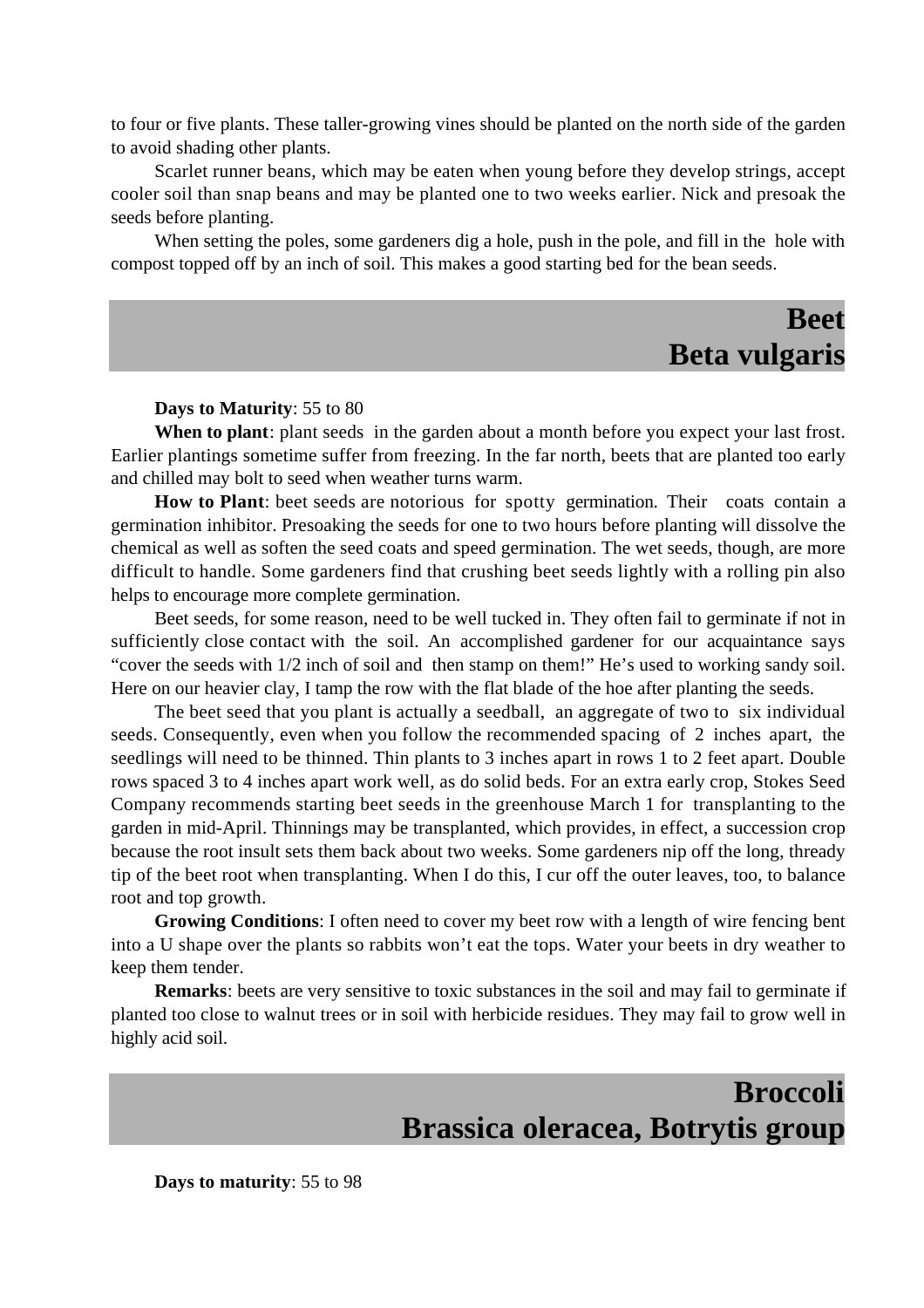When to plant: an early start on this cool-weather annual give you fine-quality green heads before uniformly hot weather reigns. Plant seeds thinly in flats about five to six weeks before planting them outside, which can be up to a month before your last expected frost. Broccoli can withstand frost down to about  $25^0F$  (-4<sup>0</sup>C). It grows best at  $60^0F$  to  $65^0F$  (16<sup>0</sup>C to 18<sup>0</sup>C). Make an early-summer planting - directly in the row if you wish - to produce fresh new plants for fall eating.

**How to plant**: transplant the seedlings at least once into larger flats and set out young plants 18 to 24 inches apart, in rows about 24 inches apart. Broccoli plants spaced 10 to 12 inches apart will also yield well but will have smaller heads.

**Growing conditions**: failure to produce heads can be caused by hot weather, lack of water, and low soil calcium.

**Pests**: cutworms, flea beetles, and cabbage moth larvae are common enemies of the broccoli seedling.

**Varieties**: I like Green comet or Premium Crop for spring planting. Waltham 29 is still a good fall broccoli.

## **Brussels Sprout Brassica oleracea var. gemmifera**

### **Days to Maturity**: 92 to 120

**When to Plant**: A cool-season crop, which does best when planted in late spring either in the garden row or in the cold frame and transplanted to its permanent spot when 3 to 5 inches high. May or early June seedlings grow into manure, harvest-sized plants by fall. Don't bother to plant brussels sprouts in early spring for a summer crop. The tiny leafy heads that are so delicious after frost taste pretty murky before being nipped by cold.

**How to plant**: space transplants 2 feet apart. For good solid sprouts, firm the transplants well into the soil. Loose, leafy sprouts often result from drying or insufficient soil-root contact at transplanting time.

**Growing conditions**: Brussels sprouts aren't especially particular about soil type, but shortages of potash, phosphorus, or magnesium will hold them back. Gardeners working in cold climates should prune off the top rosette of leaves from their plants in early September to encourage prompt development of sprouts all along the stem.

# **Cabbage Brassica oleracea var. Capitata**

#### **Day to Maturity**: 60 to 110

When to Plant: your earliest planting may be seeded thinly in flats indoors about four to six weeks before planting them outside, which can be a good month before the frost-free date. Make repeated plantings every monthly or so until July for fresh tender cabbage for the table. The large-headed kraut types requiring a long growing season should be planted in mid- or late spring.

**How to plant**: since cabbage seeds seem to germinate 100 percent, keep a rein on your seedsowing hand to ensure sturdier seedlings. (For an exercise in self-discipline - and for a fine stand of seedlings - use tweezers to place seeds in the flat at 2- inch intervals. If your seeds are fresh,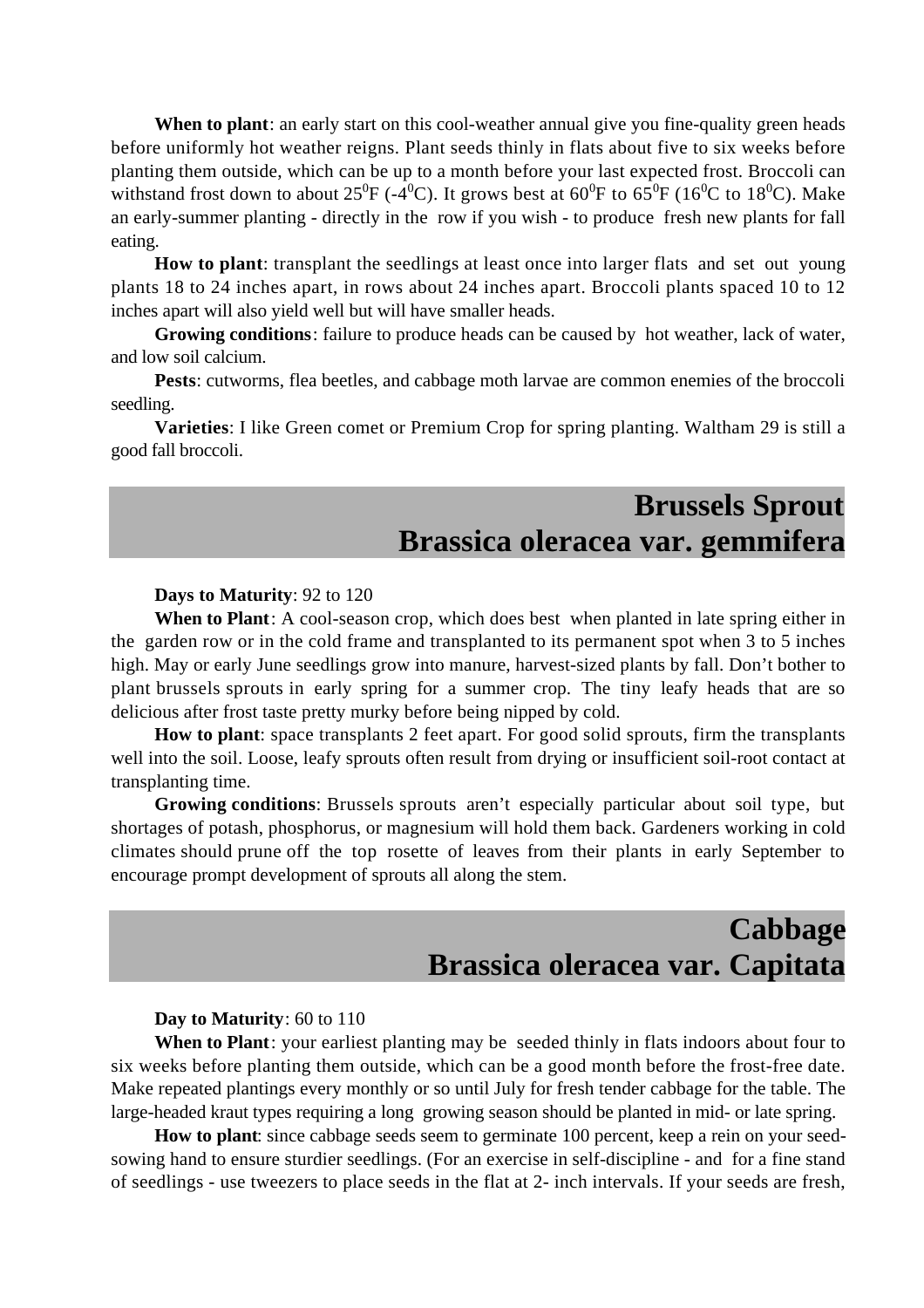plenty of them will come up, believe me!) If you do get carried away, transplant those crowed seedlings to a roomy flat before they develop their true leaves, or they'll get hopelessly leggy. Set plants 12 to 18 inches apart. In rows 18 to 36 inches apart. Cabbage appreciates rich soil, well supplied with humus. I give each transplant a handful of compost at planting time and a liquid feeding (manure tea or diluted fish fertilizer) a week or two after planting.

**Growing conditions**: cabbage grows best in cool, damp weather. Although it lives through a fairly severe frost, cabbage that is subjected to a considerable period of very cold weather when the plant is young sometimes becomes fibrous, a stage on the way to developing an early seed stalk. Cabbage started indoors shouldn't be subjected to night temperatures above  $60^0F (16^0C)$ . These are fine points, though. Cabbage is easy to raise. Easier than radishes, I think.

# **Cabbage, Chinese Brassica rapa, Pekinensis group**

This cool-weather vegetable is extremely prone to bolting when weather turns warm. It does not transplant well, either. Although it is possible to get away with moving the seedlings when they are very young, they may be severely checked, or sent into bolt, especially in spring. I routinely transplant them in the fall. It's better to seed early plantings in pots.

### **Days to Maturity**: 45 to 70

**When to plant**: several new varieties, including Spring A-1 and Nagoda, can be grown in the spring, but for most people the best plan is probably to consider Chinese cabbage solely a fall crop.

**How to plant**: sow seeds in July right in the row, perhaps where the early peas have just been yanked out, and thin to 2-foot spacing. Good, fertile, humus-rich soil will encourage rapid growth of tender leaves. Both heading and loose-leaf varieties are available.

**Pests**: flea beetles can be hard on young seedlings.

### **Carrot Daucus carota var. sativus**

Choose seeds of a variety that's suitable for your soil type. The half-long carrots like Danvers are far better choices for heavy soil than long thin kinds like Imperator, which can reach full length only in sandy soil. Carrot flavor is determined mostly by variety, not by soil, so if you're dissatisfied with the flavor of carrots from your garden, try some other varieties.

#### **Days to Maturity**: 60 to 76

When to Plant: plant as soon as the ground can be worked finely, but remember that a severe frost can damage germinated carrots. Second-early plantings made in the beginning of May do better for me than extremely early ones. Carrots usually have better-quality roots when they manure in cool weather. Make several succession plantings up until July; always in deeply worked soil.

**How to plant:** this fine-seeded, cool-weather crop is easily overplanted. Dilute seeds by mixing them with sand or dry used coffee grounds. I plant carrots in a "raised row" of loose soil raked onto an 8-inch-wide bed from both sides. Cover the seeds with 1/4 inch of soil - never more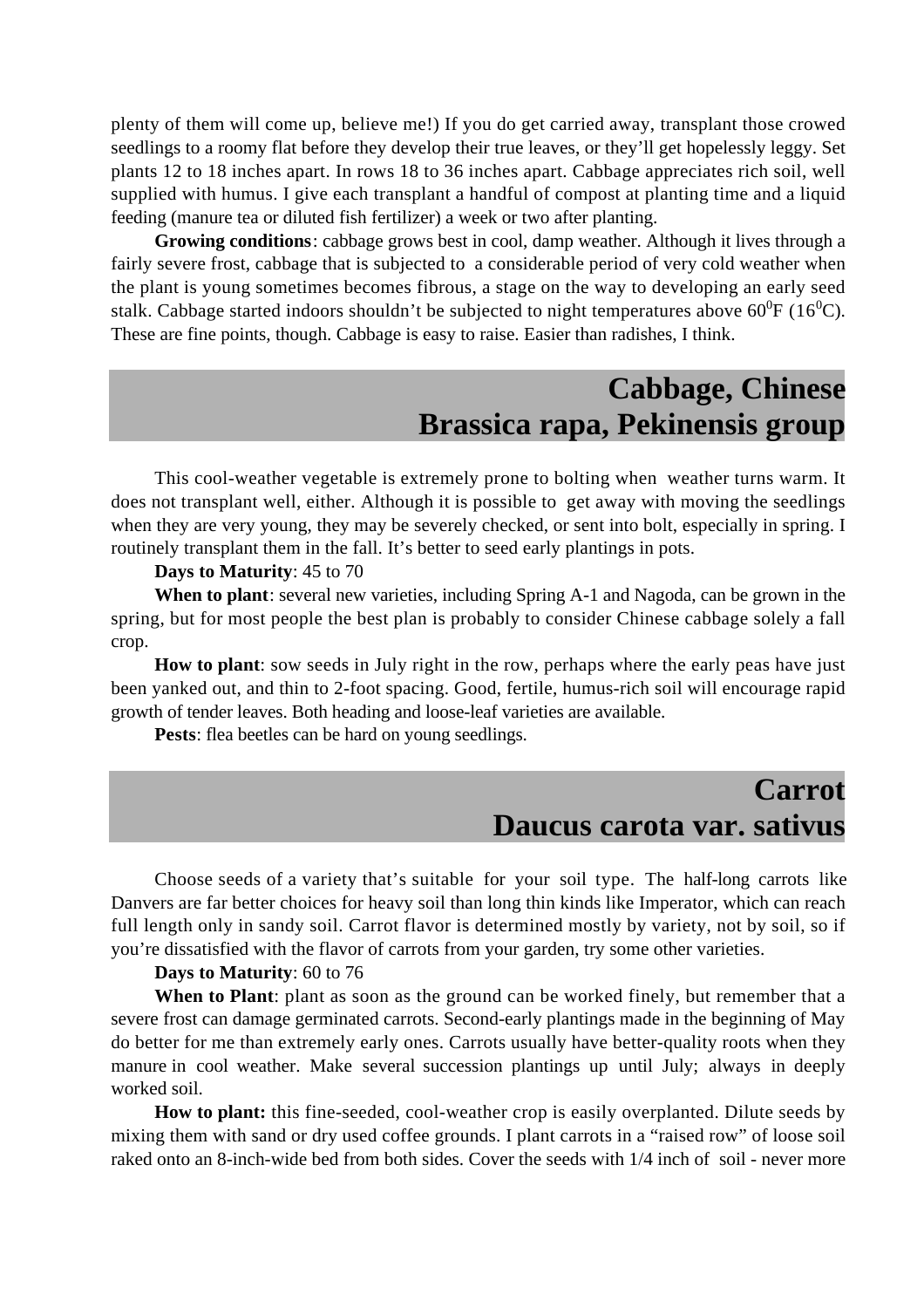than 1/2 inch. Germination is very slow, a month is not unusual for early plantings in cold soil. You might want to dribble a few radish seeds in the furrow to mark the row.

The best time to thin carrots is when the soil is damp. Plants should stand 2 to 4 inches apart, depending on size; the closer spacing is ideal for the smaller Baby Finger carrots, the wide spacing for the Oxheart types**.**

**Growing conditions**: keep the soil moist and well supplied with organic matter. Crusted soil can suppress tiny germinated sprouts. Carrots don't need rich soil, in fact, excess nitrogen causes hairy roots.

**Pests:** if the tunnel-boring larvae of the carrot rust fly are a problem in your area, you might find that carrots you plant after June 1 and harvest before mid-September escape both the first and second hatches of larvae. British gardeners plant sage or scorzonera (black salsify) to repel the carrot fly.

**Remarks**: young carrot seedlings are easily overwhelmed by weeds, which often seem to get a head start, especially in wide-row plantings.

### **Cauliflower Brassica oleracea var. Botrytis**

A little finicky, but not really difficult. The important thing to remember is that any insult real or imagined - will send cauliflower into a put. The result is a thumbsized buttonhead, or none at all. Just keep the seedlings growing steadily.

#### **Days to Maturity**: 50 to 85

**When to Plant**: Plant on setting out spring-started cauliflower seedlings about two to three weeks before your last frost date, not a bit earlier. They grow best at  $57^{\circ}$ F to  $68^{\circ}$ F (14<sup>o</sup>C to  $20^0$ C).

Plants for the fall crop may be started in May. Either way, avoid having plants manure in hot , head-stunting summer weather. I plant cauliflower only for a fall crop, setting out seedlings in June or July for September to November heads.

**How to plant**: transplant when the plants are young, 6 or 7 inches tall, firming soil well over seedling roots. Set plants 18 inches apart, in rows 24 inches apart.

**Growing conditions**: If possible, water the seedlings daily for several days after moving them. Shade them well, also. For good heads, cauliflower should grow rapidly. Rich soil that is not too acid will help. When the head develops, I break off a bottom leaf and lay it on the curd (the developing head) to keep out the light. In self-blanching cauliflower, leaves grow either wrapperlike or in "stove-pipe" form to shade the heads and keep them white.

**Remarks**: southern gardeners whose winters are mild enough to plant cauliflower in the fall for early spring eating should aim for 10-inch plants by frost. Wait until spring to fertilize them.

# **Celeriac Apium graveolens var. Repaceum**

#### **Days to Maturity**: 110 to 120

When to plant: seeds can planted right in the row in early spring, but since germination is slow and weeds are fast, I prefer to raise celeriac seedlings indoors in flats, setting them out two or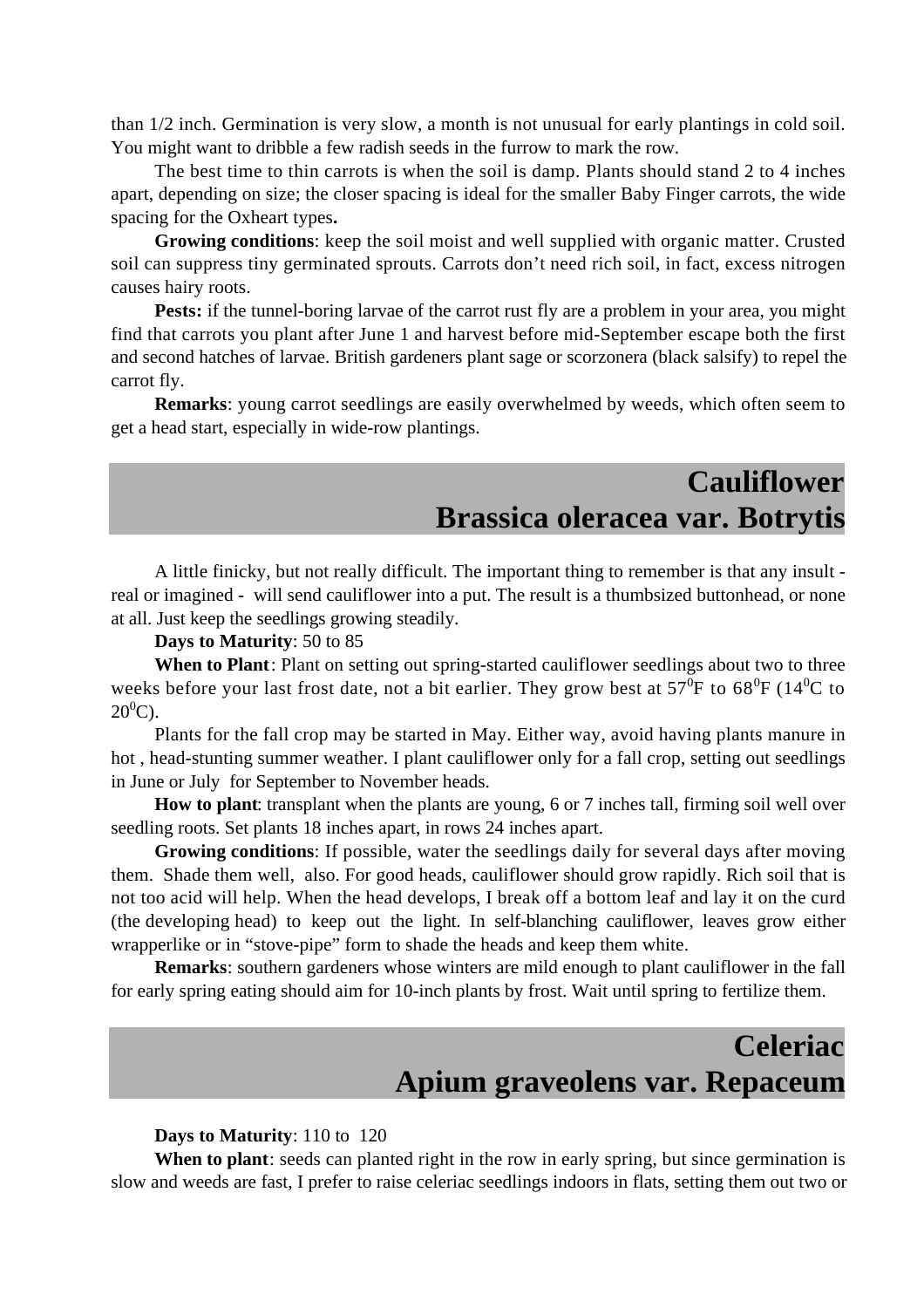three weeks before our last expected frost, about when the apple blossoms begin to fall. Earlier planting out may cause bolting.

**How to plant**: celeriac transplants well, a long as you remove only one plant at a time from the flat and protect the roots from drying out. Set the seedlings 6 to 8 inches apart**.**

**Growing conditions**: these cool-weather biennials do well in heavy well-limed soil. Keep them moist until they catch on, as evidenced by new leaf growth.

### **Celery Apium graveolens var. Dulce**

### **Days to Maturity**: 98 to 130

**When to Plant**: Celery may be planted indoors in February or March and set out about two weeks after the last expected frost, or sown in April or May for a fall crop. Germination is fairly slow - about three weeks. Celery does best in cool weather, so the fall crop is often the best. Celery germinates best at  $60^{\circ}$ F to  $70^{\circ}$ F (16<sup>o</sup>C to 21<sup>o</sup>C).

**How to plant**: If temperature at planting time is unfavorably high, exposure to light will help to stimulate germination. Alternating temperatures (warmer by day, cooler at night) also helps. At the preferred lower temperature, light doesn't seem to make any difference, keep the soil evenly moist during germination. When hardening off, avoid chilling the plant below  $50^0F$  $(10<sup>0</sup>C)$ , or it may bolt to seed. Celery has a skimpy root system and transplants well as long as the jobs is done early, the seedlings are 3 to 5 inches high, before a taproot forms.

**Growth conditions**: Because celery's ancestors were marsh dwellers, it needs a steady and plentiful supply of moisture, more than most other garden vegetables, but drainage should be good. Try sinking bottomless cans between plants, which should be planted 8 to 10 inches apart, and filling the cans with water from the hose. Celery is a heavy feeder, too, so put compost in the planting hole and give plants extra feedings of manure tea or fish emulsion about twice a month.

### **Celtuce Lactuca sativa var. Asparaginia**

Generally described as a two-purpose vegetable, celtuce produces lettuce like leaves and a crisp, juicy stalk. The ;eaves soon grow bitter, but the stalk is delicious if harvested when its diameter measures about 1 inch. Later, when the plant flowers, the stalk grows tough.

**Days to Maturity**: 45 for leaves, 90 for stalks

**When to plant**: plant celtuce in early spring for a summer crop, or in early summer for fall picking.

**How to plant**: the seeds are fine and should be sown thinly and lightly covered with fine soil. Eat the greens as you thin them, leaving plants spread 12 to 18 inches apart for stalks.

**Growing conditions**: Celtuce is easy to grow. It accepts a wide variety of soil conditions and is seldom troubled by insects or diseases.

**Remarks**: be sure to peel the stalk before eating; the rind is bitter.

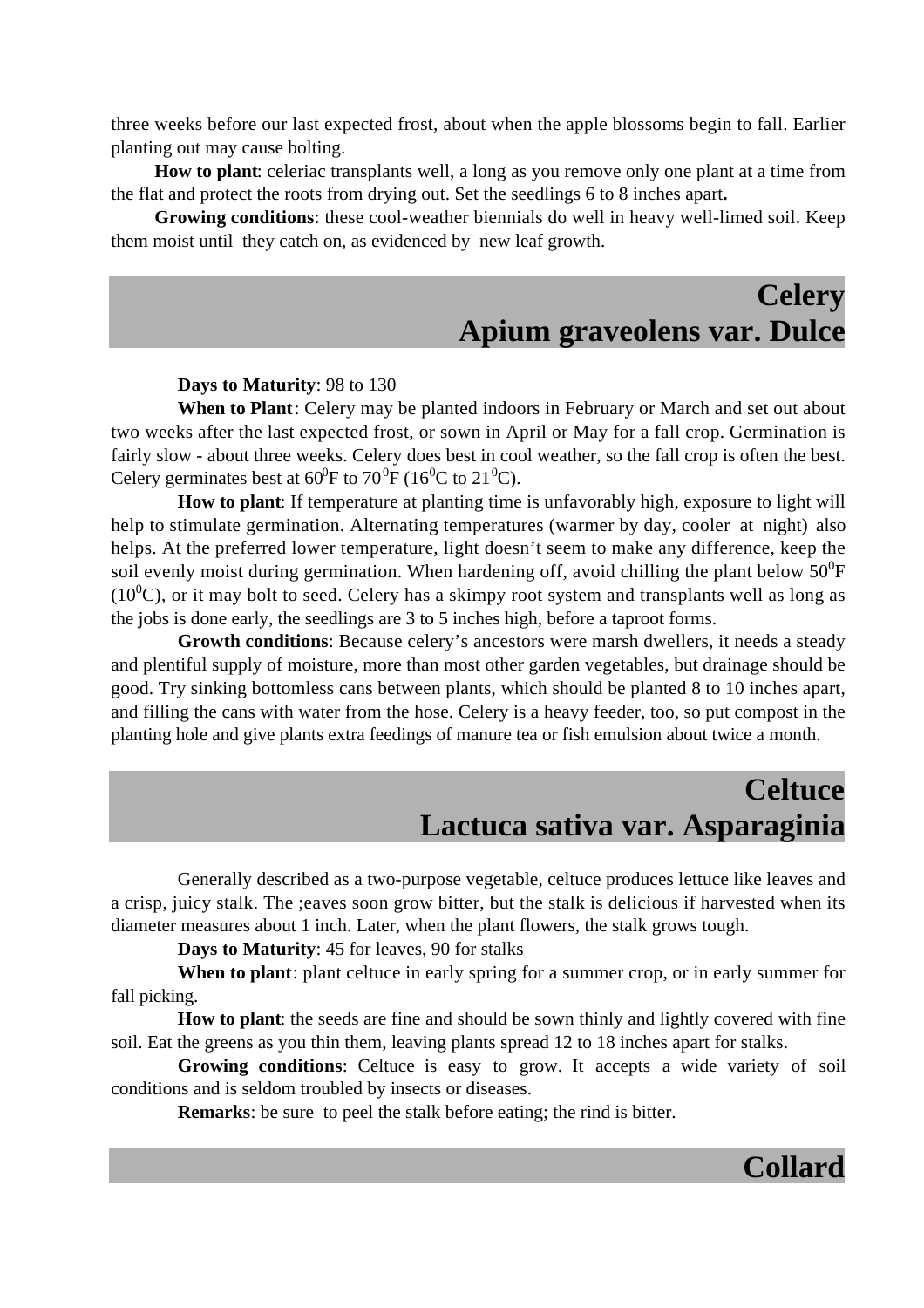### **Brassica oleracea, Acephala group**

**Days to Maturity**: 80 days

**When to plant**: collards may be started indoors and transplanted, or they may be sown in the garden row in early spring.

**How to plant**: as with most members of the cabbage family, germination is profuse, so plant seeds thinly, especially in the flat. Unlike the situation with most cabbage, collards will remain in the garden row all season. They're very hardy, and flavor is really best after frost, so plant your rows accordingly. A few plants are usually enough the average family. Space them 2 feet apart or closer if you plan to use the thinnings for soup greens.

**Growing conditions**: treats collards like cabbage.

## **Corn Zea mays var. Rugosa**

#### **Days to Maturity**: 64 to 94

**When to plant:** with the exception of the man I once read about who started his small block of early corn in peat pots indoor under the lights, gardener plant corn in the open ground, starting a week or two before the last expected frost for the earliest corn. Corn seeds tend to rot before they sprout if planted in soil colder than  $50^{\circ}F (10^{\circ}C)$ . Germination is much better above  $60^{\circ}$ F (16<sup>o</sup>C). Corn does not transplant well.

The North American Indians, who had no calendar, went by tree signs in planting their corn, making their first plantings when the white oak leaves were as large as a squirrel's foot.

Make successive plantings 10 to 14 days apart. Toward midsummer, sow earlier maturing corn (65 to 75 days) to sneak in another picking before frost. If you've got 90 days to go until your average first fall frost date, don't plant a 90-day corn. The cool fall nights, which can begin early in September, will slow its growth. You may find that these summer plantings of corn will germinate best, especially in a dry season, at a depth of 2 to 3 inches.

**How to Plant**: Early plantings should be covered with 1 inch of soil. Sow seeds every 4 inches and thin plants to stand 8 to 12 inches apart, in row 2 1/2 to 3 feet apart. The first shoots are fairly frost-resistant, but foot-tall corn will be by frost. Even if you're planting only a small amount of corn, arrange your rows in blocks at least four rows wide, with a minimum of 16 plants, so that the wind-carried pollen will reach more of the other plants. Four short rows are better than two long ones. Drop two to four seeds in very foot furrow and thin later to about 10 inches apart for the shorter, early varieties and 12 to 15 inches apart for more robust late corn. Avoid leaving stray seed kernels on the surface of the soil; they'll attract birds.

That old folk saying about planting corn tells it just about right:

*One for the rock One for the crow One to rot and One to grow*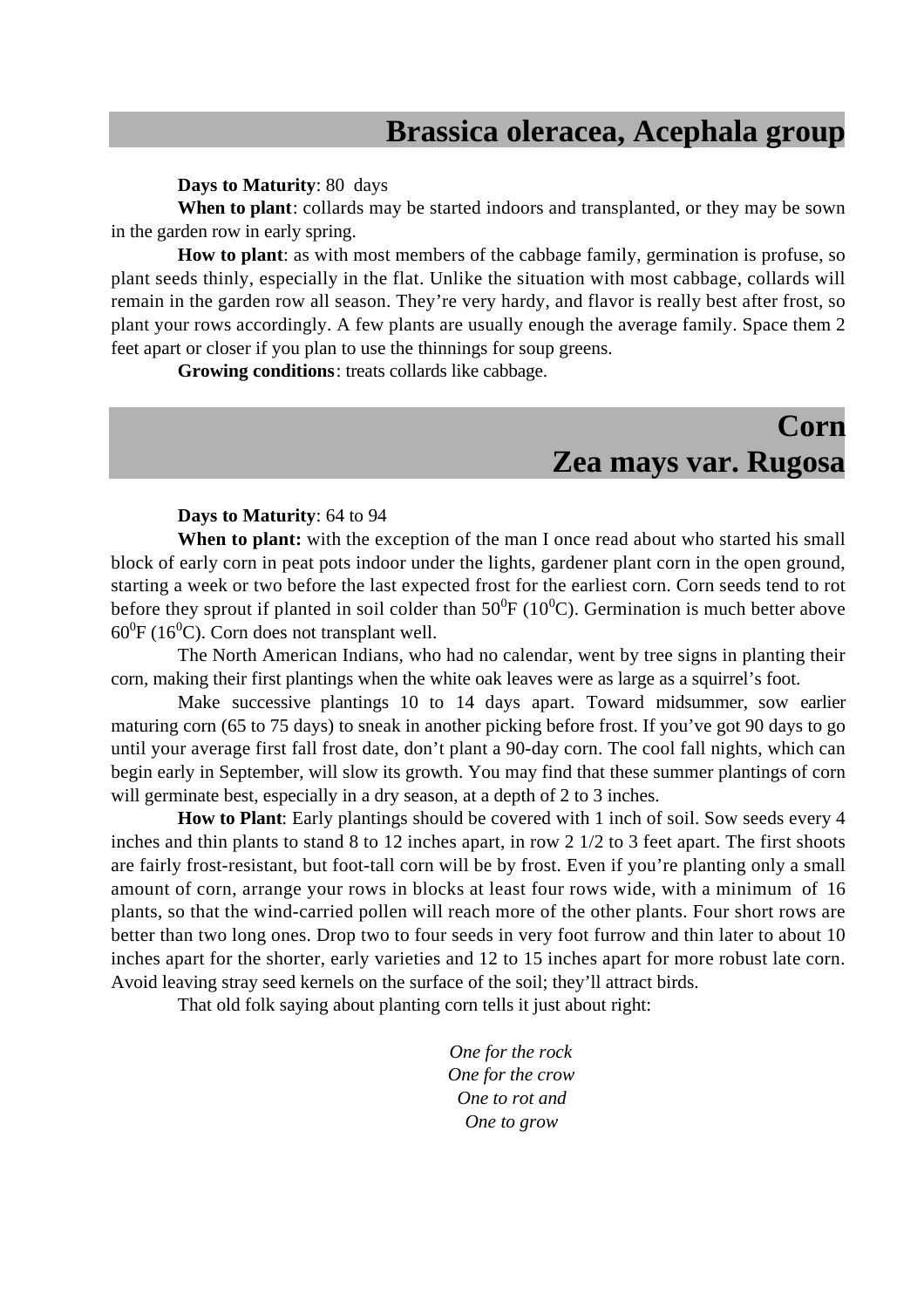**Growing conditions**: Although corn thrives in many different kinds of soil, it needs plenty of nitrogen and moisture to support its rapid, exuberant growth. Hoe carefully after the corn is 1 foot tall to avoid damage to its many shallow roots. Weed control for corn is probably most critical during the first three weeks after the shoots emerge.

The following tips will help you get the most from your planting of extra-sweet corn: save the extra-sweet corn for your mid-season plantings , and make early plantings with varieties known to do well in cold soil. (Consult catalog.) Check the catalog and seed packet carefully to see whether the variety you're planting needs isolation to prevent crossing. If so, plan plantings so that no other corn within 500 feet or so is in tassel at the same time. There should be at least a 14 day difference in maturity dates. For extra protection, plant the earlier corn downwind from the later crop. Barrier plants, like two to five rows of sunflowers, or hedges can reduce isolation distances.

**Pests:** corn seeds sown after mid-June should escape corn borer damage. For earlier plantings where corn borers are a problem, try soaking the seeds for two hours in a strong "tea" make from butterfly weed or English ivy.

**Varieties**: Regular sweet corn, because its shrunken seed kernel contains less stored starch, has lower seedling vigor and disease resistance and a greater need for rich soil than dent, flint, or popcorn. This sensitivity was magnified in the early high-sugar varieties, in which the seed kernels have ventilation less starch. These corns with the Shrunken-2 gene, like Extra Early Sweet and Illini Chief, should be planted less than 1 inch deep in warm, well-drained soil so the seedling leaf can emerge into the sunlight early, before it uses up the scant food supply in its shriveled seeds. Corn with the Shrunken-2 gene must also be isolated from other corn varieties at tasseling time to prevent crossing, which would result in inferior, starchy ears.

Breeders have continued to work on improving the weaknesses in the Shrunken-2 types of corn and on developing new types. One of the most promising of these is the Everlasting Heritage series (identified as E. H. in seed catalogs), which contains genes derived from an American Indian roasting corn. Kandy Korn, despite its coy name, is an excellent E.H. variety. The E.H.corns have solved at least two of the problems associated with growing high-sugar corn: the seeds have more vigor, and it's not necessary to isolate these varieties from other tasseling sweet corns. Kernels pollinated by regular sweet corn will have normal sweetness, but they will not be starchy.

# **Corn, Broom Panicum miliaceum**

True, you can't eat it, but broom corn is a crop that is lots of fun to grow, and directions for raising it are hard to find.

**Days to Maturity**: About 120

**When to plant**: Plant the small round seeds right after frost.

**How to plant**: Sow seeds in the garden, and thin the seedlings to stand about 6 inches apart in rows 3 feet apart. The plant resembles a slender cornstalk.

**Making Brooms**: Brooms are made from the stiff seeds-bearing straws after the seeds have been removed. When the seeds are well-formed, bend the top 20 to 24 inches of each stalk so that the straws will hang straight down. If left upright until seeds turn red, the straws sometimes dry in a curved position. Cut off the seed heads at the joint where the stalk was bent, about two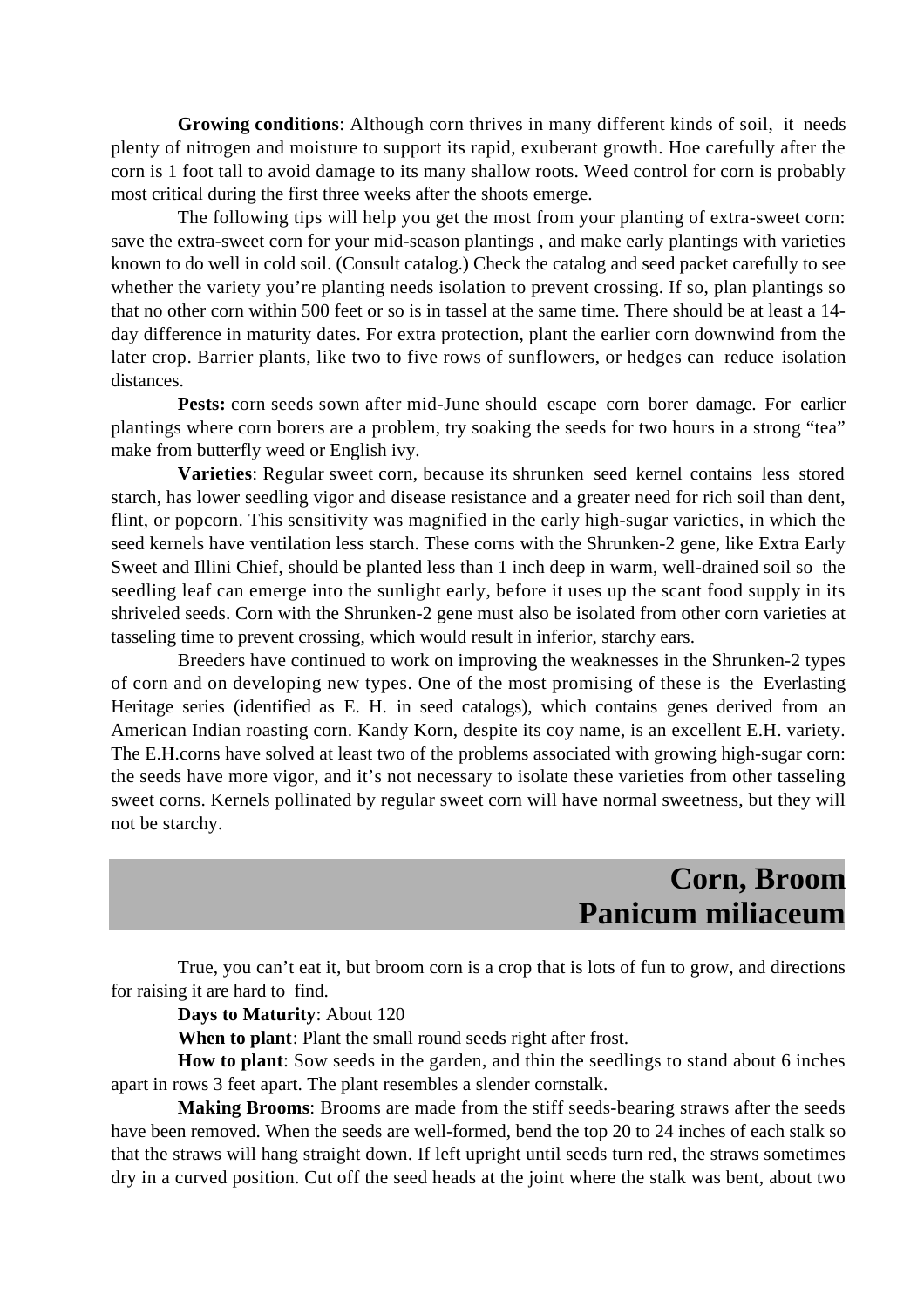weeks after you snapped them over. Broom makers, from whom you can probably obtain seeds for your first planting, often appear at local craft shows. A few seed companies sell broom corn seeds.

# **Cucumber Cucurbit sativus**

### **Days to Maturity**: 48 to 80

**When to plant**: Cucumber seeds germinate best around  $90^{\circ}F(32^{\circ}C)$ . At temperatures below 60<sup>0</sup>F (16<sup>0</sup>C) they're likely to rot before they sprout, yet once germinated, they can grow well at an average of  $65^{\circ}F$  to  $75^{\circ}F$  (108<sup>o</sup>C to 24<sup>o</sup>C). You can make an early chance planting of cukes by presprouting the seeds and planting the germinated seeds in a hill where you've buried a good handful of finished compost under an inch of soil. (Avoid adding unfinished compost as I once did. The carbon dioxide it gives off discourages cucurbit seeds, which need abundant oxygen for sprouting.) Start this early planting about the time the tall late irises bloom - mid-May here in my garden.

I make a second, main-crop planting in late May and a third planting in July to take over when wilt decimates my early vines**.**

**How to plant**: to start the seeds indoors in soil, use individual pots and plant them about three to four weeks before transplanting them to the garden.

Outdoors, plant eight to ten seeds in a hill, with hills spaced 4 or 5 feet apart. For row planting, sow seeds about 8 inches apart and thin later so plants stand at least a foot apart.

Presprouted seeds should be watered in well at planting time. (Always use lukewarm water for cucumber plants.) Some gardeners report improved germination when sowing the seeds thin edge down. Be sure to cover plants if frost threatens. Night temperatures below  $40^0F (4^0C)$ will retard cucumber plants.

Don't thin the plants too soon. Wait to see how much damage the cucumber beetle will do to the young seedlings. It's better to pinch or cut the seedlings. Pulling them might tear the roots of the ones you want to keep**.**

**Growing conditions**: Whatever your garden plan, try to provide good air circulation for cucumber plants, and keep at least a few hills within reach of the garden hose to you can water them if a week passes without a good rain.

Gynoecious cucumbers, which produce only female flowers, need extra feeding, generous spacing, and regular watering to support their heavier fruit set. Packets of these seeds usually include some seeds that will produce regular plants that bear some male flowers to ensure pollination.

Choose seeds that are resistant, or at least tolerant, to whatever cucumber plagues prevail in your gardening area. I've had excellent results with County fair 83, a hybrid pickling cuke that is not attractive to cucumber beetles. Cucumbers don't transplant well. It is possible, as I've mentioned, to presprout the seeds, but once set in soil is thoroughly warm. Many gardeners fertilize cucumber plants when the vines start to run and again when fruits set.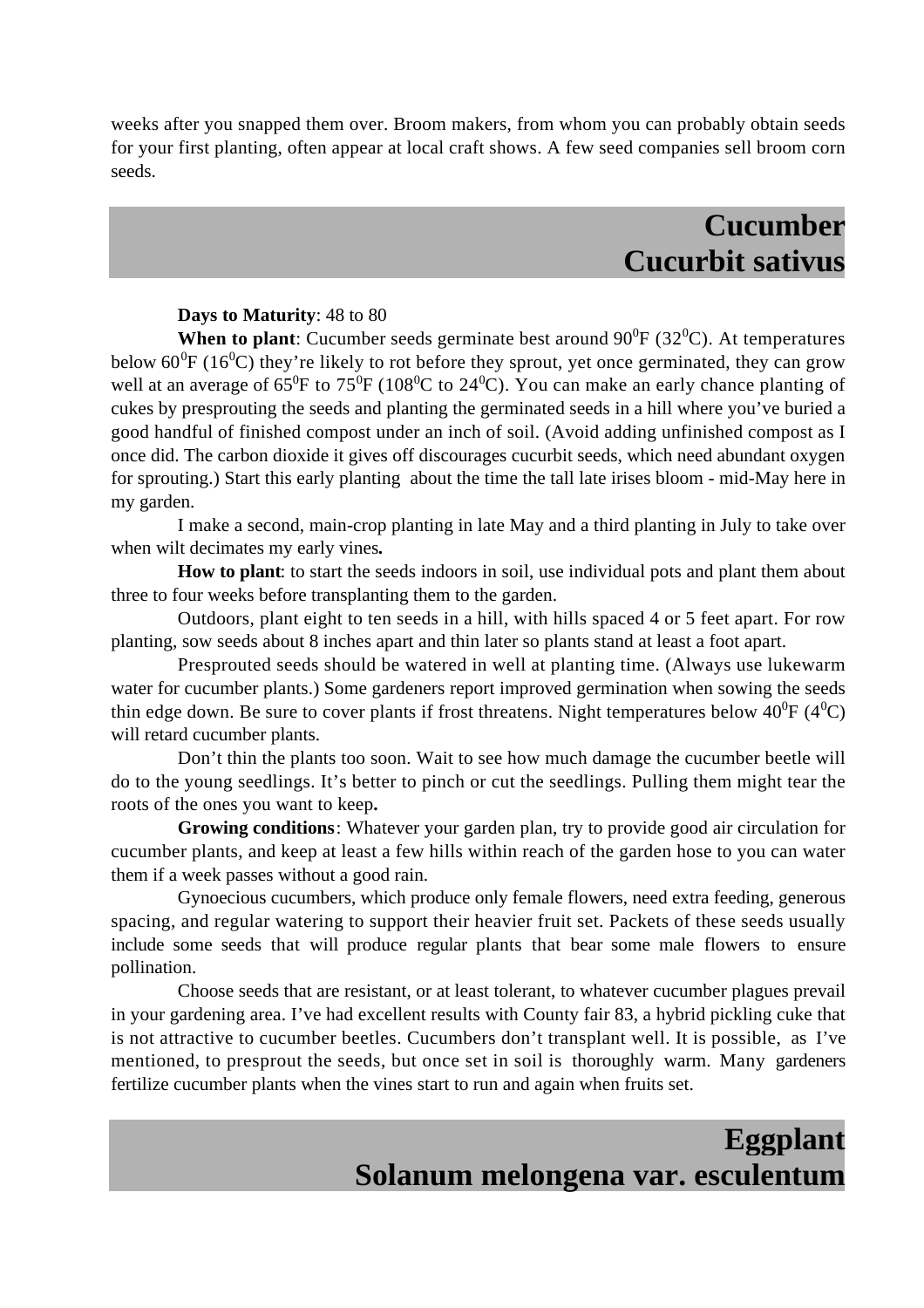**Days to Maturity**: 56 to 76 days.

When to plant: a heat lover, eggplant must be started early indoors, eight to nine weeks before you will plant them out, so they will mature before cool fall weather sets in again. Seeds germinate best between  $75^{\circ}$ F and  $90^{\circ}$ F (24<sup>o</sup>C and 32<sup>o</sup>C).

 **How to plant**: I often presprout the seeds in damp paper towels tucked into a plastic bag and kept on the top of our insulated water heater. Keep the seedlings growing steadily. Any wilting or exposure to cold weather can reduce their fruiting later. Ideally, the growing temperature should not fall below  $65^{\circ}F(18^{\circ}C)$ . Growing the seedlings in individual pots minimizes root shock when setting out. Move them to 4-inch pots when they're about three weeks old so they won't get rootbound. Before transplanting eggplant, block out the flat a week or two beforehand so that new roots will form close to the plant. Since the plants are extremely tender, not only to frost but to cool temperatures in general, they should not be set out until the soil is thoroughly warm and daily temperatures remain in the  $65^{\circ}F$  to  $70^{\circ}F$  (18<sup>o</sup>C to 21<sup>o</sup>C) range. An old rule of thumb is to wait until the oak leaves are fully developed.

Eggplant seedlings should not be chilled or deprived of water to harden their tissues for a move to the outdoors, as you would so with tomatoes or lettuce. Such harsh treatment can cause woody stems and poor fruiting. Instead, just se them out for increasingly long periods of exposure to the sun. When planting them into the ground, take a good ball of earth along with each transplant, and water it thoroughly as soon as you set it in the hole.

Shade eggplant lightly for a day or so after planting in the garden row. Black plastic mulch helps to warm the soil early in the season, but should probably be removed when summer days turn hot. Cover plants if outdoor temperatures threaten to fall below  $55^{0}F(13^{0}C)$ .

**Pests and diseases**: Flea beetles like young eggplant seedlings. Watch out for cutworms, too. My worst problem in growing eggplant has been the soil-borne disease verticilium wilt, which stunts the plants and makes the leaves wilt and turn yellow. Finally, I took to planting each seedling in a 3- to 5-gallon pot of compost and commercial potting soil, set on our sunny patio, with excellent results. (Plants in containers need frequent feeding and watering).

# **Endive (Escarole) Cichorium endivia**

Escarole is the board-leaved form; endive, the frilly cut leaf. **Days to Maturity**: 85 to 98

**When to plant**: Although it is possible to grow a spring crop of these delicious pungent greens by planting seeds indoor in March and setting them out three to four weeks before the last frost, the plants are best, I think, in the fall. Late-spring plantings tend to be tough and bitter and may bolt to seed when days turn hot. For a fall crop, I sow seeds in flats in July and transplant seedlings to gaps in the garden rows.

**How to plant**: Cover the seeds with a thin sprinkling of fine soil. Thin the plants to stand about a foot apart, although 10 inches id sufficient if you plan to tie up the leaves to blanch them. Be sure the center of the plant is dry when you tie the leaves together. Blanching takes two to three weeks**.**

**Growing conditions**: Choose a fertile, well-limed, well-drained spot for your endive and escarole.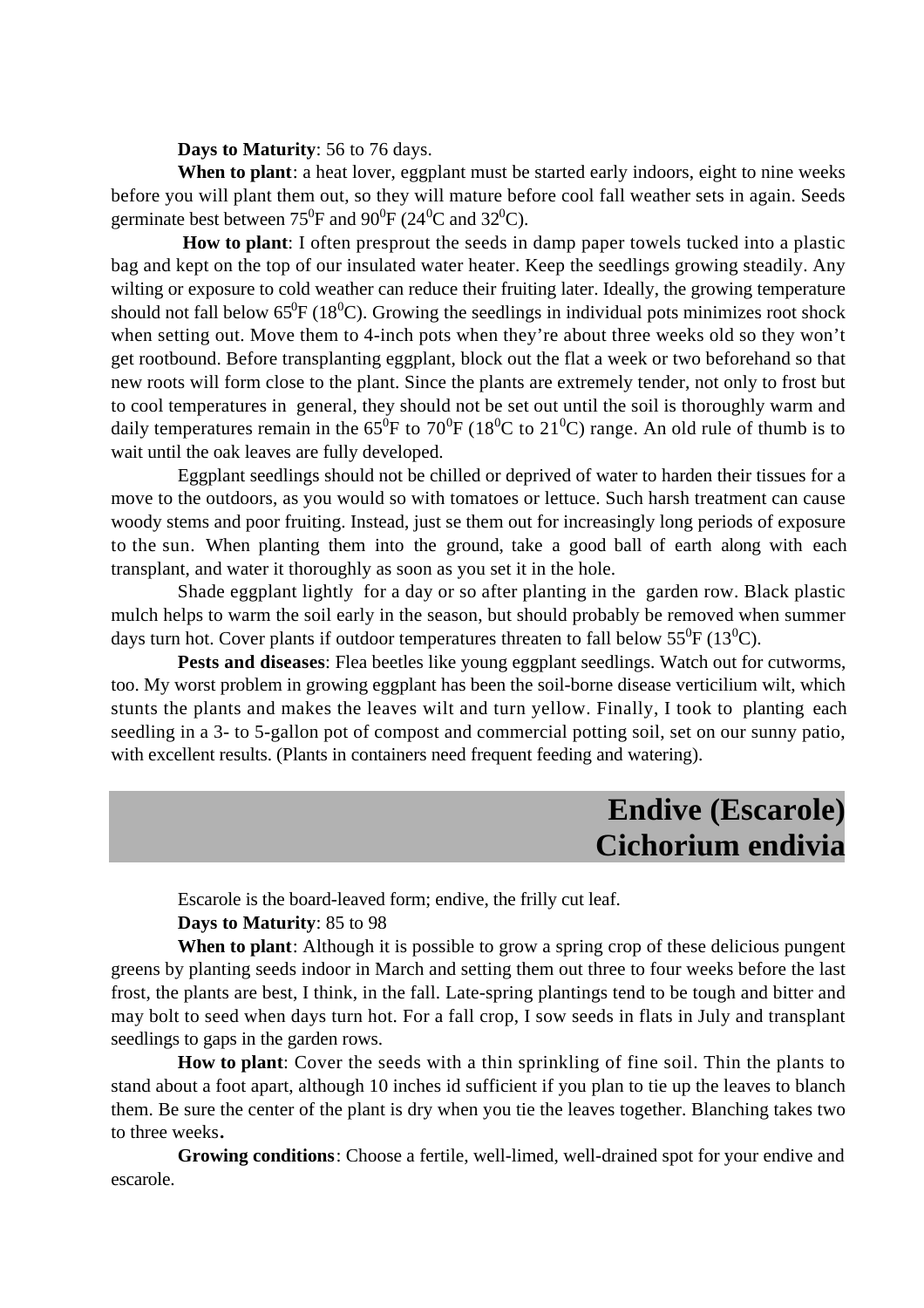### **Days to Maturity**: 60 to 70

**When to plant**: The biggest mistake most gardeners make with fennel is to sow a whole row of it at once. Then it all matures at once and grows woody at once when not used. Make small succession plantings instead, beginning in April and early May, skipping the hot summer months, which tend to bring on bolting, and planting a fall crop in July.

**How to plant**: Cover the seeds because darkness aids germination. Thin Florence fennel plants to stand 10 to 12 inches apart. The slimmer stalks of sweet fennel may be thinned to a 6 inch spacing. You could start fennel indoors ahead of time, but you should sow seeds in pots and transplant the seedlings before they start to develop taproots. A light frost won't hurt fennel. For more tender stalks, mound the soil a bit around the base of the plant.

**Growing conditions**: Fennel likes neutral soil, so add some limestone and compost if your soil is strongly acidic. Water the plants in dry spell.

**Varieties**: Fall-manuring Florence fennel, Foeniculum vulgare var. Azoricum, develops nicer crisp, anise-flavored stalks.

# **Gherkin Cucumis anguria**

### **Days to Maturity**: 60

Botanically the gherkin is slightly different from the cucumber, but it is begun and grow in the same way, usually for pickles. The leaf and vine are smaller than those of the average cuke, and the plant can be more closely spaced about 3 feet apart for hills, 8 inches apart for plants grown in rows. Gherkin seeds are somewhat slower to germinate than those of cucumbers.

# **Grains**

**When to plant**: Oats (*Avena sativa)* are planted in early spring, as early as the ground can be worked. The plants produce grain in 90 to 110 days.

Rye *(secale cereale)* is often fall-planted. The seeds germinate well at  $55^{\circ}$ F to  $65^{\circ}$ F  $(13^{\circ}$ C to 18<sup>0</sup>C), and some will even sprout at  $33^{0}F(1^{0}C)$ . Winter rye, which is planted in fall, manures the following summer, about week earlier than the local wheat (see below)

Whether you plant your wheat *(Triticum aestivum)* in spring or fall depends on whether you choose winter wheat or spring wheat. Check at your local feed and seed store and buy the kind of wheat that is most commonly planted in your area. To avoid infestation, plant winter wheat after the Hessian fly date in your area - usually mid-September to October 1. (Ask your country agent or the salespeople at your local feed store.)

**How to plant**: Although sowing seeds in drills 3 inches apart and covering them with 1/2 inch of soil will give you the best germination, for a small garden patch of grain you can broadcast seeds and rake them in.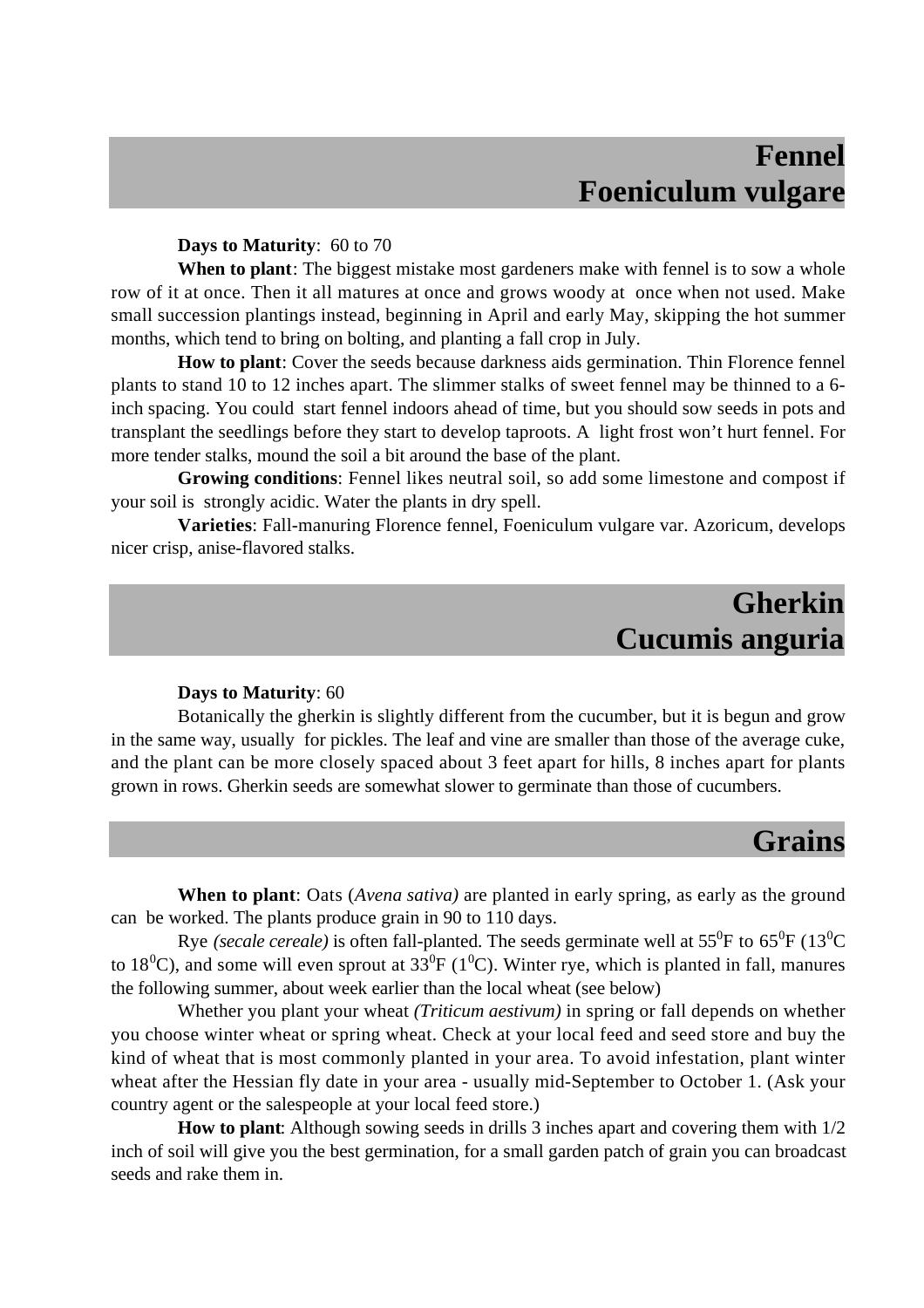You need about 2/3 pound of wheat seeds to plant 300 square feet, which would yield about 1/3 bushel. Winter wheat, which was planted in fall, ripens in June in the southern states, July farther north, and August in Canada.

**Growing conditions**: Oats need a good supply of moisture. Rye tolerates relatively poor soil. Wheat dislikes wet ground and prefers to grow in soil that is not highly acid. In a dry season most grain seedlings can hold their own against weed competition, but in wet weather weeds can overtake a planting if not checked.

**Remarks**: Recent studies have shown that the rhizobium bacterial inoculant usually used for garden peas and beans can produce measurable increases in yield when applied to wheat seeds. If you have any leftover inoculant, you might want to try using it on grains.

A clever gardener we've visited likes to interplant clover with the winter wheat in his garden. He broadcasts Hubam sweet clover among fall-planted wheat in late February or early March. Then, after hand-harvesting the wheat in August, he lets the clover grow for a few weeks, mows it, calls in his hens. The hens spend about a week penned in the garden eating the cut clover and return again in October and November to thoroughly scratch up and dig in the clover planting - a neat system of tillage that feeds soil, hens, and people.

## **Kale Brassica oleracea, Acephala group**

#### **Days to maturity**: 55 to 65

**When to plant**: Extra nutritious, fast-growing, very hard, and nearly pest-free, kale tastes especially good after a frost. To have leafy manure kale plants ready when you need them in the fall and winter, start plants indoors, in a cold frame, or in a special nursery row in May.

**How to plant**: Transplant them in June their appointed well-composted row at 12- to 16-inch intervals. I often interplant fall kale with butterhead lettuce, which matures before the kale is ready to eat and thrives in the light shade.

**Growing conditions**: Kale produces abundant tender leaves in well- fertilized soil, but it will survive freezing winters better if not given large does if high-nitrogen fertilizer.

**Pests**: Protect the young seedlings from flea beetles.

**Varieties**: Hanover, a spring kale, develops rapidly during the spring months, but I think it's hard to beat the flavor of well-frosted fall kale.

## **Kohlrabi Brassica oleracea var. gongylodes**

### **Days to Maturity**: 55 to 60

**When to plant**: You can start early plants for June eating indoor in flats seven to eight weeks before your last frost and transplant them to the cold frame when they have their second pair of true leaves. Growth is best during cool weather, so for good results get an early-spring start and replant in early summer for fall bulbs.

**How to plant**: Set seedlings out in the garden row about three to four weeks before the last frost date, spacing them 6 inches apart. You can also sow seeds directly, but starting with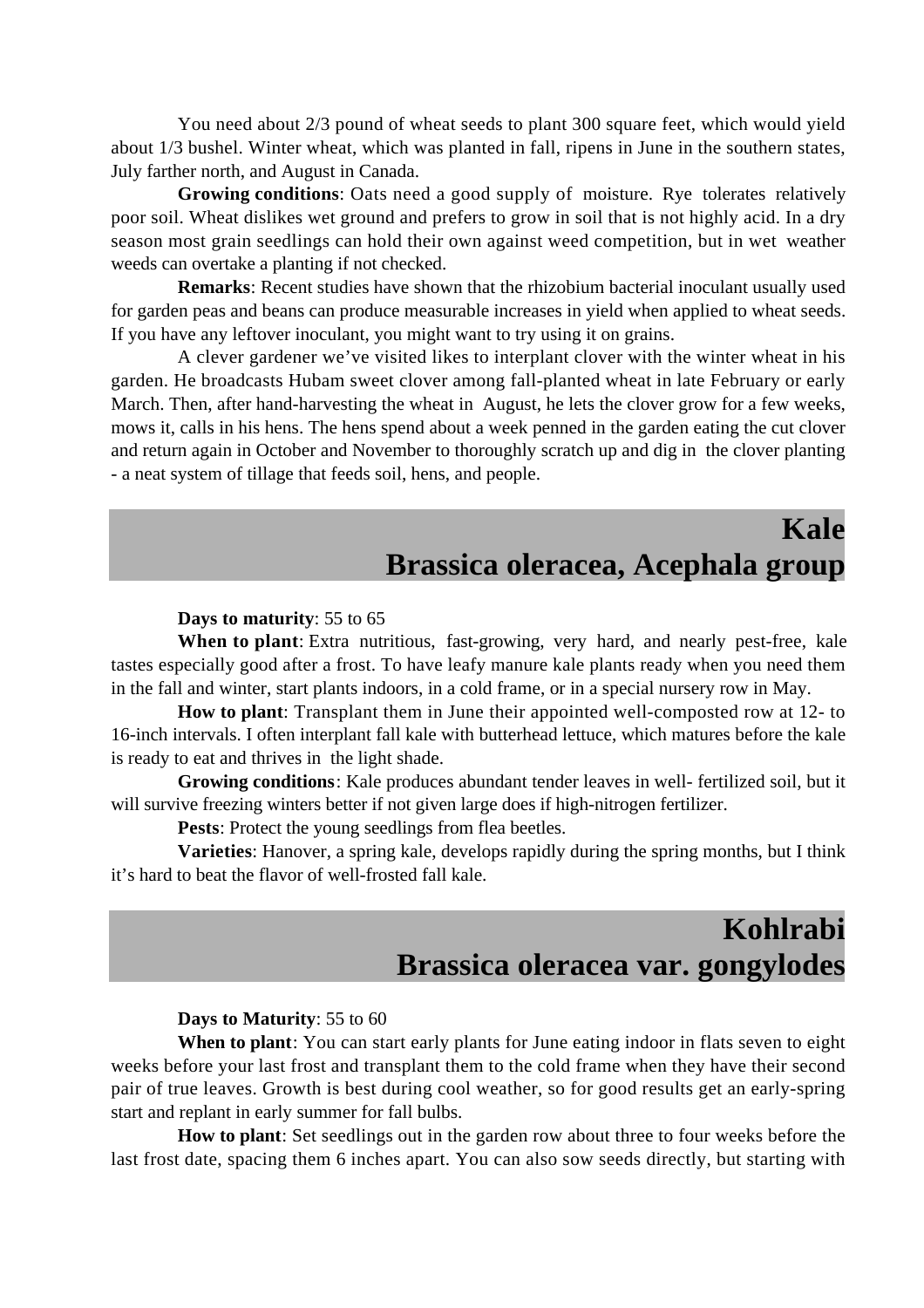seedlings will give you better control of plant spacing and, in my experience, produce a stronger plant**.**

**Growing conditions**: Plenty of compost in the soil will encourage rapid growth. Kohlrabi doesn't mind a light frost.

**Remarks**: Standard varieties grow woody when large, so they should be picked when with a diameter of 2 inches or less. The newer hybrids stay tender longer - up until they measure about 4 inches.

### **Leek Allium ampeloprasum, Porrum group**

### **Day to maturity:** 70 to 105

**When to plant**: I plant the seeds in flats in February, and thin the seedlings to stand no closer than 1 inch apart in the flat. Plant them out in April or May, or direct-seed in the ground in April, preferably in a nursery bed to save space. Leeks need a long growing season (120 to 130 days), but they will accept a variety of growing conditions. Where winters are mild, leeks can be planted in fall for a winter crop.

**How To Plant**: Plant the seedlings in a trench 6 inches wide and 6 inches deep. When the plants are 6 to 8 inches high, gradually hoe fine soil from the sides of the trench to fill in the space. Do this every three weeks or so, adding an inch of soil to the trench each time. Always keep the soil level at or just below the point where the leaves diverge from the stem. Leeks are biennials, and those that take longer to mature will usually keep well into winter if hilled up with soil or mulched.

**Growing conditions**: They do respond well to plenty of humus, and steady moisture, and their extensive roots appreciate deeply dug soil. Leeks left in the ground over winter will form corms - tiny "bulbs" - around the base in late spring. You can plant these corms for an easy second-year crop of this tasty vegetable.

# **Lettuce, Head Lactuca sativa var. capitata**

#### **Days to Maturity**: 72 to 96

**When to plant**: Start lettuce seedlings six to seven weeks before planting them out, which can be as much as a month before your frost-free date if you cover plants when the weather forecast predicts a severe freeze. Light frost won't hurt them. For fall head lettuce, plant seeds in late July, no later than the first week in August, if you expect killing frost by October.

**How to plant**: Head lettuce must be started indoors to beat the summer heat, because it needs 75 to 85 days to head. Head lettuce is less heat-tolerant leaf or butterhead lettuce or romaine. Plant seeds in flats, then transplant seedlings to larger flats, allowing 2 inches of space between seedlings.

When ready to plant outdoors in spring after hardening off, clip off all outer leaves, leaving a 1- to 2-inch stub of small new leaves. Those outer leaves, when leaf on, do the plant more harm than good. They tend to be whipped about by the wind and draw off more harm than good. They tend to be whipped about by the wind and draw off more moisture from the roots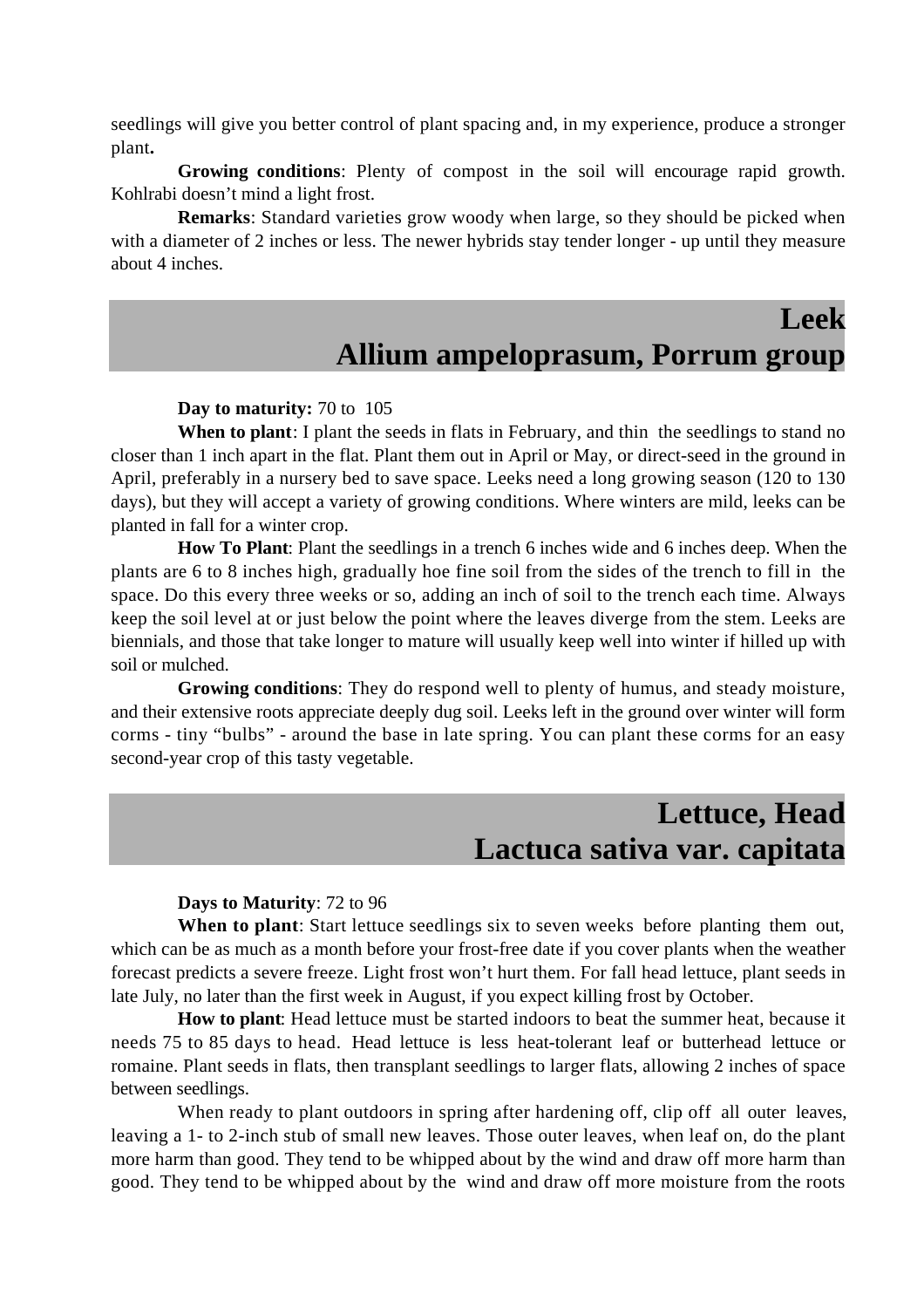than they are worth in feeding power. The new little leaves that grow up gradually will be sturdy, and they have a chance to acclimate themselves to full sun by the time they have grown big. Set head lettuce plants a good apart in the row. I usually plant out summer seedlings without clipping.

**Growing conditions**: Lettuce has a skimpy root system, so it most have a good supply of water and nutrients. It thrives in well-limed soil enriched with manure. The leaves are, in fact, 95 percent water. If April rains are insufficient, you'll have to take water to the plant yourself, by hose or watering can.

**Summer Planting**: High temperatures send lettuce seeds into dormancy, which explains occasional poor germination of summer plantings. Older seeds are less responsive to this effect of heat. If you've had trouble getting your summer lettuce plantings to germinate, you might want to save out seeds each year to store for the following summer. Chilling the seeds by keeping them in the refrigerator overnight will also help to break this summer dormancy. Lettuce is one of the few vegetables that germinates better when exposed to light. Varieties vary in their light requirements. Water the furrow well before planting seeds in summer, and just press the seeds into the ground. Leave them uncovered, or sift a scant layer of fine soil or seedlings sprinkling of grass clippings over them.

**Remarks**: Fast-growing plants produce the best quality lettuce.

### **Lettuce, Leaf Lactuca sativa var. crispa**

Includes butterhead, loose-leaf, and romaine.

**Days to Maturity**: 58 to 64 for butterhead, 40 to 45 for loose-leaf, 70 to 75 for romaine

**When to plant**: Loose-leaf lettuce grows so quickly in the cool days of early spring that few gardeners start it early indoors. Although if you have the space to do so, you can beat the season by a week or so or up to a month if you set plants out under protective clothes or tunnels. Plant seeds of leaf lettuce as soon as the ground can be worked. Romaine and butterhead types, which manure a bit later, may be either started indoors or direct-seeded.

**How to plant**: plant seeds no more than 1/4 inch deep. Although lettuce seeds you sow indoors usually germinate within a week, early outdoor plantings in cold soil may not come up for two weeks. Thin the plants to 3 inches apart. In another two to three weeks, I pull alternate plants for salad, letting the rest, now spaced 6 inches apart, grow to soft-head or full-leaf size.

**Growing conditions**: lettuce plants will bolt once they're fully developed, no matter what you do, but heat and long days can hasten bolting. Mulch to keep the soil cool and try to shield plants from light at night, such as that from yard and porch lights.

**Summer planting**: since lettuce doesn't keep and can't be canned, plant short rows or blocks every two or three weeks all season, using one of the slower-bolting kinds like Anuenue, Orfeo, or Little Gem for summer plantings. One experienced gardeners says, "plant ten lettuce seeds a week". I've read that you can ever scatter seeds on bare ground during a winter thaw for record-early May lettuce. I haven't tried this yet, but it makes sense, because volunteer lettuces usually appear quite early.

Summer heat sometimes sends lettuce seeds into dormancy. To get around this, and raise lettuce to go with your tomatoes, you can expose the germinating seeds to light, refrigerate the seeds for a week or two before planting, or use old seeds, which are less likely to maintain dormancy in hot weather.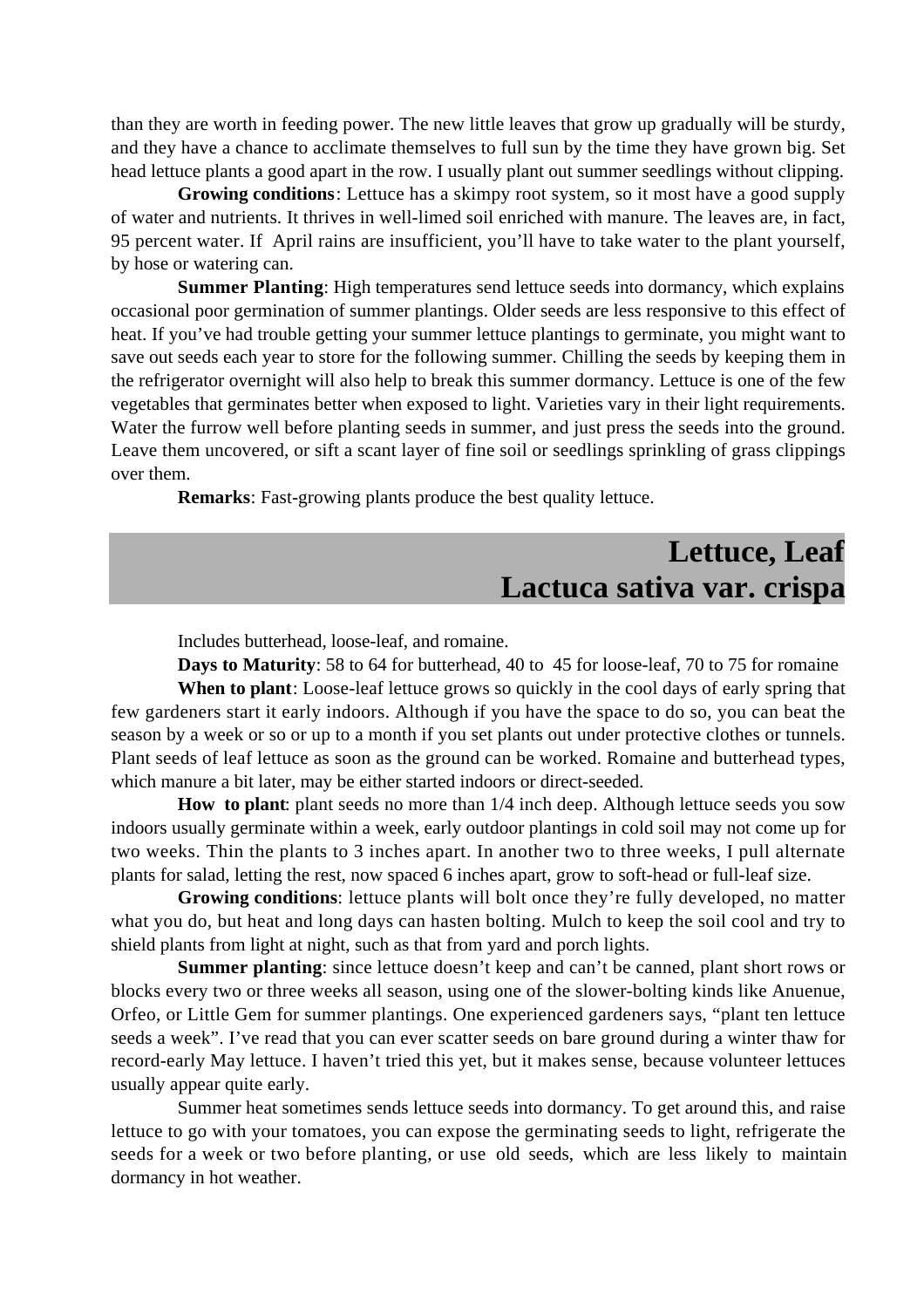# **Muskmelon Cucumis melo var. reticulatus**

Some gardeners raise honeydews, crenshaws, true cantaloupes, and other melons, but muskmelons are the most widely planted.

### **Days to Maturity**: 75 to 90

When to plant: For sowing directly into the garden, wait until the soil is thoroughly warm (late May here in Pennsylvania). If you start seedlings indoors, sow them in May.

**How to plant**: Direct-seed melons in hills 4 to 6 feet apart. Thin to four or five plants to a hill, but not too soon, because some may die of wilt if cucumber beetles strike.

Muskmelons need heat. Plants may suffer a setback at t below  $50^{0}F(10^{0}C)$ . The seeds germinate rather unevenly outside, especially if the ground turns the least bit cool, so I've taken to presprouting seeds in a moist paper towel kept in a place where the temperature is  $70^0$ F to  $80^0$ F ( $21^0C$  to  $27^0C$ ). Then I plant the germinate seeds in a peat pot indoors in early May. This gives me many more plants than when I planted the seeds directly in the pot and far more than I got from planting outside.

You can't transplant melon seedlings from flats because they are so succulent. Keep the roots contained by either a degradable pot or a cardboard plant band, or plant the seeds in small plastic pots from which they can gently turned out into the soil.

**Growing conditions**: Site, as well as soil, is important for good melons. A southern slope is excellent. The soil should be rich in humus and not root acid. Fertilize the potted seedlings with diluted fish emulsion twice a week, using a one-half or three-quarter strength solution.

**Pests**: I plant a ring of radishes around each hill of melons, often sowing the radish seeds seven to ten days before melon planting-out time so the leaves will be up and growing when they're needed to fend off the marauding cucumber beetle.

## **Okra Abelmoschus esculentus**

### **Days to Maturity**: 50 to 60

**When to plant**: These ornamental pod-forming vegetable plants need plenty of heat, but they grow quickly. Wait to plant seeds outdoors until night temperatures stay above  $55^{0}F(13^{0}C)$ and soil temperature is  $65^{0}F$  to  $70^{0}F$  (18<sup>0</sup>C to 21<sup>0</sup>C). This means no sooner than the end of May for us here in Pennsylvania; earlier, of course, in the southern states; and well into June for New England and the north central states.

**How to plant**: Okra doesn't take kindly to transplanting, but you can get a head start by planting the seeds inside in pots about a month before setting them out. Use deep pots or milk cartons, because okra develops a taproot early.

For direct seeding, presoak the seeds for about 12 hours and plant about three or four seeds to the foot and no more than an inch deep. Later, thin manure dwarf plants, the kind usually planed in the northern states, to stand 18 to 24 inches apart. Tall okra needs 3 to 4 feet of space.

**Growing conditions**: Okra is not particular about soil (although some gardeners say it dislikes highly acid soil), but generous fertilizing will encourage quick growth that will increase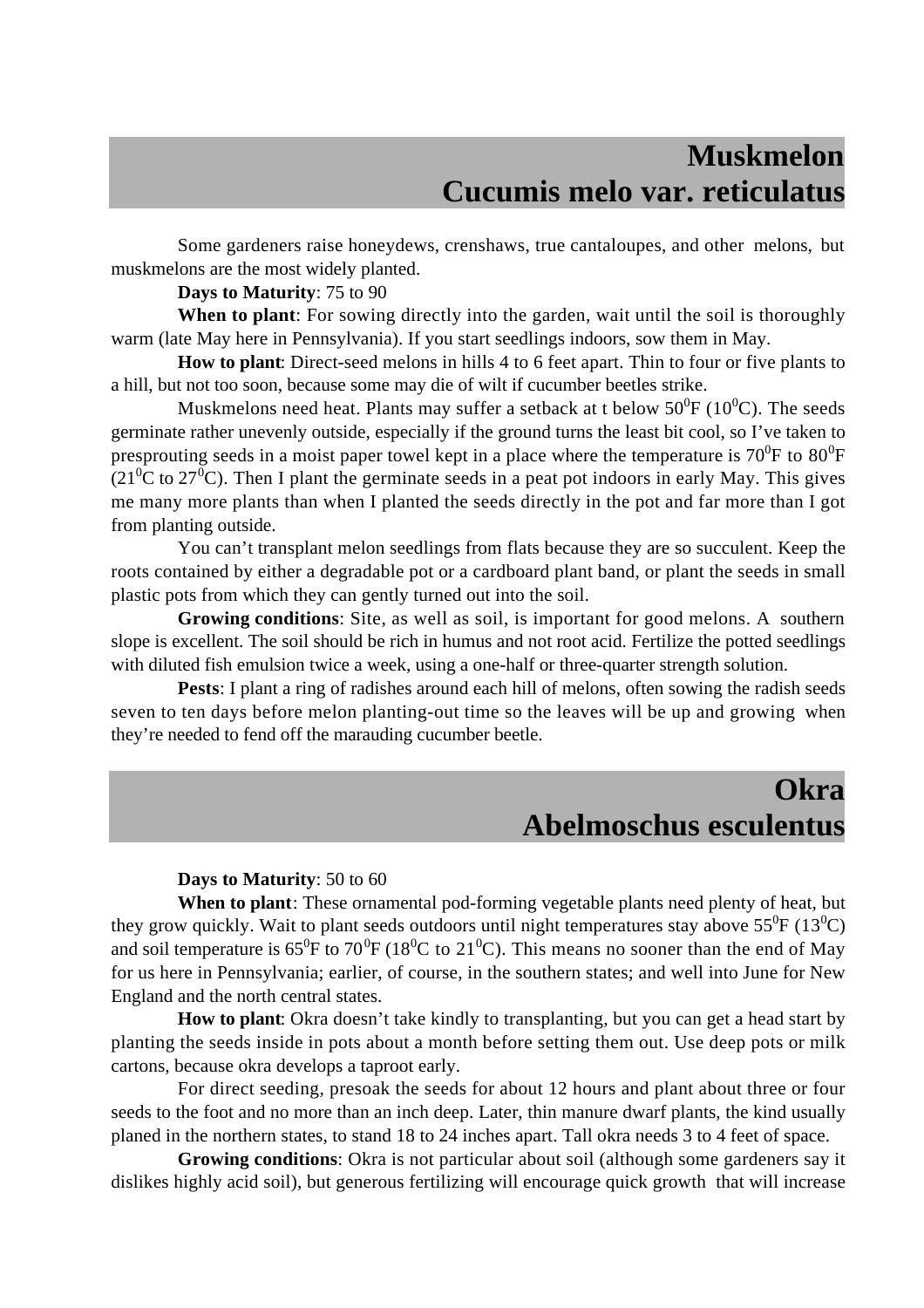your field. Most varieties of okra are sensitive to day-length: generally, they flower earlier with short days. Some cultivars seem to be day-neutral, and a few (unfortunately not available in the United States) even respond to long days.

**Varieties**: The best choices for gardeners in the northern states, where summer days are longer, are probably Clemson Spineless, Lee, and Annie Oakley. Evertender is good, too, if you can find seeds for it.

**Remarks**: Okra seeds have a short period of viability, especially if not kept dry, so you can improve your odds by sowing fresh seeds. Pods form five to seven days after the blossom opens. Pick them at least every other day, because large pods turn woody and signal the plant to stop producing.

# **Onion Allium cepa**

Easily grown from seed if you get an early start and control weeds while plants are spindly and defenseless. If possible, plant onions to follow either a vegetable that requires clean cultivation or a weed-smothering cover crop.

### **Days to Maturity**: 92 to 115

**When to plant**: Sow onion seed indoor in January or February; outdoors in April or May.

Why it is necessary to get such an early start with onions from seed? Because the onion's ability to form a bulb is influenced by the length of the day. It's the short dark period that makes the onions shape up. Onions suitable for the northern states are called long-day onions. They start to form bulbs when days grow long and nights grow short. If you've gotten a head start with your seedlings, your onion plants will be well developed at building time and therefore vigorous enough to produce a good-size bulb. When the day length becomes right, a spindly young onion plant will bulb up on cue just like an older one, but the bulb will be puny. Our southern states, being closer to the equator, have somewhat longer summer nights, so growers there choose short-day varieties, which don't require such a short dark period to trigger bulbing.

**How to Plant**: Plant onion seeds in flats indoors. Use fresh seeds, onion seeds lose mulch of their viability if not kept cool dry. For good strong plants, transplant the onion seedlings, leaving 1 inch between plants. If you're short of space, or if you grow so many onions that you end up tripping over flats of onion seedlings scattered everywhere, you can carefully space the seed 1/4 inch apart when planting them, and then leave them in the same flat until time to plant them in the row.

You can also plant onion seeds directly in the ground for summer-bunching or fall-storage onions. Sow the seeds in April or May, no more than 1/2 inch deep (1/4 inch in heavy soils) and thin to 4 inches apart when the top spears have become as thick as spears of chives.

Onion seeds germinate best at  $65^{\circ}$ F to  $80^{\circ}$ F (18<sup>o</sup>C to 27<sup>o</sup>C), but young plants should be grown in cooler temperatures, near  $60^0F (16^0C)$  and no higher than  $70^0F (21^0C)$  by day and  $50^0F$  $(10<sup>0</sup>C)$  at night. Set them out after proper hardening-off a good month or six weeks before your frost-free date. Wide bands of onion plants spaced 4 inches apart make the best use of space.

**Growing conditions**: Onions prefer soil that is not strongly acid. When grown in potassium-deficient soil, they will keep poorly, and phosphorus-deficient soil causes thick necks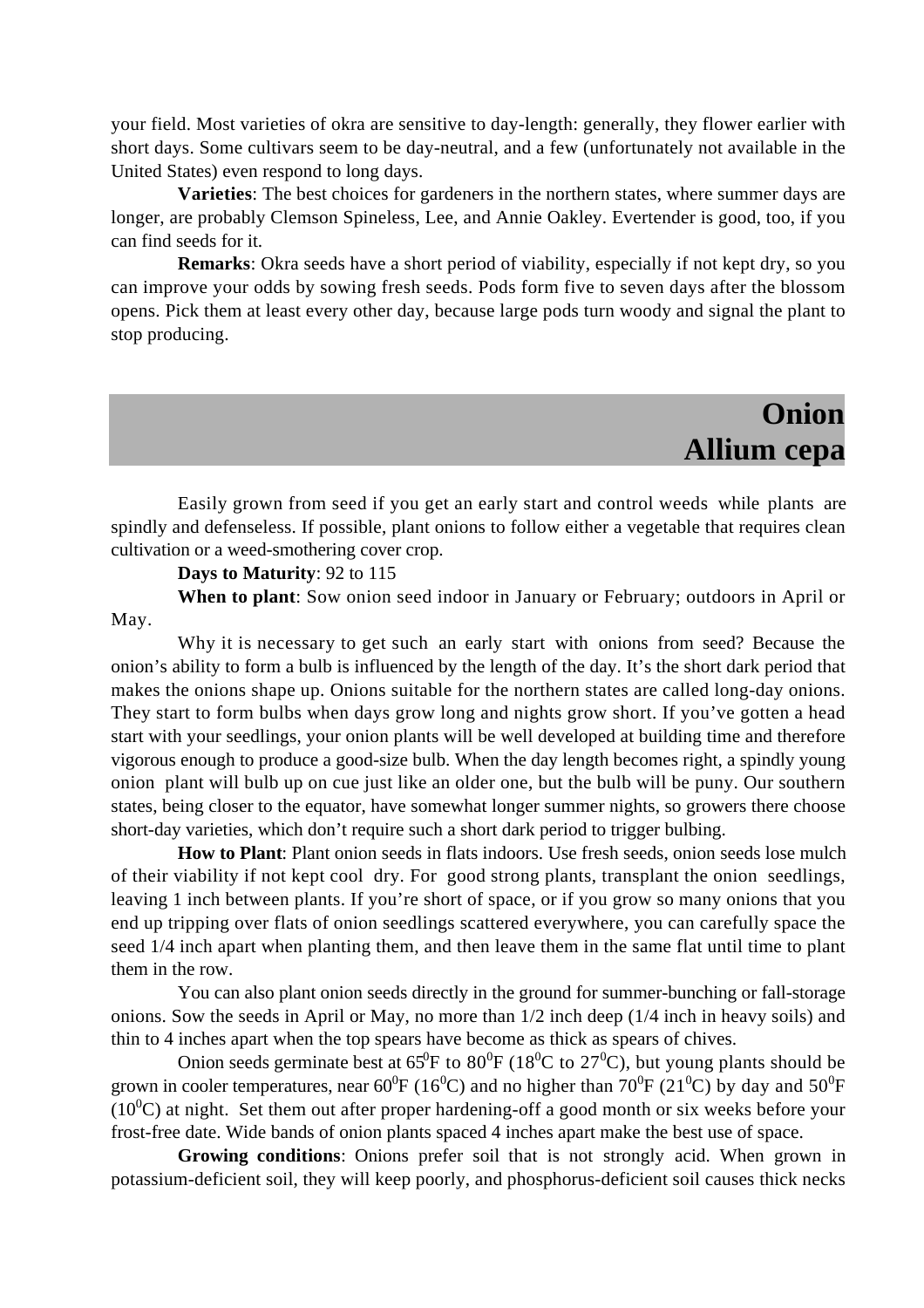and delayed maturity. For sweeter onions, avoid fertilizing with gypsum, which contains sulfur. Weeds are you worst enemy when plants are young. They sometimes shoulder ahead of seeds planted in mid-spring before the grasslike seedlings can get off the ground.

**Bulbing**. As summer progresses, days become longer and warmer. Both of these conditions encourage bulbing, which is really the formation of additional storage tissue. If the weather is too cold, onions won't bulb up no matter how long the days are. The size of the onion is also important. As it grows larger, it becomes increasingly sensitive to the bulb-inducing influences of longer day length and warmer temperature. The day length necessary to initiate bulbing varies according to the variety but in generally 12 to 16 hours. A day length considerably longer than the minimum necessary to start bulb formation will exert a very strong impetus toward bulbing.

Within the plant's normal critical day-length range, though, bulbing is more susceptible to the influence of environmental factors. For example, high soil nitrogen tends to delay bulbing within the critical photoperiod but not in an extra-long day. Warmth alone won't trigger bulbing, but it is necessary for the development of a good-sized bulb. Day length remains constant from year to year but soil and air temperatures change considerably, so even if you duplicate varieties planted and the treatment given your onion plants, crop quality may vary from year to year because of the weather.

**Onion sets**: perhaps you'd like to try growing your own onion sets, those miniature dry bulbs that grow into eating-sized onions when planted in their second spring, just set aside a bed a few feet square, or a wide row, and in early spring, scatter about an ounce of seeds in a row 2 inches wide and 25 feet long. Don't thin the onions. Crowding keeps them small. Pull the plants late in July before they reach a diameter of 3/4 inch. The smaller sets will give you larger bulbs and are less likely to bolt to seed next year. Any sets larger than 1 inch in diameter should be tossed into the pickle crock. Cure the sets in the sun until the tops are thoroughly dry - a week or ten days - and then remove the tops at the neck of the small bulb. Store in a dry, airy, cool but not freezing place.

When planting sets in the spring, push them into the soft earth just far enough to hold them in place, if your soil is heavy. In sandy soil plant them a trifle deeper, but don't cover them. If you have a cat likes to scratch in the garden, as we do, you might have to do some resetting of bulbs for a week or two until roots grow.

# **Parsnip Pastinaca sativa**

### **Days to Maturity**: 100 to 120

**When to plant**: Plant parsnips in April or May at the latest, but not before the daffodils bloom.

**How to plant**: Seeds should be sown outside in the open ground. Be sure to use fresh seeds, and sow even those thickly (at least one every inch) because parsnip seeds are notoriously low in vitality. I've gotten a decent stand from year-old seeds sown in a practically continuous band, but I wouldn't count on it. The seedlings are weak-kneed and easily overwhelmed by a heavy soil cover, so pull no more than 1/2 inch of fine light soil over the furrow. A light sowing of radish seeds that will emerge early and break the soil crust will make things easier for the young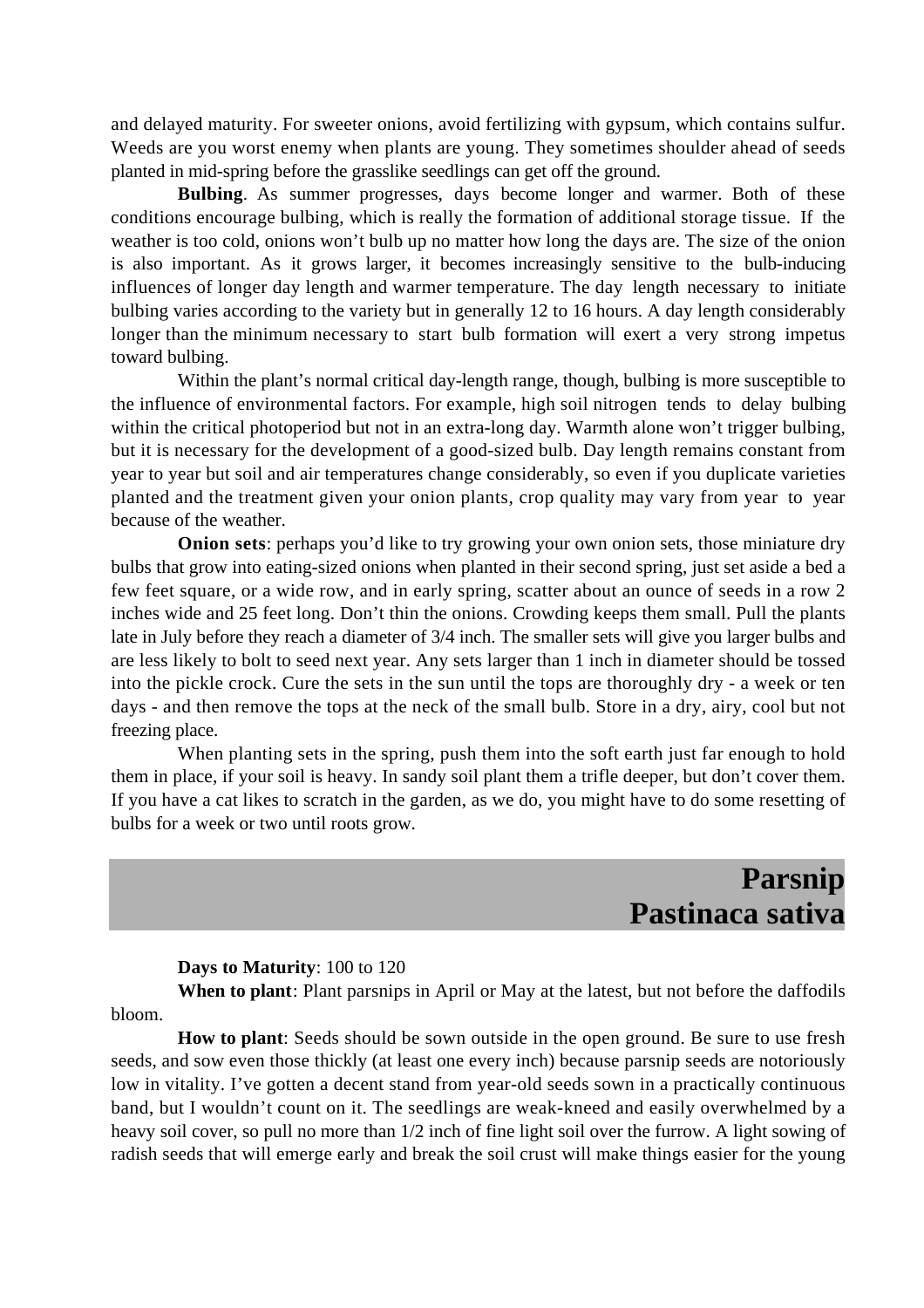parsnip plants to push through. If a week passes without rain before the seeds have germinated, sprinkle the row with water. Germination is slow; allow at least three weeks.

**Growing conditions**: Thin seedlings to stand 3 to 4 inches apart, and keep them well weeded. The plants will form straighter roots if well watered when young. Deeply worked soil will support longer, better-shaped parsnips. They do not transplant well. Once established, the plants need little care.

**Remarks**: The sweet-flavored, frost-proof make up for their wobbly start by feeding your family faithfully through the coldest days of fall and even winter, as long as the ground can be dug. (Flavor is best after frost.)

# **Peanut Arachis hypogaea**

Although you'd probably have to live in the South to make a living growing peanuts, gardeners can grow these attractive plants as far as the upper Midwest, New England, and even in Canada. If your garden produces decent melons, you can raise peanuts.

Like other legumes, peanuts harbor nodules of nitrogen-fixing bacteria on their roots. If you want to inoculate your peanuts with these bacteria as you do your peas and beans, you'll need to buy a special peanut inoculant. (See Sources at the back of this book).

### **Days to Maturity**: 110 to 120

When to Plant: If you're just growing a few peanuts, you can start seeds in pots four to six weeks before your last frost date. Usually it's safe to plant peanuts when the maple leaves are the size of squirrel ears. Southern gardeners can afford to wait two weeks or so after their last frost to let the soil warm up, since their will still be plenty od time for the nuts to manure before fall frost.

**How to plant**: shelled peanuts germinate more readily than those still encased in the shell. Take care to leave the papery skin intact and to keep the nut whole, split nuts won't sprout.

Peanuts make good container plants. They do not transplant well, so should be slipped from the pot without disturbing the roots when placing them in the garden.

Plant seeds 1 to 1 1/2 inch deep, very 3 inches, preferably in a 4-inch high ridge of soil in a wide raised row or raised bed. Thin seedlings to 12 inches apart in the row. Seeds of extra-large peanuts like Park's Whopper should be sprouted indoors because they have a low germination rate if soil is cool and damp. Some northern gardeners presprout all their peanut seeds, and most choose the earlier-maturing Spanish types, although Tennessee Red has also produced well in northern states.

**Growing conditions**: Ideal peanut soil is a loose, sandy loam, well supplied with humus. It's better to add manure the fall before planting, rather than in the spring, so the decomposing material won't cause the seeds to rot. You might try prewarming the soil with a mulch of black plastic - just be sure to remove the plastic when the plants start to flower.

Peanuts have their own way of doing things. About six weeks after germination, the nowbushy cloverlike plant begins to produce yellow flowers. The fertilized ovary of each flower enlarges and extends into a peduncle that promptly carries its new plant embryo below the soil surface - a process called pegging. It is there, underground, that the tip of the shoot swells and develops into a pod of peanuts. Now you know why there should be plenty of loose soil and no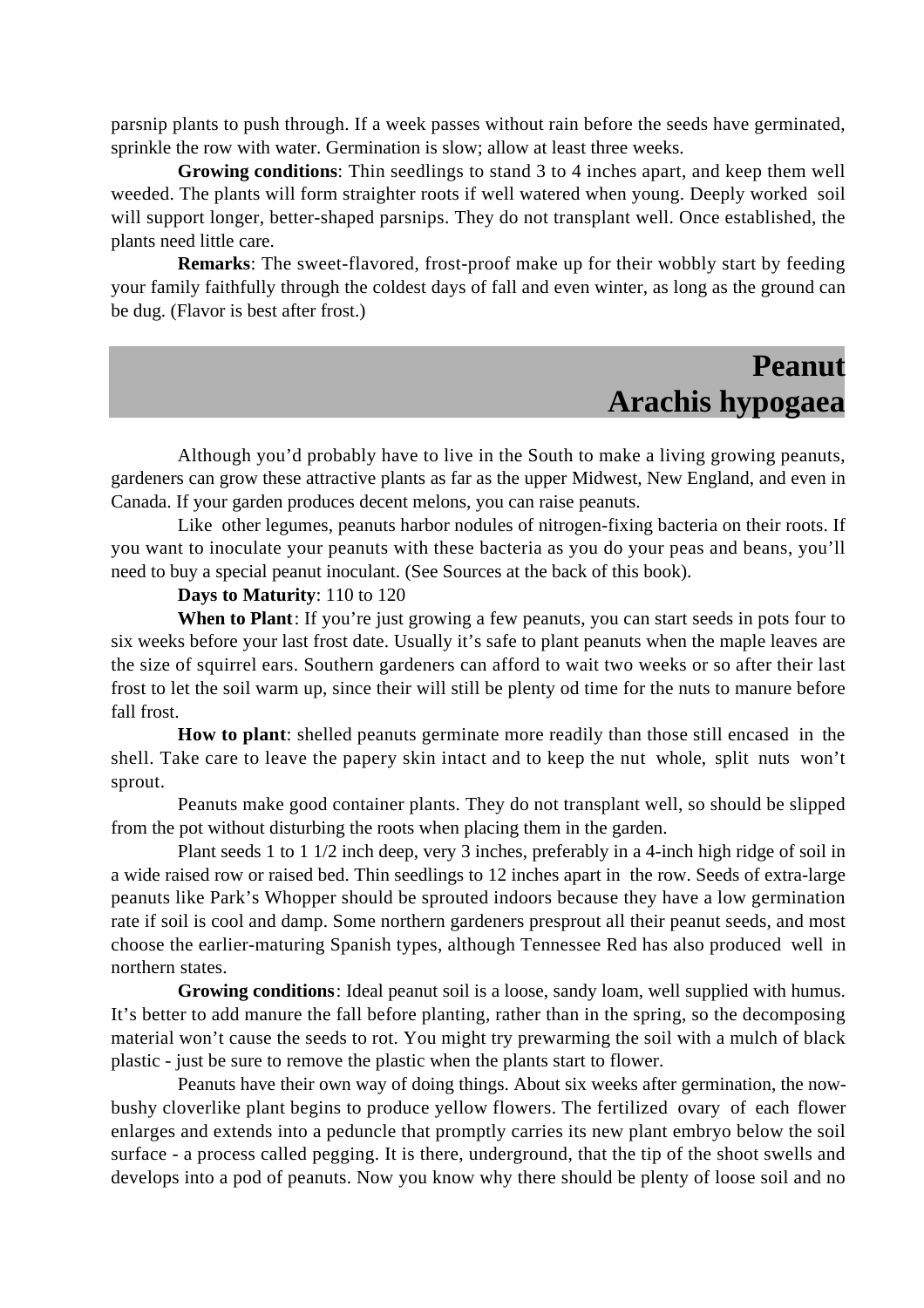barriers between the plant and the soil flowering time. Better yet, mound up each side of the row as you would do with potatoes when the plant is a foot high. Peanuts need extra calcium at flowering time, so some careful growers spread a dusting of gypsum (calcium sulfate) or limestone around the plant then.

# **Pea Pisum sativum**

### **Days to Maturity**: 55 to 75

**When to plant**: you can sow early, mid-season, and late varieties on the same day, or make successive plantings of pea seeds throughout the cool weeks of early spring, but there's no point in sowing most kinds of peas later than two to three weeks before the frost-free date, because the yield of peas maturing in warm weather seldom justifies the space they take. Young plants grow best at 59<sup>0</sup>F to 68<sup>0</sup>F (15<sup>0</sup>C to 20<sup>0</sup>C). An exception is Wando, a good pea for those who must wait in the spring until their community gardens have been plowed.

For fall peas, plant seeds in late July or early August. Mature pea plants are more easily killed by frost than the hardier seedlings.

To put peas on table, you must get them in the ground early, and to do that, you often need to prepare the row in the fall. Some gardeners even plant pea seeds in late fall during a February thaw. However, although it's safe to plant peas in cold soil, because they can sprout at temperatures as low as  $40^{\circ}F (4^{\circ}C)$  - although it may take them a month to do so - it's not wise to work the garden while the earth is still heavily sodden. We get around this, here in our garden, by doing a late-fall plowing, burying all the mulch and leaves and leaving rough mounds. Frost action pulverizes that exposed soil over the winter, and I find that I can usually get out there with a hoe in early March and pull open a furrow of fairly loose soil, going along the top of a ridge left by the plow, not in the deeper, colder valley between ridges.

**How to Plant**: Shake some garden legume inoculant on the moistened seeds before planting. Legume plants growing in zinc-deficient soil have less nitrogen-fixing ability. Plant peas thickly, about one every rich, and cover the seeds with 1 to 1 1/2 inches of soil. Double rows of peas, spaced about 4 to 6 inches apart, make more efficient use of soil space than single rows. Wide rows of peas, up to 3 feet or so, are even more efficient. At one time, I thinned my peas to stand 2 to 4 inches apart, but since I've found that slight crowding doesn't seem to reduce production, I've stooped thinning them. Peas don't transplant well.

**Growing Conditions**: Pea roots are weak and small, easily dislodged in weeding, so I usually let some weeds grow, closet to the plants, to prevent root damage and also to help shade the pea roots, which prefer cool growing weather. They also need plenty of oxygen, so plants grown in compacted or waterlogged soil will not produce as well as those in well-aerated ground. Peas also prefer soil that is not highly acid. They are fairly drought tolerant until flowering, when their moisture needs increase to an inch a week. The first peas appear about three weeks after blossoming.

**Staking**: Except for leafless kinds like Novella, which is pretty much self-supporting when grown in a triple row, your peas will need some support, even the low-growing ones. Cuttings of brush that have lots of twigs are excellent for all kinds of peas and the best choice for wide rows. For tall-growing vines like Sugar Snap and Mammoth Melting Sugar, grown in single rows, I supplement the brush with binder's twine stung the length of the row between three steel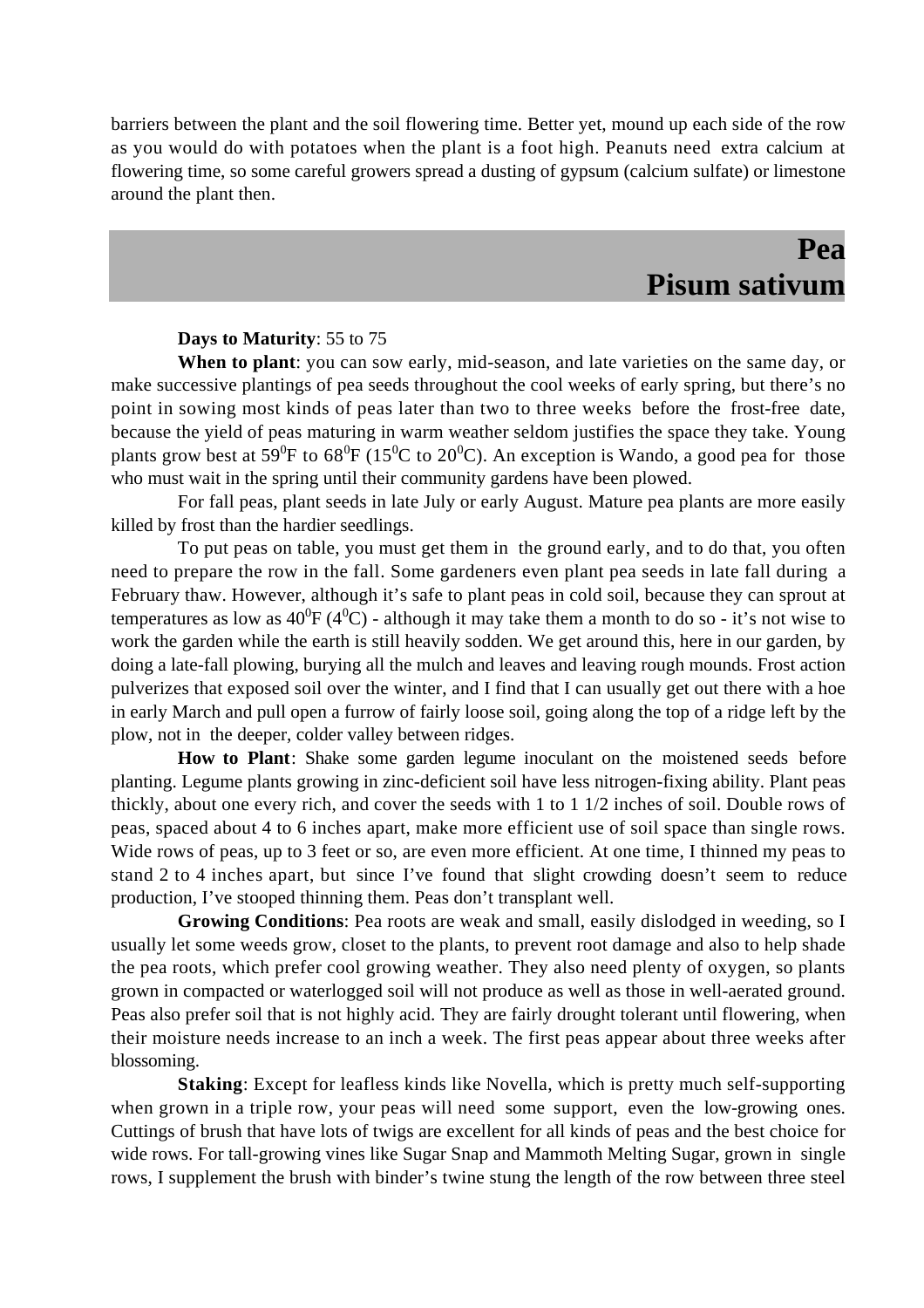poles. Netting, chicken wire, garden fencing, and string supported by stakes are also successfully used by many gardeners.

**Varieties:** Last year I planted a row of Tall Sugar Snap peas faced on either side by a closely planted row of short-vined peas. Smooth-seeded peas like Alaska are the hardiest, but I think the sweeter wrinkled-seeded kinds are so much tastier that they are worth waiting for.

### **Pepper Capsicum annuum var. Annuum**

**Days to Maturity**: 50 to 80

**When to Plant**: Although the traditional timetable for starting pepper planted is 6 to 8 weeks before outdoor planting. I've had excellent results with much earlier seeding in late January or early February, which for me is a good 12 to 14 weeks before the frost-free date.

**How to Plant:** If you can keep the soil temperature of your planting flat around  $80^{\circ}$ F to  $85^{\circ}F(27^{\circ}C)$  to  $29^{\circ}C$ ), the peppers will germinate more rapidly than at  $70^{\circ}F(21^{\circ}C)$ , at which they usually take two or even three weeks. At cooler temperatures,  $55^{0}F$  to  $60^{0}F$  (13<sup>0</sup>C to 16<sup>0</sup>C), the seeds may rot before they germinate. Once when I let a flat of planted pepper seeds of dry out, the seedlings emerged just as I was ready to give up on them. Later I learned that peppers, unlike most other vegetables, can germinate with low soil moisture.

Transplant the young seedlings at least once to a roomier flat and harden them off week or two before your last frost date. If they're in blossom when you set them out, you might find it worthwhile to cover the plants at night until night temperatures are warmer. Cool nights in May and June can cause blossom drop, as can hot weather - especially over  $90^0F (32^0C)$  - in summer. The ideal temperature for these natives of the moist South American tropics is  $70^0$ F to  $80^0$ F ( $21^0$ C) to  $27^0$ C).

Local garden sages advise setting out pepper transplants after the dogwood blossoms fall. Mine usually go into the ground about a week after our mid-May frost-free date. If you want to get really technical, the soil 4 inches deep should measure  $65^{\circ}F(18^{\circ}C)$  at 8 o'clock in the morning.

When setting out pepper plants, I bury them 2 to 4 inches deeper than they were in the flat, but not on their sides in a trench like tomatoes. Recent studies have shown that pepper plants spaced 15 inches or even 12 inches apart produce as much per foot of row as those more widely spaced, and suffer less sunscald.

**Growing Conditions**: Peppers do well without much added nitrogen, but they need a good supply of magnesium. They are also more tolerant of acid soil than many garden vegetables. Hot peppers are less likely than sweet peppers to object to the low level of aeration in heavy clay soils. Water them well in hot and dry weather.

**Pests and Diseases**: Protect them from cutworms and avoid soil where related plants tomatoes, eggplant, and potatoes - have recently grown if you've had disease problems.

Don't let tobacco users handle your pepper seedlings without washing their hands first. The virus that causes tobacco mosaic, which affects peppers, survives cigarette manufacturing processes.

**Remarks**: According to a Dutch horticulturist who tried removing all but four to six of the first blossoms from pepper plants, this practice results in higher mid- or late- season yields and also produces larger peppers.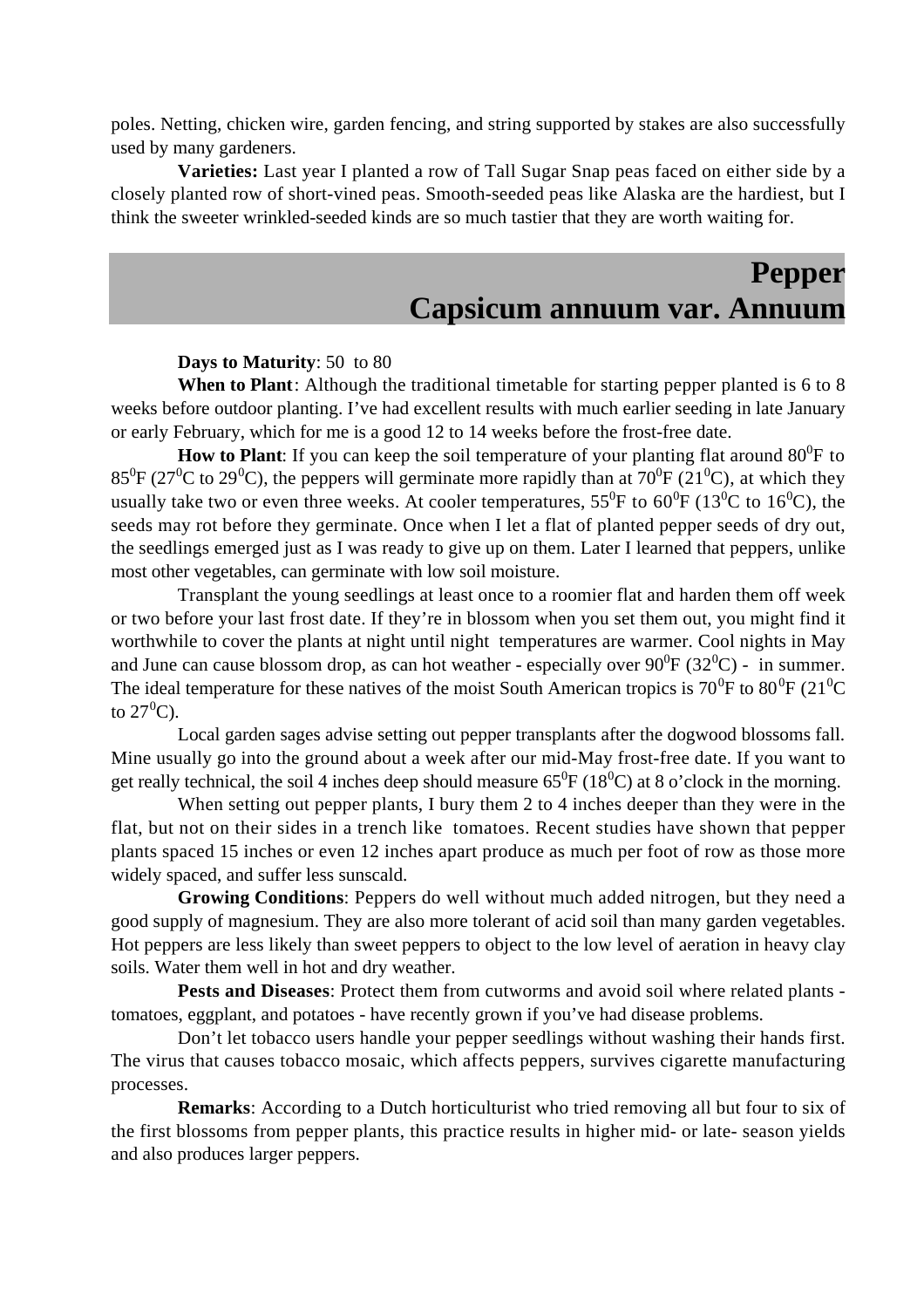# **Potato, Sweet Ipomoea batatas**

You might need to begin your sweet-potato growing career by purchasing plantsactually rooted slips- from a southern grower, or you might be lucky enough to find them locally at a farmer's or neighborhood store. Once you have sweets, though, and learn how to keep them over winter (cure for two weeks in a hot, fairly humid place; wrap them individually in newspaper; and store them in a warm, dry, well- ventilated spot protected from rodents), you can raise all the plants you'll need by rooting your own potatoes. I've gotten 50 slips from one large potato.

**Days to Maturity**: About four months of frost-free days.

**When to Plant**: Start your slips indoors in March in the mid-Atlantic states, February in the southern states, and April in the more northern states.

**How to Plant**: Begin by choosing a large, sound potato, or two or three. Find a jar with an opening the right size to admit about two-thirds of the sweet potato. Put enough water in the jar to cover the bottom inch or so of the root. Keep it in a warm place  $75^0$ F to  $90^0$ F (24<sup>0</sup>C to  $32^{\circ}$ C), day and night if possible, to induce sprouting. Shoots will appear in two to four weeks. At lower temperatures they will form much more slowly.

As soon as a leaf cluster forms above the roots on each slip, it may be twisted off the parent potato and planted directly outdoors, if the weather is warm enough. If temperatures outside are still too cool, plant the slip in a deep flat filled with potting soil (I use an old refrigerator crisper) to wait for warm weather. Keep the planted slips in a sunny window, under lights, or in a greenhouse. A farmer's wife who grows sweet potato plants to sell at the local farmer's market has told me that she grows her slips in a hotbed heated with horse manure. Other gardeners start their slips indoors by placing the potatoes on their sides in damp sand or vermiculite and keeping them in a warm place until they sprout.

There's no point in putting sweet potato plants out in the garden until soil has become thoroughly warm:  $70^0$ F to  $85^0$ F ( $21^0$ C to  $29^0$ C) is ideal. That should be about 10 to 14 days after the last spring frost, the end of May in my garden. Draw up a ridge of soil by hoeing inward the row from both sides and poke the slips into this ridge, spacing them a foot apart. Use the largest plants first so that inferior plants can be discarded when you get to the end of the row, if you run out of space. Mound soil up around the plants again just before the vines grow out into the path.

**Growing Conditions**: Sweet potatoes grow well in slightly acid soil because the acidity helps to keep down disease. They don't need much nitrogen; in fact, heavy applications foster excessive vine growth and late maturity. Although they should be well watered in when the slips artichoke planted, the growing vines are amazingly drought resistant.

# **Potato, White Solanum tuberosum**

### **Days to Maturity**: 56 to 70 days

**When to Plant**: Since cool weather favors tuber growth, white potatoes should be planted as early as the soil can be worked. A later planting, in mid- or late spring, will produce fall potatoes.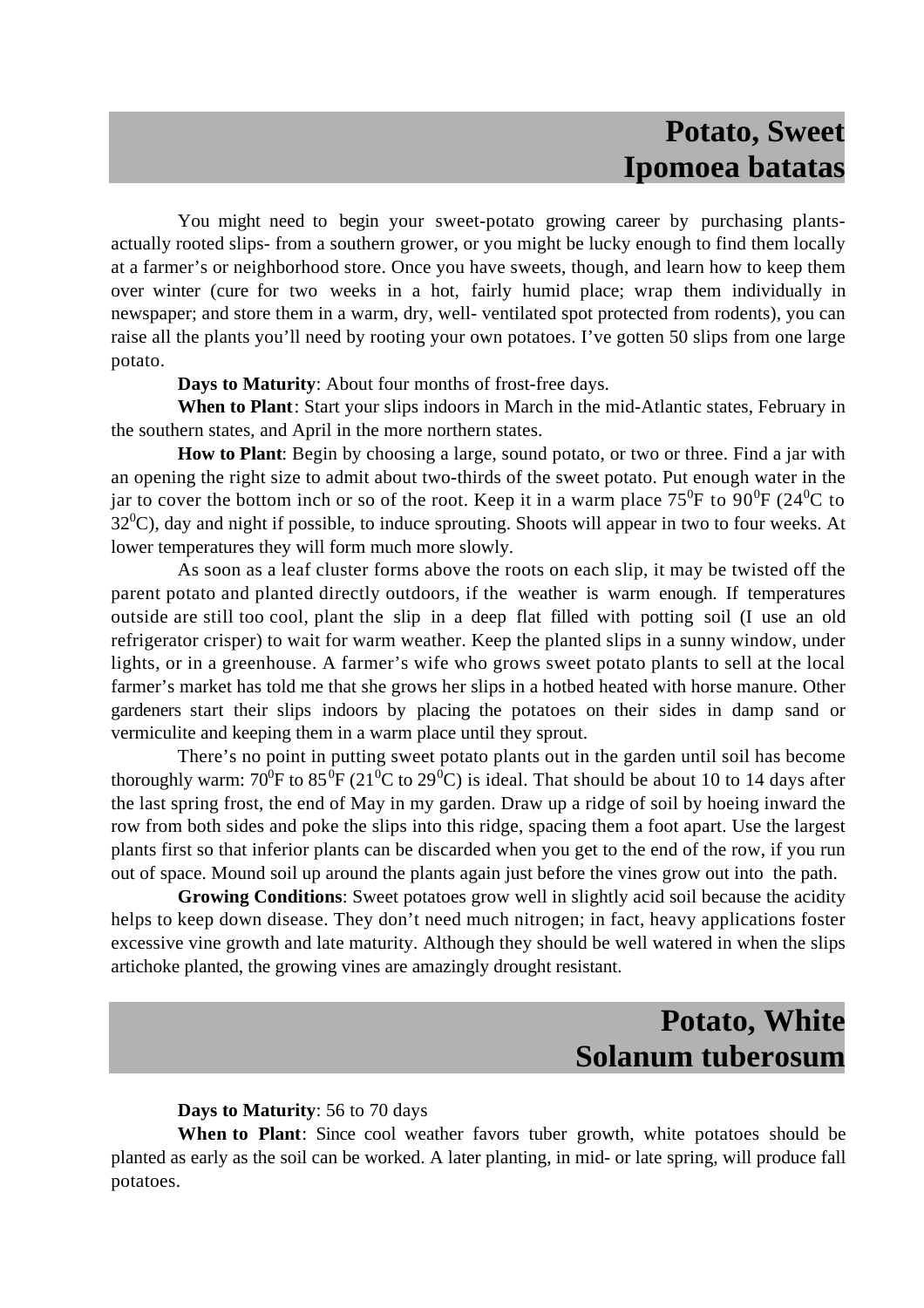**How to Plant**: If you've grown potatoes the previous year, chances are you have some small spuds left over. If they've begun to sprout, that's just fine, although it's better if they don't have long white spouts. If they do, you can break off extra long, weak sprout as long as there are several eyes remanding that can grow. Egg-sized potatoes are good for planting whole. Those that are much smaller may not have enough stored for good nourishment to develop a strong plant. Seed potatoes stored at low temperatures (around  $40^0$ F,  $4^0$ C) will grow into vigorous plants that produce more large tubers than potatoes hat have been kept in warmer storage.

Large potatoes with many eyes should be cut, exposing as little of the cut surface as possible, into pieces containing one to three eyes apiece. Too many eyes will produce a leafy plant with small potatoes. ( the eye is a dormant bud). Let the cut pieces dry for a day or two before planting so the surface can heal over. They are less likely to rot in the ground then. Unsprouted seed potatoes may be nudged into growth by being exposed to the light for a few weeks in a cool room.

When planting, place the potatoes or the pieces with the cut side down every 10 to 12 inches in trenches that are 2 to 3 feet apart. Cover them with 3 inches of soil. When the tops are 9 inches high, draw up loose soil around the plants.

You can also grow potatoes in mulch. They will be clean and easy to harvest and should yield at least as well, sometimes better, than those grown in the ground. One of the advantages to using mulch is that scab and potato bug damage are seldom a problem. The one catch is that you must use large amounts of mulch; a good foot of mulch must be spread over developing tubers and replaced as it settles, or the tubers will turn green. The green parts of potatoes and the sprouts contain an alkaloid poison, solanine. Except for the greening problem, I've been delighted with the potatoes we've grown under mulch. The only trouble we have is that it's difficult for us to find enough hay or leaves that early in the season to cover all the potatoes we want to grow.

**Growing from Seed:** If you're experimenting with planting seeds from a seed ball that one of your potato plants might have produced last year , be prepared for a wide variety of plants, most of which will be worthless. Plant the seeds in a marked row or seedbed in early or mid-spring. The best temperature for potato seed germination is  $68^{\circ}F(20^{\circ}C)$ . If good tubers do form on nay plants, save them and plant them to increase your stock of starter potatoes for cutting up the following spring. My trial plantings of Explorer, the first potato to come true to seeds, were disappointing. The plants, which I started indoors like tomato seedlings, grew slowly, had low vigor, and yielded poorly. Other gardeners have had similar results.

**Growing conditions**: Soil for potatoes should be on the acid side, well-supplied with humus and enriched with wood ashes or greensand to supply the potash that make for a good mealy potato. Only well-rotted manure should be dug into the potato patch, because fresh manure encourages scab.

**Varieties**: New and newly rediscovered kinds of especially good-flavored potatoes like Yukon Gold, Caribe, and Yellow Finnish are now available as seed potatoes to home gardeners. As a result of our home garden trials of these "gourmet" potatoes, we've added rich-flavored Yukon Gold and Butte (a baking potato high in vitamin C) to our standard annual planting of all-purpose Kennebec seed potatoes.

# **Pumpkin Cucurbita pepo var. pepo**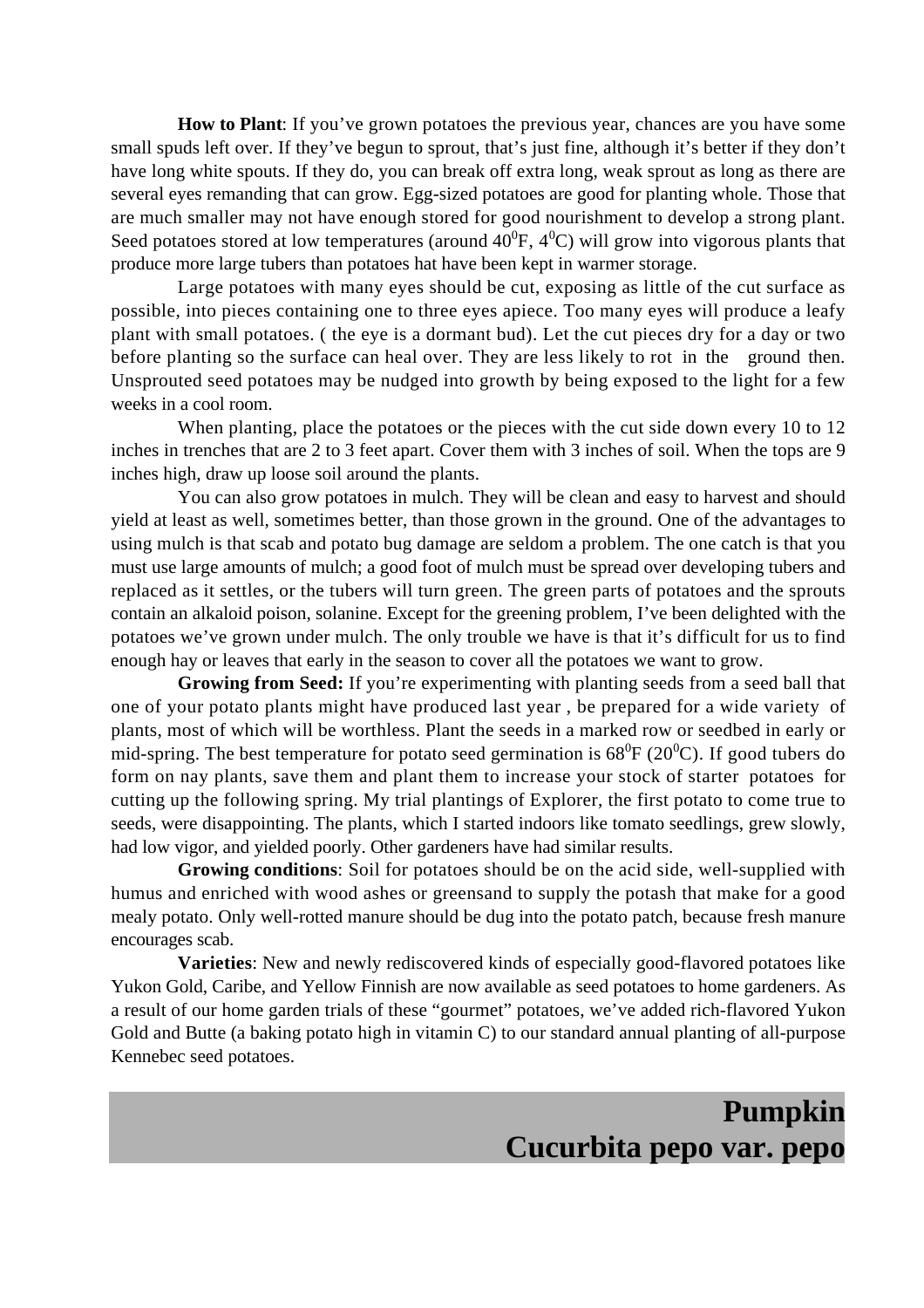#### **Days to Maturity**: 100 to 115

**When to Plant**: Plant seeds in the ground after the last spring frost.

**How to Plant**: Start pumpkins like squash, with a generous shoveful of compost or wellrotted manure in each hill. When the plant starts to develop vines, anticipate the squash borer by firming two to three shovelfuls of soil over several vine nodes to encourage auxiliary rooting.

Try the new semibush pumpkin, Funny Face, if space limitations have kept pumpkins out of your garden. Other kinds need lots of space; a hill will ramble over an 8- by 8- foot square of ground by summer's end. Planting at the edge of the corn patch works well. The vines wander among the corn and help to discourage raccoons.

Seeds of naked-seeded pumpkin varieties like lady Godiva, Streaker, and Triple Treat have seed coats that are just a thin film. Lacking the thick protective coats, which make regular pumpkin seeds harder to get at, the naked seeds tend to rot more readily in cool, damp soil. You'll get more plants from a packet of seeds if you presprout the seeds and then plant them individual pots, setting them out when warm weather has come to stay. If you do plant the seeds directly in the ground, wait until warm weather has settled in.

**Growing Conditions:** Pumpkins appreciate soil well supplied with organic matter. Mulching helps to control weeds that would be difficult to hoe out from the spreading vines.

### **Radish, Summer Raphanus sativus**

#### **Days to Maturity**: 20 to 30

**When to Plant**: start planting as soon as the soil can be worked, but make small weekly or biweekly plantings rather than large infrequent ones, for radishes mature all at once and become fibrous and bitter when old and on their way to going to seed. I seldom plant summer radishes as late as June or July, but usually resume planting in late August or early September, using the fastest-manuring varieties, for a fall crop.

**How to Plant**: drop a seed every inch or so in drills spaced a foot apart or in wide rows or beds, and cover with 1/4 to 1/2 inch of soil. When seedlings appear, thin them to 2 to 3 inches.

**Growing Conditions**: For best radish quality, promote rapid, even growth. That means grow them in cool weather, plant them in sandy or loosely worked soil, and supply ample moisture. Dryness, even for a day, and warm weather make radishes tough and strong flavored.

**Remarks**: Some gardeners plan most of their spring radish plantings as row markers for carrots, parsnips, parsley, and other slow-germinating crops.

# **Radish, Winter Raphanus sativus**

Winter radishes grow more slowly than spring radishes and are slightly more solid, and less delicately crisp than a well-grown early radish. I find, though, that their quality is more consistent. They keep better in the soil without turning bitter or tough, and they don't start going to seed overnight.

#### **Days to Maturity**: 50 to 65

**When to Plant**: Start them in late July or early August so they'll finish in cool weather.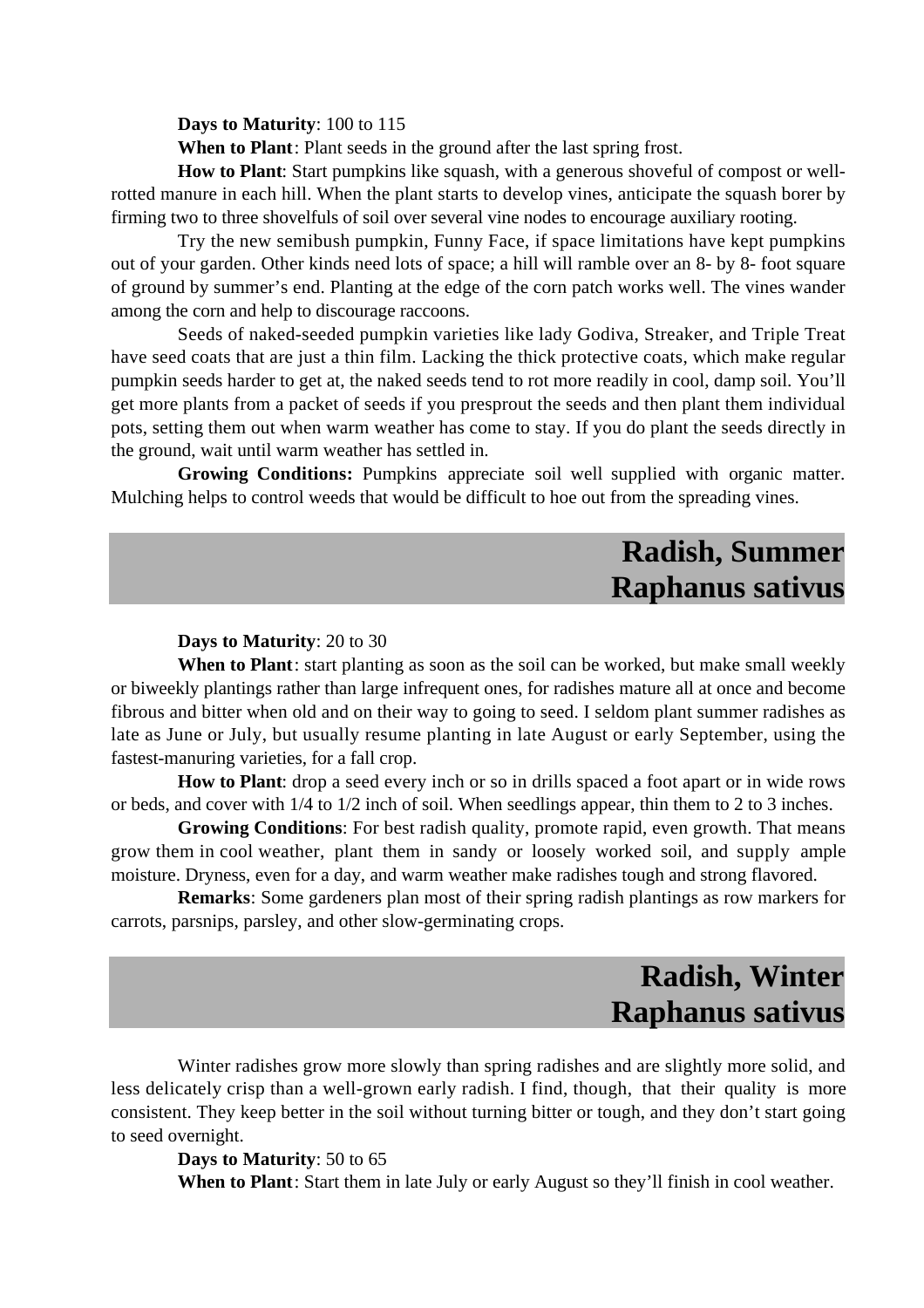**How to Plant**: Plant as for summer radishes, but thin them to 4 to 8 inches apart according to variety.

**Growing Conditions**: loose soil, well supplied with potash, encourages the growth of well-shaped roots. Radishes that are watered well will be more tender.

**Varieties**: some winter radishes, like Miyashige, grow over a foot long. Our favorite is Chine Rose.

### **Rhubarb Rheum rhabarbarum**

The most desirable kinds of rhubarb are propagated by root division. Seeds are usually available only for the green-stalked Victoria, and plants grown from seed seem to have an unfortunate tendency to bolt right back to seed early in the season. Strawberry rhubarb, for which you might also be able to find seeds, is red, as its name implies. Since I have not grown it from seed, I can't say whether it goes to seed as eagerly as Victoria, but my guess is that any seedgrown rhubarb would tend to perpetuate seed-prone stock over that which concentrates on vegetative growth. Having said all that, and adding, as I feel I must, that a professional rhubarb grower once wrote to me that he'd rather have a field of Johnson grass than one of seed-grown rhubarb, I still think there's a place for rhubarb grown from seed as an annual, for a quick crop of fruit.

**Days to Maturity**: 90 to 100

**When to Plant**: Sow seeds a month before the last frost.

**How to Plant**: Plant rhubarb seed 2 inches apart and 1/2 inch deep. Firm the soil well over them. Thin seedlings to 1 foot apart. Seedlings transplant well**.**

**Growing Conditions**: provide rich soil and fertilize the plants twice a month.

**Remarks**: I gave my seedlings several feeding seedlings of manure tea. We were able to eat crisp, succulent stalks of rhubarb by midsummer. The stalks were excellent that first season. It wasn't until the second year that they started producing seed stalks before the end of April. Grown as an annual, then, and generously fed and watered, rhubarb is worth raising from seed if you recognize its limitations. There aren't many other plants that will give you fruit season.

### **Rutabaga Brassica, Napobrassica group**

#### **Days of Maturity**: 90 to 100

**When to Plant:** This is primarily a fall crop, unless you usually have cool summers, since the roots grow tough in hot weather. Sow the seeds in the garden in mid-June.

**How to Plant**: Plant seeds 2 inches apart in rows 15 to 24 inches apart. When the seedlings are 3 inches high, thin them to stand 6 to 8 inches apart.

**Growing Conditions**: Rutabaga is one root vegetable that does well in heavy soil. Although I've never tried transplanting rutabagas, and know no one who has, I'd guess that you might get away with it, though perhaps not quite so easily as with turnips, which have a less extensive root system.

**Pests**: Flea beetles can be hard on young rutabagas, especially if soil is dry.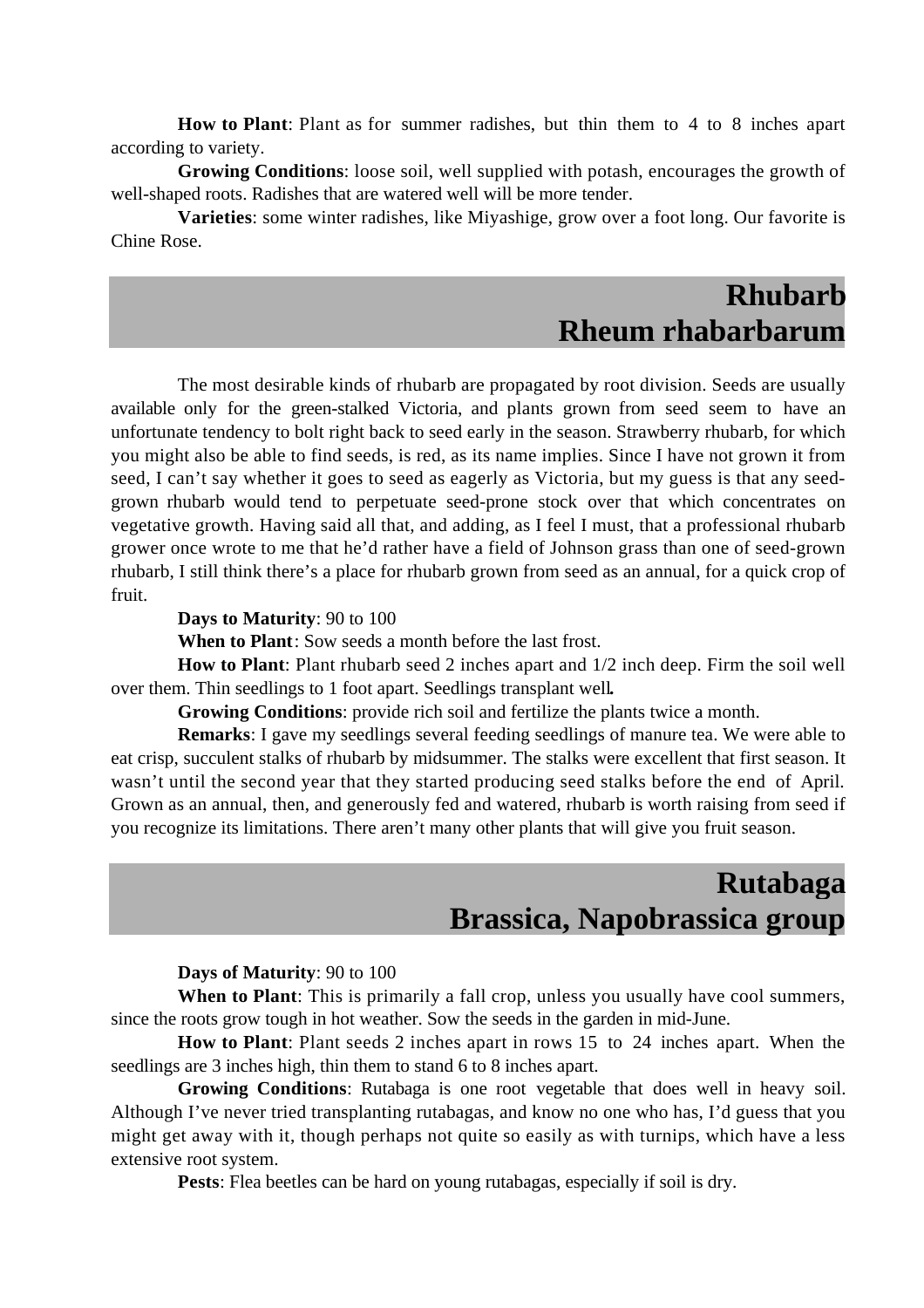The foliage is flat and ribbonlike, resembling that of garlic, but larger and bushier. **Days to Maturity**: 115 to 120

**When to Plant**: You can sow seeds of the oyster plant, as this tasty root vegetable is also called, as soon as you can dig the garden in the spring. Ordinarily there's no need to rush, though. Although salsify needs 120 growing days, it's at its best after frost in the fall. If you plant seeds around the time of daffodil bloom or even a week or two later, the roots will have plenty of time to develop by fall.

**How to Plant**: Plant the seeds no more than 1/2 inch deep. If you're using seeds that are more than a year or two old, sow them thickly. Thin seedlings to stand 3 to 5 inches apart in the row.

**Growing Conditions**: Loose, well-dug, fairly light soil produces good roots.

### **Scorzonera Scorzonera hispanica**

Sometimes called black salsify, scorzonera has white flesh under a black skin. **Days to Maturity**: 120

**When to Plant**: Planting and culture are the same as for salsify. Frost improves the flavor of both.

# **Sorrel Rumex acetosa**

Also called sour grass, this tangy-leaved perennial green is easy to grow from seed. Somewhat sour when eaten alone, the leave are delicious mixed with other, milder greens.

### **Days of Maturity**: 60

**When to Plant**: Start plants indoors a month before the last frost, or sow seeds directly in the row in mid-spring. A late-summer sowing will be ready to eat the following spring.

**How to Plant**: The plants do well spaced 6 to 8 inches apart in rows 15 to 18 inches apart or in a special perennial bed. Once established, sorrel produces harvest-sized leaves quite early in the spring.

**Growing conditions**: Sorrel is one vegetable that accepts partial shade. Remove seed stalks to conserve the plant's energy. Fertilize at least once a year.

> **Soybean Glycine max**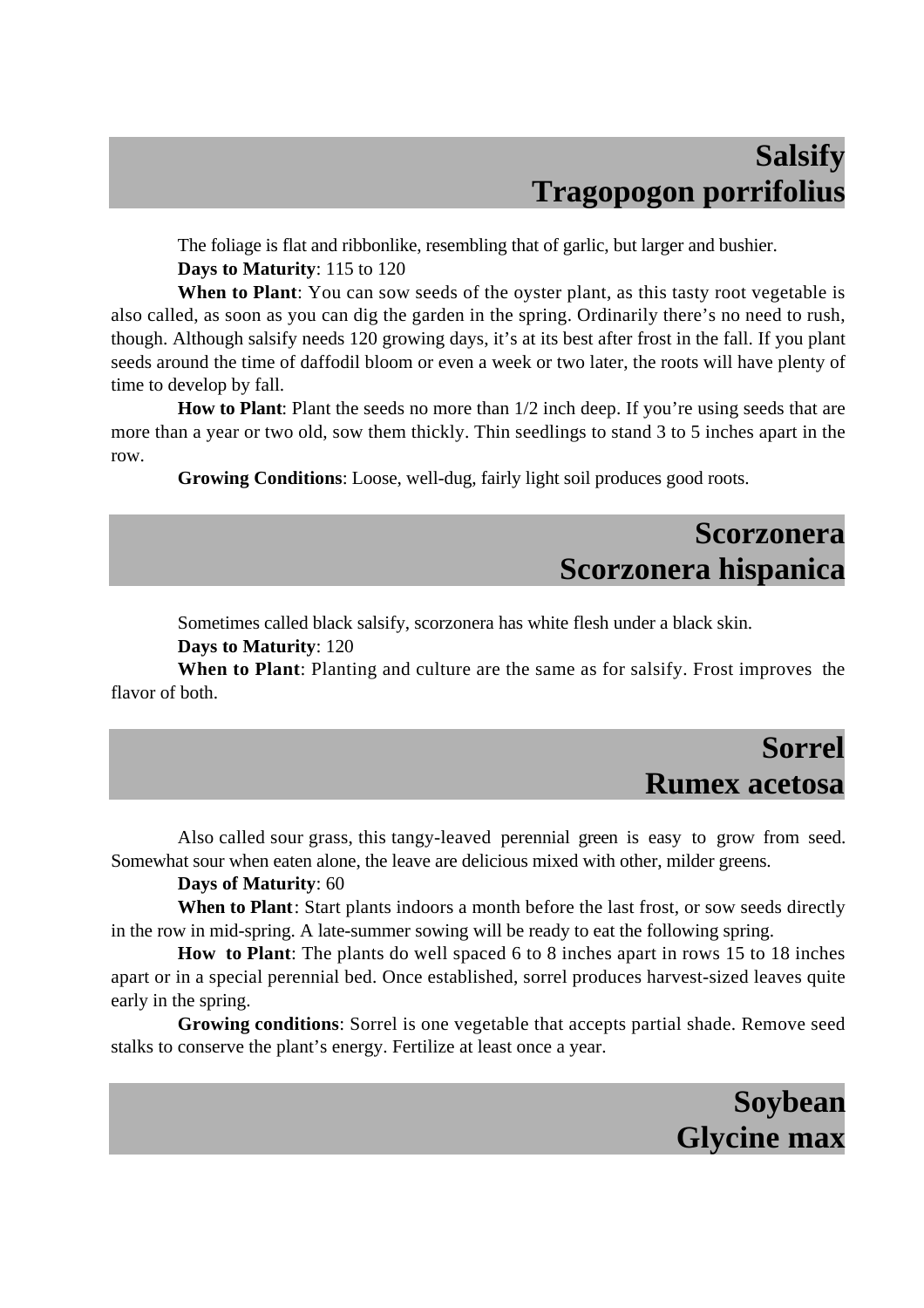Choose one of the varieties offered for home gardens. Field soybeans, I've been told by one seedsman, have a higher oil content. The flavor of vegetable soybeans is sweet and nutlike in the green stage, more ordinary when they're dried.

### **Days to Maturity**: 75 to 110

**When to Plant**: Plant the seeds when apple blossoms start to fall, no earlier. If spring weather is mild in your area, wait until around the time of your last frost.

**How to Plant**: Drop a seed very 2 inches in rows 3 feet apart and cover with 1 inch of soil. Thin seedlings to 3 or 4 inches apart.

**Growing Conditions**: Soybeans like warm weather, plenty of time, reasonably good drainage, and a good supply of moisture when pods are forming.

**Varieties**: The variety Butterbeans is our favorite for eating green. For dries soys, black beans are better-flavored than yellow.

# **Spinach Spinacia oleracea**

### **Days of Maturity**: 43 to 50

**When to Plant**: Sow seeds in the ground as early as possible because warm weather and long days all too soon will trigger seed stalk formation. Spinach seeds germinate well in cool soil, and the plants prosper in day temperatures of  $60^{\circ}F (16^{\circ}C)$  dropping to  $40^{\circ}F$  to  $45^{\circ}F (4^{\circ}C)$  to  $7^{\circ}C$ ) at night.

If your garden is slow to dry for early-spring digging, you can prepare your spinach row in the fall, plant the seeds and mulch the row lightly. Gradually rake off the protective covering the following spring. In many areas, fall-planted spinach that has grown to a height of an inch or will so will winter-over under a straw or hay cover. Plant extra-hardy varieties like winter Bloomsdale or Cold-Resistant Savoy for this purpose.

**How to Plant**: Plant the seeds no more than 1/2 inch deep, and thin the seedlings to stand about 6 inches apart in rich soil, 8 inches in leaner soil.

**Growing Conditions**: Spinach is a heavy feeder and needs a well-aerated, well-limed soil. Strongly acid soils often make available substances that are toxic to the plant. In highly alkaline soil, the plants may develop a symptom of manganese deficiency: yellow-speckled, curled leaves. Large doses of highly soluble, nitrogen-rich fertilizer can increase the oxalate content of spinach - another good reason for applying slow-release manure.

**Diseases:** If you have trouble with spinach seedlings dying from fungal attack (the fungi like the seed's mucilaginous coating), soak the seeds in a 3:1 chlorine bleach and water solution for ten minutes before planting.

**Remarks**: Picking oldest, largest spinach leaves can help to postpone bolting by reducing the amount of the hormone that stimulate production of the seed stalk.

When making late-summer plantings for fall eating, you can find that the seeds are reluctant to germinate in warm weather. You can usually induce them to sprout by spreading them between damp paper towels and keeping them in a plastic bag in your refrigerator for five to seven days.

### **Spinach, New Zealand**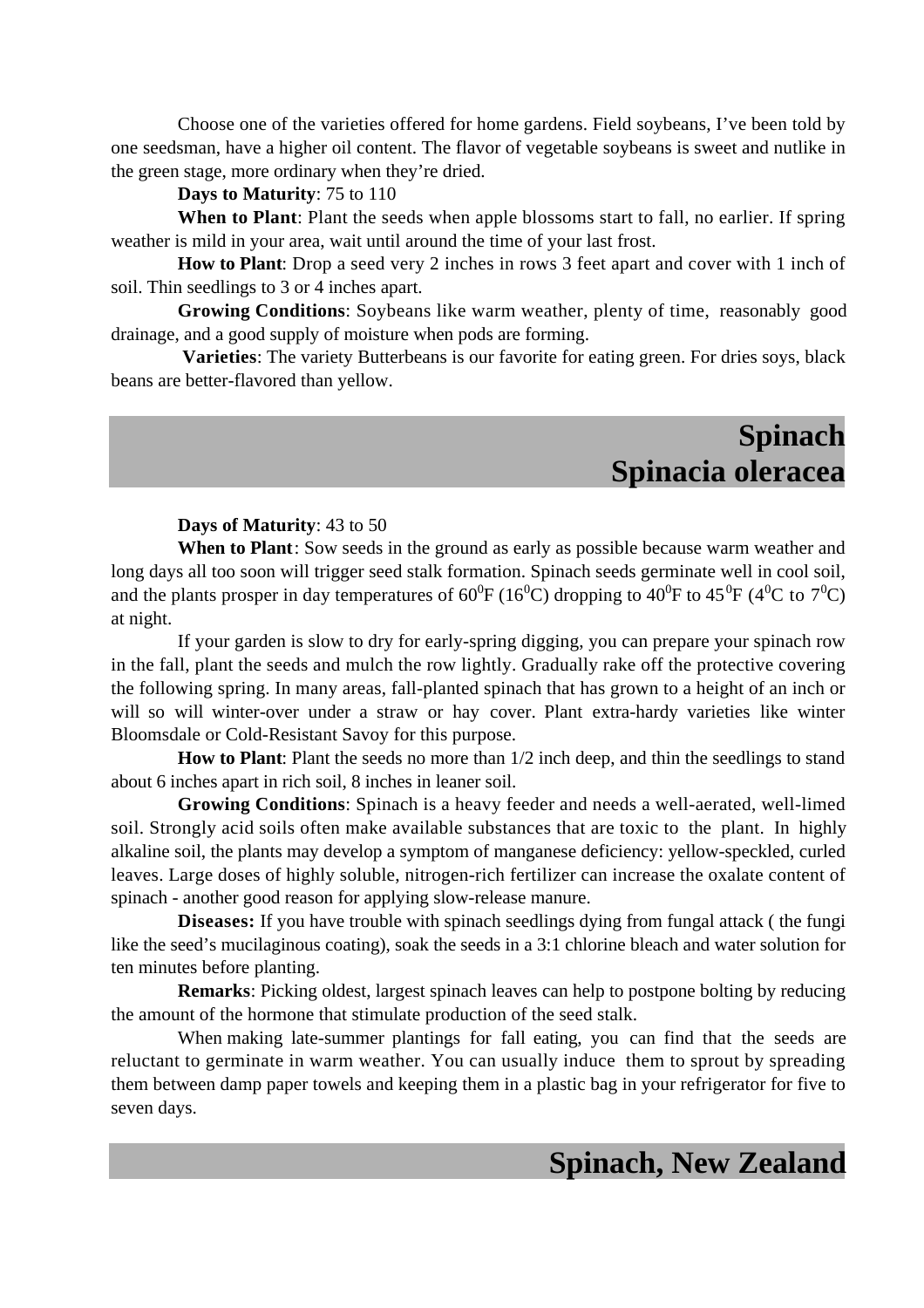### **Tetragonia expansa**

This thick-leaved green produces well all summer and into the fall, unlike conventional early spinach. It thrives in hot weather, but oddly enough, germinates readily when it's cool. In fact, it needs exposure to temperatures lower than  $55^{0}F(13^{0}C)$  in order to germinate well.

### **Days to Maturity**: 70

**When to Plant**: You can plant the slow- germinating seeds about two or three weeks before your last frost date.

**How to Plant:** Soak the seeds in tepid water over night to hasten sprouting, and plant them either in hills 3 to 4 feet apart or every 6 inches in rows. Thin row-planted seedlings to stand at least a foot apart. You might be surprised to see how far they'll sprawl by summer's end. Volunteers from seeds ripened by last year's plants often appear in my garden in mid- to late April.

**Growing Conditions**: Fertile, well-drained soil that is not too acidic is best for New Zealand spinach. It is seldom bothered by disease or insects.

### **Squash, Summer Cucurbita pepo var. melopepo**

Includes zucchini, patty pan, and yellow crookneck **Days to Maturity**: 43 to 75

**When to Plant**: A warm-weather crop, but one on which I often gamble an early- or mid-May planting with presprouted seeds a week or so before our usual frost-free date. Maincrop plantings should into the ground about a week after the last frost. Once sprouted, the plants will grow well at a lower temperature than they needed for germination, so presprouting of seeds indoors works well.

**How to Plant**: Plant the seeds of vining types, whether presprouted or not, in hills 3 to 4 feet apart, or space them every 4 to 8 inches in rows that are 3 to 4 feet apart. I bury a shoveful of compost in each hill, top it with an inch of soil, and then plant the seeds. Hill should be planted with six to eight seeds and thinned to the best three plants. Allow about 15 inches between bush plants in a row. Squash seedlings do not transplant successfully.

**Growing conditions**: a steady water supply and soil rich in organic matter encourage continuous fruit production.

**Pests:** Since the squash borer often attacks my early plantings by midsummer, I make a second planting, especially for zucchini, in mid-June. Radishes planted with the squash may help to deter insects. Rotenone is a more aggressive defense if your insect problem is serious.

**Remarks**: Pick the fruit when it's young and tender, 4 to 5 inches for yellow crookneck, 4 to 8 inches for zucchini, and the size of silver dollars for patty pan. Do some comparisonshopping in the seed catalogs to find the earliest-bearing zucchini.

Having too much zucchini is less of a joke around here now that I've found they can be pickled by the same recipe I use to make dilled cucumber pickles, and they are delicious. (See the Ball Blue Book put out by the Ball Corporation, Muncie, Indiana, for recipes).

### **Squash, Winter**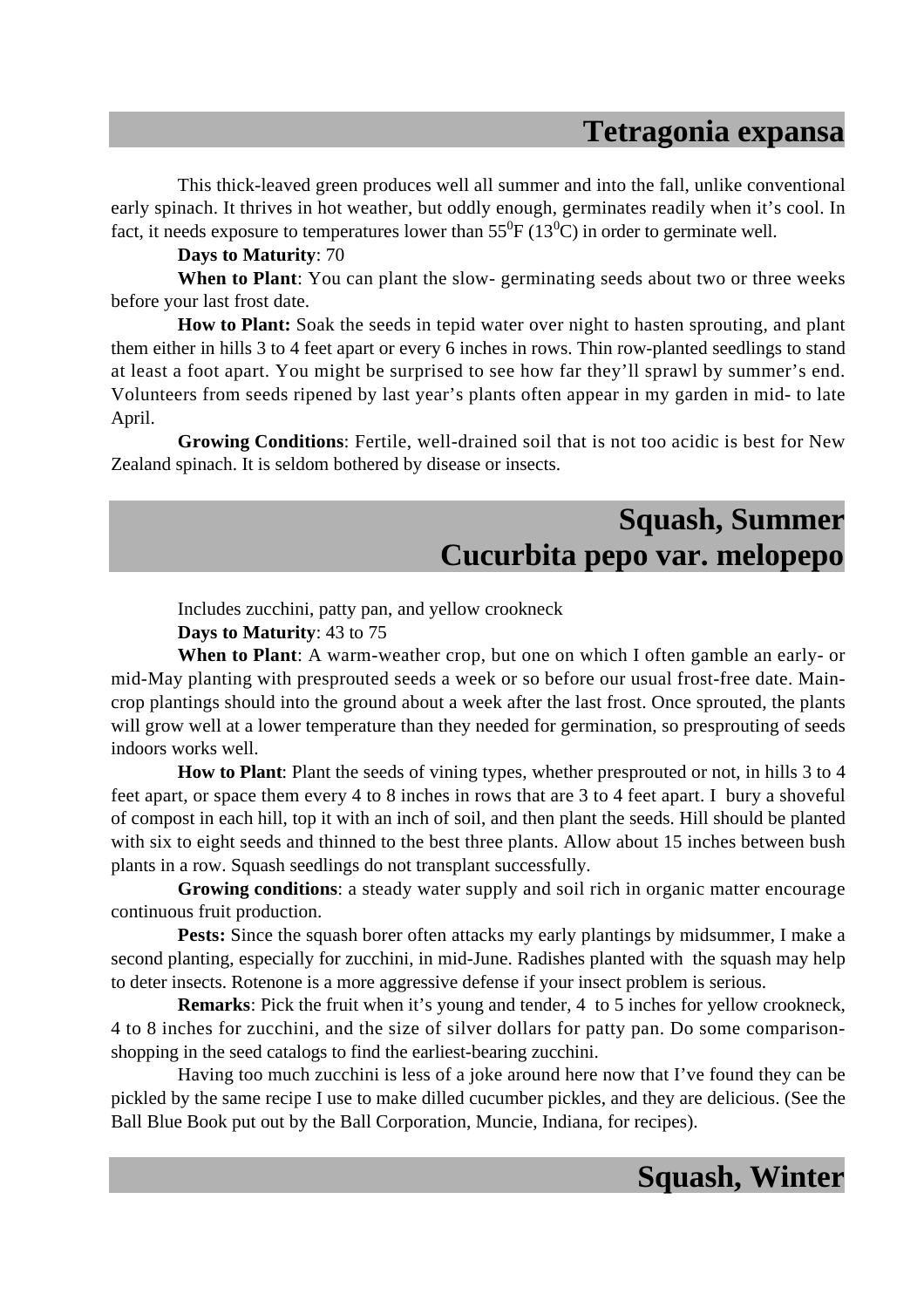### **Cucurbita spp.**

Includes acorn, butternut, and Hubbard, among others.

**Days to Maturity**: 85 to 110

**When to Plant**: Wait to plant winter squash until the weather is good and warm - about a week after the last frost, when the late irises are in bloom. With winter squash, you're are not after a quick summer crop but a well-matured fall harvest. Soil temperature should be about  $60^{\circ}$ F  $(16^0C)$ .

**How to Plant**: Hills should be spaced 5 feet apart, with five or six seeds planted 1 inch deep in each. Thin them later to three seedlings. For row planting, sow seeds every 6 inches and no more then an inch deep. Space rows 8 feet apart some gardeners sow squash and pumpkin seeds with the thin edge down so the sprout can emerge more easily. After you've seen how much damage the insects are going to do, pull alternate seedlings, leaving plants 12 to 18 inches apart. Winter squash doesn't transplant well, but may be started indoors in pots if you have an extrashort season.

**Growing Conditions**: Rich, well-composted soil is good for winter squash. Before the vines spread, apply mulch to control weeds.

**Pests:** Some gardeners report that potatoes interplanted with squash help to deter the squash bug.

# **Strawberry Fragaria spp.**

**Days of Maturity**: Strawberries are perennials. Fruit is produced a year after planting unless seeds are started indoors in midwinter.

**When to Plant**: Plants started indoors seven to eight weeks before the last frost transplant easily to the garden row or rock garden, at or shortly before the frost-free date. If you start seeds in January you'll have bearing plants the first year.

**How to Plant**: The important thing to know about raising strawberry plants from seed is that the seeds germinate at a low  $60^0F$  to  $65^0F$  (16<sup>0</sup>C to 18<sup>0</sup>C); at temperatures over  $70^0F$  (21<sup>0</sup>C) they refuse to sprout. They also need some light in order to germinate, so if you cover the seeds at all, use only a few pinches of fine soil or vermiculite dust. Better yet, simply press the seeds into the surface of the soil. Spread clear plastic wrap over the planted flat. Germination takes about four weeks so be sure to keep the soil in the flat evenly moist during that time. After hardening off, seedlings can be planted out when day temperatures are consistently in the 60s (16<sup>0</sup>C). If they've been gradually accustomed to cool temperatures, a few light frosts won't hurt them. Space plants 6 to 12 inches apart in rows 3 feet apart. Be sure so set the plants in the ground at the same depth they were growing before transplanting, no lower or higher.

**Growing Conditions**: Soil well supplied with humus, lightly limed if heavy clay, and close to the hose for irrigation is a good choice for your strawberry transplants. If you put them in a pot where they'll receive lightly dappled shade after bearing, they won't mind.

**Remarks**: Except for new varieties like Sweetheart, most regular large-fruited garden strawberries are propagated by transplanting runners. The Sweetheart strawberry is an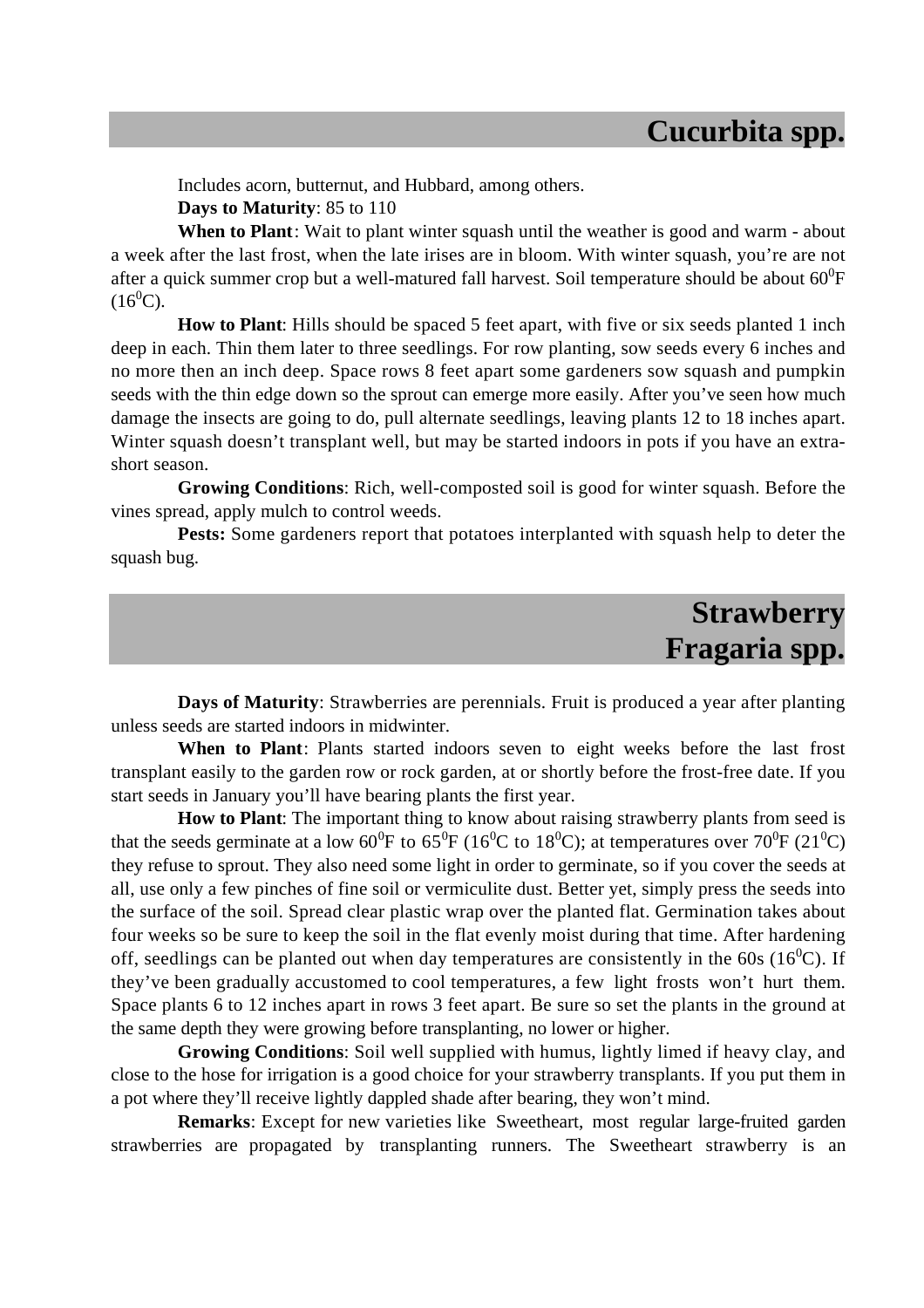everbearing variety for which seed companies have recently started to offer seeds. Baron Solemacher alpine strawberries which may be grown from seed, produce few runners.

### **Sunflower Helianthus annuus**

### **Days to Maturity**: 100 to 120

**When to Plant**: Plant the seeds around time of the last frost, because the plants thrives in heat and seedlings are frost-tender. Volunteers, however, which often seem the most vigorous, were obviously planted before that, so if you have plenty of seeds you can toss out a few seeds even earlier. Not for row crops, though; too much work could be wasted.

**How to Plant**: Large plantings should be made in rows 3 to 4 feet apart. Plant seeds every 6 inches, and thin seedlings to stand 2 to 2 1/2 feet apart. For just a few heads, spot-plant the seeds around your home place - a few by the bird feeder, the mailbox, the back porch, the garage. Remember that they'll grow tall and shade nearby plants, which can sometimes be an advantage, but not always**.**

**Growing Conditions**: Rich soil produces strong stalks and large heads.

**Remarks**: Sunflower roots produce a substance that can suppress the growth of other nearby plants.

### **Swiss Chard Beta vulgaris var. cicla**

#### **Days to Maturity**: 50 to 60

**When to Plant**: Sow seeds when maples are in blossom, or about two weeks before your last frost.

**How to Plant**: Sow about eight seeds to the foot in rows 18 to 24 inches apart, and cover seeds firmly with 1/2 inch of soil. Thin plants to an eventual spacing of 8 to 10 inches apart, but don't be in hurry to do so. Let them grow till they crowd each other; then eat the thinning. Thinning gradually in this way, you can get several early meals from the row while the plants are still growing. Young seedlings, measuring 2 to 3 inches or so, may be transplanted, but older ones suffer loss of deep root tissue.

**Growing Conditions**: This easy-to-grow, loose-leaf beet relative puts down a long, strong root, so it can make do even on fairly poor soils, although better soil, with plenty of organic matter, will give the best results. With some protection, chard will often winter-over.

# **Tampala Amaranthus tricolor**

#### **Days o Maturity**: 42 to 55

**When to Plant**: This nutritious leafy member of the large amaranth likes warm weather. Sow seeds after frost, when the soil has warmed up, about the time the late irises are in bloom.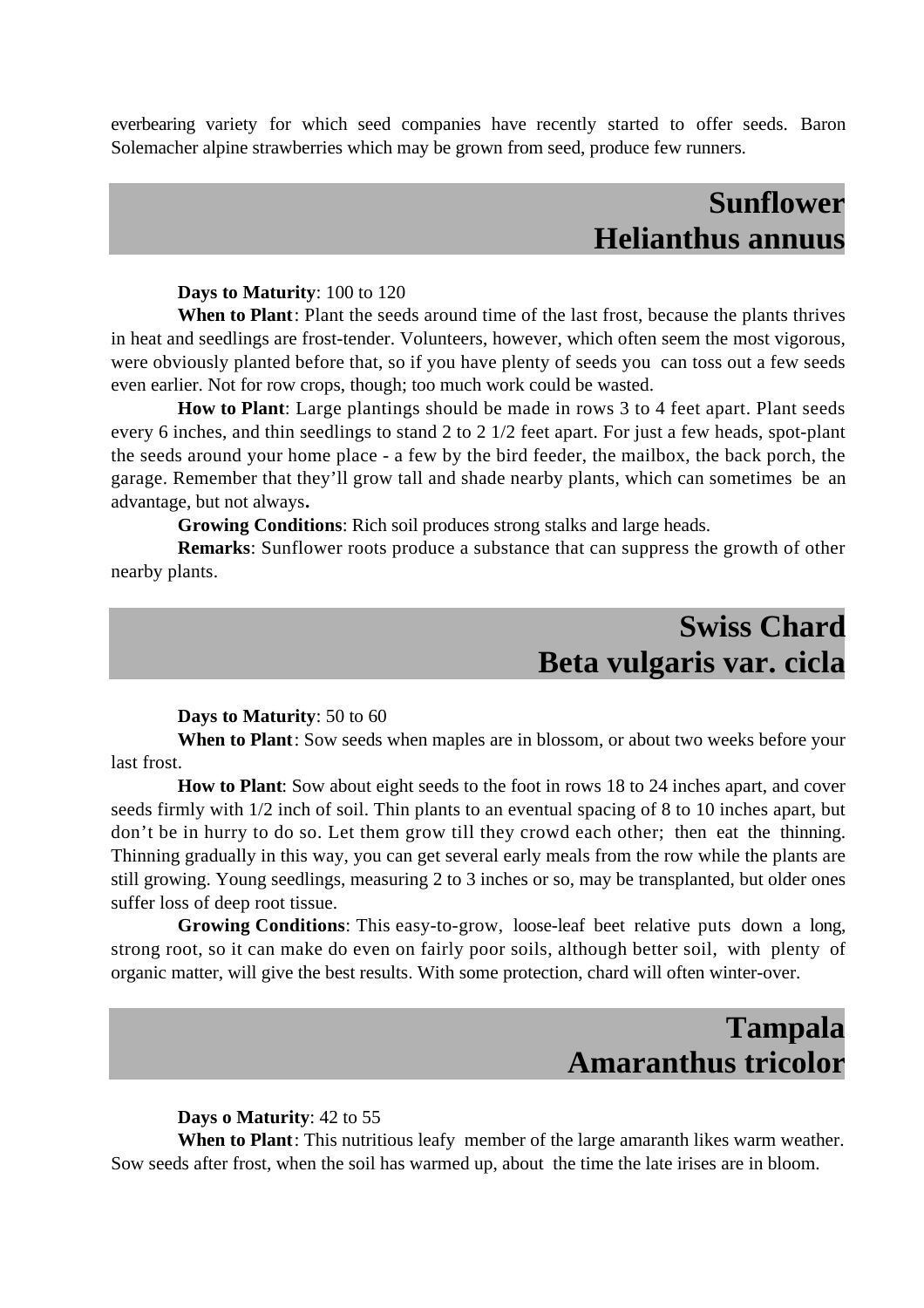**How to Plant**: Plant seeds 1/4 inch deep. Thin the young plants gradually, eating them as you go, to an eventual spacing 18 inches.

**Growing Conditions**: Soil enriched with compost will support rapid growth.

### **Tomato Lycopersicon lycopersium**

We were amused, recently, to hear from friends who live in a proper central Pennsylvania town that the custom there, for quite some years, had been to get free tomato seedlings from the sewage plant. (Tomato seeds are well known for their ability to escape from the digestive tract unscathed, as anyone who has ever fed the fruits to pigs can testify(. These free seedlings were, of course, a grad bag of varieties, and no one knew until they bore fruit whether they had planted 25 cherry tomatoes or 25 different varieties. Now that hybrids are more generally grown, such free seedlings are less promising because the second generation from hybrid parentage is unlikely to be as good as the first.

**Days to Maturity**: 45 to 87 (fruit ripen 45 to 55 days after blossoming).

**When to Plant**: Plant seeds indoors in flats six to eight weeks before your frost-free date.

**How to Plant**: Cover the seeds, they germinate better in the dark. Keep the soil temperature as close as possible to  $80^0F (27^0C)$  for prompt germination. Transplant at least once, into larger flats with 2 inches between plants. Setting the seedlings deeper than they grew before, especially if they have gotten leggy. Tomato seedlings growing indoors should be kept near  $60^{\circ}F$  $(16<sup>0</sup>C)$  to prevent overly rapid growth that is difficult to harden.

Vernalization - chilling to induce early bloom - often works well with tomatoes, but it is must be done early, when the first true leaves are opening up and the plant is only about 1 1/2 inches tall. Night temperatures of  $50^{0}F$  to  $55^{0}F$  (10<sup>0</sup>C to 13<sup>0</sup>C) for two to three weeks are usually effective. Not all vegetable specialists agree that this method makes sense. If you decide to try it, treat only part of your crop so you'll have some unchilled plants for comparison.

Wait until you're reasonably sure you've had your last frost before setting out your tomato plant. That's mid-May for us, about the time the barn swallows return. Another old rule of thumb is to set out tomato transplants when dogwoods are full bloom.

Set unstaked plants about 3 feet apart in rows 3 feet apart. Staked tomatoes may be planted 2 feet apart, and you can space cherry tomato and some early varieties as close as 15 to 18 inches. Remember to protect them from cutworm. Since spring winds can still be punishing during the last two weeks in May. I like o bury my tomato plants, parallel to the soil surface, right up to the top tuft of leaves. Dig a long, shallow trench for this, rather than a deep hole. It's too cold way down there in the ground for the roots of the warmth-loving tomato, which is at its best between  $70^0$ F and  $90^0$ F (21<sup>o</sup>C and 32<sup>o</sup>C).

**Direct Seeding:** As an alternative to prestarted transplants, you might like to try directseeding some kind of tomatoes. The small early cherry tomatoes and the new cold-resistant subarctics are obvious candidates for this treatment, but any except very late varieties are worth a try. Seeds planted at the time the maples bloom will wait out the early cold and germinate when the weather's right, just like all those volunteer tomatoes that grow well without any help from us. Such plants will be bit later to come into bearing, but they'll often take over at the end of the season when the main planting is on the decline**.**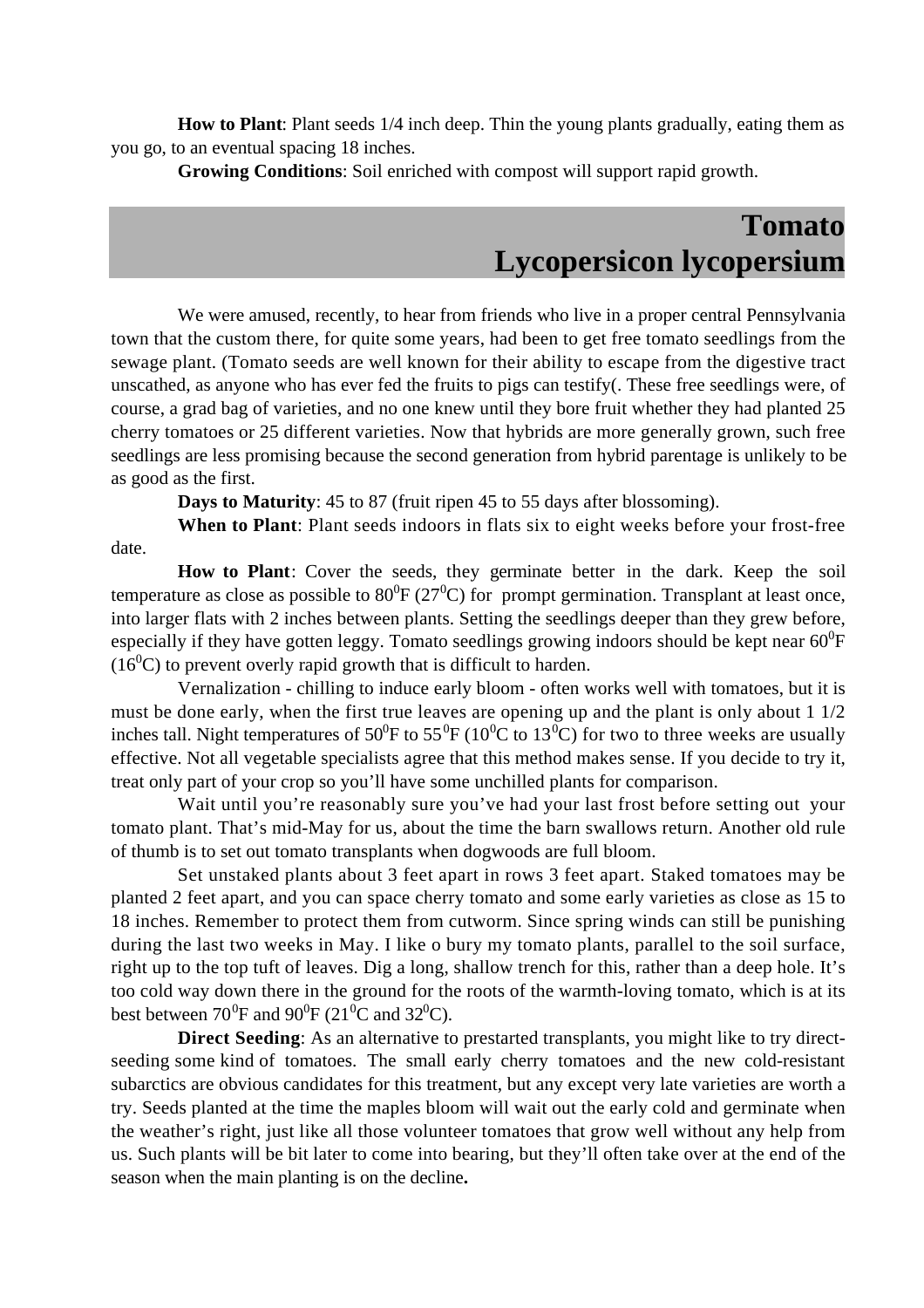**Growing Conditions**: Good drainage and soil aeration, reasonable fertility, and an ample supply of potash and phosphorus are important. Purple-leaved tomato seedlings are most likely to be suffering from a phosphorus deficiency. Dig a rock phosphate and born meal before the final transplanting. A seedling that develops purple leaves just before it is planted out often returns to normal when transplanted to the garden row, if the soil is adequate. Avoid giving too much nitrogen during early growth; it will promote vining at the expense of fruiting. The tomato's nitrogen requirements rise at blossoming time, though, and that's when you can give the plants a boost of manure tea or diluted fish emulsion.

Mulching helps to promote even tomato growth throughout the season, but I should not be done until the soil warm up. It's often mid-June, at least, before have my tomato patch mulched.

**Staking**: Staking of tomatoes isn't necessary, but it keeps the fruit clean and promote slightly earlier ripening. Since we've reduced the size of our tomato patch (to more than enough for two people rather than more than enough for four), we now stake our plants. Formerly, though, we let our plants sprawl on a deep mulch, trading some spoiled fruits and a tangled patch for the time we'd have to spend tying the plants and pruning the suckers that appear in the leaf axils. Staked tomatoes produce more fruit per foot of row, though less per plant, then those that are not staked.

If you do stake, it's a good idea to sink the support soon after planting so you remember where you've buried the long stem of the tomato plant. Use soft cloth strips of old sheets or knit fabric to tie plants. Encircle the plant stem once, make loose knot, and then tie a second circle with the same strip of cloth around the stake. This prevents damage to the plant from rubbing. Many gardeners report excellent results using either wooden frames set over the plants for support or surrounding each plant with a circle of hog wire or concrete reinforcing wire with a holes large enough to reach into for fruit picking.

**Remarks**: Avoid planting tomatoes near walnut trees; they are extremely sensitive to the toxin juglone, which is exuded by walnut tree roots. They are also sensitive to unnatural chemicals in the soil and vulnerable to diseases spread by tobacco users. Indoors, natural gas from cooking stoves or other appliances may retard tomato seedlings.

### **Turnip Brassica rapa, Rapifera group**

Rapid growth in cool weather produces good turnips. Those maturing in hot weather tend to be more fibrous and strong flavored. Turnip seeds vary widely in size. For some reason, small seeds tend to produce flat-shaped roots.

### **Days to Maturity**: 30 to 60

**When to Plant**: Sow seeds as soon as you can work the soil in spring and again nine to ten weeks before your fall frost date for a late crop, which for may gardeners is the main turnip planting.

**How to Plant**: Plant seeds 1/4 to 1/2 inch deep. Particularly for the early spring crop, when you've racing the calendar to beat the hot weather, soil should be loose and humus rich. Thin early turnips to stand 3 inches apart, fall storage turnips to 6 inches. Turnips can be transplanted, with reasonable care, according to an experienced market gardener with whom I've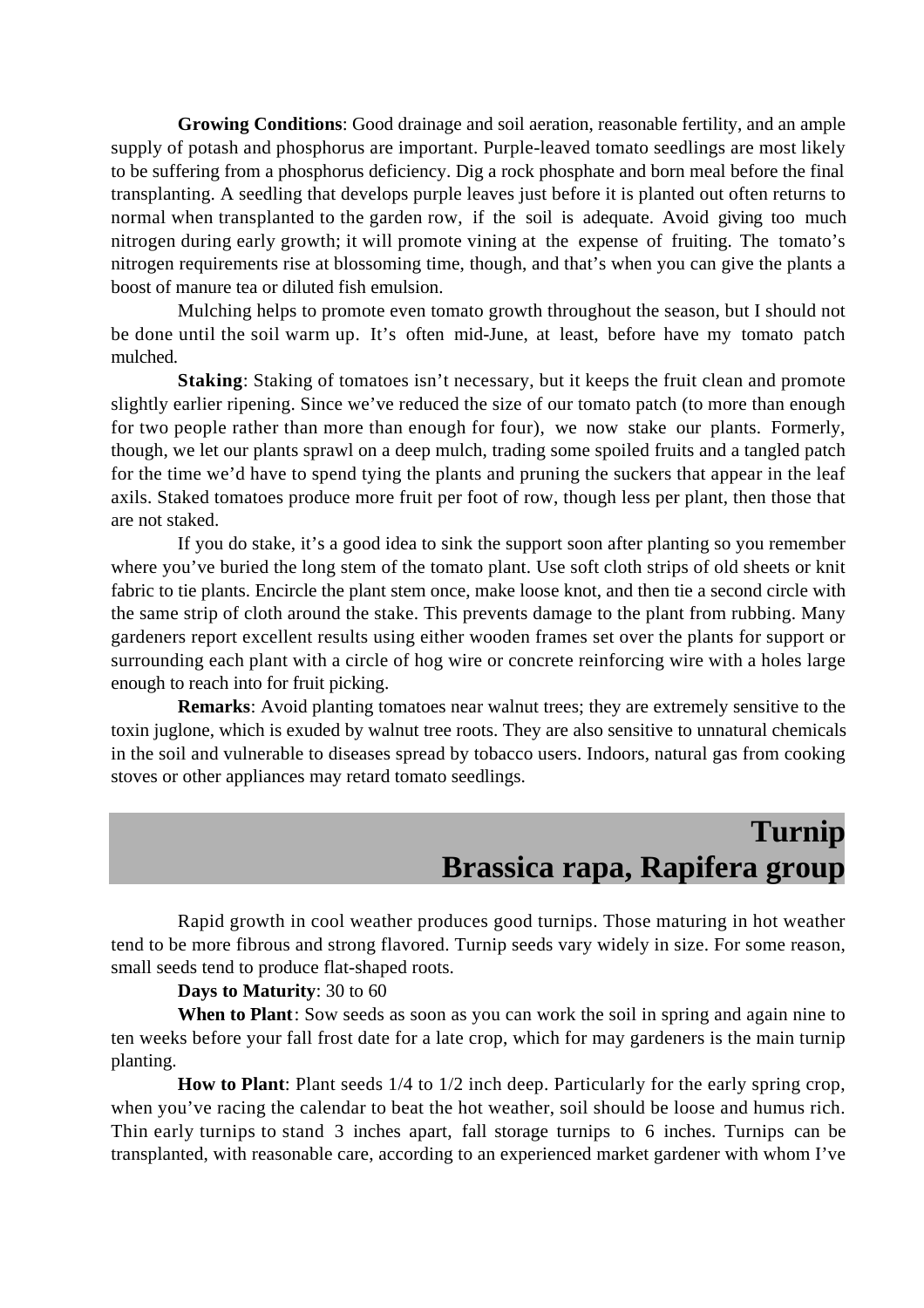corresponded. If you're short of space, you might like to try the old gardening practice of broadcasting turnip seeds between the corn rows.

**Growing Conditions**: Soil should be loose and humus-rich. A steady supply of moisture is especially important for fast-growing roots.

**Varieties**: People who think they don't like turnips usually change their minds after a taste of des Vertus Marteau, our favorite, which is sweet and mild. The Gilfeatner Turnip, and heirloom variety, is excellent too, and of course the leaves of any turnip make fine nourishing fare.

Check catalog descriptions. Some turnips are better suited to fall than spring production. The Japanese hybrid Just Right has excellent flavor, but tend to bolt to seed when the weather warms up, so it often fares best as a fall planting.

### **Watercress Nasturtium officinale**

#### **Days to Maturity**: 60 to 150

**When to Plant**: Seeds may be planted outside a month before the last frost or indoors one to two months before frost-free weather.

**How to Plant**: The seeds are fine and sure to be over planted. Transplant the seedlings to flat as soon as they can be handled, spacing them 1 to 2 inches apart. Transplant them to pots when they reach in height and then to stream or pond banks about before the last frost. Once established, watercress is easy to propagate from cuttings, which root quite readily, and if you want a lot more, you can gather the seedpods when they ripen in the fall.

**Growing Conditions**: This nutritious perennial likes cool weather, plenty of lime and a good supply of well-aerated water. You don't need a pond to grow it, though. I've kept an 8-inch clay pot of watercress growing on a porch that gets some east sun, with the pot set in a pan into which I poured water several times a week.

**Remarks**: Although watercress reaches picking size in five months, thinnings may be eaten at two or three months.

### **Watermelon Citrullus lanatus**

A space-grabber unless you plant one of the new bush types or grow small melons on a fence, but lots of fun to grow.

#### **Days to Maturity**: 74 to 90

**When to Plant**: Many northern gardeners start watermelon seeds indoors in pots for setting out when weather is warm, a good ten days or so after the last frost. The more warm days the vines experience, the more fruit they'll bear. Southern gardeners have enough time between frosts to plant seeds directly in the ground. The seeds need consistent warmth,  $75^{\circ}$ F to  $80^{\circ}$ F  $(24^0C)$  to  $27^0C$ ), for five to ten days, to germinate well. Seeds for the "seedless" types of watermelon germinate less readily than the regular kind and are even less tolerant of cool temperatures. Transplanting doesn't work well, so seeds started indoors should be in individual pots, not in flats.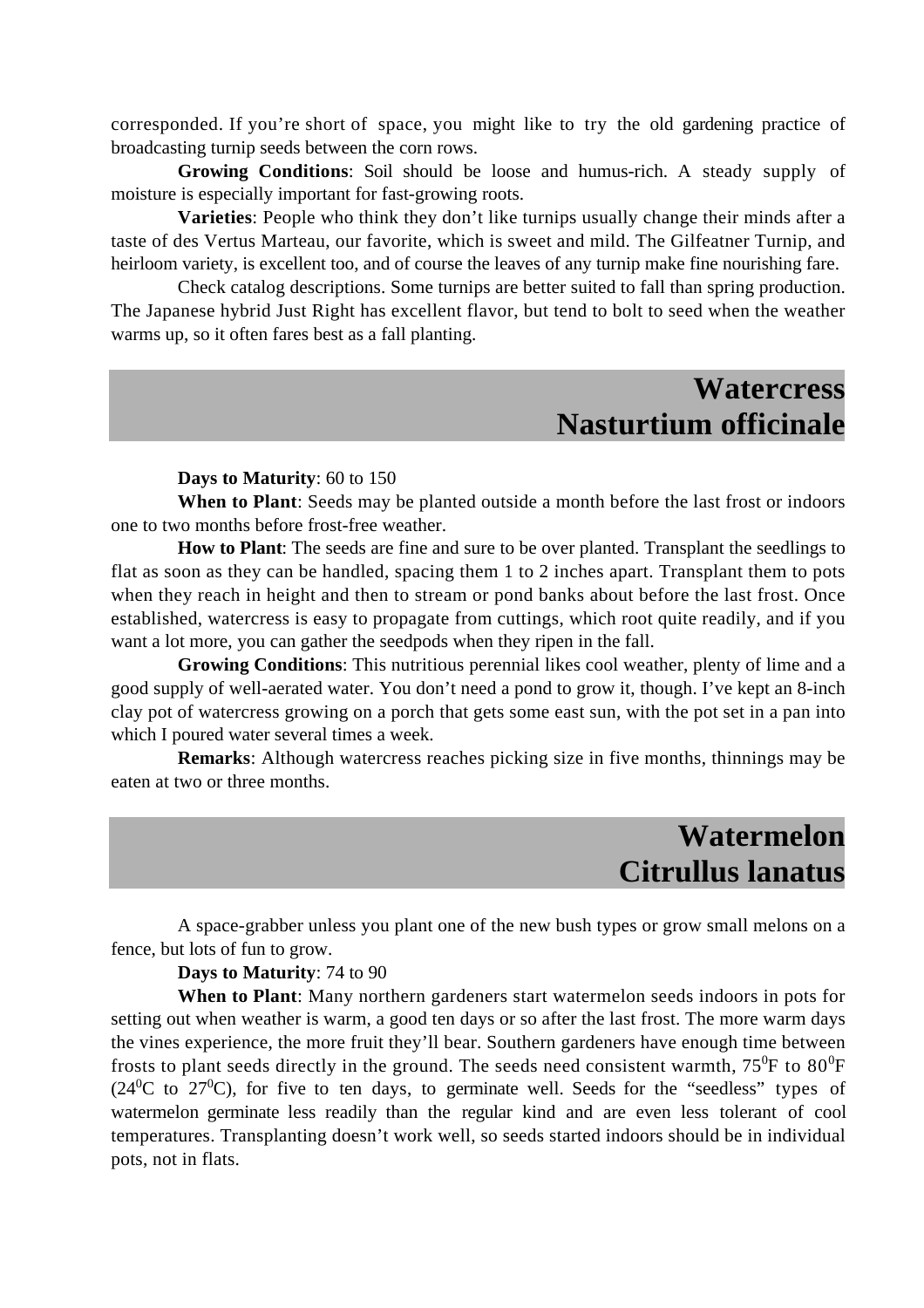**How to Plant**: Hills should be 6 to 8 feet apart, with one or two plants to a hill. Thin when the plants have five leaves.

One grower recommends preparing a rye cover crop in the watermelon bed the fall before planting. In spring, then, you can till a 3-foot furrow down through the center of the rye, let it settle for a week or two, and plant your watermelon seeds (or set out plants). As the plants vine, continue to till under the rye until the whole cover crop has been turned under. If you mulch, wait until the soil is good and warm, in late June or so, unless you use black plastic.

**Growing Conditions**: The best site for northern gardeners is a southern slope that is well drained. Watermelons do well in sandy, humus-rich soil that is more acid than that needed by muskmelons, and they don't require much nitrogen.

### **Witloof Chicory Cichorium intybus**

### **Days to Maturity**: 21

**When to Plant**: For this winter delicacy - tender, pale salad hearts or chicons - sow seeds right in the garden row about two weeks before your last frost.

**How to Plant**: Cover seeds with 1/4 inch of soil. Deeply worked soil will encourage strong roots. Thin seedlings to stand 4 to 6 inches apart in rows a foot or more apart.

**Growing Conditions**: Keep the weeds down, water in a drought, and in the fall let a frost or two nip the plant. Then dig up the roots, cut off all but 1 inch of the leafy top, and replant the roots, sanding up, in buckets of soil, sand, or hardwood sawdust. (A new variety, Zoom, may be forced in several inches of water). Keep the buckets in a cold place and bring them, one at a time, to a cool room to sprout  $50^0$ F to  $65^0$ F (10<sup>0</sup>C to 18<sup>0</sup>C). Water the plants and cover them with a carton or paper bag to exclude light, so the chicory that sprouts from the roots will be creamy white and mild flavored.

#### **How much seed do you need?**

**Amaranth** - 1/2 ounce (about 1,000 seeds) sows about 50 feet of row**. Artichoke, Globe** - 1/4 ounce yields about 75 plants. **Asparagus** - 1 ounce yields about 10,000 plants if started inside at 80<sup>0</sup>F to 90<sup>0</sup>F (27<sup>0</sup>C to 32<sup>0</sup>C); 1,000 if sown in rows outdoors. **Bean, Azuki** - 1 pound sows about 500 feet of row. **Bean, Fava** - 1 pound sows 130 feet of row, except for Windsor and other large-seeded varieties, 1 pound of which sows 90 feet of row. **Bean, Lima** - 1 pound sows 100 to 150 feet of row, depending on size. **Bean, Snap** - 1 pound sows 150 feet of row. **Beet** - 1 ounce sows 100 feet of row, most packets about 25 feet. **Broccoli** - 1 ounce yields 3,000 to 4,000 plants, most packets about 200. **Brussels sprout** - 1 ounce yields about 3,000 plants. **Cabbage** - 1/2 ounce (about 240 seeds) sow about 120 feet of row. **Cabbage, Chinese** - 1/25 ounce (about 330 seeds) sow about 100 feet of row. **Carrot** - 1 ounce sows 250 to 300 feet of row, most packets sow about 30 feet. **Cauliflower** - 1 ounce yields 2,000 to 3,000 plants; most packets about 150.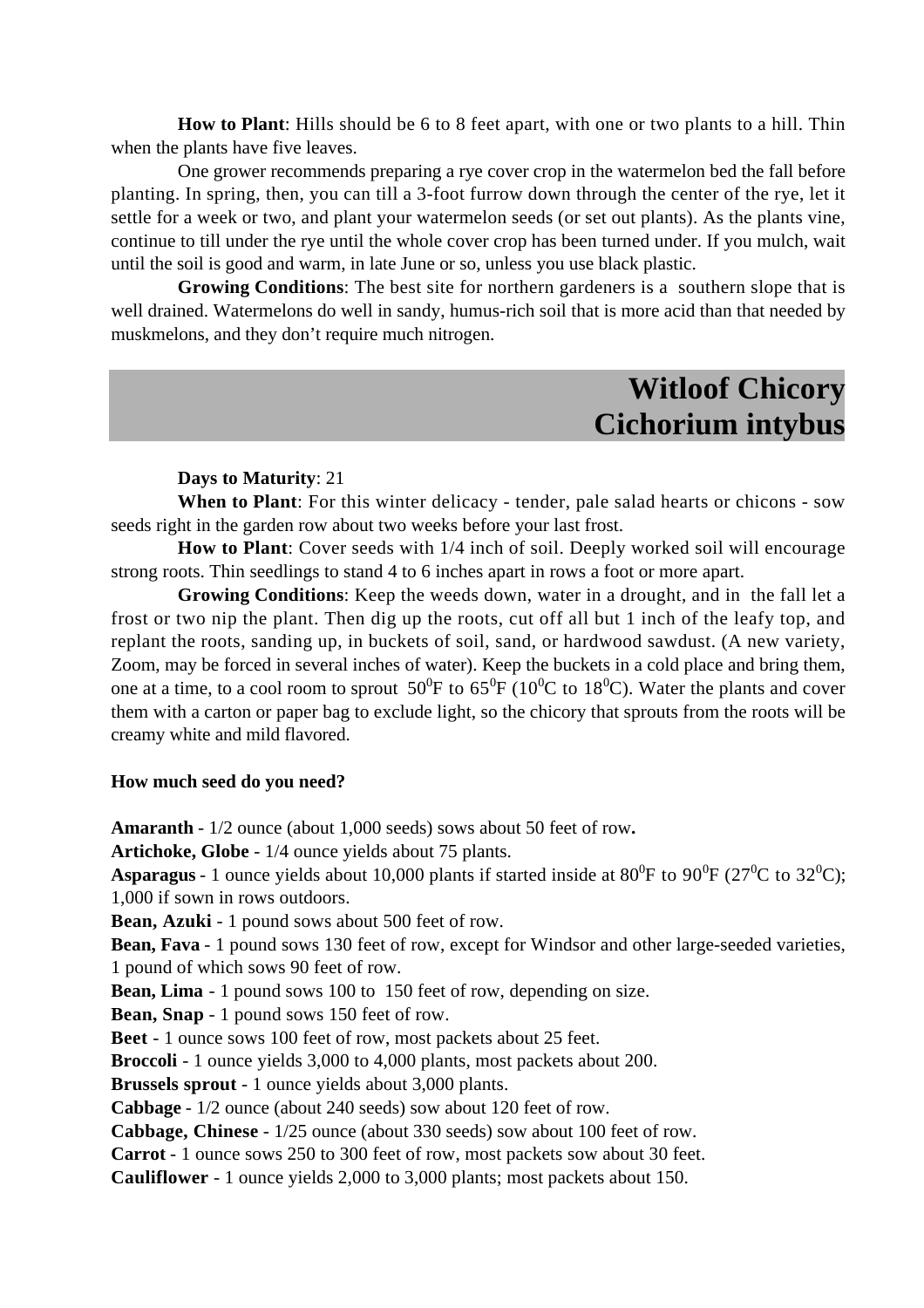**Celeriac** - 1 ounce yields about 7,500 plants; most packets about 400.

**Celery** - 1 ounce yields about 10,000 plants; most packets 400 to 500

**Celtuce** - 1 ounce sows 300 feet of row; most packets 30 feet.

**Collard** - most packets sow about 100 feet of row.

**Corn** - 1 pound sows 800 to 1,000 feet of row.

**Corn, Broom** - 1 pound sows 1,500 to 2,000 feet of row.

**Cucumber** - 1 ounce sow about 50 hills; most packets, except for hybrids, contain 100 to 150 seeds.

**Eggplant** - 1 ounce yields about 2,000 plants, most nonhybrid packets contain about 60 seeds; hybrids 25 to 30.

**Endive (Escarole)** - ounce sows about 200 feet of row; most packets 20 to 30 feet.

**Fennel** - 1 ounce sows about 300 feet of row; most packets 30 to 40 feet.

**Gherkin** - 1 ounce sows about 80 hills, most packets about 20.

**Grains** - Buckwheat: 1 pound sows 300 square feet.

Oats: 1 pound sows 250 square feet.

Rye: 1 pound sows 200 square feet.

Wheat: 1 pound sows 200 square feet.

**Kale** - 1 ounce sows about 200 feet of row, most packets about 40 feet.

**Kohlrabi** - 1 ounce sows about 200 feet of row; most packets about 40 feet.

**Leek** - 1 ounce sows about 200 feet of row; most packets about 25 feet.

Lettuce, Head - 1 ounce sows about 400 feet of row; most packets about 40 feet.

**Lettuce, Leaf** - Same as head lettuce.

**Muskmelon** - 1 ounce of regular-sized seeds yields about 900 plants; more in the case of smallseeded melons like Takii's Honey; most packets will sow about 20 hills.

**Okra** - 1 ounce sows about 50 feet of row; most packets about 15 feet.

Onion - 1 ounce sows about 200 feet of row; most packets about 20 feet.

**Parsnip** - 1 ounce sows about 200 feet of row; most packets about 15 to 20 feet.

**Peanut** - 1 ounce sows about 200 feet of row most packets of Spanish (small seeds) about 45 feet of row; large seeded Virginia about 15 feet of row.

Pea - 1 pound sows about 100 feet of row; most packets plant about 20 feet.

**Pepper** - 1 ounce yields about 1,500 plants; packets of nonhybrid varieties contain about 150 seeds; most hybrids about 50 to 100 seeds.

**Potato, Sweet** - 100 slips will plant about 100 feet of row.

**Potato, white** - about 7 pounds of seed potatoes are needed to plant 100 feet of row.

**Pumpkin** - 1 ounce sows about 25 hills; most packets about 5.

**Radish, Summer** - 1 ounce sows about 150 feet of row.

**Rhubarb** - 1 ounce sows about 100 feet of row; a packet 15 to 20 feet.

**Rutabaga** - 1 ounce sows about 250 feet of row; a packet 40 to 50 feet.

**Salsify** - 1 ounce sows about 100 feet of row; most packets about 15 feet.

**Scorzonera** - 1 ounce sows 100 feet of row.

**Sorrel** - 1 ounce sows 100 feet of row.

**Soybean** - 1 pound sows 100 to 150 feed of row.

**Spinach, New Zealand** - 1 ounce sows about 75 feet of row.

**Squash, Summer** - 1 ounce sows about 100 feet of row; most packets about 15 to 20 feet.

**Squash, Winter** - 1 ounce sows 60 to 100 feet of row, or 20 to 30 hills, most packet sow 6 to 8 hills.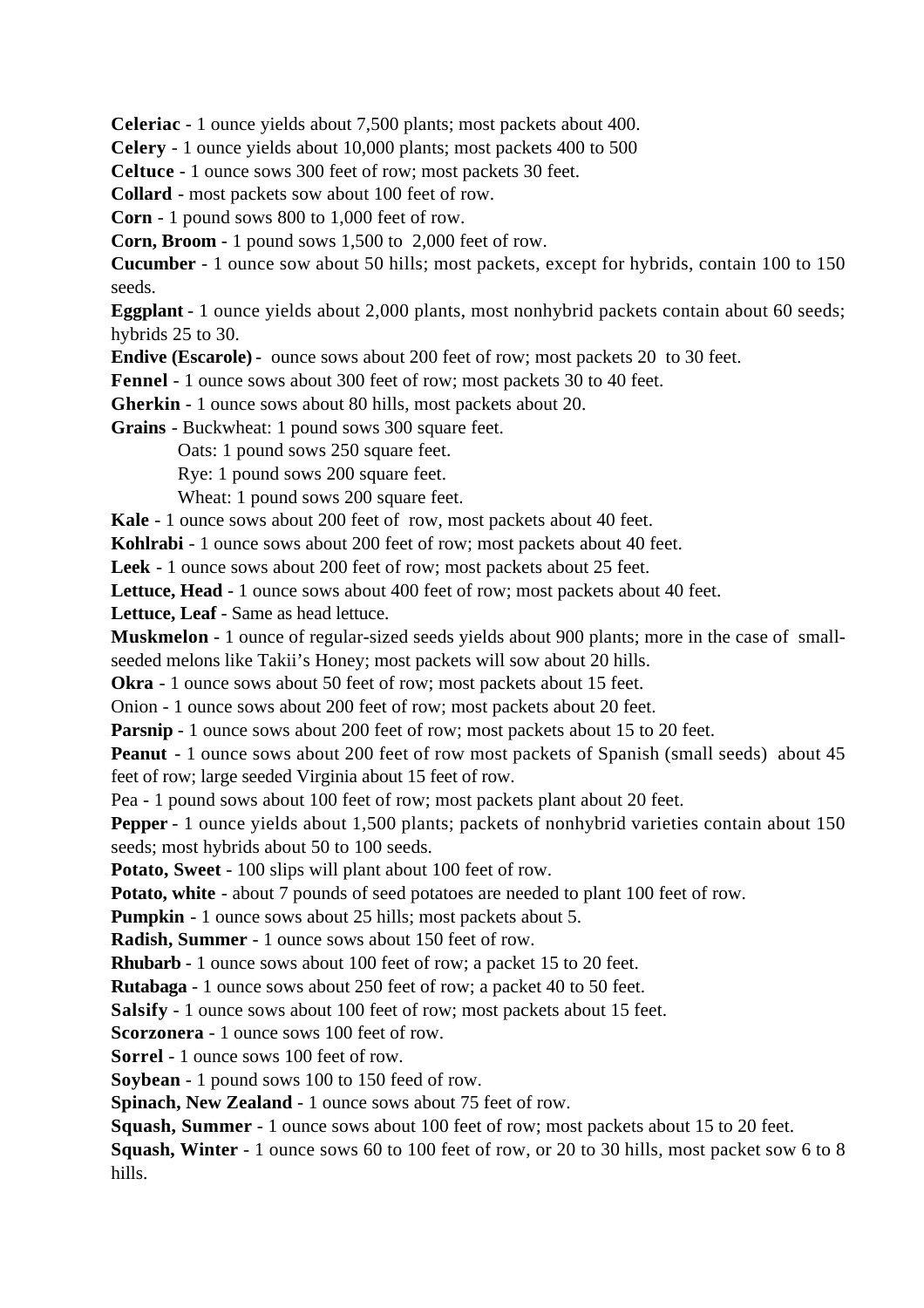**Strawberry** - 50 plants will fill 150 feet of row; an average packets of the Sweetheart variety contains about 50 seeds; a 1/128 ounce packet contains about 200 seeds.

**Sunflower** - 1/4 pound sows 500 to 800 feet of row, most packets about 50 feet.

**Swiss Chard** - 1 ounce sows about 100 feet of row; most packets about 25 feet.

**Tampala** - moat packets sow 25 to 30 feet of row.

**Tomato** - 1 ounce yields 3,000 to 6,000 plants (seed size varies); most packets of nonhybrid types contain 100 to 150 seeds, 25 to 74 seeds for hybrids.

**Turnip** - 1 ounce sows about 200 feet of row; most packets about 50 feet.

**Watercress** - most packets yield about 1,000 plants - seeds are very fine.

**Watermelon** - 1 ounce sows about 30 hills, most packets 5 to 6.

**Witloof Chicory** - 1 ounce sows 250 feet of row; most packets 30 feet.

# **Growing Herbs from Seed**

Once you start growing some vegetables from seed, the progression to herbs is easy and fun. You could even raise a whole herb garden from seed - if you have plenty of time and patience. To start herbs from seed indoors, you'll use the basic procedures described in Section One of this book. Most herbs need excellent drainage; for some, like thyme, this condition is critical. A few herbs grow better when sown directly in the garden. Several have seeds that germinate erratically and seedlings that grow slowly. When you develop a sure hand with the familiar basils, chives, and sage, you can even branch out to try sowing seeds of vanilla grass, lemon catnip, copper fennel, golden-seal, and other unusual herbs that are difficult to find.

There are two kinds of herbs, though, for which I'd advise you not to plant seeds. One is French tarragon, which doesn't produce viable seeds. Any tarragon seeds you may see offered in catalogs are from inferior Russian tarragon, an entirely different plant that lacks true tarragon's subtle anise flavor. Mints are not good candidates for seed starting either, because they hybridize readily, and seeds listed in catalogs often fail to come true to type. This isn't a problem if you simply want a stand of mint - any mint - to flavor your iced tea, but if you have your heart set on apple mint, spearmint, or any other specific cultivar, then you'll need to buy plants to be sure of what you're getting. Apart from these two exceptions, there is a whole gardenful of herbs that you can grow from seed.

### **Angelica Angelica archangelica**

A hardy biennial, angelica make an impressive backdrop presence in the garden. It can grow to 6 feet, with sturdy hollow stems and yellow-green flowers that resemble huge dill heads. All parts of the parts of the plant are aromatic; even the root is used for tea.

**Days to Germination**: Within 4 weeks at  $60^{\circ}F$  to  $70^{\circ}F$  (16<sup>o</sup>C to 21<sup>o</sup>C), but seeds must be fresh.

**When to Plant**: Angelica seeds are very short-lived. They've been known to keep over winter in an airtight refrigerated container, but the best plan is to sow them in late summer as soon as they mature.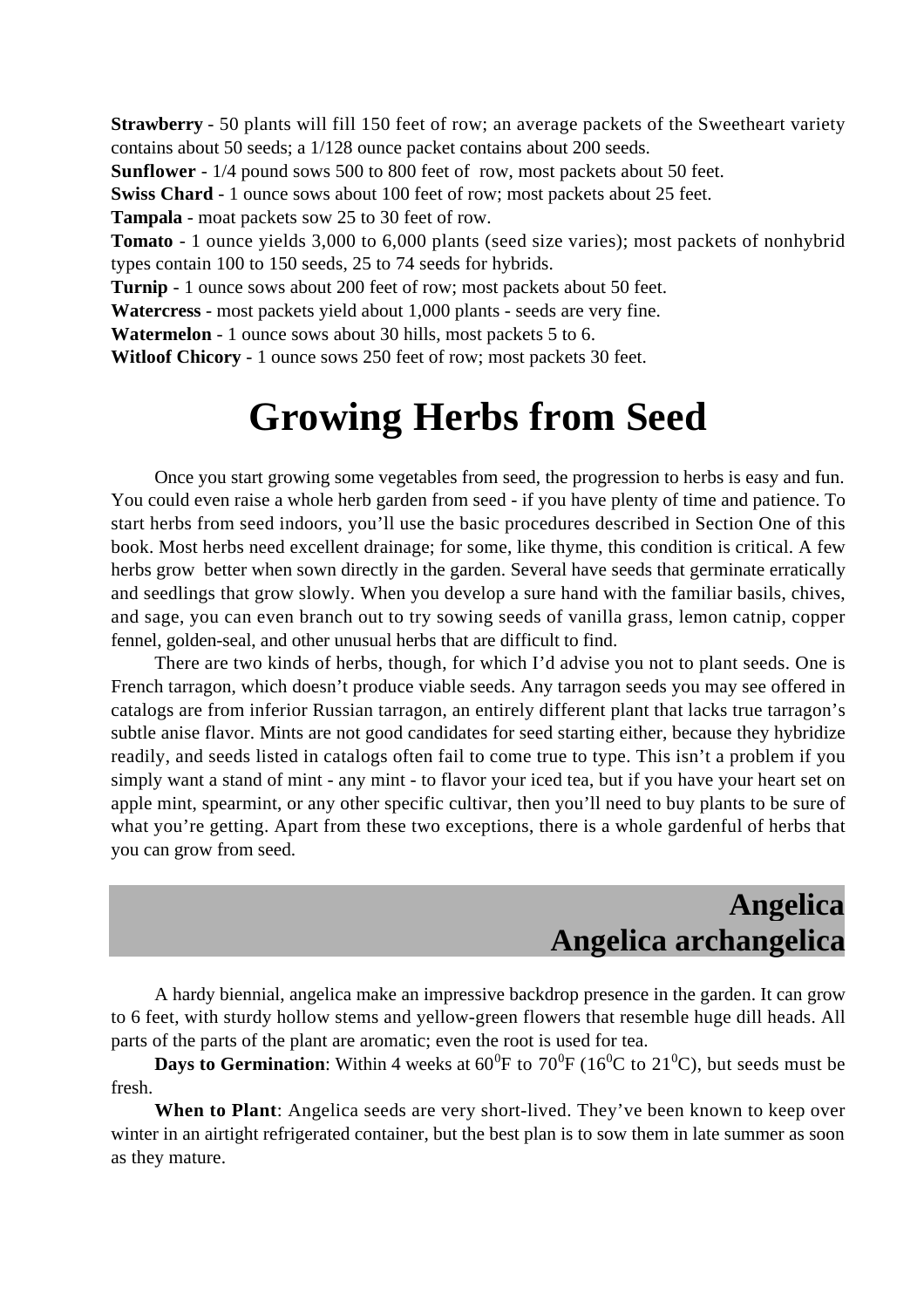**How to Plant**: The seeds need light for germination, so just press them into the soil surface. A period of moist chilling also helps to germinate angelica seeds. Fall-sown seeds will receive this treatment naturally outdoors. For spring sowing, plant the seeds on a bed of damp sphagnum moss and keep the planting in the refrigerator for several weeks before exposing it to warmth and light. Angelica appreciates rich soil. Set plants 3 feet apart in a spot sheltered from wind, if possible.

### **Basil Ocimum basilicum**

A tender 1 to 1 1/2-inch annual, basil likes warm weather.

**Days to Germination:** About 5 days at  $70^{\circ}F(21^{\circ}C)$ , indoors.

**When to Plant**: Start plants six to eight weeks before your last frost date.

**How to Plant**: The seeds are small, so don't bury them deeply; a thin layer of soil will do. Seedlings will grow best in temperatures above  $65^{\circ}F$  (18<sup>0</sup>C). Basil seeds may also be sown directly in the garden when the soil is warm - about the time you'd plant beans. Thin basil plants to stand 10 to 12 inches apart.

**Growing Conditions**: Basil appreciates well-drained, fairly fertile soil. Keep young plants pinched back to encourage bushy growth.

**Varieties**: You can grow a whole tapestry of basils from seed, from the dramatic, purpleleaved Dark Opal to cinnamon, lettuce-leaf, lemon, and bush basils. For marginal conditions, Fine-Leaf basil is more cold tolerant and needs less light than Sweet Basil. Bush basil is, unfortunately, subject to the plant disease botrytis, so pot up a few extra seedlings for possible replacements.

### **Borage Borago officinalis**

A quick-growing 2-foot annual with hairy leaves and cornflower-blue star-shaped flowers, borage self-sows generously.

**Days to Germination**: 5 days at  $70^0F (21^0C)$ 

**When to Plant**: Sow seeds directly in the garden a week or so before the last frost. There's not much advantage in growing transplants, because borage doesn't like to be moved. For a steady harvest of the decorative ( and edible) flowers and the edible leaves, sow small batches of seeds every four weeks.

**How to Plant**: When planting seeds, be sure to cover them because they need darkness to germinate. Thin seedlings to 1 foot apart.

**Growing Conditions**: Borage tolerates poor soil and does well in any decent porous soil that is moderately well supplied with water.

### **Burnet Poterium sanguisorba**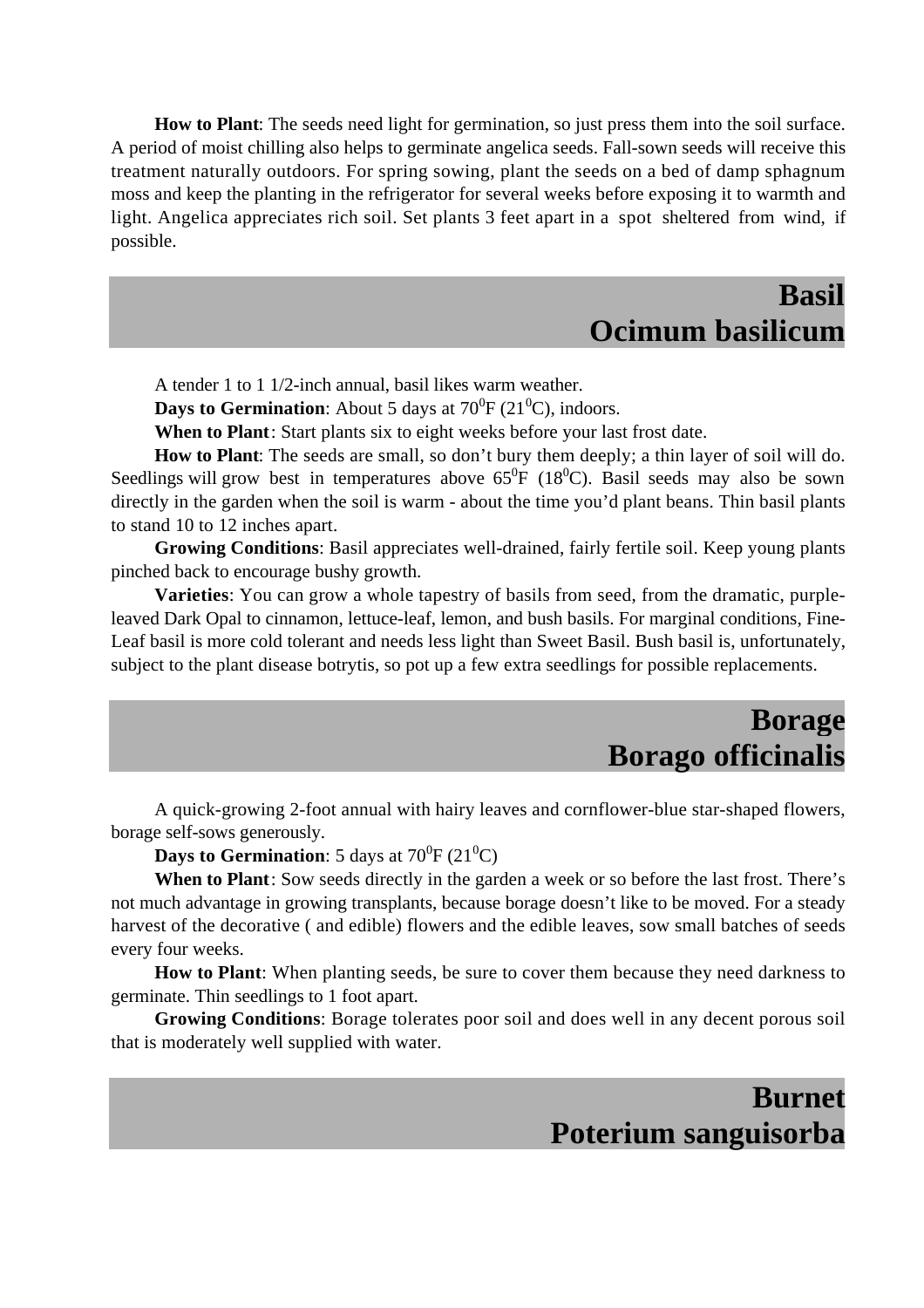An attractive 1- to 2-foot perennial with sharply toothed leaves, burnet makes a decorative border and a good salad plant.

**Days to Germination:** 8 to 10 days at  $70^0F(21^0C)$ 

**When to Plant**: You can plant burnet seeds either in spring or fall. When starting early indoors, sow seeds in individual pots. Burnet may also be directly sown in the garden on or near your frost-free date.

**How to Plant**: Seedlings may be transplanted, but mature plants don't take well to being moved. Space plants 12 to 15 inches apart.

**Growing Conditions**: Burnet likes full sun and regular watering , but does tolerate some drought and relatively poor ground. It prefers alkaline or neutral soil.

**Remarks**: Burnet is a good container plant. Established plants usually self-sow readily.

**Caraway Carum carvi**

A hardy biennial, caraway grows 2 feet tall and produces seeds during its second summer. Caraway is one of the oldest culinary herbs; the seeds have been found in an excavated Swiss lake dweller site from 5000 B.C.

**Days to Germination**: 14 days at  $70^{\circ}F(21^{\circ}C)$ 

**When to Plant**: Sow seeds-outdoors two to three weeks before the last frost.

**How to Plant**: Because it develops a taproot, caraway is best planted directly in the ground. If you do transplant caraway, move it while it's still a small seedling. Caraway seeds have a short period of viability and plants grow slowly at first. They self-sow generously, though.

**Growing conditions**: Well-drained, ordinary garden soil suits this herb.

### **Catnip Nepeta cataria**

A 2- to 3-foot perennial with scalloped-edged leaves and white flowers, catnip is easy to grow from seed.

**Days to Germination**: 7 to 10 days at  $60^{\circ}$ F to 70<sup>o</sup>F (16<sup>o</sup>C to 21<sup>o</sup>C)

**When to Plant**: Start seeds indoors six to eight weeks before your last frost or sow seeds in the garden around the time of your last frost.

**How to Plant**: Space plants 10 to 15 inches apart in full sun in any well-drained soil.

**Growing conditions**: Catnip will grow even in poor, dry, sandy soil and in partial shade.

**Remarks**: Its rather musky aroma is not always agreeable to people, but cats love it when the leaves have been bruised to release the essential oils.

### **Chamomile Chamomile nobile**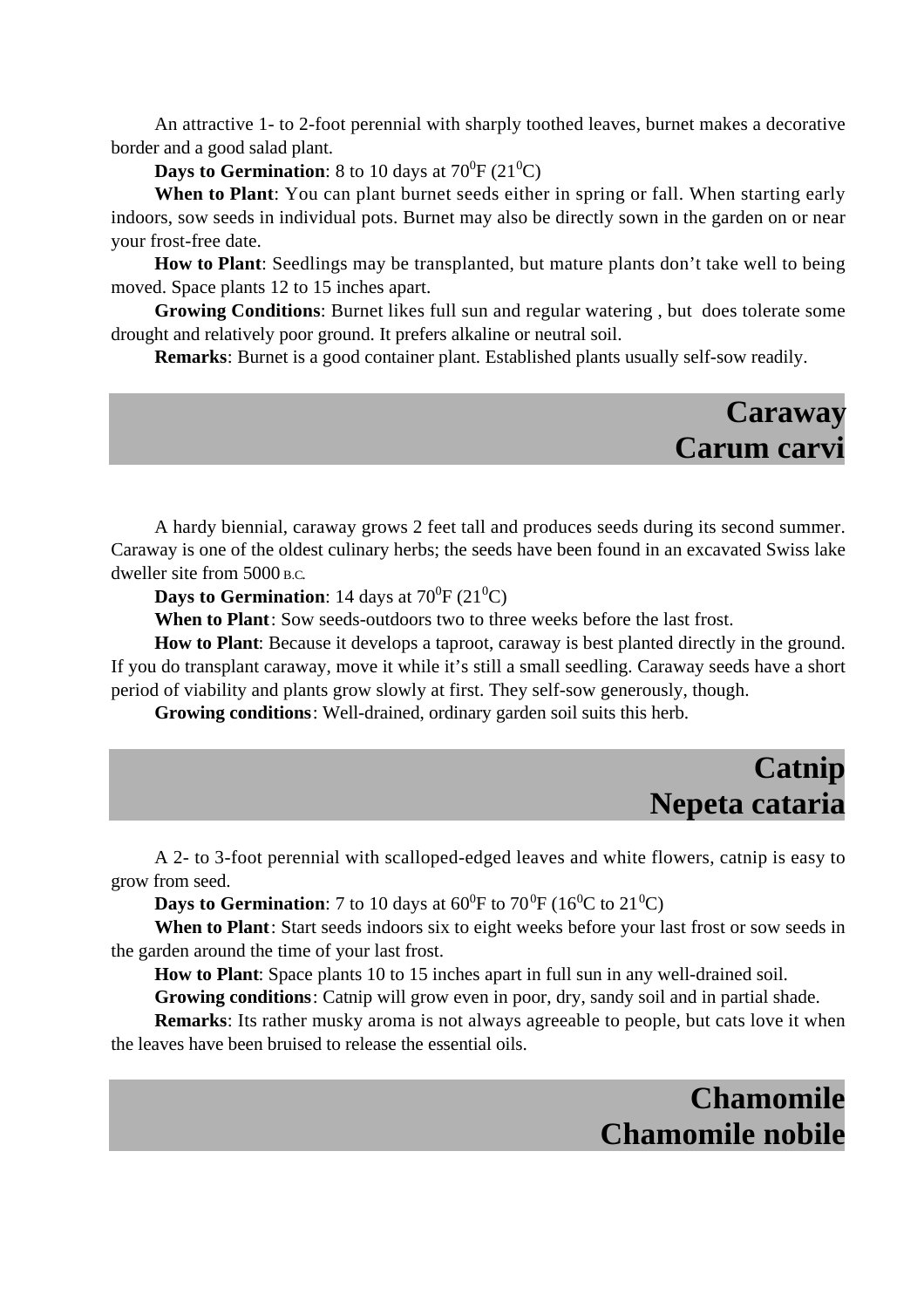Roman chamomile, C. nobile, is a low-growing perennial, and German Martricaria recutita, a 1- to 2- foot annual. The tiny daisylike flowers of German chamomile make good tea. Roman chamomile is most often used for rock gardens and as a ground cover.

**Days to Germination**: 10 to 12 days at  $55^{\circ}F(13^{\circ}C)$  for German chamomile; 10 days at  $70^0$ F (21<sup>0</sup>C) for Roman

**When to Plant**: Outdoors, you can plant German chamomile seeds as soon as the ground can be worked. Indoor plantings may be made two to three months before your frost-free date and seedlings set out two to three weeks before that final frost. Start Roman chamomile seeds tow to four weeks later and set out at or before the last frost.

**How to Plant**: Thin or plant seedlings to 6 inches apart.

**Growing Conditions**: Average garden soil is fine as long as it is well-drained. Chamomile appreciates a decent supply of moisture and doesn't mind a bit of light shade. It self-sows freely, too.

### **Chervil Anthriscus cerefolium**

Chervil is a 1- to 2-foot annual.

**Days to Germination**: 14 days at  $55^{\circ}F(13^{\circ}C)$ 

**When to Plant**: Chervil likes cool weather, so you can sow seeds outdoors in early spring, or plant them in the fall.

**How to Plant**: Chervil's delicate seedlings don't transplant well, so it is usually sown directly in the garden. Cover the planted seeds with a thin sprinkling of soil. When seedlings appear, thin them to stand 9 to 12 inches apart. Chervil grows quickly and its finely cut, parsleylike leaves are at their best before flowering and in cool weather.

**Growing Conditions**: It reseeds readily and appreciates fairly rich, moist soil and a protected location where the sun isn't too hot.

### **Chives Allium shoenoprasum**

Chives are a hardy perennial member of the onion family, with slim, tubular, quill-like leaves that grow to a length of about 8 to 10 inches.

**Days to Germination**: 10 to 14 days at  $60^{\circ}$ F to  $70^{\circ}$ F (16<sup>o</sup>C to 21<sup>o</sup>C)

When to Plant: It's best to start seeds in January for spring planting, but you can also sow seeds in the open ground as soon as the soil is dry enough to work, if you don't mind keeping the thready little seedlings well weeded for the two months or so that it takes them to begin to look as though they'll amount to something.

**How to Plant**: Plant clumps of chives 8 to 10 inches apart in rich soil. They like full sun but don't mind a bit of light shade.

**Growing Conditions**: For best quality, cut leaves near the base to encourage tender new growth, rather than snipping tips. Fertilize plants once or twice a season, divide them when they become crowed, and remove spent blooms.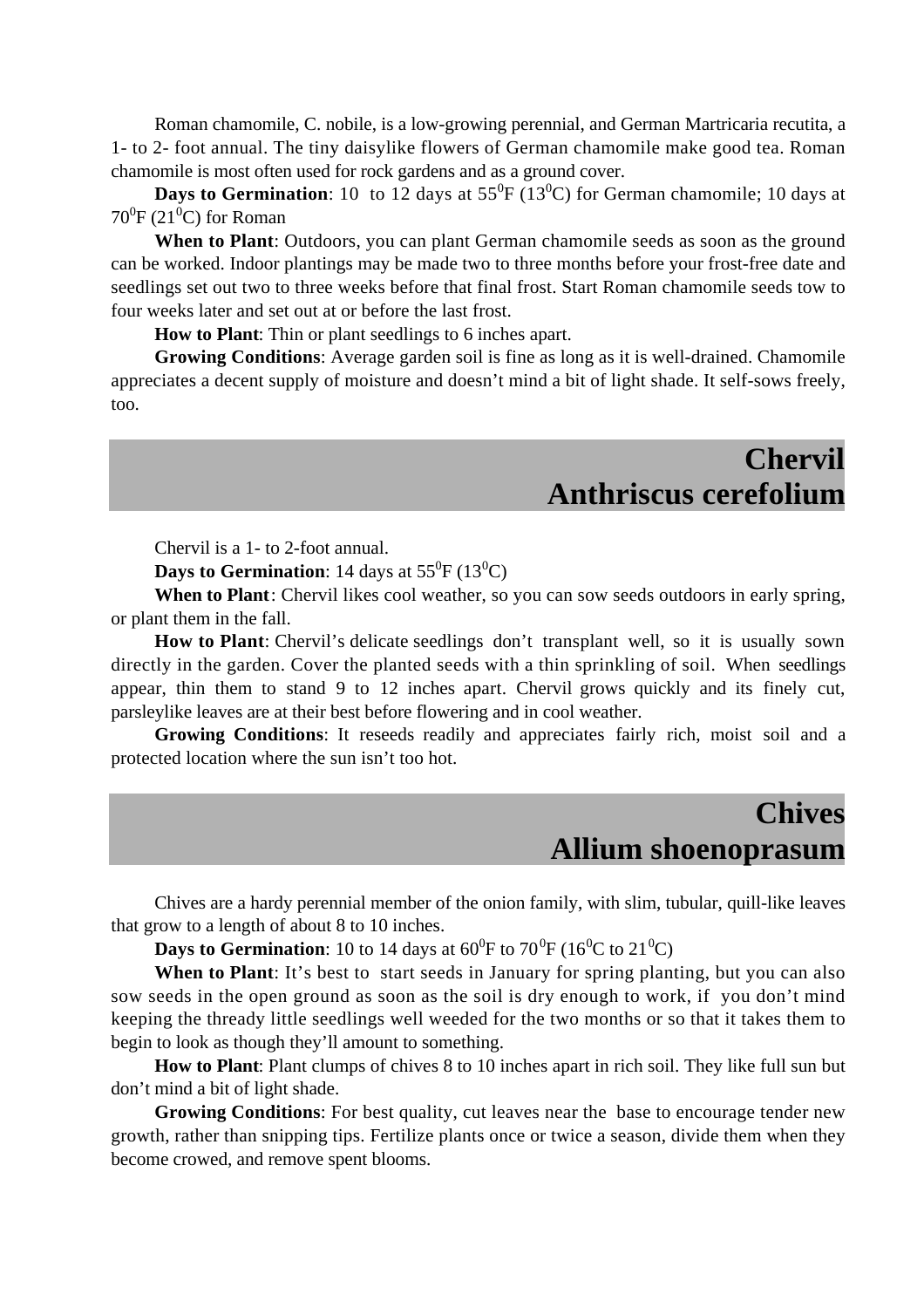An annual herb, coriander grows 12 to 30 inches tall. It is grown both for its leaves (in which case the name cilantro is used) and for its round white seeds.

**Days to Germination**: 10 days at  $60^{\circ}F(16^{\circ}C)$ 

**When to Plant**: Sow seeds after your last frost.

**How to Plant**: Sow either directly in the ground or in pots from which seedlings can be easily removed without disturbing the roots. Like other members of the Umbelliferae family, coriander develops a taproot and bolts to seed sooner if transplanted. This is fine if it's the seeds you're after, but not so desirable if you had planned to use the leaves in a big batch of salsa. The seeds need darkness to germinate, so cover them lightly but firmly. Plant seedlings 8 to 10 inches apart.

**Growing Conditions**: Coriander does well in average well-drained soil, in either full sun or partial shade.

### **Dill Anethum graveolens**

Dill is a 2- to 3-foot annual with feathery leaves and aromatic seeds. It is an important ingredient in pickles, potato salad, and cold cucumber soup.

**Days to Germination**: 21 to 25 days at  $60^{\circ}$ F to 70<sup>°</sup>F (16<sup>°</sup>C to 21<sup>°</sup>C)

**When to Plant**: Direct-seeding, as early in spring as the ground can be worked, works best with dill, and you can plant it either in spring or fall.

**How to Plant:** Sow the seeds one every inch or so. Thin the feathery seedlings to 4 to 6 inches apart for use as greens and 10 to 12 inches apart for seed production. I like to make one or two extra plantings during the season for a continuous supply of the tender thready leaves that are so good snipped on potatoes or fish. Dill seeds need light to germinate, so they shouldn't be covered with more than a light dusting of garden sometimes beat those we've hand-sown.

**Growing Conditions**: Dill grows well under a wide variety of conditions, as long as it is reasonably free of weeds.

### **Lemon Balm Melissa officinalis**

A 2-foot hardy perennial, lemon balm has veined leaves with finely scalloped edges.

**Days to Germination**: Plant seeds outdoors in early spring or indoors about eight weeks before your last frost.

**How to Plant**: Plant seeds uncovered because they need light to germinate. Just press them into the soil surface. Set plants 12 inches apart in well-drained soil. Hardened seedlings may be planted out two to three weeks before the last frost.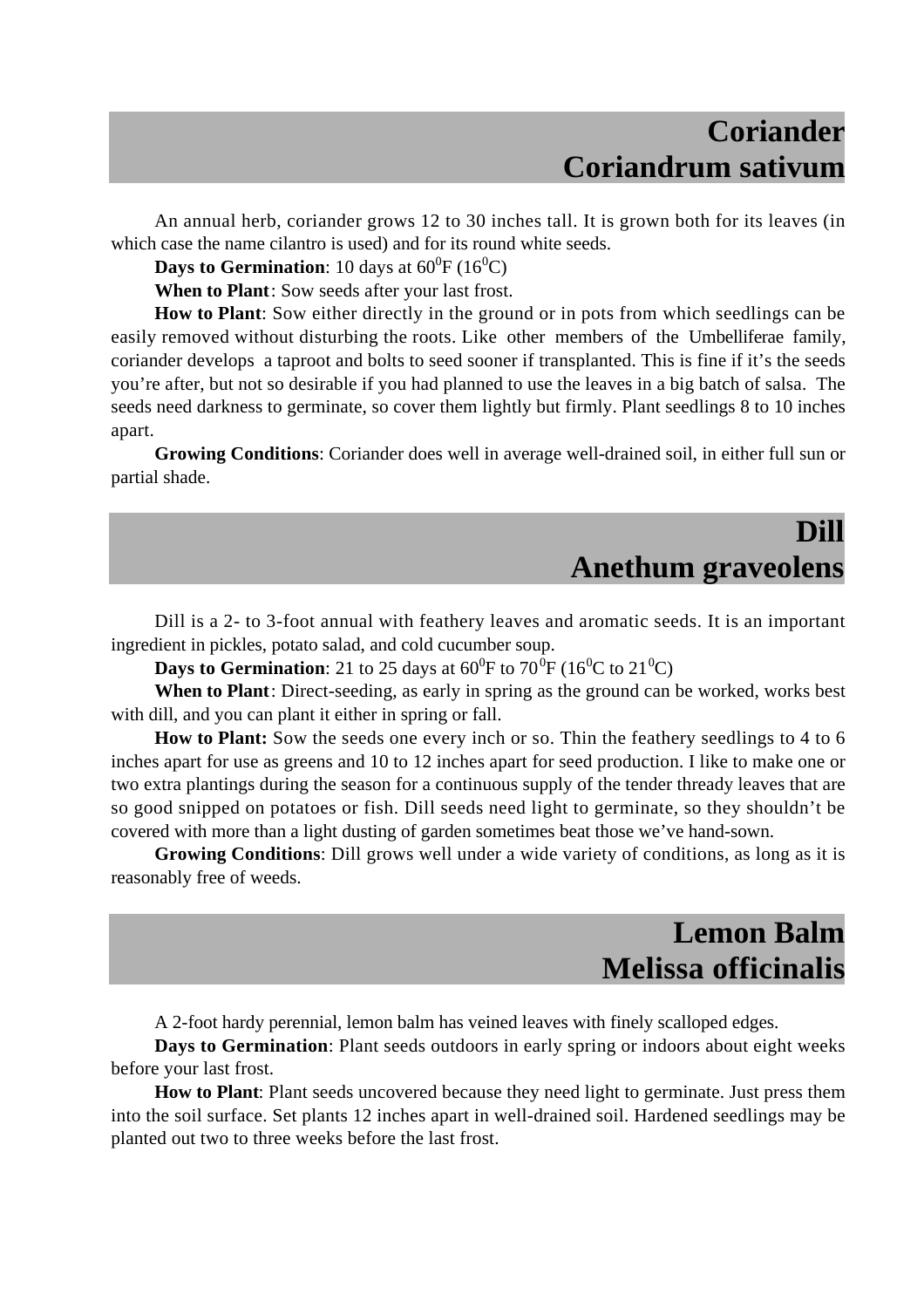**Growing Conditions**: Lemon balm tolerate both dry soil and light shade, but the plant will be bushier when grown in full sun with a good supply of moisture. Lemon balm self-sows freely. Top growth dies back in winter but reappears in spring. Protect young seedlings from heavy frost.

# **Lovage Levisticum officinale**

Lovage is a hardy perennial celerylike plant that can grow 5 to 7 feet tall. It's a good soup herb, and the seeds may be used in place of celery seeds. Cyrus Hyde of Well-Sweep Herb Farm in Port Murray, New Jersey, says that his family never eats potato salad without lovage.

**Days to Germination**: 10 to 12 days at  $70^0F(21^0C)$ 

**When to Plant**: When possible, sow lovage seeds in the ground in late summer or in fall. The alternate freezing and thawing of the ground helps to trigger germination. You can also start plants indoors in spring, planting seeds thickly, eight to ten weeks before the last frost, and setting them out two to three weeks before the frost-free date.

**How to Plant**: Use fresh seeds; viability decreases sharply with age. Plant lovage seedlings 2 to 3 feet apart and keep them at the back of the bed.

**Growing Conditions**: Lovage does well in cold climates; in fact, it seems to need a winter freeze in order to break dormancy in spring. Lovage thrives in good soil well supplied with moisture, and it doesn't mind a bit of shade. When well established, it reappears quite early in spring.

**Remarks**: The flowers attract beneficial wasps that prey on destructive insects.

### **Marjoram Origanum majorana**

Marjoram is a frost-sensitive 1-foot annual with small, pungently flavored, slightly fuzzy leaves.

**Days to Germination:** 8 to 14 days at  $70^0$ F ( $21^0$ C)

**When to Plant**: You can start seeds indoors, in either spring or fall, but fall-planted seedlings should be kept from freezing over winter. Seeds can also be sown directly in the ground after danger of frost is past.

**How to Plant**: Light improves germination, so don't cover the tiny seeds. Scatter them thinly on finely raked ground and press them into the soil surface. Thin plants to 8 to 12 inches apart. Set seedlings out after the last frost.

**Growing Conditions**: Marjoram likes well-drained soil, perhaps a bit on the dry side, and plenty of sun.

**Remarks:** Marjoram, also called sweet marjoram, is often confused with the perennial herb oregano (O. Vulgare). You can grow oregano from seed, too (treat it like marjoram), but don't bother with seeds of O. Vulgare, which lack flavor. Look for O. vulgare subspecies hirtum, sometimes labelled O. heracleoticum.

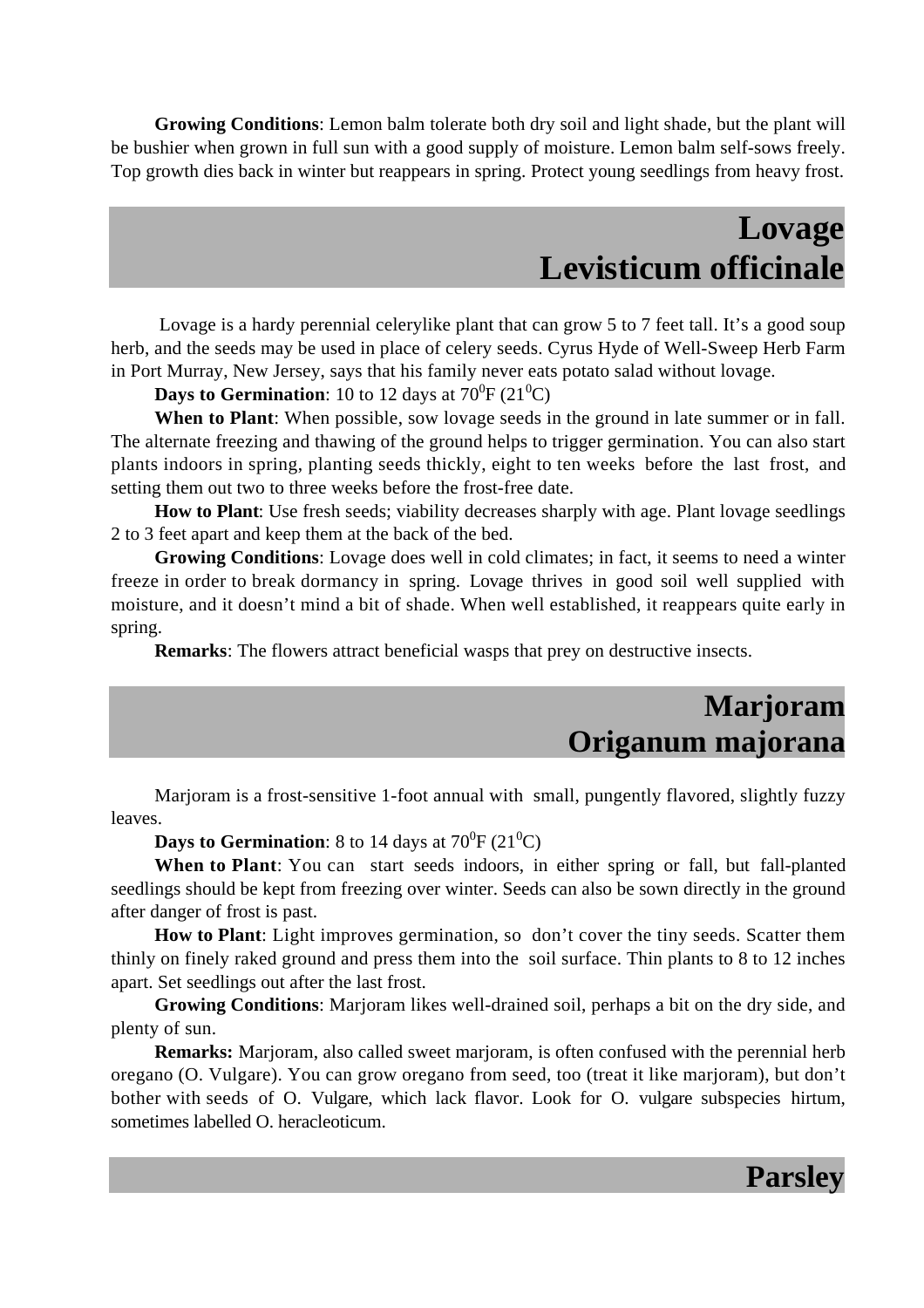An 8-inch biennial that is usually planted as an annual, parsley is one herb that almost everyone, those perky little scalloped-edged seedlings begin to emerge. Parsley seeds, and those of several other related plants as well, contain furanocoumarins - compounds that block germination, especially in the presence of sunlight.

**Days to Germination**: 21 days at around  $70^0F(21^0C)$ 

**When to Plant**: Plant parsley seeds outdoors as early in the spring as you can work the garden soil.

**How to Plant**: Sow two seeds to the inch, planting them 1/4 inch deep. Many gardeners grow a few radish seeds along the row to mark the spot. Weeds often appear first and must be kept under control. Sometimes I beat the weeds by starting parsley seedlings early in the greenhouse and seeding them out in April. Be sure seeds are covered - not deeply but thoroughly because they germinate more completely in the absence of light. Thin plants to 6 inches apart.

**Growing Conditions**: Fertilize once or twice during the growing season.

**Remarks**: To knock a week or more off of parsley's usual three-week sprouting time, soak the parsley seeds in water for 48 hours, changing the water twice, before planting them. This dissolves some of those inhibiting compounds (furanocoumarins). Discard the water, though. Don't do as I used to do (before I knew about the furanocoumarins) and pour it on the planted seeds. I've gotten relatively prompt germination of late-spring sowings after pouring very hot water over the planted seeds. Once planted, though, parsley seeds germinate best when soil temperature is below  $85^{\circ}F(29^{\circ}C)$ .

It was an country custom to hang a parsley seed head on a tree, arbor, or fence adjoining the garden so that the windblown seeds would be scattered in the garden. If you try this bit of lore, don't count on it for your whole crop. Plant some seeds in the ground, too.

### **Rosemary Rosmarinus officinalis**

A shrubby, half-hardy perennial, rosemary can grow to 3 feet high and 3 feet wide as a mature plant. It is one of the more challenging herbs to grow from seed. Rosemary seeds often have low viability and a tendency to mutate, and the seedlings grow slowly.

**Days to Germination**: Up to 21 days at  $70^0F(21^0C)$ 

**When to Plant**: Seeds may be started indoors in late winter or early spring and seedlings set out after the last frost.

**How to Plant**: My friend Bertha Reppert, who owns Rosemary House in Mechanicsburg, Pennsylvania, and has been raising rosemary from seed for years, say: "Be patient. Rosemary seeds can take up to three weeks to germinate. Rosemary really demands sharp drainage, both in order to germinate, and after germination. Soggy soil is sure death to rosemary seeds and seedlings. Avoid peat in your starting mix, and add vermiculite or shape sand, or both, to your seed starting medium to improve drainage. But don't let the soil dry out, either. The safest thing to do is mist it, and also mist the young seedlings".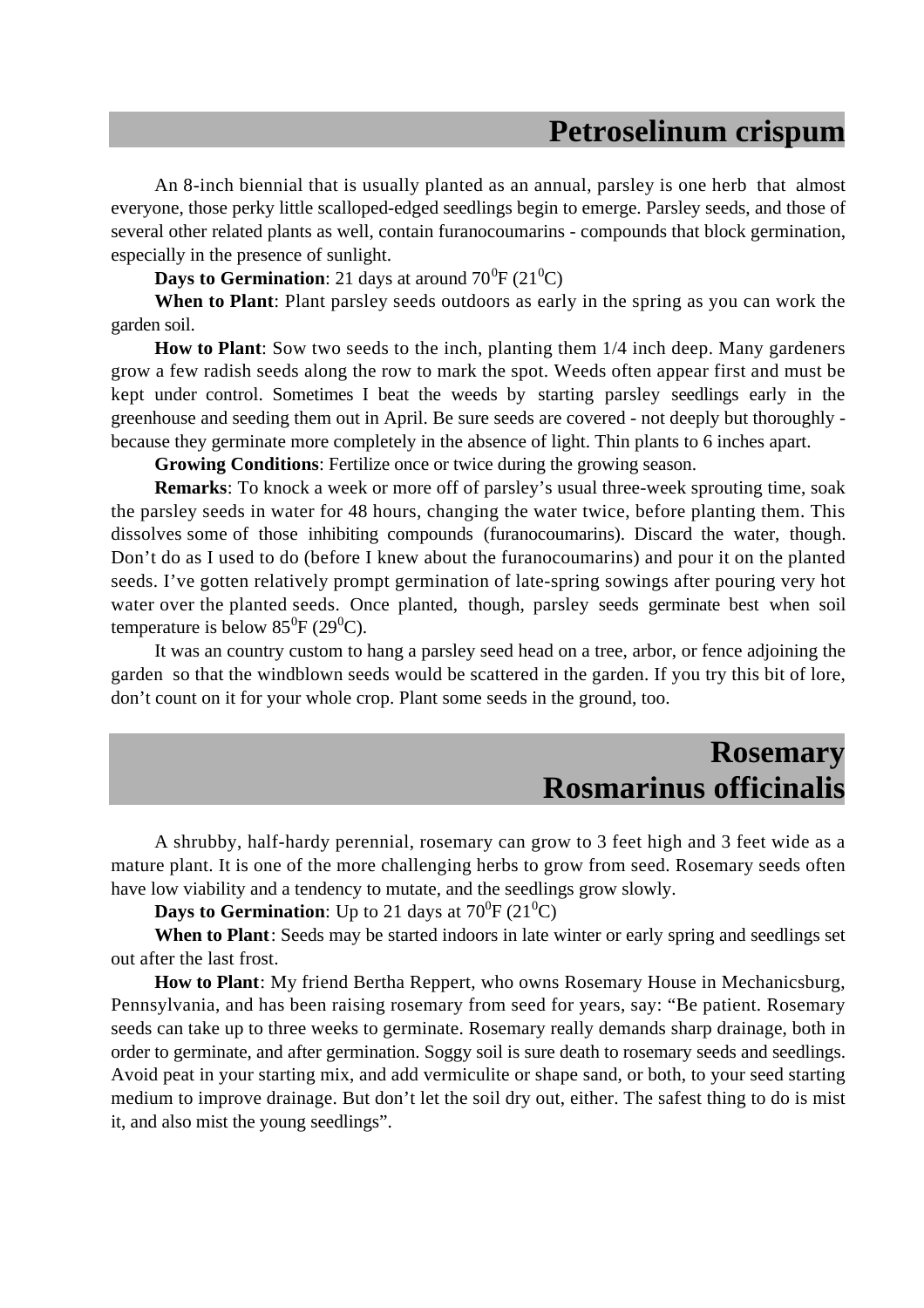Set out young plants about 8 inches apart. They grow slowly. Established plants should be set 12 to 18 inches apart. Although rosemary can be direct-seeded around the time of final frost, it is best to start seeds indoors because germination is erratic.

**Growing Conditions**: Rosemary plants thrive in full sun and well-drained soil, which can be either slightly acid or slightly alkaline. They make excellent container plants. Although I've known five gardeners who have kept rosemary alive outside over winter, you can't count on it north of the Mason-Dixon line. It can stay outside in areas with mild winters where light frosts but not heavy freezes may occur. I keep mine in clay pots and bring them in the greenhouse over winter.

### **Sage Salvia officinalis**

A hardy perennial, sage forms a 2 1/2-foot woody bush that should be trimmed often to keep it shapely. Even the tiny seedling leaves have the characteristic gray-green color and pebbly texture of the manure sage plant.

**Days to Germination**: 21 days at  $60^{\circ}$ F to  $70^{\circ}$ F (16<sup>o</sup>C to 21<sup>o</sup>C)

**When to Plant**: Start seeds indoors one to two months before the last frost, setting them 20 inches apart.

**Growing conditions**: Tiny seedlings need full sun and a steady supply of water. Welldrained soil is probably their most important requirement; they'll die in water logged soil.

**Varieties**: There are golden, variegated, purple, and tricolor forms, too.

**Remarks:** Sage is an easy herb to grow from seed. The seedlings grow quickly, and the established plants tolerate drought and poor soil.

### **Savory Satureja spp.**

Two species of savory are commonly grown. The annual summer savory, S. hortensis grows 14 to 18 inches tall, and the perennial winter savory, S.montana, reaches 8 to 15 inches. Both have narrow leaves. Winter savory has stiffer stems, smaller, more pungent leaves, and a more spreading habit than the summer form. Germination is often erratic, and it grows more slowly from seed.

**Days to Germination**: 10 to 15 days for summer savory and up to 20 days for winter savory at  $70^0$ F (21<sup>0</sup>C).

**When to Plant**: For either winter or summer savory, you can start transplants early, a month or so before your frost-free date, or sow seeds right in the garden after the last frost.

**How to Plant**: Light promotes germination of savory, so don't cover the seeds with soil. Place clear plastic wrap or glass over the flat to keep the soil moist, space winter savory seedlings 10 to 12 inches apart.

If you've grown summer savory before, look for volunteers from last year's plants. Seedlings need 6 to 8 inches of space. Their stems tend to be weak and they sometimes sprawl.

**Growing Conditions**: Both savories appreciate full sun and good drainage. The plants thrive in lean soil, but summer savory likes somewhat richer soil than winter savory.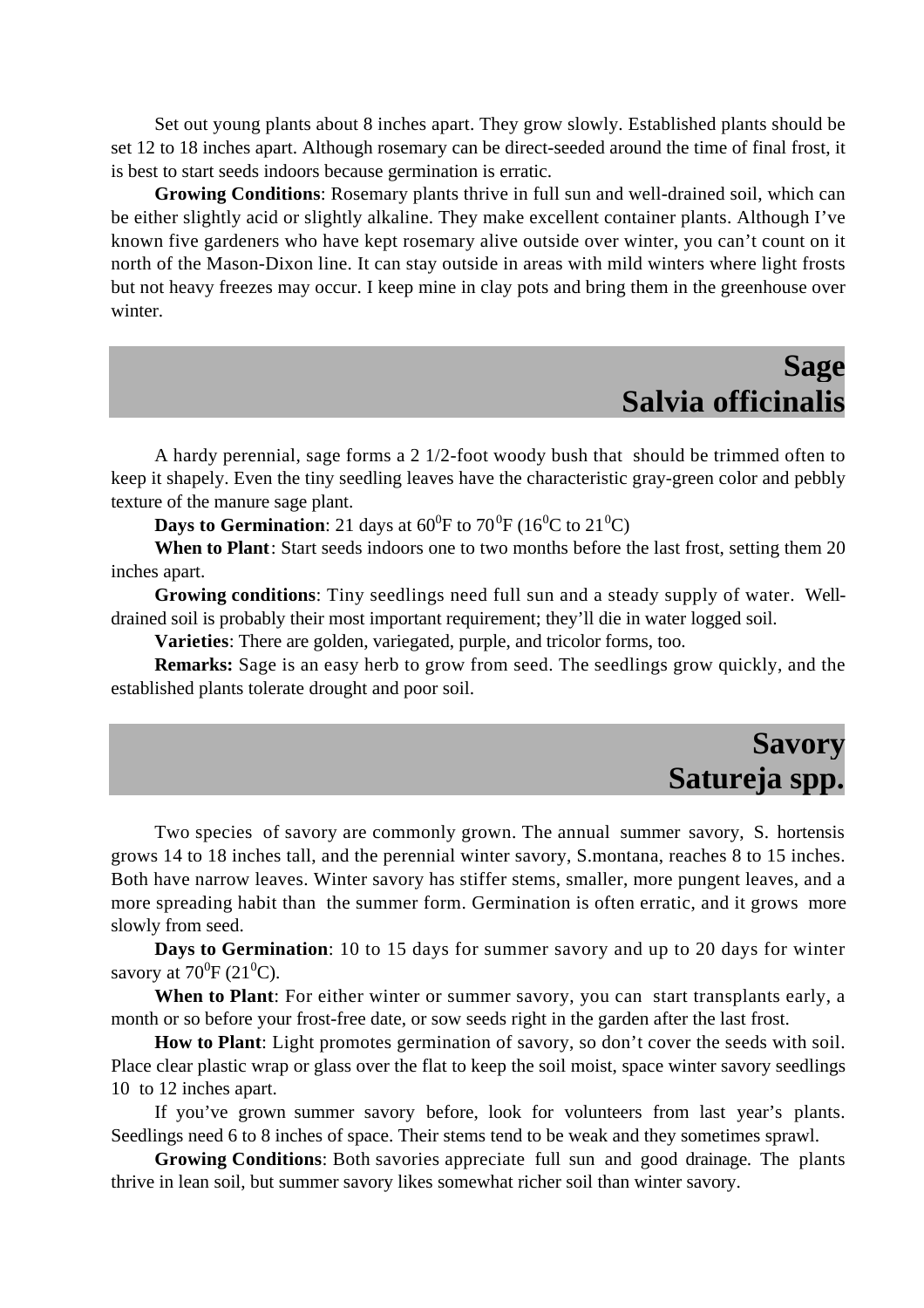Sweet cicely is a 3- to 5-foot tall perennial with fernlike leaves and umbels of white lowers. We met this delightful, hardy herb at Well-Sweep Herb Farm in Port Murray, New Jersey, where owner Cyrus Hyde told us that his wife Louise makes a great coffee cake seasoned with the aniseflavored leaves, which are a natural sweetener. Every part of the plant is edible. The seeds are also good for flavoring baked goods.

**Days to Germination**: 20 to 25 days at  $60^{\circ}$ F to  $70^{\circ}$ F ( $16^{\circ}$ C to  $21^{\circ}$ C)

**When to Plant**: Fall planting works well, or start seeds indoors in early spring. You can also direct-sow the seeds about three months before the last spring frost.

**How to Plant**: Like angelica, sweet cicely develops a deep taproot, so seedlings should be transplanted before they grow large. When sowing seeds directly into the garden, plant them in fertile soil and cover with no more than 1/4 inch of soil. Thin plant gradually to stand 2 feet apart at maturity. Eat the thinnings.

**Growing Conditions**: The plant likes cold winters, self-sows generously, and obligingly accepts partial shade.

### **Thyme Thymus vulgaris**

A perennial with many different forms that vary in height from 2 to 12 inches, thyme has tiny pungent leaves.

**Days to Germination**: 21 to 28 days at  $70^0$ F (21<sup>0</sup>C)

**When to Plant**: Start seeds indoors in late winter or early spring or outdoors two to three weeks before the last frost.

**How to Plant**: Fairman Jayne of Sandy Mush Herb Nursery in Leicester, North Carolina, who often starts hundreds of herb plants each week in his greenhouse, says, "I keep the temperature around  $60^{\circ}F (16^{\circ}C)$  day and night and run them quite dry. I don't cover the seeds. I sow them in a little furrow and enough soil washes over them when they're watered. "Set out started plants a week or two before the last frost, spacing them 8 to 12 inches apart.

**Growing Conditions**: Manure plants of common thyme are winter-hardy. All thymes need excellent drainage. Older plants that get woody suffer more winter injury. To keep the plants bushy, cur back three fourths of their new growth during the growing season. Thyme grows slowly.

**Varieties**: About 60 different named cultivars of thyme grow in the United States. They hybridize readily and thus are difficult to identify; many that bear some of produce only female flowers.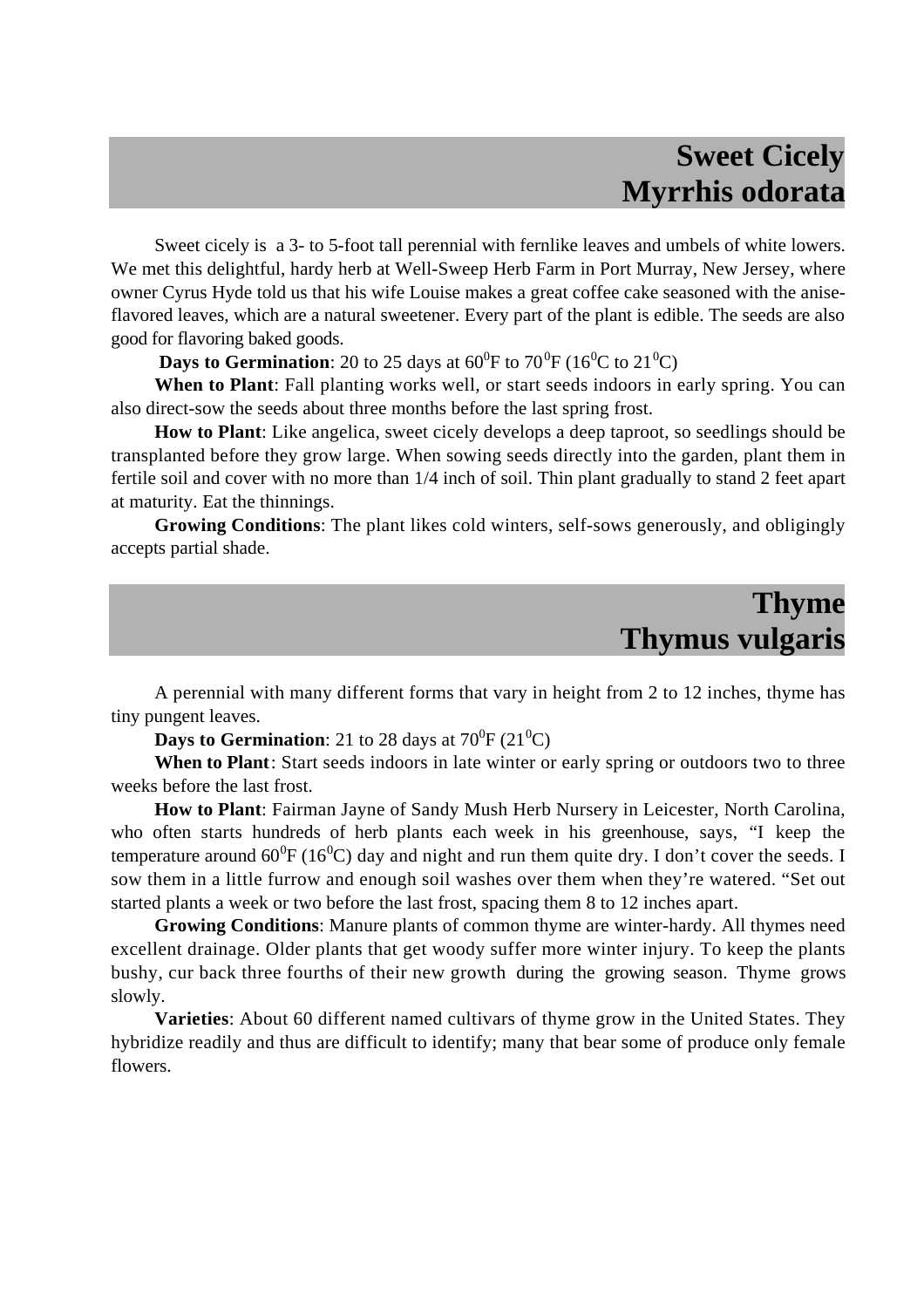**Growing Garden Flowers from Seed**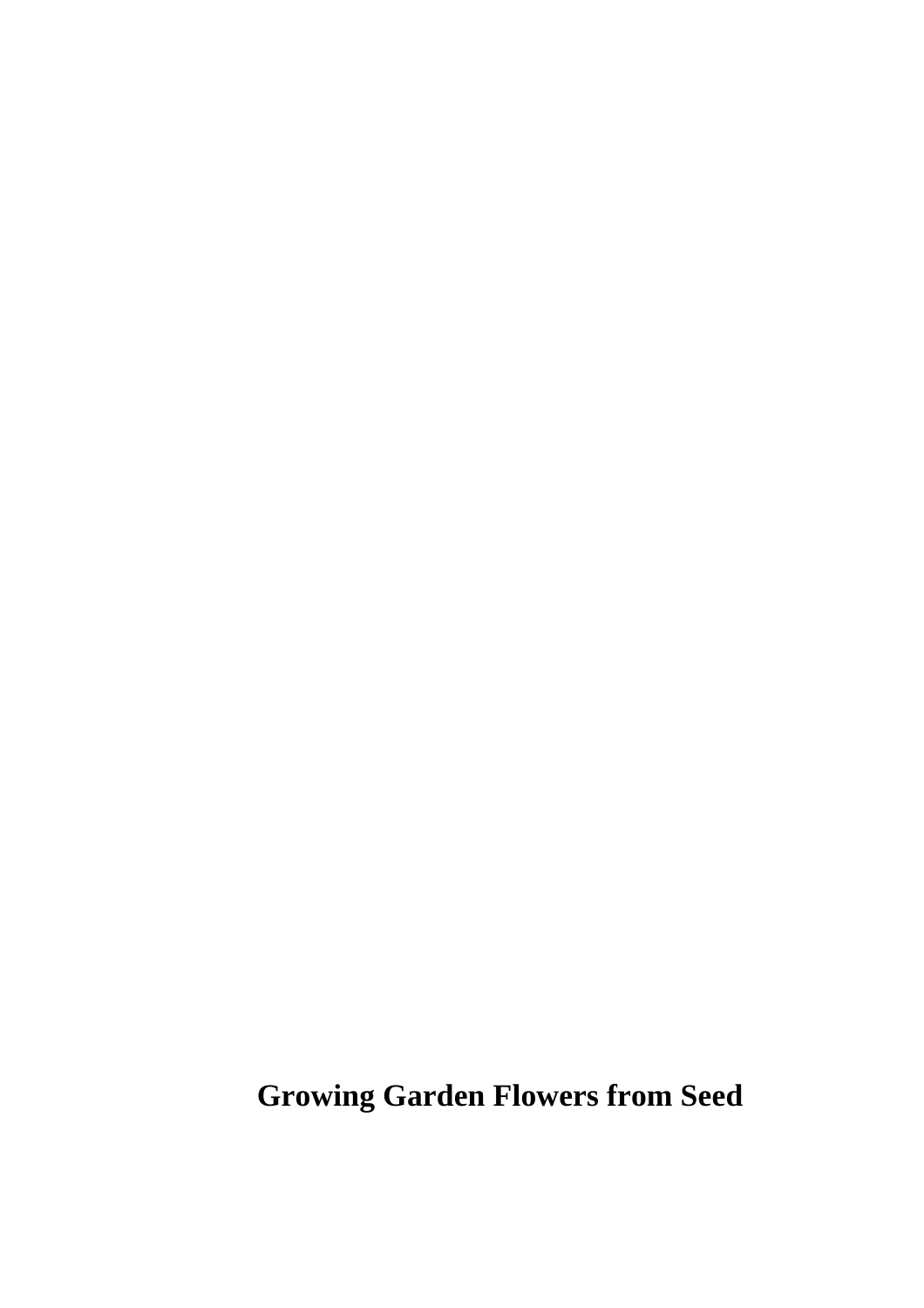Flowers are necessity, not a spirit, not a luxury. If you're living in a place you love, planting flowers will come naturally, as an expression of contentment and - in the case of perennials - of an intent root oneself in that favored spot. In a temporary home, too, though, planting flowers will help you to feel more settled. A few bright annuals can soften harsh coners and camouflage unattractive areas, and even attract new friends. One of the most appreciates hollyhock patches I've ever grown was a screen of the flowers in front of the bare wall of a rented house. When you start flower from seed, you'll have dozens of plants for the price of a single six-celled market pack, and you can spread them lavishly around your home and garden. Home-seeded flowers usually come in a greater variety of colors than seedlings offered by nurseries, and you can grow unusual kinds like ballonflower and schizanthus, which aren't widely available as plants.

Most vegetable seeds germinate well in darkness, but many flower seeds need light in order to germinate. This needn't be direct sunlight; in fact, in most cases, it shouldn't be. Indirect light is fine and less likely to over-dry the soil, or you can keep flats of planted seeds under fluorescent lights. Some flowers have extra-fine, dustlike seeds. Sometimes seeds for different colors of a flower will germinate at different rates. If you've sown a packet of mixed-color seeds, allow at least an extra week for possible stragglers to sprout if you want the widest possible color sampling. Otherwise, except for avoiding high-nitrogen fertilizer, which can retard blooming, follow the same principles in starting flower seeds as you would for vegetables.

You can save seeds from garden flowers, too, as long as they're not hybrids. However, both annual and perennial flowers will bloom for a longer time if you remove spent blossoms as they fade. If you do wish to save seeds from your flowers, set the seed capsules or seed heads dry on the plant. In some cases you might need to bag them so they won't shatter. Flower seeds are easy to save because they are usually on dry form, not in fleshy fruits. You'll have to assume that they've been cross-pollinated with others of their species. The colorful, often perfumed, pollenrich lower is, after all, the plant's invitation to the insect world to assure pollination for a new crop of seeds.

The following directions for starting garden flowers from seed will you specific hints for the needs of some of the most frequently planted flowers. Germination temperatures refer to the temperature of the soil or growing medium. Unless otherwise specified, cover the seed with soil to a depth of three times its diameter.

### **ANNUALS**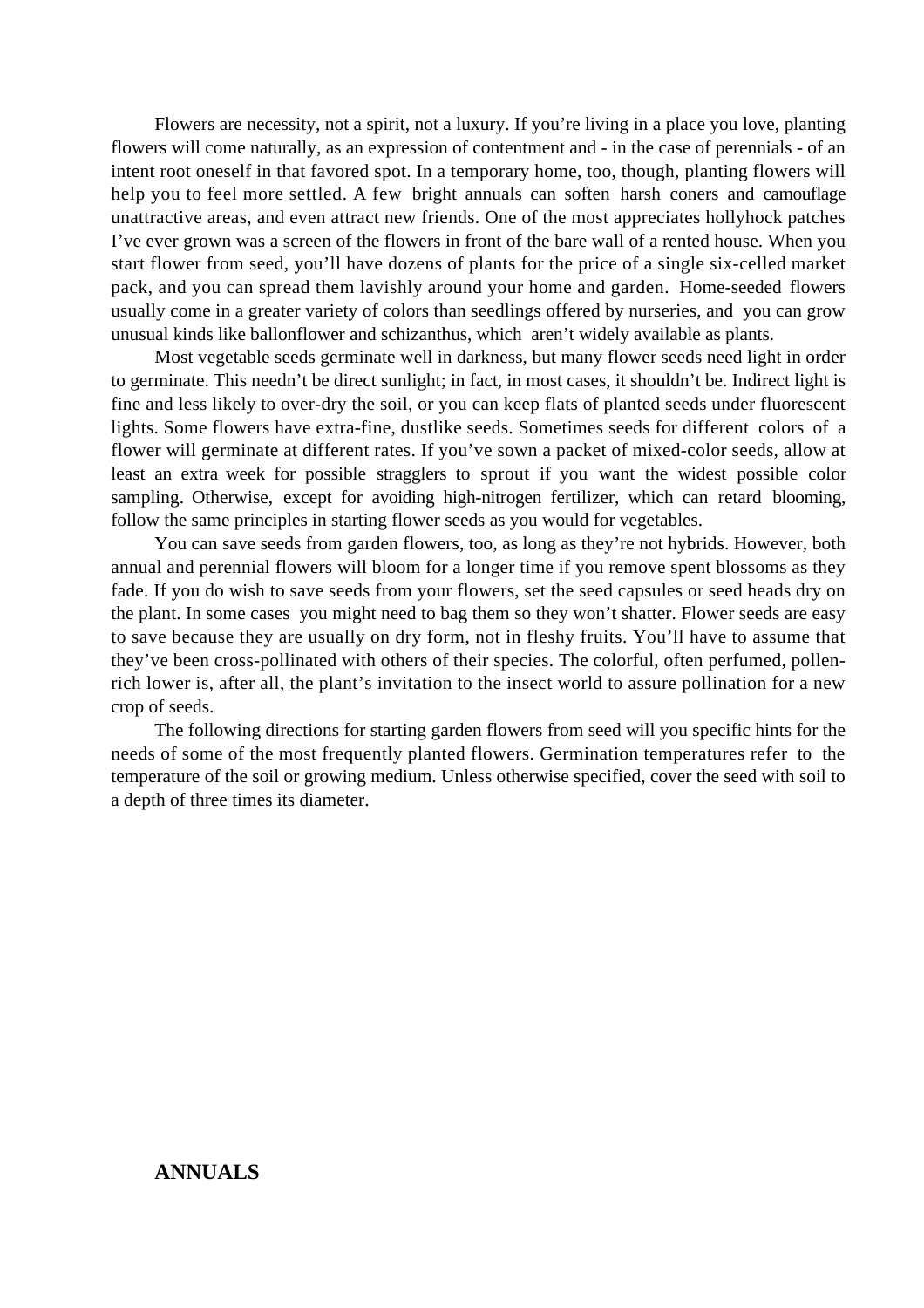Annual flowers bloom the year they're planted, usually all summer until frost. They generally live for just one season, but a few of the flowers we grow as annuals in cold-winter climates, like geraniums, are normally perennial in their native tropics. I've kept alyssum, petunias, geraniums, lobelia, coleus, impatiens, and stocks alive over winter in the greenhouse for a second season of bloom. Some annuals self-seed freely, among them calendula, cosmos, nicotiana, portulaca, snapdragons and spider flower. I've grown and liked all of the following annuals.

### **Ageratum Ageratum houstonianum**

Also called flossflower, ageratum has lavender-blue or white tufted flowers and grows 6 to 8 inches high. Seeds are available for both hybrid and open- pollinated cultivars.

**Days to Germination:** About 7 days at  $80^0F (27^0C)$ 

**When to Plant**: For bedding plants, sow seeds under lights or in a greenhouse in February or March.

**How to Plant**: Ageratum needs light to germinate, so don't cover the seeds; just press them lightly into the soil. Right after your last frost, set transplants in the garden, spacing them 9 to 10 inches apart.

**Growing conditions**: Ageratum prefers rich, well-drained soil in full sun.

### **Alyssum Lobularia maritima**

The delicate flowers of the 3- to 6-inch-high alyssum plant may be white, rose lavender, or purple.

**Days to Germination:** About 7 days at  $75^{\circ}F (24^{\circ}C)$ 

**When to Plant**: Sow seeds outdoors two to three weeks before the last frost date.

**How to Plant**: You can start seeds early indoors, but the earliest planting method for alyssum is to simply scatter the seeds on the ground where you want them to grow. Leaves seeds uncovered, because they need light to germinate. Thin plants to stand 4 to 5 inches apart.

**Growing conditions**: The plants are fairly frost-hardy and do well in most soils except those that are highly alkaline. Full sun is best. My plants thrive in an eastern exposure with plenty of light, but with direct sun only in the morning.

### **Aster Callistephus chinensis**

These lovely daisylike flowers come in rose, pink, white, lavender, scarlet, and occasionally yellow. You can buy seeds for 8- to 10-inch-tall bedding asters and 18- to 24-inch-tall cutting varieties.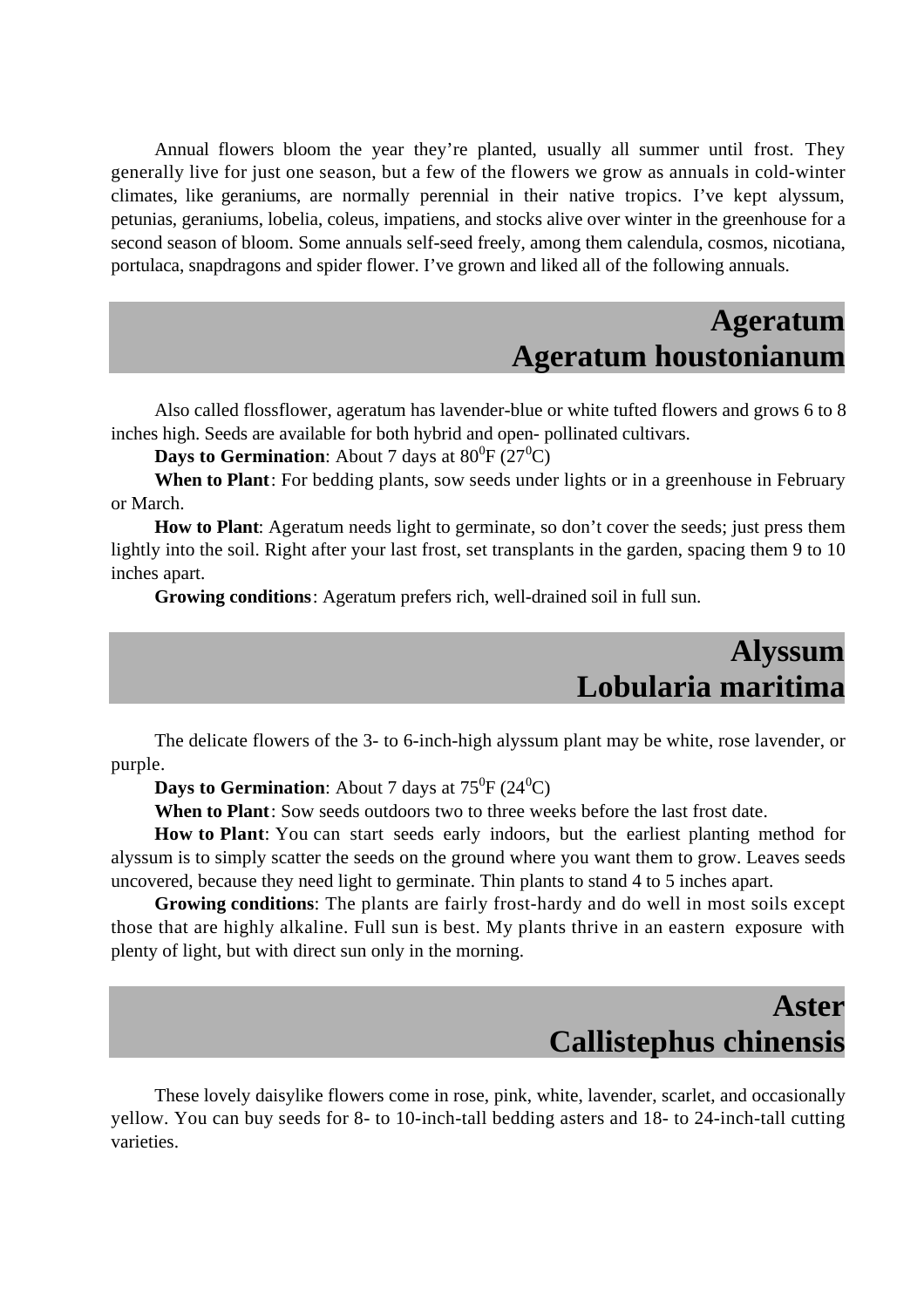**Days to Germination**: 10 to 14 days at  $70^{\circ}F(21^{\circ}C)$ ; germination is sometimes as low 55 percent.

**When to Plant**: For a head start, plant seeds in small pots six weeks before your last frost, or so seeds directly in the ground after danger of frost has passed.

**How to Plant**: Cover seeds lightly with fine earth. Give seedlings plenty of light and protect them from severe cold when hardening off. Space plants 12 to 15 inches apart, and pinch them back in June to encourage bushiness. Asters don't like to be transplanted.

**Growing Conditions**: They'll do better in soil that isn't too highly acid and seem to have in both poor and dry soil.

**Pests and diseases**: Unfortunately, asters are bothered by several plant diseases, including wilt and yellows. Plant them in a different spot each year to escape wilt, destroy affected plants. Leafhoppers and other insects spread yellows disease.

### **Bachelor's Button Centaurea cyanus**

Also called cornflowers, these cottage-garden favorites have lightly shaggy blue, or white blossoms.

**Days to Germination:** About 7 days at  $70^0F (21^0C)$ 

**When to Plant**: Most gardeners plant the seeds in the open ground several weeks before the last frost.

**When to Plant**: Cover lightly with fine soil. Thin plants to 8 inches apart. They bloom in cool weather.

**Growing Conditions**: Bachelor's buttons tolerate cold weather, crowding, and poor soils, but they do not transplant well.

**Varieties**: Both tall (30-inch) and dwarf (12- to 16-inch) varieties are available. A ageflowered perennial bachelor's button is available. Plan this in early spring also, but a week before your last frost, and look for seedlings in a month. The seeds need darkness to germinate, so they should be covered. Germination of perennial centaurea is often erratic.

### **Balsam Impatiens balsamina**

Also called lady's slipper by the grandmothers of my childhood, this is traditional sprite that's easy to handle for both seed-starters and seed-savers. The 1- to 2-inch, rose, or cerise camellialike flowers peek out from under stems and leaves of 18-inch plants. A 12-inch topblooming strain is also available.

**Days to Germination:** 8 to 14 days at  $70^0$ F ( $21^0$ C)

**When to Plant**: Plant balsam seeds right in the garden after all danger of frost has ended, or for an early start, plant seeds in flats six to eight weeks before last frost.

**How to Plant**: Space seeds about 2 inches apart, and thin seedlings to 10 inches.

**Growing Conditions**: Balsam likes good soil, well drained but with a steady supply moisture. It thrives in part shade as well as in sun.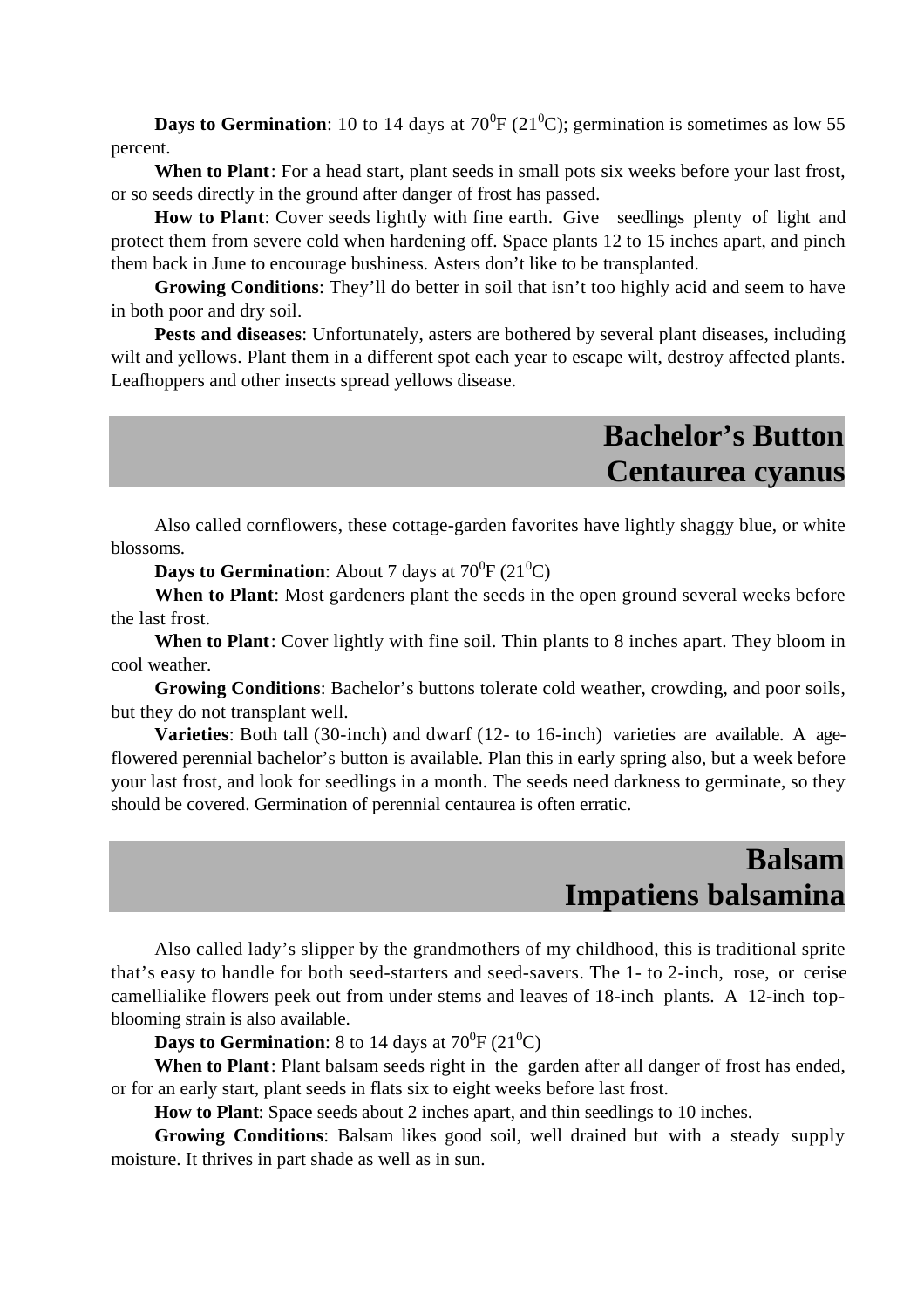These green charmers send up 2- to 3-foot spires of tiny white flowers surrounded by green cup-shaped bracts. Bells-of-Ireland and cutting-garden favorites. They're good for drying, too.

**Days to Germination:** 25 to 35 days at  $55^{\circ}F(13^{\circ}C)$ 

**When to Plant**: For direct seeding outdoors, press seeds lightly into soil about two weeks before the last frost date, or start indoors six to eight weeks before the last frost and set out seedlings around the time of the last frost.

**How to Plant**: The hard seed coats delay germination. To speed things up, soak the seeds in room- temperature water overnight. Stokes seeds recommends prechilling the seeds at  $50^0F (10^0C)$ for five days before planting. Alternating temperatures between  $50^0$ F and  $85^0$ F ( $10^0$ C and  $29^0$ C) seems to helps them germinate. Space plants a foot apart.

**Growing Conditions**: Bell-of-Ireland need good drainage, but don't mind lean soil or light shade. Pick often for continued production. They self-sow readily.

# **Calendula Calendula officinalis**

Also commonly called pot marigold, this plant blooms best in cool weather, producing daisylike flowers in shades of orange and yellow at the top of 15- to 18-inch stems. Calendula volunteers readily and blooms through the first frost of fall.

**Days to Germination**: 10 to 14 days at  $70^0F(21^0C)$ 

**When to Plant**: Start early spring plants indoors in February or March and a fresh batch for fall in June, or sow seeds right in the ground soon after you plant your spring peas.

**How to Plant**: Cover the seeds; they germinated better without light. Thin seedlings to about a foot apart.

**Growing Conditions**: Full sun is best, and lean soil id fine if not waterlogged.

**Remarks**: Some newer mixes contain a wider color range. Double forms are also available. Calendula petals are edible - good in soups and salads.

# **Celosia Celosia spp.**

This genus includes C. cristata, crested celosia, and C. plumosa, plumed celosia. Both the plumed and the crested celosia (also called cockscomb) come in warm shades of yellow, gold, cerise, crimson, and wine, and in a variety of heights, from 6-inch dwarf forms to plants 2 feet tall.

**Days to Germination**: About days at  $70^0F (21^0C)$ ; sooner at  $80^0F (27^0C)$ 

**When to Plant**: Start seeds indoors about a month before your last frost date. If you plant seeds directly in the garden, wait until all danger of frost is over.

**How to Plant**: Celosia seedlings suffer from uprooting, so if you start seeds indoors, plant them light shine through to help them germinate. Celosias are sensitive to cold, so water the seedlings with lukewarm water. Space dwarf varieties 6 inches apart, taller ones 12 to 15 inches.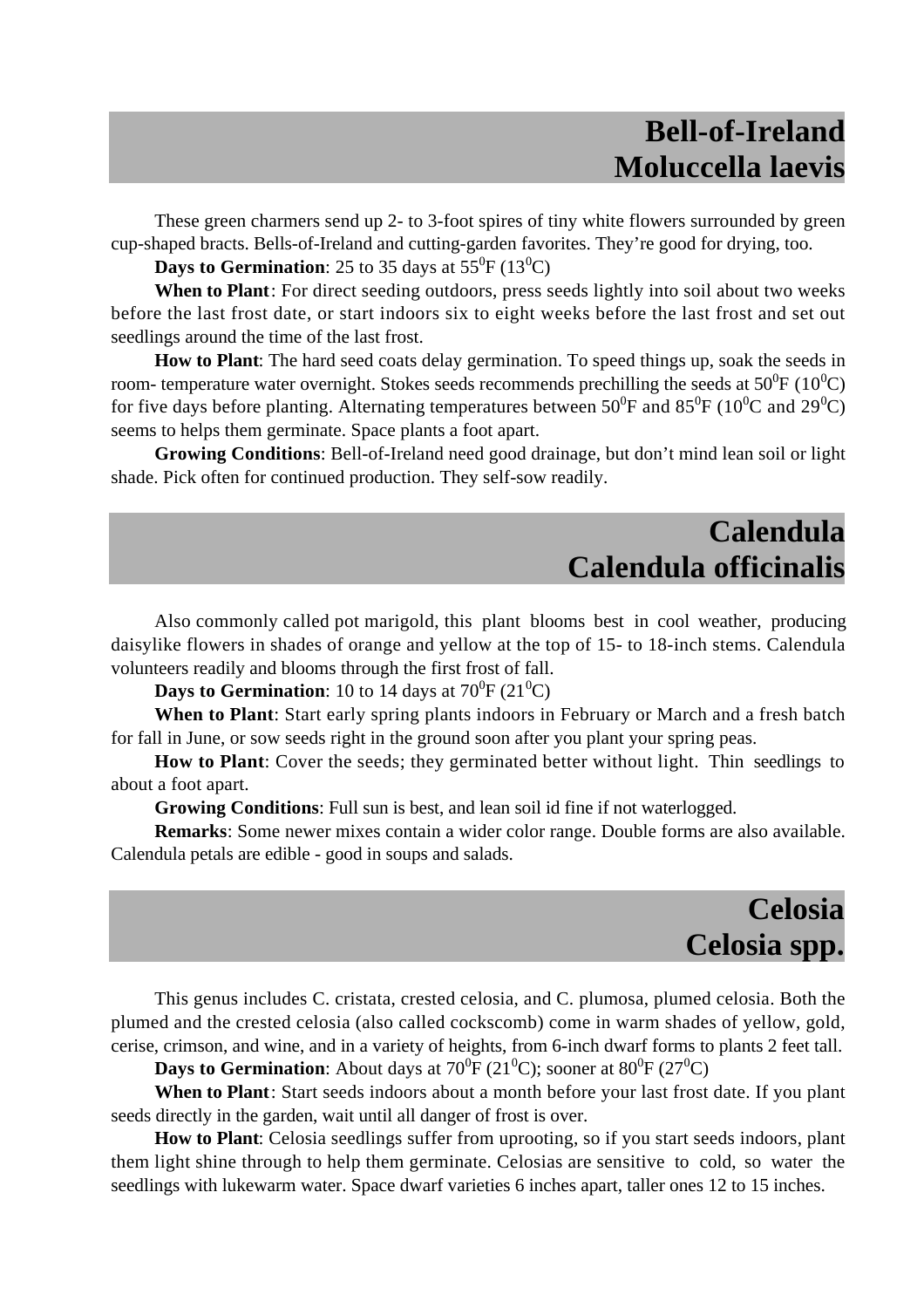**Growing Conditions**: Avoid chilling young plants or disturbing their roots while hoeing. Celosia responds to such insults by refusing to flower.

> **Coleus Coleus blumei**

Coleus is great fun to grow because the plants show their true colors even as young seedlings - and what colors! The leaves display marvelous shades of salmon, burgundy, rose, copper, and green**.**

**Days to Germination**: 10 to 12 days at  $70^0F(21^0C)$ 

**When to Plant**: Coleus may be started indoors 2 1/2 months before planting out, or at any time of the year for houseplants.

**How to Plant**: Coleus seeds respond to light, so press them gently into the soil without covering them. Keep the soil moist, preferably by bottom watering or misting, until seeds sprout. Always use lukewarm water for colues seedlings. Set seedlings out after the last frost, spacing them about 1 foot apart.

**Growing Conditions**: Plants will grow in full sun, but their colors are more brilliant when they're planted in shade or part shade. To encourage more side shoots, pinch off the central shoot when plants are about 8 inches high.

**Varieties:** Catalogs offer a range of heights from 4 to 24 inches and a choice of leaf types fringed, mini, spinach-leaf, oak-leaf, sword-leaf, and the new dwarf base-branching Wizards, which are bushier than older types.

### **Cosmos Cosmos bipinnatus**

**Dahlia**

**Dahlia spp.**

Easy to grow from seed and strong self-seeders, these daisy-flowers plants have two common forms: Besides the rangy 3- to 5-foot C. Bipinnatus, with pink, crimson, or white blossoms and thready, delicate foliage, you can also consider that 1- to 2-foot C. Sulphureus, with orange or yellow flowers.

**Days to Germination**: 15 days at  $75^{\circ}$ F to  $80^{\circ}$ F (24<sup>o</sup>C to 27<sup>o</sup>C)

**When to Plant**: Sow the seeds outdoors around the time of your last frost. You can start early transplants of cosmos, too, of course, beginning in March or April, but they grow so easily from a scattering of seeds that I always direct-seed mine.

**How to Plant**: Cover the seeds very lightly to allow some light to penetrate. space plants 1 foot apart.

**Growing Conditions**: Cosmos likes full sun and well-drained soil, and blooms even in poor soil. Tall cosmos plants often need staking.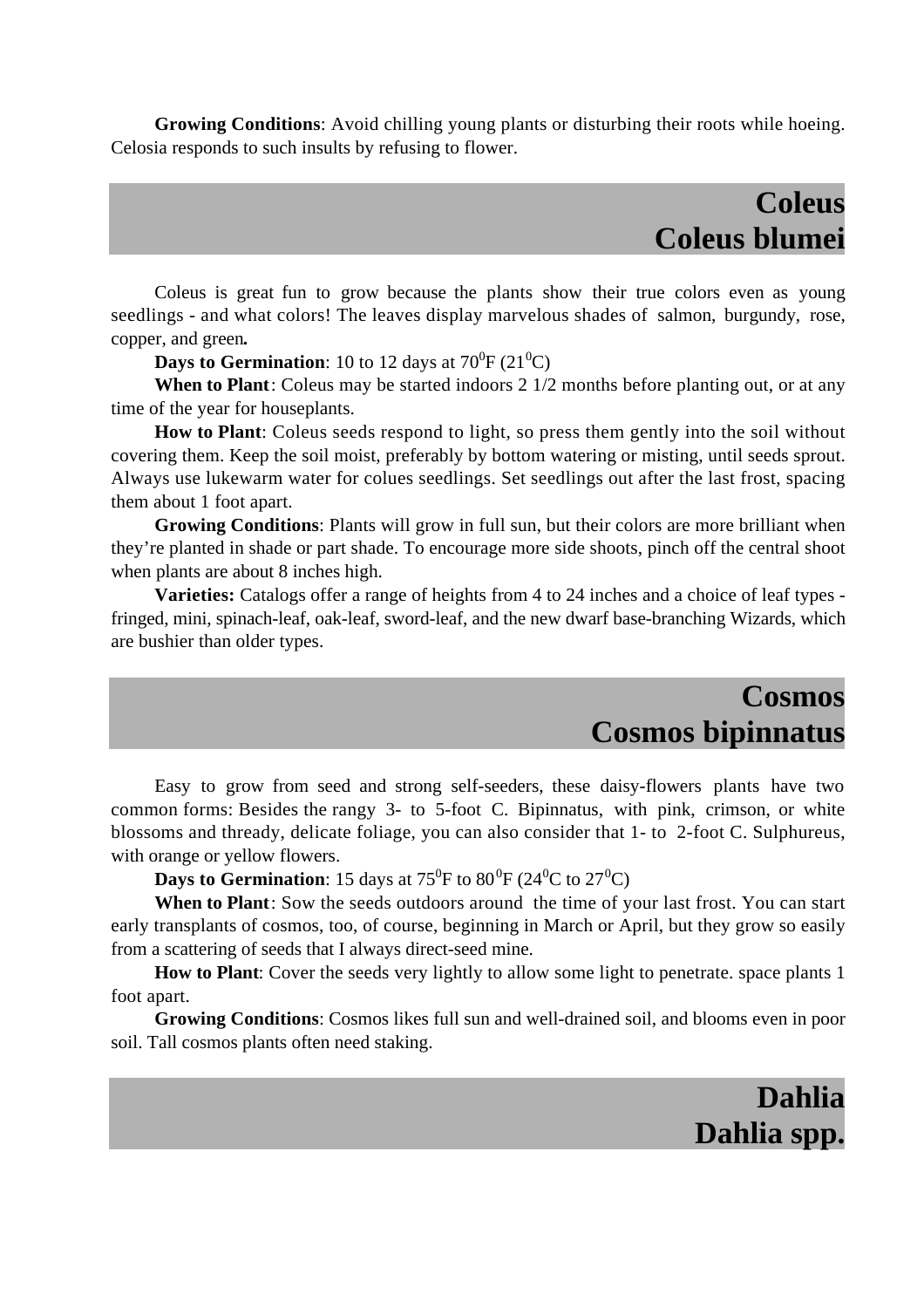Glorious colors, from silky apricot to shell pink to clear lemon yellow to deep rich burgundy, make seed-grown dahlia one of mind annual favorites. Available varieties range in height from 1 to 3 feet. They bloom with abandon in the cool early fall weather just before frost.

**Days to Germination**: About 7 days at  $75^{\circ}F (24^{\circ}C)$ 

**When to Plant**: You can direct-seed dahlia after frost, but for longer period of bloom, start seeds indoors in flats a month or two before planting them out.

How to Plant: Space dwarf varieties (up to 15 inches tall) about a foot apart; tall varieties 18 to 20 inches apart.

**Growing Conditions**: Dahlias need full sun and appreciate soil that is rich in organic matter. Provide ample moisture in summer. Tall varieties may need to be staked.

**Remarks**: You can dig up the tubers right after frost and store them in peat moss, or dip them in paraffin for replanting in spring.

### **Four-O'Clock Mirabilis jalapa**

An easy old favorite, four-o'clock are actually perennials if not touched by frost. They have two intriguing characteristics: A single plant will bear flowers of several colors or color combinations - white, yellows, and pinks - plain, bicolor, and tricolor. On sunny days, flowers remain closed until midafternoon. They stay open all days on cloudy days.

**Days to Germination**: 10 to 12 days at  $75^{\circ}$ F to 80<sup>°</sup>F (24<sup>°</sup>C to 27<sup>°</sup>C)

When to Plant: Plant seeds in the garden after frost or four to six weeks early indoors.

**How to Plant:** Space plants 12 to 18 inches apart.

**Growing Conditions**: They bloom obligingly even in poor soil, hot weather and polluted air, but they do appreciate well-drained soil and respond well to good soil or occasional feeding.

### **Geranium Pelargonium** X **hortorum**

For summer color that will follow you right into the house in the winter, you can beat geraniums. Seeds are available for reds, pinks, salmons, and white. Plants grow 10 to 18 inches high, and in well-composted soil, form full, round flower heads. The geranium was one of my first seed-starting ventures. I planted seeds indoors in small pots kept on a glass window shelf 25 years ago, and I've never forgotten the thrill on watching those little scalloped-leaved seedlings develop into blooming plants.

**Days to Germination:** 14 days at  $70^{\circ}$ F  $80^{\circ}$ F  $(21^{\circ}$ C)  $(27^{\circ}$ C)

When to Plant: Seeds started in early February will produce blooming plants in June.

**How to Plant**: Geranium seeds can be erratic in germination. Try rolling the seeds in damp paper towels and letting them "presoak" in this way for two days before planting in flats. Space first-year plants about a foot apart.

**Growing Conditions**: Plant geraniums in good, rich soil. Fertilize if leaves turn yellow or seem smaller than normal. My four-year-old geranium lives in a 16-inch clay pot, which I top off with 2 inches of compost each spring. I cut the plant back twice to promote bushy form and new bloom.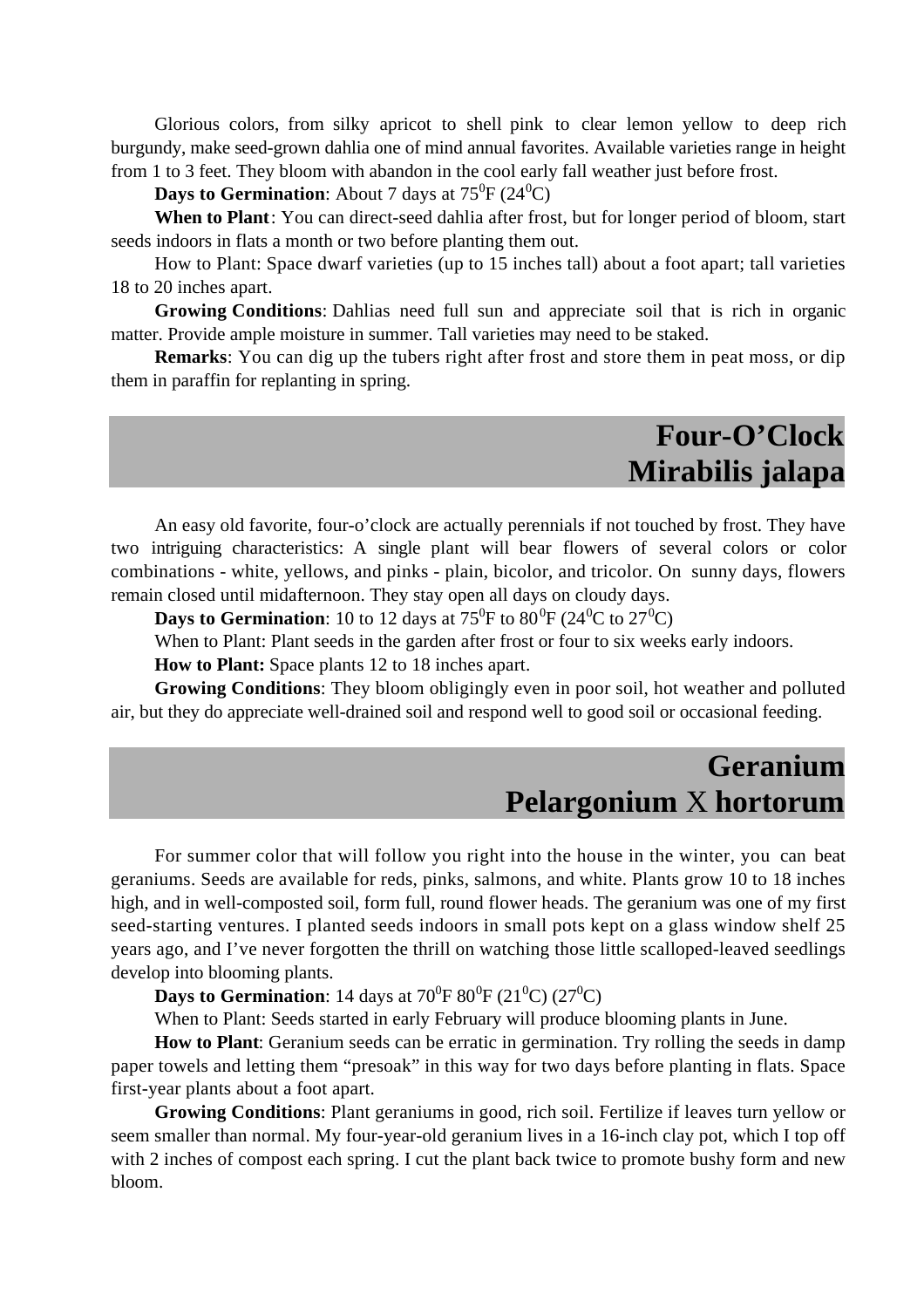**Remarks:** Geraniums are frost-tender, but they are perennials in their native land, so they can kept going for years if they're given winter protection, or if they are dug up after frost and hung bare root in a cool place till replanting time in February.

### **Impatiens Impatiens walleriana**

Count on impatiens for wonderful color in shady places. You can buy seeds for dwarf 6- to 8-inch plants or for the regular 1- to 2-foot varieties, in single or double flowers and in colors ranging from white to pink, fuchsia, orange, coral, orchid, or scarlet.

**Days to Germination**: 15 to 20 days at  $70^0$ F to  $75^0$ F ( $21^0$ C to  $24^0$ C)

When to Plant: It's best to start impatiens seeds indoor 2 1/2 months before your last frost for outdoor plants. Start them anytime if you will use them as houseplants.

**How to Plant**: Leave seeds uncovered, because they need light to germinate. Mist planted seeds or water from the bottom. If you cover the flat with plastic, don't seal it tightly. Impatiens is very susceptible to damping-off disease, so provide good air circulation and be sure to use new potting soil and clean equipment. The plant is also very sensitive to frost. Set out transplants a foot apart, a week or so after your last frost date.

**Growing Conditions**: Impatiens thrives in shade and likes soil that's rich in organic matter.

# **Lobelia Lobelia erinus**

Another treasure for cool weather and part shade, lobelia is a sprawling 5-inch-high plant with abundant deep blue, white, or wine-colored flowers. It looks lovely in window boxes or hanging baskets. My sapphire-blue lobelia, planted at the base of a red geranium, lived over winter in the greenhouse, blooming the whole time. The seedlings grow very slowly, and the young plants are wispy-thin, but the impact of seedlings tumbling clump of lobelia, especially the deep blue, is a striking addition to the patio garden.

**Days to Germination:** 21 days at  $75^{\circ}F(24^{\circ}C)$ 

**When to Plant**: Start lobelia seeds indoors in late winter.

**How to Plant**: Just press the seeds gently into the soil; they need light for germination. In the garden, space plants 6 inches apart and mulch to keep the root zone cool.

**Growing Conditions**: An eastern exposure is perfect for lobelia seedlings. Keep them well supplied with water in hot weather and mulch to keep the roots cool.

# **Marigold Tagetes spp.**

If you grow any flowers at all, marigolds are probably among them, but did you know how many marigold choices you have, from the dwarf single-flowered signets to the bushy mid-sized French types to the stately 3-foot, late-blooming American marigold? Their sunny Aztec colors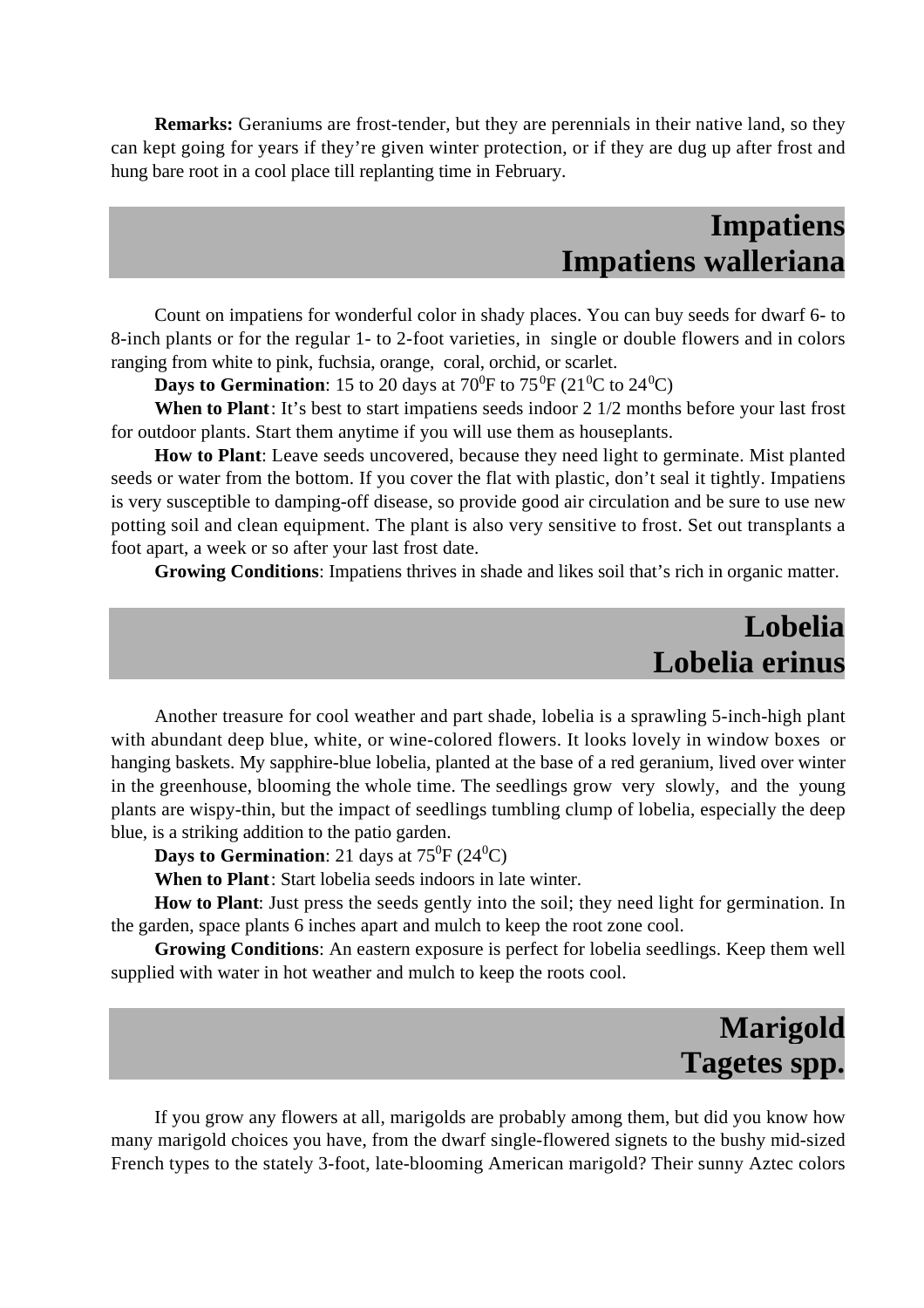range from mahogany through orange, yellow, cream, and now even white. A fourth marigold type, the hybrid triploids, are a cross between the American and the French marigolds with intermediate size, wider color range then Americans, and extra-generous blooming habit.

**Days to Germination:** 7 days at  $75^{\circ}$ F to  $80^{\circ}$ F ( $24^{\circ}$ C to  $27^{\circ}$ C)

**When to Plant**: Triploid plants are sterile, and seeds for triploids are more expensive and have a lower germination rate then other marigolds, so these types should always be sown under cover, starting in early spring, and set out as transplants after frost danger has passed. American marigolds should also be started early because they are so late to bloom. French and signet marigolds may be either direct-seeded after frost or grown as transplants.

**How to Plant**: Spacing varies from 8 to 10 inches for shorter varieties up to 18 inches for taller kinds.

**Growing Conditions**: Marigolds need full but not rich soil, and should not be overwatered. They appreciate good drainage.

**Remarks**: You can save seeds of any nonhybrid marigold.

### **Morning-Glory Ipomoea purpurea**

Vines grow 8 to 10 feet long and produce 3- to 4-inch-wide trumpet-shaped flower in rose, white, and blue shades. To my mind, no one has ever improved on the traditional sky blue color of the Heavenly Blue variety.

**Days to Germination:** 7 days at  $75^{\circ}$ F to  $80^{\circ}$ F ( $24^{\circ}$ C to  $27^{\circ}$ C)

**When to Plant**: Plant presoaked seeds, either in individual pots a month before you frostfree date or in the ground when the soil warms up, after the last frost.

**How to Plant**: Morning-glory seeds have tough seed coats. To help things along, nick each black seed with a file, soak the seeds overnight in lukewarm water, and they presoak them on damp paper towels kept in a warm place. I used the top of our insulated electric water heater.

**Growing Conditions**: Morning-glories flower more generously if grown in lean soil. They need support - a fence, trellis, string, or netting. Both flowers and leaves are edible.

### **Nasturtium Tropaeolum majus**

Gold, orange, peach, scarlet, or burgundy single or double flowers adorn 6- to 12-inch plants. Vining varieties are also available. Both flowers and leaves are edible.

**Days to Germination:** 14 days at  $65^{\circ}$ F to  $70^{\circ}$ F (18<sup>o</sup>C to 21<sup>o</sup>C)

**When to Plant**: Plant the pea-sized seeds right in the garden around the time of your last frost.

**How to Plant**: Thin plants to stand 1 foot apart.

**Growing Conditions**: Nasturtiums bloom better on lean soil and withstand drought. Summer's heat slows them down, but when days turn cool they bloom with great abandon. They need full sun.

**Pests and Diseases**: Aphids are attracted to nasturtiums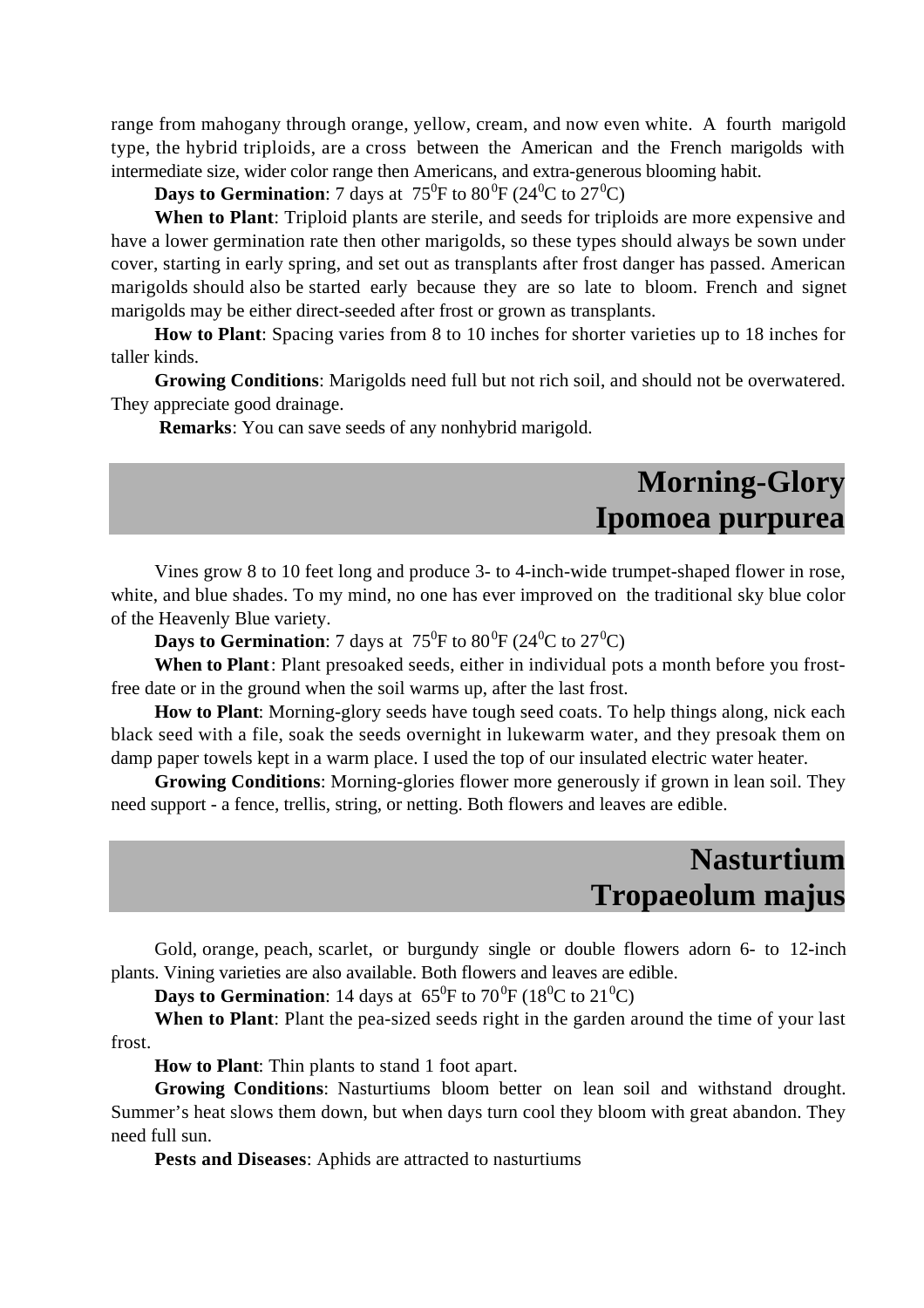### **Nicotiana Nicotiana alata**

Plants grow 1 1/2 to 3 feet tall and produce tubular-based rose, white, and lavender blossoms. The white flowers are delightfully fragrant at night. Newer hybrid strains are more compact, but you can't beat the fragrance of the old-fashioned white nicotiana**.**

**Days to Germination**: 14 to 21 days at  $70^0$ F to  $75^0$ F (21<sup>0</sup>C to 24<sup>0</sup>C)

**When to Plant**: Start nicotiana indoors a month or two before your last frost and set out plants when frost danger is over. Seeds may also sown directly in the ground after frost.

**How to Plant**: Seeds are very fine and should be lightly dusted over the soil surface without covering. Space plants about 1 foot apart.

**Growing Conditions**: Nicotiana prefers good soil and full sun. It will also bloom in part shade.

### **Pansy Viola tricolor**

What would spring be without pansies? Garden centers often seem to sell limited color selections. I like the grab-bag effect of planting my own seeds from a packet of mixed colors. Hybrid pansies tend to bloom earlier than the species have glorious colors - blues, purples, yellows, apricots, burgundies, rusts - in single, bicolor, and tricolor patterns.

**Days to Germination**: 14 days at 70<sup>0</sup>F to 75<sup>0</sup>F (21<sup>0</sup>C to 24<sup>0</sup>C)

**When to Plant**: If you're good at planting ahead and want extra-early bloom, sow the seeds in August and shelter the plants over winter in a cold frame or, if your winters are mild, under straw mulch. A more common practice is to sow seeds indoors in December.

**How to Plant**: Be sure they're covered; pansy seeds need darkness to germinate. You can set out hardened transplants a good month before your frost-free date. I often stretch that to six to seven weeks in the sheltered east patio exposure where I grow my pansies. Space bedding plants 6 to 8 inches apart.

**Growing Conditions**: Technically hardy biennials, pansies are grown as annuals. They like cool weather and don't mind light shade. Shear the plants to a 2-inch stub in July for repeated early fall bloom .

### **Petunia Petunia X hybrida**

These include *P*. grandiflora, *P*. multiflora, and others. A common mainstay in the summer garden, and with good reason. Petunias flower abundantly, cascade charmingly over walls and flower boxes, and appear in a full array of colors, from white to pink, red, lavender, purple, coral, and even yellow. They are available in either single or double forms, in size from 8-inch dwarf plants to 18-inch vining mounds.

**Days to Germination**: 7 days at  $80^{\circ}F(27^{\circ}C)$ 

**When to Plant**: Start seeds indoors and plant out after danger of frost has passed.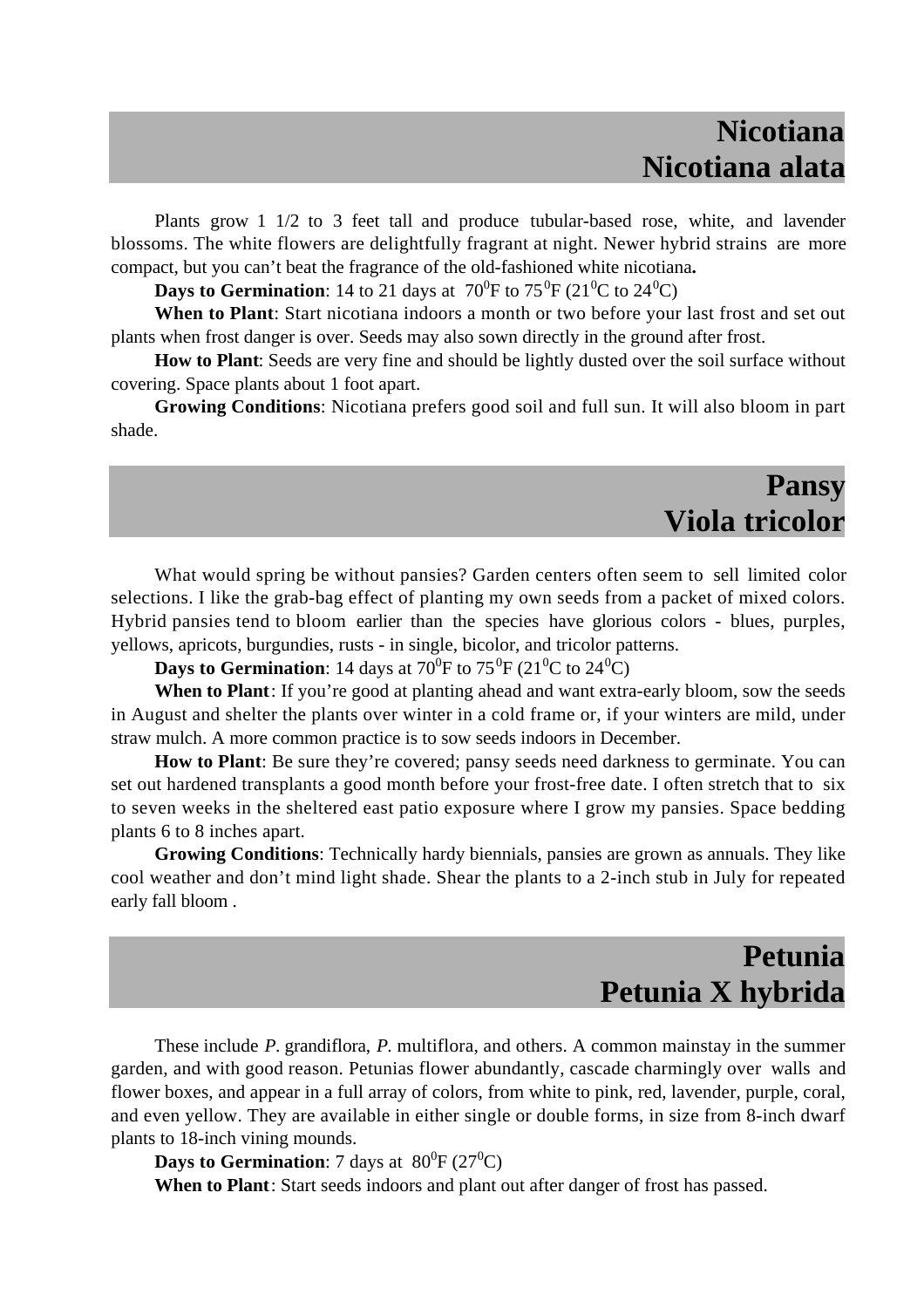**How to Plant**: Seeds are very tiny and need exposure to light in order to germinate so just pat them into the damp soil surface in a seedling flat. Keep them warm and well supplied with water, and transplant to 2-inch spacing in the flat as soon as they're large enough to handle.

**Growing Conditions**: Petunias thrive in rich, well-drainage soil in full sun.

### **Portulaca Portulaca grandiflora**

Portulaca is available in every color except blue, and in both single and double flowered forms. A fleshy-stemmed, spreading plant, it grows 4 to 6 inches high.

**Days to Germination**: 10 to 15 days at  $68^{\circ}$ F to  $86^{\circ}$ F ( $20^{\circ}$ C to  $30^{\circ}$ C)

**When to Plant**: After your last frost, plant seeds directly in the ground.

**How to Plant**: Portulaca flowers quickly from seeds, so it's seldom worth the bother to start seeds indoors, but if you do, plant them in cells or pots because the fleshy stems can be tricky to transplant. Thin the plants in the garden to 1 6-inch spacing.

**Growing Conditions**: Grow portulaca in lean soil in a sunny spot. It can take hot, dry places. Avoid rich soil; portulaca blooms more abundantly if not fed too well.

### **Scarlet Sage Salvia splendens**

Most varieties of scarlet sage grow 10 to 14 inches tall, but several 24- to 30-inch cultivars are also available. The plants present a dramatic contrast; brilliant red flower spikes rise above deep green foliage.

**Days to Germination**: 14 days at  $75^{\circ}F(24^{\circ}C)$ 

**When to Plant**: Start seeds indoors and set out transplants after frost.

**How to Plant**: Cover the seeds very lightly, if at all, because they need some light to trigger germination. When transplanting them outdoors, space them a foot apart. Use clean new potting soil for scarlet sage and try to provide good air circulation at the soil surface, because the seedlings are sensitive to the damping-off fungus.

**Growing Conditions**: Give the plants well-drained, rich soil, and mulch to keep roots cool in midsummer heat. Water well in hot dry weather.

### **Schizanthus Schizanthus X wisetonensis**

Also called butterfly flower or poor man's orchid, this plant grows 1 to 2 feet high and has ferny leaves. It produces masses of 1 1/2-inch orchid, white, pink, yellow, or rose flowers, which have yellow throats dappled with dark-hued spots.

**Days to Germination**: 14 to 21 days at 60F to 70<sup>0</sup>F (16<sup>0</sup>C to 21<sup>0</sup>C)

**When to Plant**: For plants that will bloom before the weather turns too hot, start seeds indoors about three months before your last frost date.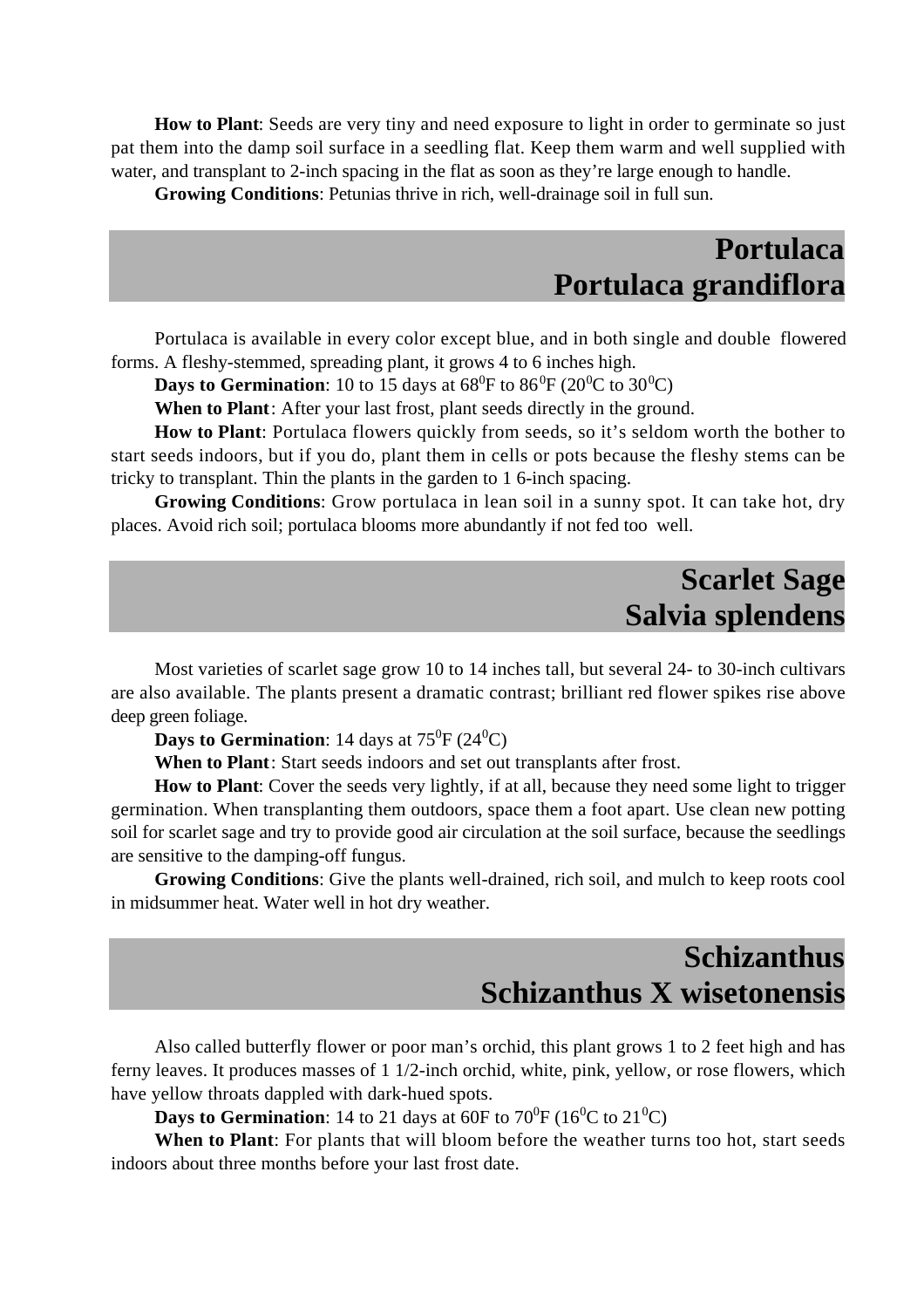**How to Plant**: Seeds are tiny but need darkness to germinate, so cover them lightly with fine soil, and then keep the flats covered or in a dark place. Plant seedlings a foot apart in the garden after the last frost.

**Growing Conditions**: Schizanthus prefers good garden soil in full sun. Keep it well watered. It blooms best in cool weather.

**Remarks**: Schizanthus makes a good pot plant, but sometimes needs a bit of support.

### **Snapdragon Antirrhinum majus**

Snapdragons are the backbone of my early summer cutting garden, with their delicious colors: apricot, bronze, pink, wine, rose, yellow, and orchid. You can buy seeds for plants ranging from 6-inch dwarfs to 3-foot background beauties, which usually need staking. More open-faced blossoms, recently developed, vie with the traditional "snapping" pouch form in catalogs. I love both.

**Days to Germination:** 7 to 14 days at  $75^{\circ}F(24^{\circ}C)$ 

**When to Plant**: For June bloom, sow seeds indoors in flats in February. Plant seedlings out around the time of your last frost.

**How to Plant:** Try keeping seeds in the freezer for two days before planting to hasten germination. Snaps seed light to sprout, so just press the salt-grain-sized seed into the soil surface.

**Growing Conditions:** Snap do best in full sun and fairly good soil, but can take partial shade. Snapdragons are hardy flowers and, once they become well established, can stand light frosts. Technically they're tender perennials, but most gardeners treat as annuals.

### **Spider Flower Cleome hasslerana**

Good for the background of an informal flower border, spider flowers, also called cleome, grow 3 to 6 feet tall and produce 6-inch heads of pink, white, or lavender blossoms.

**Days to Germination:** 14 days at  $70^0F (21^0C)$ 

**When to Plant**: A strong self-seeder, cleome is usually planted directly in the ground around the time of your last frost, but may be started early indoors too.

**How to Plant**: Try chilling the seeds at  $40^{\circ}F$  ( $4^{\circ}C$ ) for five days before planting to encourage earlier germination. When sowing seeds, leave them uncovered, because light improves germination. Warm days and cool nights seem to promote germination of the planted seeds. In the garden, space plants 18 to 24 inches apart.

**Growing Conditions**: Cleome withstands dry weather and appreciates rich, well-drained soil.

# **Stock Matthiola incana**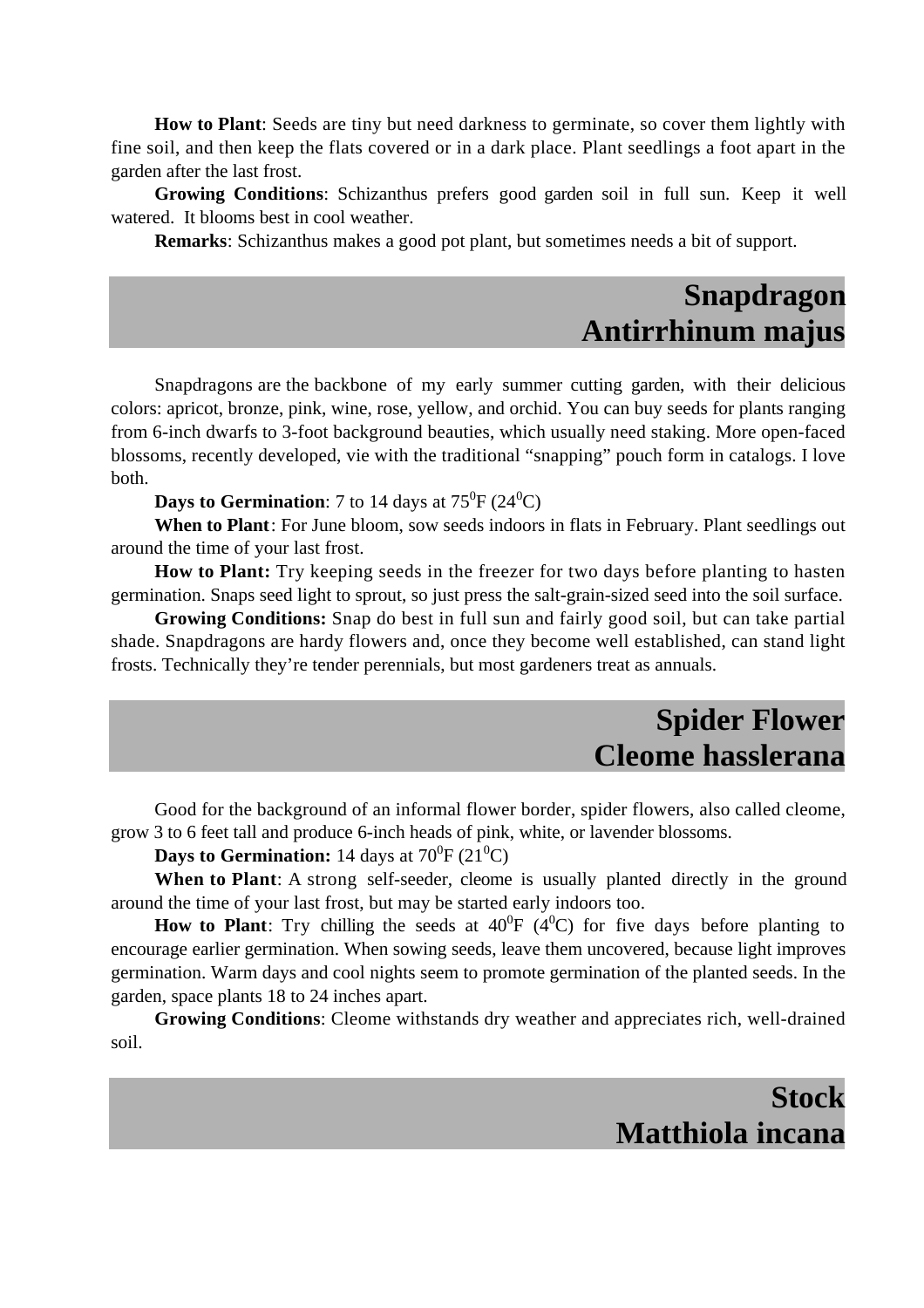Stocks produce densely flowered wands of pastel pink, yellow, rose, or violet flowers on 15- to 36-inch stems, depending on variety. Their fragrance spiced the air of my cool winter greenhouse, where they were happier than in the hot summer garden. In fact, stocks will bloom only in cool weather, up to about  $65^{\circ}F (18^{\circ}C)$ .

**Days to Germination**: 10 days at  $65^{\circ}$ F to  $75^{\circ}$ F (18<sup>o</sup>C to 24<sup>o</sup>C)

**When to Plant**: You can plant the seeds anytime for greenhouse or houseplants, but for bedding plants, sow seeds indoors six weeks before your last frost free date.

**How to Plant**: Sow seeds uncovered. Set out seedlings, 10 to 12 inches apart, around the time of the last frost, perhaps a week sooner.

**Growing Conditions**: Although stocks can't take heat, they last a long time in cool weather. Give them rich soil and an occasional side-dressing of fertilizer.

### **Sweet Pea Lathyrus odoratus**

Another fragrant annual that blooms in cool weather, the sweet pea is available in three form: dwarf, 15-inch; knee-high, 2 1/2 feet; or vining, 6 feet. Some newer varieties bloom better in warm weather than the older kinds. Colors range from soft blue to rose, pink, maroon, and white. Probably because the cool summers of Great Britain are more to the sweet pea's liking than our hot American weather, many English seed companies carry an excellent selection of the wonderfully fragrant sweet pea cultivars that have been largely eliminated from American seed catalogs.

**Days to Germination**: 14 days at 55<sup>0</sup>F to 65<sup>0</sup>F (13<sup>0</sup>C to 18<sup>0</sup>C)

**When to Plant**: Plant seeds outdoors in early spring a soon as the garden can be dug. If your winters aren't severe, you can plant the seeds in fall. Sweet peas may also be grown in a cool greenhouse at any time of year.

**How to Plant**: Cover seeds with 1/2 inch of soil; they need cool soil and darkness to germinate. Thin seedlings to 10 to 12 inches apart.

**Growing Conditions**: Plant sweet pea in rich, composted soil. Provide netting or other support for vining types.

### **Sweet William Dianthus barbatus**

The annual form of sweet william grows to a height of 4 to 12 inches and produces starry flowers in pleasing shades of red, pink, salmon, or lilac. The biennials reach a height of up to 20 inches. An old-fashioned cottage-garden favorite, sweet william flowers best in cool weather.

**Days to Germination**: 7 to 14 days at  $70^0$ F ( $21^0$ C)

**When to Plant**: Plant the annual in flats indoor in February for June bloom, or outside in April for summer flowers. for biennials, plant seeds in the garden for bloom the following year.

**How to Plant**: Space dwarf varieties 6 to 8 inches apart and taller kinds 12 inches apart. Sweet william self-sows freely, so an established patch may bloom perennially, even if individual plants are short-lived.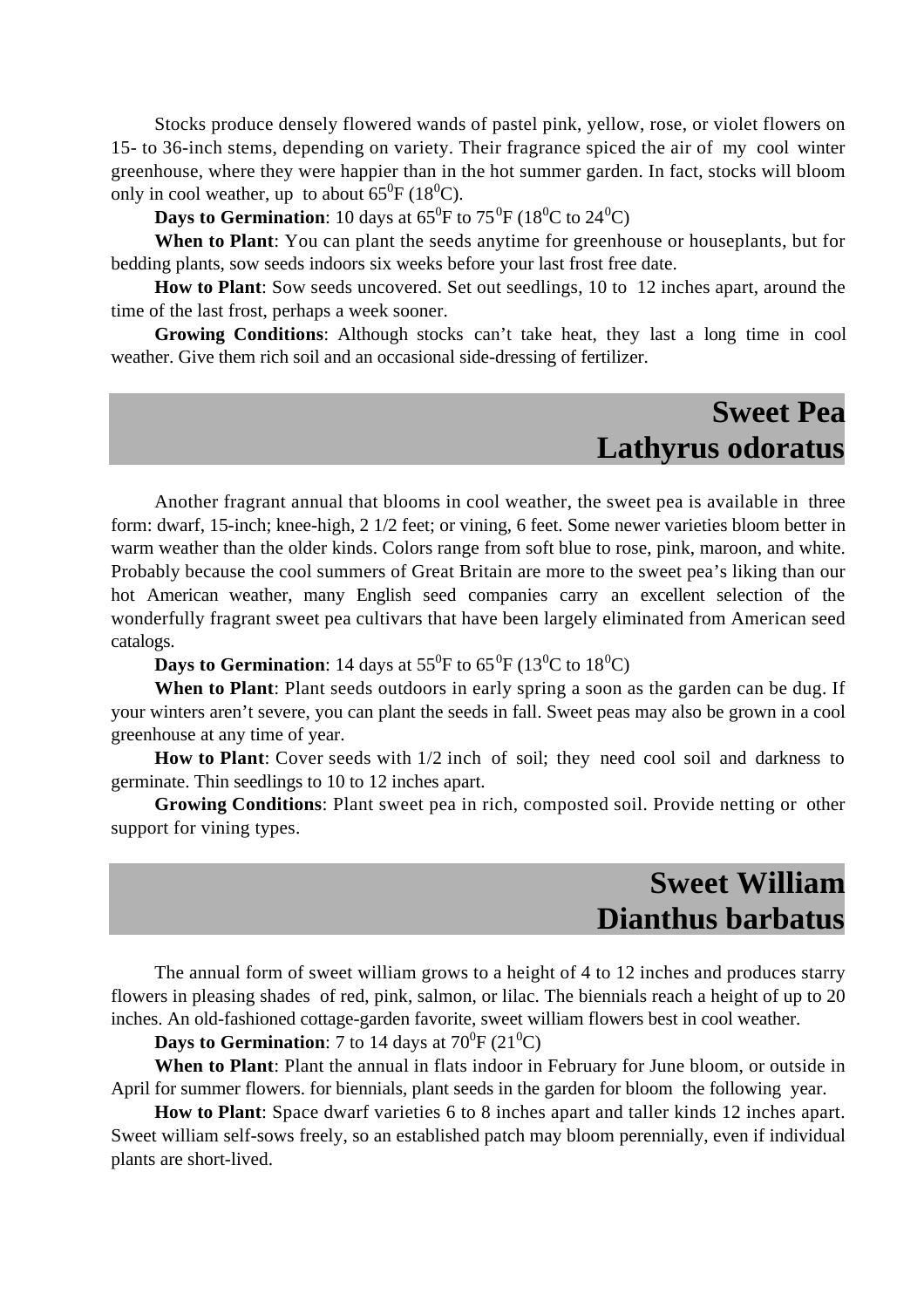**Growing Conditions**: Sweet william flowers most abundantly in cool weather. It thrives in well-drained soil that is not highly acid, and doesn't demand rich soil.

### **Zinnia Zinnia spp.**

The centerpiece of many a summer garden, zinnias come in a great variety of flower forms: pompom, button, dahlia-flowered, and cactus-flowered. Sizes range from 6 to 36 inches, and colors include both brassy golds, reds, bronzes, and oranges, and gentle pastel pinks, lavenders, yellows, and white. A magenta-colored flower appears in some inexpensive mixtures, but no blue zinnias exist. A well-grown bed of zinnias is a delight for both display and cutting.

**Days to Germination:** 5 to 7 days at 70<sup>0</sup>F to 75<sup>0</sup>F (21<sup>0</sup>C to 24<sup>0</sup>C)

**When to Plant**: Start the seeds about a month before your frost-free date, or plant seeds directly in the garden after frost.

**How to Plant**: If you're planting double-flowered zinnias indoors, sow the seeds in individual pots or cells, because transplanting can make them revert to singles. Cover the seeds lightly with fine soil and keep them warm. Thin dwarf zinnias to 6 inches, 15-inch varieties to about a foot apart, and 3-foot zinnias to 15 inches.

**Growing Conditions**: Zinnias like fertile soil in full sun.

**Diseases**: In my garden, zinnias often get a disfiguring fungus disease in the summer, especially in the wet season. To prevent disease, grow resistant varieties and avoid splashing water on the plants.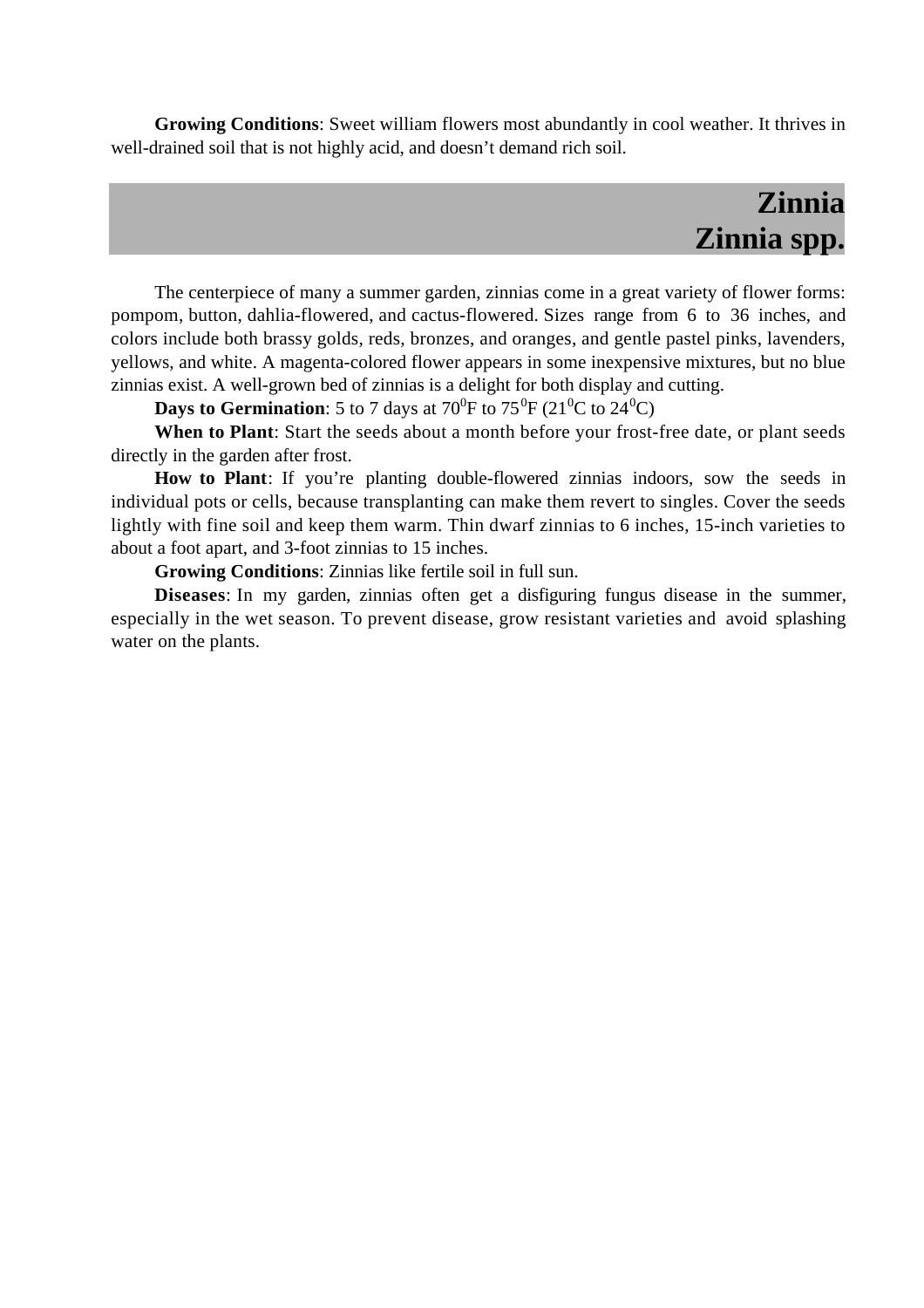### **PERENNIALS**

Perennials reward your patience by living longer. Except for a few quick starters like flax and blanket flower, which will bloom their first season if seeds are planted early, most perennials begin to flower the year after they're planted. Some- peonies and baby's breath, for example - live for many years. Other like columbines, may last only four to five years, but like the biennial sweet william, they may reseed themselves so that the colony lives on even though individual plants die out. This is often but not always a desirable trait. Self-seeded phlox plant usually revert to the less desirable generic magenta shade, no matter how delicate the pink of the parents.

**How to Plant**: To start your seed-grown perennials, you can choose from three methods:

1. My usual procedure is to plant seeds in flats indoors or in the greenhouse in February or March (two to three months before our frost-free date) and then transplant the seedlings to the garden in May.

2. If you have neither greenhouse nor fluorescent lights, you can plant the seeds directly in the garden in May and thin or transplant the seedlings when they're 1 to 2 inches tall. A separate nursery row or raised nursery bed can save many young plants that might otherwise get lost in the garden jungle.

3. A third planting method takes into account the fact that many hardy perennials drop seeds in the fall that, under natural conditions, will endure winter's cold before germinating in spring. So you can plant the seeds in the fall, wither in a cold frame or a lightly mulched nursery row, and watch for the tiny plants to appear the following spring. Keep the planting moist but not soggy until seedlings appear.

Except for shallow-rooted perennials like shasta daisies and chrysanthemums, most perennial flowers will winter well without protection, but while they're young and still relatively skimpy-rooted, it's a good idea to cover all of your perennials with a light mulch of straw or evergreen branches. Don't use tightly packed leaves, though, or they may suffocate your flowers.

Here are some favorite perennials to start from seed. Unless otherwise noted they need full sun.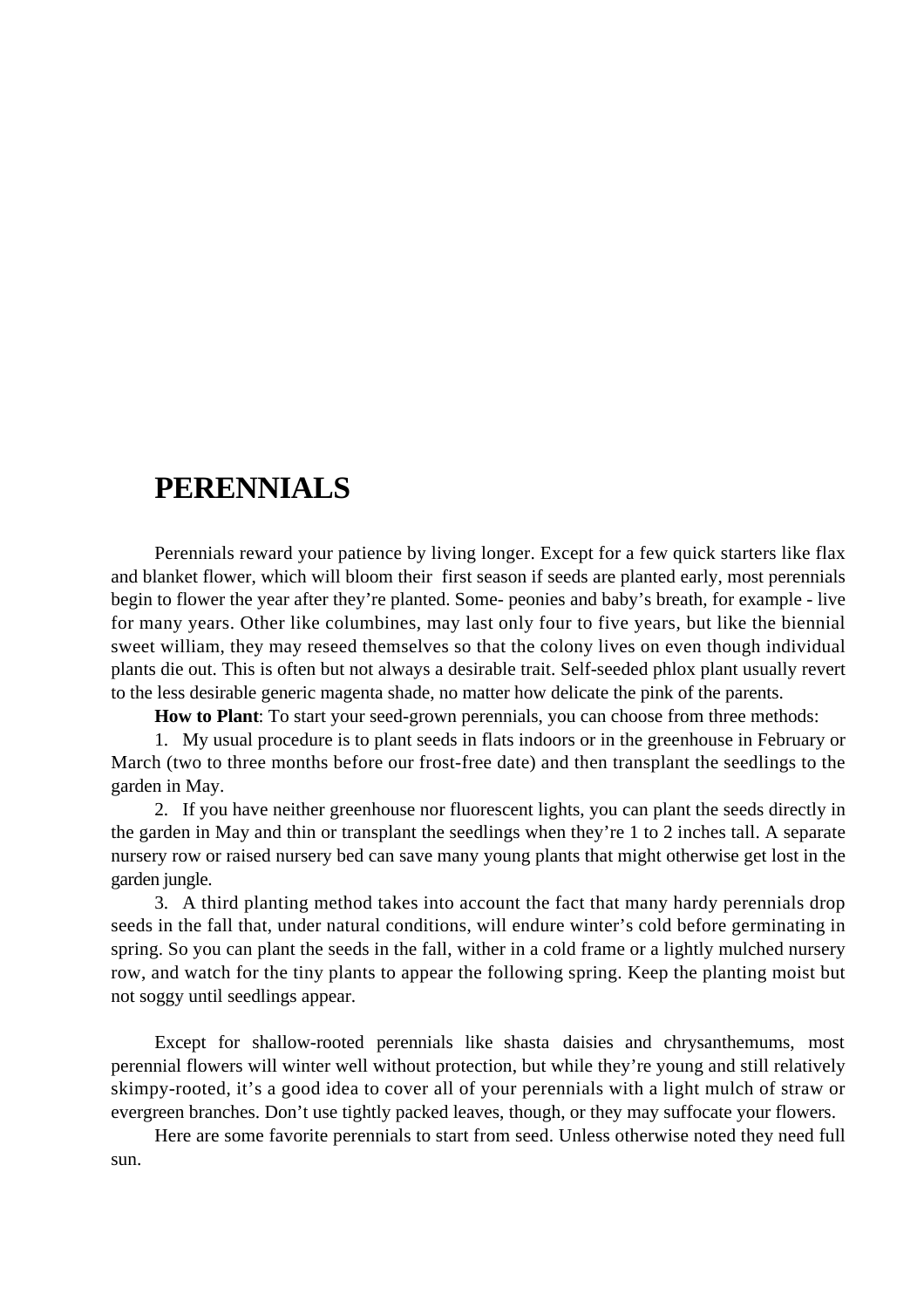### **Anemone Anemone spp.**

There have open, cup-shaded flowers with bright yellow centers, which are followed by attractive seedpods. Snowdrop, which is white, is the hardiest anemone. It prefers a partly shady location. Pulsatilla, which is purple and 6 to 12 inches tall, is slightly less hardy. It has bellshaped flowers and downy, fringed leaves.

**Days to Germination**: 21 to 28 days at  $70^0$ F to  $75^0$ F (21<sup>0</sup>C to 24<sup>0</sup>C)

Prechilling aids germination

**Growing Conditions**: Both types of anemones need shelter from strong winds, and fertile, humus-rich soil. They like afternoon shade in warm climates. Space plants 8 to 12 inches apart.

# **Astilbe Astilbe** X **arendsii**

Also called spirea, these perennials produce spire-shaped blooms. Varieties of these summer bloomers are available in white, pink, coral, lilac, and carmine, in heights ranging from 8 inches to 4 feet.

**Days to Germination:** 42 to 56 days at  $65^{\circ}F(18^{\circ}C)$ 

**Growing Conditions**: Astilbes do not mind some light shade. They do mind poor, exceptionally dry or alkaline soil, baking sun, and high winds. Waterlogged soil over winter isn't good for them either, but they are not difficult plants to grow when given the rich, somewhat acid soil they prefer, and they are long-lived perennials. Space plants 15 to 24 inches apart.

# **Baby's Breath Gypsophila spp.**

A group of long-lived plants, these perennials fill in between more substantial foliage with their airy network of dainty blossoms, which are good for drying. Baby's breath comes in white and pink and grows 30 to 48 inches tall.

**Days to Germination**: 10 to 15 days at  $70^{\circ}$ F (21<sup>o</sup>C)

**Growing conditions**: It likes well-drained limestone soil. Allow 1 1/2 to 2 feet between plants.

**Remarks**: seedlings started in pots should be set in permanent garden spots while still small, because the plants' deep taproot will make later transplanting chancy.

# **Balloonflower Phatycodon grandiflorus**

The buds of this 1 1/2- to 3-foot plant resemble balloons. Flowers may be white, pink, or violet-blue. Shoots appear late, not until May, and Blooms appear in July or August.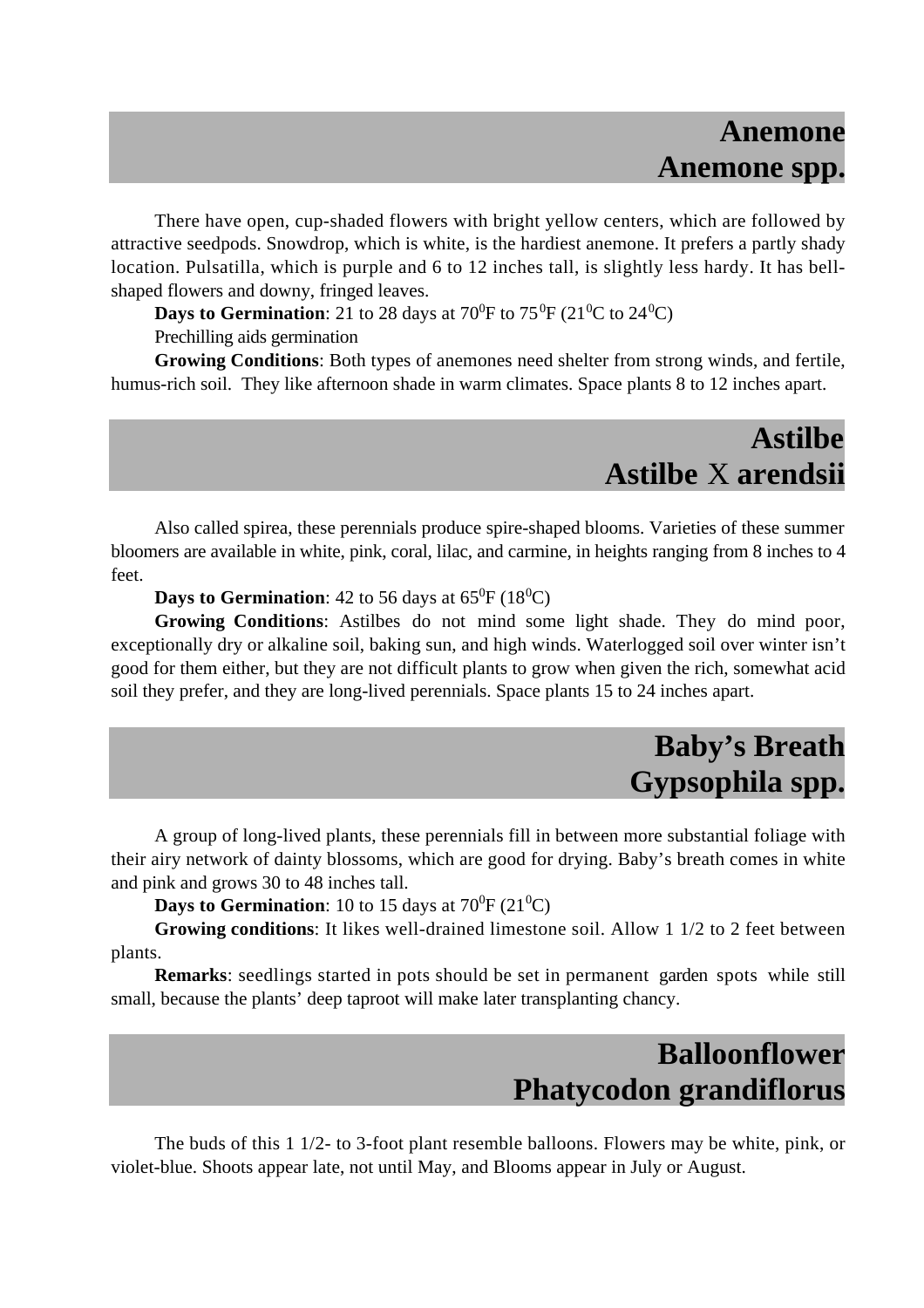### **Days to Germination**: 10 to 15 days at  $75^{\circ}F(21^{\circ}C)$

**Growing Conditions**: Light, porous, acid soil suits them best. Set plants 1 to 1 1/2 feet apart. Baloonflower seeds need light to germinate.

**Remarks:** The plants spread slowly in heavy clay soil and form deep taproots, so they should be moved only with care, if at all, and preferably when young.

### **Basket-of-Gold Aurinia saxatilis**

This hardy, long-lived spring bloomer produces gray-green leaves and masses of small gold flowers on 10- to 12-inch plants that can be trained to tumble engagingly over rock walls.

**Days to Germination**: 10 days at  $55^{\circ}$ F to  $75^{\circ}$ F ( $13^{\circ}$ C to  $24^{\circ}$ C)

**Growing Conditions**: Plant prefer well-drained soil. Set them about 8 inches apart.

**Remarks**: After blooming, cut back each plant by about one-third. Cuttings roots readily.

### **Blanket Flower Gaillardia** X **grandiflora**

This dependable summer bloomer is easy to grow and is available in vibrant shades of yellow, red, maroon, and orange. The flowers are followed by attractive seed heads.

**Days to Germination:** 15 to 20 days at  $70^0F (21^0C)$ 

**Growing Conditions**: Blanket flower likes drainage. Space dwarf forms 12 inches apart; taller ones 15 to 18 inches. Seeds germinate better in light.

**Remarks**: The 12-inch dwarf forms are slightly less tolerant of poor soil drought than the older, taller (24- to 30-inch) strains.

### **Candytuft Iberis sempervirens**

Their evergreen foliage makes these 8- to 12-inch-tall spring bloomers good plants to use at an entrance.

**Days to Germination**: 14 to 21 days at  $55^{\circ}$ F to  $65^{\circ}$ F (13<sup>o</sup>C to 18<sup>o</sup>C)

**Growing Conditions**: Give the plants rich, well-drained soil that is high in humus. Set plants every 6 to 8 inches.

**Remarks**: The mounds of perky white or pink flowers should be cut back after blooming for a neater appearance.

### **Chrysanthemum Chrysanthemum X morifolium**

Chrysanthemum come in a wide range of colors, blossoms forms, and heights. You can buy seeds for dwarf bedding mums, hardy border mums, and giant football mums, among others. Most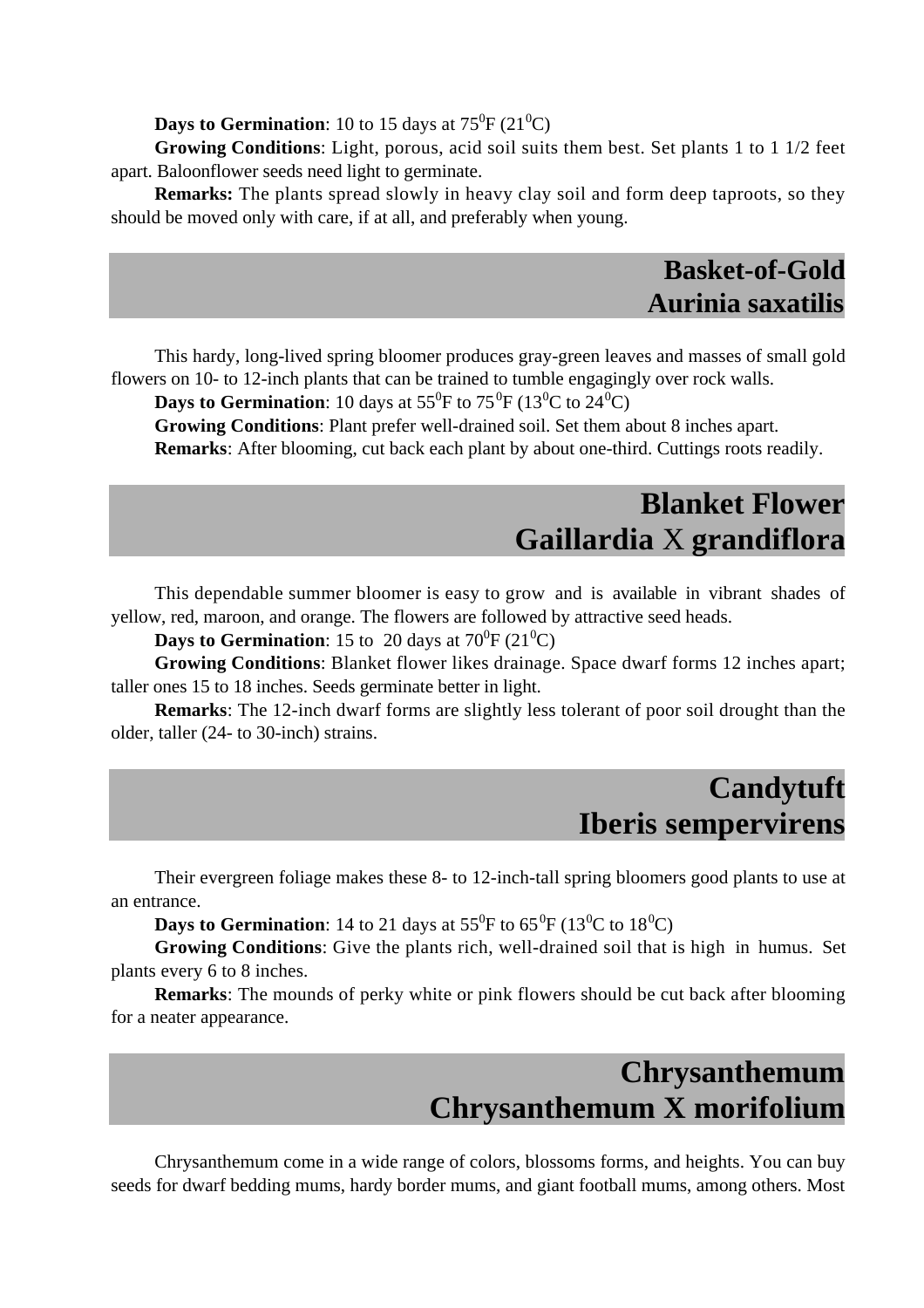mum varieties will flower the first fall, from seeds sown in midwinter. Mums come in white, gold, pink, bronze, rust - almost any color but blue.

**Days to Germination**: 7 to 28 days at 70<sup>0</sup>F to 75<sup>0</sup>F (21<sup>0</sup>C to 24<sup>0</sup>C)

**Growing Conditions**: They prefer rich soil and need water during a dry season. Space dwarf or cushion varieties about 8 inches apart; mid-sized, 12 to 14 inches; and tall varieties, 18 to 20 inches.

**Remarks**: Pinch back the leaf tips of blooming-age plants until July 1 to encourage the formation of more flower buds. Long nights (actually short days) promote blossoming, which is why commercial growers drape black cloth over their outdoor mums.

## **Columbine Aquilegia spp.**

These perennials produce spurred bloom in lively colors that blend gracefully with their attractive sage-green foliage. Some species have short spurs, others have long. Some are bicolored as well. Color range from pastels through deep red, purple, and blue, and flowers appear in spring and summer. Plants may be 8 to 20 inches tall depending on the variety. Dwarf kinds are good for rock gardens and edgings.

**Days to Germination:** 21 to 25 days at  $70^0$ F to  $75^0$ F (21<sup>0</sup>C to 24<sup>0</sup>C)

**Growing Conditions**: Columbines like moist, rich soil and need water in a dry season. Allow 8 to 20 inches between plants, according to plant size. Plants do well in light shade. Light promotes germination of the seeds. Prechilling helps also.

**Remarks**: Individual plants sometimes die out after four to five years, but they self-sow readily and may spread charmingly all over the garden. Columbines have long taproots and should be transplanted only when young.

# **Coral Bells Heuchera sanguinea**

These grow easily from seed. The tiny pink, white, or coral flowers nod on stems 15 to 24 inches high over rosettes of geraniumlike leaves. Blooming time lasts from May till July.

**Days to Germination**: 15 to 25 days at  $55^{\circ}F(13^{\circ}C)$ 

**Growing Conditions**: These plants are tolerant of some light shade. They need good drainage and should be divided every three years or so, because the central crown grows high and woody. Allow about a foot of space between plants. Prechilling aids germination.

# **Coreopsis Coreopsis grandiflora**

The perennials (there is also an annual form) make a fine bright spot in the garden and an excellent cut flower. they grow to a height of 1 to 4 feet produce golden-yellow blooms in the summer. Dwarf varieties are available as well.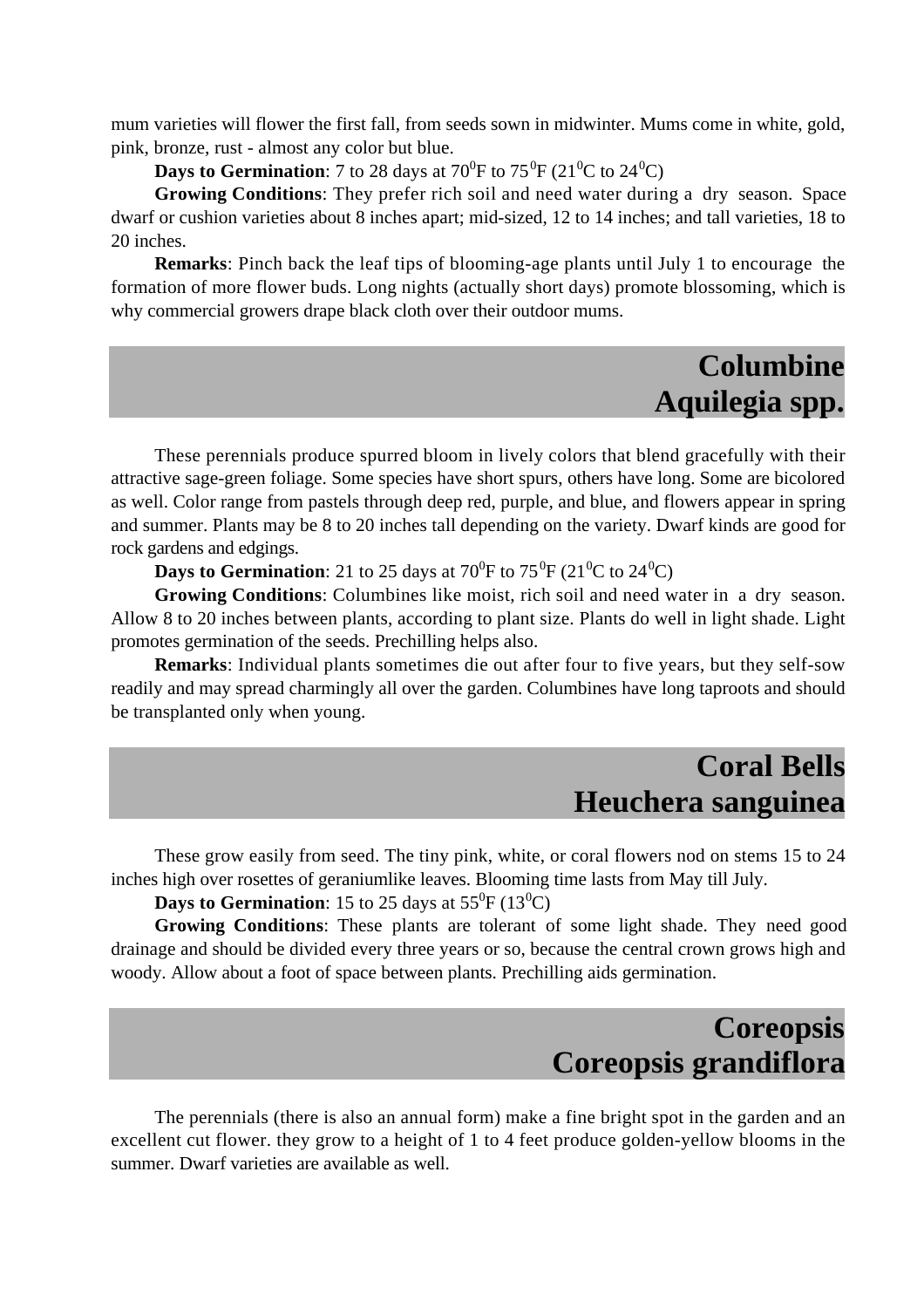**Days to Germination**: 10 to 12 days at  $55^{\circ}$ F to  $70^{\circ}$ F (13<sup>o</sup>C to 21<sup>o</sup>C)

**Growing Conditions**: Coreopsis doesn't mind relatively poor soil. Space dwarf plants 8 to 10 inches apart, tall one about 15 inches. The seeds need light to germinate.

**Remarks:** Coreopsis will produce for a long time if the weather is not too hot, and the plants will multiply rapidly and live longer if divided every year. If coreopsis seeds are sown early, the plants often bloom the first year.

# **Daylily Hemerocallis spp.**

These long-lived perennials are delightful dependable. Each blossom last a day and is succeeded the next day by another. Both buds and spent flowers are edible. Flowers appear in summer on 2- to 3-foot stalks and in gorgeous shades of yellow, gold, peach, salmon, crimson, lavender, or mahogany. Most seeds-grown plants will flower in their third year, a few at age two.

**Days to Germination:** 3 to 7 weeks at  $60^{\circ}$ F to  $70^{\circ}$ F ( $16^{\circ}$ C to  $21^{\circ}$ C)

**Growing Conditions**: Daylilies prefer neutral to slightly acid soil. Space plants 1 1/2 to 3 feet apart.

**Remarks**: Hybrid varieties, especially, should be divided regularly.

#### **Delphinium Delphinium elatum**

Delphiniums produce elegant spires of spurred blossoms in blue, white, lavender, pink, yellow, or purple. The flowers appear in June and July, on stems 2 to 7 feet tall. They are said to be short-lived, but the plants I've grown from seed are now 12 years old.

**Days to Germination:** 8 to 15 days at  $60^{\circ}$ F to  $75^{\circ}$ F (16<sup>o</sup>C to 24<sup>o</sup>C)

**Growing conditions**: Plant only fresh seeds because they quickly lose viability with age. Keep the planted seeds dark. Delphiniums do best in very rich soil that is alkaline to slightly acid. Feed the plants twice a year. Space plants about 2 feet apart.

**Remarks**: If the stalks are cut back after the early summer blossoming, they usually bloom again in fall. Tall plants will need staking.

### **Evening Primrose Oenothera spp.**

Large, fragrant, yellow flowers bloom at dusk. In the Tina James strain (O.glaziovinia), the flowers pop open suddenly - great fun to watch.

**Days to Germination:** About 2 weeks at  $70^0$ F to  $80^0$ F ( $21^0$ C to  $27^0$ C)

**Growing Conditions**: Any ordinary soil, even poor soil, suits these hardy, drought tolerant plants. The seeds are tiny. Cover them lightly, if temperatures all. Some species are considered biennials, but all reseed freely.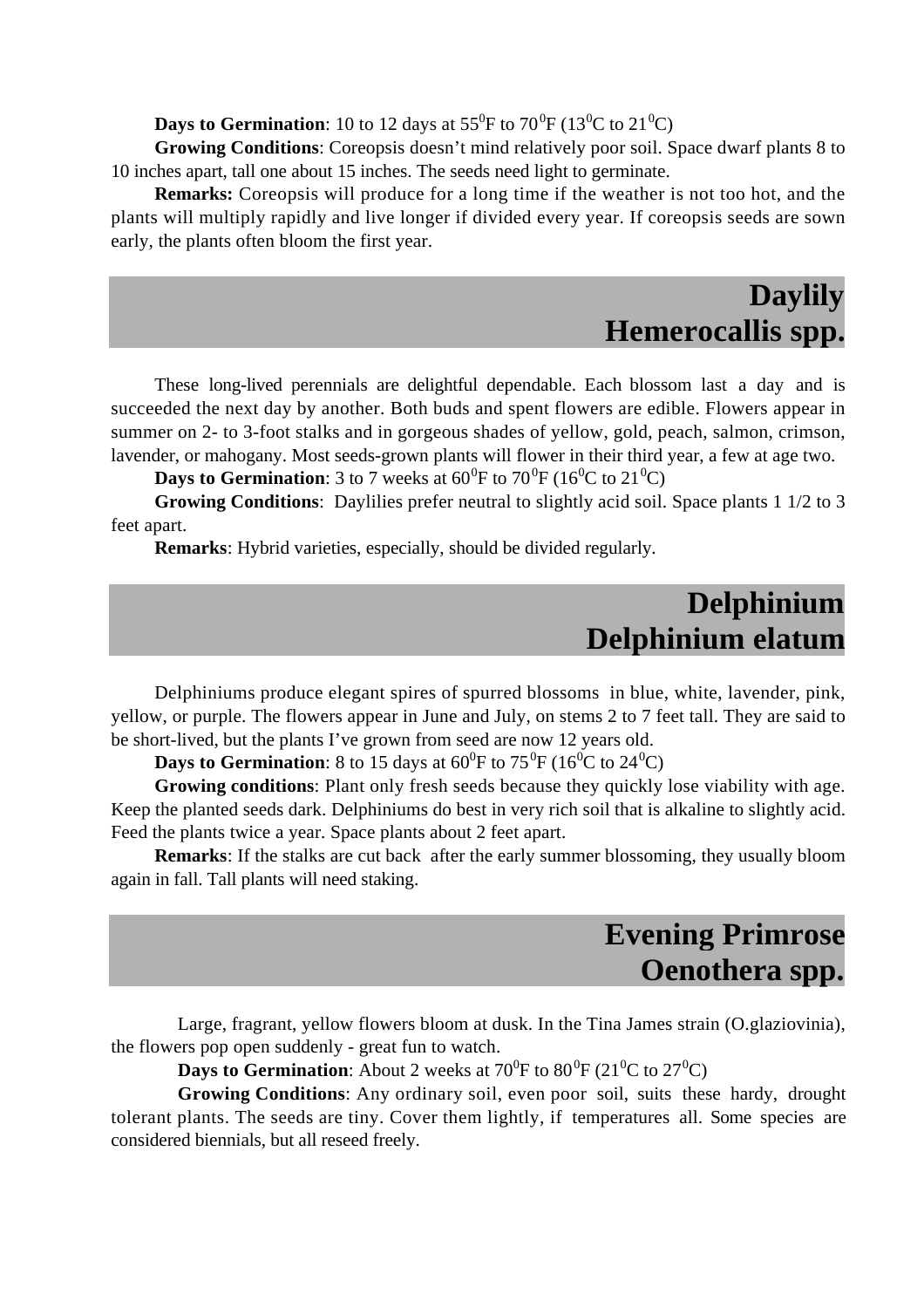The blue or yellow flowers appear from May through August 6- to 12-inch-high plants. Flax blooms longer during cool summers. Individual plants live only three to four years, but they multiple generously from seed.

**Days to Germination**: 20 to 25 days at  $70^{\circ}$ F (21<sup>o</sup>C)

**Growing Conditions**: Flax needs well-drained soil. Thin plants to 10 to 12 inches apart. **Remarks**: try scattering flax seeds among your spring-flowered bulbs. Transplant them only when they are tiny.

# **Globe Thistle Echinops exaltatus**

These perennials have violet-blue spherical blossoms and prickly leaves. They grow to a height of 3 to 5 feet bloom in July.

**Days to Germination**: 15 to 20 days at  $65^{\circ}$ F to  $75^{\circ}$ F (18<sup>o</sup>C to 24<sup>o</sup>C)

**Growing Conditions**: They flavor light soil that is well-drained. Avoid overfertilizing globe thistle plants, or they may grow too rank and need staking. Allow 2 feet between plants.

**Remarks**: the roots grow deep into the soil, and the plants seldom need to be divided.

**Hollyhock Alcea rosea**

Hollyhocks are now bred for double blossoms, but sentimental gardeners like me still prefer the singles. They produce flowers in pink, cream, yellow, rose, peach, or wine on 4- to 6 inch-tall stems in June and July.

**Days to Germination**: 10 to 14 days at  $70^{\circ}F(21^{\circ}C)$ 

**Growing Conditions**: Give hollyhocks rich soil and plenty of water while they're growing. Thin plants to stand 2 to 3 feet apart.

**Remarks**: Hollyhocks self-sow readily. Seedlings should be moved early to their permanent locations because they develop deep taproots.

# **Lupine Lupinus spp.**

Lupines have gorgeous, stately columns od pealike flowers in marvelous colors: blue, cream, rose, purple, yellow, and some bicolors. The stalks are 3 to 4 feet high with attractive palmlike foliage.

**Days to Germination**: 14 to 21 days at  $55^{\circ}F(13^{\circ}C)$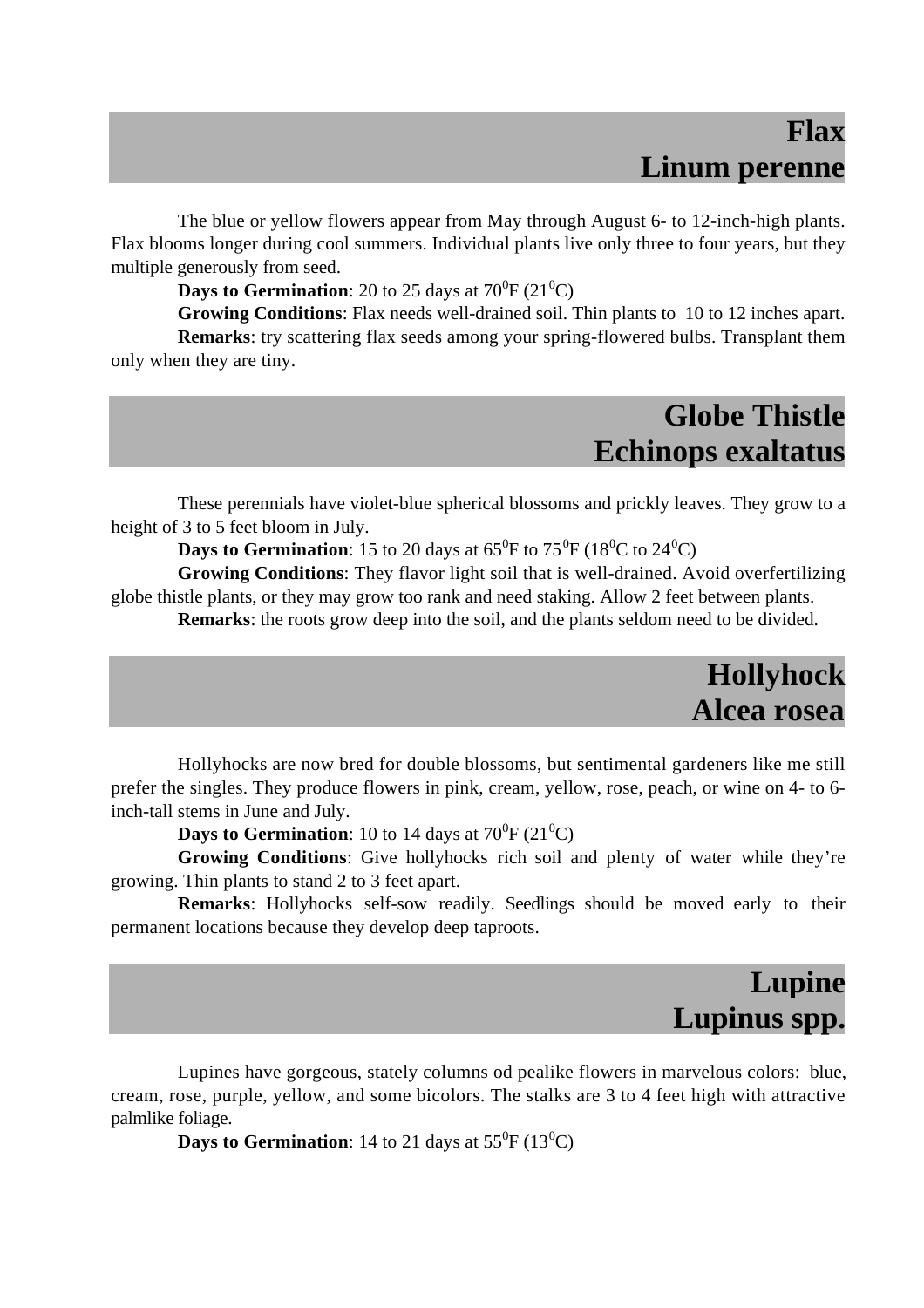**Growing Conditions**: To improve germination, keep the seeds in the freezer for two days and then roll them in a damp paper towel. After the seeds have been preconditioned for a day in the damp towel, plant them in individual pots. Lupines like rich, well-drained soil, some shelter from wind, and a steady supply of moisture. Mulch to keep roots cool. Space plants 18 inches apart. Allow 1 1/2 to 2 feet between plants.

**Remarks**: Both seeds size and germination time vary according to flower color. You may find that the weakest lupine seedlings produce the most desirable flower colors.

## **Phlox Phlox paniculata**

Border phlox, P.*paniculata*, is very hardy plant, growing to a height of 18 to 36 inches with abundant summer flowers in pink, rose salmon, white, or lavender. Moss pinks, P.*subulata*, grow 3 inches high and produce white, pink, or lavender flowers spring.

**Days to Germination**: 25 to 30 days at  $70^0F (21^0C)$ 

**Growing Conditions**: Border phlox needs rich, well-drained soil well supplied with moisture. Good air circulation is important to prevent mildew. Moss pinks tolerate dry conditions and less fertile soil. Space plants 2 feet apart where air drainage is good; 3 feet apart in damp climates or near buildings. Cover the seeds when planting; they need darkness to germinate.

**Remarks**: keep old flower heads of border phlox clipped off so the plants won't scatter a host of ordinary purplish pink seedlings. Some white varieties of border phlox have a delightful, spicy fragrance in the evening.

# **Poppy, Oriental Papaver orientale**

Poppies are glorious during their short period of bloom in May or June, but they die back over summer. They like cool weather and are very hardy, yet should be transplanted only with considerable care. They grow 1 to 3 feet tall and produce flowers in pink, red, orange, or white.

**Days to Germination**: 10 to 15 days at  $55^{\circ}F(13^{\circ}C)$ 

**Growing Conditions**: Poppies need good drainage. Rich soil is fine but not absolutely necessary. Thin plants to 15 to 18 inches apart. Leaves seeds uncovered; light promotes germination.

# **Primrose Primula spp.**

Primroses grow to a height of 6 to 12 inches. Flower colors may be clear, bright, and intense, or soft, subtle, and pastel. They are available in pink, orange, cream, red, purple, white, and yellow.

**Days to Germination**: 21 to 40 days at  $70^{\circ}F(21^{\circ}C)$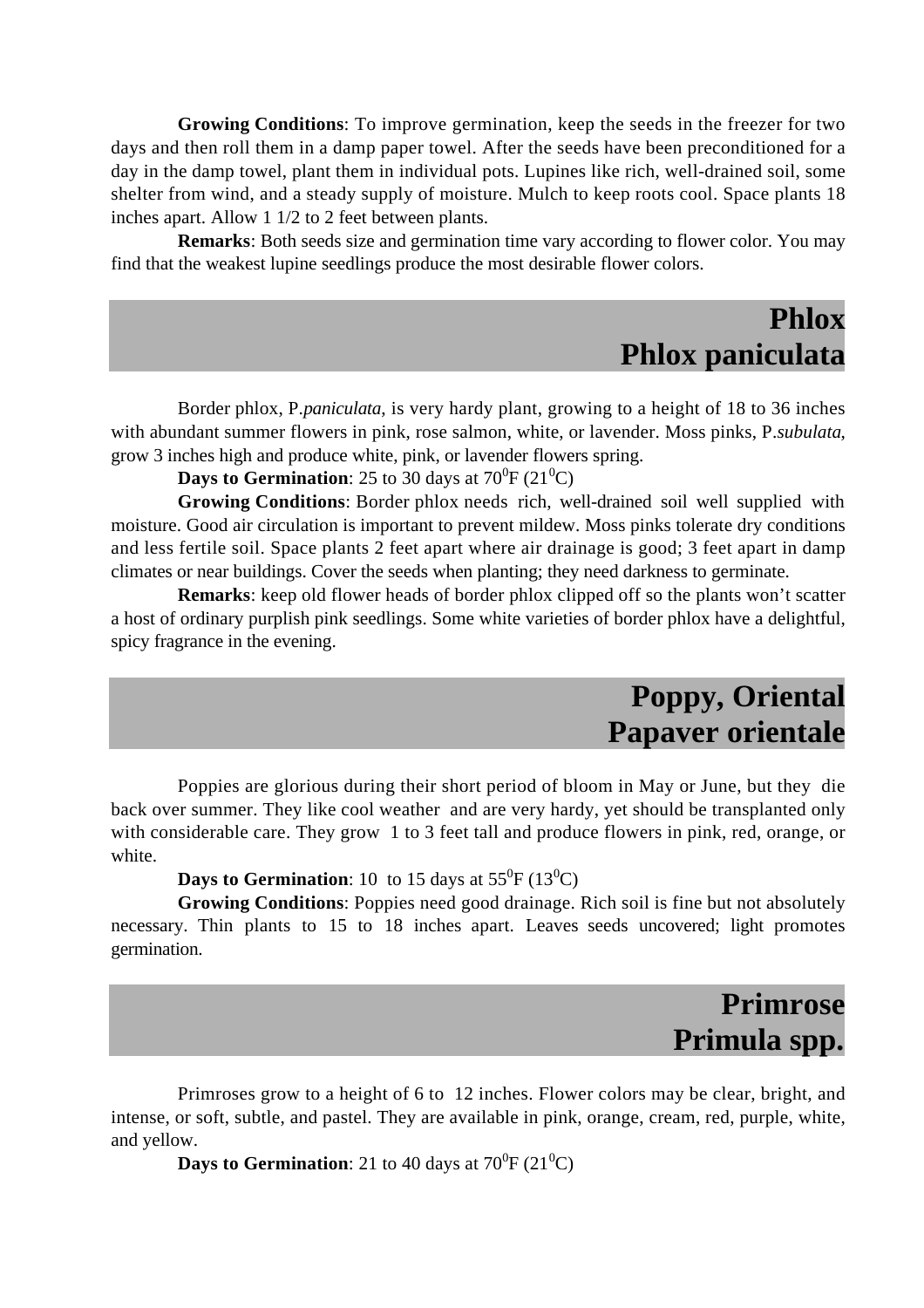**Growing Conditions**: Give these spring-blooming beauties dappled shade and don't be alarmed when they disappear in hot weather; they'll be back next spring. Divide them every third year and water them when the weather is dry. Space the plants about 1 foot apart in rich, moist, slightly acid soil with plenty of humus. The seeds need light to germinate and will appear in desultory fashion for several weeks after sowing, so keep the flats moist. Prechilling aids germination.

### **Shasta Daisy Chrysanthemum X superbum**

This perennial grows easily from seed and is the backbone of any summer bouquet. The large, handsome white daisies bloom on 1- to 4-foot stems. Both tall and compact forms are available. Single-flowered varieties live longer in the garden.

**Days to Germination**: 10 to 14 days at  $70^0$ F to  $75^0$ F ( $21^0$ C to  $24^0$ C)

**Growing Conditions**: Shasta daisies respond well to rich, moist soil. They are summer bloomers, vigorous growers, and should be divided every three years. Allow 1 to 2 feet between plants. The seeds must have light to germinate.

## **Spiderwort Tradescantia virginiana**

Also called trinity flower, this perennial is an old dooryard favorite that now has hybrid cousins in violet, white, rose, and lilac in addition to the traditional purple, they grow 2 to 3 feet tall.

**Days to Germination:** 30 days at  $70^0F (21^0C)$ 

**Growing Conditions**: These undemanding perennials will flower in light shade and even in poorly drained, lean soil. Space them about 1 foot apart.

## **Growing Wildflowers from Seed**

Whether you're raising a few specimen plants to soften a rocky corner, introducing new prairie plants to your yard or meadow, or establishing wildflower colonies in your woods, you'll find your patience well rewarded by the delicate beauty and dependable hardiness of native plants like the following. This list is not by any means exclusive, but I had to stop somewhere! Consult one of the excellent wildflower books listed in the Bibliography for more wildflower suggestions. With several exceptions, which are noted in the text, all plants described are perennials. Most of them will bloom the second or third year after seeds are sown. Unless directions specify otherwise, use the usual rule of thumb for planting seeds. Cover with an amount of soil equal to three times the diameter of the seed.

The recommended temperature range for stratifying seeds is  $34^{0}F$  to  $44^{0}F$  (1<sup>0</sup>C to 7<sup>0</sup>C). Specified germination temperatures refer to the temperature of the soil or growing medium.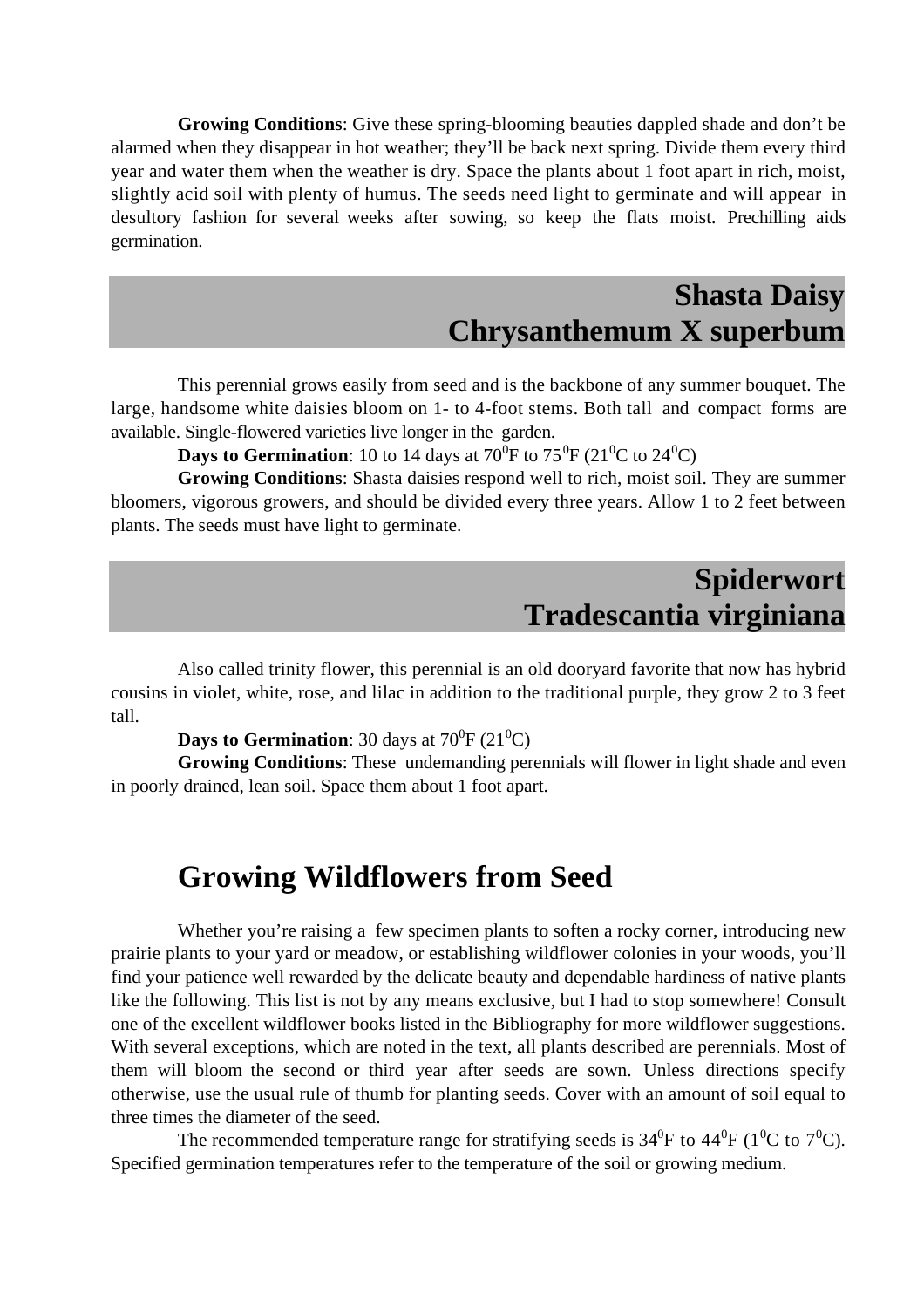When planting colonies of wildflower seedlings, set small varieties (6 to 8 inches tall) 8 to 10 inches apart. Those that will form medium-sized plants (10 to 15 inches) should be set 12 to 18 inches apart, and taller plants 20 to 36 inches apart. Wider spacing may be used, of course, if you prefer.

## **Bee Balm Monarda didyma**

Bee balm is a 2- to 4-foot-high, short-lives perennial with shaggy, rosy red blossoms that attract birds.

**Collecting seeds**: seeds mature one to three weeks after flowering. They will fall readily from the blossom head when you bend it over and shake it. Air-dry the seed heads on newspaper and then shake the seeds out. Store them in the refrigerator.

**When to Plant**: Seeds may be sown in an outdoor seedbed as soon as they ripen. When sown indoors in January, they usually germinate in one to two weeks. Young seedlings grow slowly.

**How to Plant**: Harry Phillips, author of Growing and Propagating Wildflowers, recommends transplanting seedlings to a 3-inch pot after six to seven weeks in the starting flat, and allowing the potted plant to develop sufficient roots to fill the container before planting in the garden. A few plants may even bloom the first fall from seeds sown in February.

**Growing Conditions**: Bee balm grows well in either sun or partial shade and accepts average garden soil, but it is particular about receiving a good supply of moisture. In the wild, you'll find it in damp meadows and along stream edges. Pinch back the seedlings for a bushier plant.

## **Black-Eyed Susan Rudbeckia hirta**

The very essence of summer when seen by the wayside, these 1- to 2-foot-high plants bear yellow daisylike flowers with brown centers. Blooming from June to August, they are shortlived perennials that self-sow readily. Sometimes they behave like biennials.

**Collecting Seeds**: When the central cone fades somewhat and looks a bit shaggy, shake out the seeds and either store them in the refrigerator or a late-winter indoor or cold frame planting, or plant them in a nursery bed in the fall.

**When to Plant**: Sow seeds indoors or in a cold frame in late winter, or plant them in a nursery bed in the fall.

**How to Plant**: Pot up started seedlings after they have developed several true leaves. Once potted plants recover from transplanting, let the soil in the pots dry before watering again.

**Growing Conditions**: Give them average, well-drained soil and full sun. The plant will be more compact in soil that is not too rich.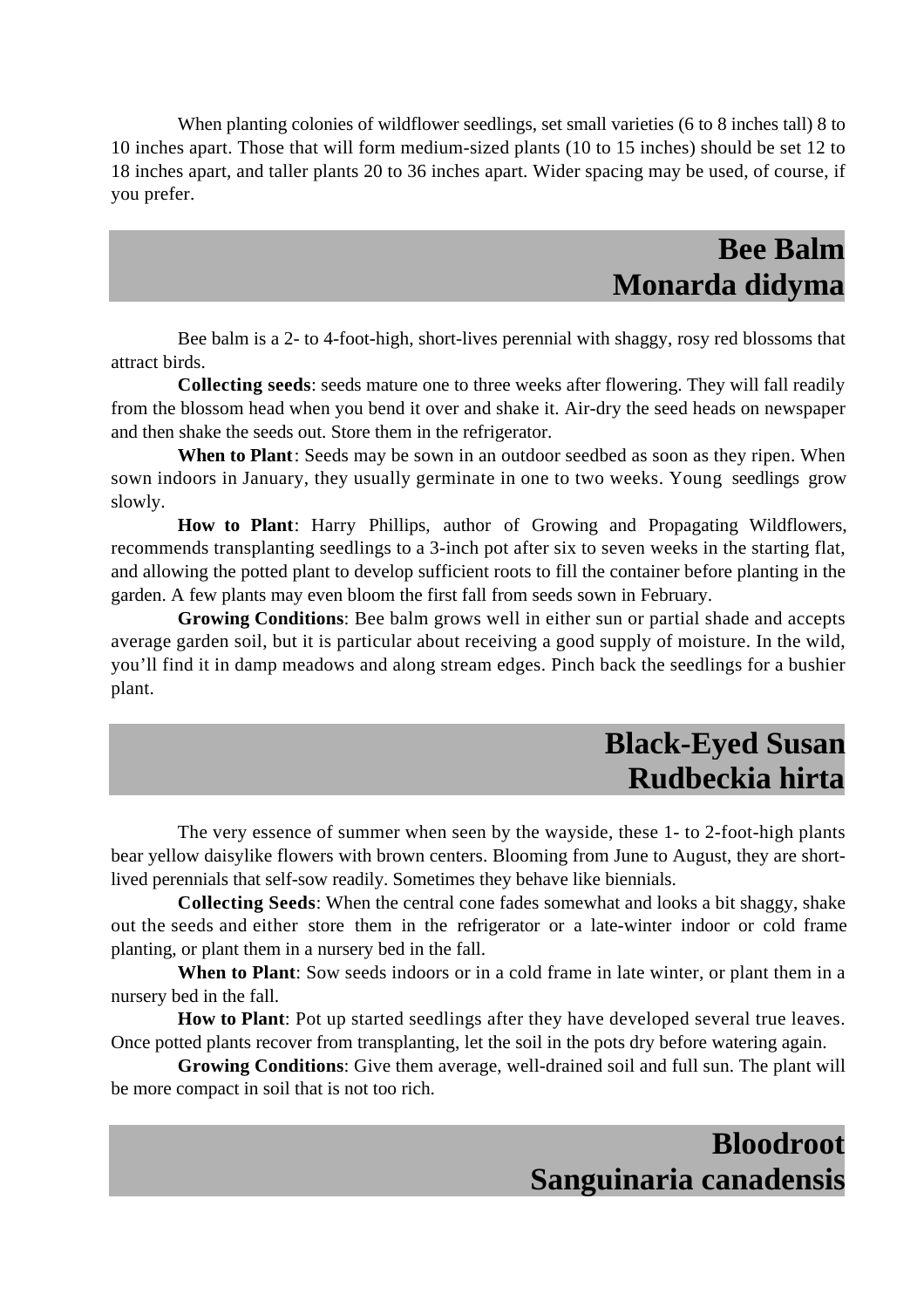In March and April, the lovely starlike, white flowers appear on 6- to 8-inch stems, with the developing leaf furled around the stem. The attractive lobed leaves usually disappear in summer.

**Collecting Seeds**: Seeds develop quickly. Capsules split while still green and are often hidden by the leaves. Start checking the seed capsules a month after flowering. When seeds start to turn brown, collect some capsules split and release their seeds.

**When to Plant**: Sow seeds immediately after they have been released from the capsule. Don't store bloodroot seeds; they rot if stratified and lose viability if the fleshy aril (a small white appendage on the seed) dried out.

**How to Plant**: Sow seeds in a seedbed enriched with a good supply of humus.

**Growing Conditions**: bloodroot likes light to moderate shade; especially under hardwoods, and well-drained soil.

# **Blue-Eyed Grass Sisyrinchium angustifolium**

A short-lived, 12-inch-tall perennial, blue-eyed grass blooms at the edges of our meadows in May and June. Its perky blue flowers dotted on grasslike stems are often nearly hidden by taller competing grasses. In cultivation, the plant is larger and more handsome.

**Collecting Seeds**: The pealike seed capsules start to shrivel about a month after flowering. Crack them open then and remove the seeds.

When to Plant: Plant seeds in midsummer.

**How to Plant**: sow the tiny black seeds in an outdoor bed or cold frame with some protection from full sun. A short period of stratification - a month or so- improves germination. The plant self-sows readily.

**Growing Conditions**: It likes average soil, not too rich, or it may grow unattractively rank. Full or dappled sun, steady moisture, and good drainage complete blue-eyed grass's modest requirements. Avoid a heavy mulch.

## **Bottle Gentian Gentiana andrewsii**

A few of these elusive 1- to 2-foot perennials bloom at the edge of our wet meadow each August. The blue bottle-shaped blossoms, borne in the axils of the upper leaves, are often partly hidden by taller grasses. We know the gentians are there, but we must seek them out - a good excuse on a late summer day to let the tomatoes pile up and the garden weeds continue to flourish, and declare a free morning for wildflower rambling.

**Collecting Seeds**: Seeds should be ready after frost, when capsules begin to open shake them out.

**When to Plant**: If you don't plant them in flats in the fall, keep them refrigerated for spring sowing.

**How to Plant**: It's a good idea to plant bottle gentian seeds in plant bands or small milk cartons, so the root needn't be disturbed when you set them in their permanent places. If your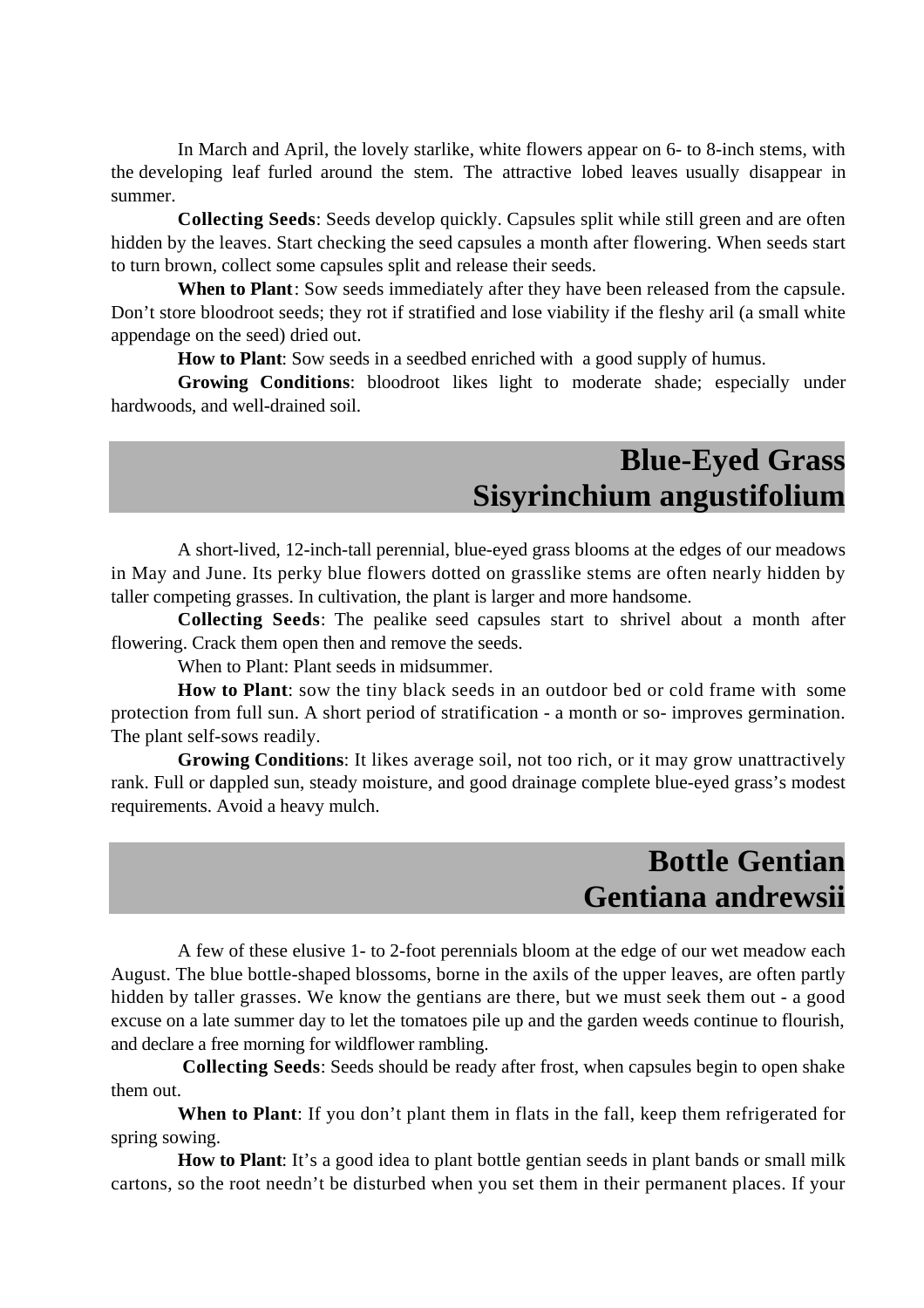seedlings are in flats, transplant them to pots in clumps, not individually. When planting out, set the crown 1 inch deep.

**Growing Conditions**: Bottles gentian grows well in average soil, preferably slightly acid, with plenty of moisture. In central Pennsylvania, the plants thrive in full or part sun; father south, they'd prefer seedlings bit more shade.

## **Bunchberry Cornus canadensis**

This diminutive dogwood relative, a favorite of mine from childhood summers spent in Maine, needs special conditions, so it isn't for everyone. This white, yellow-centered, open flowers (technically bracts) bloom above a whorl of quilted -veined leaves from May until July. They turn to clusters of bright red berries by summer's end. Carpets of these 4- to 8-inch-tall wildflowers enrich shady, cool northern woods.

**Collecting Seeds**: Pick berries at the red ripe stage and remove the seeds.

**When to Plant**: Marie Sperka, author of Growing Wildflowers, keeps hers in pots and plants out the whole potted clump without separating individual plants. Because the roots are scarcely disturbed by the move from pot to woodland ground, bunchberry clumps may be set out whenever the ground can be dug. Transplants dug from a nursery bed should be moved only when dormant.

**How to Plant**: Sperka plant six to eight seeds in a pot and keeps them moist. She's found that bunchberries sometimes germinate late - two to three years after planting - and that they thrive best if planted in groups. Single plants seem to languish.

**Growing Conditions**: Bunchberries need strongly acid soil, shade, abundant humus, and a steady supply of moisture with good drainage. Sperka reports that she has been bunchberry colonies growing in soil with a relatively high pH of 6, leading her to suspect that the other conditions - shade, humus, moisture, and drainage - are more vital to bunchberries than highly acid soil. You're need to be very determined, though, to grow these beauties in any but their ideal conditions, which also include coolish summers and what horticulturists call a cool root run mulch, stone, or other surface insulation to keep the roots cool.

## **Butterfly Weed Asclepias tuberosa**

One of those wild beauties that seldom survives transplanting because of its deep taproot, butterfly weed is easy to raise from seed. The clusters of brilliant reddish orange (occasionally yellow, rarely red) flowers resemble those of its weedier relative, milkweed. The 2 to 3-foot-tall plants bloom in June and July. Butterfly weed looks glorious in a flower border.

**Collecting Seeds**: Collect seeds when the pods start to split, and remove the silks before sowing the seeds. Butterfly weed seeds need no special treatment; just keep them cold until planting time.

**When to Plant**: Start them indoors or outdoors in spring, as you would any other perennial plant; or you can sow seeds as soon as you collect them in fall.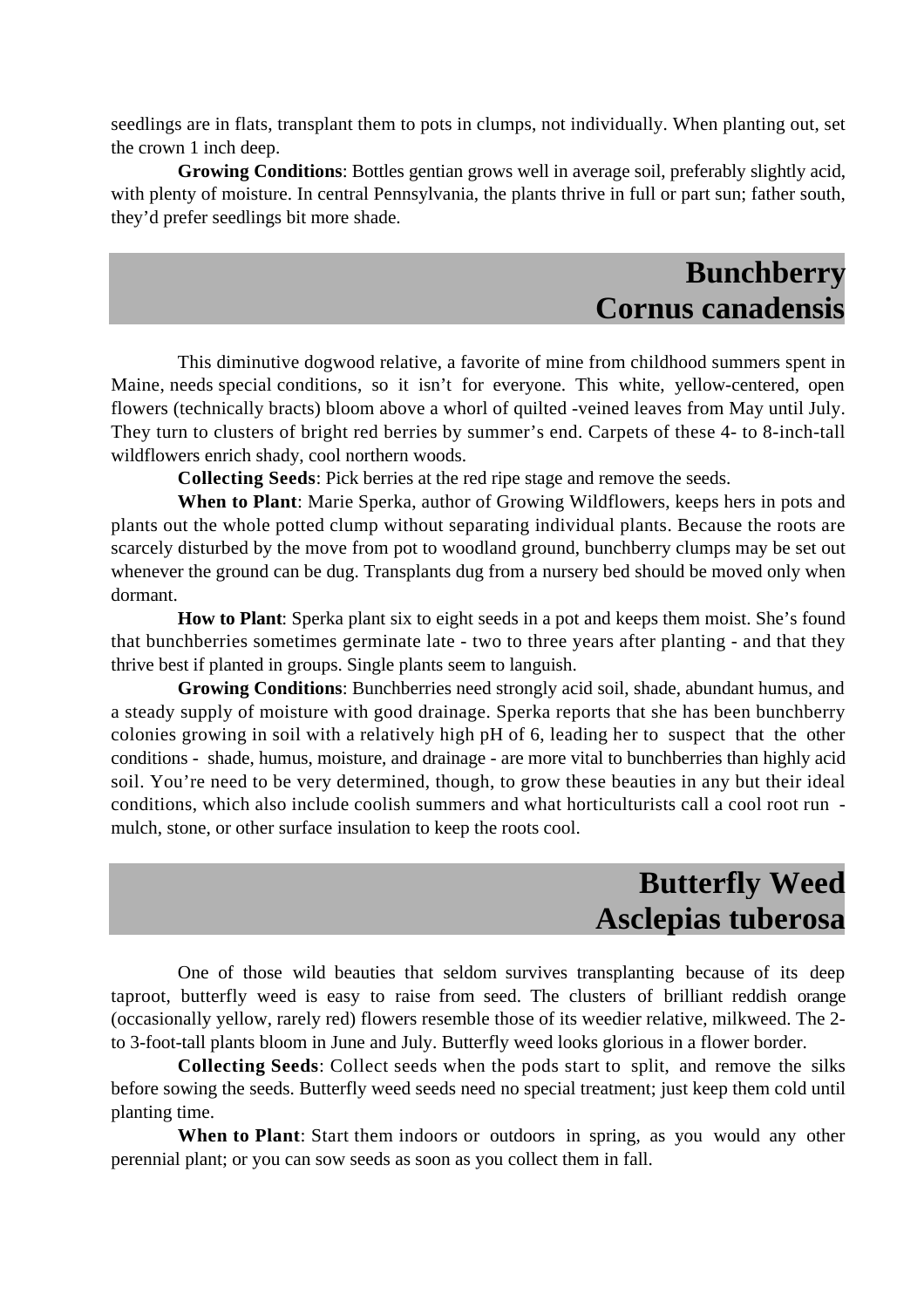**How to Plant**: Pot up the seedlings when they develop their true leaves and plant them out in the garden as soon as possible so the root can go the way it want. Marie Sperka, owner of a wildflower nursery in Wisconsin and author of Growing Wildflowers, likes to trim the seedling roots to 4 inches when setting them out, to encourage new feeder roots.

**Growing Conditions**: They prosper in full sun and average soil. They accept dry locations but cannot tolerate standing water, so plant them in a well-drained place. Avoid mulching, too, or the crown may rot. In the south, you might give them some light shade.

**Remarks**: tubers of young plants sometimes heave in winter thaws until they grow enough roots to author themselves. If this happens, simply push them back into the ground. Then, in summer, sit back and watch for the butterflies that will multiply your pleasure from this easy and decorative plant.

### **Cardinal Lobelia Lobelia cardinalis**

Also called cardinal flower, these stately 2- to 5-foot plants, with their vibrant red flowers, are startling in their beauty. The flowers bloom for a long time during August and September.

**Collecting Seeds**: Seeds ripen in October. Watch for the capsules to open. When seeds are dry and shake out readily, put cut stalks head down in an open paper bag and jostle the bag loosen the seeds . seeds should remain viable for three years.

**When to Plant**: seeds sown right after collection will often germinate promptly, but for more complete germination, stratify the seeds for two months. Seeds sown indoors in February may bloom by early fall. At  $70^0F(21^0C)$ , seeds germinate within two weeks.

**How to Plant**: Space seeds 1/4 inch apart and cover them very lightly with fine soil.

**Growing Conditions**: Although cardinal lobelia is found in very moist soil in the wild, it is an adaptable plant that does well in perennial border in average garden soil that is reasonably well supplied with water. Light shade or morning sun is ideal; in full sun, flower color isn't as rich and the plants need more water. To prevent loss of plants from rotting, keep the plant crown free of mulch and fallen leaves.

**Remarks**: Cardinal lobelia is a relatively short-lived perennial, so you might want to raise new batches of seedlings every few years.

# **Columbine Aquilegia canadensis**

In April and May, airy yellow and red blooms nod at the top of 2-foot wiry stems above attractive gray-green foliage. In the wild, columbines often perch on improbable rocky slopes or ledges.

**Collecting Seeds**: The seeds mature quickly, and can be collected as soon as they turn black, which often happens before the seed capsule dries and splits. Cut open a few capsules to check. When seeds are black, cut stalks and put them in a paper bag. Seeds will ripen in a week and collect in the bag. Shake the bag to release them.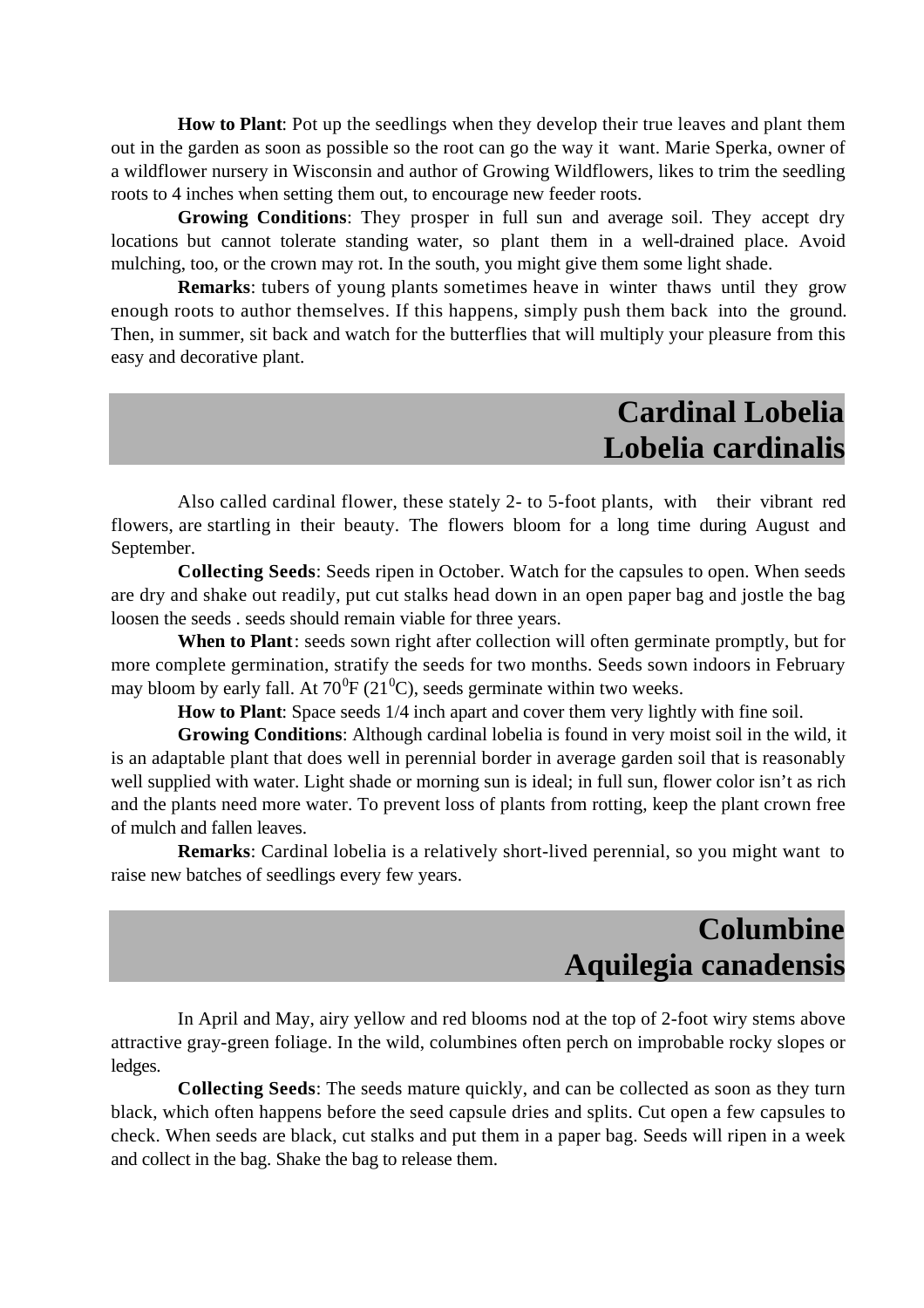**When to Plant**: You can either plant collected seeds in the garden in fall or stratify them over winter. This is one wild plant for which it does make some sense to scatter extra seeds in the woods, because seeds are relatively easy to obtain and needn't be covered in order to germinate well.

**How to Plant**: They need light in order to germinate and therefore should not be covered. **Growing Conditions**: Columbines like well-drained soil, not too rich or too heavy, and

light shade.

# **Foamflower Tiarella cordifolia**

Starry wands of small white flowers nod 6 to 12 inches above basal foliage shaped like maple leaves. In protected locations, the foliage may be evergreen or actually bronze-tinged in the cold.

**Collecting Seeds**: Wisconsin wildflower grower Marie Sperka says that foamflowers rarely set seed there, but farther south you can collect seeds a month after the first flowers form. The first seeds to ripen will be those on the lower part of the stalk. Air-dry cut stalks of foamflowers in open paper bags for several days, then shake out the seeds into the bag. Keep seeds cool till planting.

**When to Plant**: Plant the seeds in early spring.

**How to Plant**: The tiny seeds are best sown in a flat, either indoors or in a cold frame. It isn't necessary to stratify them.

**Growing Conditions**: These shade-loving May-blooming ground covers like humus-rich soil, a steady supply of moisture, and good drainage.

# **Forget-me-not Myosotis scorpioides**

Matted drifts of these wonderful sky blue flowers can be found in the wild at the edges of small streams, often in full sun. Our city neighbors planted them around the perimeter of a sunken bathtub pool in their yard, where they tumbled engagingly over the edge and hid the mechanical appearance of the contrived pool. The sprawling plants grow 6 to 8 inches high.

**Collecting Seeds**: Fasten cloth or paper bags around a few fading flower heads to collect the seeds.

**When to Plant**: Sow seeds in flats in spring.

**How to Plant**: Forget-me-not seeds need no special treatment. I purchases packets from a small-order seed company and planted them in flats in the spring like any other perennial flower. Later in spring, I potted up the seedlings and, when they grew to a height of 3 inches or so, tucked them into rocky pockets at the edge the roots with stones or gravel so the water won't wash the plants away. Plant them near the water, not in it.

**Growing Conditions**: Apart from their need for abundant moisture, forget-me-nots are adaptable plants that thrive on slightly acid or neutral soil and in sun or light shade.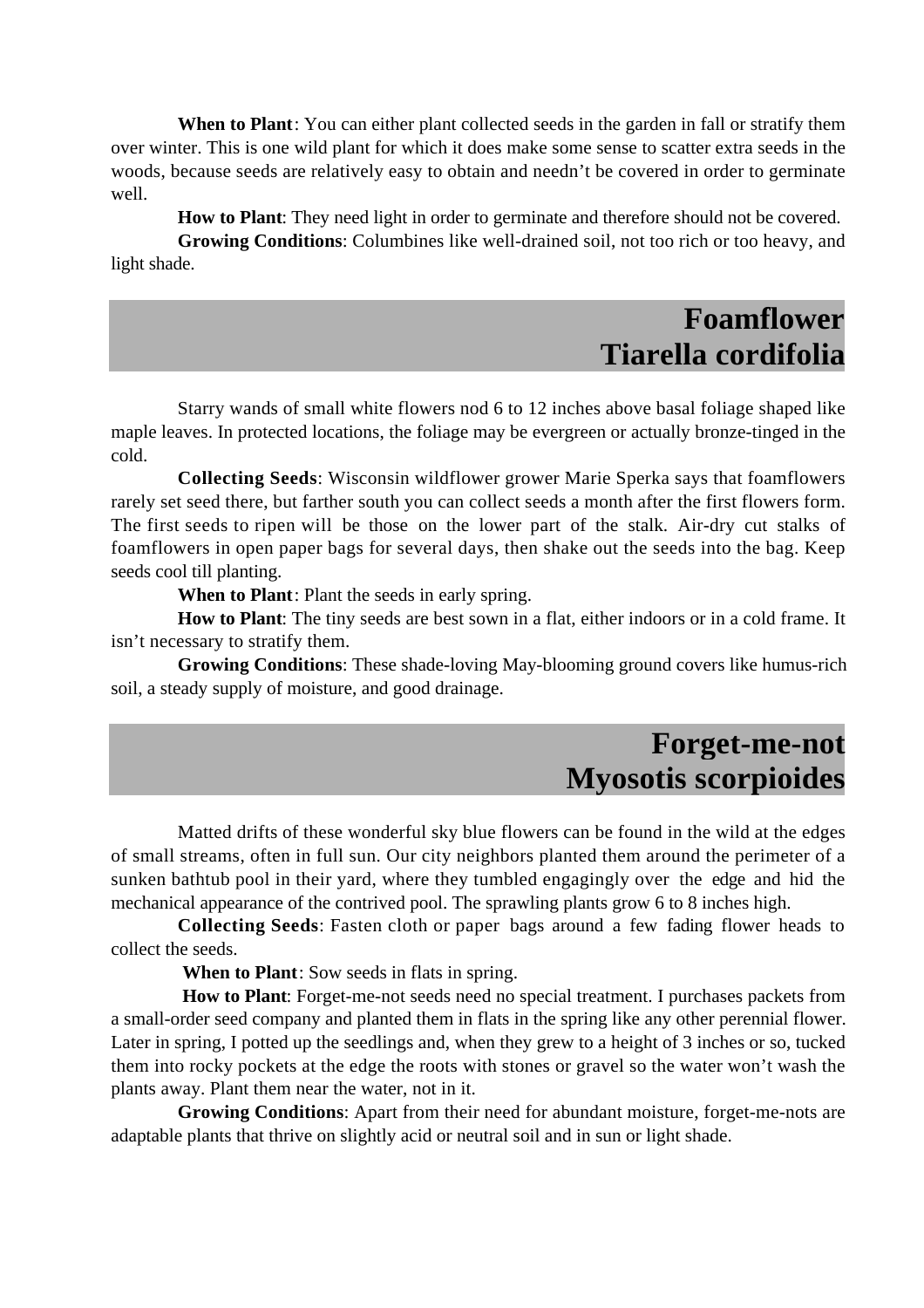# **Goldenrod Solidago spp.**

Arching sprays of these rich gold flower heads bloom in roadside fields from August until October. For those who love the fall, goldenrod evokes all our feelings about this bittersweet season of abundance and finality. Too often taken for granted here, goldenrod is valued and cultivated in Europe, where named varieties are sold. Wayside goldenrods (usually S.*altissima* or S.*canadensis*) grow to a height of 3 to 4 feet.

**Collecting Seeds**: In October, when seeds develop a grayish cast, they are ripe enough to collect. White seeds are immature. Shake the seeds into a bag and either plant them right away or refrigerate them until spring.

**How to Plant**: In any case, sow the seeds thickly, because goldenrod seeds often have low vitality. Harry Philips suggests mounding the soil around the stem of potted goldenrod seedlings so their leaves won't rot from contact with the soil.

**Growing Conditions**: Goldenrod prefers full sun and will grow in an ordinary welldrained soil.

**Varieties**: If you like goldenrod, you might also want to grow seaside goldenrod (S.*sempervirens*) and sweet goldenrod (S.*odora),* which has anise-flavored leaves that make good tea.

# **Hepatica Hepatica americana**

In March and April, soon after the snow melts, these ground-hugging jewels of lavender, white, or pink blossoms appear in our woods. Flowers on 3- to 4-inch stems nestle among droopy three-lobed leaves left from the precious year.

**Collecting Seeds**: Chipmunks often pirate the seeds, so to save some for yourself you might need cage the plants.

**When to Plant**: Sow seeds either in a nursery bed or in flats in the cold frame. Treat seedlings gently to avoid root injury when transplanting. It's all right to leave two or three seedlings in a small clump.

**Growing Conditions**: Light morning sun is fine. Hepaticas grow slowly. H.americana thrives in oak wooks. H.acutiloba, which has pointed leaves, prefers neutral soil and favors welldrained slopes.

# **Jack-in-the-Pulpit Arisaema triphyllum**

A universal childhood favorite for its distinctive shape with three-pointed leaflets and the hooded sheath curving protectively over the spathe or "Jack". Jacks appear in shady, moist woods in April and May, growing 1 to 2 feet tall. By September, the spathe has turned to an upright club of bright red berries, and the remainder of the plant has often rotted or at least wilted on the ground.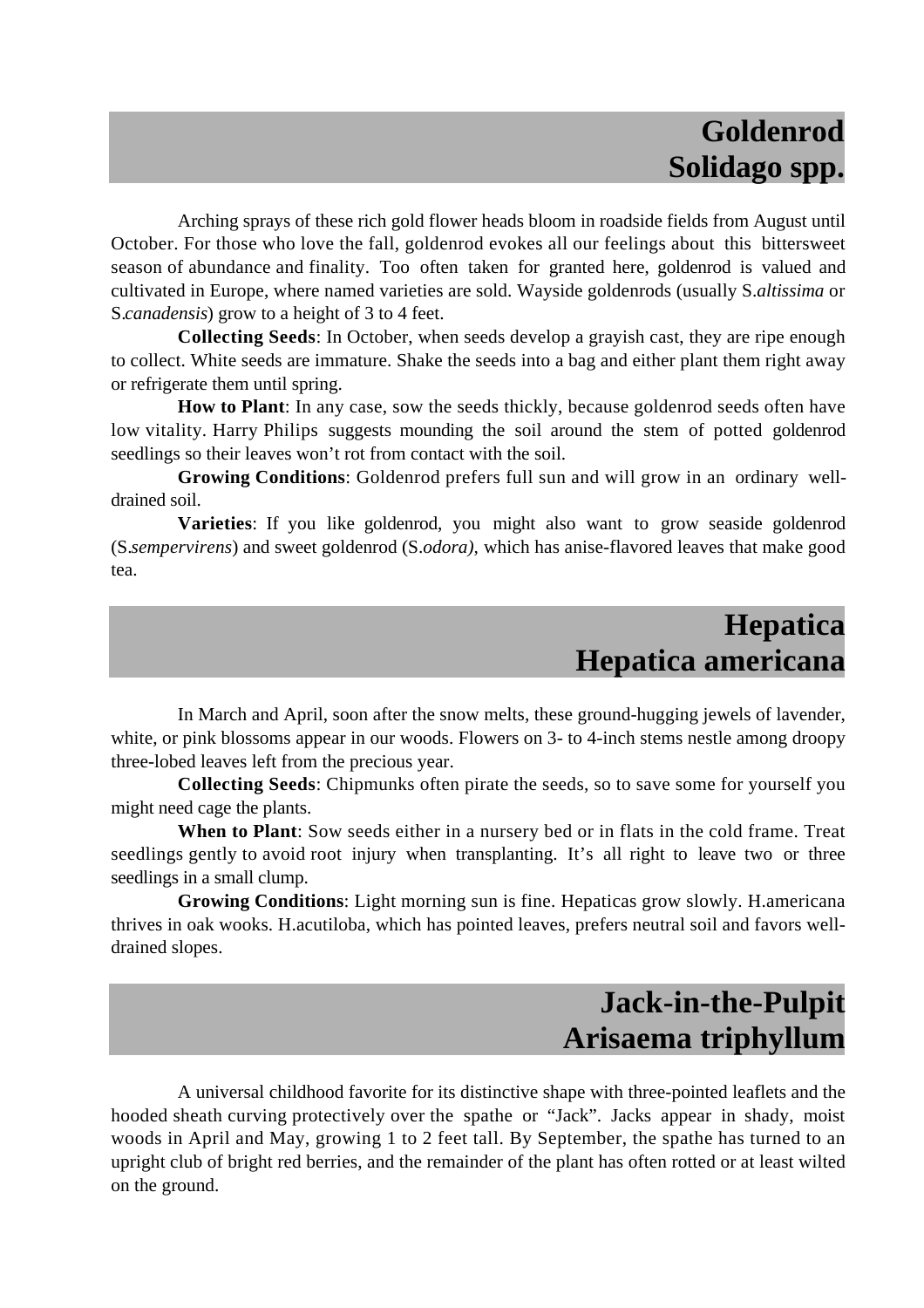**Collecting Seeds**: Break up the berry cluster, soak berries in water to soften them, and rub out the seeds. Put them in a strainer and wash the pulp off.

**When to Plant**: Stratify the seeds for eight weeks or more, and plant them indoors.

**How to Plant**: When sown in a flat and kept moist, they will sometimes germinate in a few weeks, but some northern gardeners find that germination is delayed until the second spring after planting. Avoid fertilizing the seedlings during the growing season, or they go into early dormancy.

**Growing Conditions**: Plant them in a shady spot in rich soil with a good supply of moisture.

**Remarks**: They combine well with ferns, which are still unfurling when the jack is at its best, and then fill in with their airy fronds when the jack leaves go dormant, leaving their redberried stalks to punctuate the ferns.

# **Jacob's Ladder Polemonium reptans**

These compact charmers were one of the first wildflowers I adopted for cultivation, and they looked wonderful alternated with coral bells on a stone wall in the garden of our old Philadelphia house. Their neat, 8- to 12-inch-high mounds of small, rounded, opposite leaves and blue, bell-like, May-blooming flowers make them a fine addition to nay garden, wild or tame.

**Collecting Seeds**: Collect the dried seed heads in early summer and shake the seeds out into a bag.

**When to Plant**: You can sow the seeds in a nursery bed or cold frame soon after you collect them cold and plant them indoors in late winter. Outdoors, use potting soil and a seedstarting medium.

**How to Plant**: Move seedlings to their garden or woodland spots in either spring or fall. Plant them about 1 foot apart.

**Growing Conditions**: Mine have done well in light shade or part sun and average garden soil.

**Varieties**: A white form, P.*mellitum,* which is somewhat smaller plant, is also available. **Remarks**: Jacob's ladder self-sows readily in the rich woods where it is usually found.

# **Lady's Slipper Cypripedium spp.**

This genus includes C.*calceolus* var.pubescens, large yellow; C.*acaule,* pink; and C.*calceolus* var.parviflorum, small yellow. The showy, pouch-shaped flowers appear in May on 10- to 20-inch-tall plants.

**Collecting Seeds**: Collect lady's slipper seeds only if you are experienced in seed starting and serious about caring for the seedlings. Ventilation then, collect sparingly, and only from a well-established colony, never from a small or solitary stand of the plant. A single seed capsule contains hundreds if not thousands of seeds, and that should be plenty to give you a start. If you're inexperienced but determined, purchase seeds from a wildflower specialist.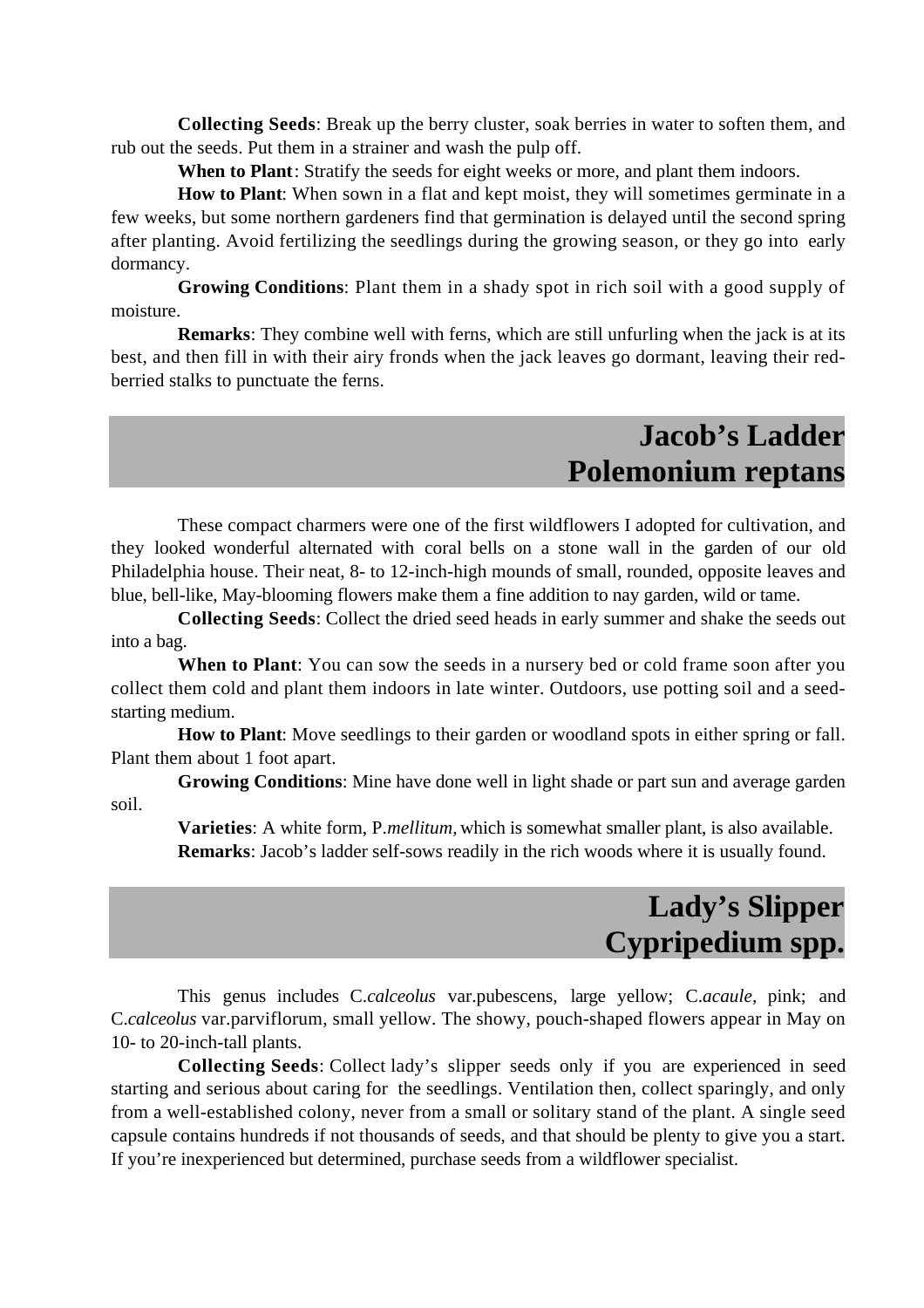**When to Plant**: Plant collected seeds soon after you gather them, or refrigerate them for spring planting. Purchased seeds may be planted in spring or fall.

**How to Plant**: Elda Haring, an expert gardener, suggests planting lady's slipper seeds in a sterile medium under fluorescent lights, but you could also plant them in a cold frame. To prevent transplanting shock, sow seeds in pots. Established plants often spread into handsome colonies.

**Growing Conditions**: Of the three difficult wildflowers mentioned here, large yellow lady's slipper must have highly acid soil, the yellow thrives in slightly acid or neutral soil, or soil well supplied with moisture and humus. Mycorrhizal fungus from woods soil helps the plants to absorb the soil nutrients they need. The variety parviflorum likes cooler weather and somewhat more moisture.

### **Purple Coneflower Echinacea purpurea**

A handsome plant, purple coneflower grows 2 to 4 feet tall. It is often tamed for the flower border and grown as a heading herb. Purple coneflower has 4-inch-wide, pinkish lavender, daisylike flowers with a deep purple central cone.

**Collecting Seeds**: Seeds ripen four to five weeks after flowering and, unfortunately, tend to have low viability. When they can be readily shaken from the dry cone, they're ripe and ready to harvest. The seed heads attract goldfinches, so you might need to bag a few to be sure of having seeds for yourself.

**When to Plant**: Sow the seeds in an outdoor nursery bed after collecting, or store them cold and sow them in spring, either indoors or out. Stratifying the seeds for four weeks promotes better germination.

**How to Plant**: Cover the seeds with 1/8 inch of soil or starting medium.

**Growing Conditions**: Purple coneflower likes rich, well-drained soil that is not too acid; a pH of 6 to 7 is fine. It thrives in either full sun or light open shade. The plant will be more compact in full sun.

## **Rue Anemone Anemonella thalictroides**

Look on wooded slopes under high open shade for these white-flowered, 4- to 6-inchhigh charmers with wiry stems, bearing alert, trembling leaves. For nearly a month in April and May, our walk to the mailbox is enriched by their bloom, which lasts a long time for plants of such fragile appearance.

**Collecting Seeds**: Use a stake to mark plants from which you want to collect seeds, because they go dormant after they bloom and set seed. Make a note on your calendar to watch carefully for dry seed heads after the flowers fade.

**When to Plant**: Sow seeds soon after you collect them.

**How to Plant**: Plan the seeds in flats in a shaded location. They form small tubers, which can be planted in their second year.

**Growing Conditions**: Rue anemones prefer a sheltered spot with dappled shade, in well-drained neutral to slightly acid soil that contains plenty of humus.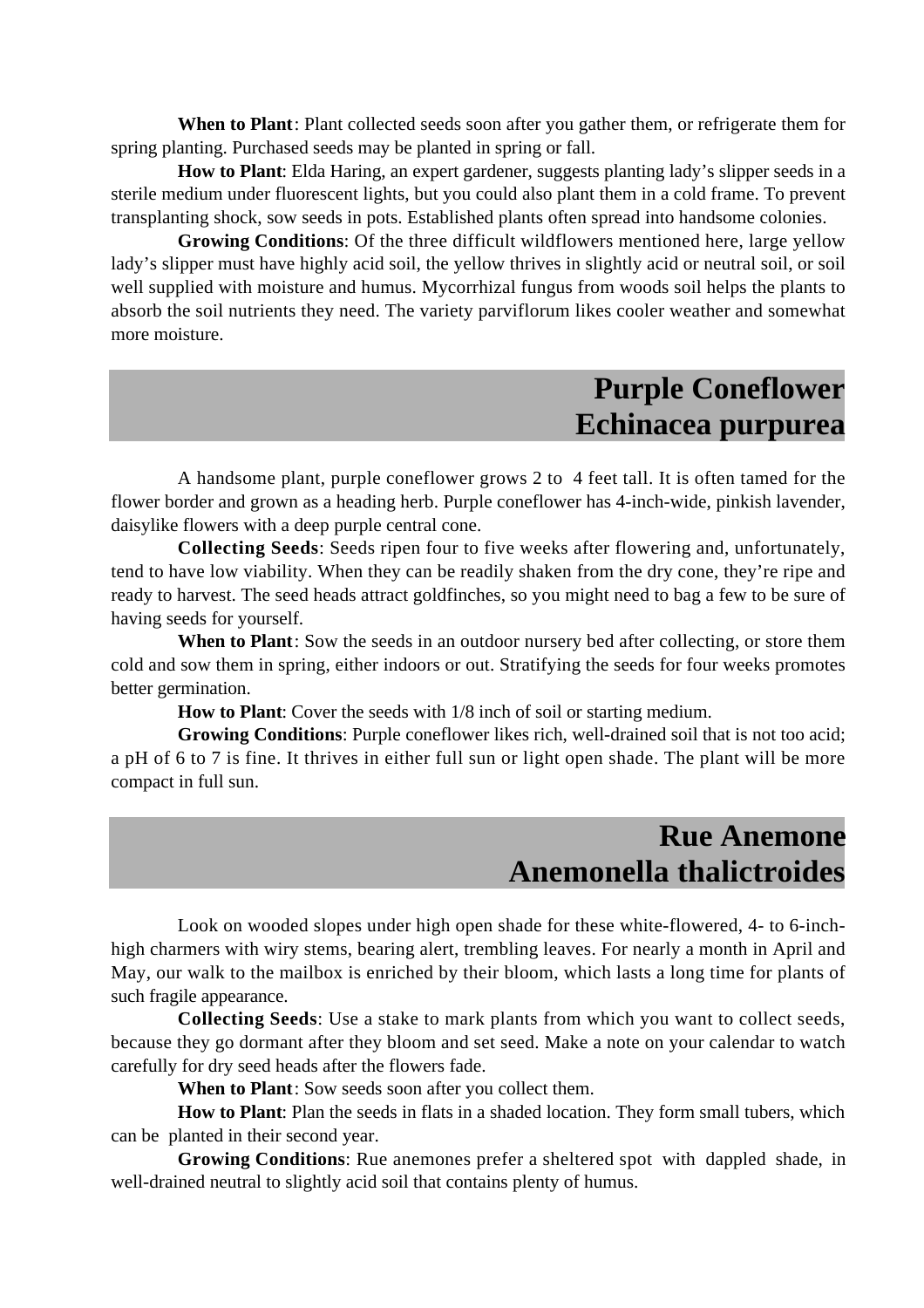**Varieties**: A double pink rue anemone (Schaaf's Double Pink) is sometimes cultivated, but like many other double flowers, it is sterile.

# **Solomon's Seal Polygonatum commutatum**

Graceful arching 2- to 3-foot stalks make these woodland plants an attractive accent or banks or under trees. The small, pale yellow, pendent bells that dangle from the leaf axils turn to dark blue berries in the fall.

**Collecting Seeds**: Collect berries when they turn blue. Berry flesh of some wildflowers contains germination inhibitors. Although it's not certain that this is true of solomon's seal, you might want to remove the seeds from the berries before planting.

**When to Plant**: Plant them as soon as the seeds are ripe, and keep them evenly moist. Even under ideal conditions, germination may be irregular, and the seedlings may develop slowly. Purchased seeds, which have been stored, tend to go dormant, and may take two years to germinate.

**Growing Conditions**: Plant young solomon's seal in a shady, moist spot with a good supply of humus. If soil moisture is adequate, a morning sun exposure is fine.

# **Trailing Arbutus Epigaea repens**

The oval, hairy leaves and woody stems of this creeping, matlike evergreen plant are often rather scruffy in appearance, but its tubular white or pale pink flowers, which bloom in April and May, possess a haunting fragrance. The delightful fragrance might be an aid to pollination, but hasn't done much for the survival of arbutus plants, which have been plundered for years to bring that delicate aroma into our living rooms, where it doesn't even make a decent bouquet. In the wild, the small, five-lobed, seed-containing berries are often pilfered by squirrels and insects. In many states, trailing arbutus is now on the list of endangered or protected plants.

**How to Plant**: Tackle this one only if you enjoy a challenge and if you have the right growing conditions in your area. I've been in touch with two people who have grown this difficult plant from seed. Elda Haring, an expert gardener, purchased seeds from a wildflower nursery and planted them in a sterile medium under fluorescent light at  $80^{\circ}F(27^{\circ}C)$ . Ralph Reitz, who is plant propagator at Bowman's Hill Wildflower Preserve in Washington's Crossing, Pennsylvania, showed me several flats of trailing arbutus plants that he had raised from seed. The plants were two years old and still tiny. "The seeds are as fine as powder", Reitz says. "We use a sterile acid medium. These flats were planted in October and exposed to cold winter temperatures. Trailing arbutus is not an easy plant to grow; we use a mist house for ours. They take three years to reach flowering size". Seeds may be purchased from Bowman's Hill Wildflower Preserve Association. The address is found under the list of suppliers at the back of this book.

**Growing Conditions**: Trailing arbutus needs a location in acid-soiled woods with open shade and some filtered spring sunlight. Colonies of trailing arbutus often appear under pines and hemlocks in somewhat poor soil with good drainage. Started plants may be set out in spring or fall. Water them regularly until new growth has started, and spread a light mulch around them.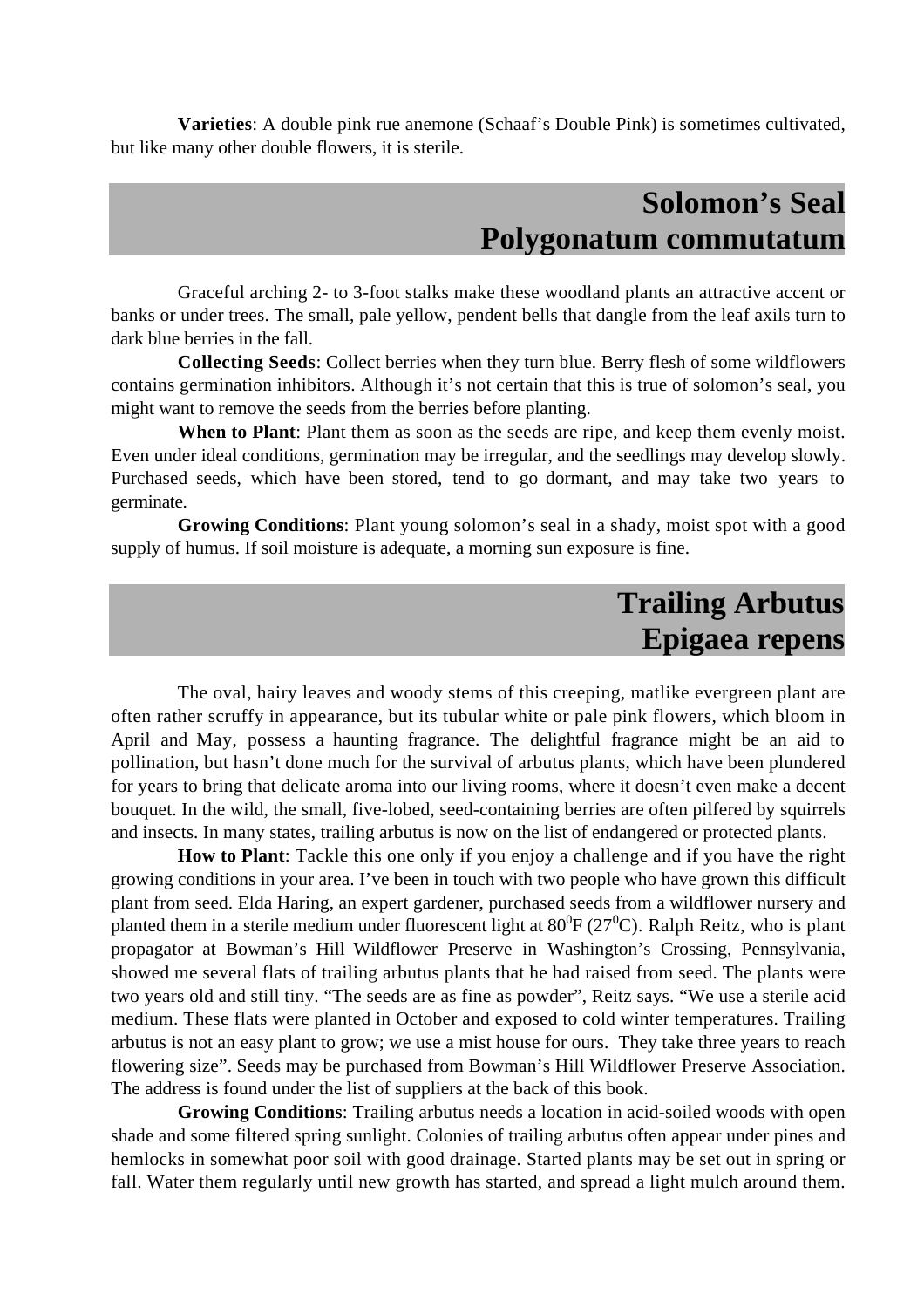Wildflower expert Marie Sperka recommends a mixed mulch of evergreen needles and birch and maple leaves.

**Remarks**: Where trailing arbutus thrives, its roots are usually colonized by soil fungi that help it to absorb nourishment from the soil - a fact which helps to explain the common failure of established plants to survive transplanting.

## **Trillium Trillium grandiflorum**

The long-lasting, three-petaled white flowers grow on sturdy 12 to 18-inch stems and appear in April and May three to five years after sowing. Their dramatic beauty makes them worth the wait.

**Collecting Seeds**: Trillium fruit is a 1/2- to 3/4-inch white, oval berry. Check seed color in the berry five to six weeks after flowering. If the seeds have turned from white to reddish brown, pick the berries and let the seeds ripen a bit more inside them.

When to Plant: It's best to sow the seeds right after collecting them, or as soon as they ripen, but you can also stratify them until you're able to plant them. Don't let the white appendages on the seeds dry out.

**How to Plant**: Sow seeds in a shaded nursery bed of humus-rich soil or in pots filled with a mixture of equal parts of peat moss., sharp sand, and soil dug from a thriving natural colony. Be sure to keep the soil moist.

**Growing Conditions**: Trilliums grow best in a shaded location and well-drained humusrich, neutral or slightly acid soil. They need a good supply of moisture. Transplanting often skills them, and careless digging has sadly decimated many native stands, so every seed-grown trillium plant is a being of great value. Some trilliums are difficult to grow, but this large white form is not. All you need in patience. The plants may need to be watered in dry weather and they often thrive in mulch of leaf mold. Our Philadelphia neighbor had an impressive border of trillium growing on the north side of his house, and he'd count and record the number of blossoms (as many as 40) each spring.

### **Virginia Bluebell Mertensia virginica**

Virginia Bluebell soften low places and stream edges in April and May with enchanting 1- to 2-foot-high sprays of China-blue-shaped flowers that bloom above light green, oval leaves.

**Collecting Seeds**: After bloom, the leaves yellow and disappear, and the stem collapse, so finding the seeds can take some persistence. Mark the site with a stalk during the plant's showy phase and look on the ground for seed capsules.

**When to Plant**: Sow the seed soon after collecting them.

**How to Plant**: Plant seeds in a shaded seedbed, or stratify them in a flat in the refrigerator for six weeks, and then set the flat outdoors in a sheltered spot. Keep the seedbed moist, and the plant the seedlings in rich damp soil that receives some shade.

**Growing Conditions**: They like light to moderate shade and rich, moist soil with plenty of humus.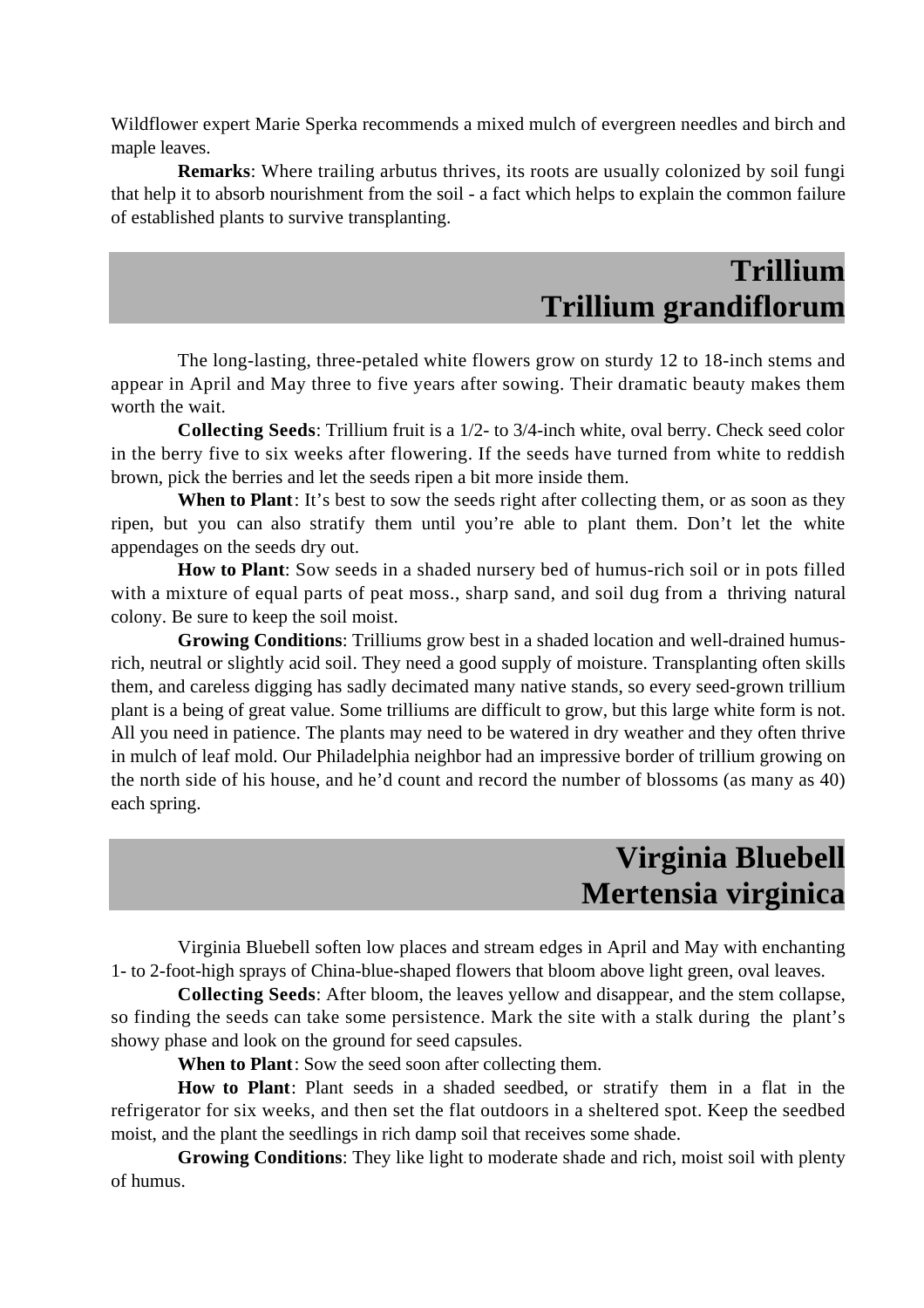This wildflower makes a gorgeous addition to a flower border, or, as wildflower expert Bebe Miles has done, you can plant it as a hedge. The blue pealike flowers grow on 3- to 4-foothigh stalks, and even after bloom, which occurs in May and June in the Northeast, the attractive mounds of gray-green leaves add interest to the garden. A well-established blue indigo plant can live for many years.

**Collecting Seeds**: The seed stalks extend above the leaves and bear 1 1/2-inch-long pods that contain 1/8-inch seeds. Pick the pods when they turn black or start to split.

**When to Plant**: Sow seeds outdoors in spring.

**How to Plant**: Before planting, soak the seed in water overnight. You might want to scarify the seeds, too. Either sow the seeds outdoors in a cold frame, or in pots or a seedbed. Warm soil,  $70^{0}F(21^{0}C)$ , encourages germination, which will be irregular over two to seven weeks after spring planting.

**Growing Conditions**: Avoid overwatering the seedlings, but don't let the soil dry out either. Baptisias do well in ordinary garden soil that is alkaline or neutral, in either sun or light shade.

# **Wild Geranium Geranium maculatum**

One of the first wildflowers we adapted to our backyard garden, wild geraniums came to us on a returned pie plate, part of a wildflower sampler that could have been cut from the corner of a Botticelli painting; a miniature "wildscape" tufted with a small hummock of moss surrounded by a tiny yellow violet, a downy-leaved hepatica, an unfurling mayapple, silky heart-shaped wild ginger leaves, a still-sleeping clump of Jacob's ladder, and a soon-to-bloom wild geranium. We planted the wild geranium under the high shade of several young trees, where it became a thriving colony. The 12-to 18-inch plants bear pleasant open-faced pink flowers in April and May; above deeply-cut attractive leaves. Wild geraniums self-sow readily.

**Collecting Seeds**: The seeds can be tricky to collect because they're forcibly dispersed when the seed capsule springs open, and the capsule can ripen quickly when you're not looking. To be sure of getting some seeds, you can collect the capsules when they turn from light to dark green and let them ripen further in a paper bag, then store them in the refrigerator until you're ready plant them.

**When to Plant**: You can either sow them as soon as collect them, or plant them out in spring.

**How to Plant**: Give them a shaded seedbed and don't give up if seedlings don't appear soon. Sometimes they seem to need a second winter of cold before they're ready to germinate.

**Growing Conditions**: Set plants in moist, fertile soil in light shade. Morning sun is all right. In deeper shade, you'll get fewer flowers.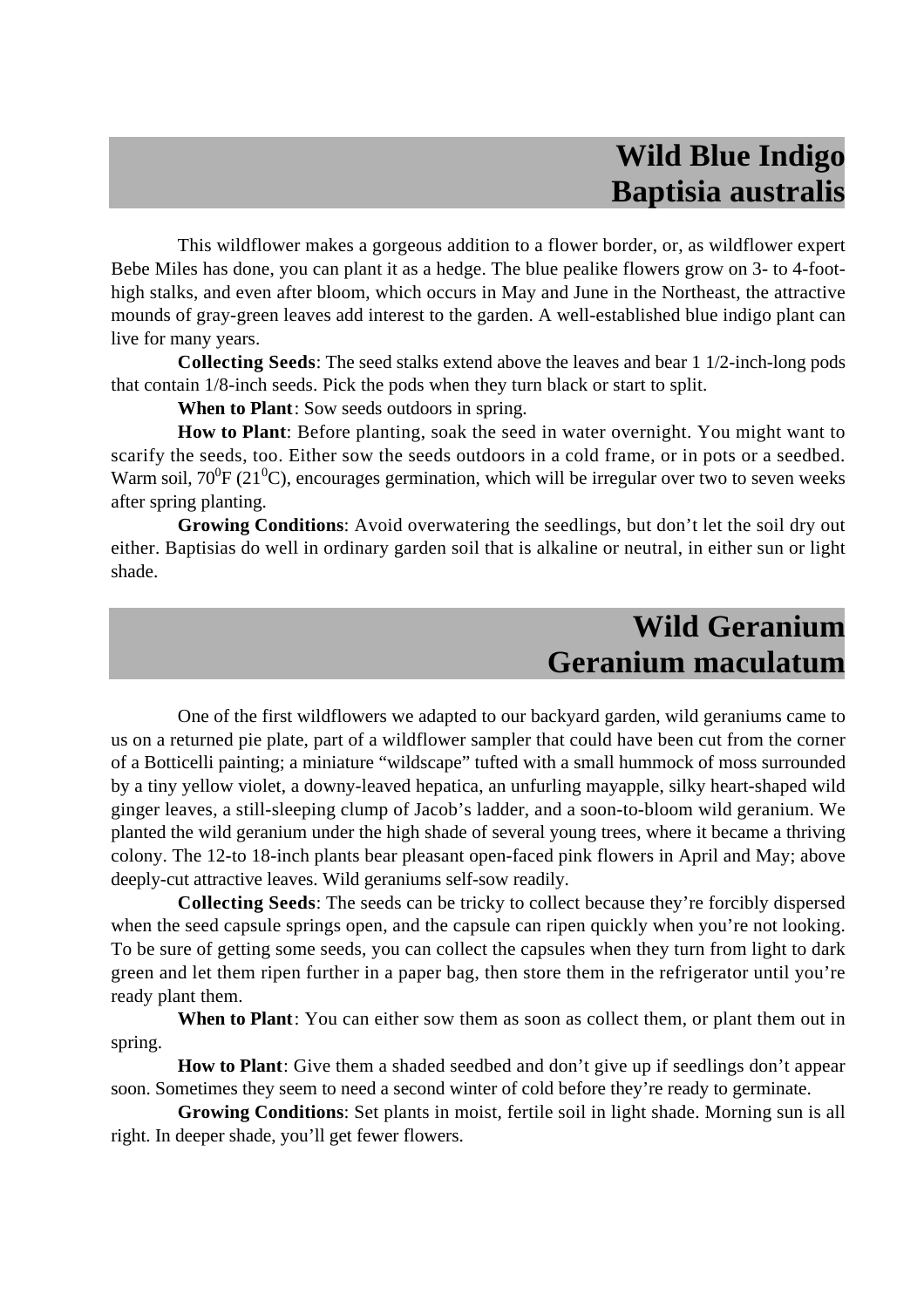We learned to love this ground-hugging plant from our Philadelphia neighbors, who gave us a start of it, so you see that it can thrive in a shaded city backyard as well as in the woods. The long-lasting, maroon-colored blossoms, which appear in April and May, are hidden under silkysheened, heart-shaped leaves.

**Collecting Seeds**: You may have to get down on hands and knees to collect the seeds; the capsules is well hidden, and chipmunks often get there first. Start checking about a month after the first flowers appear. Pluck off the capsules and tap out the seeds.

**When to Plant**: Wild ginger germinates best when sown immediately after collection, but it may be stratified in the refrigerator for late planting. Just don't let the seeds dry out before planting them.

**How to Plant**: Use some humus-rich woods soil in your seed-starting mix, if possible.

**Growing Conditions**: Wild ginger appreciates fertile soil with plenty of humus, and a shaded location. In moist ground, it self-sows readily.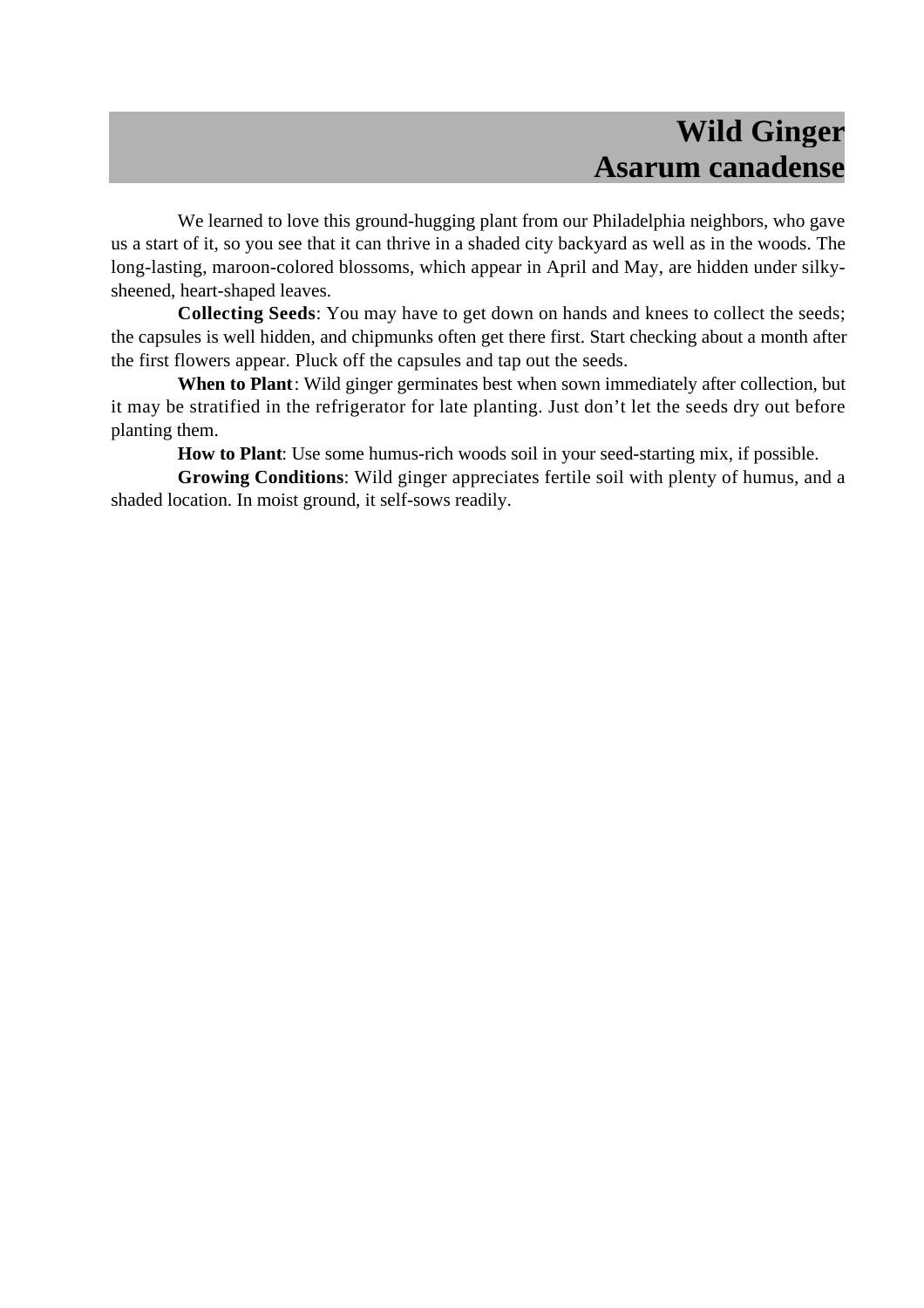#### **Growing Trees and Shrubs from Seed**

Here are specific directions for starting seeds of a good many favorite trees and some shrubs. Descriptions of any trees with which you're not familiar can be found in any tree identification book. Trees take time to grow from seed, and they last a long time, too.

For general information on starting trees and shrubs from seed, and for details on stratification and scarification, see chapter 26. Information that is specific to individual species is given below. Also note that specified temperatures here refer to soil or seed-starting media rather than to air temperatures. Unless otherwise indicated, cover seeds with an amount of soil to three times their diameter.

#### **Trees**

# **Ailanthus Ailanthus altissima**

Also called the tree of heaven, this prolific seeder is often found in cities. Male and female flowers are borne on separate trees. When in bloom, the male flowers have an unpleasant odor. Ailanthus threes begin to bear at 15 to 20 years.

**When to Plant**: The small winged fruits should be planted as soon as they're ripe, if you are able to collect them directly from the tree.

**Breaking Dormancy**: Stratify purchased seeds for eight weeks at  $40^0F$  ( $4^0C$ ) before planting.

# **Alder Alnus spp.**

The small-winged fruits of the alder are borne in 1/2-inch cones. The trees produce good crops of cones at least every four years, beginning at about age ten.

**Collecting Seeds**: Collect the cones when they begin to dry and fan open, dry them on screens for few days, and then shake out the seeds. You can also cut branches, leaving the cones on, and shake the seeds onto a sheet.

**When to Plant**: Plant seeds in fall or stratify them and then plant in spring.

**Breaking Dormancy**: Stratify seeds for three months at  $40^{\circ}F (4^{\circ}C)$ .

**How to Plant**: Alder seeds are prone to rotting and have a short lifespan, so plant them thickly in finely screened soil.

**Remarks**: Alders are good for erosion control and reclaiming spoiled banks.

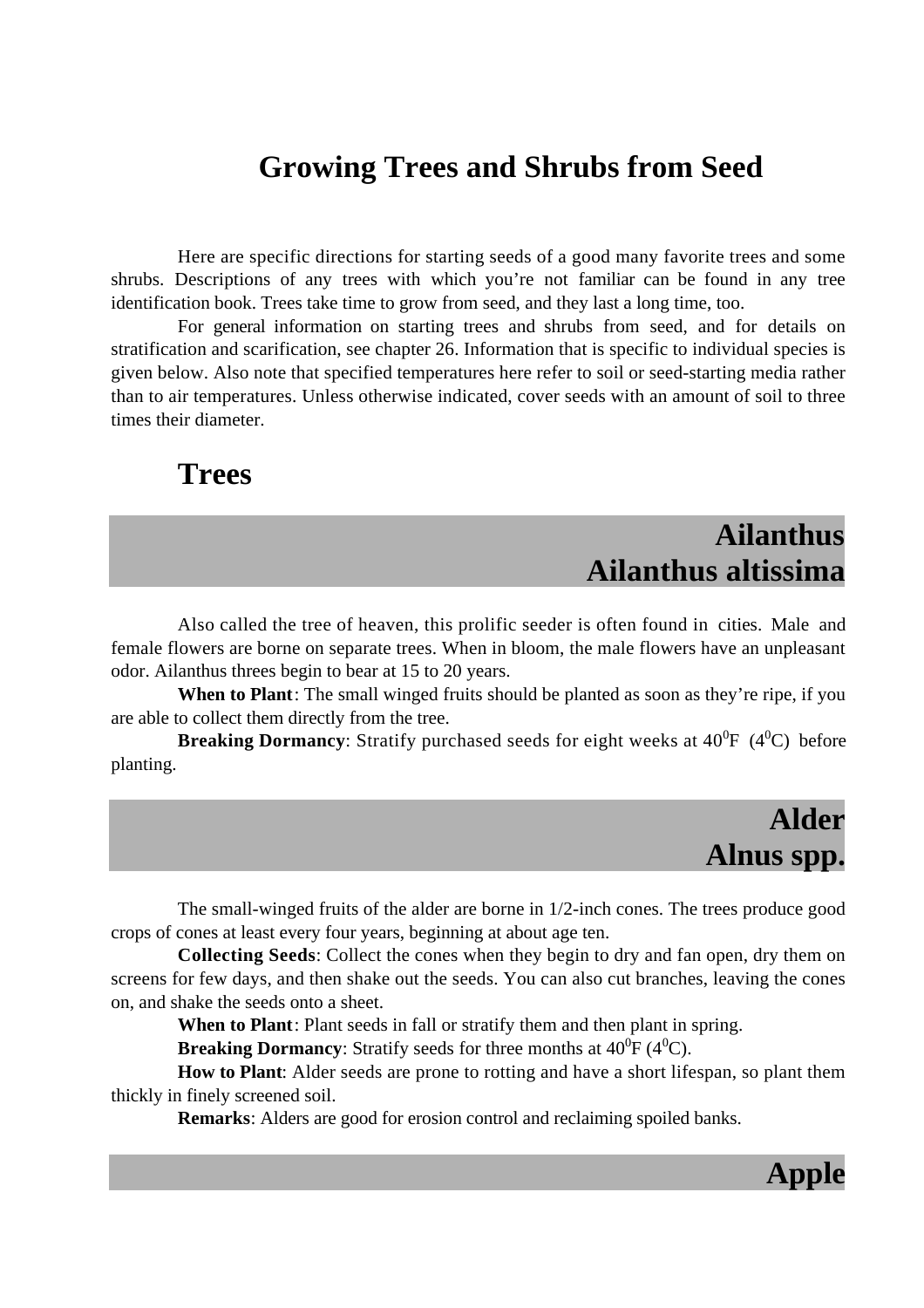My favorite apple seed story is the true account of the woman who noticed a bee pollinating the flower on one of her apple trees. On a whim, she marked the fruiting spur, then she picked the resulting apple and saved and planted its seeds. One grew into a tree that bore delicious fruit - now named Cox Orange Pippin.

Crabapple trees may bloom as early as 4 years. Full-sized apples will bloom in 10 to 12 years.

**Collecting Seeds**: Cut the apple open and remove the seeds, which will be brown when fully ripe. Select seeds from fruits with good flavor.

**When to Plant**: Don't let apple seeds dry out too much before you plant them. Collected seeds should be planted in the fall.

**Breaking Dormancy**: If you're stratifying purchased seeds or traded seeds, chill them for at least three months, adding 1 1/2 to 2 ounces of water to each ounce of dry moss.

**Pests and Diseases**: The seedlings are sometimes susceptible to powdery mildew and aphids.

**Remarks**: Once they reach a height of 9 inches, apple seedlings may be used for grafting.

### **Ash Fraxinus spp.**

Most ash seeds are winged fruits and all exhibit dormancy. Normally the winged fruits remain on the tree until late winter or early spring, when they are scattered by the wind.

**Collecting Seeds**: Collect seeds in late fall before they blow away.

**When to Plant:** The seeds lose viability in storage and should be planted a soon as possible after collecting. A fall planting might germinate the next spring.

**Breaking Dormancy**: Some species of ash may take two years to germinate. Many ash seeds chilling them to help break down the seed coats. Flowering ashes, F.*armericana* and F.*pennsylvanica,* have less stubbornly dormant seeds and will often germinate well the spring following that have been stored, stratify the seeds for 2 1/2 to 3 months at  $40^0F (4^0C)$ .

**Growing Conditions**: Shade the seedbeds lightly for a few weeks after germination.

## **Ash, Mountain Sorbus americana**

Clusters of small, reddish orange fruits, each containing two to three seeds, adorn the mountain ash from August to October. Three bear good annual crops, starting at 15 years.

**Collecting Seeds**: You can collect fruit, either ripe or a bit on the green side, and ferment it for a few days to extract the seeds.

**When to Plant**: Allow seeds to afterripen and stratify them before planting.

**Breaking Dormancy**: The seeds seem to need a period of afterripening, and they develop delayed dormancy when allowed to dry. To help the embryo mature, give mountain ash seeds a three- to four-week warm stratification at  $68^{\circ}F$  to  $86^{\circ}F$  ( $20^{\circ}C$  to  $30^{\circ}C$ ) in a warm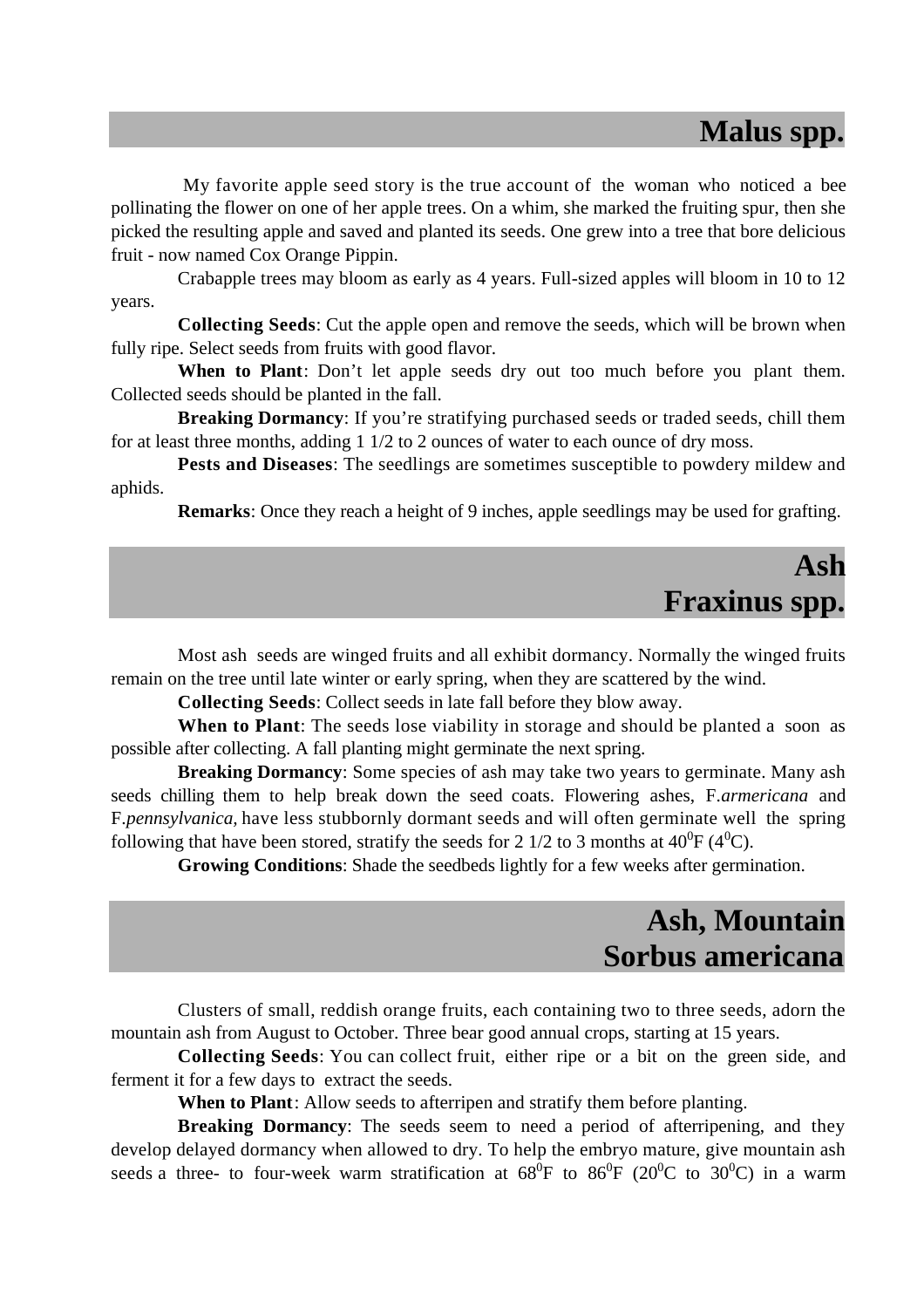greenhouse or enclosed porch, followed by outside planting, or cold stratification for at least two months.

**How to Plant**: When planting, cover seeds very lightly with fine soil, or mix them with sand and spread on the surface of the seedbed.

**Remarks**: The seeds stay viable for several years if kept cool and dry. Seedlings are quite hardy.

### **Beech Fagus spp.**

Beech nuts, each containing two seeds, are enclosed by brickly burrs that split open when the seeds are ripe. Squirrels and birds love them. Beech trees produce good crop in cycles. On "off" years, the nuts usually don't contain any seeds.

**When to Plant**: The seeds lose viability in storage and should be not allowed to dry out. Plant seeds in the fall or stratify them and sow them in the spring.

**Breaking Dormancy:** Stratify seeds for three months at  $40^0F (4^0C)$ .

**How to Plant**: The trees develop a taproot, so should be transplanted early to their chosen places. Give the seedlings light shade for most of their first summer.

# **Birch Betula spp.**

Birch seeds are contained in fragile cones, called strobiles, which dry out and disintegrate while hanging on the tree. Black birch (B.nigra) tree disperse their seeds in summer, other species in fall.

**Collecting Seeds**: Pick the cones before they break apart. Rub them to loosen the small oval winged seeds. Separating seeds from scales is an impossible job; just sow the mixture.

**When to Plant**: Sow in the fall or in spring after one or two months of stratification at  $34^{0}$ F to  $40^{0}$ F ( $1^{0}$ C to  $4^{0}$ C).

**Breaking Dormancy**: Birch is one of the few trees that bear seeds that seem to have some sensitivity to light. Unchilled birch seeds may need exposure to light to germinate. When exposed to light, the seeds may germinate without stratification.

**How to Plant**: Seeds should be just pressed into the surface of the seedbed. When chilled, as they will be if sown in fall, they may be lightly covered. Give the seedlings light shade during their first summer.

# **Catalpa Catalpa bignonioides**

This is an easy tree to start from seed. Catalpa seeds are born in narrow, cylindrical capsules 6 to 12 inches long. The thin, papery seeds are 1/4 inch wide and 1 to 2 inches long. They don't need to be stratified.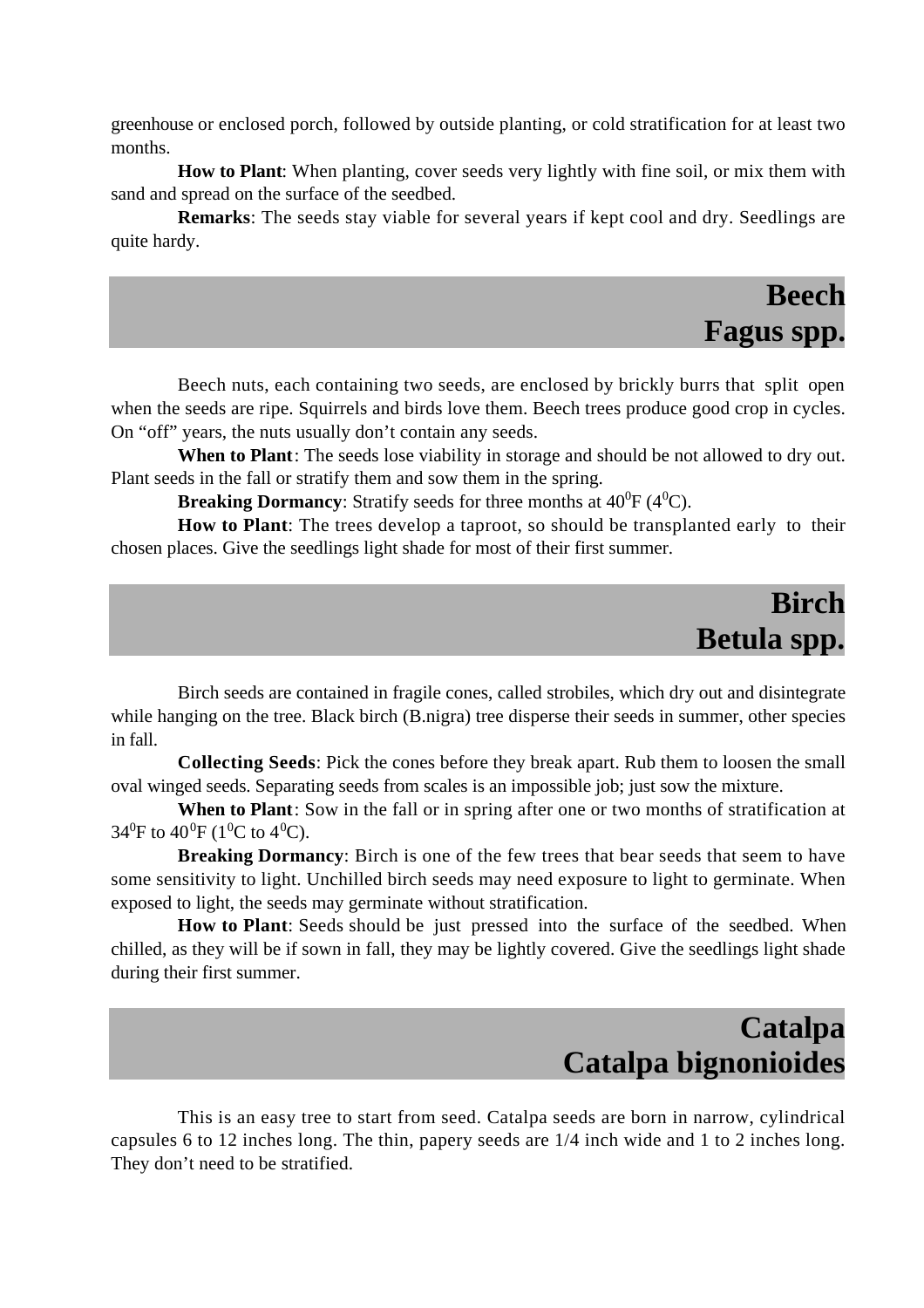**Collecting Seeds**: You can collect them in February and March when the capsules begin to split.

**When to Plant**: Plant them in either the fall or spring. Germination is usually prompt (two weeks in spring), and the germination rate is high.

### **Cedar, white Thuja occidentalis**

Also called arborvita, this tree produces male small cones containing 1/4-inch-long winged seeds. Good seed crops occur every three to five years.

**Collecting Seeds**: Watch as the cones ripen from green to yellow to brown. They open seven to ten days after ripening. Closed cones may be sun-dried until seeds can be shaken out.

**When to Plant**: Fall planting is probably best, but you can also stratify stored seeds and plant them in spring.

**Breaking Dormancy**: Stratify the stored seeds for two months at  $34^0F$  to  $40^0F$  ( $1^0C$  to  $4^0C$ ).

**How to Plant**: Many seeds are empty, so plant about 50 percent square foot of ground. **Growing Conditions**: Give the seedlings half shade for their first summer.

# **Chestnut Castanea spp.**

This genus includes C.mosllissima, the Chinese chestnut, and C.dentata, the American chestnut. Chestnut seeds are good to eat, and the squirrels know it. Chestnuts are protected by a wickedly spiny burr, but they usually fall free when the burr hits the ground.

**Collecting Seeds**: Good nuts should have a smooth surface. If they've deteriorated, the nutshell will be slightly wrinkled and dull. Weevils often infest the nuts. You can float off the damaged ones. Good ones will sink. If you're collecting nuts for a weeks or more in fall and saving them to plant all at once, keep the first ones in a paper bag in a cool place.

**When to Plant**: They spoil quickly, so plant gathered chestnuts immediately in the fall.

**How to Plant**: Bury them 1 inch deep. If chestnuts dry out, they lose viability, but they'll also decay readily if they're too damp. Purchased seeds will probably be dry and should be soaked for 24 hours before planting.

**Growing Conditions**: Mulch fall-planted beds and remove the mulch in spring.

# **Dogwood Cornus florida**

The beautiful spring-flowering dogwood produces striking red 1/4-inch oval berries (technically, they're called drupes) in the fall. Each contain a small "stone" that shelters one or two seeds. Seeds of the familiar flowering dogwood, C.*florida,* are often empty if the tree is not cross-pollinated by another dogwood. The seeds are slow starters because they have both hard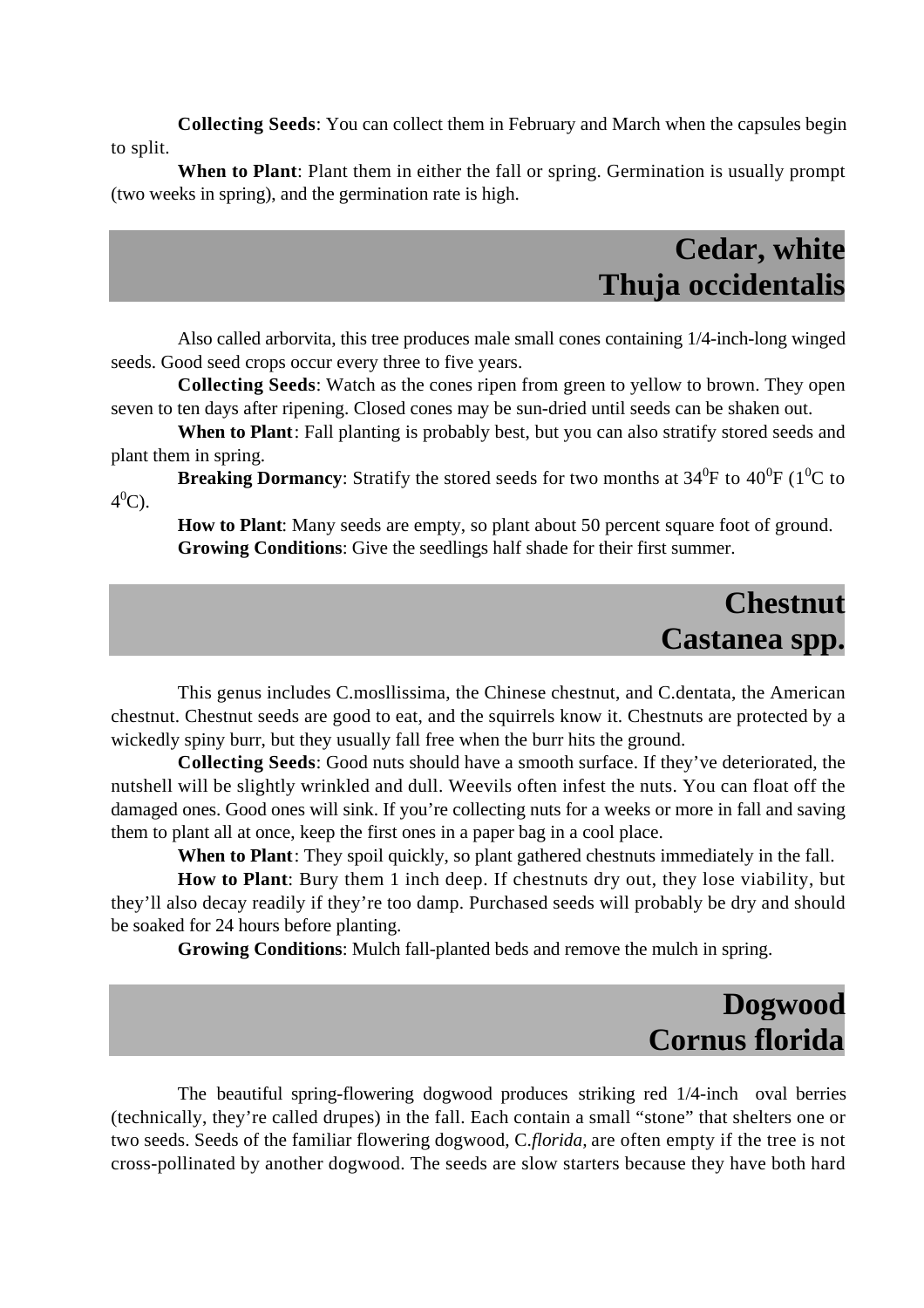seed coats and dormant embryos. Dogwood volunteers are all over the woods, though, and we recently found at least a dozen seedlings near a parent tree in my aunt's yard, so don't be discouraged.

**Collecting Seeds**: The fruit flesh contributes to the seed's dormancy, so remove the stones as soon as the berry turn red, and plant them immediately.

**When to Plant**: Plant immediately in the fall.

**Breaking Dormancy**: They may not germinate until their second spring in the ground. If you want to hasten things along don't mind going to some extra trouble, you can give them 60 days of warm stratification followed by three to four months of cold stratification, or treat them with sulfuric acid for one to three hours. You might try nicking or rubbing the stones between sandpaper also. Seeds that have dried should be soaked in water for a day.

**How to Plant**: Mulch the planted seeds over winter with 1/2 to 1 inch of sawdust or other fine stuff.

**Remarks**: Kousa dogwoods (C.kousa) have smaller seeds and are even more difficult to start from seed. Dogwoods suffer in a drought, so be sure to keep both seedlings and saplings well watered.

#### **Elm Ulmus spp.**

American elms disperse their short-lived, winged seeds in the fall. Viable seeds have firm, slightly rounded centers.

**Collecting Seeds**: Collect the flaky winged fruits a soon as they're shed, and air-dry them for a few days.

**When to Plant**: Sow them right away after they have been air-dried.

**Breaking Dormancy**: Seeds that have been stored should be stratified for two to three months, and planted thickly because the germination rate is often lower.

**Remarks**: Seedlings don't need shade.



Starting at age 20 to 30, fir trees produce 3- to 10-inch-long female cones that contain fragile winged seeds with soft, thin coats. Good seed crops appear in two- to four year cycles.

**Collecting Seeds**: Seeds usually start to blow out of the cones about one month after the cones turn brown. Collect the cones just before they open and dry them on screens. Seeds at the tips of the cones are usually infertile. Don't remove the seed wings. Keep the cones in a damp, cool place.

**When to Plant**: Plant them in fall if you can, spring if you must.

**Breaking Dormancy**: The average germination rate of fir seeds is 20 to 50 percent, and drops lower for seeds that are one year old. Unlike most conifers, fir seeds tend and to go dormant and benefit from a brief period of stratification, around 2 to 4 weeks. Seeds left in the stratify medium for longer periods of 15 weeks or so will often germinate at the stratifying temperature  $40^{0}$ F (4<sup>0</sup>C).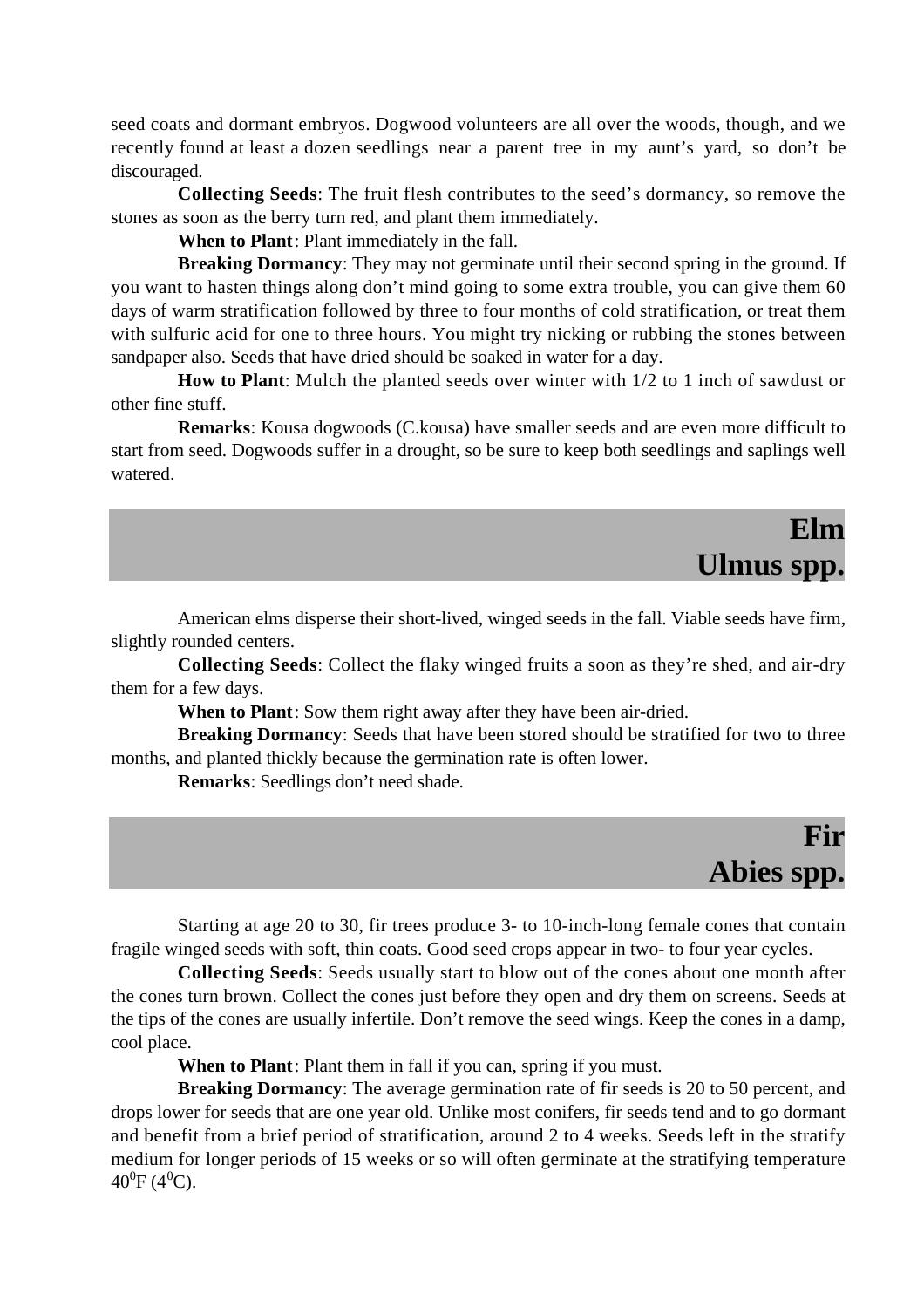**Diseases**: Seedlings are susceptible to damping-off.

# **Ginkgo Ginkgo biloba**

Trees start to bear at 30 to 40 years. To produce seeds, a ginkgo tree bearing female blossoms must be pollinated by one with male blossoms. The resulting yellow fruits which contain single seeds, have an unpleasant odor when crushed. Ginkgos are easy to raise from seed. Just be sure that the seeds don't dry out.

**Collecting Seeds**: The fruits usually drop after frost. At that time, the seed embryos are immature. They will continue to develop for six to eight weeks after the fruits fall. Store the fruits in a warm place until their flesh becomes soft enough to wash off.

**When to Plant**: Sow them in late fall. If you miss the fall planting, stratify the seed before spring sowing.

**Breaking Dormancy:** The seeds don't actually go dormant, but chilling seems to increase their germination. Stratify the seeds for one to two months at  $34^0F$  to  $40^0F$  ( $1^0C$  to  $4^0C$ ).

**How to Plant**: Cover the seeds with 2 inches of soil.

**Growing Conditions**: Ginkgos thrive in most ordinary soils.

## **Golden-rain Koelreuteria paniculata**

Also called varnish tree, the fruits of this handsome street tree ripen in September and October. They are brown, triangular husks about 1 1/2 inches long. Each contain three round black seeds. The tree produces good seed crops almost annually and the seeds keep well.

**Collecting Seeds**: Gather the husks when they fall from the tree in autumn.

**When to Plant**: If you can obtain fresh seeds, soak them in water for two hours, and then plant them in the fall.

**Breaking Dormancy**: The seeds have impermeable seed coats, and their embryos go dormant. If you're working with seeds that have been stored and are, therefore, more deeply dormant, try nicking or sanding the seeds, and then give them sulfuric acid for an hour, and then stratify for three months.

**Remarks**: Golden-rain trees do well in average soil, but they need full sun to germinate well.

# **Hawthorn Crataegus spp.**

This slow-growing tree produces white flowers in spring, followed by small red or yellow fruits that contain hard-coated, nutlike seeds.

**Collecting Seeds**: Pick the seeds out of the fruit pulp and wash them before planting.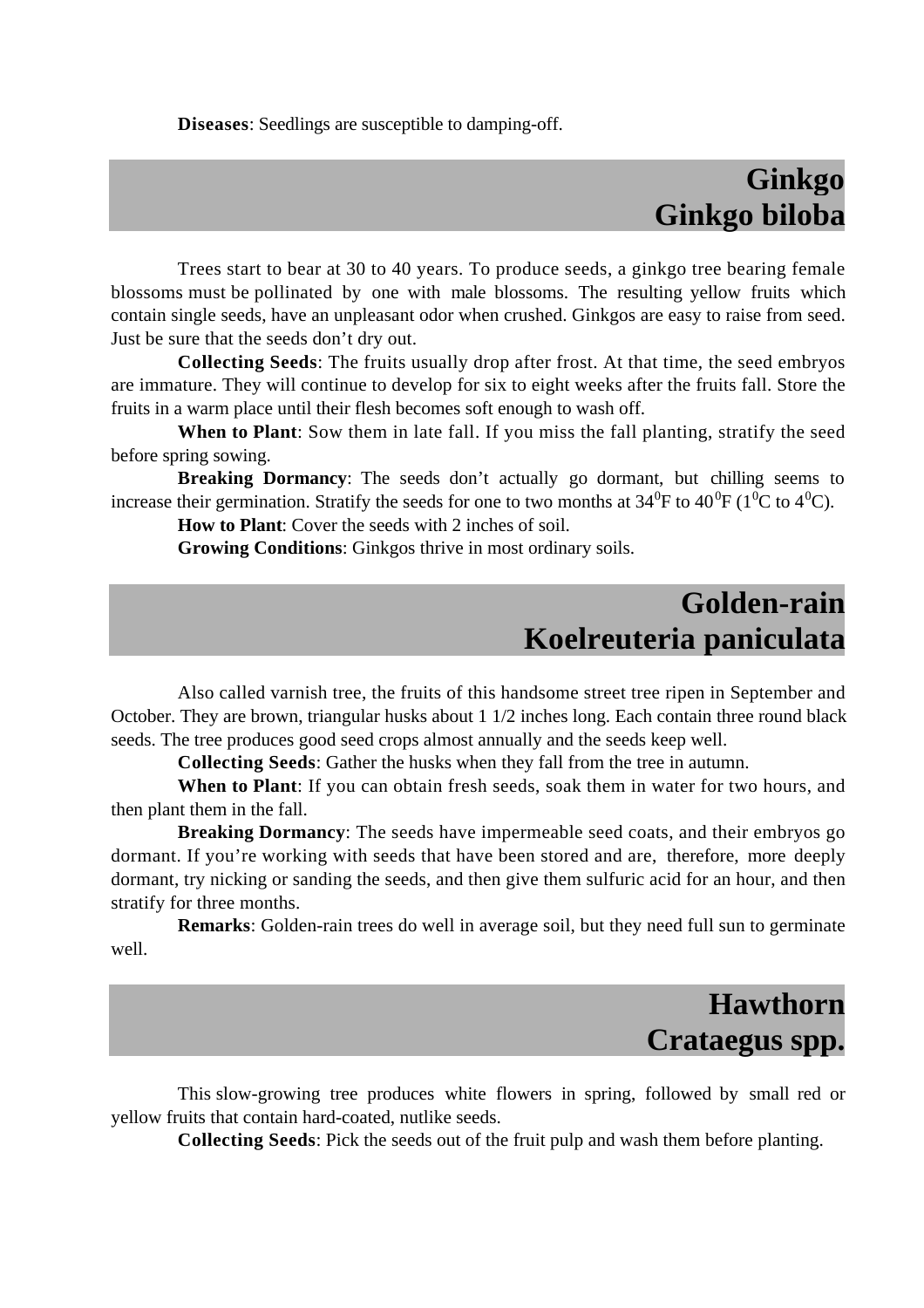**When to Plant**: Plant seeds right away; they will sometimes germinate the following spring. Stored seeds can be planted in the summer after stratification.

**Breaking Dormancy:** Before the seeds can imbibe water and start germinating, the seeds coat must decompose. In addition, the embryos need chilling in order to break dormancy. If the seeds have been stored, stratify them over winter at room temperature to break the seed coats and then chill them for four to five months in the refrigerator before planting out in summer. If you decide to use an acid treatment on hawthorn seeds, treat only seeds that have been kept at room temperature for several weeks, because the embryos in fresh seeds are damaged by the harsh acid.

**How to Plant**: Plant seeds thickly, because some will probably be infertile. Some should germinate the first year, but some will take another year to sprout.

**Remarks**: Hawthorns develop taproots and should be transplanted out of the nursery bed by the time they're a year old.

# **Hemlock Tsuga canadensis**

Seeds of these short-needled evergreens are borne in small oval cones 1/2 to 3/4 inch long. Seed production begins at 20 to 30 , or bit a later if the tree is in the shade. Most hemlocks bear frequent large crops.

**When to Plant**: Either plant seeds in fall or stratify them for three months.

**Breaking Dormancy:** Although some kinds of hemlock seeds don't go dormant, stratification still improves hemlock seed germination. Seeds planted in the south need less stratification than those grown in the North, and recommended temperature is higher for southern seeds  $70^0$ F (21<sup>0</sup>C) than for northern 55<sup>0</sup>F (13<sup>0</sup>C).

**How to Plant**: If you can, plant seeds from trees growing in a latitude and elevation similar to yours. Some growers use a sterile medium for hemlock seeds because they are prone to damping-off.

**Remarks**: The seedlings are small and delicate and should be shaded for their first two summers. They're usually kept in nursery bed until their second or third season.

### **Hickory Carya ovata**

C*.ovata* is the shagbark hickory, C.*laciniosa,* the shellbark hickory. Hickory nuts are enclosed in woody husks that split open when they fall to the ground. Good crops are periodic. Our shagbark hickory tree has had two excellent crops in 14 years, with poor or fair harvests in the remaining years.

**Collecting Seeds**: Gather the nuts promptly a they drop, because squirrels and mice collect them, too.

**When to Plant**: As soon as they drop or after stratification.

**Breaking Dormancy**: If you are planting saved seeds, chill them for one to five months at 33<sup>0</sup>F to 40<sup>0</sup>F (1<sup>0</sup>C to 4<sup>0</sup>C). Hickory nuts may be stratified in plastic bags without moss or other surrounding medium. Spread mulch over planted nuts.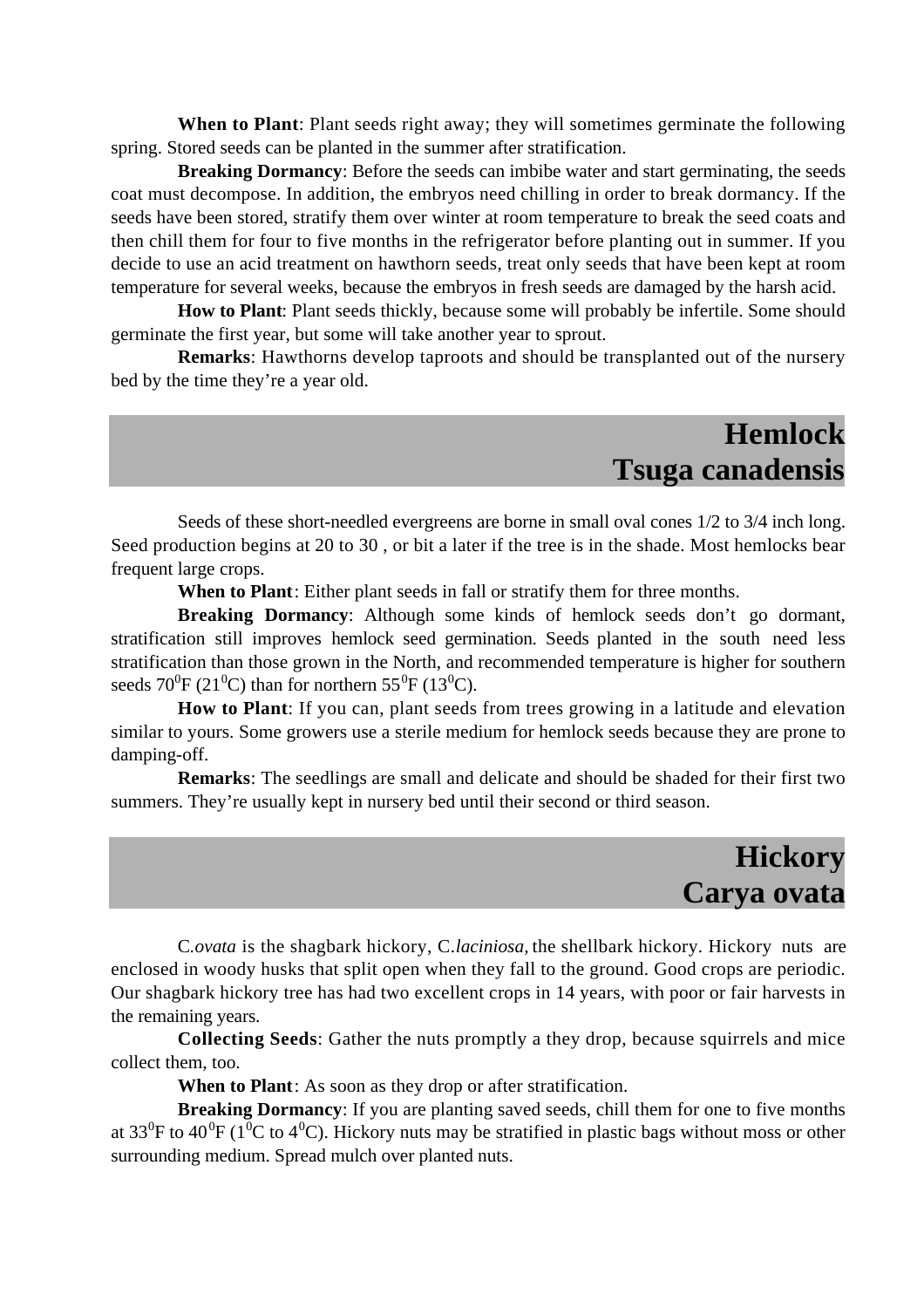**How to Plant**: Plant the nuts 1/2 inch deep and mulch with 1 to 2 inches of peat moss. Bury several nuts in the pots where you want to have a hickory tree, and then cut off all but the strongest seedlings.

**Remarks:** Hickories are difficult to transplant successfully.

### **Hornbeam Carpinus betulus**

Clusters of ribbed nutlets ripen in late summer and fall. Under natural conditions, seeds often germinate late - in their second spring.

**Collecting Seeds**: Experienced woodsmen recommend collecting the seeds while they're still slightly green**.**

**When to Plant**: Fresh seeds should be sown immediately without allowing them to dry. Seeds treated in this way have germinated the spring after planting. If seeds are collected when brown and dry, stratify them before planting.

**Breaking Dormancy**: Stratify seeds for three to four months at  $34^0F$  to  $40^0F$  ( $1^0C$  to  $4^0C$ ).

**How to Plant**: Place them in a seedbed of good, friable soil, mulch fall sowings, and provide light shade for the seedlings during their first year.

# **Larch Larix laricina**

L. *Laricina* is the tamarack, L. *Delidua,* the European larch. Larches hybridize readily, and good seed crops are periodic - every three to six years for the tamarack and every three to ten years for the European larch. The seeds should remain viable for at least three years if kept cool and dry.

**Collecting Seeds**: Collect fresh, dry cones in the fall, picking from the tree if possible because cones may remain on the tree until seeds have blown away.

**When to Plant**: Either sow the winged, triangular seeds in the fall or stratify them and plant them in spring.

**Breaking Dormancy**: Most larch seeds germinate well without any pretreatment, but some will enter an easily-broken dormancy. Stratify them for three months at  $32^0$ F to  $41^0$ F (0<sup>0</sup>C to  $5^0C$ ).

**Growing Conditions**: Shade the seedlings for the first two years. Larches like a good supply of moisture.

# **Linden Tilia americana**

T. *americana* is the American linden, T*.cordata,* the European linden. The hauntingly fragrant June and July blossoms of the linden are followed in early fall be small seed pellets. These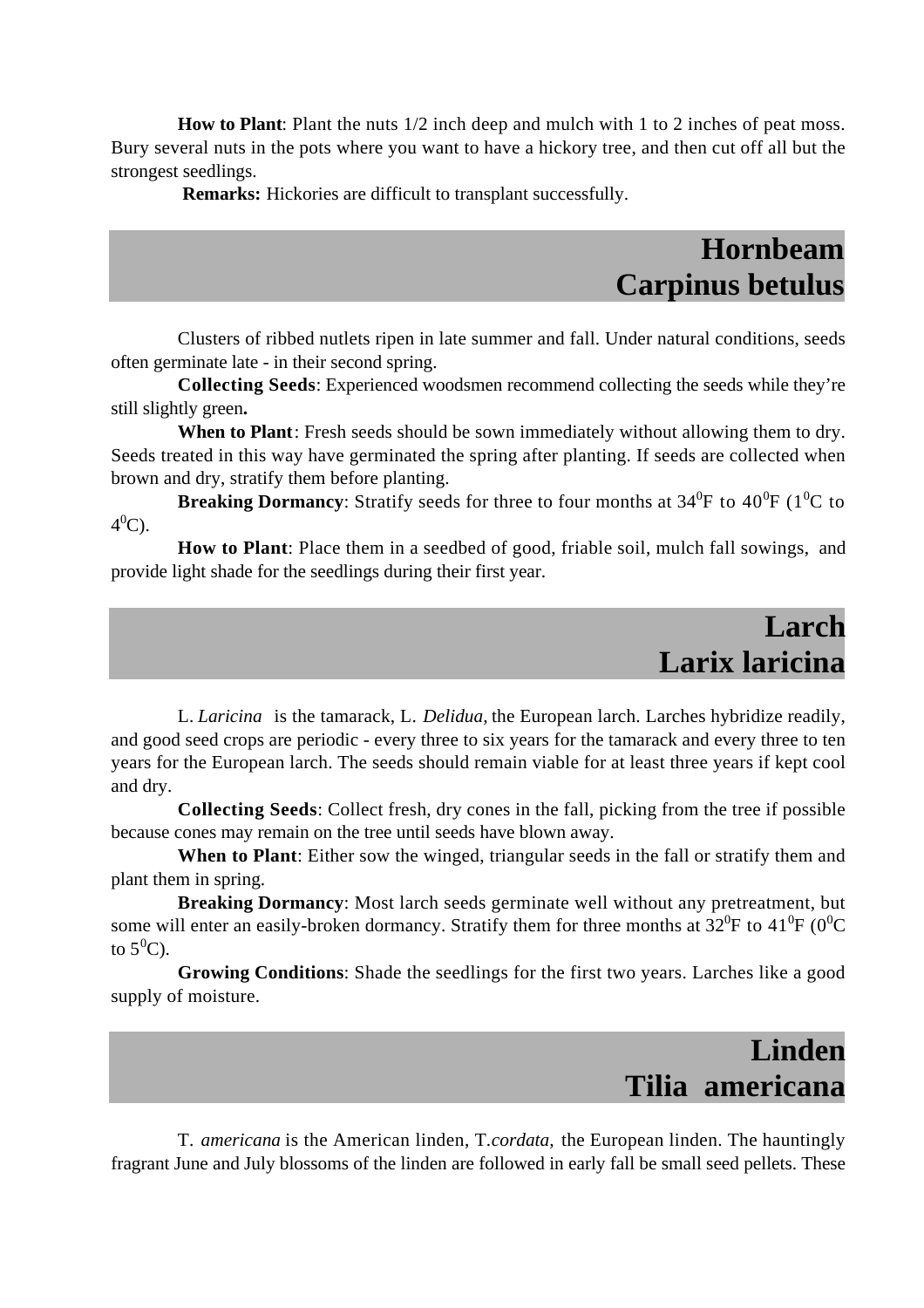are attached by wiry stems to the leaflike bract that earlier accompanied each cluster of flowers. The pelletlike capsules most commonly contain a single seed, but may contain two to four.

If you're looking for a seed-starting challenge, try the linden. Its seeds are probably the most difficult to start of any familiar tree. In nature, the seeds don't germinate until the second spring, and even then incompletely, with more stragglers following over the next six to seven years. Even methods like acid treatment are not always effective in breaking dormancy. Both the linden seed and its woody covering are very hard, and its embryo is dormant and possibly immature. In order to break its especially deep and complex dormancy, both the seed coat and its pericarp covering must be softened to admit water, and the embryo must undergo a period of afterripening.

**Collecting Seeds**: Pick the seeds while they're still green, before the seed coats harden. You can either pluck them as soon as the fruit color change from green to buff or be more daring and pick a few weeks before the color change. For early seed harvests, you should just barely be able to puncture the outer covering of the seed with the thumbnail. If they are too tender, wait a week.

**When to Plant**: Sow green seeds immediately, or plant stored or dried seeds after stratification.

**Breaking Dormancy**: Stratify brown, dry seeds at  $50^{\circ}$ F to  $85^{\circ}$ F ( $10^{\circ}$ C to  $29^{\circ}$ C) for four to five months to mature the embryos, then chill for four to five weeks at  $34^{0}F$  to  $40^{0}F$  ( $1^{0}C$  to  $4^0C$ ).

You can also try acid scarification. First use nitric acid to soften the pericarp, then sulfuric acid to etch the seed coats. Soak the acid-treated seeds in water for 24 hours and stratify for four months.

**Remarks**: The good news about starting lindens from seed is that once seedlings do appear, they are vigorous and grow rapidly.

### **Locust Robinia pseudoacacia**

Panicles of white, pealike flowers in May turn to brown pods by fall, each containing four to ten black seeds, each about 1/4 inch long. Black locusts may bear as young as six years, but years of abundant pod production are periodic.

**Collecting Seeds**: Collect the pods in fall white they're still whole.

**When to Plant**: Plant seeds in fall, soon after they drop.

**Breaking Dormancy:** The impermeable seed coats can cause dormancy, so nick or abrade the seeds and treat them with boiling water before planting, or use acid scarification for about ten minutes to one hour.

How to Plant: Cover them with about 1/4 inch of soil, sand, or sand and sawdust. Raised beds make transplanting easier.

Remarks: Locusts volunteer readily in our garden and hedgerows, so you'll probably get plenty of trees if you plant seeds casually in sunny places where you might like to have then growing.

**Magnolia**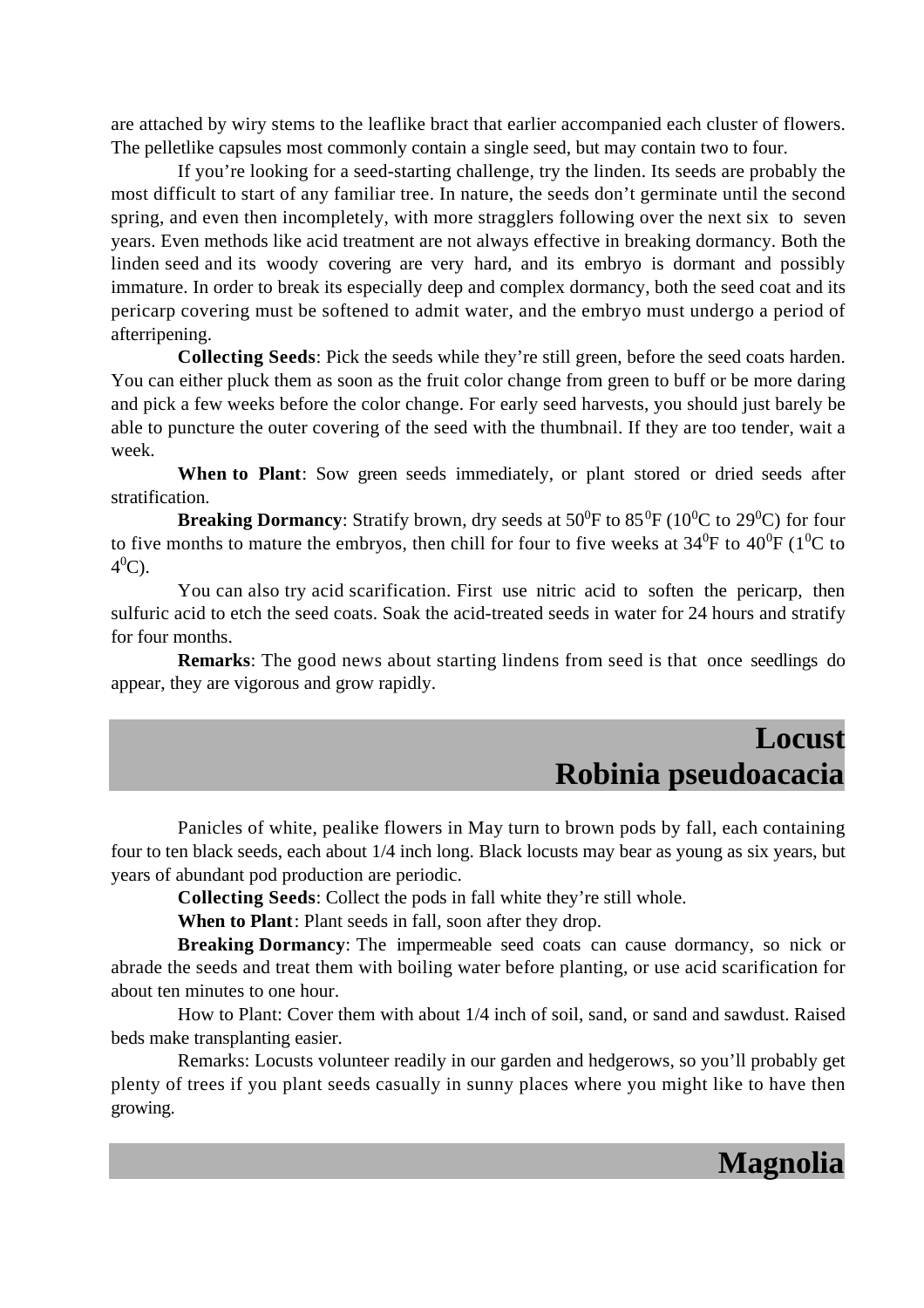#### **Magnolia spp.**

Magnolias may bear ten years after planting, and they usually produce good annual seed crops. The magnolia's showy spring flowers turn to 3- to 5-inch-long cones honeycombed with seed-containing follicles. The fleshy follicles split open to release 1/2-inch-long red drupes - an exotic-looking arrangement.

**Collecting Seeds**: As the cones start to split, spread them out to dry a bit so they'll release more seeds, which should not be allowed to dry.

**When to Plant**: Sow the seeds immediately or after stratification.

**Breaking Dormancy**: Stratify seeds for three to six months at  $32^0F$  to  $41^0F$  ( $0^0C$  to  $5^0C$ ).

**How to Plant**: Seedlings appreciate half shade during their first summer. Pot them up while they're still small so their extensive root system won't be lost in transplanting.

Most trees of this large and diverse genus grow easily from seed if you don't let the seeds dry out. Technically samaras, the winged seeds are often called "maple keys". Maples usually produce abundant annual seed crops.

**When to Plant**: Plant collected seeds immediately. Stored seeds must be stratified first.

**Breaking Dormancy**: If allowed to dry, the seeds develop hard coats. A two- to three month period of warm stratification  $68^{\circ}F$  to  $86^{\circ}F$  (20 $^{\circ}C$  to 30 $^{\circ}C$ ) followed by two to three months of cold stratification promotes better germination in maples. These conditions are met by prompt planting of seeds soon after they fall.

**How to Plant**: You can plant seeds when still "green", before the wings dry completely. In that case, leave the wings on. It's all right to remove wings from dried seeds before planting if you wish. A seedbed enriched with leaf mold will encourage a good root system.

> **Mulberry Morus alba**

**Maple**

 **Acer spp.**

M.*alba* is the white mulberry, M.*nigra,* the black mulberry. Mulberry trees begin to bear about five years. Each mulberry is actually a multiple fruit composed of small drupes. The seeds probably have some dormancy, but they're not difficult to start.

**Collecting Seeds**: Save out some good large berries while you're out there munching under the tree. Wash the pulp from the seeds.

**When to Plant**: I started seeds of M.alba under grow lights and, even without stratifying, got a few seedlings. The germination rate was low, though. Next time, I'd stratify the seeds first, or plant them in the fall after soaking them in cold water for several days.

**Breaking Dormancy**: Stratify the seeds for one to three months at  $34^0F$  to  $40^0F$  ( $1^0C$  to  $4^0C$ ).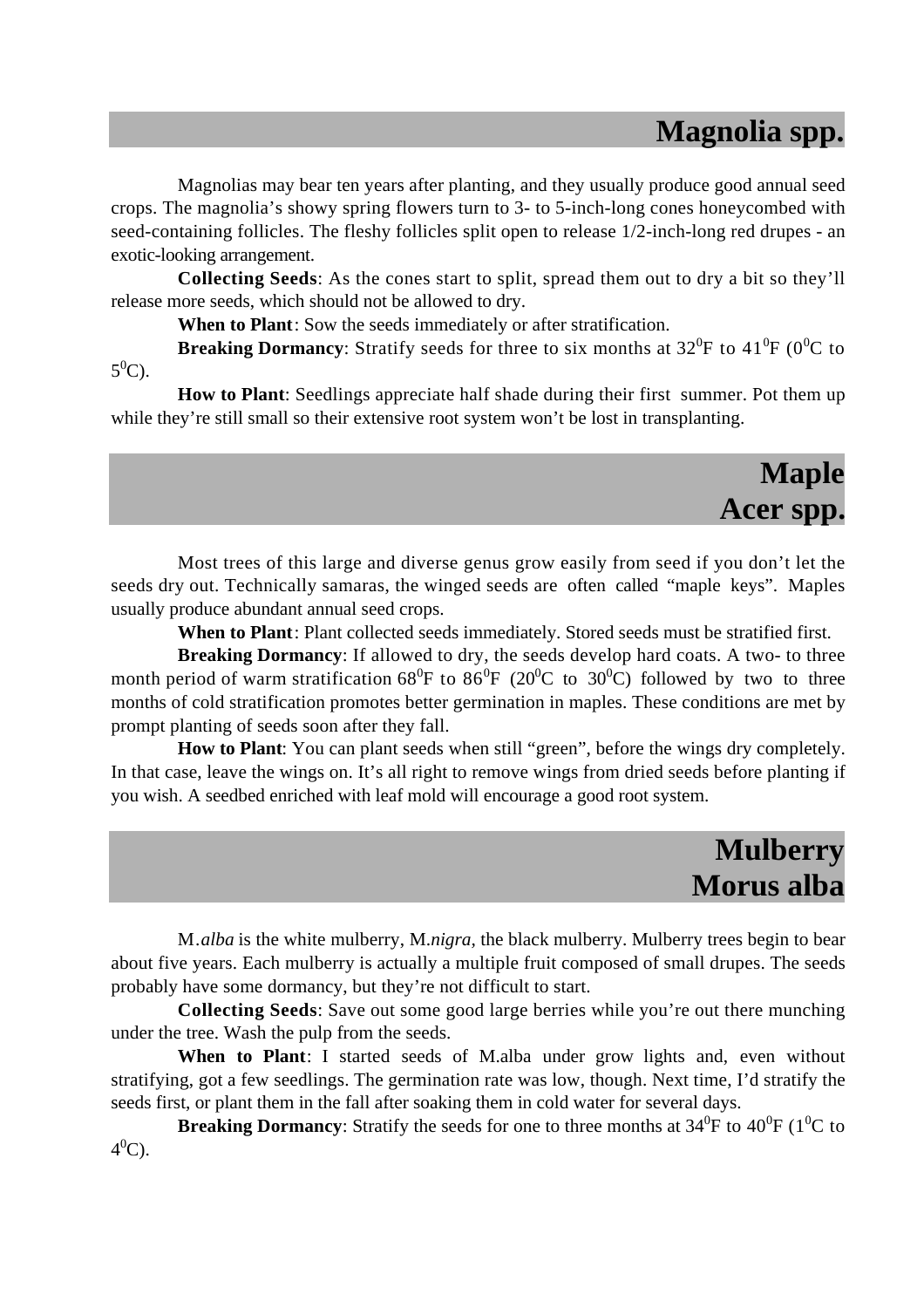**How to Plant**: Cover the seeds very lightly with fine soil, and give the nursery bed partial shade for two to three weeks after seedlings germinate.

# **Oak Quercus spp.**

This large group of trees includes species with a wide range od forms and germinating times. White oaks shed their acorns the same season they're formed; black oaks retain their until the following season.

**Collecting Seeds**: It's best to collect acorns from trees near others of the same species, because self- pollinated oak trees produce seeds of poor quality.

**When to Plant**: Seeds of the white oak can be planted immediately; they don't go dormant and will often germinate in fall. Black oak acorns need to be chilled to break dormancy. Sow them immediately, or stratify them and plant in spring.

**Breaking Dormancy**: Stratify black oak acorns for two to three months at  $34^{\circ}$ F to  $40^{\circ}$ F  $(1^0C \text{ to } 4^0C).$ 

**How to Plant**: Plant only sound acorns, without any evident cracking or weevil damage. Don't let the acorn dry. Fall-planted black oak acorns will germinate fairly late in spring. Keep the seedbed lightly shaded.

**Remarks**: Depending on the local population, you might need to screen your oak seedbed to keep out squirrels.

### **Pear Pyrus communis**

As fruits go, pear trees can be to bear, an some varieties have their "off" years, too. The ripe fruits contain four to ten seeds. A seedling pear we have here on the farm blossomed for the first time in its tenth spring.

**Collecting Seeds**: Pick seeds out of ripe fruits and rinse them in a strainer.

**Breaking Dormancy**: Pear seeds can be treated like apple seeds, but they need less chilling. Stratify presoaked seeds at  $32^{0}F$  to  $36^{0}F$  ( $0^{0}C$  to  $2^{0}C$ ) for eight to ten weeks.

**Disease**: Powdery mildew can sometimes be a problem. To help prevent it, arrange for good air circulation in the seedling bed.

## **Pine Pinus spp.**

Pine seeds vary greatly, from the large edible pinyon (P.*edulis*) nuts to the very small flakes of the mugo pine (P*mugo*). all are borne in cones of varying sizes. Most cones grows fairly high on the tree. They ripen and shed seeds in fall and winter.

**Collecting Seeds**: If possible, collect the cones just before they open, and dry them to free the seeds. Cones of a few pine species are held together by resin that has a high melting point,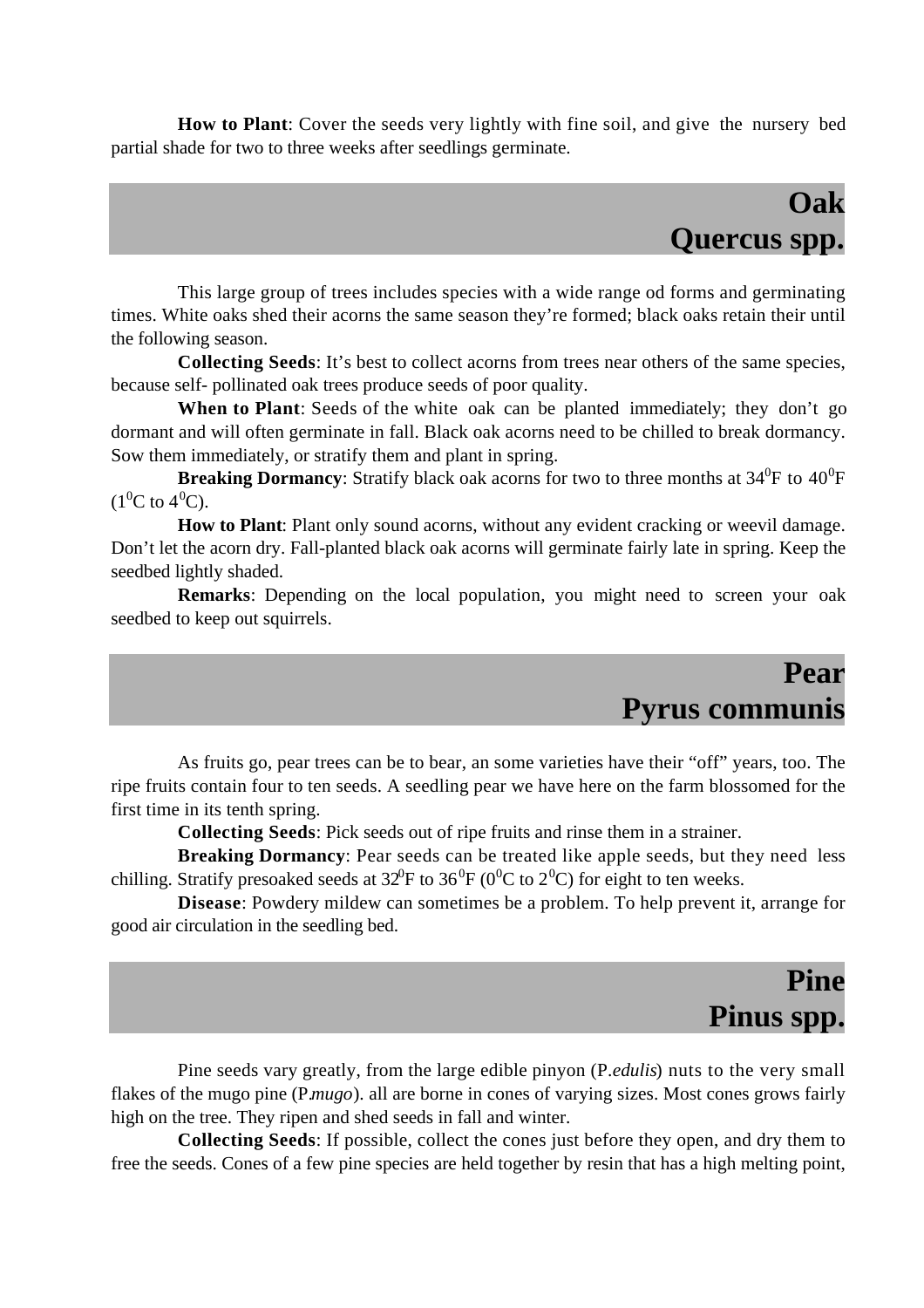and they will germinate best after fire melts the resin and releases the seeds. Some species of pine produce good crops annually, others only periodically. Pine seeds have a long storage life - five to ten years is not unusual, as long as they are kept cool and dry.

**When to Plant**: Plant them in the fall or after a period of stratification.

**Breaking Dormancy**: Like those of most conifers, pine seeds will often germinate well without any treatment, but chilling them for six weeks before planting at  $34^{0}F$  to  $40^{0}F$  ( $1^{0}C$  to  $4<sup>0</sup>C$ ), or planting them in the fall will result in more complete germination. For seeds grown in the south, a shorter stratification period will be sufficient, but such seedlings will be more frost tender then those raised from northern-grown seeds.

**How to Plant**: Some growers use a sterile soil mix to start pine seeds, because they are subject to damping-off.

#### **Prunus spp.**

This genus includes the stone fruits, such as P.*cerasus,* sour cherry, P.*persica,* peach; P.*armeniaca,* apricot; P.*domestica,* plum; and P.*dulcis,* almond. Seeds of this genus, especially peaches and apricots, volunteer freely around our farm. We often toss the pits around in spots on our land where we think a peach tree would be welcome. Since peach trees are short-lived in our area, often succumbing to borers and disease after bearing for only a few years, this simple stratify ensures that we always have at least some bearing peaches. Apricot blossoms are often killed by a sneak frost in late spring, so it's nice to have plenty of trees in different locations.

**Collecting Seeds**: For international planting, collect sound pits from ripe fruits and clean off the pulp. You can float off empty seeds.

**When to Plant**: Don't let the seeds dry for more than a few weeks before you plant them. Sow seeds in August or early September, or in spring after a period of stratification.

**Breaking Dormancy:** Most of these summer-ripening fruit seeds will germinate better if they have a short period, at least two weeks, of warm stratification at  $68^{\circ}F$  to  $86^{\circ}F$  (20<sup>o</sup>C to 30<sup>0</sup>C) followed by six months or so of cool stratification at  $34^{0}F$  to  $40^{0}F$  (1<sup>0</sup>C to 4<sup>0</sup>C). You can approximate these conditions by sowing the seeds in August or early September. If you stratify the seeds in the refrigerator, sow them as early as possible in spring.

# **Redbud Cercis canadensis**

C.*canadensis* is the Eastern redbud, C.*occidentalis,* the California redbud. When the redbuds bloom in April, the fringes of our woods blush deep pink. A few of our naturally-seeded trees have lighter, shell-pink blossoms. The flat brown pods are borne in abundance, each containing 7 to 12 seeds.

**Collecting Seeds**: Collect the pods as soon as they turn dry and brittle.

**When to Plant**: Freshly collected seeds planted in fall should germinate in spring, scarify the seeds by nicking or sanding and then treating them with boiling water, or use acid scarification. Stratifying seeds for 5 to 8 weeks for eastern species or 12 weeks for western species will help to break dormancy.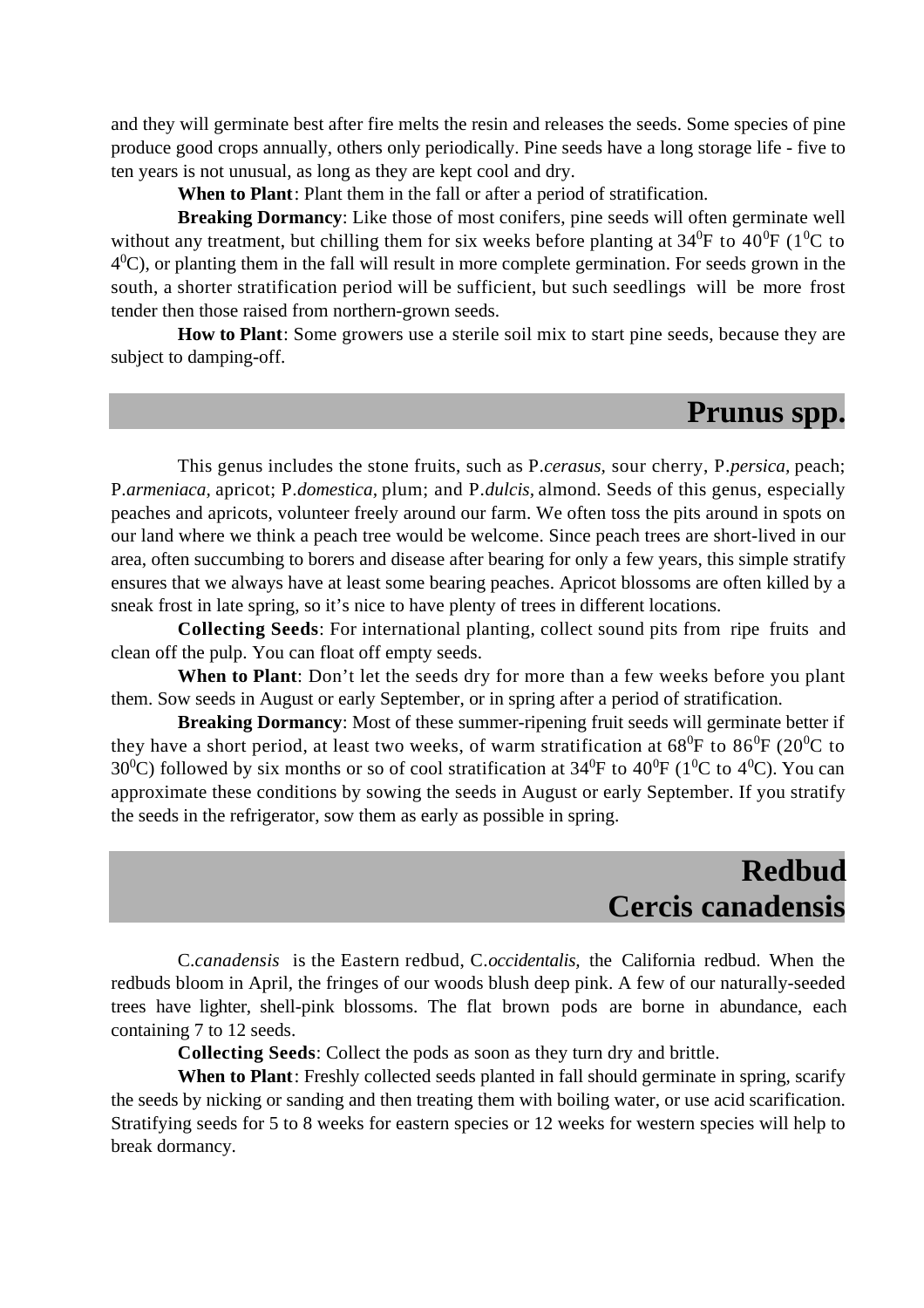**How to Plant**: Pot up seedling trees at the end of their first season, or transplant them to their permanent locations, well marked with stakes. Potted trees may be held for a year or two while roots develop.

**Remarks**: Older trees don't transplant well.

**Spruce Picea spp.**

Mature spruce trees like a good supply of moisture, but tolerate exposure to wind and cold. Their pendent cones ripen in the fall.

**Collecting Seeds**: If you need a lot of seeds, try to collect they open, but even fallen cones will still contain a few of the small winged seeds for small plantings. Avoid over-drying the seeds. They're somewhat less substantial than those of the firs, and have a lifespan of only about three years.

**When to Plant**: Sow the seeds in fall as soon as you collect them, or after a period of stratification.

**Breaking Dormancy**: Dormancy in spruces is mild and probably not universal. You might find that unstratified imbibed seeds will germinate well under lights, but, as with most woody stored seeds for about two months.

**Disease**: Like the seedlings of other conifers, spruce seedlings are susceptible to damping-off.

**Remarks**: Seeds of Engelman and blue spruces can germinate at low temperatures. If fallplanted seedlings of these species appear before winter, mulch them and cover lightly with evergreen branches to ward off frost damage.

## **Sweet Gum Liquidambar styraciflua**

The prickly, round fruiting heads of the sweet gum tree manure in September and October. Most trees produce some seeds every year, with large crops occuring every three years or so.

**When to Plant**: Shake out the small winged seeds and sow them immediately, so they're receive a natural three-month chill to overcome the dormancy of their embryos. Stored seeds must be stratified first.

**Breaking Dormancy**: Stratify stored seeds at  $34^0F$  to  $40^0F$  ( $1^0C$  to  $4^0C$ ) for at least a month before outdoor planting.

**How to Plant**: Seed viability is low, so sow with a generous hand. Press the seeds lightly into the surface of the soil.

#### **Sycamore Platanus occidentalis**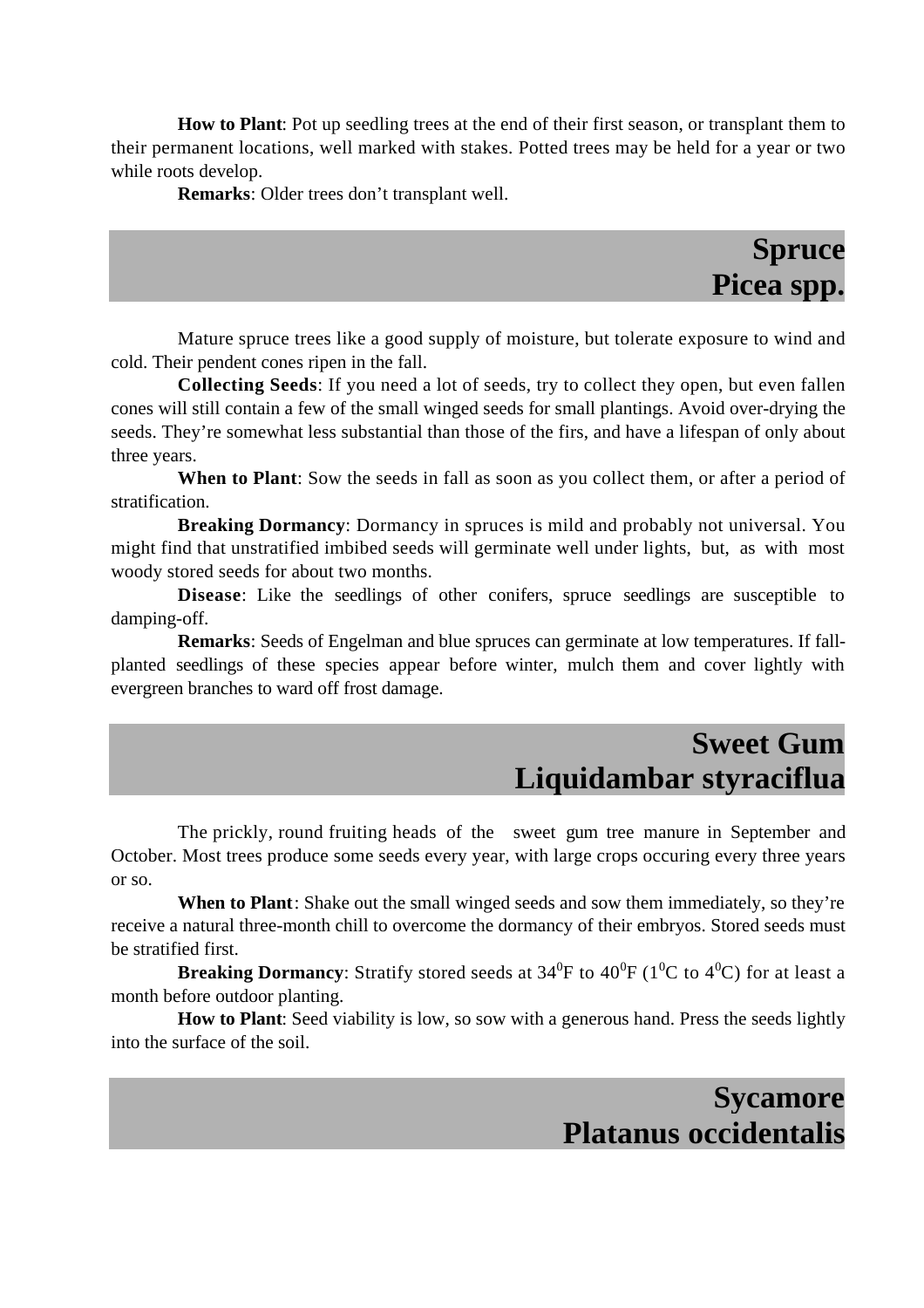Plane trees or buttonballs, as sycamores are also called, can produce seeds when they are as young as five years, if grown in the open. Trees growing close together will fruit later. Sycamores usually produce good crops in alternate years. The "buttonball" that falls from the tree in late winter really a densely-packed mass of thin, slender, pointed seeds. It's usually slightly smaller than a Ping-Pong ball.

**Collecting Seeds**: Seed-bearing trees are tall, so unless you want to climb, you'll to wait for the seed balls o fall.

**When to Plant**: Sow seeds immediately or after stratification if stored.

**Breaking Dormancy:** Promptly planted seeds usually germinate well without any pretreatment, but seeds that have been stored should be stratified for at least two months before planting.

**How to Plant**: Crush the dried balls and sow the fibers in a well-prepared seedbed.

# **Tulip Liriodendron tulipifera**

The straight-trunked tulip produces conelike fruits that look like tiny umbrellas when they've lost their seeds. Each long, winged flake that snaps off from the cone's pointed central shaft resembles an exclamation point and contains one or two seeds. Tulip trees start to bear at age 15 to 20 and produce good annual seed crops.

**When to Plant**: The seeds deteriorate quickly; on average only about 10 percent are fertile, so they should be planted promptly. Stored seeds need stratification at  $34^0F$  to  $40^0F$  ( $1^0C$ to  $4^{\circ}$ C) for two to three months to break dormancy. Purchased seeds may not germinate until the second spring.

**How to Plant**: Because seeds deteriorate rapidly, plant thickly - about 50 to 75 seeds per linear foot. Thin to five to ten seedlings per square foot.

**Remarks**: Pot up tulip tree seedlings during their first year, before their roots grow deep, because their long taproots make later transplanting difficult.

# **Walnut Juglans spp.**

J.*nigra* is the black walnut, J.*regia,* the English, or, more properly, Persian, walnut. Walnuts produce male and female flowers on the same tree, but at different times - probably a safeguard-against too much self- pollination. You need at least two trees for good crops. The delicious edible seeds are oily nuts guarded by hard shells encased in husks.

**Collecting Seeds**: Persian walnuts usually fall free of their husks, but black walnuts hit the ground still surrounded by the fleshy 1/4- to 3/8-inch-thick green covers. Black walnut husks can be difficult to remove if allowed to dry on the nut. It is not absolutely necessary to husk the seeds before planting.

**When to Plant**: The nuts usually germinate naturally in spring after fall planting. Spring planting may be done after a period of stratification.

**Breaking Dormancy**: Stratify purchased seeds or stored seeds for three to four months at  $34^{\circ}$ F to  $40^{\circ}$ F ( $1^{\circ}$ C to  $4^{\circ}$ C).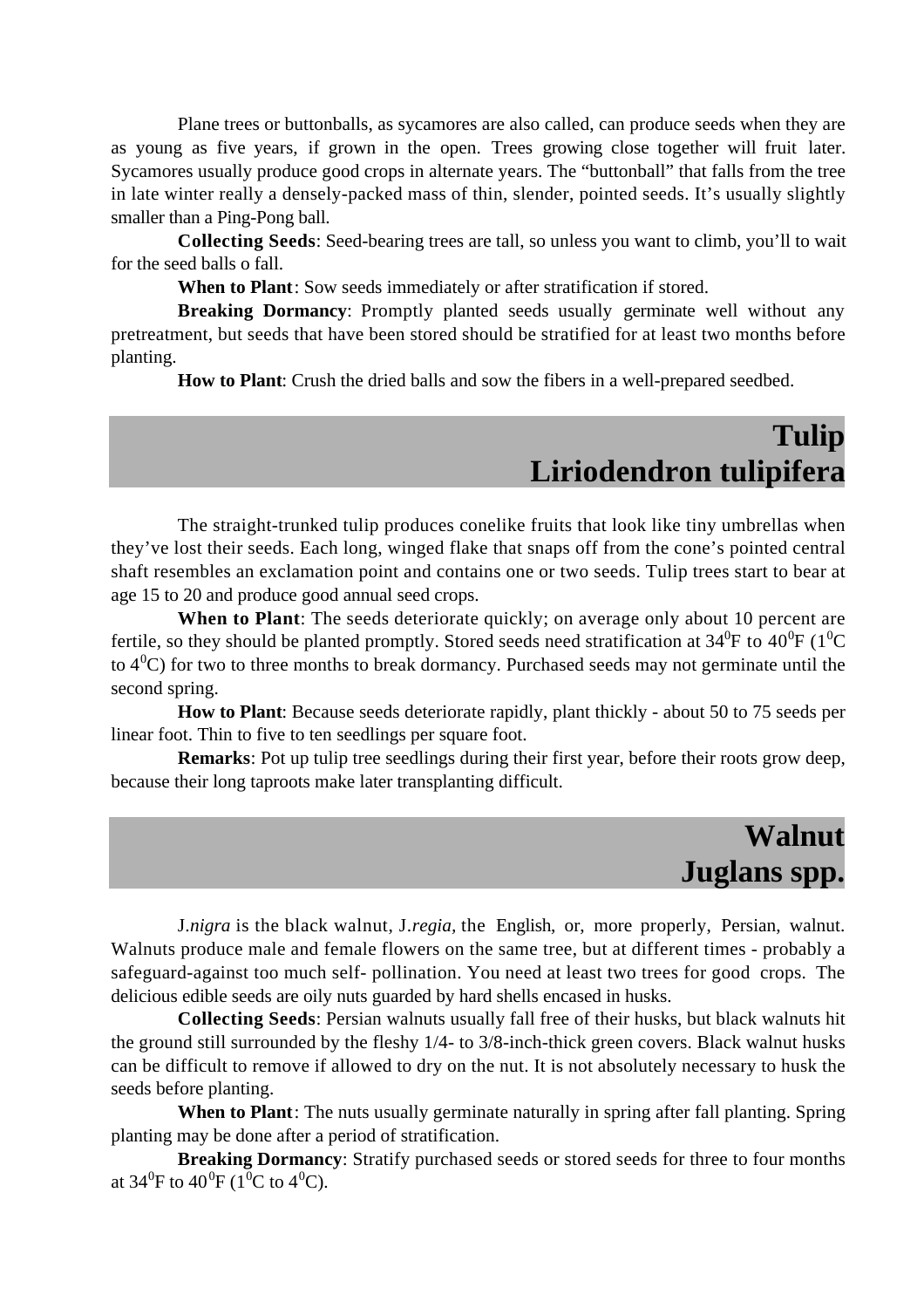**How to Plant**: Cover the nuts with 2 inches of soil. You might need to screen the seedbed to keep out hungry squirrels. Transplant walnuts to your chosen spot during their first year because their taproots can make later transplanting difficult.

**Remarks**: Persian walnut seeds are more likely to dry out in storage than those of the black walnut, and the seedlings are very susceptible to frost injury.

#### **SHRUBS**

The general principles for starting shrubs from seed are the same as for trees. Shrubs bear their seeds at an earlier age than trees, and fewer of them develop taproots. The most outstanding difference is probably the fact that, because they play a smaller part in our economy, shrubs have been studied much less than trees. Because there is less detailed information available on starting shrubs from seed than for tree, your adventures in this area will be even more experimental, but no less rewarding.

# **Barberry Berberis spp.**

This large, diverse group of plants bears good annual crops of berries. The familiar Japanese barberry often used for hedges produces red berries; other species produce purple and bluish black berries. The different species of barberry hybridize readily. Each fruit contains several berries.

**When to Plant**: If you don't get the seeds planted in fall, when they ripen, don't worry. You can plant them as late as March (February in the mid-South), and they will still receive enough chilling to break dormancy.

**Breaking Dormancy**: Seeds have mild dormancy, easily overcome by brief chilling.

**How to Plant**: The pulp doesn't seem to contain any germination inhibitors, so you can plant the whole berry without extracting the seeds, although if mold has been a problem in your seedbed, it might be best to remove the seeds from the pulp.

**Diseases**: Barberry seedlings are susceptible to damping-off, and the plant is also a host to black stem rust of wheat.

## **Blueberry Vaccinium spp.**

Blueberry fruits vary widely in dormancy and chilling requirements. Some species will germinate without chilling.

**Collecting Seeds**: Begin by collecting ripe fruits, always a pleasant job when there are plenty to eat, too, and keep them refrigerated for a few days. Then put the berries in the blender with  $1/2$  cup of water and blend them briefly just to break up the pulp.

Let the blueberry slush stand in a jar until the good seeds settle. Pour off the pulp and the empty seeds. Next, dry the good seeds and refrigerate them. The seeds keep well.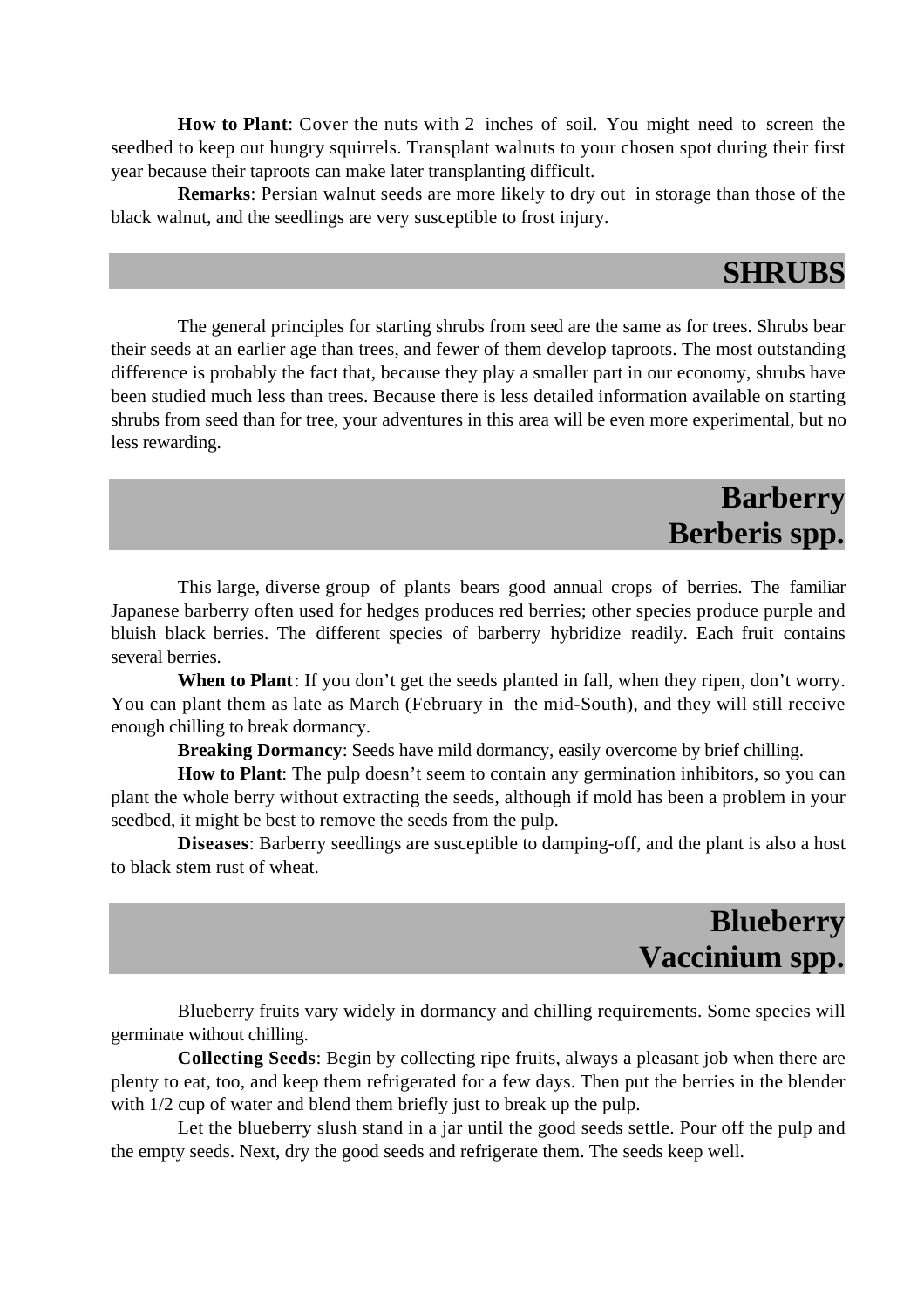**When to Plant**: Mix them with the stratifying medium, or try planting them in early spring in a flat of mixed sand and peat.

**Breaking Dormancy**: In the absence of specific information for each them in variety lowbush, highbush, dwarf, box, and early blueberry, and red huckleberry - you might as well plan to stratify blueberry seeds for two to three months.

**Growing Conditions**: Blueberries need an acid, well-drained soil. The best bushes we've ever grown were in front of a stone wall, where they received morning sun and light open shade in the afternoon. We kept them mulched with peat moss.

### **Cotoneaster Cotoneaster spp.**

This varied group of plants ranges from ground covers to large shrubs. Different species cross readily. Cotoneasters purchased from nurseries may be hybrids. The red or black fruits, which resemble rose hips, ripen in fall and contain up to five seeds.

**Collecting Seeds**: Most have a hard seed coat and need warm stratification before chilling to help to soften the seed coat. Collecting green berries might circumvent the hard seed coat problem, but there are no studies to prove it. Either give the seeds four months of warm stratification at 75<sup>0</sup>F (24<sup>0</sup>C) followed by about three months of chilling at 34<sup>0</sup>F to 40<sup>0</sup>F (1<sup>0</sup>C to  $4^0$ C), or sow acid-scarified seeds in a cold frame or seedbed in midsummer or fall. Don't let stratified seeds dry out before planting.

### **Elderberry Sambucus canadensis**

Lacy umbels of white flowers turn to flat-topped clusters of purple-black berries. If you've ever made elderberry jam, you know what purple is. The seeds keep well, but they have dormant embryos and hard seed coats.

**Breaking Dormancy**: A two- to three-month period of warm stratification at 68<sup>0</sup>F to 86<sup>0</sup>F (20<sup>0</sup>C to 30<sup>0</sup>C) followed by three-month chill at 34<sup>0</sup>F to 40<sup>0</sup>F (1<sup>0</sup>C to 4<sup>0</sup>C) should help to break dormancy. You can also cold-stratify the seeds and sow in spring. Either way, germination is often delayed until the second spring.

**How to Plant**: Plant the whole berry if you have a good supply. If not, you'll find three to five seeds in each berry. To extract the seeds, use the blender treatment described under blueberries. Low places well supplied with moisture make good sites for elderberries.

# **Gooseberry and Currant Ribes spp.**

Both of these low shrubs and their many cousins produce smooth, round berries that contain many seeds and ripen in early to midsummer. Plants start to bear at 3 to 5 years. The seeds can remain viable for as long as 13 to 17 years.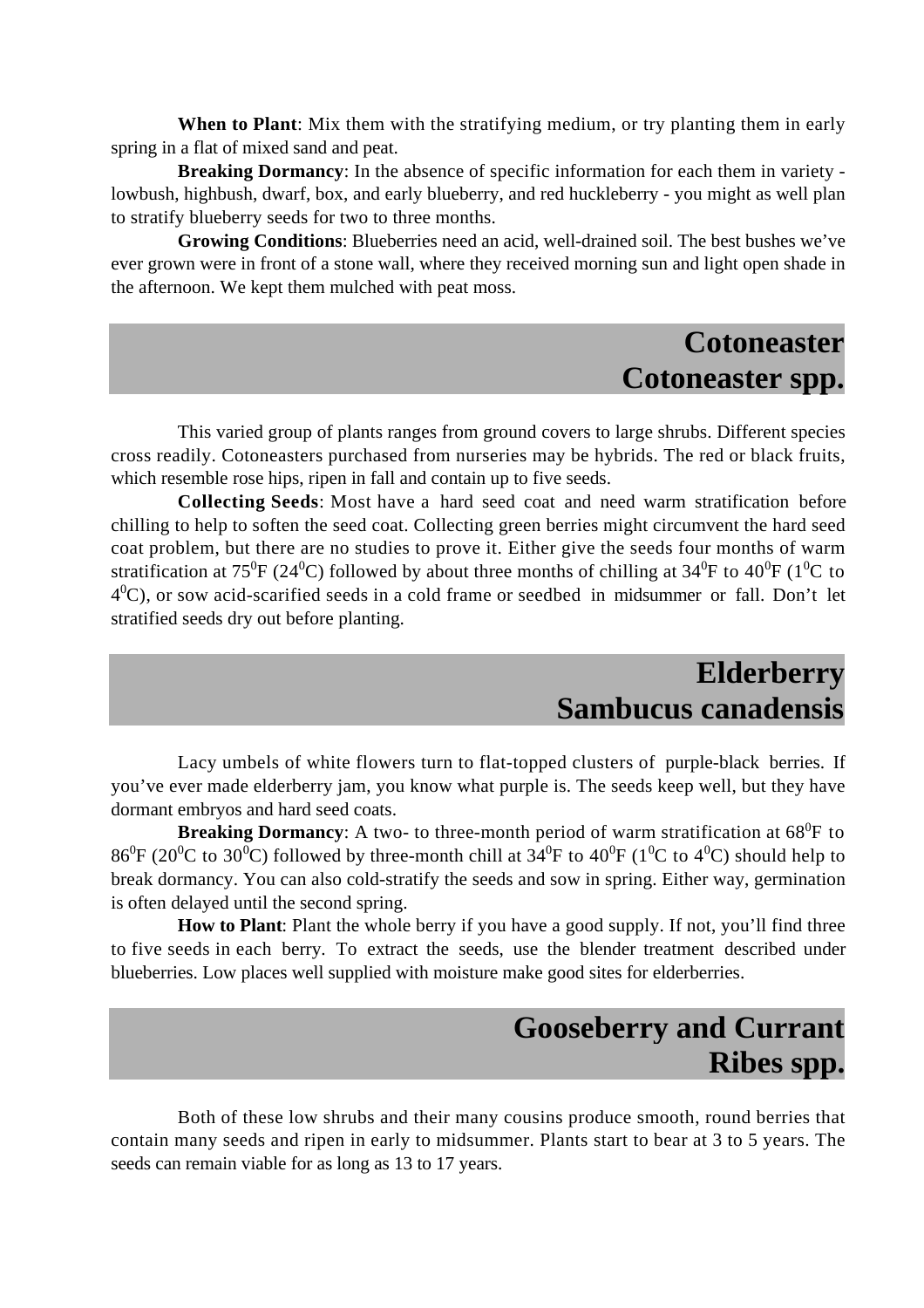**When to Plant**: Either sow seeds in fall or stratify them and plant in the spring.

**Breaking Dormancy**: Many ripe seeds will germinate in spring after fall planting, but a certain number of seeds also seem to stay dormant for varying periods - an advantage for the plant in adapting to changing growing conditions, some seeds are always there waiting for better weather. Some Ribes seeds have hard seed coats, and most need a fairy long period of cold stratification. Stratify the seeds at  $34^0F$  to  $40^0F$  (1<sup>0</sup>C to 4<sup>0</sup>C) for three to four months.

**How to Plant**: You can either plant whole berries or extract seeds as for blueberries.

**Remarks**: Seeds of the Sierra gooseberries and possibly some others do not germinate well if planted fresh; they should be dried before sowing.

#### **Hazelnut Corylus americana**

The hazelnut's round, hard-shelled, dark tan nuts are encased in fringed husks from which they readily fall free.

**Collecting Seeds**: When the husks dry, squirrels often get them first, so we pick the clusters of nuts while the husks are still green.

**When to Plant**: Plant the nuts as soon as they fall, or keep them cool and plant them in October or November.

**Breaking Dormancy**: For spring sowing, prechill the nuts for several months.

The familiar round red holly berries are produced only by female plants. Bearing begins at eight to ten years. The berries, which ripen in late fall, contain one to four seeds.

**Breaking Dormancy**: Hollies don't start easily from seed. In nature, their complex dormancy controls often delay germination until their third or fourth spring. Holly seeds have very tough seed coats, their embryos are immature, and they require chilling to break dormancy not an easy set of conditions to get around. Acid stratification will soften the seed coat, but it might damage the immature embryo. The best plan is probably to give winter- or spring-gathered seeds a period of warm stratification,  $60^{\circ}F$  to  $90^{\circ}F$  (16<sup>o</sup>C to 32<sup>o</sup>C), until the following fall. This will help to mature the embryo and soften the seed coats. Then sow the seeds in a seedbed will naturally receive the fairly intense winter chill they need in order to sprout.

# **Lilac Syringa spp.**

**Holly**

 **Ilex spp.**

Plant seeds only from lilacs that are not hybrids. The seeds keep well. The fruit is a twocelled capsule containing four flat, thin, 1/2-inch-long seeds.

**When to Plant**: Sow the seeds in late summer as soon as they are mature, or stratify until spring.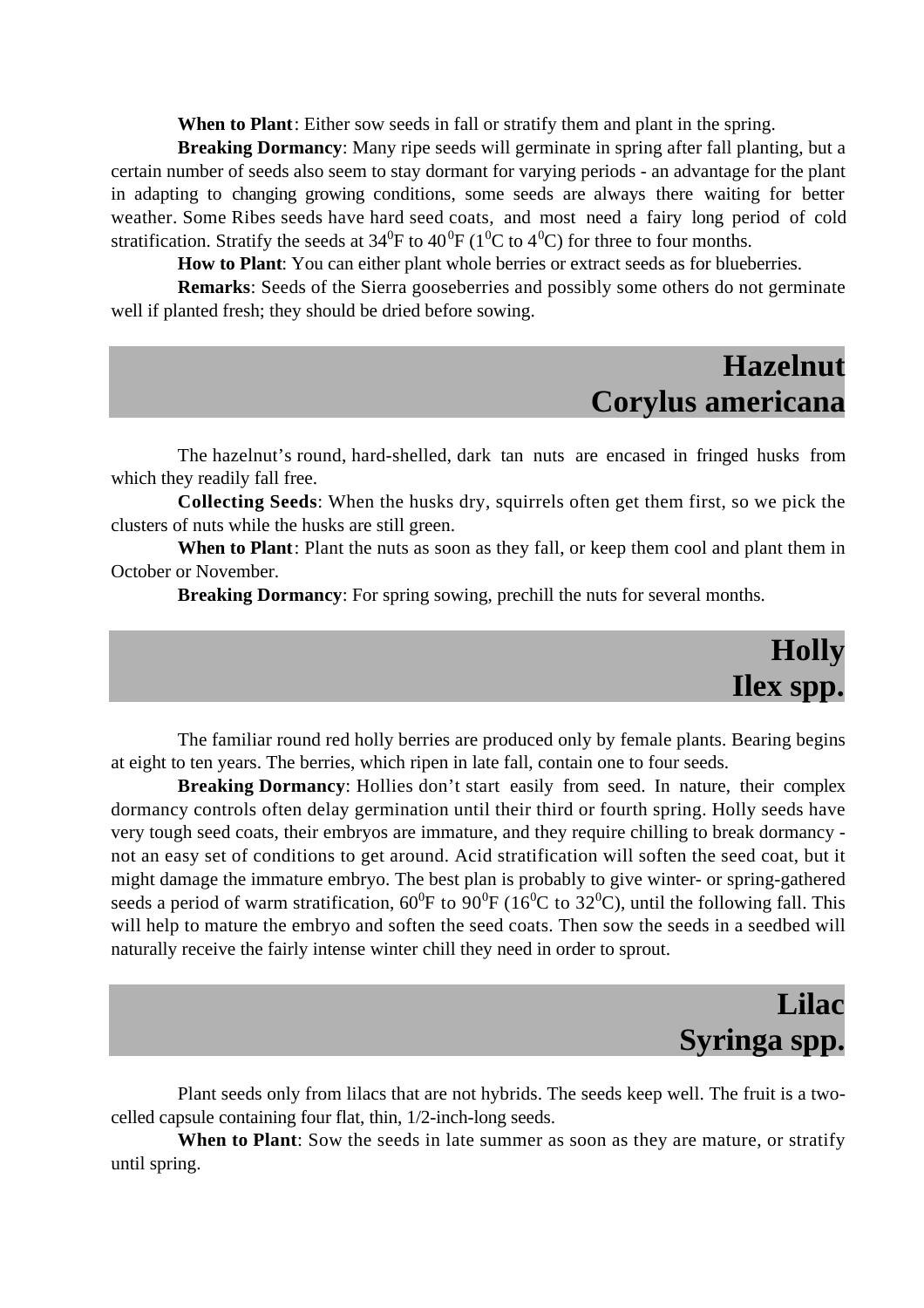**Breaking Dormancy**: Lilac seeds have little, if any, tendency to go dormant, and may also be sown in spring without stratifying. Fall-planted seeds usually germinate the following spring.

> **Privet Ligustrum spp.**

Fruits of the common privet hedge are black drupes 1/3 to 1/2 inch long. Each contains several seeds.

**When to Plant**: Plant immediately or after a period of stratification.

**Breaking Dormancy**: Extracted seeds that have not been allowed to dry should germinate well without stratifying. Stored dry seeds need two to three months of stratification at  $40^{0}$ F (4<sup>0</sup>C).

# **Rhododendron and Azalea Rhododendron spp.**

**Collecting Seeds**: Collect the tiny seeds as soon as the oblong capsules start to turn brown, and before they open.

**When to Plant**: You can start seeds indoors under fluorescent lights, in a cold frame in spring, or in a cool greenhouse in winter.

**Breaking Dormancy**: Rhododendron seeds need no pretreatment to promote germination.

**How to Plant**: Use an acid seed-starting medium, a mixture of vermiculite and peat or sphagnum moss, and incorporate some leaf mold in the nursery bed. Press the seeds into the surface of the flat or bed, and cover them lightly with finely sifted sphagnum moss. Don't bury the seeds, light aids germination. Give the fragile seedlings partial shade for their first year, and be sure to provide acid soil, plenty of moisture, and good drainage.



**Collecting Seeds**: Collect rose hips when their color in changing from green to orange. At this stage, the seeds pop out readily when you squeeze the fruit. Later, when rose hips are fully ripe, it's more difficult to separate seeds from pulp.

**When to Plant**: Sow seeds early outside while soil is still warm. Stored seeds can be sown in spring after a period of stratification.

**Breaking Dormancy**: Rose seeds have tough seed coats. Planting them just before cool temperatures arrive provide the two to three weeks of warm stratification that seem to help to break down those hard seed coats.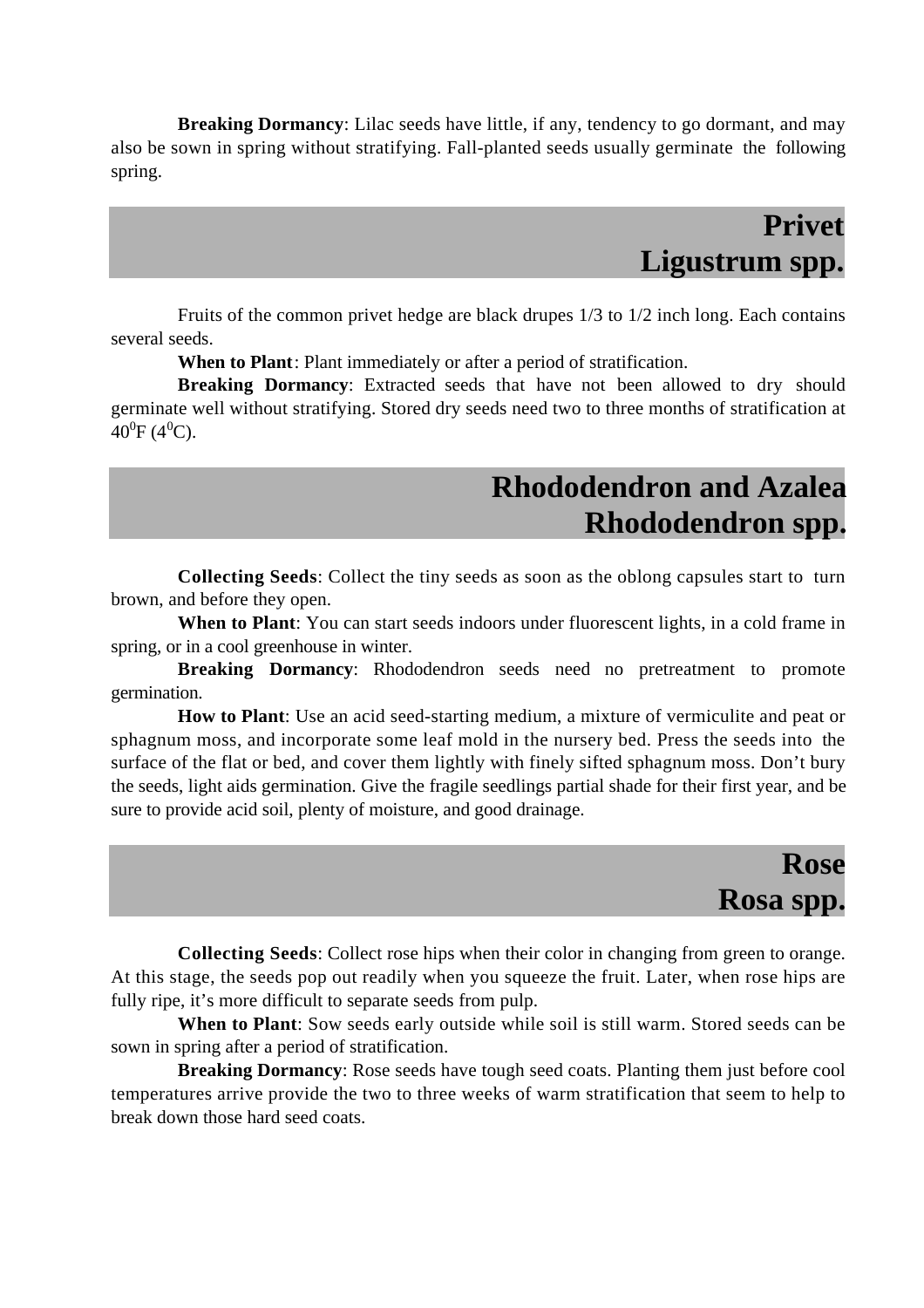If you're planting stored seeds, first stratify the seeds at  $81^0$ F to  $90^0$ F (27<sup>0</sup>C to 32<sup>0</sup>C) for two to three weeks; then chill them and try to sow them in spring when the soil temperature will be rising. If you do use acid to treat rose seeds, make sure that they're dry.

#### **Rubus spp.**

This genus includes the various brambles Rubus, blackberry; R.macropetalus, dewberry; and R.idaeus, raspberry. Whether black or red, these berries (actually aggregates of small singleseeded drupes) are delicious and well worth propagating.

**When to Plant**: Sowing seeds immediately in midsummer when they ripen naturally provides the necessary warm and cool stratification needed to break down the seed coats and overcome dormancy.

**Breaking Dormancy**: Rubus seeds will often have both impermeable seeds coats and dormant embryos. You can acid-scarify them for 20 to 60 minutes and then stratify for one to three months at  $34^{\circ}$ F to  $40^{\circ}$ F ( $1^{\circ}$ C to  $4^{\circ}$ C).

**Remarks**: In the wild, seeds that have fallen to the ground retain viability for several years.

## **Russian Olive Elaeagnus angustifolia**

**E.umbellata** is the autumn olive.

**Collecting Seeds**: Collect the silver-gray fruits in the fall.

**When to Plant**: Plant seeds right away, or store them and stratify them for later planting.

**Breaking Dormancy**: Stratify stored seeds for two to three months at  $34^{\circ}$ F to  $50^{\circ}$ F ( $1^{0}$ C to  $10^{0}$ C). Russian olive seeds sometimes have hard seed coats, which can be softened by 30 minutes of acid scarification.

## **Serviceberry Amerlianchier spp.**

**Viburnum spp.**

These shrubs produce small applelike fruits in midsummer.

**When to Plant**: Sow seeds in the fall or in the spring after stratification.

**Breaking Dormancy**: In nature, germination usually occurs in early spring of the second year after fruits have fallen, but if they're not allowed to dry, a few fall-planted seeds sometimes germinate in spring. Purchased seeds, which will have developed hard seed coats in addition to the embryo dormancy exhibited even by early-collected seeds, will benefit from warm stratification at  $68^0$ F to  $86^0$ F ( $20^0$ C to  $30^0$ C) followed by the chilling for two to six months at  $34^0$ F to  $40^0$ F ( $1^0$ C) to  $4^0C$ ).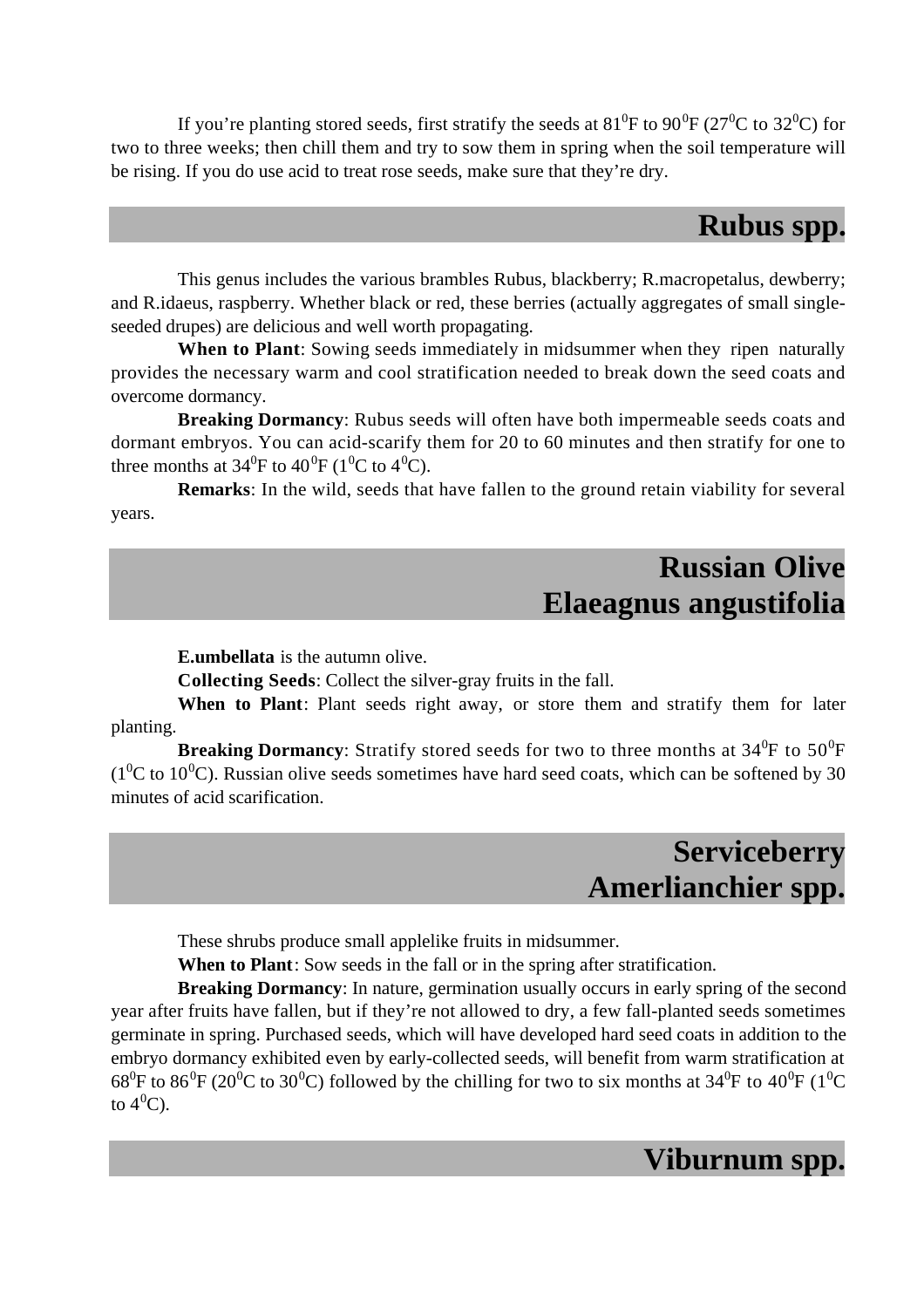This genus of ornamental shrubs includes V.dentatum, arrowwood; V.lentago, blackhaw; and V.opulus, cranberry bush. Except for the reddish orange cranberry bush, these decorative shrubs bear bluish black, soft-pulped fruits, which often remain on the plant all winter. The seeds have both impermeable seed coats and dormant embryos.

**Collecting Seeds**: Collect fruits while they are still red, and remove the seeds before the fruit turns black.

**When to Plant**: Sow seeds immediately. Seeds that have been stored do not germinate as readily. Plant them in spring in nursery beds, and look for seedlings the following spring.

**Breaking Dormancy:** Acid pretreatment is too harsh for the viburnum seed's hard but thin seed coat. The spring-planted seeds will undergo a natural warm stratification over summer, followed by a cold stratification in winter that should help them break dormancy in their second spring.

**Remarks**: Most viburnum species tolerate some shade.

## **Witch Hazel Hamamelis virginiana**

**Yew**

The fall-flowering witch hazel ripens its fruits the following fall. Look for reddish brown capsules, which contain two shiny black seeds.

**Collecting Seeds**: If you can collect the fruits in late summer before they're completely dry, the seeds will have a more permeable coat.

**When to Plant**: Plant seeds right away. In nature, seeds usually germinate the second spring after they fall from the bush, but germination of dried commercial seeds is slower and often spread over several years.

**Breaking Dormancy**: For stored seeds, stratify for three months at  $60^{\circ}F$  (16<sup>0</sup>C) or higher and then chill at  $34^0$ F to  $40^0$ F ( $1^0$ C to  $4^0$ C) for two months before planting.

**How to Plant**: Keep the seedbed moist so the seeds won't dry out and develop a hard surface. Lots of leaf mold in the nursery bed will help to hold moisture.

**Taxus spp.**

The fleshy red pulp of the bell-shaped fruit partly surrounds a hard, single seed.

**Collecting Seeds**: Seeds ripen in late summer or early fall.

**When to Plant**: Sow seeds as soon as possible after collection.

**Breaking Dormancy**: The seeds are difficult to start. Neither acid pretreatment nor early collection helps here. In nature, the seeds germinate in their second year, often after being eaten and eliminated by birds. Don't let the collected seeds dry out. Pretreat them with boiling water before planting. You can also stratify seeds at room temperature for five months, followed by a three-month  $40^{\circ}F (4^{\circ}C)$  chill.

**How to Plant**: Plant the seeds as soon as possible in soil that is well supplied with leaf mold to help decompose the seed coats.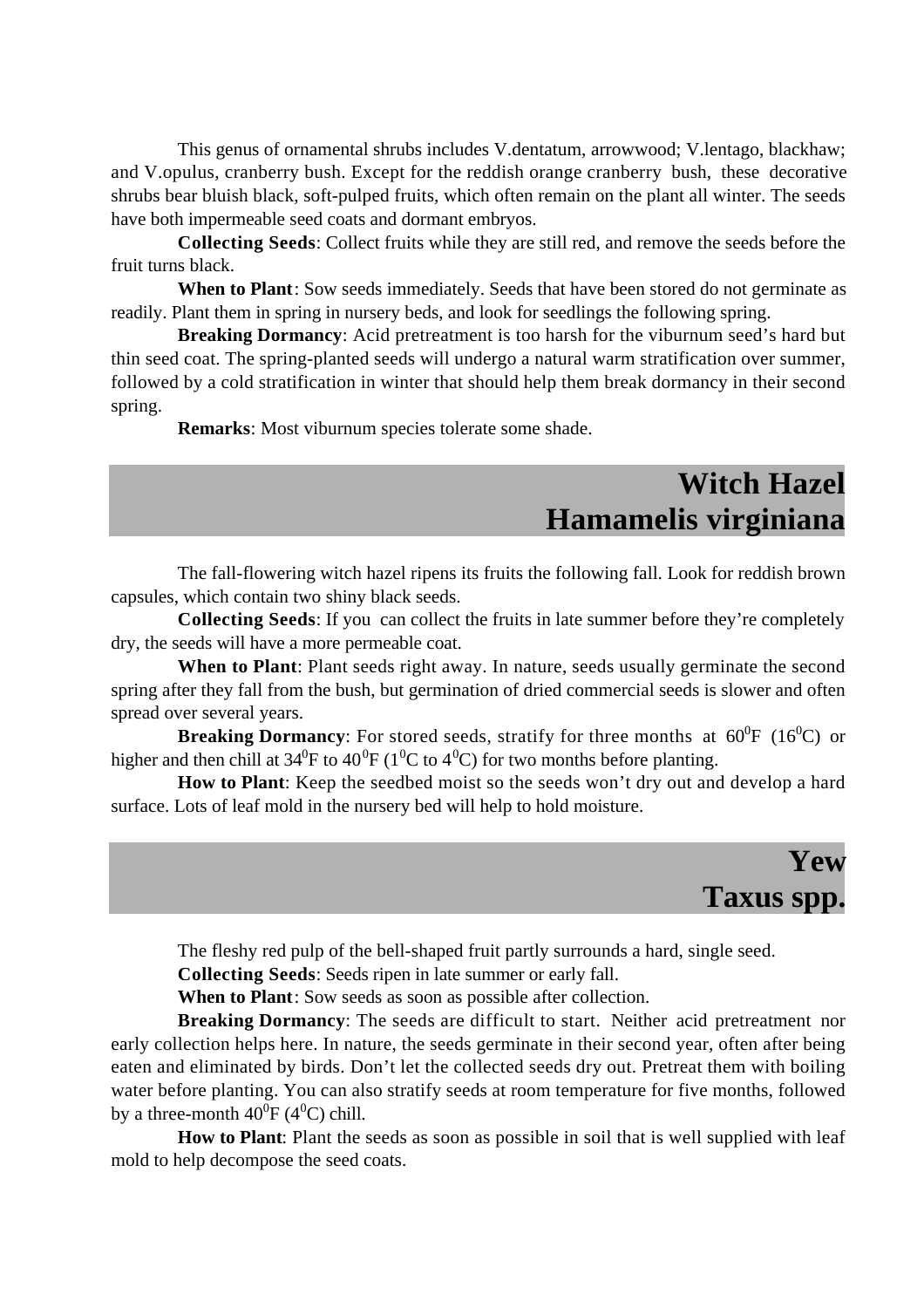# **List of Seed Suppliers**

Catalogs are free unless otherwise noted. Sources marked with an asterisk also offer flower seeds: General Seed Sources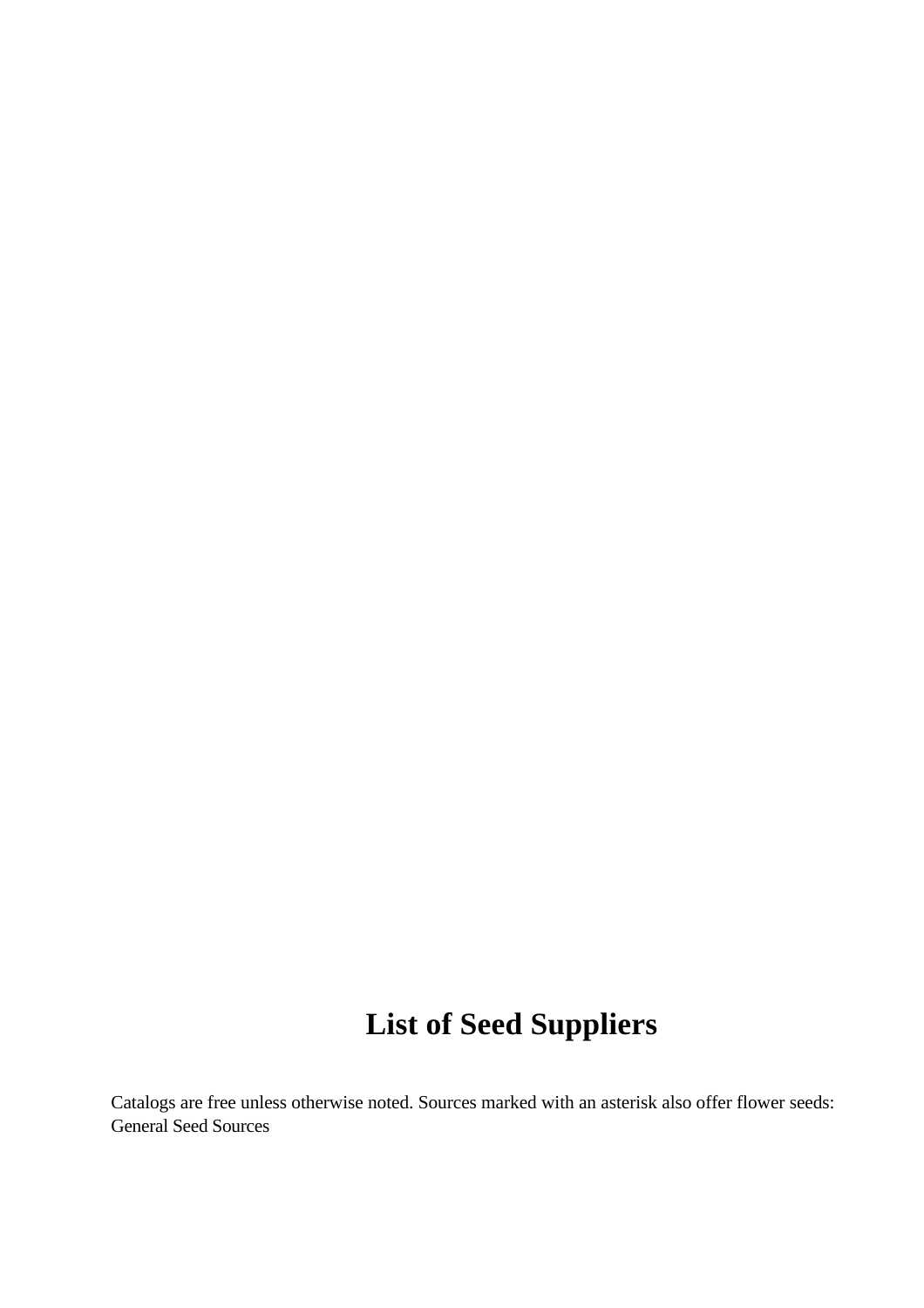Abundant Life Seed Foundation P.O. Box 772 Port Townsend, WA 98368 Sample catalog \$1. (\$5.15 membership bring you the catalog, book list, and periodic newsletters).

Becker's Seed Potatoes R.R. #1 Trout Creek Ontario Canada POH 21.0

Burgess Seed and Plant Company 905 Four Seasons Rd. Bloomington, IL 61701

W.Atlee Burpee 300 Park Ave. Warminster, PA 18974 and W.Atlee Burpee Company Research and Development 335 S. Briggs Rd. Santa Paula, CA 93060

D.V Burrell Seed Growers Company P.O. Box 150 Rocky Ford, CO 81067

Comstock, Ferre, and Company 263 Maint St. Wethersfield, CT 06109

The Cook's Garden Box 65 Londonderry, VT 05148 Catalog \$1

William Dam Seeds P.O. Box 8400 Dundas, Ontario Canada L9H 6M1 Catalog \$1 (to U.S. residents, free to Canadians).

De Giorgi Company, Inc. P.O. Box 413 Council Bluffs, IA 51502 Catalog \$1

Farmer Seed and Nursery Company P.O. Box 129 Faribault, MN 55021

Henry Field Seed and Nursery Company 2176 Oak St. Shenandoah, IA 51602

Glecklers Seedman I-4800 Sh 120, Box 189 Metamora, OH 43540 (Send two first-class stamps for catalog).

Good Seed Company P.O. Box 702 Tonasket, WA 98855 Catalog \$1

Gurney Seed and Nursery Company Second and Capital Yankton, SD 57078

Harris Seeds 3670 Buffalo Rd. Rochester, NY 14624

The Charles C. Hart Seed Company 304 Main St. Wethersfield, CT 06109

H.G. Hastings Company P.O. Box 4274 Atlanta, GA 30302

J.L.Hudson, Seedsman P.O. Box 1058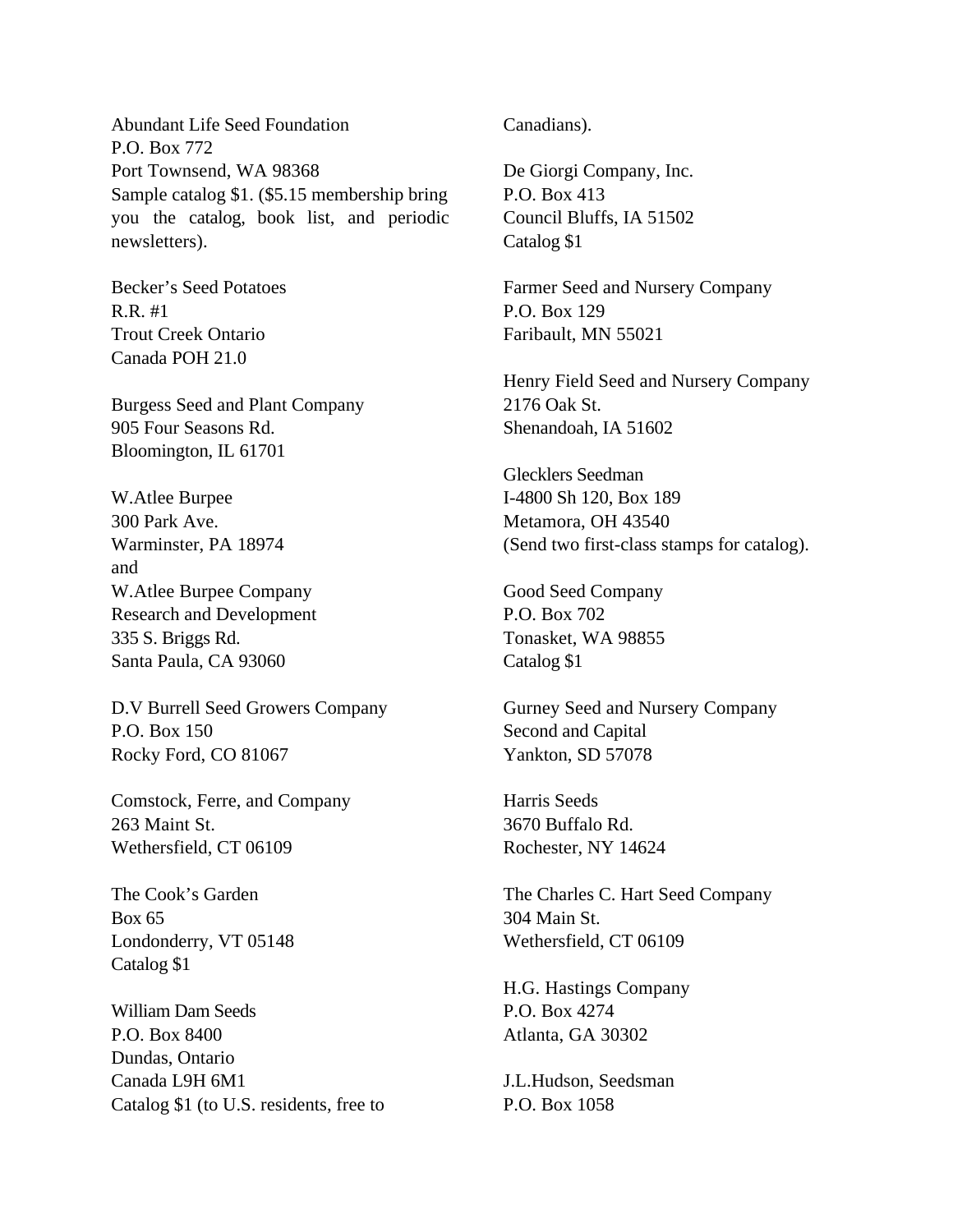Redwood City, CA 94064 Catalog \$1

Johnny's Selected Seeds 299 Foss Hill Rd. Albion, ME 04910

J.W.Jung Seed Company 335 S. High St. Randolph. WI 53957

Kitazawa Seed Company 1748 Laine Ave Santa Clara, CA 95051 (Oriental seeds)

Liberty Seed Company Box 806 New Philadelphia, OH 44663

Earl May Seed and Nursery Company 208 N. Elm St. Shenandoah, IA 51603

Mellinger's Inc. 2310 W. South Range Rd. North Lima, OH 44452

Native Seeds/Search 3950 W. New York Dr. Tucson, AZ 85745 Catalog \$1

Nichols Garden Nursery 1190 N. Pacific Hwy. Albany, OR 97321

Park Seed Company Cokesbury Rd. Greenwood, SC 29647

Pinetree Garden Seeds Rt. 100

Gloucester, ME 04260

Redwood City Seed Company P.O. Box 361 Redwood City, CA 94064 Catalog \$1

Seeds Blum Idaho City Stage Boise, ID 83706 Catalog \$2

Seedway, Inc. Hall, NJ 14463

Siberia Seeds Box 2528 Olds, Alberta Canada TOM 1PO (Send SASE for price list).

Southern Exposure Seed Exchange P.O. Box 158 North Garden, VA 22959 Catalog \$3

Stokes Seeds, Inc. P.O. Box 548 Buffalo, NY 14240

Sunrise Enterprises P.O. Box 10058 Elmwood. CT 06110 (Oriental seeds) Catalog \$1

Thompson and Morgan P.O.Box 1308 Jackson, NJ 08527

Tsang and Ma International P.O. Box 294 Belmont, CA 94002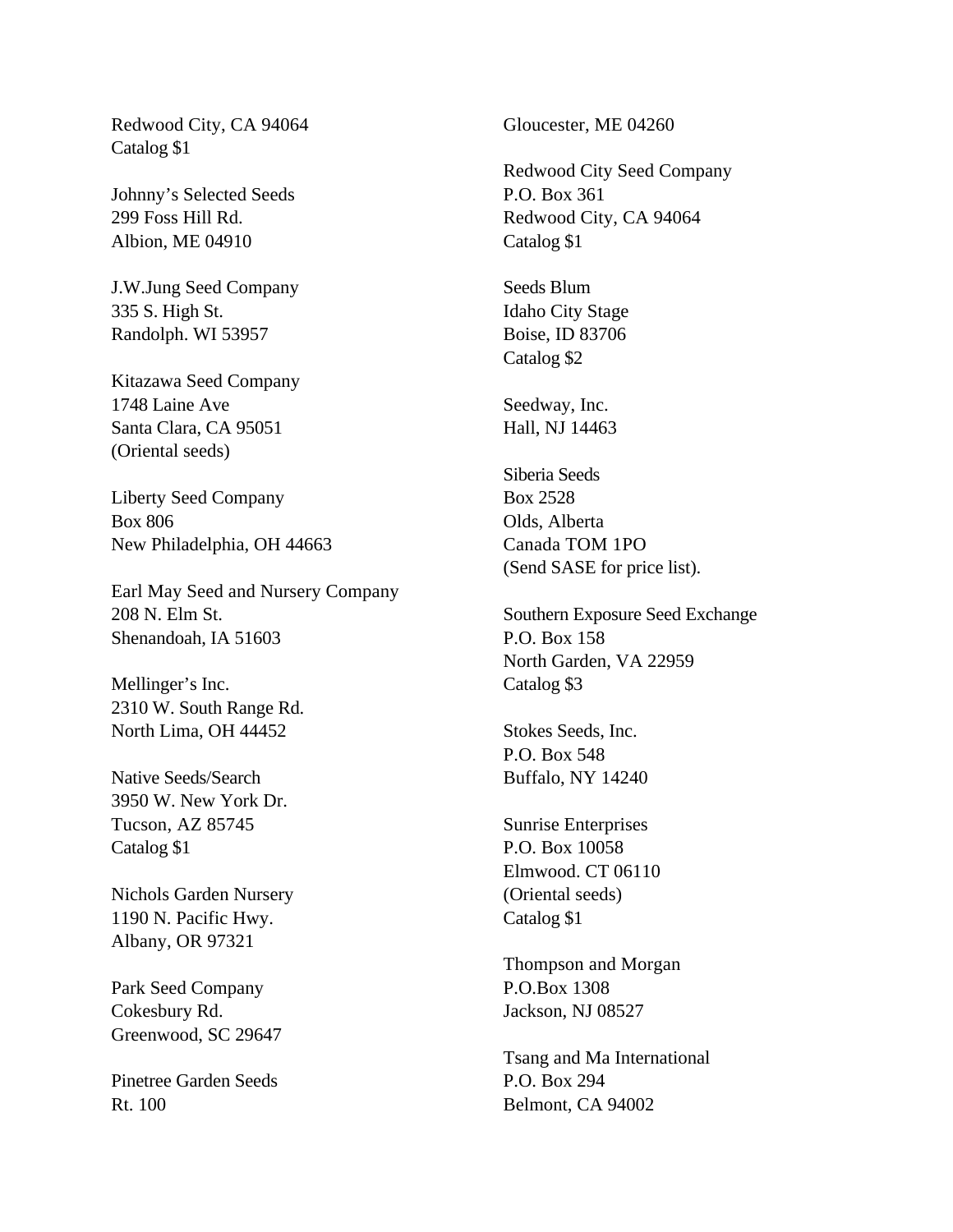### (Oriental vegetables)

Otis S. Twilley Seed Company Inc. P.O. Box 65 Trevose, PA 19047

Vermont Bean Seed Company Garden Ln. Fair Haven, VT 05743

Vesey's Seeds Ltd. York, Prince Edward Island Canada C0A 1P0

## **Garden Flower Seed Sources**

The Country Garden Rt. 2, Box 455A Crivitz, WI 54114 Catalog \$2

Far North Gardens 16785 Harrison, Dept, RD Livonia, MI 48154 Catalog \$2 for 3 years

J.L. Hudson, Seedsman P.O. Box 1058 Redwood City, CA 94064 Catalog \$1

## **Herb Seed Sources**

Catnip Acres Herb Farm Christian St. Oxford, CT 06483 Catalog \$2

Fox Hill Farm 444 W. Michigan Ave. Parma, MI 49269 Catalog \$1

Mellinger's Inc. 2310 W. South Range Rd. North Lima, OH 44452

Sandy Mush Herb Nursery Rt. 2, Surrett Cove Rd. Leicester, NC 28748 Catalog \$4

Richters Goodwood, Ontario Canada L0C 1A0 Catalog \$2.50

The Rosemary House 120 S. Market St. Mechanicsburg, PA 17055 Catalog \$2

Well-Sweep Herb Farm 317 Mt. Bethel Rd. Port Murray, NJ 07865 Catalog \$1

## **Tree and Shrub Seed Sources**

Abundant Life Seed Foundation P.O. Box 772 Port Townsend, WA 98368 (Membership, \$5 to \$15 donation).

Girard Nurseries P.O. Box 428 Geneva, OH 44041

Maver Seeds Rt. 2, Box 265B Asheville, NC 28805 (Also for perennials, grasses, and woody plants. Complete list \$5; wildflower list only, \$1).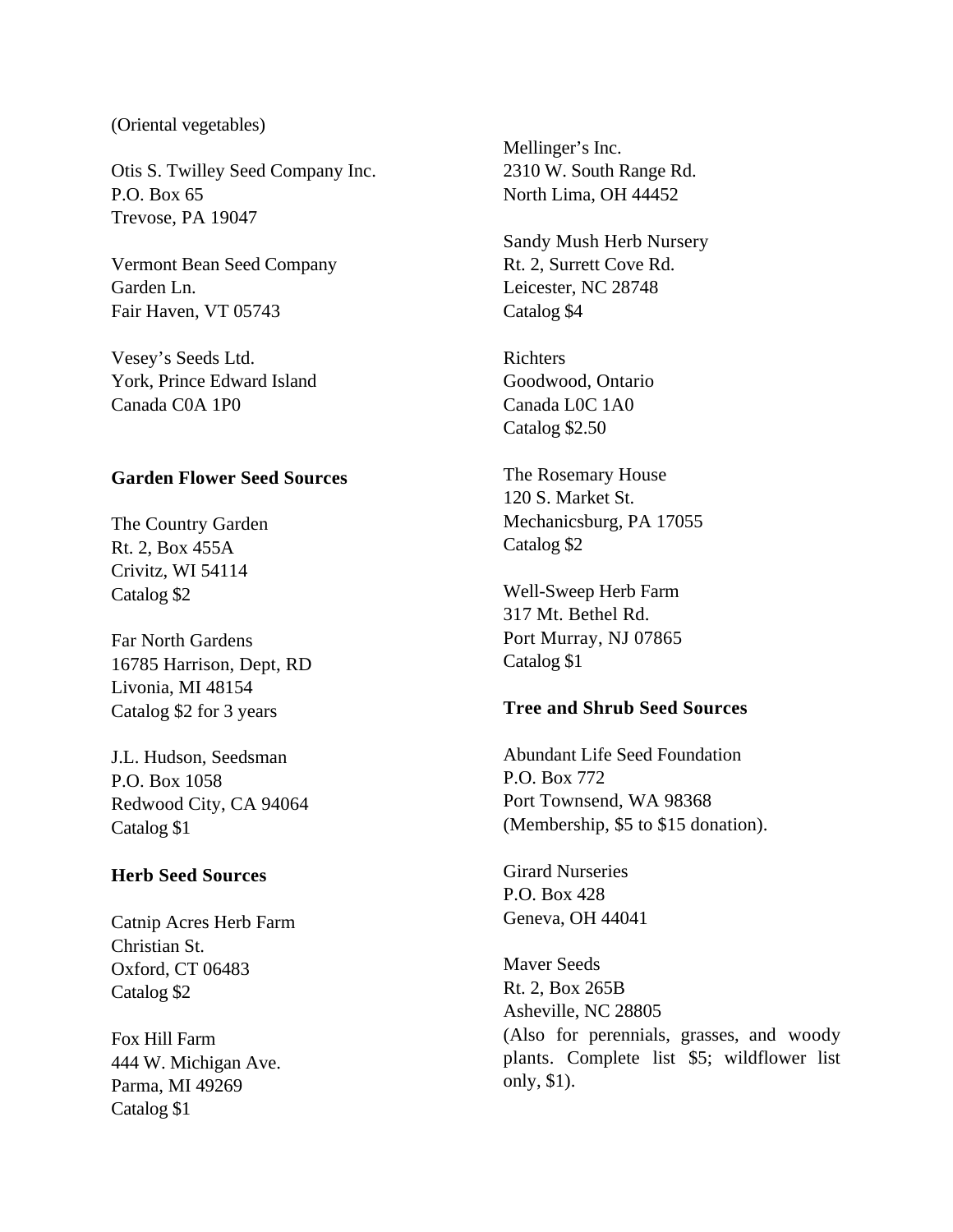Bruce J. Miller International P.O. Box 66 Germantown, WI 53022 List \$1

Plants of the Southwest 1812 Second St. Santa Fe, NM 87501 Catalog \$2

## **Wildflower Seed Sources**

Applewood Seed Company 5380 Vivian St. Arvada, CO 80002

Bowman's Hill Wildflower Preserve Association, Inc. Washington Crossing Historic Park P.O. Box 103 Washington Crossing, PA 18977 Catalog \$1

Green Horizons (provides seeds of Texas wild flowers) 218 Quinlan 571 Kerrville, TX 78028 (Send SASE).

Maver Seeds RT. 2, Box 265B Asheville, NC 28805 (Also for perennials, grasses, woody plants. Complete list, \$5; wildflower list only, \$1)

Midwest Wildflowers Box 64 Rockton, IL 61072 Catalog \$.50

Native Gardens Rt. 1, Box 494 Greenback, TN 37742 Catalog \$1

Natural Habitat Nursery 4818 Terminal Rd. McFarland,WI 53558

Plants of the Southwest 1812 Second St. Santa Fe, NM 87501 Catalog \$2

Clyde Robin Seed Nursery 25670 Nickel Place Hayward. CA 94545-3222

Yerba Buena Nursery 19500 Skyline Blvd. Woodside, CA 94062

## **Broom Corn Seed Source**

Seeds Blum Idaho City Stage Boise, ID 83706

## **Sources for Garden Suppliers**

Catalogs are free unless otherwise noted.

## **Beans-Threshing Bags** Good Seed Company

P.O. Box 702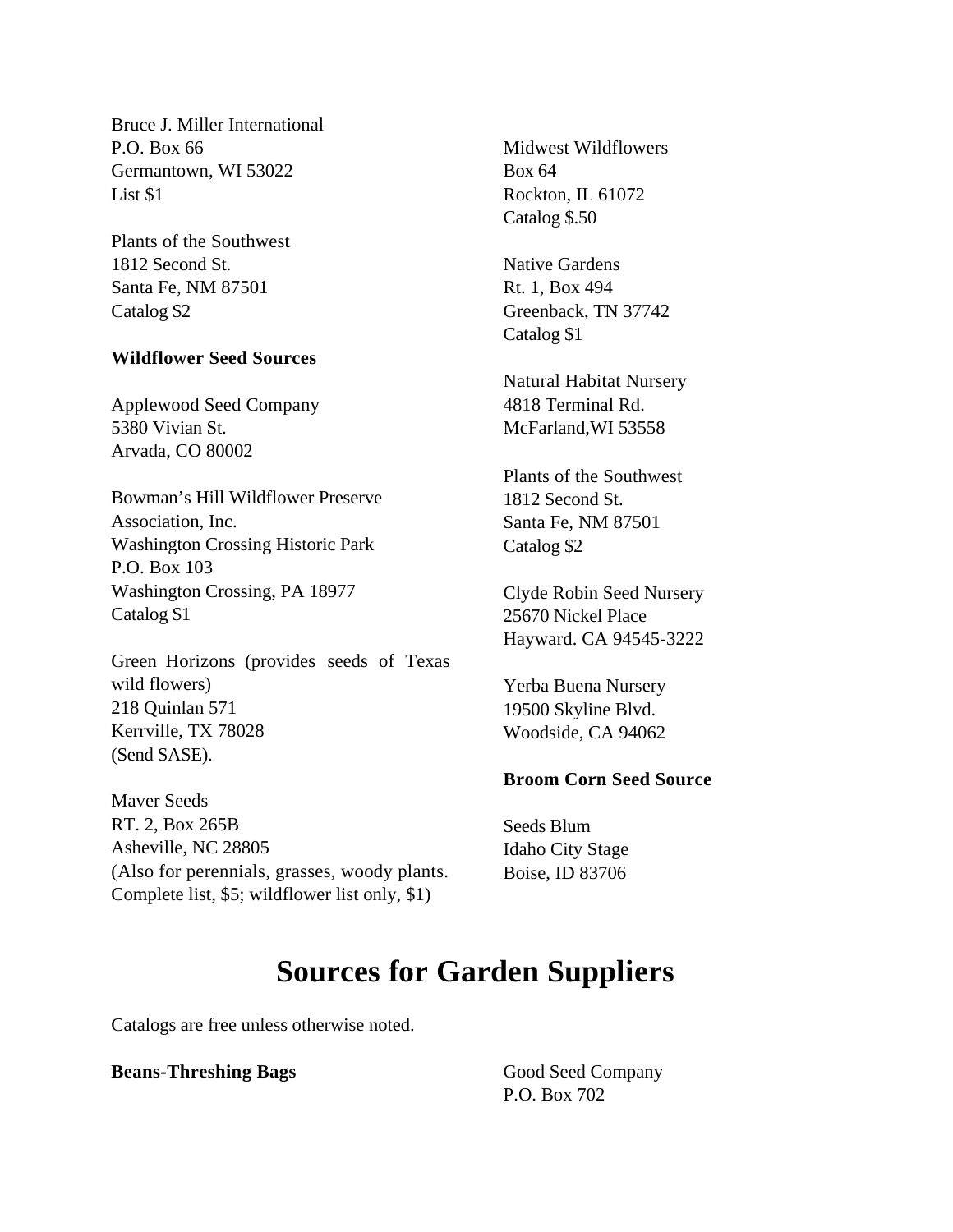Tonasket, WA 98855 Catalog \$1

## **Biological Insect Controls**

Earlee, Inc. Catalog \$1 726 Spring St. Jeffersonville, IN 47130

Natural Gardening Research Center Hwy. 48, P.O. Box 149 Sunman, IN 47041 Catalog \$1

Peaceful Valley Farm Supply 11173 Peaceful Valley Rd. Nevada City, CA 95959

Rincon-Vitova Insectaries Inc. P.O. Box 95 Oakview, CA 93022

### **Botanical Insect Controls**

Earlee, Inc. 726 Spring St. Jeffersonville, IN 47130

Natural Gardening Research Center Hwy. 48, P.O. Box 149 Sunman, IN 47041 Catalog \$1

Necessary Trading Co. 663 Maint St. New Castle, VA 24127 Catalog \$2

Peaceful Valley Farm Supply 11173 Peaceful Valley Rd. Nevada City, CA 95959

## **Seed-Saving Supplies** (including small zip-

lock bags and color-indicating silica gel) Crystal Springs Packaging Company P.O. Box 2924 Petaluma, CA 94952 (Send SASE for price list).

#### **Cover Crops**

Bountiful Gardens 5798 Ridgewood Rd. Willits, CA 95490 (Also grains)

Johnny's Selected Seeds 299 Foss Hill Rd. Albion, ME 04910 (Also grains)

Mellinger's Inc. 2310 W. South Range Rd. North Lima, OH 44452

Natural Gardening Research Center Hwy. 48, P.O. Box 149 Sunman, IN 47041 Catalog \$1

Necessary Trading Co. 663 Maint St. New Castle, VA 24127 Catalog \$2

## **Cytokinin Standardized Seaweed(SM-3 brand)**

Atlantic and Pacific Research, Inc. P.O. Box 14366 North Palm Beach, FL 33408

## **Garden Irrigation Equipment**

Gardeners Supply Company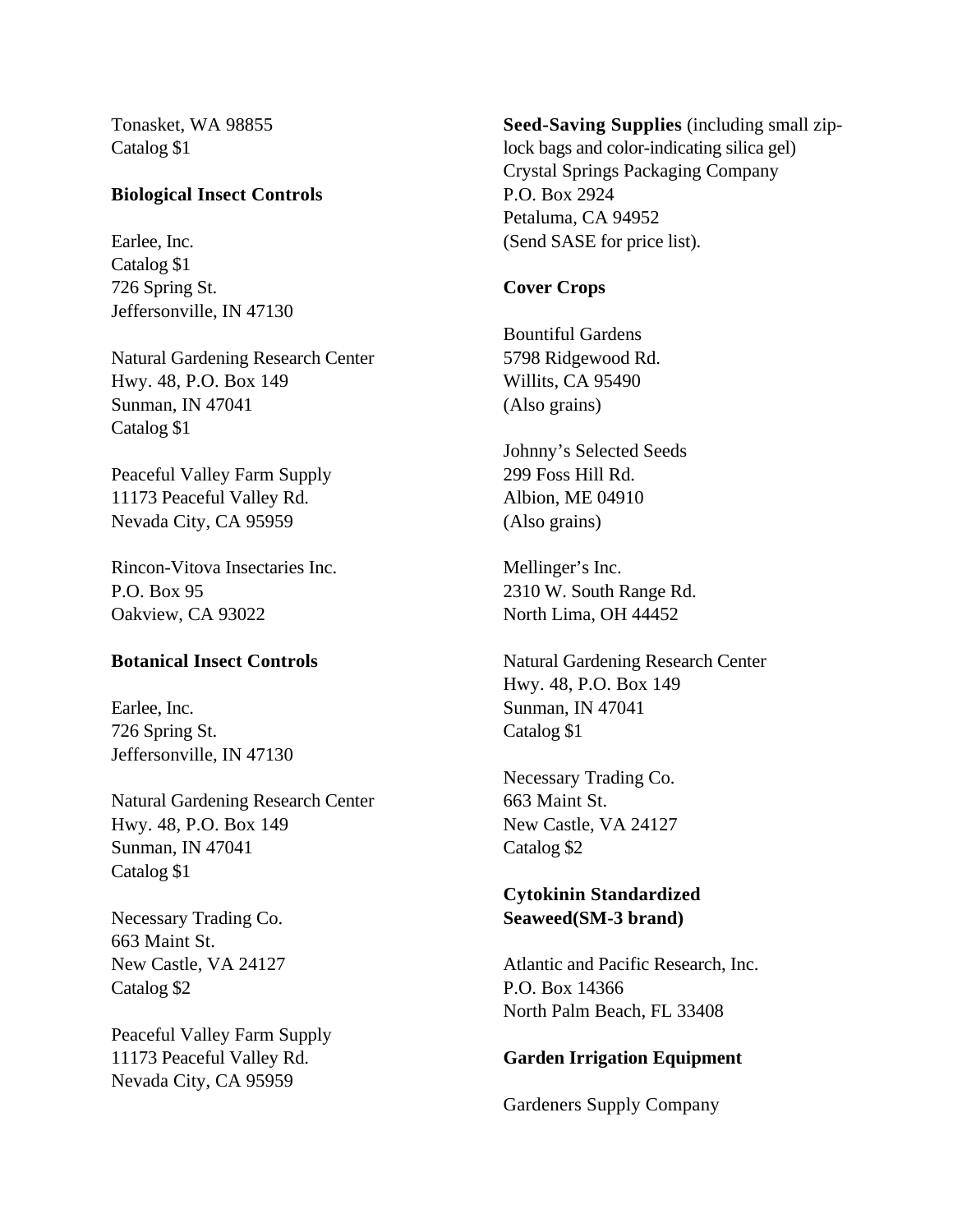128 Intervale Rd. Burlington, VT 05401

A.M. Leonard Inc. 6665 Spiker Rd. Piqua, OH 45356

Mellinger's Inc. 2310 W. South Range Rd. North Lima, OH 44452

Smith and Hawken 25 Corte Madera Mill Valley, CA 94941

## **Greenhouse Supplies**

Charley's Greenhouse Supplies 1569 Memorial Hwy. Mt. Vernon, WA 98273 Catalog \$2

Great Lakes IPM 10220 Church Rd., NE Vestaburg, MI 48891

Gro-Tek Greenhouse Supplies RFD 1, Box 518A S. Berwich, ME 03908

## **Peanut Seed Inoculant**

Park Seed Company Cokesbury Rd. Greenwood, SC 29647

### **Seaweed Extract**

Necessary Trading Company 663 Main St. New Castle, VA 24127

North American Kelp

Cross St. Waldoboro, ME 04572

Also available from many mail-order seed and garden supply catalogs and from local garden supply stores.

## **Seed-Starting Supplies**

Gardeners Supply Company

128 Intervale Rd. Burlington, VT 05401

Johnny's Selected Seeds 299 Foss Hill Rd. Albion, ME 04910

Mellinger's Inc. 2310 W. South Range Rd. North Lima, OH 44452

Necessary Trading Company 663 Main St. New Castle, VA 24127 Catalog \$2

## **Soybean Seed Inoculant**

(Pea/bean seed inoculant is widely available). Mellinger's Inc. P.O. Box 1393 St. Joseph, MO 64501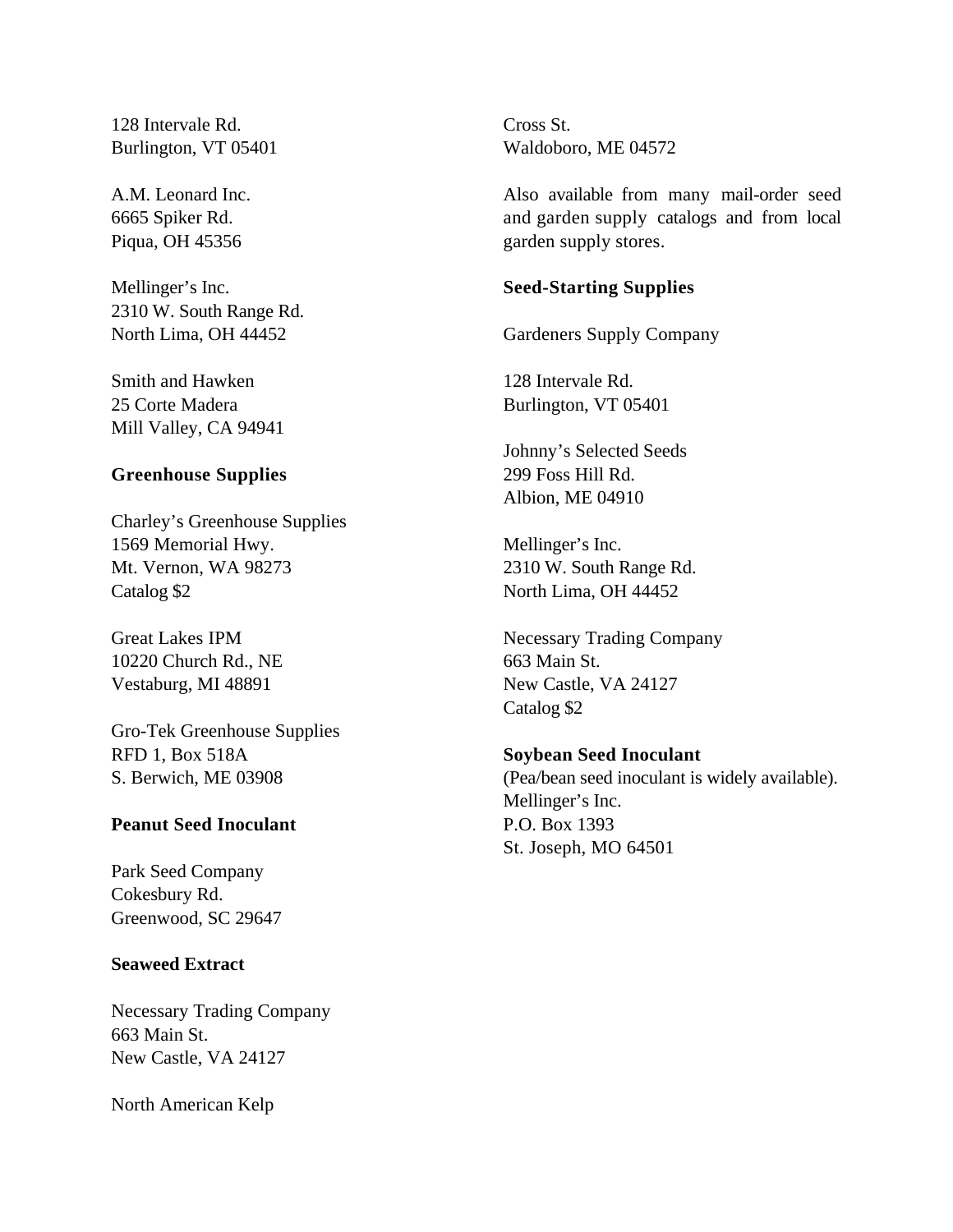## **Glossary**

**Afterripening**—Changes that take place in the seed after harvest, making it possible for the seed to sprout when conditions are right.

**Allelopathy**—The inhibition of one kind of plant by substances produced by a different plant growing nearby.

**Annual**—A plant that lives for only one year or growing season.

**Anther**—The pollen-containing tip of the stamen in a flower.

**Auxin**—A grow hormone produced by plants.

**Biennial**—A plant that blooms, bear seed, and usually dies the year after it is planted.

**Blocking out**—The practice of cutting around plant in flat a week before transplanting them into the garden row.

**Bolt**—To send up a seed stalk, when vegetative growth is preferred.

**Carpel**—The individual female part of the flower, corresponding to the male stamens.

**Cell**—The smallest structural unit of an organism.

**Chelate**—To chemically grab and hold molecules of metal from the soil. Cloche—A protective cover of glass or plastic, often a bottomless glass jug, used to protect growing plant from cold weather.

**Cold frame**—A plastic or glass-covered frame used to protect plants from cold weather.

**Companion planting**—The practice of making purposeful adjacent plantings of plants that seem to enhance the growth of the other plant or confer some disease or insect protection.

**Complete flower**—One that contains both stamens and pistil.

**Control**—In experiments, the control is the untreated, standard plant (seed, soil sample, etc.) used to check performance of treated samples.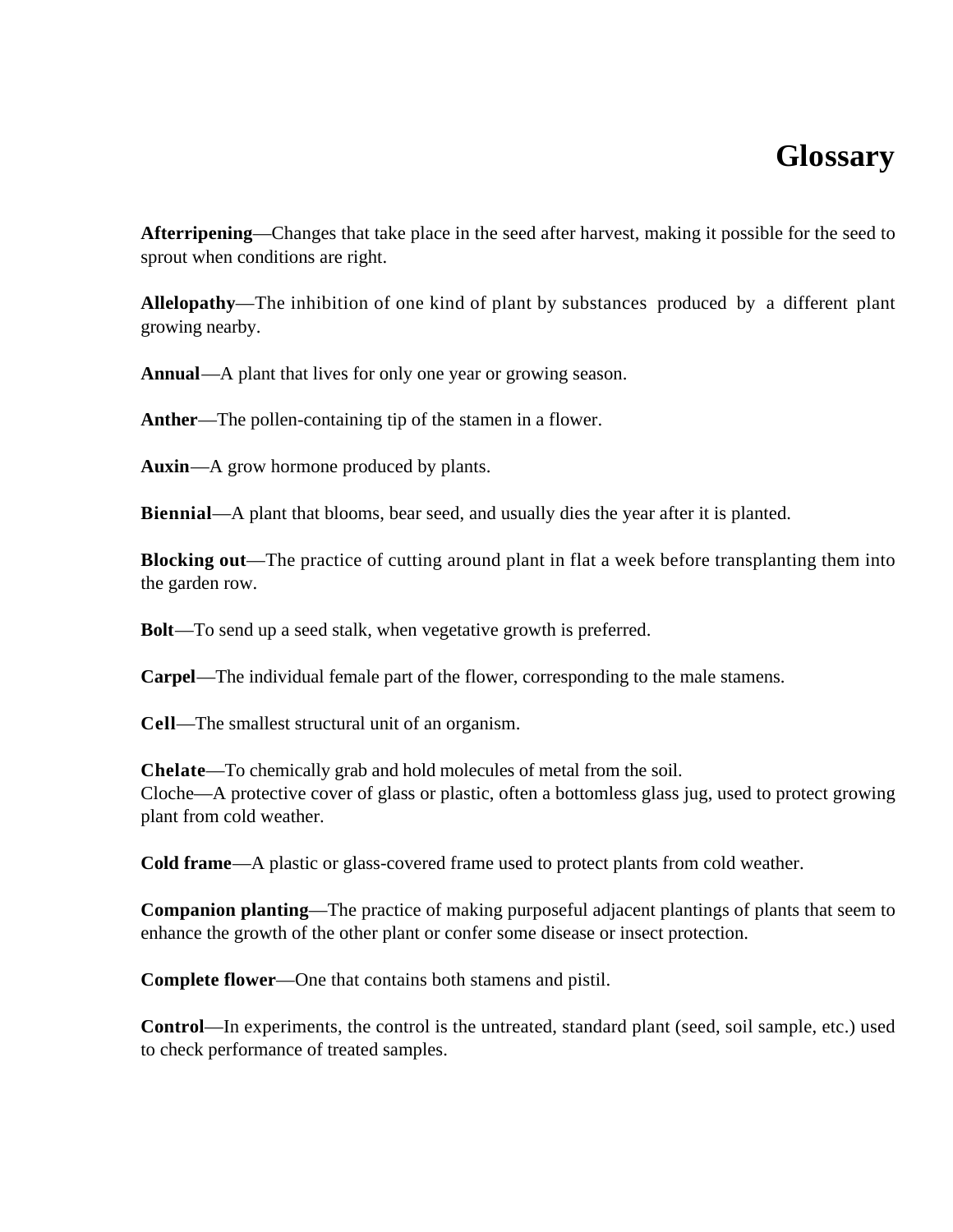**Cotyledon**—The seed leaves or first leaves that emerge from a germinated seed, different in form the later true leaves.

**Crop rotation**—The practice of planting a succession of different plants on a certain piece of ground to promote soil nutrient balance and prevent disease and insect buildup.

**Cross-pollination**—The transfer of pollen from the anthers of one kind of flowering plant to the stigma of a different variety of that plant.

**Cutworm**—A soil-dwelling beetle larva that encircles and nips off seedlings at the soil surface.

**Cytokinin**—A growth-promoting plant hormone found in kelp.

**Dessicant**—A drying agent; a substance that absorbs mo.

**Dormant**—Alive but inactive and, in some cases, incapable of growth until certain conditions (light, temperature, time, for example) have been fulfilled.

**Electrode**—One of the two terminals of an electric source.

**Embryo**—The rudimentary plant contained in a seed.

**Endosperm**—The stored plant nourishment surrounding the embryo in a seed.

**Enzyme**—An organic substance produced by a plant that causes chemical changes in other substances.

**Exoskeleton**—The external supporting structure of an insect.

**Exudate**—A substance that is produced and given off by a plant, as in root exudate.

**Fertilization**—The union of the male cell in pollen with the ovule, or female cell.

**Flea beetle**—A tiny, very active black beetle, about 1/16-inch long, that eats small holes in the leaves of plants.

**Fluorescent lamp**—A glass tube coated on the inside with phosphorescent powder, with glows when exposed to a stream of electrons from the electrode.

**Fruit**—Botanically, a ripened, seed-containing ovary.

**Gibberellin**—A growth hormone produced by plants.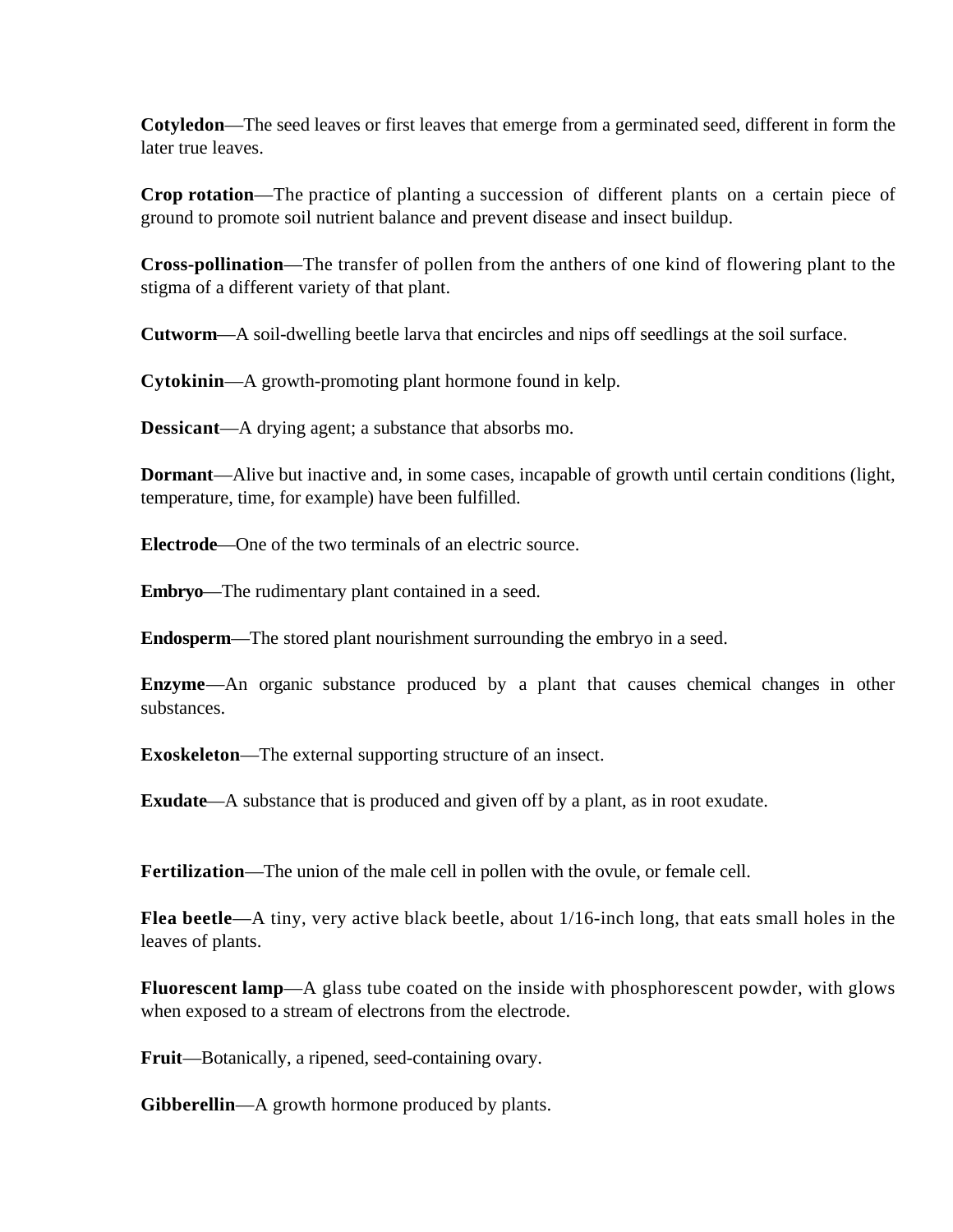**Hardening off**—The process of exposing young plants gradually to the stresses of outdoor life.

**Heterosis**—Hybrid vigor, exceptional vitality sometimes seen in a first-generation cross.

**Hormone**—A substance made by plant tissue that has the effect of stimulating certain plant functions.

**Hotbed**—A glass- or plastic-enclosed frame that is heated by buried manure or an electric soil cable and is used for raising early plants.

**Hybrid**—A plant grown from seed obtained by cross-fertilizing two different plant varieties.

**Imbibition**—The absorption of water by a seed.

**Incandescent lamp**—A bulb that produces light (and some heat) when the filament it contains receives an electric charge.

**Kelp**—A sea plant used in fertilizer.

**Loam**—A well-balanced soil consisting of approximately 40 percent sand, 40 percent silt, and 20 percent clay.

**Metabolism**—The chemical and physical processes necessary to maintain a living organism.

**Mutation**—A change in the gene pattern (and therefore characteristics) of a plant, which can be inherited by succeeding generations.

**Open-Pollinated**—Referring to nonhybrid plants or seeds.

**Ovary**—The hollow chamber at the base of the pistil, containing one or more ovules.

**Ovule**—The female cell, or egg.

**Pathogen**—A disease-producing microorganism.

**Perennial**—A plant that bears flowers and fruit very year, surviving the winter. Some perennials live for 30 years or more; others die after 5 to 15 years.

**Perlite**—Volcanic rock that has been "popped" (heat expanded).

**Photoperiodism**—The influence of the length of the daily period of darkness on the blooming habit of plants. Some plants need short nights in order to bloom; others need long nights; others (including many vegetables) are neutral—not sensitive one way or the other.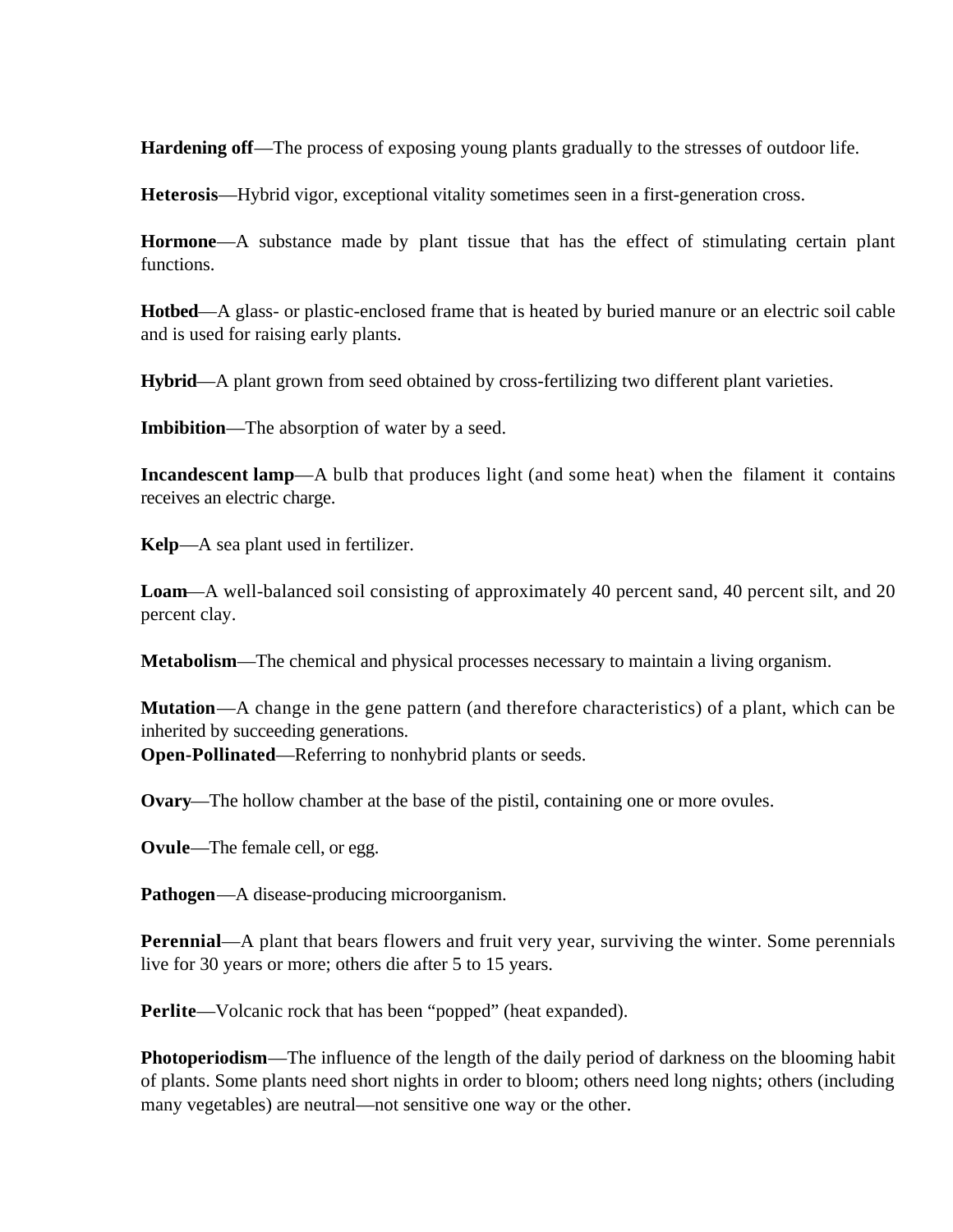**Photosynthesis**—The formation, by the living plant, of carbohydrates from water and carbon dioxide through the action of sunlight on the chlorophyll in the leaves.

**Phototropism—The tendency of plants to grow toward a light source.** 

**Phytochrome**—The coloring matter in plants.

**Pistil—The female part of flower, consisting of an ovary containing at least one ovule, topped by a** style and stigma. A carpel is a simple pistil. Compound pistils contain multiple carpels.

**Pollen**—Minute grains formed by the flower, which fertilize the ovule to produce the seeds of a new plant generation. Pollen is the male element in plants.

**Pollination—The transfer of pollen from another to stigma. Precedes fertilization.** 

**Respiration**—The energy-releasing process carried on by all living cells, in which oxygen is take in and combined with carbohydrates to form carbon dioxide and water. The chemical reaction is the opposite of what happens in photosynthesis.

**Scarifying**—The practice of scratching or notching the seed coat to hasten germination.

**Seed**—A fertilized, ripened plant ovule. A living embryonic plant.

**Self-fertile**—Referring to a plant's ability to produce fruit after accepting its own pollen.

**Self-incompatible**—Referring to the uneven maturation of pollen and ovule, sometimes necessitating cross-pollination if the plant is to bear fruit.

**Self-unfertile**—Referring to a plant's inability to set fruit from its own pollen.

**Shattering**—In seed saving, the prompt dispersal of seeds as soon as they are ripe.

**Stamen**—The male part of the flower, bearing on its tip the pollen-containing another.

**Sterilize**—To kill all living microorganisms (bacteria, fungi, and so forth), as by heat.

**Stigma**—The pollen-receptive tip of a flower pistil.

**Stratification**—Chilling seeds to promote germination. It is desirable for the seed to have absorbed some water before chilling.

**Style**—The slender part of the pistil, rising from the ovary and terminating in the have stigma.